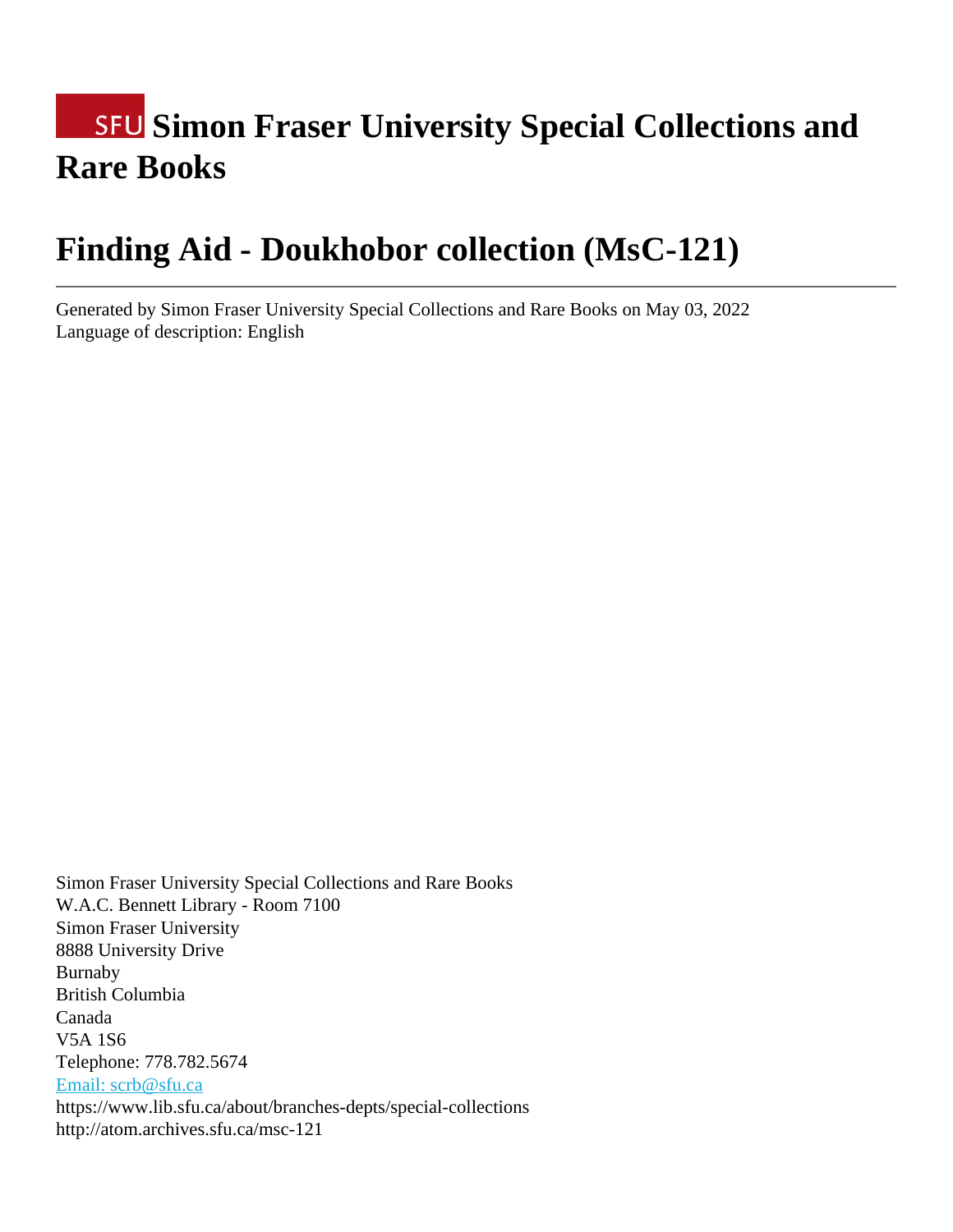# **Table of contents**

| MsC-121-0-1, CCUB (Christian Community of Universal Brotherhood), 1898-[1960?]  46 |    |
|------------------------------------------------------------------------------------|----|
|                                                                                    |    |
|                                                                                    |    |
|                                                                                    |    |
|                                                                                    |    |
|                                                                                    |    |
|                                                                                    |    |
|                                                                                    |    |
|                                                                                    |    |
|                                                                                    |    |
|                                                                                    |    |
|                                                                                    |    |
|                                                                                    |    |
|                                                                                    |    |
|                                                                                    |    |
|                                                                                    |    |
|                                                                                    |    |
|                                                                                    |    |
|                                                                                    |    |
|                                                                                    | 60 |
|                                                                                    | 61 |
|                                                                                    | 62 |
|                                                                                    | 63 |
| MsC-121-0-4, Christian Community and Brotherhood of Reformed Doukhobors (CCBRD),   |    |
| 1899-2011                                                                          |    |
|                                                                                    |    |
|                                                                                    |    |
|                                                                                    |    |
|                                                                                    | 92 |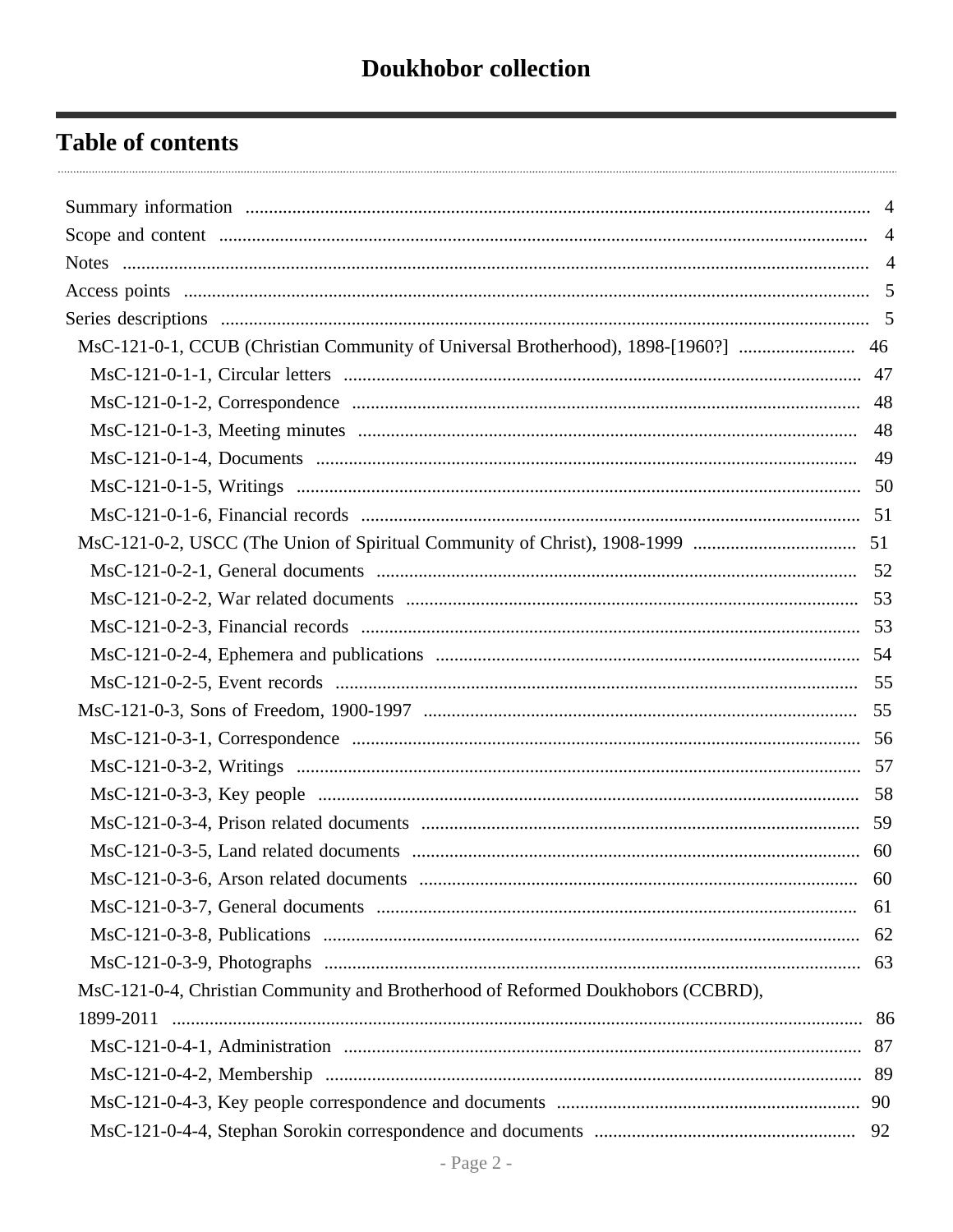# **Doukhobor collection**

| MSC-121-0-11, Committees and associations, 1873-2006, predominantly 1966-1987  153 |     |
|------------------------------------------------------------------------------------|-----|
|                                                                                    |     |
|                                                                                    |     |
|                                                                                    |     |
|                                                                                    |     |
|                                                                                    |     |
|                                                                                    |     |
|                                                                                    | 107 |
|                                                                                    | 108 |
|                                                                                    | 109 |
|                                                                                    | 110 |
|                                                                                    | 111 |
|                                                                                    | 112 |
|                                                                                    | 135 |
|                                                                                    |     |
|                                                                                    | 136 |
|                                                                                    |     |
|                                                                                    |     |
|                                                                                    |     |
|                                                                                    | 141 |
|                                                                                    |     |
|                                                                                    |     |
|                                                                                    |     |
|                                                                                    |     |
|                                                                                    |     |
|                                                                                    | 158 |
|                                                                                    | 160 |
|                                                                                    | 161 |
|                                                                                    | 161 |
|                                                                                    | 162 |
|                                                                                    | 163 |
|                                                                                    | 164 |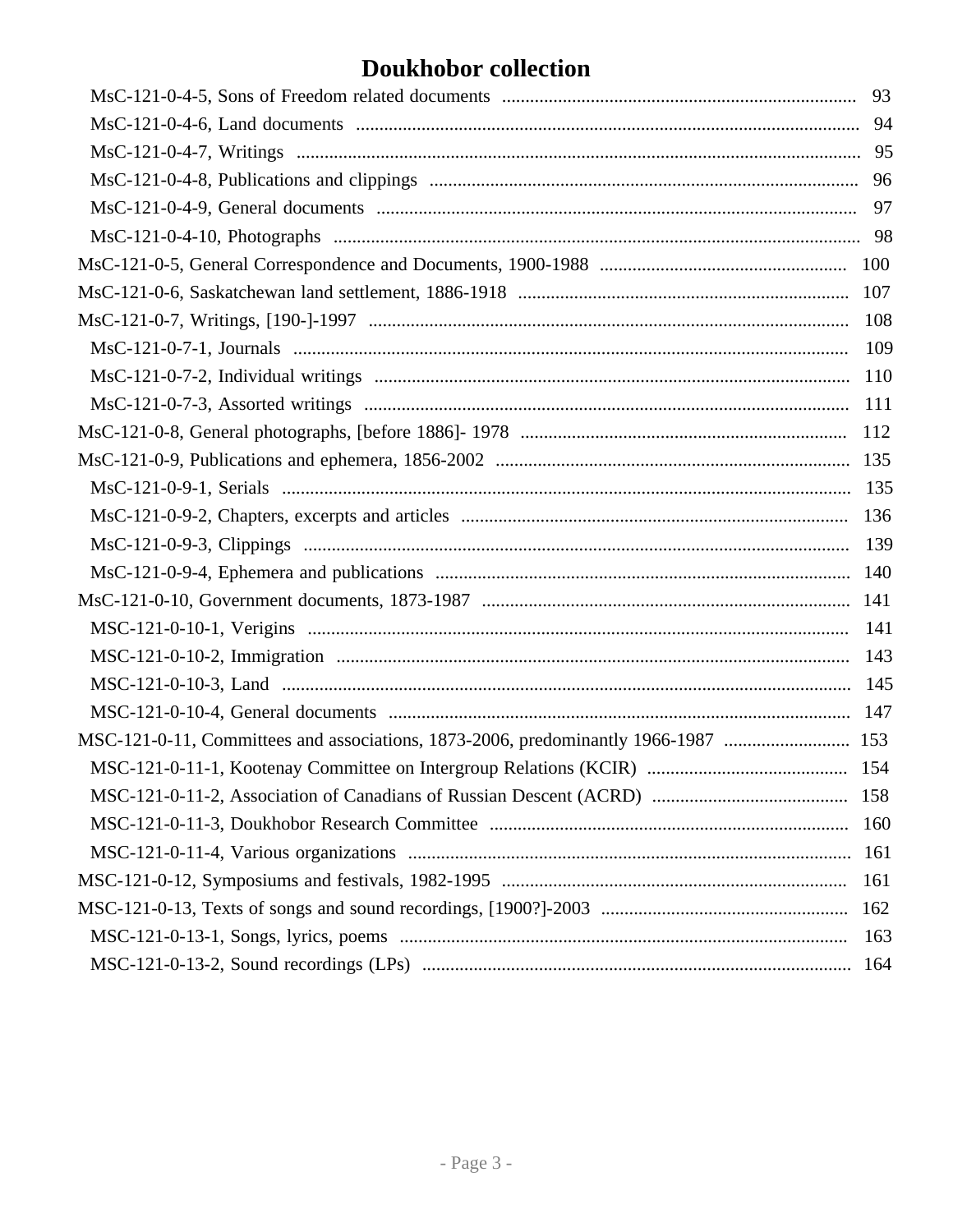# <span id="page-3-0"></span>**Summary information**

| <b>Repository:</b>                           | Simon Fraser University Special Collections and Rare Books                         |
|----------------------------------------------|------------------------------------------------------------------------------------|
| <b>Title:</b>                                | Doukhobor collection                                                               |
| <b>Reference code:</b>                       | $MsC-121$                                                                          |
| Date:                                        | $1856-2019$ (date of creation)                                                     |
| <b>Physical description:</b>                 | ca. 19 m of textual records and other material<br>ca. 1900 photographs             |
| Dates of creation,<br>revision and deletion: | Created May 13, 2014, LZRevised January 13, 2015, MHRevised<br>January 8, 2020, ED |

## **Custodial history**

Records have been received from different sources and at different times over a period of time from 2001 till 2018. Part of the collection records was collected and donated by John Keenlyside, Terryl Plotnikoff, Joseph Ogloff and Steve Lapshinoff, other parts were acquired from various collectors.

# <span id="page-3-1"></span>**Scope and content**

Collection comprises photographs, manuscripts, correspondence, ephemera, books and periodical material resulting from and pertaining to the settlement and subsequent history of Doukhobors in Western Canada. Books and periodical items have been catalogued in the SFU Library Catalogue. Digitized images and accompanying descriptions of a portion of the collection are available on the Doukhobor Collection, 1898-1930 website.

# <span id="page-3-2"></span>**Notes**

# **Title notes**

### **Arrangement**

Records in this collection have been arranged by the archivist according to the source of material and then chronologically. In some cases content of files and their names were maintained as found in the original documents, but filed chronologically. In cases when original files had no names, the archivist assigned a file name base on the file content.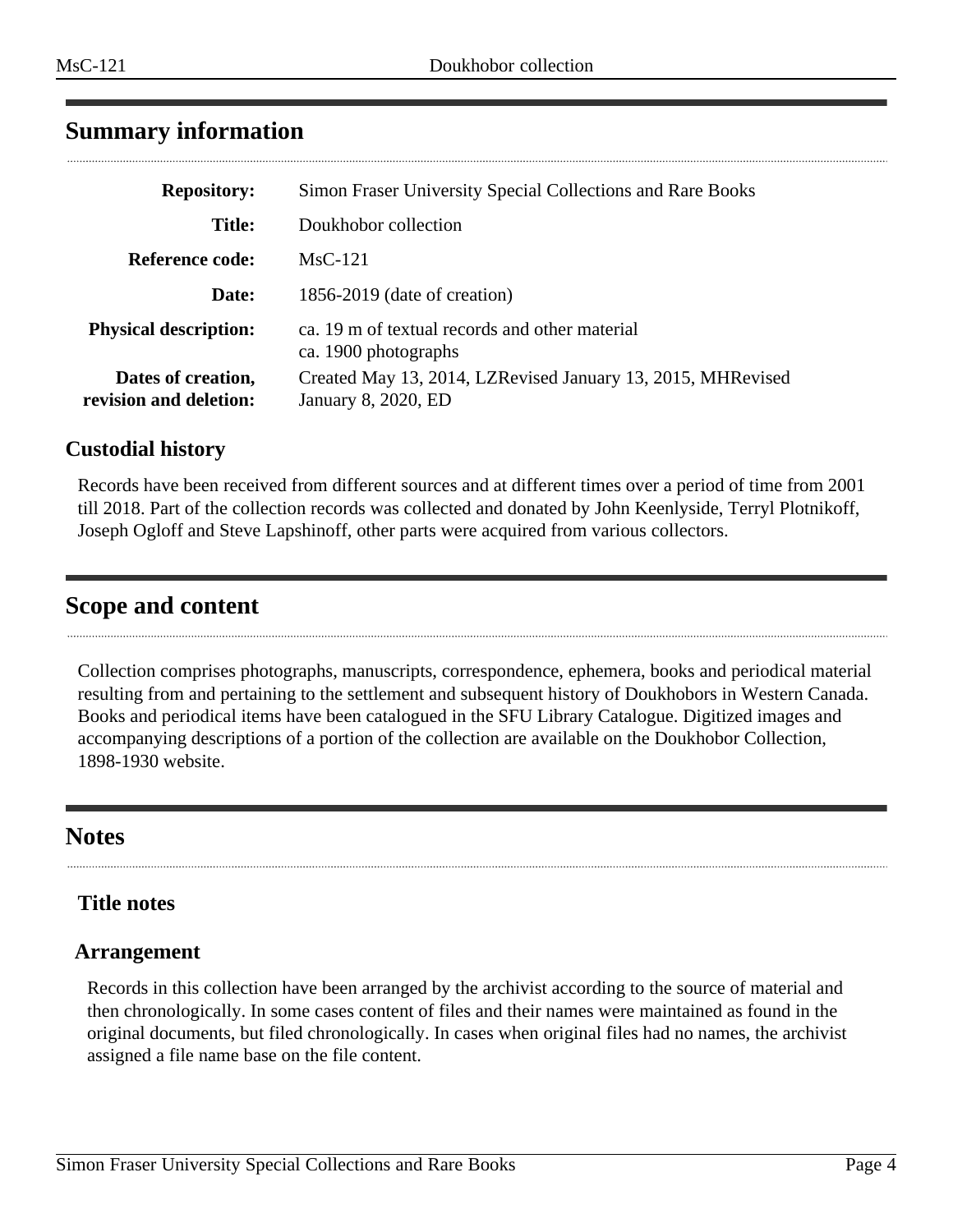## **Alternative form available**

Digitized images and accompanying descriptions of part of the collection are available on Multicultural Canada at https://digital.lib.sfu.ca/doukhobor-collection-simon-fraser-university. The print collection is searchable through the SFU Library catalogue.

### **Other notes**

- **Publication status**: published
- Level of detail: Partial

# <span id="page-4-0"></span>**Access points**

- Photographic material (documentary form)
- Cultural groups (subject)
- Religions (subject)
- Politics (subject)
- Dukhobors -- British Columbia (subject)
- Dukhobors -- Canada (subject)
- Dukhobors -- Saskatchewan (subject)
- Sons of Freedom (subject)
- Verigin, P. V. (Petr Vasilevich), 1859 1924 (subject)
- Verigin, Peter Petrovich, d. 1939 (subject)
- Verigin, John. j. (subject)
- Sorokin, S. S. (subject)
- Union Of Spiritual Communities Of Christ (USCC) (subject)
- Christian Community And Brotherhood Of Reformed Doukhobors Fraternal Council (CCBRD) (subject)
- Christan Community of Universal Brotherhood (CCUB) (subject)

# <span id="page-4-1"></span>**Series descriptions**

# **Subfonds MsC-121-1: Peter V. Verigin**

Creator: Verigin, Peter V. (Lordly)

Date: 1895-1982, predominantly 1900-1925 (date of creation)

Scope and content:

This sous-fonds consists of correspondence, circular letters, speeches and writings by Verigin and about him, and photographs that provide insight to Peter V. Verigin's life as leader of the Doukhobors and the character of the Doukhobor community. The sous-fonds is arranged into the following five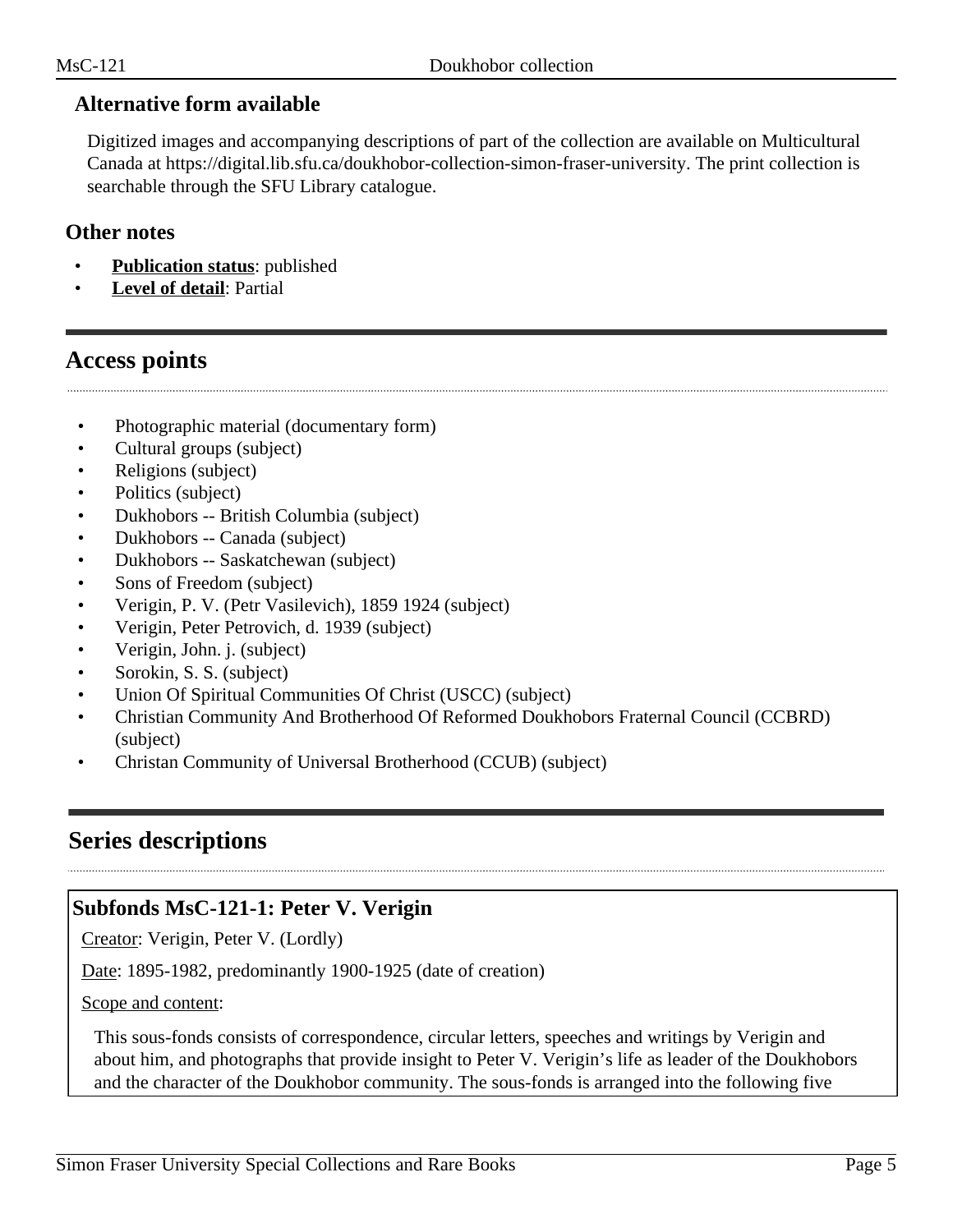series: Correspondence ([190?]-1951); Circular letters (1908-1922); Speeches, writings, views ([190-]-1924); Photographs (1985-1925); Writings of others ([190-]-1969).

Physical description: 13 cm of textual records 165 photographs : b&w print 5 photographs : col. print

Language of the material:

English

Russian

Immediate source of acquisition:

Records have been received from different sources and at different times over a period of time from 2001 till 2018. Part of the sous-fonds records was collected and donated by John Keenlyside, other parts was acquired from various collectors.

Arrangement:

Records in this sous-fonds have been arranged by the archivist according to the source or donor of material and then chronologically.

Restrictions on access:

No known restrictions

Finding aids:

A file list is also available

Accruals:

Further accruals may be possible

Publication status:

published

# **Series MsC-121-1-1: Correspondence**

Date: [190?]-1951 (date of creation)

Scope and content:

This series consists of the personal and Doukhobor community related correspondence of P. V. Verigin that dates from early 1900s until his death in October of 1924. Besides P. V. Verigin correspondence, part of File 1 is also correspondence by Anastasia Holoboff and Fodosia Verigin that dates from 1900s until 1959. Some letters are handwritten and some are mimeographed. All in Russian, except for a few in English.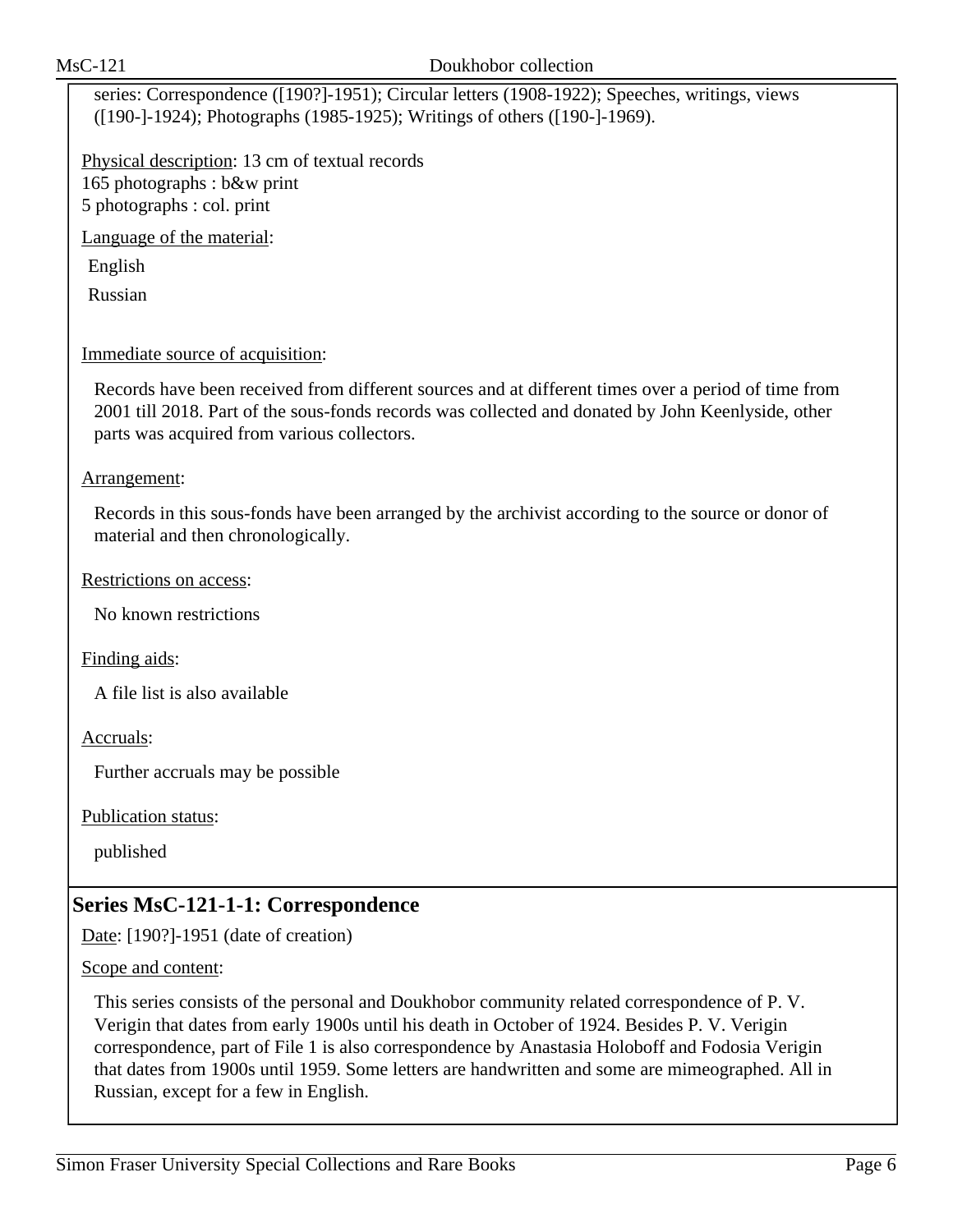Physical description: 5 cm of textual records 2 photographs : b&w print

### Arrangement:

Series has been arranged by the archivist according to the source of material and then chronologically. Correspondence has been received from different sources and at different times over a period of time from 2001 till 2018. Part of the series was collected and donated by John Keenlyside, other parts was acquired from various collectors. Letters of Anastasia Holoboff and Fodosia Verigin were acquired together with that of P.V. Verigin so it was decided to keep them together. On a couple occasions there were photographs enclosed with letters. These photographs were removed to be housed with other photographs and replaced with a note.

#### Publication status:

published

| File / item list     |                                         |           |               |                     |
|----------------------|-----------------------------------------|-----------|---------------|---------------------|
| Reference code       | Title                                   | Dates     | Access status | Container           |
| $MsC-121-1-1-0-0-1$  | File - [Peter V. Verigin, Anastasia     | 190?-1951 |               | <b>MsC 121 -Box</b> |
|                      | Holoboff, Fedosia Verigina]             |           |               |                     |
| $MsC-121-1-1-0-0-2$  | File - [Correspondence to Nicolai       | 1917-1924 |               | <b>MsC 121 -Box</b> |
|                      | Plotnikoff and Semi Makhortoff]         |           |               | 2 Folder 1          |
| $MsC-121-1-1-0-0-3$  | File - [Correspondence to Nicolai       | 1921-1924 |               | <b>MsC 121 -Box</b> |
|                      | Plotnikoff and Semi Makhortoff]         |           |               | 2 Folder 2          |
| $MsC-121-1-1-0-0-4$  | File - [Correspondence to V. Samorodin] | 1918-1922 |               | <b>MsC 121 -Box</b> |
|                      |                                         |           |               | 2 Folder 3          |
| $MsC-121-1-1-0-0-5$  | File - [Correspondence to Commisioner]  | 1904      |               | $MsC$ 121 - Box     |
|                      | of Immigration at Winnipeg, MB]         |           |               | 2 Folder 4          |
| $MsC-121-1-1-0-0-6$  | File - [Correspondence to M. Verigin,   | 1914-1923 |               | <b>MsC 121 -Box</b> |
|                      | Gabriel Vereschagin and Nicolai Markin] |           |               | 2 Folder 5          |
| $MsC-121-1-1-0-0-7$  | File - [Correspondence to Sam Makaroff  | 1921-1924 |               | $MsC$ 121 - Box     |
|                      | and to community]                       |           |               | 2 Folder 6          |
| $MsC-121-1-1-0-0-8$  | File - [Correspondence to M.E. Maret]   | 1922      |               | $MsC$ 121 - Box     |
|                      |                                         |           |               | 2 Folder 7          |
| $MsC-121-1-1-0-0-9$  | File - [Correspondence to Planidin and  | 1902      |               | $MsC$ 121 - Box     |
|                      | Podovinnikov]                           |           |               | 2 Folder 8          |
| $MsC-121-1-1-0-0-10$ | File - [Various correspondence]         | 1912-1924 |               | $MsC$ 121 - Box     |
|                      |                                         |           |               | 2 Folder 9          |

# **Series MSC-121-1-2: Circular letters**

Date: 1908-1922 (date of creation)

#### Scope and content:

This series consists of circular letters to be read at an assembled meetings. The bulk of the letters dates between 1908-1912. Often they consist of direction from CCUB, such as livestock to sell, when to clear the fields, or when to come to a meeting. The letters also deal with the logistics of the move to British Columbia. Most of the letters were issued on the Christian Community of Universal Brotherhood (CCUB) letterhead or on the Office of the Peter V. Verigin letterhead. Most letters are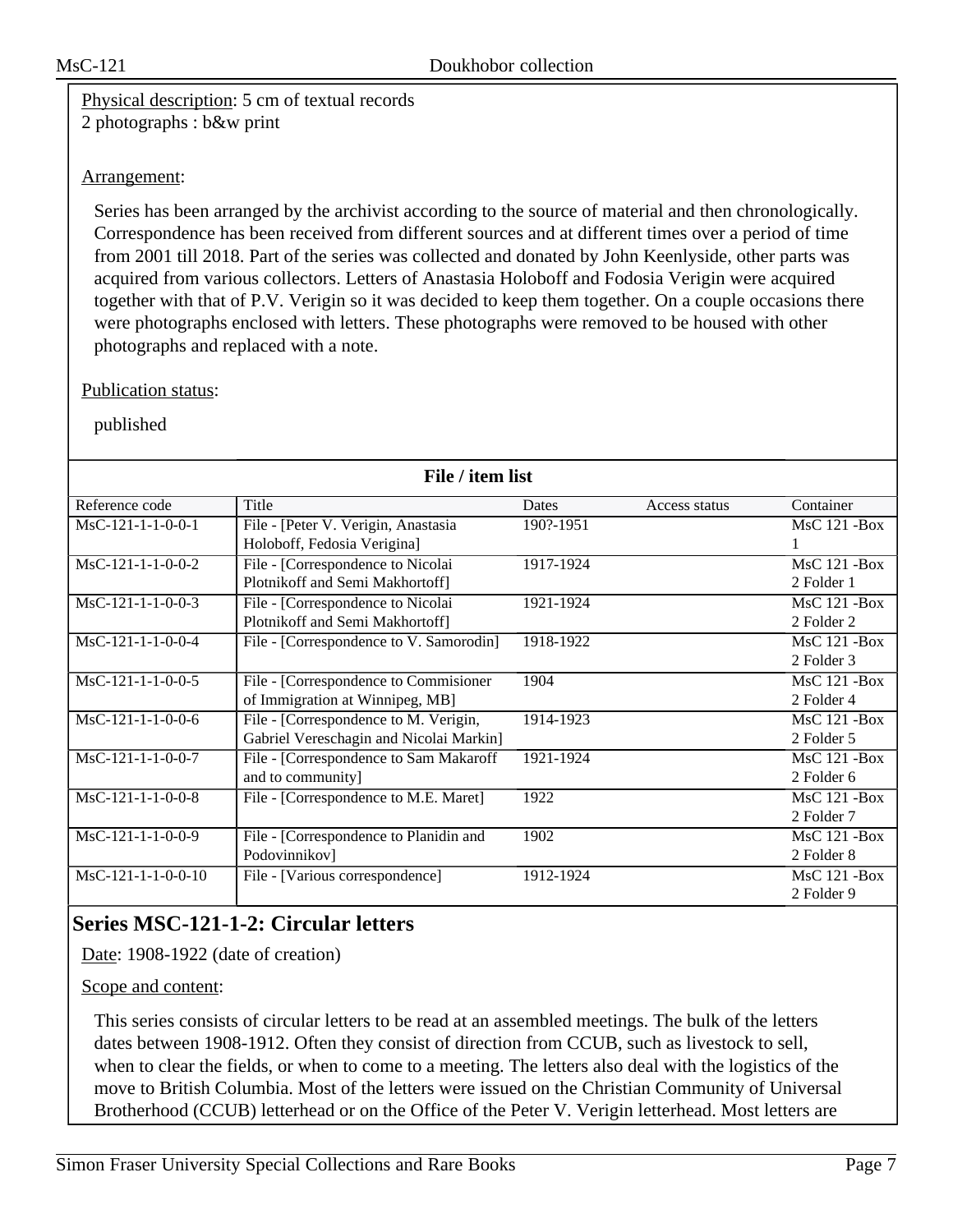signed by P.V. Verigin, except for some signed by Mikhail Kazakov and some that are unsigned. Most letters are mimeographed.

Physical description: 5 cm of textual records

Publication status:

published

| File / item list    |                                            |           |               |                                    |
|---------------------|--------------------------------------------|-----------|---------------|------------------------------------|
| Reference code      | Title                                      | Dates     | Access status | Container                          |
| $MsC-121-1-2-0-0-1$ | File - Peter V. Verigin - Circular letters | 1908-1909 |               | $MsC$ 121 - Box<br>2 Folder 10     |
| $MsC-121-1-2-0-0-2$ | File - Peter V. Verigin - Circular letters | 1910      |               | $MsC$ 121 - Box<br>2 Folder 11     |
| $MsC-121-1-2-0-0-3$ | File - Peter V. Verigin - Circular letters | 1911-1918 |               | <b>MsC 121 -Box</b><br>2 Folder 12 |
| $MsC-121-1-2-0-0-4$ | File - Peter V. Verigin - Circular letters | 1909-1922 |               | $MsC$ 121 - Box<br>2 Folder 13     |

# **Series MSC-121-1-3: Speeches, writings, views**

Date: [190-]-1924 (date of creation)

Scope and content:

This series consists of documents that were written by P. V. Verigin himself or by other individuals relating his views and ideas. These documents include transcripts of speeches and interviews, petitions, opinion pieces on the Doukhobor community and faith as well as some of the letter-like documents with his opinions on education. It also contains 70 page manuscript in a notebook by F. I. Wishloff recording P.V. Verign's speeches. All documents in Russian, except for a few documents supplied with English translation.

Physical description: 2 cm of textual records

Publication status:

| File / item list    |                                       |             |               |                 |
|---------------------|---------------------------------------|-------------|---------------|-----------------|
| Reference code      | Title                                 | Dates       | Access status | Container       |
| $MsC-121-1-3-0-0-1$ | File - Fyodor Ivanovich Wishloff -    | 1920        |               | $MsC$ 121 - Box |
|                     | manuscript speeches of P. V. Verigin  |             |               | 2 Folder 14     |
| $MsC-121-1-3-0-0-2$ | File - Speeches and talks             | [190-]-1924 |               | $MsC$ 121 - Box |
|                     |                                       |             |               | 2 Folder 15     |
| $MsC-121-1-3-0-0-3$ | File - Writings                       | [191?]      |               | $MsC$ 121 - Box |
|                     |                                       |             |               | 2 Folder 16     |
| $MsC-121-1-3-0-0-4$ | File - Views on education: Peter V.   | 1919-1923   |               | $MsC$ 121 - Box |
|                     | Verigin, Ivan Konkin, S. Vereshchagin |             |               | 2 Folder 17     |
|                     |                                       |             |               | $MsC$ 121 - Box |
|                     |                                       |             |               | $3-6$           |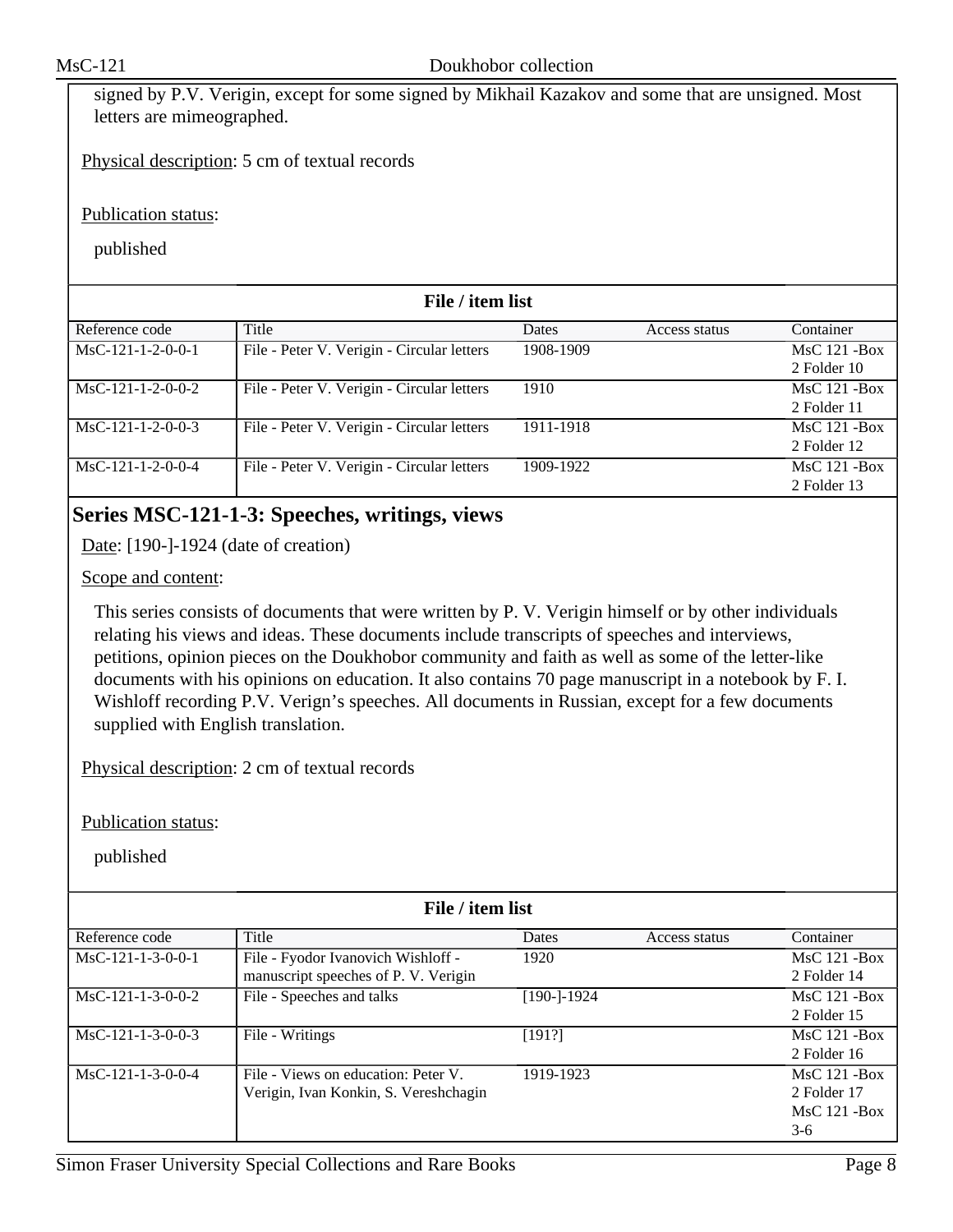# **Series MSC-121-1-4: Photographs**

Date: 1895-1982, predominantly 1895-1925 (date of creation)

#### Scope and content:

This series contains black and white photographs from various periods of P. V. Verigin's life starting from around 1895 until his death and funeral in 1924. This series also contains photos of Verigin's tomb in or after 1925. In specific, this series contains photographs of Verigin's with his family, with close friends and with the Doukhobor communities in Verigin, Saskatchewan and in Brilliant, British Columbia during various events. There are photographs of Verigin demonstrating farming machinery, racing carriages, posing with community in the villages, as well as many photos from Verigin's funeral and community visits to his tomb. One fine larger photograph, shows Verigin directing a steam tractor pulling a plow and harrow on the Prairie. In a letter to Tolstoy in December 1903, Verigin specifically describes buying these machines in the summer of 1903 in time for planting and harvesting at the end of that season. Other important images include 2 postcard size images labeled, "Machinery Sold to Doukhobors at Yorkton With Peter Verigin at X" and "A Doukhobor Outfit Ready to Move" showing the first two steam-driven tractors, with attached combines, to be brought into Yorkton by the Doukhobors, a move which some believe spurred jealousy among other farmers who agitated more strongly against the Doukhobors, and thus led to the calamitous reversals of policy by the Canadian government regarding conditions for Doukhobor settlement.

Physical description: 163 photographs : b&w print 5 photographs : col. print

Access points:

• Photographic material (documentary form)

#### Arrangement:

Series has been arranged by the archivist according to the source of material, by format and then chronologically. Photographs in this sous-fonds were assigned item numbers from MSC121-DP-013 to MSC121-DP-301.

#### Publication status:

|                         | File / item list                          |              |               |               |  |
|-------------------------|-------------------------------------------|--------------|---------------|---------------|--|
| Reference code          | Title                                     | <b>Dates</b> | Access status | Container     |  |
| $MsC-121-1-4-0-0-0-200$ | Item - [Group of man on sailing skiff     | [1895!]      |               | $MsC$ 121-Box |  |
|                         | with Peter V. Verigin]                    |              |               | 3 Folder 1    |  |
| $MsC-121-1-4-0-0-0-185$ | Item - [Peter V. Verigin with Pavel       | [1895!]      |               | $MsC$ 121-Box |  |
|                         | Biriukov]                                 |              |               | 3 Folder 1    |  |
| $MsC-121-1-4-0-0-0-013$ | Item - [Standing M.W. Kazakoff with       | [ca 1919]    |               | $MsC$ 121-Box |  |
|                         | sitting P. V. Verigin]                    |              |               | 3 Folder 5    |  |
| MsC-121-1-4-0-0-0-022   | Item - [A large group of Doukhobors       | 1922         |               | $MsC$ 121-Box |  |
|                         | sitting and standing in front of the hill |              |               | 3 Folder 5    |  |
| $MsC-121-1-4-0-0-0-014$ | Item - [Doukhobor Community standing]     | [ca 1920]    |               | $MsC$ 121-Box |  |
|                         | on the hill amongst rocks]                |              |               | 3 Folder 5    |  |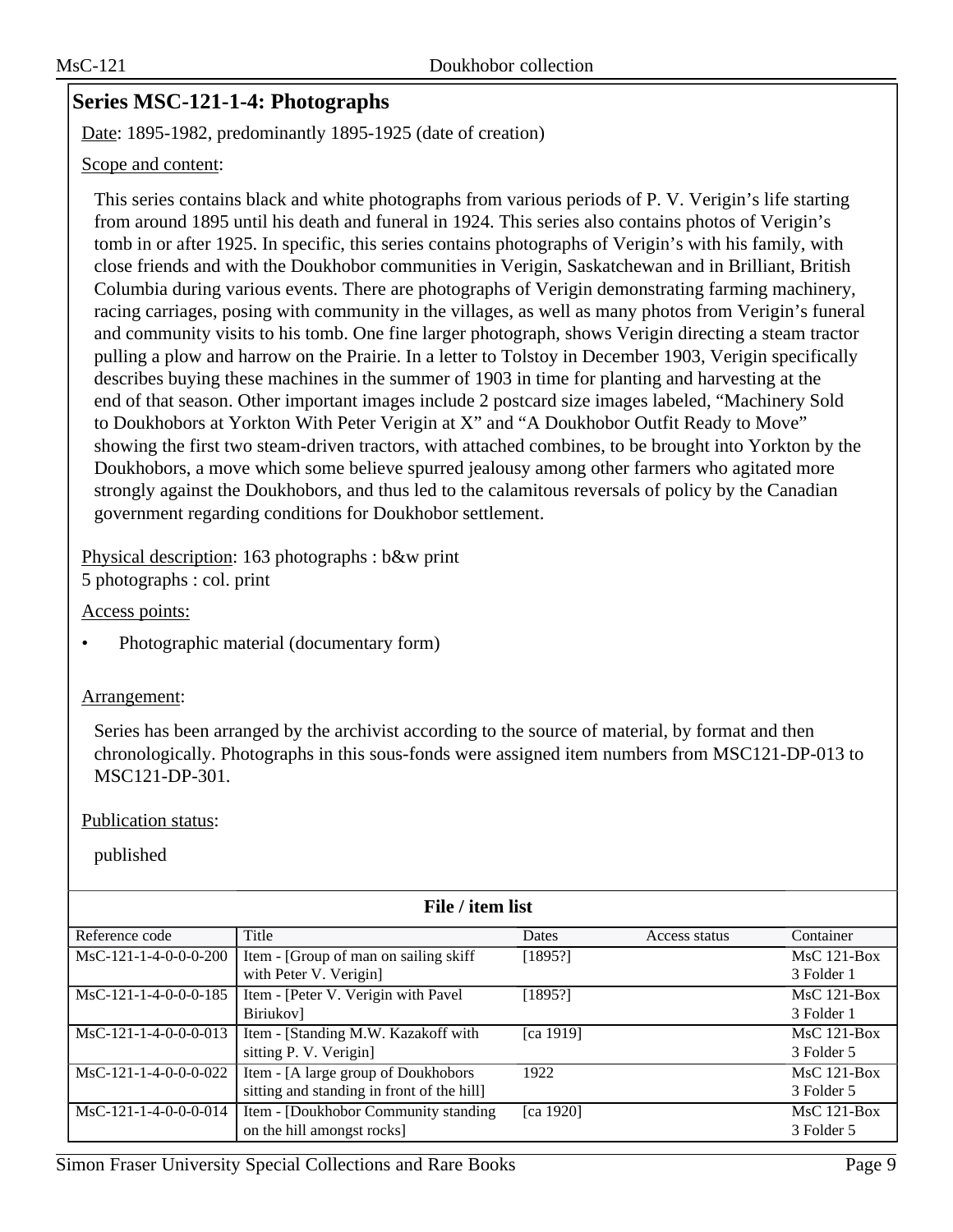| $MsC-121$               | Doukhobor collection                                                               |                     |                                               |
|-------------------------|------------------------------------------------------------------------------------|---------------------|-----------------------------------------------|
| $MsC-121-1-4-0-0-0-015$ | Item - [Doukhobor Community lining up]                                             | [ca 1920]           | $MsC$ 121-Box<br>3 Folder 5                   |
| $MsC-121-1-4-0-0-0-016$ | Item - [A group of Doukhobors with P.<br>V. Verigin at the front]                  | [ca 1920]           | <b>MsC 121-Box</b><br>3 Folder 5              |
| MsC-121-1-4-0-0-0-017   | Item - [Doukhobor Community standing                                               | $\sqrt{[ca\ 1920]}$ | $MsC$ 121-Box                                 |
| MsC-121-1-4-0-0-0-018   | on the hill]<br>Item - [A large group of Doukhobors                                | [ca 1920]           | 3 Folder 5<br><b>MsC 121-Box</b>              |
|                         | standing in the half circle with P.V.<br>Verigin]                                  |                     | 3 Folder 5                                    |
| MsC-121-1-4-0-0-0-019   | Item - [A large group of Doukhobors]<br>sitting and standing in front of the hill] | 1922                | <b>MsC 121-Box</b><br>3 Folder 5              |
| $MsC-121-1-4-0-0-0-021$ | Item - [A large group of Doukhobors in<br>front of the communal house]             | $[191-]$            | $MsC$ 121-Box<br>3 Folder 5                   |
| MsC-121-1-4-0-0-0-023   | Item - [A large group of Doukhobors<br>sitting and standing in front of the hill]  | 1922                | <b>MsC 121-Box</b><br>3 Folder 5              |
| MsC-121-1-4-0-0-0-025   | Item - [Triple panel photo of standing]                                            | [before $1910$ ]    | $\overline{\text{MsC 121-Box}}$<br>3 Folder 5 |
| MsC-121-1-4-0-0-0-026   | Peter V. Verigin]<br>Item - [Three panel photo with P.V.                           | 1925                | $MsC$ 121-Box                                 |
|                         | Verigin, P.P. Verigin and Lukeria<br>Kalmykova                                     |                     | 3 Folder 5                                    |
| MsC-121-1-4-0-0-0-030   | Item - "In Memorium" Peter Lordly<br>Verigin                                       | 1924                | $MsC$ 121-Box<br>3 Folder 5                   |
| MsC-121-1-4-0-0-0-031   | Item - In Memorium Peter Lordly<br>Verigin, Brilliant, BC                          | 1924                | <b>MsC 121-Box</b><br>$\overline{4}$          |
| MsC-121-1-4-0-0-0-032   | Item - [Evodokia Gregievna, Peter P.<br>Verigin and P. V. Verigin]                 | [190?]              | $MsC$ 121-Box<br>3 Folder 5                   |
| MsC-121-1-4-0-0-0-234   | Item - [Portrait of Peter V. Verigin]                                              | 1922                | <b>MsC 121-Box</b><br>3 Folder 4              |
| MsC-121-1-4-0-0-0-039   | Item - [P. V. Verigin walking with a<br>group]                                     | [ca 1920]           | MsC 121-Box<br>3 Folder 6                     |
| MsC-121-1-4-0-0-0-042   | Item - [Peter V. Verigin's tomb and two<br>men in front of it]                     | [after $1924$ ]     | $MsC$ 121-Box<br>6 Folder 2                   |
| MsC-121-1-4-0-0-0-045   | Item - [Peter V. Verigin in a hat]                                                 | [ca 1924]           | $MsC$ 121-Box                                 |
| MsC-121-1-4-0-0-0-049   | Item - [P. V. Verigin in front of burn pile                                        | [1921?]             | 3 Folder 4<br>$MsC$ 121-Box                   |
| MsC-121-1-4-0-0-0-058   | with people in the background]<br>Item - [Peter V. Verigin in a hat and coat       | [ca 1924]           | 6 Folder 2<br>$MsC$ 121-Box                   |
| MsC-121-1-4-0-0-0-062   | in front of the house]<br>Item - #1 Tomb of Peter Verigin                          | [after 1924]        | 6 Folder 2<br>MsC 121-Box                     |
| MsC-121-1-4-0-0-0-066   | Item - [Verigin Doukhobor prayer house]                                            | [ca 1905]           | 6 Folder 2<br>MsC 121-Box                     |
| MsC-121-1-4-0-0-0-071   | Item - Peter Verigin's tomb at Brilliant                                           | [after 1924]        | 6 Folder 2<br>MsC 121-Box                     |
| MsC-121-1-4-0-0-0-080   | near Nelson, BC, Canada<br>Item - [Peter V. Verigin in a hat and coat              | [ca 1924]           | 3 Folder 6<br>MsC 121-Box                     |
|                         | in front of the house]                                                             |                     | 6 Folder 2                                    |
| MsC-121-1-4-0-0-0-088   | Item - P. V. Verigin speaking to group of<br>people]                               | [ca 1924]           | MsC 121-Box<br>6 Folder 2                     |
| MsC-121-1-4-0-0-0-092   | Item - Verigin's Tomb BC - Pettitt Hoto                                            | [after 1924]        | <b>MsC 121-Box</b><br>6 Folder 2              |
| MsC-121-1-4-0-0-0-131   | Item - [Two panel photograph of Peter V.<br>Verigin and Maria Strelaeff]           | [ca 1924]           | <b>MsC 121-Box</b><br>6 Folder 1              |
| MsC-121-1-4-0-0-0-135   | Item - [Peter V. Verigin in Russian shirt]                                         | [ca 1902]           | MsC 121-Box<br>3 Folder 1                     |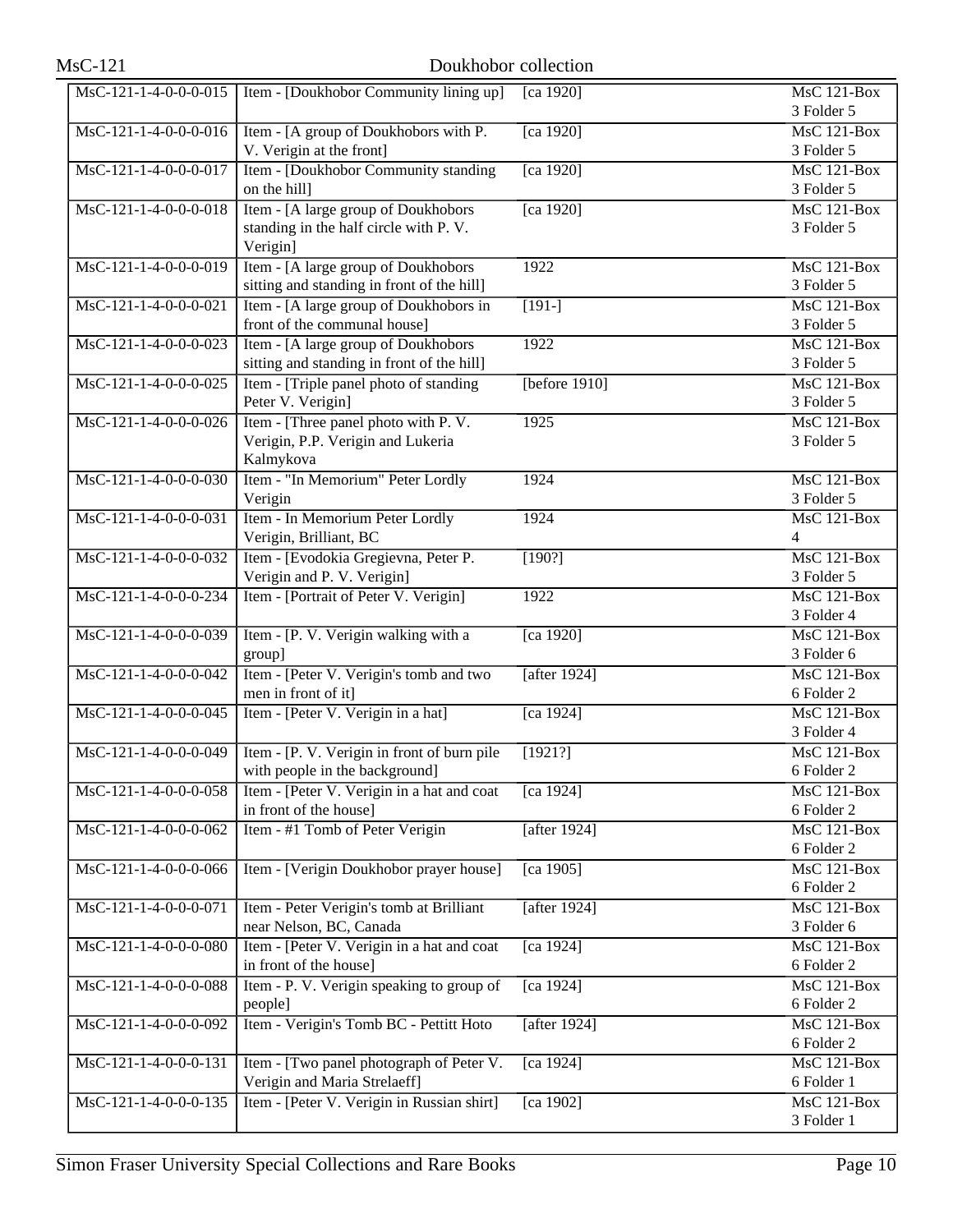| $MsC-121$               | Doukhobor collection                                                                                 |                     |                                                        |
|-------------------------|------------------------------------------------------------------------------------------------------|---------------------|--------------------------------------------------------|
| MsC-121-1-4-0-0-0-172   | Item - Verigin Monument, Brilliant, BC                                                               | [after 1924]        | <b>MsC 121-Box</b><br>6 Folder 2                       |
| MsC-121-1-4-0-0-0-195   | Item - [Peter V. Verigin holding a hat and                                                           | [before $1910$ ]    | MsC 121-Box                                            |
| MsC-121-1-4-0-0-0-197   | umbrella]<br>Item - [Peter V. Verigin holding a hat and                                              | [before $1910$ ]    | 6 Folder 2<br>MsC 121-Box                              |
| MsC-121-1-4-0-0-0-201   | umbrella]<br>Item - [Peter V. Verigin wth two men]                                                   | [before $1910$ ]    | 6 Folder 2<br><b>MsC 121-Box</b>                       |
| MsC-121-1-4-0-0-0-202   | Item - [Peter V. Verigin with the                                                                    | [ca. 1902]          | 3 Folder 6<br><b>MsC 121-Box</b>                       |
| MsC-121-1-4-0-0-0-203   | Tolstoyan Vladimir Chertkov]<br>Item - [Portait of Anastasia Holoboff]                               | $\sqrt{[ca\ 1905]}$ | 3 Folder 1<br><b>MsC 121-Box</b>                       |
|                         |                                                                                                      |                     | 3 Folder 1                                             |
| MsC-121-1-4-0-0-0-204   | Item - [Portrait of Peter V. Verigin]                                                                | [ca 1902]           | $\overline{\text{MsC 121-Box}}$<br>3 Folder 1          |
| MsC-121-1-4-0-0-0-205   | Item - [Peter V. Verigin and Anastasia in<br>a carriage]                                             | [ca 1910]           | MsC 121-Box<br>3 Folder 1                              |
| MsC-121-1-4-0-0-0-206   | Item - [A group of Doukobors men]<br>and women with P. V. Verigin and an<br>official]                | $\sqrt{[ca\ 1907]}$ | MsC 121-Box<br>3 Folder 1                              |
| MsC-121-1-4-0-0-0-207   | Item - [Doukhobors crossing the river on<br>small raft]                                              | [ca 1905]           | <b>MsC 121-Box</b><br>3 Folder 1                       |
| MsC-121-1-4-0-0-0-208   | Item - [A large group of Doukhobors in<br>front of the house with P. V. Verigin on<br>the left side] | [1909?]             | $MsC$ 121-Box<br>3 Folder 1                            |
| MsC-121-1-4-0-0-0-209   | Item - Machinery Sold to Doukhobors at<br>Yorkton With Peter Verigin at X                            | $\sqrt{[ca\ 1903]}$ | $MsC$ 121-Box<br>3 Folder 1                            |
| MsC-121-1-4-0-0-0-210   | Item - A Doukhobor Outfit Ready to<br>Move                                                           | [ca 1903]           | <b>MsC 121-Box</b><br>3 Folder 1                       |
| $MsC-121-1-4-0-0-0-211$ | Item - [Verigin directing a steam tractor<br>pulling a plow and harrow on the Prairie]               | [ca 1903]           | MsC 121-Box<br>3 Folder 1                              |
| MsC-121-1-4-0-0-0-212   | Item - [Peter V. Verigin and Anastasia<br>Holoboff seated]                                           | $[190?]$            | MsC 121-Box<br>3 Folder 1                              |
| MsC-121-1-4-0-0-0-213   | Item - [Group of six men, including P. V.<br>Verigin and one women in an orchard]                    | [ca 1900]           | <b>MsC 121-Box</b><br>3 Folder 1                       |
| MsC-121-1-4-0-0-0-214   | Item - [Group of six men and two women<br>"Trud i mirnaia zhizn"]                                    | 1906                | MsC 121-Box<br>3 Folder 1<br>MsC 121-Box<br>3 Folder 1 |
| $MsC-121-1-4-0-0-0-215$ | Item - [Peter V. Verigin and Anastasia<br>studio photo]                                              | [before $1910$ ]    | MsC 121-Box<br>3 Folder 2                              |
| MsC-121-1-4-0-0-0-216   | Item - [A group photo of three men in<br>suits]                                                      | [before $1910$ ]    | <b>MsC 121-Box</b><br>3 Folder 2                       |
| MsC-121-1-4-0-0-0-217   | Item - [A group of men in the mill]                                                                  | [before $1910$ ]    | MsC 121-Box<br>3 Folder 2                              |
| MsC-121-1-4-0-0-0-218   | Item - [A group of four men, three in<br>Russian hats]                                               | [before $1910$ ]    | MsC 121-Box<br>3 Folder 2                              |
| MsC-121-1-4-0-0-0-219   | Item - [A group of Doukobors women]<br>and a man in front of a house]                                | [before $1910$ ]    | MsC 121-Box<br>3 Folder 2                              |
| MsC-121-1-4-0-0-0-220   | Item - [Young family photo with three<br>children]                                                   | [before $1910$ ]    | MsC 121-Box<br>3 Folder 2                              |
| MsC-121-1-4-0-0-0-221   | Item - [Peter V. Verigin holding a hat]                                                              | [before $1910$ ]    | <b>MsC 121-Box</b><br>3 Folder 2                       |
| MsC-121-1-4-0-0-0-222   | Item - [Peter V. Verigin's tomb and one<br>man on the side of it]                                    | [after 1924]        | <b>MsC 121-Box</b><br>6 Folder 2                       |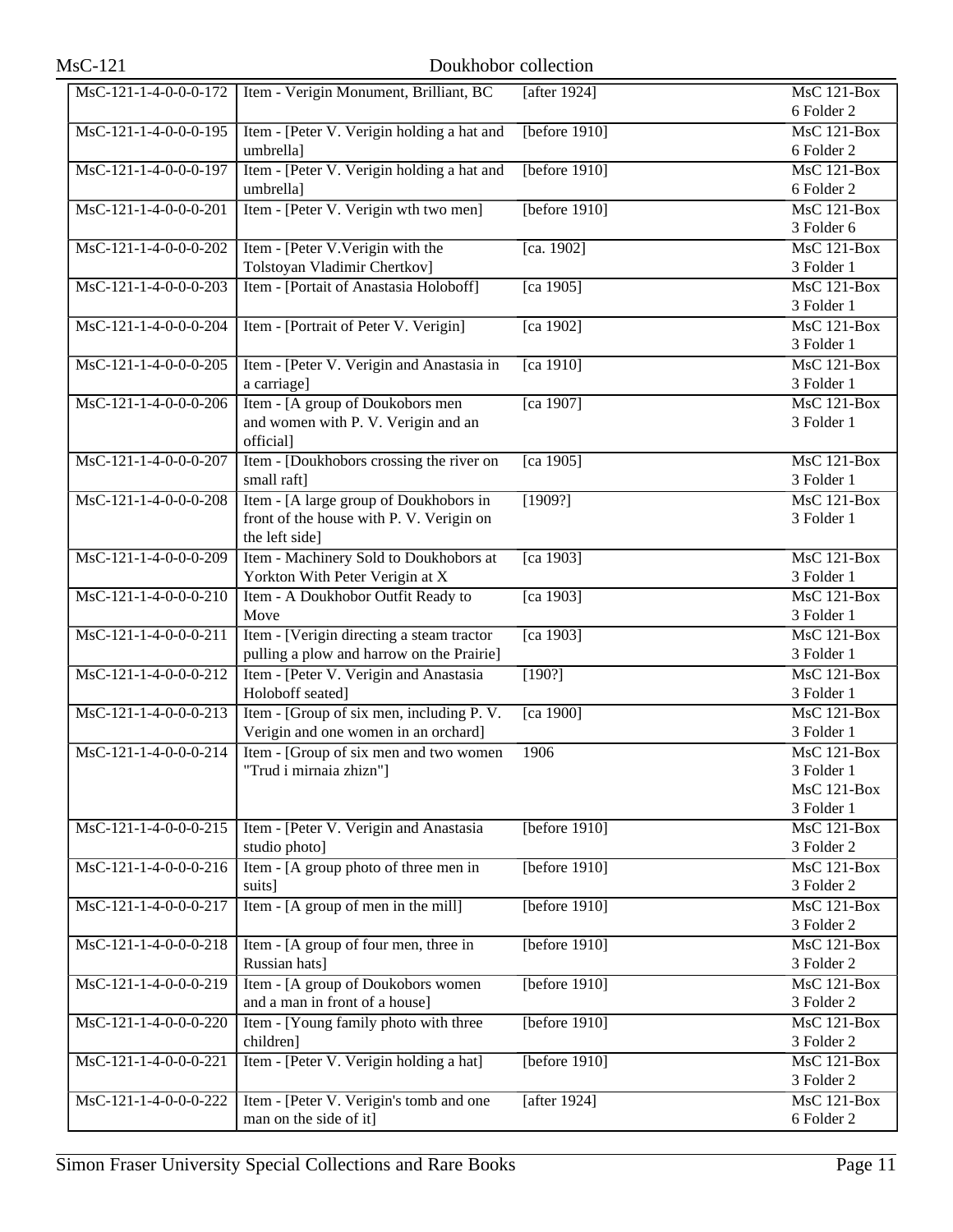| $MsC-121$               |                                                                                                                                                           | Doukhobor collection |                                      |
|-------------------------|-----------------------------------------------------------------------------------------------------------------------------------------------------------|----------------------|--------------------------------------|
| $MsC-121-1-4-0-0-0-223$ | Item - [Portrait of Peter V. Verigin]                                                                                                                     | [before 1910]        | <b>MsC 121-Box</b><br>3 Folder 2     |
| MsC-121-1-4-0-0-0-224   | Item - [Portrait of Peter V. Verigin]                                                                                                                     | [before $1910$ ]     | <b>MsC 121-Box</b><br>3 Folder 2     |
| MsC-121-1-4-0-0-0-225   | Item - [Group of Doukhobor men with<br>P.V. Verigin standing in the tall grass<br>field]                                                                  | [ca 1924]            | $MsC$ 121-Box<br>3 Folder 4          |
| MsC-121-1-4-0-0-0-226   | Item - [A large group of Doukhobors<br>standing in front of the hill]                                                                                     | [191?]               | MsC 121-Box<br>3 Folder 3            |
| MsC-121-1-4-0-0-0-227   | Item - [A large group of Doukhobors in<br>front of the houses]                                                                                            | [191?]               | <b>MsC 121-Box</b><br>3 Folder 3     |
| MsC-121-1-4-0-0-0-228   | Item - [A large group of Doukhobors in<br>front of the communal house]                                                                                    | [191?]               | $MsC$ 121-Box<br>3 Folder 3          |
| MsC-121-1-4-0-0-0-229   | Item - [A view of village in front of hill]                                                                                                               | [191?]               | <b>MsC 121-Box</b><br>3 Folder 3     |
| MsC-121-1-4-0-0-0-230   | Item - [A view of the river and hills]                                                                                                                    | [191?]               | <b>MsC 121-Box</b><br>3 Folder 3     |
| MsC-121-1-4-0-0-0-231   | Item - [A view of the river, hills and<br>village]                                                                                                        | [191?]               | $MsC$ 121-Box<br>3 Folder 3          |
| MsC-121-1-4-0-0-0-232   | Item - [Double portrait of Peter V.<br>Verigin and Maria Maria Strelaeff]                                                                                 | [ca 1924]            | $MsC$ 121-Box<br>3 Folder 4          |
| MsC-121-1-4-0-0-0-233   | Item - At Brilliant, BC Dec. 10, 1924<br>[meeting]                                                                                                        | 1924                 | <b>MsC 121-Box</b><br>3 Folder 4     |
| MsC-121-1-4-0-0-0-235   | Item - [A house with porch on both<br>storeys]                                                                                                            | [191?]               | $MsC$ 121-Box<br>$\overline{4}$      |
| MsC-121-1-4-0-0-0-236   | Item - Scene at Peter Verigin's Grave,<br>Brilliant, BC Jan. 1; 1925                                                                                      | 1925                 | <b>MsC 121-Box</b><br>$\overline{4}$ |
| MsC-121-1-4-0-0-0-237   | Item - At Peter Verigin's Grave<br>Brilliant, BC. Jan 1, 1925                                                                                             | 1925                 | MsC 121-Box<br>4                     |
| MsC-121-1-4-0-0-0-238   | Item - [Max Baskin, Peter V. Verigin,<br>Maria Strelaeff, Fyodor Hlookoff]                                                                                | [ca 1924]            | $MsC$ 121-Box<br>4                   |
| MsC-121-1-4-0-0-0-239   | Item - [Portrait of Peter V. Verigin]                                                                                                                     | [before $1910$ ]     | $MsC$ 121-Box<br>3 Folder 1          |
| MsC-121-1-4-0-0-0-240   | Item - Peter Verigin's tomb at Brilliant<br>near Nelson, BC, Canada                                                                                       | [1925?]              | <b>MsC 121-Box</b><br>4              |
| MsC-121-1-4-0-0-0-241   | Item - [Portait of Anastasia Holoboff]                                                                                                                    | [ca 1910]            | $MsC$ 121-Box<br>4                   |
| MsC-121-1-4-0-0-0-242   | Item - P. V. Verigin, Anastasia Holoboff,<br>four men and a girl with Niagara Falls<br>background]                                                        | [ca 1910]            | $MsC$ 121-Box<br>4                   |
| MsC-121-1-4-0-0-0-243   | Item - [Two Doukhobors horse racing<br>carriage teams, with P. V. Verigin<br>drinving one]                                                                | [ca 1910]            | <b>MsC 121-Box</b><br>4              |
| MsC-121-1-4-0-0-0-244   | Item - The Funeral of Peter Lordly<br>(Verigin) Brilliant, BC, Nov. 2, 1924,<br>The Gathering on the Hill beofre the<br>arrival of the Funeral Procession | 1924                 | <b>MsC 121-Box</b><br>4              |
| MsC-121-1-4-0-0-0-268   | Item - [P. V. Verigin with Josef Shukin]                                                                                                                  | [ca 1924]            | MsC 121-Box<br>3 Folder 4            |
| MsC-121-1-4-0-0-0-246   | Item - The Funeral of Peter Lordly<br>(Verigin) Brilliant, BC, Nov. 2, 1924,<br>The sorrowing crowd in front of their<br>dead leader's home               | 1924                 | MsC 121-Box<br>5 Folder 2            |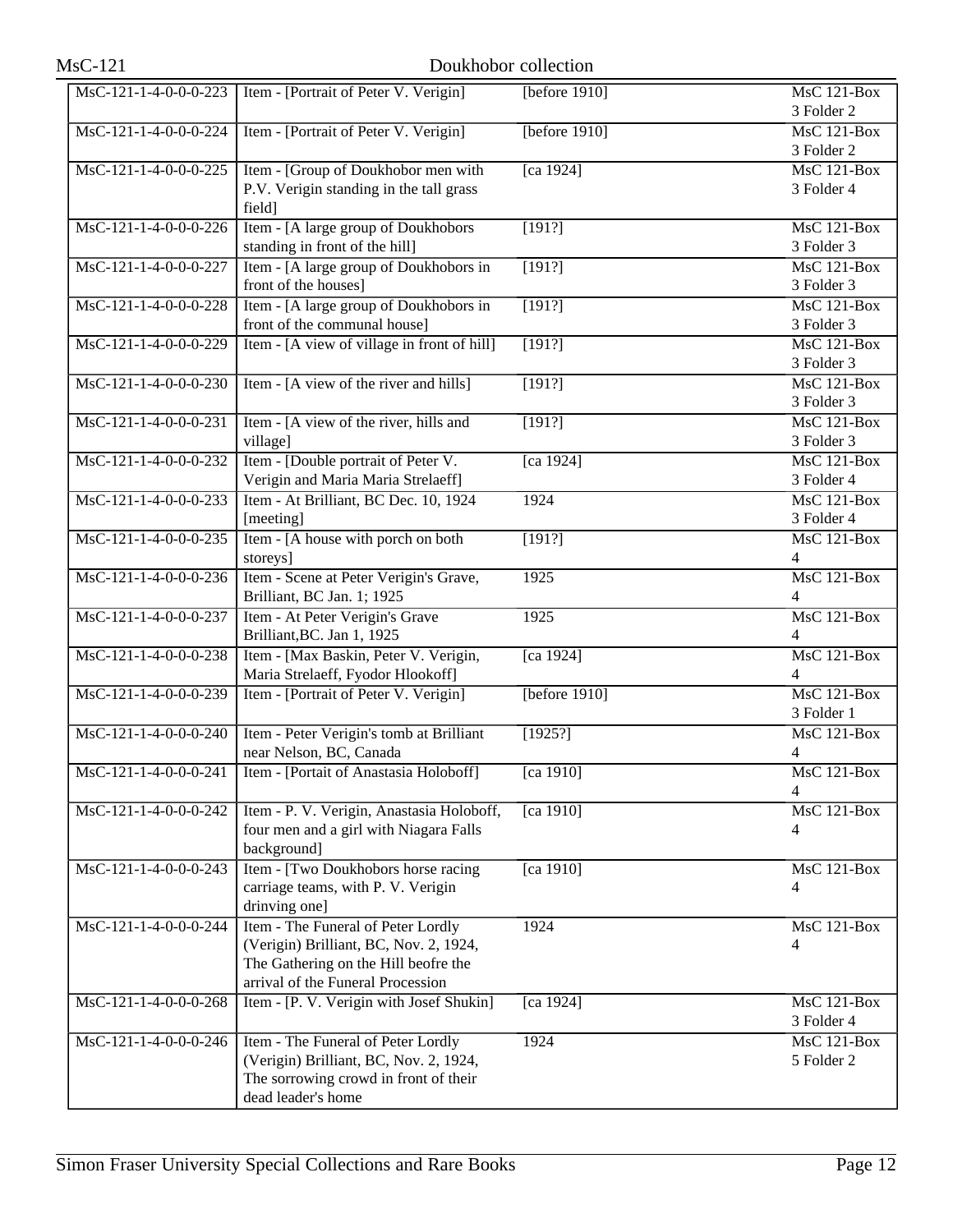| $MsC-121$               |                                                                                                    | Doukhobor collection |                                                          |
|-------------------------|----------------------------------------------------------------------------------------------------|----------------------|----------------------------------------------------------|
| MsC-121-1-4-0-0-0-247   | Item - [Panoramic view of the<br>Doukhobor village with group of people<br>before it]              | [1920?]              | $MsC$ 121-Box<br>5 Folder 1                              |
| $MsC-121-1-4-0-0-0-248$ | Item - [Part of Funeral Procession of<br>Peter Lordly (Verigin) Brilliant, BC Nov.<br>2.1924       | 1924                 | $MsC$ 121-Box<br>5 Folder 1                              |
| MsC-121-1-4-0-0-0-249   | Item - At Brilliant, BC                                                                            | 1924                 | MsC 121-Box<br>5 Folder 2                                |
| MsC-121-1-4-0-0-0-250   | Item - [Peter V. Verigin, at a table with<br>others]                                               | [ca 1910]            | <b>MsC 121-Box</b><br>3 Folder 1                         |
| $MsC-121-1-4-0-0-0-251$ | Item - [Group of children with P.V.<br>Verigin in front of house]                                  | [ca 1910]            | <b>MsC 121-Box</b><br>3 Folder 1                         |
| MsC-121-1-4-0-0-0-252   | Item - [Portrait of P. V. Verigin with<br>wool jacket]                                             | [ca 1900]            | <b>MsC 121-Box</b><br>3 Folder 6                         |
| $MsC-121-1-4-0-0-0-253$ | Item - [A large group of Doukhobors,<br>mostly youth, with P.V. Verigin in the<br>middle]          | [190?]               | $MsC$ 121-Box<br>3 Folder 6                              |
| $MsC-121-1-4-0-0-0-254$ | Item - [Portrait of P. V. Verigin in suit]                                                         | [190?]               | $MsC$ 121-Box<br>3 Folder 6                              |
| MsC-121-1-4-0-0-0-255   | Item - [P. V. Verigin dead in bed before<br>funeral]                                               | [1924]               | <b>MsC 121-Box</b><br>3 Folder 4                         |
| MsC-121-1-4-0-0-0-256   | Item - [P. V. Verigin dead in bed before<br>funeral with Anastasia?]                               | [1924]               | <b>MsC 121-Box</b><br>6 Folder 1                         |
| MsC-121-1-4-0-0-0-257   | Item - Funeral of Peter Lordly (Verigin)<br>Brilliant, B.C., Nov. 2nd, 1927                        | 1924                 | <b>MsC 121-Box</b><br>6 Folder 1                         |
| MsC-121-1-4-0-0-0-258   | Item - [P. V. Verigins' tomb]                                                                      | 1925                 | <b>MsC 121-Box</b><br>6 Folder 1                         |
| $MsC-121-1-4-0-0-0-259$ | Item - [P. V. Verigins' tomb]                                                                      | 1925                 | <b>MsC 121-Box</b><br>6 Folder 1                         |
| $MsC-121-1-4-0-0-0-260$ | Item - Funeral of Peter Lordly (Verigin),<br>Brilliant, BC, Nov. 2, '24 [crowed at the<br>funeral] | 1924                 | <b>MsC 121-Box</b><br>6 Folder 1                         |
| $MsC-121-1-4-0-0-0-261$ | Item - [P. V. Verigins' tomb]                                                                      | 1925                 | <b>MsC 121-Box</b><br>6 Folder 1                         |
| $MsC-121-1-4-0-0-0-262$ | Item - In Memorium Peter Lordly<br>Verigin, Dec 10th 1924, Brillian, BC                            | 1924                 | $MsC$ 121-Box<br>6 Folder 1<br>MsC 121-Box<br>6 Folder 1 |
| MsC-121-1-4-0-0-0-288   | Item - Special Service in memory of<br>Peter Lordly Verigin, New Year Day<br>1925                  | 1925                 | MsC 121-Box<br>4                                         |
| MsC-121-1-4-0-0-0-263   | Item - [P. V. Verigins' tomb]                                                                      | 1925                 | MsC 121-Box<br>6 Folder 1                                |
| MsC-121-1-4-0-0-0-264   | Item - Peter Verigin lies in State,<br>Brilliant, BC, Nov 2nd 1924                                 | 1924                 | $\overline{\text{MsC}}$ 121-Box<br>6 Folder 1            |
| MsC-121-1-4-0-0-0-265   | Item - [P. V. Verigin standing in the hat<br>with trees in the background]                         | [ca 1924]            | MsC 121-Box<br>6 Folder 1                                |
| MsC-121-1-4-0-0-0-266   | Item - [Studio photo of Gabriel]<br>Vereschagin with wife and two<br>daughters]                    | [1925]               | MsC 121-Box<br>3 Folder 4                                |
| MsC-121-1-4-0-0-0-267   | Item - [P. V. Verigin standing]                                                                    | [190?]               | MsC 121-Box<br>3 Folder 6                                |
| MsC-121-1-4-0-0-0-269   | Item - [P. V. Verigin's tomb and visiting<br>community]                                            | [after 1924]         | $\overline{\text{MsC 121-Box}}$<br>3 Folder 4            |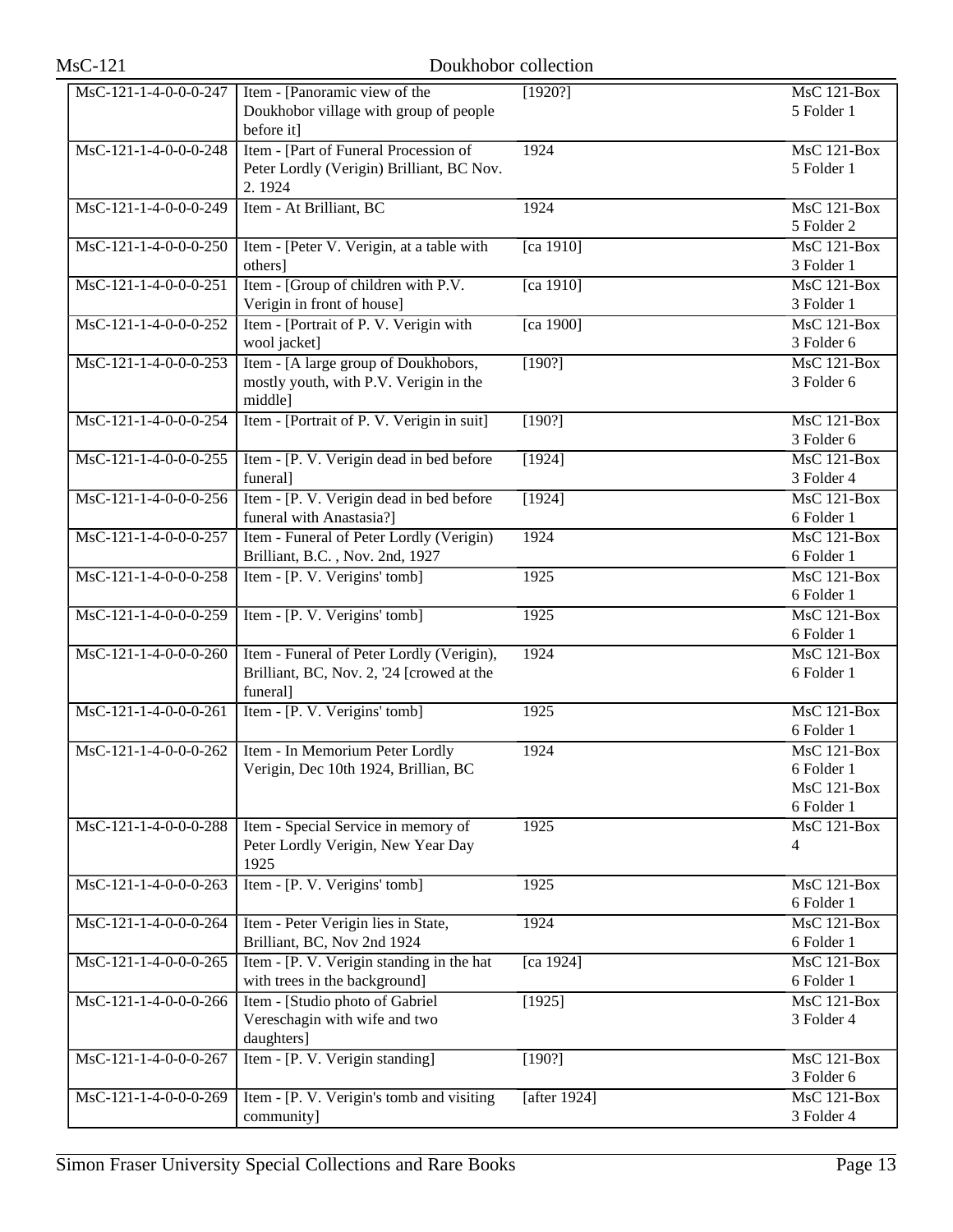| MsC-121-1-4-0-0-0-270   | Item - [Large group of Doukhobor          | [ca 1924]           | $MsC$ 121-Box      |
|-------------------------|-------------------------------------------|---------------------|--------------------|
|                         | community sitting in the field with P.V.  |                     | 3 Folder 4         |
|                         | Verigin standing in the middle]           |                     |                    |
| MsC-121-1-4-0-0-0-271   | Item - [Five men holding horses and P.V.] | [ca 1924]           | <b>MsC 121-Box</b> |
|                         | Verigin on the right side]                |                     | 3 Folder 1         |
| $MsC-121-1-4-0-0-0-272$ | Item - [Photographs of portrait drawing   | [after 1924]        | $MsC$ 121-Box      |
|                         | of Peter V. Verigin]                      |                     | 3 Folder 4         |
| $MsC-121-1-4-0-0-0-273$ | Item - [Collage photo of Verigins and     | [after 1924]        | $MsC$ 121-Box      |
|                         | other family members]                     |                     | 6 Folder 2         |
| MsC-121-1-4-0-0-0-274   | Item - [Large group of Doukhobor          | [ca 1924]           | MsC 121-Box        |
|                         | community stading with trees in the       |                     | $\overline{4}$     |
|                         | background and P. V. Verigin standing in  |                     |                    |
|                         | the middle]                               |                     |                    |
| MsC-121-1-4-0-0-0-276   | Item - [Verigin Doukhobor prayer house]   | [after 1982]        | $MsC$ 121-Box      |
|                         |                                           |                     | 6 Folder 2         |
| MsC-121-1-4-0-0-0-275   | Item - [Wheat harvest machines, group of  | [ca 1910]           | <b>MsC 121-Box</b> |
|                         | Doukhobors and P. V Verigin]              |                     | 3 Folder 1         |
| $MsC-121-1-4-0-0-0-277$ | Item - [Large group of Doukhobors in      | [ca 1924]           | <b>MsC 121-Box</b> |
|                         | front of the village with P. V. Verigin   |                     | 3 Folder 4         |
|                         | standing in the back (right side)]        |                     |                    |
| MsC-121-1-4-0-0-0-299   | Item - Sarcophagus over Tomb of Peter     | [after 1924]        | <b>MsC 121-Box</b> |
|                         | Lordly (Verigin)                          |                     | 3 folder 4         |
| MsC-121-1-4-0-0-0-300   | Item - [Funeral procession of P.V.        | 1924                | <b>MsC 121-Box</b> |
|                         | Verigin]                                  |                     | 3 Folder 4         |
| MsC-121-1-4-0-0-0-301   | Item - [P. V. Verigin, Anastasia and a    | $\sqrt{[ca\ 1910]}$ | $MsC$ 121-Box      |
|                         | few man standing in the orchard]          |                     | 3 Folder 1         |

# **Series MSC-121-1-5: Writings about P.V. Verigin**

Date: [190-]-1969 (date of creation)

#### Scope and content:

This series consist of letters, writings and notes about P. V. Verigin's life and work by various individuals and organizations, such as CCUB that interacted with him closely. Many of the documents refer to and were written after the death of Verigin in 1924. The file includes articles about Verigin's return from exile in Siberia by A.V. Efanov and "P. V. Verigin and Molokan" by A. P. Kariakin. Series also includes Anastasia Hoboloff's account of her dream about P. V. Verigin. Other documents are by I. Konkin, V.S.L., Larion Straukov, Ivan Okunov, S. Vereshagin, I. Tregubov. Some documents do not indicate authors. Documents are mostly in Russian.

Physical description: 1 cm of textual records

Publication status:

| File / item list    |                                      |                |               |                 |
|---------------------|--------------------------------------|----------------|---------------|-----------------|
| Reference code      | Title                                | Dates          | Access status | Container       |
| $MsC-121-1-5-0-0-1$ | File - Others writing about Verigin  | $[190 - 1969]$ |               | $MsC$ 121 - Box |
|                     |                                      |                |               | 2 Folder 18     |
| $MsC-121-1-5-0-0-2$ | File - Anastasia Bojey about Verigin | 1924           |               | $MsC$ 121 - Box |
|                     |                                      |                |               | 2 Folder 19     |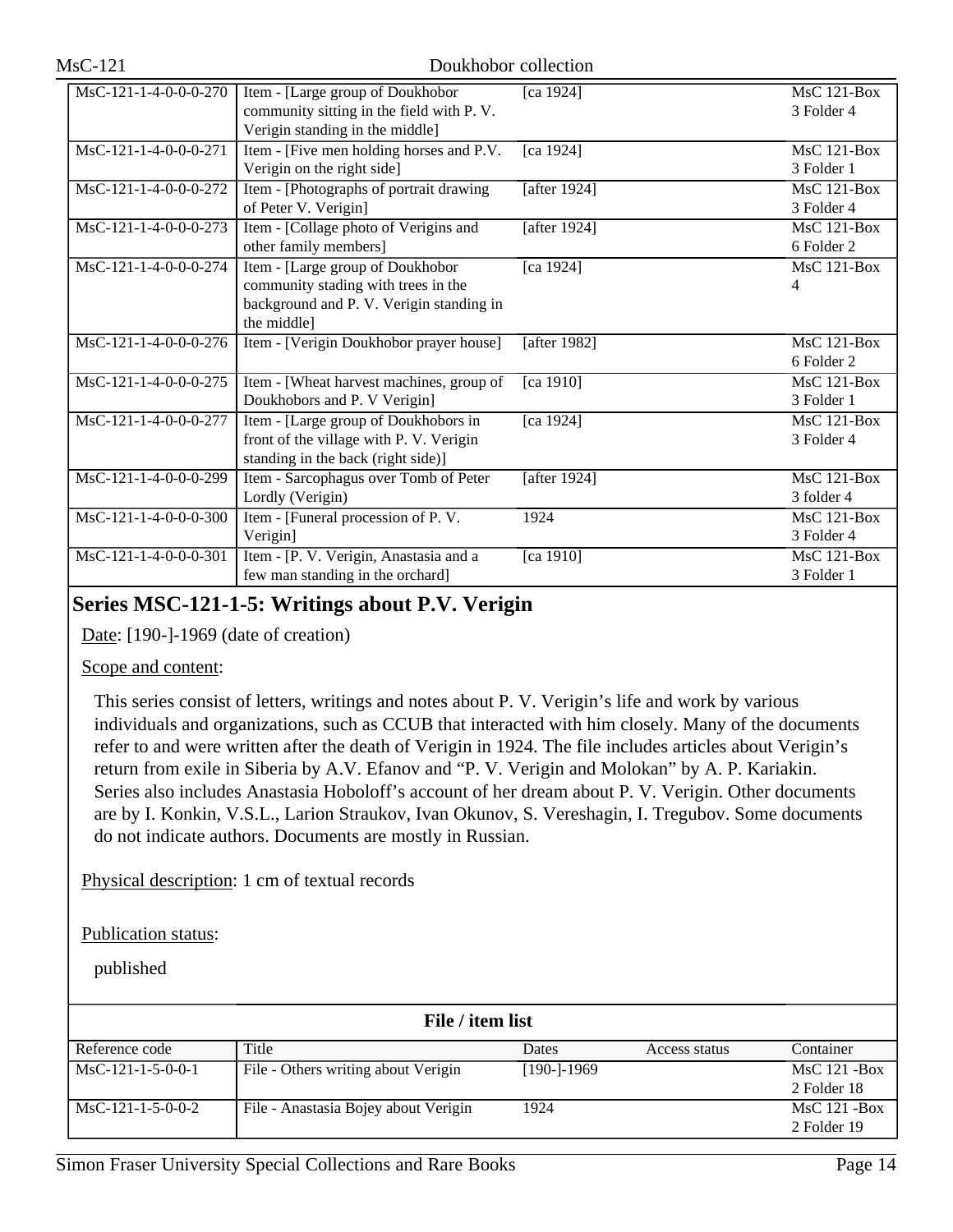# **Subfonds MsC-121-2: Peter P. Verigin**

Creator: Verigin, Peter Petrovich (Purger)

Date: [190-]-1940 (date of creation)

#### Scope and content:

This sous-fonds consists of correspondence, circular letters, speeches and writings, by P. P. Verigin and about him, as well as photographs that provide insight to Peter P. Verigin's life as leader of the Doukhobors and the character of the Doukhobor community. The sous-fonds is arranged into the following five series: Correspondence ([1926?]-1937); Circular letters ([1925?]-1937); Speeches, talks, writings, views ([1920?]-1940); Records about P. P. Verigin (1925-[ca 1940]); and Photographs ([ca 1881]-1939).

Physical description: 19 cm of textual record 42 photographs : b&w print 11 photographs : col. print

Language of the material:

English

Russian

Cyrillic

#### Immediate source of acquisition:

Records have been received from different sources and at different times over a period of time from 2001 till 2018. Part of the sous-fonds records was collected and donated by Steve Lapshinoff, other parts was acquired from various collectors.

#### Arrangement:

Records in this sous-fonds have been arranged by the archivist according to the source or donor of records and then chronologically.

Restrictions on access:

No known restrictions

#### Finding aids:

A file list is available.

Accruals:

Further accruals are possible.

Publication status: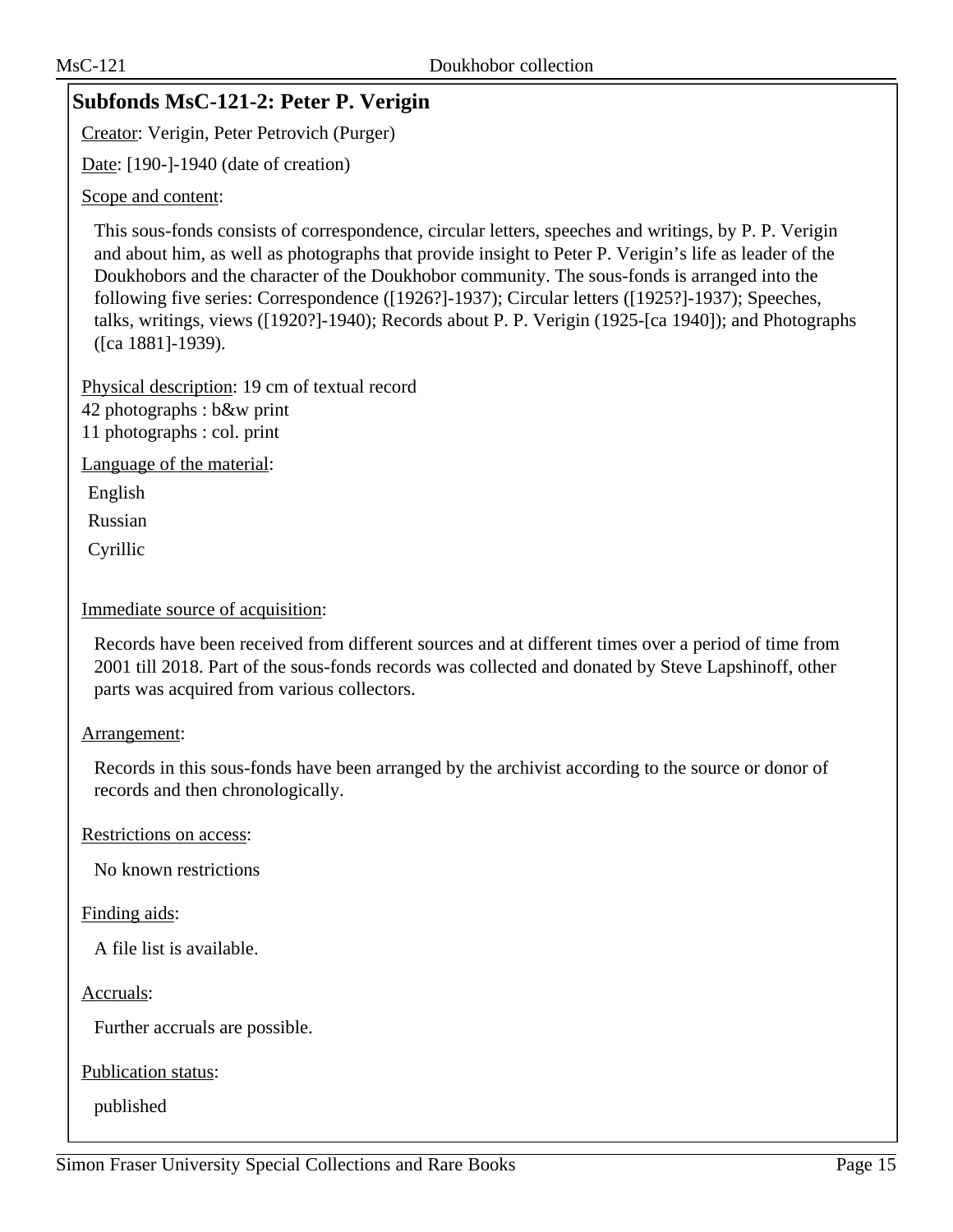### **Series MsC-121-2-1: Correspondence**

Date: 1925-1937 (date of creation)

#### Scope and content:

This series consists of the personal and the Doukhobor community matters correspondence of P. V. Verigin sent to and received from various members of the CCUB.

Physical description: 4 cm of textual records

Publication status:

published

# **Subseries MsC-121-2-1-1: Correspondence from P.P. Verigin**

Date: [1926?]-1937 (date of creation)

Scope and content:

This sub-series consists of the personal and Doukhobor community matters correspondence of P. V. Verigin sent to various members of the CCUB, including: A. Katelnikov, I. Shukin, V. Makhonin, N. Kotelnikov, V. Ribin, V. Makhonin, N. Kotelnikov, I. Kutniakov, V. Sukharev, I Tregubov, Leaders of CCUB and Youth Union. All correspondence in this sub-series is mimeographed, except for one hand-written letter. Some of the records are original mimeographs, some are photocopies. Some mimeographs are signed only by P.P. Verigin while others were transcribed from originals by others. Transcriber is not always indicated. All records are in Russian.

Physical description: 3 cm of textual records

Publication status:

published

| File / item list                                        |                                          |                  |               |               |  |
|---------------------------------------------------------|------------------------------------------|------------------|---------------|---------------|--|
| Reference code                                          | Title                                    | <b>Dates</b>     | Access status | Container     |  |
| $MsC-121-2-1-1-0-1$                                     | File - [Correspondence to A. Katelnikov, | $[1926?] - 1931$ |               | $MsC$ 121-Box |  |
|                                                         | I. Shukin, V. Makhonin, N. Kotelnikov,   |                  |               | 7 Folder 1    |  |
|                                                         | Petia & Nastiusha]                       |                  |               |               |  |
| $MsC-121-2-1-1-0-2$                                     | File - [Correspondence to V. Makhonin,   | 1929             |               | $MsC$ 121-Box |  |
|                                                         | I. Kutniakov                             |                  |               | 7 Folder 2    |  |
| $MsC-121-2-1-1-0-3$                                     | File - [Correspondence to I. Shukin, V.  | 1932-1937        |               | $MsC$ 121-Box |  |
|                                                         | Ribin, V. Makhonin, N. Kotelnikov, I.    |                  |               | 7 Folder 3    |  |
|                                                         | Kutniakov, V. Sukharev, I Tregubov,      |                  |               |               |  |
|                                                         | Leaders of CCUB, Youth Union]            |                  |               |               |  |
| Subseries MsC-121-2-1-2: Correspondence to P.P. Verigin |                                          |                  |               |               |  |
|                                                         | Date: 1925-1932 (date of creation)       |                  |               |               |  |

Scope and content: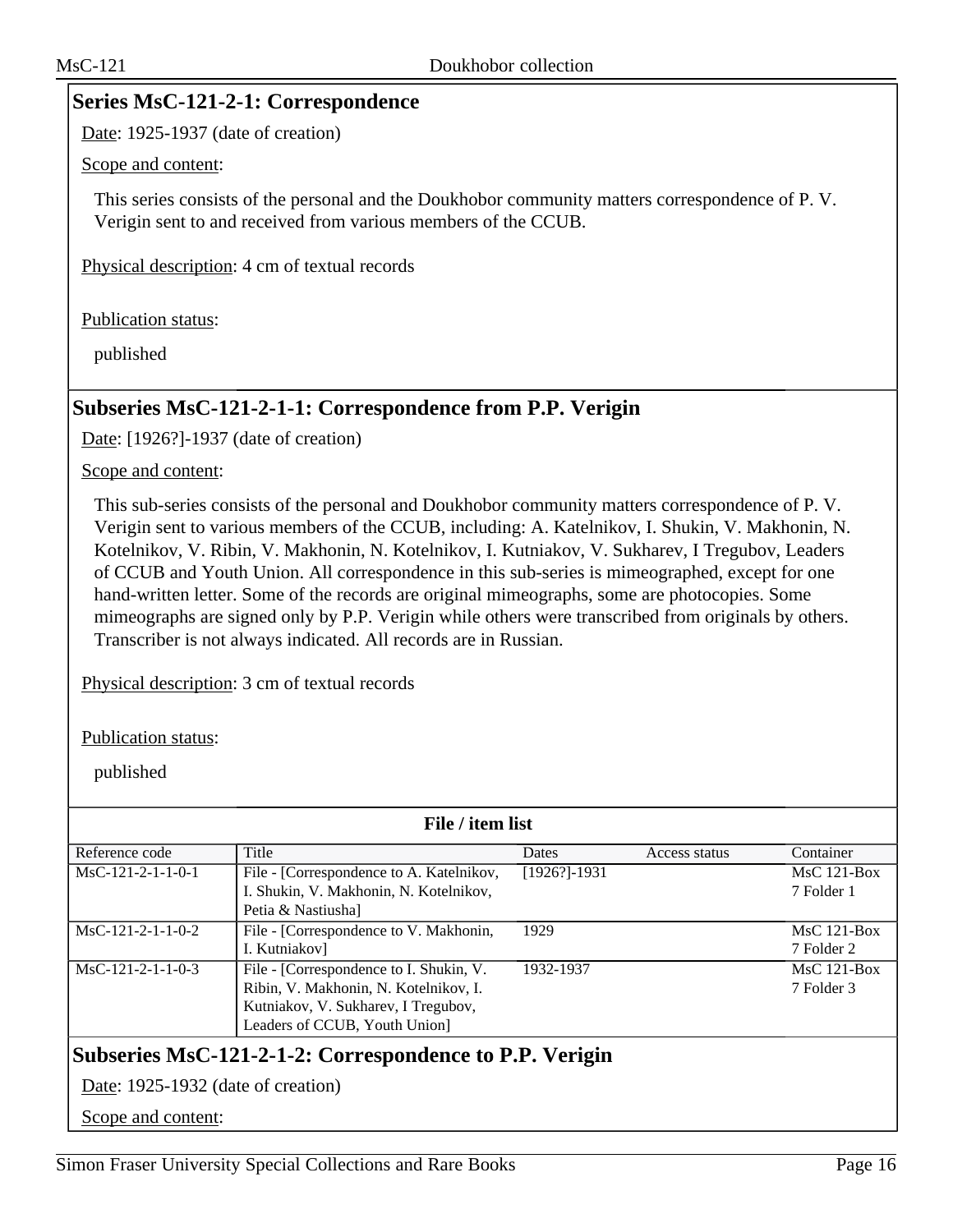This sub-series consists of the correspondence sent to P. V. Verigin by various members of the CCUB, including: M. Streliaev, I. Shukin, V. Ribin, P. Biriukov, V. Bonch-Bruevich, I. Tregubov, I. Gorbunov-Posadov, G. Rezendort. Some letters refer to the planned arrival of Peter P. Verigin in Canada, others to matters of the Doukhobor leadership. Also, includes correspondence from War Resisters International. All correspondence in this sub-series is mimeographed; some records are originals and some are photocopies. All records are in Russian.

Physical description: 1 cm of textual records

Publication status:

published

| File / item list    |                                                                                    |           |               |                             |
|---------------------|------------------------------------------------------------------------------------|-----------|---------------|-----------------------------|
| Reference code      | Title                                                                              | Dates     | Access status | Container                   |
| $MsC-121-2-1-2-0-1$ | File - [Correspondence from the<br>CCUB members and War Resisters<br>International | 1925-1932 |               | $MsC$ 121-Box<br>7 Folder 4 |

## **Series MsC-121-2-2: Circular letters**

Date: [1925?]-1937 (date of creation)

Scope and content:

This series consists of circular letters addressed to the CCUB members. All letters are mimeographed and none are issued on the CCUB letterhead. All records are in Russian, but a couple of them are supplied with handwritten translations in English.

Physical description: 1 cm of textual records

Publication status:

published

| File / item list    |                         |                  |               |               |
|---------------------|-------------------------|------------------|---------------|---------------|
| Reference code      | Title                   | Dates            | Access status | Container     |
| $MsC-121-2-2-0-0-1$ | File - Circular letters | $[1925?] - 1937$ |               | $MsC$ 121-Box |
|                     |                         |                  |               | 7 Folder 5    |
| $MsC-121-2-2-0-0-2$ | File - Circular letters | 1928-1929        |               | $MsC$ 121-Box |
|                     |                         |                  |               | 7 Folder 6    |

# **Series MsC-121-2-3: Speeches, talks, writings, will**

Date: [1920?]-1940 (date of creation)

Scope and content:

This series consists of mimeographed transcripts of speeches, interviews, talks, writings, messages and will of P. P. Verigin. Most of the records were transcribed/written down by individuals working with P. P. Verigin (transcriber is not always indicated). Some of the transcribers are: V. Sukharev,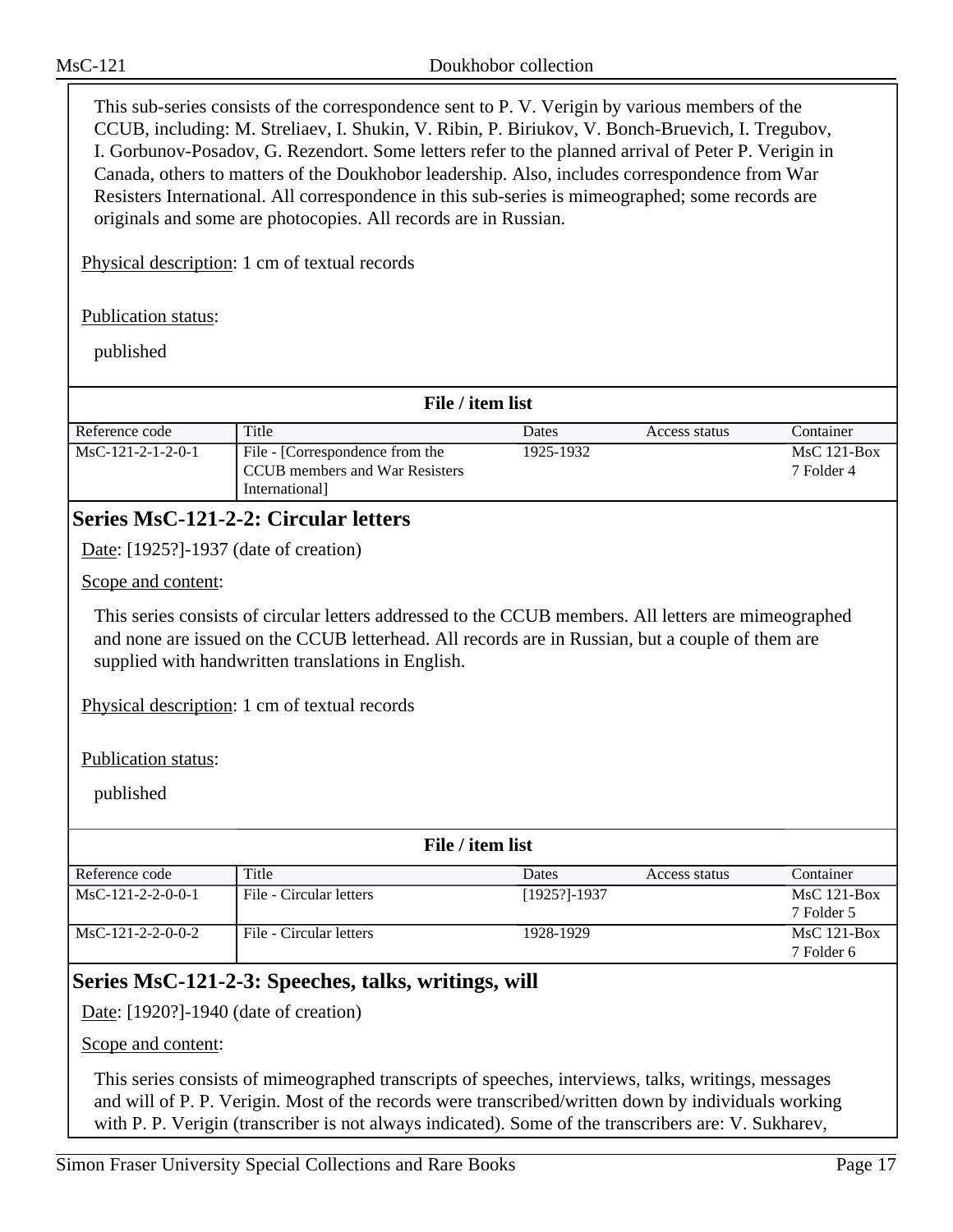P. Biriukov, N. Dergaysov, I. Malov. There is only one handwritten message by Verigin himself. Verigin's will was captured by Mikhail Verigin. In addition, this series includes photocopy of biographical manuscript of "Gloom shadow of Ivan the Terrible" that appears to be written by P.P. Verigin. Some of mimeographed records are original, some are photocopies. All records are in Russian except for some speeches that are supplied with handwritten translation in English.

Physical description: 8 cm of textual records

Publication status:

published

| File / item list    |                                         |                 |               |               |  |
|---------------------|-----------------------------------------|-----------------|---------------|---------------|--|
| Reference code      | Title                                   | Dates           | Access status | Container     |  |
| $MsC-121-2-3-0-0-1$ | File - [Speeches]                       | 1927-1938       |               | $MsC$ 121-Box |  |
|                     |                                         |                 |               | 7 Folder 7    |  |
| $MsC-121-2-3-0-0-2$ | File - [Speeches]                       | 1938            |               | $MsC$ 121-Box |  |
|                     |                                         |                 |               | 7 Folder 8    |  |
| $MsC-121-2-3-0-0-3$ | File - [Talks, interviews]              | 1929-1932       |               | $MsC$ 121-Box |  |
|                     |                                         |                 |               | 7 Folder 9    |  |
| $MsC-121-2-3-0-0-4$ | File - [Writings, messages]             | $[192?] - 1939$ |               | $MsC$ 121-Box |  |
|                     |                                         |                 |               | 7 Folder 10   |  |
| $MsC-121-2-3-0-0-5$ | File - [P.P. Verigin's will captured by | 1939-1940       |               | $MsC$ 121-Box |  |
|                     | Mikhail Verigin]                        |                 |               | 7 Folder 11   |  |
| MsC-121-2-3-0-0-6   | File - [Gloom shadow of Ivan the        | 1927-1933       |               | $MsC$ 121-Box |  |
|                     | Terrible manuscript]                    |                 |               | 7 Folder 12   |  |

# **Series MsC-121-2-4: Records about P. P. Verigin**

Date: 1925-[ca 1940] (date of creation)

Scope and content:

This series consists of documents reporting details of events attended by P. P. Verigin or events related to him. These accounts relate to P.P. Verigin's arrival in Canada, his visit to Saskatchewan, his visit to the Sons of Freedom in God's Valley and P.P. Verigin's wrath at Verigin communalists. In addition, this series contains index of documents written by or relating to P.P. Verigin and letter of E. G. Sherstobitoff requesting enlargement of Verigin's photos. Most of the documents were transcribed/ written down by individuals working with P. P. Verigin (transcriber is not always indicated). Some of mimeographed documents are original, some are photocopies. Most of documents are in Russian except for some supplied with handwritten or mimeographed translation in English.

Physical description: 2 cm of textual records

Publication status:

| published      |       |                  |               |           |
|----------------|-------|------------------|---------------|-----------|
|                |       | File / item list |               |           |
| Reference code | Title | Dates            | Access status | Container |
|                |       |                  |               |           |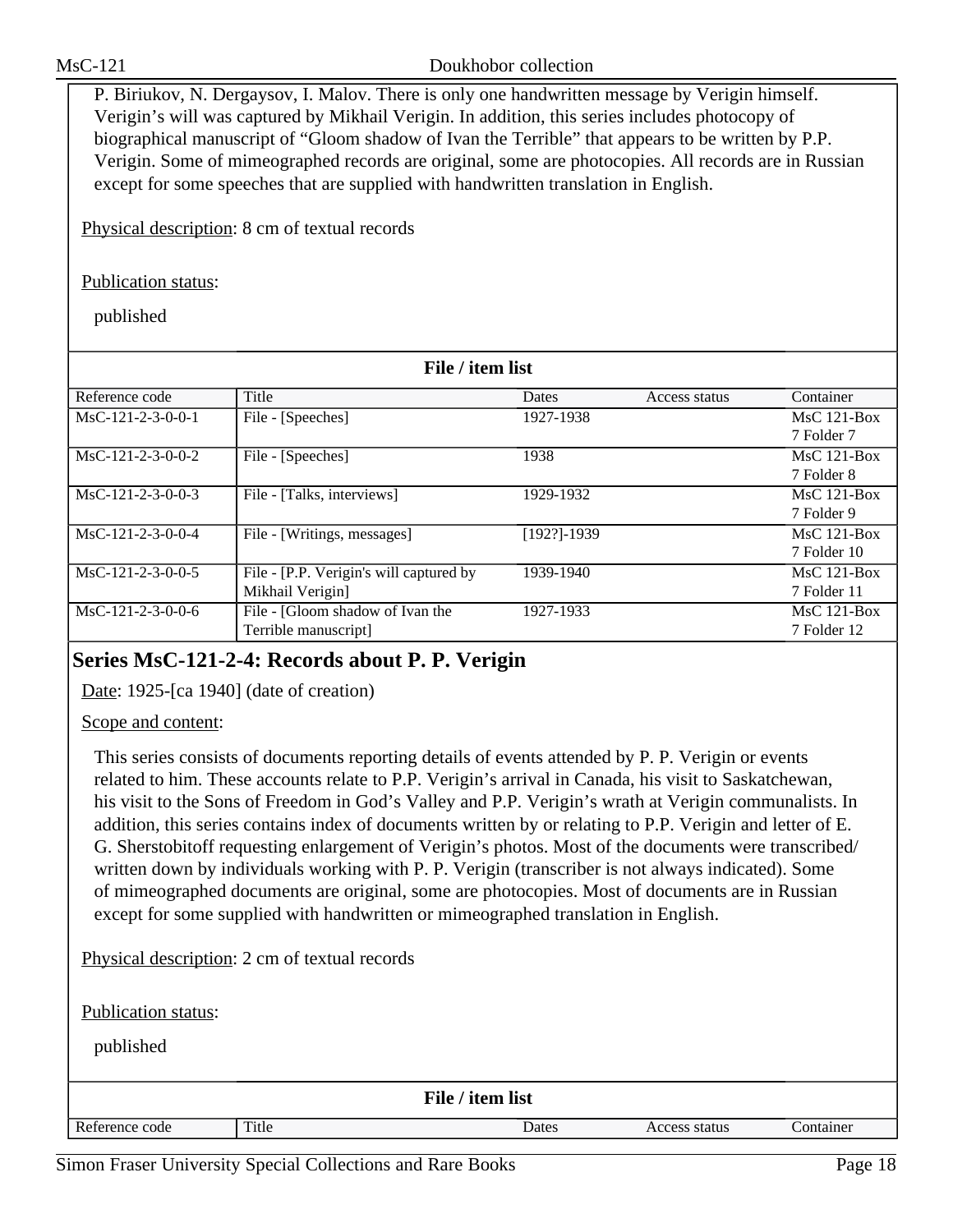| $MsC-121$                                                                  |                                                                                                                                                                                                                                                                                                                                                                                                                                                                                                                                        | Doukhobor collection |               |
|----------------------------------------------------------------------------|----------------------------------------------------------------------------------------------------------------------------------------------------------------------------------------------------------------------------------------------------------------------------------------------------------------------------------------------------------------------------------------------------------------------------------------------------------------------------------------------------------------------------------------|----------------------|---------------|
| MsC-121-2-4-0-0-1                                                          | File - [Accounts of events with P. P.                                                                                                                                                                                                                                                                                                                                                                                                                                                                                                  | 1925-1938            | MsC 121-Box   |
|                                                                            | Verigin's participation]                                                                                                                                                                                                                                                                                                                                                                                                                                                                                                               |                      | 7 Folder 13   |
| $MsC-121-2-4-0-0-2$                                                        | File - [Accounts of events with P. P.                                                                                                                                                                                                                                                                                                                                                                                                                                                                                                  | 1930-1931            | $MsC$ 121-Box |
|                                                                            | Verigin's participation]                                                                                                                                                                                                                                                                                                                                                                                                                                                                                                               |                      | 7 Folder 14   |
| $MsC-121-2-4-0-0-3$                                                        | File - [Index of documents created by P.                                                                                                                                                                                                                                                                                                                                                                                                                                                                                               | [after 1940]         | MsC 121-Box   |
|                                                                            | P. Verigin]                                                                                                                                                                                                                                                                                                                                                                                                                                                                                                                            |                      | 7 Folder 15   |
| $MsC-121-2-4-0-0-4$                                                        | File - [Letter requesting P. P. Verigin's                                                                                                                                                                                                                                                                                                                                                                                                                                                                                              | 1927                 | MsC 121-Box   |
|                                                                            | photo enlargement]                                                                                                                                                                                                                                                                                                                                                                                                                                                                                                                     |                      | 7 Folder 16   |
| Series MsC-121-2-5: Photographs<br>Date: [ca 1881]-1939 (date of creation) |                                                                                                                                                                                                                                                                                                                                                                                                                                                                                                                                        |                      |               |
| Scope and content:                                                         |                                                                                                                                                                                                                                                                                                                                                                                                                                                                                                                                        |                      |               |
|                                                                            | This series contains black and white as well as partly hand-colored photographs from various periods<br>of P. P. Verigin's life starting from around 1880s until his death and funeral in 1939. In specific, this<br>series contains photographs of Verigin mainly with his family and with close friends. There are several<br>photographs from his funeral as well as P. P. Verigin vising his father's tomb. There are several<br>composite photographs containing images that pre-date the composites in some cases by a couple of |                      |               |

Physical description: 42 photographs : b&w print

11 photographs : col. print

Publication status:

published

decades.

| File / item list        |                                            |           |               |               |  |
|-------------------------|--------------------------------------------|-----------|---------------|---------------|--|
| Reference code          | Title                                      | Dates     | Access status | Container     |  |
| $MsC-121-2-5-0-0-0-026$ | Item - [Three panel photo with P.V.        | 1925      |               | $MsC$ 121-Box |  |
|                         | Verigin, P.P. Verigin and Lukeria          |           |               | 8 Folder 1    |  |
|                         | Kalmykova]                                 |           |               | MsC 121-Box   |  |
|                         |                                            |           |               | 8 Folder 1    |  |
| MsC-121-2-5-0-0-0-032   | Item - [Evodokia Gregievna, Peter P.       | [ca 1900] |               | $MsC$ 121-Box |  |
|                         | Verigin (child ) and P. V. Verigin]        |           |               | 8 Folder 1    |  |
| MsC-121-2-5-0-0-0-072   | Item - Doukhobors bury Verigin II,         | 1939      |               | $MsC$ 121-Box |  |
|                         | Brilliant, BC                              |           |               | 8 Folder 3    |  |
| MsC-121-2-5-0-0-0-084   | Item - [Peter P. Verigin funeral with      | 1939      |               | $MsC$ 121-Box |  |
|                         | Lukeria Kalmykova and P. V. Verigin]       |           |               | 8 Folder 1    |  |
| MsC-121-2-5-0-0-0-085   | Item - [Peter P. Verigin funeral with J.J. | 1939      |               | $MsC$ 121-Box |  |
|                         | Verigin, Anna Fedornova, Evodokia          |           |               | 8 Folder 1    |  |
|                         | Gregievna (in glasses)]                    |           |               |               |  |
| MsC-121-2-5-0-0-0-143   | Item - Doukhobors bury Verigin II,         | 1939      |               | $MsC$ 121-Box |  |
|                         | Brilliant, BC                              |           |               | 8 Folder 3    |  |
| MsC-121-2-5-0-0-0-192   | Item - [Two panel photos of Peter P.       | [ca 1932] |               | $MsC$ 121-Box |  |
|                         | Verigin sitting]                           |           |               | 8 Folder 4    |  |
| MsC-121-2-5-0-0-0-278   | Item - [Family of P. P. Verigin with       | 1925      |               | $MsC$ 121-Box |  |
|                         | guests]                                    |           |               | 8 Folder 1    |  |
| MsC-121-2-5-0-0-0-279   | Item - [Peter P. Verigin (child) and his   | [ca 1891] |               | $MsC$ 121-Box |  |
|                         | mother Evodokia Gregievna]                 |           |               | 8 Folder 1    |  |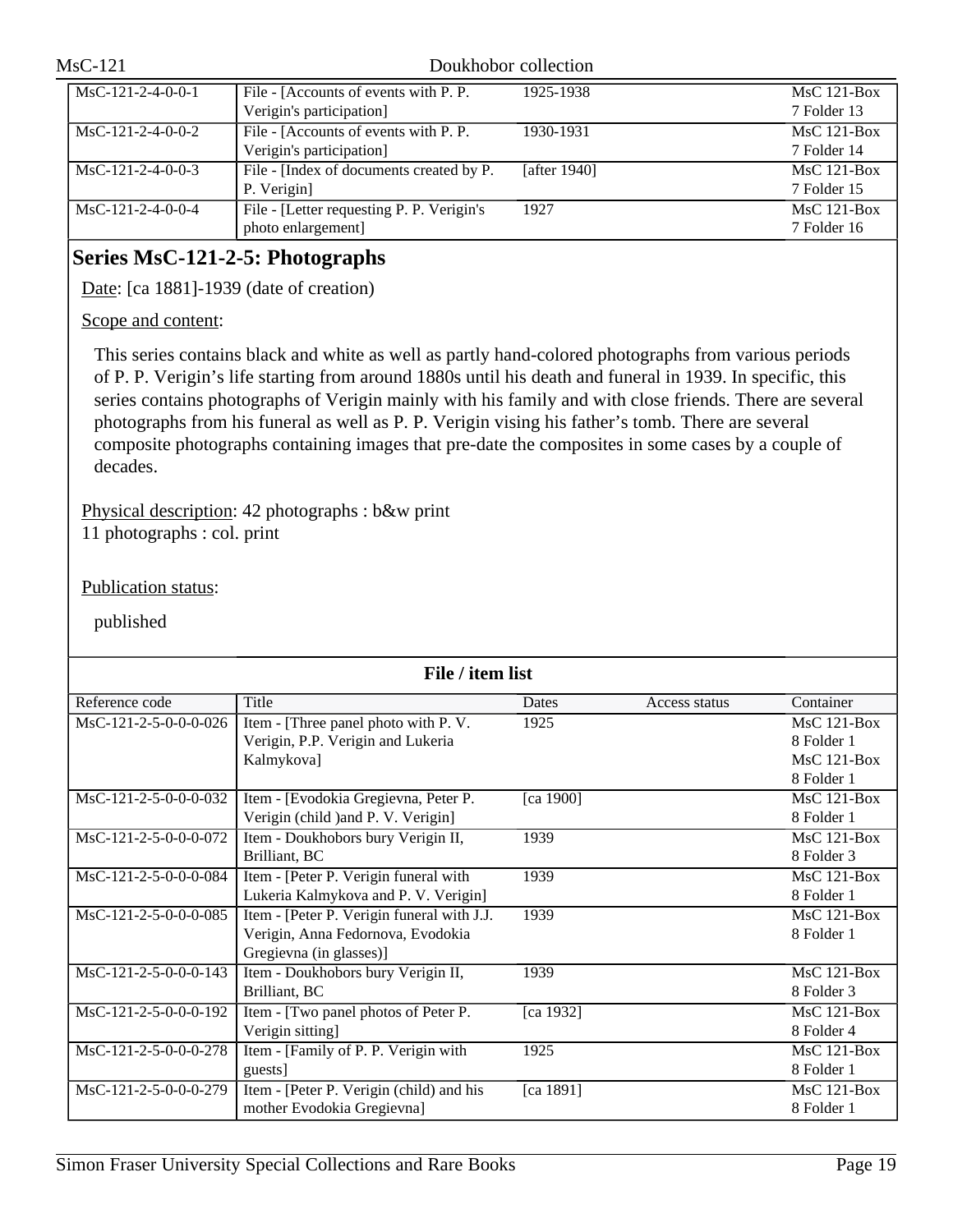| <b>MsC-121</b>                          | Doukhobor collection                                                                                                                                              |                     |                                               |
|-----------------------------------------|-------------------------------------------------------------------------------------------------------------------------------------------------------------------|---------------------|-----------------------------------------------|
| $\overline{\text{MsC-121-2-5-0-0-280}}$ | Item - [Peter P. Verigin, P. V. Verigin,<br>Lukeria Kalmykova, Vanya Markhortoff<br>and unknown woman]                                                            | 1925                | <b>MsC 121-Box</b><br>8 Folder 1              |
| MsC-121-2-5-0-0-0-281                   | Item - [Peter P. Verigin portrait]                                                                                                                                | 1925                | MsC 121-Box<br>8 Folder 1                     |
| MsC-121-2-5-0-0-0-282                   | Item - [Peter P. Verigin funeral with J.J.<br>Verigin, Anna Fedornova, Evodokia<br>Gregievna]                                                                     | 1939                | <b>MsC 121-Box</b><br>8 Folder 1              |
| MsC-121-2-5-0-0-0-283                   | Item - [Peter P. Verigin, J. J. Verigin<br>(child), Anna Fedornova, Evodokia<br>Gregievna]                                                                        | [after $1925$       | <b>MsC 121-Box</b><br>8 Folder 1              |
| MsC-121-2-5-0-0-0-284                   | Item - [Peter P. Verigin standing beside<br>the tomb of Peter V. Verigin's dynamited<br>tomb]                                                                     | $\sqrt{[ca\ 1931]}$ | $MsC$ 121-Box<br>8 Folder 1                   |
| MsC-121-2-5-0-0-0-285                   | Item - [Tree panel photo: two Peter<br>P. Verigin photos and photo of P. P.<br>Verigin, P. P. Verigin II and their wife's<br>Anna F. and Anna P. Voykina-Markova] | [after 1925]        | $MsC$ 121-Box<br>8 Folder 1                   |
| MsC-121-2-5-0-0-0-286                   | Item - [Peter P. Verigin, J. J. Verigin]<br>(child), Anna Fedornova, Evodokia<br>Gregievna]                                                                       | [after 1925]        | $\overline{\text{MsC}}$ 121-Box<br>8 Folder 2 |
| MsC-121-2-5-0-0-0-287                   | Item - [Peter P. Verigin with group]<br>of people on the porch in his home in<br>Russia]                                                                          | [1925]              | MsC 121-Box<br>8 Folder 1                     |
| MsC-121-2-5-0-0-0-289                   | Item - [Peter P. Verigin, J. J. Verigin<br>(child), Anna Fedornova, Evodokia<br>Gregievna]                                                                        | [after 1925]        | <b>MsC 121-Box</b><br>8 Folder 2              |
| MsC-121-2-5-0-0-0-290                   | Item - [Portrait of Anna Fedornova]                                                                                                                               | [ca 1928]           | <b>MsC 121-Box</b><br>8 Folder 2              |
| MsC-121-2-5-0-0-0-291                   | Item - [P. P. Verigin, P. P. Verigin II<br>and their wives Anna F. and Anna P.<br>Voykina-Markova]                                                                | [after $1925$ ]     | $MsC$ 121-Box<br>8 Folder 2                   |
| MsC-121-2-5-0-0-0-292                   | Item - [Peter P. Verigin with group of<br>men by a plane]                                                                                                         | [ca 1933]           | <b>MsC 121-Box</b><br>8 Folder 2              |
|                                         | MsC-121-2-5-0-0-0-293   Item - [Peter P. Verigin standing]                                                                                                        | $\sqrt{[ca\ 1933]}$ | <b>MsC 121-Box</b><br>8 Folder 2              |
| MsC-121-2-5-0-0-0-294                   | Item - [View of the communal house in<br>[Rostov?]]                                                                                                               | [1925]              | MsC 121-Box<br>8 Folder 2                     |
| MsC-121-2-5-0-0-0-295                   | Item - [Peter P. Verigin with two men in<br>front of the store window in Winnipeg]                                                                                | [1927]              | <b>MsC 121-Box</b><br>8 Folder 3              |
| MsC-121-2-5-0-0-0-296                   | Item - [Peter P. Verigin in front of the<br>store window in Winnipeg]                                                                                             | [1927]              | <b>MsC 121-Box</b><br>8 Folder 3              |
| MsC-121-2-5-0-0-0-297                   | Item - [Peter P. Verigin standing]                                                                                                                                | [192?]              | $MsC$ 121-Box<br>8 Folder 3                   |
| MsC-121-2-5-0-0-0-298                   | Item - [Peter P. Verigin portrait]                                                                                                                                | [193?]              | <b>MsC 121-Box</b><br>8 Folder 3              |
| MsC-121-2-5-0-0-0-302                   | Item - [Peter P. Verigin and Evodokia<br>Gregievna in front of the stairs]                                                                                        | [193?]              | <b>MsC 121-Box</b><br>8 Folder 4              |
| $MsC-121-2-5-0-0-0-303$                 | Item - [Peter P. Verigin?, Anna F. and<br>other men and women sitting at the table]                                                                               | [193?]              | MsC 121-Box<br>8 Folder 4                     |
| MsC-121-2-5-0-0-0-304                   | Item - [Portraits of Verigin family<br>members]                                                                                                                   | [192?]              | <b>MsC 121-Box</b><br>8 Folder 4              |
| MsC-121-2-5-0-0-0-305                   | Item - [Verigin family members]                                                                                                                                   | [192?]              | <b>MsC 121-Box</b><br>8 Folder 4              |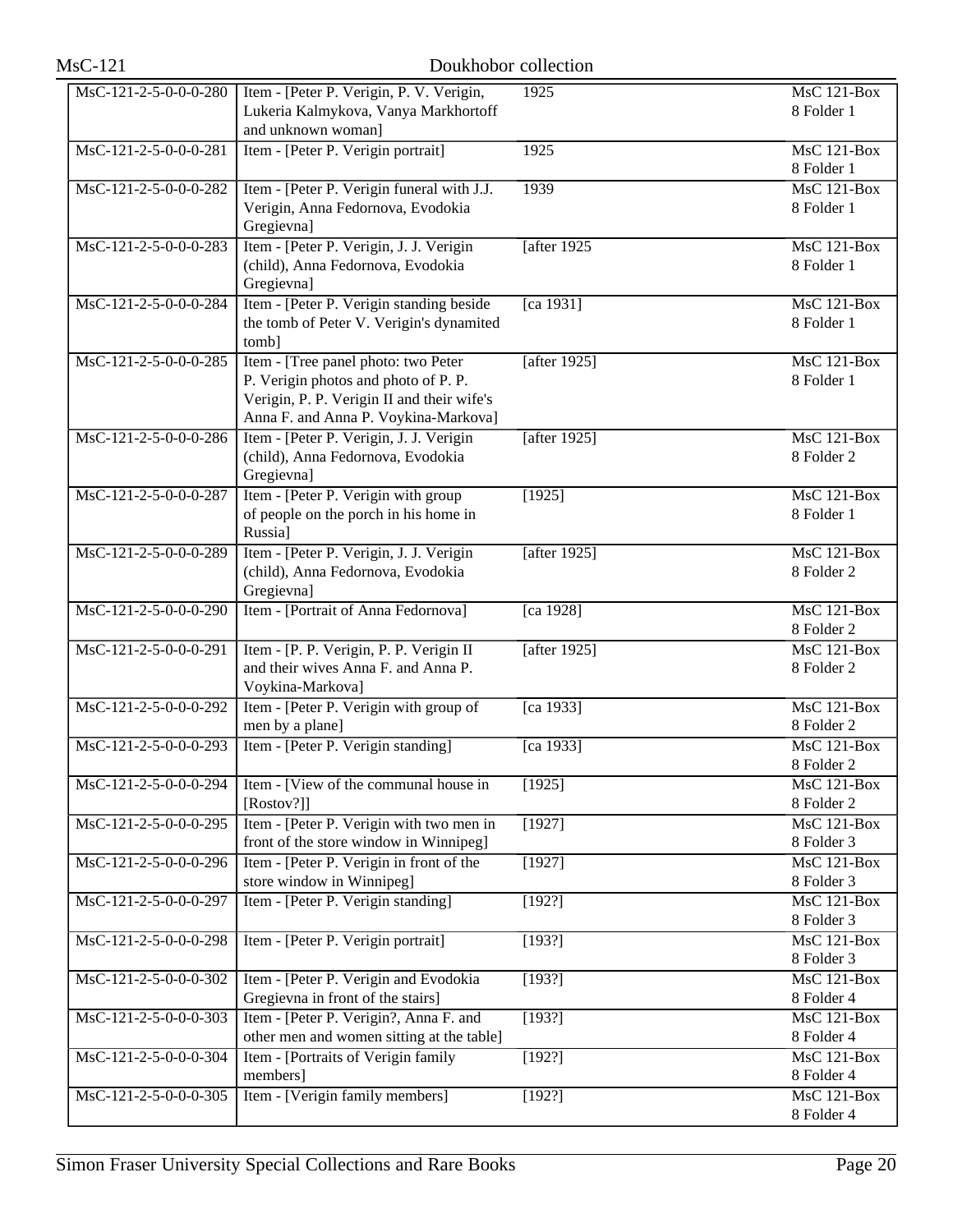| MsC-121-2-5-0-0-0-306   | Item - [Peter P. Verigin, P. V. Verigin,    | [ca 1925] | $MsC$ 121-Box |
|-------------------------|---------------------------------------------|-----------|---------------|
|                         | Lukeria Kalmykova, Peter P. Verigin II]     |           | 8 Folder 4    |
| MsC-121-2-5-0-0-0-288   | Item - [Peter P. Verigin funeral with J.J.  | [1939]    | $MsC$ 121-Box |
|                         | Verigin]                                    |           | 8 Folder 1    |
| MsC-121-2-5-0-0-0-308   | Item - [Peter P. Verigin sitting behind     | [ca 1932] | MsC 121-Box   |
|                         | prison bars]                                |           | 8 Folder 4    |
| MsC-121-2-5-0-0-0-309   | Item - [Peter P. Verigin funeral and        | 1939      | MsC 121-Box   |
|                         | crowd at the tomb]                          |           | 8 Folder 4    |
| MsC-121-2-5-0-0-0-310   | Item - Peter Verigin at Rest, Brilliant, BC | 1939      | $MsC$ 121-Box |
|                         | Feb. 19, 1939                               |           | 8 Folder 4    |
| MsC-121-2-5-0-0-0-311   | Item - [Peter P. Verigin lying in the open  | 1939      | MsC 121-Box   |
|                         | coffin outside]                             |           | 8 Folder 4    |
| MsC-121-2-5-0-0-0-312   | Item - [Peter P. Verigin with group of      | [193?]    | $MsC$ 121-Box |
|                         | people in front of the house]               |           | 8 Folder 4    |
| $MsC-121-2-5-0-0-0-313$ | Item - [Peter P. Verigin on a death bed     | 1939      | MsC 121-Box   |
|                         | with J. J. Verigin and unknown man]         |           | 8 Folder 4    |
| MsC-121-2-5-0-0-0-314   | Item - [Peter P. Verigin lying in the       | 1939      | $MsC$ 121-Box |
|                         | coffin surrounded by group of people        |           | 8 Folder 4    |
|                         | inside of a room ]                          |           |               |
| MsC-121-2-5-0-0-0-315   | Item - Doukhobors meet at Brilliant, B.C.   | 1927      | MsC 121-Box   |
|                         | with their new leader Peter P. Verigin      |           | 9             |
|                         | from Russia commemorating the Death         |           |               |
|                         | of Peter Lordly Verigin                     |           |               |

# **Subfonds MsC-121-3: John J. Verigin**

Creator: Verigin, John J.

Date: 1938-1984 (date of creation)

Scope and content:

This sous-fonds consists of correspondence, speeches and writings, by J. J. Verigin and about him, clippings, articles, publications, statement, brief, reports as well as photographs that provide insight to J. J. Verigin's life as leader of The Union of Spiritual Communities of Christ (USCC) and the Doukhobor community. The sous-fonds is arranged into the following five series: Correspondence (1938-1984); Writings, speeches ([1939?]-1978); Documents about J. J. Verigin (1955-1982); Family related records (1944-1971) and Photographs (1939-[195-]).

Physical description: 5 cm of textual records 25 photographs : b&w print 1 photograph : col. print

Language of the material:

English

Russian

Cyrillic

#### Immediate source of acquisition:

Records have been received from different sources and at different times over a period of time from 2001 till 2018.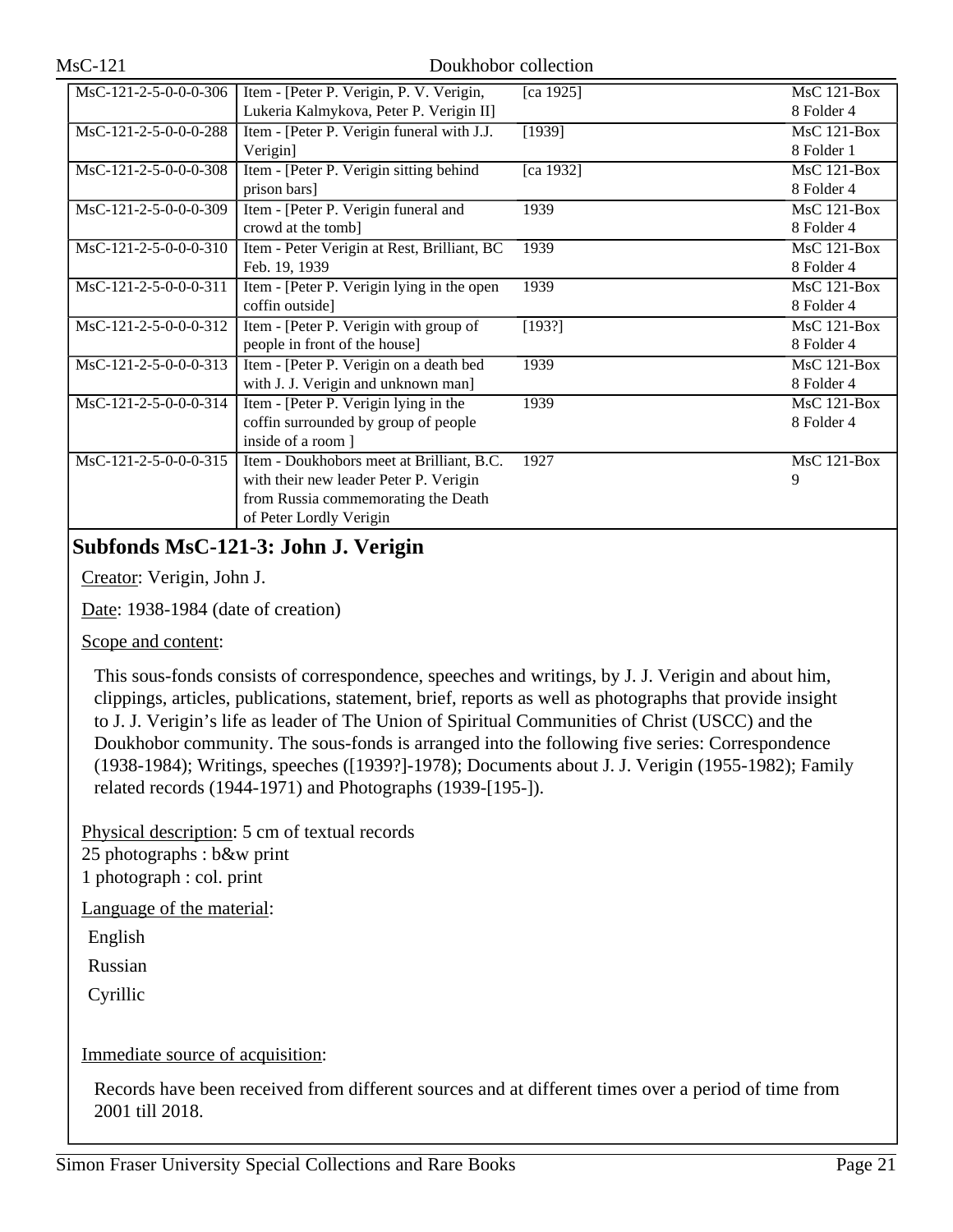#### Arrangement:

Records in this sous-fonds have been arranged by the archivist according to the source or donor of records and then chronologically.

Restrictions on access:

No known restrictions

Finding aids:

A file list is available

Accruals:

Further accruals are possible.

Publication status:

published

# **Series MSC-121-3-1: Correspondence**

Date: 1938-1984 (date of creation)

Scope and content:

This series consists of the Doukhobor community matters correspondence received or send by J. J. Verigin as the Secretary or the Honorary Chair of The Union of Spiritual Communities of Christ (USCC), including letters, telegrams, open letters, declarations and proposals. The majority of the documents are in Russian.

Physical description: 1 cm of textual records

Access points:

• Architectural drawing (documentary form)

#### Publication status:

| File / item list                       |                       |           |               |               |
|----------------------------------------|-----------------------|-----------|---------------|---------------|
| Reference code                         | Title                 | Dates     | Access status | Container     |
| MSC-121-3-1-0-0-1                      | File - Correspondence | 1941-1984 |               | $MsC$ 121-Box |
|                                        |                       |           |               | 20 Folder 1   |
| MSC-121-3-1-0-0-2                      | File - Correspondence | 1938-1984 |               | $MsC$ 121-Box |
|                                        |                       |           |               | 20 Folder 2   |
| Series MSC-121-3-2: Writings, speeches |                       |           |               |               |
| Date: [1939?]-1978 (date of creation)  |                       |           |               |               |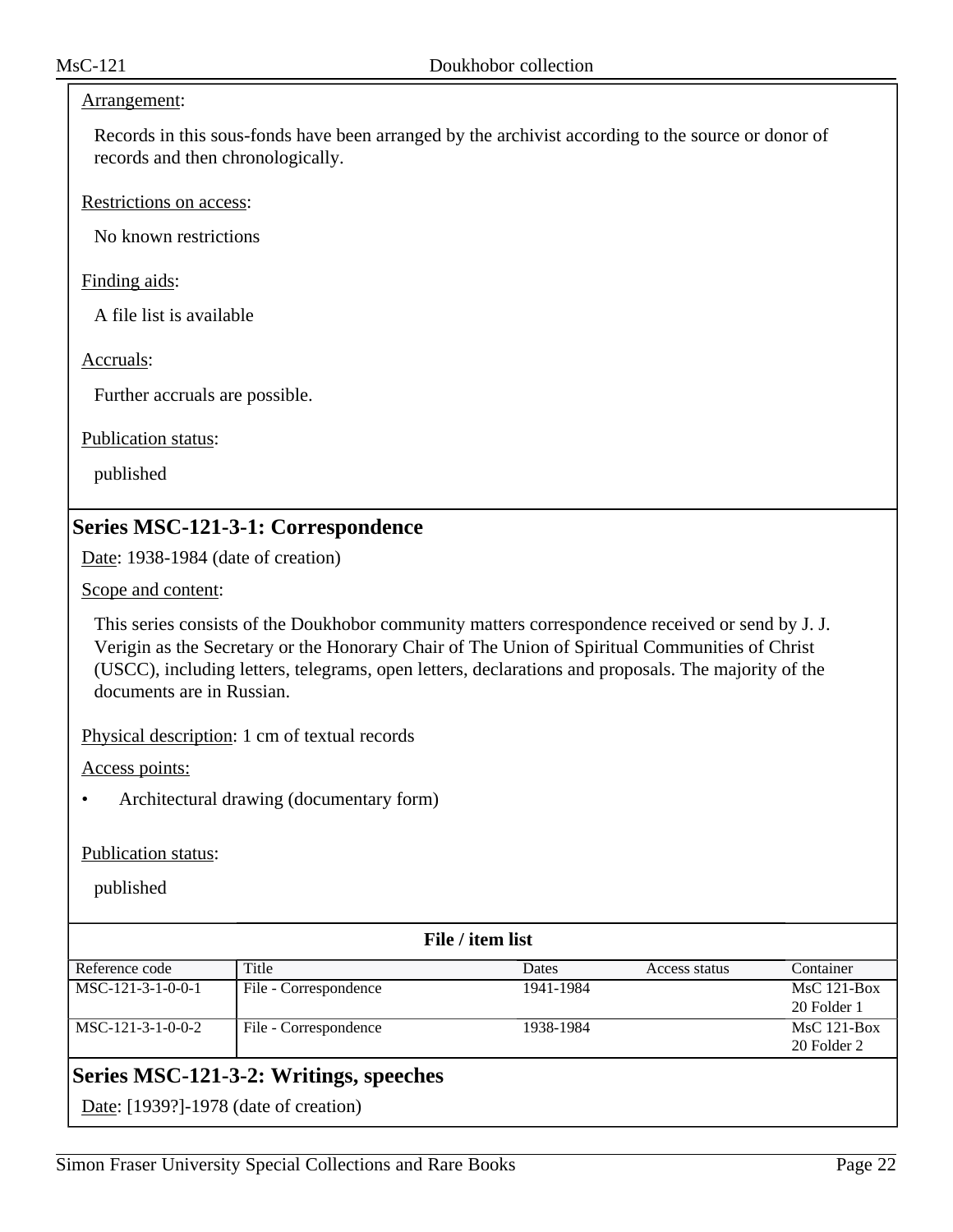#### Scope and content:

This series consists of writings authored or co-authored by J. J. Verigin and his conversations and speeches recorded by others.

Physical description: 1 cm of textual records

#### Publication status:

published

| File / item list    |                                     |                  |               |               |  |
|---------------------|-------------------------------------|------------------|---------------|---------------|--|
| Reference code      | Title                               | Dates            | Access status | Container     |  |
| MSC-121-3-2-0-0-1   | File - Writings, speeches           | $[1939?] - 1978$ |               | $MsC$ 121-Box |  |
|                     |                                     |                  |               | 20 Folder 3   |  |
|                     |                                     |                  |               | $MsC$ 121-Box |  |
|                     |                                     |                  |               | 20 Folder 3   |  |
| $MSC-121-3-2-0-0-2$ | File - Plan for the organization of | 1945             |               | $MsC$ 121-Box |  |
|                     | Doukhobors                          |                  |               | 20 Folder 4   |  |

## **Series MSC-121-3-3: Documents about J.J. Verigin**

Date: 1955-1982 (date of creation)

#### Scope and content:

This series consist of documents written about J. J. Verigin in relation to his role as a leader of the USCC and his prominent role within the Doukhobor communities. The documents include: reports, accounts, opinions, statement, speech, biographies, song texts, hansard, newspaper and magazine clippings and articles. Most documents are in English, except one in Russian; all documents are printed.

Physical description: 2 cm of textual records

Publication status:

published

| File / item list    |                                    |              |               |               |  |
|---------------------|------------------------------------|--------------|---------------|---------------|--|
| Reference code      | Title                              | <b>Dates</b> | Access status | Container     |  |
| $MSC-121-3-3-0-0-1$ | File - Writings about J.J. Verigin | 1967-1978    |               | $MsC$ 121-Box |  |
|                     |                                    |              |               | 20 Folder 5   |  |
| $MSC-121-3-3-0-0-2$ | File - Debates of the Legislative  | 1979         |               | $MsC$ 121-Box |  |
|                     | Assembly                           |              |               | 20 Folder 6   |  |
| $MSC-121-3-3-0-0-3$ | File - Clippings, articles         | 1955-1982    |               | $MsC$ 121-Box |  |
|                     |                                    |              |               | 20 Folder 7   |  |

# **Series MSC-121-3-4: Family related documents**

Date: 1944-1971 (date of creation)

Scope and content: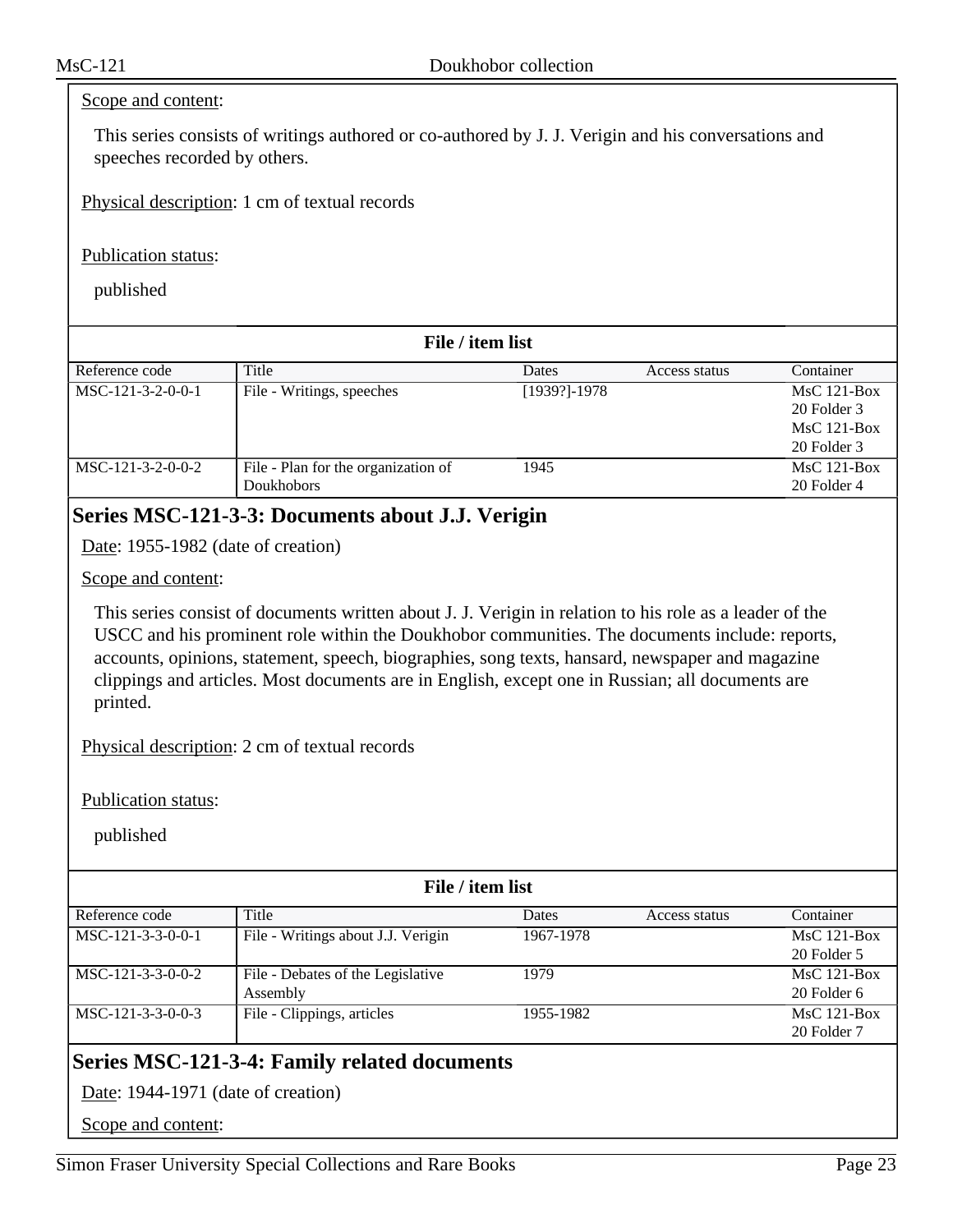This series consists of documents created by J. J. Verigin's close family members, his uncle Peter P. Verigin the Second and his mother Anna Markova, also sister of Peter P. Verigin the Second. The series includes the correspondence of Peter P. Verigin the Second, also known as Yastrebov and annotated map of the Doukhobor settlement drawn by Anna Markova.

Physical description: 1 cm of textual records

#### Publication status:

published

| File / item list  |                                       |           |               |               |  |
|-------------------|---------------------------------------|-----------|---------------|---------------|--|
| Reference code    | Title                                 | Dates     | Access status | Container     |  |
| MSC-121-3-4-0-0-1 | File - Anna Markova documents         | 1971      |               | $MsC$ 121-Box |  |
|                   |                                       |           |               | 20 Folder 8   |  |
| MSC-121-3-4-0-0-2 | File - Peter P. Verigin III documents | 1944-1960 |               | $MsC$ 121-Box |  |
|                   |                                       |           |               | 20 Folder 9   |  |

# **Series MSC-121-3-5: Photographs**

Date: 1939-[195-] (date of creation)

Scope and content:

This series consists of one party hand-colored and 25 black and white photographs of J. J. Verigin and his family taken at various events, such as funeral of Peter P. Verigin, funeral of Evodokia, funeral of Anna Fedorova, J. J. Verigin's wedding and Jubilee 50th anniversary of Doukhobors in Canada. There are several composite photographs containing images that pre-date the composites in some cases by a couple of decades.

Physical description: 25 photographs : b&w print 1 photograph : col. print

Access points:

• Photographic material (documentary form)

#### Arrangement:

Photographs in this sous-fonds were assigned item numbers from MSC121-DP-084 to MSC121- DP-614.

#### Publication status:

| File / item list |                                                                                                       |       |               |                             |  |
|------------------|-------------------------------------------------------------------------------------------------------|-------|---------------|-----------------------------|--|
| Reference code   | Title                                                                                                 | Dates | Access status | Container                   |  |
|                  | MSC-121-2-5-0-0-0-084   Item - [Peter P. Verigin funeral with<br>Lukeria Kalmykova and P. V. Verigin] | 1939  |               | $MsC$ 121-Box<br>8 Folder 5 |  |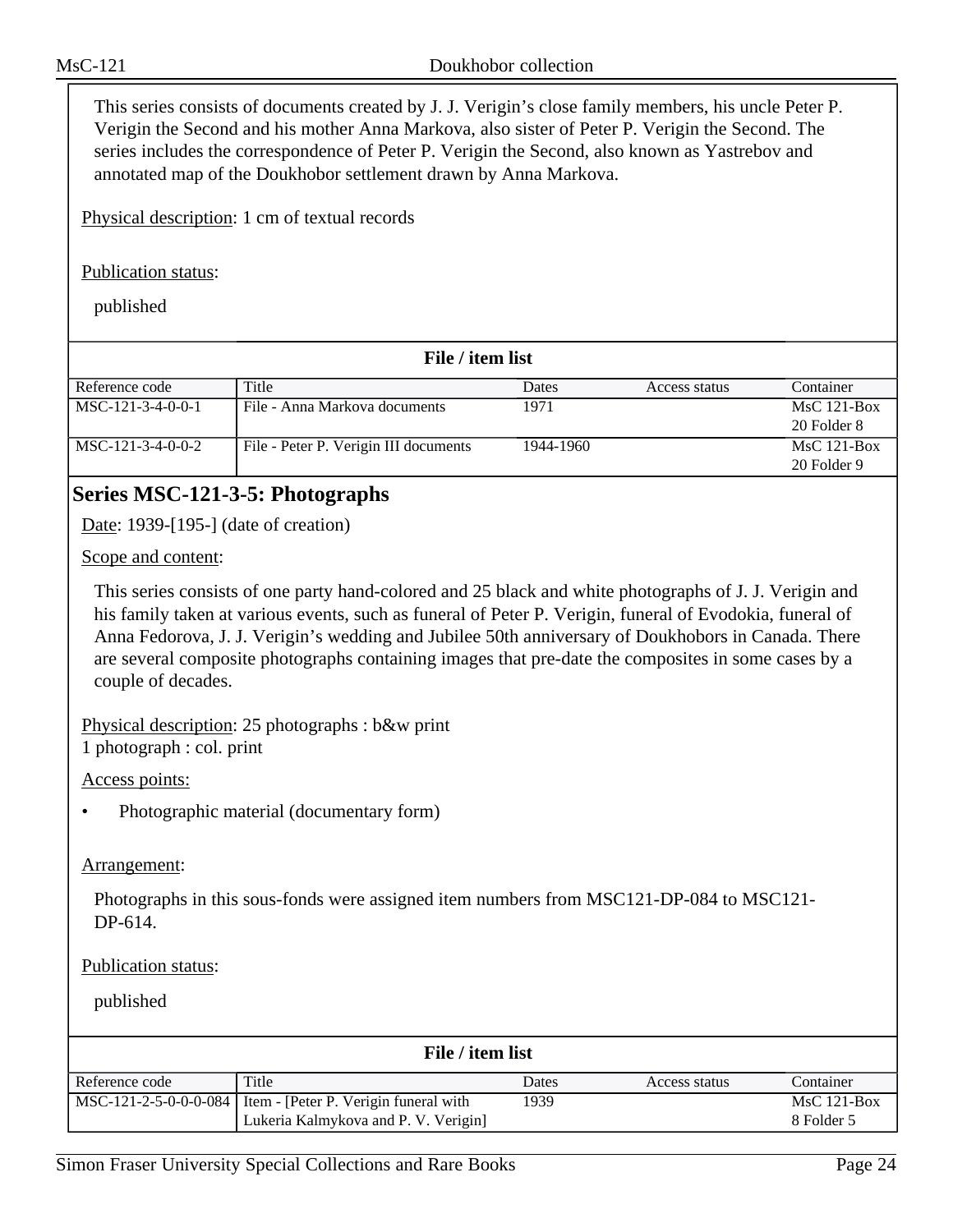| <b>MsC-121</b>        | Doukhobor collection                                                                                     |          |                                  |  |  |
|-----------------------|----------------------------------------------------------------------------------------------------------|----------|----------------------------------|--|--|
| MSC-121-3-5-0-0-0-052 | Item - [Young J.J. Verigin standing with<br>Evodokia and Anna F.]                                        | $[193-]$ | MsC 121-Box<br>8 Folder 5        |  |  |
| MSC-121-3-5-0-0-0-053 | Item - Funeral of Anna Fedorovna                                                                         | $[194-]$ | <b>MsC 121-Box</b>               |  |  |
| MSC-121-3-5-0-0-0-074 | Verigin (Chernenkova)]<br>Item - [Funeral of Peter P. Verigin, John                                      | 1939     | 8 Folder 5<br>MsC 121-Box        |  |  |
|                       | J. at the coffin]                                                                                        |          | 8 Folder 5                       |  |  |
| MSC-121-3-5-0-0-0-075 | Item - [Funeral of Peter P. Verigin,<br>crowd at the funeral]                                            | 1939     | <b>MsC 121-Box</b><br>8 Folder 5 |  |  |
| MSC-121-3-5-0-0-0-085 | Item - [Funeral of Peter P. Verigin, John<br>J., Evodokia and Anna Fedorova at the<br>coffin]            | 1939     | MsC 121-Box<br>8 Folder 5        |  |  |
| MSC-121-3-5-0-0-0-089 | Item - [Funeral of Peter P. Verigin, John<br>J., Evodokia and Anna Fedorova at the<br>coffin]            | 1939     | <b>MsC 121-Box</b><br>8 Folder 5 |  |  |
| MSC-121-3-5-0-0-0-094 | Item - [J.J. Verigin speaking at Jubilee<br>Fiftieth Anniversary of Doukhobors in<br>Canada]             | 1949     | MsC 121-Box<br>8 Folder 5        |  |  |
| MSC-121-3-5-0-0-0-102 | Item - [J.J. Verigin speaking at Jubilee<br>Fiftieth Anniversary of Doukhobors in<br>Canada]             | 1949     | MsC 121-Box<br>8 Folder 5        |  |  |
| MSC-121-3-5-0-0-0-116 | Item - [J.J. Verigin speaking at Jubilee<br>Fiftieth Anniversary of Doukhobors in<br>Canada]             | 1949     | $MsC$ 121-Box<br>8 Folder 5      |  |  |
| MSC-121-3-5-0-0-0-138 | Item - [Gathering of Doukhobor man, J.<br>J. Verigin in the center]                                      | 1945     | <b>MsC 121-Box</b><br>8 Folder 5 |  |  |
| MSC-121-3-5-0-0-0-140 | Item - Funeral of Anna Fedorovna<br>Verigin (Chernenkova)]                                               | $[194-]$ | <b>MsC 121-Box</b><br>8 Folder 5 |  |  |
| MSC-121-3-5-0-0-0-141 | Item - [Funeral of Evodokia Gregievna<br>Verigin]                                                        | $[194-]$ | <b>MsC 121-Box</b><br>8 Folder 5 |  |  |
| MSC-121-3-5-0-0-0-175 | Item - Funeral of Anna Fedorovna<br>Verigin (Chernenkova)]                                               | $[194-]$ | <b>MsC 121-Box</b><br>8 Folder 5 |  |  |
| MSC-121-3-5-0-0-0-176 | Item - [Funeral of Evodokia Gregievna<br>Verigin]                                                        | $[194-]$ | MsC 121-Box<br>8 Folder 5        |  |  |
| MSC-121-3-5-0-0-0-193 | Item - [Funeral of Evodokia Gregievna<br>Verigin]                                                        | $[194-]$ | MsC 121-Box<br>8 Folder 5        |  |  |
| MSC-121-3-5-0-0-0-606 | Item - [Wedding of John Verigin and<br>Laura Relkoff]                                                    | $[194-]$ | MsC 121-Box<br>8 Folder 5        |  |  |
| MSC-121-3-5-0-0-0-607 | Item - Funeral of Anna Fedorovna<br>Verigin (Chernenkova)]                                               | $[194-]$ | MsC 121-Box<br>8 Folder 5        |  |  |
| MSC-121-3-5-0-0-0-608 | Item - Funeral of Anna Fedorovna<br>Verigin (Chernenkova), John and<br>Evodokia on both sides of coffin] | $[194-]$ | <b>MsC 121-Box</b><br>8 Folder 5 |  |  |
| MSC-121-3-5-0-0-0-609 | Item - [J. J. Verigin standing in the<br>garden]                                                         | 1949     | MsC 121-Box<br>8 Folder 5        |  |  |
| MSC-121-3-5-0-0-0-610 | Item - [Wedding of John Verigin and<br>Laura Relkoff, young couple sitting<br>amongst guests ]           | $[194-]$ | MsC 121-Box<br>8 Folder 5        |  |  |
| MSC-121-3-5-0-0-0-611 | Item - [Funeral of Peter P. Verigin, John<br>J., Evodokia and Anna Fedorova at the<br>coffin]            | 1939     | MsC 121-Box<br>8 Folder 5        |  |  |
| MSC-121-3-5-0-0-0-612 | Item - [Wedding of John Verigin and<br>Laura Relkoff, young couple at the<br>table ]                     | $[194-]$ | MsC 121-Box<br>8 Folder 5        |  |  |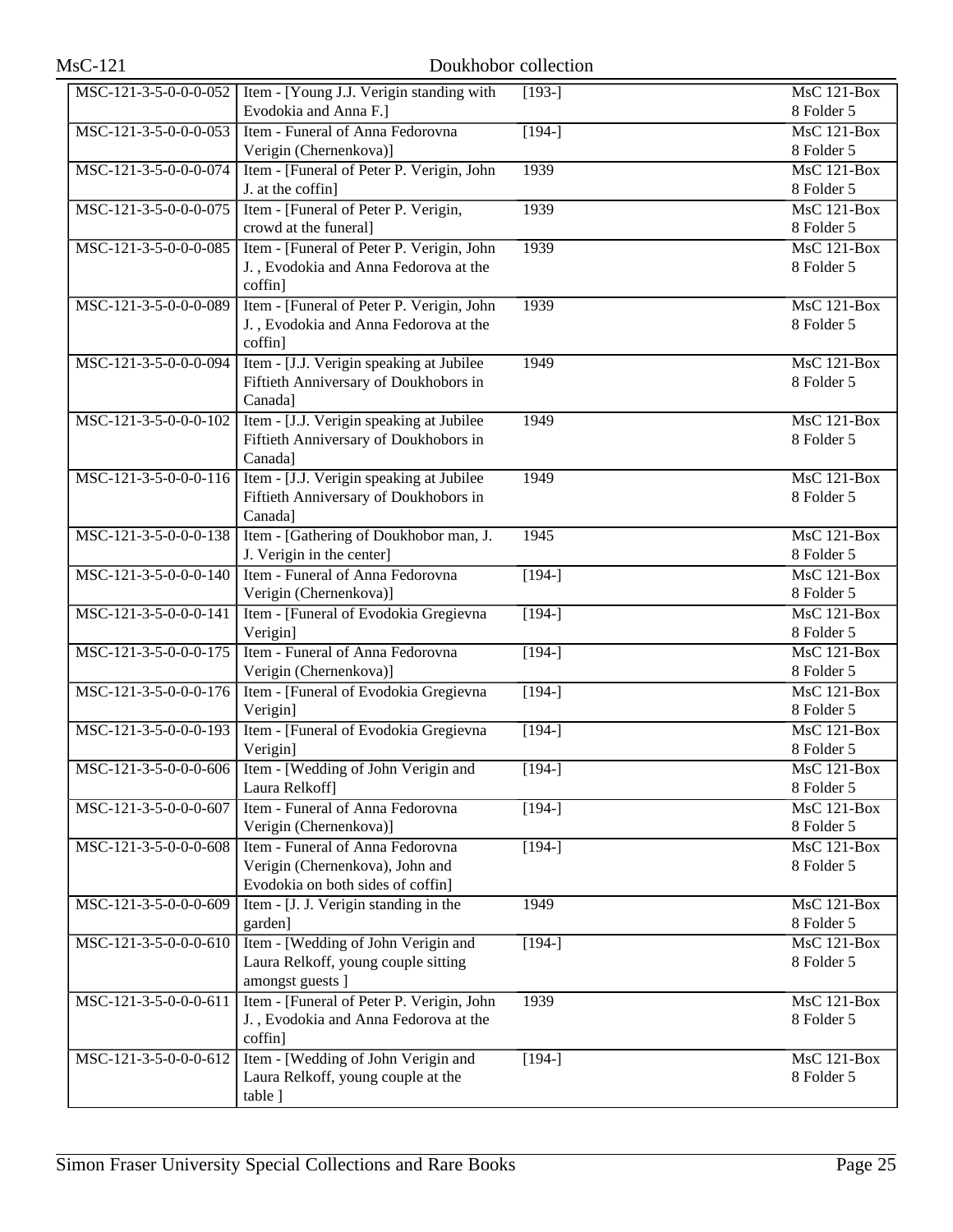| $MsC-121$                                                              |                                                                                                                                                                                                                                                                 | Doukhobor collection |                                  |
|------------------------------------------------------------------------|-----------------------------------------------------------------------------------------------------------------------------------------------------------------------------------------------------------------------------------------------------------------|----------------------|----------------------------------|
| MSC-121-3-5-0-0-0-613                                                  | Item - Funeral of Anna Fedorovna<br>Verigin (Chernenkova), John and group<br>of people standing by the coffin]                                                                                                                                                  | $[194-]$             | <b>MsC 121-Box</b><br>8 Folder 5 |
| MSC-121-3-5-0-0-0-614                                                  | Item - [J.J. Verigin speaking to group of<br>man on the stage]                                                                                                                                                                                                  | $[195-]$             | MsC 121-Box<br>8 Folder 5        |
| Subfonds MsC-121-4: J. A. Forin                                        |                                                                                                                                                                                                                                                                 |                      |                                  |
| Creator: Forin, John Andrew                                            |                                                                                                                                                                                                                                                                 |                      |                                  |
|                                                                        | Date: 1925-[ca. 1947], predominantly 1926-1933 (date of creation)                                                                                                                                                                                               |                      |                                  |
| Scope and content:                                                     |                                                                                                                                                                                                                                                                 |                      |                                  |
|                                                                        | This sous-fonds includes letters authored and received by J. A. Forin between 1926 and 1933,<br>handwritten note, clippings, broadside as well as three publication belonging to Forin that contain his<br>handwritten annotations. All records are in English. |                      |                                  |
|                                                                        | Physical description: 1 cm of textual records                                                                                                                                                                                                                   |                      |                                  |
| Language of the material:                                              |                                                                                                                                                                                                                                                                 |                      |                                  |
| English                                                                |                                                                                                                                                                                                                                                                 |                      |                                  |
| Access points:                                                         |                                                                                                                                                                                                                                                                 |                      |                                  |
| Cultural groups (subject)<br>Politics (subject)<br>Religions (subject) |                                                                                                                                                                                                                                                                 |                      |                                  |
| Immediate source of acquisition:                                       |                                                                                                                                                                                                                                                                 |                      |                                  |
|                                                                        | Records in this sous-fonds were collected and donated by John Keenlyside                                                                                                                                                                                        |                      |                                  |
| Arrangement:                                                           |                                                                                                                                                                                                                                                                 |                      |                                  |
| fonds and cataloged individually.                                      | Items are arranged chronologically, by year only. The publications have been removed from sous-                                                                                                                                                                 |                      |                                  |
| Alternative form available:                                            |                                                                                                                                                                                                                                                                 |                      |                                  |
|                                                                        | Several items have been digitized and appear on The Doukhobor Collection website (See categories:<br>J.A. Forin, Correspondence; Book, book chapters and articles).                                                                                             |                      |                                  |
| Restrictions on access:                                                |                                                                                                                                                                                                                                                                 |                      |                                  |
| No known restrictions                                                  |                                                                                                                                                                                                                                                                 |                      |                                  |
| Related material:                                                      |                                                                                                                                                                                                                                                                 |                      |                                  |
|                                                                        | • Report of Royal Commission on Matters relating to the Sect of Doukhobors in the Province of<br>British Columbia, 1912 (BX 7433 B75 R69 1913)                                                                                                                  |                      |                                  |
|                                                                        | • A peculiar people, the Doukhobor by Aylmer Maude, 1904 (BX 7433 M3)                                                                                                                                                                                           |                      |                                  |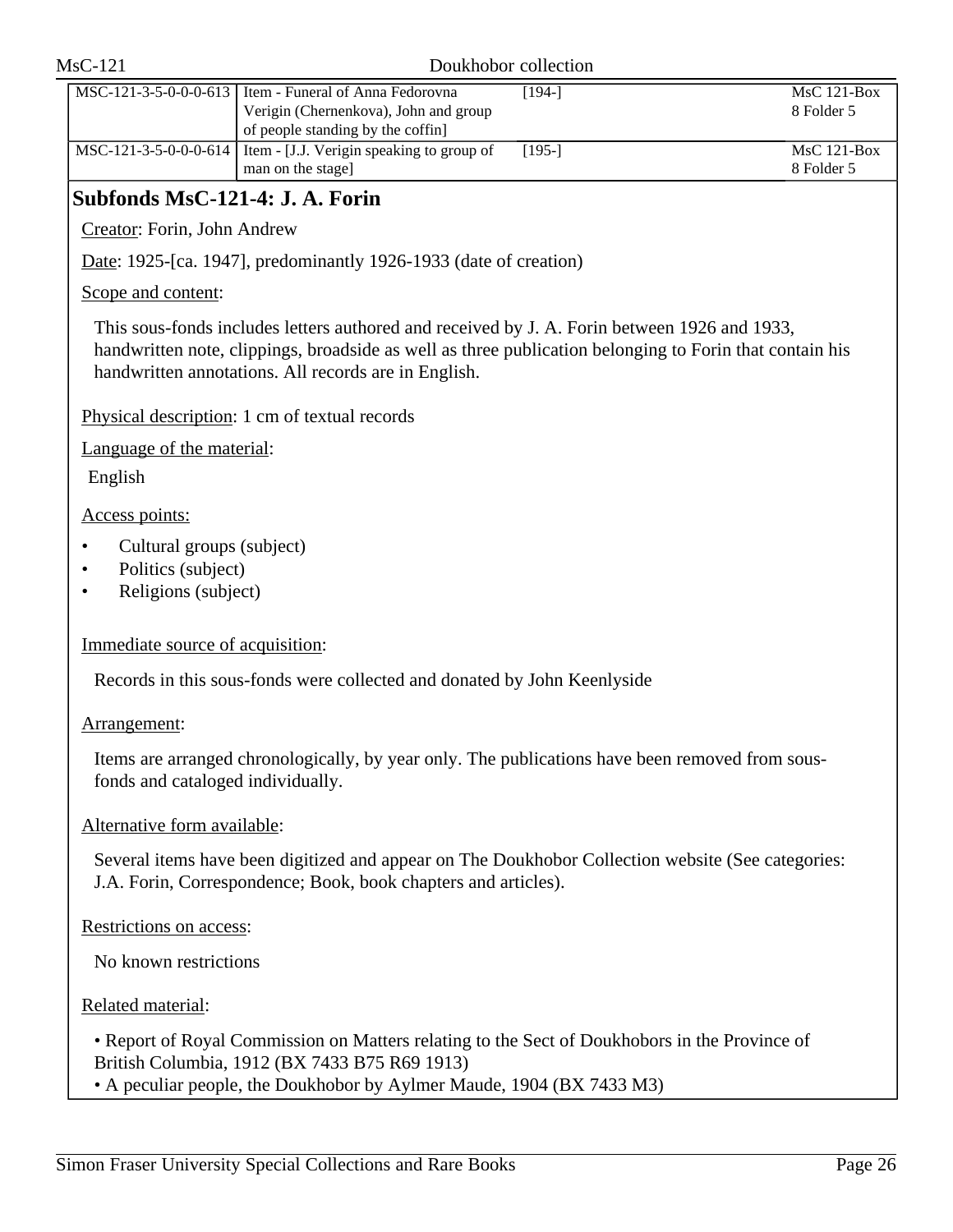• Christian martyrdom in Russia: persecution of the Doukhobors edited by Vladimir Tchertkof, 1900 (BX 7433 C5 1900)

Accruals:

Accruals may be possible.

Publication status:

published

## **Series MsC-121-4-1: Correspondence, clippings**

Date: 1925-[ca.1947] (date of creation)

Scope and content:

This series is revealing of early 20th century perspectives towards the Doukobors in Canada. The following persons are authors or subject to the records: J.A. Forin, Isabel Forin, George Hoyland, H.M. Manson, Aylmer Maude, Alice Nike, George Soukoreff, John J. Verigin, Vlaldimir Tcherkoff, Leo Tostoy, L.W. Verigin.

Physical description: 1 cm of textual records

Publication status:

published

| File / item list    |                                |                 |               |                 |  |
|---------------------|--------------------------------|-----------------|---------------|-----------------|--|
| Reference code      | Title                          | Dates           | Access status | Container       |  |
| $MSC-121-4-1-0-0-1$ | File - Correspondence          | 1926-1933       |               | $MsC$ 121 - Box |  |
|                     |                                |                 |               | 14 Folder 1     |  |
| MsC-121-4-1-0-0-2   | File - Clippings and broadside | 1925-[ca. 1947] |               | $MsC$ 121 - Box |  |
|                     |                                |                 |               | 14 Folder 2     |  |

### **Subfonds MsC-121-5: Makortoff family**

Creator: Makortoff, John M.

Date: [190-]-[195-], predominant [192-]-[194-] (date of creation)

Scope and content:

The Makortoff family collection of 136 photographic images.

Physical description: 133 photographs : b&w print

3 photographs : col. print

Language of the material:

Russian

Cyrillic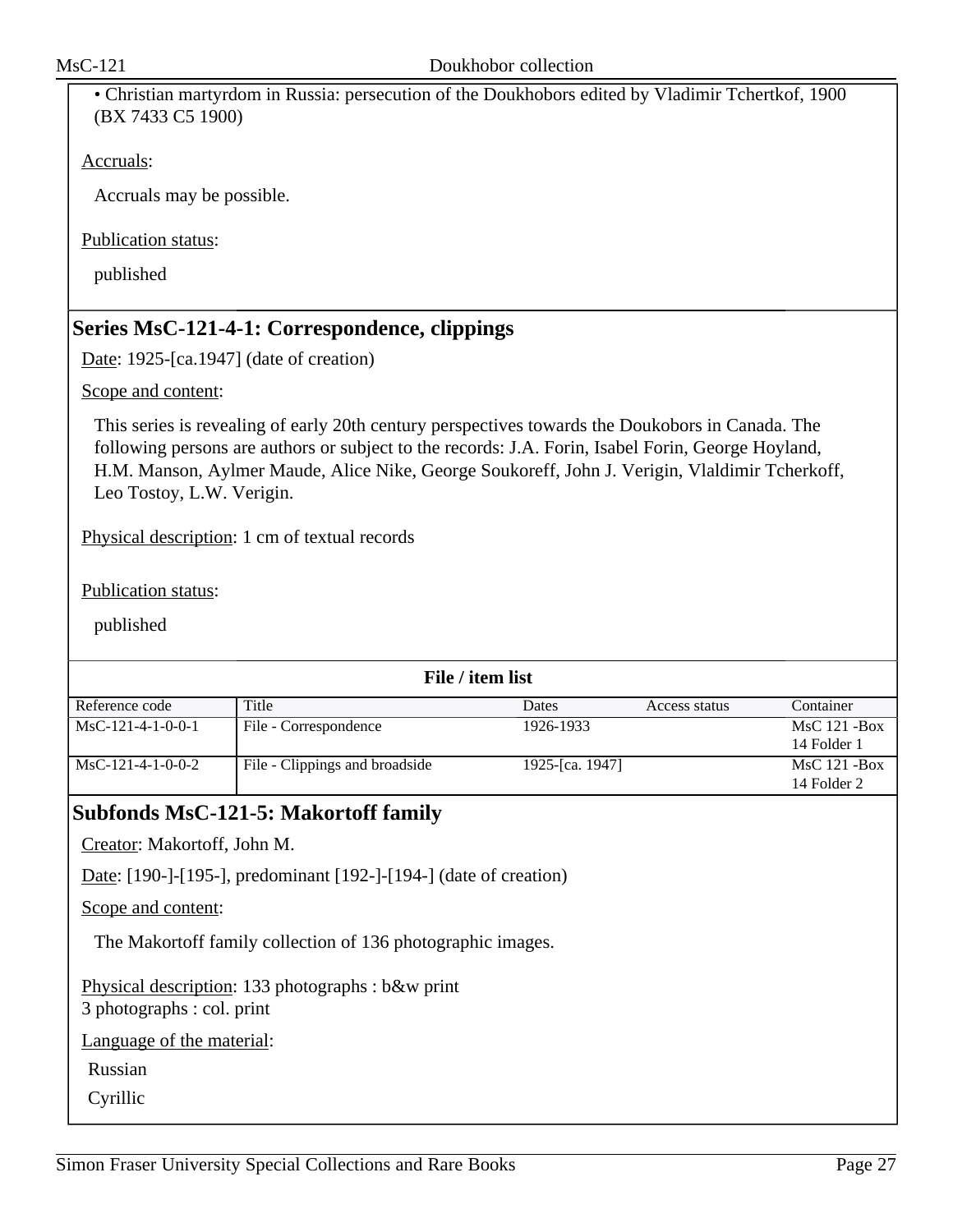#### Access points:

• Photographic material (documentary form)

Immediate source of acquisition:

This collection of photographs was donated by Terryl Plotnikoff.

Arrangement:

Images were thematically arranged by the family and original order was maintained as well as original groups were maintained as files. An itemized list, that was included with the original donation, accompanies the files. Photographs in this sousfonds were assigned item numbers from MSC121- DP-316 to MSC121-DP-448.

Restrictions on access:

No known restrictions.

Finding aids:

Printed inventory list is available.

Accruals:

Further accruals are possible.

Publication status:

published

# **Series MsC-121-5-1: Photographs**

Date: [190-]-[195-], predominant [192-]-[194-] (date of creation)

Scope and content:

This series consists of The Makortoff family collection of 136 photographic images. Some of the photographic images in this collection are in the form of postcards. The images depict Makortoff family members as well as various individuals related to the family at various social functions. Often, individuals or groups were photographed in the garden, in the fields or in front of the farm dwellings. There are photographs depicting transportation modes of the time period including horse carts and automobiles.

Physical description: 133 photographs : b&w print 3 photographs : col. print

Publication status: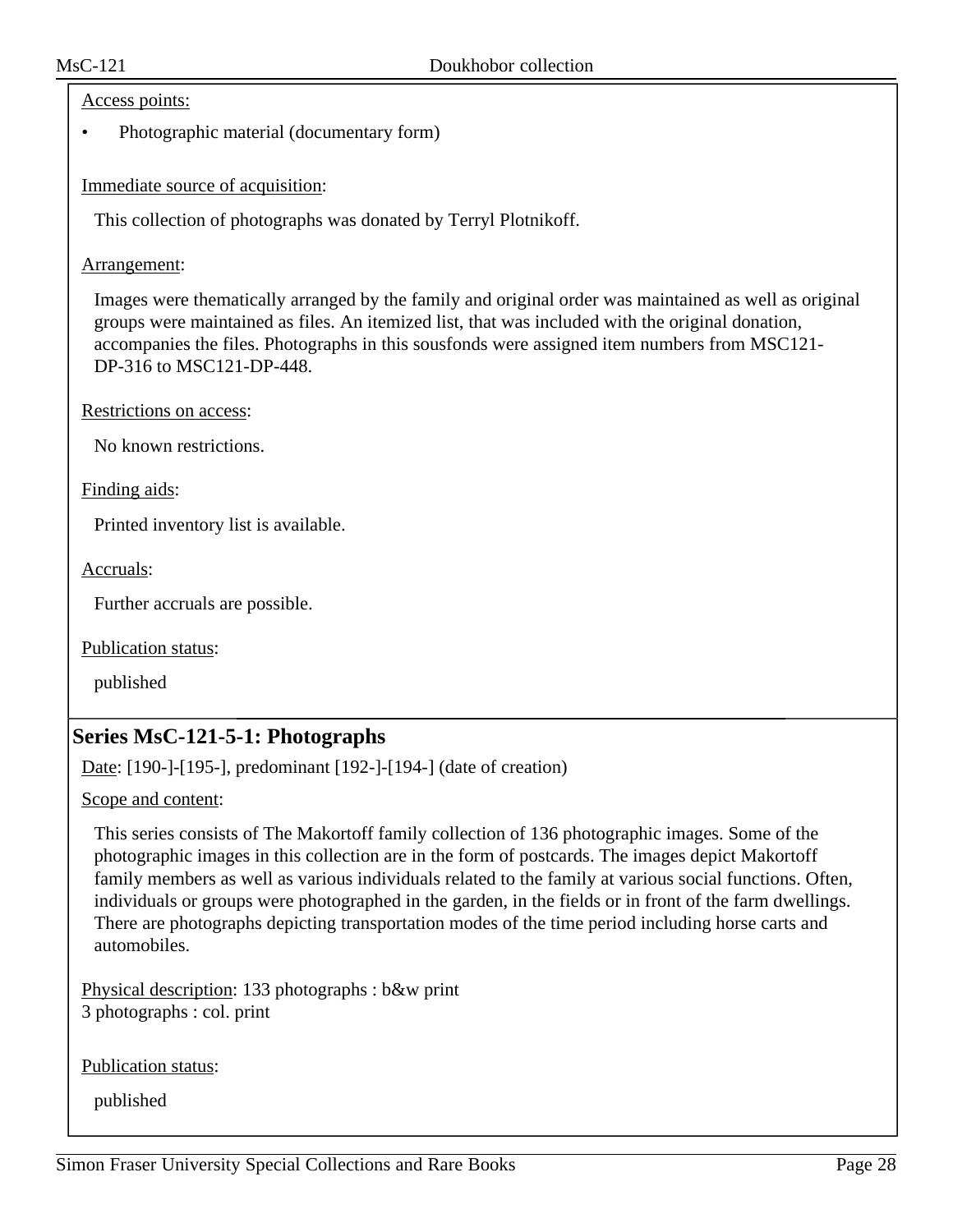| File / item list                          |                                                                                         |                     |               |                                   |
|-------------------------------------------|-----------------------------------------------------------------------------------------|---------------------|---------------|-----------------------------------|
| Reference code                            | Title                                                                                   | Dates               | Access status | Container                         |
| $MsC-121-5-1-0-0-1$                       | File - Elders                                                                           | $[192-]$            |               | $MsC$ 121-Box<br>13 Folder 1      |
| $MsC-121-5-1-0-0-1-316$                   | Item - [Two older women seated]                                                         | $\overline{192}$ -] |               |                                   |
| MsC-121-5-1-0-0-1-317                     | Item - [A pair of women standing on<br>either side of a chair]                          | $[192-]$            |               |                                   |
| $MsC-121-5-1-0-0-2$                       | File - Group gatherings                                                                 | $[192-]$            |               | $MsC$ 121-Box<br>13 Folder 2      |
| MsC-121-5-1-0-0-2-318                     | Item - [Group gathering at meal outside<br>standing around table]                       | $[192-]$            |               |                                   |
| MsC-121-5-1-0-0-2-319                     | Item - [Group gathering at meal outside<br>after funeral group seated]                  | $[192-]$            |               |                                   |
| MsC-121-5-1-0-0-2-320                     | Item - [Group gathering at meal outside<br>standing around table]                       | $[192-]$            |               |                                   |
| MsC-121-5-1-0-0-2-321                     | Item - [Group gathering at meal outside<br>after funeral group seated]                  | $[192-]$            |               |                                   |
| $MsC-121-5-1-0-0-2-322$                   | Item - [Group gathering at meal outside<br>after funeral group seated]                  | $[192-]$            |               |                                   |
| $MsC-121-5-1-0-0-2-323$                   | Item - [Group gathering at meal outside<br>after funeral group seated - close up]       | $[192-]$            |               |                                   |
| MsC-121-5-1-0-0-3                         | File - Family portraits                                                                 | $[191-]-[195-]$     |               | MsC 121-Box<br>13 Folder 3        |
| MsC-121-5-1-0-0-3-324                     | Item - [Family of seven standing side by<br>side in a field]                            | [ca 1930]           |               |                                   |
| $\overline{\text{MsC-121-5-1-0-0-3-325}}$ | Item - [Young couple standing, woman<br>holding a baby]                                 | [ca 1920]           |               |                                   |
| MsC-121-5-1-0-0-3-326                     | Item - [Family of five father with a baby<br>seating, rest is standing]                 | [ca 1930]           |               |                                   |
| MsC-121-5-1-0-0-3-327                     | Item - [Family of six, parents seated,<br>children standing around them]                | $[192-]$            |               |                                   |
| MsC-121-5-1-0-0-3-328                     | Item - [Family of five Poznikoffs,<br>standing in front of a house]                     | [1940?]             |               |                                   |
| MsC-121-5-1-0-0-3-329                     | Item - [Family of 6 Poznikoffs, standing<br>in front of a house]                        | [1940?]             |               |                                   |
| $MsC-121-5-1-0-0-3-330$                   | Item - [Family of 3, with young girl<br>standing between her parents of a chair]        | $[190-]$            |               |                                   |
| MsC-121-5-1-0-0-3-331                     | Item - [Studio photo family of 4]                                                       | $[195-]$            |               |                                   |
| MsC-121-5-1-0-0-3-332                     | Item - [Family of 6 on the porch]                                                       | [1910]              |               |                                   |
| MsC-121-5-1-0-0-4                         | File - At work                                                                          | $[192-]-[193-]$     |               | <b>MsC 121-Box</b><br>13 Folder 4 |
| MsC-121-5-1-0-0-4-333                     | Item - [Two horses pulling a wagon of<br>hay with a man on it]                          | $[192-]$            |               |                                   |
| MsC-121-5-1-0-0-4-334                     | Item - [Three men working at the mill]                                                  | $[192-]$            |               |                                   |
| MsC-121-5-1-0-0-4-335                     | Item - [Five men with a log jam]                                                        | $[192-]$            |               |                                   |
| MsC-121-5-1-0-0-4-336                     | Item - [The mill]                                                                       | $[192-]$            |               |                                   |
| MsC-121-5-1-0-0-4-337                     | Item - [Two men and 2 horses with a cart]<br>standing on a field]                       | $[192-]$            |               |                                   |
| MsC-121-5-1-0-0-4-338                     | Item - [A man tilling the field. Possibly<br>John Makortoff]                            | $[193-]$            |               |                                   |
| MsC-121-5-1-0-0-4-339                     | Item - [Three young men with one<br>horse, chopping trees for wood in the<br>mountains] | $[192-]$            |               |                                   |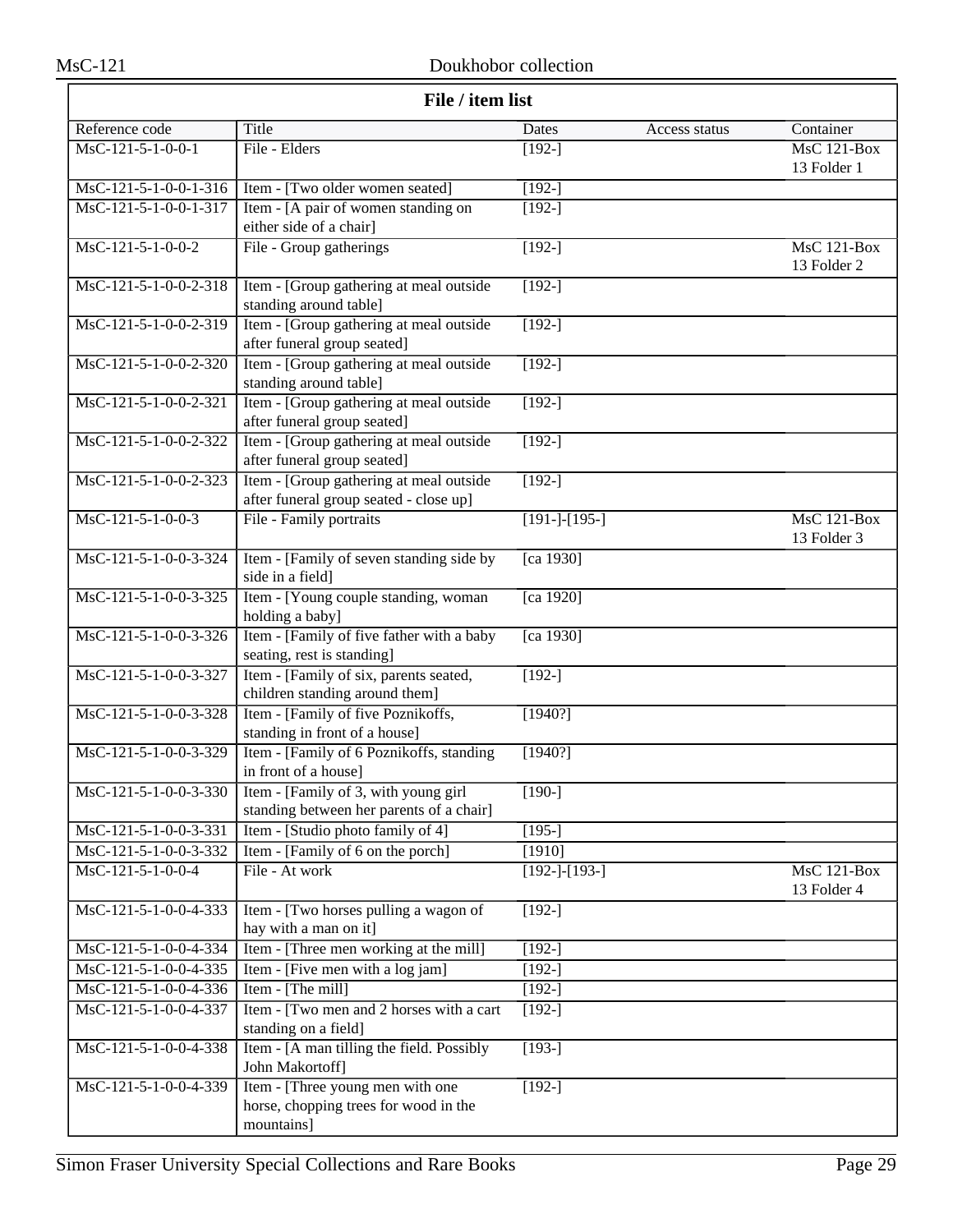| $MsC-121$             | Doukhobor collection                                                                    |                     |                                   |  |  |
|-----------------------|-----------------------------------------------------------------------------------------|---------------------|-----------------------------------|--|--|
| MsC-121-5-1-0-0-4-340 | Item - [Group of men; probably on a<br>break or after work, at the mill]                | $[193-]$            |                                   |  |  |
| MsC-121-5-1-0-0-4-341 | Item - [Woman rinsing her feet in a<br>bucket in the garden]                            | $[192-]$            |                                   |  |  |
| MsC-121-5-1-0-0-4-342 | Item - [Family posing for photo of<br>garbage truck parked in the yard]                 | $[193-]$            |                                   |  |  |
| MsC-121-5-1-0-0-5     | File - Group shots - traditional dress                                                  | $[191-]-[193-]$     | MsC 121-Box<br>13 Folder 5        |  |  |
| MsC-121-5-1-0-0-5-343 | Item - [Young couple, standing in field]                                                | $[193-]$            |                                   |  |  |
| MsC-121-5-1-0-0-5-344 | Item - [Group of 9 adults, 2 boys]<br>standing in front of buildings]                   | [ca 1930]           |                                   |  |  |
| MsC-121-5-1-0-0-5-345 | Item - [Young girl standing on chair<br>beside a young woman]                           | $[192-]$            |                                   |  |  |
| MsC-121-5-1-0-0-5-346 | Item - [Man standing between 2 women]<br>on road]                                       | [ca 1930]           |                                   |  |  |
| MsC-121-5-1-0-0-5-347 | Item - [Group of 6 adults, 7 children in<br>front of house with awnings]                | $\overline{192-1}$  |                                   |  |  |
| MsC-121-5-1-0-0-5-348 | Item - [Young couple standing at the<br>bottom of stairs]                               | [1915]              |                                   |  |  |
| MsC-121-5-1-0-0-5-349 | Item - [Row or women standing behind a<br>seated row of men]                            | $[192-]$            |                                   |  |  |
| MsC-121-5-1-0-0-5-350 | Item - [Three women in fancy<br>Doukhobor suits with a little girl, also<br>dressed up] | $[192-]$            |                                   |  |  |
| MsC-121-5-1-0-0-5-351 | Item - [Woman standing beside small<br>child standing on a chair in the snow]           | $[192-]$            |                                   |  |  |
| MsC-121-5-1-0-0-5-352 | Item - [Two young women standing]<br>beside building]                                   | $[192-]$            |                                   |  |  |
| MsC-121-5-1-0-0-5-353 | Item - [Two young women standing with<br>a man between them]                            | $[192-]$            |                                   |  |  |
| MsC-121-5-1-0-0-5-354 | Item - [Sam Makortoff and women]<br>standing in the yard]                               | [ca 1930]           |                                   |  |  |
| MsC-121-5-1-0-0-5-355 | Item - [Group of 9 women, 4 children]<br>standing in field]                             | [ca $1910$ ]        |                                   |  |  |
| MsC-121-5-1-0-0-5-356 | Item - [Three women standing in the<br>field]                                           | [ca 1910]           |                                   |  |  |
| MsC-121-5-1-0-0-5-357 | Item - [Four women standing side by side<br>on porch in front of window]                | [ca 1910]           |                                   |  |  |
| MsC-121-5-1-0-0-5-358 | Item - [Dora Hadiken with daughter Ann<br>and son Peter]                                | $[192-]$            |                                   |  |  |
| MsC-121-5-1-0-0-5-359 | Item - [Woman standing:with daughter in<br>front of hanging textile]                    | $[192-]$            |                                   |  |  |
| MsC-121-5-1-0-0-5-360 | Item - [Young woman holding bouquet<br>standing beside seated man]                      | $[192-]$            |                                   |  |  |
| MsC-121-5-1-0-0-5-361 | Item - [A couple, Fred and Vera Rebin]                                                  | $[191-]$            |                                   |  |  |
| MsC-121-5-1-0-0-5-362 | Item - [Seated woman with young girl]<br>standing beside her]                           | $\overline{193}$ -] |                                   |  |  |
| MsC-121-5-1-0-0-6     | File - Youth                                                                            | $[191-]-[194-]$     | <b>MsC 121-Box</b><br>13 Folder 6 |  |  |
| MsC-121-5-1-0-0-6-363 | Item - [Three poses recorded of one<br>photograph, two young brothers]                  | $[192-]$            |                                   |  |  |
| MsC-121-5-1-0-0-6-364 | Item - [Group of 4 children standing]<br>together indoors]                              | $[192-]$            |                                   |  |  |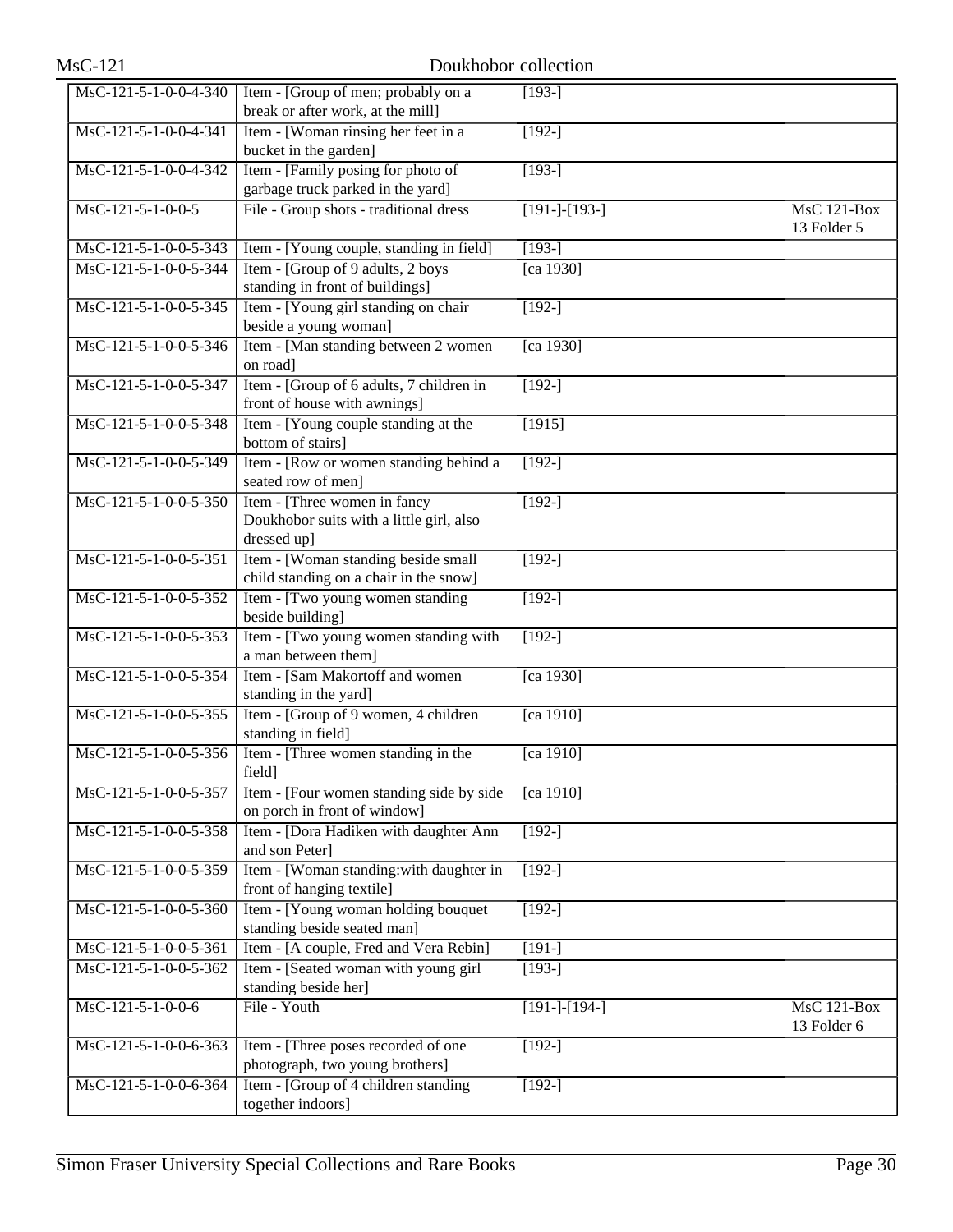| $\overline{\text{MsC-121-5-1-0-0-6-365}}$  | Item - [Young man standing beside                                                                               | $[192-]$             |
|--------------------------------------------|-----------------------------------------------------------------------------------------------------------------|----------------------|
|                                            | machinery of some kind]                                                                                         |                      |
| MsC-121-5-1-0-0-6-366                      | Item - [Vera Kamigan standing]                                                                                  | 1943                 |
| MsC-121-5-1-0-0-6-367                      | Item - [Two young women standing on<br>either side of a car]                                                    | $[191-]$             |
| MsC-121-5-1-0-0-6-368                      | Item - [Three young boys standing near<br>bottom of steps]                                                      | $[192-]$             |
| MsC-121-5-1-0-0-6-369                      | Item - [Two girls in matching outfits                                                                           | $[194-]$             |
|                                            | standing with birch trees in the                                                                                |                      |
|                                            | background]                                                                                                     |                      |
| MsC-121-5-1-0-0-6-370                      | Item - [Two boys, one mounted on the                                                                            | $[193-]$             |
|                                            | horse]                                                                                                          |                      |
| MsC-121-5-1-0-0-6-371                      | Item - [Two young men standing beside                                                                           | $[193-]$             |
|                                            | horses in logged area]                                                                                          |                      |
| MsC-121-5-1-0-0-6-372                      | Item - [Two young couples standing on<br>rail line]                                                             | $[191-]$             |
| $\overline{\text{MsC-121-5-1-0-0}}$ -6-373 | Item - [Three young men standing behind                                                                         | $[192-]$             |
|                                            | 3 young women in front of building]                                                                             |                      |
| MsC-121-5-1-0-0-6-374                      | Item - [Two young girls standing in front]<br>of garden]                                                        | $[194-]$             |
| MsC-121-5-1-0-0-6-375                      | Item - [Group of 11 young men beside                                                                            | $\sqrt{193}$ -]      |
|                                            | building]                                                                                                       |                      |
| MsC-121-5-1-0-0-6-376                      | Item - [A young woman and man]                                                                                  | $[191-]$             |
| MsC-121-5-1-0-0-6-377                      | Item - [Group of 6 young women]                                                                                 | $[192-]$             |
|                                            | standing on snowy field]                                                                                        |                      |
| MsC-121-5-1-0-0-6-378                      | Item - [Two boys and two horses]                                                                                | $[192-]$             |
| MsC-121-5-1-0-0-6-379                      | Item - [Sister and brother, indoor]                                                                             | $[191-]$             |
| MsC-121-5-1-0-0-6-380                      | Item - [Two sisters, one seated, one<br>standing in a yard]                                                     | $[192-]$             |
| MsC-121-5-1-0-0-6-381                      | Item - [Three boys in the field]                                                                                | $[191-]$             |
| MsC-121-5-1-0-0-6-382                      | Item - [Two young men standing beside                                                                           | $[193-]$             |
|                                            | railcar]                                                                                                        |                      |
| MsC-121-5-1-0-0-6-383                      | Item - [Four young women seated in                                                                              | $[193-]$             |
| MsC-121-5-1-0-0-6-384                      | garden]                                                                                                         | $\overline{1}$ 193-] |
|                                            | Item - [Young couple standing in field]<br>$\text{MsC-121-5-1-0-0-6-385}$ Item - [Two young men sitting on tree | $[193-]$             |
|                                            | stump, one man is playing accordian]                                                                            |                      |
| MsC-121-5-1-0-0-6-386                      | Item - [Group of 6 young men on hand                                                                            | $[192-]$             |
|                                            | powered rail cart]                                                                                              |                      |
| MsC-121-5-1-0-0-6-387                      | Item - [Group of 4 young men, all                                                                               | $[192-]$             |
|                                            | dressed up]                                                                                                     |                      |
| MsC-121-5-1-0-0-6-388                      | Item - [Group of 8 young women, in                                                                              | $[192-]$             |
|                                            | dancing poses, on the beach]                                                                                    |                      |
| MsC-121-5-1-0-0-6-389                      | Item - [Group of 8 young women]                                                                                 | $[192-]$             |
|                                            | standing in a "train" down by the train                                                                         |                      |
|                                            | station]                                                                                                        |                      |
| MsC-121-5-1-0-0-6-390                      | Item - [Mixed group of 11 youth standing<br>by train station in Shoreacres]                                     | $[192-]$             |
| MsC-121-5-1-0-0-6-391                      | Item - [Three young women posing for a                                                                          | $[192-]$             |
|                                            | group shot on the rail line]                                                                                    |                      |
| MsC-121-5-1-0-0-6-392                      | Item - [Two young men shaking hands in                                                                          | $[193-]$             |
|                                            | a field]                                                                                                        |                      |
| MsC-121-5-1-0-0-6-393                      | Item - [Two young women standing in a                                                                           | $[192-]$             |
|                                            | field]                                                                                                          |                      |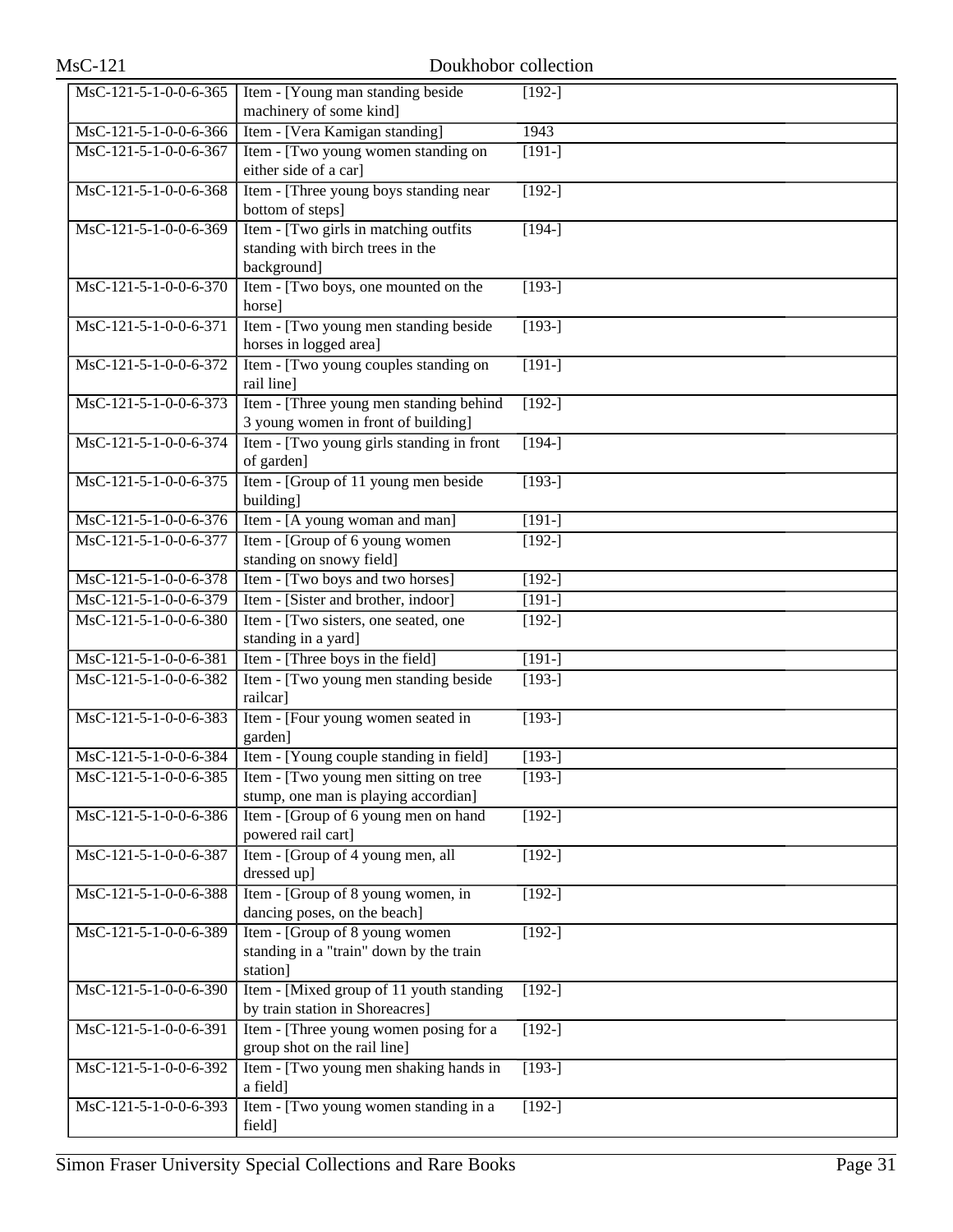| $MsC-121$               | Doukhobor collection                                                                                                   |                 |                                   |  |  |
|-------------------------|------------------------------------------------------------------------------------------------------------------------|-----------------|-----------------------------------|--|--|
| MsC-121-5-1-0-0-6-394   | Item - [Young boy holding a bicycle<br>steady]                                                                         | $[192-]$        |                                   |  |  |
| $MsC-121-5-1-0-0-6-395$ | Item - [Two girls standing side by side in<br>a garden]                                                                | $[192-]$        |                                   |  |  |
| MsC-121-5-1-0-0-6-396   | Item - [Two girls side by side]                                                                                        | $[192-]$        |                                   |  |  |
| MsC-121-5-1-0-0-6-397   | Item - [Girl on a pony]                                                                                                | $[194-]$        |                                   |  |  |
| MsC-121-5-1-0-0-6-398   | Item - [Boy kneeling beside a dog]                                                                                     | $[192-]$        |                                   |  |  |
| MsC-121-5-1-0-0-6-399   | Item - [Group of four leaning on truck]<br>near store]                                                                 | $\sqrt{194}$    |                                   |  |  |
| MsC-121-5-1-0-0-6-400   | Item - [Two boys posing beside studio's<br>chairs]                                                                     | $[191-]$        |                                   |  |  |
| MsC-121-5-1-0-0-6-401   | Item - ['Lizzie and Mary' standing in the<br>snow]                                                                     | $[194-]$        |                                   |  |  |
| MsC-121-5-1-0-0-6-402   | Item - ['Lizzie and Mary' standing in the<br>snow in coats]                                                            | $[194-]$        |                                   |  |  |
| $MsC-121-5-1-0-0-7$     | File - [Miscellaneous (Makortoff family<br>and Doukhobor community)]                                                   | $[192-]-[194-]$ | <b>MsC 121-Box</b><br>13 Folder 7 |  |  |
| MsC-121-5-1-0-0-7-403   | Item - [Group of 8 on a farm with dogs<br>and chickens in the-background]                                              | $[194-]$        |                                   |  |  |
| MsC-121-5-1-0-0-7-404   | Item - [Three men posing in/on a·car in a<br>field. 1922, Grand Forks]                                                 | 1922            |                                   |  |  |
| MsC-121-5-1-0-0-7-405   | Item - [Four men standing on a farm]                                                                                   | $[194-]$        |                                   |  |  |
| MsC-121-5-1-0-0-7-406   | Item - [Large group shot in front of<br>house]                                                                         | $[194-]$        |                                   |  |  |
| MsC-121-5-1-0-0-7-407   | Item - [Large group shot in front of house<br>- larger version]                                                        | $[194-]$        |                                   |  |  |
| MsC-121-5-1-0-0-7-408   | Item - [John Makortoff standing in the<br>yard with his Laura Savinkoff]                                               | $[194-]$        |                                   |  |  |
| MsC-121-5-1-0-0-7-409   | Item - [Father and thre children standing<br>by building]                                                              | $[192-]$        |                                   |  |  |
| $MsC-121-5-1-0-0-7-410$ | Item - [Nellie Makortoff (on the right)<br>standing beside another woman in front<br>of a car on the side of the road] | $[193-]$        |                                   |  |  |
| MsC-121-5-1-0-0-7-411   | Item - [Vera Kanigan with John Chernoff<br>in front of house]                                                          | 1943            |                                   |  |  |
| MsC-121-5-1-0-0-7-412   | Item - [Group of 7 adults, 5 children in<br>front of house]                                                            | $[194-]$        |                                   |  |  |
| MsC-121-5-1-0-0-7-413   | Item - [Two couples standing on a path,<br>Nellie and John Makortoff on the left]                                      | $[194-]$        |                                   |  |  |
| MsC-121-5-1-0-0-7-414   | Item - [Group of four people, Nellie on<br>the left and John second from the right]                                    | $[194-]$        |                                   |  |  |
| MsC-121-5-1-0-0-7-415   | Item - [Group of six adults in front of<br>house]                                                                      | $[194-]$        |                                   |  |  |
| MsC-121-5-1-0-0-7-416   | Item - [Couple standing by the house]                                                                                  | $[194-]$        |                                   |  |  |
| MsC-121-5-1-0-0-7-417   | Item - [Four adults and 2 children sitting]<br>on the front steps]1940s                                                | $[194-]$        |                                   |  |  |
| MsC-121-5-1-0-0-7-418   | Item - [Four adults and 2 children sitting]<br>on the front steps]1940s                                                | $[194-]$        |                                   |  |  |
| MsC-121-5-1-0-0-7-419   | Item - [Three women standing on front<br>porch]                                                                        | $[194-]$        |                                   |  |  |
| MsC-121-5-1-0-0-7-420   | Item - [Group of people in front of the<br>house]                                                                      | $[194-]$        |                                   |  |  |
| MsC-121-5-1-0-0-7-421   | Item - [Two men standing in front of<br>house]                                                                         | $[194-]$        |                                   |  |  |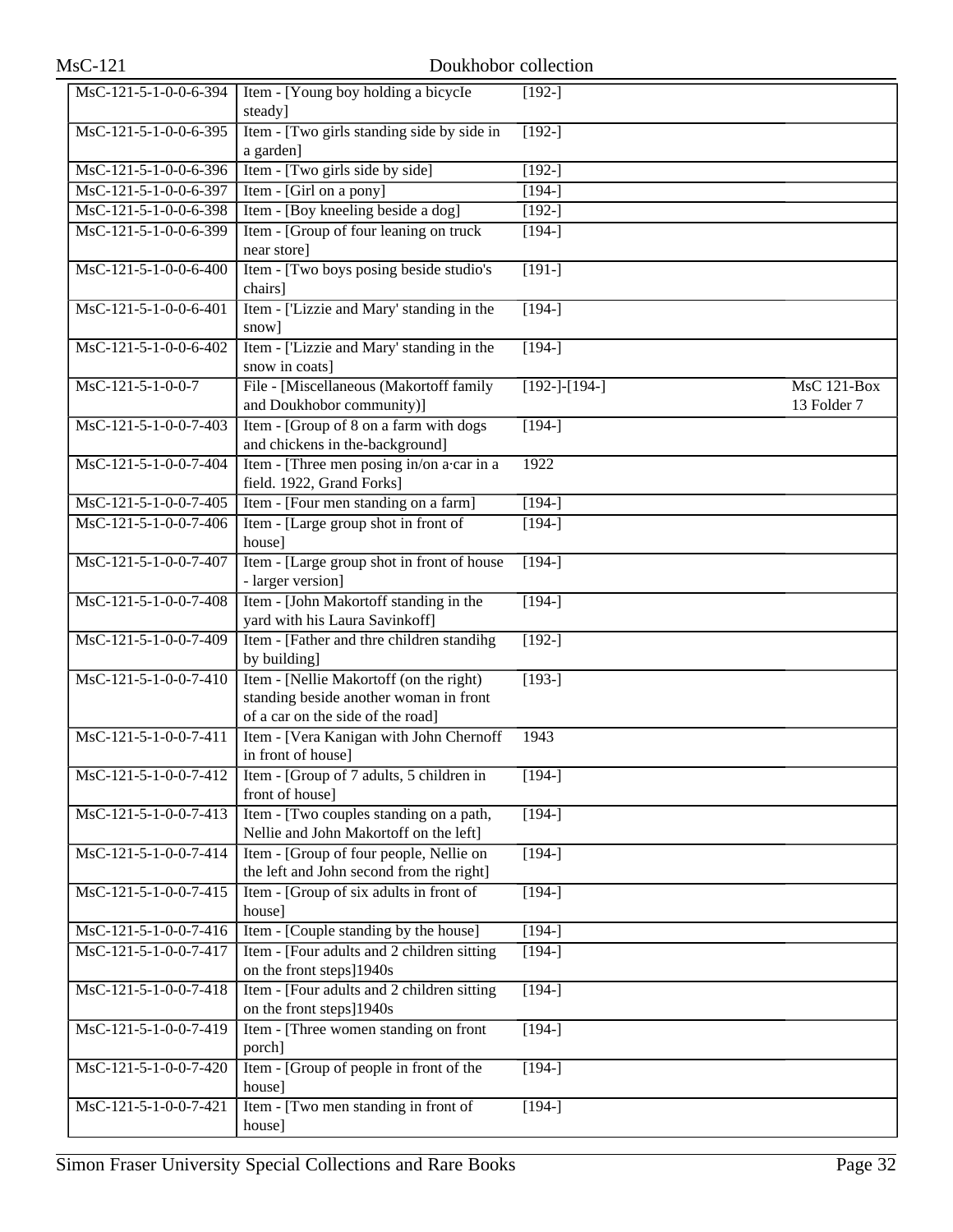| MsC-121-5-1-0-0-7-422                     | Item - [Group of 9 adults, 2 children in                                     | $[194-]$ |
|-------------------------------------------|------------------------------------------------------------------------------|----------|
|                                           | front of house]                                                              |          |
| MsC-121-5-1-0-0-7-423                     | Item - [Couple standing by fence, woman]                                     | $[194-]$ |
|                                           | holding fishing pole, man holding lumch                                      |          |
|                                           | or tackle box]                                                               |          |
| MsC-121-5-1-0-0-7-424                     | Item - [Man in suit standing at bottom of                                    | $[194-]$ |
|                                           | steps outside]                                                               |          |
| MsC-121-5-1-0-0-7-425                     | Item - [Woman standing beside baby in                                        | $[193-]$ |
|                                           | carriage in the garden]                                                      |          |
| MsC-121-5-1-0-0-7-426                     | Item - [Man standing with pencil and pad                                     | $[193-]$ |
|                                           | in hand, hat on the grass in field]                                          |          |
| MsC-121-5-1-0-0-7-427                     | Item - [Man in front of store]                                               | $[193-]$ |
| MsC-121-5-1-0-0-7-428                     | Item - [Photo of large group in field]                                       | $[193-]$ |
| MsC-121-5-1-0-0-7-429                     | Item - [Photo of group in the distance, by                                   | $[193-]$ |
|                                           | the fence]                                                                   |          |
| MsC-121-5-1-0-0-7-430                     | Item - [Mother and two children in the                                       | $[193-]$ |
| MsC-121-5-1-0-0-7-431                     | distance, near the house]                                                    |          |
| MsC-121-5-1-0-0-7-432                     | Item - [Photo of farm]<br>Item - [Photo of house]                            | $[193-]$ |
|                                           |                                                                              | $[193-]$ |
| MsC-121-5-1-0-0-7-433                     | Item - [Three w omen by car and stores,<br>Nellie Makortoff is on the right] | $[194-]$ |
| $\overline{\text{MsC-121-5-1-0-0-7-434}}$ | Item - [Group of six adults by car and                                       | $[194-]$ |
|                                           | stores, Nellie and John Makortoff in the                                     |          |
|                                           | middle]                                                                      |          |
| MsC-121-5-1-0-0-7-435                     | Item - [Two man kneeling in the yard]                                        | $[194-]$ |
| MsC-121-5-1-0-0-7-436                     | Item - [Group of four adults with a baby,                                    | $[192-]$ |
|                                           | standing. by a car]                                                          |          |
| MsC-121-5-1-0-0-7-437                     | Item - [Three womenw with a girl in                                          | $[194-]$ |
|                                           | front of car, man standing behind it]                                        |          |
| MsC-121-5-1-0-0-7-438                     | Item - [Group of three at the gas station]                                   | $[194-]$ |
| MsC-121-5-1-0-0-7-439                     | Item - [Group of four at the gas station]                                    | $[194-]$ |
| MsC-121-5-1-0-0-7-440                     | Item - [Group of three (two women and                                        | $[194-]$ |
|                                           | man] at the gas station]                                                     |          |
| MsC-121-5-1-0-0-7-441                     | Item - [Woman playing accordion, sitting                                     | $[193-]$ |
|                                           | on box]                                                                      |          |
|                                           | MsC-121-5-1-0-0-7-442 Item - [Group of four adults with little               | $[194-]$ |
| MsC-121-5-1-0-0-7-443                     | girl]<br>Item - [Group of three adults standing in                           | $[194-]$ |
|                                           | yard]                                                                        |          |
| MsC-121-5-1-0-0-7-444                     | Item - [Group of five adults with two                                        | $[194-]$ |
|                                           | childreh; standing in yard, Nellie and                                       |          |
|                                           | John Makortoff on the right]                                                 |          |
| MsC-121-5-1-0-0-7-445                     | Item - [Studio portrait of group of five]                                    | $[190-]$ |
|                                           | men]                                                                         |          |
| MsC-121-5-1-0-0-7-446                     | Item - [Man leaning agaist car]                                              | $[193-]$ |
| MsC-121-5-1-0-0-7-447                     | Item - [Mother watering yard, daughter                                       | $[192-]$ |
|                                           | watching, father sitting on steps]                                           |          |
| MsC-121-5-1-0-0-7-448                     | Item - [Large group of adults]                                               | $[194-]$ |
|                                           |                                                                              |          |

# **Subfonds MsC-121-6: Peter Ogloff and Marje Maloff**

Creator: Ogloff, PeterMaloff, Marjorie

Date: 1975-1978 (date of creation)

Scope and content: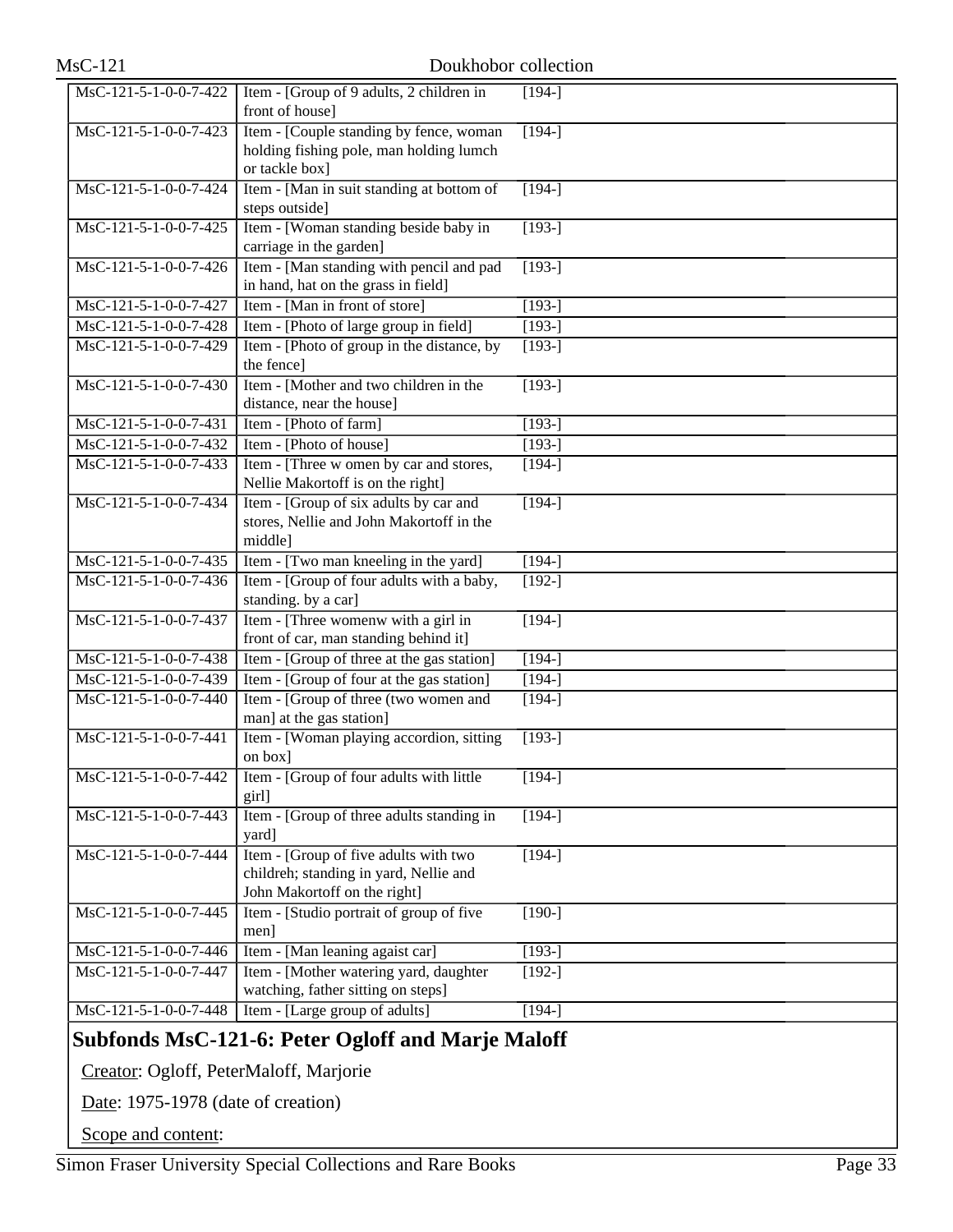This sous-fonds comprises of 158 printed photographs in large format that depict close-up and portraits of the Doukhobor elders [ca. 1975)], and Anna Markova's funeral in 1978. All images were photographed by Peter Ogloff. Accompanying the printed photographs are 3 digital files of original photographic images. In addition, the sous-fonds contains transcripts of interviews conducted by Marje Maloff [ca. 1975]. Many of these interviews were published in Sound Heritage Volume Vi (1977), number 4.

Physical description: 2 cm of textual records, 158 photographs : b&w print 3 optical discs : CD ROMs

Language of the material:

English

Russian

Cyrillic

Latin

Immediate source of acquisition:

This collection of photographs and interviews was donated by Peter J. Ogloff.

Arrangement:

All textual records were transfer to archival box in original order. For preservation reasons, photographs were moved to separate boxes: box 15, 3 folders and box 16. Photographs in this sousfonds have assigned item numbers by the photographer that correspond to file name of the digital images on the CD-ROMs. The archivist assigned new item numbers from MSC121-DP-449 to MSC121-DP-605 that reflect fonds numbering sequence. CD-ROMs containing image originals that were originally kept with the photographs were removed and are stored with textual records in box 13.

Restrictions on access:

No known restrictions.

Finding aids:

Item list is available.

Accruals:

Further accruals are not expected.

Publication status:

published

# **Series MsC-121-6-1: Interviews**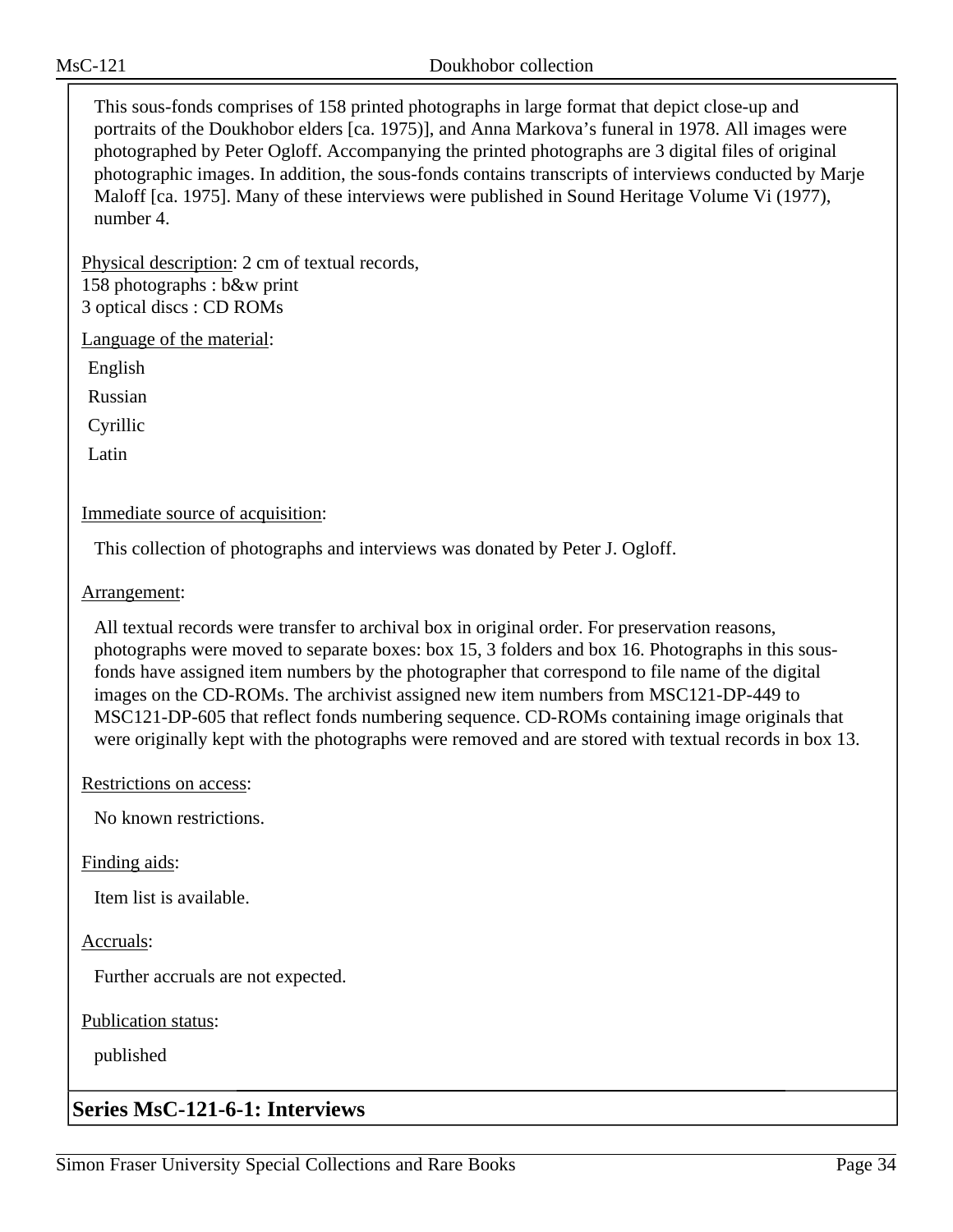### Date: 1975 (date of creation)

#### Scope and content:

This series consists of a photocopy of transcripts of 18 interviews with members of Doukhobor community. Transcripts are in Russian and English.

Physical description: 2 cm of textual records

#### Publication status:

published

| File / item list    |                   |       |               |                 |  |
|---------------------|-------------------|-------|---------------|-----------------|--|
| Reference code      | Title             | Dates | Access status | Container       |  |
| $MSC-121-6-1-0-0-1$ | File - Interviews | 1975  |               | $MsC$ 121 - Box |  |
|                     |                   |       |               | 14 Folder 3     |  |

## **Series MsC-121-6-2: Photographs**

Date: 1975-1978 (date of creation)

Scope and content:

This series consists of 158 images taken by Peter Ogloff of Doukhobor community and Anna Markova's funeral. The images are duplicates of the original images found on CD-ROMs (MSC121-6-3-0-0-1)

Physical description: 158 photographs : b&w print

Publication status:

| File / item list        |                                          |       |               |                 |  |
|-------------------------|------------------------------------------|-------|---------------|-----------------|--|
| Reference code          | Title                                    | Dates | Access status | Container       |  |
| $MsC-121-6-2-0-0-1$     | File - [Photographs of elders]           | 1975  |               | $MsC$ 121 - Box |  |
|                         |                                          |       |               | 15              |  |
| $MsC-121-6-2-0-0-1-449$ | Item - Dukhoborcheskie Pionery 17-e      | 1975  |               | $MsC$ 121 - Box |  |
|                         | avgust 1975 [large group of Doukhobors]  |       |               | 15 Folder 1     |  |
| $MsC-121-6-2-0-0-1-450$ | Item - [Photograph of article "Journeys" | 1975  |               | $MsC$ 121 - Box |  |
|                         | into exile"                              |       |               | 15 Folder 1     |  |
| $MsC-121-6-2-0-0-1-451$ | Item - [Eldery man with beard napping in | 1975  |               | $MsC$ 121 - Box |  |
|                         | armchair]                                |       |               | 15 Folder 1     |  |
| $MsC-121-6-2-0-0-1-452$ | Item - [Timoty Oglow (Ogloff) wasing     | 1975  |               | $MsC$ 121 - Box |  |
|                         | hands]                                   |       |               | 15 Folder 1     |  |
| $MsC-121-6-2-0-0-1-453$ | Item - [Peter A. Reibin]                 | 1975  |               | $MsC$ 121 - Box |  |
|                         |                                          |       |               | 15 Folder 1     |  |
| $MsC-121-6-2-0-0-1-454$ | Item - [Seoma Fedorovich and Dasha       | 1975  |               | MsC 121 -Box    |  |
|                         | Semenovna Chernenkoff April 15, 1888]    |       |               | 15 Folder 1     |  |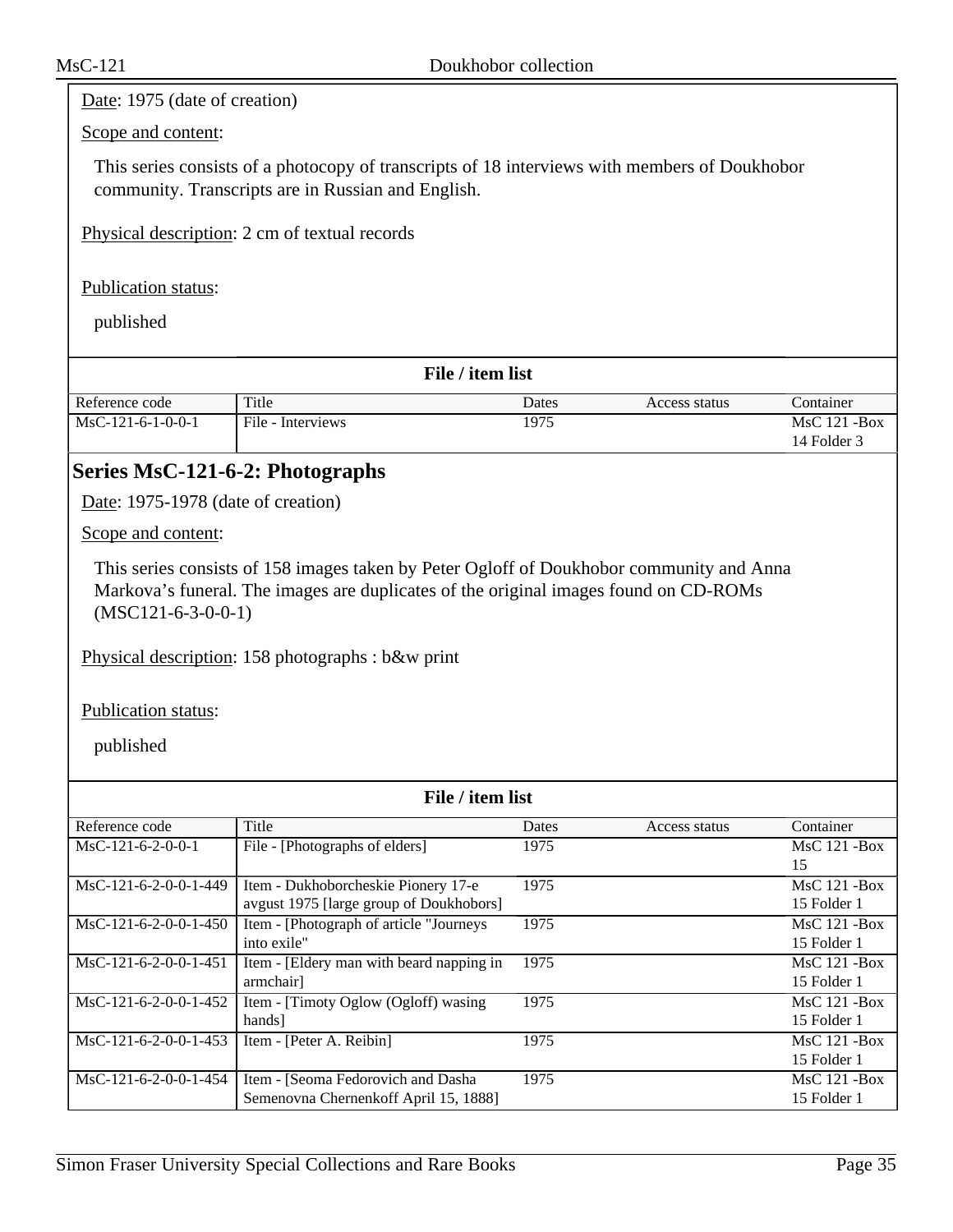| $MsC-121$               |                                            | Doukhobor collection |                     |
|-------------------------|--------------------------------------------|----------------------|---------------------|
| MsC-121-6-2-0-0-1-455   | Item - [Vasya Nikolaevich Chernoff]        | 1975                 | <b>MsC 121 -Box</b> |
|                         |                                            |                      | 15 Folder 1         |
| MsC-121-6-2-0-0-1-456   | Item - [Couple sitting on wood planks,     | 1975                 | $MsC$ 121 - Box     |
|                         | ladder and barn behind them]               |                      | 15 Folder 1         |
| MsC-121-6-2-0-0-1-457   | Item - [Nastya Semenovna Semenoff,         | 1975                 | <b>MsC 121 -Box</b> |
|                         | 1894-]                                     |                      | 15 Folder 1         |
| MsC-121-6-2-0-0-1-458   | Item - [Elderly man sitting in the kitchen | 1975                 | <b>MsC 121 -Box</b> |
|                         | holding hat]                               |                      | 15 Folder 1         |
| MsC-121-6-2-0-0-1-459   | Item - [Fred Bondaroff]                    | 1975                 | <b>MsC 121 -Box</b> |
|                         |                                            |                      | 15 Folder 1         |
| MsC-121-6-2-0-0-1-460   | Item - [Helen Sosoff]                      | 1975                 | <b>MsC 121 -Box</b> |
|                         |                                            |                      | 15 Folder 1         |
| MsC-121-6-2-0-0-1-461   | Item - [Nicholas Ogloff and Nastia         | 1975                 | <b>MsC 121 -Box</b> |
|                         | Ogloff]                                    |                      | 15 Folder 1         |
| MsC-121-6-2-0-0-1-462   | Item - [Eldery man in a checkered shirt]   | 1975                 | <b>MsC 121 -Box</b> |
|                         |                                            |                      | 15 Folder 1         |
| MsC-121-6-2-0-0-1-463   | Item - [Eldery man in a hat outside        | 1975                 | <b>MsC 121 -Box</b> |
|                         | house]                                     |                      | 15 Folder 1         |
| MsC-121-6-2-0-0-1-464   | Item - [Nastia Sokeroff]                   | 1975                 | <b>MsC 121 -Box</b> |
|                         |                                            |                      | 15 Folder 1         |
| $MsC-121-6-2-0-0-1-465$ | Item - [Doris P. Waselenkoff]              | 1975                 | <b>MsC 121 -Box</b> |
|                         |                                            |                      | 15 Folder 1         |
| MsC-121-6-2-0-0-1-466   | Item - [Mrs. Kootenkoff]                   | 1975                 | <b>MsC 121 -Box</b> |
|                         |                                            |                      | 15 Folder 1         |
| MsC-121-6-2-0-0-1-467   | Item - [Feodor Gavrilovich Pereversoff,    | 1975                 | <b>MsC 121 -Box</b> |
|                         | 1883-]                                     |                      | 15 Folder 1         |
| MsC-121-6-2-0-0-1-468   | Item - [Pyotr Gregorevich Hadikin]         | 1975                 | <b>MsC 121 -Box</b> |
|                         |                                            |                      | 15 Folder 2         |
|                         |                                            |                      | <b>MsC 121 -Box</b> |
|                         |                                            |                      | 15 Folder 2         |
| MsC-121-6-2-0-0-1-469   | Item - [Elisei Ivanovich Kootnekoff]       | 1975                 | <b>MsC 121 -Box</b> |
|                         |                                            |                      | 15 Folder 2         |
| MsC-121-6-2-0-0-1-470   | Item - [Mr + Mrs Peter N Markin]           | 1975                 | <b>MsC 121 -Box</b> |
|                         |                                            |                      | 15 Folder 2         |
| MsC-121-6-2-0-0-1-471   | Item - [Marg W. Verigin]                   | 1975                 | <b>MsC 121 -Box</b> |
|                         |                                            |                      | 15 Folder 2         |
| MsC-121-6-2-0-0-1-472   | Item - [Mike N. Konkin]                    | 1975                 | <b>MsC 121 -Box</b> |
|                         |                                            |                      | 15 Folder 2         |
| MsC-121-6-2-0-0-1-473   | Item - [Ann Ostrickooff]                   | 1975                 | <b>MsC 121 -Box</b> |
|                         |                                            |                      | 15 Folder 2         |
| MsC-121-6-2-0-0-1-474   | Item - [John Fomenoff]                     | 1975                 | <b>MsC 121 -Box</b> |
|                         |                                            |                      | 15 Folder 2         |
| MsC-121-6-2-0-0-1-475   | Item - [Hanna Reibin]                      | 1975                 | <b>MsC 121 -Box</b> |
|                         |                                            |                      | 15 Folder 2         |
| MsC-121-6-2-0-0-1-476   | Item - [Polya Vasilevna Kanigan]           | 1975                 | <b>MsC 121 -Box</b> |
|                         |                                            |                      | 15 Folder 2         |
| MsC-121-6-2-0-0-1-477   | Item - [Tom Ogloff]                        | 1975                 | <b>MsC 121 -Box</b> |
|                         |                                            |                      | 15 Folder 2         |
|                         |                                            |                      | <b>MsC 121 -Box</b> |
|                         |                                            |                      | 15 Folder 2         |
| MsC-121-6-2-0-0-1-478   | Item - [Aleksei Nikolaevich Jamieff        | 1975                 | <b>MsC 121 -Box</b> |
|                         | (Zhmaev)]                                  |                      | 15 Folder 2         |
| MsC-121-6-2-0-0-1-479   | Item - [Fedya Ivanovich Makortoff and      | 1975                 | <b>MsC 121 -Box</b> |
|                         | Anna Nikolaevna Makortoff]                 |                      | 15 Folder 2         |
|                         |                                            |                      |                     |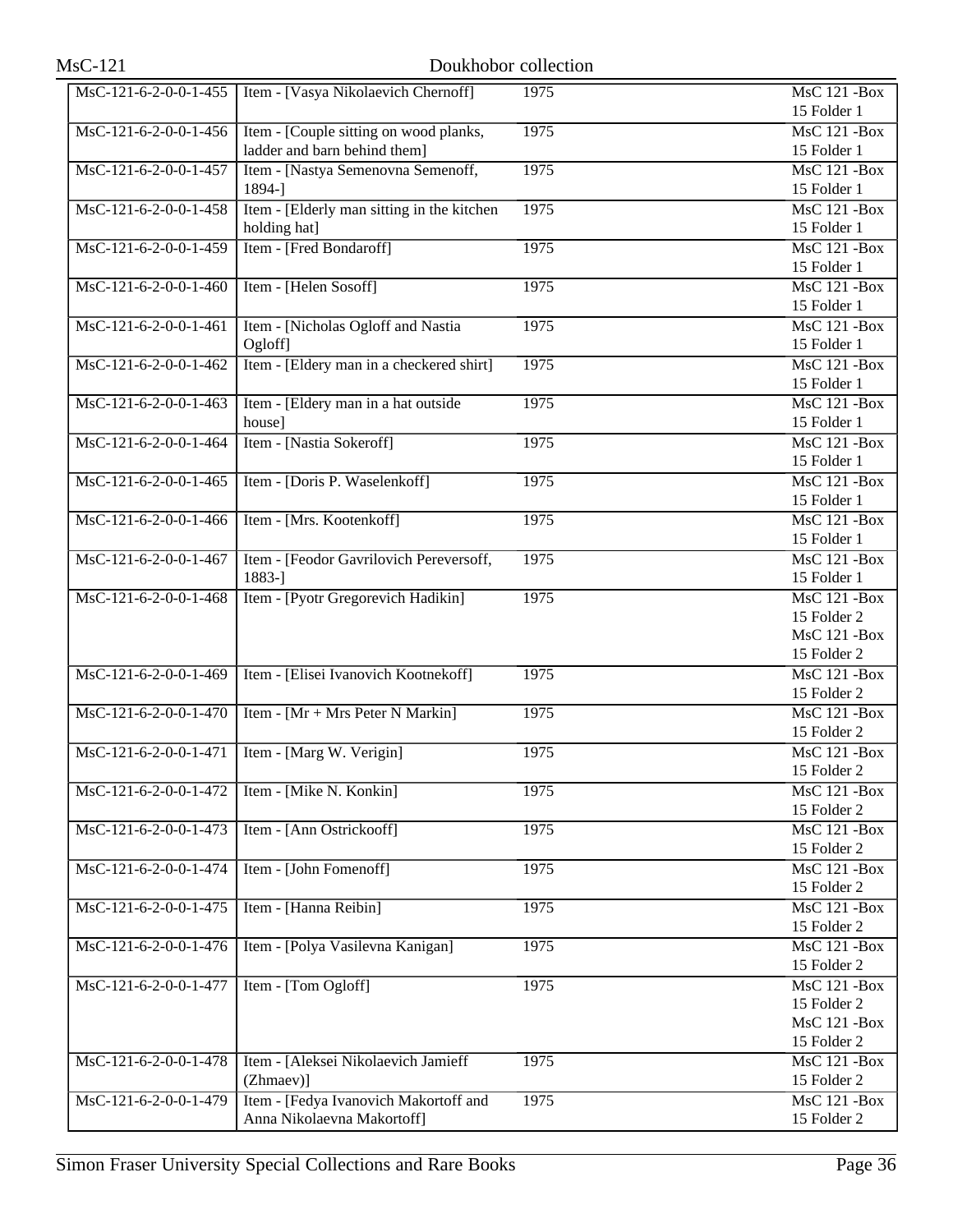| MsC-121-6-2-0-0-1-480   | Item - [Nick Ozeroff]                                                                 | 1975 | <b>MsC 121 -Box</b><br>15 Folder 2              |
|-------------------------|---------------------------------------------------------------------------------------|------|-------------------------------------------------|
| MsC-121-6-2-0-0-1-481   | Item - [Portrait of eldery man with a gray<br>beard]                                  | 1975 | $\overline{\text{MsC}}$ 121 -Box<br>15 Folder 2 |
| MsC-121-6-2-0-0-1-482   | Item - [Andrew N. Doobin]                                                             | 1975 | <b>MsC 121 -Box</b><br>15 Folder 2              |
| MsC-121-6-2-0-0-1-483   | Item - [George Podovenikoff]                                                          | 1975 | <b>MsC 121 -Box</b><br>15 Folder 2              |
| MsC-121-6-2-0-0-1-484   | Item - [Ann M. Berikoff]                                                              | 1975 | $MsC$ 121 - Box<br>15 Folder 2                  |
| MsC-121-6-2-0-0-1-485   | Item - [Portrait of eldery man holding a<br>notbook]                                  | 1975 | $MsC$ 121 - Box<br>15 Folder 2                  |
| MsC-121-6-2-0-0-1-486   | Item - [Helen M. Fomenoff]                                                            | 1975 | $MsC$ 121 - Box<br>15 Folder 2                  |
| MsC-121-6-2-0-0-1-487   | Item - [Lucy N Potopoff]                                                              | 1975 | <b>MsC 121 -Box</b><br>15 Folder 2              |
| MsC-121-6-2-0-0-1-488   | Item - [Mary S. Postnikoff]                                                           | 1975 | $MsC$ 121 - Box<br>15 Folder 2                  |
| MsC-121-6-2-0-0-1-489   | Item - [Mr. + Mrs William V. Reibin]                                                  | 1975 | <b>MsC 121 -Box</b><br>15 Folder 2              |
| MsC-121-6-2-0-0-1-490   | Item - [Portrait of elderly man sitting on<br>the chair with hands clasped]           | 1975 | <b>MsC 121 -Box</b><br>15 Folder 2              |
| MsC-121-6-2-0-0-1-491   | Item - [Portrait of elderly women in<br>patterned headscarf and white sweater]        | 1975 | <b>MsC 121 -Box</b><br>15 Folder 3              |
| MsC-121-6-2-0-0-1-492   | Item - [Portrait of elderly women in<br>polka dot shirt]                              | 1975 | <b>MsC 121 -Box</b><br>15 Folder 3              |
| MsC-121-6-2-0-0-1-493   | Item - [Maikail Nikolaevich Popoff and<br>Anuta Pavlovna Popoff]                      | 1975 | $\overline{\text{MsC}}$ 121 -Box<br>15 Folder 3 |
| MsC-121-6-2-0-0-1-494   | Item - [Marfoonya Pavlovna Osochoff]                                                  | 1975 | <b>MsC 121 -Box</b><br>15 Folder 3              |
| MsC-121-6-2-0-0-1-495   | Item - [John Swetlikoff]                                                              | 1975 | <b>MsC 121 -Box</b><br>15 Folder 3              |
| MsC-121-6-2-0-0-1-496   | Item - [Portrait of elderly women sitting]<br>in a chair holding a cane]              | 1975 | <b>MsC 121 -Box</b><br>15 Folder 3              |
| MsC-121-6-2-0-0-1-497   | Item - [Pearl M. Obedkoff]                                                            | 1975 | <b>MsC 121 -Box</b><br>15 Folder 3              |
| MsC-121-6-2-0-0-1-498   | Item - [Portrait of eldery man with<br>checkered shirt]                               | 1975 | <b>MsC 121 -Box</b><br>15 Folder 3              |
| MsC-121-6-2-0-0-1-499   | Item - [Portrait of eldery woman seated<br>on the pattern couch in floral dress]      | 1975 | <b>MsC 121 -Box</b><br>15 Folder 3              |
| MsC-121-6-2-0-0-1-500   | Item - [Dora Moojelsky]                                                               | 1975 | <b>MsC 121 -Box</b><br>15 Folder 3              |
| MsC-121-6-2-0-0-1-501   | Item - [Mr. Chutskoff]                                                                | 1975 | <b>MsC 121 -Box</b><br>15 Folder 3              |
| MsC-121-6-2-0-0-1-502   | Item - [Michael F. Chernoff]                                                          | 1975 | <b>MsC 121 -Box</b><br>15 Folder 3              |
| $MsC-121-6-2-0-0-1-503$ | Item - [Portrait of eldery woman in white<br>floral shirt with white wall background] | 1975 | <b>MsC 121 -Box</b><br>15 Folder 3              |
| MsC-121-6-2-0-0-1-504   | Item - [Elderly man sitting on the right<br>side of the photograph]                   | 1975 | <b>MsC 121 -Box</b><br>15 Folder 3              |
| MsC-121-6-2-0-0-1-505   | Item - [Alec Sherbinin]                                                               | 1975 | <b>MsC 121 -Box</b><br>15 Folder 3              |
| MsC-121-6-2-0-0-1-506   | Item - [Peter Evdokimoff]                                                             | 1975 | <b>MsC 121 -Box</b><br>15 Folder 3              |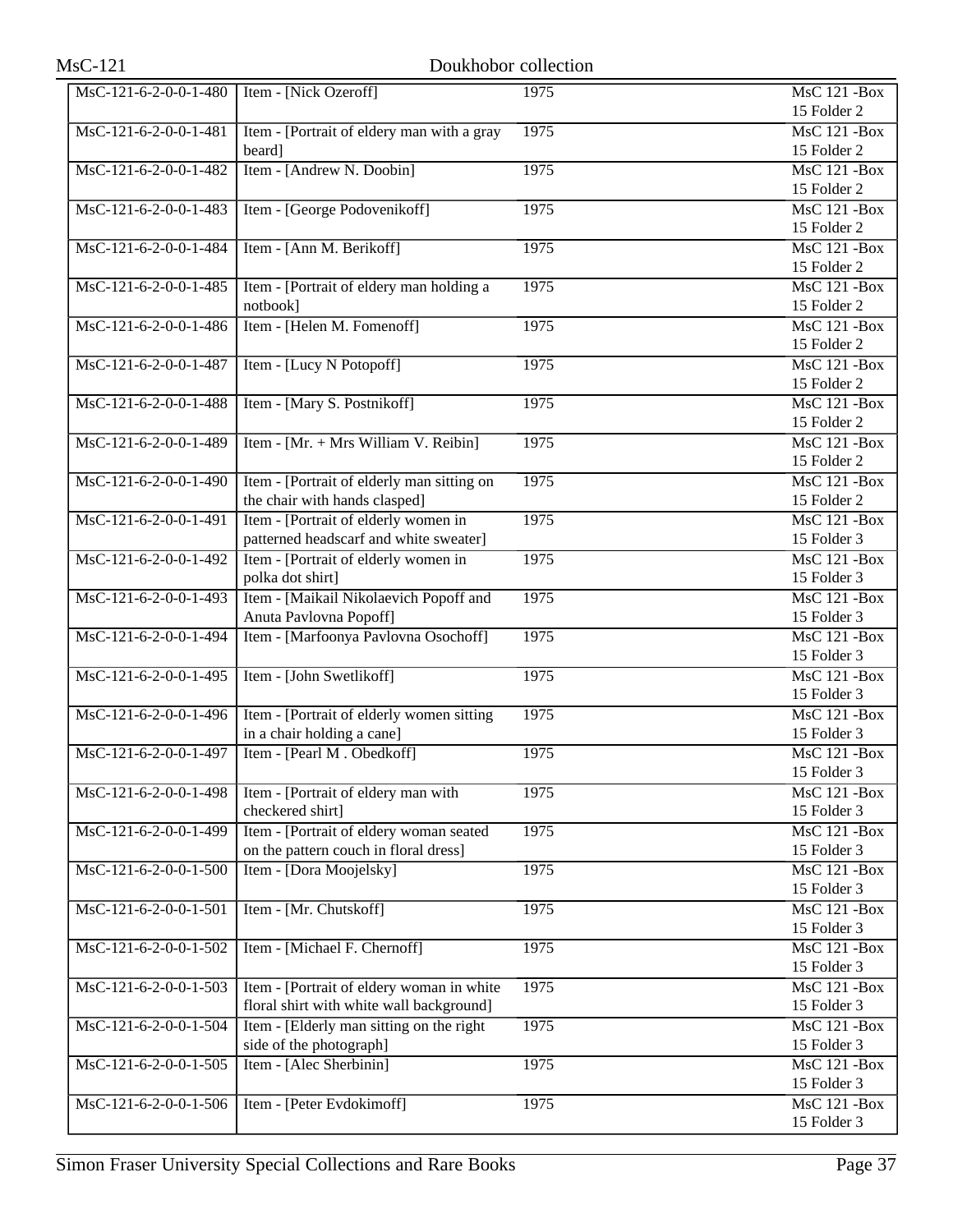| $MsC-121$               | Doukhobor collection                                                                                                   |      |                                    |
|-------------------------|------------------------------------------------------------------------------------------------------------------------|------|------------------------------------|
| MsC-121-6-2-0-0-1-507   | Item - [Ann P. Bayoff]                                                                                                 | 1975 | <b>MsC 121 -Box</b><br>15 Folder 3 |
| MsC-121-6-2-0-0-1-508   | Item - [Nora M. Nevokshonoff]                                                                                          | 1975 | <b>MsC 121 -Box</b><br>15 Folder 3 |
| MsC-121-6-2-0-0-1-509   | Item - [Mary G. Rezansoff]                                                                                             | 1975 | <b>MsC 121 -Box</b><br>15 Folder 3 |
| MsC-121-6-2-0-0-1-510   | Item - [Mary Legebokoff]                                                                                               | 1975 | <b>MsC 121 -Box</b><br>15 Folder 3 |
| $MsC-121-6-2-0-0-1-511$ | Item - [Mary W. Ostrofooroff]                                                                                          | 1975 | <b>MsC 121 -Box</b><br>15 Folder 3 |
| MsC-121-6-2-0-0-1-512   | Item - [Elderly man sitting in the<br>armchair wearing white shirt and black<br>pants]                                 | 1975 | <b>MsC 121 -Box</b><br>15 Folder 3 |
| $MsC-121-6-2-0-0-2$     | File - [Photographs of Anna Markova<br>funeral]                                                                        | 1978 | <b>MSC 121-</b><br><b>Box 16</b>   |
| $MsC-121-6-2-0-0-2-513$ | Item - [Portrait of Anna Markova]                                                                                      | 1978 | <b>MSC 121-</b><br><b>Box 16</b>   |
| MsC-121-6-2-0-0-2-514   | Item - [Doukhobor community gathered<br>in the hall during funeral ceremony larger<br>view]                            | 1978 | <b>MSC 121-</b><br><b>Box 16</b>   |
| MsC-121-6-2-0-0-2-515   | Item - [Four women and one man (J.<br>J. Verigin) standing in front of freshly<br>cover grave]                         | 1978 | <b>MSC 121-</b><br><b>Box 16</b>   |
| MsC-121-6-2-0-0-2-516   | Item - [Beginning of coffin lowering to<br>the grave]                                                                  | 1978 | <b>MSC 121-</b><br><b>Box 16</b>   |
| MsC-121-6-2-0-0-2-517   | Item - [View of the gravestone]                                                                                        | 1978 | <b>MSC 121-</b><br><b>Box 16</b>   |
| MsC-121-6-2-0-0-2-518   | Item - [Doukhobor community gathered<br>in the hall during funeral ceremony close<br>up view and coffin in the center] | 1978 | <b>MSC 121-</b><br><b>Box 16</b>   |
| MsC-121-6-2-0-0-2-519   | Item - [Female laying a kiss on Anna<br>Markova forehead]                                                              | 1978 | <b>MSC 121-</b><br><b>Box 16</b>   |
| MsC-121-6-2-0-0-2-520   | Item - [Two women looking at Anna in<br>the coffin]]                                                                   | 1978 | <b>MSC 121-</b><br><b>Box 16</b>   |
| MsC-121-6-2-0-0-2-521   | Item - [Community gathered in the hall<br>standing up during ceremony]                                                 | 1978 | <b>MSC 121-</b><br><b>Box 16</b>   |
| MsC-121-6-2-0-0-2-522   | Item - [Community gathered in the hall<br>standing up during ceremony, view of the<br>center]                          | 1978 | <b>MSC 121-</b><br><b>Box 16</b>   |
| MsC-121-6-2-0-0-2-523   | Item - [Community gathered in the hall<br>sitting down during ceremony, view of<br>the back of the hall]               | 1978 | <b>MSC 121-</b><br><b>Box 16</b>   |
| MsC-121-6-2-0-0-2-524   | Item - [Coffin is being lowered to the<br>grave]                                                                       | 1978 | <b>MSC 121-</b><br><b>Box 16</b>   |
| MsC-121-6-2-0-0-2-525   | Item - [Grave is being covered with dirt]                                                                              | 1978 | <b>MSC 121-</b><br><b>Box 16</b>   |
| MsC-121-6-2-0-0-2-526   | Item - [Young girls looking at Anna in<br>the coffin, J. J. Verigin on the right]                                      | 1978 | <b>MSC 121-</b><br><b>Box 16</b>   |
| MsC-121-6-2-0-0-2-527   | Item - [Group of mourners, including J.J.<br>Verigin, looking at Anna in the coffin in<br>the hall]                    | 1978 | <b>MSC 121-</b><br><b>Box 16</b>   |
| MsC-121-6-2-0-0-2-528   | Item - [Young man leaning over Anna's<br>coffin touching her head]                                                     | 1978 | <b>MSC 121-</b><br><b>Box 16</b>   |
| MsC-121-6-2-0-0-2-529   | Item - [Anna's family standing around the<br>coffin, J. J. Verigin on the left]                                        | 1978 | <b>MSC 121-</b><br><b>Box 16</b>   |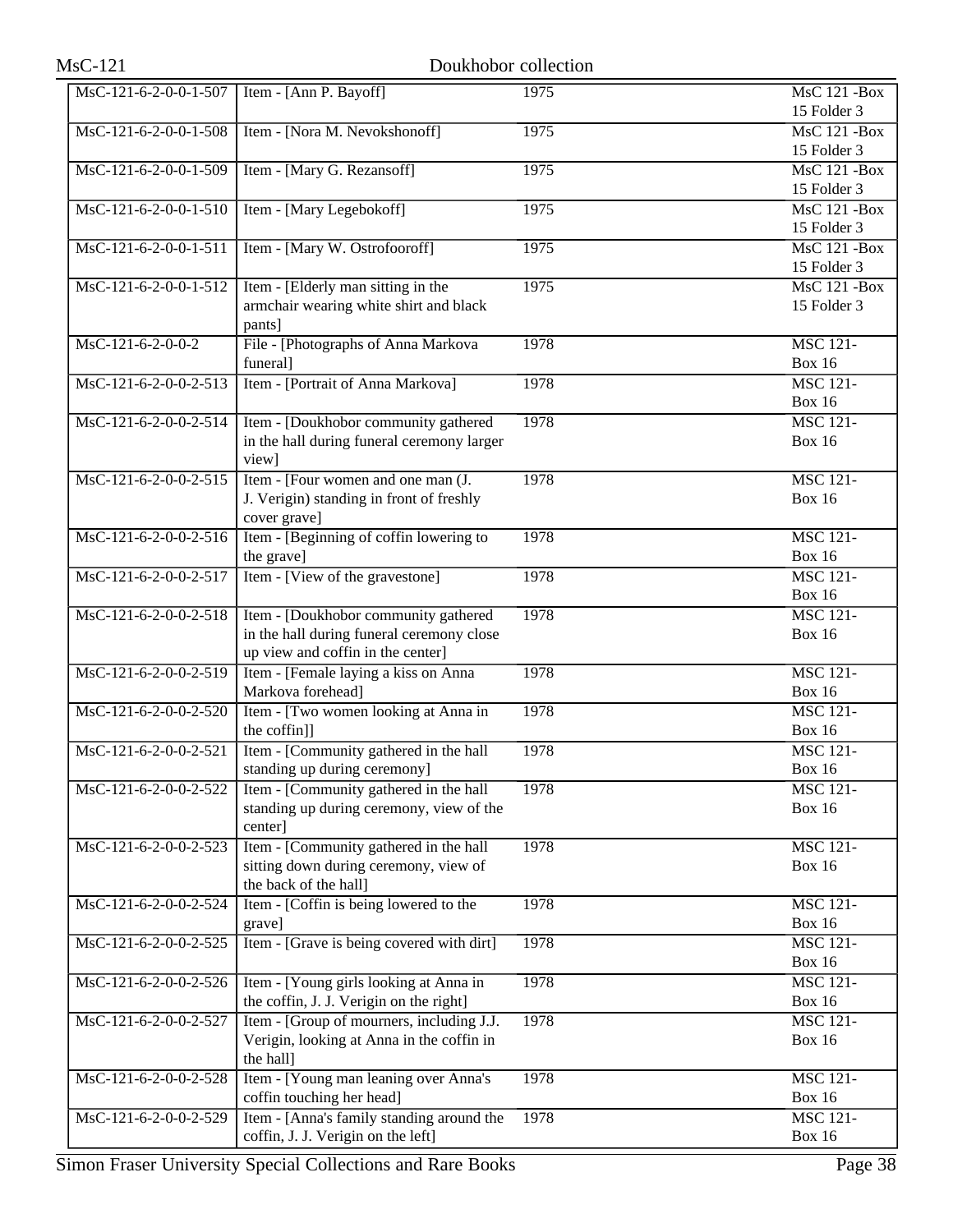| $MsC-121$                                 | Doukhobor collection                                                       |      |                                                |
|-------------------------------------------|----------------------------------------------------------------------------|------|------------------------------------------------|
| $\overline{\text{MsC-121-6-2-0-0-2-530}}$ | Item - [View of Verigin's burial land]                                     | 1978 | <b>MSC 121-</b>                                |
|                                           |                                                                            |      | <b>Box 16</b>                                  |
| MsC-121-6-2-0-0-2-531                     | Item - [Four young girls looking at Anna                                   | 1978 | <b>MSC 121-</b>                                |
|                                           | in the coffin, J. J. Verigin on the right]                                 |      | <b>Box 16</b>                                  |
| MsC-121-6-2-0-0-2-532                     | Item - [Young girls looking at Anna in                                     | 1978 | <b>MSC 121-</b>                                |
|                                           | the coffin, J. J. Verigin on the right]                                    |      | <b>Box 16</b>                                  |
| MsC-121-6-2-0-0-2-533                     | Item - [Guest seated at long tables in the                                 | 1978 | <b>MSC 121-</b>                                |
| MsC-121-6-2-0-0-2-534                     | hall, center view]<br>Item - [Guest seated at long tables in the           | 1978 | <b>Box 16</b><br><b>MSC 121-</b>               |
|                                           | hall, left side view]                                                      |      | <b>Box 16</b>                                  |
| MsC-121-6-2-0-0-2-535                     | Item - [Guest seated at long tables in the                                 | 1978 | <b>MSC 121-</b>                                |
|                                           | smaller hall, centre view]                                                 |      | <b>Box 16</b>                                  |
| MsC-121-6-2-0-0-2-536                     | Item - [Youth seated at long tables, right                                 | 1978 | <b>MSC 121-</b>                                |
|                                           | side view]                                                                 |      | <b>Box 16</b>                                  |
| MsC-121-6-2-0-0-2-537                     | Item - [Guest seated at long tables, J.J.                                  | 1978 | <b>MSC 121-</b>                                |
|                                           | Verigin at the front end of the table]                                     |      | <b>Box 16</b>                                  |
| MsC-121-6-2-0-0-2-538                     | Item - [Guest seated at long tables,                                       | 1978 | <b>MSC 121-</b>                                |
|                                           | women lined up at the background wall]                                     |      | <b>Box 16</b>                                  |
| MsC-121-6-2-0-0-2-539                     | Item - [Anna's fresh grave covered with                                    | 1978 | <b>MSC 121-</b>                                |
| MsC-121-6-2-0-0-2-540                     | flowers and close family behind it]                                        |      | <b>Box 16</b><br><b>MSC 121-</b>               |
|                                           | Item - [Women lined up by the wall in<br>the event hall]                   | 1978 | <b>Box 16</b>                                  |
| MsC-121-6-2-0-0-2-541                     | Item - [Funeral procession bird's-eye                                      | 1978 | <b>MSC 121-</b>                                |
|                                           | view]                                                                      |      | <b>Box 16</b>                                  |
| MsC-121-6-2-0-0-2-542                     | Item - [Anna's fresh grave and close                                       | 1978 | <b>MSC 121-</b>                                |
|                                           | family behind it, one of women bowing]                                     |      | <b>Box 16</b>                                  |
| MsC-121-6-2-0-0-2-543                     | Item - [Final shaping of Anna's grave                                      | 1978 | <b>MSC 121-</b>                                |
|                                           | with dirt]                                                                 |      | <b>Box 16</b>                                  |
| MsC-121-6-2-0-0-2-544                     | Item - [Shaping of Anna's grave with                                       | 1978 | <b>MSC 121-</b>                                |
|                                           | wooden forms]                                                              |      | <b>Box 16</b>                                  |
| MsC-121-6-2-0-0-2-545                     | Item - [Family is sprinkling dirt into the                                 | 1978 | <b>MSC 121-</b>                                |
|                                           | grave]                                                                     |      | <b>Box 16</b>                                  |
| MsC-121-6-2-0-0-2-546                     | Item - [The beginning of Anna's grave<br>closing]                          | 1978 | <b>MSC 121-</b><br><b>Box 16</b>               |
| MsC-121-6-2-0-0-2-547                     | Item - [Anna's coffin being shifted to the                                 | 1978 | <b>MSC 121-</b>                                |
|                                           | grave]                                                                     |      | <b>Box 16</b>                                  |
| MsC-121-6-2-0-0-2-548                     | Item - [Anna's coffin being carried and                                    | 1978 | <b>MSC 121-</b>                                |
|                                           | Verigin's tomb in the foreground]                                          |      | <b>Box 16</b>                                  |
| MsC-121-6-2-0-0-2-549                     | Item - [Anna's coffin being carried right                                  | 1978 | <b>MSC 121-</b>                                |
|                                           | side of the photo]                                                         |      | <b>Box 16</b>                                  |
| MsC-121-6-2-0-0-2-550                     | Item - [Anna's coffin being carried down                                   | 1978 | <b>MSC 121-</b>                                |
|                                           | the path, roses in foreground]                                             |      | <b>Box 16</b>                                  |
| MsC-121-6-2-0-0-2-551                     | Item - [Anna's coffin carried and                                          | 1978 | <b>MSC 121-</b>                                |
|                                           | Verigin's tomb in the foreground]                                          |      | <b>Box 16</b>                                  |
| MsC-121-6-2-0-0-2-552                     | Item - [Anna's coffin being carried and                                    | 1978 | <b>MSC 121-</b>                                |
|                                           | lowered, roses in foreground]<br>Item - [Anna's open coffin, family paying | 1978 | <b>Box 16</b><br>$\overline{\text{MSC }121}$ - |
| MsC-121-6-2-0-0-2-553                     | respects outdoors]                                                         |      | <b>Box 16</b>                                  |
| MsC-121-6-2-0-0-2-554                     | Item - [Man at the funneral, view from                                     | 1978 | <b>MSC 121-</b>                                |
|                                           | above]                                                                     |      | <b>Box 16</b>                                  |
| MsC-121-6-2-0-0-2-555                     | Item - [Funeral procession leaves the hall                                 | 1978 | <b>MSC 121-</b>                                |
|                                           | bird's-eye view]                                                           |      | <b>Box 16</b>                                  |
| MsC-121-6-2-0-0-2-556                     | Item - [Funeral procession leaves the hall                                 | 1978 | <b>MSC 121-</b>                                |
|                                           | bird's-eye view]                                                           |      | <b>Box 16</b>                                  |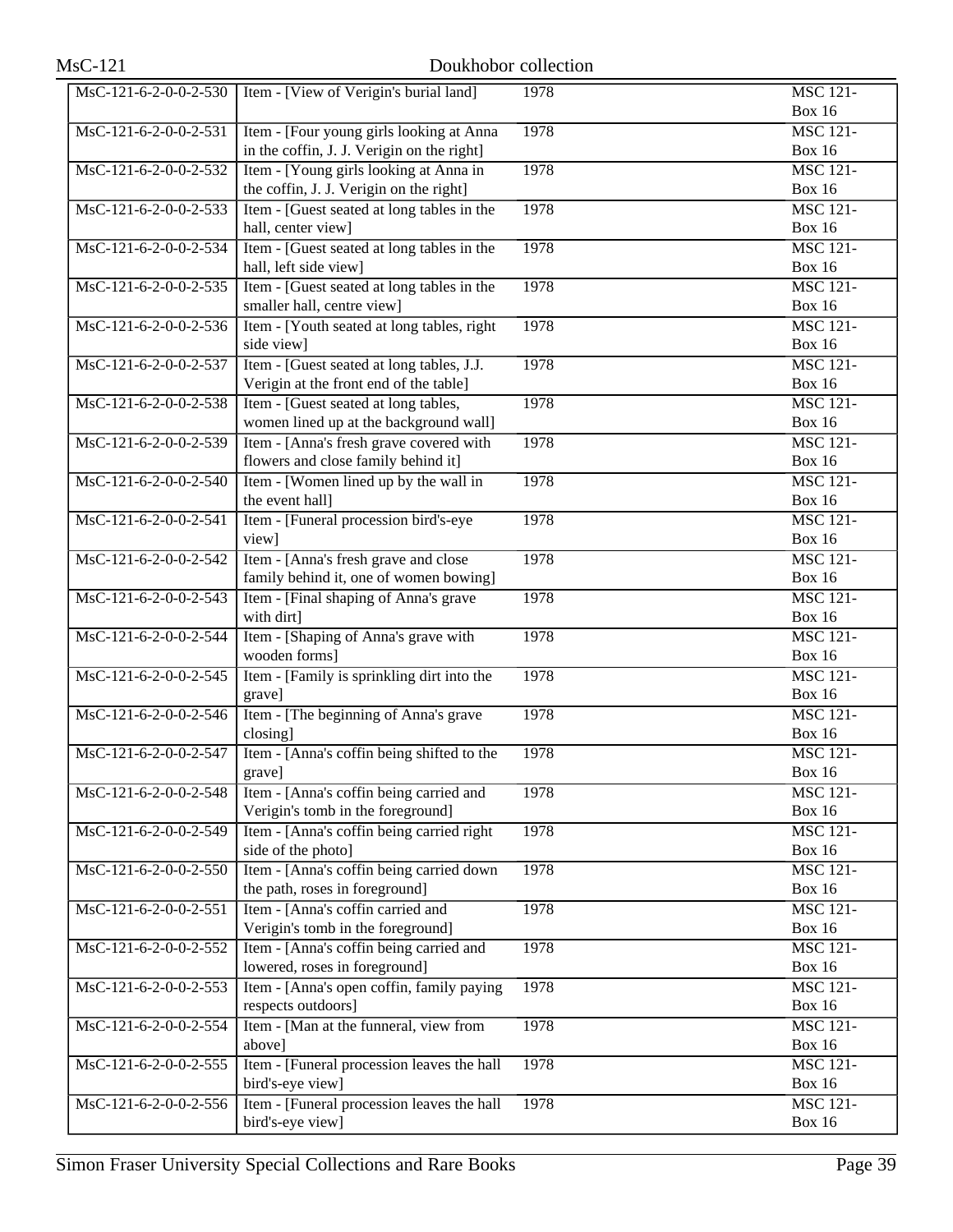| <b>MsC-121</b>          | Doukhobor collection                                                    |      |                                  |
|-------------------------|-------------------------------------------------------------------------|------|----------------------------------|
| MsC-121-6-2-0-0-2-557   | Item - [Funeral procession and town near                                | 1978 | <b>MSC 121-</b>                  |
|                         | by, bird's-eye view]                                                    |      | <b>Box 16</b>                    |
| MsC-121-6-2-0-0-2-558   | Item - [Funeral procession approaching]                                 | 1978 | <b>MSC 121-</b>                  |
|                         | the hill]                                                               |      | <b>Box 16</b>                    |
| MsC-121-6-2-0-0-2-559   | Item - [Anna's coffin being carried at the<br>head of procession]       | 1978 | <b>MSC 121-</b><br><b>Box 16</b> |
| MsC-121-6-2-0-0-2-560   | Item - [Women and young girls coming                                    | 1978 | <b>MSC 121-</b>                  |
|                         | down the path]                                                          |      | <b>Box 16</b>                    |
| MsC-121-6-2-0-0-2-561   | Item - [Women leading young boys down                                   | 1978 | <b>MSC 121-</b>                  |
|                         | the path]                                                               |      | <b>Box 16</b>                    |
| MsC-121-6-2-0-0-2-562   | Item - [Coffin being carried with crowd                                 | 1978 | <b>MSC 121-</b>                  |
|                         | surrounding, boys in the foreground                                     |      | <b>Box 16</b>                    |
| MsC-121-6-2-0-0-2-563   | Item - [Coffin being carried with crowd                                 | 1978 | <b>MSC 121-</b>                  |
|                         | surrounding, boys in the foreground                                     |      | <b>Box 16</b>                    |
| MsC-121-6-2-0-0-2-564   | Item - [Procession lining up before the                                 | 1978 | <b>MSC 121-</b>                  |
|                         | final rest area]                                                        |      | <b>Box 16</b>                    |
| MsC-121-6-2-0-0-2-565   | Item - [Young girls looking at Anna in                                  | 1978 | <b>MSC 121-</b>                  |
|                         | the coffin, J. J. Verigin on the right]                                 |      | <b>Box 16</b>                    |
| MsC-121-6-2-0-0-2-566   | Item - [J.J. Verigin and close family                                   | 1978 | <b>MSC 121-</b>                  |
|                         | standing behind coffin listening]                                       |      | <b>Box 16</b>                    |
| MsC-121-6-2-0-0-2-567   | Item - [Funeral procession standing on<br>the hill]                     | 1978 | <b>MSC 121-</b><br><b>Box 16</b> |
| MsC-121-6-2-0-0-2-568   | Item - [Funeral procession standing on                                  | 1978 | <b>MSC 121-</b>                  |
|                         | the hill, small trees in the foreground]                                |      | <b>Box 16</b>                    |
| MsC-121-6-2-0-0-2-569   | Item - [View of the grave before coffins                                | 1978 | <b>MSC 121-</b>                  |
|                         | is lowered]                                                             |      | <b>Box 16</b>                    |
| MsC-121-6-2-0-0-2-570   | Item - [Landscape view of river flowing                                 | 1978 | <b>MSC 121-</b>                  |
|                         | and a dam in distance]                                                  |      | <b>Box 16</b>                    |
| MsC-121-6-2-0-0-2-571   | Item - [Funeral procession going down                                   | 1978 | <b>MSC 121-</b>                  |
|                         | the hill]                                                               |      | <b>Box 16</b>                    |
| MsC-121-6-2-0-0-2-572   | Item - [Funeral procession exiting the                                  | 1978 | <b>MSC 121-</b>                  |
|                         | final rest area]                                                        |      | <b>Box 16</b>                    |
| $MsC-121-6-2-0-0-2-573$ | Item - [Community gathered in the hall                                  | 1978 | <b>MSC 121-</b>                  |
|                         | sitting down during ceremony, view from<br>the front right of the hall] |      | <b>Box 16</b>                    |
| MsC-121-6-2-0-0-2-574   | Item - [Community gathered in the hall                                  | 1978 | <b>MSC 121-</b>                  |
|                         | standing up during ceremony, view from                                  |      | <b>Box 16</b>                    |
|                         | back toward the front]                                                  |      |                                  |
| MsC-121-6-2-0-0-2-575   | Item - [Community gathered in the hall                                  | 1978 | <b>MSC 121-</b>                  |
|                         | standing up during ceremony, view from                                  |      | <b>Box 16</b>                    |
|                         | back toward the front]                                                  |      |                                  |
| MsC-121-6-2-0-0-2-576   | Item - [Community gathered in the hall                                  | 1978 | <b>MSC 121-</b>                  |
|                         | standing up during ceremony, view from                                  |      | <b>Box 16</b>                    |
|                         | back toward the front]                                                  |      |                                  |
| MsC-121-6-2-0-0-2-577   | Item - [Women at the funneral, view                                     | 1978 | <b>MSC 121-</b>                  |
|                         | from above]                                                             |      | <b>Box 16</b>                    |
| MsC-121-6-2-0-0-2-578   | Item - [Anna's coffin lowered to the                                    | 1978 | <b>MSC 121-</b>                  |
|                         | grave]                                                                  |      | <b>Box 16</b>                    |
| MsC-121-6-2-0-0-2-579   | Item - [Grave prepared for funeral]                                     | 1978 | <b>MSC 121-</b><br><b>Box 16</b> |
| MsC-121-6-2-0-0-2-580   | Item - [J. J. Verigin and family standing,                              | 1978 | <b>MSC 121-</b>                  |
|                         | open coffin in front of them]                                           |      | <b>Box 16</b>                    |
| MsC-121-6-2-0-0-2-581   | Item - [J. J. Verigin reading over the                                  | 1978 | <b>MSC 121-</b>                  |
|                         | open coffin]                                                            |      | <b>Box 16</b>                    |
|                         |                                                                         |      |                                  |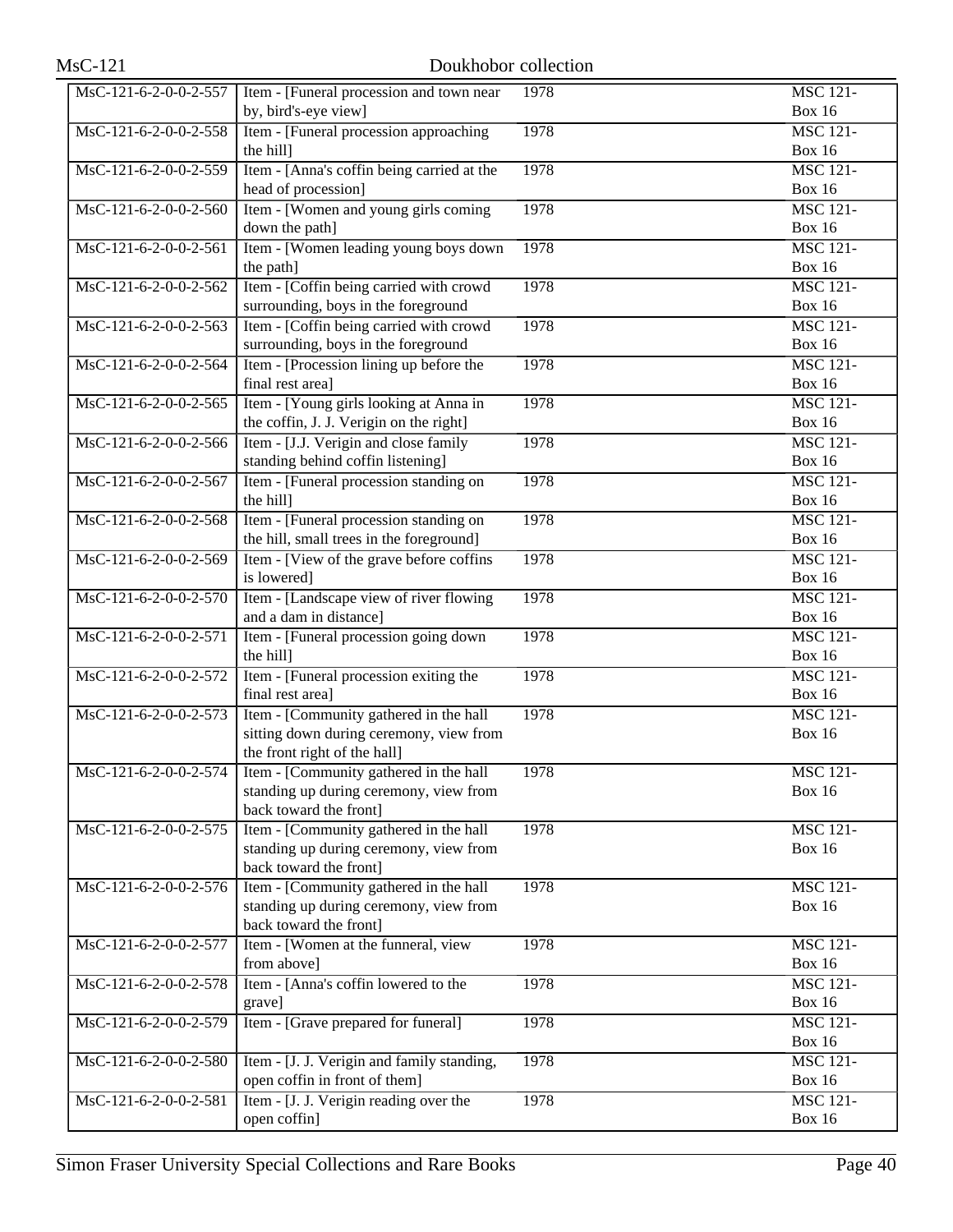| MsC-121-6-2-0-0-2-582       | Item - [Vegetation at the tomb site with              | 1978 | <b>MSC 121-</b>                  |
|-----------------------------|-------------------------------------------------------|------|----------------------------------|
|                             | funeral guest]                                        |      | <b>Box 16</b>                    |
| MsC-121-6-2-0-0-2-583       | Item - [Anna's coffin carried through                 | 1978 | <b>MSC 121-</b>                  |
|                             | gate]                                                 |      | <b>Box 16</b>                    |
| MsC-121-6-2-0-0-2-584       | Item - [Anna's coffin carried down the                | 1978 | <b>MSC 121-</b>                  |
|                             | hill]                                                 |      | <b>Box 16</b>                    |
| MsC-121-6-2-0-0-2-585       | Item - [Funeral procession coming up the              | 1978 | <b>MSC 121-</b>                  |
|                             | road]                                                 |      | <b>Box 16</b>                    |
| MsC-121-6-2-0-0-2-586       | Item - [Anna's coffin carried in                      | 1978 | <b>MSC 121-</b>                  |
|                             | procession up the hill]                               |      | <b>Box 16</b>                    |
| MsC-121-6-2-0-0-2-587       | Item - [Anna's coffin carried in                      | 1978 | <b>MSC 121-</b>                  |
|                             | procession up the hill in distance]                   |      | <b>Box 16</b>                    |
| MsC-121-6-2-0-0-2-588       | Item - [Older women leaning over Anna's               | 1978 | <b>MSC 121-</b>                  |
|                             | open coffin, family stands behind]                    |      | <b>Box 16</b>                    |
| MsC-121-6-2-0-0-2-589       | Item - [Older women leaning over Anna's               | 1978 | <b>MSC 121-</b>                  |
|                             | open coffin, family stands behind]                    |      | <b>Box 16</b>                    |
| MsC-121-6-2-0-0-2-590       | Item - [Community leaving the hall,                   | 1978 | <b>MSC 121-</b>                  |
|                             | centre view from above]                               |      | <b>Box 16</b>                    |
| MsC-121-6-2-0-0-2-591       | Item - [Ceremony in the hall, community               | 1978 | <b>MSC 121-</b>                  |
|                             | on both sides, family behind coffin, view             |      | <b>Box 16</b>                    |
|                             | from center]                                          |      |                                  |
| MsC-121-6-2-0-0-2-592       | Item - [Ceremony in the hall, community               | 1978 | <b>MSC 121-</b>                  |
|                             | on both sides, family behind coffin, view             |      | <b>Box 16</b>                    |
|                             | from center]                                          |      |                                  |
| MsC-121-6-2-0-0-2-593       | Item - [Ceremony in the hall, small group             | 1978 | <b>MSC 121-</b>                  |
|                             | left near the coffin]                                 |      | <b>Box 16</b><br><b>MSC 121-</b> |
| MsC-121-6-2-0-0-2-594       | Item - [Ceremony in the hall, women by<br>the coffin] | 1978 | <b>Box 16</b>                    |
| MsC-121-6-2-0-0-2-595       | Item - [Table with Anna's portrait, coffin            | 1978 | <b>MSC 121-</b>                  |
|                             | in the background]                                    |      | <b>Box 16</b>                    |
| MsC-121-6-2-0-0-2-596       | Item - [Elderly on wheelchair by the                  | 1978 | <b>MSC 121-</b>                  |
|                             | coffin]                                               |      | <b>Box 16</b>                    |
| MsC-121-6-2-0-0-2-597       | Item - [Women praying over the coffin in              | 1978 | <b>MSC 121-</b>                  |
|                             | the hall]                                             |      | <b>Box 16</b>                    |
| MsC-121-6-2-0-0-2-598       | Item - [Community arriving in the hall                | 1978 | <b>MSC 121-</b>                  |
|                             | for the funeral ceremony]                             |      | <b>Box 16</b>                    |
| MsC-121-6-2-0-0-2-599       | Item - [A couple is entering hall and                 | 1978 | <b>MSC 121-</b>                  |
|                             | bowing during ceremony]                               |      | <b>Box 16</b>                    |
| MsC-121-6-2-0-0-2-600       | Item - [Table with Anna's portrait, coffin            | 1978 | <b>MSC 121-</b>                  |
|                             | in the background]                                    |      | <b>Box 16</b>                    |
| MsC-121-6-2-0-0-2-601       | Item - [View of the gazebo and trees]                 | 1978 | <b>MSC 121-</b>                  |
|                             |                                                       |      | <b>Box 16</b>                    |
| MsC-121-6-2-0-0-2-602       | Item - [Workers preparing burial site]                | 1978 | <b>MSC 121-</b>                  |
|                             | Item - [Community in the hall arriving]               | 1978 | <b>Box 16</b>                    |
| MsC-121-6-2-0-0-2-603       | and preparing for ceremony, view from                 |      | <b>MSC 121-</b><br><b>Box 16</b> |
|                             | the back to front]                                    |      |                                  |
| MsC-121-6-2-0-0-2-604       | Item - [Community in the hall arriving                | 1978 | <b>MSC 121-</b>                  |
|                             | and preparing for ceremony, view from                 |      | <b>Box 16</b>                    |
|                             | the back to front]                                    |      |                                  |
| MsC-121-6-2-0-0-2-605       | Item - [Anna's family standing behind the             | 1978 | <b>MSC 121-</b>                  |
|                             | coffin, J. J. Verigin in the center talk and          |      | <b>Box 16</b>                    |
|                             | gesturing towards coffin]                             |      |                                  |
| Series MsC-121-6-3: CD ROMs |                                                       |      |                                  |
|                             |                                                       |      |                                  |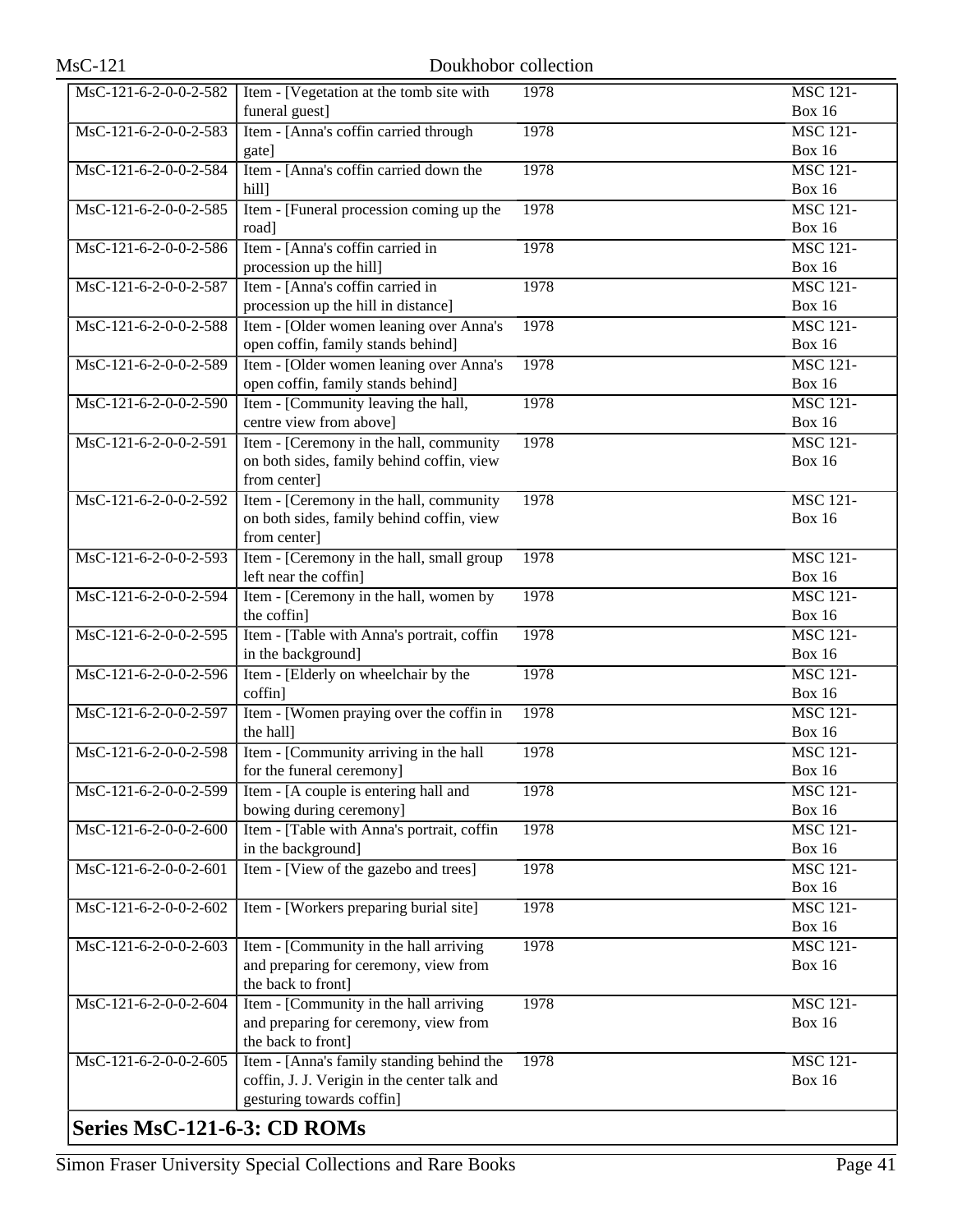Date: 1975-1978 (date of creation)

### Scope and content:

This series consists of 3 CD-ROMs containing original digital records of photographs of elders taken in 1975 and of Anna Markova funeral in 1978. [Stored with textual records]

Physical description: 3 optical discs: CD-ROMs

### Publication status:

published

| File / item list      |                                      |       |               |                 |
|-----------------------|--------------------------------------|-------|---------------|-----------------|
| Reference code        | Title                                | Dates | Access status | Container       |
| $MsC-121-6-3-0-0-0-1$ | Item - [Toil peaceful life (1975)]   | 1975  |               | <b>MSC 121-</b> |
|                       |                                      |       |               | Box 14 Folder   |
|                       |                                      |       |               | 4               |
| $MsC-121-6-3-0-0-0-2$ | Item - [Anna Markova funeral (1978)] | 1978  |               | <b>MSC 121-</b> |
|                       |                                      |       |               | Box 14 Folder   |
|                       |                                      |       |               | 4               |
| $MsC-121-6-3-0-0-0-3$ | Item - [Anna Markova funeral slide   | 1978  |               | <b>MSC 121-</b> |
|                       | show]                                |       |               | Box 14 Folder   |
|                       |                                      |       |               | 4               |

### **Subfonds MsC-121-7: Alexander William Efanov**

Creator: Efanov, Alexander William

Date: 1911-1971 (date of creation)

Physical description: 33 cm of textual records

Language of the material:

English

Russian

Cyrillic

### Immediate source of acquisition:

This collection was purchased from Steven Lunsford in 2017.

### Arrangement:

Arrangement of the files into series provided by the archivist. Items are filed chronologically with undated items filed at the beginning. Some files within series were kept in original order and these exceptions are noted.

Restrictions on access:

No known restrictions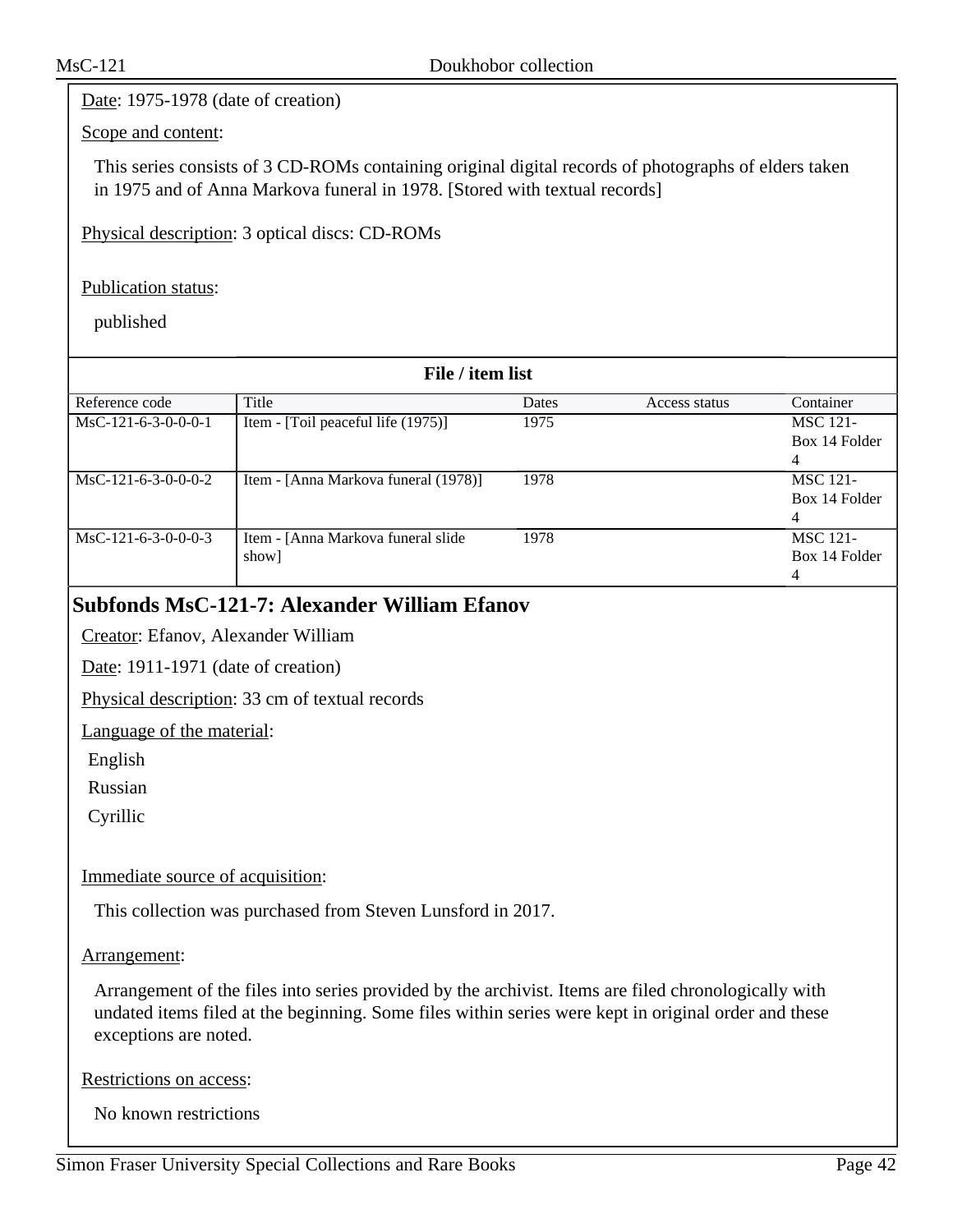#### Finding aids:

A file list is also available

### Accruals:

Further accruals can be possible.

### Publication status:

published

### **Series MSC-121-7-1: Correspondence**

Date: 1934-1970, predominantly 1959-1965 (date of creation)

### Scope and content:

This series consists of correspondence between Efanov and various individuals and organizations that were a part of the Doukhobor community and some from beyond the community. The series contains Efanov's inbound and outbound letters as well as letters reproduced by him, but written by Stephan Sorokin. Some letters are undated and authorship is not clear. All are handwritten in Russian, except for a few letters in English.

Physical description: 30 cm of textual records

Arrangement:

Correspondence file items were found without apparent order. Original folders in this series also contained some clippings in the envelopes which were moved to the Series 3: Clippings and Efanov's writings which were moved to Series 2: writings. The archivist organized the Correspondence series by dividing records into outbound and inbound letter categories as well as letters reproduced by Efanov, and then chronologically with material without date filed at the beginning.

#### Publication status:

published

| File / item list                                   |                                     |                |               |               |
|----------------------------------------------------|-------------------------------------|----------------|---------------|---------------|
| Reference code                                     | Title                               | <b>Dates</b>   | Access status | Container     |
| MSC-121-7-1-0-0-1                                  | File - Outbound correspondence      | $[1956-1964?]$ |               | $MsC$ 121-Box |
|                                                    |                                     |                |               | 17 Folder 1   |
| $MSC-121-7-1-0-0-2$                                | File - Inbound correspondence       | 1934-1969      |               | $MsC$ 121-Box |
|                                                    |                                     |                |               | 17 Folder 2   |
| MSC-121-7-1-0-0-3                                  | File - Letters reproduced by Efanov | 1959-1964      |               | $MsC$ 121-Box |
|                                                    |                                     |                |               | 17 Folder 3   |
| MSC-121-7-1-0-0-4                                  | File - Envelopes                    | 1961-1970      |               | $MsC$ 121-Box |
|                                                    |                                     |                |               | 17 Folder 4   |
| Series MSC-121-7-2: Diaries, journals and writings |                                     |                |               |               |

### Simon Fraser University Special Collections and Rare Books Page 43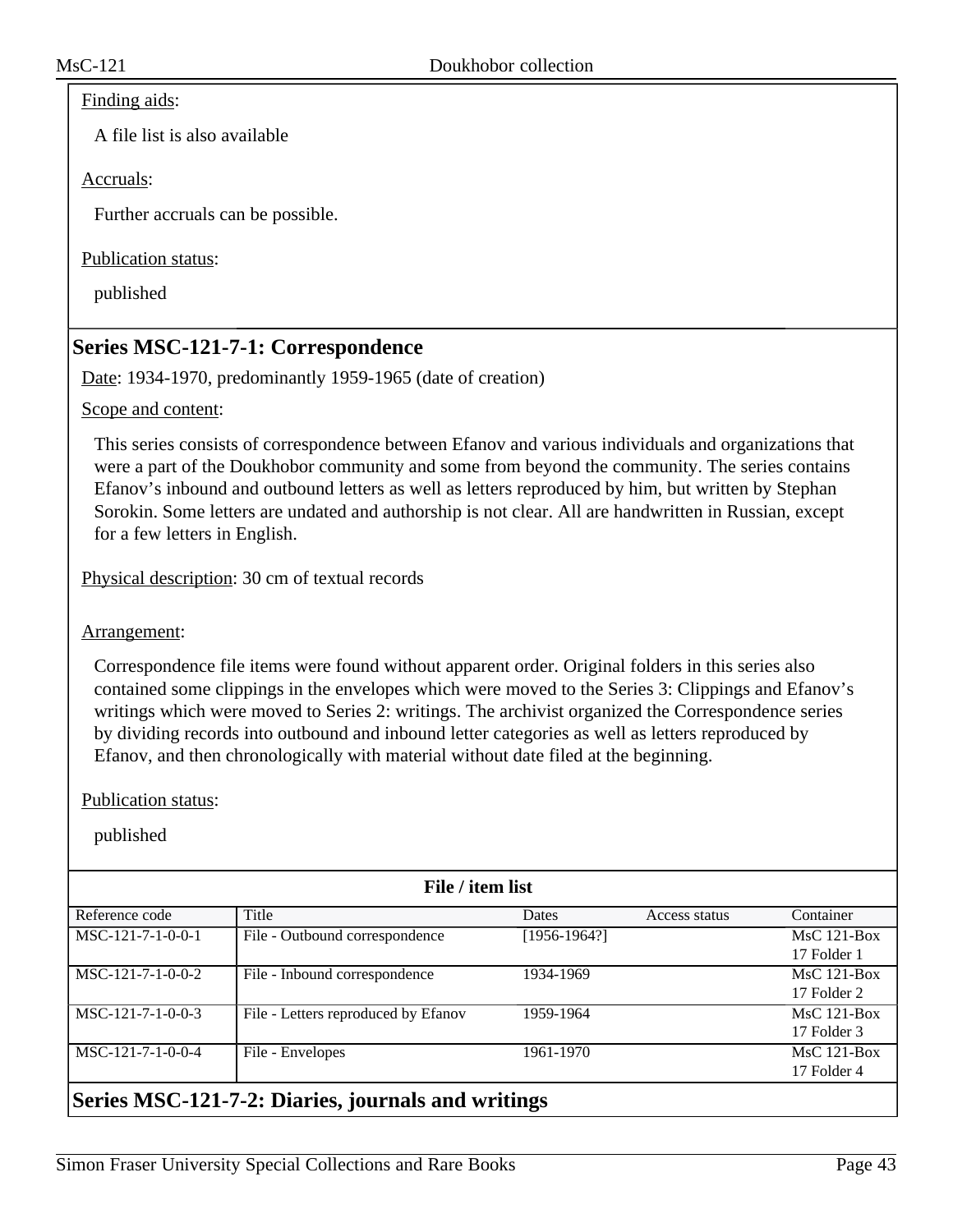### Date: 1911-1971 (date of creation)

### Scope and content:

This series consists of writing, commentaries, notes, songs texts, diaries and notebooks written by Efanov between 1911 and 1971. The dairies account for the majority of content in this series and provide significant insight to Efanov's point of view. In addition, this collection of original Doukhobor diaries is the most extensive such collection in existence, as far as is known.

Four of these diaries exist in photocopies at UBC; one (only) of the photocopied diaries is the subject of Julie Rak's Negotiated Memory: Doukhobor Autobiographical Discourse (Vancouver: University of British Columbia Press, 2004). Most diaries are hand-written in notebooks of various sizes, though one group of at least 10 (some appear to be in multiple volumes), are written on toilet paper pads from prison. Most records are handwritten in Russian language, except for a document in English.

### Physical description: 26 cm of textual records

### Arrangement:

Writings, commentaries, notes file that was found in original correspondence folder was maintained in original order. Diaries were also kept in the same arrangement as found in original boxes and folders.

### Publication status:

| File / item list    |                                     |                |               |               |
|---------------------|-------------------------------------|----------------|---------------|---------------|
| Reference code      | Title                               | <b>Dates</b>   | Access status | Container     |
| MSC-121-7-2-0-0-1   | File - Writings and commentaries    | 1922-1971      |               | $MsC$ 121-Box |
|                     |                                     |                |               | 17 Folder 5   |
| MSC-121-7-2-0-0-2   | File - Diary no. 1 and no. 3        | 1920-1933      |               | MsC 121-Box   |
|                     |                                     |                |               | 17 Folder 6   |
| $MSC-121-7-2-0-0-3$ | File - Diary no. 2                  | 1924-1930      |               | $MsC$ 121-Box |
|                     |                                     |                |               | 17 Folder 7   |
| MSC-121-7-2-0-0-4   | File - Diary no. 4                  | 1932-1948      |               | MsC 121-Box   |
|                     |                                     |                |               | 17 Folder 8   |
| MSC-121-7-2-0-0-5   | File - Diary no. 5                  | 1923-1953      |               | $MsC$ 121-Box |
|                     |                                     |                |               | 17 Folder 9   |
| MSC-121-7-2-0-0-6   | File - Toilet paper diary set no. 1 | [1932?]        |               | MsC 121-Box   |
|                     |                                     |                |               | 18 Folder 1   |
| MSC-121-7-2-0-0-7   | File - Toilet paper diary set no. 2 | 1933           |               | MsC 121-Box   |
|                     |                                     |                |               | 18 Folder 2   |
| MSC-121-7-2-0-0-8   | File - Toilet paper diary set no. 3 | $[1911-1949?]$ |               | $MsC$ 121-Box |
|                     |                                     |                |               | 18 Folder 3   |
| MSC-121-7-2-0-0-9   | File - Toilet paper diary set no. 4 | 1934-1935      |               | MsC 121-Box   |
|                     |                                     |                |               | 18 Folder 4   |
| MSC-121-7-2-0-0-10  | File - Diary booklet                | 1914-1952      |               | MsC 121-Box   |
|                     |                                     |                |               | 18 Folder 5   |
| MSC-121-7-2-0-0-11  | File - Diary booklet                | 1925-1926      |               | $MsC$ 121-Box |
|                     |                                     |                |               | 18 Folder 6   |
| MSC-121-7-2-0-0-12  | File - Diary booklet                | 1945-1954      |               | $MsC$ 121-Box |
|                     |                                     |                |               | 18 Folder 8   |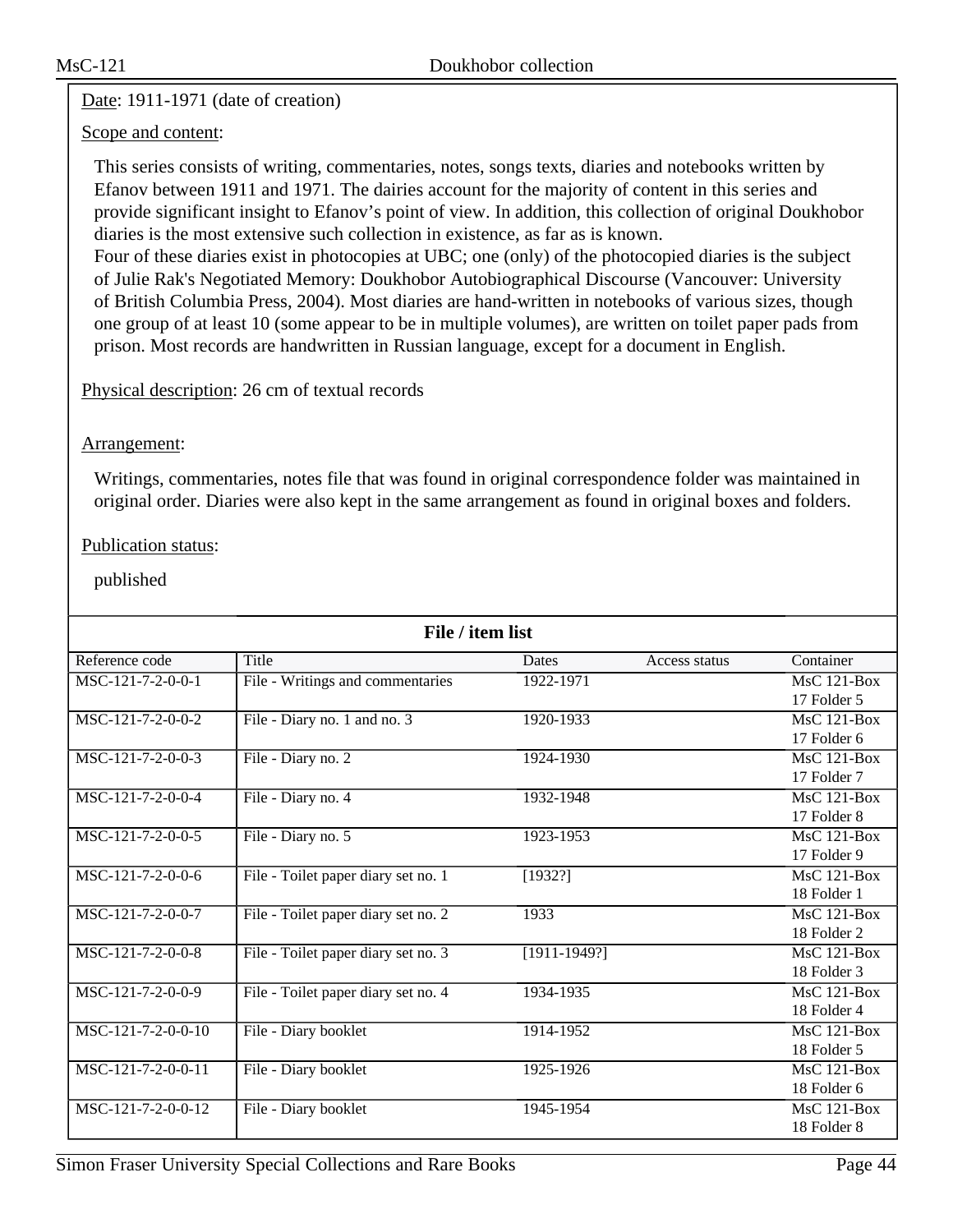| MsC-121              | Doukhobor collection              |           |               |
|----------------------|-----------------------------------|-----------|---------------|
| MSC-121-7-2-0-0-13   | File - Diary booklet              | [1952!]   | $MsC$ 121-Box |
|                      |                                   |           | 18 Folder 8   |
| MSC-121-7-2-0-0-14   | File - Diary booklet              | 1962-1963 | $MsC$ 121-Box |
|                      |                                   |           | 18 Folder 9   |
| $MSC-121-7-2-0-0-15$ | File - Diary booklet              | 1962-1971 | $MsC$ 121-Box |
|                      |                                   |           | 18 Folder 10  |
| $MSC-121-7-2-0-0-16$ | File - Diaries                    | 1950-1963 | $MsC$ 121-Box |
|                      |                                   |           | 19 Folder 1   |
| MSC-121-7-2-0-0-17   | File - Diary 1961 no. 1 and no. 2 | 1961      | $MsC$ 121-Box |
|                      |                                   |           | 19 Folder 2   |

## **Series MSC-121-7-3: Writings, articles by others**

Date: 1912-1968 (date of creation)

### Scope and content:

This series consists of printed articles, writings, song texts, news articles reproductions, essays, letters, lists of publications, newspapers clippings all written by others and collected by Efanov. The subject matter of these records focuses on Doukhobor issues with the British Columbia government, Doukhobor's protests, Doukhobor's ways of life and beliefs and the Sons of Freedom. In some cases, authorship of the documents is unclear, but some of known authors include: I. Sysoev, J.E. Podovinikoff, Russell M. Verigin, Jack Sawatsky and Ray Herbert, G. Khadyin, I. Konkin, S. Sorokin, R. E. Morgan, W. Carson. Most documents are printed in English with a few exception in Russian.

Physical description: 2 cm of textual records

### Arrangement:

The content of this series was maintained in its original arrangement as found in the original boxes and folders to preserve the possible relationship between documents and their content.

### Publication status:

published

| File / item list              |                                     |           |               |                              |
|-------------------------------|-------------------------------------|-----------|---------------|------------------------------|
| Reference code                | Title                               | Dates     | Access status | Container                    |
| MSC-121-7-3-0-0-1             | File - Writings, articles by others | 1912-1968 |               | $MsC$ 121-Box<br>19          |
| MSC-121-7-3-0-0-2             | File - Articles by William Carson   | [1963!]   |               | $MsC$ 121-Box<br>19 Folder 4 |
| MSC-121-7-3-0-0-3             | File - Religious articles           | 1963      |               | $MsC$ 121-Box<br>19 Folder 5 |
| MSC-121-7-3-0-0-4             | File - Lists of publications        | [1962]    |               | $MsC$ 121-Box<br>19 Folder 6 |
| Series MSC-121-7-4: Clippings |                                     |           |               |                              |

Date: 1956-1971 (date of creation)

Scope and content: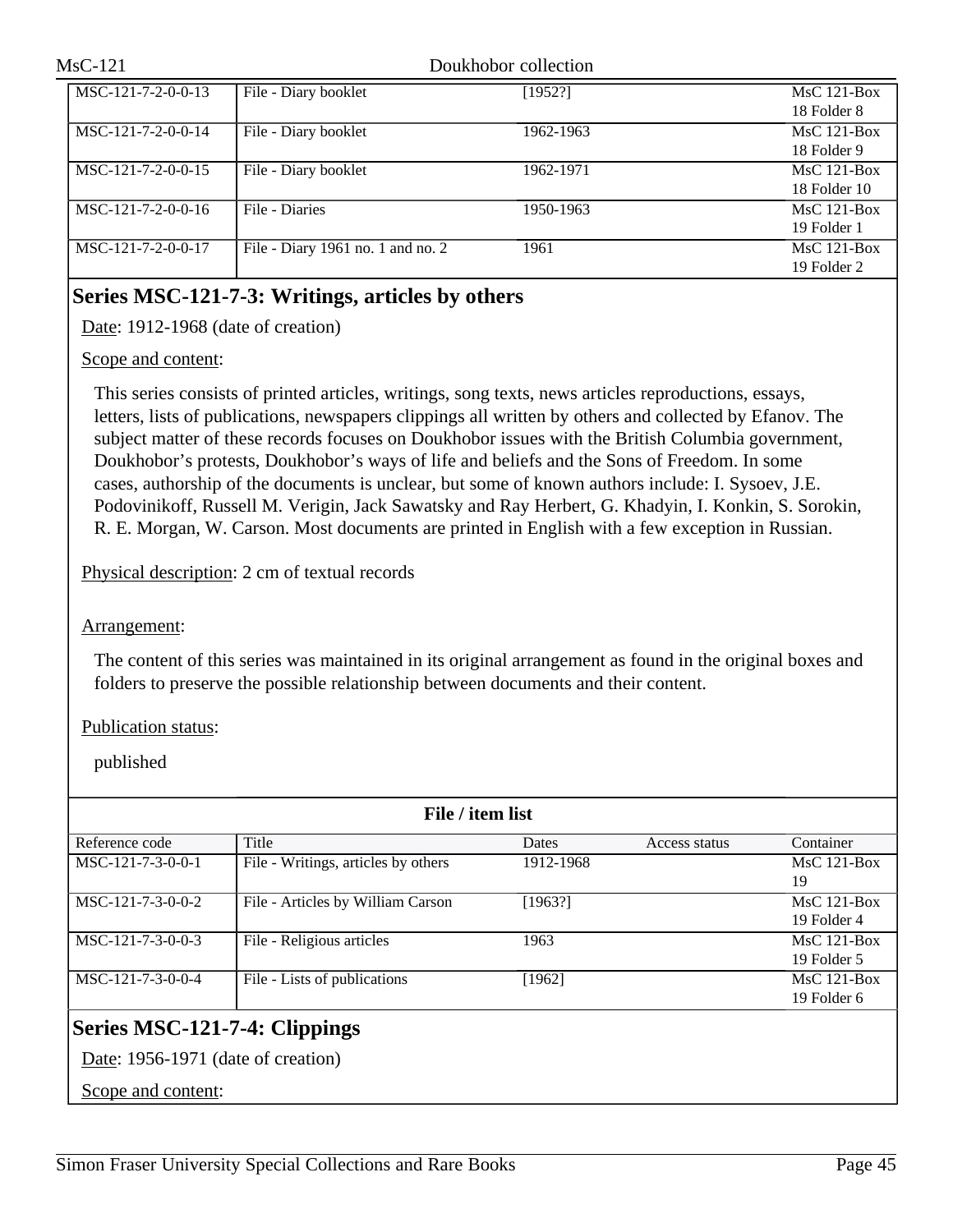This series consists of clippings from various British Columbia newspapers between 1956-1971 depicting matters related to the Doukhobor community and other matters relating to Efanov's political interest, such as political cartoons, Winston Churchill and J. F. Kennedy. Many clippings depict marriage announcement of the Doukhobor members or their descendants.

Physical description: 2 cm of textual records

### Publication status:

published

| File / item list    |                  |           |               |                              |
|---------------------|------------------|-----------|---------------|------------------------------|
| Reference code      | Title            | Dates     | Access status | Container                    |
| $MSC-121-7-4-0-0-1$ | File - Clippings | 1956-1965 |               | $MsC$ 121-Box<br>19 Folder 7 |
| MSC-121-7-4-0-0-2   | File - Clippings | 1966-1971 |               |                              |

### **Series MsC-121-0-1: CCUB (Christian Community of Universal Brotherhood)**

Date: 1898-[1960?] (date of creation)

Scope and content:

This series consists of various documents that were created by the Christian Community of Universal Brotherhood (CCUB) and its members and that relate to the operations of the CCUB and to the matters concerning the Doukhobor community from 1898 until 1960, predominantly from 1907 until 1939. The documents relate to the leadership of the organization, administration of office and membership, land and financial matters, relationship with the Canadian government agencies and the Sons of Freedom, beliefs and ideology of the Doukhobors. The CCUB was established by the Doukhobors that settled in Saskatchewan in the early 1900s. Most members of the organization moved to the West Kooteney region of British Columbia between 1907-1912. The organization was led by Peter V. Verigin (Lordly), spiritual leader of the Doukhobors, until his death in 1924. Peter P. Verigin (Chistiakov) took over the leadership of the CCUB in 1927. In the mid 1930s, in efforts to unite all the Doukhobors, Chistiakov created organization known as the Society of Named Doukhobors that was renamed the Union of Spiritual Communities of Christ (USCC) in 1940s. In 1938, the CCUB as an organization was dissolved due to bankruptcy and the Union of Spiritual Communities of Christ (USCC) replaced it.

This series is divided in to four sub-series: 1: Circular letters; 2: Correspondence; 3: Meeting minutes; 4: Documents; 5: Writings; 6: Financial records.

Physical description: 32 cm of textual records

Language of the material:

English

Russian

Note [sourcesDescription]: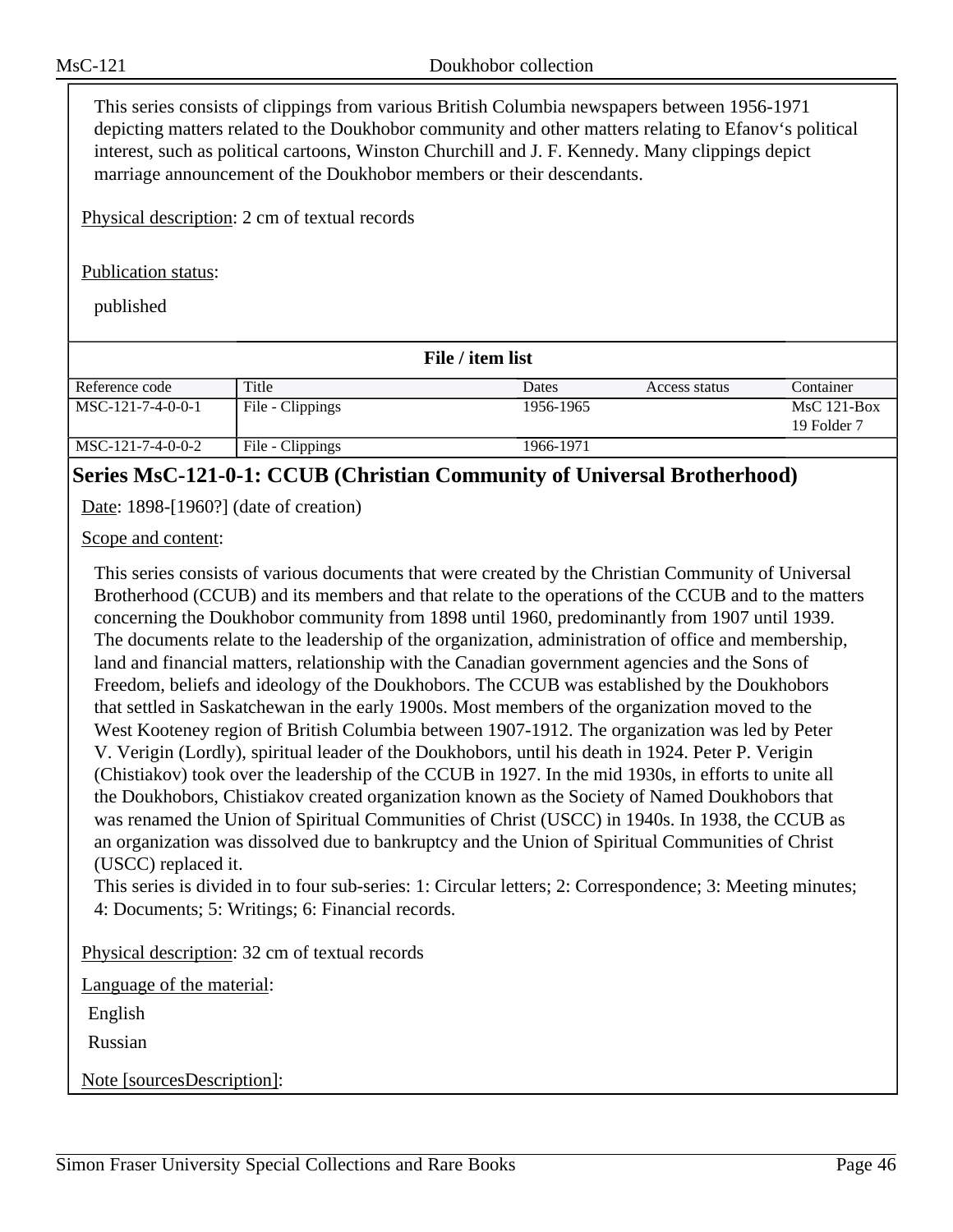https://www.encyclopedia.com/philosophy-and-religion/christianity/protestant-denominations/ doukhobors

### Immediate source of acquisition:

Records have been received from different sources and at different times over a period of time from 2001 till 2018. Part of the series records was collected and donated by John Keenlyside, and by Steve Lapshinoff, while other parts were acquired from various collectors.

#### Arrangement:

Records in this series have been arranged by the archivist according to the source of material and then chronologically. When specific records, such as correspondence, contained accompanying documents (messages, notices, receipts, forms, etc.) in original order, these accompanying documents were left as found.

#### Finding aids:

A file list is also available

#### Publication status:

published

### **Subseries MsC-121-0-1-1: Circular letters**

Date: 1908-1933 (date of creation)

#### Scope and content:

This sub-series consists of circular letters to be read at an assembled meetings. The bulk of the letters dates between 1908-1911. Often they consist of direction from the CCUB, such as livestock to sell, when to clear the fields, or when to come to a meeting. The letters also deal with the logistics of the move to British Columbia. Most of the letters were issued on the Christian Community of Universal Brotherhood (CCUB) letterhead, but there are some without any letterhead and some on the Office of the Peter V. Verigin letterhead. Most of the letters are original mimeographs and only a few photocopies. All records are in Russian.

Physical description: 1 cm of textual records

Publication status:

| File / item list    |                                               |           |               |                              |
|---------------------|-----------------------------------------------|-----------|---------------|------------------------------|
| Reference code      | Title                                         | Dates     | Access status | Container                    |
| $MsC-121-0-1-1-0-1$ | File - [Circular letters by CCUB]<br>members] | 1908-1909 |               | $MsC$ 121-Box<br>10 Folder 1 |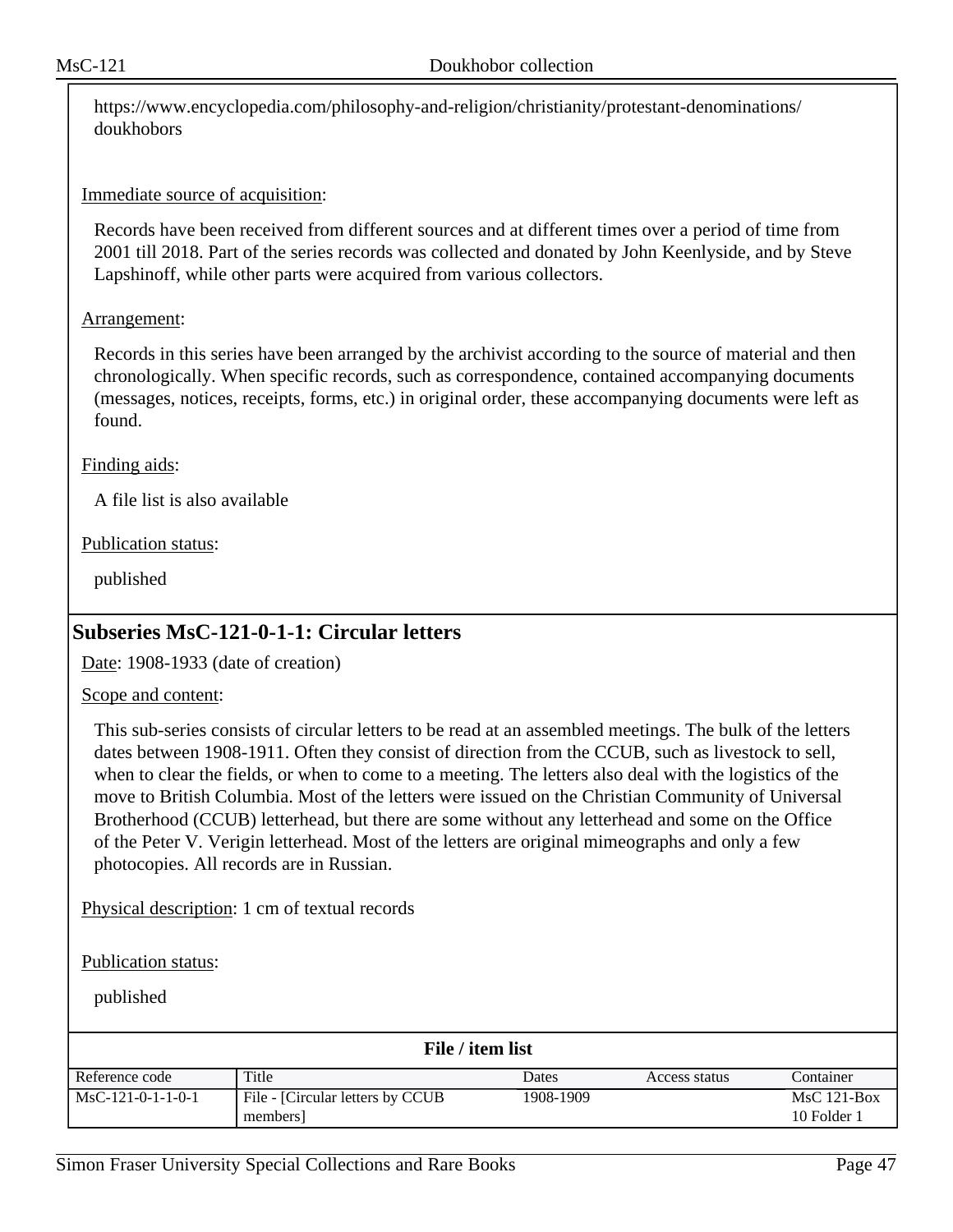| $MsC-121$ |                     | Doukhobor collection                              |           |                              |
|-----------|---------------------|---------------------------------------------------|-----------|------------------------------|
|           | $MsC-121-0-1-1-0-2$ | File - [Circular letters by CCUB]<br>members      | 1913-1933 | $MsC$ 121-Box<br>10 Folder 2 |
|           | $MsC-121-0-1-1-0-3$ | File - [Circular letters by Mikhail]<br>Cazakoffl | 1908-1914 | $MsC$ 121-Box<br>10 Folder 3 |

### **Subseries MsC-121-0-1-2: Correspondence**

Date: 1908-1938 (date of creation)

### Scope and content:

This series consists of the correspondence received and send on behalf of the CCUB by its executive members including: I. Konkin, K. Ribin T. Slaykin, S. Vereshagin, M. P. Glukhov, P. Birukoff, S. V. Kuchin, I. P. Shukin, V. P. Ribin, G. V. Vereshagin, P. G. Aniutushkin, M. W. Cazakoff, I. I. Ivin and V. Makhoni, T. S. Samorodin, V. A. Sukharev [Soukoreff], N. M. Plotnikoff and others. Some correspondence was an exchange between the mentioned members and some was sent out to various governmental agencies in Canada and other organizations. The correspondence relates to the matters of Doukhobor communities in B.C. and Saskatchewan and operations of the CCUB. In specific, some documents relate to financial issues, farming, Doukhobors attitudes toward military service and legal matters. Some letters refer to P. P. Verigin (Chistiakov and some addressed to him. Most documents are mimeographed, except for a few handwritten ones. Many documents are originals and there are also some photocopies of documents. The majority of the documents are in Russian and a few in English.

Physical description: 6 cm of textual records

Publication status:

published

| File / item list    |                                                 |           |               |                  |  |
|---------------------|-------------------------------------------------|-----------|---------------|------------------|--|
| Reference code      | Title                                           | Dates     | Access status | Container        |  |
| MsC-121-0-1-2-0-1   | File - [Correspondence of CCUB                  | 1908-1926 |               | $MsC$ 121-Box    |  |
|                     | executives]                                     |           |               | 10 Folder 4      |  |
| $MsC-121-0-1-2-0-2$ | File - [Correspondence of CCUB                  | 1926-1935 |               | $MsC$ 121-Box    |  |
|                     | executives]                                     |           |               | 10 Folder 5      |  |
| $MsC-121-0-1-2-0-3$ | File - [Correspondence of CCUB                  | 1935-1938 |               | $MsC$ 121-Box    |  |
|                     | executives]                                     |           |               | 10 Folder 6      |  |
| $MsC-121-0-1-2-0-4$ | File - [Correspondence of Ivan Konkin]          | 1910-1923 |               | $MsC$ 121-Box    |  |
|                     |                                                 |           |               | 10 Folder 7      |  |
| $MsC-121-0-1-2-0-5$ | File - [Correspondence of M.W.                  | 1928-1929 |               | $MsC$ 121-Box    |  |
|                     | Cazakoff to Peter P. Verigin]                   |           |               | 10 Folder 8      |  |
| $MsC-121-0-1-2-0-6$ | File - [Correspondence with government          | 1912-1925 |               | $MsC$ 121-Box    |  |
|                     | officials]                                      |           |               | 10 Folder 9      |  |
| MsC-121-0-1-2-0-7   | File - [Correspondence from Russia]             | 1927-1928 |               | $MsC$ 121-Box    |  |
|                     |                                                 |           |               | $10$ Folder $10$ |  |
|                     | <b>Subseries MsC-121-0-1-3: Meeting minutes</b> |           |               |                  |  |

Date: 1908-1928 (date of creation)

Scope and content: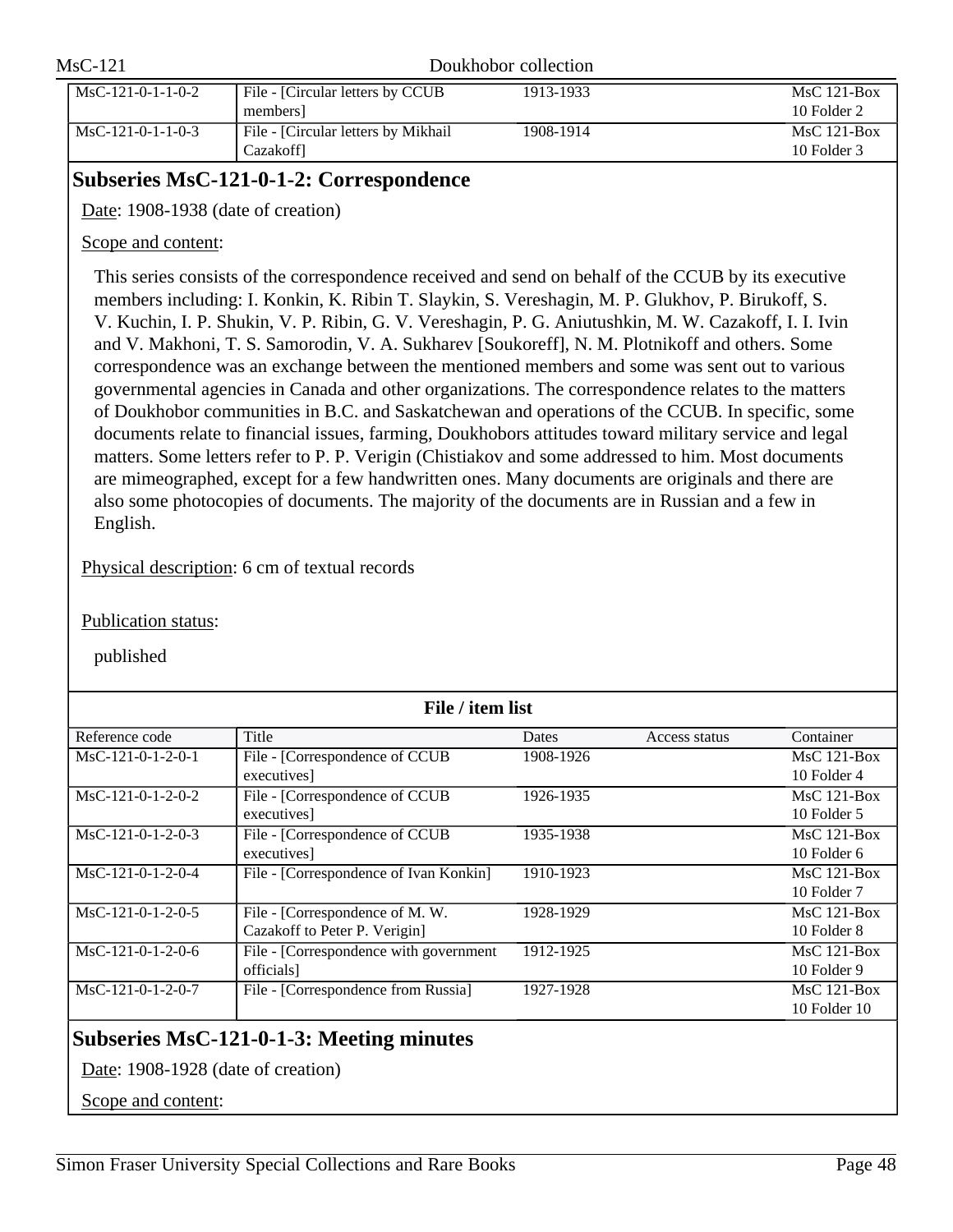This sub-series consists of mimeographed CCUB convention minutes held in Nadezhda, Verigin Station and Spasskoye between 1908-1912, and photocopies of the CCUB meetings minutes held in Brilliant, BC and Verigin Sask. between 1925-1928. Nadezhda and Verigin minutes contain income and expenditure statements. Most of the Brilliant and Verigin meeting minutes contain by-law documents.

Physical description: 4 cm of textual records

#### Publication status:

published

| File / item list    |                             |           |               |                  |
|---------------------|-----------------------------|-----------|---------------|------------------|
| Reference code      | Title                       | Dates     | Access status | Container        |
| $MsC-121-0-1-3-0-1$ | File - [Convention minutes] | 1908-1912 |               | $MsC$ 121-Box    |
|                     |                             |           |               | $10$ Folder $11$ |
| $MsC-121-0-1-3-0-2$ | File - [Meeting minutes]    | 1924-1928 |               | $MsC$ 121-Box    |
|                     |                             |           |               | $10$ Folder $12$ |

### **Subseries MsC-121-0-1-4: Documents**

Date: 1898-[1960?] predominantly 1927-1942 (date of creation)

Scope and content:

This sub-series consists of the various documents created by operations and activities of the CCUB and its executive members. Most of the documents relate to the legal aspects of the CCUB and Doukhobor community in terms of land holdings, loans, crops, population, attitude towards war, etc. Other documents relate to the administration and ideological structures of the CCUB and the community. The documents include: forms, reports, statements, lists, certificates, correspondences, protocols, congress proceedings, legal counsel correspondence, and notices. The following people and subgroups are mentioned: John Obed Smith, P. Kazakoff, N. Khabykin, I. Makhonin, I. Podovinnikoff, P.P. Verigin, W. M. Malakoff, W. Blackmore, P. V. Verigin, M. V. Cazakoff (Kazakoff), S. Vereshchagin, S. Reibin, James Merv, J. P. Trofimenkoff, G. Zbeetnoff, W. Perepolkin, J. Tarry, Sun Life Assurance Company, National Trust Company, Great-West Assurance Company, Named Doukhobor Society of Canada, Youth Union. There is considerable number of original printed forms, mimeographs and manuscript documents, but there are also many photocopies. Documents are both in English and Russian.

Physical description: 7 cm of textual records

Publication status:

published

| File / item list    |                          |           |               |                              |
|---------------------|--------------------------|-----------|---------------|------------------------------|
| Reference code      | Title                    | Dates     | Access status | Container                    |
| $MsC-121-0-1-4-0-1$ | File - [Early documents] | 1898-1919 |               | $MsC$ 121-Box<br>11 Folder 1 |

Simon Fraser University Special Collections and Rare Books Page 49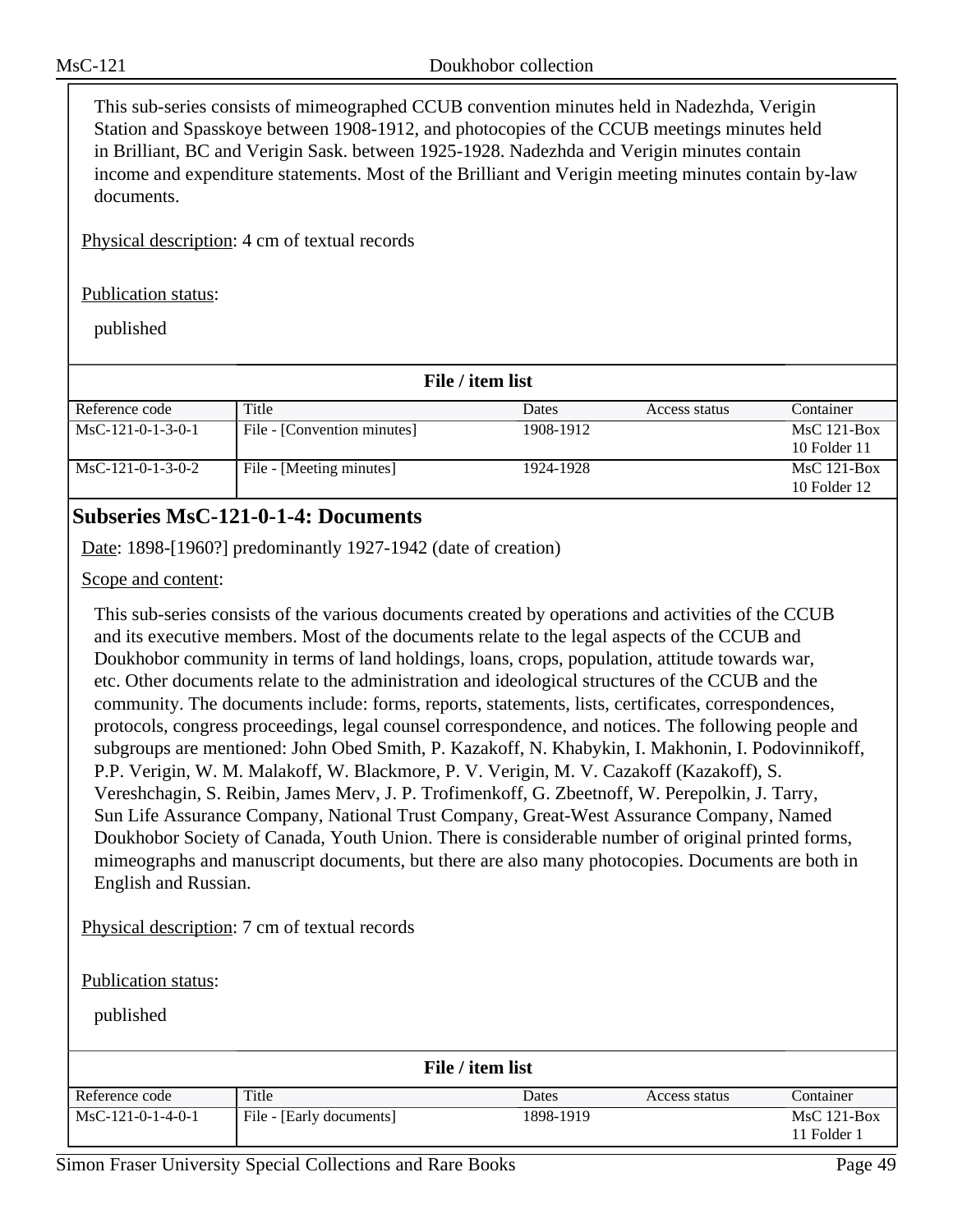| MsC-121-0-1-4-0-2    | File - [Various documents, certificates, | 1927-[1960?]  | <b>MsC 121-Box</b> |
|----------------------|------------------------------------------|---------------|--------------------|
|                      | lists]                                   |               | 11 Folder 2        |
| $MsC-121-0-1-4-0-3$  | File - [Named Doukhobors Society         | 1928-[1938?]  | $MsC$ 121-Box      |
|                      | documents and protocol]                  |               | 11 Folder 3        |
| $MsC-121-0-1-4-0-4$  | File - [Report and resolution of first   | 1932          | $MsC$ 121-Box      |
|                      | congress of Union of Youth]              |               | 11 Folder 4        |
| $MsC-121-0-1-4-0-5$  | File - [Union of Youth of Communard      | 1933          | $MsC$ 121-Box      |
|                      | Doukhobors]                              |               | 11 Folder 5        |
| $MsC-121-0-1-4-0-6$  | File - [Great-West Life Assurance        | 1932-1942     | MsC 121-Box        |
|                      | Company]                                 |               | 11 Folder 6        |
| $MsC-121-0-1-4-0-7$  | File - [Threshing of crop 1935]          | 1935-1937     | $MsC$ 121-Box      |
|                      |                                          |               | 11 Folder 7        |
| $MsC-121-0-1-4-0-8$  | File - [Thresher's Lien Act and 1935     | 1920-1936     | $MsC$ 121-Box      |
|                      | $\c{trop}$                               |               | 11 Folder 8        |
| $MsC-121-0-1-4-0-9$  | File - [Sun Life Assurance land          | 1938-1939     | <b>MsC 121-Box</b> |
|                      | settlement issues]                       |               | 11 Folder 9        |
| $MsC-121-0-1-4-0-10$ | File - [Land sale documents]             | 1912-1920     | <b>MsC 121-Box</b> |
|                      |                                          |               | 11 Folder 10       |
| MsC-121-0-1-4-0-11   | File - [Report on CCUB lands in Alberta, | [before 1938] | MsC 121-Box        |
|                      | BC and Saskatchewan]                     |               | 11 Folder 11       |
| $MsC-121-0-1-4-0-12$ | File - [Chronology of events 1927-1933]  | [after 1933]  | $MsC$ 121-Box      |
|                      |                                          |               | 11 Folder 12       |
| MsC-121-0-1-4-0-13   | File - [Documents about war]             | 1914-1919     | <b>MsC 121-Box</b> |
|                      |                                          |               | 11 Folder 13       |
| MsC-121-0-1-4-0-14   | File - [Named Doukhobors]                | 1937          | $MsC$ 121-Box      |
|                      |                                          |               | 11 Folder 14       |

### **Subseries MsC-121-0-1-5: Writings**

Date: 1905-[194-] (date of creation)

#### Scope and content:

This sub-series consists of the reports, writings, speeches, talks, addresses, mandate, manual, texts of songs created on behalf of the CCUB by its executive members. These documents relate to the history and ideology of the Doukhobor communities and its leaders and were written for the benefit of the communities. This sub-series contains both original mimeographed and manuscript documents as well as photocopies of documents. Most documents are in Russian and a few in English.

Physical description: 2 cm of textual records

Publication status:

| File / item list    |                                        |                |               |               |  |
|---------------------|----------------------------------------|----------------|---------------|---------------|--|
| Reference code      | Title                                  | Dates          | Access status | Container     |  |
| $MsC-121-0-1-5-0-1$ | File - [Ivan Konkin's speeches, talks] | 1905-1919      |               | $MsC$ 121-Box |  |
|                     |                                        |                |               | 11 Folder 15  |  |
| $MsC-121-0-1-5-0-2$ | File - [Writings, articles, song]      | $[191 - 1936]$ |               | $MsC$ 121-Box |  |
|                     |                                        |                |               | 11 Folder 16  |  |
| $MsC-121-0-1-5-0-3$ | File - [New speaker's guide by Vasili  | 1931           |               | $MsC$ 121-Box |  |
|                     | Kuchin]                                |                |               | 11 Folder 17  |  |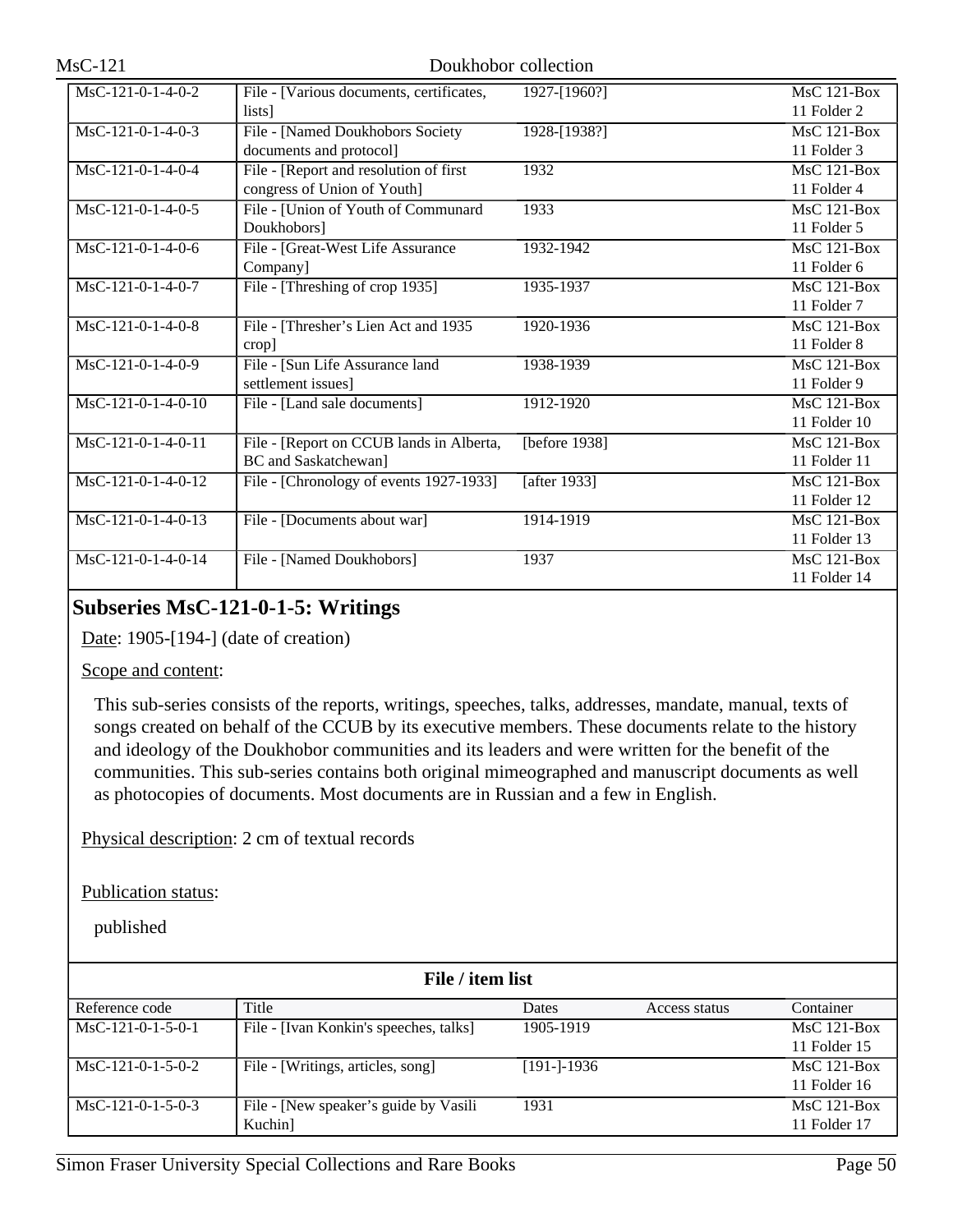| $MsC-121$ |                     | Doukhobor collection               |                              |                               |
|-----------|---------------------|------------------------------------|------------------------------|-------------------------------|
|           | $MsC-121-0-1-5-0-4$ | File - [V.A. Makasaeff's writings] | $1931$ - $I$ before<br>19391 | $MsC$ 121-Box<br>11 Folder 18 |
|           | $MsC-121-0-1-5-0-5$ | File - [Ephemera]                  | [1938?]-[194-]               | $MsC$ 121-Box<br>11 Folder 19 |

### **Subseries MsC-121-0-1-6: Financial records**

Date: 1907-1956 (date of creation)

Scope and content:

This sub-series consists of documents of financial nature that include: correspondence, reports, statements, receipts, purchase orders, bills of sales, accounting books. These documents were created by the CCUB executive members in branch offices in British Columbia, Saskatchewan, Manitoba and Washington State in USA. These sub-series also contains legal documentation that relate to the financial operations of the CCUB and its members. Most of the documents in this sub-series are original mimeographs, some with handwritten notes, as well as there is some handwritten documents. Most documents are in Russian and some are in English.

Physical description: 12 cm of textual records

Publication status:

published

| File / item list    |                                      |           |               |               |  |
|---------------------|--------------------------------------|-----------|---------------|---------------|--|
| Reference code      | Title                                | Dates     | Access status | Container     |  |
| MsC-121-0-1-6-0-1   | File - [Financial reports]           | 1907-1912 |               | $MsC$ 121-Box |  |
|                     |                                      |           |               | 12 Folder 1   |  |
| $MsC-121-0-1-6-0-2$ | File - [Ledger (Lundbreck, Alberta)] | 1917-1930 |               | $MsC$ 121-Box |  |
|                     |                                      |           |               | 12 Folder 2   |  |
| $MsC-121-0-1-6-0-3$ | File - [Financial documents]         | 1917-1937 |               | $MsC$ 121-Box |  |
|                     |                                      |           |               | 12 Folder 3   |  |
| $MsC-121-0-1-6-0-4$ | File - [Financial correspondence]    | 1918-1938 |               | $MsC$ 121-Box |  |
|                     |                                      |           |               | 12 Folder 4   |  |
| $MsC-121-0-1-6-0-5$ | File - [Financial documents -        | 1928-1934 |               | $MsC$ 121-Box |  |
|                     | Saskatchewan Branch]                 |           |               | 12 Folder 5   |  |
| $MsC-121-0-1-6-0-6$ | File - [Account book]                | 1930-1931 |               | $MsC$ 121-Box |  |
|                     |                                      |           |               | 12 Folder 6   |  |
| $MsC-121-0-1-6-0-7$ | File - [Financial document]          | 1934-1936 |               | $MsC$ 121-Box |  |
|                     |                                      |           |               | 12 Folder 7   |  |
| $MsC-121-0-1-6-0-8$ | File - [CCUB vs. National Trust      | 1908-1956 |               | $MsC$ 121-Box |  |
|                     | Company                              |           |               | 12 Folder 8   |  |

## **Series MsC-121-0-2: USCC (The Union of Spiritual Community of Christ)**

Date: 1908-1999 (date of creation)

Scope and content:

This series consists of various documents that were created by Union of Spiritual Community of Christ (USCC) and its members and that relate to the operations of the USCC and to the matters concerning the Doukhobor community from late 1908 until 1999, predominantly 1938-1960s. The USCC emerged in mid 1930s in efforts to unite the Doukhobor community under the name of the Society of Named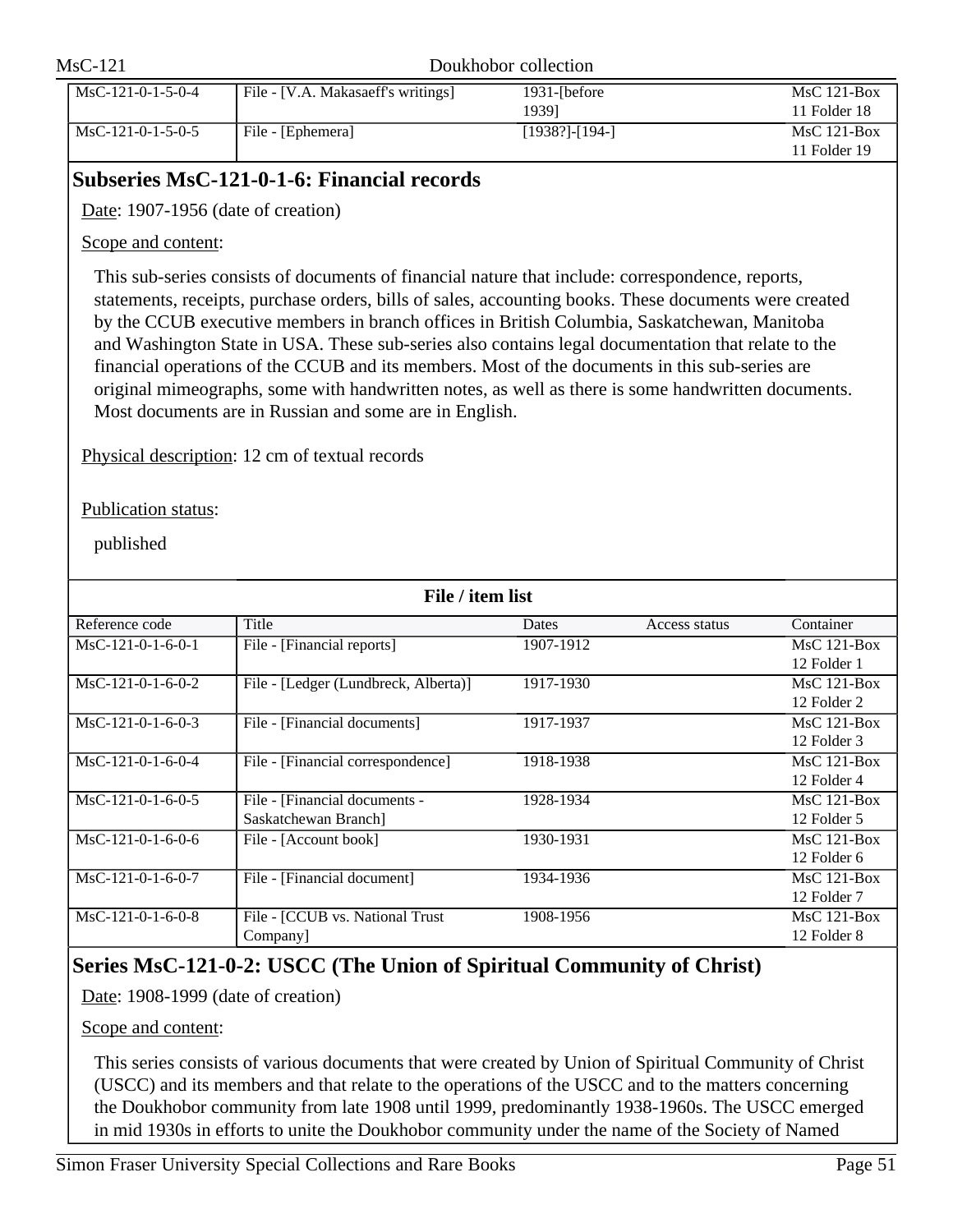Doukhobors which was guided Peter P. Verigin (Chistiakov). In 1938, the CCUB was dissolved due to bankruptcy. After the death of Peter P. Verigin in 1939, the leadership of the organization was continued by John J. Verigin, Peter's grandson. The Society of Named Doukhobors change its name to the USCC in the early 1940s. The records are in Russian and/or English; some are printed and some are handwritten, some have accompanying transcriptions and/or translations; some are original documents and some are photocopies.

This series is divided in to four sub-series: 1: General Documents; 2: War related documents; 3: Financial records; 4: Ephemera and publications; 5: Event records.

Physical description: 24 cm of textual records 1 plastic plaque 23 cm x 22 cm

Language of the material:

English

Russian

Note [sourcesDescription]:

: https://www.encyclopedia.com/philosophy-and-religion/christianity/protestant-denominations/ doukhobors

Immediate source of acquisition:

Records have been received from different sources and at different times over a period of time from 2001 till 2018. Part of the series records was collected and donated by John Keenlyside, while other parts were acquired from various collectors.

### Arrangement:

Records in this collection have been arranged by the archivist according to the source of material and then chronologically. In most cases content of files and their names were maintained as found in the original documents, but filed chronologically. In cases when original files had no names, the archivist assigned a file name base on the file content.

Finding aids:

A file list is available

Publication status:

published

## **Subseries MsC-121-0-2-1: General documents**

Date: 1912-1984 (date of creation)

Scope and content:

This sub-series consists of various documents that were created by the USCC and its members and that relate to the operations of the USCC and matters relating to the Doukhobor community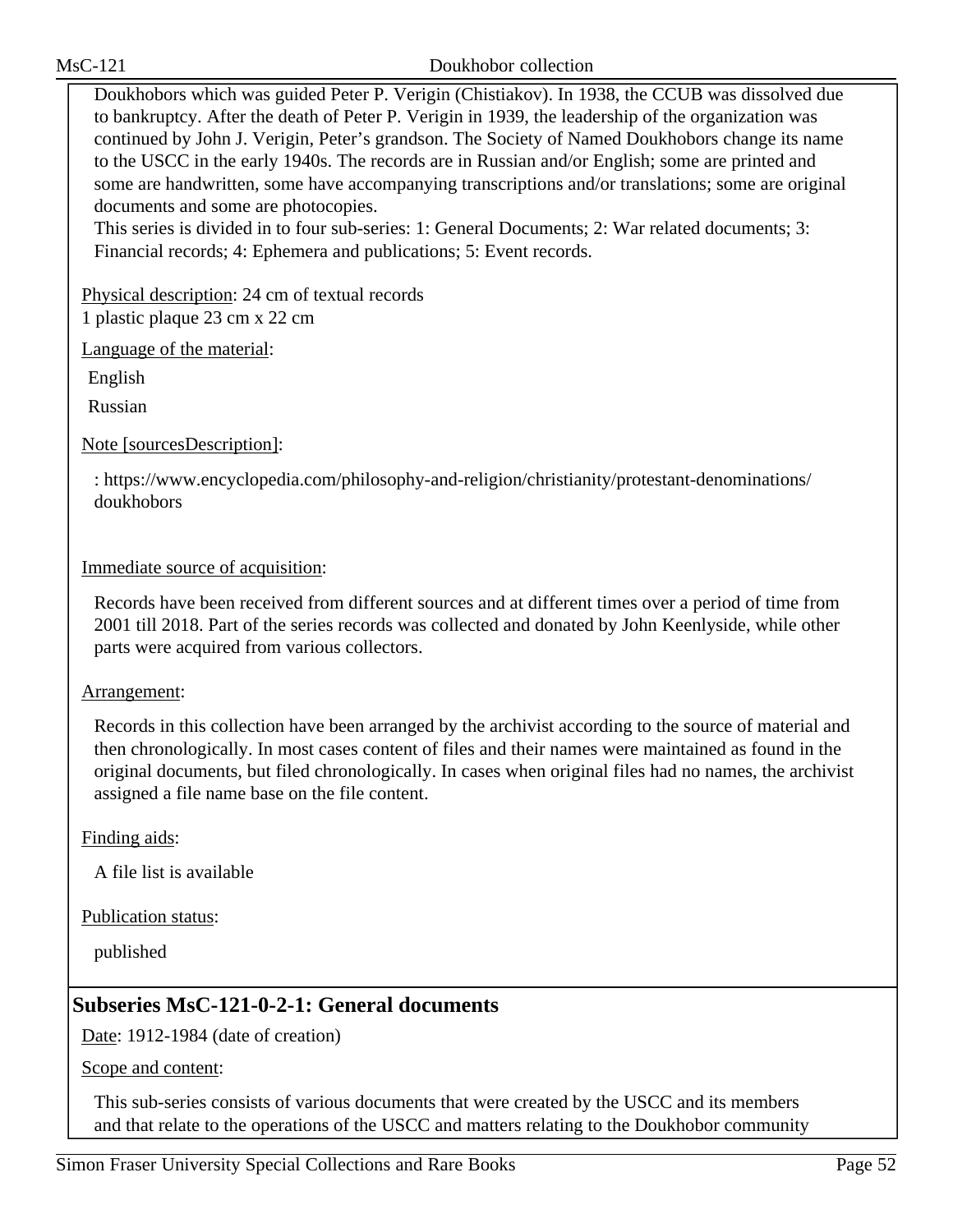from late 1930s until 1984. The documents include: reports, meeting minutes, protocols, petitions, correspondence, legal documents, forms, essays, articles, and clippings.

Physical description: 2 cm of textual records

Publication status:

published

| File / item list    |                                            |              |               |               |  |
|---------------------|--------------------------------------------|--------------|---------------|---------------|--|
| Reference code      | Title                                      | <b>Dates</b> | Access status | Container     |  |
| $MsC-121-0-2-1-0-1$ | File - [Nick D. Arishenkoff historical     | 1912-1977    |               | $MsC$ 121-Box |  |
|                     | documents]                                 |              |               | 21 Folder 1   |  |
| $MsC-121-0-2-1-0-2$ | File - [Reports, protocols]                | 1947-1975    |               | $MsC$ 121-Box |  |
|                     |                                            |              |               | 21 Folder 2   |  |
| $MsC-121-0-2-1-0-3$ | File - [P. P. Verigin succession concerns] | 1945-1948    |               | $MsC$ 121-Box |  |
|                     |                                            |              |               | 21 Folder 3   |  |
| $MsC-121-0-2-1-0-4$ | File - [Writings, correspondence general]  | 1946-1977    |               | $MsC$ 121-Box |  |
|                     |                                            |              |               | 21 Folder 4   |  |
| $MsC-121-0-2-1-0-5$ | File - [Legal documents]                   | 1958-1959    |               | $MsC$ 121-Box |  |
|                     |                                            |              |               | 21 Folder 5   |  |
| $MsC-121-0-2-1-0-6$ | File - [Operation Dismantle]               | 1980-1984    |               | $MsC$ 121-Box |  |
|                     |                                            |              |               | 21 Folder 6   |  |
| $MsC-121-0-2-1-0-7$ | File - [The USCC resolution and            | 1946         |               | $MsC$ 121-Box |  |
|                     | membership list                            |              |               | 21 Folder 7   |  |

### **Subseries MsC-121-0-2-2: War related documents**

Date: [193-]-1945 (date of creation)

#### Scope and content:

This sub-series consists of records relating to the Canadian government requirement of men registration for the military conscription purposes in 1940 and the Society of Named Doukhobor members efforts to be exempt from conscription based on their doctrine and beliefs.

Physical description: 10 cm of textual records

Publication status:

published

| File / item list    |                                                        |                |               |                |  |  |
|---------------------|--------------------------------------------------------|----------------|---------------|----------------|--|--|
| Reference code      | Title                                                  | <b>Dates</b>   | Access status | Container      |  |  |
| $MsC-121-0-2-2-0-1$ | File - [W.T. Arishenkoff's records]                    | $[193-1-1953]$ |               | $MsC$ 121-Box  |  |  |
|                     |                                                        |                |               | 21 Folder 8-10 |  |  |
| $MsC-121-0-2-2-0-2$ | File - [Exemption of military service]                 | 1939-1945      |               | $MsC$ 121-     |  |  |
|                     | documents]                                             |                |               | Box 21 Folder  |  |  |
|                     |                                                        |                |               | $11 - 13$      |  |  |
|                     | $\mathsf{R}$ uhsarias MsC-121-0-2-3: Financial records |                |               |                |  |  |

### **Subseries MsC-121-0-2-3: Financial records**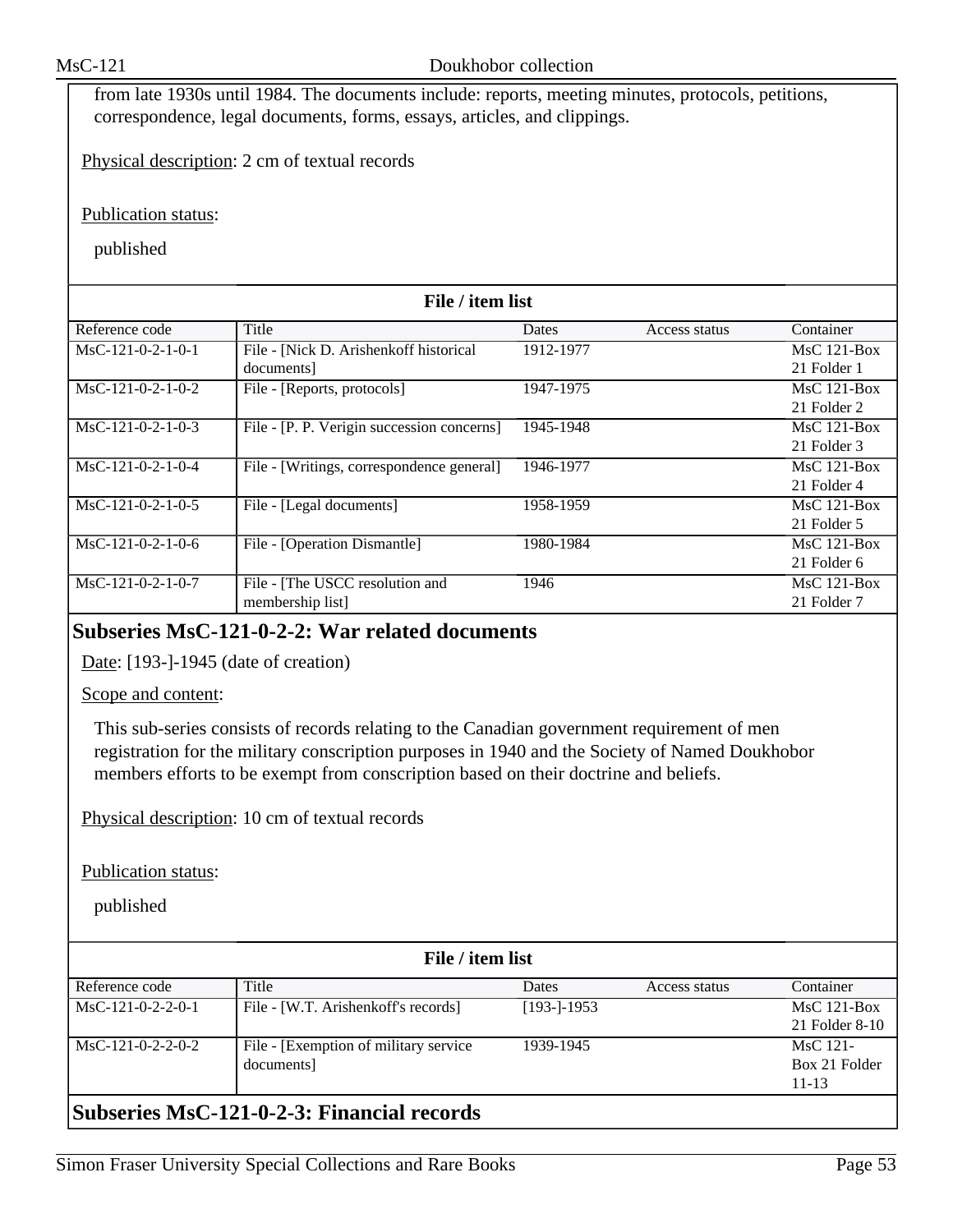Date: 1933-1964 (date of creation)

### Scope and content:

This sub-series consists of records relating to financial operation of the USCC and the Doukhobor community in British Columbia and Saskatchewan. The sub-series includes: accounting ledger, correspondence, bills, receipts, notes, statements and reports.

Physical description: 6 cm of textual records

Publication status:

published

| File / item list    |                                      |              |               |               |  |
|---------------------|--------------------------------------|--------------|---------------|---------------|--|
| Reference code      | Title                                | <b>Dates</b> | Access status | Container     |  |
| $MsC-121-0-2-3-0-1$ | File - [Accounting book]             | 1946         |               | $MsC$ 121-Box |  |
|                     |                                      |              |               | 22 Folder 1   |  |
| $MsC-121-0-2-3-0-2$ | File - [Financial documents -        | 1945-1959    |               | $MsC$ 121-Box |  |
|                     | Saskatchewan branch]                 |              |               | 22 Folder 2   |  |
| $MsC-121-0-2-3-0-3$ | File - [Financial reports -British]  | 1944-1947    |               | $MsC$ 121-Box |  |
|                     | Columbia branch]                     |              |               | 22 Folder 3   |  |
| MsC-121-0-2-3-0-4   | File - [Land documents and receipts] | 1933-1964    |               | $MsC$ 121-Box |  |
|                     |                                      |              |               | 22 Folder 4   |  |

### **Subseries MsC-121-0-2-4: Ephemera and publications**

Date: 1908-1998 (date of creation)

Scope and content:

This sub-series consists of broadsides, ephemera, pamphlets, invitations, calendar, publications, newsletters, newspapers and magazines created by the USCC and its executive members, as well as by agencies outside of the Doukhobor community, but that relate to the Doukhobors. These records documents the history of the Doukhobor community as well as their culture, ideology and beliefs.

Physical description: 4 cm of textual records 1 plastic plaque 23 cm x 22 cm

Publication status:

| File / item list    |                       |           |               |               |  |
|---------------------|-----------------------|-----------|---------------|---------------|--|
| Reference code      | Title                 | Dates     | Access status | Container     |  |
| $MsC-121-0-2-4-0-1$ | File - [Broadsides]   | 1944      |               | $MsC$ 121-Box |  |
|                     |                       |           |               | 22 Folder 5   |  |
| $MsC-121-0-2-4-0-2$ | File - [Ephemera]     | 1923-1982 |               | $MsC$ 121-Box |  |
|                     |                       |           |               | 22 Folder 6   |  |
| $MsC-121-0-2-4-0-3$ | File - [Publications] | 1908-1985 |               | $MsC$ 121-Box |  |
|                     |                       |           |               | 22 Folder 7   |  |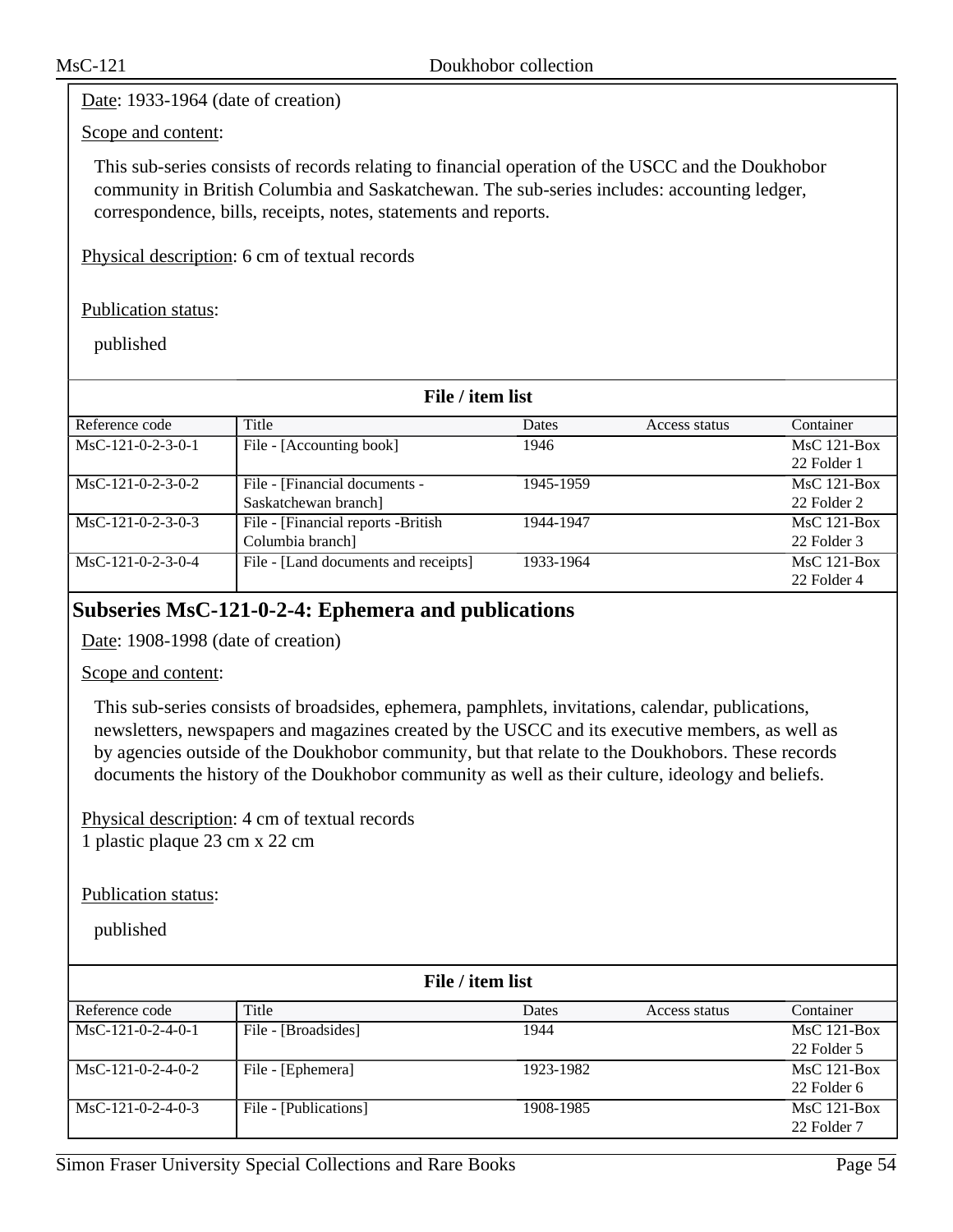| $MsC-121$                          |                                                                                                                                                                                                                                                                       | Doukhobor collection |               |                                                 |
|------------------------------------|-----------------------------------------------------------------------------------------------------------------------------------------------------------------------------------------------------------------------------------------------------------------------|----------------------|---------------|-------------------------------------------------|
| MsC-121-0-2-4-0-4                  | File - [Plaque]                                                                                                                                                                                                                                                       | 1969                 |               | $\overline{\text{MsC 121-Box}}$<br>21 Folder 14 |
| MsC-121-0-2-4-0-5                  | File - [The USCC ephemera and<br>publications]                                                                                                                                                                                                                        | 1934-1998            |               | <b>MsC 121-Box</b><br>22 Folder 8               |
|                                    | <b>Subseries MsC-121-0-2-5: Event records</b>                                                                                                                                                                                                                         |                      |               |                                                 |
| Date: 1949-1999 (date of creation) |                                                                                                                                                                                                                                                                       |                      |               |                                                 |
| Scope and content:                 |                                                                                                                                                                                                                                                                       |                      |               |                                                 |
|                                    | This sub-series consists of pamphlets, correspondence, reports, booklets, programs, newspaper special<br>editions and supplements, and calendars that document various event celebrated by the Doukhobor<br>communities as well as the Doukhobor history and culture. |                      |               |                                                 |
|                                    | Physical description: 2 cm of textual records                                                                                                                                                                                                                         |                      |               |                                                 |
| Publication status:<br>published   |                                                                                                                                                                                                                                                                       |                      |               |                                                 |
|                                    | File / item list                                                                                                                                                                                                                                                      |                      |               |                                                 |
| Reference code                     | Title                                                                                                                                                                                                                                                                 | Dates                | Access status | Container                                       |
| $MsC-121-0-2-5-0-1$                | File - [50th Jubilee Committee of<br>Doukhobors in Canada]                                                                                                                                                                                                            | 1949-1950            |               | <b>MsC 121-Box</b><br>22 Folder 9               |
| MsC-121-0-2-5-0-2                  | File - [75th Anniversary of the<br>Doukhobors in Canada]                                                                                                                                                                                                              | 1974-[ca 1975]       |               | $\overline{\text{MsC 121-Box}}$<br>22 Folder 10 |
| $MsC-121-0-2-5-0-3$                | File - [29th Annual Youth Festival<br>programs]                                                                                                                                                                                                                       | 1976                 |               | <b>MsC 121-Box</b><br>22 Folder 11              |
| MsC-121-0-2-5-0-4                  | File - [50th Anniversary of the USCC<br>$(1938-1988)$ ]                                                                                                                                                                                                               | 1988                 |               | $MsC$ 121-Box<br>22 Folder 12                   |
| $MsC-121-0-2-5-0-5$                | File - [Doukhobor Centenary of the<br>Destruction of Weapons (1995)]                                                                                                                                                                                                  | 1995                 |               | $MsC$ 121-Box<br>22 Folder 13                   |
| $MsC-121-0-2-5-0-6$                | File - [Centenary of Doukhobor Arrival]<br>in Canada (1999)]                                                                                                                                                                                                          | 1999                 |               | <b>MsC 121-Box</b><br>22 Folder 14              |
|                                    | Series MsC-121-0-3: Sons of Freedom                                                                                                                                                                                                                                   |                      |               |                                                 |
| Date: 1900-1997 (date of creation) |                                                                                                                                                                                                                                                                       |                      |               |                                                 |
| Scope and content:                 |                                                                                                                                                                                                                                                                       |                      |               |                                                 |
|                                    |                                                                                                                                                                                                                                                                       |                      |               |                                                 |
|                                    | This series consists of records mainly created, received and accumulated by members of the Sons of                                                                                                                                                                    |                      |               |                                                 |
|                                    | Freedom as well as records created by members of the Doukhobor community and organizations, such                                                                                                                                                                      |                      |               |                                                 |
|                                    | as the Christian Community of Universal Brotherhood (CCUB), the Universal Spiritual Community                                                                                                                                                                         |                      |               |                                                 |
|                                    | of Christ (USCC) and the Christian Community and Brotherhood of Reformed Doukhobors (CCBRD)                                                                                                                                                                           |                      |               |                                                 |
|                                    | that relate to the Sons of Freedom. The records include: correspondence, writings, petitions,                                                                                                                                                                         |                      |               |                                                 |
|                                    | statements, messages, declarations, protocols, lists, legal documents, songs texts, essays, speeches,                                                                                                                                                                 |                      |               |                                                 |

are printed and some are handwritten, some have accompanying transcriptions and/or translations; some are original documents and some are photocopies. This series is divided in to nine sub-series: 1:

newspaper clippings, photographs, and publications. The records are in Russian and/or English; some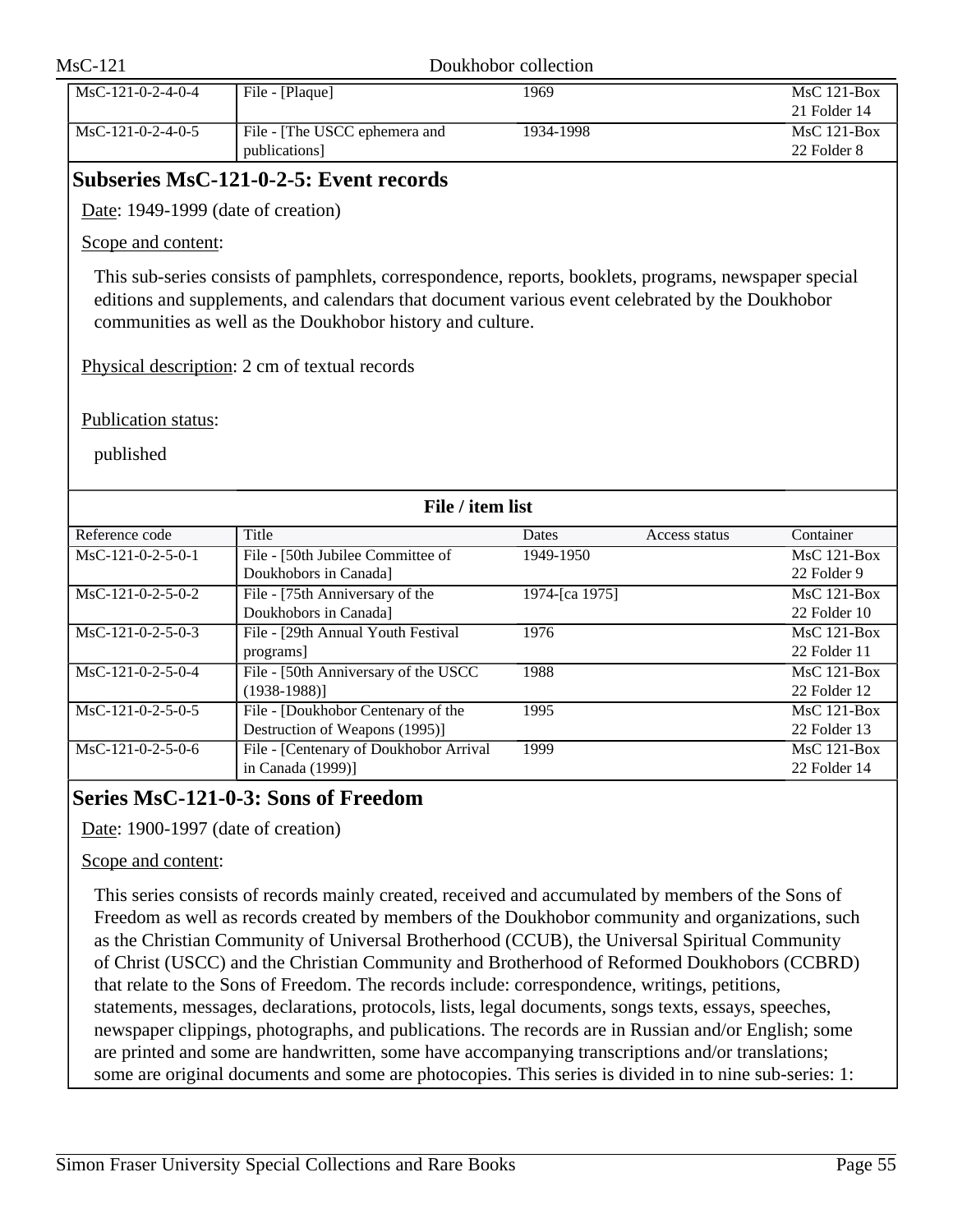Correspondence; 2: Writings; 3: Key people; 4: Prison related documents; 5: Land related documents; 6: Arson related documents; 7: General Documents; 8: Publications; and 9: Photographs.

Physical description: 61 cm of textual records 458 photographs : b&w print 92 photographs : col. print

### Immediate source of acquisition:

Records have been received from different sources and at different times over a period of time from 2001 till 2018. Part of the series records was collected and donated by John Keenlyside, and by Steve Lapshinoff, while other parts were acquired from various collectors

### Arrangement:

Records in this collection have been arranged by the archivist according to the source of material and then chronologically. In most cases, content of files and their names were maintained as found in the original documents, but filed chronologically. In cases when original files had no names, the archivist assigned a file name base on the file content. Any files that could not be organized chronologically contain arrangement notes at the file level.

Publication status:

published

### **Subseries MsC-121-0-3-1: Correspondence**

Date: 1909-1997 (date of creation)

Scope and content:

This sub-series consists of correspondence of the Sons of Freedom as well as correspondence of other Doukhobor organizations, such as the CCUB, the USCC, the CCBRD and individuals of the Doukhobor community that relate to the Sons of Freedom activities and beliefs.

Physical description: 10 cm of textual records

Publication status:

| File / item list    |                         |           |               |               |  |
|---------------------|-------------------------|-----------|---------------|---------------|--|
| Reference code      | Title                   | Dates     | Access status | Container     |  |
| $MsC-121-0-3-1-0-1$ | File - [Correspondence] | 1909-1932 |               | $MsC$ 121-Box |  |
|                     |                         |           |               | 23 Folder 1   |  |
| $MsC-121-0-3-1-0-2$ | File - [Correspondence] | 1911-1928 |               | $MsC$ 121-Box |  |
|                     |                         |           |               | 23 Folder 2   |  |
| $MsC-121-0-3-1-0-3$ | File - [Correspondence] | 1927-1946 |               | $MsC$ 121-Box |  |
|                     |                         |           |               | 23 Folder 3   |  |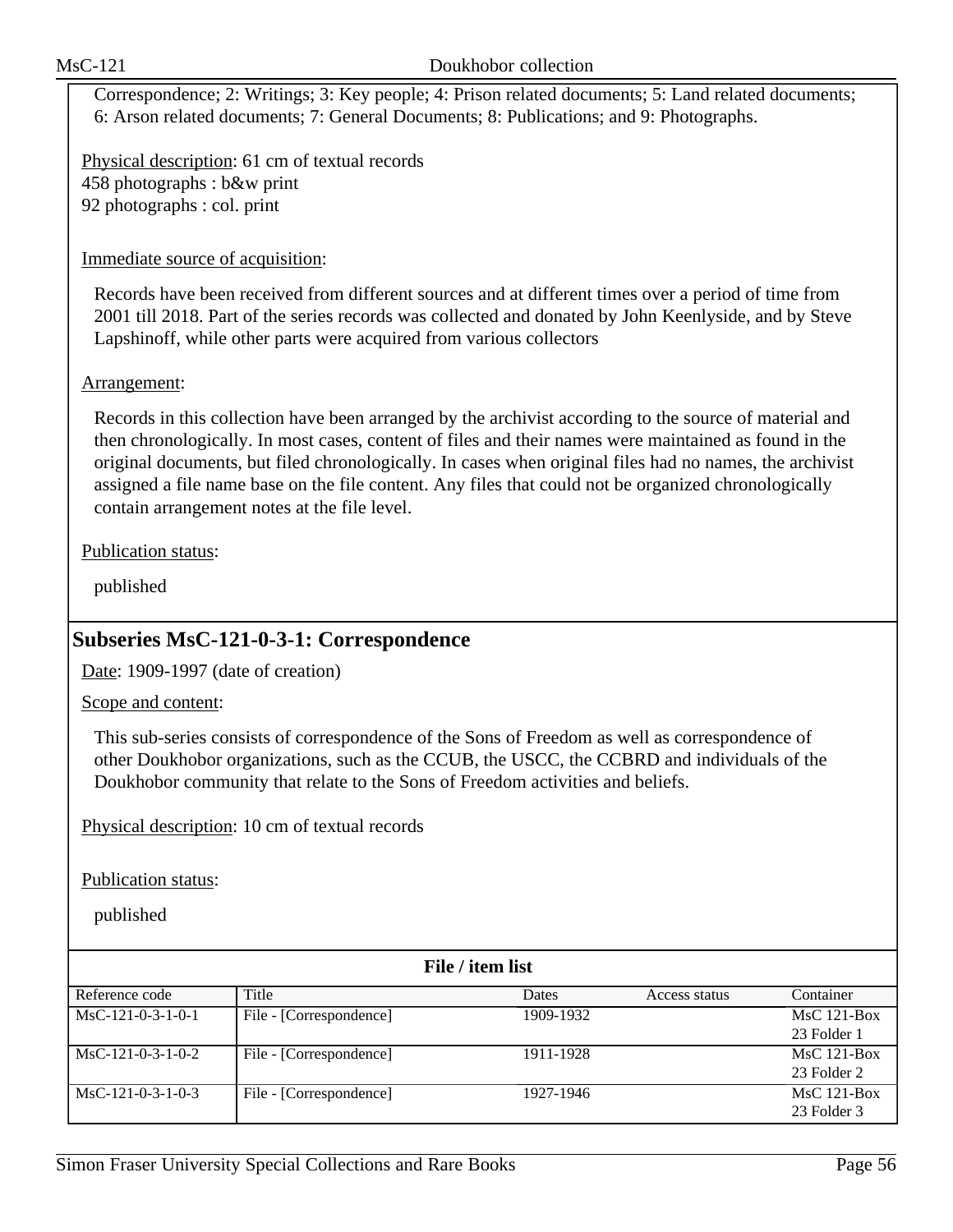| MsC-121-0-3-1-0-4    | File - [Correspondence]                                            | 1928      | <b>MsC 121-Box</b> |
|----------------------|--------------------------------------------------------------------|-----------|--------------------|
|                      |                                                                    |           | 23 Folder 4        |
| $MsC-121-0-3-1-0-5$  | File - [Correspondence]                                            | 1928-1929 | MsC 121-Box        |
|                      |                                                                    |           | 23 Folder 5        |
| $MsC-121-0-3-1-0-6$  | File - [Correspondence]                                            | [ca 1929] | MsC 121-Box        |
|                      |                                                                    |           | 23 Folder 6        |
| $MsC-121-0-3-1-0-7$  | File - [Correspondence]                                            | 1929      | MsC 121-Box        |
|                      |                                                                    |           | 23 Folder 7        |
| $MsC-121-0-3-1-0-8$  | File - [Correspondence]                                            | 1930      | <b>MsC 121-Box</b> |
|                      |                                                                    |           | 23 Folder 8        |
| $MsC-121-0-3-1-0-9$  | File - [Correspondence]                                            | 1931-1932 | $MsC$ 121-Box      |
|                      |                                                                    |           | 23 Folder 9        |
| $MsC-121-0-3-1-0-10$ | File - [UBC's Consultative Committee                               | 1953      | $MsC$ 121-Box      |
|                      | on Doukhobor Problems letter to S.                                 |           | 23 Folder 10       |
|                      | Sorokin]                                                           |           |                    |
| MsC-121-0-3-1-0-11   | File - [Correspondence of Aleksandr                                | 1958      | $MsC$ 121-Box      |
|                      | Prodan]                                                            |           | 23 Folder 11       |
|                      | MsC-121-0-3-1-0-11-606 Item - [Portrait of Fenia]                  | 1958      | MsC 121-Box        |
|                      |                                                                    |           | 23 Folder 11       |
|                      | MsC-121-0-3-1-0-11-607 Item - [Aleks, Alina and another women]     | 1958      | $MsC$ 121-Box      |
|                      |                                                                    |           | 23 Folder 11       |
|                      | $\text{MsC-121-0-3-1-0-11-608}$ Item - [Three people in the field] | 1958      | MsC 121-Box        |
|                      |                                                                    |           | 23 Folder 11       |
| $MsC-121-0-3-1-0-12$ | File - [Anonymous letter to W.                                     | 1997      | $MsC$ 121-Box      |
|                      | Perepelkin]                                                        |           | 23 Folder 12       |

## **Subseries MsC-121-0-3-2: Writings**

Date: 1906-1981 (date of creation)

Scope and content:

This sub-series consists of various writings created by the members of Sons of Freedom that illustrate their approach to life and their beliefs. This sub-series includes: songs texts, writings, letters, resolutions, speeches, messages, essays, addresses, protocol, and appeal. In many cases authorship and date of the documents are unknown. Known authors include: A. W. Efanov (Freedomite, "intellectual", protester and probably an arsonist) and Florence Potapoff. The records are in Russian and/or English; some are handwritten and some printed.

Physical description: 5 cm of textual records

Publication status:

| File / item list    |                                            |           |               |               |  |
|---------------------|--------------------------------------------|-----------|---------------|---------------|--|
| Reference code      | Title                                      | Dates     | Access status | Container     |  |
| $MsC-121-0-3-2-0-1$ | File - [Efanov's writings and<br>1906-1977 |           | $MsC$ 121-Box |               |  |
|                     | reproductions of others writings]          |           |               | 24 Folder 1   |  |
| $MsC-121-0-3-2-0-2$ | File - [Efanov's scribbler and an essay]   | 1950-1963 |               | $MsC$ 121-Box |  |
|                     |                                            |           |               | 24 Folder 2   |  |
| $MsC-121-0-3-2-0-3$ | File - [Speeches]                          | 1929-1935 |               | $MsC$ 121-Box |  |
|                     |                                            |           |               | 24 Folder 3   |  |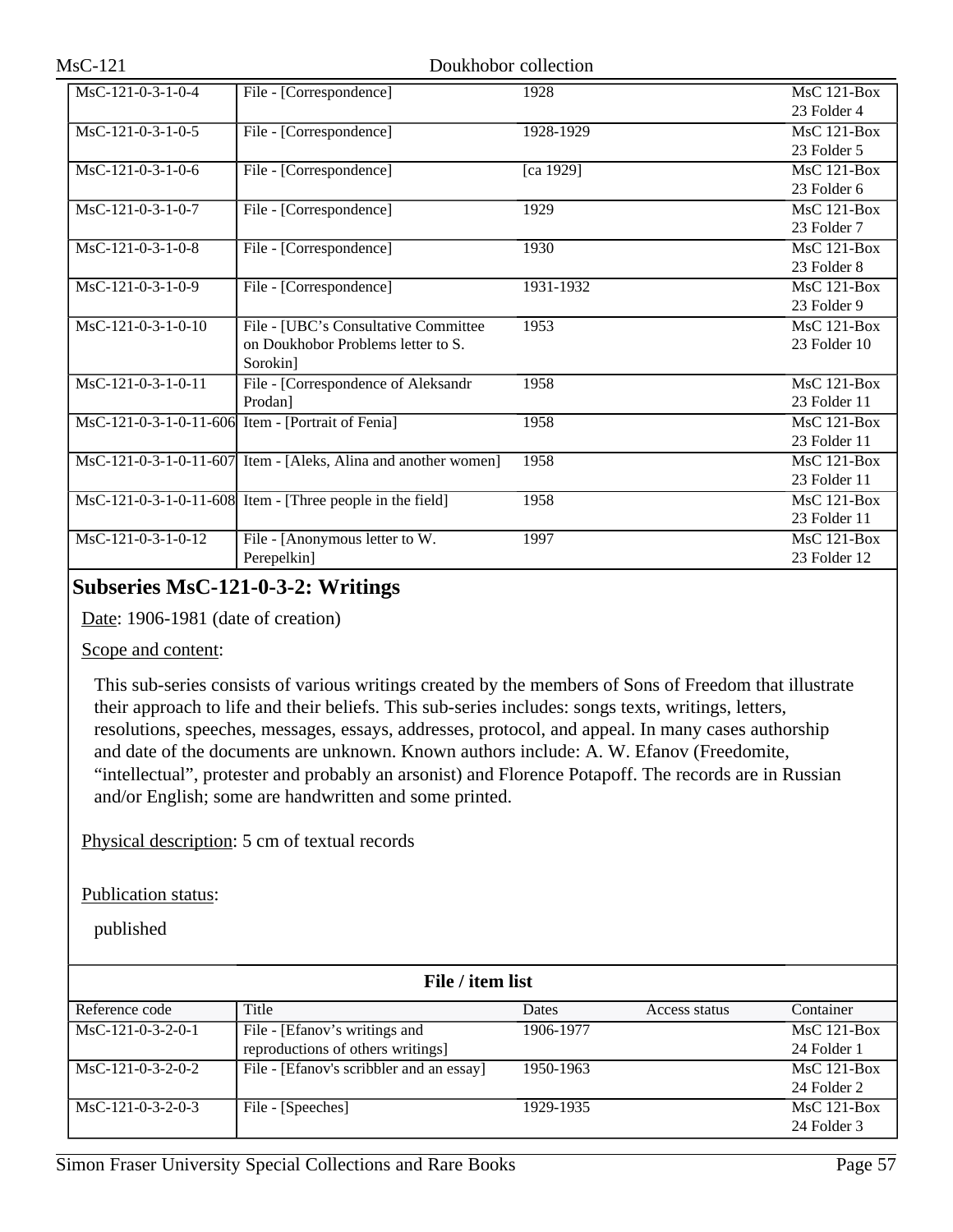MsC-121-0-3-2-0-4 File - [Writings] 1930-1981 MsC 121-Box 24 Folder 4

### **Subseries MsC-121-0-3-3: Key people**

Date: 1900-1997 (date of creation)

### Scope and content:

This sub-series consists of various documents that pertain to the specific individuals within the Doukhobor community that belong to or had relations with the Sons of Freedom group. The documents found in this sub-series include: correspondence, writings, messages, statements, petitions, resolutions, appeals, notebooks, clippings, articles and account of events. This sub-series includes following themes: Doukhobor leadership issues, splits in the Doukhobor community, arson, imprisonments, children education and children's removal from homes by the government, the Sons of Freedom and the Reformed Doukhobors. Documents are in Russian or English, some are printed and some handwritten.

Physical description: 16 cm of textual records 1 photograph: b&w print

### Publication status:

| File / item list    |                                                             |                    |               |               |  |
|---------------------|-------------------------------------------------------------|--------------------|---------------|---------------|--|
| Reference code      | Title                                                       | Dates              | Access status | Container     |  |
| $MsC-121-0-3-3-0-1$ | File - [Astoforoffs]                                        | 1925-1977          |               | MsC 121-Box   |  |
|                     |                                                             |                    |               | 24 Folder 5   |  |
| $MsC-121-0-3-3-0-2$ | File - [Kathy Astoforoff]                                   | 1975-1976          |               | $MsC$ 121-Box |  |
|                     |                                                             |                    |               | 24 Folder 6   |  |
| $MsC-121-0-3-3-0-3$ | File - [Mary Astoforoff and Mary                            | 1965-1981          |               | MsC 121-Box   |  |
|                     | Malakoff]                                                   |                    |               | 24 Folder 7   |  |
| MsC-121-0-3-3-0-4   | File - Mike Bayoff                                          | 1964               |               | MsC 121-Box   |  |
|                     |                                                             |                    |               | 24 Folder 8   |  |
| $MsC-121-0-3-3-0-5$ | File - Mike Bayoff                                          | 1977-1985          |               | $MsC$ 121-Box |  |
|                     |                                                             |                    |               | 24 Folder 9   |  |
| $MsC-121-0-3-3-0-6$ | File - Alex Datchkoff                                       | 1982               |               | $MsC$ 121-Box |  |
|                     |                                                             |                    |               | 24 Folder 10  |  |
| MsC-121-0-3-3-0-7   | File - [Statement re: Mr. Herridge]                         | [195?]             |               | $MsC$ 121-Box |  |
|                     |                                                             |                    |               | 24 Folder 11  |  |
| MsC-121-0-3-3-0-8   | File - [Bill Hrimakin]                                      | 1930-1984          |               | $MsC$ 121-Box |  |
|                     |                                                             |                    |               | 24 Folder 12  |  |
|                     | MsC-121-0-3-3-0-8-1132 Item - [Photo of Bill Hrimakin? with | $\overline{193-1}$ |               | MsC 121-Box   |  |
|                     | another man]                                                |                    |               | 32 Folder 11  |  |
| MsC-121-0-3-3-0-9   | File - [Letters to John Lebedoff]                           | 1962               |               | MsC 121-Box   |  |
|                     |                                                             |                    |               | 24 Folder 13  |  |
| MsC-121-0-3-3-0-10  | File - [Mary Malakoff]                                      | 1970-1982          |               | MsC 121-Box   |  |
|                     |                                                             |                    |               | 24 Folder 14  |  |
| MsC-121-0-3-3-0-11  | File - [Mary Malakoff]                                      | 1970-1982          |               | $MsC$ 121-Box |  |
|                     |                                                             |                    |               | 24 Folder 15  |  |
| MsC-121-0-3-3-0-12  | File - [Peter Maloff]                                       | 1939-1944          |               | MsC 121-Box   |  |
|                     |                                                             |                    |               | 25 Folder 1   |  |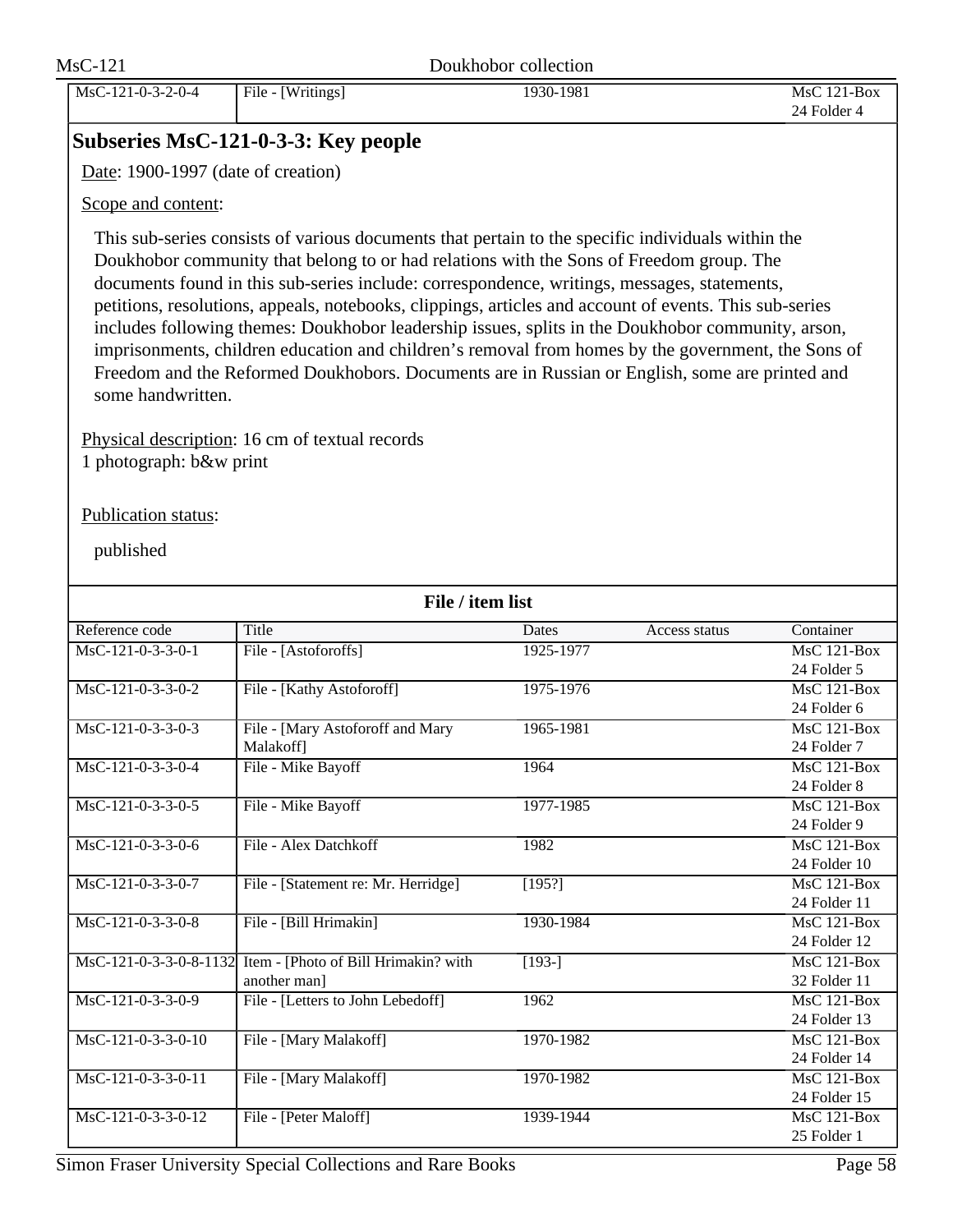| $MsC-121-0-3-3-0-13$ | File - [Joe Podovinnikoff]                | 1947-1984 | $MsC$ 121-Box |
|----------------------|-------------------------------------------|-----------|---------------|
|                      |                                           |           | 25 Folder 2   |
| $MsC-121-0-3-3-0-14$ | File - [Pauline Poznikoff]                | 1996-1997 | $MsC$ 121-Box |
|                      |                                           |           | 25 Folder 3   |
| $MsC-121-0-3-3-0-15$ | File - [Fred Samsonoff]                   | [195?]    | $MsC$ 121-Box |
|                      |                                           |           | 25 Folder 4   |
| $MsC-121-0-3-3-0-16$ | File - [Bill Sarsin]                      | 1985      | $MsC$ 121-Box |
|                      |                                           |           | 25 Folder 5   |
| $MsC-121-0-3-3-0-17$ | File - [S. Sorokin and leadership related | 1924-1982 | $MsC$ 121-Box |
|                      | documents]                                |           | 25 Folder 6   |
| $MsC-121-0-3-3-0-18$ | File - [S. Sorokin and leadership related | 1928-1963 | $MsC$ 121-Box |
|                      | documents]                                |           | 25 Folder 7   |
| $MsC-121-0-3-3-0-19$ | File - [S. Sorokin and leadership related | 1947-1965 | $MsC$ 121-Box |
|                      | documents]                                |           | 25 Folder 8   |
| $MsC-121-0-3-3-0-20$ | File - [S. Sorokin and leadership related | 1950-1955 | $MsC$ 121-Box |
|                      | documents]                                |           | 25 Folder 9   |
| $MsC-121-0-3-3-0-21$ | File - Michael Verigin                    | 1900-1956 | $MsC$ 121-Box |
|                      |                                           |           | 25 Folder 10  |

### **Subseries MsC-121-0-3-4: Prison related documents**

Date: 1929-1986 (date of creation)

Scope and content:

This sub-series consists of various records documenting the Doukhobor incarceration experiences over several decades. The records relate to the Doukhobor beliefs and ideology, influence of their leaders, Doukhobor justification for the participation in unlawful activities that ultimately resulted in incarceration, as well as the hardship and suffering of the community as a whole caused by incarceration. Some documents refer to the mistreatment of the Doukhobors by the Canadian government. Many authors of the documents are women. The documents include: correspondence, statements, petitions, lists, accounts of events, drawings, songs texts, declarations, slogans, writings, articles and clippings. The records are in Russian and/or English; many are handwritten and some with accompanying transcriptions; some are original documents and some are photocopies.

Physical description: 8 cm of textual records

Publication status:

| File / item list    |                                          |              |               |               |  |
|---------------------|------------------------------------------|--------------|---------------|---------------|--|
| Reference code      | Title                                    | <b>Dates</b> | Access status | Container     |  |
| $MsC-121-0-3-4-0-1$ | File - [Demonstration at Oakalla prison] | 1976         |               | $MsC$ 121-Box |  |
|                     | 26 Folder 1                              |              |               |               |  |
| $MsC-121-0-3-4-0-2$ | File - [Doukhobor suffering]             | 1963-1984    |               | $MsC$ 121-Box |  |
|                     |                                          |              |               | 26 Folder 2   |  |
| $MsC-121-0-3-4-0-3$ | File - [Passmore Hall]                   | 1977         |               | $MsC$ 121-Box |  |
|                     |                                          |              |               | 26 Folder 3   |  |
| $MsC-121-0-3-4-0-4$ | File - Piers Island Drawings 1932        | 1932         |               | $MsC$ 121-Box |  |
|                     |                                          |              |               | 26 Folder 4   |  |
| $MsC-121-0-3-4-0-5$ | File - [Piers Island Drawings by         | [1934?]      |               | $MsC$ 121-Box |  |
|                     | <b>Chernoffl</b>                         |              |               | 26 Folder 5   |  |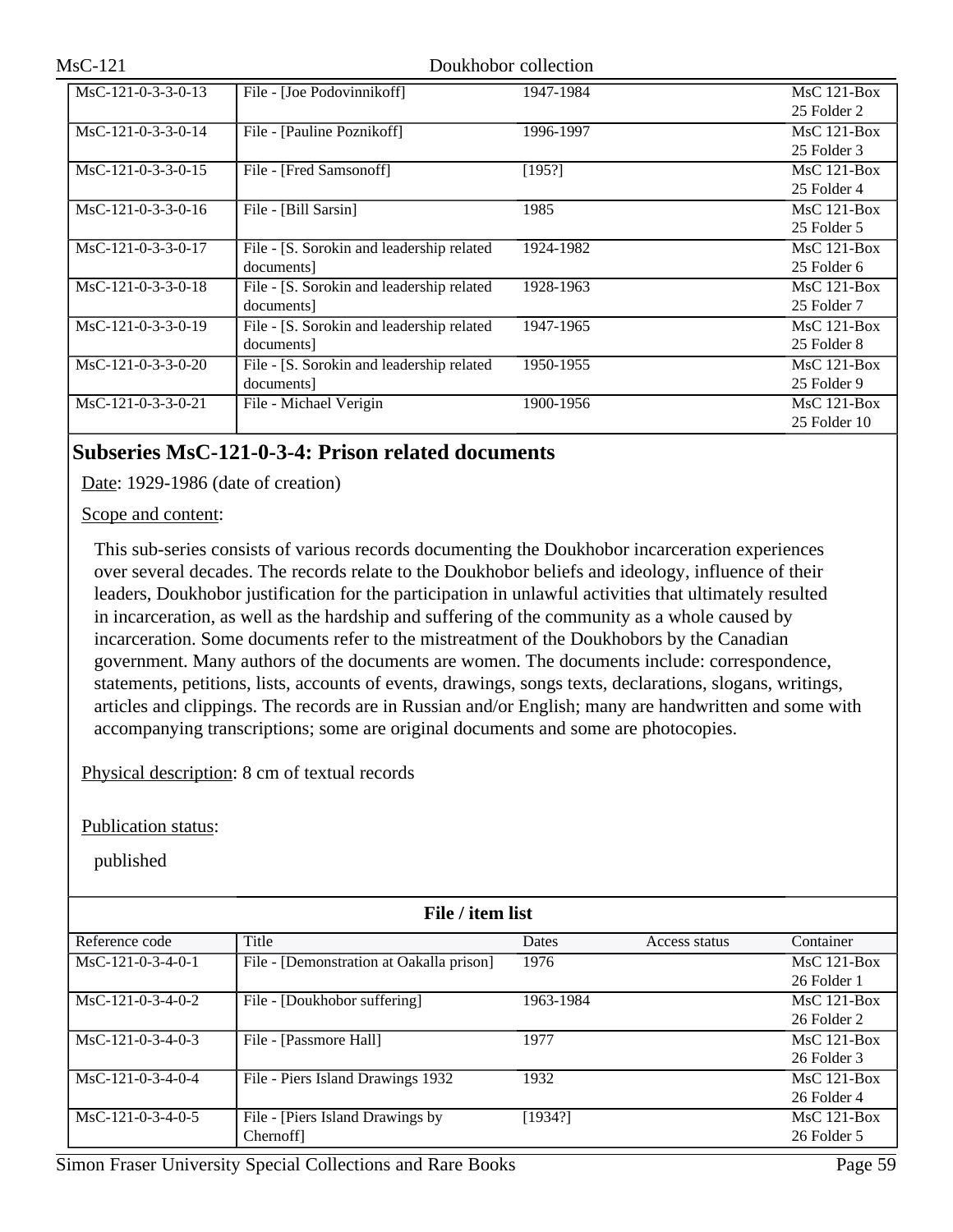| $MsC-121-0-3-4-0-6$  | File - [Prisoners' statements]             | 1950-1966 | $MsC$ 121-Box    |
|----------------------|--------------------------------------------|-----------|------------------|
|                      |                                            |           | 26 Folder 6      |
| $MsC-121-0-3-4-0-7$  | File - [Protests against Sons of Freedom's | 1970-1983 | $MsC$ 121-Box    |
|                      | imprisonment]                              |           | 26 Folder 7      |
| $MsC-121-0-3-4-0-8$  | File - [Women committee]                   | 1951-1975 | $MsC$ 121-Box    |
|                      |                                            |           | 26 Folder 8      |
| $MsC-121-0-3-4-0-9$  | File - [Women in prison]                   | 1950-1982 | $MsC$ 121-Box    |
|                      |                                            |           | 26 Folder 9      |
| $MsC-121-0-3-4-0-10$ | File - [Women in prison]                   | 1970-1976 | $MsC$ 121-Box    |
|                      |                                            |           | $26$ Folder $10$ |
| $MsC-121-0-3-4-0-11$ | File - [Women statements and letters]      | 1929-1986 | $MsC$ 121-Box    |
|                      |                                            |           | 26 Folder 11     |
| $MsC-121-0-3-4-0-12$ | File - [Women statements and clipping]     | 1960-1977 | $MsC$ 121-Box    |
|                      |                                            |           | 26 Folder 12     |

## **Subseries MsC-121-0-3-5: Land related documents**

Date: 1900-1966 (date of creation)

### Scope and content:

This sub-series documents land disputes that existed between the Sons of Freedom, the CCBRD and the CCUB and the USCC. The documents include: open letters, memos, resolutions, appeals, statements, excerpts from publications, proceedings of the hearings, clippings, and articles. This subseries includes printed, mimeographed and handwritten documents in Russian and/or English. Some are original documents and some are photocopies. In some cases, Russian handwritten document is supplied with a Russian and English version mimeograph.

Physical description: 2 cm of textual records

Publication status:

| File / item list                                        |                                            |           |               |               |  |
|---------------------------------------------------------|--------------------------------------------|-----------|---------------|---------------|--|
| Reference code                                          | Title                                      | Dates     | Access status | Container     |  |
| $MsC-121-0-3-5-0-1$                                     | File - [Clippings, articles]               | 1900-1959 |               | $MsC$ 121-Box |  |
|                                                         |                                            |           |               | 27 Folder 1   |  |
| $MsC-121-0-3-5-0-2$                                     | File - [Dealing with the CCUB land]        | 1931-1932 |               | $MsC$ 121-Box |  |
|                                                         |                                            |           |               | 27 Folder 2   |  |
| $MsC-121-0-3-5-0-3$                                     | File - [Judge Lord - Interim report on the | 1955      |               | $MsC$ 121-Box |  |
|                                                         | inquiery into the allotment of Doukhobor   |           |               | 27 Folder 3   |  |
|                                                         | lands]                                     |           |               |               |  |
| MsC-121-0-3-5-0-4                                       | File - [Land allotment inquiry]            | 1947-1959 |               | $MsC$ 121-Box |  |
|                                                         |                                            |           |               | 27 Folder 4   |  |
| MsC-121-0-3-5-0-5                                       | File - [Land related documents]            | 1940-1947 |               | $MsC$ 121-Box |  |
|                                                         |                                            |           |               | 27 Folder 5   |  |
| $MsC-121-0-3-5-0-6$                                     | File - [Magistrate William Evans           | 1961-1966 |               | $MsC$ 121-Box |  |
|                                                         | documents]                                 |           |               | 27 Folder 6   |  |
| <b>Subseries MsC-121-0-3-6: Arson related documents</b> |                                            |           |               |               |  |
| Date: 1950-1984 (date of creation)                      |                                            |           |               |               |  |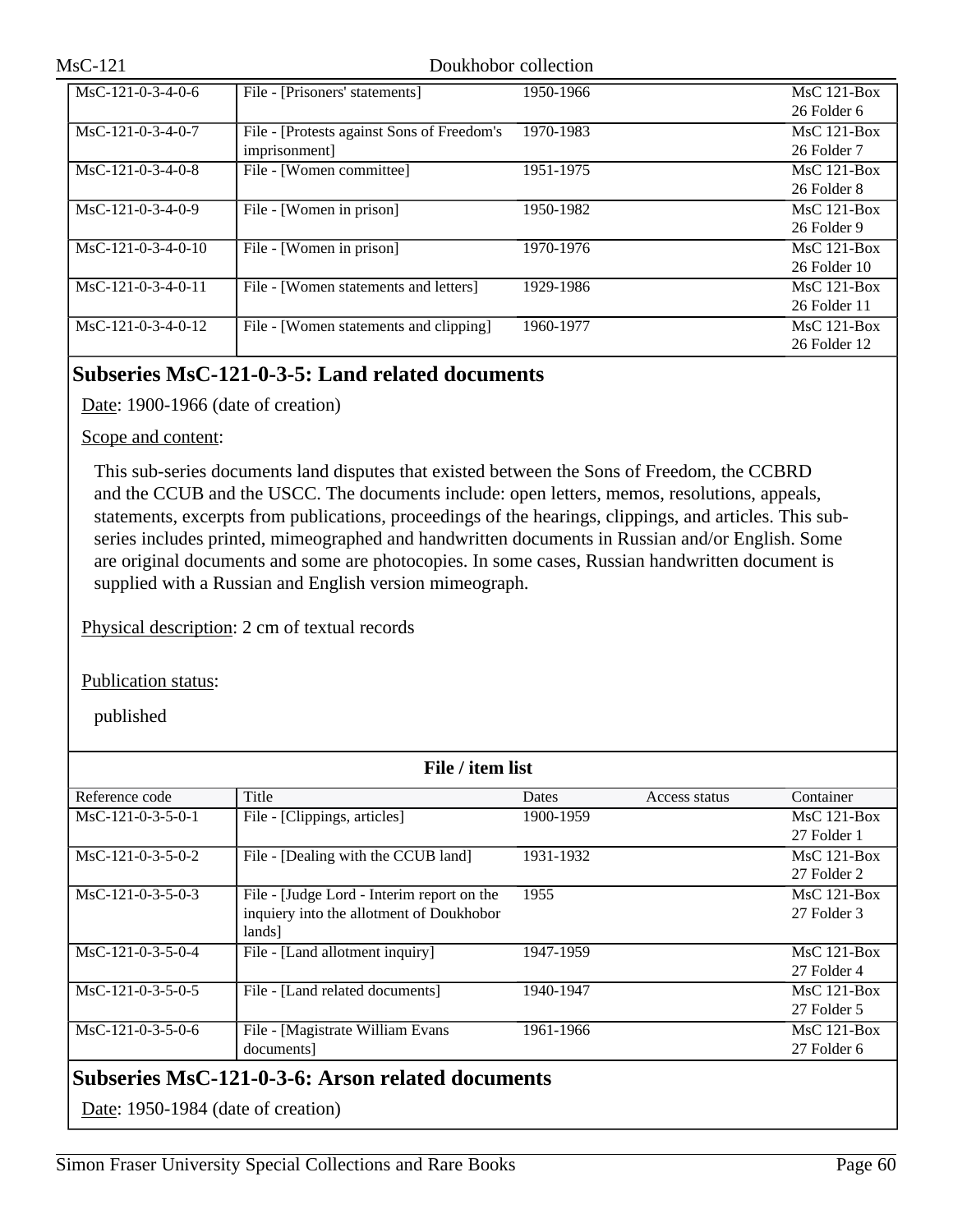#### Scope and content:

This sub-series documents the Sons of Freedom involvement in arson and bombing, including of the burning of J. J. Verigin's house in Brilliant, BC. The sub-series consists of witness statements, articles and newspaper clippings. This sub-series includes printed, mimeographed and handwritten documents in Russian and/or English. Some are original documents and some are photocopies. In some cases, Russian handwritten document is supplied with a Russian and English version mimeograph.

Physical description: 4 cm of textual records

Publication status:

published

| File / item list    |                                           |              |               |               |  |
|---------------------|-------------------------------------------|--------------|---------------|---------------|--|
| Reference code      | Title                                     | <b>Dates</b> | Access status | Container     |  |
| $MsC-121-0-3-6-0-1$ | File - [Burning of Verigin's residence in | 1950-1977    |               | $MsC$ 121-Box |  |
|                     | Brilliant]                                |              |               | 27 Folder 7   |  |
| $MsC-121-0-3-6-0-2$ | File - [Witness accounts of arson]        | 1950-1979    |               | $MsC$ 121-Box |  |
|                     |                                           |              |               | 27 Folder 8   |  |
| $MsC-121-0-3-6-0-3$ | File - [Markova's funeral and arson]      | 1960-1978    |               | $MsC$ 121-Box |  |
|                     |                                           |              |               | 27 Folder 9   |  |
| $MsC-121-0-3-6-0-4$ | File - [Statements re: arson]             | 1977-1983    |               | $MsC$ 121-Box |  |
|                     |                                           |              |               | 27 Folder 10  |  |
| $MsC-121-0-3-6-0-5$ | File - [Statements re: arson]             | 1984         |               | $MsC$ 121-Box |  |
|                     |                                           |              |               | 27 Folder 11  |  |

### **Subseries MsC-121-0-3-7: General documents**

Date: 1899-[200?] (date of creation)

Scope and content:

This sub-series consists of lists, timelines, statements, petitions, reports, correspondence, memos, and newspaper clippings that document various aspects of Doukhobor history in Canada. The matters contained in this sub-series include: arrival of Doukhobors in Canada, relationship between the Doukhobor community, Verigins and the Sons of Freedom, as well as relationship of the Doukhobors with the Soviets and with the Canadian government. This sub-series includes printed, mimeographed and handwritten documents in Russian and/or English. Some are original documents and some are photocopies. In some cases, Russian handwritten document is supplied with a Russian and English version mimeograph.

Physical description: 4 cm of textual records

Publication status:

| File / item list |       |       |               |           |  |
|------------------|-------|-------|---------------|-----------|--|
| Reference code   | Title | Dates | Access status | Container |  |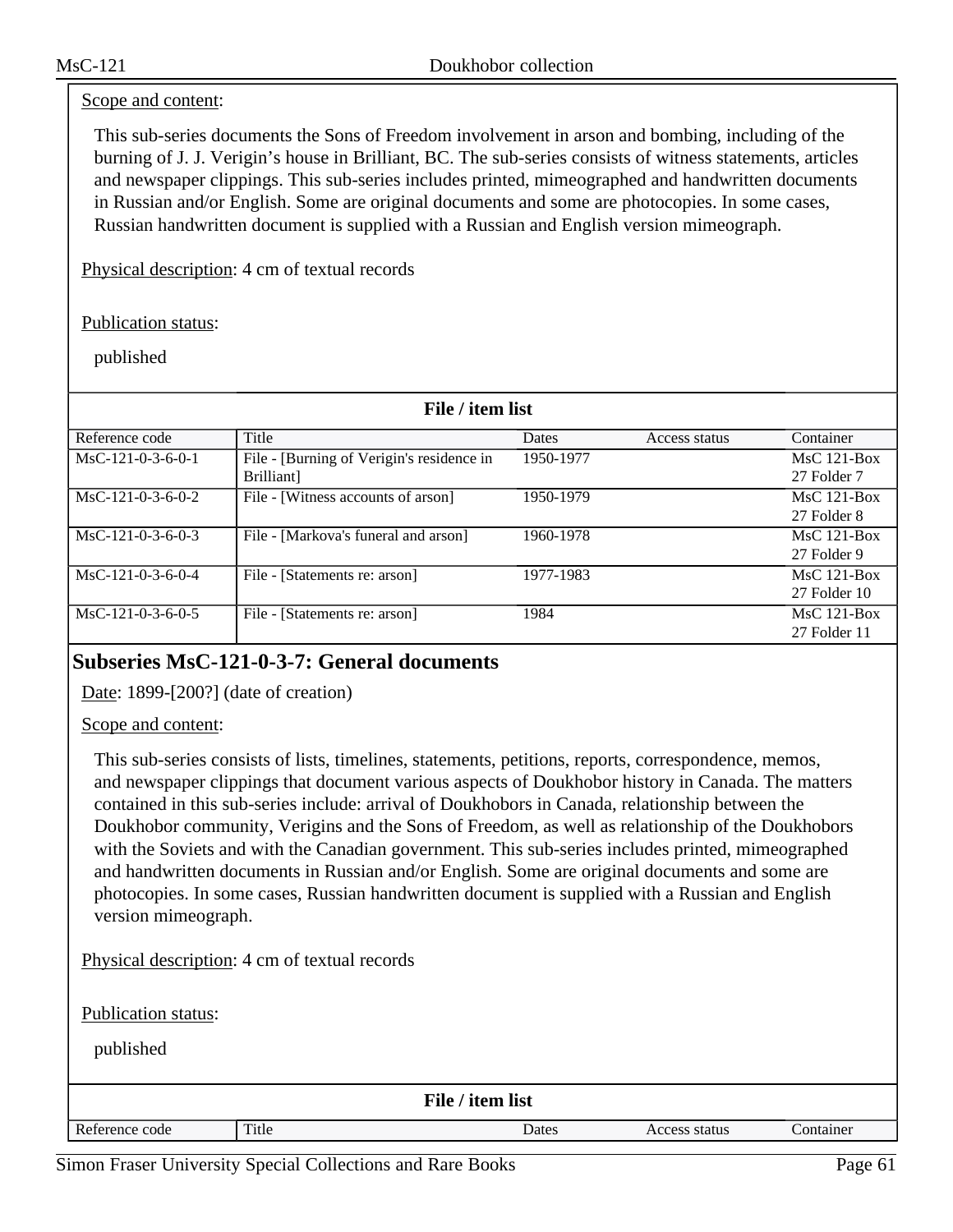| $MsC-121-0-3-7-0-1$ | File - [S.S. Lake Huron Ship List]         | 1899                | MsC 121-Box        |
|---------------------|--------------------------------------------|---------------------|--------------------|
|                     |                                            |                     | 27 Folder 12       |
| $MsC-121-0-3-7-0-2$ | File - [Speech, statements, petitions]     | 1911-1983           | $MsC$ 121-Box      |
|                     |                                            |                     | 27 Folder 13       |
| $MsC-121-0-3-7-0-3$ | File - [V. A. Sukharev report on visit to  | 1945                | MsC 121-Box        |
|                     | the Soviet Embassy]                        |                     | 27 Folder 14       |
| MsC-121-0-3-7-0-4   | File - [Relocation of Sons of Freedom]     | 1950-1953           | <b>MsC 121-Box</b> |
|                     |                                            |                     | 27 Folder 15       |
| $MsC-121-0-3-7-0-5$ | File - [Witness questioning]               | $[195?]$ - $[197?]$ | $MsC$ 121-Box      |
|                     |                                            |                     | 27 Folder 16       |
| MsC-121-0-3-7-0-6   | File - [Witness accounts and open letters] | 1970-1971           | $MsC$ 121-Box      |
|                     |                                            |                     | 27 Folder 17       |
| MsC-121-0-3-7-0-7   | File - Questions for John J. Verigin       | [1972]              | $MsC$ 121-Box      |
|                     |                                            |                     | 27 Folder 18       |
| MsC-121-0-3-7-0-8   | File - [Interview, clipping, documents]    | $1973 - 1985$       | MsC 121-Box        |
|                     |                                            |                     | 27 Folder 19       |
| MsC-121-0-3-7-0-9   | File - [Sons of Freedom statements re:     | 1975-1984           | $MsC$ 121-Box      |
|                     | $KCIR$ ]                                   |                     | 27 Folder 20       |
| MsC-121-0-3-7-0-10  | File - [Women's protests]                  | 1978                | $MsC$ 121-Box      |
|                     |                                            |                     | 27 Folder 21       |
| MsC-121-0-3-7-0-11  | File - Timeline of events in Doukhobor     | [after 1978]        | MsC 121-Box        |
|                     | history                                    |                     | 27 Folder 22       |
| MsC-121-0-3-7-0-12  | File - Doukhobor martyrs 1886-1905         | [after $200$ ?]     | $MsC$ 121-Box      |
|                     |                                            |                     | 27 Folder 23       |

## **Subseries MsC-121-0-3-8: Publications**

Date: 1908-1991 (date of creation)

### Publication status:

| File / item list    |                                        |           |               |               |
|---------------------|----------------------------------------|-----------|---------------|---------------|
| Reference code      | Title                                  | Dates     | Access status | Container     |
| $MsC-121-0-3-8-0-1$ | File - [Excepts from government]       | 1908-1950 |               | $MsC$ 121-Box |
|                     | publications]                          |           |               | 28 Folder 1   |
| $MsC-121-0-3-8-0-2$ | File - [Clippings, excepts]            | 1917-1961 |               | $MsC$ 121-Box |
|                     |                                        |           |               | 28 Folder 2   |
| MsC-121-0-3-8-0-3   | File - [Clippings, interview]          | 1917-1985 |               | $MsC$ 121-Box |
|                     |                                        |           |               | 28 Folder 3   |
| $MsC-121-0-3-8-0-4$ | File - [Excepts from publications]     | 1918-1959 |               | $MsC$ 121-Box |
|                     |                                        |           |               | 28 Folder 4   |
| $MsC-121-0-3-8-0-5$ | File - [Articles]                      | 1928-1978 |               | $MsC$ 121-Box |
|                     |                                        |           |               | 28 Folder 5   |
| $MsC-121-0-3-8-0-6$ | File - [Clippings]                     | 1929-1979 |               | $MsC$ 121-Box |
|                     |                                        |           |               | 28 Folder 6   |
| $MsC-121-0-3-8-0-7$ | File - [Clippings, images of protests] | 1932-1953 |               | $MsC$ 121-Box |
|                     |                                        |           |               | 28 Folder 7   |
| $MsC-121-0-3-8-0-8$ | File - [Clippings, publications]       | 1934-1987 |               | $MsC$ 121-Box |
|                     |                                        |           |               | 28 Folder 8   |
| MsC-121-0-3-8-0-9   | File - [Clippings re: leadership]      | 1947-1959 |               | $MsC$ 121-Box |
|                     |                                        |           |               | 28 Folder 9   |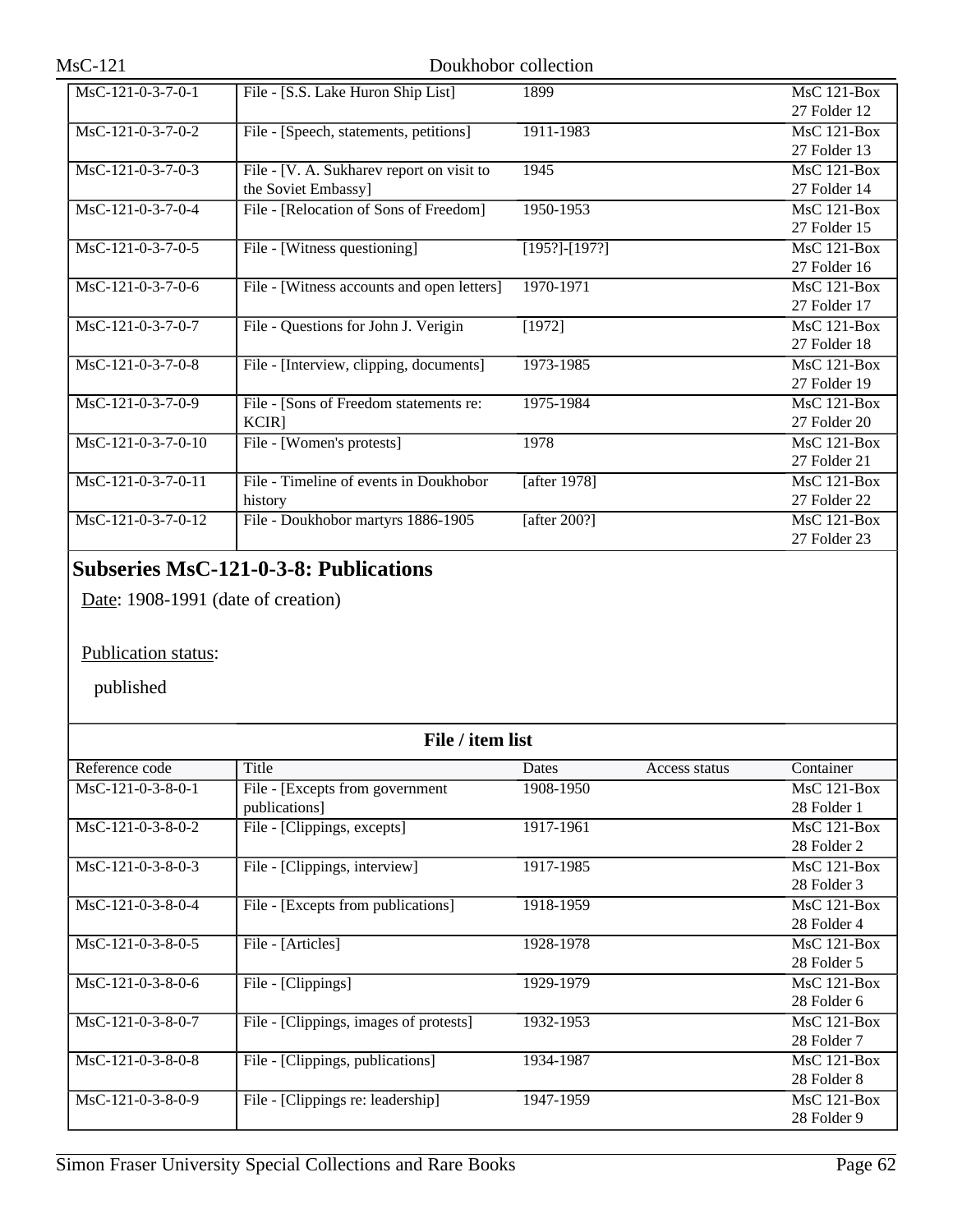| $MsC-121-0-3-8-0-10$ | File - [Clippings re: prison]           | 1953-1963 | $MsC$ 121-Box |
|----------------------|-----------------------------------------|-----------|---------------|
|                      |                                         |           | 28 Folder 10  |
| $MsC-121-0-3-8-0-11$ | File - [Article - The Doukhobor Sons of | 1957      | $MsC$ 121-Box |
|                      | Freedom by Charles Franz]               |           | 28 Folder 11  |
| $MsC-121-0-3-8-0-12$ | File - [Publication, articles]          | $[196-]$  | $MsC$ 121-Box |
|                      |                                         |           | 28 Folder 12  |
| MsC-121-0-3-8-0-13   | File - [Clippings re: prison]           | 1971-1991 | $MsC$ 121-Box |
|                      |                                         |           | 28 Folder 13  |
| $MsC-121-0-3-8-0-14$ | File - [Essay - The Sons of Freedom     | 1983      | $MsC$ 121-Box |
|                      | Doukhobor and the Canadian state by     |           | 28 Folder 14  |
|                      | J.C. Yerbury                            |           |               |

### **Subseries MsC-121-0-3-9: Photographs**

Date: 1927-1993 (date of creation)

#### Scope and content:

This sub-series consists of photographic black & white and color images depicting the Sons of Freedom's various protest and gathering activities from 1927 until 1993. The protests and gatherings were results of various circumstances that the Sons of Freedom found unjustly and worthy of fighting against. Some of the protest were the response to the Canadian government treatment of the Sons, including detention of the children or prison sentences given for arson and public nudity. Other protests were prompted by discontent with leadership issues and divisions within the Doukhobor community as well as by eagerness to demonstrate the Sons' beliefs. This sub-series includes images of protesters gathering, marching and/or being arrested; images of trek to Aggasiz and camp settlement; images of arson; images of nude protests and images of visits to New Denver School Dormitory where the Sons of Freedom children were detained

Physical description: 471 photographs : b&w print 93 photographs : col. print

Arrangement:

This sub-series were assigned item numbers MSC121-DP-001 to MSC121-DP-012 and MSC121- DP-618 to MSC121-DP-1163.

Publication status:

| File / item list        |                                           |           |               |               |
|-------------------------|-------------------------------------------|-----------|---------------|---------------|
| Reference code          | Title                                     | Dates     | Access status | Container     |
| $MsC-121-0-3-9-0-1$     | File - [Protests, gatherings 1920s-1960s] | 1927-1963 |               | $MsC$ 121-Box |
|                         |                                           |           |               | 29 Folder 1   |
| $MsC-121-0-3-9-0-1-618$ | Item - [Men carrying big box and the      | $[194-]$  |               | $MsC$ 121-Box |
|                         | crowd in the background]                  |           |               | 29 Folder 1   |
| MsC-121-0-3-9-0-1-619   | Item - [Dressed in white young men and    | [1962]    |               | $MsC$ 121-Box |
|                         | women lined up]                           |           |               | 29 Folder 1   |
| $MsC-121-0-3-9-0-1-620$ | Item - [Men and women standing in         | 1940      |               | $MsC$ 121-Box |
|                         | a semi-circle with small table in the     |           |               | 29 Folder 1   |
|                         | middle]                                   |           |               |               |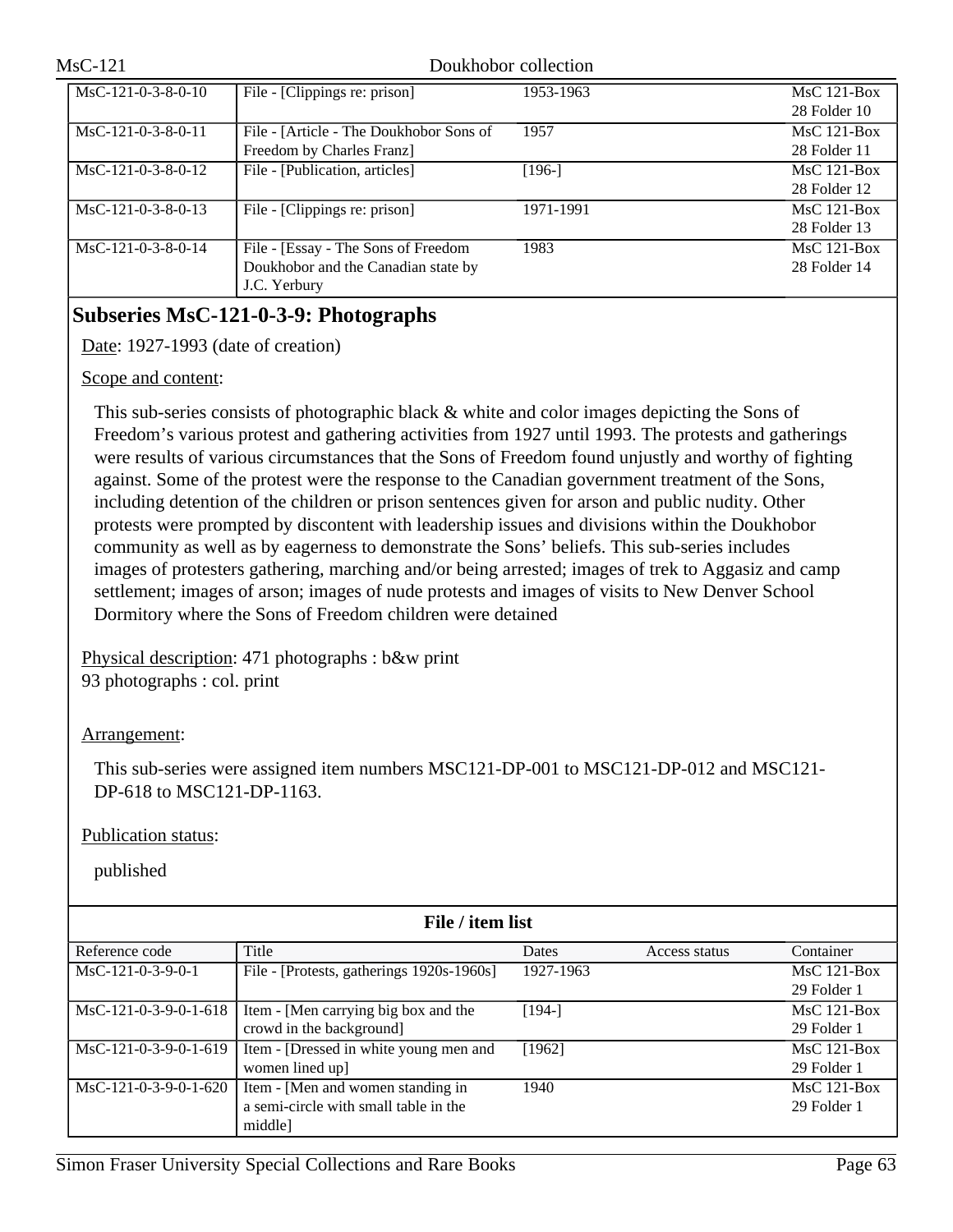| $MsC-121$              | Doukhobor collection                                                                                     |              |                                                |
|------------------------|----------------------------------------------------------------------------------------------------------|--------------|------------------------------------------------|
| MsC-121-0-3-9-0-1-621  | Item - [Group of children with an older<br>man]                                                          | 1955         | <b>MsC 121-Box</b><br>29 Folder 1              |
| MsC-121-0-3-9-0-1-622  | Item - [Gathering of the Sons of Freedom<br>to welcome visitors from Moscow]                             | $[195-]$     | MsC 121-Box<br>29 Folder 1                     |
| MsC-121-0-3-9-0-1-623  | Item - [Group of older Sons of Freedom<br>with trees in the background]                                  | 1962         | MsC 121-Box<br>29 Folder 1                     |
| MsC-121-0-3-9-0-1-712  | Item - [Group of men and women with a<br>sign and trees in the background]                               | 1962         | <b>MsC 121-Box</b><br>29 Folder 1              |
| MsC-121-0-3-9-0-1-713  | Item - [Young Doukhobors marching<br>with sign in Victoria]                                              | 1962 or 1963 | MsC 121-Box<br>29 Folder 1                     |
| MsC-121-0-3-9-0-1-714  | Item - [Man and woman with a child<br>holding a sign in Krestova]                                        | 1961         | $MsC$ 121-Box<br>29 Folder 1                   |
| MsC-121-0-3-9-0-1-715  | Item - [Large group of women and a few<br>men standing for a group photo]                                | 1957         | $\overline{\text{MsC 121-Box}}$<br>29 Folder 1 |
| MsC-121-0-3-9-0-1-719  | Item - [Lebedoff with a policeman and<br>other man in Kootenays]                                         | $[195-]$     | MsC 121-Box<br>29 Folder 1                     |
| MsC-121-0-3-9-0-1-720  | Item - [Kamsack, large group of<br>Doukhobors holding a sign, village in the<br>background]              | $[193-]$     | $MsC$ 121-Box<br>29 Folder 1                   |
| MsC-121-0-3-9-0-1-721  | Item - [Large group walking down forest]<br>road]                                                        | $\sqrt{194}$ | MsC 121-Box<br>29 Folder 1                     |
| MsC-121-0-3-9-0-1-722  | Item - [Group of children crouching and<br>adults standing]                                              | $[193-]$     | $MsC$ 121-Box<br>29 Folder 1                   |
| MsC-121-0-3-9-0-1-723  | Item - [Group of children with signs<br>above them]                                                      | $[193-]$     | $MsC$ 121-Box<br>29 Folder 1                   |
| MsC-121-0-3-9-0-1-724  | Item - [Memorial service for Philip<br>Pereversoff, Krestova, BC- group in front<br>of house]            | 1958         | $MsC$ 121-Box<br>29 Folder 1                   |
| MsC-121-0-3-9-0-1-725  | Item - [Memorial service for Philip<br>Pereversoff, Krestova, BC- group of<br>Doukhobors some disrobbed] | 1958         | <b>MsC 121-Box</b><br>29 Folder 1              |
| MsC-121-0-3-9-0-1-726  | Item - [Group of Doukhobors on the<br>road, automobile in the foreground]                                | $[194-]$     | MsC 121-Box<br>29 Folder 1                     |
| MsC-121-0-3-9-0-1-727  | Item - [Photograph of cartoon scene in<br>prison]                                                        | 1947         | MsC 121-Box<br>29 Folder 1                     |
| MsC-121-0-3-9-0-1-728  | Item - [Group of men and women]<br>wearing traditional clothing]                                         | 1943 or 1944 | $MsC$ 121-Box<br>29 Folder 1                   |
| MsC-121-0-3-9-0-1-1121 | Item - [Large group of Sons of Freedom<br>and Doukhobors with Peter P. Verigin]                          | 1927         | $MsC$ 121-Box<br>29 Folder 1                   |
|                        | MsC-121-0-3-9-0-1-1158 Item - [Doukhobor holding a sign on the<br>side of the bus]                       | 1962 or 1963 | $MsC$ 121-Box<br>29 Folder 1                   |
| MsC-121-0-3-9-0-2      | File - [Protests 1929]                                                                                   | [1929?]      | $MsC$ 121-Box<br>29 Folder 2                   |
| MsC-121-0-3-9-0-2-624  | Item - [Group of men and women]                                                                          | [1929?]      | MsC 121-Box<br>28 Folder 2                     |
| MsC-121-0-3-9-0-2-625  | Item - [Four men in front of an<br>automobile]                                                           | [1929?]      | <b>MsC 121-Box</b><br>29 Folder 2              |
| MsC-121-0-3-9-0-2-626  | Item - [Large group of Sons of Freedom's<br>men and one woman]                                           | [1929?]      | MsC 121-Box<br>29 Folder 2                     |
| MsC-121-0-3-9-0-2-627  | Item - [Large group of Sons of Freedom<br>with a house in the background on the<br>left]                 | [1929?]      | <b>MsC 121-Box</b><br>29 Folder 2              |
| MsC-121-0-3-9-0-2-628  | Item - [Kamsack, Sask., view of men and<br>police]                                                       | [1929?]      | <b>MsC 121-Box</b><br>29 Folder 2              |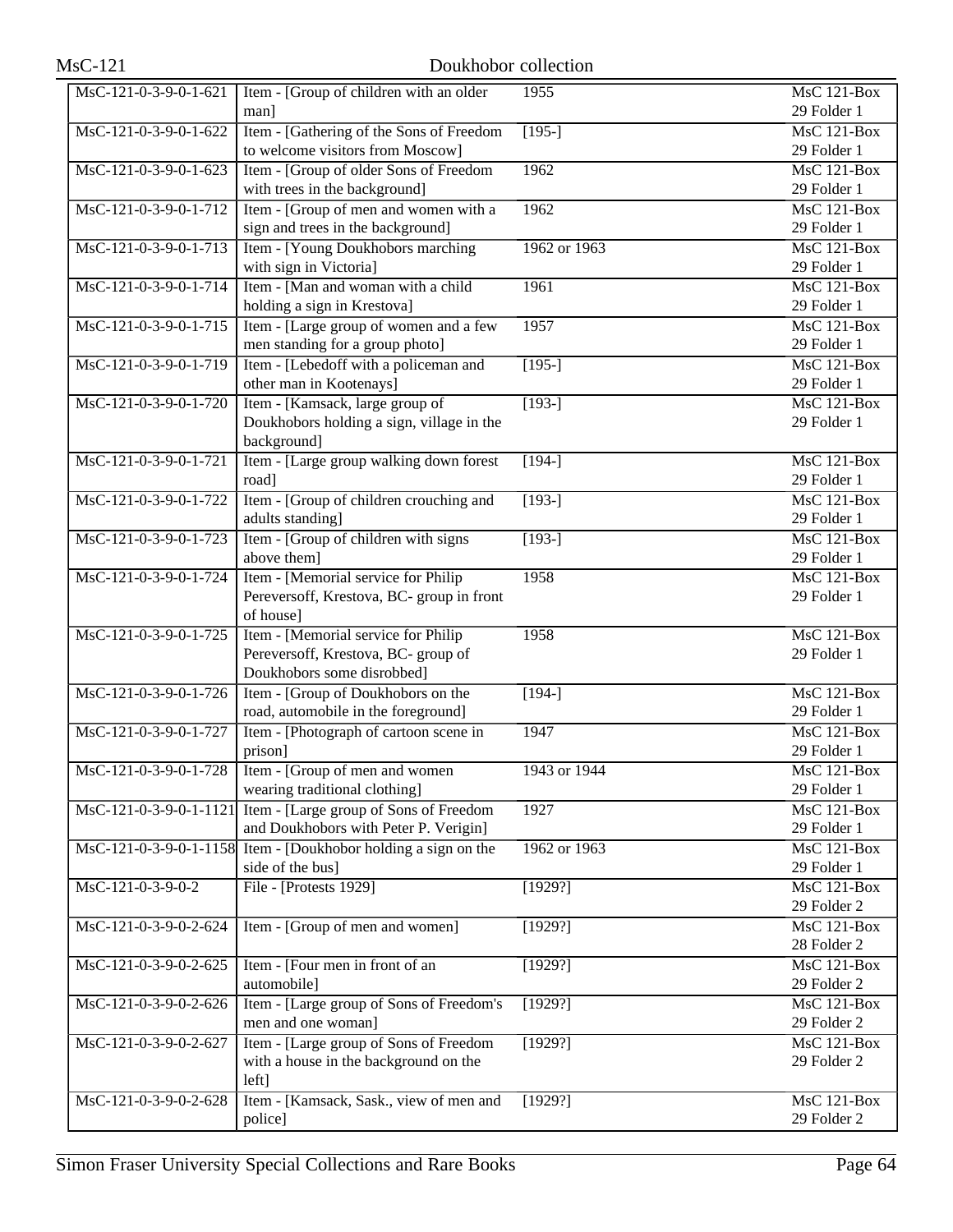| MsC-121-0-3-9-0-2-629                 | Item - [Kamsack, Sask., women in the      | [1929?]   | MsC 121-Box                     |
|---------------------------------------|-------------------------------------------|-----------|---------------------------------|
|                                       | foreground and man in the background]     |           | 29 Folder 2                     |
| MsC-121-0-3-9-0-2-630                 | Item - [Kamsack, Sask., protesting group  | [1929?]   | MsC 121-Box                     |
|                                       | with sign]                                |           | 29 Folder 2                     |
| MsC-121-0-3-9-0-2-631                 | Item - [Kamsack, Sask., protesters        | [1929?]   | $MsC$ 121-Box                   |
|                                       | sprayed with water]                       |           | 29 Folder 2                     |
| MsC-121-0-3-9-0-3                     | File - [Protests 1940s-1980s]             | 1947-1985 |                                 |
| MsC-121-0-3-9-0-3-632                 | Item - [Group of Sons of Freedom          | 1947      | MsC 121-Box                     |
|                                       | walking, Castlegar, BC]                   |           | 29 Folder 3                     |
| MsC-121-0-3-9-0-3-633                 | Item - [Men eating at the table]          | 1947      | $MsC$ 121-Box                   |
|                                       |                                           |           | 29 Folder 3                     |
| MsC-121-0-3-9-0-3-634                 | Item - [Doukhobors arrested for           | 1944      | $MsC$ 121-Box                   |
|                                       | disrobing in the authomobile]             |           | 29 Folder 3                     |
| MsC-121-0-3-9-0-3-635                 | Item - [Women at Mary Astaforoff          | 1985      | $\overline{\text{MsC 121-Box}}$ |
|                                       | funeral]                                  |           | 29 Folder 3                     |
| MsC-121-0-3-9-0-3-636                 | Item - [Nude women protesting at court]   | 1985      | $MsC$ 121-Box                   |
|                                       | in Nelson]                                |           | 29 Folder 3                     |
| MsC-121-0-3-9-0-3-637                 | Item - [Sons of Freedom escorted to court | 1962      | <b>MsC 121-Box</b>              |
|                                       | in Nelson]                                |           | 29 Folder 3                     |
| MsC-121-0-3-9-0-3-638                 | Item - [Two members of Barisoff family    | 1962      | <b>MsC 121-Box</b>              |
|                                       | standing in the ashes of their home]      |           | 29 Folder 3                     |
| MsC-121-0-3-9-0-3-639                 | Item - [Women disrobing during            | 1962      | MsC 121-Box                     |
|                                       | Diefenbaker speech in Trail, BC]          |           | 29 Folder 3                     |
| MsC-121-0-3-9-0-3-640                 | Item - [Campsite at Bromley, BC;          | 1962      | <b>MsC 121-Box</b>              |
|                                       | waiting to march to the Federal Prison in |           | 29 Folder 3                     |
|                                       | Agassiz]                                  |           |                                 |
| MsC-121-0-3-9-0-3-641                 | Item - [Group of nude Doukhobors burn     | 1954      | MsC 121-Box                     |
|                                       | their clothing + money at Shoreacres,     |           | 29 Folder 3                     |
|                                       | $BC$ ]                                    |           |                                 |
| MsC-121-0-3-9-0-3-642                 | Item - [Group of Doukhobors kneeling      | 1954      | $MsC$ 121-Box                   |
|                                       | and looking at barns burning at           |           | 29 Folder 3                     |
|                                       | Shoreacres, BC]                           |           |                                 |
| MsC-121-0-3-9-0-3-643                 | Item - [Sons of Freedom kneeling at the   | 1953      | $MsC$ 121-Box                   |
|                                       | side of railroad]                         |           | 29 Folder 3                     |
| MsC-121-0-3-9-0-3-644                 | Item - [Woman disrobbed in court]         | 1950      | MsC 121-Box                     |
|                                       |                                           |           | 29 Folder 3                     |
| MsC-121-0-3-9-0-3-645                 | Item - [Woman disrobing in court]         | 1950      |                                 |
| MsC-121-0-3-9-0-3-646                 | Item - [Men looking at the burning]       | 1950      | MsC 121-Box                     |
|                                       | house]                                    |           | 29 Folder 3                     |
| MsC-121-0-3-9-0-3-647                 | Item - [Group of protesing Sons of        | 1950      | MsC 121-Box                     |
|                                       | Freedom, some disrobing]                  |           | 29 Folder 3                     |
| $\overline{\text{MsC-121-0-3-9-0-4}}$ | File - [Protests 1950s-1980s]             | 1950-1983 |                                 |
| MsC-121-0-3-9-0-4-648                 | Item - [Group of youth lined up by lake   | 1958      | MsC 121-Box                     |
|                                       | side]                                     |           | 29 Folder 4                     |
| MsC-121-0-3-9-0-4-649                 | Item - [Group of men in foreground and    | 1958      | MsC 121-Box                     |
|                                       | group of youth lined up by lake side]     |           | 29 Folder 4                     |
| MsC-121-0-3-9-0-4-650                 | Item - [Group of youth lined up view      | 1958      | MsC 121-Box                     |
|                                       | from above]                               |           | 29 Folder 4                     |
| MsC-121-0-3-9-0-4-651                 | Item - [Group photo with youth line up at | 1958      | MsC 121-Box                     |
|                                       | the front]                                |           | 29 Folder 4                     |
| MsC-121-0-3-9-0-4-652                 | Item - [Group photo with youth line       | 1958      | MsC 121-Box                     |
|                                       | up at the front and photographer in the   |           | 29 Folder 4                     |
|                                       | foreground]                               |           |                                 |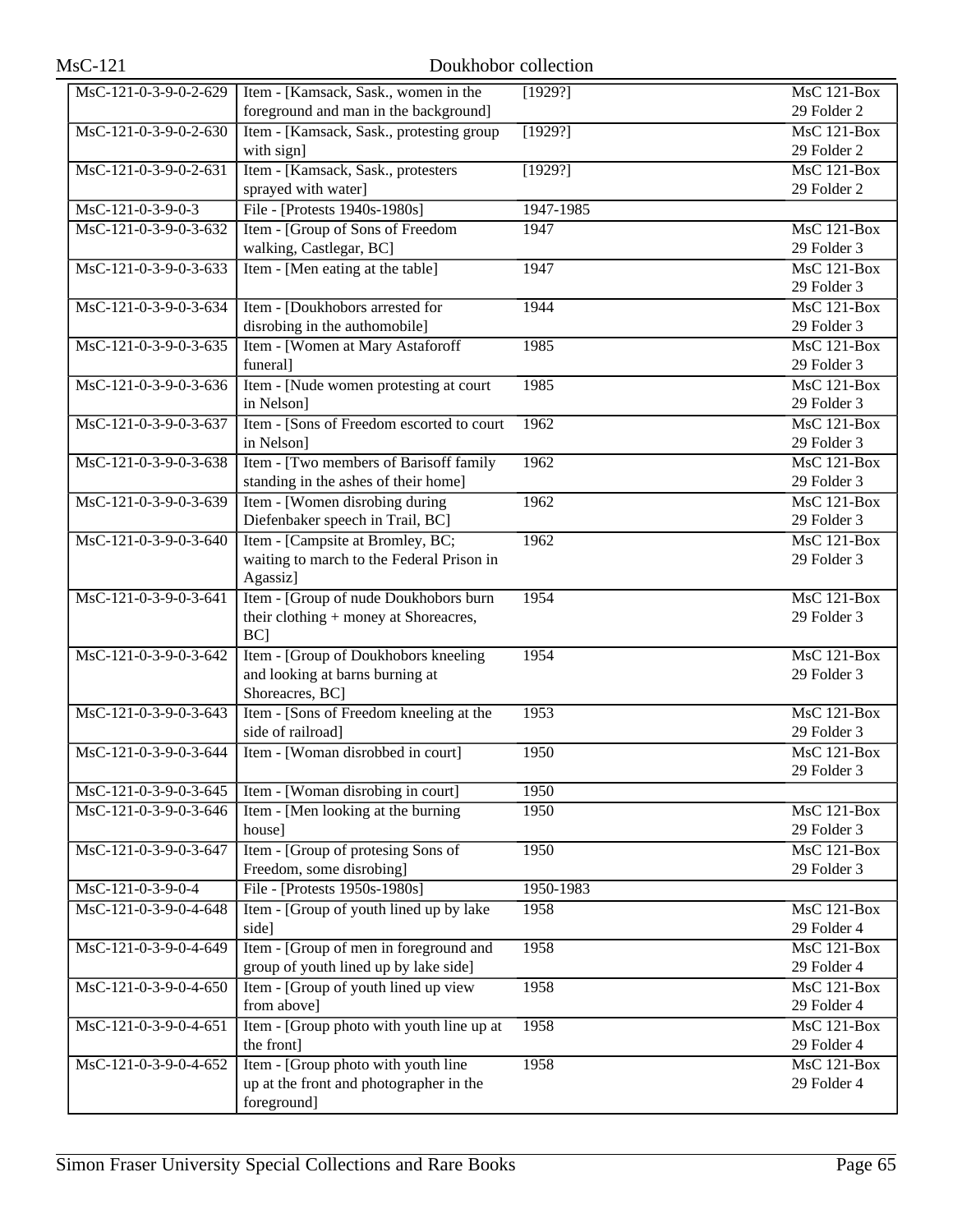| MsC-121-0-3-9-0-4-653 | Item - [Large group leaving a fenced                             | $[195-]$  | MsC 121-Box        |
|-----------------------|------------------------------------------------------------------|-----------|--------------------|
|                       | area]                                                            |           | 29 Folder 4        |
| MsC-121-0-3-9-0-4-654 | Item - [Dressed in white young men and                           | 1958      | MsC 121-Box        |
|                       | women lined up view from above]                                  |           | 29 Folder 4        |
| MsC-121-0-3-9-0-4-655 | Item - [Three women in front of                                  | 1958      |                    |
|                       | automobile]                                                      |           |                    |
| MsC-121-0-3-9-0-4-656 | Item - [Group of men]                                            | 1950      | MsC 121-Box        |
|                       |                                                                  |           | 29 Folder 4        |
| MsC-121-0-3-9-0-4-657 | Item - [Group of three: Ivan Bondarev,                           | $[195-]$  | <b>MsC 121-Box</b> |
|                       | Fenia Storpseff, Nikolai Plotnikov]                              |           | 29 Folder 4        |
| MsC-121-0-3-9-0-4-658 | Item - [Women protesting prisoners]                              | $[195-]$  | $MsC$ 121-Box      |
|                       | transfer to Kingston]                                            |           | 29 Folder 4        |
| MsC-121-0-3-9-0-4-659 | Item - [Protesters on the side of the road                       | $[195-]$  | $MsC$ 121-Box      |
|                       | during winter]                                                   |           | 29 Folder 4        |
| MsC-121-0-3-9-0-4-660 | Item - [Protesters on the side of the road]                      | $[195-]$  | MsC 121-Box        |
|                       | during winter - another angle]                                   |           | 29 Folder 4        |
| MsC-121-0-3-9-0-4-661 | Item - [A man with protest sign]                                 | 1964      | $MsC$ 121-Box      |
|                       |                                                                  |           | 29 Folder 4        |
| MsC-121-0-3-9-0-4-662 | Item - [Group protesting on the street]                          | 1983      | <b>MsC 121-Box</b> |
|                       |                                                                  |           | 29 Folder 4        |
| MsC-121-0-3-9-0-4-663 | Item - [Group protesting and holding                             | 1983      | MsC 121-Box        |
|                       | signs]                                                           |           | 29 Folder 4        |
| MsC-121-0-3-9-0-4-664 | Item - [Women marching, crossing the                             | 1962      | MsC 121-Box        |
|                       | bridge in Grand Forks]                                           |           | 29 Folder 4        |
| MsC-121-0-3-9-0-4-665 | Item - [Group marching through                                   | [1962?]   | <b>MsC 121-Box</b> |
|                       | countryside, man pushing small cart]                             |           | 29 Folder 4        |
|                       | MsC-121-0-3-9-0-4-1163 Item - [Group of women holding signs      | $[197-?]$ | MsC 121-Box        |
|                       | against J. J. Verigin]                                           |           | 29 Folder 4        |
| MsC-121-0-3-9-0-5     | File - [Protests 1964]                                           | 1964      |                    |
| MsC-121-0-3-9-0-5-666 | Item - [Group of women holding a sign]                           | 1964      | <b>MsC 121-Box</b> |
|                       |                                                                  |           | 29 Folder 5        |
| MsC-121-0-3-9-0-5-667 | Item - [Group of women holding a sign,                           | 1964      | MsC 121-Box        |
|                       | electric tower in the background]                                |           | 29 Folder 5        |
| MsC-121-0-3-9-0-5-668 | Item - [Man and women holding a sign]                            | 1964      | $MsC$ 121-Box      |
|                       |                                                                  |           | 29 Folder 5        |
|                       | $\text{MsC-121-0-3-9-0-5-669}$   Item - [One man holding a sign] | 1964      | $MsC$ 121-Box      |
|                       |                                                                  |           | 29 Folder 5        |
| MsC-121-0-3-9-0-5-670 | Item - [A man holding a sign, two                                | 1964      | MsC 121-Box        |
|                       | women on his left]                                               |           | 29 Folder 5        |
| MsC-121-0-3-9-0-5-671 | Item - [Women holding a sign about                               | 1964      | <b>MsC 121-Box</b> |
|                       | Verigin and KGB]                                                 |           | 29 Folder 5        |
| MsC-121-0-3-9-0-5-672 | Item - [Doukhobors inside an                                     | 1964      | MsC 121-Box        |
|                       | automobile]                                                      |           | 29 Folder 5        |
| MsC-121-0-3-9-0-5-673 | Item - [A few protesters and railroad                            | 1964      | MsC 121-Box        |
|                       | tracks]                                                          |           | 29 Folder 5        |
| MsC-121-0-3-9-0-5-674 | Item - [Protesters marching, man in the                          | 1964      | MsC 121-Box        |
|                       | foreground]                                                      |           | 29 Folder 5        |
| MsC-121-0-3-9-0-5-675 | Item - [Protesters marching, women in                            | 1964      | <b>MsC 121-Box</b> |
|                       | the foreground]                                                  |           | 29 Folder 5        |
| MsC-121-0-3-9-0-5-676 | Item - [Group marching in the distance]                          | 1964      | MsC 121-Box        |
|                       |                                                                  |           | 29 Folder 5        |
| MsC-121-0-3-9-0-5-677 | Item - [Group marching in the distance,                          | 1964      | $MsC$ 121-Box      |
|                       | two man ahead of the group]                                      |           | 29 Folder 5        |
|                       |                                                                  |           |                    |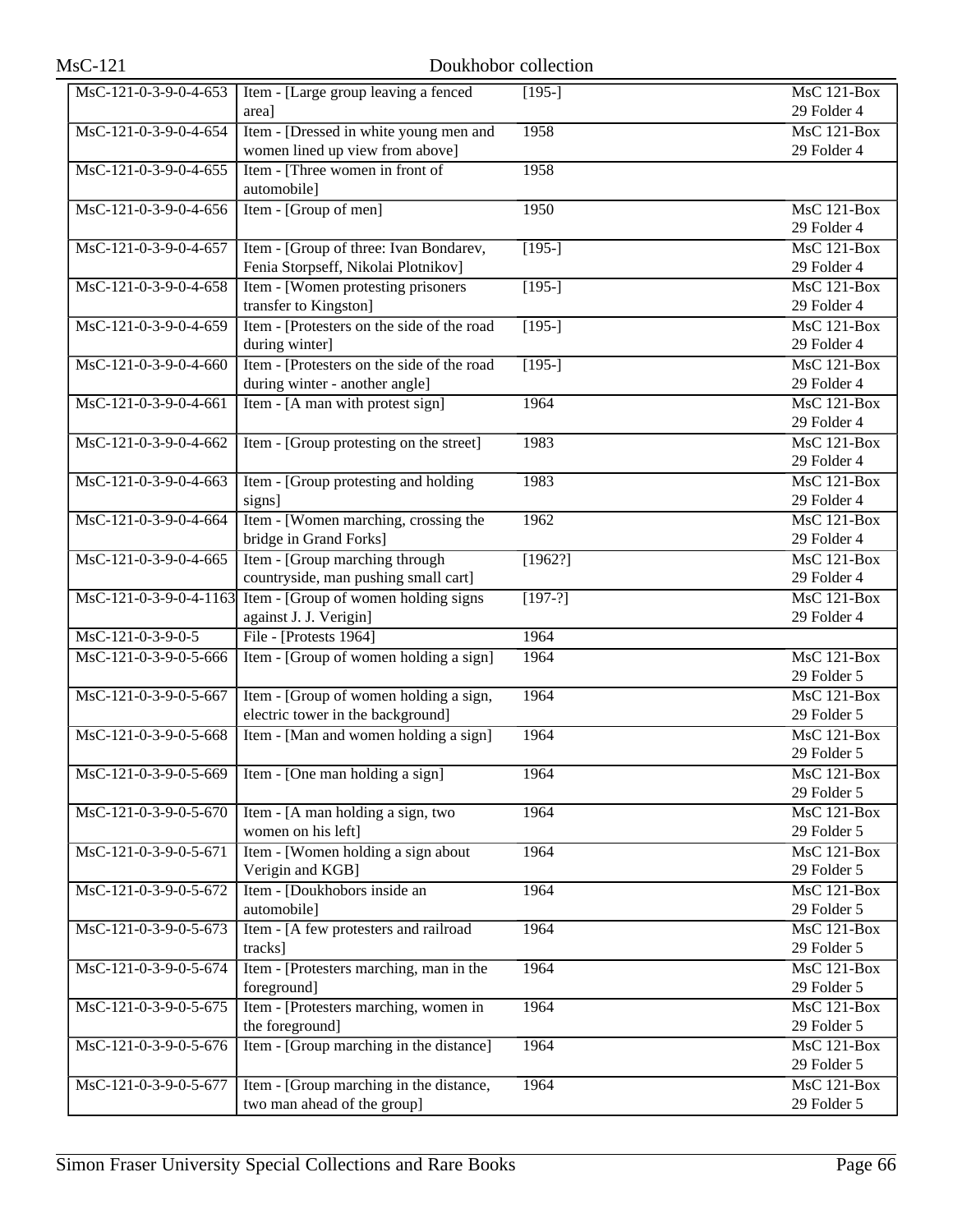| MsC-121-0-3-9-0-5-678 | Item - [Group marching on the sidewalk                                     | 1964      | MsC 121-Box                     |
|-----------------------|----------------------------------------------------------------------------|-----------|---------------------------------|
|                       | about to cross a bridge]                                                   |           | 29 Folder 5                     |
| MsC-121-0-3-9-0-5-679 | Item - [Group marching on the sidewalk]                                    | 1964      | MsC 121-Box                     |
|                       | crossing the bridge]                                                       |           | 29 Folder 5                     |
| MsC-121-0-3-9-0-6     | File - [Victory Square]                                                    | 1962-1964 | MsC 121-Box                     |
|                       |                                                                            |           | 29 Folder 6                     |
| MsC-121-0-3-9-0-6-680 | Item - [Sons of Freedom group at the                                       | 1963      | $\overline{\text{MsC}}$ 121-Box |
|                       | Victory Square, Vancouver - wedding]                                       |           | 29 Folder 6                     |
| MsC-121-0-3-9-0-6-681 | Item - [Sons of Freedom group at the                                       | 1963      | MsC 121-Box                     |
|                       | Victory Square, Vancouver]                                                 |           | 29 Folder 6                     |
| MsC-121-0-3-9-0-6-682 | Item - [Group in semi-circle]                                              | 1963      | MsC 121-Box                     |
|                       |                                                                            |           | 29 Folder 6                     |
| MsC-121-0-3-9-0-6-683 | Item - [Small group of young women]                                        | 1963      | MsC 121-Box                     |
|                       |                                                                            |           | 29 Folder 6                     |
| MsC-121-0-3-9-0-6-684 | Item - [Notice to the Sons of Freedom                                      | 1962      | MsC 121-Box                     |
|                       | from Deputy Minister of Social Welfare]                                    |           | 29 Folder 6                     |
| MsC-121-0-3-9-0-6-685 | Item - [Two women holding a sign by the                                    | 1963      | $MsC$ 121-Box                   |
|                       | monument]                                                                  |           | 29 Folder 6                     |
| MsC-121-0-3-9-0-6-686 | Item - [Sons of Freedom group at the                                       | 1963      | <b>MsC 121-Box</b>              |
|                       | Victory Square, Vancouver - wedding,                                       |           | 29 Folder 6                     |
|                       | more distant view]                                                         |           |                                 |
| MsC-121-0-3-9-0-6-687 | Item - [View of the Victory Square from                                    | 1963      | MsC 121-Box                     |
|                       | south angle]                                                               |           | 29 Folder 6                     |
| MsC-121-0-3-9-0-6-688 | Item - [View of the street with marching                                   | 1963      | MsC 121-Box                     |
|                       | Sons of Freedom by Woolworth Co.                                           |           | 29 Folder 6                     |
| MsC-121-0-3-9-0-6-689 | Item - [View of the Victory Square from                                    | 1963      | MsC 121-Box                     |
|                       | north east angle]                                                          |           | 29 Folder 6                     |
| MsC-121-0-3-9-0-6-690 | Item - [View of the Victory Square from                                    | 1963      | <b>MsC 121-Box</b>              |
|                       | north east angle, more distant]                                            |           | 29 Folder 6                     |
| MsC-121-0-3-9-0-6-691 | Item - [Group of Doukhobors standing                                       | 1963      | $\overline{\text{MsC 121-Box}}$ |
|                       | and sitting at the Square]                                                 |           | 29 Folder 6                     |
| MsC-121-0-3-9-0-6-692 | Item - [Two women holding signs]                                           | 1963      | $MsC$ 121-Box                   |
|                       |                                                                            |           | 29 Folder 6                     |
| MsC-121-0-3-9-0-6-693 | Item - [View of the Square from north]                                     | 1963      | MsC 121-Box                     |
|                       | west angle]                                                                |           | 29 Folder 6                     |
| MsC-121-0-3-9-0-6-694 | Item - [View of the Square from                                            | 1963      | MsC 121-Box                     |
|                       | north west angle with large group of                                       |           | 29 Folder 6                     |
|                       | Doukhobors ]                                                               |           |                                 |
| MsC-121-0-3-9-0-6-695 | Item - [Photo of sign calling for others to<br>join Doukhobors in protest] | 1963      | MsC 121-Box<br>29 Folder 6      |
| MsC-121-0-3-9-0-6-696 | Item - [View of the Square from north                                      | 1963      | MsC 121-Box                     |
|                       | angle]                                                                     |           | 29 Folder 6                     |
| MsC-121-0-3-9-0-6-697 | Item - [View of the lawn at the Victory                                    | 1963      | MsC 121-Box                     |
|                       | Square with the monument in the                                            |           | 29 Folder 6                     |
|                       | backgroud]                                                                 |           |                                 |
| MsC-121-0-3-9-0-6-698 | Item - [Children at the Square]                                            | 1963      | $MsC$ 121-Box                   |
|                       |                                                                            |           | 29 Folder 6                     |
| MsC-121-0-3-9-0-6-699 | Item - [Women holding signs]                                               | 1963      | MsC 121-Box                     |
|                       |                                                                            |           | 29 Folder 6                     |
| MsC-121-0-3-9-0-6-700 | Item - [Sons of Freedom sitting aroung                                     | 1963      | MsC 121-Box                     |
|                       | the Square]                                                                |           | 29 Folder 6                     |
| MsC-121-0-3-9-0-6-701 | Item - [View of the Victory Square from                                    | 1964      | MsC 121-Box                     |
|                       | north east angle]                                                          |           | 29 Folder 6                     |
|                       |                                                                            |           |                                 |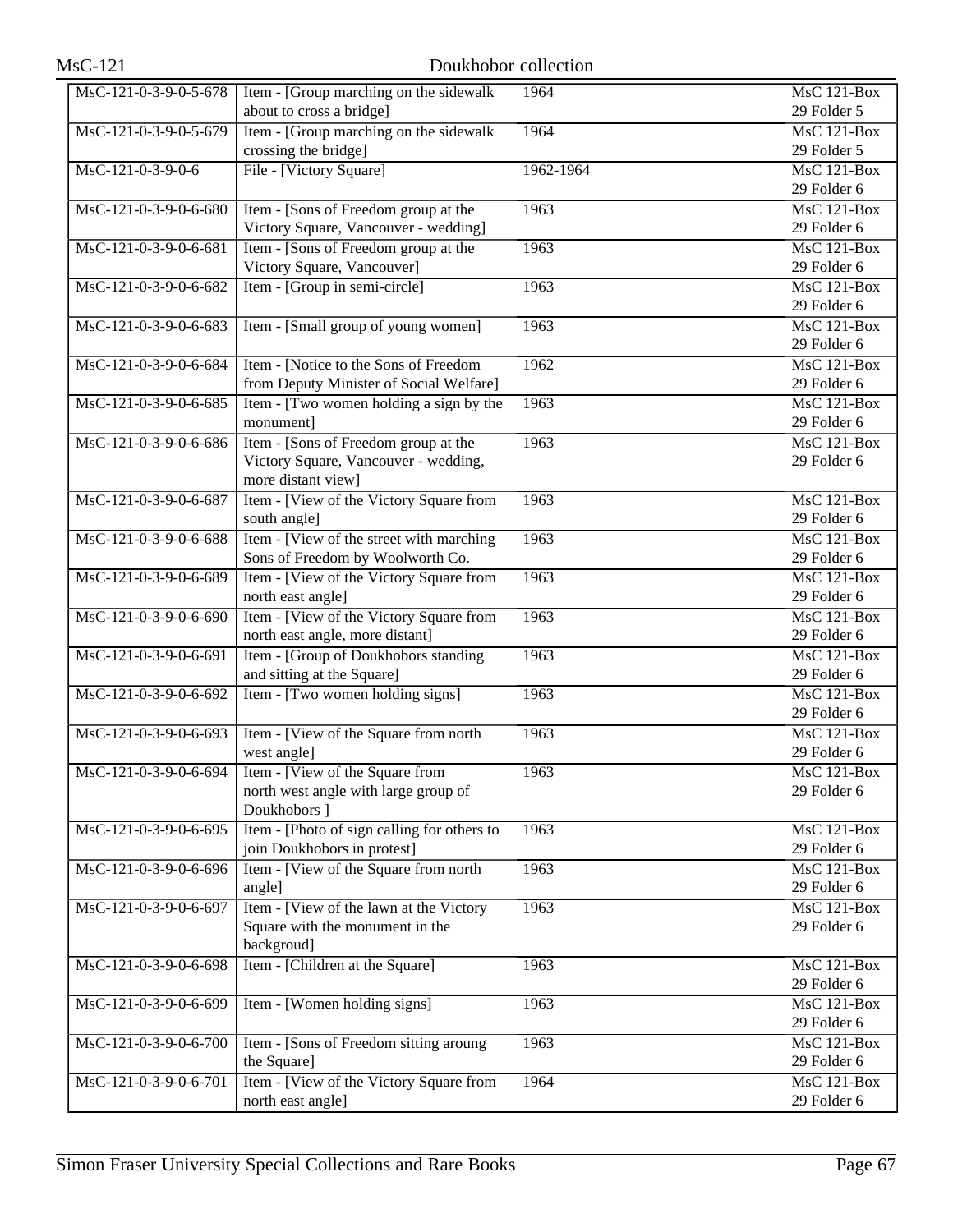| MsC-121-0-3-9-0-6-702 | Item - [Bird-view of the Square]                                              | 1964                | MsC 121-Box                                    |
|-----------------------|-------------------------------------------------------------------------------|---------------------|------------------------------------------------|
|                       |                                                                               |                     | 29 Folder 6                                    |
| MsC-121-0-3-9-0-6-703 | Item - [Doukhobors on the Square<br>viewing a parade]                         | 1964                | $\overline{\text{MsC 121-Box}}$<br>29 Folder 6 |
| MsC-121-0-3-9-0-6-704 | Item - [South angle view of the Square,                                       | 1964                | $\overline{\text{MsC 121-Box}}$                |
|                       | Doukhobors watching parade]                                                   |                     | 29 Folder 6                                    |
| MsC-121-0-3-9-0-6-705 | Item - [View of the Hastings Street in                                        | 1964                | $\overline{\text{MsC 121-Box}}$                |
|                       | front of the Square]                                                          |                     | 29 Folder 6                                    |
| MsC-121-0-3-9-0-6-706 | Item - [Doukhobors lined-up on the                                            | 1964                | MsC 121-Box                                    |
|                       | Square]                                                                       |                     | 29 Folder 6                                    |
| MsC-121-0-3-9-0-6-707 | Item - [Men and women standing across                                         | 1964                | $MsC$ 121-Box                                  |
|                       | each other]                                                                   |                     | 29 Folder 6                                    |
| MsC-121-0-3-9-0-6-708 | Item - [South east angle view of the                                          | 1964                | MsC 121-Box                                    |
|                       | Square, car drives by]                                                        |                     | 29 Folder 6                                    |
| MsC-121-0-3-9-0-6-709 | Item - [West angle view of the Square]                                        | 1964                | $MsC$ 121-Box                                  |
|                       |                                                                               |                     | 29 Folder 6                                    |
| MsC-121-0-3-9-0-6-710 | Item - [View of the Square from high]                                         | [1964?]             | $MsC$ 121-Box                                  |
|                       |                                                                               |                     | 29 Folder 6                                    |
| MsC-121-0-3-9-0-6-711 | Item - [Women singing at the Square]                                          | [1963?]             | $\overline{\text{MsC}}$ 121-Box                |
|                       |                                                                               |                     | 29 Folder 6                                    |
|                       | $\overline{\text{MsC-121-0-3-9-0-6-1162}}$ Item - [Three women holding signs] | 1963                | MsC 121-Box                                    |
|                       |                                                                               |                     | 29 Folder 6                                    |
| MsC-121-0-3-9-0-7     | File - [Protests 1970s]                                                       | 1971-1979           | MsC 121-Box                                    |
|                       |                                                                               |                     | 29 Folder 7                                    |
| MsC-121-0-3-9-0-7-728 | Item - [Large group protesting, Okanagan                                      | 1971                | MsC 121-Box                                    |
|                       | hills in the background, May 1971]                                            |                     | 29 Folder 7                                    |
| MsC-121-0-3-9-0-7-729 | Item - [Group of mostly women standing,                                       | 1971                | MsC 121-Box                                    |
|                       | hill on the left, May 1971]                                                   |                     | 29 Folder 7                                    |
| MsC-121-0-3-9-0-7-730 | Item - [Group gathered looking away<br>from camera, May 1971]                 | 1971                | MsC 121-Box<br>29 Folder 7                     |
| MsC-121-0-3-9-0-7-731 | Item - [J. J. Verigin walking]                                                | 1971                | MsC 121-Box                                    |
|                       |                                                                               |                     | 29 Folder 7                                    |
| MsC-121-0-3-9-0-7-732 | Item - [J. J. Verigin walking, hands                                          | 1971                | MsC 121-Box                                    |
|                       | raised]                                                                       |                     | 29 Folder 7                                    |
| MsC-121-0-3-9-0-7-733 | Item - [Women with signs protesting                                           | $[197-]$            | $MsC$ 121-Box                                  |
|                       | KGB]                                                                          |                     | 29 Folder 7                                    |
| MsC-121-0-3-9-0-7-734 | Item - [Group protesting KGB with                                             | $[197-]$            | MsC 121-Box                                    |
|                       | building in the background]                                                   |                     | 29 Folder 7                                    |
| MsC-121-0-3-9-0-7-735 | Item - [Two men with signs against                                            | $[197-]$            | MsC 121-Box                                    |
|                       | $KGB$ ]                                                                       |                     | 29 Folder 7                                    |
| MsC-121-0-3-9-0-7-736 | Item - [Three man with a sign against                                         | $[197-]$            | MsC 121-Box                                    |
|                       | $KGB$ ]                                                                       |                     | 29 Folder 7                                    |
| MsC-121-0-3-9-0-7-737 | Item - [Three man with a sign against<br>KGB in more distance]                | $[197-]$            | <b>MsC 121-Box</b><br>29 Folder 7              |
| MsC-121-0-3-9-0-7-738 | Item - [Protesters in front of the building                                   | $[197-]$            | MsC 121-Box                                    |
|                       | in distance]                                                                  |                     | 29 Folder 7                                    |
| MsC-121-0-3-9-0-7-739 | Item - [Protesters in front of the building                                   | $\overline{[197-]}$ | MsC 121-Box                                    |
|                       | in distance other version]                                                    |                     | 29 Folder 7                                    |
| MsC-121-0-3-9-0-7-740 | Item - [View of the hill and bridge]                                          | $[197-]$            | MsC 121-Box                                    |
|                       |                                                                               |                     | 29 Folder 7                                    |
| MsC-121-0-3-9-0-7-741 | Item - [Group walking in the cementary]                                       | $[197-]$            | MsC 121-Box                                    |
|                       |                                                                               |                     | 29 Folder 7                                    |
| MsC-121-0-3-9-0-7-742 | Item - [A couple on the street in distance]                                   | $[197-]$            | MsC 121-Box                                    |
|                       |                                                                               |                     | 29 Folder 7                                    |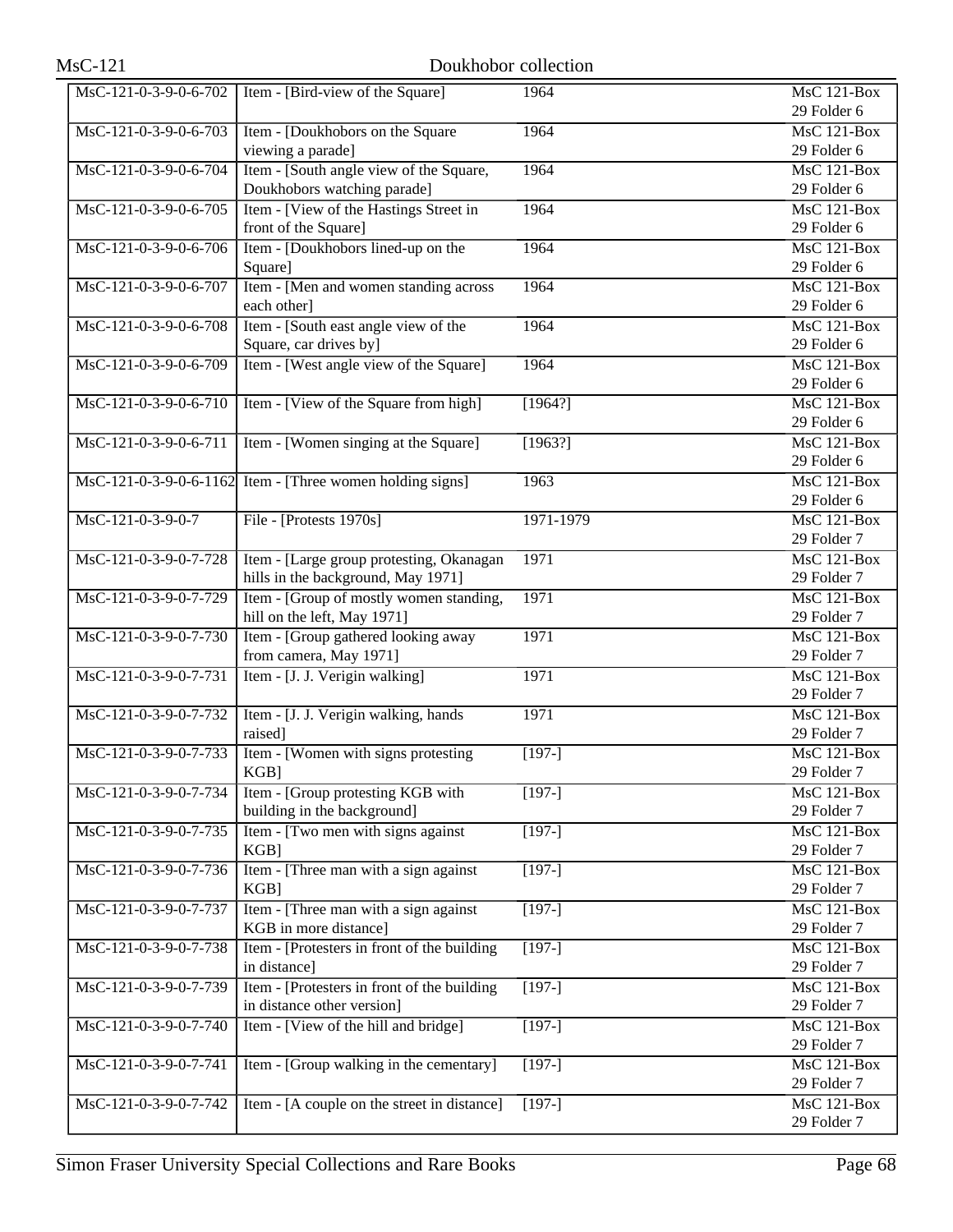| MsC-121-0-3-9-0-7-743 | Item - [View of the hills and car on the    | $[197-]$       | MsC 121-Box        |
|-----------------------|---------------------------------------------|----------------|--------------------|
|                       | road]                                       |                | 29 Folder 7        |
| MsC-121-0-3-9-0-7-744 | Item - [Protesters on the road]             | $[197-]$       | <b>MsC 121-Box</b> |
|                       |                                             |                | 29 Folder 7        |
| MsC-121-0-3-9-0-7-745 | Item - [Protesters on the road with signs   | $[197-]$       | MsC 121-Box        |
|                       | against KGB]                                |                | 29 Folder 7        |
| MsC-121-0-3-9-0-7-746 | Item - [Male protesters on the road with    | $[197-]$       | <b>MsC 121-Box</b> |
|                       | signs against KGB]                          |                | 29 Folder 7        |
| MsC-121-0-3-9-0-7-747 | Item - [Male protesters on the road with    | $[197-]$       | <b>MsC 121-Box</b> |
|                       | signs against KGB, community hall in        |                | 29 Folder 7        |
|                       | the distance]                               |                |                    |
| MsC-121-0-3-9-0-7-748 | Item - [View of greenery with electric      | $\sqrt{197-1}$ | MsC 121-Box        |
|                       | tower in the distance]                      |                | 29 Folder 7        |
| MsC-121-0-3-9-0-7-749 | Item - [Protesters on the road with         | $[197-]$       | <b>MsC 121-Box</b> |
|                       | railroad tracks in the foreground]          |                | 29 Folder 7        |
| MsC-121-0-3-9-0-7-750 |                                             | $[197-]$       | MsC 121-Box        |
|                       | Item - [Protesters on the road, greenery in |                | 29 Folder 7        |
|                       | the background]strike ideas]                |                |                    |
| MsC-121-0-3-9-0-7-751 | Item - [Photograph of chart board with      | $[197-]$       | MsC 121-Box        |
|                       | strike ideas]                               |                | 29 Folder 7        |
| MsC-121-0-3-9-0-7-752 | Item - [Protesters in front of the hall]    | 1971           | <b>MsC 121-Box</b> |
|                       |                                             |                | 29 Folder 7        |
| MsC-121-0-3-9-0-7-753 | Item - [J. J. Verigin and other protesters, | 1971           | <b>MsC 121-Box</b> |
|                       | hills in the distance]                      |                | 29 Folder 7        |
| MsC-121-0-3-9-0-7-754 | Item - [Protesters in a makeshift shelter]  | 1971           | <b>MsC 121-Box</b> |
|                       |                                             |                | 29 Folder 7        |
| MsC-121-0-3-9-0-7-755 | Item - [Protesters in a makeshift shelter,  | 1971           | <b>MsC 121-Box</b> |
|                       | woman is cooking]                           |                | 29 Folder 7        |
| MsC-121-0-3-9-0-7-756 | Item - [Makeshift shelters]                 | 1971           | MsC 121-Box        |
|                       |                                             |                | 29 Folder 7        |
| MsC-121-0-3-9-0-7-757 | Item - [Makeshift shelters and barns in     | 1971           | MsC 121-Box        |
|                       | the background]                             |                | 29 Folder 7        |
| MsC-121-0-3-9-0-7-758 | Item - [Makeshift shelters and hills in the | 1971           | <b>MsC 121-Box</b> |
|                       | background]                                 |                | 29 Folder 7        |
| MsC-121-0-3-9-0-7-759 | Item - [Makeshift shelters and barns in     | 1971           | $MsC$ 121-Box      |
|                       | the background - distance shot]             |                | 29 Folder 7        |
| MsC-121-0-3-9-0-7-760 | Item - [Makeshift shelters and barns in     | 1971           | MsC 121-Box        |
|                       | the background - distance shot]             |                | 29 Folder 7        |
| MsC-121-0-3-9-0-7-761 | Item - [Group of men talking fields in the  | 1971           | MsC 121-Box        |
|                       | background]                                 |                | 29 Folder 7        |
| MsC-121-0-3-9-0-7-762 | Item - [Group of men at the gate]           | 1971           | $MsC$ 121-Box      |
|                       |                                             |                | 29 Folder 7        |
| MsC-121-0-3-9-0-7-763 | Item - [Women gathering before protest]     | 1979           | MsC 121-Box        |
|                       |                                             |                | 29 Folder 7        |
| MsC-121-0-3-9-0-7-764 |                                             | 1979           | <b>MsC 121-Box</b> |
|                       | Item - [Women protesting on the road        |                |                    |
|                       | begin to disrobe]                           |                | 29 Folder 7        |
| MsC-121-0-3-9-0-7-765 | Item - [Woman talking to the                | 1979           | <b>MsC 121-Box</b> |
|                       | photographer]                               |                | 29 Folder 7        |
| MsC-121-0-3-9-0-7-766 | Item - [Group marching on the side of the   | 1977           | <b>MsC 121-Box</b> |
|                       | road]                                       |                | 29 Folder 7        |
| MsC-121-0-3-9-0-8     | File - [Protests, gatherings 1980s-1990s]   | 1982-1993      |                    |
| MsC-121-0-3-9-0-8-767 | Item - [Protesters on the side of the road] | 1982           | <b>MsC 121-Box</b> |
|                       |                                             |                | 29 Folder 8        |
| MsC-121-0-3-9-0-8-768 | Item - [Protesters lead by four men with    | 1982           | <b>MsC 121-Box</b> |
|                       | signs]                                      |                | 29 Folder 8        |
|                       |                                             |                |                    |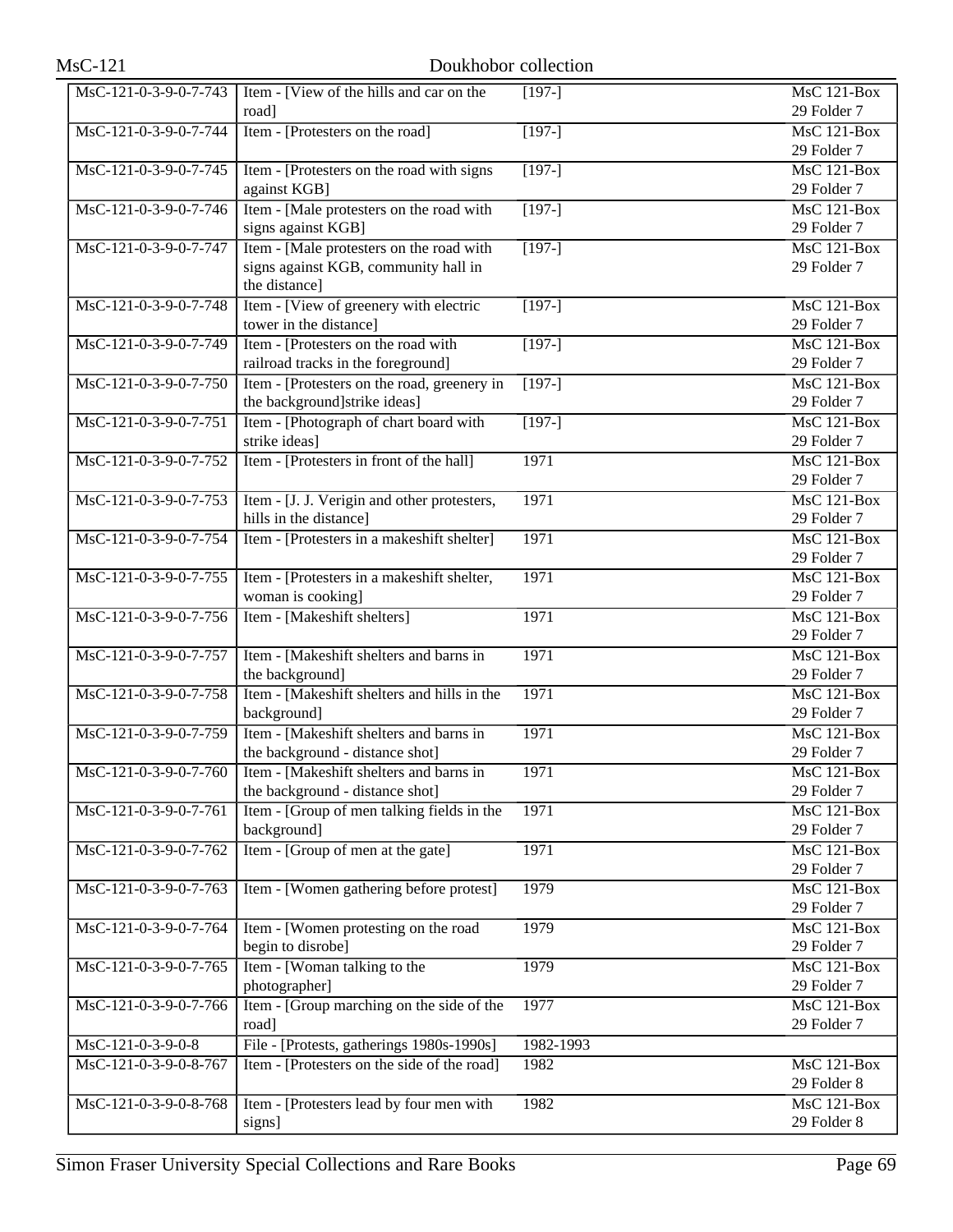| MsC-121-0-3-9-0-8-769  | Item - [Protesters on the side of the road                         | 1982                | <b>MsC 121-Box</b> |
|------------------------|--------------------------------------------------------------------|---------------------|--------------------|
|                        | by railroad crossing]                                              |                     | 29 Folder 8        |
| MsC-121-0-3-9-0-8-770  | Item - [View of tents - distant view]                              | 1983                | MsC 121-Box        |
|                        |                                                                    |                     | 29 Folder 8        |
| MsC-121-0-3-9-0-8-771  | Item - [View of tents - close-up view]                             | 1983                | $MsC$ 121-Box      |
|                        |                                                                    |                     | 29 Folder 8        |
| MsC-121-0-3-9-0-8-772  | Item - [View of tents and cars]                                    | 1983                | <b>MsC 121-Box</b> |
|                        |                                                                    |                     | 29 Folder 8        |
| MsC-121-0-3-9-0-8-773  | Item - [Close-up of white tent]                                    | 1983                | $MsC$ 121-Box      |
|                        |                                                                    |                     | 29 Folder 8        |
| MsC-121-0-3-9-0-8-774  | Item - [Centennial meeting, Gilpin, men                            | 1983                | MsC 121-Box        |
|                        | and women on oposite sides]                                        |                     | 29 Folder 8        |
|                        |                                                                    |                     |                    |
| MsC-121-0-3-9-0-8-775  | Item - [Centennial meeting, Gilpin, a                              | 1983                | <b>MsC 121-Box</b> |
|                        | woman is speaking]                                                 |                     | 29 Folder 8        |
| MsC-121-0-3-9-0-8-776  | Item - [Centennial meeting, Gilpin, men                            | 1983                | <b>MsC 121-Box</b> |
|                        | and women on oposite sides, front view]                            |                     | 29 Folder 8        |
| MsC-121-0-3-9-0-9      | File - [Protests 1950s]                                            | $[195-]-1958$       | $MsC$ 121-Box      |
|                        |                                                                    |                     | 30 Folder 1        |
| MsC-121-0-3-9-0-9-778  | Item - [Large group kneeling, some nude                            | 1958                | <b>MsC 121-Box</b> |
|                        | women at the front, part of memorial                               |                     | 30 Folder 1        |
|                        | service for Philip Pereversoff, Krestova,                          |                     |                    |
|                        | BC]                                                                |                     |                    |
| MsC-121-0-3-9-0-9-779  | Item - [Women protesting children being                            | $[195-]$            | MsC 121-Box        |
|                        | incarcerated in New Denver]                                        |                     | 30 Folder 1        |
| MsC-121-0-3-9-0-9-780  | Item - [Group protesting children being                            | $\overline{[195-]}$ | MsC 121-Box        |
|                        | incarcerated in New Denver]                                        |                     | 30 Folder 1        |
| MsC-121-0-3-9-0-9-781  | Item - [Large group walking, part of                               | 1958                | <b>MsC 121-Box</b> |
|                        | memorial service for Philip Pereversoff,                           |                     | 30 Folder 1        |
|                        | Krestova, BC]                                                      |                     |                    |
| MsC-121-0-3-9-0-10     | File - [Trek and protest - Aggasiz]                                | 1962-1964           | MsC 121-Box        |
|                        |                                                                    |                     | 30 Folder 2        |
|                        | MsC-121-0-3-9-0-10-782 Item - [Large group photographs with        | 1962                | $MsC$ 121-Box      |
|                        | youth dress in white]                                              |                     | 30 Folder 2        |
|                        | MsC-121-0-3-9-0-10-783 Item - [Female protesters being sprayed     | 1962                | $MsC$ 121-Box      |
|                        | with water]                                                        |                     | 30 Folder 2        |
|                        | MsC-121-0-3-9-0-10-784 Item - [Protesters sprayed with water,      | 1962                | MsC 121-Box        |
|                        | police in the foreground]                                          |                     | 30 Folder 2        |
|                        | MsC-121-0-3-9-0-10-785 Item - [Protesters carrying a person]]      | 1962                | MsC 121-Box        |
|                        |                                                                    |                     | 30 Folder 2        |
|                        | MsC-121-0-3-9-0-10-786 Item - [Protesters gathered in front of the | 1962                | MsC 121-Box        |
|                        | barn]                                                              |                     | 30 Folder 2        |
| MsC-121-0-3-9-0-10-787 | Item - [View of closed gate and fenced                             | 1962                | MsC 121-Box        |
|                        | area]                                                              |                     | 30 Folder 2        |
|                        | MsC-121-0-3-9-0-10-788 Item - [Distant view of the New Denver      | 1962                | $MsC$ 121-Box      |
|                        |                                                                    |                     | 30 Folder 2        |
|                        | Elementary School Dormitory with                                   |                     |                    |
|                        | fences around it]                                                  |                     |                    |
|                        | MsC-121-0-3-9-0-10-789 Item - [Group photographs of childen]       | 1962?               | <b>MsC 121-Box</b> |
|                        |                                                                    |                     | 30 Folder 2        |
|                        | MsC-121-0-3-9-0-10-790 Item - [Doukhobor protester in front of     | 1962?               | MsC 121-Box        |
|                        | the Victoria's Parliament building]                                |                     | 30 Folder 2        |
|                        | MsC-121-0-3-9-0-10-791 Item - [Two Doukhobor women after           | 1962?               | MsC 121-Box        |
|                        | visit with Premier Bennett]                                        |                     | 30 Folder 2        |
|                        | MsC-121-0-3-9-0-10-792 Item - [Doukhobor woman talking with        | 1962?               | <b>MsC 121-Box</b> |
|                        | students]                                                          |                     | 30 Folder 2        |
|                        |                                                                    |                     |                    |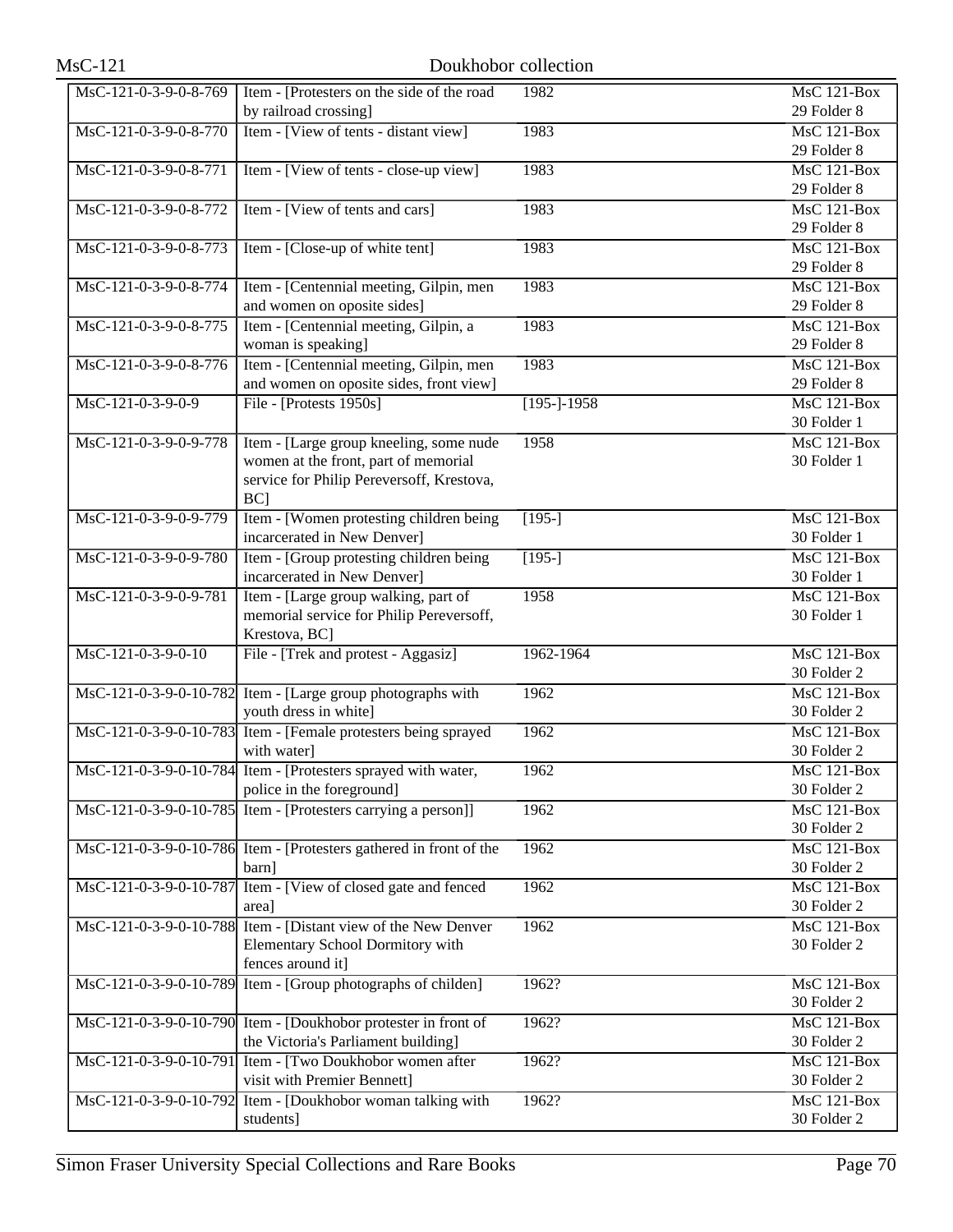|                        | MsC-121-0-3-9-0-10-793 Item - [Group of Doukhobors holding a       | 1962      | MsC 121-Box        |
|------------------------|--------------------------------------------------------------------|-----------|--------------------|
|                        | sign]                                                              |           | 30 Folder 2        |
|                        | MsC-121-0-3-9-0-10-794 Item - [Speaker and audience at Victoria    | 1962      | MsC 121-Box        |
|                        | College]                                                           |           | 30 Folder 2        |
|                        | MsC-121-0-3-9-0-10-795 Item - [Doukobor representatives]           | 1962      | MsC 121-Box        |
|                        | speaking with Premier Bennett]                                     |           | 30 Folder 2        |
|                        | MsC-121-0-3-9-0-10-796 Item - [Group of Doukhobors sitting on      | 1962      | <b>MsC 121-Box</b> |
|                        | the Parliament building's entry stairs]                            |           | 30 Folder 2        |
| MsC-121-0-3-9-0-10-797 | Item - [Doukhobors in front of the                                 | 1962      | MsC 121-Box        |
|                        | Parliament building, view of the                                   |           | 30 Folder 2        |
|                        | Victoria's harbour]                                                |           |                    |
|                        |                                                                    | 1962      | MsC 121-Box        |
|                        | MsC-121-0-3-9-0-10-798 Item - [Doukhobor men -close up]            |           |                    |
|                        |                                                                    |           | 30 Folder 2        |
|                        | MsC-121-0-3-9-0-10-799 Item - [Three older Doukhobor women]        | 1964      | <b>MsC 121-Box</b> |
|                        | sitting inside the tent]                                           |           | 30 Folder 2        |
|                        | MsC-121-0-3-9-0-10-800 Item - [Doukhobor elder seated in front     | 1963      | MsC 121-Box        |
|                        | of the tent]                                                       |           | 30 Folder 2        |
|                        | MsC-121-0-3-9-0-10-801 Item - [Elderly woman seated inside the     | 1964      | MsC 121-Box        |
|                        | tent]                                                              |           | 30 Folder 2        |
|                        | MsC-121-0-3-9-0-10-802 Item - [Shanty village in Agassiz]          | 1964      | <b>MsC 121-Box</b> |
|                        |                                                                    |           | 30 Folder 2        |
|                        | MsC-121-0-3-9-0-10-803 Item - [Sons of Freedom trek through        | 1962      | MsC 121-Box        |
|                        | Grand Forks, summer 1962]                                          |           | 30 Folder 2        |
| MsC-121-0-3-9-0-11     | File - [Trek and camp- Aggasiz]                                    | 1962-1964 | MsC 121-Box        |
|                        |                                                                    |           | 30 Folder 3        |
|                        | MsC-121-0-3-9-0-11-804 Item - [Portrait of eldery Doukhobor        | 1964      | <b>MsC 121-Box</b> |
|                        | woman]                                                             |           | 30 Folder 3        |
|                        | MsC-121-0-3-9-0-11-805 Item - [Two women looking though            | 1964      | MsC 121-Box        |
|                        | binoculars]                                                        |           | 30 Folder 3        |
|                        | MsC-121-0-3-9-0-11-806 Item - [Eldery Doukhobor women              | 1964      | MsC 121-Box        |
|                        | holding bread - Dunia Markina]                                     |           | 30 Folder 3        |
|                        | MsC-121-0-3-9-0-11-807 Item - [Man filling up metal tub- Vasil]    | 1964      | $MsC$ 121-Box      |
|                        | Aprishinkov]                                                       |           | 30 Folder 3        |
|                        | MsC-121-0-3-9-0-11-808 Item - [Shanty with a protest sign in front | 1964      | MsC 121-Box        |
|                        | of it]                                                             |           | 30 Folder 3        |
|                        | MsC-121-0-3-9-0-11-809 Item - [Women standing on the road,         | 1963      | MsC 121-Box        |
|                        | tents in the background]                                           |           | 30 Folder 3        |
|                        | MsC-121-0-3-9-0-11-810 Item - [Men building a tent]                | 1963      | <b>MsC 121-Box</b> |
|                        |                                                                    |           | 30 Folder 3        |
|                        |                                                                    |           |                    |
|                        | $MsC-121-0-3-9-0-11-811$ Item - [Three women and group of          | 1963      | <b>MsC 121-Box</b> |
|                        | children]                                                          |           | 30 Folder 3        |
|                        | MsC-121-0-3-9-0-11-812 Item - [Two men and a woman in front of     | [1963?]   | MsC 121-Box        |
|                        | shanty]                                                            |           | 30 Folder 3        |
|                        | MsC-121-0-3-9-0-11-813 Item - [Group of children and clothes       | [1963?]   | <b>MsC 121-Box</b> |
|                        | drying in the background]                                          |           | 30 Folder 3        |
|                        | MsC-121-0-3-9-0-11-814 Item - [Automobiles parked along the        | 1963      | <b>MsC 121-Box</b> |
|                        | road]                                                              |           | 30 Folder 3        |
|                        | MsC-121-0-3-9-0-11-815 Item - [Shanty town and automobiles         | 1964      | <b>MsC 121-Box</b> |
|                        | park next to it]                                                   |           | 30 Folder 3        |
|                        | MsC-121-0-3-9-0-11-816 Item - [Shanty town, automobile in the      | [1964?]   | <b>MsC 121-Box</b> |
|                        | foreground]                                                        |           | 30 Folder 3        |
|                        | MsC-121-0-3-9-0-11-817 Item - [Three men and a woman standing      | 1963      | <b>MsC 121-Box</b> |
|                        | beside the protest signs]                                          |           | 30 Folder 3        |
|                        |                                                                    |           |                    |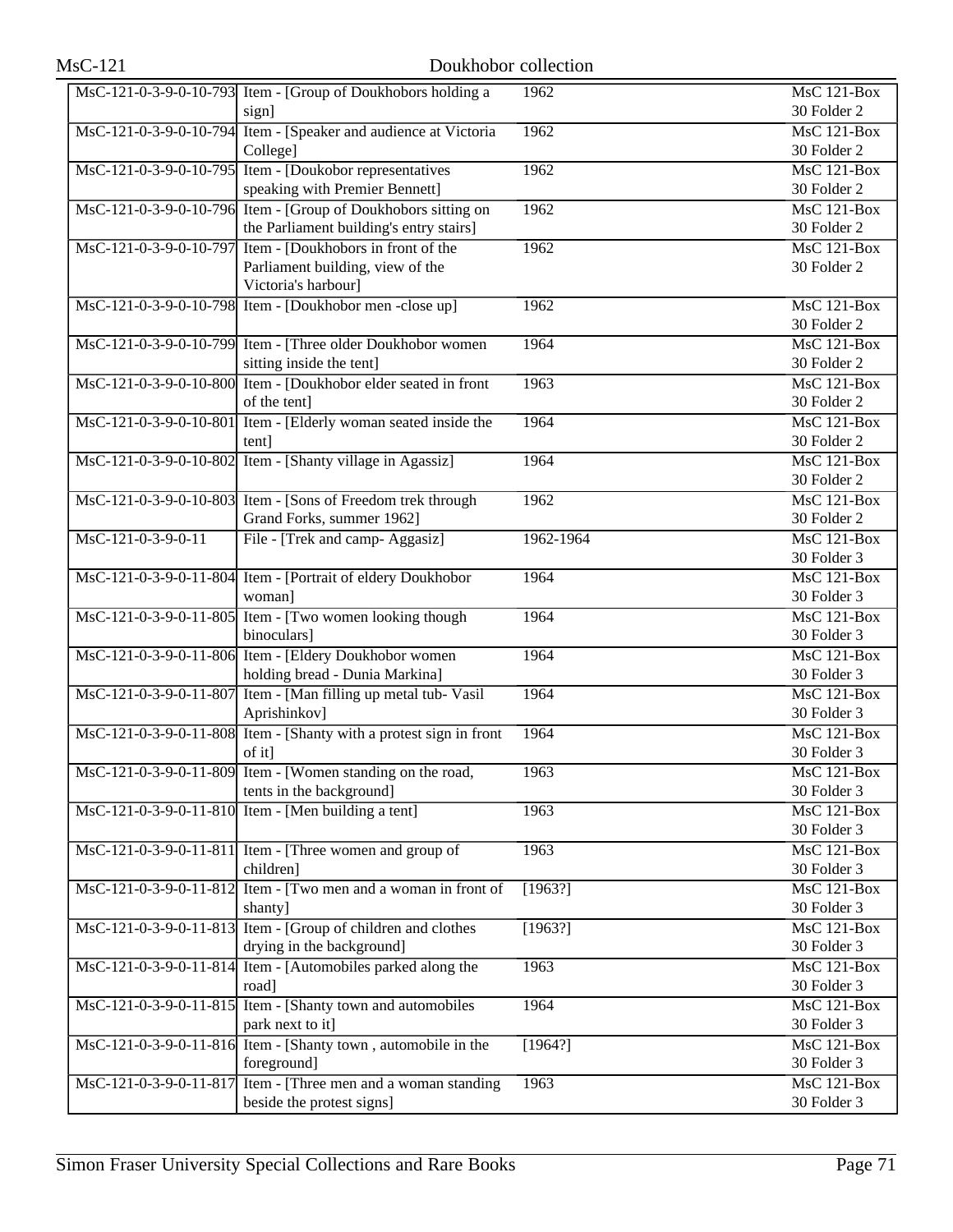| MsC-121-0-3-9-0-12-818 Item - [A woman sawing wood]<br>MsC 121-Box<br>1964<br>30 Folder 4<br>MsC-121-0-3-9-0-12-819 Item - [Man adjusting the chimmney]<br>1964<br><b>MsC 121-Box</b><br>30 Folder 4<br>MsC-121-0-3-9-0-12-820 Item - [Woman pouring hot beverage for<br>1964<br><b>MsC 121-Box</b><br>other woman]<br>30 Folder 4<br>MsC-121-0-3-9-0-12-821 Item - [Three children holding hands,<br>$\overline{\text{MsC 121-Box}}$<br>1964<br>shanty town in the background]<br>30 Folder 4<br>$\overline{\text{MsC-121-0-3-9-0-12-822}}$ Item - [Two women waving on the side<br>1964<br>MsC 121-Box<br>of the road]<br>30 Folder 4<br>MsC-121-0-3-9-0-12-823 Item - [A man sawing wood]<br><b>MsC 121-Box</b><br>1964<br>30 Folder 4<br>MsC-121-0-3-9-0-12-824 Item - [Women meeting in the hall, bread<br>1964?<br><b>MsC 121-Box</b><br>on the table]<br>30 Folder 4<br>MsC-121-0-3-9-0-12-825 Item - [Two women sitting in side of the<br>$MsC$ 121-Box<br>1964<br>30 Folder 4<br>shanty]<br>MsC-121-0-3-9-0-12-826 Item - [Women is taking bread out of the<br>$MsC$ 121-Box<br>1964<br>30 Folder 4<br>oven]<br>MsC-121-0-3-9-0-12-827 Item - [Man with an envelope signed]<br>1964<br><b>MsC 121-Box</b><br>"Reformed Doukhobors have put up"]<br>30 Folder 4<br>MsC-121-0-3-9-0-12-828 Item - [Group of men walking down the<br>1964?<br>MsC 121-Box<br>stair path]<br>30 Folder 4<br>File - [Camp, arrests - Agassiz]<br>MsC-121-0-3-9-0-13<br>1962-1964<br>MsC 121-Box<br>30 Folder 5<br>MsC-121-0-3-9-0-13-829 Item - [Shanty town amongst trees near<br>MsC 121-Box<br>1964<br>Agassiz, view from above]<br>30 Folder 5<br>MsC-121-0-3-9-0-13-830 Item - [View of fields and shanty town<br>$MsC$ 121-Box<br>1964<br>from above - Agassiz]<br>30 Folder 5<br>MsC-121-0-3-9-0-13-831 Item - [View of shanty town, view from<br><b>MsC 121-Box</b><br>1964<br>above - Agassiz]<br>30 Folder 5<br>MsC-121-0-3-9-0-13-832 Item - [Street in shanty town]<br>MsC 121-Box<br>1964<br>30 Folder 5<br>MsC-121-0-3-9-0-13-833 Item - [A shanty and automobile parked<br>$MsC$ 121-Box<br>1964<br>30 Folder 5<br>in front]<br>MsC-121-0-3-9-0-13-834 Item - [Shanty town amongst trees near<br>1964<br>MsC 121-Box<br>Agassiz, view from above]<br>30 Folder 5<br>MsC-121-0-3-9-0-13-835 Item - [Street in shanty town automobiles<br>1964<br>MsC 121-Box<br>parked along the road]<br>30 Folder 5<br>MsC-121-0-3-9-0-13-836 Item - [Man in front of shanty dwelling]<br>1964<br>MsC 121-Box<br>30 Folder 5<br>MsC-121-0-3-9-0-13-837 Item - [Group crossing the bridge, man<br>1964<br>MsC 121-Box<br>pushing cart at the front of the group]<br>30 Folder 5<br>MsC-121-0-3-9-0-13-838 Item - [Police leaving Jubilee Labor Hall]<br><b>MsC 121-Box</b><br>1964?<br>30 Folder 5<br>MsC-121-0-3-9-0-13-839 Item - [Police arresting women and<br>MsC 121-Box<br>1964?<br>escorting them into automobile]<br>30 Folder 5<br>MsC-121-0-3-9-0-13-840 Item - [Police escorting two men]<br>MsC 121-Box<br>1964?<br>30 Folder 5<br>MsC-121-0-3-9-0-13-841 Item - [Large group gathered in the<br>1964<br>MsC 121-Box<br>garden]<br>30 Folder 5<br>MsC-121-0-3-9-0-13-842 Item - [Group of five women and two<br>1964<br>$\overline{\text{MsC 121-Box}}$<br>30 Folder 5<br>men] | MsC-121-0-3-9-0-12 | File - [Trek and camp- Aggasiz] | 1964 | MsC 121-Box |
|--------------------------------------------------------------------------------------------------------------------------------------------------------------------------------------------------------------------------------------------------------------------------------------------------------------------------------------------------------------------------------------------------------------------------------------------------------------------------------------------------------------------------------------------------------------------------------------------------------------------------------------------------------------------------------------------------------------------------------------------------------------------------------------------------------------------------------------------------------------------------------------------------------------------------------------------------------------------------------------------------------------------------------------------------------------------------------------------------------------------------------------------------------------------------------------------------------------------------------------------------------------------------------------------------------------------------------------------------------------------------------------------------------------------------------------------------------------------------------------------------------------------------------------------------------------------------------------------------------------------------------------------------------------------------------------------------------------------------------------------------------------------------------------------------------------------------------------------------------------------------------------------------------------------------------------------------------------------------------------------------------------------------------------------------------------------------------------------------------------------------------------------------------------------------------------------------------------------------------------------------------------------------------------------------------------------------------------------------------------------------------------------------------------------------------------------------------------------------------------------------------------------------------------------------------------------------------------------------------------------------------------------------------------------------------------------------------------------------------------------------------------------------------------------------------------------------------------------------------------------------------------------------------------------------------------------------------------------------------------------------------------------------------------------------------------------------------------------------------------------------------------------------------------------------------------------------------------------------------------------------------------------------------|--------------------|---------------------------------|------|-------------|
|                                                                                                                                                                                                                                                                                                                                                                                                                                                                                                                                                                                                                                                                                                                                                                                                                                                                                                                                                                                                                                                                                                                                                                                                                                                                                                                                                                                                                                                                                                                                                                                                                                                                                                                                                                                                                                                                                                                                                                                                                                                                                                                                                                                                                                                                                                                                                                                                                                                                                                                                                                                                                                                                                                                                                                                                                                                                                                                                                                                                                                                                                                                                                                                                                                                                                |                    |                                 |      | 30 Folder 4 |
|                                                                                                                                                                                                                                                                                                                                                                                                                                                                                                                                                                                                                                                                                                                                                                                                                                                                                                                                                                                                                                                                                                                                                                                                                                                                                                                                                                                                                                                                                                                                                                                                                                                                                                                                                                                                                                                                                                                                                                                                                                                                                                                                                                                                                                                                                                                                                                                                                                                                                                                                                                                                                                                                                                                                                                                                                                                                                                                                                                                                                                                                                                                                                                                                                                                                                |                    |                                 |      |             |
|                                                                                                                                                                                                                                                                                                                                                                                                                                                                                                                                                                                                                                                                                                                                                                                                                                                                                                                                                                                                                                                                                                                                                                                                                                                                                                                                                                                                                                                                                                                                                                                                                                                                                                                                                                                                                                                                                                                                                                                                                                                                                                                                                                                                                                                                                                                                                                                                                                                                                                                                                                                                                                                                                                                                                                                                                                                                                                                                                                                                                                                                                                                                                                                                                                                                                |                    |                                 |      |             |
|                                                                                                                                                                                                                                                                                                                                                                                                                                                                                                                                                                                                                                                                                                                                                                                                                                                                                                                                                                                                                                                                                                                                                                                                                                                                                                                                                                                                                                                                                                                                                                                                                                                                                                                                                                                                                                                                                                                                                                                                                                                                                                                                                                                                                                                                                                                                                                                                                                                                                                                                                                                                                                                                                                                                                                                                                                                                                                                                                                                                                                                                                                                                                                                                                                                                                |                    |                                 |      |             |
|                                                                                                                                                                                                                                                                                                                                                                                                                                                                                                                                                                                                                                                                                                                                                                                                                                                                                                                                                                                                                                                                                                                                                                                                                                                                                                                                                                                                                                                                                                                                                                                                                                                                                                                                                                                                                                                                                                                                                                                                                                                                                                                                                                                                                                                                                                                                                                                                                                                                                                                                                                                                                                                                                                                                                                                                                                                                                                                                                                                                                                                                                                                                                                                                                                                                                |                    |                                 |      |             |
|                                                                                                                                                                                                                                                                                                                                                                                                                                                                                                                                                                                                                                                                                                                                                                                                                                                                                                                                                                                                                                                                                                                                                                                                                                                                                                                                                                                                                                                                                                                                                                                                                                                                                                                                                                                                                                                                                                                                                                                                                                                                                                                                                                                                                                                                                                                                                                                                                                                                                                                                                                                                                                                                                                                                                                                                                                                                                                                                                                                                                                                                                                                                                                                                                                                                                |                    |                                 |      |             |
|                                                                                                                                                                                                                                                                                                                                                                                                                                                                                                                                                                                                                                                                                                                                                                                                                                                                                                                                                                                                                                                                                                                                                                                                                                                                                                                                                                                                                                                                                                                                                                                                                                                                                                                                                                                                                                                                                                                                                                                                                                                                                                                                                                                                                                                                                                                                                                                                                                                                                                                                                                                                                                                                                                                                                                                                                                                                                                                                                                                                                                                                                                                                                                                                                                                                                |                    |                                 |      |             |
|                                                                                                                                                                                                                                                                                                                                                                                                                                                                                                                                                                                                                                                                                                                                                                                                                                                                                                                                                                                                                                                                                                                                                                                                                                                                                                                                                                                                                                                                                                                                                                                                                                                                                                                                                                                                                                                                                                                                                                                                                                                                                                                                                                                                                                                                                                                                                                                                                                                                                                                                                                                                                                                                                                                                                                                                                                                                                                                                                                                                                                                                                                                                                                                                                                                                                |                    |                                 |      |             |
|                                                                                                                                                                                                                                                                                                                                                                                                                                                                                                                                                                                                                                                                                                                                                                                                                                                                                                                                                                                                                                                                                                                                                                                                                                                                                                                                                                                                                                                                                                                                                                                                                                                                                                                                                                                                                                                                                                                                                                                                                                                                                                                                                                                                                                                                                                                                                                                                                                                                                                                                                                                                                                                                                                                                                                                                                                                                                                                                                                                                                                                                                                                                                                                                                                                                                |                    |                                 |      |             |
|                                                                                                                                                                                                                                                                                                                                                                                                                                                                                                                                                                                                                                                                                                                                                                                                                                                                                                                                                                                                                                                                                                                                                                                                                                                                                                                                                                                                                                                                                                                                                                                                                                                                                                                                                                                                                                                                                                                                                                                                                                                                                                                                                                                                                                                                                                                                                                                                                                                                                                                                                                                                                                                                                                                                                                                                                                                                                                                                                                                                                                                                                                                                                                                                                                                                                |                    |                                 |      |             |
|                                                                                                                                                                                                                                                                                                                                                                                                                                                                                                                                                                                                                                                                                                                                                                                                                                                                                                                                                                                                                                                                                                                                                                                                                                                                                                                                                                                                                                                                                                                                                                                                                                                                                                                                                                                                                                                                                                                                                                                                                                                                                                                                                                                                                                                                                                                                                                                                                                                                                                                                                                                                                                                                                                                                                                                                                                                                                                                                                                                                                                                                                                                                                                                                                                                                                |                    |                                 |      |             |
|                                                                                                                                                                                                                                                                                                                                                                                                                                                                                                                                                                                                                                                                                                                                                                                                                                                                                                                                                                                                                                                                                                                                                                                                                                                                                                                                                                                                                                                                                                                                                                                                                                                                                                                                                                                                                                                                                                                                                                                                                                                                                                                                                                                                                                                                                                                                                                                                                                                                                                                                                                                                                                                                                                                                                                                                                                                                                                                                                                                                                                                                                                                                                                                                                                                                                |                    |                                 |      |             |
|                                                                                                                                                                                                                                                                                                                                                                                                                                                                                                                                                                                                                                                                                                                                                                                                                                                                                                                                                                                                                                                                                                                                                                                                                                                                                                                                                                                                                                                                                                                                                                                                                                                                                                                                                                                                                                                                                                                                                                                                                                                                                                                                                                                                                                                                                                                                                                                                                                                                                                                                                                                                                                                                                                                                                                                                                                                                                                                                                                                                                                                                                                                                                                                                                                                                                |                    |                                 |      |             |
|                                                                                                                                                                                                                                                                                                                                                                                                                                                                                                                                                                                                                                                                                                                                                                                                                                                                                                                                                                                                                                                                                                                                                                                                                                                                                                                                                                                                                                                                                                                                                                                                                                                                                                                                                                                                                                                                                                                                                                                                                                                                                                                                                                                                                                                                                                                                                                                                                                                                                                                                                                                                                                                                                                                                                                                                                                                                                                                                                                                                                                                                                                                                                                                                                                                                                |                    |                                 |      |             |
|                                                                                                                                                                                                                                                                                                                                                                                                                                                                                                                                                                                                                                                                                                                                                                                                                                                                                                                                                                                                                                                                                                                                                                                                                                                                                                                                                                                                                                                                                                                                                                                                                                                                                                                                                                                                                                                                                                                                                                                                                                                                                                                                                                                                                                                                                                                                                                                                                                                                                                                                                                                                                                                                                                                                                                                                                                                                                                                                                                                                                                                                                                                                                                                                                                                                                |                    |                                 |      |             |
|                                                                                                                                                                                                                                                                                                                                                                                                                                                                                                                                                                                                                                                                                                                                                                                                                                                                                                                                                                                                                                                                                                                                                                                                                                                                                                                                                                                                                                                                                                                                                                                                                                                                                                                                                                                                                                                                                                                                                                                                                                                                                                                                                                                                                                                                                                                                                                                                                                                                                                                                                                                                                                                                                                                                                                                                                                                                                                                                                                                                                                                                                                                                                                                                                                                                                |                    |                                 |      |             |
|                                                                                                                                                                                                                                                                                                                                                                                                                                                                                                                                                                                                                                                                                                                                                                                                                                                                                                                                                                                                                                                                                                                                                                                                                                                                                                                                                                                                                                                                                                                                                                                                                                                                                                                                                                                                                                                                                                                                                                                                                                                                                                                                                                                                                                                                                                                                                                                                                                                                                                                                                                                                                                                                                                                                                                                                                                                                                                                                                                                                                                                                                                                                                                                                                                                                                |                    |                                 |      |             |
|                                                                                                                                                                                                                                                                                                                                                                                                                                                                                                                                                                                                                                                                                                                                                                                                                                                                                                                                                                                                                                                                                                                                                                                                                                                                                                                                                                                                                                                                                                                                                                                                                                                                                                                                                                                                                                                                                                                                                                                                                                                                                                                                                                                                                                                                                                                                                                                                                                                                                                                                                                                                                                                                                                                                                                                                                                                                                                                                                                                                                                                                                                                                                                                                                                                                                |                    |                                 |      |             |
|                                                                                                                                                                                                                                                                                                                                                                                                                                                                                                                                                                                                                                                                                                                                                                                                                                                                                                                                                                                                                                                                                                                                                                                                                                                                                                                                                                                                                                                                                                                                                                                                                                                                                                                                                                                                                                                                                                                                                                                                                                                                                                                                                                                                                                                                                                                                                                                                                                                                                                                                                                                                                                                                                                                                                                                                                                                                                                                                                                                                                                                                                                                                                                                                                                                                                |                    |                                 |      |             |
|                                                                                                                                                                                                                                                                                                                                                                                                                                                                                                                                                                                                                                                                                                                                                                                                                                                                                                                                                                                                                                                                                                                                                                                                                                                                                                                                                                                                                                                                                                                                                                                                                                                                                                                                                                                                                                                                                                                                                                                                                                                                                                                                                                                                                                                                                                                                                                                                                                                                                                                                                                                                                                                                                                                                                                                                                                                                                                                                                                                                                                                                                                                                                                                                                                                                                |                    |                                 |      |             |
|                                                                                                                                                                                                                                                                                                                                                                                                                                                                                                                                                                                                                                                                                                                                                                                                                                                                                                                                                                                                                                                                                                                                                                                                                                                                                                                                                                                                                                                                                                                                                                                                                                                                                                                                                                                                                                                                                                                                                                                                                                                                                                                                                                                                                                                                                                                                                                                                                                                                                                                                                                                                                                                                                                                                                                                                                                                                                                                                                                                                                                                                                                                                                                                                                                                                                |                    |                                 |      |             |
|                                                                                                                                                                                                                                                                                                                                                                                                                                                                                                                                                                                                                                                                                                                                                                                                                                                                                                                                                                                                                                                                                                                                                                                                                                                                                                                                                                                                                                                                                                                                                                                                                                                                                                                                                                                                                                                                                                                                                                                                                                                                                                                                                                                                                                                                                                                                                                                                                                                                                                                                                                                                                                                                                                                                                                                                                                                                                                                                                                                                                                                                                                                                                                                                                                                                                |                    |                                 |      |             |
|                                                                                                                                                                                                                                                                                                                                                                                                                                                                                                                                                                                                                                                                                                                                                                                                                                                                                                                                                                                                                                                                                                                                                                                                                                                                                                                                                                                                                                                                                                                                                                                                                                                                                                                                                                                                                                                                                                                                                                                                                                                                                                                                                                                                                                                                                                                                                                                                                                                                                                                                                                                                                                                                                                                                                                                                                                                                                                                                                                                                                                                                                                                                                                                                                                                                                |                    |                                 |      |             |
|                                                                                                                                                                                                                                                                                                                                                                                                                                                                                                                                                                                                                                                                                                                                                                                                                                                                                                                                                                                                                                                                                                                                                                                                                                                                                                                                                                                                                                                                                                                                                                                                                                                                                                                                                                                                                                                                                                                                                                                                                                                                                                                                                                                                                                                                                                                                                                                                                                                                                                                                                                                                                                                                                                                                                                                                                                                                                                                                                                                                                                                                                                                                                                                                                                                                                |                    |                                 |      |             |
|                                                                                                                                                                                                                                                                                                                                                                                                                                                                                                                                                                                                                                                                                                                                                                                                                                                                                                                                                                                                                                                                                                                                                                                                                                                                                                                                                                                                                                                                                                                                                                                                                                                                                                                                                                                                                                                                                                                                                                                                                                                                                                                                                                                                                                                                                                                                                                                                                                                                                                                                                                                                                                                                                                                                                                                                                                                                                                                                                                                                                                                                                                                                                                                                                                                                                |                    |                                 |      |             |
|                                                                                                                                                                                                                                                                                                                                                                                                                                                                                                                                                                                                                                                                                                                                                                                                                                                                                                                                                                                                                                                                                                                                                                                                                                                                                                                                                                                                                                                                                                                                                                                                                                                                                                                                                                                                                                                                                                                                                                                                                                                                                                                                                                                                                                                                                                                                                                                                                                                                                                                                                                                                                                                                                                                                                                                                                                                                                                                                                                                                                                                                                                                                                                                                                                                                                |                    |                                 |      |             |
|                                                                                                                                                                                                                                                                                                                                                                                                                                                                                                                                                                                                                                                                                                                                                                                                                                                                                                                                                                                                                                                                                                                                                                                                                                                                                                                                                                                                                                                                                                                                                                                                                                                                                                                                                                                                                                                                                                                                                                                                                                                                                                                                                                                                                                                                                                                                                                                                                                                                                                                                                                                                                                                                                                                                                                                                                                                                                                                                                                                                                                                                                                                                                                                                                                                                                |                    |                                 |      |             |
|                                                                                                                                                                                                                                                                                                                                                                                                                                                                                                                                                                                                                                                                                                                                                                                                                                                                                                                                                                                                                                                                                                                                                                                                                                                                                                                                                                                                                                                                                                                                                                                                                                                                                                                                                                                                                                                                                                                                                                                                                                                                                                                                                                                                                                                                                                                                                                                                                                                                                                                                                                                                                                                                                                                                                                                                                                                                                                                                                                                                                                                                                                                                                                                                                                                                                |                    |                                 |      |             |
|                                                                                                                                                                                                                                                                                                                                                                                                                                                                                                                                                                                                                                                                                                                                                                                                                                                                                                                                                                                                                                                                                                                                                                                                                                                                                                                                                                                                                                                                                                                                                                                                                                                                                                                                                                                                                                                                                                                                                                                                                                                                                                                                                                                                                                                                                                                                                                                                                                                                                                                                                                                                                                                                                                                                                                                                                                                                                                                                                                                                                                                                                                                                                                                                                                                                                |                    |                                 |      |             |
|                                                                                                                                                                                                                                                                                                                                                                                                                                                                                                                                                                                                                                                                                                                                                                                                                                                                                                                                                                                                                                                                                                                                                                                                                                                                                                                                                                                                                                                                                                                                                                                                                                                                                                                                                                                                                                                                                                                                                                                                                                                                                                                                                                                                                                                                                                                                                                                                                                                                                                                                                                                                                                                                                                                                                                                                                                                                                                                                                                                                                                                                                                                                                                                                                                                                                |                    |                                 |      |             |
|                                                                                                                                                                                                                                                                                                                                                                                                                                                                                                                                                                                                                                                                                                                                                                                                                                                                                                                                                                                                                                                                                                                                                                                                                                                                                                                                                                                                                                                                                                                                                                                                                                                                                                                                                                                                                                                                                                                                                                                                                                                                                                                                                                                                                                                                                                                                                                                                                                                                                                                                                                                                                                                                                                                                                                                                                                                                                                                                                                                                                                                                                                                                                                                                                                                                                |                    |                                 |      |             |
|                                                                                                                                                                                                                                                                                                                                                                                                                                                                                                                                                                                                                                                                                                                                                                                                                                                                                                                                                                                                                                                                                                                                                                                                                                                                                                                                                                                                                                                                                                                                                                                                                                                                                                                                                                                                                                                                                                                                                                                                                                                                                                                                                                                                                                                                                                                                                                                                                                                                                                                                                                                                                                                                                                                                                                                                                                                                                                                                                                                                                                                                                                                                                                                                                                                                                |                    |                                 |      |             |
|                                                                                                                                                                                                                                                                                                                                                                                                                                                                                                                                                                                                                                                                                                                                                                                                                                                                                                                                                                                                                                                                                                                                                                                                                                                                                                                                                                                                                                                                                                                                                                                                                                                                                                                                                                                                                                                                                                                                                                                                                                                                                                                                                                                                                                                                                                                                                                                                                                                                                                                                                                                                                                                                                                                                                                                                                                                                                                                                                                                                                                                                                                                                                                                                                                                                                |                    |                                 |      |             |
|                                                                                                                                                                                                                                                                                                                                                                                                                                                                                                                                                                                                                                                                                                                                                                                                                                                                                                                                                                                                                                                                                                                                                                                                                                                                                                                                                                                                                                                                                                                                                                                                                                                                                                                                                                                                                                                                                                                                                                                                                                                                                                                                                                                                                                                                                                                                                                                                                                                                                                                                                                                                                                                                                                                                                                                                                                                                                                                                                                                                                                                                                                                                                                                                                                                                                |                    |                                 |      |             |
|                                                                                                                                                                                                                                                                                                                                                                                                                                                                                                                                                                                                                                                                                                                                                                                                                                                                                                                                                                                                                                                                                                                                                                                                                                                                                                                                                                                                                                                                                                                                                                                                                                                                                                                                                                                                                                                                                                                                                                                                                                                                                                                                                                                                                                                                                                                                                                                                                                                                                                                                                                                                                                                                                                                                                                                                                                                                                                                                                                                                                                                                                                                                                                                                                                                                                |                    |                                 |      |             |
|                                                                                                                                                                                                                                                                                                                                                                                                                                                                                                                                                                                                                                                                                                                                                                                                                                                                                                                                                                                                                                                                                                                                                                                                                                                                                                                                                                                                                                                                                                                                                                                                                                                                                                                                                                                                                                                                                                                                                                                                                                                                                                                                                                                                                                                                                                                                                                                                                                                                                                                                                                                                                                                                                                                                                                                                                                                                                                                                                                                                                                                                                                                                                                                                                                                                                |                    |                                 |      |             |
|                                                                                                                                                                                                                                                                                                                                                                                                                                                                                                                                                                                                                                                                                                                                                                                                                                                                                                                                                                                                                                                                                                                                                                                                                                                                                                                                                                                                                                                                                                                                                                                                                                                                                                                                                                                                                                                                                                                                                                                                                                                                                                                                                                                                                                                                                                                                                                                                                                                                                                                                                                                                                                                                                                                                                                                                                                                                                                                                                                                                                                                                                                                                                                                                                                                                                |                    |                                 |      |             |
|                                                                                                                                                                                                                                                                                                                                                                                                                                                                                                                                                                                                                                                                                                                                                                                                                                                                                                                                                                                                                                                                                                                                                                                                                                                                                                                                                                                                                                                                                                                                                                                                                                                                                                                                                                                                                                                                                                                                                                                                                                                                                                                                                                                                                                                                                                                                                                                                                                                                                                                                                                                                                                                                                                                                                                                                                                                                                                                                                                                                                                                                                                                                                                                                                                                                                |                    |                                 |      |             |
|                                                                                                                                                                                                                                                                                                                                                                                                                                                                                                                                                                                                                                                                                                                                                                                                                                                                                                                                                                                                                                                                                                                                                                                                                                                                                                                                                                                                                                                                                                                                                                                                                                                                                                                                                                                                                                                                                                                                                                                                                                                                                                                                                                                                                                                                                                                                                                                                                                                                                                                                                                                                                                                                                                                                                                                                                                                                                                                                                                                                                                                                                                                                                                                                                                                                                |                    |                                 |      |             |
|                                                                                                                                                                                                                                                                                                                                                                                                                                                                                                                                                                                                                                                                                                                                                                                                                                                                                                                                                                                                                                                                                                                                                                                                                                                                                                                                                                                                                                                                                                                                                                                                                                                                                                                                                                                                                                                                                                                                                                                                                                                                                                                                                                                                                                                                                                                                                                                                                                                                                                                                                                                                                                                                                                                                                                                                                                                                                                                                                                                                                                                                                                                                                                                                                                                                                |                    |                                 |      |             |
|                                                                                                                                                                                                                                                                                                                                                                                                                                                                                                                                                                                                                                                                                                                                                                                                                                                                                                                                                                                                                                                                                                                                                                                                                                                                                                                                                                                                                                                                                                                                                                                                                                                                                                                                                                                                                                                                                                                                                                                                                                                                                                                                                                                                                                                                                                                                                                                                                                                                                                                                                                                                                                                                                                                                                                                                                                                                                                                                                                                                                                                                                                                                                                                                                                                                                |                    |                                 |      |             |
|                                                                                                                                                                                                                                                                                                                                                                                                                                                                                                                                                                                                                                                                                                                                                                                                                                                                                                                                                                                                                                                                                                                                                                                                                                                                                                                                                                                                                                                                                                                                                                                                                                                                                                                                                                                                                                                                                                                                                                                                                                                                                                                                                                                                                                                                                                                                                                                                                                                                                                                                                                                                                                                                                                                                                                                                                                                                                                                                                                                                                                                                                                                                                                                                                                                                                |                    |                                 |      |             |
|                                                                                                                                                                                                                                                                                                                                                                                                                                                                                                                                                                                                                                                                                                                                                                                                                                                                                                                                                                                                                                                                                                                                                                                                                                                                                                                                                                                                                                                                                                                                                                                                                                                                                                                                                                                                                                                                                                                                                                                                                                                                                                                                                                                                                                                                                                                                                                                                                                                                                                                                                                                                                                                                                                                                                                                                                                                                                                                                                                                                                                                                                                                                                                                                                                                                                |                    |                                 |      |             |
|                                                                                                                                                                                                                                                                                                                                                                                                                                                                                                                                                                                                                                                                                                                                                                                                                                                                                                                                                                                                                                                                                                                                                                                                                                                                                                                                                                                                                                                                                                                                                                                                                                                                                                                                                                                                                                                                                                                                                                                                                                                                                                                                                                                                                                                                                                                                                                                                                                                                                                                                                                                                                                                                                                                                                                                                                                                                                                                                                                                                                                                                                                                                                                                                                                                                                |                    |                                 |      |             |
|                                                                                                                                                                                                                                                                                                                                                                                                                                                                                                                                                                                                                                                                                                                                                                                                                                                                                                                                                                                                                                                                                                                                                                                                                                                                                                                                                                                                                                                                                                                                                                                                                                                                                                                                                                                                                                                                                                                                                                                                                                                                                                                                                                                                                                                                                                                                                                                                                                                                                                                                                                                                                                                                                                                                                                                                                                                                                                                                                                                                                                                                                                                                                                                                                                                                                |                    |                                 |      |             |
|                                                                                                                                                                                                                                                                                                                                                                                                                                                                                                                                                                                                                                                                                                                                                                                                                                                                                                                                                                                                                                                                                                                                                                                                                                                                                                                                                                                                                                                                                                                                                                                                                                                                                                                                                                                                                                                                                                                                                                                                                                                                                                                                                                                                                                                                                                                                                                                                                                                                                                                                                                                                                                                                                                                                                                                                                                                                                                                                                                                                                                                                                                                                                                                                                                                                                |                    |                                 |      |             |
|                                                                                                                                                                                                                                                                                                                                                                                                                                                                                                                                                                                                                                                                                                                                                                                                                                                                                                                                                                                                                                                                                                                                                                                                                                                                                                                                                                                                                                                                                                                                                                                                                                                                                                                                                                                                                                                                                                                                                                                                                                                                                                                                                                                                                                                                                                                                                                                                                                                                                                                                                                                                                                                                                                                                                                                                                                                                                                                                                                                                                                                                                                                                                                                                                                                                                |                    |                                 |      |             |
|                                                                                                                                                                                                                                                                                                                                                                                                                                                                                                                                                                                                                                                                                                                                                                                                                                                                                                                                                                                                                                                                                                                                                                                                                                                                                                                                                                                                                                                                                                                                                                                                                                                                                                                                                                                                                                                                                                                                                                                                                                                                                                                                                                                                                                                                                                                                                                                                                                                                                                                                                                                                                                                                                                                                                                                                                                                                                                                                                                                                                                                                                                                                                                                                                                                                                |                    |                                 |      |             |
|                                                                                                                                                                                                                                                                                                                                                                                                                                                                                                                                                                                                                                                                                                                                                                                                                                                                                                                                                                                                                                                                                                                                                                                                                                                                                                                                                                                                                                                                                                                                                                                                                                                                                                                                                                                                                                                                                                                                                                                                                                                                                                                                                                                                                                                                                                                                                                                                                                                                                                                                                                                                                                                                                                                                                                                                                                                                                                                                                                                                                                                                                                                                                                                                                                                                                |                    |                                 |      |             |
|                                                                                                                                                                                                                                                                                                                                                                                                                                                                                                                                                                                                                                                                                                                                                                                                                                                                                                                                                                                                                                                                                                                                                                                                                                                                                                                                                                                                                                                                                                                                                                                                                                                                                                                                                                                                                                                                                                                                                                                                                                                                                                                                                                                                                                                                                                                                                                                                                                                                                                                                                                                                                                                                                                                                                                                                                                                                                                                                                                                                                                                                                                                                                                                                                                                                                |                    |                                 |      |             |
|                                                                                                                                                                                                                                                                                                                                                                                                                                                                                                                                                                                                                                                                                                                                                                                                                                                                                                                                                                                                                                                                                                                                                                                                                                                                                                                                                                                                                                                                                                                                                                                                                                                                                                                                                                                                                                                                                                                                                                                                                                                                                                                                                                                                                                                                                                                                                                                                                                                                                                                                                                                                                                                                                                                                                                                                                                                                                                                                                                                                                                                                                                                                                                                                                                                                                |                    |                                 |      |             |
|                                                                                                                                                                                                                                                                                                                                                                                                                                                                                                                                                                                                                                                                                                                                                                                                                                                                                                                                                                                                                                                                                                                                                                                                                                                                                                                                                                                                                                                                                                                                                                                                                                                                                                                                                                                                                                                                                                                                                                                                                                                                                                                                                                                                                                                                                                                                                                                                                                                                                                                                                                                                                                                                                                                                                                                                                                                                                                                                                                                                                                                                                                                                                                                                                                                                                |                    |                                 |      |             |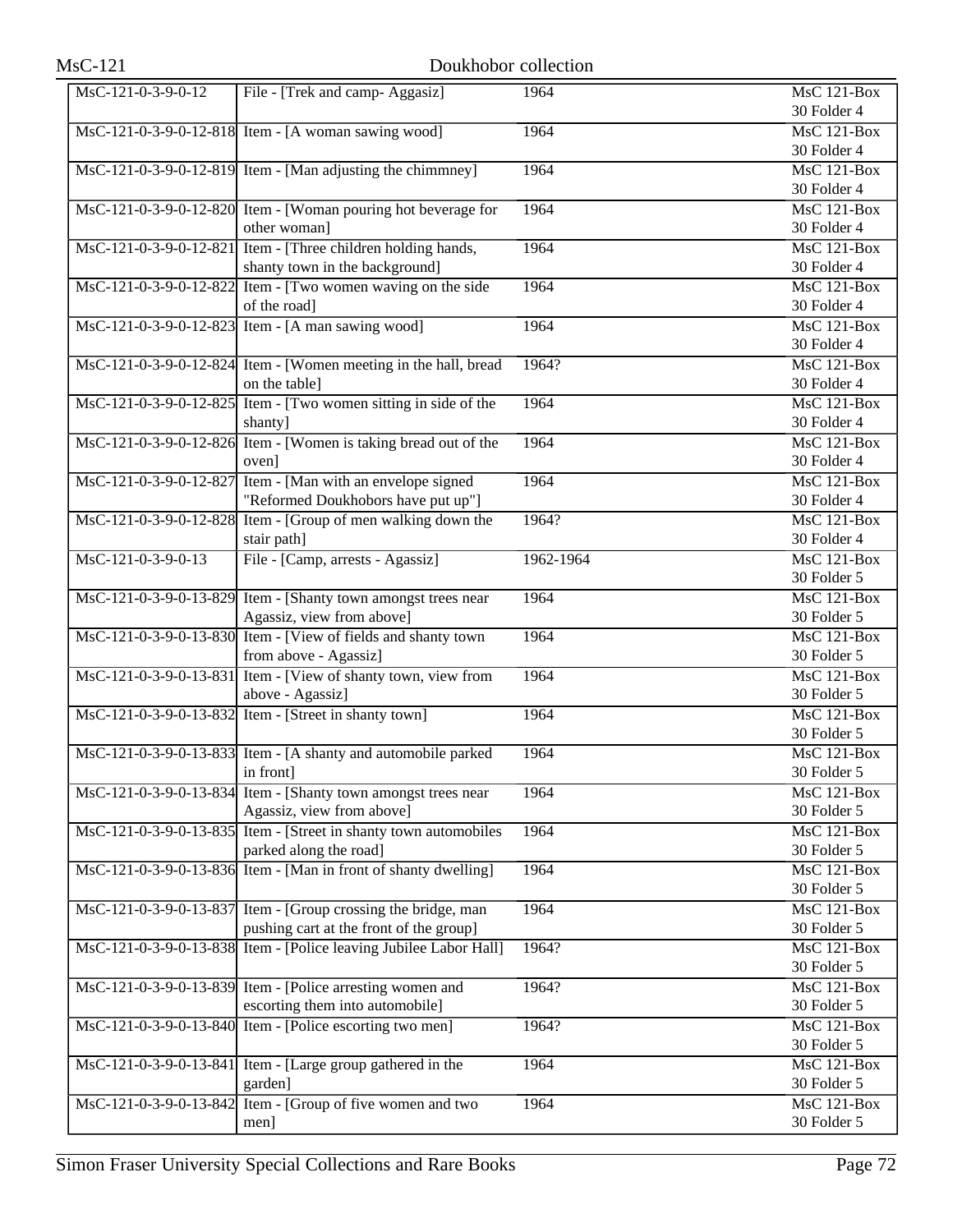| MsC-121-0-3-9-0-13-843 Item - [On the ferry] |                                                                                                                                         | 1964      | <b>MsC 121-Box</b><br>30 Folder 5              |
|----------------------------------------------|-----------------------------------------------------------------------------------------------------------------------------------------|-----------|------------------------------------------------|
|                                              | MsC-121-0-3-9-0-13-844 Item - [View into one of the shanties]                                                                           | 1964      | $\overline{\text{MsC 121-Box}}$<br>30 Folder 5 |
|                                              | MsC-121-0-3-9-0-13-845 Item - [View of the corner of shanty town<br>and the hill above it]                                              | 1964      | $\overline{\text{MsC 121-Box}}$<br>30 Folder 5 |
|                                              | MsC-121-0-3-9-0-13-846 Item - [Group of Doukhobors standing on<br>the dock]                                                             | 1964      | <b>MsC 121-Box</b><br>30 Folder 5              |
| MsC-121-0-3-9-0-13-847 Item - [Parked buses] |                                                                                                                                         | 1963      | $MsC$ 121-Box<br>30 Folder 5                   |
|                                              | MsC-121-0-3-9-0-13-848 Item - [Automobile with a protest sign]                                                                          | 1962      | $MsC$ 121-Box<br>30 Folder 5                   |
|                                              | MsC-121-0-3-9-0-13-849 Item - [Large truck with loaded open<br>trailer]                                                                 | 1963      | <b>MsC 121-Box</b><br>30 Folder 5              |
| MsC-121-0-3-9-0-13-850 Item - [Docked ship]  |                                                                                                                                         | 1963      | $MsC$ 121-Box<br>30 Folder 5                   |
|                                              | MsC-121-0-3-9-0-13-851 Item - [Group photograph of children]                                                                            | 1962      | $\overline{\text{MsC 121-Box}}$<br>30 Folder 5 |
|                                              | MsC-121-0-3-9-0-13-852 Item - [Automobiles in the shanty town]                                                                          | 1962      | $MsC$ 121-Box<br>30 Folder 5                   |
| MsC-121-0-3-9-0-14                           | File - [Protesters, camps, treks - Agassiz]                                                                                             | 1962-1964 | $MsC$ 121-Box<br>31 Folder 1                   |
|                                              | MsC-121-0-3-9-0-14-853 Item - [Photograph of wanted poster]                                                                             | 1963      | MsC 121-Box<br>31 Folder 1                     |
|                                              | MsC-121-0-3-9-0-14-854 Item - [Tent at Coquihalla Park]                                                                                 | 1963      | <b>MsC 121-Box</b><br>31 Folder 1              |
|                                              | MsC-121-0-3-9-0-14-855 Item - [Automobiles and tents in the<br>Coquihalla Park]                                                         | 1962      | $MsC$ 121-Box<br>31 Folder 1                   |
|                                              | MsC-121-0-3-9-0-14-856 Item - [Group walking on the side of<br>the road, two women and child at the<br>foreground]                      | 1964?     | MsC 121-Box<br>31 Folder 1                     |
|                                              | MsC-121-0-3-9-0-14-857 Item - [Group walking on the side of the<br>road away from camera]                                               | 1964?     | <b>MsC 121-Box</b><br>31 Folder 1              |
|                                              | MsC-121-0-3-9-0-14-858 Item - [Large group of protester walking,<br>side of the road in the foreground]                                 | 1962      | $MsC$ 121-Box<br>31 Folder 1                   |
|                                              | MsC-121-0-3-9-0-14-859 Item - [Group of protesters walking,<br>persons with baby strollers closing the<br>column]                       | 1964?     | MsC 121-Box<br>31 Folder 1                     |
|                                              | MsC-121-0-3-9-0-14-860 Item - [Group of protesters walking in the<br>distance, hills in the background, west of<br><b>Grand Forks</b> ] | 1962      | MsC 121-Box<br>31 Folder 1                     |
| MsC-121-0-3-9-0-14-861                       | Item - [Group of protesters walking in the<br>distance, hills in the background, west of<br>Grand Forks]                                | 1962      | MsC 121-Box<br>31 Folder 1                     |
|                                              | MsC-121-0-3-9-0-14-862 Item - [View of automobiles parked in<br>the distance, hills in the background]                                  | 1962      | MsC 121-Box<br>31 Folder 1                     |
|                                              | MsC-121-0-3-9-0-14-863 Item - [View of automobiles parked in<br>the distance, hills in the background]                                  | 1962      | MsC 121-Box<br>31 Folder 1                     |
|                                              | MsC-121-0-3-9-0-14-864 Item - [Cars, tents and Doukhobors with<br>hills in the background]                                              | 1962      | MsC 121-Box<br>31 Folder 1                     |
|                                              | MsC-121-0-3-9-0-14-865 Item - [Cars parked along the road, hills<br>in background]                                                      | 1962      | MsC 121-Box<br>31 Folder 1                     |
|                                              | MsC-121-0-3-9-0-14-866 Item - [Cars, tents and Doukhobors with<br>hills in the background - another version]                            | 1962      | <b>MsC 121-Box</b><br>31 Folder 1              |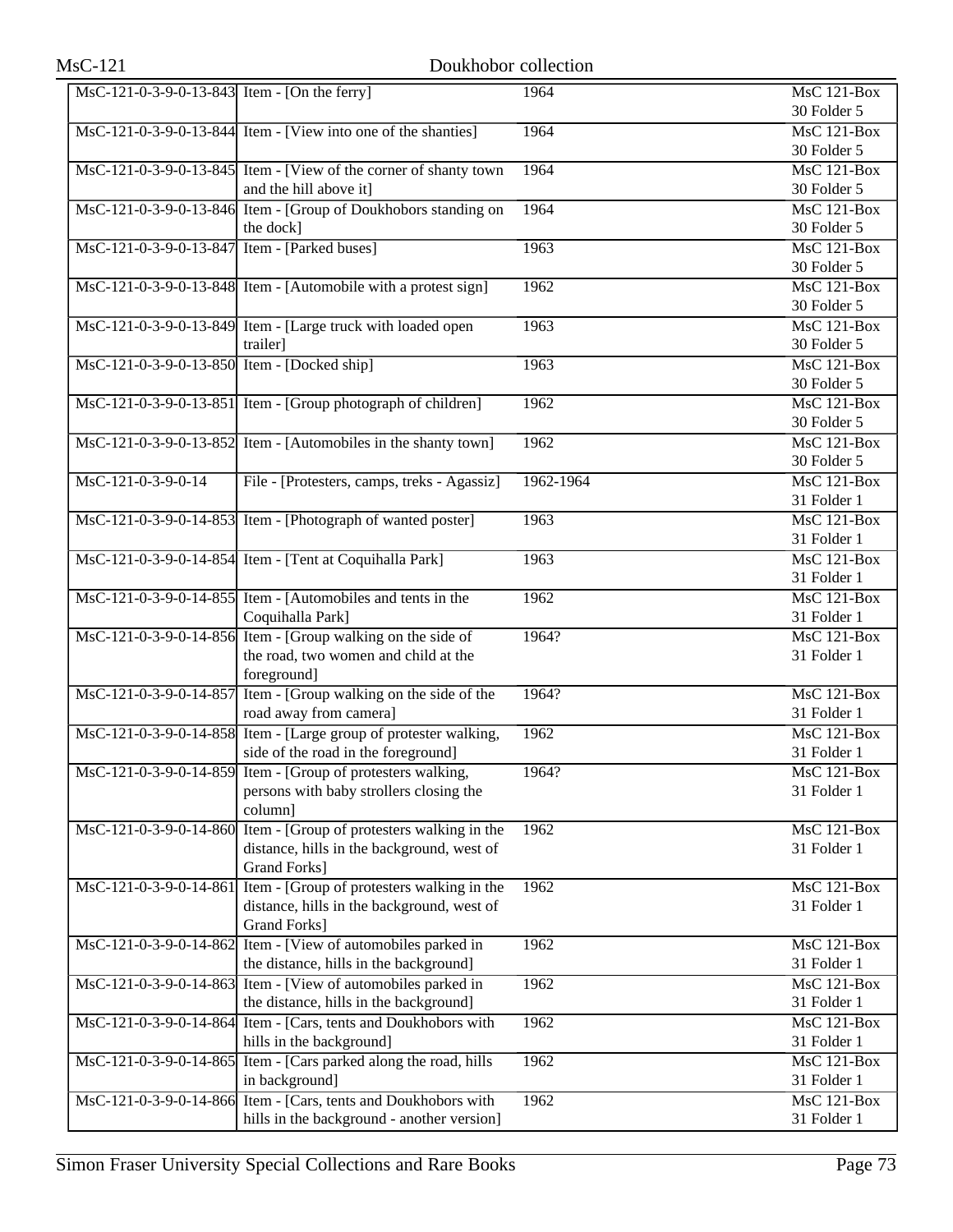| <b>MsC-121</b>         | Doukhobor collection                                                                                       |                 |                                                |
|------------------------|------------------------------------------------------------------------------------------------------------|-----------------|------------------------------------------------|
|                        | MsC-121-0-3-9-0-14-867 Item - [Cars, tents and Doukhobors, one<br>trunk open]                              | 1962            | $\overline{\text{MsC}}$ 121-Box<br>31 Folder 1 |
|                        | MsC-121-0-3-9-0-14-868 Item - [Group of protesters, police officer<br>in the foreground]                   | 1962            | $\overline{\text{MsC}}$ 121-Box<br>31 Folder 1 |
| MsC-121-0-3-9-0-14-869 | Item - [Protesters walking on the side of                                                                  | 1962            | <b>MsC 121-Box</b>                             |
|                        | the road, car driving the road left side of<br>photograph]                                                 |                 | 31 Folder 1                                    |
| MsC-121-0-3-9-0-14-870 | Item - [Two groups facing each other and<br>small table between them]                                      | 1962            | MsC 121-Box<br>31 Folder 1                     |
| MsC-121-0-3-9-0-14-871 | Item - [Small group of tired/frustrated<br>Doukhobors, some sitting, some<br>standing]                     | 1962            | $MsC$ 121-Box<br>31 Folder 1                   |
| MsC-121-0-3-9-0-14-872 | Item - [Group of men and women with<br>a sign and trees and shanty town in the<br>background]              | 1962            | $MsC$ 121-Box<br>31 Folder 1                   |
|                        | MsC-121-0-3-9-0-14-873 Item - [Group of Doukhobors in front of<br>a tent]                                  | 1962            | MsC 121-Box<br>31 Folder 1                     |
|                        | MsC-121-0-3-9-0-14-874 Item - [Group of Doukhobors at night<br>and empty bus]                              | 1962            | $MsC$ 121-Box<br>31 Folder 1                   |
| MsC-121-0-3-9-0-14-875 | Item - [Men and children in front of<br>homes]                                                             | 1962            | $MsC$ 121-Box<br>31 Folder 1                   |
|                        | MsC-121-0-3-9-0-14-876 Item - [Doukhobors crossing the bridge<br>over the river]                           | 1962            | MsC 121-Box<br>31 Folder 1                     |
| MsC-121-0-3-9-0-14-877 | Item - [Protesters on the road with a<br>sign and man with a small cart in the<br>foreground]              | 1962            | $MsC$ 121-Box<br>31 Folder 1                   |
|                        | MsC-121-0-3-9-0-14-878 Item - [Group of elder Doukhobors with<br>their suitcases]                          | 1962            | $MsC$ 121-Box<br>31 Folder 1                   |
|                        | MsC-121-0-3-9-0-14-879 Item - [Group of Doukhobors with a sign,<br>person on wheelchair in the foreground] | 1962            | <b>MsC 121-Box</b><br>31 Folder 1              |
|                        | MsC-121-0-3-9-0-14-880 Item - [Protesters walking and pulling a<br>cart]                                   | 1962            | $\overline{\text{MsC}}$ 121-Box<br>31 Folder 1 |
| MsC-121-0-3-9-0-14-881 | Item - [Two women at the table and men<br>standing behind]                                                 | 1962            | MsC 121-Box<br>31 Folder 1                     |
|                        | MsC-121-0-3-9-0-14-882 Item - [Protesters marching with sign,<br>police officer at the front]              | 1962            | $MsC$ 121-Box<br>31 Folder 1                   |
| MsC-121-0-3-9-0-14-883 | Item - [Protesters walk down the street in<br>town]                                                        | 1962            | MsC 121-Box<br>31 Folder 1                     |
|                        | MsC-121-0-3-9-0-14-884 Item - [Protesters crosses the bridge in<br><b>Grand Forks</b> ]                    | 1962            | <b>MsC 121-Box</b><br>31 Folder 1              |
|                        | MsC-121-0-3-9-0-14-885 Item - [Young women sitting on the<br>bench]                                        | 1962            | <b>MsC 121-Box</b><br>31 Folder 1              |
| $MsC-121-0-3-9-0-15$   | File - [Arrests, arson]                                                                                    | $[195-]-[196-]$ | MsC 121-Box<br>31 Folder 2                     |
|                        | MsC-121-0-3-9-0-15-884 Item - [Large group forming a circle in<br>side which items are being burned]       | $[195-]$        | MsC 121-Box<br>31 Folder 2                     |
| MsC-121-0-3-9-0-15-885 | Item - [Group posing for a photograph in<br>front of a dwelling]                                           | $[195-]$        | MsC 121-Box<br>31 Folder 2                     |
| MsC-121-0-3-9-0-15-886 | Item - [Doukhobors with protests signs<br>at the entrance to Parliament building in                        | 1954            | MsC 121-Box<br>31 Folder 2                     |
| MsC-121-0-3-9-0-15-887 | Victoria]<br>Item - [Police officer looking at the<br>dwellings burning]                                   | $[195-]$        | <b>MsC 121-Box</b><br>31 Folder 2              |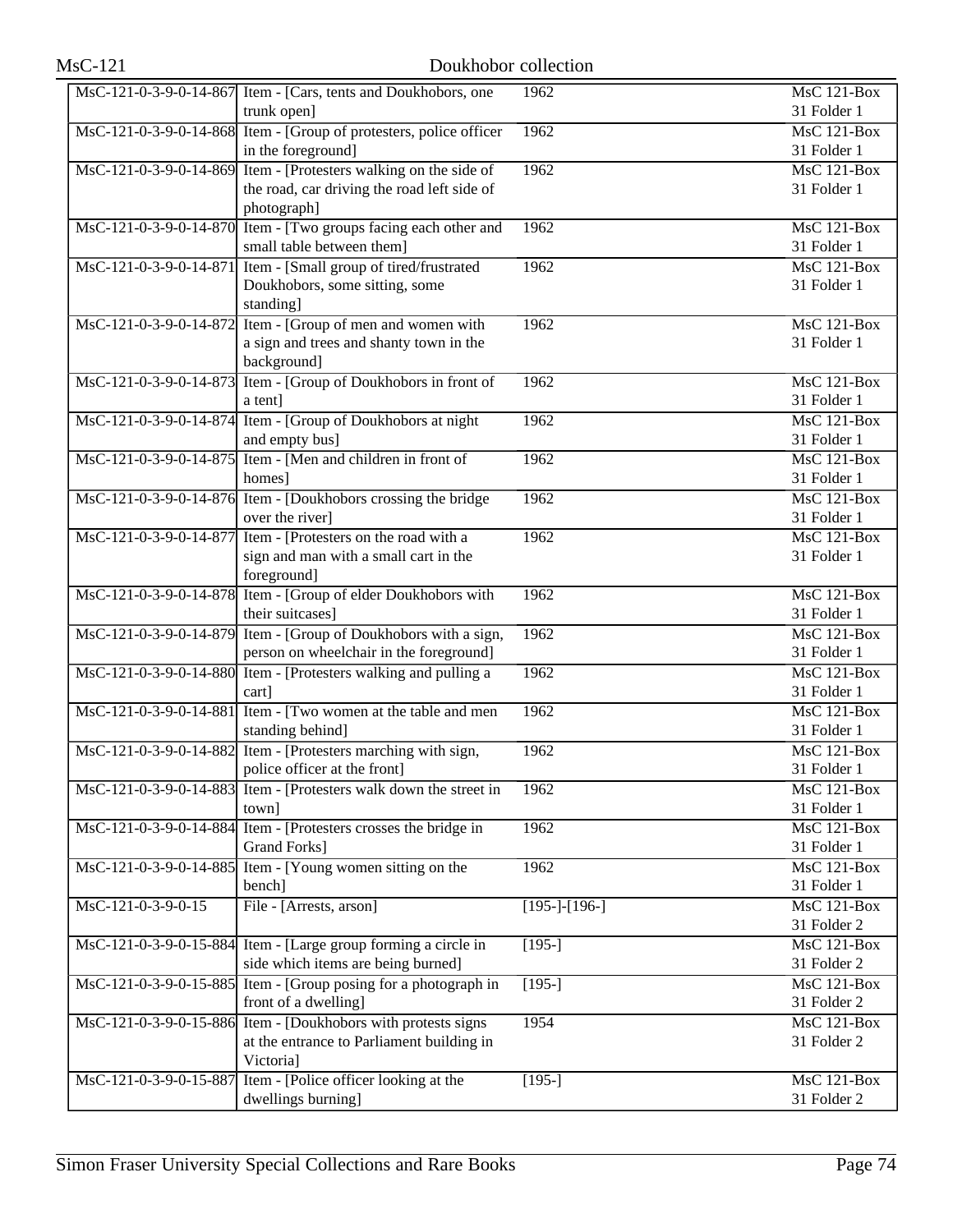|                                               | MsC-121-0-3-9-0-15-888 Item - [Dwellings burning in the            | $[195-]$            | MsC 121-Box        |
|-----------------------------------------------|--------------------------------------------------------------------|---------------------|--------------------|
|                                               | distance]                                                          |                     | 31 Folder 2        |
| MsC-121-0-3-9-0-15-889 Item - [House on fire] |                                                                    | $[195-]$            | MsC 121-Box        |
|                                               |                                                                    |                     | 31 Folder 2        |
|                                               | MsC-121-0-3-9-0-15-890 Item - [Furniture carried outside and       | $\overline{195}$    | MsC 121-Box        |
|                                               | children around]                                                   |                     | 31 Folder 2        |
| MsC-121-0-3-9-0-15-891                        | Item - [Large group of Doukhobors in a                             | $\overline{[195-]}$ | MsC 121-Box        |
|                                               | room]                                                              |                     | 31 Folder 2        |
|                                               | MsC-121-0-3-9-0-15-892 Item - [Large gathering in front of a       | $[195-]$            | $MsC$ 121-Box      |
|                                               | house]                                                             |                     | 31 Folder 2        |
|                                               | MsC-121-0-3-9-0-15-893 Item - [Gathering on the street in Nelson,  | $[195-]$            | MsC 121-Box        |
|                                               | police and fire truck]                                             |                     | 31 Folder 2        |
|                                               | MsC-121-0-3-9-0-15-894 Item - [Protesters on the street of Nelson, | $[195-]$            | MsC 121-Box        |
|                                               | police car blocking par of the street]                             |                     | 31 Folder 2        |
|                                               | MsC-121-0-3-9-0-15-895 Item - [Police spraying protesters with     | $[195-]$            | MsC 121-Box        |
|                                               | water]                                                             |                     | 31 Folder 2        |
|                                               | MsC-121-0-3-9-0-15-896 Item - [Police escorting a man of the bus]  |                     | $MsC$ 121-Box      |
|                                               |                                                                    | $[195-]$            | 31 Folder 2        |
|                                               |                                                                    |                     |                    |
|                                               | MsC-121-0-3-9-0-15-784 Item - [Police spraying protesters with     | $[195-]$            | MsC 121-Box        |
|                                               | water - close up]                                                  |                     | 31 Folder 2        |
|                                               | MsC-121-0-3-9-0-15-785 Item - [Protesters carrying a person]       | 1962                | MsC 121-Box        |
|                                               |                                                                    |                     | 31 Folder 2        |
|                                               | MsC-121-0-3-9-0-15-897 Item - [Men looking at the broken bridge]   | $\sqrt{196}$ -]     | <b>MsC 121-Box</b> |
|                                               |                                                                    |                     | 31 Folder 2        |
|                                               | MsC-121-0-3-9-0-15-898 Item - [Protesters on the street in urban   | $[196-]$            | MsC 121-Box        |
|                                               | area]                                                              |                     | 31 Folder 2        |
|                                               | MsC-121-0-3-9-0-15-899 Item - [Female protesters being sprayed     | [1962]              | MsC 121-Box        |
|                                               | with water ]                                                       |                     | 31 Folder 2        |
|                                               | MsC-121-0-3-9-0-15-900 Item - [Train track, train and men at       | [1962?]             | MsC 121-Box        |
|                                               | night[                                                             |                     | 31 Folder 2        |
|                                               | MsC-121-0-3-9-0-15-901 Item - [Woman and child on bed inside       | [1962?]             | <b>MsC 121-Box</b> |
|                                               | the tent]                                                          |                     | 31 Folder 2        |
|                                               | MsC-121-0-3-9-0-15-902 Item - [Two children peeking out from       | [1962?]             | $MsC$ 121-Box      |
|                                               | the tent]                                                          |                     | 31 Folder 2        |
|                                               | MsC-121-0-3-9-0-15-903 Item - [Man being escorted by the police    | [1962?]             | MsC 121-Box        |
|                                               | inside a building]                                                 |                     | 31 Folder 2        |
|                                               | MsC-121-0-3-9-0-15-904 Item - [Group of Doukhobors, police and     | [1962?]             | <b>MsC 121-Box</b> |
|                                               | moving truck]                                                      |                     | 31 Folder 2        |
|                                               | MsC-121-0-3-9-0-15-905 Item - [Women and child sitting at the      | [1962!]             | MsC 121-Box        |
|                                               | table in a shanty]                                                 |                     | 31 Folder 2        |
| MsC-121-0-3-9-0-16                            | File - [Arrests, arson, protest]                                   | $[195-]$            | $MsC$ 121-Box      |
|                                               |                                                                    |                     | 31 Folder 3        |
|                                               | MsC-121-0-3-9-0-16-906 Item - [Remains of burned dwellings]        | [1954?]             | MsC 121-Box        |
|                                               |                                                                    |                     | 31 Folder 3        |
|                                               | MsC-121-0-3-9-0-16-907 Item - [Remains of burned dwellings,        | [1954?]             | $MsC$ 121-Box      |
|                                               | with brick wall and chimmney]                                      |                     | 31 Folder 3        |
|                                               | MsC-121-0-3-9-0-16-908 Item - [House on fire and child in the      | [1954?]             | MsC 121-Box        |
|                                               | foreground filling up buckets with water]                          |                     | 31 Folder 3        |
|                                               | MsC-121-0-3-9-0-16-909 Item - [Remains of burned dwellings,        | [1954?]             | MsC 121-Box        |
|                                               | young boy in the foreground]                                       |                     | 31 Folder 3        |
|                                               | MsC-121-0-3-9-0-16-910 Item - [Men and women singing and           | [1954?]             | MsC 121-Box        |
|                                               |                                                                    |                     | 31 Folder 3        |
|                                               | disrobbing]                                                        |                     |                    |
| MsC-121-0-3-9-0-16-911                        | Item - [Group of women and men behind                              | [1954?]             | MsC 121-Box        |
|                                               | them walking down the hill path]                                   |                     | 31 Folder 3        |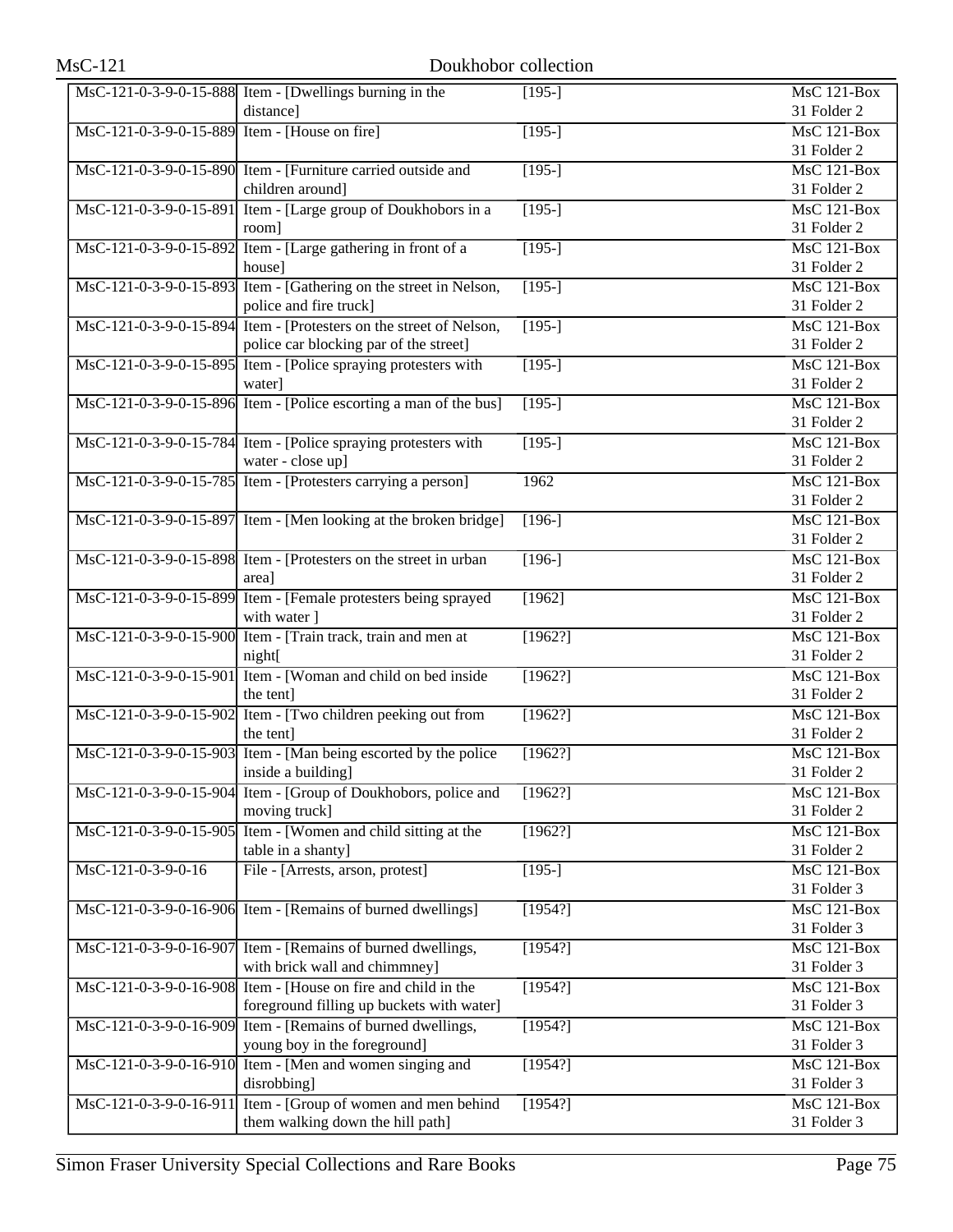|                        | MsC-121-0-3-9-0-16-912 Item - [Group of Sons of Freedom<br>kneeling in front of the police]                                  | [1954?]  | MsC 121-Box<br>31 Folder 3        |
|------------------------|------------------------------------------------------------------------------------------------------------------------------|----------|-----------------------------------|
|                        | MsC-121-0-3-9-0-16-913 Item - [Women dressed in dark looking at<br>the ground]                                               | [1954?]  | MsC 121-Box<br>31 Folder 3        |
|                        | MsC-121-0-3-9-0-16-914 Item - [Dwelling on fire]                                                                             | [1954?]  | MsC 121-Box<br>31 Folder 3        |
|                        | MsC-121-0-3-9-0-16-915 Item - [Dwelling on fire, man with a<br>camera on the right]                                          | [1954?]  | $MsC$ 121-Box<br>31 Folder 3      |
|                        | MsC-121-0-3-9-0-16-916 Item - [Man pouring water on remains of<br>burned dwellings]                                          | [1954?]  | MsC 121-Box<br>31 Folder 3        |
|                        | MsC-121-0-3-9-0-16-917 Item - [Smoke coming out of burned]<br>down house]                                                    | [1954?]  | MsC 121-Box<br>31 Folder 3        |
|                        | MsC-121-0-3-9-0-16-918 Item - [Barn on fire, young men pouring<br>water on pile of chopped wood]                             | [1954?]  | MsC 121-Box<br>31 Folder 3        |
|                        | MsC-121-0-3-9-0-16-919 Item - [Large group circling pile of items<br>being burned and a nude male]                           | [1954?]  | MsC 121-Box<br>31 Folder 3        |
|                        | MsC-121-0-3-9-0-16-920 Item - [Nude children and some adults<br>sitting on benches in the tent]                              | [1954?]  | MsC 121-Box<br>31 Folder 3        |
|                        | $\text{MsC-121-0-3-9-0-16-921}$ Item - [Group in the semi-circle with<br>table in the middle, dwelling in the<br>background] | [1954?]  | <b>MsC 121-Box</b><br>31 Folder 3 |
|                        | MsC-121-0-3-9-0-16-922 Item - [Group of half -disrobbed<br>Doukhobors standing outside]                                      | [1954?]  | MsC 121-Box<br>31 Folder 3        |
| MsC-121-0-3-9-0-16-923 | Item - [Group of Doukhobors kneeling<br>and looking at barns burning at<br>Shoreacres, BC]                                   | 1954     | MsC 121-Box<br>31 Folder 3        |
|                        | MsC-121-0-3-9-0-16-924 Item - [A family looking down at the<br>remains of a burned dwellings]                                | [1954?]  | <b>MsC 121-Box</b><br>31 Folder 3 |
| MsC-121-0-3-9-0-16-647 | Item - [Group of protesing Sons of<br>Freedom, some disrobing]                                                               | 1950     | <b>MsC 121-Box</b><br>31 Folder 3 |
|                        | MsC-121-0-3-9-0-16-925 Item - [Police officer leading a group<br>up the hill, dwellings burning in the<br>background]        | $[195-]$ | <b>MsC 121-Box</b><br>31 Folder 3 |
|                        | MsC-121-0-3-9-0-16-926 Item - [Police vehicle blocking the<br>bridge]                                                        | $[195-]$ | MsC 121-Box<br>31 Folder 3        |
|                        | MsC-121-0-3-9-0-16-927 Item - [Two girls and a boy close up by a<br>table]                                                   | $[195-]$ | MsC 121-Box<br>31 Folder 3        |
|                        | MsC-121-0-3-9-0-16-928 Item - [Women speaking with police<br>officer]                                                        | $[195-]$ | MsC 121-Box<br>31 Folder 3        |
| MsC-121-0-3-9-0-16-929 | Item - [Sons of Freedom kneeling at the<br>side of railroad]                                                                 | 1953     | <b>MsC 121-Box</b><br>31 Folder 3 |
|                        | MsC-121-0-3-9-0-16-930 Item - [Group of mostly women and<br>children kneeling dwellings in the<br>background]                | $[195-]$ | MsC 121-Box<br>31 Folder 3        |
| MsC-121-0-3-9-0-16-931 | Item - [Dwelling on fire and woman in<br>the foreground]                                                                     | $[195-]$ | MsC 121-Box<br>31 Folder 3        |
|                        | MsC-121-0-3-9-0-16-932 Item - [Women and men kneeling and<br>bowing]                                                         | 1952     | <b>MsC 121-Box</b><br>31 Folder 3 |
|                        | MsC-121-0-3-9-0-16-933 Item - [Remains of burned dwellings,<br>Doukhobors watching in distance]                              | $[195-]$ | MsC 121-Box<br>31 Folder 3        |
|                        | $\text{MsC-121-0-3-9-0-16-934}$ Item - [A boy is pulling a cart with<br>belongings, woman on his right]                      | $[195-]$ | <b>MsC 121-Box</b><br>31 Folder 3 |
|                        | $\overline{\text{MsC-121-0-3-9-0-16-935}}$ Item - [A dwelling on fire, two men with<br>buckets]                              | $[195-]$ | <b>MsC 121-Box</b><br>31 Folder 3 |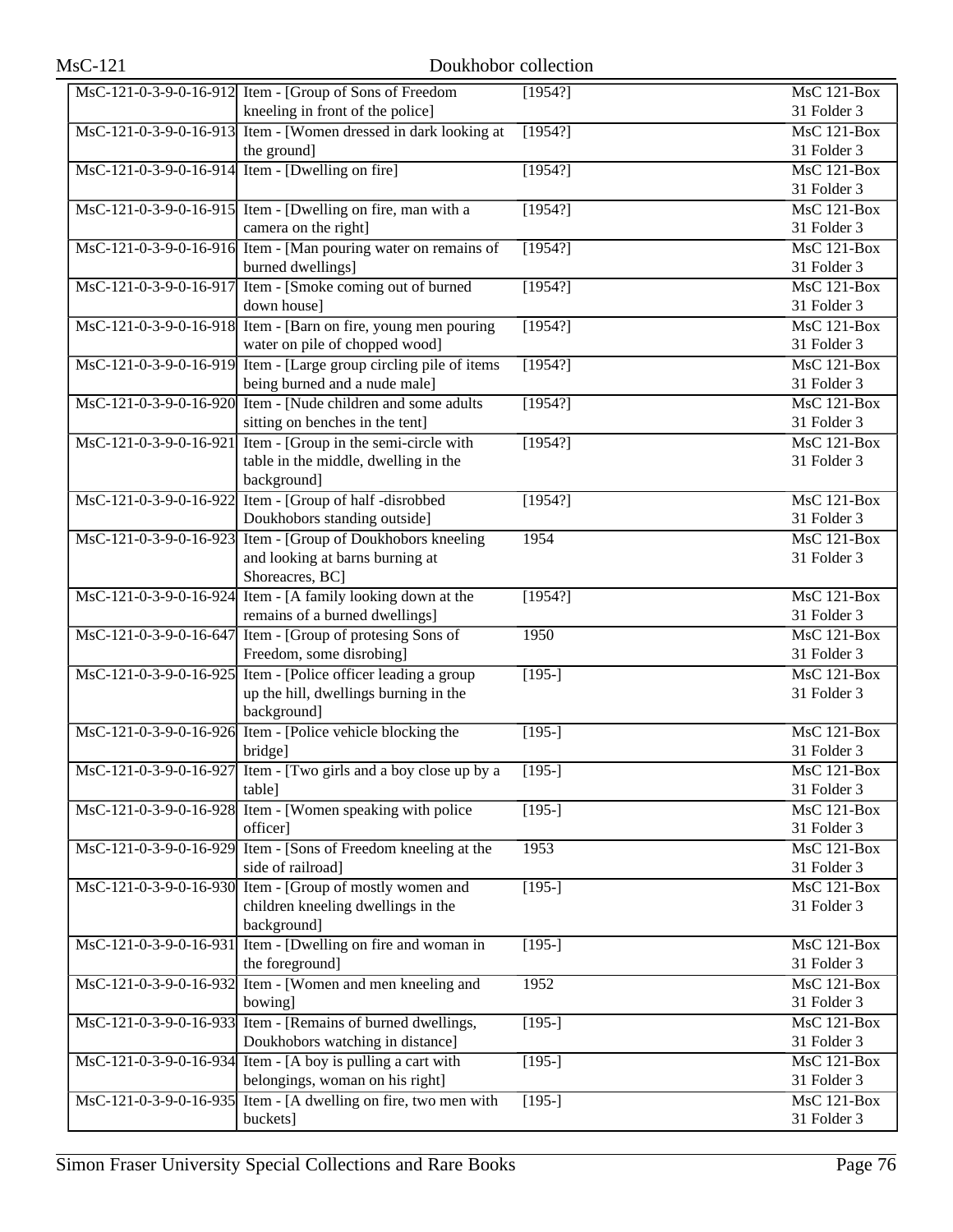| $MsC-121$              | Doukhobor collection                                                       |                    |                    |
|------------------------|----------------------------------------------------------------------------|--------------------|--------------------|
|                        | MsC-121-0-3-9-0-16-936 Item - [A dwelling on fire, men pouring             | $\overline{[195]}$ | <b>MsC 121-Box</b> |
|                        | water on the pile of chopped wood]                                         |                    | 31 Folder 3        |
|                        | MsC-121-0-3-9-0-16-937 Item - [Dwelling burning in a distance,             | $[195-]$           | <b>MsC 121-Box</b> |
|                        | large plume of smoke]                                                      |                    | 31 Folder 3        |
|                        | MsC-121-0-3-9-0-16-938 Item - [Remains of a burned down                    | $[195-]$           | <b>MsC 121-Box</b> |
|                        | dwellings at night, kitchen stove on the                                   |                    | 31 Folder 3        |
|                        | side]                                                                      |                    |                    |
| MsC-121-0-3-9-0-16-939 | Item - [Brick wall remains of the a                                        | $[195-]$           | <b>MsC 121-Box</b> |
|                        | burned down dwelling]                                                      |                    | 31 Folder 3        |
|                        | MsC-121-0-3-9-0-16-940 Item - [Large group of men viewed from              | $[195-]$           | <b>MsC 121-Box</b> |
|                        | above]                                                                     |                    | 31 Folder 3        |
|                        | MsC-121-0-3-9-0-16-1157Item - [Group of Sons of Freedom                    | [1954?]            | $MsC$ 121-Box      |
|                        | kneeling in front of the police]                                           |                    | 31 Folder 3        |
| MsC-121-0-3-9-0-17     | File - [Arson]                                                             | $[195-]$           | $MsC$ 121-Box      |
|                        |                                                                            |                    | 31 Folder 4        |
|                        | MsC-121-0-3-9-0-17-941 Item - [Burned down dwelling and nude               | $[195-]$           | MsC 121-Box        |
|                        | males walking]                                                             |                    | 31 Folder 4        |
|                        | MsC-121-0-3-9-0-17-942 Item - [Ashes of the burned down                    | $[195-]$           | <b>MsC 121-Box</b> |
|                        | dwelling and ruined bed frame within]                                      |                    | 31 Folder 4        |
| MsC-121-0-3-9-0-17-943 | Item - [Group of Doukhobors watching                                       | $[195-]$           | <b>MsC 121-Box</b> |
|                        | burned down dwelling and plume of                                          |                    | 31 Folder 4        |
|                        | smoke]                                                                     |                    |                    |
|                        | MsC-121-0-3-9-0-17-944 Item - [Landscape shot with burned down             | $[195-]$           | $MsC$ 121-Box      |
|                        | dwellings]                                                                 |                    | 31 Folder 4        |
|                        | MsC-121-0-3-9-0-17-945 Item - [Dwelling with smoke coming                  | $[195-]$           | $MsC$ 121-Box      |
|                        | from it]                                                                   |                    | 31 Folder 4        |
|                        | MsC-121-0-3-9-0-17-946 Item - [Group of men and women in front             | $[195-]$           | <b>MsC 121-Box</b> |
|                        | of the dwelling, view from above]                                          |                    | 31 Folder 4        |
| MsC-121-0-3-9-0-17-947 | Item - [Large group of Doukhobors, men                                     | $[195-]$           | <b>MsC 121-Box</b> |
|                        | and women standing separate, view from                                     |                    | 31 Folder 4        |
|                        | above]                                                                     |                    | MsC 121-Box        |
| MsC-121-0-3-9-0-17-948 | Item - [Funeral, women in black kneeling]<br>and bowing at the grave side] | $[195-]$           | 31 Folder 4        |
|                        | MsC-121-0-3-9-0-17-949 Item - [House furniture scattered on the            |                    | <b>MsC 121-Box</b> |
|                        |                                                                            | $[195-]$           |                    |
|                        | grass, burned down dwellings in the<br>background]                         |                    | 31 Folder 4        |
|                        | MsC-121-0-3-9-0-17-950 Item - [Funeral, women in black standing            | $[195-]$           | MsC 121-Box        |
|                        | at the grave side]                                                         |                    | 31 Folder 4        |
|                        | MsC-121-0-3-9-0-17-951 Item - [Open gate and at a distance a               | $[195-]$           | <b>MsC 121-Box</b> |
|                        | crowd of Doukhobors at the New Denver                                      |                    | 31 Folder 4        |
|                        | <b>Elementary School Dormitory]</b>                                        |                    |                    |
|                        | MsC-121-0-3-9-0-17-952 Item - [Distant view of buildings and               | $[195-]$           | $MsC$ 121-Box      |
|                        | Doukhobors surrounded by fences]                                           |                    | 31 Folder 4        |
|                        | MsC-121-0-3-9-0-17-953 Item - [Procession of Doukhobors]                   | 1956               | <b>MsC 121-Box</b> |
|                        | walking through countryside]                                               |                    | 31 Folder 4        |
|                        | MsC-121-0-3-9-0-17-954 Item - [Women and men groups facing                 | 1956               | <b>MsC 121-Box</b> |
|                        | each other and small table in the middle]                                  |                    | 31 Folder 4        |
| MsC-121-0-3-9-0-17-955 | Item - [Semi-circle of Doukhobors, some                                    | $[195-]$           | <b>MsC 121-Box</b> |
|                        | are kneeling and bowing]                                                   |                    | 31 Folder 4        |
| MsC-121-0-3-9-0-17-956 | Item - [At the train track at night, men                                   | $[195-]$           | <b>MsC 121-Box</b> |
|                        | watching and dog sniffing]                                                 |                    | 31 Folder 4        |
| MsC-121-0-3-9-0-17-957 | Item - [Women and men, some half-                                          | $\mathbf{V}$       | <b>MsC 121-Box</b> |
|                        | nude, watching dwellings burn]                                             |                    | 31 Folder 4        |
|                        |                                                                            |                    |                    |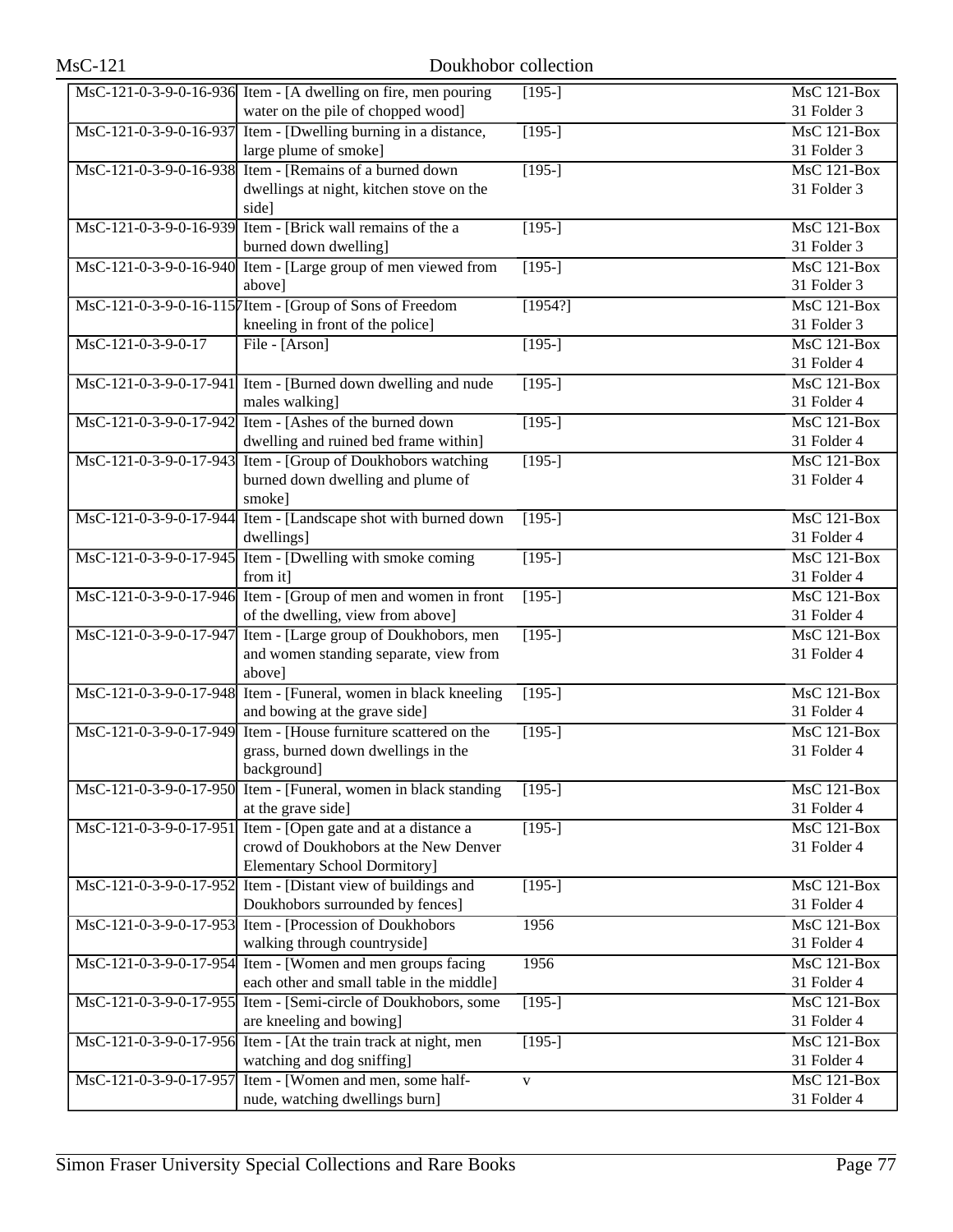| <b>MsC-121</b>         | Doukhobor collection                                                                                                          |              |                                   |
|------------------------|-------------------------------------------------------------------------------------------------------------------------------|--------------|-----------------------------------|
|                        | MsC-121-0-3-9-0-17-958 Item - [Group of Doukhobors watching<br>dwelling being burn down, furniture<br>scattered on the grass] | $[195-]$     | <b>MsC 121-Box</b><br>31 Folder 4 |
|                        | MsC-121-0-3-9-0-17-959 Item - [Landscape view, dwellings<br>burning in the distance]                                          | $[195-]$     | $MsC$ 121-Box<br>31 Folder 4      |
|                        | MsC-121-0-3-9-0-17-960 Item - [Landscape view, dwellings<br>burning in the distance]                                          | $\sqrt{195}$ | $MsC$ 121-Box<br>31 Folder 4      |
| MsC-121-0-3-9-0-17-961 | Item - [House and household items in<br>front of it]                                                                          | $[195-]$     | $MsC$ 121-Box<br>31 Folder 4      |
| MsC-121-0-3-9-0-17-962 | Item - [Older man pouring water onto the<br>remains of burned dwellings]                                                      | $[195-]$     | MsC 121-Box<br>31 Folder 4        |
| MsC-121-0-3-9-0-17-963 | Item - [Man looking at remains of<br>household items at the burned dwellings<br>site]                                         | $[195-]$     | <b>MsC 121-Box</b><br>31 Folder 4 |
|                        | MsC-121-0-3-9-0-17-964 Item - [Remains of household items]                                                                    | $[195-]$     | <b>MsC 121-Box</b><br>31 Folder 4 |
|                        | MsC-121-0-3-9-0-17-965 Item - [Funeral, women in black kneeling<br>at the grave side, right angle shot]                       | $[195-]$     | $MsC$ 121-Box<br>31 Folder 4      |
|                        | MsC-121-0-3-9-0-17-966 Item - [Funeral, women in black kneeling<br>at the grave side, front angle shot]                       | $[195-]$     | $MsC$ 121-Box<br>31 Folder 4      |
| MsC-121-0-3-9-0-17-967 | Item - [Large group of Doukhobors]<br>waiting, police watching, building with<br>sign "Perrys" in the background]             | $[195-]$     | $MsC$ 121-Box<br>31 Folder 4      |
|                        | MsC-121-0-3-9-0-17-115 SItem - [Group of women kneeling,<br>burning dwellings in the background]                              | $[195-]$     | $MsC$ 121-Box<br>31 Folder 4      |
|                        | MsC-121-0-3-9-0-17-1156Item - [Group of men on a railroad track<br>at night]                                                  | $[195-?]$    | $MsC$ 121-Box<br>31 Folder 4      |
| MsC-121-0-3-9-0-18     | File - [Arrests]                                                                                                              | $[195-]$     | <b>MsC 121-Box</b><br>31 Folder 5 |
|                        | MsC-121-0-3-9-0-18-968 Item - [Police watching group of<br>Doukhobors waiting, two men sharing a<br>kiss]                     | $[195-]$     | $MsC$ 121-Box<br>31 Folder 5      |
| MsC-121-0-3-9-0-18-969 | Item - [Police officer escorting two men,<br>buses in the background]                                                         | $[195-]$     | MsC 121-Box<br>31 Folder 5        |
|                        | MsC-121-0-3-9-0-18-970 Item - [Three police officers carrying a<br>woman, buses in the background]                            | $[195-]$     | $MsC$ 121-Box<br>31 Folder 5      |
| MsC-121-0-3-9-0-18-971 | Item - [Police officers escorting eldery<br>man with cane, buses in the background]                                           | $[195-]$     | MsC 121-Box<br>31 Folder 5        |
|                        | MsC-121-0-3-9-0-18-972 Item - [Women escoreted from a railway<br>wagon by the police]                                         | $[195-]$     | <b>MsC 121-Box</b><br>31 Folder 5 |
|                        | MsC-121-0-3-9-0-18-973 Item - [Two police officers carrying a<br>woman, buses in the background]                              | $[195-]$     | $MsC$ 121-Box<br>31 Folder 5      |
|                        | MsC-121-0-3-9-0-18-974 Item - [Police officer is escorting a<br>woman in trench coat, another woman is<br>helping]            | $[195-]$     | <b>MsC 121-Box</b><br>31 Folder 5 |
| MsC-121-0-3-9-0-18-975 | Item - [Police officers escorting an<br>elderly couple]                                                                       | $[195-]$     | MsC 121-Box<br>31 Folder 5        |
| MsC-121-0-3-9-0-18-976 | Item - [Police officers walk a women<br>with eyes closed]                                                                     | $[195-]$     | MsC 121-Box<br>31 Folder 5        |
| MsC-121-0-3-9-0-18-977 | Item - [Police officers escorting men off<br>the bus]                                                                         | $[195-]$     | MsC 121-Box<br>31 Folder 5        |
| MsC-121-0-3-9-0-18-978 | Item - [Two men in plaid jackets escorted<br>by a police officer]                                                             | $[195-]$     | <b>MsC 121-Box</b><br>31 Folder 5 |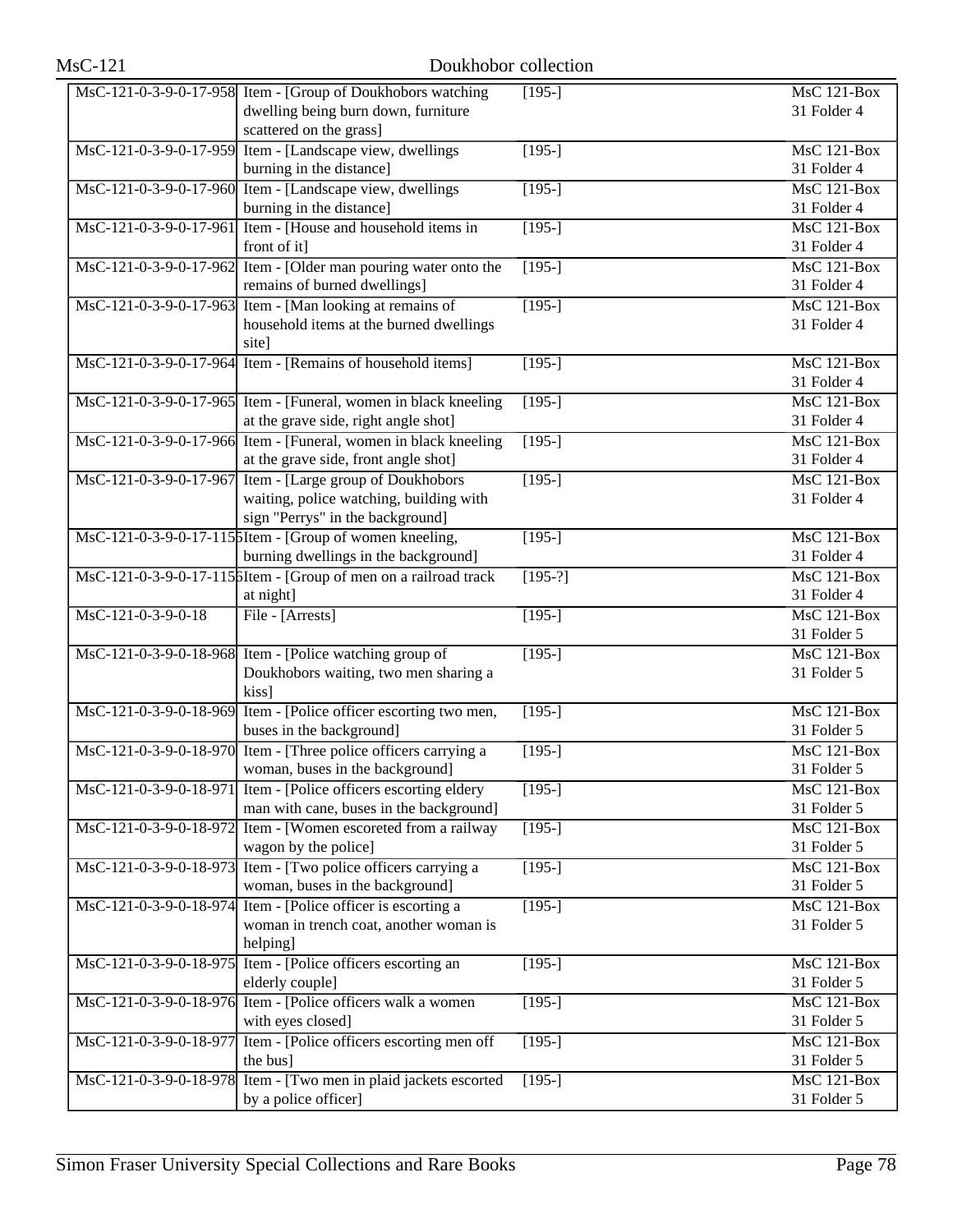| <b>MsC-121</b>         | Doukhobor collection                                                                                                       |                 |                                                |
|------------------------|----------------------------------------------------------------------------------------------------------------------------|-----------------|------------------------------------------------|
|                        | MsC-121-0-3-9-0-18-979 Item - [Doukhobors and police waiting<br>at the train station platform, distant view<br>from above] | $[195-]$        | MsC 121-Box<br>31 Folder 5                     |
|                        | MsC-121-0-3-9-0-18-980 Item - [Doukhobors and police waiting<br>at the train station platform, clos-up view<br>from above] | $[195-]$        | MsC 121-Box<br>31 Folder 5                     |
| MsC-121-0-3-9-0-18-981 | Item - [Small group of women talking to<br>police, dwellings in the background]                                            | $[195-]$        | MsC 121-Box<br>31 Folder 5                     |
| MsC-121-0-3-9-0-18-982 | Item - [Group of women leaving an urban<br>building escorted by police]                                                    | $[195-]$        | <b>MsC 121-Box</b><br>31 Folder 5              |
| MsC-121-0-3-9-0-18-983 | Item - [Group of women leaving an urban<br>building escorted by police, close-up]                                          | $[195-]$        | $MsC$ 121-Box<br>31 Folder 5                   |
|                        | MsC-121-0-3-9-0-18-984 Item - [Women and police are leaving a<br>building]                                                 | $[195-]$        | $MsC$ 121-Box<br>31 Folder 5                   |
|                        | MsC-121-0-3-9-0-18-985 Item - [Police escorting group of women<br>around the corner of a building]                         | $[195-]$        | <b>MsC 121-Box</b><br>31 Folder 5              |
|                        | MsC-121-0-3-9-0-18-986 Item - [Two men helping an elder man<br>with can, police escorting them]                            | $[195-]$        | MsC 121-Box<br>31 Folder 5                     |
| MsC-121-0-3-9-0-18-987 | Item - [Large group of Doukhobors]<br>lining up for a bus, night setting]                                                  | $[195-]$        | $MsC$ 121-Box<br>31 Folder 5                   |
|                        | MsC-121-0-3-9-0-18-988 Item - [Doukhobors boarding a bus and<br>loading baggage]                                           | $[195-]$        | $MsC$ 121-Box<br>31 Folder 5                   |
| MsC-121-0-3-9-0-18-989 | Item - [Men are boarding bus, close-up<br>view from above]                                                                 | $[195-]$        | $MsC$ 121-Box<br>31 Folder 5                   |
|                        | MsC-121-0-3-9-0-18-990 Item - [Police helping women to the back<br>of the truck]                                           | $[195-]$        | $\overline{\text{MsC 121-Box}}$<br>31 Folder 5 |
| MsC-121-0-3-9-0-18-991 | Item - [Protesters line-up against the<br>wall, police keeping a watch]                                                    | $[195-]$        | <b>MsC 121-Box</b><br>31 Folder 5              |
| MsC-121-0-3-9-0-18-992 | Item - [Crowd of protesters in front of<br>a building, some women on the ground,<br>police presence]                       | $[195-]$        | $MsC$ 121-Box<br>31 Folder 5                   |
| MsC-121-0-3-9-0-19     | File - [Arson]                                                                                                             | $[194-]-[195-]$ |                                                |
| MsC-121-0-3-9-0-19-959 | Item - [Landscape view, dwellings<br>burning in the distance]                                                              | 1947            | MsC 121-Box<br>31 Folder 6                     |
|                        | MsC-121-0-3-9-0-19-960 Item - [Landscape view, dwellings<br>burning in the distance]                                       | 1947            | MsC 121-Box<br>31 Folder 6                     |
| MsC-121-0-3-9-0-19-993 | Item - [House with roof on fire]                                                                                           | $[195-]$        | <b>MsC 121-Box</b><br>31 Folder 6              |
|                        | MsC-121-0-3-9-0-19-994 Item - [Burned down house with only<br>brick wall standing]                                         | 1947            | <b>MsC 121-Box</b><br>31 Folder 6              |
| MsC-121-0-3-9-0-19-995 | Item - [Burned down house with only<br>chimmney standing, family in front of<br>remains]                                   | [1947?]         | <b>MsC 121-Box</b><br>31 Folder 6              |
| MsC-121-0-3-9-0-20     | File - [Nude protests, burning<br>1920s-1960s]                                                                             | $[192-]-[196-]$ | MsC 121-Box<br>32 Folder 1                     |
| MsC-121-0-3-9-0-20-996 | Item - [Protesting men and women line<br>up - some nude, front shot]                                                       | 1929            | <b>MsC 121-Box</b><br>32 Folder 1              |
| MsC-121-0-3-9-0-20-997 | Item - [Protesting men and women line<br>up - some nude, back shot]                                                        | 1929            | MsC 121-Box<br>32 Folder 1                     |
| MsC-121-0-3-9-0-20-998 | Item - [Car on fire]                                                                                                       | 1929            | MsC 121-Box<br>32 Folder 1                     |
|                        | MsC-121-0-3-9-0-20-716 Item - [Group of Doukhobors watching<br>items and books being burned]                               | 1946            | <b>MsC 121-Box</b><br>32 Folder 1              |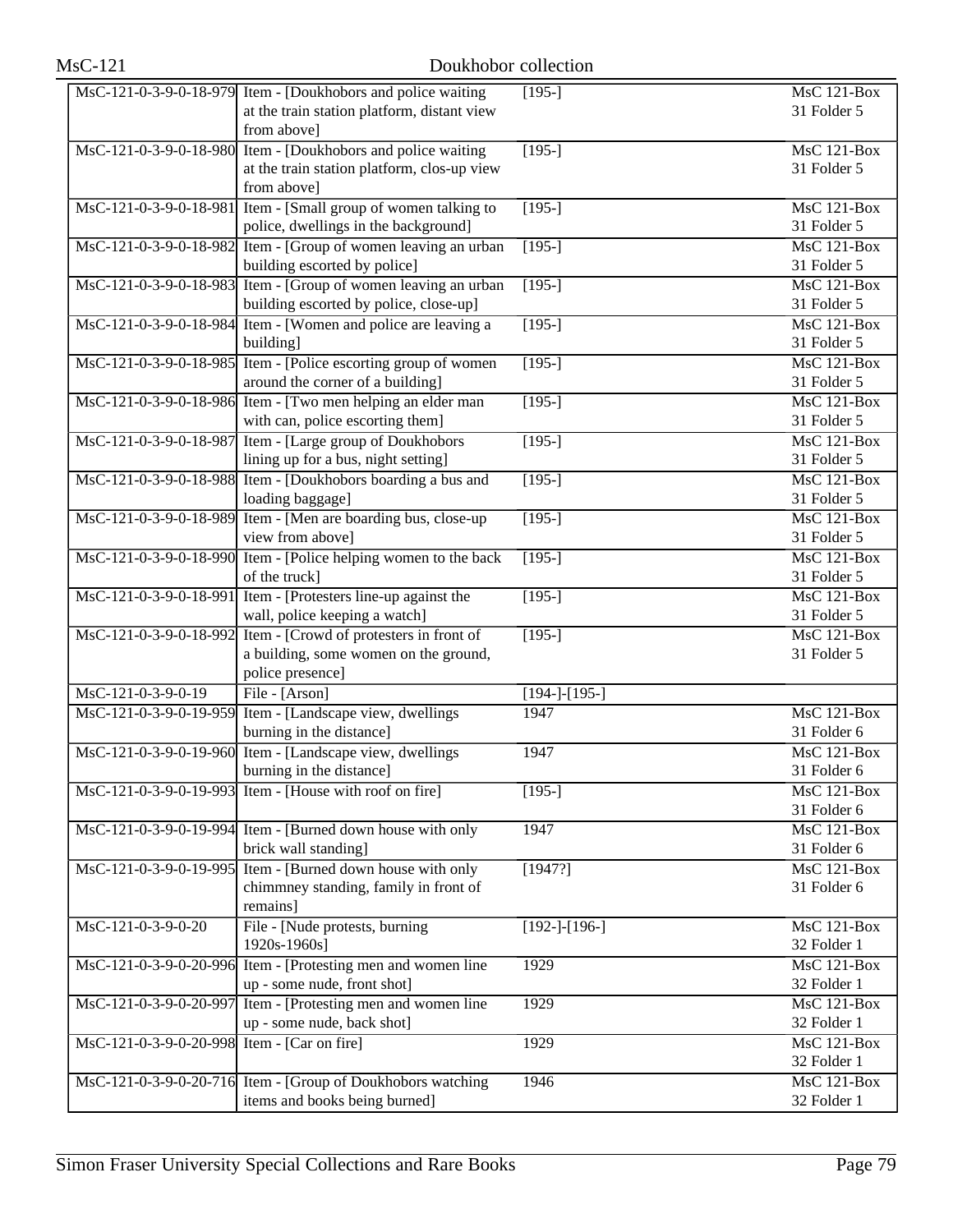| $MsC-121$              | Doukhobor collection                                                                                                                      |                 |                                                |
|------------------------|-------------------------------------------------------------------------------------------------------------------------------------------|-----------------|------------------------------------------------|
|                        | MsC-121-0-3-9-0-20-999 Item - [Large group seated in the hall,<br>men and women sitting across]                                           | $[196-]$        | $MsC$ 121-Box<br>32 Folder 1                   |
|                        | MsC-121-0-3-9-0-20-715 Item - [Large group of women and a few<br>men standing for a group photo]                                          | 1957            | MsC 121-Box<br>29 Folder 1                     |
| MsC-121-0-3-9-0-21     | File - [Krestova 1940s]                                                                                                                   | $[194-]$        | MsC 121-Box<br>32 Folder 2                     |
|                        | MsC-121-0-3-9-0-21-716 Item - [Group of Doukhobors watching<br>items and books being burned]                                              | 1946            | <b>MsC 121-Box</b><br>32 Folder 2              |
| MsC-121-0-3-9-0-21-717 | Item - [Group of Doukhobors watching<br>items and books being burned, man in the<br>foreground looking at the camera]                     | 1944            | <b>MsC 121-Box</b><br>32 Folder 2              |
|                        | MsC-121-0-3-9-0-21-718 Item - [Group of Doukhobors watching<br>items and books being burned, man<br>putting more item in the barrel fire] | 1944            | $MsC$ 121-Box<br>32 Folder 2                   |
|                        | MsC-121-0-3-9-0-21-1000Item - [Large group of protesters children<br>on the front, some nude]                                             | $[194-]$        | $MsC$ 121-Box<br>32 Folder 2                   |
|                        | MsC-121-0-3-9-0-21-100 I Item - [Group of protesters walking<br>through the town, children at the front]                                  | $[194-]$        | <b>MsC 121-Box</b><br>32 Folder 2              |
|                        | MsC-121-0-3-9-0-21-1002Item - [Large group of protesters children<br>on the front, some nude, left angle view]                            | $\sqrt{194}$ -] | <b>MsC 121-Box</b><br>32 Folder 2              |
|                        | MsC-121-0-3-9-0-21-1008Item - [Men and women bending over a<br>coffin on the ground, onlookers behind<br>the fence]                       | 1949            | <b>MsC 121-Box</b><br>32 Folder 2              |
|                        | MsC-121-0-3-9-0-21-100 Htem - [Men and women bending over a<br>coffin on the ground, onlookers behind<br>the fence]                       | $[194-]$        | $MsC$ 121-Box<br>32 Folder 2                   |
|                        | MsC-121-0-3-9-0-21-1005Item - [Group of protesters walking<br>through the town, some children at the<br>front, shirtless men on the left] | $[194-]$        | $MsC$ 121-Box<br>32 Folder 2                   |
|                        | MsC-121-0-3-9-0-21-1006Item - [Men holding a large canvass with<br>painting of a train]                                                   | $[194-]$        | <b>MsC 121-Box</b><br>32 Folder 2              |
|                        | MsC-121-0-3-9-0-21-1007Item - [Nude men and women on the<br>snow in front of the burn barrel, some<br>men moving to squatt ]              | $[194-]$        | <b>MsC 121-Box</b><br>32 Folder 2              |
|                        | MsC-121-0-3-9-0-21-1008Item - [Nude men and women on the<br>snow in front of the burn barrel, some<br>men squatting some standing]        | $[194-]$        | $\overline{\text{MsC}}$ 121-Box<br>32 Folder 2 |
|                        | MsC-121-0-3-9-0-21-1000 Item - [Group of police men in front of<br>the tent]                                                              | $[194-]$        | <b>MsC 121-Box</b><br>32 Folder 2              |
|                        | MsC-121-0-3-9-0-21-1010Item - [Group in semi-circle, nude<br>Doukhobors in the middle, Krestova]                                          | 1944            | <b>MsC 121-Box</b><br>32 Folder 2              |
| MsC-121-0-3-9-0-22     | File - [Nude protests at court]                                                                                                           | $[198-]$        | <b>MsC 121-Box</b><br>32 Folder 3              |
|                        | $\text{MsC-121-0-3-9-0-22-101}$ Item - [Group of nude women entering<br>court building]                                                   | $[198-]$        | $MsC$ 121-Box<br>32 Folder 3                   |
|                        | MsC-121-0-3-9-0-22-1012Item - [Group of women disrobbing in<br>front of the court]                                                        | $[198-]$        | <b>MsC 121-Box</b><br>32 Folder 3              |
|                        | MsC-121-0-3-9-0-22-1018Item - [Group of nude women standing<br>out side court with a sign]                                                | $\sqrt{198}$    | <b>MsC 121-Box</b><br>32 Folder 3              |
| MsC-121-0-3-9-0-23     | File - [Nude protests]                                                                                                                    | $[194-]-[195-]$ | MsC 121-Box<br>32 Folder 4                     |
|                        | MsC-121-0-3-9-0-23-1014 Item - [Group of women some nude]                                                                                 | $[194-]$        | MsC 121-Box<br>32 Folder 4                     |
|                        | $\text{MsC-121-0-3-9-0-23-101}$ [Hem - [Group of women sitting in the<br>meadow]                                                          | $[194-]$        | <b>MsC 121-Box</b><br>32 Folder 4              |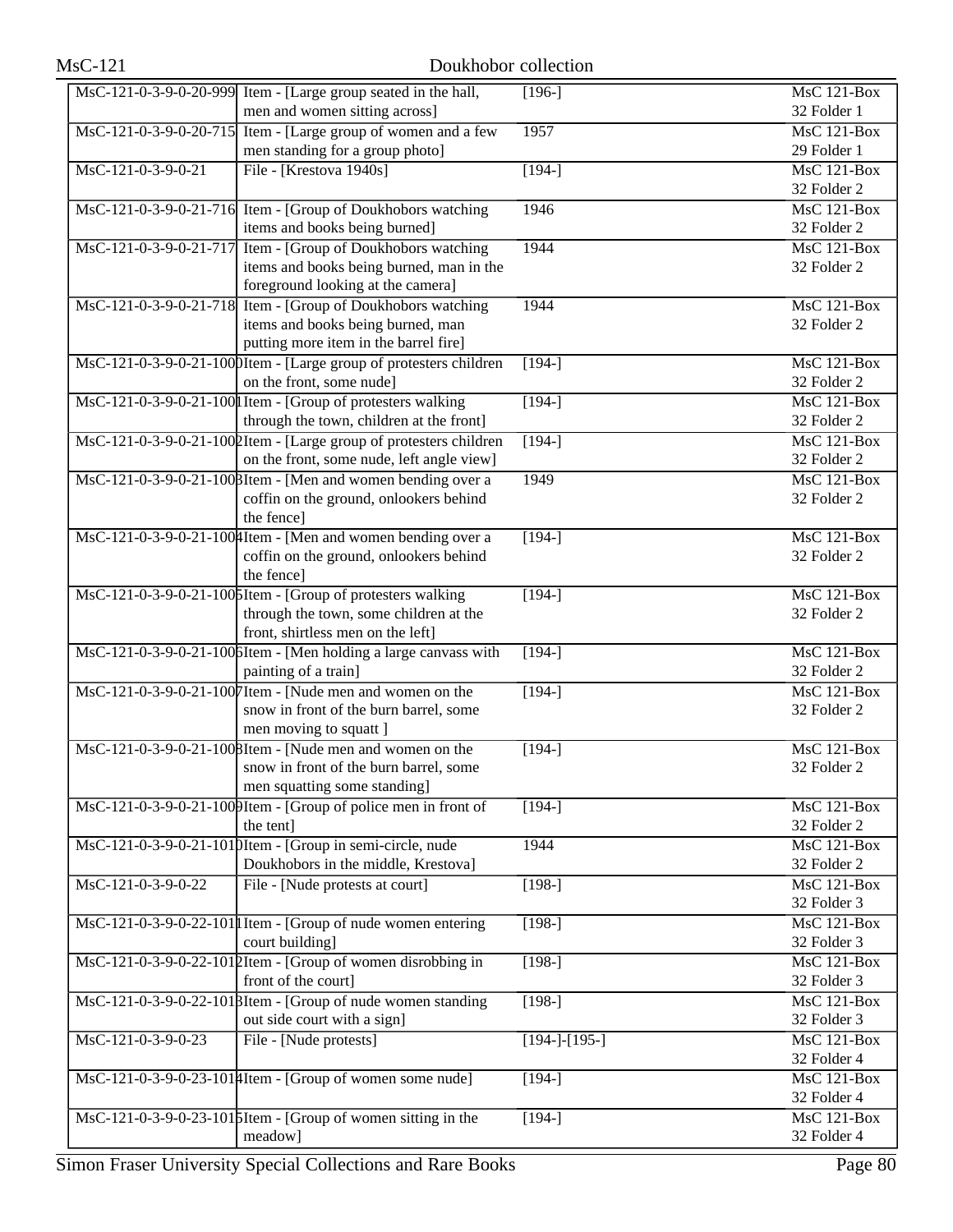| $MsC-121$ | Doukhobor collection                                                                                                                                            |                |                                   |
|-----------|-----------------------------------------------------------------------------------------------------------------------------------------------------------------|----------------|-----------------------------------|
|           | MsC-121-0-3-9-0-23-1016Item - [Group sitting around the table,<br>nude Doukhobors standing in the<br>background]                                                | $[194-]$       | <b>MsC 121-Box</b><br>32 Folder 4 |
|           | MsC-121-0-3-9-0-23-1017 Item - [Nude male protester is lead by<br>others]                                                                                       | $[194-]$       | MsC 121-Box<br>32 Folder 4        |
|           | MsC-121-0-3-9-0-23-1018Item - [Group of women in white,<br>bearded man in suit surrounded by nude<br>Doukhobors inside of a building]                           | $[194-]$       | <b>MsC 121-Box</b><br>32 Folder 4 |
|           | MsC-121-0-3-9-0-23-1019Item - [Close up of beared man in suit<br>and two nude women] [Close up of<br>beared man in suit and two nude women]                     | $[194-]$       | MsC 121-Box<br>32 Folder 4        |
|           | MsC-121-0-3-9-0-23-1020Item - [Group of mostly women in front<br>of a dwelling]                                                                                 | $[194-]$       | MsC 121-Box<br>32 Folder 4        |
|           | MsC-121-0-3-9-0-23-102 I Item - [Group of women mostly dressed<br>and bearded man, other person sitting on<br>benches in the foreground]                        | $[194-]$       | <b>MsC 121-Box</b><br>32 Folder 4 |
|           | MsC-121-0-3-9-0-23-1022Item - [Group of women standing in the<br>garden, some are nude]                                                                         | $\sqrt{194-1}$ | <b>MsC 121-Box</b><br>32 Folder 4 |
|           | MsC-121-0-3-9-0-23-1028Item - [Group of women disrobing in the<br>gardern, some are nude]                                                                       | $[194-]$       | <b>MsC 121-Box</b><br>32 Folder 4 |
|           | MsC-121-0-3-9-0-23-1024Item - [Doukhobors line up in front of a<br>dwelling, women in white on one side]                                                        | $[194-]$       | $MsC$ 121-Box<br>32 Folder 4      |
|           | MsC-121-0-3-9-0-23-1025Item - [Group of women, mostly nude in<br>front of a set table in the garden]                                                            | $[194-]$       | MsC 121-Box<br>32 Folder 4        |
|           | MsC-121-0-3-9-0-23-1026Item - [Nude women walk towards cars<br>parked on the grass]                                                                             | $[194-]$       | $MsC$ 121-Box<br>32 Folder 4      |
|           | MsC-121-0-3-9-0-23-1027Item - [Memorial service for Philip<br>Pereversoff, Krestova, BC, hill in the<br>background]                                             | 1958           | $MsC$ 121-Box<br>32 Folder 4      |
|           | MsC-121-0-3-9-0-23-1028Item - [Nude women coming out of a<br>river or lake]                                                                                     | $[194-]$       | <b>MsC 121-Box</b><br>32 Folder 4 |
|           | MsC-121-0-3-9-0-23-1029Item - [Group of nude Doukhobors<br>walking through countryside]                                                                         | $[194-]$       | MsC 121-Box<br>32 Folder 4        |
|           | MsC-121-0-3-9-0-23-1030Item - [Verigin's house in Verigin, Sask.,<br>cars parked in front]                                                                      | $[195-]$       | MsC 121-Box<br>32 Folder 4        |
|           | MsC-121-0-3-9-0-23-103 I Item - [Memorial service for Philip<br>Pereversoff, Krestova, BC, Doukhobors<br>kneeling countryside in the background]                | [1958?]        | <b>MsC 121-Box</b><br>32 Folder 4 |
|           | MsC-121-0-3-9-0-23-1032Item - [Automobiles parked on the side<br>of country road]                                                                               | $[195-]$       | MsC 121-Box<br>32 Folder 4        |
|           | MsC-121-0-3-9-0-23-1038Item - [Memorial service for Philip<br>Pereversoff, Krestova, BC, young woman<br>behind the table, Doukhobors standing on<br>both sides] | [1958?]        | <b>MsC 121-Box</b><br>32 Folder 4 |
|           | MsC-121-0-3-9-0-23-1034Item - [Memorial service for Philip<br>Pereversoff, Krestova, BC, Doukhobors<br>kneeling in the grass]                                   | [1958?]        | $MsC$ 121-Box<br>32 Folder 4      |
|           | MsC-121-0-3-9-0-23-1036Item - [Group of women standing in the<br>garden, some are nude]                                                                         | $[194-]$       | <b>MsC 121-Box</b><br>32 Folder 4 |
|           | MsC-121-0-3-9-0-23-1036Item - [Nude women and children]<br>protesting]                                                                                          | $[194-]$       | MsC 121-Box<br>32 Folder 4        |
|           | MsC-121-0-3-9-0-23-1037Item - [Group of nude men and women<br>standing, hills in the background]                                                                | $[194-]$       | MsC 121-Box<br>32 Folder 4        |
|           | MsC-121-0-3-9-0-23-1038Item - [Nude women exiting river or<br>lake]                                                                                             | $[194-]$       | MsC 121-Box<br>32 Folder 4        |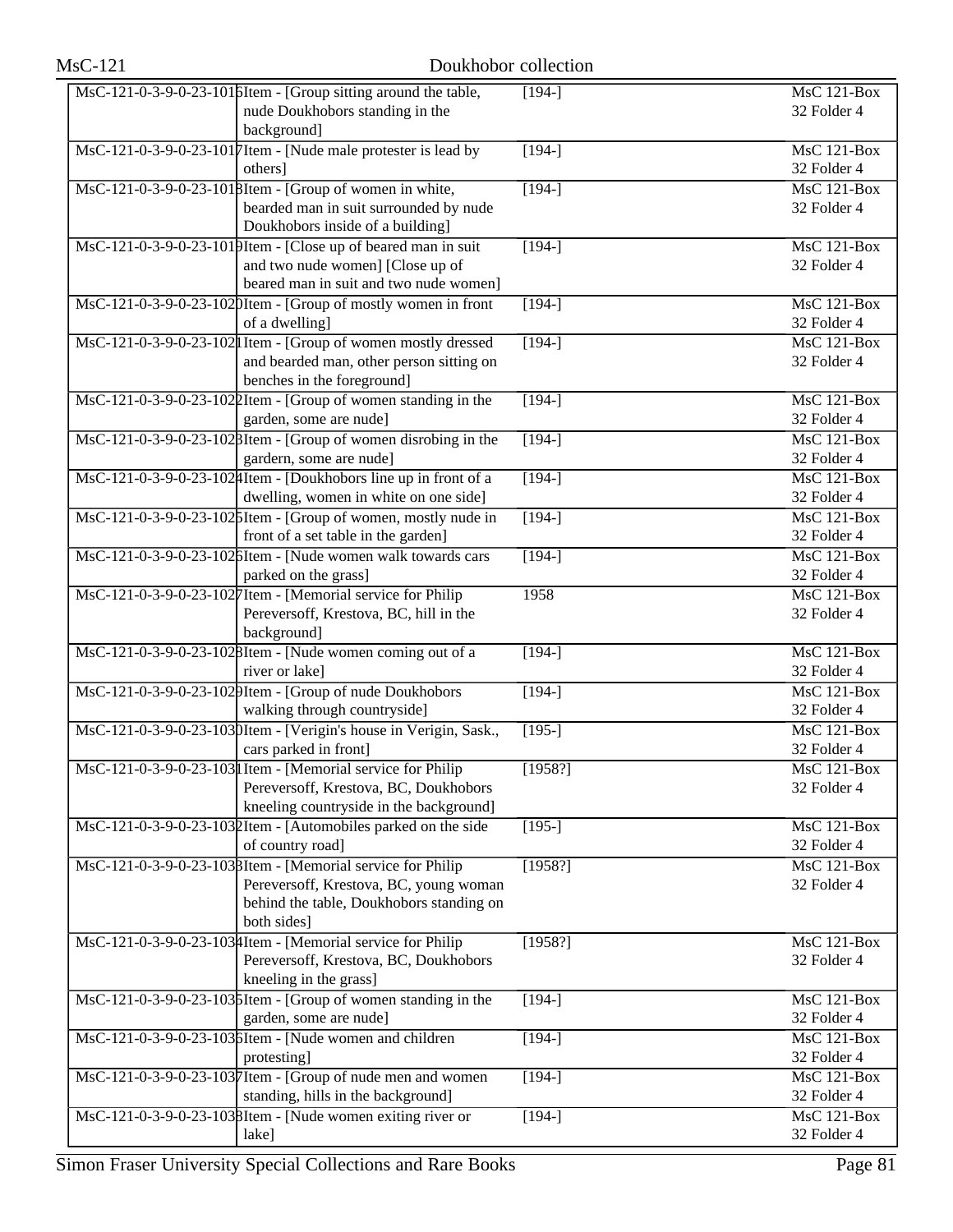|                                             | MsC-121-0-3-9-0-23-1039Item - [Group of nude men and women]<br>standing by the lake]                 | $[194-]$         | <b>MsC 121-Box</b><br>32 Folder 4 |
|---------------------------------------------|------------------------------------------------------------------------------------------------------|------------------|-----------------------------------|
|                                             | MsC-121-0-3-9-0-23-1040Item - [Small group of nude men and                                           | $[194-]$         | <b>MsC 121-Box</b>                |
|                                             | women standing under the tree]                                                                       |                  | 32 Folder 4                       |
|                                             | MsC-121-0-3-9-0-23-104 Item - [Three nude women]                                                     | $[194-]$         | <b>MsC 121-Box</b>                |
|                                             |                                                                                                      |                  | 32 Folder 4                       |
|                                             | MsC-121-0-3-9-0-23-1042Item - [Six nude women]                                                       | $\sqrt{194}$     | $\overline{\text{MsC}}$ 121-Box   |
|                                             |                                                                                                      |                  | 32 Folder 4                       |
|                                             | MsC-121-0-3-9-0-23-1048Item - [Nude men sitting on benches                                           | $[194-]$         | MsC 121-Box                       |
|                                             | opposite of each other]                                                                              |                  | 32 Folder 4                       |
| MsC-121-0-3-9-0-24                          | File - [Nude protests]                                                                               | $[192-]-[1979]$  | $MsC$ 121-Box<br>32 Folder 5      |
|                                             | MsC-121-0-3-9-0-24-104 [Item - [Nude women standing, clothed                                         | $[195-]$         | <b>MsC 121-Box</b>                |
|                                             | women sitting]                                                                                       |                  | 32 Folder 5                       |
|                                             | MsC-121-0-3-9-0-24-1045Item - [Four nude men and an airplane in                                      | $[195-]$         | <b>MsC 121-Box</b>                |
|                                             | the background]                                                                                      |                  | 32 Folder 5                       |
|                                             | MsC-121-0-3-9-0-24-104 SItem - [Two nude women, Anuta]                                               | $\overline{195}$ | $MsC$ 121-Box                     |
|                                             | Rozinkin, Fanny Storgoff]                                                                            |                  | 32 Folder 5                       |
|                                             | MsC-121-0-3-9-0-24-1047Item - [Group of Doukhobors, some men                                         | $[195-]$         | <b>MsC 121-Box</b>                |
|                                             | and women are nude, brick building in                                                                |                  | 32 Folder 5                       |
|                                             | the background]                                                                                      |                  |                                   |
|                                             | MsC-121-0-3-9-0-24-1048Item - [Group of Doukhobors, mostly                                           | $[195-]$         | <b>MsC 121-Box</b>                |
|                                             | women, some nude, hills in the                                                                       |                  | 32 Folder 5                       |
|                                             | background]                                                                                          |                  |                                   |
|                                             | MsC-121-0-3-9-0-24-1049Item - [Group of Doukhobors, some at                                          | $[195-]$         | MsC 121-Box                       |
|                                             | the front are nude]                                                                                  |                  | 32 Folder 5                       |
| MsC-121-0-3-9-0-24-998 Item - [Car on fire] |                                                                                                      | 1929             | <b>MsC 121-Box</b>                |
|                                             |                                                                                                      |                  | 32 Folder 5                       |
|                                             | MsC-121-0-3-9-0-24-997 Item - [Protesting men and women line<br>up - some nude, back shot]           | 1929             | MsC 121-Box<br>32 Folder 5        |
|                                             | MsC-121-0-3-9-0-24-1050Item - [Large group of Doukhobors                                             | $[195-]$         | <b>MsC 121-Box</b>                |
|                                             | outside, some are nude and a pile of                                                                 |                  | 32 Folder 5                       |
|                                             | clothes in front of them]                                                                            |                  |                                   |
|                                             | MsC-121-0-3-9-0-24-105 I Item - [Nude Doukhobors lined up in the                                     | 1929             | <b>MsC 121-Box</b>                |
|                                             | field, men on the left and women on the                                                              |                  | 32 Folder 5                       |
|                                             | right]                                                                                               |                  |                                   |
|                                             | MsC-121-0-3-9-0-24-919 Item - [Large group circling pile of items                                    | [1954?]          | MsC 121-Box                       |
|                                             | being burned and a nude male]                                                                        |                  | 32 Folder 5                       |
|                                             | MsC-121-0-3-9-0-24-1052Item - [Group of Doukhobors kneeling                                          | $[195-]$         | <b>MsC 121-Box</b>                |
|                                             | on the street, some are disrobing, police                                                            |                  | 32 Folder 5                       |
|                                             | stands near by]                                                                                      |                  |                                   |
|                                             | MsC-121-0-3-9-0-24-1058Item - [Group sitting outside on benches                                      | $[194-]$         | MsC 121-Box                       |
|                                             | or standing, table in the middle]                                                                    |                  | 32 Folder 5<br>$MsC$ 121-Box      |
|                                             | MsC-121-0-3-9-0-24-102 I Item - [Group of women mostly dressed<br>and bearded man, others sitting on | $[194-]$         | 32 Folder 5                       |
|                                             | benches in the foreground                                                                            |                  |                                   |
|                                             | MsC-121-0-3-9-0-24-1054Item - [Young women dressed in white,                                         | $[194-]$         | MsC 121-Box                       |
|                                             | one nude and bearded man]                                                                            |                  | 32 Folder 5                       |
|                                             | MsC-121-0-3-9-0-24-105 SItem - [Nude women holding their                                             | $\sqrt{194}$     | $\overline{\text{MsC}}$ 121-Box   |
|                                             | clothing marching on the railway track]                                                              |                  | 32 Folder 5                       |
|                                             | MsC-121-0-3-9-0-24-105 bItem - [Two nude young women, one is                                         | 1979             | MsC 121-Box                       |
|                                             | disrobing]                                                                                           |                  | 32 Folder 5                       |
| MsC-121-0-3-9-0-25                          | File - [Nude protest postcards]                                                                      | $[194-]$         | <b>MsC 121-Box</b>                |
|                                             |                                                                                                      |                  | 32 Folder 6                       |
|                                             |                                                                                                      |                  |                                   |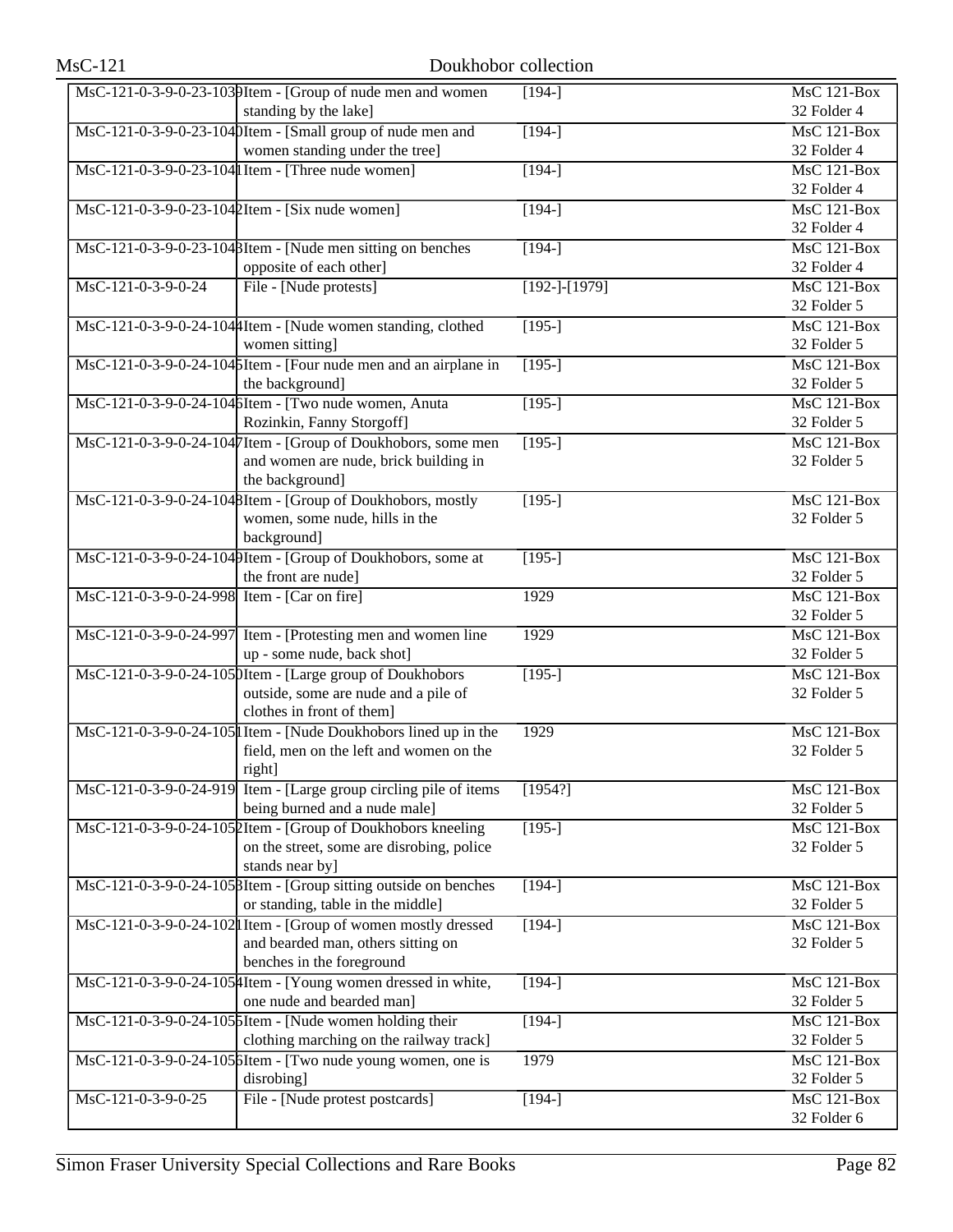|                                                   | $\text{MsC-121-0-3-9-0-25-001}$ Item - [Four nude men and a couple of<br>children by a bench] | $[194-]$      | MsC 121-Box<br>32 Folder 6      |
|---------------------------------------------------|-----------------------------------------------------------------------------------------------|---------------|---------------------------------|
|                                                   | MsC-121-0-3-9-0-25-002 Item - [Two men and three women nude                                   | $[194-]$      | <b>MsC 121-Box</b>              |
|                                                   | in the garden]                                                                                |               | 32 Folder 6                     |
|                                                   | MsC-121-0-3-9-0-25-003 Item - [Two nude women]                                                | $[194-]$      | <b>MsC 121-Box</b>              |
|                                                   |                                                                                               |               | 32 Folder 6                     |
|                                                   | MsC-121-0-3-9-0-25-004 Item - [Nude woman and man]                                            | $\sqrt{194-}$ | MsC 121-Box                     |
|                                                   |                                                                                               |               | 32 Folder 6                     |
|                                                   | MsC-121-0-3-9-0-25-005 Item - [Group of nude Doukhobors                                       | $[194-]$      | MsC 121-Box                     |
|                                                   | outside of the dwelling]                                                                      |               | 32 Folder 6                     |
|                                                   | MsC-121-0-3-9-0-25-006 Item - [Group of nude women with                                       | $[194-]$      | MsC 121-Box                     |
|                                                   | children]                                                                                     |               | 32 Folder 6                     |
|                                                   | MsC-121-0-3-9-0-25-007 Item - [Group of nude men with children]                               | $[194-]$      | MsC 121-Box                     |
|                                                   |                                                                                               |               | 32 Folder 6                     |
|                                                   | MsC-121-0-3-9-0-25-008 Item - [Group of nude Doukhobors                                       | $[194-]$      | MsC 121-Box                     |
|                                                   | against a dwelling]                                                                           |               | 32 Folder 6                     |
|                                                   | MsC-121-0-3-9-0-25-009 Item - [Group of nude Doukhobors                                       | $[194-]$      | MsC 121-Box                     |
|                                                   | outside, garden in the background]                                                            |               | 32 Folder 6                     |
|                                                   | MsC-121-0-3-9-0-25-010 Item - [Five nude women and a child]                                   |               | $\overline{\text{MsC}}$ 121-Box |
|                                                   |                                                                                               | $[194-]$      |                                 |
|                                                   |                                                                                               |               | 32 Folder 6                     |
|                                                   | MsC-121-0-3-9-0-25-011 Item - [Nude men, women and children]                                  | $[194-]$      | MsC 121-Box                     |
|                                                   | posing outside of dwelling]                                                                   |               | 32 Folder 6                     |
|                                                   | $\overline{\text{MsC-121-0-3-9-0-25-012}}$ Item - [Nude woman in the garden]                  | $[194-]$      | $MsC$ 121-Box                   |
|                                                   |                                                                                               |               | 32 Folder 6                     |
| MsC-121-0-3-9-0-26                                | File - [Doukhobor school children at                                                          | 1942-1944     | MsC 121-Box                     |
|                                                   | Brilliant, BC Raspberry School]                                                               |               | 32 Folder 7                     |
|                                                   | MsC-121-0-3-9-0-26-1057Item - [Group photograph of children                                   | 1942-1944     | MsC 121-Box                     |
|                                                   | from Brilliant]                                                                               |               | 32 Folder 7                     |
|                                                   | MsC-121-0-3-9-0-26-1058Item - [Group of school girls on the                                   | 1942-1944     | MsC 121-Box                     |
|                                                   | stairs, Brillinat]                                                                            |               | 32 Folder 7                     |
|                                                   | MsC-121-0-3-9-0-26-1059Item - [Group photograph of children                                   | 1942-1944     | MsC 121-Box                     |
|                                                   | from Brilliant]                                                                               |               | 32 Folder 7                     |
|                                                   | MsC-121-0-3-9-0-26-1060Item - [Group of school boys, Brillinat]                               | 1942-1944     | MsC 121-Box                     |
|                                                   |                                                                                               |               | 32 Folder 7                     |
| MsC-121-0-3-9-0-26-106 I Item - [School building] |                                                                                               | 1942-1944     | MsC 121-Box                     |
|                                                   |                                                                                               |               | 32 Folder 7                     |
| MsC-121-0-3-9-0-27                                | File - [Sons of Freedom's children                                                            | 1956-1957     | MsC 121-Box                     |
|                                                   | detained in New Denver]                                                                       |               | 32 Folder 8                     |
|                                                   | MsC-121-0-3-9-0-27-1062Item - [A boy behind fence with arms                                   | 1957          | MsC 121-Box                     |
|                                                   | crossed and bowed head]                                                                       |               | 32 Folder 8                     |
|                                                   | MsC-121-0-3-9-0-27-1068Item - [Crowd of Doukhobors at the gates                               | 1957          | MsC 121-Box                     |
|                                                   | of the New Denver school]                                                                     |               | 32 Folder 8                     |
|                                                   | MsC-121-0-3-9-0-27-1064Item - [Two boys in jackets, one wearing                               | 1957          | MsC 121-Box                     |
|                                                   | a fedora, behind the fence]                                                                   |               | 32 Folder 8                     |
|                                                   | MsC-121-0-3-9-0-27-106 SItem - [Three girls and two boys eating                               | 1957          | MsC 121-Box                     |
|                                                   | behind the fence]                                                                             |               | 32 Folder 8                     |
|                                                   | MsC-121-0-3-9-0-27-1066Item - [Group of children standing in the                              | 1957          | MsC 121-Box                     |
|                                                   | snow, little table in front of them behind                                                    |               | 32 Folder 8                     |
|                                                   | the fence]                                                                                    |               |                                 |
|                                                   | MsC-121-0-3-9-0-27-1067Item - [Two women kissing their children                               | 1957          | MsC 121-Box                     |
|                                                   | throught the fence]                                                                           |               | 32 Folder 8                     |
|                                                   | MsC-121-0-3-9-0-27-1068Item - [Group of girls behind the fence                                | 1957          | MsC 121-Box                     |
|                                                   | with small table in front of them]                                                            |               |                                 |
|                                                   |                                                                                               |               | 32 Folder 8                     |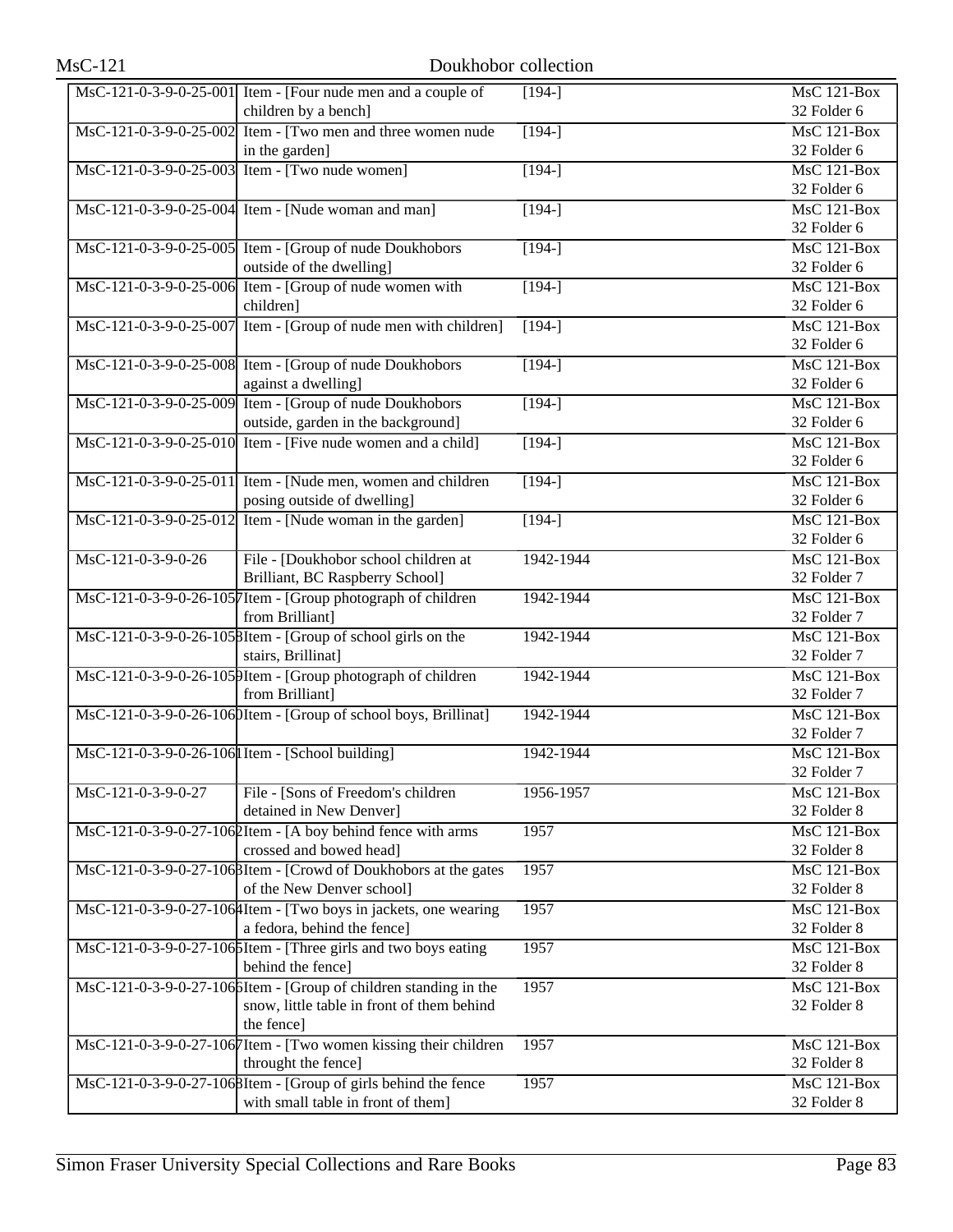|                    | MsC-121-0-3-9-0-27-1069Item - [Two boys in jackets, behind                      | 1957            | MsC 121-Box                     |
|--------------------|---------------------------------------------------------------------------------|-----------------|---------------------------------|
|                    | fence, close up shot]                                                           |                 | 32 Folder 8                     |
|                    | MsC-121-0-3-9-0-27-1070Item - [Four boys in t-shirts behind                     | 1957            | $\overline{\text{MsC 121-Box}}$ |
|                    | fence]                                                                          |                 | 32 Folder 8                     |
|                    | $\overline{\text{MsC-121-0-3-9-0-27-107}}$ Item - [A woman is kissing her child | 1957            | MsC 121-Box                     |
|                    | through the fence]                                                              |                 | 32 Folder 8                     |
|                    | MsC-121-0-3-9-0-27-107 [Item - [Men and women standing                          | 1957            | $\overline{\text{MsC}}$ 121-Box |
|                    | separately at the gate of the school]                                           |                 | 32 Folder 8                     |
|                    | MsC-121-0-3-9-0-27-1078Item - [Police officer talking with a man                | 1957            | $MsC$ 121-Box                   |
|                    | behind the fence]                                                               |                 | 32 Folder 8                     |
|                    | MsC-121-0-3-9-0-27-1074Item - [Two women talking to two                         | 1957            | MsC 121-Box                     |
|                    | children behind the fence]                                                      |                 | 32 Folder 8                     |
|                    | $\text{MsC-121-0-3-9-0-27-107}$ [Item - [Two women talking to a girl]           | 1957            | MsC 121-Box                     |
|                    | behind the fence]                                                               |                 | 32 Folder 8                     |
|                    | MsC-121-0-3-9-0-27-1076Item - [Group of children]                               | 1957            | <b>MsC 121-Box</b>              |
|                    |                                                                                 |                 | 32 Folder 8                     |
|                    | MsC-121-0-3-9-0-27-1077Item - [Group of children, boys on the                   | 1957            | $\overline{\text{MsC 121-Box}}$ |
|                    | left <sub>l</sub>                                                               |                 | 32 Folder 8                     |
|                    | MsC-121-0-3-9-0-27-1078Item - [Group of children standing                       | 1956            | MsC 121-Box                     |
|                    | behind the fence]                                                               |                 | 32 Folder 8                     |
|                    | MsC-121-0-3-9-0-27-1079Item - [Children standing by inside fence                | 1956            | <b>MsC 121-Box</b>              |
|                    | and adults standing further by outside                                          |                 | 32 Folder 8                     |
|                    | fence]                                                                          |                 |                                 |
| MsC-121-0-3-9-0-28 | File - [Sons of Freedom's children                                              | $[194-]-[196-]$ | MsC 121-Box                     |
|                    | detained in New Denver]                                                         |                 | 32 Folder 9                     |
|                    | MsC-121-0-3-9-0-28-1080Item - [Protesters going through Grand                   | 1962            | MsC 121-Box                     |
|                    | Forks]                                                                          |                 | 32 Folder 9                     |
|                    | MsC-121-0-3-9-0-28-108 I Item - [Large group of children in the                 | $[195-]$        | <b>MsC 121-Box</b>              |
|                    | town]                                                                           |                 | 32 Folder 9                     |
|                    | MsC-121-0-3-9-0-28-105 Htem - [Young women dresses in white,                    | $[194-]$        | <b>MsC 121-Box</b>              |
|                    | one nude and bearded man, Krestova]                                             |                 | 32 Folder 9                     |
|                    | MsC-121-0-3-9-0-28-1082Item - [Children and families visiting                   | [1957?]         | MsC 121-Box                     |
|                    | throught the fence, snow on the ground]                                         |                 | 32 Folder 9                     |
|                    | MsC-121-0-3-9-0-28-108 BItem - [View of adults at the fence]                    | $[195-]$        | <b>MsC 121-Box</b>              |
|                    |                                                                                 |                 | 32 Folder 9                     |
|                    | MsC-121-0-3-9-0-28-108 Htem - [Group of Doukhobors, men on                      | $[194-]$        | MsC 121-Box                     |
|                    | the left, women on the right]                                                   |                 | 32 Folder 9                     |
|                    | MsC-121-0-3-9-0-28-1086Item - [Men sitting at the table outside,                | $[194-]$        | MsC 121-Box                     |
|                    | nude women standing on the side]                                                |                 | 32 Folder 9                     |
|                    | MsC-121-0-3-9-0-28-1086Item - [Adults at the school fence,                      | $[195-]$        | MsC 121-Box                     |
|                    | winter]                                                                         |                 | 32 Folder 9                     |
|                    | MsC-121-0-3-9-0-28-1087Item - [Group of Doukhobors, mostly                      | $[195-]$        | MsC 121-Box                     |
|                    | women in the view, small table in the                                           |                 | 32 Folder 9                     |
|                    | middle]                                                                         |                 |                                 |
|                    | MsC-121-0-3-9-0-28-1088Item - [Man passing a box over the                       | 1956            | MsC 121-Box                     |
|                    | fence]                                                                          |                 | 32 Folder 9                     |
|                    | MsC-121-0-3-9-0-28-1089Item - [Large group of children, close up]               | $[194-]$        | MsC 121-Box                     |
|                    |                                                                                 |                 | 32 Folder 9                     |
|                    | MsC-121-0-3-9-0-28-1090Item - [Group of children on the stairs of               | $\sqrt{194}$    | MsC 121-Box                     |
|                    | the "Raspberry school"                                                          |                 | 32 Folder 9                     |
|                    | MsC-121-0-3-9-0-28-109 Item - [Families taking to the children                  | [1957?]         | MsC 121-Box                     |
|                    | through the fence]                                                              |                 | 32 Folder 9                     |
|                    | MsC-121-0-3-9-0-28-1092Item - [A boy and a girl behind the fence                | [1957?]         | MsC 121-Box                     |
|                    | of school]                                                                      |                 | 32 Folder 9                     |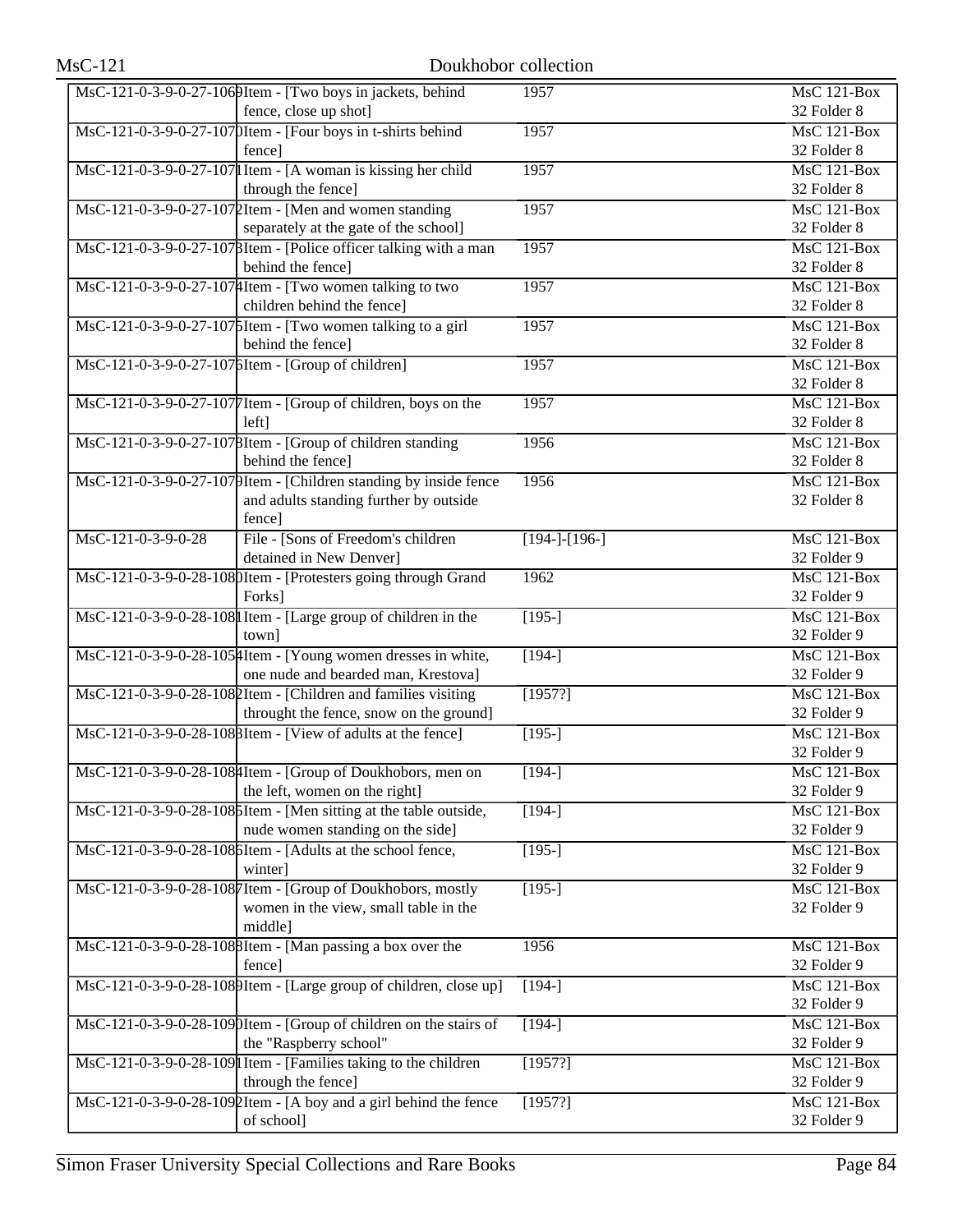|                    | MsC-121-0-3-9-0-28-1098Item - [A dwelling engulfed in flames]                                                                                                                                                                     | $[194-]$            | MsC 121-Box                        |
|--------------------|-----------------------------------------------------------------------------------------------------------------------------------------------------------------------------------------------------------------------------------|---------------------|------------------------------------|
|                    |                                                                                                                                                                                                                                   |                     | 32 Folder 9                        |
|                    | MsC-121-0-3-9-0-28-109 Htem - [A woman and group of girls in                                                                                                                                                                      | $[194-]$            | <b>MsC 121-Box</b>                 |
|                    | the field]                                                                                                                                                                                                                        |                     | 32 Folder 9                        |
|                    | MsC-121-0-3-9-0-28-1096Item - [Family group picture outside of                                                                                                                                                                    | $[194-]$            | $MsC$ 121-Box                      |
|                    | the dwelllings]                                                                                                                                                                                                                   |                     | 32 Folder 9                        |
|                    | MsC-121-0-3-9-0-28-1096Item - [Two police officers walking                                                                                                                                                                        | $[194-]$            | $MsC$ 121-Box                      |
|                    | around the rular dwelling]                                                                                                                                                                                                        |                     | 32 Folder 9                        |
|                    | MsC-121-0-3-9-0-28-1097Item - [Two women and two nude men                                                                                                                                                                         | $[194-]$            | MsC 121-Box                        |
|                    | standing on railroad track]                                                                                                                                                                                                       |                     | 32 Folder 9                        |
|                    | MsC-121-0-3-9-0-28-1098Item - [Group of boys on the stairs]                                                                                                                                                                       | $[194-]$            | MsC 121-Box                        |
|                    |                                                                                                                                                                                                                                   |                     | 32 Folder 9                        |
|                    | $\text{MsC-121-0-3-9-0-28-109}$ [11 at 2015] The U and Security 10 at 2016 11:00:00 Msc and Msc and Msc and Msc and Msc and Msc and Msc and Msc and Msc and Msc and Msc and Msc and Msc and Msc and Msc and Msc and Msc and Msc a | $[194-]$            | $MsC$ 121-Box                      |
|                    | the background]                                                                                                                                                                                                                   |                     | 32 Folder 9                        |
|                    | MsC-121-0-3-9-0-28-1100Item - [Women at the school fence                                                                                                                                                                          | $[195-]$            | $MsC$ 121-Box                      |
|                    | looking in]                                                                                                                                                                                                                       |                     | 32 Folder 9                        |
|                    | MsC-121-0-3-9-0-28-110 I Item - [Doukhobor families at the school]                                                                                                                                                                | $[195-]$            | $MsC$ 121-Box                      |
|                    | fence, left angle view]                                                                                                                                                                                                           |                     | 32 Folder 9                        |
|                    | MsC-121-0-3-9-0-10-788 Item - [Distant view of the New Denver                                                                                                                                                                     | 1962                | <b>MsC 121-Box</b>                 |
|                    | Elementary School Dormitory with                                                                                                                                                                                                  |                     | 32 Folder 9                        |
|                    | fences around it]                                                                                                                                                                                                                 |                     |                                    |
|                    | MsC-121-0-3-9-0-28-1102Item - [Large group of Doukhobors                                                                                                                                                                          | $[195-]$            | MsC 121-Box                        |
|                    | standing on the grass field, trees in the                                                                                                                                                                                         |                     | 32 Folder 9                        |
|                    | background]                                                                                                                                                                                                                       |                     |                                    |
|                    | MsC-121-0-3-9-0-28-110 BItem - [Large group of Doukhobors                                                                                                                                                                         | 1951                | MsC 121-Box                        |
|                    | standing on the grass field]                                                                                                                                                                                                      |                     | 32 Folder 9                        |
|                    | MsC-121-0-3-9-0-28-1104Item - [Large group of Doukhobors                                                                                                                                                                          | $[195-]$            | <b>MsC 121-Box</b>                 |
|                    | standing at the gate of New Denver                                                                                                                                                                                                |                     | 32 Folder 9                        |
|                    | school dormitory, sign visible]                                                                                                                                                                                                   |                     |                                    |
|                    | MsC-121-0-3-9-0-28-1105Item - [Parents and children visitng                                                                                                                                                                       | $[195-]$            | $MsC$ 121-Box                      |
|                    | throught the fence, view from above]                                                                                                                                                                                              |                     | 32 Folder 9                        |
|                    | MsC-121-0-3-9-0-28-1106Item - [Group of children standing on                                                                                                                                                                      | 1962                | $MsC$ 121-Box                      |
|                    | the side of the road, dwelling in the                                                                                                                                                                                             |                     | 32 Folder 9                        |
|                    | background]                                                                                                                                                                                                                       |                     |                                    |
|                    | MsC-121-0-3-9-0-28-1107Item - [Women is hugging her children]                                                                                                                                                                     | $\overline{[195-]}$ | $MsC$ 121-Box                      |
|                    |                                                                                                                                                                                                                                   |                     | 32 Folder 9                        |
|                    | MsC-121-0-3-9-0-28-1108Item - [Two boys in winter jackets                                                                                                                                                                         | 1956                | MsC 121-Box                        |
|                    | behind the fence]                                                                                                                                                                                                                 |                     | 32 Folder 9                        |
|                    | $\text{MsC-121-0-3-9-0-28-110}$ [A school girl smiling to the                                                                                                                                                                     | $[195-]$            | MsC 121-Box                        |
|                    | camera through the fence]                                                                                                                                                                                                         |                     | 32 Folder 9                        |
|                    | $\text{MsC-121-0-3-9-0-28-111}$ [Hem - [Three boys in winter clothing]                                                                                                                                                            | $[195-]$            | MsC 121-Box                        |
|                    | smiling from behind the fence]                                                                                                                                                                                                    |                     | 32 Folder 9                        |
|                    | MsC-121-0-3-9-0-28-115 PItem - [Two boys in winter jackets]                                                                                                                                                                       | 1956                | MsC 121-Box                        |
|                    | behind the fence, one in a hat]                                                                                                                                                                                                   |                     | 32 Folder 9                        |
|                    | MsC-121-0-3-9-0-28-1160Item - [Three girls behind a fence and                                                                                                                                                                     | 1956                | MsC 121-Box                        |
|                    | little girl and grandma on the outside]                                                                                                                                                                                           |                     | 32 Folder 9                        |
|                    | MsC-121-0-3-9-0-28-116 I Item - [Group of children on the stairs of                                                                                                                                                               | $[194-]$            | MsC 121-Box                        |
|                    | the "Raspberry school"                                                                                                                                                                                                            |                     | 32 Folder 9                        |
| MsC-121-0-3-9-0-29 | File - [Sons of Freedom's children                                                                                                                                                                                                | $[195-]$            | MsC 121-Box                        |
|                    | detained in New Denverr in color]                                                                                                                                                                                                 |                     | 32 Folder 10                       |
|                    | $\text{MsC-121-0-3-9-0-29-111}$ I Item - [Group of children behind the                                                                                                                                                            | $[195-]$            | MsC 121-Box                        |
|                    | fence with small table set up]                                                                                                                                                                                                    |                     | 32 Folder 10<br><b>MsC 121-Box</b> |
|                    | MsC-121-0-3-9-0-29-1112Item - [Four adults visiting a child behind<br>the fence]                                                                                                                                                  | $[195-]$            | 32 Folder 10                       |
|                    |                                                                                                                                                                                                                                   |                     |                                    |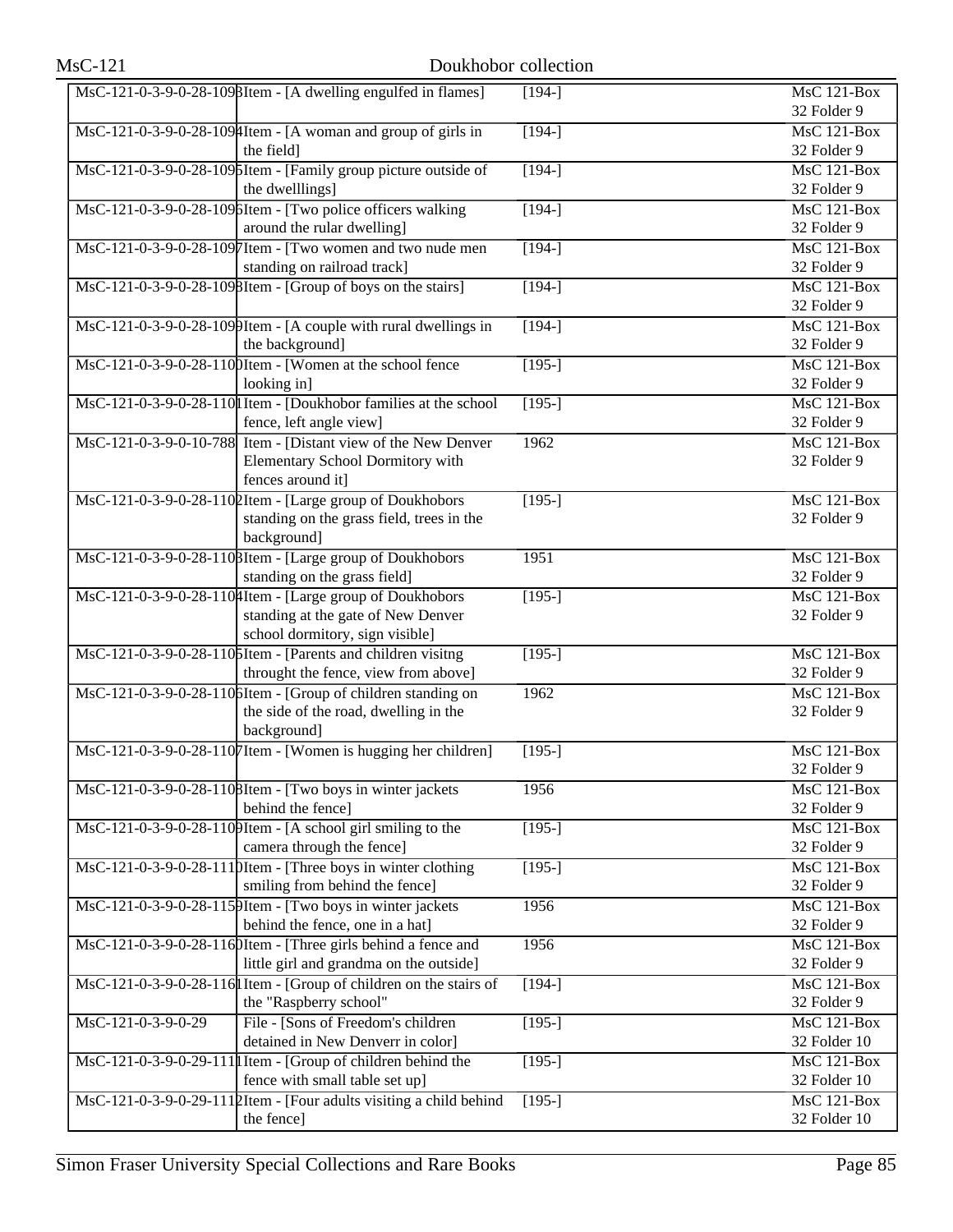| $\text{MsC-121-0-3-9-0-29-111B}$ Item - [Two females on the either side of   | $[195-]$ | $MsC$ 121-Box |
|------------------------------------------------------------------------------|----------|---------------|
| the fence leaning into each other]                                           |          | 32 Folder 10  |
| MsC-121-0-3-9-0-29-111#Item - [Large groups of adults and                    | $[195-]$ | $MsC$ 121-Box |
| childen meet at the school fence                                             |          | 32 Folder 10  |
| MsC-121-0-3-9-0-29-111   SI tem - [Large groups of adults and                | $[195-]$ | $MsC$ 121-Box |
| childen meet at the school fence, older                                      |          | 32 Folder 10  |
| boy at the centre of the photograph]                                         |          |               |
| $\text{MsC-121-0-3-9-0-29-111}$ between - [Two females on the either side of | $[195-]$ | $MsC$ 121-Box |
| the fence leaning into each other, more                                      |          | 32 Folder 10  |
| distant view                                                                 |          |               |
| MsC-121-0-3-9-0-29-1117Item - [Large groups of adults and                    | $[195-]$ | $MsC$ 121-Box |
| childen meet at the school fence, children                                   |          | 32 Folder 10  |
| are kneeling]                                                                |          |               |
| MsC-121-0-3-9-0-29-1118Item - [Large groups of adults and                    | $[195-]$ | $MsC$ 121-Box |
| childen meet at the school fence view                                        |          | 32 Folder 10  |
| from above]                                                                  |          |               |
| MsC-121-0-3-9-0-29-1119Item - [A couple with daughter meeting                | $[195-]$ | $MsC$ 121-Box |
| the other two children detained at school]                                   |          | 32 Folder 10  |
| $\text{MsC-121-0-3-9-0-29-112}$ [Then - [Three boys behind the school]       | $[195-]$ | $MsC$ 121-Box |
| fence]                                                                       |          | 32 Folder 10  |

## **Series MsC-121-0-4: Christian Community and Brotherhood of Reformed Doukhobors (CCBRD)**

Date: 1899-2011 (date of creation)

Scope and content:

This series consists of records mainly created, received and accumulated by the members of the Christian Community and Brotherhood of Reformed Doukhobors (CCBRD). The documents in this series relate to operations of the CCBRD and to the matters concerning the Doukhobor community from 1899 until 2011, predominantly from 1950s until 1980s. This series relate also to the relationship between the CCBRD, the Sons of Freedom and the USCC. In 1949, Stephan Sorokin arrived in British Columbia became spiritual leader of the Sons of Freedom replacing John Lebedoff. Under his leadership, the organization formally became the CCBRD in 1956. This series contains documents illustrating administration of the organization, managing community and land, relationships and conflicts between parts of the community, leadership problems, Stephan Sorokin's leadership, conflicts between Doukhobor community and the government of British Columbia and Canada, interest in immigrating out of Canada, and protests and imprisonment of the Sons of Freedom. The records also contain decisions, manifestos, legal and doctrinal arguments, memberships, land "claims" etc. The records include: administrative documents, forms, applications, individual and organizational correspondence, writings, petitions, statements, messages, declarations, protocols, lists, legal documents, songs texts, essays, speeches, newspaper clippings, photographs, and publications. The records are in Russian and/or English; some are printed and some are handwritten, some have accompanying transcriptions and/or translations; some are original documents and some are photocopies.

This series is divided in to ten sub-series: 1: Administration; 2: Membership; 3: Key people; 4: Stephan Sorokin correspondence and documents; 5: Sons of Freedom related documents; 6: Land documents; 7: Writings; 8: Publications and clippings; 9: General documents; 10: Photographs.

Physical description: 1.5 m of textual records 31 photographs : b&w print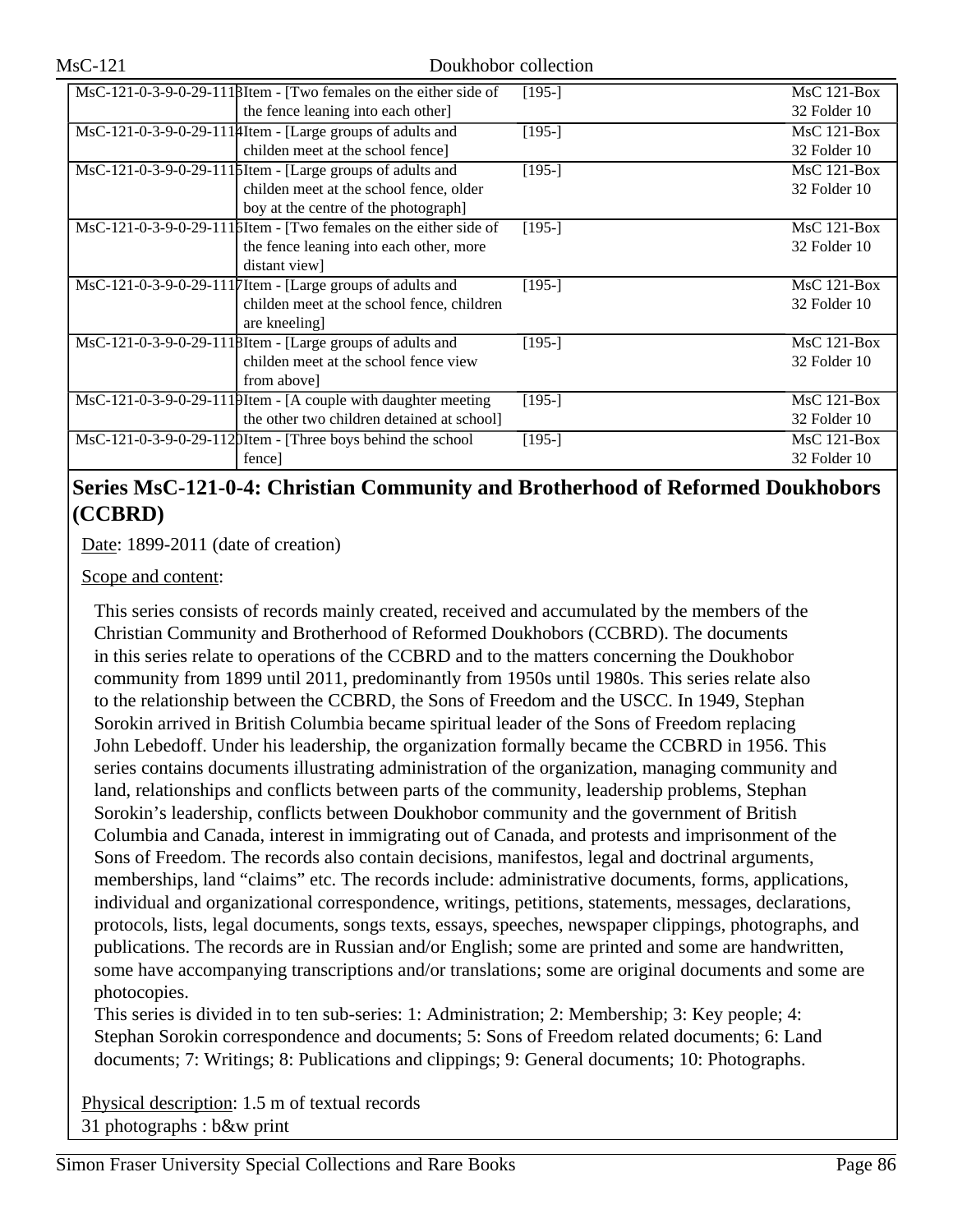7 photographs : col. print

### Immediate source of acquisition:

Records have been received from different sources and at different times over a period of time from 2001 till 2018. Part of the collection records was collected and donated by Steve Lapshinoff, other parts were acquired from various collectors.

### Arrangement:

Records in this series have been arranged by the archivist according to the source of material and then chronologically. In most cases, content of files and their names were maintained as found in the original documents, but filed chronologically. In cases, when original files had no names, the archivist assigned a file name base on the file content. Any files that could not be organized chronologically contain arrangement notes at the file level.

Publication status:

published

## **Subseries MsC-121-0-4-1: Administration**

Date: 1912-1992 (date of creation)

Scope and content:

This sub-series consists of various documents that relate to the administration and the day to day operations of the CCBRD as organization representing some members of the Doukhobor community in British Columbia. This sub-series includes: correspondence of the CCBRD; its Fraternal Council; correspondence of the individuals members on behalf of the organizations; correspondence with the Canadian government officials; applications; statements; petitions; open letters; financial records; land related records; press releases; newspaper clippings; photographs; writings of the CCBRD and its members. This sub-series also contains documents relating to the CCBRD relationship with other organizations within the Doukhobor community, such as the Sons of Freedom and the USCC. Many records in this sub-series were kept in confidence by the Fraternal Council and only some of these records were made public as photocopies by the Fraternal Council during the Kootenay Conference in the late 1970s-1980s.

Physical description: 29 cm of textual records 3 photographs : col. print

Publication status:

| File / item list    |                                             |          |               |                              |  |
|---------------------|---------------------------------------------|----------|---------------|------------------------------|--|
| Reference code      | Title                                       | Dates    | Access status | Container                    |  |
| $MsC-121-0-4-1-0-1$ | File - [Applications for assistance] 1 of 2 | $[195-]$ |               | $MsC$ 121-Box<br>33 Folder 1 |  |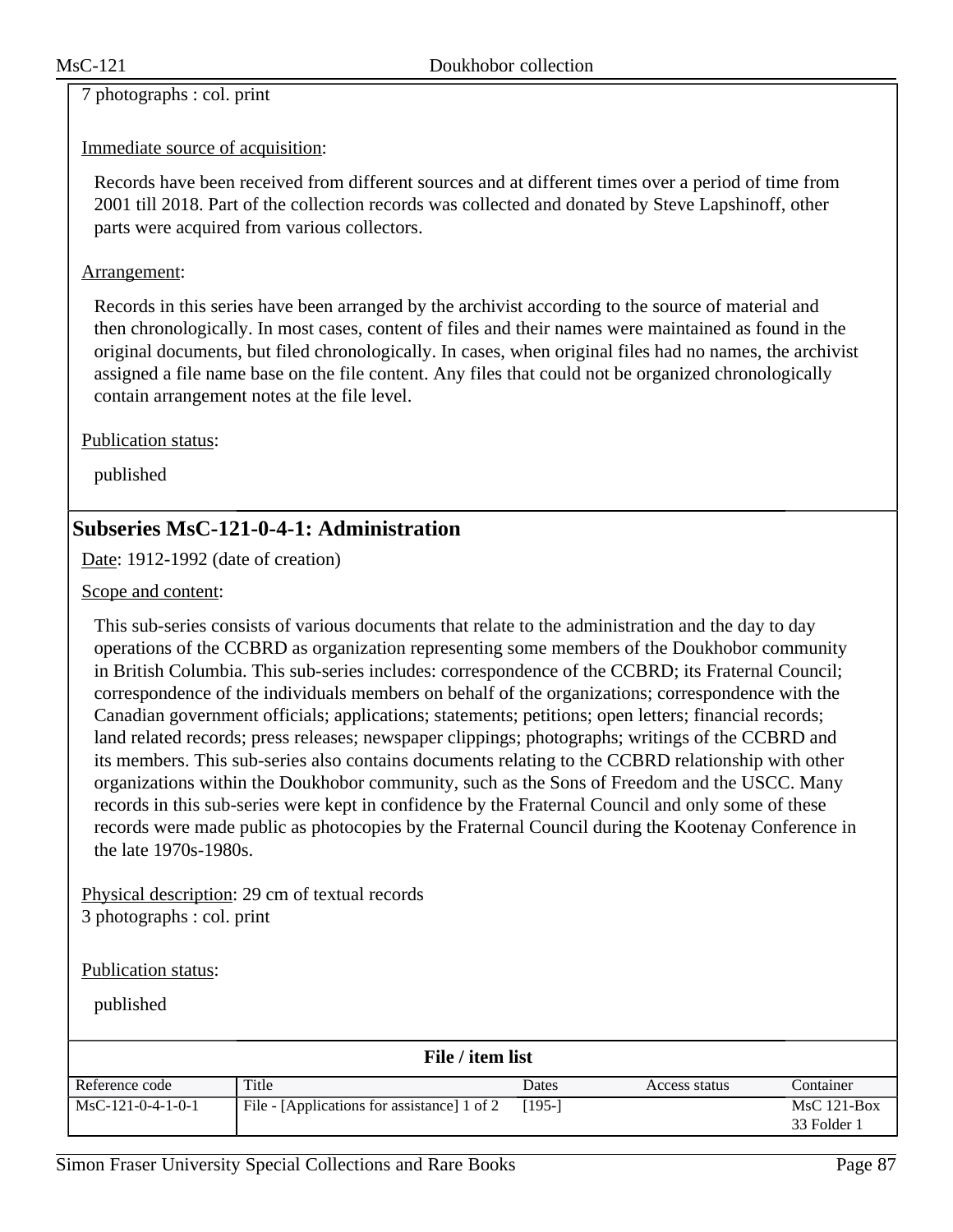| $MsC-121$            | Doukhobor collection                                              |                |                    |
|----------------------|-------------------------------------------------------------------|----------------|--------------------|
| $MsC-121-0-4-1-0-2$  | File - [Applications for assistance] 2 of 2                       | $[195-]$       | <b>MsC 121-Box</b> |
|                      |                                                                   |                | 33 Folder 2        |
| $MsC-121-0-4-1-0-3$  | File - [Arrow Collective]                                         | 1976           | MsC 121-Box        |
|                      |                                                                   |                | 33 Folder 3        |
| $MsC-121-0-4-1-0-4$  | File - [Canadian Radio-television and                             | 1987           | $MsC$ 121-Box      |
|                      | <b>Telecommunication Commission]</b>                              |                | 33 Folder 4        |
| $MsC-121-0-4-1-0-5$  | File - [Castlegar News]                                           | 1986           | <b>MsC 121-Box</b> |
|                      |                                                                   |                | 33 Folder 5        |
| MsC-121-0-4-1-0-6    | File - [CCUB Trust Fund]                                          | 1968-1997      | MsC 121-Box        |
|                      |                                                                   |                | 33 Folder 6        |
| $MsC-121-0-4-1-0-7$  | File - [Constitution of the CCBRD]                                | 1988-1989      | $MsC$ 121-Box      |
|                      |                                                                   |                | 33 Folder 7        |
| MsC-121-0-4-1-0-8    | File - [General correspondence]                                   | $[195 - 1973]$ | <b>MsC 121-Box</b> |
|                      |                                                                   |                | 33 Folder 8        |
| $MsC-121-0-4-1-0-9$  | File - [Documents]                                                | 1962-1970      | <b>MsC 121-Box</b> |
|                      |                                                                   |                | 33 Folder 9        |
| $MsC-121-0-4-1-0-10$ | File - [Documents]                                                | 1972-1975      | $MsC$ 121-Box      |
|                      |                                                                   |                | 33 Folder 10       |
| MsC-121-0-4-1-0-11   | File - [Documents]                                                | 1976           | $MsC$ 121-Box      |
|                      |                                                                   |                | 33 Folder 11       |
| $MsC-121-0-4-1-0-12$ | File - [Documents]                                                | 1977           | <b>MsC 121-Box</b> |
|                      |                                                                   |                | 33 Folder 12       |
| $MsC-121-0-4-1-0-13$ | File - [Documents]                                                | 1978           | $MsC$ 121-Box      |
|                      |                                                                   |                | 33 Folder 13       |
| MsC-121-0-4-1-0-14   | File - [Documents]                                                | 1979           | <b>MsC 121-Box</b> |
|                      |                                                                   |                | 34 Folder 1        |
| MsC-121-0-4-1-0-15   | File - [Documents]                                                | 1980           | MsC 121-Box        |
|                      |                                                                   |                | 34 Folder 2        |
|                      | MsC-121-0-4-1-0-15-112 bItem - [Photo of a road and parked truck] | 1980           | MsC 121-Box        |
|                      |                                                                   |                | 46 Folder 1        |
|                      | MsC-121-0-4-1-0-15-1127Item - [Photo of a road]                   | 1980           | MsC 121-Box        |
|                      |                                                                   |                | 46 Folder 1        |
|                      | MsC-121-0-4-1-0-15-1128Item - [Photo of a road and truck being    | 1980           | MsC 121-Box        |
|                      | drove]                                                            |                | 46 Folder 1        |
| MsC-121-0-4-1-0-16   | File - [Documents]                                                | 1981           | <b>MsC 121-Box</b> |
|                      |                                                                   |                | 34 Folder 3        |
| $MsC-121-0-4-1-0-17$ | File - [Documents]                                                | 1982           | <b>MsC 121-Box</b> |
|                      |                                                                   |                | 34 Folder 4        |
| MsC-121-0-4-1-0-18   | File - [Documents]                                                | 1983           | MsC 121-Box        |
|                      |                                                                   |                | 34 Folder 5        |
| $MsC-121-0-4-1-0-19$ | File - [Documents]                                                | 1984           | <b>MsC 121-Box</b> |
|                      |                                                                   |                | 34 Folder 6        |
| MsC-121-0-4-1-0-20   | File - [Documents]                                                | 1985           | <b>MsC 121-Box</b> |
|                      |                                                                   |                | 34 Folder 7        |
| MsC-121-0-4-1-0-21   | File - [Documents]                                                | 1986           | MsC 121-Box        |
|                      |                                                                   |                | 34 Folder 8        |
| MsC-121-0-4-1-0-22   | File - [Documents]                                                | 1987           | $MsC$ 121-Box      |
|                      |                                                                   |                | 34 Folder 9        |
| $MsC-121-0-4-1-0-23$ | File - [Fraternal Council]                                        | 1912-1962      | <b>MsC 121-Box</b> |
|                      |                                                                   |                | 34 Folder 10       |
| MsC-121-0-4-1-0-24   | File - [Fraternal Council Documents re: J.                        | 1970-1974      | MsC 121-Box        |
|                      | J. Verigin and others matters]                                    |                | 34 Folder 11       |
| MsC-121-0-4-1-0-25   |                                                                   |                | <b>MsC 121-Box</b> |
|                      | File - [Funeral home - petition]                                  | 1992           | 34 Folder 12       |
|                      |                                                                   |                |                    |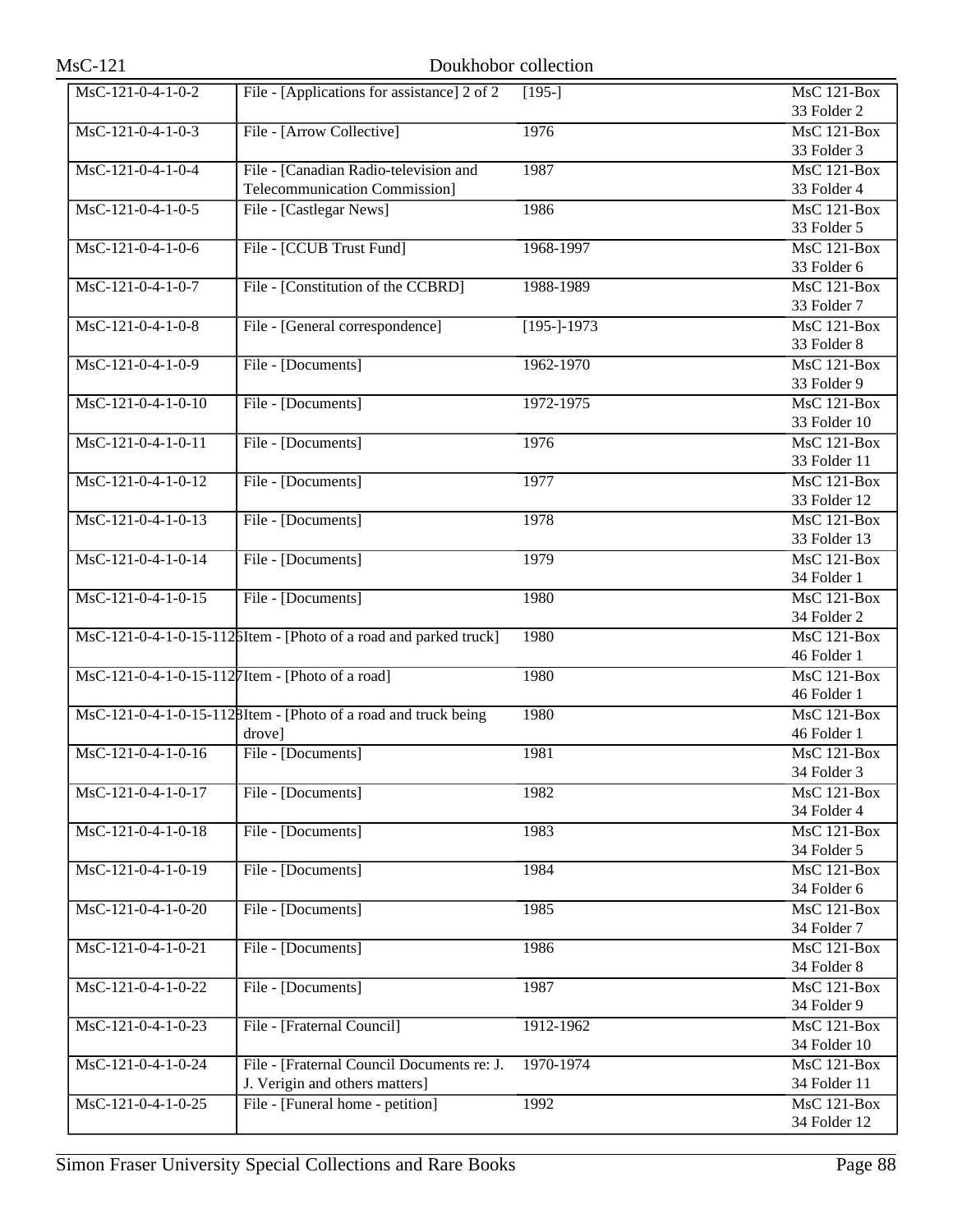| $MsC-121-0-4-1-0-26$ | File - [Gestetner]                     | 1976-1978 | $MsC$ 121-Box      |
|----------------------|----------------------------------------|-----------|--------------------|
|                      |                                        |           | 34 Folder 13       |
| MsC-121-0-4-1-0-27   | File - [Immigration documents]         | 1957-1965 | MsC 121-Box        |
|                      |                                        |           | 34 Folder 14       |
| MsC-121-0-4-1-0-28   | File - [Information on religious       | 1980-1982 | MsC 121-Box        |
|                      | organization structure and status]     |           | 35 Folder 1        |
| MsC-121-0-4-1-0-29   | File - [Krestova Cemetery Society]     | 1992      | $MsC$ 121-Box      |
|                      |                                        |           | 35 Folder 2        |
| $MsC-121-0-4-1-0-30$ | File - [Organization status]           | 1956-1988 | <b>MsC 121-Box</b> |
|                      |                                        |           | 35 Folder 3        |
| MsC-121-0-4-1-0-31   | File - [Persons not welcomed in the    | $[197-]$  | MsC 121-Box        |
|                      | community                              |           | 35 Folder 4        |
| MsC-121-0-4-1-0-32   | File - [Petition re: Goose Creek area] | 1976-1977 | MsC 121-Box        |
|                      |                                        |           | 35 Folder 5        |
| MsC-121-0-4-1-0-33   | File - [Petition to Magistrate William | 1968      | $MsC$ 121-Box      |
|                      | Evans]                                 |           | 35 Folder 6        |
| MsC-121-0-4-1-0-34   | File - [Petition to Soviet government] | 1980-1981 | MsC 121-Box        |
|                      |                                        |           | 35 Folder 7        |
| MsC-121-0-4-1-0-35   | File - [Regional District              | 1985-1986 | MsC 121-Box        |
|                      | Recreation]1985-1986                   |           | 35 Folder 8        |
| $MsC-121-0-4-1-0-36$ | File - [School grants]                 | 1985-1987 | $MsC$ 121-Box      |
|                      |                                        |           | 35 Folder 9        |
| MsC-121-0-4-1-0-37   | File - [Yearbook of Canadian and       | 1976-1982 | $MsC$ 121-Box      |
|                      | American Churches]                     |           | 35 Folder 10       |

## **Subseries MsC-121-0-4-2: Membership**

Date: [19--]-1990 (date of creation)

Scope and content:

This sub-series consists of various lists of Doukhobor people belonging to organizations existing within the Doukhobor community, such as the CCBRD and the Sons of Freedom. These documents were either compiled by the representatives of these Doukhobor organizations or by the Canadian government officials. Some list provide details of residence, age, timeline of arrival in Canada, community leadership, and community blacklist.

Physical description: 13 cm of textual records

Publication status:

| File / item list    |                              |              |               |               |
|---------------------|------------------------------|--------------|---------------|---------------|
| Reference code      | Title                        | Dates        | Access status | Container     |
| $MsC-121-0-4-2-0-1$ | File - [List of elders]      | [1969!]      |               | $MsC$ 121-Box |
|                     |                              |              |               | 35 Folder 11  |
| $MsC-121-0-4-2-0-2$ | File - [Membership forms and | $195 -$      |               | $MsC$ 121-Box |
|                     | declarations]                |              |               | 35 Folder 12  |
| $MsC-121-0-4-2-0-3$ | File - [Membership lists]    | $[19-]$      |               | $MsC$ 121-Box |
|                     |                              |              |               | 35 Folder 13  |
| $MsC-121-0-4-2-0-4$ | File - [Membership lists]    | $[19-]-1953$ |               | $MsC$ 121-Box |
|                     |                              |              |               | 35 Folder 14  |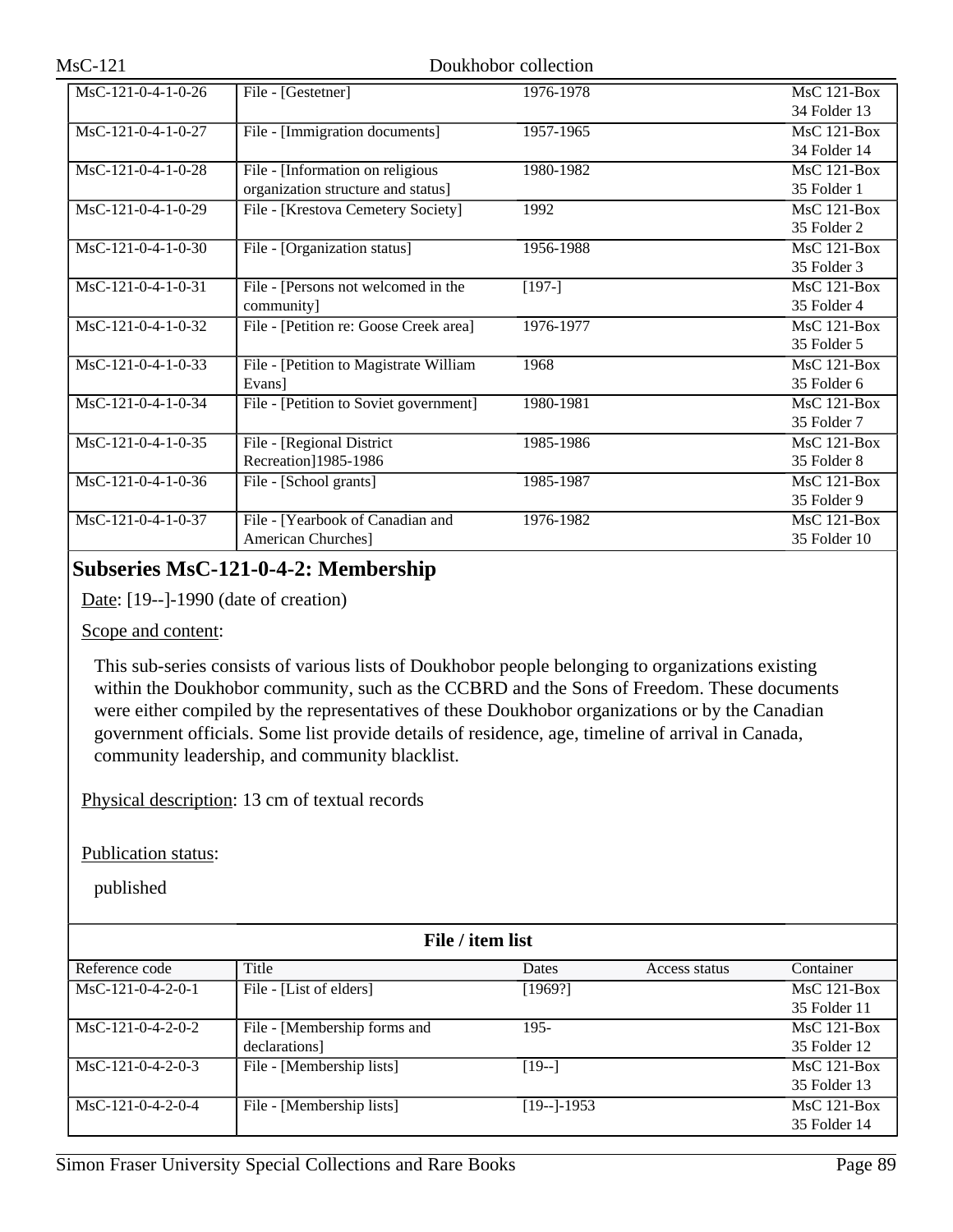| $MsC-121$            |                                  | Doukhobor collection |                               |
|----------------------|----------------------------------|----------------------|-------------------------------|
| MsC-121-0-4-2-0-5    | File - [Membership lists]        | [195-]-1990          | $MsC$ 121-Box<br>35 Folder 15 |
| $MsC-121-0-4-2-0-6$  | File - [Membership lists]        | [195-]               | $MsC$ 121-Box<br>35 Folder 16 |
| $MsC-121-0-4-2-0-7$  | File - [Membership lists]        | 1950                 | MsC 121-Box<br>36 Folder 1    |
| $MsC-121-0-4-2-0-8$  | File - [Membership lists]        | 1953                 | $MsC$ 121-Box<br>36 Folder 2  |
| $MsC-121-0-4-2-0-9$  | File - [Membership lists]        | 1961-1982            | $MsC$ 121-Box<br>36 Folder 3  |
| $MsC-121-0-4-2-0-10$ | File - [Membership lists]        | 1975                 | $MsC$ 121-Box<br>36 Folder 4  |
| $MsC-121-0-4-2-0-11$ | File - [Membership lists]        | 1975-1980            | $MsC$ 121-Box<br>36 Folder 5  |
| $MsC-121-0-4-2-0-12$ | File - [Membership proclamation] | 1957                 | $MsC$ 121-Box<br>36 Folder 6  |
| $MsC-121-0-4-2-0-13$ | File - [Various lists]           | 1925-1975            | $MsC$ 121-Box<br>36 Folder 7  |

## **Subseries MsC-121-0-4-3: Key people correspondence and documents**

Date: 1900-2011 (date of creation)

Scope and content:

This sub-series consists of documents relating to the specific individuals within the Doukhobor community and the CCBRD as well as individuals outside of the Doukhobor community, whose work and activity closely relate to the CCBRD operations, ideology, and legal and financial matters. This sub-series includes correspondence, writings, notes, statements, reports, commentaries, questionnaires, newspaper clippings, text of songs and other less specific documents.

Physical description: 40 cm of textual records

3 photographs: b&w print

2 photographs: col. print

Publication status:

| File / item list    |                                                                        |              |               |               |  |
|---------------------|------------------------------------------------------------------------|--------------|---------------|---------------|--|
| Reference code      | Title                                                                  | <b>Dates</b> | Access status | Container     |  |
| $MsC-121-0-4-3-0-1$ | File - [Arishenkoff, Mike]                                             | 1950-1951    |               | $MsC$ 121-Box |  |
|                     |                                                                        |              |               | 36 Folder 8   |  |
| $MsC-121-0-4-3-0-2$ | File - [Arishenkoff, Nick]                                             | 1954-1961    |               | $MsC$ 121-Box |  |
|                     |                                                                        |              |               | 36 Folder 9   |  |
| $MsC-121-0-4-3-0-3$ | File - [Bazovsky, Peter]                                               | 1900-1962    |               | $MsC$ 121-Box |  |
|                     |                                                                        |              |               | 36 Folder 10  |  |
| $MsC-121-0-4-3-0-4$ | File - [Bazovsky, Peter]                                               | 1963         |               | $MsC$ 121-Box |  |
|                     |                                                                        |              |               | 36 Folder 11  |  |
| $MsC-121-0-4-3-0-5$ | File - [Bazovsky, Peter]                                               | 1963         |               | $MsC$ 121-Box |  |
|                     |                                                                        |              |               | 36 Folder 12  |  |
|                     | $\text{MsC-121-0-4-3-0-5-1129}$ Item - [Photo of filed and wire fence] | [1963!]      |               | $MsC$ 121-Box |  |
|                     |                                                                        |              |               | 46 Folder 1   |  |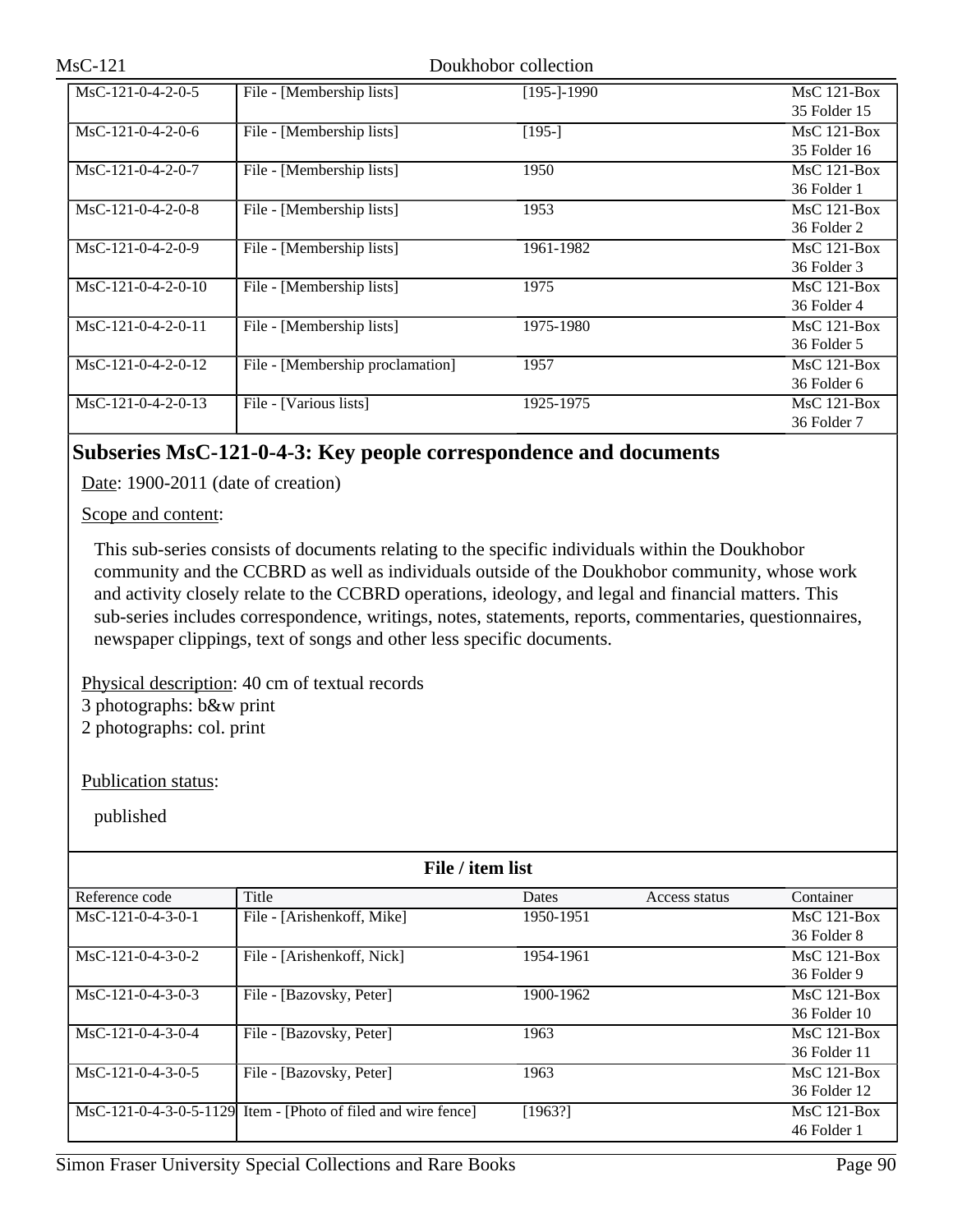|                      | MsC-121-0-4-3-0-5-1130 Item - [Photo of filed and wire fence, | [1963?]   | MsC 121-Box        |
|----------------------|---------------------------------------------------------------|-----------|--------------------|
|                      | dwellings in the background]                                  |           | 46 Folder 1        |
|                      | MsC-121-0-4-3-0-5-1131 Item - [Forest observatory tower]      | [1963!]   | MsC 121-Box        |
|                      |                                                               |           | 46 Folder 1        |
| MsC-121-0-4-3-0-6    | File - [Bazovsky, Peter]                                      | 1964      | $MsC$ 121-Box      |
|                      |                                                               |           | 37 Folder 1        |
| MsC-121-0-4-3-0-7    | File - [Bazovsky, Peter]                                      | 1965      | <b>MsC 121-Box</b> |
|                      |                                                               |           | 37 Folder 2        |
| MsC-121-0-4-3-0-8    | File - [Bazovsky, Peter]                                      | 1966      | MsC 121-Box        |
|                      |                                                               |           | 37 Folder 3        |
| MsC-121-0-4-3-0-9    | File - [Biriukova, Olga P.]                                   | 1935-1959 | $MsC$ 121-Box      |
|                      |                                                               |           | 37 Folder 4        |
| MsC-121-0-4-3-0-10   | File - [Bourn, Robin]                                         | 1981-1986 | $MsC$ 121-Box      |
|                      |                                                               |           | 37 Folder 5        |
| MsC-121-0-4-3-0-11   | File - [Dubovoy, Andrew]                                      | 1953-1959 | MsC 121-Box        |
|                      |                                                               |           | 37 Folder 6        |
| MsC-121-0-4-3-0-12   | File - [Evans, William - Magistrate]                          | 1950-1969 | $MsC$ 121-Box      |
|                      | Office]                                                       |           | 37 Folder 7        |
| MsC-121-0-4-3-0-13   | File - [Evans, William - Magistrate                           | 1970-1996 | <b>MsC 121-Box</b> |
|                      | Office]                                                       |           | 37 Folder 8        |
| MsC-121-0-4-3-0-14   | File - [Klibanoff, A. J.]                                     | 1972-1975 | MsC 121-Box        |
|                      |                                                               |           | 37 Folder 9        |
| MsC-121-0-4-3-0-15   | File - [Lapshinoff, Steve]                                    | 1986-1988 | <b>MsC 121-Box</b> |
|                      |                                                               |           | 38 Folder 1        |
| MsC-121-0-4-3-0-16   | File - [Lapshinoff, Steve]                                    | 1993-2001 | <b>MsC 121-Box</b> |
|                      |                                                               |           | 38 Folder 2        |
| MsC-121-0-4-3-0-17   | File - [Lapshinoff, Steve re: Emmett                          | 1995      | MsC 121-Box        |
|                      | Gulley                                                        |           | 38 Folder 3        |
| MsC-121-0-4-3-0-18   | File - [Lapshinoff, Steve]                                    | 1999      | $MsC$ 121-Box      |
|                      |                                                               |           | 38 Folder 4        |
| MsC-121-0-4-3-0-19   | File - [Lapshinoff, W. "Bill"]                                | 1961-1962 | <b>MsC 121-Box</b> |
|                      |                                                               |           | 38 Folder 5        |
| $MsC-121-0-4-3-0-20$ | File - Makasaeff, Philip E.                                   | 1952      | MsC 121-Box        |
|                      |                                                               |           | 38 Folder 6        |
| MsC-121-0-4-3-0-21   | File - [Mead, F. J.]                                          | 1950-1953 | MsC 121-Box        |
|                      |                                                               |           | 38 Folder 7        |
| MsC-121-0-4-3-0-22   | File - [Mead, F. J.]                                          | 1954-1960 | MsC 121-Box        |
|                      |                                                               |           | 38 Folder 8        |
| MsC-121-0-4-3-0-23   | File - [Ogloff, Joe]                                          | 1957-1993 | MsC 121-Box        |
|                      |                                                               |           | 38 Folder 9        |
| MsC-121-0-4-3-0-24   | File - [Ogloff, Joe]                                          | 1962-1995 | $MsC$ 121-Box      |
|                      |                                                               |           | 38 Folder 10       |
| MsC-121-0-4-3-0-25   | File - [Okoolewich, George]                                   | 1953-1972 | MsC 121-Box        |
|                      |                                                               |           | 38 Folder 11       |
| MsC-121-0-4-3-0-26   | File - [Perepolkin, John]                                     | 1950-1969 | $MsC$ 121-Box      |
|                      |                                                               |           | 38 Folder 12       |
| MsC-121-0-4-3-0-27   | File - Pivovaroff, Morris                                     | 1979-2011 | MsC 121-Box        |
|                      |                                                               |           | 39 Folder 1        |
|                      | MsC-121-0-4-3-0-27-112  Item - [Eli Popoff (left) Morris      | 1995      | <b>MsC 121-Box</b> |
|                      | Pivovaroff (right)]                                           |           | 46 Folder 1        |
|                      | MsC-121-0-4-3-0-27-1122Item - [Morris Pivovaroff (left) Eli   | 1995      | MsC 121-Box        |
|                      | Popoff (right)]                                               |           | 46 Folder 1        |
| MsC-121-0-4-3-0-28   | File - [Podovinnikoff, Joseph E.]                             | 1952-1959 | <b>MsC 121-Box</b> |
|                      |                                                               |           | 39 Folder 1        |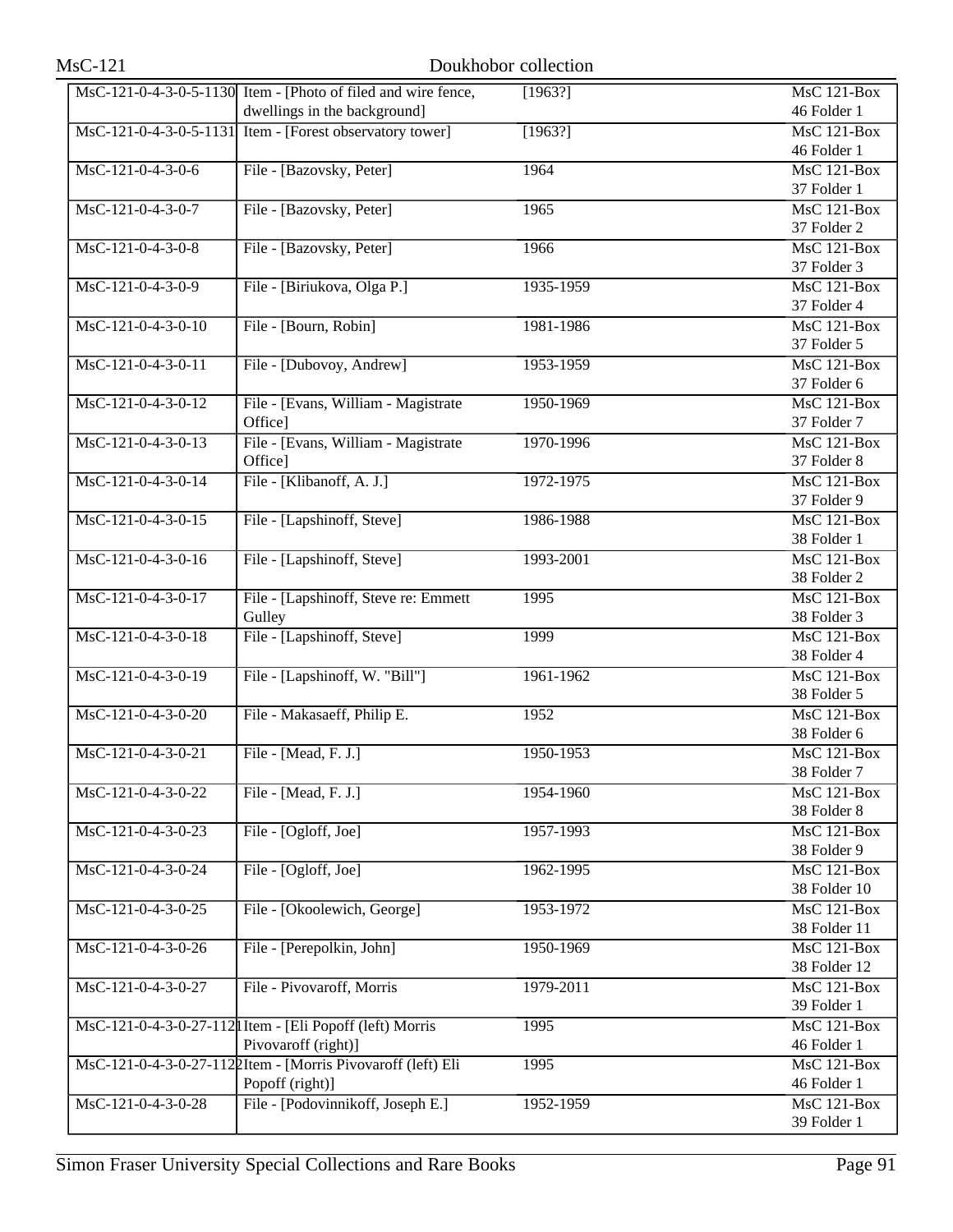| MsC-121              |                                                       | Doukhobor collection |                              |
|----------------------|-------------------------------------------------------|----------------------|------------------------------|
| MsC-121-0-4-3-0-29   | File - [Podovinnikoff, Joseph E.]                     | 1960-1963            | MsC 121-Box<br>39 Folder 2   |
| $MsC-121-0-4-3-0-30$ | File - [Popoff, Eli - archive]                        | 1935-1957            | $MsC$ 121-Box<br>39 Folder 3 |
| $MsC-121-0-4-3-0-31$ | File - [Popoff, N. N.]                                | 1950-1965            | $MsC$ 121-Box<br>39 Folder 4 |
| $MsC-121-0-4-3-0-32$ | File - [Singleton, Marvin]                            | 1980                 | $MsC$ 121-Box<br>39 Folder 5 |
| $MsC-121-0-4-3-0-33$ | File - [Tolstoy, Alexandra and Tolstoy<br>Foundation] | 1953-1964            | $MsC$ 121-Box<br>39 Folder 6 |
| $MsC-121-0-4-3-0-34$ | File - [Vickers, David]                               | [1977?]              | $MsC$ 121-Box<br>39 Folder 7 |
| $MsC-121-0-4-3-0-35$ | File - [Wright, J. F. C.]                             | 1956-1983            | $MsC$ 121-Box<br>39 Folder 8 |

## **Subseries MsC-121-0-4-4: Stephan Sorokin correspondence and documents**

Date: 1950-1998 (date of creation)

Scope and content:

This sub-series consists various documents that specifically refer to Stephan Sorokin as individual and/ or as a leader of the Doukhobors and the CCBRD, or were written by Sorokin. Most of the documents in this sub-series consists of correspondence and writings.

Physical description: 6 cm of textual records 5 photographs: b&w print

Publication status:

| File / item list    |                                    |             |               |               |
|---------------------|------------------------------------|-------------|---------------|---------------|
| Reference code      | Title                              | Dates       | Access status | Container     |
| $MsC-121-0-4-4-0-1$ | File - [Andrew, Geoffrey C.]       | 1950-1953   |               | $MsC$ 121-Box |
|                     |                                    |             |               | 40 Folder 1   |
| $MsC-121-0-4-4-0-2$ | File - [Angene, H]                 | 1973        |               | $MsC$ 121-Box |
|                     |                                    |             |               | 40 Folder 2   |
| $MsC-121-0-4-4-0-3$ | File - [Bennett, W.A.C.]           | 1969        |               | $MsC$ 121-Box |
|                     |                                    |             |               | 40 Folder 3   |
| $MsC-121-0-4-4-0-4$ | File - [Brodie, George L.]         | 1976        |               | $MsC$ 121-Box |
|                     |                                    |             |               | 40 Folder 4   |
| $MsC-121-0-4-4-0-5$ | File - [Index of Sorokin and Mead  | 1950-1954   |               | $MsC$ 121-Box |
|                     | correspondence]                    |             |               | 40 Folder 5   |
| $MsC-121-0-4-4-0-6$ | File - [Nadiuk, Steve]             | 1971-1973   |               | $MsC$ 121-Box |
|                     |                                    |             |               | 40 Folder 6   |
| $MsC-121-0-4-4-0-7$ | File - [Peever, Charley]           | 1970-1971   |               | $MsC$ 121-Box |
|                     |                                    |             |               | 40 Folder 7   |
| $MsC-121-0-4-4-0-8$ | File - [Proof of marriage letters] | 1960        |               | $MsC$ 121-Box |
|                     |                                    |             |               | 40 Folder 8   |
| $MsC-121-0-4-4-0-9$ | File - [Repin, Petro & Rybin, A.]  | [195-]-1984 |               | $MsC$ 121-Box |
|                     |                                    |             |               | 40 Folder 9   |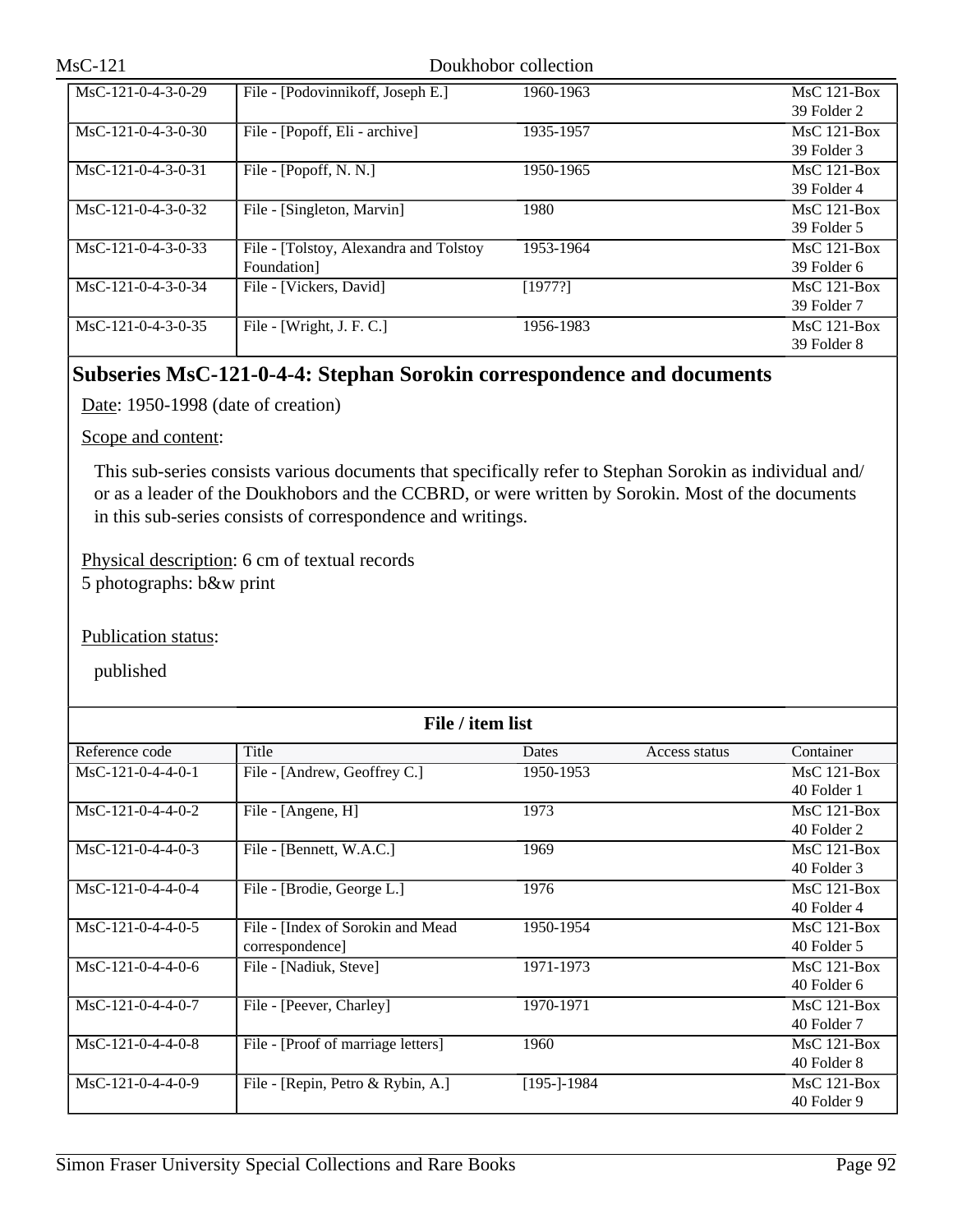|                      | MsC-121-0-4-4-0-9-1124 Item - [Portrait of Sorokin] | [194-]    | $MsC$ 121-Box    |
|----------------------|-----------------------------------------------------|-----------|------------------|
|                      |                                                     |           | 46 Folder 1      |
|                      | MsC-121-0-4-4-0-9-1125 Item - [Portrait of Sorokin] | [194-]    | $MsC$ 121-Box    |
|                      |                                                     |           | 46 Folder 1      |
| $MsC-121-0-4-4-0-10$ | File - [Sorokin's correspondence]                   | 1951-1955 | $MsC$ 121-Box    |
|                      |                                                     |           | $40$ Folder $10$ |
| $MsC-121-0-4-4-0-11$ | File - [Sorokin's correspondence]                   | 1980      | $MsC$ 121-Box    |
|                      |                                                     |           | 40 Folder 11     |
| $MsC-121-0-4-4-0-12$ | File - [Vickers, David]                             | 1977      | $MsC$ 121-Box    |
|                      |                                                     |           | 40 Folder 12     |
| $MsC-121-0-4-4-0-13$ | File - [Wrtings about Sorokin]                      | 1984      | $MsC$ 121-Box    |
|                      |                                                     |           | $40$ Folder 13   |
| MsC-121-0-4-4-0-14   | File - [Writings about and by Sorokin]              | 1958-1998 | $MsC$ 121-Box    |
|                      |                                                     |           | 40 Folder 14     |
| $MsC-121-0-4-4-0-15$ | File - [Writings about and relating to              | 1917-1980 | $MsC$ 121-Box    |
|                      | Sorokin]                                            |           | $40$ Folder $15$ |
| $MsC-121-0-4-4-0-16$ | File - [Writing by Sorokin]                         | 1954      | $MsC$ 121-Box    |
|                      |                                                     |           | $40$ Folder $16$ |

## **Subseries MsC-121-0-4-5: Sons of Freedom related documents**

Date: 1958-1987 (date of creation)

Scope and content:

This sub-series consists of various documents that relate to the Sons of Freedom, including protests, imprisonment, legal matters, children's detention, conflict with the government officials and interactions with the CCBRD. The documents include: correspondence, notes, writings, statements, petitions, appeals, lists, protocols, declarations, resolutions, court proceedings, clippings, and reports.

Physical description: 7 cm of textual records

Publication status:

| File / item list    |                                              |           |               |               |
|---------------------|----------------------------------------------|-----------|---------------|---------------|
| Reference code      | Title                                        | Dates     | Access status | Container     |
| $MsC-121-0-4-5-0-1$ | File - [Answers to Son of Freedom]           | 1983      |               | $MsC$ 121-Box |
|                     |                                              |           |               | 40 Folder 17  |
| $MsC-121-0-4-5-0-2$ | File - [List of applicants for emigration to | 1958      |               | $MsC$ 121-Box |
|                     | USSR1                                        |           |               | 40 Folder 18  |
| $MsC-121-0-4-5-0-3$ | File - [Parole documents]                    | 1986-1987 |               | $MsC$ 121-Box |
|                     |                                              |           |               | 40 Folder 19  |
| $MsC-121-0-4-5-0-4$ | File - [Resolution]                          | 1963      |               | $MsC$ 121-Box |
|                     |                                              |           |               | 40 Folder 20  |
| $MsC-121-0-4-5-0-5$ | File - [Righting the wrong - document]       | 1999      |               | $MsC$ 121-Box |
|                     |                                              |           |               | 40 Folder 21  |
| $MsC-121-0-4-5-0-6$ | File - [Sons of Freedom's documents]         | 1956-1958 |               | $MsC$ 121-Box |
|                     |                                              |           |               | 40 Folder 22  |
| $MsC-121-0-4-5-0-7$ | File - [Sons of Freedom's documents]         | 1958-1961 |               | $MsC$ 121-Box |
|                     |                                              |           |               | 40 Folder 23  |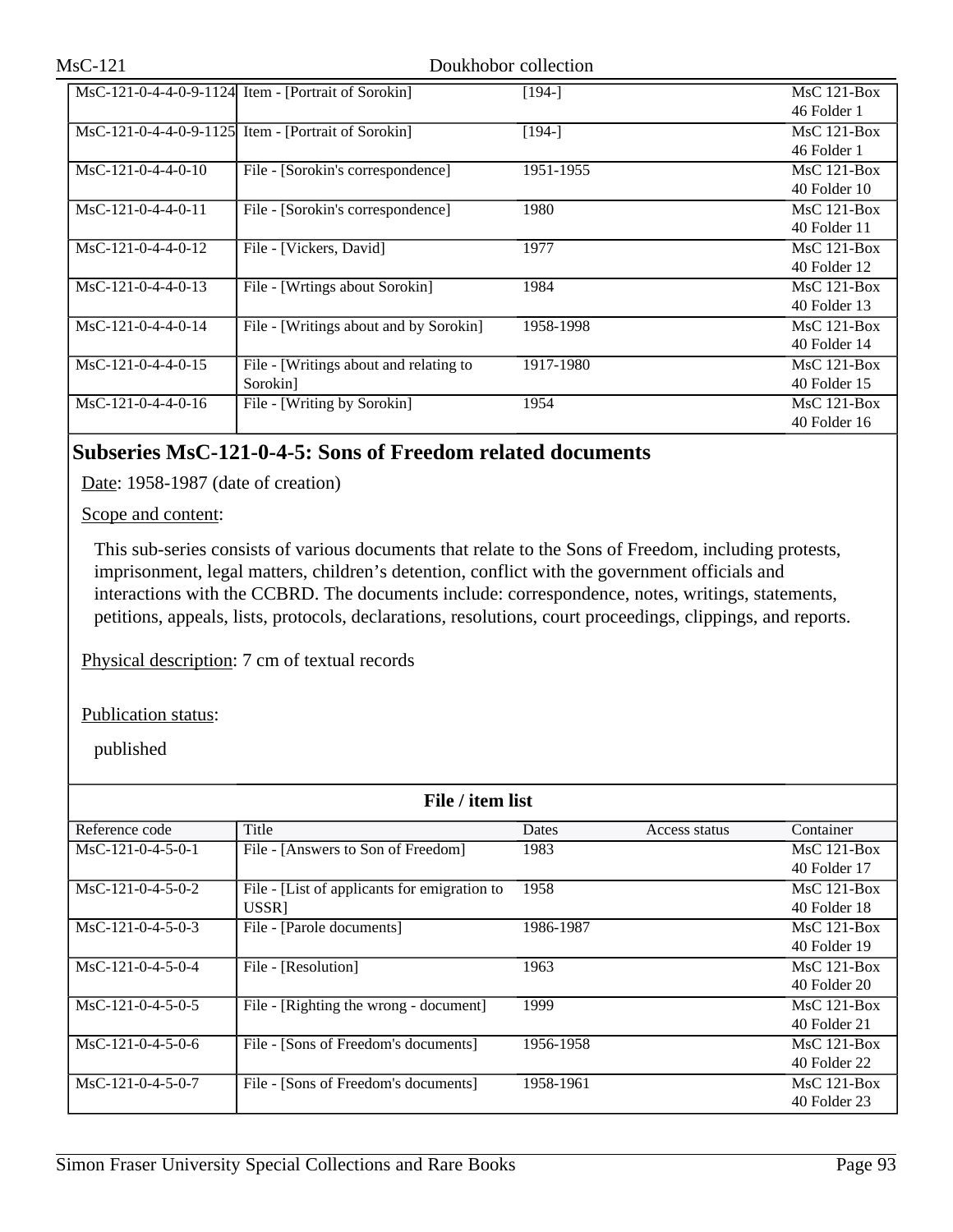| $MsC-121$ |                     |                                      | Doukhobor collection |                               |
|-----------|---------------------|--------------------------------------|----------------------|-------------------------------|
|           | $MsC-121-0-4-5-0-8$ | File - [Sons of Freedom's documents] | 1960-1962            | $MsC$ 121-Box<br>40 Folder 24 |
|           | $MsC-121-0-4-5-0-9$ | File - [Women's statements]          | 1958-1971            | $MsC$ 121-Box<br>40 Folder 25 |

## **Subseries MsC-121-0-4-6: Land documents**

Date: [191-]-1989 (date of creation)

## Scope and content:

This sub-series consists of various documents relating to the Doukhobor owned land in British Columbia and in Saskatchewan, its use, management and development, land disputes with the CCUB, the Sons of Freedom, the USCC and the Canadian government, property taxes and legal matters. Documents in this sub-series include: applications and forms, property tax notices and eviction notices, land titles, land permits and licenses, correspondence, reports, statements, resolutions, legal notices, court proceedings and documents, maps, and clippings. The majority of the documents relate to the time period between 1950s-1980s, but many documents are accompanied by photocopies of earlier land documents from the time of early Doukhobor settlements in British Columbia and Saskatchewan. This file also includes many documents relating to the acquisition, development and use of land referred to as New Settlement Street in Krestova.

Physical description: 20 cm of textual records

## Publication status:

| File / item list     |                                           |                |               |               |
|----------------------|-------------------------------------------|----------------|---------------|---------------|
| Reference code       | Title                                     | Dates          | Access status | Container     |
| $MsC-121-0-4-6-0-1$  | File - [Applications for a water licence] | 1986           |               | $MsC$ 121-Box |
|                      |                                           |                |               | 41 Folder 1   |
| $MsC-121-0-4-6-0-2$  | File - [BC Property tax notices]          | 1987           |               | $MsC$ 121-Box |
|                      |                                           |                |               | 41 Folder 2   |
| $MsC-121-0-4-6-0-3$  | File - [CCUB land title]                  | 1917-1982      |               | $MsC$ 121-Box |
|                      |                                           |                |               | 41 Folder 3   |
| $MsC-121-0-4-6-0-4$  | File - [CCUB land related documents]      | 1917-1982      |               | $MsC$ 121-Box |
|                      |                                           |                |               | 41 Folder 4   |
| MsC-121-0-4-6-0-5    | File - [Department of Highways]           | 1975           |               | $MsC$ 121-Box |
|                      |                                           |                |               | 41 Folder 5   |
| $MsC-121-0-4-6-0-6$  | File - [Judge Lord and J. J. Verigin -    | 1955           |               | $MsC$ 121-Box |
|                      | Land Allotment Inquiry Act]               |                |               | 41 Folder 6   |
| $MsC-121-0-4-6-0-7$  | File - [Land Act and other land           | $[191 - 1983]$ |               | $MsC$ 121-Box |
|                      | documents]                                |                |               | 41 Folder 8   |
| MsC-121-0-4-6-0-8    | File - [Land allotment documents]         | 1953-1955      |               | $MsC$ 121-Box |
|                      |                                           |                |               | 41 Folder 8   |
| $MsC-121-0-4-6-0-9$  | File - [Land documents and tax            | 1979-1983      |               | $MsC$ 121-Box |
|                      | assessments]                              |                |               | 41 Folder 9   |
| $MsC-121-0-4-6-0-10$ | File - [Land related correspondence]      | 1972           |               | $MsC$ 121-Box |
|                      |                                           |                |               | 41 Folder 10  |
| $MsC-121-0-4-6-0-11$ | File - [Land related correspondence]      | 1973           |               | $MsC$ 121-Box |
|                      |                                           |                |               | 41 Folder 11  |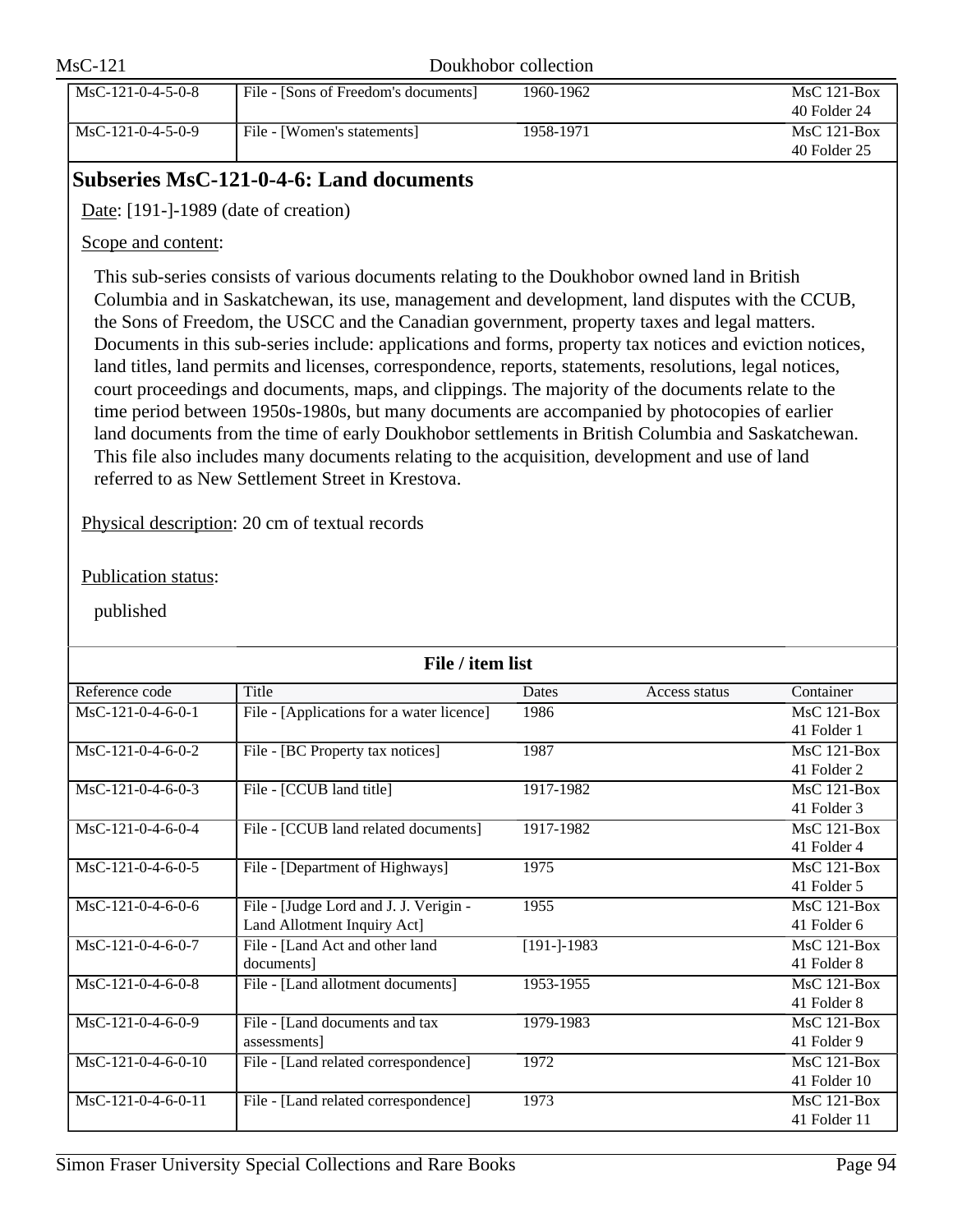| MsC-121-0-4-6-0-12                            | File - [Land related documents]                                  | 1984      | <b>MsC 121-Box</b>              |
|-----------------------------------------------|------------------------------------------------------------------|-----------|---------------------------------|
|                                               |                                                                  |           | 41 Folder 12                    |
| MsC-121-0-4-6-0-13                            | File - [Land related documents and                               | 1970-1978 | $MsC$ 121-Box                   |
|                                               | maps ]                                                           |           | 41 Folder 13                    |
| MsC-121-0-4-6-0-14                            | File - [Land tax information]                                    | 1988      | $\overline{\text{MsC 121-Box}}$ |
|                                               |                                                                  |           | 42 Folder 1                     |
| MsC-121-0-4-6-0-15                            | File - [Land to purchase]                                        | 1970-1975 | $\overline{\text{MsC}}$ 121-Box |
|                                               |                                                                  |           | 42 Folder 2                     |
| $MsC-121-0-4-6-0-16$                          | File - [Lapshinoff's inquiry into land                           | 1917-1982 | MsC 121-Box                     |
|                                               | matters]                                                         |           | 42 Folder 3                     |
| MsC-121-0-4-6-0-17                            | File - [Maloff, Cecil C.]                                        | 1975-1980 | $MsC$ 121-Box                   |
|                                               |                                                                  |           | 42 Folder 4                     |
| MsC-121-0-4-6-0-18                            | File - [New Settlement correspondence]                           | 1983      | MsC 121-Box                     |
|                                               |                                                                  |           | 42 Folder 5                     |
| MsC-121-0-4-6-0-19                            | File - [New Settlement correspondence]                           | 1985      | MsC 121-Box                     |
|                                               |                                                                  |           | 42 Folder 6                     |
| MsC-121-0-4-6-0-20                            | File - [New Settlement correspondence]                           | 1988-1989 | MsC 121-Box                     |
|                                               |                                                                  |           | 42 Folder 7                     |
| MsC-121-0-4-6-0-21                            | File - [New Settlement documents]                                | 1979-1982 | $MsC$ 121-Box                   |
|                                               |                                                                  |           | 42 Folder 8                     |
| MsC-121-0-4-6-0-22                            | File - [New Settlement documents]                                | 1982      | MsC 121-Box                     |
|                                               |                                                                  |           | 42 Folder 9                     |
| MsC-121-0-4-6-0-23                            | File - [New Settlement legal documents]                          | 1980-1984 | $MsC$ 121-Box                   |
|                                               |                                                                  |           | 42 Folder 10                    |
| MsC-121-0-4-6-0-24                            | File - [New Settlement - property taxes]                         | 1982-1985 | MsC 121-Box                     |
|                                               |                                                                  |           | 42 Folder 11                    |
| MsC-121-0-4-6-0-25                            | File - [New Settlement tenant termination                        | 1980-1983 | MsC 121-Box                     |
|                                               | documents]                                                       |           | 42 Folder 12                    |
|                                               | MsC-121-0-4-10-0-1-029 Item - [Sorokin and other men outside]    | $[195-?]$ |                                 |
|                                               | MsC-121-0-4-10-0-1-038 Item - [Sorokin's portrait]               | $[195-?]$ |                                 |
|                                               | MsC-121-0-4-10-0-1-1138Item - [Sorokin's portrait looking to the | $[195-?]$ |                                 |
|                                               | right side]                                                      |           |                                 |
|                                               | MsC-121-0-4-10-0-1-037 Item - [Sorokin's portrait looking down]  | $[195-?]$ |                                 |
|                                               | MsC-121-0-4-10-0-1-036 Item - [Sorokin's portrait looking to the | $[195-?]$ |                                 |
|                                               | left side]                                                       |           |                                 |
|                                               | MsC-121-0-4-10-0-1-035 Item - [Sorokin's portrait with his left  | $[195-?]$ |                                 |
|                                               | hand at his temple]                                              |           |                                 |
| $Ms\overline{C-121-0-4-6-0-26}$               | File - [Petition against garbage dump]                           | 1975      | MsC 121-Box                     |
|                                               |                                                                  |           | 42 Folder 13                    |
| MsC-121-0-4-6-0-27                            | File - [Petition to Ministry of Highways]                        | 1986      | MsC 121-Box                     |
|                                               |                                                                  |           | 42 Folder 14                    |
| MsC-121-0-4-6-0-28                            | File - [Report on Krestova lands]                                | 1988-1989 | MsC 121-Box                     |
|                                               |                                                                  |           | 42 Folder 15                    |
| $Ms\overline{C-121-0-4-6-0-29}$               | File - [Water rights for New Settlement -                        | 1980-1987 | $MsC$ 121-Box                   |
|                                               | lincese]                                                         |           | 42 Folder 16                    |
|                                               |                                                                  |           |                                 |
|                                               | <b>Subseries MsC-121-0-4-7: Writings</b>                         |           |                                 |
| Date: $[192$ -]- $[2008?]$ (date of creation) |                                                                  |           |                                 |
|                                               |                                                                  |           |                                 |

Scope and content: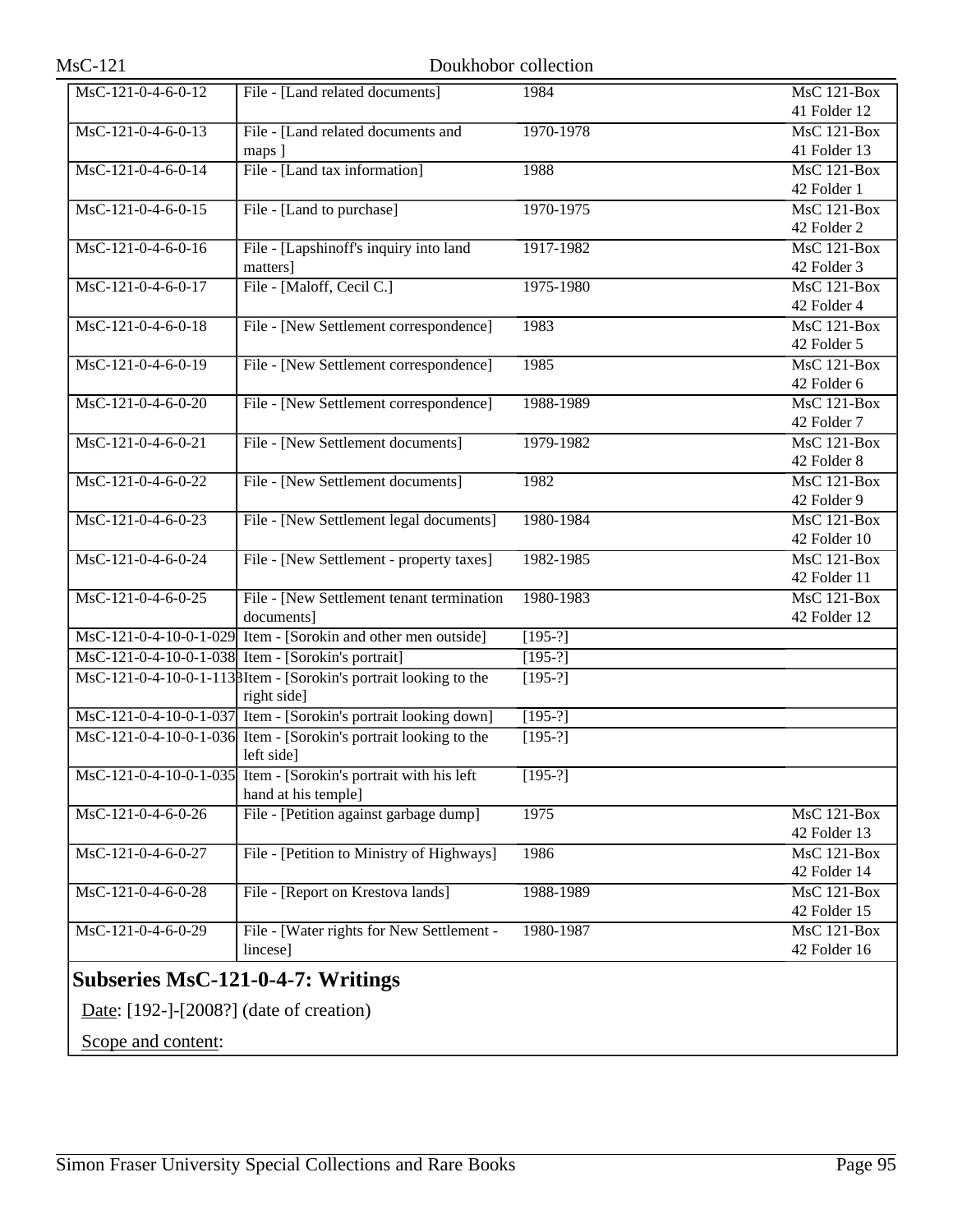This sub-series consists of various writings by the Doukhobor individuals or about the Doukhobor community and their beliefs. The documents in this sub-series include: essays, articles, text of songs, speeches, reports, messages, clippings and other writings.

Physical description: 6 cm of textual records 1 photograph: b&w print

### Publication status:

published

| File / item list       |                                            |              |               |               |
|------------------------|--------------------------------------------|--------------|---------------|---------------|
| Reference code         | Title                                      | Dates        | Access status | Container     |
| $MsC-121-0-4-7-0-1$    | File - [Article for Iskra by Peter N.      | 1960         |               | $MsC$ 121-Box |
|                        | Ogloff                                     |              |               | 43 Folder 1   |
| $MsC-121-0-4-7-0-2$    | File - [Assorted writings and psalms]      | 1922-1981]   |               | $MsC$ 121-Box |
|                        |                                            |              |               | 43 Folder 2   |
| $MsC-121-0-4-7-0-3$    | File - [Essays by M. D. Ghadirian]         | [1979-1982]  |               | $MsC$ 121-Box |
|                        |                                            |              |               | 43 Folder 3   |
| $MsC-121-0-4-7-0-4$    | File - [Historical story grandfather Okol] | [2008?]      |               | $MsC$ 121-Box |
|                        | <b>Ivanovich Pivovaroff</b>                |              |               | 43 Folder 4   |
| $MsC-121-0-4-7-0-5$    | File - [Writings, documents, letters]      | 1910-2002    |               | $MsC$ 121-Box |
|                        |                                            |              |               | 43 Folder 5   |
| MsC-121-0-4-7-0-5-1123 | Item - [Double portrait of young S.        | $[192-]$     |               | $MsC$ 121-Box |
|                        | Sorokin]                                   |              |               | 46 Folder 1   |
| $MsC-121-0-4-7-0-6$    | File - [Writings]                          | [1994-1996?] |               | $MsC$ 121-Box |
|                        |                                            |              |               | 43 Folder 6   |
| $MsC-121-0-4-7-0-7$    | File - [Writings]                          | [194-]-1977  |               | $MsC$ 121-Box |
|                        |                                            |              |               | 43 Folder 7   |

## **Subseries MsC-121-0-4-8: Publications and clippings**

Date: 1931-1997 (date of creation)

## Scope and content:

This sub-series consists of various publications and newspaper clippings that document various matters relating to the Doukhobor community and the organizations within the community such as the CCBRD, the USCC and the Sons of Freedom. Some of the documents relate to the Doukhobor relations with the Canadian government and their attitude toward the Soviet Union. Many publications in this file are created by the CCBRD, its Fraternal Council and some were created by the Investigative Symposium of the CCBRD. These publications contain often ranting, doctrinal, argumentative, historical, and political information and many are authored by Steve Lapshinoff. Some documents are in Russian and some in English. On occasion files contain copies of documents in both languages.

Physical description: 16 cm of textual records

### Publication status: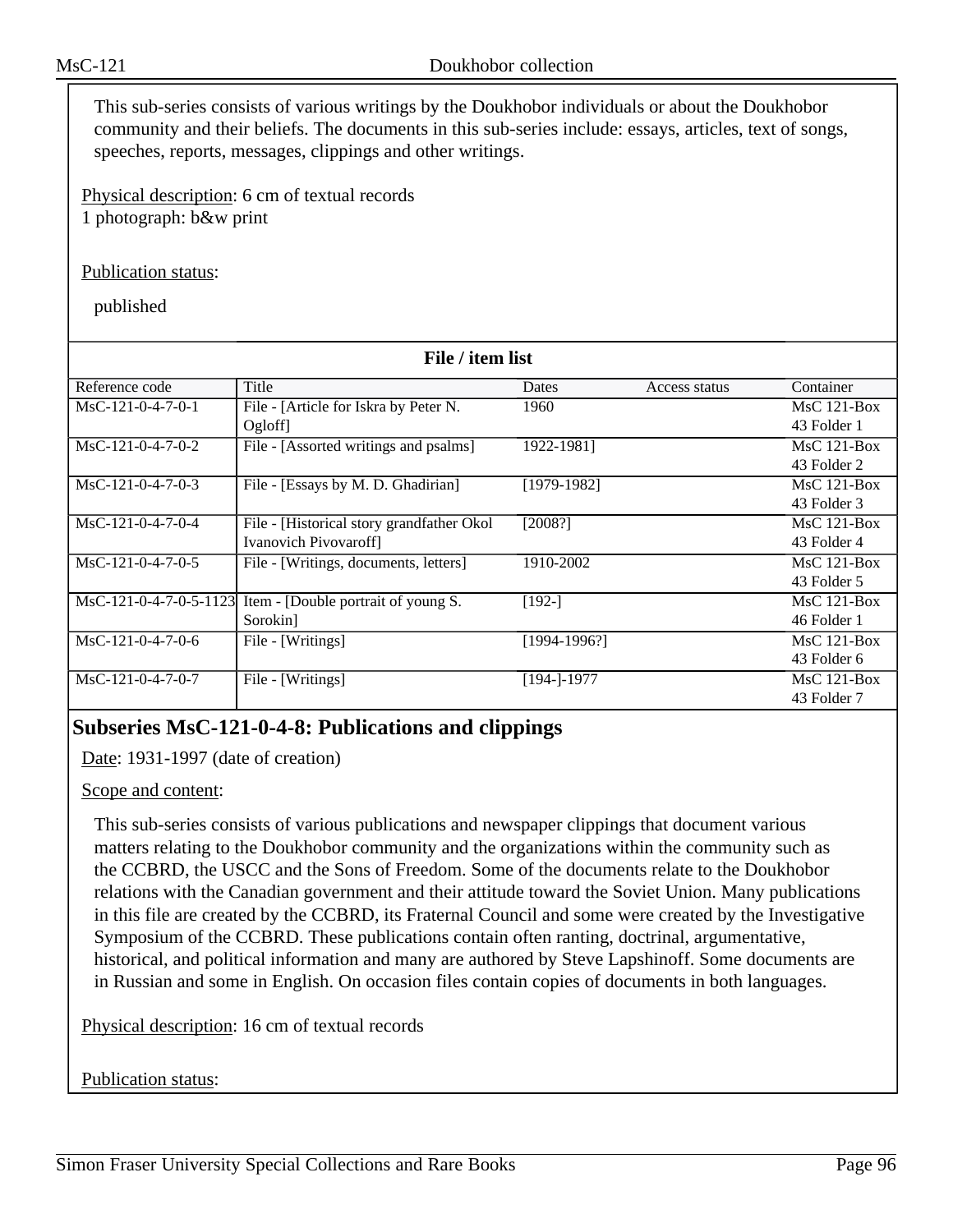| published            |                                           |            |               |                                 |
|----------------------|-------------------------------------------|------------|---------------|---------------------------------|
| File / item list     |                                           |            |               |                                 |
| Reference code       | Title                                     | Dates      | Access status | Container                       |
| MsC-121-0-4-8-0-1    | File - [Clippings]                        | 1950-1975  |               | $\overline{\text{MsC}}$ 121-Box |
|                      |                                           |            |               | 43 Folder 8                     |
| $MsC-121-0-4-8-0-2$  | File - [Clippings re: Ilya Gerol]         | [after     |               | MsC 121-Box                     |
|                      |                                           | 1979]-1982 |               | 43 Folder 9                     |
| MsC-121-0-4-8-0-3    | File - [Publications, clippings]          | 1931-1997  |               | $MsC$ 121-Box                   |
|                      |                                           |            |               | 43 Folder 10                    |
| $MsC-121-0-4-8-0-4$  | File - [Publications - compilation]       | 1977-1979  |               | $MsC$ 121-Box                   |
|                      |                                           |            |               | 43 Folder 11                    |
| $MsC-121-0-4-8-0-5$  | File - [Publications]                     | 1961-1981  |               | $\overline{\text{MsC}}$ 121-Box |
|                      |                                           |            |               | 44 Folder 1                     |
| $MsC-121-0-4-8-0-6$  | File - [Publications]                     | 1982-1988  |               | $MsC$ 121-Box                   |
|                      |                                           |            |               | 44 Folder 2                     |
| MsC-121-0-4-8-0-7    | File - [Publications- Symposiums related] | 1977       |               | $MsC$ 121-Box                   |
|                      |                                           |            |               | 44 Folder 3                     |
| MsC-121-0-4-8-0-8    | File - [Publications- Symposiums related] | 1976-1988  |               | MsC 121-Box                     |
|                      |                                           |            |               | 44 Folder 4                     |
| MsC-121-0-4-8-0-9    | File - [Publications- Symposiums related] | 1980-1981  |               | $MsC$ 121-Box                   |
|                      |                                           |            |               | 44 Folder 5                     |
| $MsC-121-0-4-8-0-10$ | File - [Publications- Symposiums related] | 1981-1982  |               | MsC 121-Box                     |
|                      |                                           |            |               | 44 Folder 6                     |
| MsC-121-0-4-8-0-11   | File - [Clippings]                        | 1931-1992  |               | $MsC$ 121-Box                   |
|                      |                                           |            |               | 44 Folder 7                     |

## **Subseries MsC-121-0-4-9: General documents**

Date: 1899-2007 (date of creation)

## Scope and content:

This sub-series consists of various documents that relate to the CCBRD operations and organizational agenda as well as to the Doukhobor community beliefs, ideology and history. Some documents in this sub-series focus on particular individuals, other relate to the whole community or specific organizations within the community, such as the USCC, the Sons of Freedom, the CCUB and K.I.C.R. This sub-series includes index of articles written about the Doukhobors between 1920s and 1980s.

Physical description: 13 cm of textual records

Publication status:

| File / item list    |                              |           |               |               |
|---------------------|------------------------------|-----------|---------------|---------------|
| Reference code      | Title                        | Dates     | Access status | Container     |
| $MsC-121-0-4-9-0-1$ | File - $[1924-Arson]$        | 1924      |               | $MsC$ 121-Box |
|                     |                              |           |               | 44 Folder 8   |
| $MsC-121-0-4-9-0-2$ | File - [Answers to the USCC] | 1976-1983 |               | $MsC$ 121-Box |
|                     |                              |           |               | 44 Folder 9   |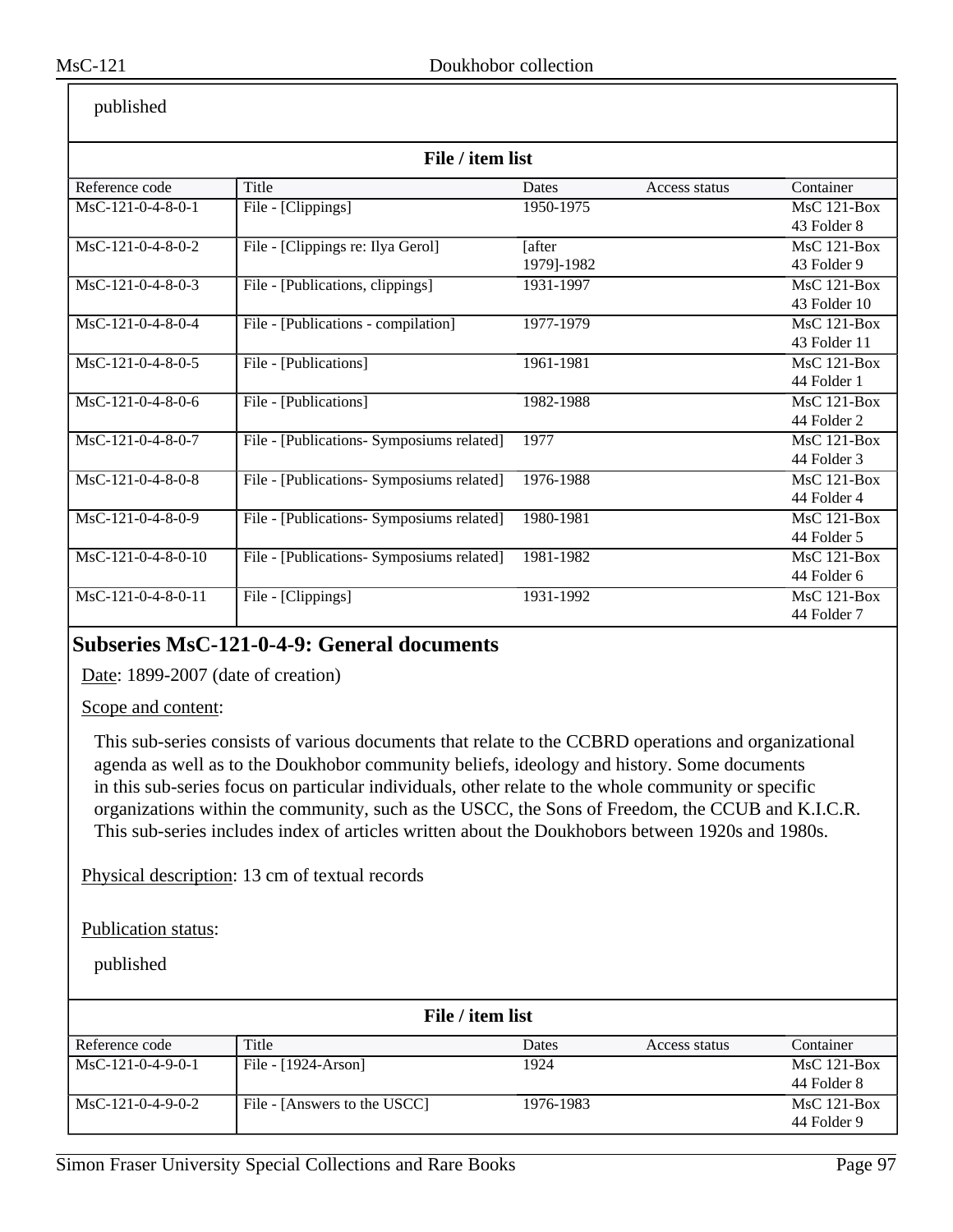| MsC-121-0-4-9-0-3    | File - [Attorney-General documents re:    | 1934-1958       | <b>MsC 121-Box</b>              |
|----------------------|-------------------------------------------|-----------------|---------------------------------|
|                      | Moojelsky]                                |                 | 44 Folder 10                    |
| MsC-121-0-4-9-0-4    | File - [Canadian Safe Drivers Association | 1952-1953       | MsC 121-Box                     |
|                      | cards]                                    |                 | 44 Folder 11                    |
| MsC-121-0-4-9-0-5    | File - [Children's detention -parents'    | 1955-1969       | $MsC$ 121-Box                   |
|                      | statements]                               |                 | 44 Folder 12                    |
| MsC-121-0-4-9-0-6    | File - [Committee on discrimination re:   | 1964-1965       | $MsC$ 121-Box                   |
|                      | Simma Holt's book]                        |                 | 44 Folder 13                    |
| MsC-121-0-4-9-0-7    | File - [Documents and correspondence]     | 1951-1968       | MsC 121-Box                     |
|                      |                                           |                 | 44 Folder 14                    |
| MsC-121-0-4-9-0-8    | File - [Documents re: beliefs and         | 1905-1973       | $\overline{\text{MsC 121-Box}}$ |
|                      | pacifism]                                 |                 | 44 Folder 15                    |
| MsC-121-0-4-9-0-9    | File - [Documents re: language, culture   | $[1984 - 1988]$ | <b>MsC 121-Box</b>              |
|                      | and fatih]                                |                 | 44 Folder 16                    |
| $MsC-121-0-4-9-0-10$ | File - [General documents]                | $[1927] - 1997$ | MsC 121-Box                     |
|                      |                                           |                 | 45 Folder 1                     |
| MsC-121-0-4-9-0-11   | File - [Index of newspaper articles]      | $[1927-1938]$   | $MsC$ 121-Box                   |
|                      |                                           |                 | 45 Folder 2                     |
| MsC-121-0-4-9-0-12   | File - [Index of newspaper articles]      | 1939-1949       | <b>MsC 121-Box</b>              |
|                      |                                           |                 | 45 Folder 3                     |
| MsC-121-0-4-9-0-13   | File - [Index of newspaper articles]      | 1948-1961       | MsC 121-Box                     |
|                      |                                           |                 | 45 Folder 3                     |
| MsC-121-0-4-9-0-14   | File - [Index of newspaper articles]      | 1960            | $MsC$ 121-Box                   |
|                      |                                           |                 | 45 Folder 5                     |
| MsC-121-0-4-9-0-15   | File - [Index of newspaper articles]      | $[197-]-[198-]$ | <b>MsC 121-Box</b>              |
|                      |                                           |                 | 45 Folder 6                     |
| MsC-121-0-4-9-0-16   | File - [Krestova map and information]     | 1995-2007       | MsC 121-Box                     |
|                      |                                           |                 | 45 Folder 7                     |
| MsC-121-0-4-9-0-17   | File - [List of early documents and       | [after 1940]    | <b>MsC 121-Box</b>              |
|                      | articles]                                 |                 | 45 Folder 8                     |
| MsC-121-0-4-9-0-18   | File - [Parker Williams + arson]          | 1961            | <b>MsC 121-Box</b>              |
|                      |                                           |                 | 45 Folder 9                     |
| MsC-121-0-4-9-0-19   | File - [Random documents]                 | $[19-]$         | MsC 121-Box                     |
|                      |                                           |                 | 45 Folder 10                    |
| MsC-121-0-4-9-0-20   | File - [S.S. Lake Superior ship list]     | 1899            | <b>MsC 121-Box</b>              |
|                      |                                           |                 | 45 Folder 11                    |
| MsC-121-0-4-9-0-21   | File - [Savinikoff's child]               | 1951            | <b>MsC 121-Box</b>              |
|                      |                                           |                 | 45 Folder 10                    |
| MsC-121-0-4-9-0-22   | File - Passmore incident                  | 1951-1980       | $MsC$ 121-Box                   |
|                      |                                           |                 | 45 Folder 13                    |

## **Subseries MsC-121-0-4-10: Photographs**

Date: [194-?]-[198-?] (date of creation)

Scope and content:

This sub-series consists of 24 photographs of Stephan Sorokin. Many of the photographs are portraits or close-up of Sorokin at different ages, however, very few photographs are actually dated. Some of the photographs depict Sorokin with individuals or groups of people and some photographs were taken at events.

Physical description: 22 photographs: b&w print 2 photographs: col. print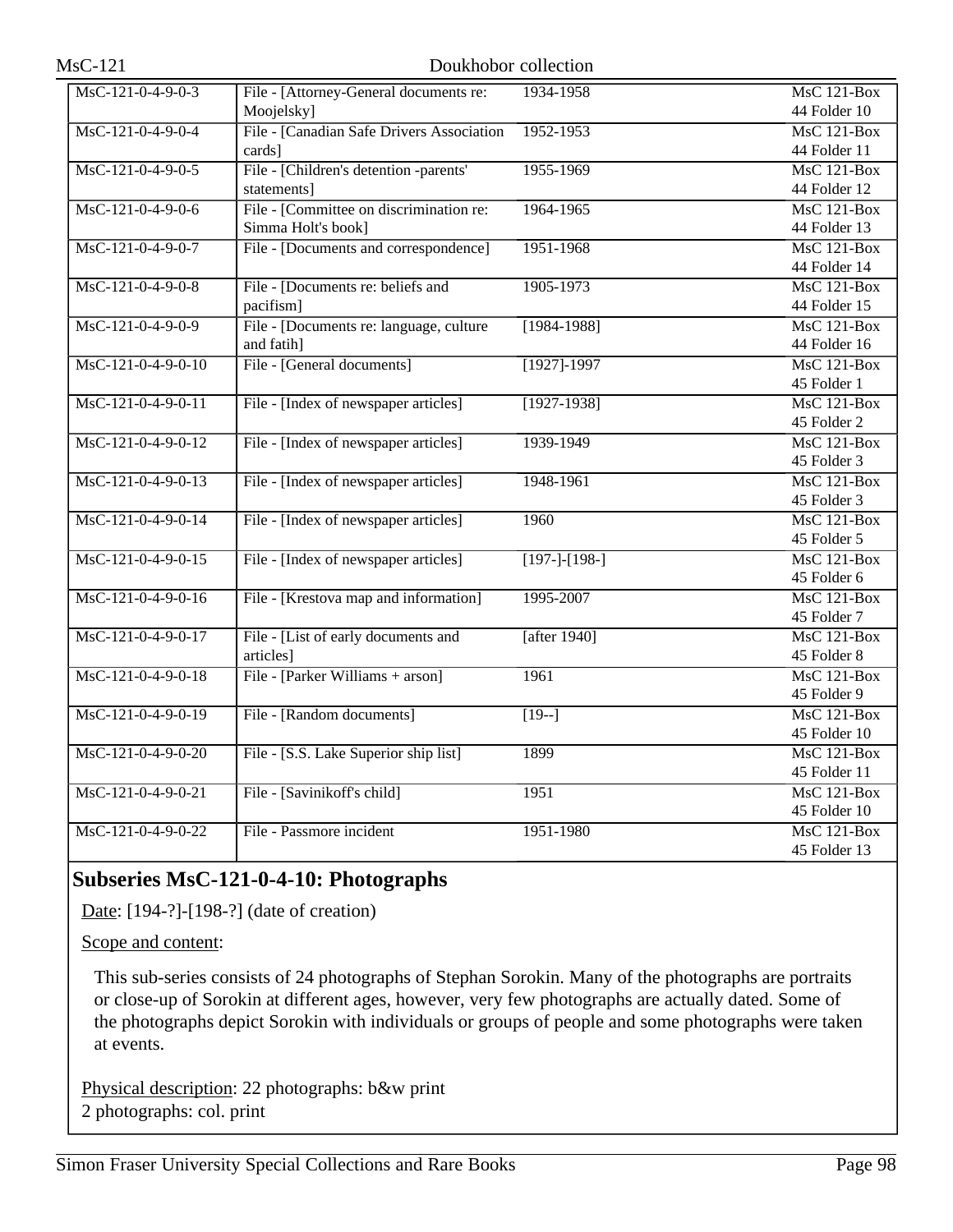## Publication status:

| File / item list     |                                                                                                 |                   |               |                                 |
|----------------------|-------------------------------------------------------------------------------------------------|-------------------|---------------|---------------------------------|
| Reference code       | Title                                                                                           | <b>Dates</b>      | Access status | Container                       |
| MsC-121-0-4-10-0-1   | File - [Sorokin's photographs]                                                                  | $[195-?]$         |               | MsC 121-Box                     |
|                      |                                                                                                 |                   |               | 46 Folder 2                     |
|                      | MsC-121-0-4-10-0-1-029 Item - [Sorokin and other men outside]                                   | $[195-?]$         |               | MsC 121-Box                     |
|                      |                                                                                                 |                   |               | 46 Folder 2                     |
|                      | MsC-121-0-4-10-0-1-038 Item - [Sorokin's portrait]                                              | $[195-?]$         |               | MsC 121-Box                     |
|                      |                                                                                                 |                   |               | 46 Folder 2                     |
|                      | MsC-121-0-4-10-0-1-1138Item - [Sorokin's portrait looking to the                                | $[195-?]$         |               | $MsC$ 121-Box                   |
|                      | right side]                                                                                     |                   |               | 46 Folder 2                     |
|                      | MsC-121-0-4-10-0-1-037 Item - [Sorokin's portrait looking down]                                 | $[195-?]$         |               | $MsC$ 121-Box                   |
|                      |                                                                                                 |                   |               | 46 Folder 2                     |
|                      | MsC-121-0-4-10-0-1-036 Item - [Sorokin's portrait looking to the                                | $[195-?]$         |               | $MsC$ 121-Box                   |
|                      | left side]                                                                                      |                   |               | 46 Folder 2                     |
|                      | MsC-121-0-4-10-0-1-035 Item - [Sorokin's portrait with his left                                 | $[195-?]$         |               | <b>MsC 121-Box</b>              |
|                      | hand at his temple]                                                                             |                   |               | 46 Folder 2                     |
| $MsC-121-0-4-10-0-2$ | File - [Sorokin's photographs]                                                                  | $[195-?]-1979$    |               | MsC 121-Box<br>46 Folder 3      |
|                      |                                                                                                 |                   |               |                                 |
|                      | MsC-121-0-4-10-0-2-113 Htem - [Sorokin with three other men in<br>front of the horseman statue] | $[195-?]$         |               | MsC 121-Box<br>46 Folder 3      |
|                      |                                                                                                 | $[195-?]$         |               | <b>MsC 121-Box</b>              |
|                      | MsC-121-0-4-10-0-2-1135Item - [Sorokin with another man in front<br>of the horseman statue]     |                   |               | 46 Folder 3                     |
|                      | MsC-121-0-4-10-0-2-113 bItem - [Sorokin's portrait]                                             | $[195-?]$         |               | $MsC$ 121-Box                   |
|                      |                                                                                                 |                   |               | 46 Folder 3                     |
|                      | MsC-121-0-4-10-0-2-1137 Item - [Sorokin's portrait with large                                   | 1979              |               | MsC 121-Box                     |
|                      | beard]                                                                                          |                   |               | 46 Folder 3                     |
| $MsC-121-0-4-10-0-3$ | File - [Sorokin's photographs]                                                                  | $[194-?]-[198-?]$ |               | $\overline{\text{MsC 121-Box}}$ |
|                      |                                                                                                 |                   |               | 46 Folder 4                     |
|                      | MsC-121-0-4-10-0-3-1138Item - [Sorokin in a coat and hat with                                   | $[196-?]$         |               | MsC 121-Box                     |
|                      | four men on the street]                                                                         |                   |               | 46 Folder 4                     |
|                      | MsC-121-0-4-10-0-3-1139Item - [Sorokin on a swing with another                                  | $[194-?]$         |               | MsC 121-Box                     |
|                      | man]                                                                                            |                   |               | 46 Folder 4                     |
|                      | MsC-121-0-4-10-0-3-1140Item - [Sorokin sitting in a chair with                                  | $[194-?]$         |               | MsC 121-Box                     |
|                      | group of people behind him]                                                                     |                   |               | 46 Folder 4                     |
|                      | MsC-121-0-4-10-0-3-114 Item - [Sorokin and a men (Shukin?)                                      | $[194-?]$         |               | MsC 121-Box                     |
|                      | standing]                                                                                       |                   |               | 46 Folder 4                     |
|                      | MsC-121-0-4-10-0-3-1142Item - [Sorokin sitting and group of                                     | $[194-?]$         |               | MsC 121-Box                     |
|                      | people behind him in the garden]                                                                |                   |               | 46 Folder 4                     |
|                      | $\text{MsC-121-0-4-10-0-3-114\beta}$ Item - [Sorokin standing on the wing of                    | $[196-?]$         |               | MsC 121-Box                     |
|                      | plane with another man]                                                                         |                   |               | 46 Folder 4                     |
|                      | MsC-121-0-4-10-0-3-1144Item - [Sorokin standing on the wing of                                  | $[196-?]$         |               | MsC 121-Box                     |
|                      | plane with another man, two men on the                                                          |                   |               | 46 Folder 4                     |
|                      | ground]                                                                                         |                   |               |                                 |
|                      | MsC-121-0-4-10-0-3-114 SItem - [Sorokin surrounded by large                                     | $[194-?]$         |               | MsC 121-Box                     |
|                      | group of people outside]                                                                        |                   |               | 46 Folder 4                     |
|                      | MsC-121-0-4-10-0-3-1146Item - [Group of formally dressed people,                                | 1951              |               | <b>MsC 121-Box</b>              |
|                      | Soroking in the back row]                                                                       |                   |               | 46 Folder 4                     |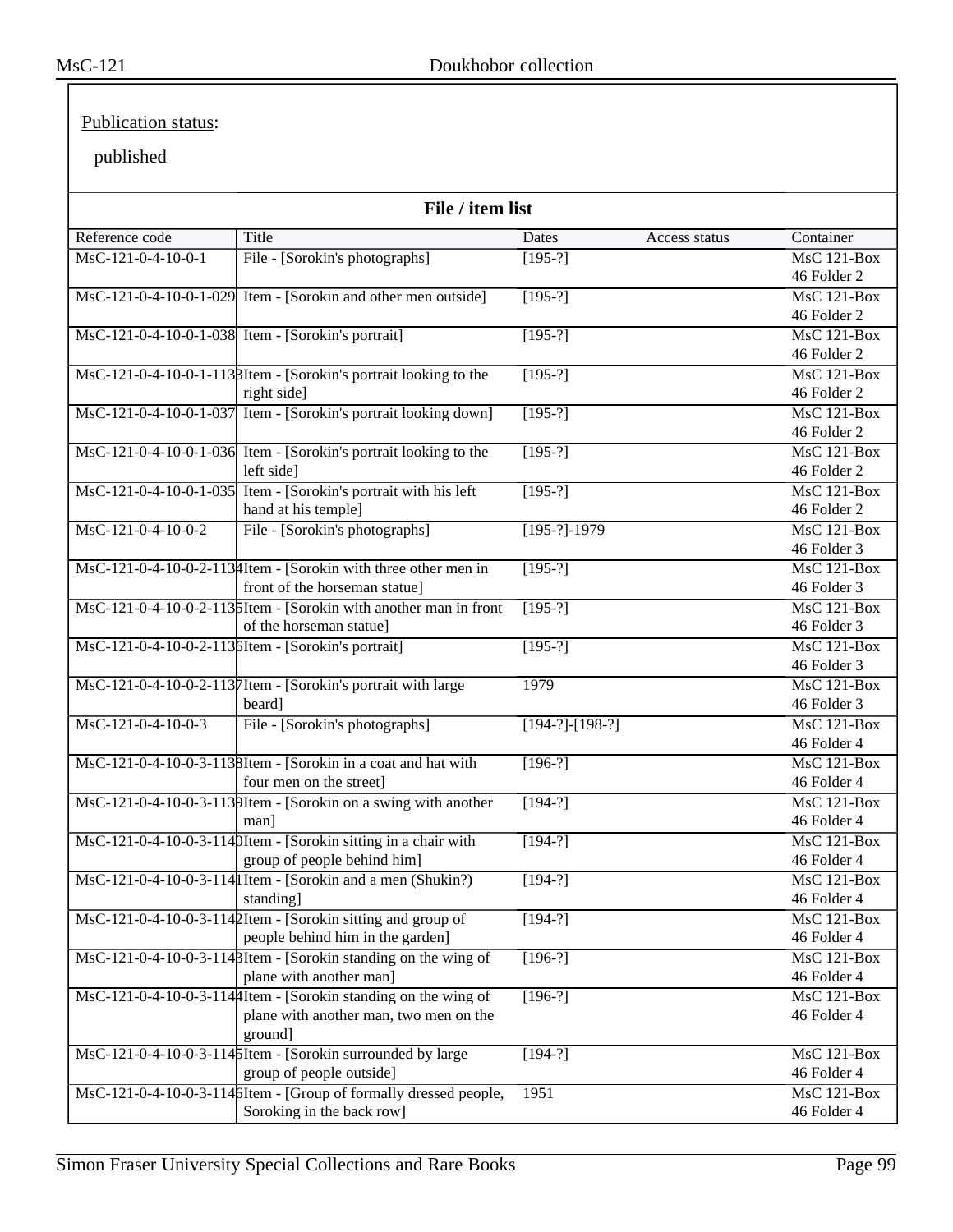| MsC-121-0-4-10-0-3-1147 Item - [Group of formally dressed people, | 1951      | $MsC$ 121-Box |
|-------------------------------------------------------------------|-----------|---------------|
| Soroking in the front]                                            |           | 46 Folder 3   |
| MsC-121-0-4-10-0-3-1148Item - [Sorokin's portrait]                | $[198-]$  | $MsC$ 121-Box |
|                                                                   |           | 46 Folder 4   |
| MsC-121-0-4-10-0-3-1149Item - [Sorokin and A. Kalesnikoff         | [1951?]   | $MsC$ 121-Box |
| standing on a stairs]                                             |           | 46 Folder 2   |
| MsC-121-0-4-10-0-3-1150Item - [Sorokin and a man at the event     | $[198-?]$ | $MsC$ 121-Box |
| table                                                             |           | 46 Folder 4   |
| MsC-121-0-4-10-0-3-115 [I Item - [Sorokin's portrait holding an   | $[198-?]$ | $MsC$ 121-Box |
| instrument]                                                       |           | 46 Folder 4   |
| $\overline{\text{MsC-121-0-4-10-0-3-115}}$ [Sorokin with group of | $[196-?]$ | $MsC$ 121-Box |
| Doukhobors]                                                       |           | 46 Folder 4   |

## **Series MsC-121-0-5: General Correspondence and Documents**

Date: 1900-1988 (date of creation)

### Scope and content:

This series consists of original correspondence from Doukhobors in various capacities writing about their experiences with the police or the legal system, other Doukhobors, factions, etc. Mostly dating from late 1940s-1980s. The series includes records relating to the CCUB, the USCC, the CCBRD, the Sons of Freedom, J. J. Verigin, and S. Sorokin. This series contains letters, legal documents, statements, writings, lists, affidavits, reports, song texts and poems, newspaper clippings and other accompanying documents.

The records are in Russian and/or English; some are printed and some are handwritten, some have accompanying transcriptions and/or translations; some are original documents and some are photocopies.

## Physical description: 84 cm of textual records

- 2 photographs: b&w
- 1 photograph: col. print
- 1 audio cassette

Language of the material:

English

Russian

Cyrillic

Latin

## Immediate source of acquisition:

Records have been received from different sources and at different times over a period of time from

## Arrangement:

Records in this series have been arranged by correspondent. In most cases, content of files and their names were maintained as found in the original documents, but filed chronologically. In cases, when original files had no names, the archivist assigned a file name base on the file content. Any files that could not be organized chronologically contain arrangement notes at the file level.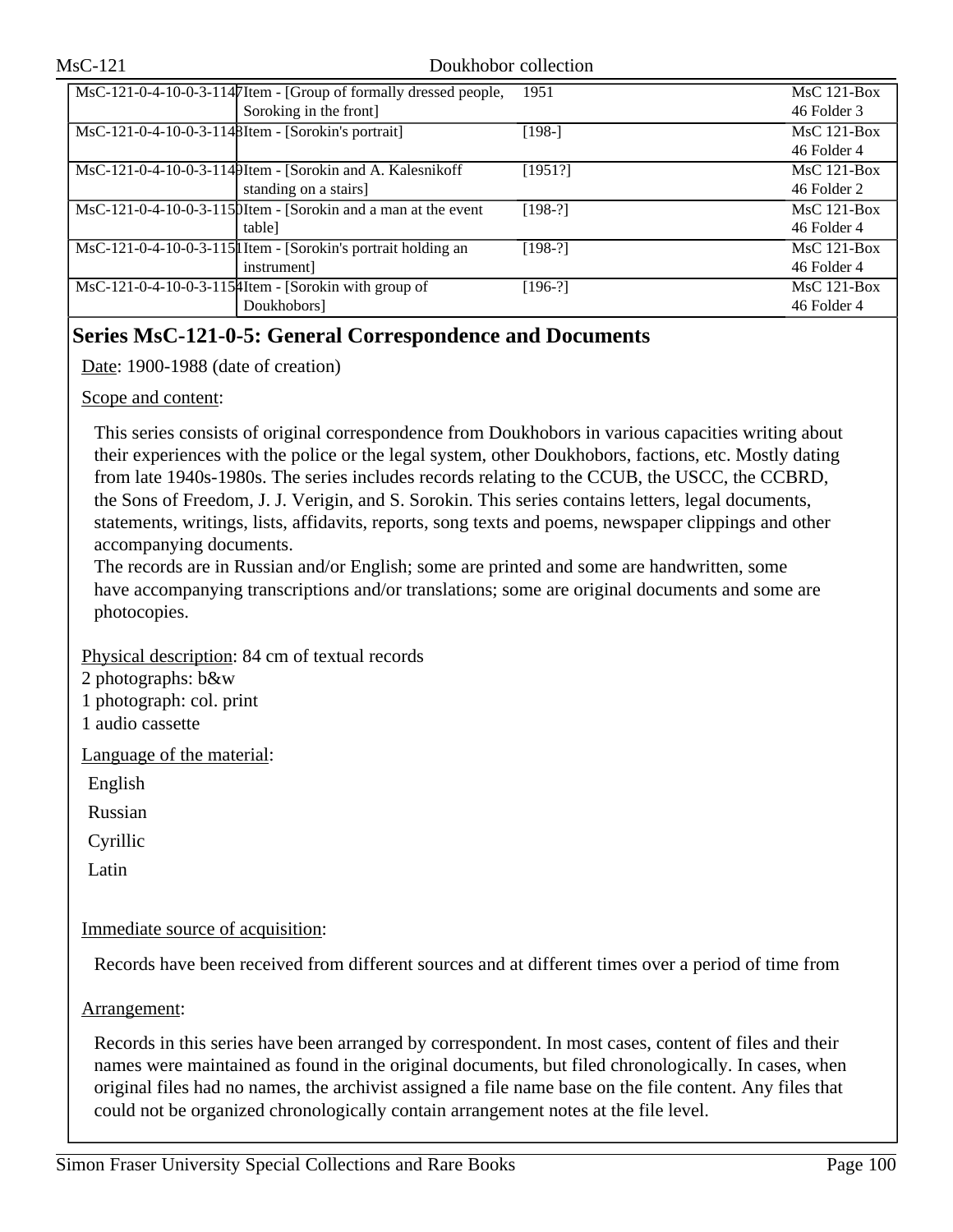## Restrictions on access:

No known restrictions

### Finding aids:

A file list is available

## Accruals:

Further accruals are possible

## Publication status:

|                                       | File / item list                                               |                |               |                                 |  |
|---------------------------------------|----------------------------------------------------------------|----------------|---------------|---------------------------------|--|
| Reference code                        | Title                                                          | Dates          | Access status | Container                       |  |
| $MsC-121-0-5-0-0-1$                   | File - Astaforoff, Mary                                        | 1970-1977      |               | $\overline{\text{MsC 121-Box}}$ |  |
|                                       |                                                                |                |               | 47 Folder 1                     |  |
| $MsC-121-0-5-0-0-2$                   | File - Astaforoff, Mary and Chernoff,                          | 1973-1977      |               | <b>MsC 121-Box</b>              |  |
|                                       | Polly                                                          |                |               | 47 Folder 2                     |  |
| $\overline{\text{MsC-121-0-5-0-0-3}}$ | File - Astaforoff, Mary and Malakoff,                          | 1965-1971      |               | $MsC$ 121-Box                   |  |
|                                       | Mary                                                           |                |               | 47 Folder 3                     |  |
| MsC-121-0-5-0-0-4                     | File - Astaforoff, Peter P.                                    | 1969-1979      |               | <b>MsC 121-Box</b>              |  |
|                                       |                                                                |                |               | 47 Folder 4                     |  |
| $MsC-121-0-5-0-0-5$                   | File - Babakaeff, William                                      | 1961-1979      |               | $MsC$ 121-Box                   |  |
|                                       |                                                                |                |               | 47 Folder 5                     |  |
| $MsC-121-0-5-0-0-6$                   | File - Bahai's                                                 | 1984           |               | $MsC$ 121-Box                   |  |
|                                       |                                                                |                |               | 47 Folder 6                     |  |
| MsC-121-0-5-0-0-7                     | File - Barisenkoff, Mike                                       | 1950           |               | $MsC$ 121-Box                   |  |
|                                       |                                                                |                |               | 47 Folder 7                     |  |
| $MsC-121-0-5-0-0-8$                   | File - Barisoff, Alex A.                                       | 1962           |               | $MsC$ 121-Box                   |  |
|                                       |                                                                |                |               | 47 Folder 8                     |  |
| $MsC-121-0-5-0-0-9$                   | File - Barisoff, Alex Z.                                       | 1959-1982      |               | $MsC$ 121-Box                   |  |
|                                       |                                                                |                |               | 47 Folder 9                     |  |
| $MsC-121-0-5-0-0-10$                  | File - Barisoff, Zakhar                                        | 1951-1980      |               | <b>MsC 121-Box</b>              |  |
|                                       |                                                                |                |               | 47 Folder 10                    |  |
| $MsC-121-0-5-0-0-11$                  | File - Bayoff, Mike                                            | $[196 - 1980]$ |               | <b>MsC 121-Box</b>              |  |
|                                       |                                                                |                |               | 47 Folder 11                    |  |
|                                       | MsC-121-0-5-0-0-11-115 BItem - [Three people and one holding a | 1976           |               | $MsC$ 121-Box                   |  |
|                                       | protet sign]                                                   |                |               | 61 Folder 1                     |  |
|                                       | MsC-121-0-5-0-0-11-1152Item - [Composite of three images that  | $[196-]$       |               | $MsC$ 121-Box                   |  |
|                                       | appeared in Iskra]                                             |                |               | 61 Folder 1                     |  |
| $MsC-121-0-5-0-0-12$                  | File - Blazovsky, Peter P.                                     | 1962-1967      |               | <b>MsC 121-Box</b>              |  |
|                                       |                                                                |                |               | 47 Folder 12                    |  |
| $MsC-121-0-5-0-0-13$                  | File - Bedlovskaya, Raisa                                      | 1951-1977      |               | $MsC$ 121-Box                   |  |
|                                       |                                                                |                |               | 48 Folder 1                     |  |
| $MsC-121-0-5-0-0-14$                  | File - Bell, A.                                                | 1950           |               | $MsC$ 121-Box                   |  |
|                                       |                                                                |                |               | 48 Folder 2                     |  |
| MsC-121-0-5-0-0-15                    | File - Berikoff, Olga                                          | 1951           |               | <b>MsC 121-Box</b>              |  |
|                                       |                                                                |                |               | 48 Folder 3                     |  |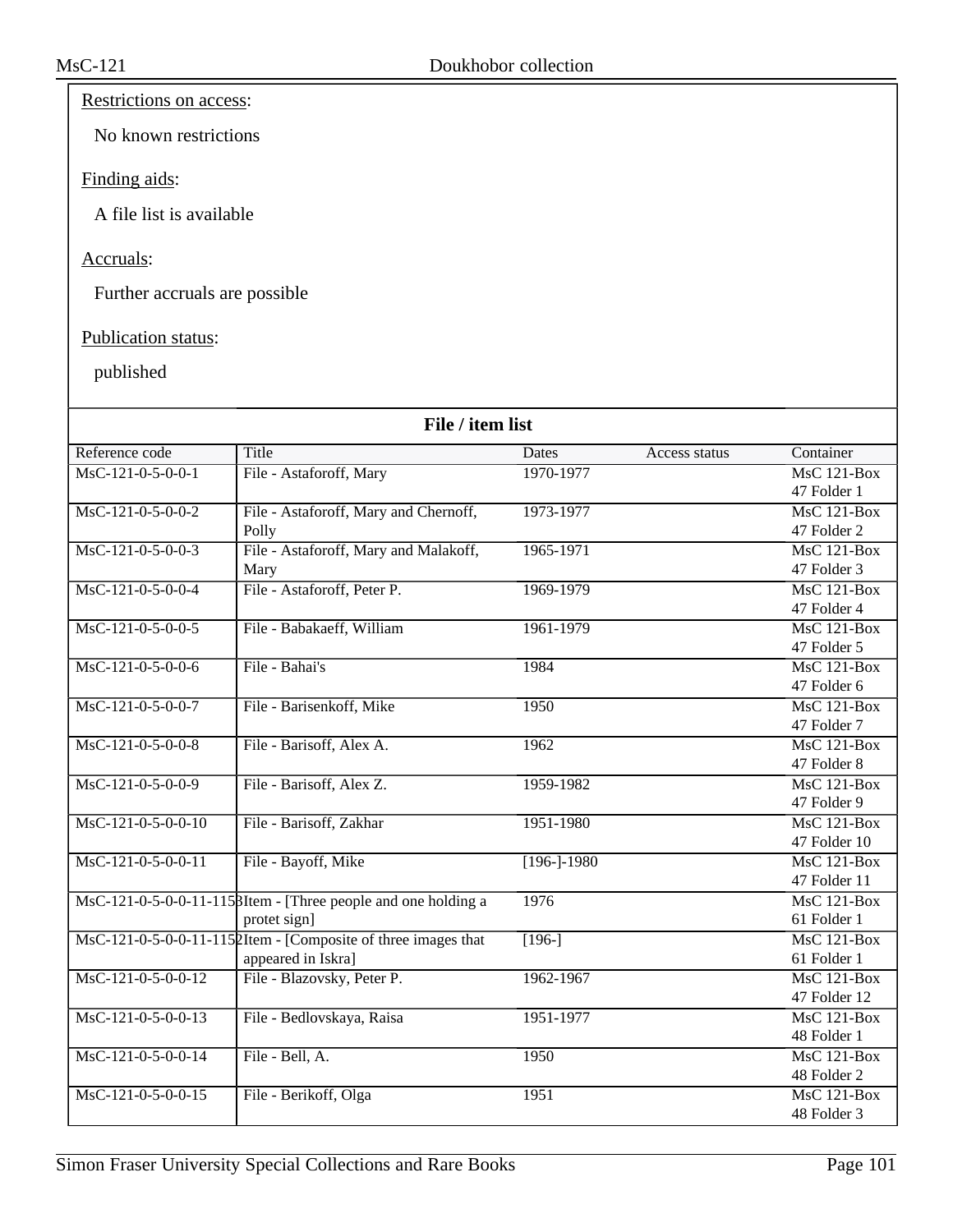| $MsC-121$                              |                             | Doukhobor collection |                                 |
|----------------------------------------|-----------------------------|----------------------|---------------------------------|
| MsC-121-0-5-0-0-16                     | File - Black, W. G.         | 1959                 | <b>MsC 121-Box</b>              |
|                                        |                             |                      | 48 Folder 4                     |
| $MsC-121-0-5-0-0-17$                   | File - Bloodoff, Peter      | 1959                 | $MsC$ 121-Box                   |
|                                        |                             |                      | 48 Folder 5                     |
| MsC-121-0-5-0-0-18                     | File - Bojey, Anastasia     | 1985                 | MsC 121-Box                     |
|                                        |                             |                      | 48 Folder 6                     |
| MsC-121-0-5-0-0-19                     | File - Bojey, William       | [after 1950?]        | MsC 121-Box                     |
|                                        |                             |                      | 48 Folder 7                     |
| $MsC-121-0-5-0-0-20$                   | File - Bondaroff, John      | 1932-[1968?]         | $MsC$ 121-Box                   |
|                                        |                             |                      | 48 Folder 8                     |
| $MsC-121-0-5-0-0-21$                   | File - Bonner, Robert       | 1953-1963            | <b>MsC 121-Box</b>              |
|                                        |                             |                      | 48 Folder 9                     |
| MsC-121-0-5-0-0-22                     | File - Boyce, E. M.         | 1972                 | <b>MsC 121-Box</b>              |
|                                        |                             |                      | 48 Folder 10                    |
| $\overline{\text{MsC-121-0-5-0-0-23}}$ | File - Braun, Mary          | 1982                 | MsC 121-Box                     |
|                                        |                             |                      | 48 Folder 11                    |
| MsC-121-0-5-0-0-24                     | File - Chernenkoff, Mike    | 1964-1985            | MsC 121-Box                     |
|                                        |                             |                      | 48 Folder 12                    |
| $\overline{\text{MsC-121-0-5-0-0-25}}$ | File - Chernenkoff, Mike    | 1988                 | <b>MsC 121-Box</b>              |
|                                        |                             |                      | 48 Folder 13                    |
| $MsC-121-0-5-0-0-26$                   | File - Chernoff, Polly      | 1961-1977            | $MsC$ 121-Box                   |
|                                        |                             |                      | 48 Folder 14                    |
| MsC-121-0-5-0-0-27                     | File - Chernoff, William N. | 1977                 | $MsC$ 121-Box                   |
|                                        |                             |                      | 48 Folder 15                    |
| MsC-121-0-5-0-0-28                     | File - Coate, Lowell        | 1951-1952            | <b>MsC 121-Box</b>              |
|                                        |                             |                      | 48 Folder 16                    |
| MsC-121-0-5-0-0-29                     | File - Datchkoff, Alex      | 1982                 | MsC 121-Box                     |
|                                        |                             |                      | 48 Folder 17                    |
| MsC-121-0-5-0-0-30                     | File - Demenoff, Pete       | 1951                 | MsC 121-Box                     |
|                                        |                             |                      | 48 Folder 18                    |
| $MsC-121-0-5-0-0-31$                   | File - Demonskoff, Helen    | 1951                 | MsC 121-Box                     |
|                                        |                             |                      | 48 Folder 19                    |
| $MsC-121-0-5-0-0-32$                   | File - Davidoff, Fred       | $[196 - 1969]$       | <b>MsC 121-Box</b>              |
|                                        |                             |                      | 48 Folder 20                    |
| MsC-121-0-5-0-0-33                     | File - Davidoff, Fred       | 1970                 | <b>MsC 121-Box</b>              |
|                                        |                             |                      | 48 Folder 21                    |
| MsC-121-0-5-0-0-34                     | File - Davidoff, Fred       | 1970                 | <b>MsC 121-Box</b>              |
|                                        |                             |                      | 48 Folder 22                    |
| $MsC-121-0-5-0-0-35$                   | File - Davidoff, Fred       | 1971                 | <b>MsC 121-Box</b>              |
|                                        |                             |                      | 48 Folder 23                    |
| MsC-121-0-5-0-0-36                     | File - Davidoff, Fred       | 1972-1983            | <b>MsC 121-Box</b>              |
|                                        |                             |                      | 48 Folder 24                    |
| MsC-121-0-5-0-0-37                     | File - Dutoff, Alexander    | 1951-1962            | MsC 121-Box                     |
|                                        |                             |                      | 49 Folder 1                     |
| MsC-121-0-5-0-0-38                     | File - Elasoff, Peter P.    | 1957-1983            | <b>MsC 121-Box</b>              |
|                                        |                             |                      | 49 Folder 2                     |
| MsC-121-0-5-0-0-39                     | File - Elasoff, William P.  | $[195-]$             | <b>MsC 121-Box</b>              |
|                                        |                             |                      | 49 Folder 3                     |
| MsC-121-0-5-0-0-40                     | File - Feir, Doug L.        | 1963-1964            | $\overline{\text{MsC}}$ 121-Box |
|                                        |                             |                      | 49 Folder 4                     |
| $MsC-121-0-5-0-0-41$                   | File - Gevatkow, Joseph     | 1967-1974            | <b>MsC 121-Box</b>              |
|                                        |                             |                      | 49 Folder 5                     |
| MsC-121-0-5-0-0-42                     |                             |                      | <b>MsC 121-Box</b>              |
|                                        | File - Goldstein, David     | 1954                 |                                 |
|                                        |                             |                      | 49 Folder 6                     |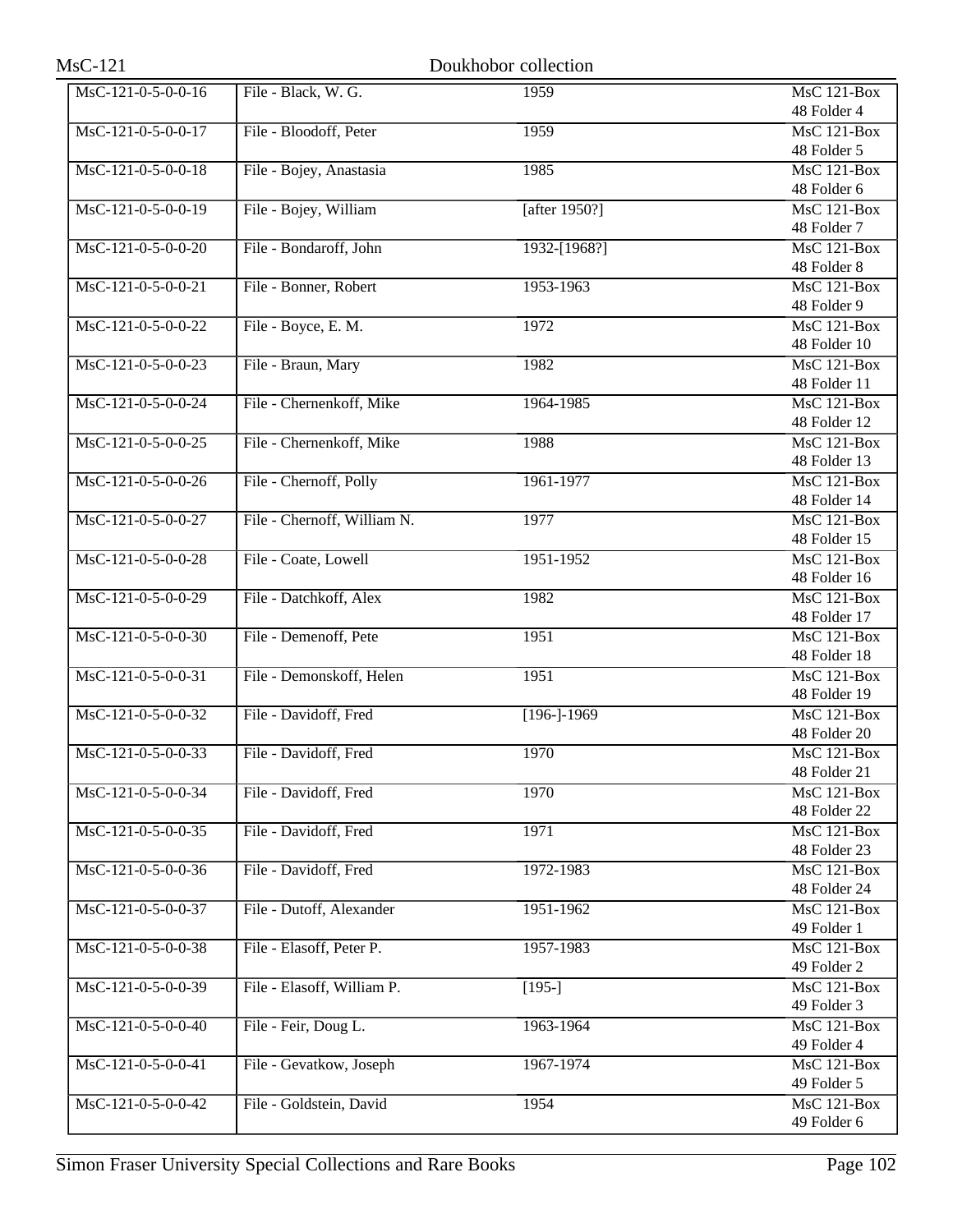| $MsC-121$            |                                 | Doukhobor collection |                                 |
|----------------------|---------------------------------|----------------------|---------------------------------|
| MsC-121-0-5-0-0-43   | File - Guskin, A.               | 1953-1958            | <b>MsC 121-Box</b>              |
|                      |                                 |                      | 49 Folder 7                     |
| MsC-121-0-5-0-0-44   | File - Hadikin, Fred            | 1963-1978            | MsC 121-Box                     |
|                      |                                 |                      | 49 Folder 8                     |
| MsC-121-0-5-0-0-45   | File - Hadikin, Nastia          | 1964-1966            | MsC 121-Box                     |
|                      |                                 |                      | 49 Folder 9                     |
| MsC-121-0-5-0-0-46   | File - Howthorn, Harry          | 1952                 | MsC 121-Box                     |
|                      |                                 |                      | 49 Folder 10                    |
| MsC-121-0-5-0-0-47   | File - Higgs, Rev. Stanley E.   | 1952                 | $MsC$ 121-Box                   |
|                      |                                 |                      | 49 Folder 11                    |
| MsC-121-0-5-0-0-48   | File - Holt, Simma              | 1962-1978            | MsC 121-Box                     |
|                      |                                 |                      | 49 Folder 12                    |
| MsC-121-0-5-0-0-49   | File - Hoodikoff, Fred          | 1978                 | $\overline{\text{MsC 121-Box}}$ |
|                      |                                 |                      | 49 Folder 13                    |
| $MsC-121-0-5-0-0-50$ | File - Hoodikoff, Olga          | 1978-1985            | $MsC$ 121-Box                   |
|                      |                                 |                      | 49 Folder 14                    |
| MsC-121-0-5-0-0-51   | File - Hrimakin, William        | 1930-1984            | MsC 121-Box                     |
|                      |                                 |                      | 49 Folder 15                    |
| MsC-121-0-5-0-0-52   | File - Kabatoff, William        | 1962                 | <b>MsC 121-Box</b>              |
|                      |                                 |                      | 49 Folder 16                    |
| $MsC-121-0-5-0-0-53$ | File - Karpoff, Rev. Ted        | $[196-?]$            | MsC 121-Box                     |
|                      |                                 |                      | 49 Folder 17                    |
| MsC-121-0-5-0-0-54   | File - Kholodinin, Pete         | $[1950?] - 1952$     | $MsC$ 121-Box                   |
|                      |                                 |                      | 49 Folder 18                    |
| $MsC-121-0-5-0-0-55$ | File - Koftinkoff, Anuta        | 1951                 | <b>MsC 121-Box</b>              |
| $MsC-121-0-5-0-0-56$ |                                 |                      | 49 Folder 19                    |
|                      | File - Kolesnikoff, Anton       | 1951-1959            | MsC 121-Box<br>49 Folder 20     |
| MsC-121-0-5-0-0-57   | File - Konkin, Alex             | 1965-1969            | MsC 121-Box                     |
|                      |                                 |                      | 49 Folder 21                    |
| MsC-121-0-5-0-0-58   | File - Konkin, Florence         | 1950-1985            | MsC 121-Box                     |
|                      |                                 |                      | 49 Folder 22                    |
| MsC-121-0-5-0-0-59   | File - Konkin, Peter A.         | $[195-?]-1974$       | $\overline{\text{MsC 121-Box}}$ |
|                      |                                 |                      | 49 Folder 23                    |
| MsC-121-0-5-0-0-60   | File - Konkin, Sam A.           | 1957-1983            | <b>MsC 121-Box</b>              |
|                      |                                 |                      | 50 Folder 1                     |
| MsC-121-0-5-0-0-61   | File - Konkin, William          | $[1947?] - 1967$     | <b>MsC 121-Box</b>              |
|                      |                                 |                      | 50 Folder 2                     |
| MsC-121-0-5-0-0-62   | File - Lapshinoff, Steve        | [1980?]              | MsC 121-Box                     |
|                      |                                 |                      | 50 Folder 3                     |
| MsC-121-0-5-0-0-63   | File - Larkin, William          | 1979-1982            | MsC 121-Box                     |
|                      |                                 |                      | 50 Folder 4                     |
| MsC-121-0-5-0-0-64   | File - Lebedoff, John L. part 1 | $[194-?]-1979$       | <b>MsC 121-Box</b>              |
|                      |                                 |                      | 50 Folder 5                     |
| MsC-121-0-5-0-0-65   | File - Lebedoff, John L. part 2 | $[194-?]-1979$       | MsC 121-Box                     |
|                      |                                 |                      | 50 Folder 6                     |
| MsC-121-0-5-0-0-66   | File - Lebedoff, Walter J.      | 1978                 | MsC 121-Box                     |
|                      |                                 |                      | 50 Folder 7                     |
| MsC-121-0-5-0-0-67   | File - Legebokoff, Alex A.      | 1982                 | <b>MsC 121-Box</b>              |
|                      |                                 |                      | 50 Folder 8                     |
| MsC-121-0-5-0-0-68   | File - Legebokoff, Peter P.     | 1960-1973            | MsC 121-Box                     |
|                      |                                 |                      | 50 Folder 9                     |
| MsC-121-0-5-0-0-69   | File - Lord, Judge Arthur E.    | 1959                 | <b>MsC 121-Box</b>              |
|                      |                                 |                      | 50 Folder 10                    |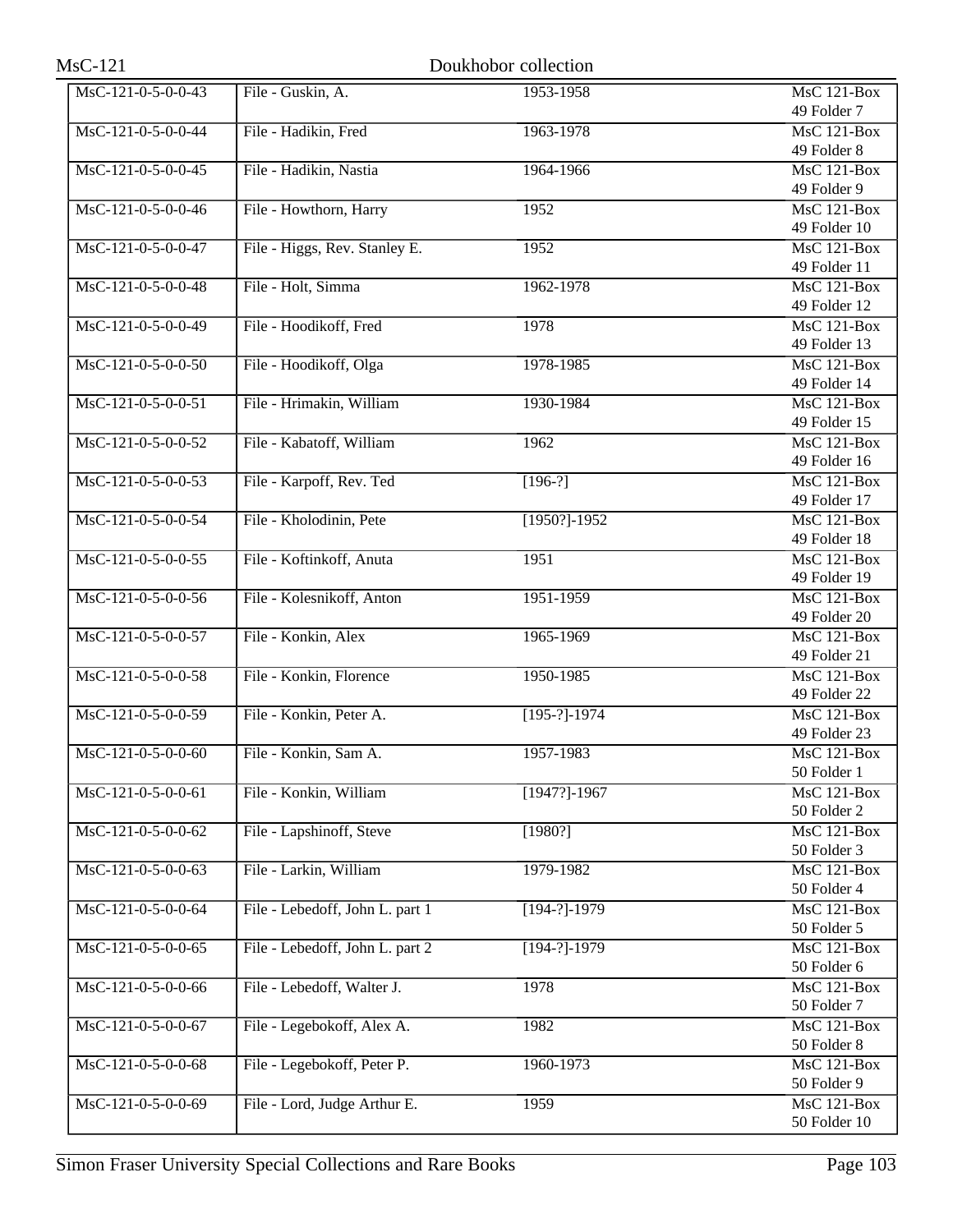| $MsC-121$                              |                                     | Doukhobor collection |                                 |
|----------------------------------------|-------------------------------------|----------------------|---------------------------------|
| MsC-121-0-5-0-0-70                     | File - Makaroff, Pete G.            | 1929-1963            | <b>MsC 121-Box</b>              |
|                                        |                                     |                      | 50 Folder 11                    |
| MsC-121-0-5-0-0-71                     | File - Makortoff, Andrew A.         | 1968                 | MsC 121-Box                     |
|                                        |                                     |                      | 50 Folder 12                    |
| MsC-121-0-5-0-0-72                     | File - Makortoff, Andrew P.         | 1955-1965            | MsC 121-Box                     |
|                                        |                                     |                      | 50 Folder 13                    |
| MsC-121-0-5-0-0-73                     | File - Makortoff, Fred F.           | 1976-1985            | <b>MsC 121-Box</b>              |
|                                        |                                     |                      | 50 Folder 14                    |
| $\overline{\text{MsC-121-0-5-0-0-74}}$ | File - Makortoff, Fred F.           | 1934-1962            | $MsC$ 121-Box                   |
|                                        |                                     |                      | 50 Folder 15                    |
| MsC-121-0-5-0-0-75                     | File - Makortoff, Tim A.            | 1967-1983            | <b>MsC 121-Box</b>              |
|                                        |                                     |                      | 50 Folder 16                    |
| MsC-121-0-5-0-0-76                     | File - Maloff, Pete N.              | 1946-1969            | $MsC$ 121-Box                   |
|                                        |                                     |                      | 50 Folder 17                    |
| MsC-121-0-5-0-0-77                     | File - Markin, Helen                | 1982                 | MsC 121-Box                     |
|                                        |                                     |                      | 51 Folder 1                     |
| MsC-121-0-5-0-0-78                     | File - Markin, William              | 1950-1957            | MsC 121-Box                     |
|                                        |                                     |                      | 51 Folder 2                     |
| MsC-121-0-5-0-0-79                     | File - McGauley, Tom                | 1974-1985            | <b>MsC 121-Box</b>              |
|                                        |                                     |                      | 51 Folder 3                     |
| $MsC-121-0-5-0-0-80$                   | File - Mealing, Prof. Mark          | 1979                 | $MsC$ 121-Box                   |
|                                        |                                     |                      | 51 Folder 4                     |
| MsC-121-0-5-0-0-81                     | File - Morozoff, John               | 1966                 | $\overline{\text{MsC 121-Box}}$ |
|                                        |                                     |                      | 51 Folder 5                     |
| MsC-121-0-5-0-0-82                     | File - Novokshonoff, Nick K.        | 1931-1981            | <b>MsC 121-Box</b>              |
|                                        |                                     |                      | 51 Folder 6                     |
| MsC-121-0-5-0-0-83                     | File - Ogloff, Joseph               | 1960-1982            | MsC 121-Box                     |
|                                        |                                     |                      | 51 Folder 7                     |
| MsC-121-0-5-0-0-84                     | File - Osachoff, Joseph             | 1950-1977            | MsC 121-Box                     |
|                                        |                                     |                      | 51 Folder 8                     |
| MsC-121-0-5-0-0-85                     | File - Ostrikoff, John P.           | 1960-1968            | <b>MsC 121-Box</b>              |
|                                        |                                     |                      | 51 Folder 9                     |
| $\overline{\text{MsC-121-0-5-0-0-86}}$ | File - Ostrikoff, Pete              | 1958                 | <b>MsC 121-Box</b>              |
|                                        |                                     |                      | 51 Folder 10                    |
| MsC-121-0-5-0-0-87                     | File - Ostrikoff, Tania             | 1970-1971            | <b>MsC 121-Box</b>              |
|                                        |                                     |                      | 51 Folder 11                    |
| MsC-121-0-5-0-0-88                     | File - Perepolkin, John J.          | 1940-1970            | <b>MsC 121-Box</b>              |
|                                        |                                     |                      | 51 Folder 12                    |
| MsC-121-0-5-0-0-89                     | File - Perepolkin, John J. (CCUB)   | 1923-1972            | <b>MsC 121-Box</b>              |
|                                        |                                     |                      | 51 Folder 13                    |
| MsC-121-0-5-0-0-90                     | File - Perepolkin, Pete             | 1967-1977            | <b>MsC 121-Box</b>              |
|                                        |                                     |                      | 51 Folder 14                    |
| MsC-121-0-5-0-0-91                     | File - Podovinnikoff, Joe E. Part 1 | 1940-1958            | <b>MsC 121-Box</b>              |
|                                        |                                     |                      | 52 Folder 1                     |
| MsC-121-0-5-0-0-92                     | File - Podovinnikoff, Joe E. Part 2 | 1959-1979            | $MsC$ 121-Box                   |
|                                        |                                     |                      | 52 Folder 2                     |
| MsC-121-0-5-0-0-93                     | File - Podovinnikoff, Joe E. Part 3 | 1953-1962            | <b>MsC 121-Box</b>              |
|                                        |                                     |                      | 52 Folder 3                     |
| MsC-121-0-5-0-0-94                     | File - Podivinnikoff, William W.    | $[1949?] - 1975$     | <b>MsC 121-Box</b>              |
|                                        |                                     |                      | 52 Folder 4                     |
| MsC-121-0-5-0-0-95                     | File - Popoff, Peter J.             | 1979                 | <b>MsC 121-Box</b>              |
|                                        |                                     |                      | 52 Folder 5                     |
| MsC-121-0-5-0-0-96                     | File - Pozdnikoff, Alex P.          | 1978                 | <b>MsC 121-Box</b>              |
|                                        |                                     |                      | 52 Folder 6                     |
|                                        |                                     |                      |                                 |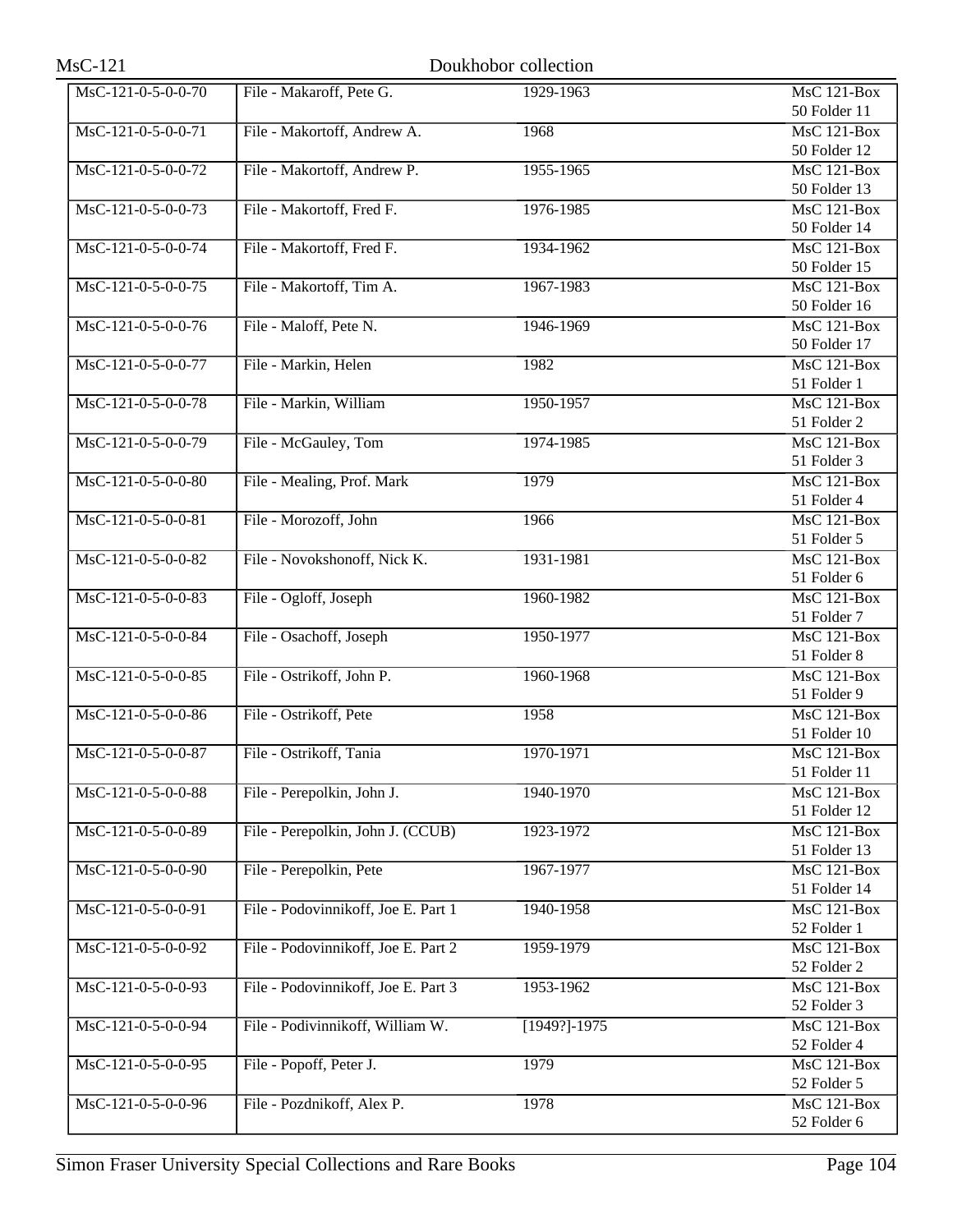| MsC-121-0-5-0-0-97  | File - Pozdnikoff, Constantine E.    | 1950-1959        | <b>MsC 121-Box</b>          |
|---------------------|--------------------------------------|------------------|-----------------------------|
|                     |                                      |                  | 52 Folder 7                 |
| MsC-121-0-5-0-0-98  | File - Pozdnikoff, Nick K.           | 1978             | MsC 121-Box                 |
|                     |                                      |                  | 52 Folder 8                 |
| MsC-121-0-5-0-0-99  | File - Quakers and others            | 1953-1969        | $MsC$ 121-Box               |
|                     |                                      |                  | 52 Folder 9                 |
| MsC-121-0-5-0-0-100 | File - RDCK petition to BC gov't re: | 1982             | <b>MsC 121-Box</b>          |
|                     | Terrorism                            |                  | 52 Folder 10                |
| MsC-121-0-5-0-0-101 | File - Reibin, Alex                  | 1962-1974        | $MsC$ 121-Box               |
|                     |                                      |                  | 53 Folder 1                 |
| MsC-121-0-5-0-0-102 | File - Reibin, Sam                   | 1926-1958        | <b>MsC 121-Box</b>          |
|                     |                                      |                  | 53 Folder 2                 |
| MsC-121-0-5-0-0-103 | File - Rezansoff, Paul W.            | 1964-1966        | <b>MsC 121-Box</b>          |
|                     |                                      |                  | 53 Folder 3                 |
| MsC-121-0-5-0-0-104 | File - Rezansoff, Pete W.            | 1964-1983        | $MsC$ 121-Box               |
|                     |                                      |                  | 53 Folder 4                 |
| MsC-121-0-5-0-0-105 | File - Rilkoff, Pete                 | 1921-1954        | $MsC$ 121-Box               |
|                     |                                      |                  | 53 Folder 5                 |
| MsC-121-0-5-0-0-106 | File - Russell, Beatrice             | 1959-1960        | $MsC$ 121-Box               |
|                     |                                      |                  | 53 Folder 6                 |
| MsC-121-0-5-0-0-107 | File - Samorodin, Hazel              | 1961             | MsC 121-Box                 |
|                     |                                      |                  | 53 Folder 7                 |
| MsC-121-0-5-0-0-108 | File - Samorodin, Tim                | $[19-]$          | $MsC$ 121-Box               |
|                     |                                      |                  | 53 Folder 8                 |
| MsC-121-0-5-0-0-109 | File - Samsonoff, Fred               | [after $1947$ ?] | <b>MsC 121-Box</b>          |
|                     |                                      |                  | 53 Folder 9                 |
| MsC-121-0-5-0-0-110 | File - Savinkoff, John               | 1952-1978        | $MsC$ 121-Box               |
|                     |                                      |                  | 53 Folder 10                |
| MsC-121-0-5-0-0-111 | File - Savinkoff, Laura              | 1981-1986        | $MsC$ 121-Box               |
|                     |                                      |                  | 53 Folder 11                |
| MsC-121-0-5-0-0-112 | File - Savinkoff, Lucy               | 1956-1979        | <b>MsC 121-Box</b>          |
|                     |                                      |                  | 53 Folder 12                |
| MsC-121-0-5-0-0-113 | File - Savinkoff, Peter J.           | 1978-1983        | $MsC$ 121-Box               |
|                     |                                      |                  | 53 Folder 13                |
| MsC-121-0-5-0-0-114 | File - Schen, Dr. Chaim              | 1957             | $MsC$ 121-Box               |
|                     |                                      |                  | 53 Folder 14                |
| MsC-121-0-5-0-0-115 | File - School file                   | 1977             | MsC 121-Box                 |
|                     |                                      |                  | 53 Folder 15                |
| MsC-121-0-5-0-0-116 | File - Seaker, Daniel                | $[195-?]$        | MsC 121-Box<br>53 Folder 16 |
|                     |                                      |                  |                             |
| MsC-121-0-5-0-0-117 | File - Sherstobitoff, John           | 1950-1951        | MsC 121-Box<br>53 Folder 17 |
| MsC-121-0-5-0-0-118 | File - Shlakoff, Marie               |                  | <b>MsC 121-Box</b>          |
|                     |                                      | 1957-1968        | 53 Folder 18                |
| MsC-121-0-5-0-0-119 | File - Shubin, John and Philip       | 1963             | <b>MsC 121-Box</b>          |
|                     |                                      |                  | 53 Folder 19                |
| MsC-121-0-5-0-0-120 | File - Shukin, Pauline               | 1951-1980        | MsC 121-Box                 |
|                     |                                      |                  | 53 Folder 20                |
| MsC-121-0-5-0-0-121 | File - Siegmeister, Dr. Walter       | 1962-1963        | <b>MsC 121-Box</b>          |
|                     |                                      |                  | 54 Folder 1                 |
| MsC-121-0-5-0-0-122 | File - Singleton, Marvin             | 1975-1983        | MsC 121-Box                 |
|                     |                                      |                  | 54 Folder 2                 |
| MsC-121-0-5-0-0-123 | File - Slastookin, Peter             | 1978-1979        | MsC 121-Box                 |
|                     |                                      |                  | 54 Folder 3                 |
|                     |                                      |                  |                             |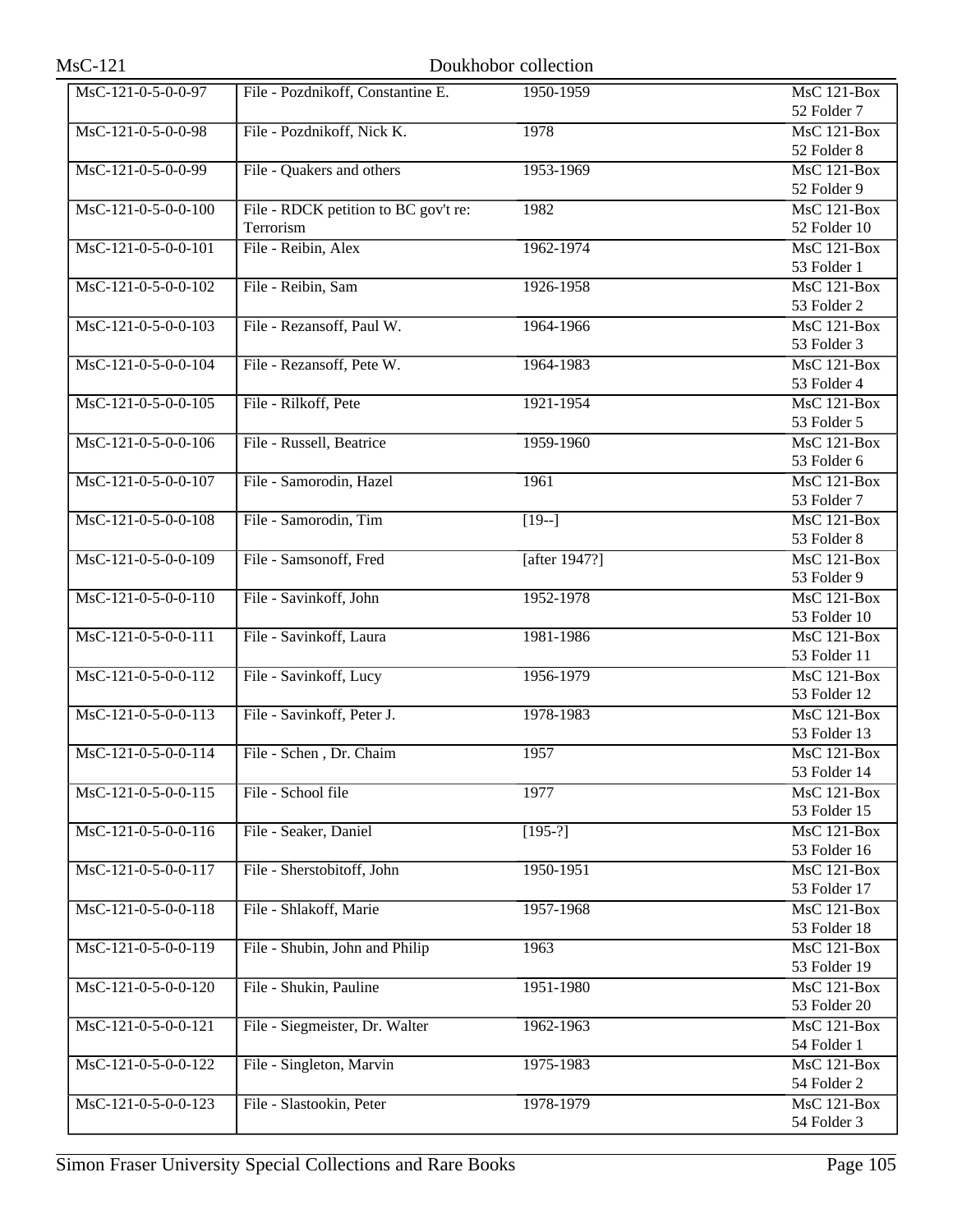| <b>MsC-121</b>        |                                                                                        | Doukhobor collection |                                    |
|-----------------------|----------------------------------------------------------------------------------------|----------------------|------------------------------------|
| MsC-121-0-5-0-0-124   | File - Sopov, Eli                                                                      | 1972-1981            | <b>MsC 121-Box</b><br>54 Folder 4  |
| $MsC-121-0-5-0-0-125$ | File - Sorokin vs. Beresoff                                                            | 1972-1983            | MsC 121-Box                        |
| MsC-121-0-5-0-0-126   | File - Stoochnoff, George                                                              | 1956-1958            | 54 Folder 5<br>MsC 121-Box         |
| MsC-121-0-5-0-0-127   | File - Stoochnoff, John                                                                | $[196-?]-1968$       | 54 Folder 6<br><b>MsC 121-Box</b>  |
| MsC-121-0-5-0-0-128   | File - Strelaeff, Philip                                                               | 1978-1980            | 54 Folder 7<br>MsC 121-Box         |
|                       |                                                                                        |                      | 54 Folder 8                        |
| MsC-121-0-5-0-0-129   | File - Stupnikoff, William                                                             | 1971-1977            | <b>MsC 121-Box</b><br>54 Folder 9  |
| MsC-121-0-5-0-0-130   | File - Swetlisheff, William                                                            | 1950-1960            | $MsC$ 121-Box<br>54 Folder 10      |
| $MsC-121-0-5-0-0-131$ | File - Sysoev, John                                                                    | 1950-1965            | MsC 121-Box<br>54 Folder 11        |
| MsC-121-0-5-0-0-132   | File - Tarasoff, Koozma                                                                | 1984                 | MsC 121-Box                        |
| MsC-121-0-5-0-0-133   | File - Tarasoff, Koozma                                                                | 1956-2004            | 54 Folder 12<br><b>MsC 121-Box</b> |
|                       |                                                                                        |                      | 54 Folder 13<br>& Folder 14        |
|                       | MsC-121-0-5-0-0-133-1164tem - [Anna Markova funeral]                                   | 1978                 | $MsC$ 121-Box<br>61 Folder 1       |
| MsC-121-0-5-0-0-134   | File - Tolstoy, Leo, etc.                                                              | 1900-1964            | $MsC$ 121-Box                      |
| MsC-121-0-5-0-0-135   | File - Tolstoy, Leo                                                                    | 1900                 | 54 Folder 15<br>$MsC$ 121-Box      |
| MsC-121-0-5-0-0-136   | File - White, Sir Thomas                                                               | 1919                 | 54 Folder 16<br>MsC 121-Box        |
|                       |                                                                                        |                      | 54 Folder 17                       |
| MsC-121-0-5-0-0-137   | File - Wilson, Raymound (Warden)                                                       | [after $1962$ ]      | MsC 121-Box<br>54 Folder 18        |
| MsC-121-0-5-0-0-138   | File - Winch, Harold                                                                   | 1967                 | <b>MsC 121-Box</b><br>54 Folder 19 |
| MsC-121-0-5-0-0-139   | File - Wishlow, Fred                                                                   | 1964-1974            | MsC 121-Box<br>54 Folder 20        |
| MsC-121-0-5-0-0-140   | File - Zarubin, Pete                                                                   | 1982                 | $MsC$ 121-Box<br>54 Folder 21      |
| MsC-121-0-5-0-0-141   | File - Zmaeff, Braun, Berekoff                                                         | 1986                 | <b>MsC 121-Box</b>                 |
| MsC-121-0-5-0-0-142   | File - Zmaeff, Tina                                                                    | 1972-1979            | 54 Folder 22<br>$MsC$ 121-Box      |
| MsC-121-0-5-0-0-143   | File - [Verigin Fedosia and Hoboloff,                                                  | $[192-?]-1993$       | 54 Folder 23<br>MsC 121-Box        |
|                       | Anastasia]<br>MsC-121-0-5-0-0-143-15 PM - [Fedosia Verigin's grave stone]              | 1981                 | 52 Folder 11<br><b>MsC 121-Box</b> |
|                       |                                                                                        |                      | 61 Folder 1                        |
|                       | MsC-121-0-5-0-0-143-15 Pittem - [Fedosia in a coffin and four<br>people beside coffin] | 1981                 | MsC 121-Box<br>61 Folder 1         |
|                       | MsC-121-0-5-0-0-143-15 PTtem - [Fedosia in a coffin]                                   | 1981                 | <b>MsC 121-Box</b><br>61 Folder 1  |
|                       | MsC-121-0-5-0-0-143-1598tem - [Fedosia in a coffin]                                    | 1981                 | $MsC$ 121-Box<br>61 Folder 1       |
|                       | MsC-121-0-5-0-0-143-1599tem - [Grave stone of Anastasia Lords                          | 1978                 | MsC 121-Box                        |
|                       | (Hoboloff)]                                                                            |                      | 61 Folder 1                        |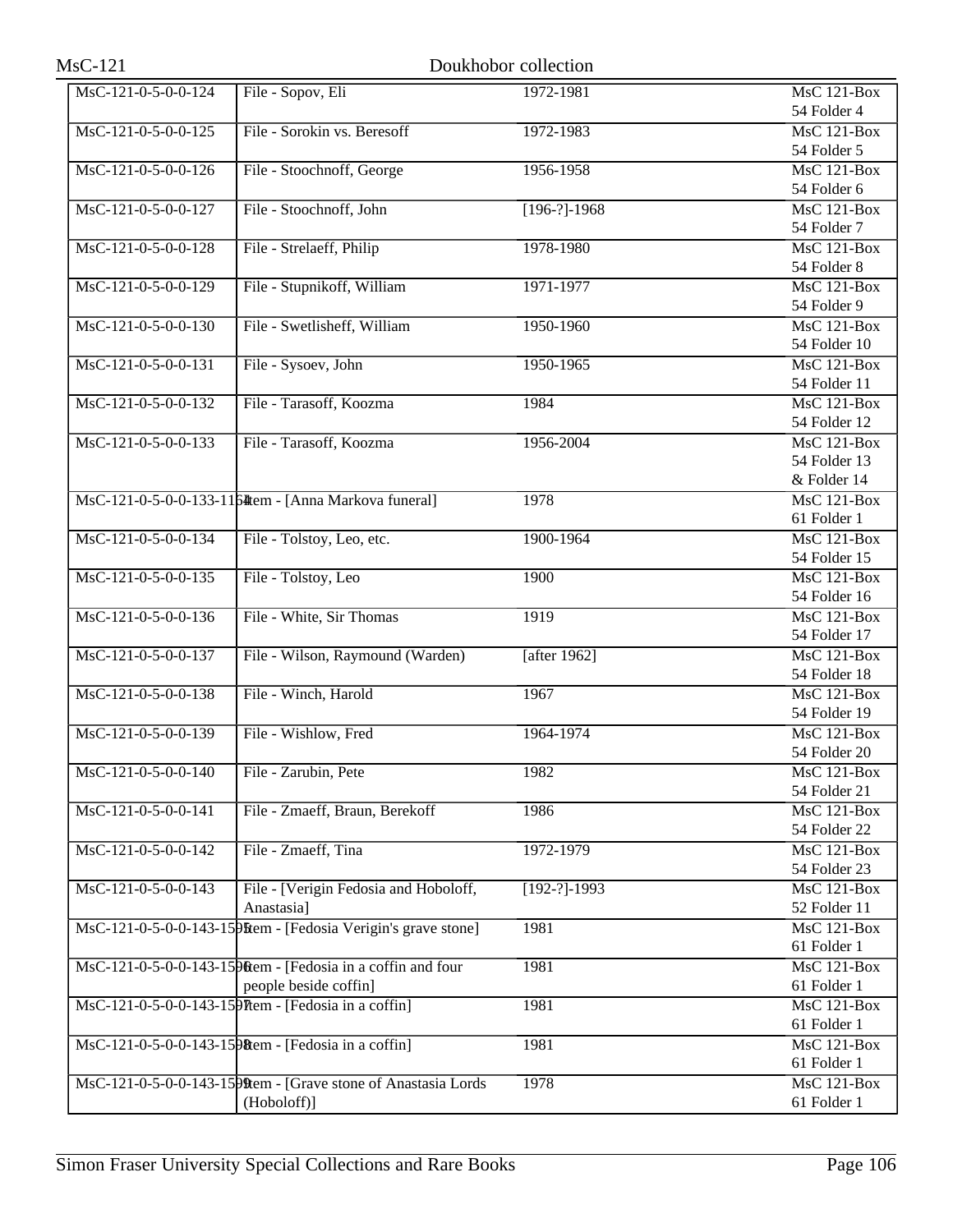| MsC-121-0-5-0-0-143-1600 tem - [Fedosia at the grave of Anastasia | 1978             | MsC 121-Box        |
|-------------------------------------------------------------------|------------------|--------------------|
| Lords (Hoboloff)]                                                 |                  | 61 Folder 1        |
| MsC-121-0-5-0-0-143-160Item - [Fedosia and Anastasia in the       | [before 1965]    | $MsC$ 121-Box      |
| garden]                                                           |                  | 61 Folder 1        |
| MsC-121-0-5-0-0-143-160 Ptem - [Fedosia at Shouldice, Alberta,    | [before 1981]    | <b>MsC 121-Box</b> |
| new farm house]                                                   |                  | 61 Folder 1        |
| MsC-121-0-5-0-0-143-160Rem - [Horses in the corn field,           | 1926             | MsC 121-Box        |
| Tlanidin's farm, Alberta]                                         |                  | 61 Folder 1        |
| MsC-121-0-5-0-0-143-1604 tem - [Fedosia, Anastasia, a women and   | $[192-?]$        | MsC 121-Box        |
| a man picking potatoes from the field]                            |                  | 61 Folder 1        |
| MsC-121-0-5-0-0-143-16 Diftem - [Fedosia and Peter V. Verigin on  | [before $1924$ ] | MsC 121-Box        |
| the porch]                                                        |                  | 61 Folder 1        |
| MsC-121-0-5-0-0-143-16 Ditem - [Anastasia Hoboloff at old home,   | [before 1965]    | $MsC$ 121-Box      |
| Albertal                                                          |                  | 61 Folder 1        |
| MsC-121-0-5-0-0-143-160Them - [Anastasia, Fedosia at their home,  | [before $1965$ ] | MsC 121-Box        |
| Shouldice, Calgary]                                               |                  | 61 Folder 1        |
| MsC-121-0-5-0-0-143-16 (Rem - [Fedosia at Anastasia's funeral]    | 1965             | $MsC$ 121-Box      |
|                                                                   |                  | 61 Folder 1        |
| $\text{MsC-121-0-5-0-0-143-16}$ [Fedosia with pitchfork]          | 1941             | <b>MsC 121-Box</b> |
|                                                                   |                  | 61 Folder 1        |
| MsC-121-0-5-0-0-143-16 ltem - [Fedosia with a woman]              | [before 1981]    | $MsC$ 121-Box      |
|                                                                   |                  | 61 Folder 1        |
| MsC-121-0-5-0-0-143-16 I Item - [Fedosia at a gathering]          | $[197-]$         | MsC 121-Box        |
|                                                                   |                  | 61 Folder 1        |
| MsC-121-0-5-0-0-143-16 Ptem - [Fedosia, Maria Savinkoff with      | $[197-]$         | $MsC$ 121-Box      |
| Alberta Minister of Culture, Horst A                              |                  | 61 Folder 1        |
| Schmidt]                                                          |                  |                    |

## **Series MsC-121-0-6: Saskatchewan land settlement**

Date: 1886-1918 (date of creation)

### Scope and content:

Series comprises primarily government correspondence pertaining to the Doukhobor land settlement in Saskatchewan. Principal correspondents are the Department of the Interior (Ottawa), regional Dominion land offices in Saskatchewan (particularly the Dominion Lands Office in Yorkton, Saskatchewan), individual Doukhobor settlers, and the York Farmers' Colonization Company Ltd. (headquarters Toronto) which arranged the land settlement of many Doukhobors in Saskatchewan. Items in the series evidence the legal and bureaucratic side of land settlement and reference: specific government acts and regulations; the granting of permission for 'entry' to settle land plots; notification of the cancellation of entry for land plots; liens placed against homesteads; individual settlers' applications for patent on their homesteads following the payment of liens and the fulfillment of additional requirements. The majority of items are dated, handwritten on official letterhead and carry the dated stamp of the receiving office. Letter enclosures such as official forms are included. Series of correspondence pertaining to specific issues or individual settler cases emerge. All items are in English; some carry fragments of Russian.

Physical description: 6 cm of textual records

Language of the material:

English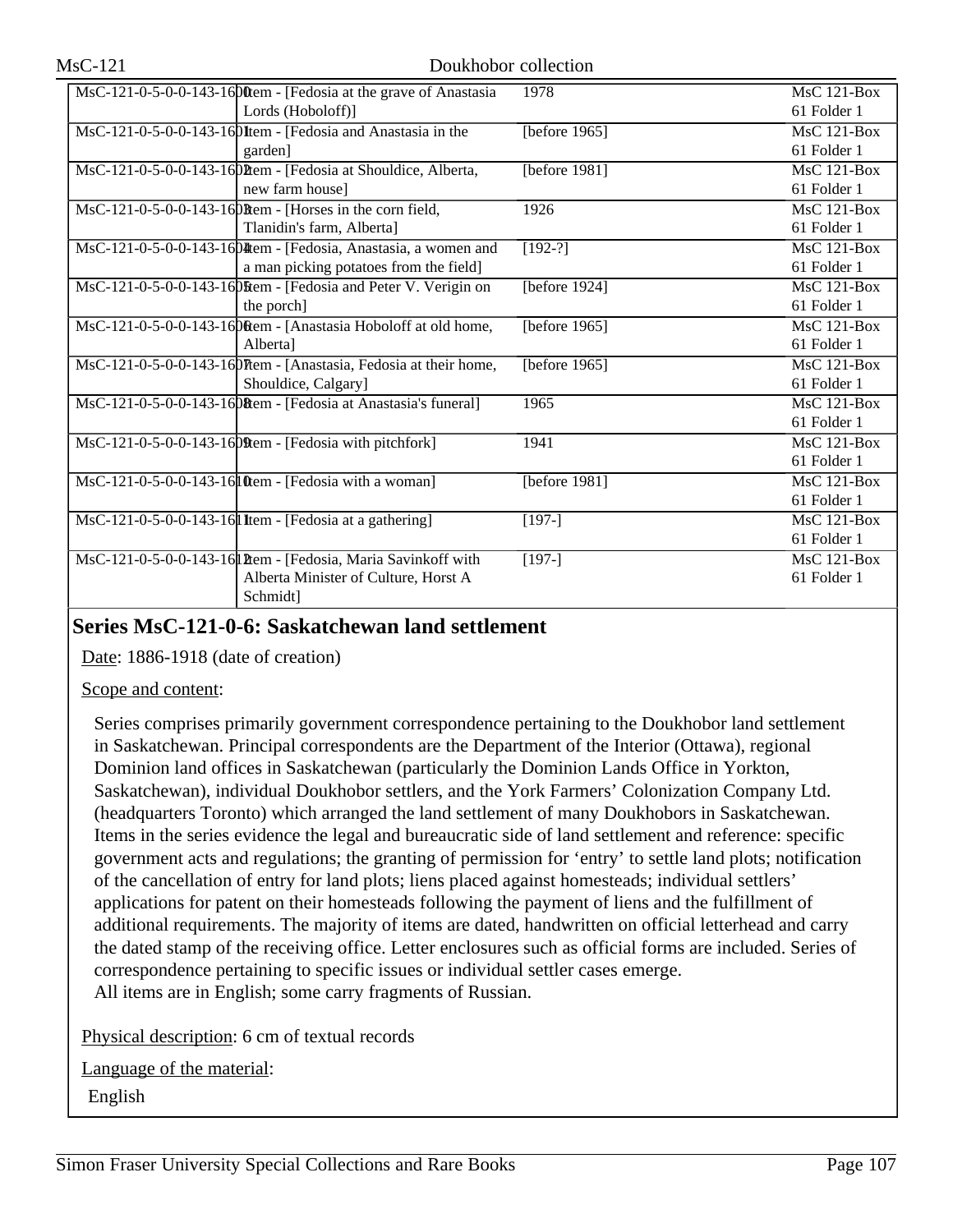## Russian

### Immediate source of acquisition:

Records in this series have been collected between 1996 and 2000 by John Keenlyside and donated in 2000 to the Special Collections.

### Arrangement:

Records in this series have been arranged chronologically by archivist.

### Restrictions on access:

No known restrictions

### Finding aids:

A file list is available

### Accruals:

Further accruals are possible

## Publication status:

| File / item list                     |                                     |           |               |           |
|--------------------------------------|-------------------------------------|-----------|---------------|-----------|
| Reference code                       | Title                               | Dates     | Access status | Container |
| MsC-121-0-6-0-0-1                    | File - Saskatchewan land settlement | 1886-1888 |               |           |
|                                      | correspondence                      |           |               |           |
| MsC-121-0-6-0-0-2                    | File - Saskatchewan land settlement | 1889-1890 |               |           |
|                                      | correspondence                      |           |               |           |
| MsC-121-0-6-0-0-3                    | File - Saskatchewan land settlement | 1892-1905 |               |           |
|                                      | correspondence                      |           |               |           |
| MsC-121-0-6-0-0-4                    | File - Saskatchewan land settlement | 1906      |               |           |
|                                      | correspondence                      |           |               |           |
| MsC-121-0-6-0-0-5                    | File - Saskatchewan land settlement | 1907      |               |           |
|                                      | correspondence                      |           |               |           |
| MsC-121-0-6-0-0-6                    | File - Saskatchewan land settlement | 1908      |               |           |
|                                      | correspondence                      |           |               |           |
| MsC-121-0-6-0-0-7                    | File - Saskatchewan land settlement | 1909-1910 |               |           |
|                                      | correspondence                      |           |               |           |
| MsC-121-0-6-0-0-8                    | File - Saskatchewan land settlement | 1912-1918 |               |           |
|                                      | correspondence                      |           |               |           |
| Series MsC-121-0-7: Writings         |                                     |           |               |           |
| Date: [190-]-1997 (date of creation) |                                     |           |               |           |
| Scope and content:                   |                                     |           |               |           |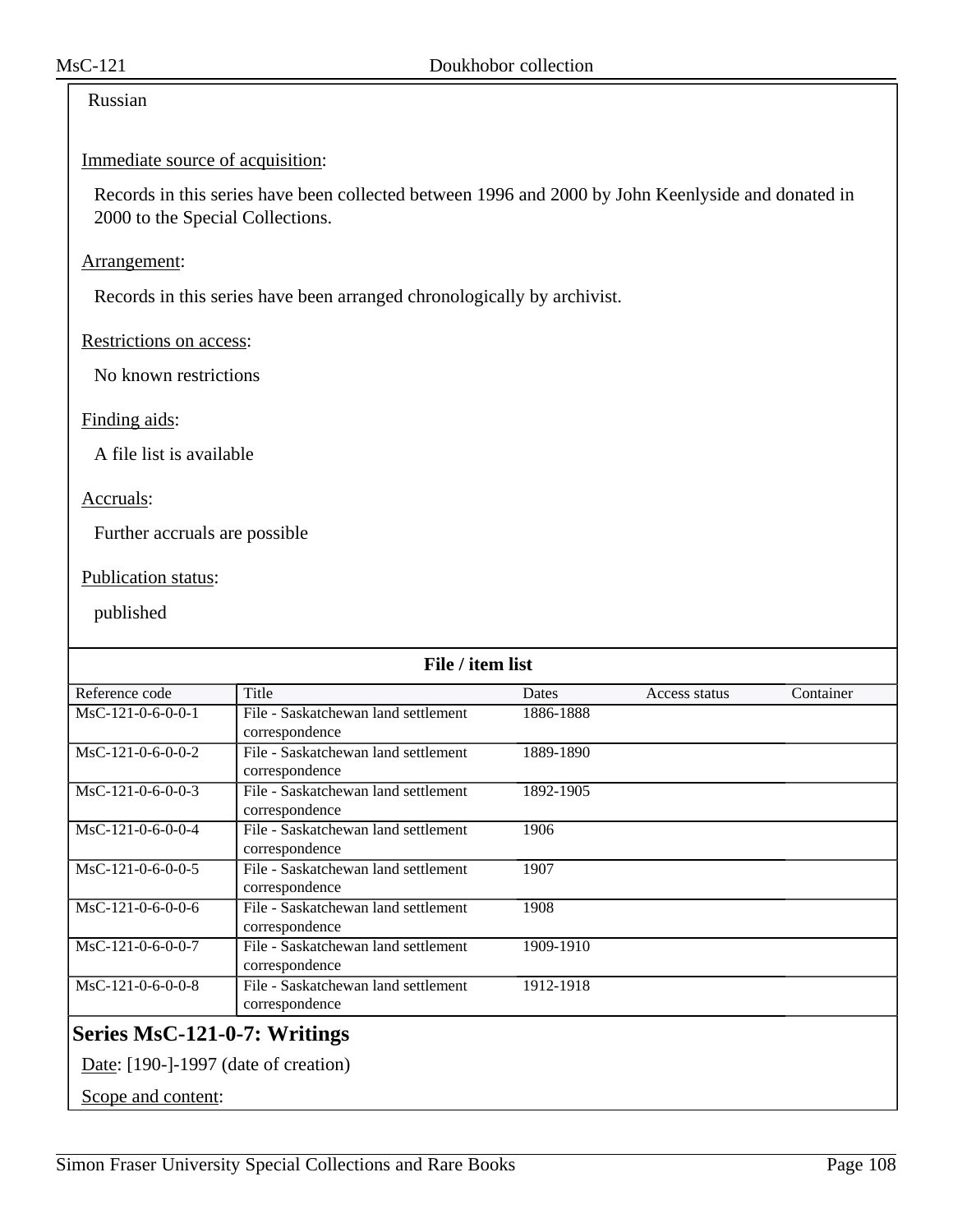This series consists of the Doukhobor writings in various formats including: journals, dairies, notebooks, manuscripts, addresses to the community, notes, narratives, philosophical writings, song texts, letters, speeches, articles, newspaper clippings, excerpts and other types. These records reveal Doukhobor personal experiences as immigrants, their views on politics, religion and ideology, and their way of life. Some of these accounts are written by identified individual members of the Doukhobor community and many are anonymous.

Physical description: 42 cm of textual records

## Immediate source of acquisition:

Records have been received from different sources and at different times over a period of time from 2001 till 2018. Part of the collection records was collected and donated by John Keenlyside, or by Steve Lapshinoff, other parts were acquired from various collectors.

Arrangement:

Records in this series have been arranged by the archivist according to the source of material and then chronologically. In most cases, content of files and their names were maintained as found in the original documents, but filed chronologically. In cases, when original files had no names, the archivist assigned a file name base on the file content. Any files that could not be organized chronologically contain arrangement notes at the file level.

Publication status:

published

# **Subseries MsC-121-0-7-1: Journals**

Date: 1901-1972 (date of creation)

Scope and content:

This sub-series consists of the individual Doukhobor writings in the format of journals and diaries. The records describe personal experiences of the authors in Russia before immigration to Canada and their experiences as immigrants in Canada and United States as well as later visits to Soviet Union. The records contain personal experiences of the authors as well as accounts of Doukhobor life and their community as immigrants.

Most of the records are in Russian.

Physical description: 16 cm of textual records

Publication status:

| File / item list |       |       |               |           |  |
|------------------|-------|-------|---------------|-----------|--|
| Reference code   | Title | Dates | Access status | Container |  |
|                  |       |       |               |           |  |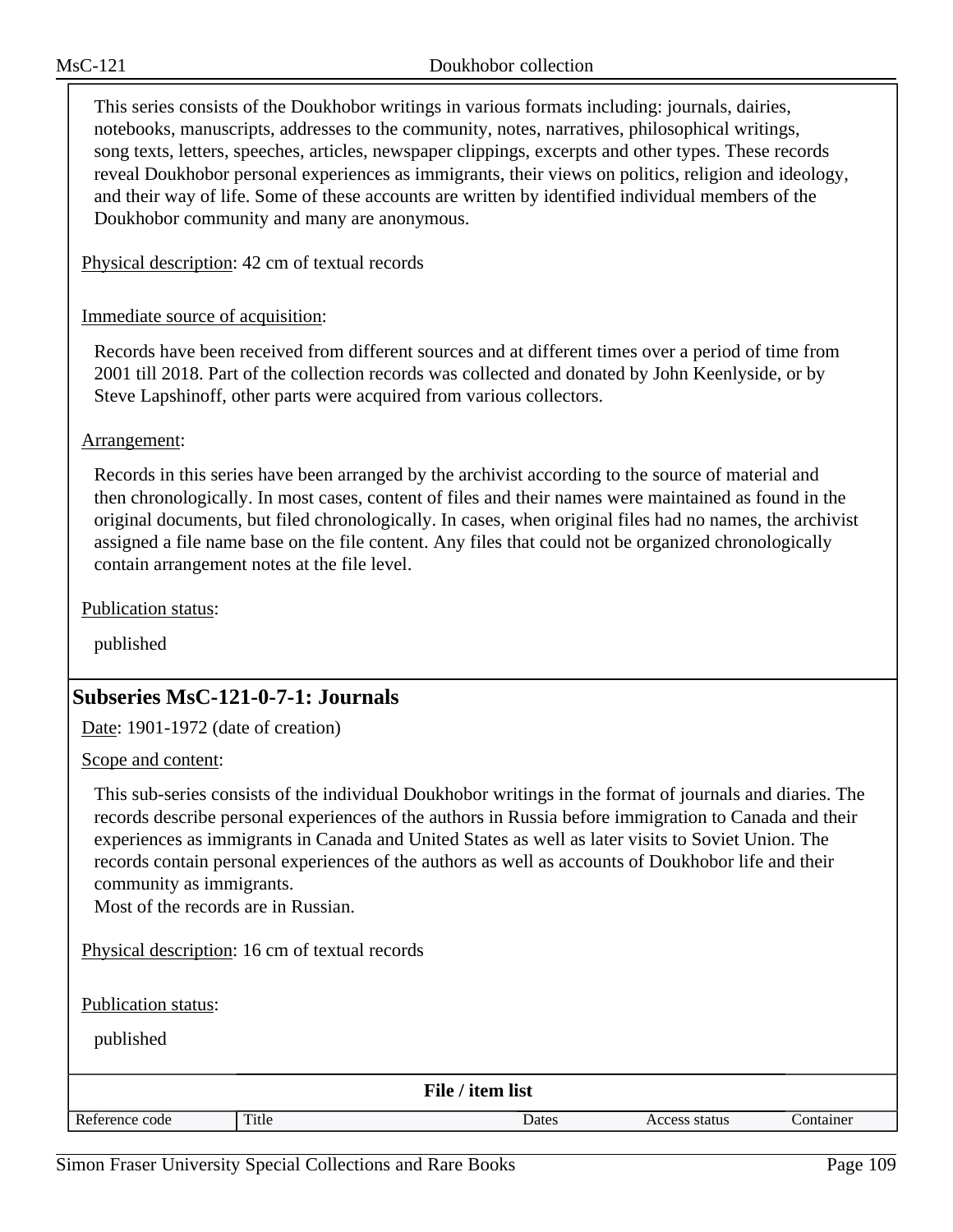| $MsC-121-0-7-1-0-1$ | File - [Chudikov, Saveliy]             | [before $1925$ ] | $MsC$ 121-Box |
|---------------------|----------------------------------------|------------------|---------------|
|                     |                                        |                  |               |
|                     |                                        |                  | 56 Folder 1   |
| $MsC-121-0-7-1-0-2$ | File - [Daily journal 1901 - calendar] | 1901             | $MsC$ 121-Box |
|                     |                                        |                  | 56 Folder 2   |
| $MsC-121-0-7-1-0-3$ | File - [Dyachov, Fyodor notebooks]     | [after 1905?]    | $MsC$ 121-Box |
|                     |                                        |                  | 56 Folder 3   |
| $MsC-121-0-7-1-0-4$ | File - [Gritchin, M. A. manuscript]    | 1971             | $MsC$ 121-Box |
|                     |                                        |                  | 56 Folder 4   |
| $MsC-121-0-7-1-0-5$ | File - [Ogloff, Joseph]                | 1953-1970        | $MsC$ 121-Box |
|                     |                                        |                  | 56 Folder 5   |
| $MsC-121-0-7-1-0-6$ | File - [Podovinnikov, Joseph E.]       | 1958             | $MsC$ 121-Box |
|                     |                                        |                  | 58 Folder 1   |
| $MsC-121-0-7-1-0-7$ | File - $[Tomilin, F. I.]$              | 1921-1972        | $MsC$ 121-Box |
|                     |                                        |                  | 58 Folder 2   |

# **Subseries MsC-121-0-7-2: Individual writings**

Date: 1952-1997 (date of creation)

Scope and content:

This sub-series consists of writings by individual members of the Doukhobor community. These writings consists of messages to community, articles published and unpublished, manuscript of book, festival speeches, notebooks, narratives, and other assorted writings.

Physical description: 14 cm of textual records

Publication status:

| File / item list    |                                            |              |               |               |  |
|---------------------|--------------------------------------------|--------------|---------------|---------------|--|
| Reference code      | Title                                      | Dates        | Access status | Container     |  |
| $MsC-121-0-7-2-0-1$ | File - [Chernenkoff, Mike]                 | [1993?]      |               | $MsC$ 121-Box |  |
|                     |                                            |              |               | 58 Folder 3   |  |
| MsC-121-0-7-2-0-2   | File - [Chernenkoff, Mike]                 | 1990         |               | $MsC$ 121-Box |  |
|                     |                                            |              |               | 58 Folder 4   |  |
| MsC-121-0-7-2-0-3   | File - [Fofonoff, Nick]                    | 1955         |               | $MsC$ 121-Box |  |
|                     |                                            |              |               | 58 Folder 5   |  |
| MsC-121-0-7-2-0-4   | File - [Kiroson, Pantes aka Stephan        | 1952         |               | MsC 121-Box   |  |
|                     | Sorokin]                                   |              |               | 58 Folder 6   |  |
| MsC-121-0-7-2-0-5   | File - [Kiroson, Pantes, excerpt]          | 1983         |               | MsC 121-Box   |  |
|                     |                                            |              |               | 58 Folder 7   |  |
| $MsC-121-0-7-2-0-6$ | File - [Ogloff, Joseph- festival speeches] | 1985-1991    |               | $MsC$ 121-Box |  |
|                     |                                            |              |               | 58 Folder 8   |  |
| $MsC-121-0-7-2-0-7$ | File - [Ogloff, Joseph]                    | [1993?]-1997 |               | $MsC$ 121-Box |  |
|                     |                                            |              |               | 58 Folder 9   |  |
| $MsC-121-0-7-2-0-8$ | File - [Ogloff, Joseph - notebook]         | 1994         |               | $MsC$ 121-Box |  |
|                     |                                            |              |               | 59 Folder 1   |  |
| $MsC-121-0-7-2-0-9$ | File - [Ogloff, Joseph - notebooks]        | 1969-1997    |               | $MsC$ 121-Box |  |
|                     |                                            |              |               | 59 Folder 2   |  |
| MsC-121-0-7-2-0-10  | File - [Ogloff, Joseph]                    | [1953?]-1997 |               | $MsC$ 121-Box |  |
|                     |                                            |              |               | 59 Folder 3   |  |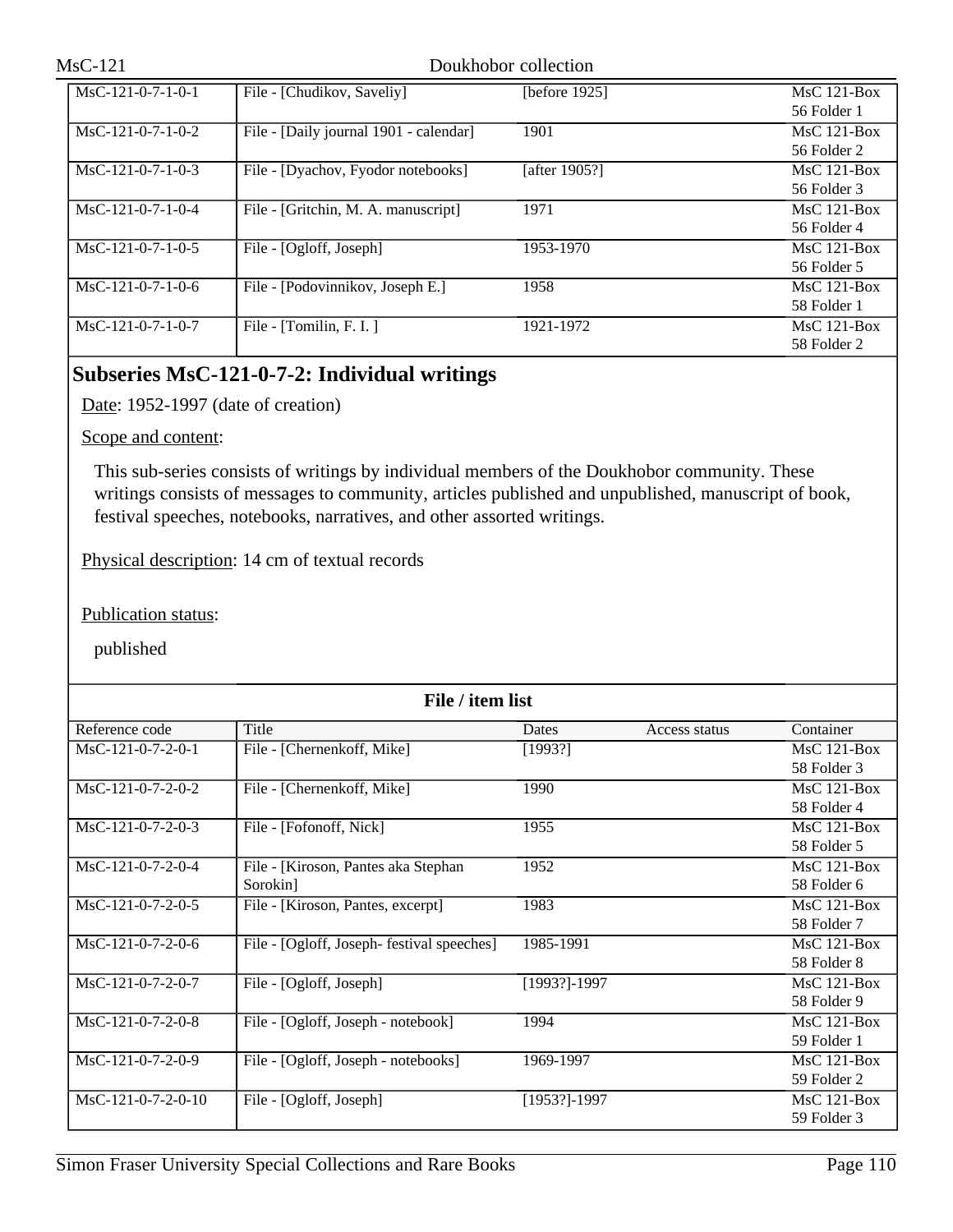| $MsC-121$            | Doukhobor collection       |      |                              |
|----------------------|----------------------------|------|------------------------------|
| $MsC-121-0-7-2-0-11$ | File - [Smorodin, Mikhail] | 1998 | $MsC$ 121-Box<br>59 Folder 4 |
| $MsC-121-0-7-2-0-12$ | File - [Starschew, A.]     | 1955 | $MsC$ 121-Box<br>59 Folder 5 |

# **Subseries MsC-121-0-7-3: Assorted writings**

Date: [19--]-1984 (date of creation)

Scope and content:

This sub-series consists of assorted writings by various authors that are often unidentified. The records include published and unpublished writings, articles, newspaper clippings, lists, excerpts from publications, manuscripts, philosophical writings, song texts, notes, transcriptions of writings, speeches, declarations and other writings. These records illustrate Doukhobor ideological and religious views and the Doukhobor way of life.

Physical description: 12 cm of textual records

Publication status:

|                      | File / item list                            |                       |               |                                 |  |  |
|----------------------|---------------------------------------------|-----------------------|---------------|---------------------------------|--|--|
| Reference code       | Title                                       | Dates                 | Access status | Container                       |  |  |
| $MsC-121-0-7-3-0-1$  | File - [Confession of Christian             | [1954?]               |               | $MsC$ 121-Box                   |  |  |
|                      | Doukhobors]                                 |                       |               | 59 Folder 6                     |  |  |
| $MsC-121-0-7-3-0-2$  | File - [Doukhobors at the crossroad, etc]   | 1936-1952             |               | MsC 121-Box                     |  |  |
|                      |                                             |                       |               | 59 Folder 7                     |  |  |
| $MsC-121-0-7-3-0-3$  | File - [Important dates]                    | $[19-1-1984]$         |               | MsC 121-Box                     |  |  |
|                      |                                             |                       |               | 59 Folder 8                     |  |  |
| MsC-121-0-7-3-0-4    | File - [Justification by truth of Christian | $[19-]$               |               | <b>MsC 121-Box</b>              |  |  |
|                      | divine worship - proposal]                  |                       |               | 57                              |  |  |
| $MsC-121-0-7-3-0-5$  | File - [Key to understanding and other      | $[1959-1976?]$        |               | MsC 121-Box                     |  |  |
|                      | writings]                                   |                       |               | 60 Folder 1                     |  |  |
| MsC-121-0-7-3-0-6    | File - [S. Kulik, E. Bumbiers, Y. N.        | 1971-1974             |               | $MsC$ 121-Box                   |  |  |
|                      | Pavlov]                                     |                       |               | 60 Folder 2                     |  |  |
| $MsC-121-0-7-3-0-7$  | File - [Letters and messages from father    | $\sqrt{19-1-1949}$    |               | $MsC$ 121-Box                   |  |  |
|                      | to son and other writings]                  |                       |               | 60 Folder 3                     |  |  |
| $MsC-121-0-7-3-0-8$  | File - [Minute book]                        | [after 1928]          |               | MsC 121-Box                     |  |  |
|                      |                                             |                       |               | 60 Folder 4                     |  |  |
| MsC-121-0-7-3-0-9    | File - [Mosfilm production on               | 1991                  |               | $\overline{\text{MsC 121-Box}}$ |  |  |
|                      | Doukhobors - script]                        |                       |               | 60 Folder 5                     |  |  |
| $MsC-121-0-7-3-0-10$ | File - [The other side of the Doukhobor     | 1962                  |               | MsC 121-Box                     |  |  |
|                      | story, etc.]                                |                       |               | 60 Folder 6                     |  |  |
| MsC-121-0-7-3-0-11   | File - [Our life on Earth itself - sleep]   | $\overline{1}$ [19--] |               | MsC 121-Box                     |  |  |
|                      |                                             |                       |               | 60 Folder 7                     |  |  |
| MsC-121-0-7-3-0-12   | File - [Psalms]                             | $\sqrt{19-}$          |               | $MsC$ 121-Box                   |  |  |
|                      |                                             |                       |               | 60 Folder 8                     |  |  |
| MsC-121-0-7-3-0-13   | File - [Russian Office of Canadian          | $[19-]$               |               | $MsC$ 121-Box                   |  |  |
|                      | Comrades]                                   |                       |               | 60 Folder 9                     |  |  |
| MsC-121-0-7-3-0-14   | File - [Spiritual weapon of Doukhobors      | 1973-1984             |               | $MsC$ 121-Box                   |  |  |
|                      | against Satan and devil, etc]               |                       |               | 60 Folder 10                    |  |  |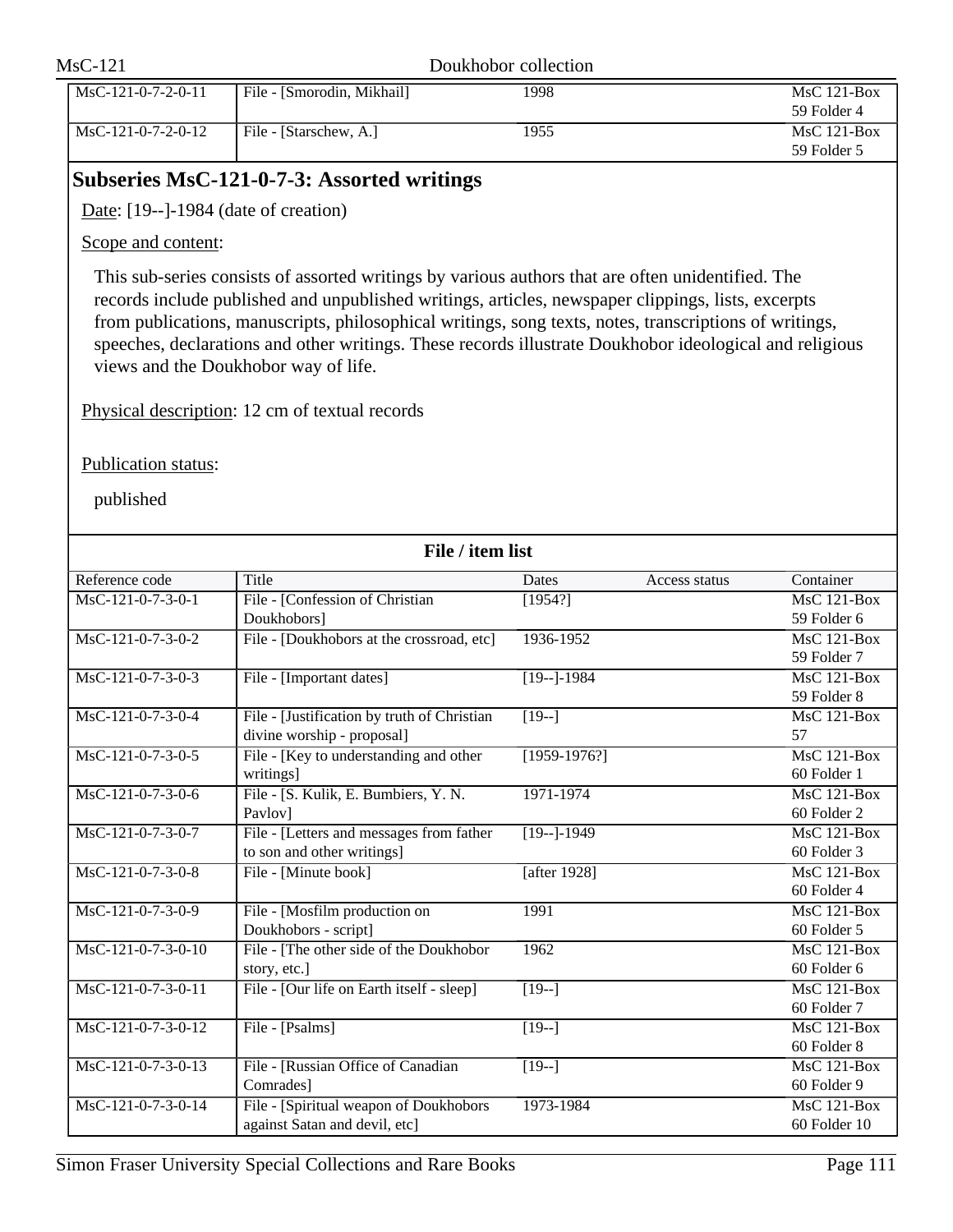| $MsC-121$            |                   | Doukhobor collection          |                                 |  |
|----------------------|-------------------|-------------------------------|---------------------------------|--|
| $MsC-121-0-7-3-0-15$ | File - [Writings] | 1912-1976                     | $MsC$ 121-Box<br>60 Folder 11   |  |
| $MsC-121-0-7-3-0-16$ | File - [Writings] | <b>L</b> after<br>1937?]-1979 | $MsC$ 121-Box<br>$60$ Folder 12 |  |
| $MsC-121-0-7-3-0-17$ | File - [Writings] | 1934-1978                     | $MsC$ 121-Box<br>$60$ Folder 13 |  |

# **Series MsC-121-0-8: General photographs**

Date: [before 1886] - 1978 (date of creation)

## Scope and content:

This series consists of photographic black and white, and color images depicting the Doukhobor Community in Russian, Saskatchewan and British Columbia from before 1886 until 1978, but predominantly 1900-1950s. The images portray various individual members of the Doukhobor community, families and groups in their traditional clothing. More often than not the individuals are unidentified. The images of individuals are often form the early decades of the 20th century. The images also depict various community and personal events, such as funerals, concerts, performances and religious rites as well as places, such as villages, towns, factories, etc. Many images consist of vernacular shots taken by participants, family, etc. and some are taken by identified local photographers.

This series includes images of important Doukhobor leaders including: Anastasia Holoboff, Peter P. Verigin (Chistiakov), Peter P. Verigin III (Yasterbov), Anna Markova, Lukeria Kalmykov, Stefan Sorokin, John J. Verigin, and many others.

Some images are in the format of a postcard, some are mounted on boards or contained in their original folding mounts.

Physical description: 552 photographs, 1 visitor pass card, 1 envelope 532 photographs : b&w print 20 photographs : col. print

## Immediate source of acquisition:

Records have been received from different sources and at different times over a period of time from 2001 till 2018. Part of the collection records was collected and donated by John Keenlyside, or by Steve Lapshinoff, other parts were acquired from various collectors.

## Arrangement:

The files in this series were kept as found in the original folders as acquired from various sources. This series were assigned item numbers MSC121-DPC-001 to MSC121-DPC-016, MSC121-DP-035 – MSC121-DP-198, MSC121-DP-279, and MSC121-DP-1125 to MSC121-DP-1539.

## Restrictions on access:

No known restrictions

## Finding aids:

File list is available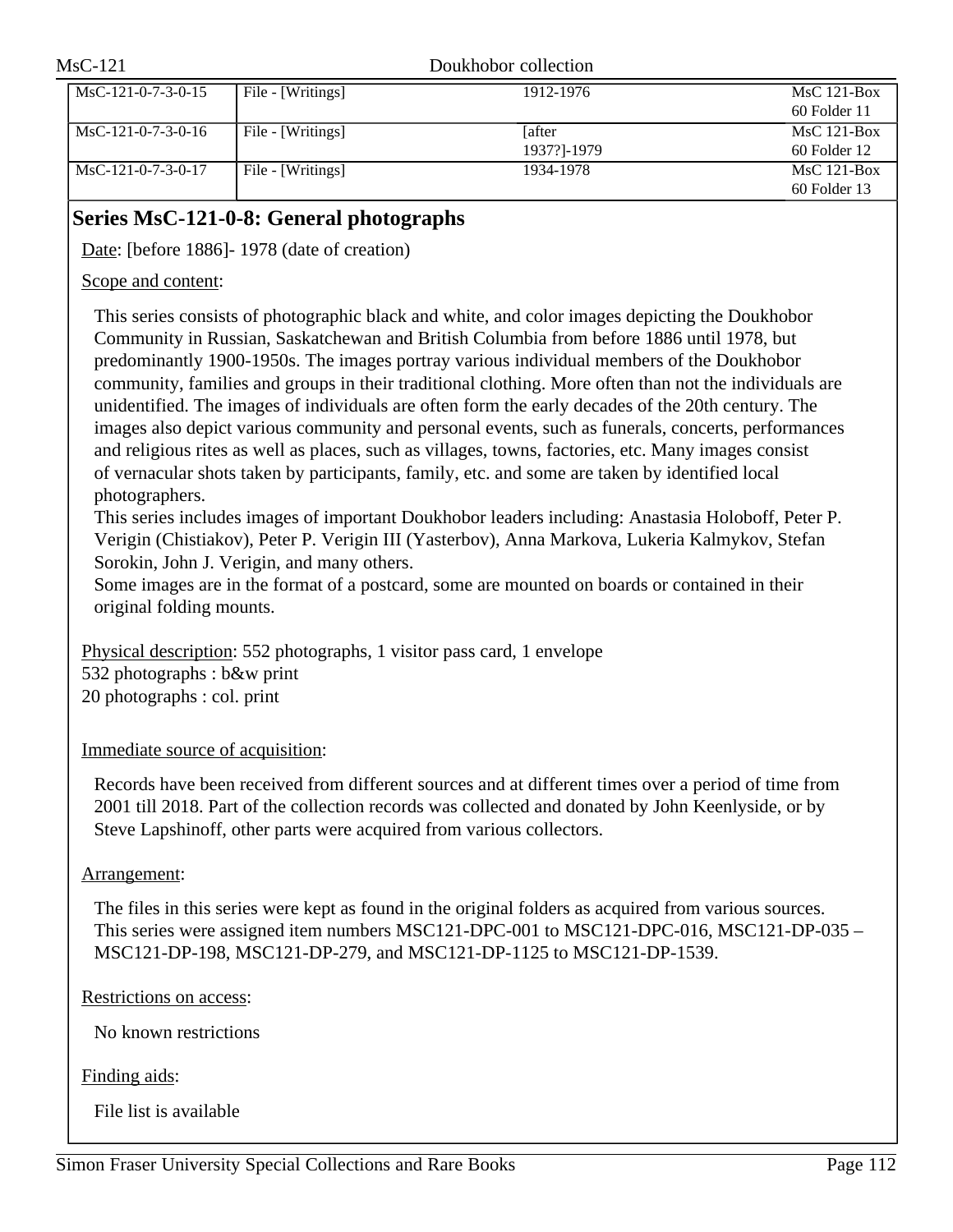# Accruals:

Further accruals are possible

## Publication status:

| File / item list       |                                                                   |                             |                    |  |
|------------------------|-------------------------------------------------------------------|-----------------------------|--------------------|--|
| Reference code         | Title                                                             | Dates<br>Access status      | Container          |  |
| MsC-121-0-8-0-0-1      | File - Photographs Keenlyside Collection                          | $[190-?]-[195-?]$           | MsC 121-Box        |  |
|                        |                                                                   |                             | 61 Folder 2        |  |
|                        | MsC-121-0-8-0-0-1-1165 Item - [Doukhobors marching into           | $[190-?]$                   | $MsC$ 121-Box      |  |
|                        | Yorkton]                                                          |                             | 61 Folder 2        |  |
|                        | MsC-121-0-8-0-0-1-1166 Item - [Mostly women clearing a road       | $[190-?]$                   | <b>MsC 121-Box</b> |  |
|                        | between dwellings]                                                |                             | 61 Folder 2        |  |
| MsC-121-0-8-0-0-1-035  | Item - [Sorokin's portrait with his left                          | $[195-?]$                   | $MsC$ 121-Box      |  |
|                        | hand at his temple]                                               |                             | 61 Folder 2        |  |
| MsC-121-0-8-0-0-1-036  | Item - [Sorokin's portrait, looking to the                        | $[195-?]$                   | <b>MsC 121-Box</b> |  |
|                        | left side]                                                        |                             | 61 Folder 2        |  |
| MsC-121-0-8-0-0-1-038  | Item - [Sorokin's portrait]                                       | $[195-?]$                   | <b>MsC 121-Box</b> |  |
|                        |                                                                   |                             | 61 Folder 2        |  |
| MsC-121-0-8-0-0-1-037  | Item - [Sorokin's portrait, looking down]                         | $[195-?]$                   | MsC 121-Box        |  |
|                        |                                                                   |                             | 61 Folder 1        |  |
|                        | MsC-121-0-8-0-0-1-1133 Item - [Sorokin's portrait, looking to the | $[195-?]$                   | <b>MsC 121-Box</b> |  |
|                        | right side]                                                       |                             | 61 Folder 2        |  |
|                        | MsC-121-0-8-0-0-1-1125 Item - [Portrait of Sorokin]               | $[194-]$                    | MsC 121-Box        |  |
|                        |                                                                   |                             | 61 Folder 2        |  |
|                        | MsC-121-0-8-0-0-1-1167 Item - [Portrait of Sorokin's profile]     | $[194-]$                    | $MsC$ 121-Box      |  |
|                        |                                                                   |                             | 61 Folder 2        |  |
| MsC-121-0-8-0-0-2      | File - Postcards Keenlyside Collection II                         | $\overline{[193-]-[195-?]}$ | <b>MsC 121-Box</b> |  |
|                        |                                                                   |                             | 61 Folder 3        |  |
|                        | MsC-121-0-8-0-0-2-1168 Item - [Group of young people "Benito"     | 1931                        | <b>MsC 121-Box</b> |  |
|                        | singers"]                                                         |                             | 61 Folder 3        |  |
|                        | MsC-121-0-8-0-0-2-1169 Item - [Five women in front of building,   | 1932                        | MsC 121-Box        |  |
|                        | Saskatchewan]                                                     |                             | 61 Folder 3        |  |
|                        | MsC-121-0-8-0-0-2-1170 Item - [Group of young people "Benito"]    | 1931                        | <b>MsC 121-Box</b> |  |
|                        | Man"]                                                             |                             | 61 Folder 3        |  |
| MsC-121-0-8-0-0-2-1171 | Item - [Group of seven in the field,                              | 1932                        | MsC 121-Box        |  |
|                        | Langham, Sask.]                                                   |                             | 61 Folder 3        |  |
|                        | MsC-121-0-8-0-0-2-1172 Item - [Miss Pereverseff sitting in the    | [1932?]                     | MsC 121-Box        |  |
|                        | field]                                                            |                             | 61 Folder 3        |  |
|                        | MsC-121-0-8-0-0-2-1173 Item - [Large group of Doukhobors in       | 1934                        | <b>MsC 121-Box</b> |  |
|                        | Verigin, Sask., view from above]                                  |                             | 61 Folder 3        |  |
|                        | MsC-121-0-8-0-0-2-1174 Item - [Long line of Doukhobors sitting    | $\overline{[193]}$          | MsC 121-Box        |  |
|                        | in the field]                                                     |                             | 61 Folder 3        |  |
|                        | MsC-121-0-8-0-0-2-1175 Item - [Funeral of female member of        | 1932                        | MsC 121-Box        |  |
|                        | Doukhobors, Verigin, Sask.]                                       |                             | 61 Folder 3        |  |
|                        | MsC-121-0-8-0-0-2-1176 Item - [Group of Doukhobors in the field   | $[193-]$                    | $MsC$ 121-Box      |  |
|                        | posing for photo]                                                 |                             | 61 Folder 3        |  |
|                        | MsC-121-0-8-0-0-2-1177 Item - [Vasilii V. and Nastasia V.         | $[193-]$                    | <b>MsC 121-Box</b> |  |
|                        | Androsoff]                                                        |                             | 61 Folder 3        |  |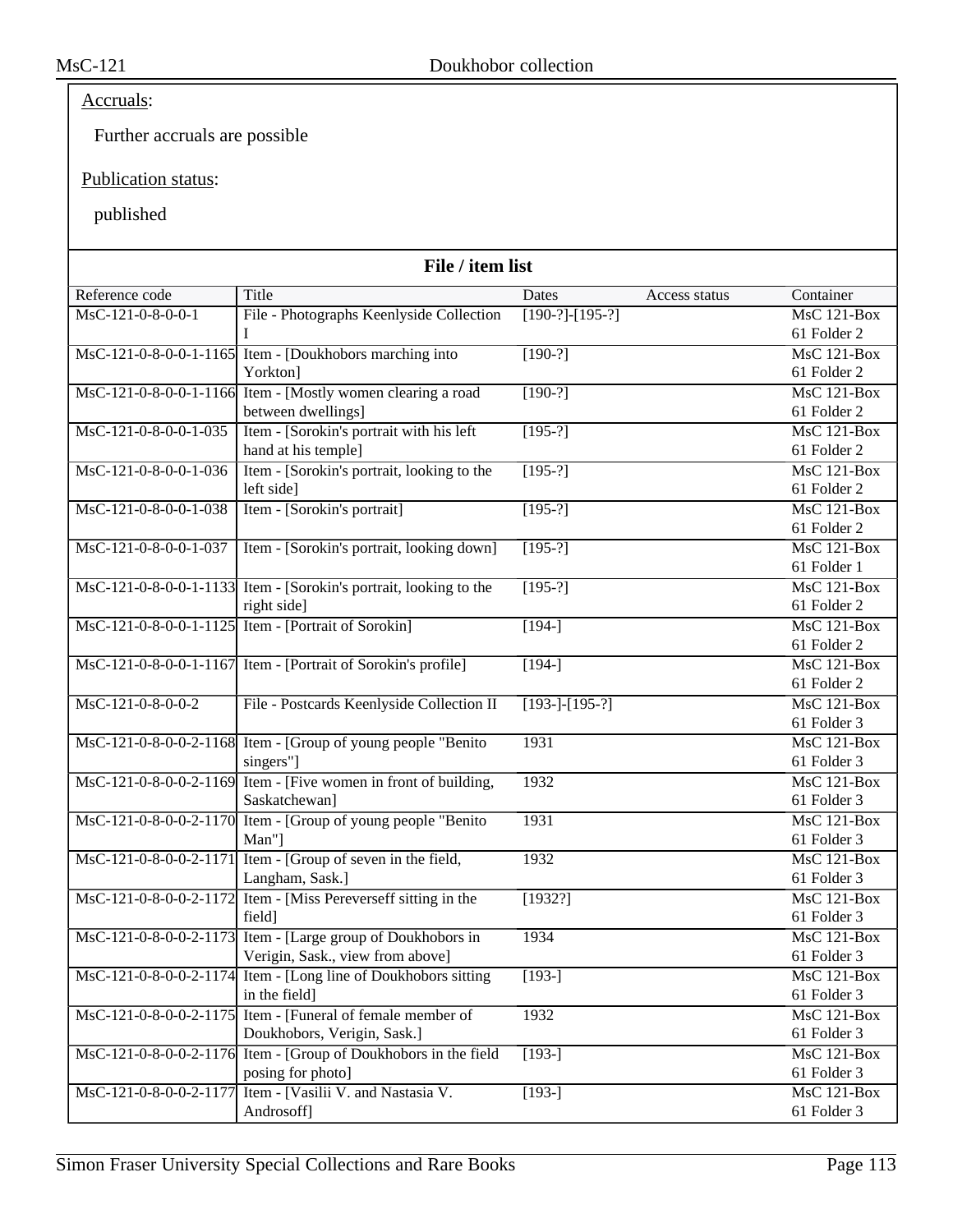| <b>MsC-121</b>           | Doukhobor collection                                                 |                      |                                   |
|--------------------------|----------------------------------------------------------------------|----------------------|-----------------------------------|
|                          | MsC-121-0-8-0-0-1-1178 Item - [Family of four portrait in the        | $[193-]$             | <b>MsC 121-Box</b>                |
|                          | garden]<br>MsC-121-0-8-0-0-1-1179 Item - [Two men portrait, possibly | $[195-?]$            | 61 Folder 3<br>MsC 121-Box        |
|                          | Konkin and Lebedeff]                                                 |                      | 61 Folder 3                       |
|                          |                                                                      |                      |                                   |
| MsC-121-0-8-0-0-3        | File - Postcards Keenlyside Collection III                           | [190-]-[ca.<br>1920] | MsC 121-Box<br>61 Folder 4        |
| MsC-121-0-8-0-0-3-139    | Item - [Market Canora Sask., horse                                   | $[190-]$             | <b>MsC 121-Box</b>                |
|                          | carriages and people]                                                |                      | 61 Folder 4                       |
| $MsC-121-0-8-0-0-3-1180$ | Item - [Doukhobor crowd in traditional                               | $[190-]$             | MsC 121-Box                       |
|                          | dress, British Columbia]                                             |                      | 61 Folder 4                       |
| MsC-121-0-8-0-0-3-1181   | Item - [Doukhobor family in front of                                 | [1907]               | $MsC$ 121-Box                     |
|                          | dwelling]                                                            |                      | 61 Folder 4                       |
|                          | MsC-121-0-8-0-0-3-1182 Item - [Doukhobor girls in traditional        | [1909]               | <b>MsC 121-Box</b>                |
|                          | dress]                                                               |                      | 61 Folder 4                       |
|                          | MsC-121-0-8-0-0-3-1183 Item - [Group of Doukhobors in                | 1906                 | $MsC$ 121-Box                     |
|                          | Winnipeg]                                                            |                      | 61 Folder 4                       |
|                          | MsC-121-0-8-0-0-3-1184 Item - [Doukhobors making bricks]             | $\sqrt{190}$         | $MsC$ 121-Box                     |
|                          |                                                                      |                      | 61 Folder 4                       |
|                          | MsC-121-0-8-0-0-3-1185 Item - [Doukhobor village,<br>Saskatchewan]   | $[190-]$             | <b>MsC 121-Box</b><br>61 Folder 4 |
|                          | MsC-121-0-8-0-0-3-1186 Item - [Doukhobor people in front of          | $[190-]$             | $MsC$ 121-Box                     |
|                          | house with a sod roof]                                               |                      | 61 Folder 4                       |
|                          | MsC-121-0-8-0-0-3-1187 Item - [Young woman carrying bucket]          | $[190-]$             | $MsC$ 121-Box                     |
|                          |                                                                      |                      | 61 Folder 4                       |
|                          | MsC-121-0-8-0-0-3-1188 Item - [Doukhobor gathering at Nelson,        | [ca. 1920]           | <b>MsC 121-Box</b>                |
|                          | <b>BC</b>                                                            |                      | 61 Folder 4                       |
|                          | MsC-121-0-8-0-0-3-1189 Item - [Doukhobor village, and men with       | [ca. 1906]           | MsC 121-Box                       |
|                          | horses]                                                              |                      | 61 Folder 4                       |
|                          | MsC-121-0-8-0-0-3-1190 Item - [Group of young Doukhobors in          | $[190-]$             | MsC 121-Box                       |
|                          | traditional dress]                                                   |                      | 61 Folder 4                       |
|                          | MsC-121-0-8-0-0-3-1191 Item - [Doukhobors mixing plaster]            | $[190-]$             | $MsC$ 121-Box                     |
|                          |                                                                      |                      | 61 Folder 4                       |
| MsC-121-0-8-0-0-3-144    | Item - [Doukhobors plowing]                                          | $[190-]$             | <b>MsC 121-Box</b><br>61 Folder 4 |
| MsC-121-0-8-0-0-4        | File - Postcards                                                     | [ca. 1881]-1963      | $MsC$ 121-Box                     |
|                          |                                                                      |                      | 62                                |
| MsC-121-0-8-0-0-4-001    | Item - [Letter from Sons of Freedom to                               | 1930                 | MsC 121-Box                       |
|                          | German Consulate]                                                    |                      | 62                                |
| MsC-121-0-8-0-0-4-002    | Item - [Group of young women in                                      | $[191-?]$            | MsC 121-Box                       |
|                          | traditional cloths on the stairs]                                    |                      | 62                                |
| MsC-121-0-8-0-0-4-003    | Item - [Doukhobor team, oxen carriage,                               | $\overline{[191-?]}$ | MsC 121-Box                       |
|                          | Buchanan, Sask]                                                      |                      | 62                                |
| MsC-121-0-8-0-0-4-004    | Item - [A women in front of house]                                   | $[191-?]$            | MsC 121-Box<br>62                 |
| MsC-121-0-8-0-0-4-005    | Item - [Doukhobor village Langham                                    | [1913?]              | MsC 121-Box                       |
|                          | Sask.]                                                               |                      | 62                                |
| MsC-121-0-8-0-0-4-006    | Item - [Doukhobor village near                                       | $[191-?]$            | <b>MsC 121-Box</b>                |
|                          | Kamsack]                                                             |                      | 62                                |
| MsC-121-0-8-0-0-4-007    | Item - [Doukhobor village, Buchanan,                                 | $[191-?]$            | MsC 121-Box                       |
|                          | Sask.]                                                               |                      | 62                                |
| MsC-121-0-8-0-0-4-008    | Item - [Doukhobor village, Elbow,                                    | $[191-?]$            | <b>MsC 121-Box</b>                |
|                          | Langham, Sask.]                                                      |                      | 62                                |
| MsC-121-0-8-0-0-4-009    | Item - [Doukhobor village, near                                      | $[191-?]$            | MsC 121-Box                       |
|                          | Buchanan, Sask.]                                                     |                      | 62                                |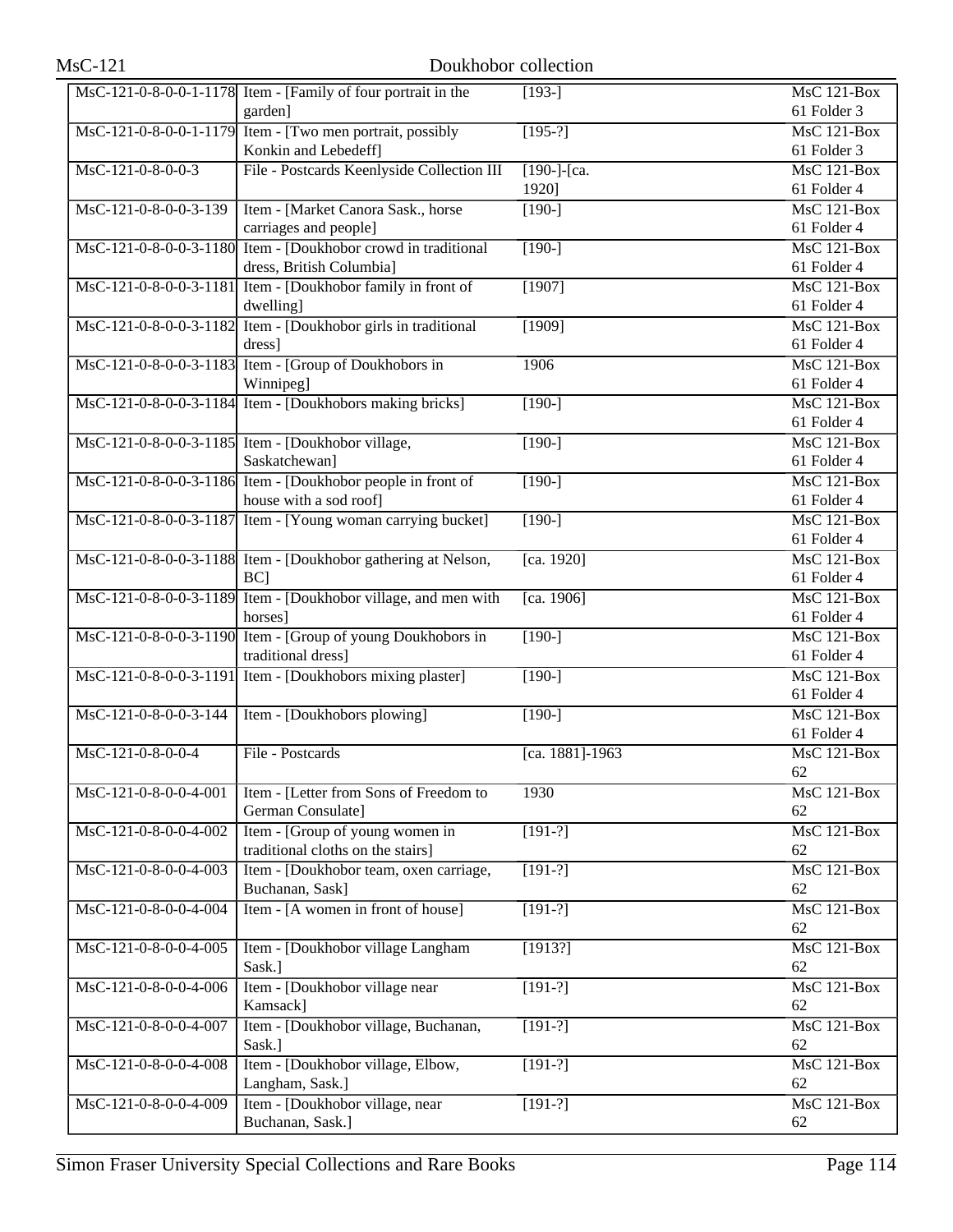| $MsC-121$               | Doukhobor collection                                                                     |            |                          |
|-------------------------|------------------------------------------------------------------------------------------|------------|--------------------------|
| $MsC-121-0-8-0-0-4-010$ | Item - [Doukhobor village, Buchanan,<br>Sask., some women and children on the<br>street] | $[191-?]$  | <b>MsC 121-Box</b><br>62 |
| MsC-121-0-8-0-0-4-011   | Item - [Doukhobor house, Saskatoon,<br>Sask.]                                            | $[191-?]$  | MsC 121-Box<br>62        |
| MsC-121-0-8-0-0-4-012   | Item - [Group of ten women in traditional<br>clothing]                                   | $[191-?]$  | $MsC$ 121-Box<br>62      |
| MsC-121-0-8-0-0-4-013   | Item - [Group of Doukhobors in<br>Winnipeg]                                              | $[191-?]$  | <b>MsC 121-Box</b><br>62 |
| MsC-121-0-8-0-0-4-014   | Item - [Young woman close up]                                                            | $[191-?]$  | MsC 121-Box<br>62        |
| MsC-121-0-8-0-0-4-015   | Item - [Two women in the garden]                                                         | $[191-?]$  | $MsC$ 121-Box<br>62      |
| MsC-121-0-8-0-0-4-016   | Item - [Peter P. Verigin (child) and his<br>mother Evodokia Gregievna]                   | [ca. 1891] | <b>MsC 121-Box</b><br>62 |
| MsC-121-0-8-0-0-4-040   | Item - [Doukhobor landscape]                                                             | $[191-?]$  | $MsC$ 121-Box<br>62      |
| MsC-121-0-8-0-0-4-043   | Item - [Funeral procession of Peter V.<br>Verigin]                                       | 1924       | $MsC$ 121-Box<br>62      |
| MsC-121-0-8-0-0-4-044   | Item - [Portrait of Vanya Makortoff]                                                     | $[191-?]$  | <b>MsC 121-Box</b><br>62 |
| MsC-121-0-8-0-0-4-046   | Item - [Doukhobor construction in the<br>field]                                          | $[191-?]$  | MsC 121-Box<br>62        |
| MsC-121-0-8-0-0-4-047   | Item - [Large group of Doukhobors in the<br>field, four men at the front]                | 1921       | <b>MsC 121-Box</b><br>62 |
| MsC-121-0-8-0-0-4-048   | Item - [Large group of Doukhobors in the<br>field, view from behind]                     | 1921       | <b>MsC 121-Box</b><br>62 |
| MsC-121-0-8-0-0-4-050   | Item - [Doukhobors working at railroad]                                                  | $[191-?]$  | MsC 121-Box<br>62        |
| MsC-121-0-8-0-0-4-051   | Item - [Young Doukhobor man and<br>woman]                                                | $[191-?]$  | $MsC$ 121-Box<br>62      |
| MsC-121-0-8-0-0-4-054   | Item - [Doukhobor man and woman]                                                         | $[191-?]$  | <b>MsC 121-Box</b><br>62 |
| MsC-121-0-8-0-0-4-055   | Item - [Portrait of Lukeria Kalmykova]                                                   | $[191-?]$  | MsC 121-Box<br>62        |
| MsC-121-0-8-0-0-4-056   | Item - [Three young women]                                                               | $[191-?]$  | $MsC$ 121-Box<br>62      |
| MsC-121-0-8-0-0-4-057   | Item - [Family portrait in the garden]                                                   | 1922?      | <b>MsC 121-Box</b><br>62 |
| MsC-121-0-8-0-0-4-059   | Item - [Women at the Victory Square,<br>Vancouver]                                       | 1963       | <b>MsC 121-Box</b><br>62 |
| MsC-121-0-8-0-0-4-060   | Item - [Stephan Sorokin sitting in the<br>garden]                                        | 1950       | MsC 121-Box<br>62        |
| MsC-121-0-8-0-0-4-061   | Item - [Stephan Sorokin sitting in the<br>garden - close up]                             | 1950       | <b>MsC 121-Box</b><br>62 |
| MsC-121-0-8-0-0-4-063   | Item - [Doukhobor neighborhood]                                                          | $[19-]$    | <b>MsC 121-Box</b><br>62 |
| MsC-121-0-8-0-0-4-064   | Item - [Doukhobor farm at the edge of<br>woods]                                          | $[19-]$    | $MsC$ 121-Box<br>62      |
| MsC-121-0-8-0-0-4-065   | Item - [Doukhobor landscape, view of<br>river]                                           | $[19-]$    | <b>MsC 121-Box</b><br>62 |
| MsC-121-0-8-0-0-4-067   | Item - [Portrait of Vanya Makortoff]                                                     | $[191-?]$  | MsC 121-Box<br>62        |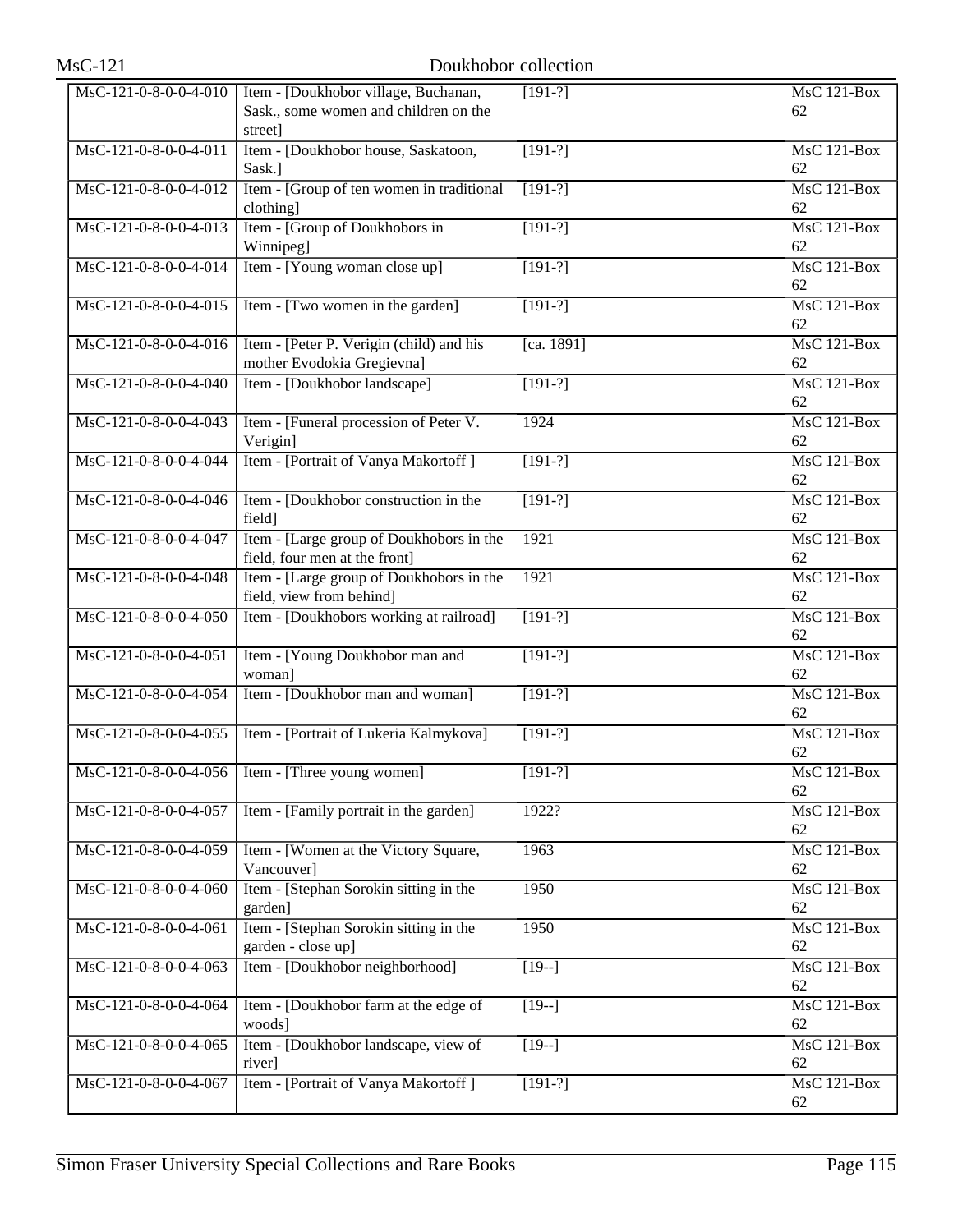| $MsC-121$             |                                                                                                   | Doukhobor collection |                          |
|-----------------------|---------------------------------------------------------------------------------------------------|----------------------|--------------------------|
| MsC-121-0-8-0-0-4-068 | Item - [Portrait of Masha Sukhoreff at the<br>table]                                              | $[19-]$              | <b>MsC 121-Box</b><br>62 |
| MsC-121-0-8-0-0-4-069 | Item - [Doukhobor people working in the<br>field]                                                 | $[19-]$              | MsC 121-Box<br>62        |
| MsC-121-0-8-0-0-4-070 | Item - [View of flour mill in Verigin,<br>Sask.]                                                  | $\overline{19-1}$    | $MsC$ 121-Box<br>62      |
| MsC-121-0-8-0-0-4-073 | Item - [Doukhobor community, Verigin,<br>Sask.]                                                   | $[19-]$              | <b>MsC 121-Box</b><br>62 |
| MsC-121-0-8-0-0-4-076 | Item - [Peter V. Verigin's funeral]                                                               | 1924                 | MsC 121-Box<br>62        |
| MsC-121-0-8-0-0-4-077 | Item - [View at Brilliant, BC from<br>Verigin's tomb]                                             | [after $1924$ ]      | $MsC$ 121-Box<br>62      |
| MsC-121-0-8-0-0-4-078 | Item - [Large house in winter]                                                                    | $[19-]$              | MsC 121-Box<br>62        |
| MsC-121-0-8-0-0-4-079 | Item - [Doukhobor protest]                                                                        | [ca. 1930]           | MsC 121-Box<br>62        |
| MsC-121-0-8-0-0-4-081 | Item - [Srisovan in the office about his<br>business]                                             | 1917                 | $MsC$ 121-Box<br>62      |
| MsC-121-0-8-0-0-4-082 | Item - [Portrait of a woman]                                                                      | 1926                 | $MsC$ 121-Box<br>62      |
| MsC-121-0-8-0-0-4-083 | Item - [Four young women holding<br>picked fruit]                                                 | $[19-]$              | MsC 121-Box<br>62        |
| MsC-121-0-8-0-0-4-086 | Item - [Meeting in the community hall, J.<br>J. Verigin on the left]                              | [1950?]              | <b>MsC 121-Box</b><br>62 |
| MsC-121-0-8-0-0-4-087 | Item - [View of flour mill in Verigin,<br>Sask.]                                                  | $\overline{119-1}$   | <b>MsC 121-Box</b><br>62 |
| MsC-121-0-8-0-0-4-090 | Item - [Doukhobor people working in the<br>field]                                                 | $[19-]$              | MsC 121-Box<br>62        |
| MsC-121-0-8-0-0-4-091 | Item - [Doukhobor people working in the<br>field]                                                 | $[19-]$              | $MsC$ 121-Box<br>62      |
| MsC-121-0-8-0-0-4-093 | Item - [Play on stage during Jubilee<br>Fiftieth Anniversary Doukhobors in<br>Canada celebration] | 1949                 | <b>MsC 121-Box</b><br>62 |
| MsC-121-0-8-0-0-4-095 | Item - [Men choir at the Jubilee]                                                                 | 1949                 | MsC 121-Box<br>62        |
| MsC-121-0-8-0-0-4-096 | Item - [Large Doukhobor crowd seated<br>outside]                                                  | [1949?]              | $MsC$ 121-Box<br>62      |
| MsC-121-0-8-0-0-4-097 | Item - [Men and women choir at the<br>Jubilee]                                                    | 1949                 | <b>MsC 121-Box</b><br>62 |
| MsC-121-0-8-0-0-4-098 | Item - [Large Doukhobor crowd seated<br>outside]                                                  | [1949?]              | MsC 121-Box<br>62        |
| MsC-121-0-8-0-0-4-099 | Item - [Men on the stage during Jubilee]                                                          | 1949                 | $MsC$ 121-Box<br>62      |
| MsC-121-0-8-0-0-4-100 | Item - [Large group on the stage during]<br>Jubilee celebration.                                  | 1949                 | <b>MsC 121-Box</b><br>62 |
| MsC-121-0-8-0-0-4-101 | Item - [Men and women choir at the<br>Jubilee]                                                    | 1949                 | MsC 121-Box<br>62        |
| MsC-121-0-8-0-0-4-103 | Item - [View of the crowd looking at the<br>stage]                                                | 1949                 | $MsC$ 121-Box<br>62      |
| MsC-121-0-8-0-0-4-104 | Item - [Few elders on the stage]                                                                  | 1949                 | MsC 121-Box<br>62        |
| MsC-121-0-8-0-0-4-105 | Item - [Group of people seated at the<br>stage]                                                   | 1949                 | MsC 121-Box<br>62        |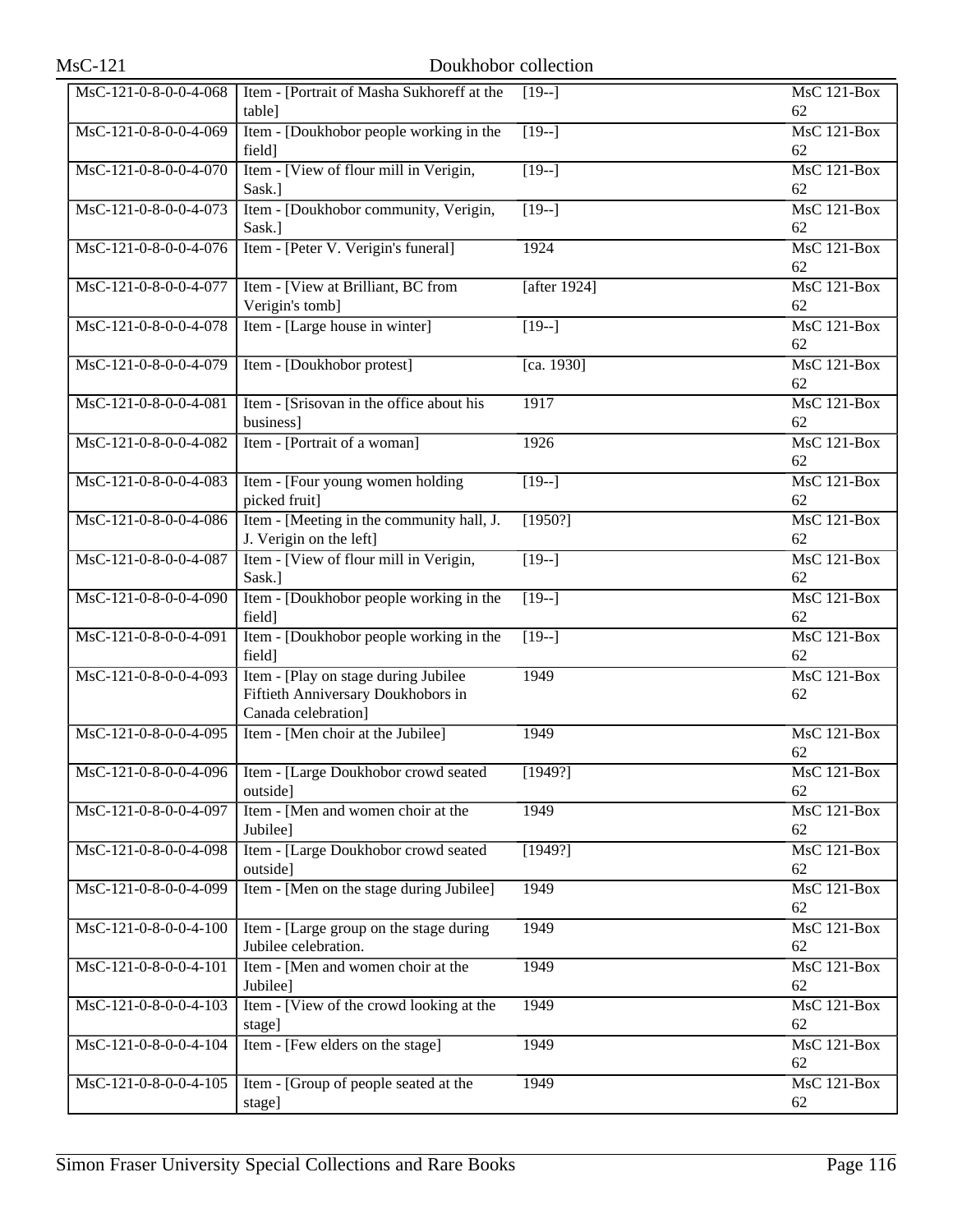| $MsC-121$               | Doukhobor collection                                          |                   |                          |
|-------------------------|---------------------------------------------------------------|-------------------|--------------------------|
| MsC-121-0-8-0-0-4-106   | Item - [Outside eating area]                                  | 1949              | <b>MsC 121-Box</b><br>62 |
| MsC-121-0-8-0-0-4-107   | Item - [Men presenting on the stage]                          | 1949              | MsC 121-Box<br>62        |
| MsC-121-0-8-0-0-4-108   | Item - [Play on the stage]                                    | 1949              | MsC 121-Box<br>62        |
| MsC-121-0-8-0-0-4-109   | Item - [Doukhobor people working in the<br>field - painting]  | $\sqrt{19-1}$     | <b>MsC 121-Box</b><br>62 |
| MsC-121-0-8-0-0-4-110   | Item - [Men presenting on the stage]                          | 1949              | $MsC$ 121-Box<br>62      |
| MsC-121-0-8-0-0-4-111   | Item - [View of the crowd at Jubilee]                         | 1949              | $MsC$ 121-Box<br>62      |
| MsC-121-0-8-0-0-4-112   | Item - [J. J. Verigin reading on stage]                       | 1949              | <b>MsC 121-Box</b><br>62 |
| MsC-121-0-8-0-0-4-113   | Item - [Man speaking at the community]<br>center]             | $[19-]$           | $MsC$ 121-Box<br>62      |
| MsC-121-0-8-0-0-4-114   | Item - [Painting of a train on the wall of a<br>house]        | $[19-]$           | <b>MsC 121-Box</b><br>62 |
| MsC-121-0-8-0-0-4-115   | Item - [Group of people on the stage]                         | 1949              | <b>MsC 121-Box</b><br>62 |
| MsC-121-0-8-0-0-4-117   | Item - Mary Katasonoff holding Max<br>Benito, Manitoba]       | 1919              | MsC 121-Box<br>62        |
| MsC-121-0-8-0-0-4-118   | Item - [Portrait of two women and a<br>child]                 | $[19-]$           | <b>MsC 121-Box</b><br>62 |
| MsC-121-0-8-0-0-4-119   | Item - [Doukhobor neighborhood]                               | $[19-]$           | <b>MsC 121-Box</b><br>62 |
| MsC-121-0-8-0-0-4-120   | Item - [Portrait of young woman in the<br>garden]             | $[19-]$           | MsC 121-Box<br>62        |
| MsC-121-0-8-0-0-4-121   | Item - [Grandmother and two boys]                             | $\overline{19-1}$ | $MsC$ 121-Box<br>62      |
| MsC-121-0-8-0-0-4-122   | Item - [Portrait of five member family]                       | 1919              | <b>MsC 121-Box</b><br>62 |
| MsC-121-0-8-0-0-4-123   | Item - [Portrait of two women and a child<br>seated on a bed] | $[19-]$           | MsC 121-Box<br>62        |
| MsC-121-0-8-0-0-4-124   | Item - [Portrait of a young man]                              | $[19-]$           | <b>MsC 121-Box</b><br>62 |
| MsC-121-0-8-0-0-4-125   | Item - [Portrait of two women in a<br>garden]                 | $[19-]$           | MsC 121-Box<br>62        |
| MsC-121-0-8-0-0-4-126   | Item - [Portrait of a woman with a little<br>girl]            | $[19-]$           | MsC 121-Box<br>62        |
| MsC-121-0-8-0-0-4-127   | Item - [Portrait of young boys in suits]                      | $\overline{19-1}$ | MsC 121-Box<br>62        |
| MsC-121-0-8-0-0-4-128   | Item - [Two women and a baby]                                 | $[19-]$           | <b>MsC 121-Box</b><br>62 |
| MsC-121-0-8-0-0-4-129   | Item - [Portrait of a family at home]                         | $[19-]$           | MsC 121-Box<br>62        |
| MsC-121-0-8-0-0-4-130   | Item - [Portrait of a young man]                              | $\overline{19-1}$ | MsC 121-Box<br>62        |
| MsC-121-0-8-0-0-4-131   | Item - [Five young women in the wood<br>holding brunches]     | $[19-]$           | MsC 121-Box<br>62        |
| MsC-121-0-8-0-0-4-132   | Item - [Seven men posing in the snow]                         | $[19-]$           | MsC 121-Box<br>62        |
| $MsC-121-0-8-0-0-4-133$ | Item - [Doukhobor family, a mother and<br>two boys]           | $\overline{19-1}$ | <b>MsC 121-Box</b><br>62 |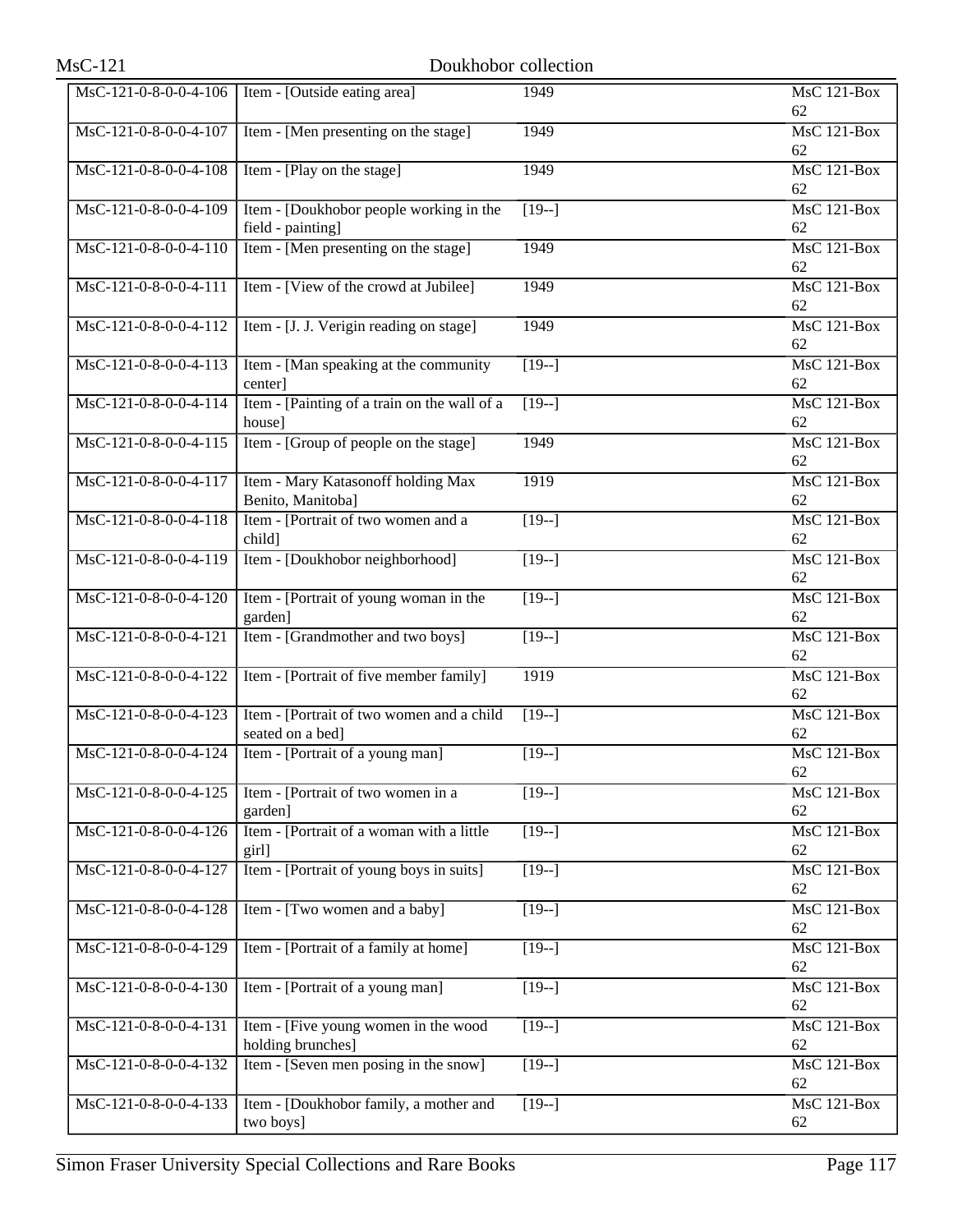| $MsC-121$               |                                                                                         | Doukhobor collection |                                       |
|-------------------------|-----------------------------------------------------------------------------------------|----------------------|---------------------------------------|
| MsC-121-0-8-0-0-4-137   | Item - [Five men in the snow: T.<br>Nazarov, ?, K. Nazarov, P. Lakhtin, V.<br>Rybalkin] | 1913                 | <b>MsC 121-Box</b><br>62              |
| MsC-121-0-8-0-0-4-142   | Item - [Large group of people on posing]<br>on the ship]                                | [1926?]              | MsC 121-Box<br>62                     |
| MsC-121-0-8-0-0-4-144   | Item - [Doukhobors plowing]                                                             | $[190-]$             | $MsC$ 121-Box<br>62                   |
| MsC-121-0-8-0-0-4-145   | Item - [Group of young women in the<br>garden]                                          | $\sqrt{192}$ -]      | <b>MsC 121-Box</b><br>62              |
| MsC-121-0-8-0-0-4-146   | Item - [Two elders siting down and two<br>younger women standing beside them]           | $[192-]$             | <b>MsC 121-Box</b><br>62              |
| MsC-121-0-8-0-0-4-147   | Item - [View of Verigin's tomb from a<br>hill]                                          | $[197-]$             | $MsC$ 121-Box<br>62                   |
| MsC-121-0-8-0-0-4-148   | Item - [View of Verigin's tomb]                                                         | $[197-]$             | <b>MsC 121-Box</b><br>62              |
| MsC-121-0-8-0-0-4-149   | Item - [Two sitting men portraint]                                                      | $[19-]$              | MsC 121-Box<br>62                     |
| MsC-121-0-8-0-0-4-150   | Item - [Three young women in traditional<br>cloths]                                     | $[192-?]$            | <b>MsC 121-Box</b><br>62              |
| MsC-121-0-8-0-0-4-151   | Item - [Doukhobor village Langham<br>Sask.]                                             | $[191-?]$            | <b>MsC 121-Box</b><br>62              |
| MsC-121-0-8-0-0-4-152   | Item - [View of tomatoes in the field]                                                  | 1908                 | MsC 121-Box<br>62                     |
| MsC-121-0-8-0-0-4-153   | Item - [Doukhobor village - Yorkton,<br>Sask.]                                          | $[190-?]$            | <b>MsC 121-Box</b><br>62              |
| MsC-121-0-8-0-0-4-154   | Item - [Group sitting in the field eating<br>lunch (Russia)]                            | $[190-?]$            | <b>MsC 121-Box</b><br>62              |
| MsC-121-0-8-0-0-4-155   | Item - [Group of inhabitants of Yorkton,<br>Sask. in front of house]                    | [1926]               | MsC 121-Box<br>62                     |
| MsC-121-0-8-0-0-4-156   | Item - [Group looking on a deceased<br>person in the coffin]                            | $[191-?]$            | $MsC$ 121-Box<br>62                   |
| MsC-121-0-8-0-0-4-157   | Item - [Three women and a baby]                                                         | $[190-?]$            | <b>MsC 121-Box</b><br>62              |
| MsC-121-0-8-0-0-4-158   | Item - [Two men studio portrait, one<br>sitting, one standing]                          | $[190-?]$            | <b>MsC 121-Box</b><br>62              |
| MsC-121-0-8-0-0-4-159   | Item - [Man with two children]                                                          | $[190-?]$            | <b>MsC 121-Box</b><br>62              |
| MsC-121-0-8-0-0-4-160   | Item - [Young man studio photograph]                                                    | $[190-?]$            | <b>MsC 121-Box</b><br>62              |
| MsC-121-0-8-0-0-4-161   | Item - [A man, woman and a child]                                                       | $[190-?]$            | MsC 121-Box<br>62                     |
| $MsC-121-0-8-0-0-4-162$ | Item - [Two women standing by the<br>decorative table - studio photograph]              | $[190-?]$            | <b>MsC 121-Box</b><br>62              |
| MsC-121-0-8-0-0-4-163   | Item - [Man sitting on a chair in the<br>snow]                                          | $[190-?]$            | <b>MsC 121-Box</b><br>62              |
| MsC-121-0-8-0-0-4-164   | Item - [Man and woman sitting on chairs]                                                | $[190-?]$            | $\overline{\text{MsC 121-Box}}$<br>62 |
| MsC-121-0-8-0-0-4-165   | Item - [Two men standing and three<br>women sitting]                                    | $[190-?]$            | <b>MsC 121-Box</b><br>62              |
| MsC-121-0-8-0-0-4-166   | Item - [Two men standing and one<br>sitting]                                            | $[190-?]$            | MsC 121-Box<br>62                     |
| MsC-121-0-8-0-0-4-167   | Item - [Young couple and a child]                                                       | $[190-?]$            | MsC 121-Box<br>62                     |
|                         |                                                                                         |                      |                                       |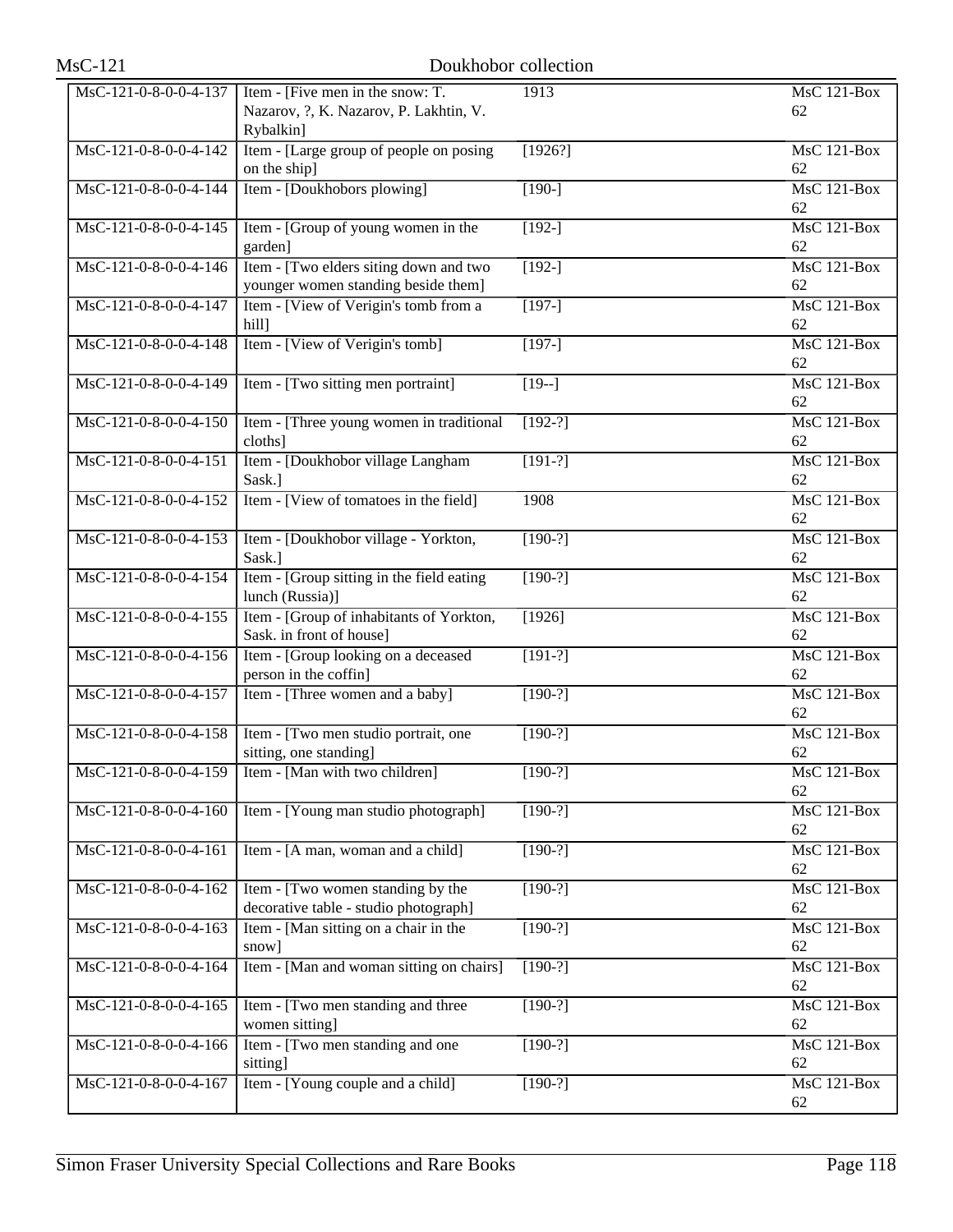| $MsC-121$              | Doukhobor collection                                                                                   |              |                          |
|------------------------|--------------------------------------------------------------------------------------------------------|--------------|--------------------------|
| MsC-121-0-8-0-0-4-168  | Item - [Man and a child]                                                                               | $[190-?]$    | <b>MsC 121-Box</b><br>62 |
| MsC-121-0-8-0-0-4-169  | Item - [Young woman studio photograph]                                                                 | $[190-?]$    | <b>MsC 121-Box</b><br>62 |
| MsC-121-0-8-0-0-4-170  | Item - [Horse drawn sleigh and group of<br>people]                                                     | $[190-?]$    | $MsC$ 121-Box<br>62      |
| MsC-121-0-8-0-0-4-171  | Item - ["The Line Up" Douk-land Rush<br>Yorkton]                                                       | [1908]       | <b>MsC 121-Box</b><br>62 |
| MsC-121-0-8-0-0-4-173  | Item - [Young couple man sitting and<br>woman standing (Ivan Androsov)                                 | $[190-?]$    | MsC 121-Box<br>62        |
| MsC-121-0-8-0-0-4-174  | Item - [Large gathering of people<br>outside]                                                          | $[190-?]$    | $MsC$ 121-Box<br>62      |
| MsC-121-0-8-0-0-4-177  | Item - [Benito, Man - photo of a town]                                                                 | $[190-?]$    | MsC 121-Box<br>62        |
| MsC-121-0-8-0-0-4-178  | Item - [Funeral procession - John<br>Jakob Ewoshin carrying casket, John<br>Stoopnikoff carring cover] | $[190-?]$    | <b>MsC 121-Box</b><br>62 |
| MsC-121-0-8-0-0-4-179  | Item - [Large group of Doukhobors<br>posing in front of house]                                         | 1924         | MsC 121-Box<br>62        |
| MsC-121-0-8-0-0-4-180  | Item - [Young man and woman studio<br>photograph]                                                      | $[190-?]$    | $MsC$ 121-Box<br>62      |
| MsC-121-0-8-0-0-4-181  | Item - [Tree men working with tractors]                                                                | $[190-?]$    | MsC 121-Box<br>62        |
| MsC-121-0-8-0-0-4-182  | Item - [Large group of Doukhobors<br>posing in front of house, older women on<br>the left foreground]  | 1924?        | <b>MsC 121-Box</b><br>62 |
| MsC-121-0-8-0-0-4-183  | Item - [Large group of Doukhobors in a<br>semi-circle, table in the middle]                            | 1924         | <b>MsC 121-Box</b><br>62 |
| MsC-121-0-8-0-0-4-184  | Item - [Russian prayer home - Kamsack,<br>Saskatchewan]                                                | $[190-?]$    | MsC 121-Box<br>62        |
| MsC-121-0-8-0-0-4-186  | Item - [Group of men posing with<br>machinery]                                                         | $[190-?]$    | $MsC$ 121-Box<br>62      |
| MsC-121-0-8-0-0-4-187  | Item - [Men posing with tombs, one of<br>Lukerya Kalmykova, Caucasia]                                  | [after 1886] | <b>MsC 121-Box</b><br>62 |
| MsC-121-0-8-0-0-4-188  | Item - [Group of Doukhobors on the<br>stairs of a building]                                            | $[190-?]$    | MsC 121-Box<br>62        |
| MsC-121-0-8-0-0-4-191  | Item - [View of town's commercial<br>buildings and people]                                             | $[192-?]$    | MsC 121-Box<br>62        |
| MsC-121-0-8-0-0-4-194  | Item - [Group of people around the open<br>casket]                                                     | $[192-?]$    | MsC 121-Box<br>62        |
| MsC-121-0-8-0-0-4-198  | Item - [Portrait of Vanya Makortoff]                                                                   | $[192-?]$    | MsC 121-Box<br>62        |
| MsC-121-0-8-0-0-4-279  | Item - [Peter P. Verigin (child) and his<br>mother Evodokia Gregievna]                                 | [ca. 1881]   | MsC 121-Box<br>62        |
|                        | MsC-121-0-8-0-0-4-1192 Item - [View of the bridge in Brilliant]                                        | 1912         | $MsC$ 121-Box<br>62      |
|                        | MsC-121-0-8-0-0-4-1194 Item - [Group of men with accordion]                                            | $[192-?]$    | MsC 121-Box<br>62        |
|                        | MsC-121-0-8-0-0-4-1195 Item - [Young boy at first communion]                                           | $[192-?]$    | MsC 121-Box<br>62        |
|                        | MsC-121-0-8-0-0-4-1196 Item - [Two young men sitting, one with<br>mustache - studio photograph]        | $[192-?]$    | MsC 121-Box<br>62        |
| MsC-121-0-8-0-0-4-1197 | Item - [Two men sitting at the table, one<br>is standing]                                              | 1927         | MsC 121-Box<br>62        |
|                        |                                                                                                        |              |                          |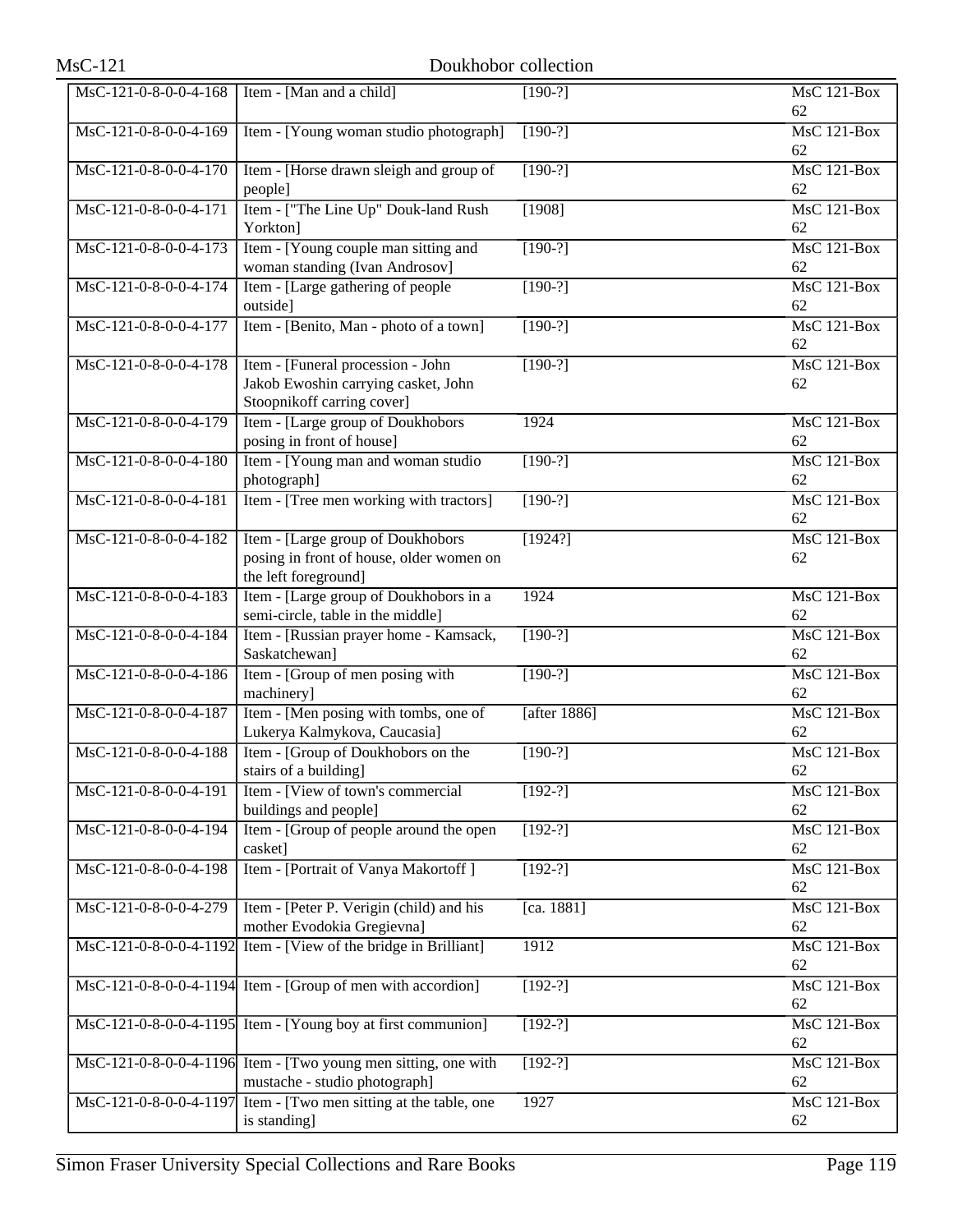|                                            | MsC-121-0-8-0-0-4-1198 Item - [Two young women in the wooded<br>area]                           | $[192-?]$ | MsC 121-Box<br>62                     |
|--------------------------------------------|-------------------------------------------------------------------------------------------------|-----------|---------------------------------------|
|                                            | MsC-121-0-8-0-0-4-1199 Item - [Three young women two in straw<br>hats and one in head scarf]    | $[192-?]$ | MsC 121-Box<br>62                     |
|                                            | MsC-121-0-8-0-0-4-1200 Item - [Three men standing]                                              | 1928      | MsC 121-Box<br>62                     |
|                                            | MsC-121-0-8-0-0-4-1201 Item - [Man holding a cigarette sitting by<br>a dwelling]                | $[192-?]$ | $\overline{\text{MsC 121-Box}}$<br>62 |
|                                            | MsC-121-0-8-0-0-4-1202 Item - [Man with a hat sitting on the<br>table]                          | [1933?]   | MsC 121-Box<br>62                     |
|                                            | MsC-121-0-8-0-0-4-1203 Item - [Three kids and a man, all wearing<br>furry cowboy pants]         | $[192-?]$ | MsC 121-Box<br>62                     |
|                                            | MsC-121-0-8-0-0-4-1204 Item - [Three men, two wearing furry<br>cowboy pants]                    | $[192-?]$ | MsC 121-Box<br>62                     |
|                                            | MsC-121-0-8-0-0-4-1205 Item - [Boy and a girl, boy wearing furry<br>cowboy pants]               | $[192-?]$ | MsC 121-Box<br>62                     |
| MsC-121-0-8-0-0-4-1206 Item - [New Denver] |                                                                                                 | $[192-?]$ | MsC 121-Box<br>62                     |
|                                            | MsC-121-0-8-0-0-4-1207 Item - [Cartoon girl postcard " I like my<br>Valentine"]                 | [1917?]   | <b>MsC 121-Box</b><br>62              |
|                                            | MsC-121-0-8-0-0-4-1208 Item - [Almond Gardens, Grand Fork]                                      | $[195-?]$ | MsC 121-Box<br>62                     |
|                                            | MsC-121-0-8-0-0-4-1209 Item - [Grand Forks from air]                                            | $[195-?]$ | MsC 121-Box<br>62                     |
|                                            | MsC-121-0-8-0-0-4-1210 Item - [Group of young men and women]                                    | $[192-?]$ | MsC 121-Box<br>62                     |
|                                            | MsC-121-0-8-0-0-4-1211 Item - [Two young couples]                                               | $[192-?]$ | MsC 121-Box<br>62                     |
|                                            | MsC-121-0-8-0-0-4-1212 Item - [Doukhobor gathering at Nelson,<br>$BC$ ]                         | $[192-?]$ | MsC 121-Box<br>62                     |
|                                            | MsC-121-0-8-0-0-4-1213 Item - [Western scenes- group of<br>Doukhobors]                          | $[192-?]$ | MsC 121-Box<br>62                     |
|                                            | MsC-121-0-8-0-0-4-1214 Item - [Doukhobor village - Yorkton,<br>Sask.]                           | 1907      | MsC 121-Box<br>62                     |
|                                            | MsC-121-0-8-0-0-4-1215 Item - [Cattle and horses in the coral]                                  | $[190-?]$ | MsC 121-Box<br>62                     |
|                                            | MsC-121-0-8-0-0-4-1216 Item - [A couple with two children with a<br>view of village down below] | [1955]    | MsC 121-Box<br>62                     |
|                                            | MsC-121-0-8-0-0-4-1217 Item - [Cattle lead through the village]                                 | $[190-?]$ | MsC 121-Box<br>62                     |
|                                            | MsC-121-0-8-0-0-4-1218 Item - [A woman milking a cow]                                           | $[190-?]$ | MsC 121-Box<br>62                     |
|                                            | MsC-121-0-8-0-0-4-1219 Item - [Horse drawn harvesting machines<br>lined up]                     | $[190-?]$ | MsC 121-Box<br>62                     |
|                                            | $\overline{\text{MsC-121-0-8-0-0-4-1220}}$ Item - [Two images of harvest in the<br>field]       | $[190-?]$ | MsC 121-Box<br>62                     |
| MsC-121-0-8-0-0-4-1221                     | Item - [Men and women sitting at the<br>tables in the garden]                                   | $[190-?]$ | MsC 121-Box<br>62                     |
|                                            | MsC-121-0-8-0-0-4-1222 Item - [Group photo of children and a<br>few women]                      | $[190-?]$ | MsC 121-Box<br>62                     |
| MsC-121-0-8-0-0-5                          | File - Early photographs I                                                                      | 1900-1930 | MsC 121-Box<br>61 Folder 5            |
|                                            | MsC-121-0-8-0-0-5-1223 Item - [Three women in traditional<br>clothing, older one is sitting]    | $[192-?]$ | MsC 121-Box<br>61 Folder 5            |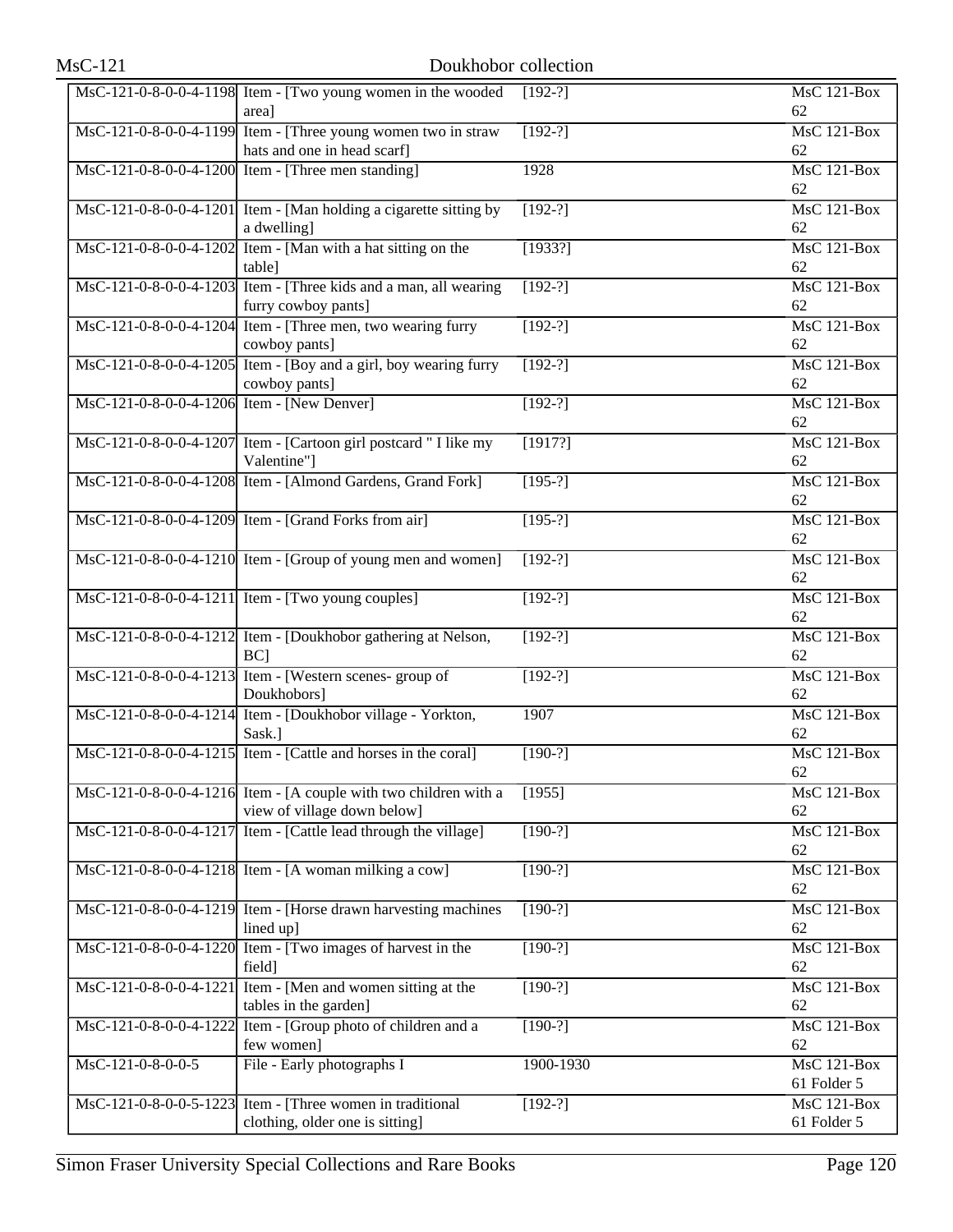|                        | MsC-121-0-8-0-0-5-1224 Item - [Woman and man in dark clothes]   | $[19-2]$          | MsC 121-Box<br>61 Folder 5      |
|------------------------|-----------------------------------------------------------------|-------------------|---------------------------------|
|                        | MsC-121-0-8-0-0-5-1225 Item - [Woman, man and a child standing  | [1910?]           | MsC 121-Box                     |
|                        | on a chair (John Peverevsoff)]                                  |                   | 61 Folder 5                     |
|                        | MsC-121-0-8-0-0-5-1226 Item - [Family photo: two couples,       | $[19-2]$          | MsC 121-Box                     |
|                        | grandmother and a child]                                        |                   | 61 Folder 5                     |
|                        | MsC-121-0-8-0-0-5-1227 Item - [Three young men, one is sitting] | $[19-2]$          | MsC 121-Box                     |
|                        |                                                                 |                   | 61 Folder 5                     |
|                        | MsC-121-0-8-0-0-5-1228 Item - [Family photo: mother, five       | $[19-2]$          | MsC 121-Box                     |
|                        | daughters and son in law?]                                      |                   | 61 Folder 5                     |
|                        | MsC-121-0-8-0-0-5-1229 Item - [Woman and man, man sitting in a  | $[19-2]$          | MsC 121-Box                     |
|                        | chair]                                                          |                   | 61 Folder 5                     |
|                        | MsC-121-0-8-0-0-5-1230 Item - [Woman and two young children]    | $[19-2]$          | MsC 121-Box                     |
|                        |                                                                 |                   | 61 Folder 5                     |
|                        | MsC-121-0-8-0-0-5-1231 Item - [Family of nine photo in front of | $[19-2]$          | MsC 121-Box                     |
|                        | the house]                                                      |                   | 61 Folder 5                     |
|                        | MsC-121-0-8-0-0-5-1232 Item - [Nikolai N. Poznikoff]            | 1914              | $MsC$ 121-Box                   |
|                        |                                                                 |                   | 61 Folder 5                     |
|                        | MsC-121-0-8-0-0-5-1233 Item - [Group of working men]            | 1913              | MsC 121-Box                     |
|                        |                                                                 |                   | 61 Folder 5                     |
|                        | MsC-121-0-8-0-0-5-1234 Item - [Older woman standing beside      | [1918?]           | MsC 121-Box                     |
|                        | commemorative stone of Aleksei                                  |                   | 61 Folder 5                     |
|                        | Katasonoff]                                                     |                   |                                 |
|                        | MsC-121-0-8-0-0-5-1235 Item - [Eva Ivanovna Katasonoff with     | $[19-2]$          | MsC 121-Box                     |
|                        | another woman and child]                                        |                   | 61 Folder 5                     |
|                        | MsC-121-0-8-0-0-5-1236 Item - [Older man and women with five    | 1923              | MsC 121-Box                     |
|                        | children]                                                       |                   | 61 Folder 5                     |
|                        | MsC-121-0-8-0-0-5-1237 Item - [Pelly Singers at Benito]         | 1931              | MsC 121-Box                     |
|                        |                                                                 |                   | 61 Folder 5                     |
|                        | MsC-121-0-8-0-0-5-1238 Item - [Group of people at the funeral]  | $[192-?]$         | $\overline{\text{MsC 121-Box}}$ |
|                        |                                                                 |                   | 61 Folder 5                     |
|                        | MsC-121-0-8-0-0-5-1239 Item - [Commercial building and people   | $[192-?]$         | MsC 121-Box                     |
|                        | in front of it]                                                 |                   | 61 Folder 5                     |
|                        | MsC-121-0-8-0-0-5-1240 Item - [Woman and man, man sitting in a  | $[192-?]$         | MsC 121-Box                     |
|                        | wicker chair]                                                   |                   | 61 Folder 5                     |
| MsC-121-0-8-0-0-6      | File - Early photographs II                                     | 1900-1950s        | MsC 121-Box                     |
|                        |                                                                 |                   | 61 Folder 6                     |
|                        | MsC-121-0-8-0-0-6-1264 Item - [Large group meeting in a hall]   | $[19-]$           | MsC 121-Box                     |
|                        |                                                                 |                   | 61 Folder 6                     |
|                        | MsC-121-0-8-0-0-6-1265 Item - [Verigin's tomb after bombing,    | [after 1931]      | MsC 121-Box                     |
|                        | view from above]                                                |                   | 61 Folder 6                     |
|                        | MsC-121-0-8-0-0-6-1266 Item - [View of a town from above,       | $\overline{19-1}$ | <b>MsC 121-Box</b>              |
|                        | people scattered in a open area, some in                        |                   | 61 Folder 6                     |
|                        | the center]                                                     |                   |                                 |
| MsC-121-0-8-0-0-6-1267 | Item - [Poster on the side of the dwelling                      | $[19-]$           | <b>MsC 121-Box</b>              |
|                        | with Doukhobor working field and                                |                   | 61 Folder 6                     |
|                        | slogan in Russian and English "Toil and                         |                   |                                 |
|                        | eaceful life"]                                                  |                   |                                 |
|                        | MsC-121-0-8-0-0-6-1268 Item - [Five women, a man and three      | $[19-]$           | <b>MsC 121-Box</b>              |
|                        | children in front of house]                                     |                   | 61 Folder 6                     |
|                        | MsC-121-0-8-0-0-6-1269 Item - [Doukhobor procession on          | $[19-]$           | <b>MsC 121-Box</b>              |
|                        | Brilliant bridge]                                               |                   | 61 Folder 6                     |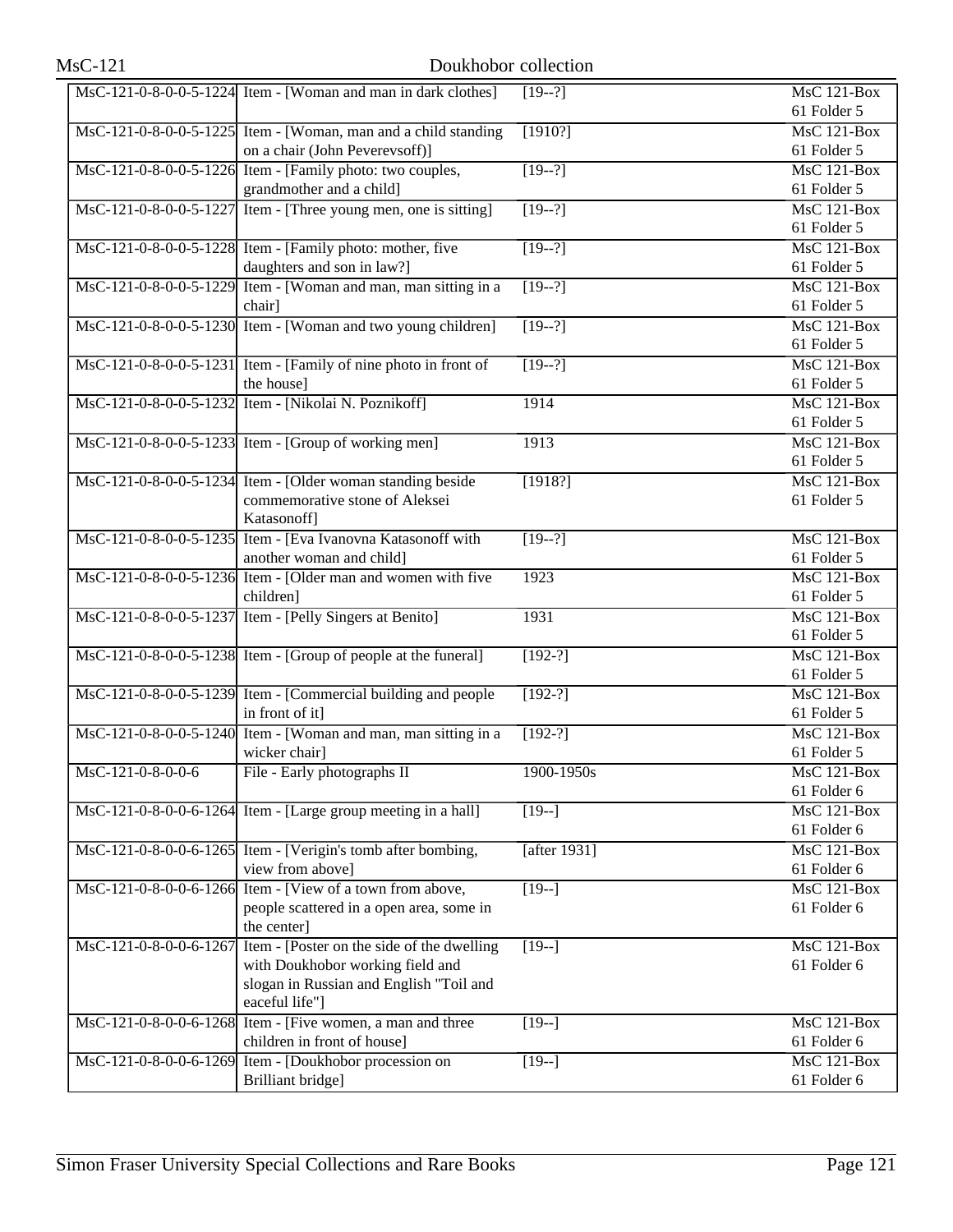| <b>MsC-121</b>         |                                                                                                                                   | Doukhobor collection  |                                   |
|------------------------|-----------------------------------------------------------------------------------------------------------------------------------|-----------------------|-----------------------------------|
|                        | MsC-121-0-8-0-0-6-1270 Item - [Large group of Doukhobors, men<br>and boys on both sides, women in the<br>middle background]       | $[19-]$               | $MsC$ 121-Box<br>61 Folder 6      |
|                        | MsC-121-0-8-0-0-6-1271 Item - [Two officers mounted on<br>horses, Sons of Freedom sitting in the<br>background]                   | 1929                  | $MsC$ 121-Box<br>61 Folder 6      |
|                        | MsC-121-0-8-0-0-6-1272 Item - [View of the village in the valley]                                                                 | $\sqrt{19-1}$         | $MsC$ 121-Box<br>61 Folder 6      |
|                        | $\text{MsC-121-0-8-0-0-6-1273}$ Item - [Group pulling a wagon with<br>caption: Douck's shipping grain]                            | 1900                  | <b>MsC 121-Box</b><br>61 Folder 6 |
|                        | $\overline{MsC-121-0-8-0-0-6-1274}$ Item - [Group of women and a man with<br>a plow with caption: Douck's plowing in<br>the West] | $[19-]$               | <b>MsC 121-Box</b><br>61 Folder 6 |
|                        | MsC-121-0-8-0-0-6-1275 Item - [Group of mostly women gathered<br>around the small table]                                          | $[19-]$               | <b>MsC 121-Box</b><br>61 Folder 6 |
|                        | MsC-121-0-8-0-0-6-1276 Item - [Group of Doukhobors taking a<br>break and eating a meal in the field]                              | $[19-]$               | $MsC$ 121-Box<br>61 Folder 6      |
|                        | MsC-121-0-8-0-0-6-1297 Item - [Large group gathered on a hill,<br>distant shot]                                                   | $[19-]$               | <b>MsC 121-Box</b><br>61 Folder 6 |
|                        | MsC-121-0-8-0-0-6-1298 Item - [Group of women on the left and<br>men on the right front of a building]                            | $[19-]$               | MsC 121-Box<br>61 Folder 6        |
|                        | $\text{MsC-121-0-8-0-0-6-1299}$ Item - [Writings on the rock]                                                                     | $\sqrt{19-1}$         | $MsC$ 121-Box<br>61 Folder 6      |
|                        | MsC-121-0-8-0-0-6-1300 Item - [Two older women sitting on the<br>side of the house]                                               | $[19-]$               | <b>MsC 121-Box</b><br>61 Folder 6 |
|                        | $\overline{MsC-121-0-8-0-0-6-1301}$ Item - [Older couple, others sitting in the<br>background]                                    | $\overline{[19-]}$    | <b>MsC 121-Box</b><br>61 Folder 6 |
|                        | MsC-121-0-8-0-0-6-1302 Item - [Two man in traditional Russian<br>hats]                                                            | $[19-2]$              | <b>MsC 121-Box</b><br>61 Folder 6 |
| MsC-121-0-8-0-0-6-1303 | Item - [Group of men in working cloths:<br>Pozniakov, Golobov, Oglov, Nazarov,<br>Bierikov]                                       | $[19-2]$              | <b>MsC 121-Box</b><br>61 Folder 6 |
|                        | MsC-121-0-8-0-0-6-1304 Item - [Funeral of a young boy]                                                                            | $[19-2]$              | MsC 121-Box<br>61 Folder 6        |
|                        | $\text{MsC-121-0-8-0-0-6-1305}$ Item - [Protest, some people kneeling,<br>some holding a sign]                                    | $[195-?]$             | $MsC$ 121-Box<br>61 Folder 6      |
|                        | MsC-121-0-8-0-0-6-1306 Item - [View from above on Doukhobor<br>community centre and parking lot]                                  | $[195-?]$             | MsC 121-Box<br>61 Folder 6        |
| MsC-121-0-8-0-0-6-1307 | Item - [Men fixing a bridge]                                                                                                      | $[19-]$               | <b>MsC 121-Box</b><br>61 Folder 6 |
| MsC-121-0-8-0-0-6-187  | Item - [Men posing with tombs, one of<br>Lukerya Kalmykova, Caucasia]                                                             | [after 1886]          |                                   |
|                        | MsC-121-0-8-0-0-6-1308 Item - [Sanatorium - New Denver, BC.]                                                                      | $[19-]$               | MsC 121-Box<br>61 Folder 6        |
| MsC-121-0-8-0-0-6-170  | Item - [Horse drawn sleigh and group of<br>people]                                                                                | $[190-?]$             | MsC 121-Box<br>61 Folder 6        |
| MsC-121-0-8-0-0-6-1309 | Item - [Visitor's pass to enter New<br>Denver school dormitory: Pete Elasoff]                                                     | 1956                  | <b>MsC 121-Box</b><br>61 Folder 6 |
| MsC-121-0-8-0-0-6-024  | Item - [Woman holding flowers in the<br>garden]                                                                                   | $[19-]$               | MsC 121-Box<br>61 Folder 6        |
| MsC-121-0-8-0-0-7      | File - Early photographs III                                                                                                      | [before<br>1886]-1923 | MsC 121-Box<br>61 Folder 7        |
| MsC-121-0-8-0-0-7-055  | Item - [Portrait of Lukeria Kalmykov]                                                                                             | [before $1886$ ]      | <b>MsC 121-Box</b><br>61 Folder 7 |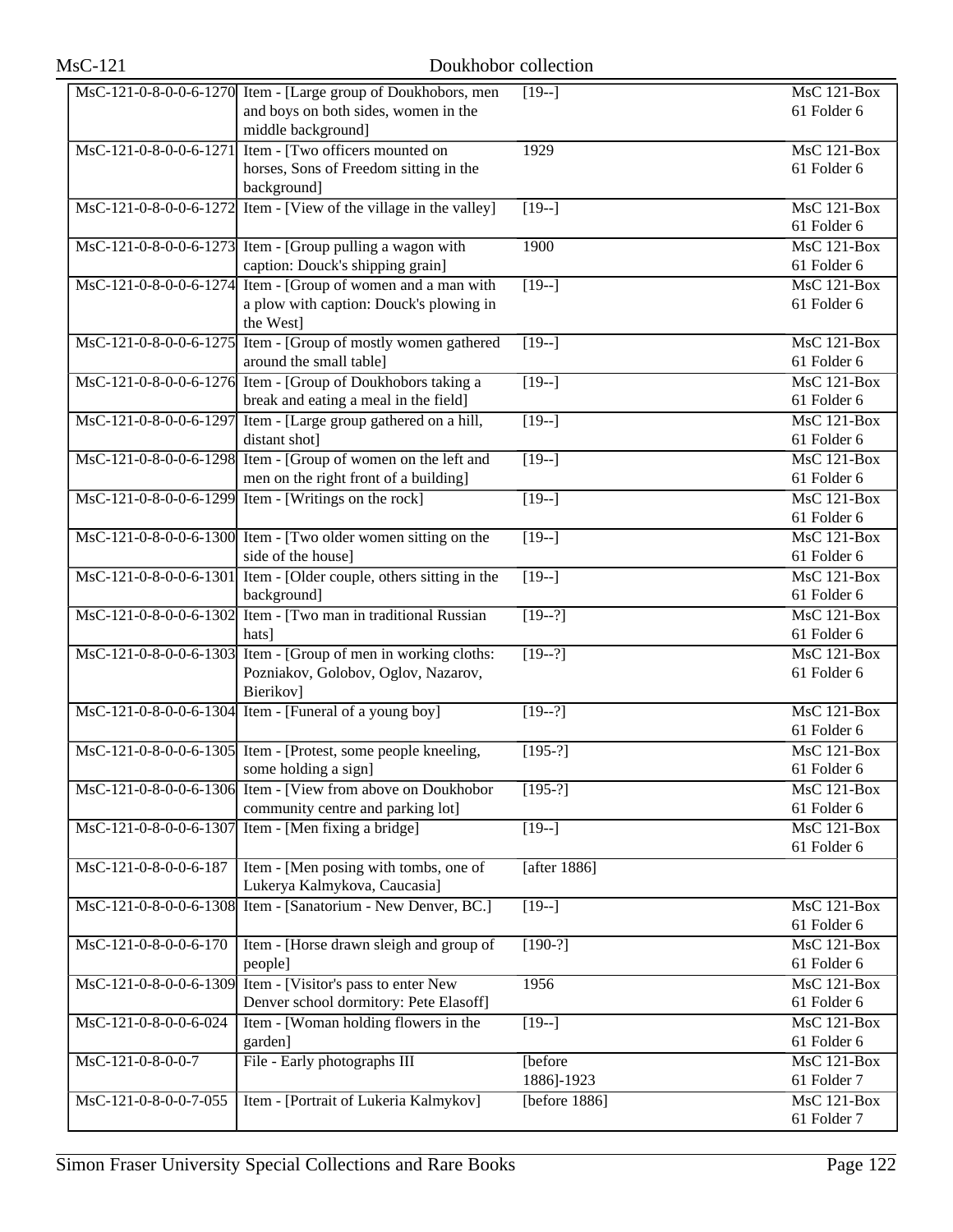| $MsC-121$                | Doukhobor collection                                                                                                                |                    |                                   |
|--------------------------|-------------------------------------------------------------------------------------------------------------------------------------|--------------------|-----------------------------------|
|                          | MsC-121-0-8-0-0-7-1313 Item - [Working men on the side of the<br>community house, possibly working on<br>construction of the house] | $[19-]$            | <b>MsC 121-Box</b><br>61 Folder 7 |
|                          | MsC-121-0-8-0-0-7-1314 Item - [Man with nine small children]                                                                        | $[19-]$            | MsC 121-Box<br>61 Folder 7        |
|                          | MsC-121-0-8-0-0-7-1315 Item - [Group of photograph of working<br>men - Porto Rico, BC]                                              | $[19-]$            | MsC 121-Box<br>61 Folder 7        |
|                          | $\text{MsC-121-0-8-0-0-7-1316}$ Item - [Large group community<br>photograph with Peter Lordly and other<br>leaders]                 | [1922 or 1923]     | MsC 121-Box<br>61 Folder 7        |
| MsC-121-0-8-0-0-7-1317   | Item - [Workers at the Nelson Fruit<br>Factory: Hadkin, Sorkoff, Kanigan,<br>Malakoff]                                              | 1914               | $MsC$ 121-Box<br>61 Folder 7      |
|                          | MsC-121-0-8-0-0-7-1318 Item - [Workers at the Nelson Fruit]<br>Factory: Sorkoff and Kanigan]                                        | 1914               | MsC 121-Box<br>61 Folder 7        |
|                          | MsC-121-0-8-0-0-7-1319 Item - [Procession crossing a bridge in<br>Brillinat, bridge opening]                                        | [ca. 1913]         | <b>MsC 121-Box</b><br>61 Folder 7 |
|                          | MsC-121-0-8-0-0-7-1320 Item - [Group of fourteen women without<br>head scarfs]                                                      | $[19-]$            | MsC 121-Box<br>61 Folder 7        |
| MsC-121-0-8-0-0-7-1321   | Item - [View of town in the valley and<br>smoke over town]                                                                          | $[19-]$            | MsC 121-Box<br>61 Folder 7        |
| MsC-121-0-8-0-0-7-1509   | Item - [Man and a dog in the harvested<br>field]                                                                                    | $[19-]$            | MsC 121-Box<br>61 Folder 7        |
|                          | MsC-121-0-8-0-0-7-1510 Item - [Doukhobor pilgrims leaving<br>Yorkton to evangelize the world]                                       | 1902               | <b>MsC 121-Box</b><br>61 Folder 7 |
|                          | MsC-121-0-8-0-0-7-1511 Item - [Portrait of a man signed Khilkov<br>in Geneval                                                       | 1900               | $MsC$ 121-Box<br>61 Folder 7      |
|                          | MsC-121-0-8-0-0-7-1512 Item - [Group photo in the garden:<br>women, men and children wearing<br>contemporary western clothes]       | $[190-]$           | <b>MsC 121-Box</b><br>61 Folder 7 |
| $MsC-121-0-8-0-0-7-1535$ | Item - [Doukhobor house, Buchanan,<br>Sask - group of children in front of a<br>dwelling]                                           | $[190-]$           | MsC 121-Box<br>61 Folder 7        |
| MsC-121-0-8-0-0-7-005    | Item - [Doukhobor village Langham<br>Sask.]                                                                                         | [1913?]            | MsC 121-Box<br>61 Folder 7        |
|                          | MsC-121-0-8-0-0-7-1536 Item - [Doukhobors at Kenora]                                                                                | 1907               | MsC 121-Box<br>61 Folder 7        |
| MsC-121-0-8-0-0-7-1537   | Item - [Ukraininan Labor Temple -<br>Winnipeg, MB]                                                                                  | $[19-]$            | MsC 121-Box<br>61 Folder 7        |
| MsC-121-0-8-0-0-7-1538   | Item - [Doukhobor village- Cn Ry]                                                                                                   | $[19-]$            | MsC 121-Box<br>61 Folder 7        |
| MsC-121-0-8-0-0-7-1539   | Item - [Man, women and a child in<br>traditional Russian clothing]                                                                  | $[19-]$            | MsC 121-Box<br>61 Folder 7        |
| MsC-121-0-8-0-0-7-1183   | Item - [Group of Doukhobors in<br>Winnipeg]                                                                                         | $[19-]$            | MsC 121-Box<br>61 Folder 7        |
| MsC-121-0-8-0-0-8        | File - Early photographs IV                                                                                                         | $[1899] - [193-?]$ | MsC 121-Box<br>63 Folder 1        |
| MsC-121-0-8-0-0-8-1325   | Item - [Factory building in Brilliant]                                                                                              | $[193-?]$          | MsC 121-Box<br>63 Folder 1        |
|                          | MsC-121-0-8-0-0-8-1326 Item - [The first shipload of Doukhobors<br>arriving at Halifax]                                             | [1899]             | MsC 121-Box<br>63 Folder 1        |
| MsC-121-0-8-0-0-8-1327   | Item - [Town square of Verigin, Sask]                                                                                               | $[19-]$            | <b>MsC 121-Box</b><br>63 Folder 1 |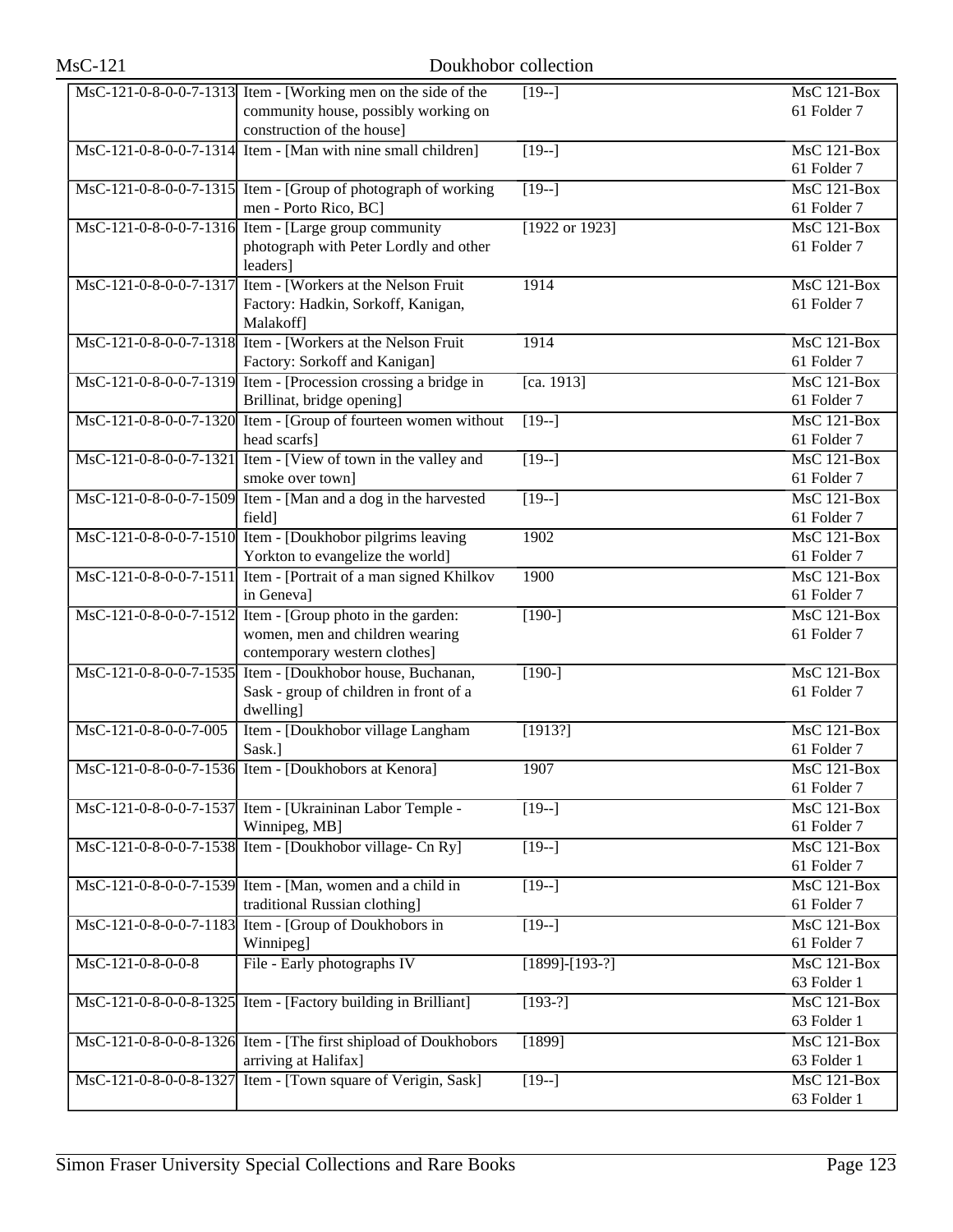| <b>MsC-121</b>         | Doukhobor collection                                               |                    |                                 |
|------------------------|--------------------------------------------------------------------|--------------------|---------------------------------|
|                        | MsC-121-0-8-0-0-8-1328 Item - [John Podovinnikoff, his son and     | $[190-]$           | <b>MsC 121-Box</b>              |
|                        | typewriter]                                                        |                    | 63 Folder 1                     |
|                        | MsC-121-0-8-0-0-8-1329 Item - [Three people setting up a           | $[19-]$            | $MsC$ 121-Box                   |
|                        | communal table]                                                    |                    | 63 Folder 1                     |
|                        | MsC-121-0-8-0-0-8-1330 Item - [Large group after play              | 1930               | $MsC$ 121-Box                   |
|                        | presentation on St. Peter's Day, Brilliant]                        |                    | 63 Folder 1                     |
| MsC-121-0-8-0-0-8-1331 | Item - [Group standing on the train]                               | 1930               | <b>MsC 121-Box</b>              |
|                        | tracks, presentation of play on St. Peter's                        |                    | 63 Folder 1                     |
|                        | Day, Brilliant]                                                    |                    |                                 |
| MsC-121-0-8-0-0-8-1332 | Item - [Group of people circling the                               | 1930               | <b>MsC 121-Box</b>              |
|                        | campfire, presentation of play on St.                              |                    | 63 Folder 1                     |
|                        | Peter's Day, Brilliant]                                            |                    |                                 |
|                        | MsC-121-0-8-0-0-8-1333 Item - [Funeral of Vasya, son of Peter. P.  | [1931?]            | $MsC$ 121-Box                   |
|                        | Verigin (III?) in Russia]                                          |                    | 63 Folder 1                     |
|                        | MsC-121-0-8-0-0-8-1334 Item - [Buildings near train track]         | $[19-]$            | $MsC$ 121-Box                   |
|                        |                                                                    |                    | 63 Folder 1                     |
|                        | MsC-121-0-8-0-0-8-1335 Item - [Large group on the side of the      | $\overline{19}$ -] | <b>MsC 121-Box</b>              |
|                        | house, many wearing white]                                         |                    | 63 Folder 1                     |
|                        | MsC-121-0-8-0-0-8-1336 Item - [Barn or mill building and some      | $\overline{19-1}$  | $MsC$ 121-Box                   |
|                        | workers]                                                           |                    | 63 Folder 1                     |
|                        | MsC-121-0-8-0-0-8-1337 Item - [Group of people in the front of     | $[19-]$            | $MsC$ 121-Box                   |
|                        | the house]                                                         |                    | 63 Folder 1                     |
|                        | MsC-121-0-8-0-0-8-1361 Item - [Small child standing on a chair]    | $[19-]$            | <b>MsC 121-Box</b>              |
|                        |                                                                    |                    | 63 Folder 1                     |
|                        | MsC-121-0-8-0-0-8-1362 Item - [Older couple sitting in the garden] | $[19-]$            | $MsC$ 121-Box                   |
|                        |                                                                    |                    | 63 Folder 1                     |
|                        | MsC-121-0-8-0-0-8-1363 Item - [Two men standing close and          | $[19-]$            | <b>MsC 121-Box</b>              |
|                        | shaking hands]                                                     |                    | 63 Folder 1                     |
|                        | MsC-121-0-8-0-0-8-1364 Item - [Group photo of eight children]      | $[19-]$            | $MsC$ 121-Box                   |
|                        |                                                                    |                    | 63 Folder 1                     |
|                        | MsC-121-0-8-0-0-8-1365 Item - [Two women and one man in the        | $\sqrt{19-1}$      | $\overline{\text{MsC}}$ 121-Box |
|                        | garden]                                                            |                    | 63 Folder 1                     |
|                        | MsC-121-0-8-0-0-8-1366 Item - [Large community group in            | [1912?]            | <b>MsC 121-Box</b>              |
|                        | Saskatchewan]                                                      |                    | 63 Folder 1                     |
| MsC-121-0-8-0-0-9      | File - Early photographs V                                         | $[190 - 1966]$     | MsC 121-Box                     |
|                        |                                                                    |                    | 63 Folder 2                     |
|                        | MsC-121-0-8-0-0-9-1338 Item - [Factory building in Brilliant]      | $[193-?]$          | $MsC$ 121-Box                   |
|                        |                                                                    |                    | 63 Folder 2                     |
|                        | MsC-121-0-8-0-0-9-1339 Item - [Men and women in hats and           | $[193-?]$          |                                 |
|                        | headscarves at the building entrance]                              |                    |                                 |
|                        | MsC-121-0-8-0-0-9-1340 Item - [A man in an orchard, house in the   | $[19-]$            | 1 photograph:                   |
|                        | background]                                                        |                    | b&w print; 24                   |
|                        |                                                                    |                    | x 16 cm                         |
| MsC-121-0-8-0-0-9-1341 | Item - [Large group in front of the house                          |                    | <b>MsC 121-Box</b>              |
|                        | in Vergin, Sask]                                                   |                    | 63 Folder 2                     |
| MsC-121-0-8-0-0-9-1342 | Item - [Portrait of young man - Philly                             | $[19-]$            | <b>MsC 121-Box</b>              |
|                        | Stooshoff?]                                                        |                    | 63 Folder 2                     |
| MsC-121-0-8-0-0-9-1343 | Item - [Two men and three women in the                             | $[19-]$            |                                 |
|                        | field]                                                             |                    |                                 |
|                        | MsC-121-0-8-0-0-9-1344 Item - [Two men and four women in the       | $\sqrt{19-1}$      | <b>MsC 121-Box</b>              |
|                        | snow]                                                              |                    | 63 Folder 2                     |
|                        | MsC-121-0-8-0-0-9-1345 Item - [Three young women: Elma, Una        | $[19-]$            | <b>MsC 121-Box</b>              |
|                        | and Hazel Perepolkin]                                              |                    | 63 Folder 2                     |
|                        |                                                                    |                    |                                 |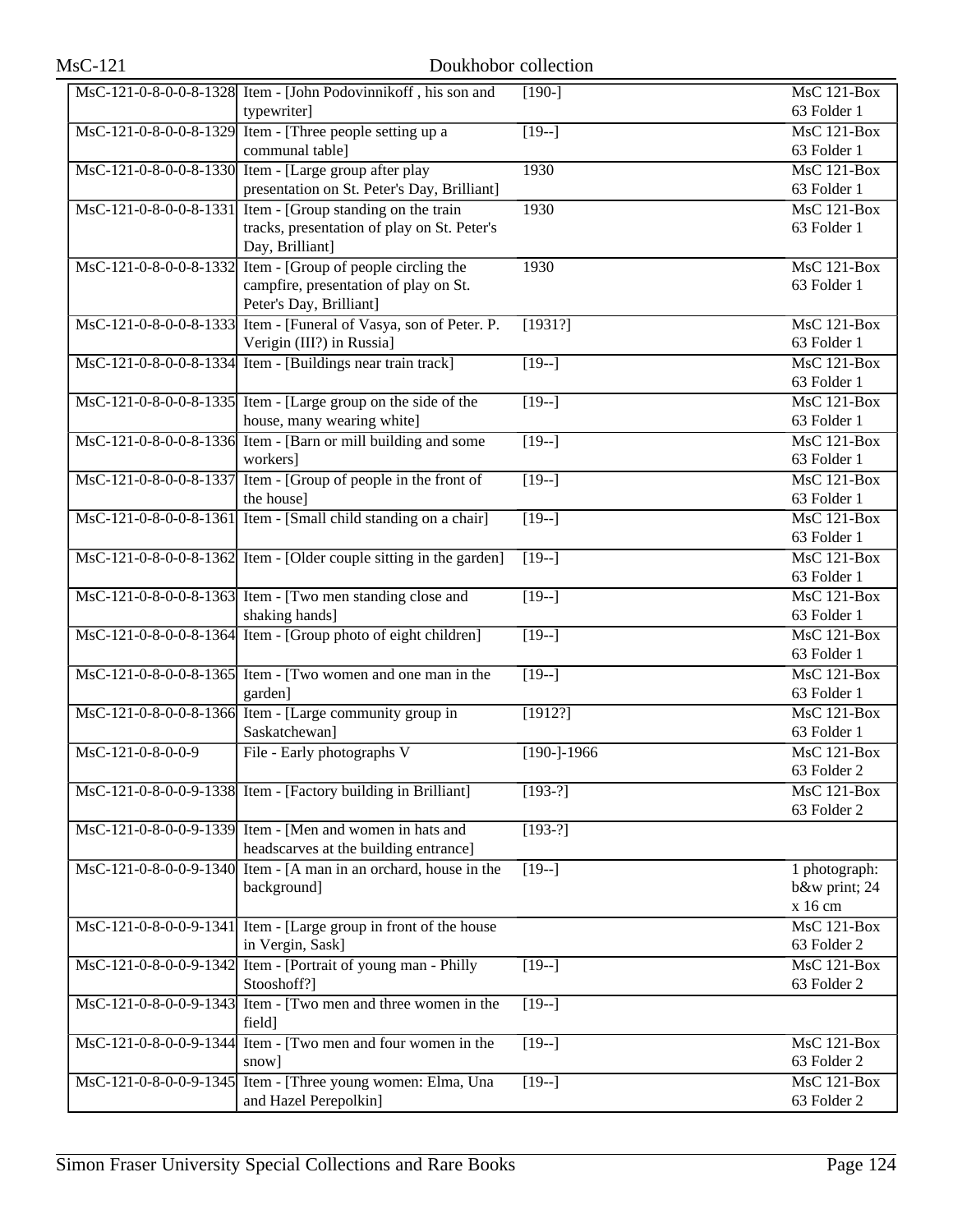|                                            | MsC-121-0-8-0-0-9-1346 Item - [Mr. Perepolkin and her three                                     | $[19-]$            | MsC 121-Box                                    |
|--------------------------------------------|-------------------------------------------------------------------------------------------------|--------------------|------------------------------------------------|
|                                            | daughters]                                                                                      |                    | 63 Folder 2                                    |
|                                            | MsC-121-0-8-0-0-9-1347 Item - [Three men in the snow, one<br>sitting in a chair]                | $[19-]$            | $MsC$ 121-Box<br>63 Folder 2                   |
|                                            | MsC-121-0-8-0-0-9-1348 Item - [Wedding photo of Fred Kinakin]                                   | 1935               | $MsC$ 121-Box                                  |
|                                            |                                                                                                 |                    | 63 Folder 2                                    |
|                                            | MsC-121-0-8-0-0-9-1349 Item - [Family portraint: man, woman                                     | $[19-]$            | MsC 121-Box                                    |
|                                            | and three children]                                                                             |                    | 63 Folder 2                                    |
|                                            | MsC-121-0-8-0-0-9-1350 Item - [Large group photo, house and a                                   | $[19-]$            | MsC 121-Box                                    |
|                                            | hill in the background]                                                                         |                    | 63 Folder 2                                    |
|                                            | MsC-121-0-8-0-0-9-1351 Item - [Man and woman standing, a<br>publication of sorts in his pocket] | $\sqrt{19-1}$      | MsC 121-Box<br>63 Folder 2                     |
|                                            | MsC-121-0-8-0-0-9-1352 Item - [Four women and a plant on a                                      | [between 1902]     | MsC 121-Box                                    |
|                                            | chair]                                                                                          | and 1903]          | 63 Folder 2                                    |
| MsC-121-0-8-0-0-9-1353 Item - [River boat] |                                                                                                 | $[19-]$            | $\overline{\text{MsC 121-Box}}$                |
|                                            |                                                                                                 |                    | 63 Folder 2                                    |
|                                            | MsC-121-0-8-0-0-9-1354 Item - [Lina Plotnikoff and Fedosia                                      | 1966               | $MsC$ 121-Box                                  |
|                                            | Verigin]                                                                                        |                    | 63 Folder 2                                    |
|                                            | MsC-121-0-8-0-0-9-1355 Item - [Four children and farming                                        | $[19-]$            | MsC 121-Box                                    |
|                                            | buildings in the background]                                                                    |                    | 63 Folder 2                                    |
|                                            | MsC-121-0-8-0-0-9-1356 Item - [Family portrait of four, man and                                 | $\overline{[19-]}$ | MsC 121-Box                                    |
|                                            | women seated two children standing]                                                             |                    | 63 Folder 2                                    |
|                                            | MsC-121-0-8-0-0-9-1357 Item - [River and buildings on the                                       | $\sqrt{19-1}$      | MsC 121-Box                                    |
|                                            | hillside]                                                                                       |                    | 63 Folder 2                                    |
|                                            | MsC-121-0-8-0-0-9-1358 Item - [Group of working men]                                            | $\overline{[19-]}$ | MsC 121-Box                                    |
|                                            | MsC-121-0-8-0-0-9-1359 Item - [Group photo of women working                                     | $[19-]$            | 63 Folder 2<br>$\overline{\text{MsC 121-Box}}$ |
|                                            | in the orchard picking berries]                                                                 |                    | 63 Folder 2                                    |
|                                            | MsC-121-0-8-0-0-9-1360 Item - [Group of five women, a child and                                 | $\overline{[19-]}$ |                                                |
|                                            | a men in the garden]                                                                            |                    |                                                |
| MsC-121-0-8-0-0-10                         | File - Early photographs VI                                                                     | [before 1886]-     | <b>MsC 121-Box</b>                             |
|                                            |                                                                                                 | $[195-]$           | 63 Folder 3                                    |
|                                            | MsC-121-0-8-0-0-10-1288Item - Early photographs VI [Close up                                    | $[19-]$            | <b>MsC 121-Box</b>                             |
|                                            | of a deceased female and young girl                                                             |                    | 63 Folder 3                                    |
|                                            | grieving]                                                                                       |                    |                                                |
|                                            | MsC-121-0-8-0-0-10-128 4 Item - [Three men, two in peculiar hats]                               | $[19-]$            | MsC 121-Box<br>63 Folder 3                     |
|                                            |                                                                                                 |                    | MsC 121-Box                                    |
|                                            | MsC-121-0-8-0-0-10-128 Material - [Mounted police officers crossing<br>a bridge]                | $[19-]$            | 63 Folder 3                                    |
|                                            | MsC-121-0-8-0-0-10-1286Item - [Two officers mounted on horses,                                  | 1929               | MsC 121-Box                                    |
|                                            | Sons of Freedom sitting on the ground]                                                          |                    | 63 Folder 3                                    |
|                                            | MsC-121-0-8-0-0-10-124 I Item - [Crowd of people stretching in the                              | $[195-]$           | MsC 121-Box                                    |
|                                            | valley]                                                                                         |                    | 63 Folder 3                                    |
|                                            | MsC-121-0-8-0-0-10-1242Item - [Construction hole]                                               | $[195-]$           | $MsC$ 121-Box                                  |
|                                            |                                                                                                 |                    | 63 Folder 3                                    |
|                                            | MsC-121-0-8-0-0-10-1248Item - [Family of nine in the yard]                                      | $[195-]$           | MsC 121-Box                                    |
|                                            |                                                                                                 |                    | 63 Folder 3                                    |
|                                            | MsC-121-0-8-0-0-10-1244 Item - [Woman and man in the field]                                     | $[195-]$           | MsC 121-Box                                    |
|                                            |                                                                                                 |                    | 63 Folder 3                                    |
|                                            | MsC-121-0-8-0-0-10-124 SItem - [Prayer house in Verigin,                                        | $[195-]$           | MsC 121-Box                                    |
|                                            | Saskatchewan]                                                                                   |                    | 63 Folder 3                                    |
|                                            | MsC-121-0-8-0-0-10-1246Item - [Group of people walking on the                                   | $[195-?]$          | MsC 121-Box                                    |
|                                            | train track]                                                                                    |                    | 63 Folder 3                                    |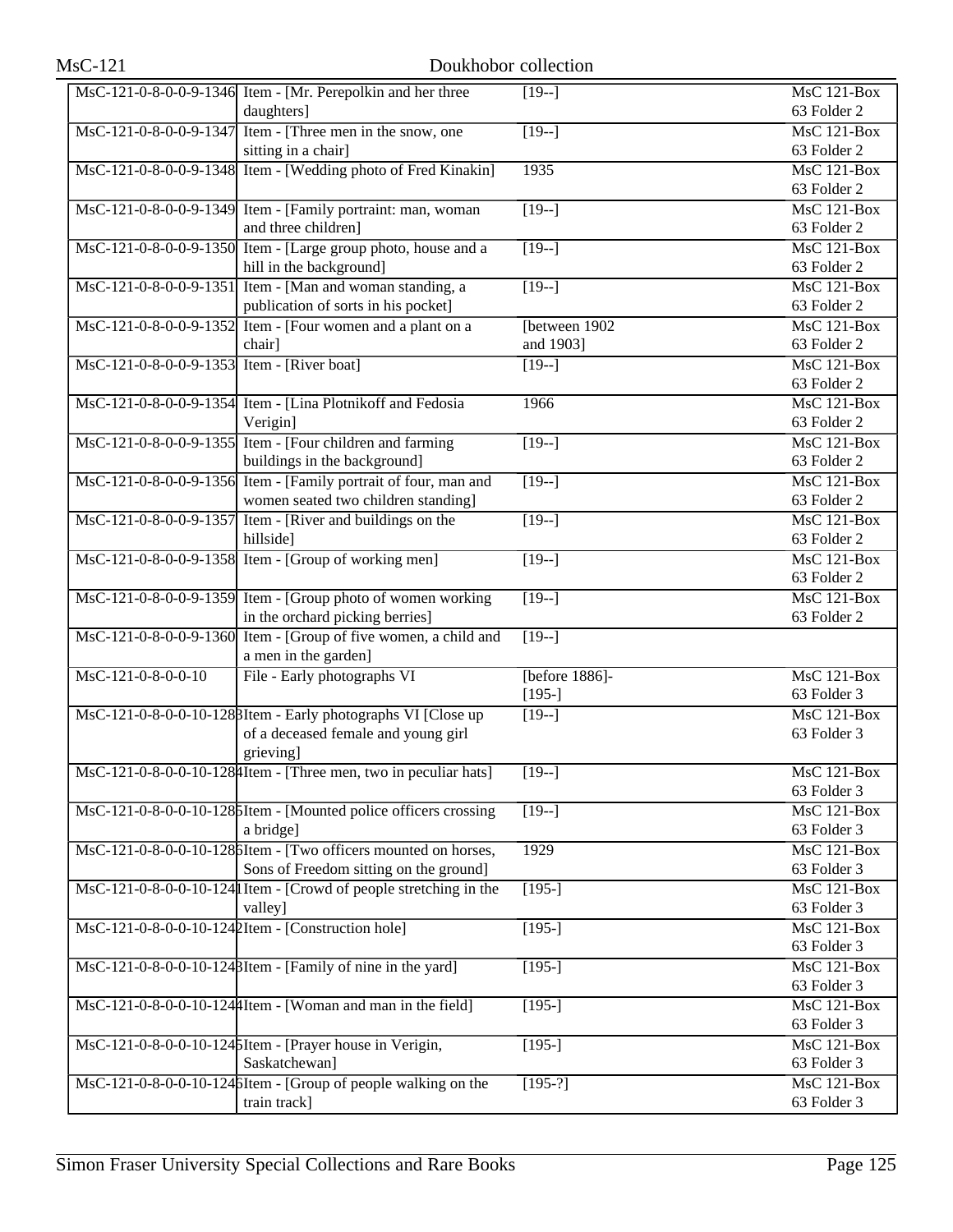| <b>MsC-121</b>       |                                                                                        | Doukhobor collection |                                 |
|----------------------|----------------------------------------------------------------------------------------|----------------------|---------------------------------|
|                      | MsC-121-0-8-0-0-10-1247Item - [Group of people posing for photo<br>on the train track] | $[195-?]$            | $MsC$ 121-Box<br>63 Folder 3    |
|                      | MsC-121-0-8-0-0-10-1248Item - [Two men in fedoras walking in                           | $[195-?]$            | $MsC$ 121-Box                   |
|                      | the mall]                                                                              |                      | 63 Folder 3                     |
|                      | MsC-121-0-8-0-0-10-1249Item - [Portrait of Tania Ivahovna                              | $[195-?]$            | $MsC$ 121-Box                   |
|                      | Eliaeav (Yaliaeav?]                                                                    |                      | 63 Folder 3                     |
|                      | $\text{MsC-121-0-8-0-0-10-125}$ [Item - [Two men walking on the side                   | $[195-?]$            | <b>MsC 121-Box</b>              |
|                      | walk at night (same men as 1254]                                                       |                      | 63 Folder 3                     |
|                      | MsC-121-0-8-0-0-10-125 I Item - [Portrait of young boy with blond                      | $[19-]$              | <b>MsC 121-Box</b>              |
|                      | hair]                                                                                  |                      | 63 Folder 3                     |
|                      | MsC-121-0-8-0-0-10-1252Item - [S. Sorokin with a group of                              | $[195-?]$            | $MsC$ 121-Box                   |
|                      | children]                                                                              |                      | 63 Folder 3                     |
|                      | MsC-121-0-8-0-0-10-125 BItem - [Portrait of Katja Shlakhov]                            | 1959                 | <b>MsC 121-Box</b>              |
|                      |                                                                                        |                      | 63 Folder 3                     |
|                      | MsC-121-0-8-0-0-10-1254Item - [Two man walking the sidewalk                            | $[195-?]$            | <b>MsC 121-Box</b>              |
|                      | during the day (same men as 1250)                                                      |                      | 63 Folder 3                     |
|                      | MsC-121-0-8-0-0-10-125 5 Item - [Portrait of Lukeria Kalmykov]                         | [before $1886$ ]     | $MsC$ 121-Box                   |
|                      |                                                                                        |                      | 63 Folder 3                     |
|                      | MsC-121-0-8-0-0-10-1256Item - [Three men and three women in                            | $[195-?]$            | $MsC$ 121-Box                   |
|                      | the snow]                                                                              |                      | 63 Folder 3                     |
|                      | MsC-121-0-8-0-0-10-1257 Item - [Two men by a tree]                                     | 1956                 | <b>MsC 121-Box</b>              |
|                      |                                                                                        |                      | 63 Folder 3                     |
|                      | MsC-121-0-8-0-0-10-1258Item - [Wedding photo of Ivan Veikin's                          | $[195-?]$            | $MsC$ 121-Box                   |
|                      | daughter]                                                                              |                      | 63 Folder 3                     |
|                      | MsC-121-0-8-0-0-10-1259Item - [Mrs. Cunningham, Crescent                               | $[195-?]$            | <b>MsC 121-Box</b>              |
|                      | Valley store owner and two men signing                                                 |                      | 63 Folder 3                     |
|                      | forms]<br>MsC-121-0-8-0-0-10-1260Item - [Young woman wearing white in                  | $[195-?]$            | MsC 121-Box                     |
|                      | the garden]                                                                            |                      | 63 Folder 3                     |
|                      | MsC-121-0-8-0-0-10-126 I Item - [Man in fedora walking on the                          | $[195-?]$            | <b>MsC 121-Box</b>              |
|                      | sidewalk at night]                                                                     |                      | 63 Folder 3                     |
|                      | MsC-121-0-8-0-0-10-1262Item - [Portrait of a middle aged man                           | $[195-?]$            | <b>MsC 121-Box</b>              |
|                      | with a mustache]                                                                       |                      | 63 Folder 3                     |
|                      | MsC-121-0-8-0-0-10-1268Item - [Mrs. Cunningham, Crescent                               | $[195-?]$            | MsC 121-Box                     |
|                      | Valley store owner and some men                                                        |                      | 63 Folder 3                     |
|                      | signing forms]                                                                         |                      |                                 |
| MsC-121-0-8-0-0-11   | File - Policemen                                                                       | $[19-]$              | $MsC$ 121-Box                   |
|                      |                                                                                        |                      | 63 Folder 4                     |
|                      | MsC-121-0-8-0-0-11-1287 Item - [Three men in a garden, one of                          | $[19-]$              | <b>MsC 121-Box</b>              |
|                      | them in police uniform]                                                                |                      | 63 Folder 4                     |
|                      | MsC-121-0-8-0-0-11-1288Item - [Two men shaking hands in the                            | $[19-]$              | <b>MsC 121-Box</b>              |
|                      | garden]                                                                                |                      | 63 Folder 4                     |
|                      | MsC-121-0-8-0-0-11-1289Item - [Three men shaking hands in the                          | $[19-]$              | <b>MsC 121-Box</b>              |
|                      | garden, (two same men as in MSC121-                                                    |                      | 63 Folder 4                     |
|                      | DP-1288]                                                                               |                      |                                 |
| $MsC-121-0-8-0-0-12$ | File - Filming                                                                         | $[19-]-1924$         | MsC 121-Box                     |
|                      |                                                                                        |                      | 63 Folder 5                     |
|                      | MsC-121-0-8-0-0-12-1290Item - [Orchards at Brilliant, BC,                              | 1924                 | $\overline{\text{MsC 121-Box}}$ |
|                      | Columbia Valley]                                                                       |                      | 63 Folder 5                     |
|                      | MsC-121-0-8-0-0-12-129 I Item - [An interview/or a scene being                         | $\sqrt{19-1}$        | 1 photograph:                   |
|                      | filmed in the garden, 6 people]                                                        |                      | b&w print; 25                   |
|                      |                                                                                        |                      | x 20 cm                         |
|                      | MsC-121-0-8-0-0-12-1292Item - [An interview/or a scene being                           | $[19-]$              | $MsC$ 121-Box<br>63 Folder 5    |
|                      | filmed in the garden, 3 people]                                                        |                      |                                 |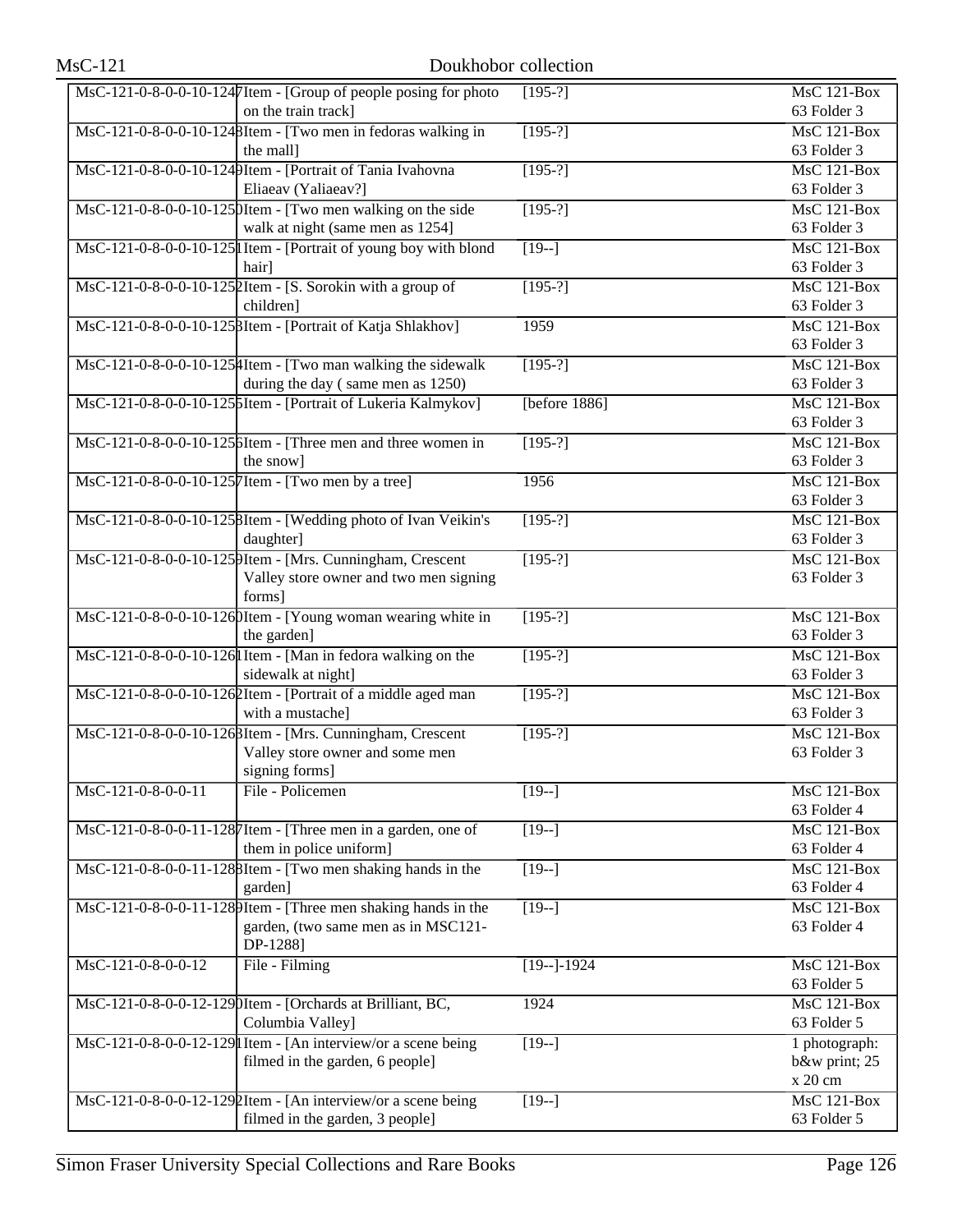| $MsC-121$                       | Doukhobor collection                                                          |            |                                   |
|---------------------------------|-------------------------------------------------------------------------------|------------|-----------------------------------|
| MsC-121-0-8-0-0-13              | File - Gilpin 1961                                                            | 1961       | $MsC$ 121-Box<br>63 Folder 6      |
|                                 | MsC-121-0-8-0-0-13-1277 Item - [Large group gather outside during             | 1961       | <b>MsC 121-Box</b>                |
|                                 | winter, John Verigin at the front of the                                      |            | 63 Folder 6                       |
|                                 | group]                                                                        |            |                                   |
|                                 | MsC-121-0-8-0-0-13-1278Item - [Large group gather outside during              | 1961       | <b>MsC 121-Box</b>                |
|                                 | winter, John Verigin at the front of the                                      |            | 63 Folder 6                       |
|                                 | group, cars in the left background]                                           |            |                                   |
|                                 | MsC-121-0-8-0-0-13-1279Item - [Large group gather outside during              | 1961       | <b>MsC 121-Box</b>                |
|                                 | winter, mostly women in the shot]                                             |            | 63 Folder 6                       |
|                                 | MsC-121-0-8-0-0-13-1280Item - [Large group marching, view from                | 1961       | <b>MsC 121-Box</b>                |
|                                 | distance]                                                                     |            | 63 Folder 6                       |
|                                 | MsC-121-0-8-0-0-13-128 l Item - [Large group gather outside during            | 1961       | $MsC$ 121-Box                     |
|                                 | winter, John Verigin in the middle of the                                     |            | 63 Folder 6                       |
|                                 | group, cars in the right background]                                          |            |                                   |
|                                 | MsC-121-0-8-0-0-13-1282Item - [Large group gather outside in the              | 1961       | <b>MsC 121-Box</b>                |
|                                 | circle, small table in the middle, winter                                     |            | 63 Folder 6                       |
|                                 | scenery]                                                                      |            |                                   |
| MsC-121-0-8-0-0-14              | File - Prairies                                                               | [ca. 1900] | MsC 121-Box<br>63 Folder 7        |
|                                 |                                                                               |            | $MsC$ 121-Box                     |
|                                 | MsC-121-0-8-0-0-14-129 BItem - [Portrait of a family of six of N.<br>Zibroff] | $[19-]$    | 63 Folder 7                       |
|                                 | MsC-121-0-8-0-0-14-129 4Item - [Large group of people and tents               | [ca. 1900] | <b>MsC 121-Box</b>                |
|                                 | in Saskatchewan]                                                              |            | 63 Folder 7                       |
|                                 | MsC-121-0-8-0-0-14-1295Item - [Large group of people on the left              | [ca. 1900] | <b>MsC 121-Box</b>                |
|                                 | and tents in Saskatchewan]                                                    |            | 63 Folder 7                       |
|                                 | MsC-121-0-8-0-0-14-1296Item - [Group of people, tents in the                  | [ca. 1900] | $MsC$ 121-Box                     |
|                                 | background]                                                                   |            | 63 Folder 7                       |
| MsC-121-0-8-0-0-15              | File - Anastasia and the Anutooskins                                          | [ca. 1920] | <b>MsC 121-Box</b>                |
|                                 |                                                                               |            | 63 Folder 8                       |
|                                 | MsC-121-0-8-0-0-15-1310Item - [Mr and Mrs Anutooskin and                      | [ca. 1920] | $MsC$ 121-Box                     |
|                                 | Anastisia, Brilliant, BC]                                                     |            | 63 Folder 8                       |
|                                 | MsC-121-0-8-0-0-15-131 I Item - [Anastasia and Mrs Dora                       | [ca. 1920] | $MsC$ 121-Box                     |
|                                 | Anutooskin, Brilliant, BC]                                                    |            | 63 Folder 8                       |
|                                 | MsC-121-0-8-0-0-15-1312Item - [Anastasia and Mr John                          | [ca. 1920] | MsC 121-Box                       |
|                                 | Anutooskin, Brilliant, BC]                                                    |            | 63 Folder 8                       |
| $MsC-121-0-8-0-0-16$            | File - Doukhobors leaving Saskatchewan                                        | [ca. 1913] | <b>MsC 121-Box</b>                |
|                                 | by train                                                                      |            | 63 Folder 9                       |
|                                 | MsC-121-0-8-0-0-16-1322Item - [Large group of men at the train                | [ca. 1913] | $MsC$ 121-Box                     |
|                                 | station in Vergin, Sask.]                                                     |            | 63 Folder 9                       |
|                                 | MsC-121-0-8-0-0-16-1328Item - ["Farewell" crowd at the train                  | 1913       | MsC 121-Box                       |
|                                 | station in Vergin, Sask]                                                      |            | 63 Folder 9                       |
|                                 | MsC-121-0-8-0-0-16-1324Item - [Doukhobors boarding a train at                 | 1913       | <b>MsC 121-Box</b>                |
|                                 | Verigin, Sask]                                                                |            | 63 Folder 9                       |
| $Ms\overline{C-121-0-8-0-0-17}$ | File - Bombings of the Verigin's tomb                                         | 1931-1949  | MsC 121-Box                       |
|                                 |                                                                               |            | 64 Folder 1                       |
|                                 | MsC-121-0-8-0-0-17-1367Item - [P. P. Verigin at his father's                  | [1931]     | <b>MsC 121-Box</b><br>64 Folder 1 |
|                                 | bombed tomb]<br>MsC-121-0-8-0-0-17-1368Item - [Group of Doukhobor gathered at | 1949       | MsC 121-Box                       |
|                                 | the site of the destroyed tomb view from                                      |            | 64 Folder 1                       |
|                                 | above]                                                                        |            |                                   |
|                                 | MsC-121-0-8-0-0-17-1369Item - [Group of Doukhobor gathered at                 | 1949       | MsC 121-Box                       |
|                                 | the site of the destroyed tomb view from                                      |            | 64 Folder 1                       |
|                                 | above, close take]                                                            |            |                                   |
|                                 |                                                                               |            |                                   |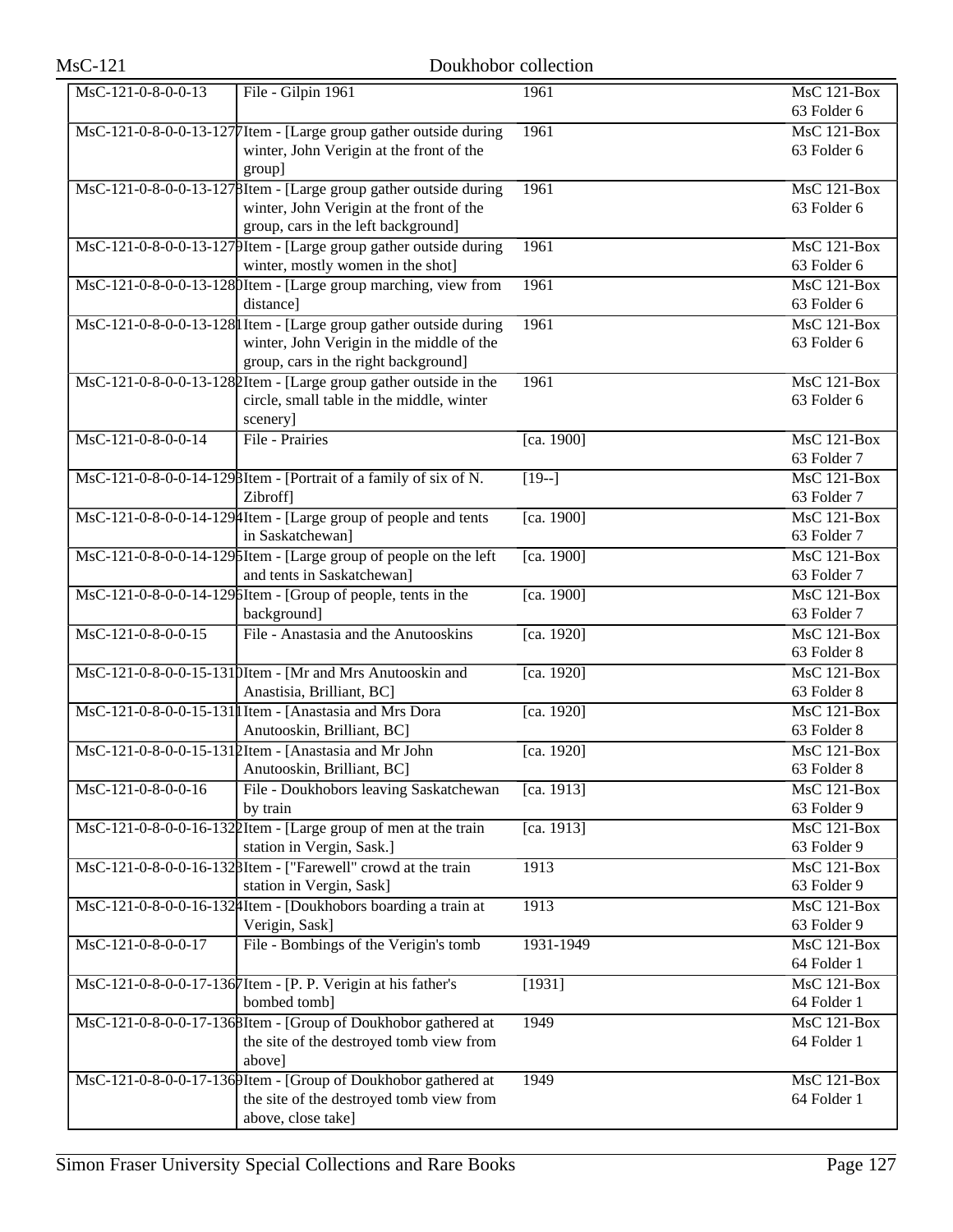| $MsC-121$                                      | Doukhobor collection                                                |               |                                 |
|------------------------------------------------|---------------------------------------------------------------------|---------------|---------------------------------|
|                                                | MsC-121-0-8-0-0-17-1370Item - [Destroyed tomb of Verigin's,         | 1949          | <b>MsC 121-Box</b>              |
|                                                | some community members are visiting]                                |               | 64 Folder 1                     |
|                                                | MsC-121-0-8-0-0-17-137 Item - [Destroyed tomb of Verigin's]         | 1949          | <b>MsC 121-Box</b>              |
|                                                |                                                                     |               | 64 Folder 1                     |
| MsC-121-0-8-0-0-18                             | File - Early 20th century                                           | $[19-]$       | <b>MsC 121-Box</b>              |
|                                                |                                                                     |               | 64 Folder 2                     |
|                                                | MsC-121-0-8-0-0-18-1372Item - [Three elderly women in flowery       | $[19-]$       | <b>MsC 121-Box</b>              |
|                                                | dresses]                                                            |               | 64 Folder 2                     |
|                                                | MsC-121-0-8-0-0-18-137 BItem - [Funeral of elderly man, group of    | $[19-]$       | $MsC$ 121-Box                   |
|                                                | mourners around the coffin]                                         |               | 64 Folder 2                     |
|                                                | MsC-121-0-8-0-0-18-137   Htem - [View of a sawmill mill view from   | $[19-]$       | $MsC$ 121-Box                   |
|                                                | above]                                                              |               | 64 Folder 2                     |
|                                                | MsC-121-0-8-0-0-18-1375Item - [View of a sawmill mill, aerial       | $[19-]$       | $MsC$ 121-Box                   |
|                                                | view]                                                               |               | 64 Folder 2                     |
| MsC-121-0-8-0-0-18-137 bItem - [House on fire] |                                                                     | $[19-]$       | $MsC$ 121-Box                   |
|                                                |                                                                     |               | 64 Folder 2                     |
|                                                | MsC-121-0-8-0-0-18-137 [Item - [Yale Columbia Sawmill, Weslay,      | $[19-]$       | $MsC$ 121-Box                   |
|                                                | $B.C.$ ]                                                            |               | 64 Folder 2                     |
|                                                | MsC-121-0-8-0-0-18-1378Item - [Funeral of elderly man, group        | $[19-]$       | $MsC$ 121-Box                   |
|                                                | of mourners around the coffin, winter                               |               | 64 Folder 2                     |
|                                                | season]                                                             |               |                                 |
|                                                | MsC-121-0-8-0-0-18-1379Item - [Family group photograph at the       | $[19-]$       | $MsC$ 121-Box                   |
|                                                | funeral]                                                            |               | 64 Folder 2                     |
|                                                | MsC-121-0-8-0-0-18-1380Item - [Two couples sitting in an            | $[19-]$       | $MsC$ 121-Box                   |
|                                                | automobile; Semion & Tanya, Ivan &                                  |               | 64 Folder 2                     |
|                                                | Nastia Nichvoloda]                                                  |               |                                 |
|                                                | MsC-121-0-8-0-0-18-138 I Item - [View of Brilliant, BC; train track | $[19-]$       | $MsC$ 121-Box                   |
|                                                | and station]                                                        |               | 64 Folder 2                     |
|                                                | MsC-121-0-8-0-0-18-1382Item - [Two men and a dog in the             | $[19-]$       | $MsC$ 121-Box                   |
|                                                | orchard]                                                            |               | 64 Folder 2                     |
|                                                | MsC-121-0-8-0-0-18-138 BItem - [A man in the garden]                | $[19-]$       | MsC 121-Box                     |
|                                                |                                                                     |               | 64 Folder 2                     |
|                                                | MsC-121-0-8-0-0-18-138 4 Item - [Older couple in the garden         | $[19-]$       | $MsC$ 121-Box                   |
|                                                | holding branches of lilac]                                          |               | 64 Folder 2                     |
|                                                | MsC-121-0-8-0-0-18-1385Item - [Funeral, group surrounds coffin in   | $[19-]$       | MsC 121-Box                     |
|                                                | a room                                                              |               | 64 Folder 2                     |
|                                                | MsC-121-0-8-0-0-18-1386Item - [Horse-drawn sleighs in a distance    | $\sqrt{19-1}$ | <b>MsC 121-Box</b>              |
|                                                | and procession of people]                                           |               | 64 Folder 2                     |
|                                                | MsC-121-0-8-0-0-18-1387Item - [Horse-drawn sleighs in a             | $[19-]$       | $\overline{\text{MsC 121-Box}}$ |
|                                                | distance and procession of people in the                            |               | 64 Folder 2                     |
|                                                | foreground]                                                         |               |                                 |
|                                                | MsC-121-0-8-0-0-18-1388Item - [Two small boys in hats]              | $[19-]$       | MsC 121-Box                     |
|                                                |                                                                     |               | 64 Folder 2                     |
|                                                | MsC-121-0-8-0-0-18-1389Item - [Man and woman sitting on a           | $[19-]$       | MsC 121-Box                     |
|                                                | bench on the side of the house]                                     |               | 64 Folder 2                     |
|                                                | MsC-121-0-8-0-0-18-1390Item - [Portrait of Peter Ogloff]            | $[19-]$       | MsC 121-Box                     |
|                                                |                                                                     |               | 64 Folder 2                     |
|                                                | MsC-121-0-8-0-0-18-139 I Item - [Family portrait on the porch;      | $[19-]$       | MsC 121-Box                     |
|                                                | man, woman and two girls]                                           |               | 64 Folder 2                     |
| MsC-121-0-8-0-0-19                             | File - Anna Markova                                                 | [after 1924]- | <b>MsC 121-Box</b>              |
|                                                |                                                                     | [1978]        | 64 Folder 3                     |
|                                                | MsC-121-0-8-0-0-19-1392Item - [Anna Markova funeral, large          | 1978          | <b>MsC 121-Box</b>              |
|                                                | crowd walking view from above]                                      |               | 64 Folder 3                     |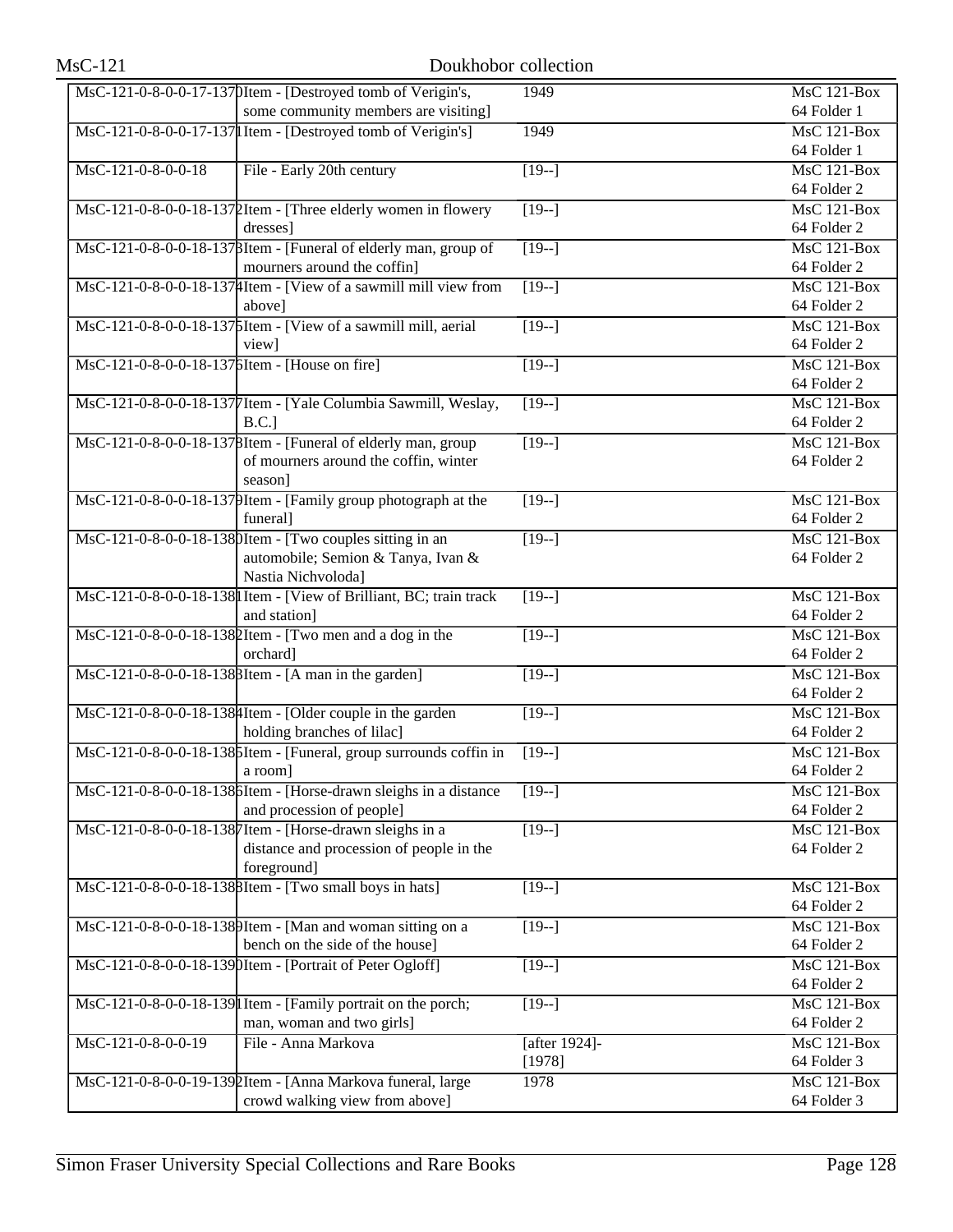| MsC-121-0-8-0-0-19-1398Item - [Close up of man carrying Anna's<br><b>MsC 121-Box</b><br>1978<br>64 Folder 3<br>open coffin]<br>MsC-121-0-8-0-0-19-1394Item - [Little girls at the Anna's coffin,<br>1978<br>$MsC$ 121-Box<br>crowd around]<br>64 Folder 3<br>MsC-121-0-8-0-0-19-1477 Item - [Portrait of an older man]<br>$MsC$ 121-Box<br>1978<br>64 Folder 3<br>MsC-121-0-8-0-0-19-1478Item - [Group photo of youth]<br>[1978?]<br>MsC-121-0-8-0-0-19-1479Item - [Anna Markova in the coffin<br>1978<br>$MsC$ 121-Box<br>surrounded by women]<br>64 Folder 3<br>MsC-121-0-8-0-0-19-1480Item - [Anna Markova in the coffin -<br>1978<br>$MsC$ 121-Box<br>64 Folder 3<br>close up]<br>MsC-121-0-8-0-0-19-148 Item - [Young Anna Markova with Peter<br>[before $1942$ ]<br>Petrovich Verigin (Jastebov), and Alyota<br>Varobiev]<br>MsC-121-0-8-0-0-19-1367Item - [P. P. Verigin at his father's<br>[1931]<br>MsC 121-Box<br>bombed tomb]<br>64 Folder 3<br>MsC-121-0-8-0-0-19-1480 Item - [View of the Verigin's tomb from<br>$MsC$ 121-Box<br>$\overline{[19-]}$<br>above, women praying]<br>64 Folder 3<br>MsC-121-0-8-0-0-19-1488Item - [View of the Verigin's tomb from<br>$MsC$ 121-Box<br>$[19-]$<br>the side, women praying]<br>64 Folder 3<br>MsC-121-0-8-0-0-19-148 [Item - [Peter Verigin's tomb at Brilliant<br>[after $1924$ ]<br><b>MsC 121-Box</b><br>near Nelson, BC]<br>64 Folder 3<br>File - Jubilee Fiftieth Anniversary<br>$MsC-121-0-8-0-0-20$<br>$MsC$ 121-Box<br>1949<br>Doukhobors in Canada<br>64 Folder 4<br>MsC-121-0-8-0-0-20-1395Item - [Crowd watching outdoor<br>1949<br><b>MsC 121-Box</b><br>performance, distant view]<br>64 Folder 4<br>MsC-121-0-8-0-0-20-1396Item - [Performance on the stage]<br><b>MsC 121-Box</b><br>1949<br>64 Folder 4<br>MsC-121-0-8-0-0-20-1397Item - [Two men speaking on stage,<br>$MsC$ 121-Box<br>1949<br>larger group behind them]<br>64 Folder 4<br>MsC-121-0-8-0-0-20-1398Item - [Group performing on stage in<br>$MsC$ 121-Box<br>1949<br>the background, crown watching the<br>64 Folder 4<br>performance in the foreground]<br>MsC-121-0-8-0-0-20-1399Item - [Separate group of male and<br>1949<br>MsC 121-Box<br>female on the stage, little table and two<br>64 Folder 4<br>men dress in black]<br>MsC-121-0-8-0-0-20-1400Item - [Mixed group on the stage, small<br>$MsC$ 121-Box<br>1949<br>table in front of them]<br>64 Folder 4<br>MsC-121-0-8-0-0-20-140 I Item - [Large group on stage, children in<br>1949<br><b>MsC 121-Box</b><br>front of the small table]<br>64 Folder 4<br>MsC-121-0-8-0-0-20-1402Item - [Smaller group on the stage, above<br>1949<br>MsC 121-Box<br>stage signs visible]<br>64 Folder 4<br>MsC-121-0-8-0-0-20-1408Item - [Small group of men and women]<br>$MsC$ 121-Box<br>1949<br>sitting across from each other on stage]<br>64 Folder 4<br>MsC-121-0-8-0-0-20-140 Htem - [Group of uniform men on the<br><b>MsC 121-Box</b><br>1949<br>64 Folder 4<br>stage]<br>MsC-121-0-8-0-0-20-140 SItem - [Two women and two men on the<br>1949<br><b>MsC 121-Box</b><br>64 Folder 4<br>stage]<br>$MsC$ 121-Box<br>MsC-121-0-8-0-0-20-1406Item - [Outdoor communal feast]<br>1949<br>64 Folder 4<br>$MsC-121-0-8-0-0-21$<br>File - Jubilee Fiftieth Anniversary<br>1949<br><b>MsC 121-Box</b> | $MsC-121$ | Doukhobor collection |  |
|-----------------------------------------------------------------------------------------------------------------------------------------------------------------------------------------------------------------------------------------------------------------------------------------------------------------------------------------------------------------------------------------------------------------------------------------------------------------------------------------------------------------------------------------------------------------------------------------------------------------------------------------------------------------------------------------------------------------------------------------------------------------------------------------------------------------------------------------------------------------------------------------------------------------------------------------------------------------------------------------------------------------------------------------------------------------------------------------------------------------------------------------------------------------------------------------------------------------------------------------------------------------------------------------------------------------------------------------------------------------------------------------------------------------------------------------------------------------------------------------------------------------------------------------------------------------------------------------------------------------------------------------------------------------------------------------------------------------------------------------------------------------------------------------------------------------------------------------------------------------------------------------------------------------------------------------------------------------------------------------------------------------------------------------------------------------------------------------------------------------------------------------------------------------------------------------------------------------------------------------------------------------------------------------------------------------------------------------------------------------------------------------------------------------------------------------------------------------------------------------------------------------------------------------------------------------------------------------------------------------------------------------------------------------------------------------------------------------------------------------------------------------------------------------------------------------------------------------------------------------------------------------------------------------------------------------------------------------------------------------------------------------------------------------------------------------------------------------------------------------------------------------------------------------------------------------------------------------------------------------------------------------------------------------------|-----------|----------------------|--|
|                                                                                                                                                                                                                                                                                                                                                                                                                                                                                                                                                                                                                                                                                                                                                                                                                                                                                                                                                                                                                                                                                                                                                                                                                                                                                                                                                                                                                                                                                                                                                                                                                                                                                                                                                                                                                                                                                                                                                                                                                                                                                                                                                                                                                                                                                                                                                                                                                                                                                                                                                                                                                                                                                                                                                                                                                                                                                                                                                                                                                                                                                                                                                                                                                                                                                               |           |                      |  |
|                                                                                                                                                                                                                                                                                                                                                                                                                                                                                                                                                                                                                                                                                                                                                                                                                                                                                                                                                                                                                                                                                                                                                                                                                                                                                                                                                                                                                                                                                                                                                                                                                                                                                                                                                                                                                                                                                                                                                                                                                                                                                                                                                                                                                                                                                                                                                                                                                                                                                                                                                                                                                                                                                                                                                                                                                                                                                                                                                                                                                                                                                                                                                                                                                                                                                               |           |                      |  |
|                                                                                                                                                                                                                                                                                                                                                                                                                                                                                                                                                                                                                                                                                                                                                                                                                                                                                                                                                                                                                                                                                                                                                                                                                                                                                                                                                                                                                                                                                                                                                                                                                                                                                                                                                                                                                                                                                                                                                                                                                                                                                                                                                                                                                                                                                                                                                                                                                                                                                                                                                                                                                                                                                                                                                                                                                                                                                                                                                                                                                                                                                                                                                                                                                                                                                               |           |                      |  |
|                                                                                                                                                                                                                                                                                                                                                                                                                                                                                                                                                                                                                                                                                                                                                                                                                                                                                                                                                                                                                                                                                                                                                                                                                                                                                                                                                                                                                                                                                                                                                                                                                                                                                                                                                                                                                                                                                                                                                                                                                                                                                                                                                                                                                                                                                                                                                                                                                                                                                                                                                                                                                                                                                                                                                                                                                                                                                                                                                                                                                                                                                                                                                                                                                                                                                               |           |                      |  |
|                                                                                                                                                                                                                                                                                                                                                                                                                                                                                                                                                                                                                                                                                                                                                                                                                                                                                                                                                                                                                                                                                                                                                                                                                                                                                                                                                                                                                                                                                                                                                                                                                                                                                                                                                                                                                                                                                                                                                                                                                                                                                                                                                                                                                                                                                                                                                                                                                                                                                                                                                                                                                                                                                                                                                                                                                                                                                                                                                                                                                                                                                                                                                                                                                                                                                               |           |                      |  |
|                                                                                                                                                                                                                                                                                                                                                                                                                                                                                                                                                                                                                                                                                                                                                                                                                                                                                                                                                                                                                                                                                                                                                                                                                                                                                                                                                                                                                                                                                                                                                                                                                                                                                                                                                                                                                                                                                                                                                                                                                                                                                                                                                                                                                                                                                                                                                                                                                                                                                                                                                                                                                                                                                                                                                                                                                                                                                                                                                                                                                                                                                                                                                                                                                                                                                               |           |                      |  |
|                                                                                                                                                                                                                                                                                                                                                                                                                                                                                                                                                                                                                                                                                                                                                                                                                                                                                                                                                                                                                                                                                                                                                                                                                                                                                                                                                                                                                                                                                                                                                                                                                                                                                                                                                                                                                                                                                                                                                                                                                                                                                                                                                                                                                                                                                                                                                                                                                                                                                                                                                                                                                                                                                                                                                                                                                                                                                                                                                                                                                                                                                                                                                                                                                                                                                               |           |                      |  |
|                                                                                                                                                                                                                                                                                                                                                                                                                                                                                                                                                                                                                                                                                                                                                                                                                                                                                                                                                                                                                                                                                                                                                                                                                                                                                                                                                                                                                                                                                                                                                                                                                                                                                                                                                                                                                                                                                                                                                                                                                                                                                                                                                                                                                                                                                                                                                                                                                                                                                                                                                                                                                                                                                                                                                                                                                                                                                                                                                                                                                                                                                                                                                                                                                                                                                               |           |                      |  |
|                                                                                                                                                                                                                                                                                                                                                                                                                                                                                                                                                                                                                                                                                                                                                                                                                                                                                                                                                                                                                                                                                                                                                                                                                                                                                                                                                                                                                                                                                                                                                                                                                                                                                                                                                                                                                                                                                                                                                                                                                                                                                                                                                                                                                                                                                                                                                                                                                                                                                                                                                                                                                                                                                                                                                                                                                                                                                                                                                                                                                                                                                                                                                                                                                                                                                               |           |                      |  |
|                                                                                                                                                                                                                                                                                                                                                                                                                                                                                                                                                                                                                                                                                                                                                                                                                                                                                                                                                                                                                                                                                                                                                                                                                                                                                                                                                                                                                                                                                                                                                                                                                                                                                                                                                                                                                                                                                                                                                                                                                                                                                                                                                                                                                                                                                                                                                                                                                                                                                                                                                                                                                                                                                                                                                                                                                                                                                                                                                                                                                                                                                                                                                                                                                                                                                               |           |                      |  |
|                                                                                                                                                                                                                                                                                                                                                                                                                                                                                                                                                                                                                                                                                                                                                                                                                                                                                                                                                                                                                                                                                                                                                                                                                                                                                                                                                                                                                                                                                                                                                                                                                                                                                                                                                                                                                                                                                                                                                                                                                                                                                                                                                                                                                                                                                                                                                                                                                                                                                                                                                                                                                                                                                                                                                                                                                                                                                                                                                                                                                                                                                                                                                                                                                                                                                               |           |                      |  |
|                                                                                                                                                                                                                                                                                                                                                                                                                                                                                                                                                                                                                                                                                                                                                                                                                                                                                                                                                                                                                                                                                                                                                                                                                                                                                                                                                                                                                                                                                                                                                                                                                                                                                                                                                                                                                                                                                                                                                                                                                                                                                                                                                                                                                                                                                                                                                                                                                                                                                                                                                                                                                                                                                                                                                                                                                                                                                                                                                                                                                                                                                                                                                                                                                                                                                               |           |                      |  |
|                                                                                                                                                                                                                                                                                                                                                                                                                                                                                                                                                                                                                                                                                                                                                                                                                                                                                                                                                                                                                                                                                                                                                                                                                                                                                                                                                                                                                                                                                                                                                                                                                                                                                                                                                                                                                                                                                                                                                                                                                                                                                                                                                                                                                                                                                                                                                                                                                                                                                                                                                                                                                                                                                                                                                                                                                                                                                                                                                                                                                                                                                                                                                                                                                                                                                               |           |                      |  |
|                                                                                                                                                                                                                                                                                                                                                                                                                                                                                                                                                                                                                                                                                                                                                                                                                                                                                                                                                                                                                                                                                                                                                                                                                                                                                                                                                                                                                                                                                                                                                                                                                                                                                                                                                                                                                                                                                                                                                                                                                                                                                                                                                                                                                                                                                                                                                                                                                                                                                                                                                                                                                                                                                                                                                                                                                                                                                                                                                                                                                                                                                                                                                                                                                                                                                               |           |                      |  |
|                                                                                                                                                                                                                                                                                                                                                                                                                                                                                                                                                                                                                                                                                                                                                                                                                                                                                                                                                                                                                                                                                                                                                                                                                                                                                                                                                                                                                                                                                                                                                                                                                                                                                                                                                                                                                                                                                                                                                                                                                                                                                                                                                                                                                                                                                                                                                                                                                                                                                                                                                                                                                                                                                                                                                                                                                                                                                                                                                                                                                                                                                                                                                                                                                                                                                               |           |                      |  |
|                                                                                                                                                                                                                                                                                                                                                                                                                                                                                                                                                                                                                                                                                                                                                                                                                                                                                                                                                                                                                                                                                                                                                                                                                                                                                                                                                                                                                                                                                                                                                                                                                                                                                                                                                                                                                                                                                                                                                                                                                                                                                                                                                                                                                                                                                                                                                                                                                                                                                                                                                                                                                                                                                                                                                                                                                                                                                                                                                                                                                                                                                                                                                                                                                                                                                               |           |                      |  |
|                                                                                                                                                                                                                                                                                                                                                                                                                                                                                                                                                                                                                                                                                                                                                                                                                                                                                                                                                                                                                                                                                                                                                                                                                                                                                                                                                                                                                                                                                                                                                                                                                                                                                                                                                                                                                                                                                                                                                                                                                                                                                                                                                                                                                                                                                                                                                                                                                                                                                                                                                                                                                                                                                                                                                                                                                                                                                                                                                                                                                                                                                                                                                                                                                                                                                               |           |                      |  |
|                                                                                                                                                                                                                                                                                                                                                                                                                                                                                                                                                                                                                                                                                                                                                                                                                                                                                                                                                                                                                                                                                                                                                                                                                                                                                                                                                                                                                                                                                                                                                                                                                                                                                                                                                                                                                                                                                                                                                                                                                                                                                                                                                                                                                                                                                                                                                                                                                                                                                                                                                                                                                                                                                                                                                                                                                                                                                                                                                                                                                                                                                                                                                                                                                                                                                               |           |                      |  |
|                                                                                                                                                                                                                                                                                                                                                                                                                                                                                                                                                                                                                                                                                                                                                                                                                                                                                                                                                                                                                                                                                                                                                                                                                                                                                                                                                                                                                                                                                                                                                                                                                                                                                                                                                                                                                                                                                                                                                                                                                                                                                                                                                                                                                                                                                                                                                                                                                                                                                                                                                                                                                                                                                                                                                                                                                                                                                                                                                                                                                                                                                                                                                                                                                                                                                               |           |                      |  |
|                                                                                                                                                                                                                                                                                                                                                                                                                                                                                                                                                                                                                                                                                                                                                                                                                                                                                                                                                                                                                                                                                                                                                                                                                                                                                                                                                                                                                                                                                                                                                                                                                                                                                                                                                                                                                                                                                                                                                                                                                                                                                                                                                                                                                                                                                                                                                                                                                                                                                                                                                                                                                                                                                                                                                                                                                                                                                                                                                                                                                                                                                                                                                                                                                                                                                               |           |                      |  |
|                                                                                                                                                                                                                                                                                                                                                                                                                                                                                                                                                                                                                                                                                                                                                                                                                                                                                                                                                                                                                                                                                                                                                                                                                                                                                                                                                                                                                                                                                                                                                                                                                                                                                                                                                                                                                                                                                                                                                                                                                                                                                                                                                                                                                                                                                                                                                                                                                                                                                                                                                                                                                                                                                                                                                                                                                                                                                                                                                                                                                                                                                                                                                                                                                                                                                               |           |                      |  |
|                                                                                                                                                                                                                                                                                                                                                                                                                                                                                                                                                                                                                                                                                                                                                                                                                                                                                                                                                                                                                                                                                                                                                                                                                                                                                                                                                                                                                                                                                                                                                                                                                                                                                                                                                                                                                                                                                                                                                                                                                                                                                                                                                                                                                                                                                                                                                                                                                                                                                                                                                                                                                                                                                                                                                                                                                                                                                                                                                                                                                                                                                                                                                                                                                                                                                               |           |                      |  |
|                                                                                                                                                                                                                                                                                                                                                                                                                                                                                                                                                                                                                                                                                                                                                                                                                                                                                                                                                                                                                                                                                                                                                                                                                                                                                                                                                                                                                                                                                                                                                                                                                                                                                                                                                                                                                                                                                                                                                                                                                                                                                                                                                                                                                                                                                                                                                                                                                                                                                                                                                                                                                                                                                                                                                                                                                                                                                                                                                                                                                                                                                                                                                                                                                                                                                               |           |                      |  |
|                                                                                                                                                                                                                                                                                                                                                                                                                                                                                                                                                                                                                                                                                                                                                                                                                                                                                                                                                                                                                                                                                                                                                                                                                                                                                                                                                                                                                                                                                                                                                                                                                                                                                                                                                                                                                                                                                                                                                                                                                                                                                                                                                                                                                                                                                                                                                                                                                                                                                                                                                                                                                                                                                                                                                                                                                                                                                                                                                                                                                                                                                                                                                                                                                                                                                               |           |                      |  |
|                                                                                                                                                                                                                                                                                                                                                                                                                                                                                                                                                                                                                                                                                                                                                                                                                                                                                                                                                                                                                                                                                                                                                                                                                                                                                                                                                                                                                                                                                                                                                                                                                                                                                                                                                                                                                                                                                                                                                                                                                                                                                                                                                                                                                                                                                                                                                                                                                                                                                                                                                                                                                                                                                                                                                                                                                                                                                                                                                                                                                                                                                                                                                                                                                                                                                               |           |                      |  |
|                                                                                                                                                                                                                                                                                                                                                                                                                                                                                                                                                                                                                                                                                                                                                                                                                                                                                                                                                                                                                                                                                                                                                                                                                                                                                                                                                                                                                                                                                                                                                                                                                                                                                                                                                                                                                                                                                                                                                                                                                                                                                                                                                                                                                                                                                                                                                                                                                                                                                                                                                                                                                                                                                                                                                                                                                                                                                                                                                                                                                                                                                                                                                                                                                                                                                               |           |                      |  |
|                                                                                                                                                                                                                                                                                                                                                                                                                                                                                                                                                                                                                                                                                                                                                                                                                                                                                                                                                                                                                                                                                                                                                                                                                                                                                                                                                                                                                                                                                                                                                                                                                                                                                                                                                                                                                                                                                                                                                                                                                                                                                                                                                                                                                                                                                                                                                                                                                                                                                                                                                                                                                                                                                                                                                                                                                                                                                                                                                                                                                                                                                                                                                                                                                                                                                               |           |                      |  |
|                                                                                                                                                                                                                                                                                                                                                                                                                                                                                                                                                                                                                                                                                                                                                                                                                                                                                                                                                                                                                                                                                                                                                                                                                                                                                                                                                                                                                                                                                                                                                                                                                                                                                                                                                                                                                                                                                                                                                                                                                                                                                                                                                                                                                                                                                                                                                                                                                                                                                                                                                                                                                                                                                                                                                                                                                                                                                                                                                                                                                                                                                                                                                                                                                                                                                               |           |                      |  |
|                                                                                                                                                                                                                                                                                                                                                                                                                                                                                                                                                                                                                                                                                                                                                                                                                                                                                                                                                                                                                                                                                                                                                                                                                                                                                                                                                                                                                                                                                                                                                                                                                                                                                                                                                                                                                                                                                                                                                                                                                                                                                                                                                                                                                                                                                                                                                                                                                                                                                                                                                                                                                                                                                                                                                                                                                                                                                                                                                                                                                                                                                                                                                                                                                                                                                               |           |                      |  |
|                                                                                                                                                                                                                                                                                                                                                                                                                                                                                                                                                                                                                                                                                                                                                                                                                                                                                                                                                                                                                                                                                                                                                                                                                                                                                                                                                                                                                                                                                                                                                                                                                                                                                                                                                                                                                                                                                                                                                                                                                                                                                                                                                                                                                                                                                                                                                                                                                                                                                                                                                                                                                                                                                                                                                                                                                                                                                                                                                                                                                                                                                                                                                                                                                                                                                               |           |                      |  |
|                                                                                                                                                                                                                                                                                                                                                                                                                                                                                                                                                                                                                                                                                                                                                                                                                                                                                                                                                                                                                                                                                                                                                                                                                                                                                                                                                                                                                                                                                                                                                                                                                                                                                                                                                                                                                                                                                                                                                                                                                                                                                                                                                                                                                                                                                                                                                                                                                                                                                                                                                                                                                                                                                                                                                                                                                                                                                                                                                                                                                                                                                                                                                                                                                                                                                               |           |                      |  |
|                                                                                                                                                                                                                                                                                                                                                                                                                                                                                                                                                                                                                                                                                                                                                                                                                                                                                                                                                                                                                                                                                                                                                                                                                                                                                                                                                                                                                                                                                                                                                                                                                                                                                                                                                                                                                                                                                                                                                                                                                                                                                                                                                                                                                                                                                                                                                                                                                                                                                                                                                                                                                                                                                                                                                                                                                                                                                                                                                                                                                                                                                                                                                                                                                                                                                               |           |                      |  |
|                                                                                                                                                                                                                                                                                                                                                                                                                                                                                                                                                                                                                                                                                                                                                                                                                                                                                                                                                                                                                                                                                                                                                                                                                                                                                                                                                                                                                                                                                                                                                                                                                                                                                                                                                                                                                                                                                                                                                                                                                                                                                                                                                                                                                                                                                                                                                                                                                                                                                                                                                                                                                                                                                                                                                                                                                                                                                                                                                                                                                                                                                                                                                                                                                                                                                               |           |                      |  |
|                                                                                                                                                                                                                                                                                                                                                                                                                                                                                                                                                                                                                                                                                                                                                                                                                                                                                                                                                                                                                                                                                                                                                                                                                                                                                                                                                                                                                                                                                                                                                                                                                                                                                                                                                                                                                                                                                                                                                                                                                                                                                                                                                                                                                                                                                                                                                                                                                                                                                                                                                                                                                                                                                                                                                                                                                                                                                                                                                                                                                                                                                                                                                                                                                                                                                               |           |                      |  |
|                                                                                                                                                                                                                                                                                                                                                                                                                                                                                                                                                                                                                                                                                                                                                                                                                                                                                                                                                                                                                                                                                                                                                                                                                                                                                                                                                                                                                                                                                                                                                                                                                                                                                                                                                                                                                                                                                                                                                                                                                                                                                                                                                                                                                                                                                                                                                                                                                                                                                                                                                                                                                                                                                                                                                                                                                                                                                                                                                                                                                                                                                                                                                                                                                                                                                               |           |                      |  |
|                                                                                                                                                                                                                                                                                                                                                                                                                                                                                                                                                                                                                                                                                                                                                                                                                                                                                                                                                                                                                                                                                                                                                                                                                                                                                                                                                                                                                                                                                                                                                                                                                                                                                                                                                                                                                                                                                                                                                                                                                                                                                                                                                                                                                                                                                                                                                                                                                                                                                                                                                                                                                                                                                                                                                                                                                                                                                                                                                                                                                                                                                                                                                                                                                                                                                               |           |                      |  |
|                                                                                                                                                                                                                                                                                                                                                                                                                                                                                                                                                                                                                                                                                                                                                                                                                                                                                                                                                                                                                                                                                                                                                                                                                                                                                                                                                                                                                                                                                                                                                                                                                                                                                                                                                                                                                                                                                                                                                                                                                                                                                                                                                                                                                                                                                                                                                                                                                                                                                                                                                                                                                                                                                                                                                                                                                                                                                                                                                                                                                                                                                                                                                                                                                                                                                               |           |                      |  |
|                                                                                                                                                                                                                                                                                                                                                                                                                                                                                                                                                                                                                                                                                                                                                                                                                                                                                                                                                                                                                                                                                                                                                                                                                                                                                                                                                                                                                                                                                                                                                                                                                                                                                                                                                                                                                                                                                                                                                                                                                                                                                                                                                                                                                                                                                                                                                                                                                                                                                                                                                                                                                                                                                                                                                                                                                                                                                                                                                                                                                                                                                                                                                                                                                                                                                               |           |                      |  |
|                                                                                                                                                                                                                                                                                                                                                                                                                                                                                                                                                                                                                                                                                                                                                                                                                                                                                                                                                                                                                                                                                                                                                                                                                                                                                                                                                                                                                                                                                                                                                                                                                                                                                                                                                                                                                                                                                                                                                                                                                                                                                                                                                                                                                                                                                                                                                                                                                                                                                                                                                                                                                                                                                                                                                                                                                                                                                                                                                                                                                                                                                                                                                                                                                                                                                               |           |                      |  |
|                                                                                                                                                                                                                                                                                                                                                                                                                                                                                                                                                                                                                                                                                                                                                                                                                                                                                                                                                                                                                                                                                                                                                                                                                                                                                                                                                                                                                                                                                                                                                                                                                                                                                                                                                                                                                                                                                                                                                                                                                                                                                                                                                                                                                                                                                                                                                                                                                                                                                                                                                                                                                                                                                                                                                                                                                                                                                                                                                                                                                                                                                                                                                                                                                                                                                               |           |                      |  |
|                                                                                                                                                                                                                                                                                                                                                                                                                                                                                                                                                                                                                                                                                                                                                                                                                                                                                                                                                                                                                                                                                                                                                                                                                                                                                                                                                                                                                                                                                                                                                                                                                                                                                                                                                                                                                                                                                                                                                                                                                                                                                                                                                                                                                                                                                                                                                                                                                                                                                                                                                                                                                                                                                                                                                                                                                                                                                                                                                                                                                                                                                                                                                                                                                                                                                               |           |                      |  |
|                                                                                                                                                                                                                                                                                                                                                                                                                                                                                                                                                                                                                                                                                                                                                                                                                                                                                                                                                                                                                                                                                                                                                                                                                                                                                                                                                                                                                                                                                                                                                                                                                                                                                                                                                                                                                                                                                                                                                                                                                                                                                                                                                                                                                                                                                                                                                                                                                                                                                                                                                                                                                                                                                                                                                                                                                                                                                                                                                                                                                                                                                                                                                                                                                                                                                               |           |                      |  |
|                                                                                                                                                                                                                                                                                                                                                                                                                                                                                                                                                                                                                                                                                                                                                                                                                                                                                                                                                                                                                                                                                                                                                                                                                                                                                                                                                                                                                                                                                                                                                                                                                                                                                                                                                                                                                                                                                                                                                                                                                                                                                                                                                                                                                                                                                                                                                                                                                                                                                                                                                                                                                                                                                                                                                                                                                                                                                                                                                                                                                                                                                                                                                                                                                                                                                               |           |                      |  |
|                                                                                                                                                                                                                                                                                                                                                                                                                                                                                                                                                                                                                                                                                                                                                                                                                                                                                                                                                                                                                                                                                                                                                                                                                                                                                                                                                                                                                                                                                                                                                                                                                                                                                                                                                                                                                                                                                                                                                                                                                                                                                                                                                                                                                                                                                                                                                                                                                                                                                                                                                                                                                                                                                                                                                                                                                                                                                                                                                                                                                                                                                                                                                                                                                                                                                               |           |                      |  |
|                                                                                                                                                                                                                                                                                                                                                                                                                                                                                                                                                                                                                                                                                                                                                                                                                                                                                                                                                                                                                                                                                                                                                                                                                                                                                                                                                                                                                                                                                                                                                                                                                                                                                                                                                                                                                                                                                                                                                                                                                                                                                                                                                                                                                                                                                                                                                                                                                                                                                                                                                                                                                                                                                                                                                                                                                                                                                                                                                                                                                                                                                                                                                                                                                                                                                               |           |                      |  |
|                                                                                                                                                                                                                                                                                                                                                                                                                                                                                                                                                                                                                                                                                                                                                                                                                                                                                                                                                                                                                                                                                                                                                                                                                                                                                                                                                                                                                                                                                                                                                                                                                                                                                                                                                                                                                                                                                                                                                                                                                                                                                                                                                                                                                                                                                                                                                                                                                                                                                                                                                                                                                                                                                                                                                                                                                                                                                                                                                                                                                                                                                                                                                                                                                                                                                               |           |                      |  |
|                                                                                                                                                                                                                                                                                                                                                                                                                                                                                                                                                                                                                                                                                                                                                                                                                                                                                                                                                                                                                                                                                                                                                                                                                                                                                                                                                                                                                                                                                                                                                                                                                                                                                                                                                                                                                                                                                                                                                                                                                                                                                                                                                                                                                                                                                                                                                                                                                                                                                                                                                                                                                                                                                                                                                                                                                                                                                                                                                                                                                                                                                                                                                                                                                                                                                               |           |                      |  |
|                                                                                                                                                                                                                                                                                                                                                                                                                                                                                                                                                                                                                                                                                                                                                                                                                                                                                                                                                                                                                                                                                                                                                                                                                                                                                                                                                                                                                                                                                                                                                                                                                                                                                                                                                                                                                                                                                                                                                                                                                                                                                                                                                                                                                                                                                                                                                                                                                                                                                                                                                                                                                                                                                                                                                                                                                                                                                                                                                                                                                                                                                                                                                                                                                                                                                               |           |                      |  |
|                                                                                                                                                                                                                                                                                                                                                                                                                                                                                                                                                                                                                                                                                                                                                                                                                                                                                                                                                                                                                                                                                                                                                                                                                                                                                                                                                                                                                                                                                                                                                                                                                                                                                                                                                                                                                                                                                                                                                                                                                                                                                                                                                                                                                                                                                                                                                                                                                                                                                                                                                                                                                                                                                                                                                                                                                                                                                                                                                                                                                                                                                                                                                                                                                                                                                               |           |                      |  |
|                                                                                                                                                                                                                                                                                                                                                                                                                                                                                                                                                                                                                                                                                                                                                                                                                                                                                                                                                                                                                                                                                                                                                                                                                                                                                                                                                                                                                                                                                                                                                                                                                                                                                                                                                                                                                                                                                                                                                                                                                                                                                                                                                                                                                                                                                                                                                                                                                                                                                                                                                                                                                                                                                                                                                                                                                                                                                                                                                                                                                                                                                                                                                                                                                                                                                               |           |                      |  |
|                                                                                                                                                                                                                                                                                                                                                                                                                                                                                                                                                                                                                                                                                                                                                                                                                                                                                                                                                                                                                                                                                                                                                                                                                                                                                                                                                                                                                                                                                                                                                                                                                                                                                                                                                                                                                                                                                                                                                                                                                                                                                                                                                                                                                                                                                                                                                                                                                                                                                                                                                                                                                                                                                                                                                                                                                                                                                                                                                                                                                                                                                                                                                                                                                                                                                               |           |                      |  |
| Doukhobors in Canada - Albums<br>64 Folder 5                                                                                                                                                                                                                                                                                                                                                                                                                                                                                                                                                                                                                                                                                                                                                                                                                                                                                                                                                                                                                                                                                                                                                                                                                                                                                                                                                                                                                                                                                                                                                                                                                                                                                                                                                                                                                                                                                                                                                                                                                                                                                                                                                                                                                                                                                                                                                                                                                                                                                                                                                                                                                                                                                                                                                                                                                                                                                                                                                                                                                                                                                                                                                                                                                                                  |           |                      |  |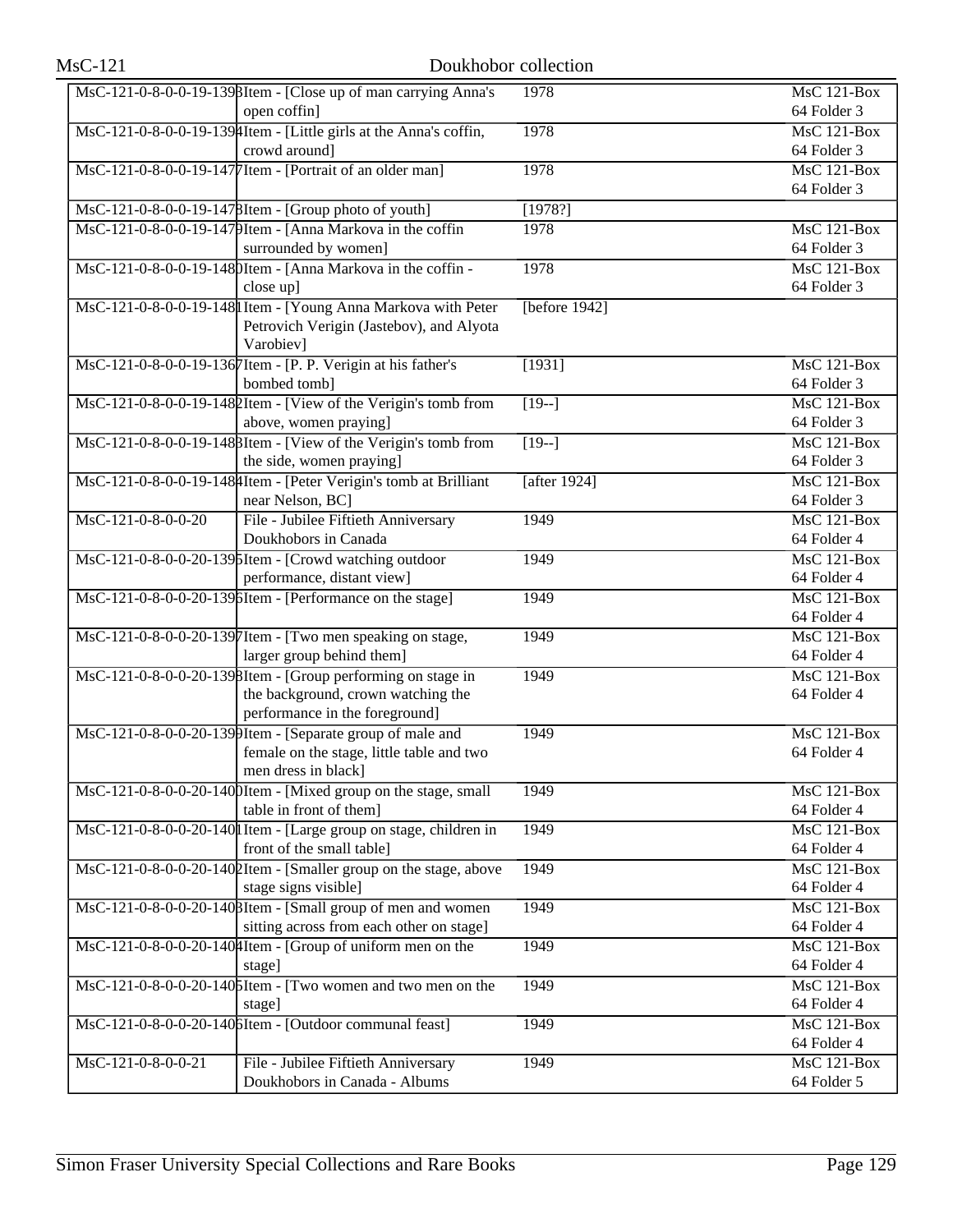| MsC-121-0-8-0-0-21-1407Item - [Group sitting at the communal                                  | 1949 | MsC 121-Box        |
|-----------------------------------------------------------------------------------------------|------|--------------------|
| table outside, two tents in the                                                               |      | 64 Folder 5        |
| background]                                                                                   |      |                    |
| MsC-121-0-8-0-0-21-1408Item - [Group of women baking bread                                    | 1949 | <b>MsC 121-Box</b> |
| and cooking outside]                                                                          |      | 64 Folder 5        |
| MsC-121-0-8-0-0-21-1409Item - [Women are pulling a plough,                                    | 1949 | $MsC$ 121-Box      |
| completed soil on the right]                                                                  |      | 64 Folder 5        |
| MsC-121-0-8-0-0-21-1410Item - [Women are pulling a plough,                                    | 1949 | <b>MsC 121-Box</b> |
| women view from front]                                                                        |      | 64 Folder 5        |
| MsC-121-0-8-0-0-21-141 Htem - [Women are pulling a plough,                                    | 1949 | MsC 121-Box        |
| women view from the back]                                                                     |      | 64 Folder 5        |
| MsC-121-0-8-0-0-21-1412Item - [Women are pulling a plough,                                    | 1949 | $MsC$ 121-Box      |
| view from the front, completed soil on                                                        |      | 64 Folder 5        |
| the right]                                                                                    |      |                    |
| MsC-121-0-8-0-0-21-1418Item - [Men are building a structure]                                  | 1949 | $MsC$ 121-Box      |
|                                                                                               |      | 64 Folder 5        |
| MsC-121-0-8-0-0-21-1414Item - [Men are building a structure,                                  | 1949 | $MsC$ 121-Box      |
| close-up view]                                                                                |      | 64 Folder 5        |
| $\overline{\text{MsC-121-0-8-0-0-21-141}}$ [Item - [Group of six women in the field]          | 1949 | $MsC$ 121-Box      |
|                                                                                               |      | 64 Folder 5        |
| MsC-121-0-8-0-0-21-1416Item - [A dwelling under construction]                                 | 1949 | <b>MsC 121-Box</b> |
|                                                                                               |      | 64 Folder 5        |
| MsC-121-0-8-0-0-21-1417Item - [Group of people, men are holding                               | 1949 | <b>MsC 121-Box</b> |
| sacks]                                                                                        |      | 64 Folder 5        |
| MsC-121-0-8-0-0-21-1418Item - [People pushing a loaded cart                                   | 1949 | <b>MsC 121-Box</b> |
| across the water]                                                                             |      | 64 Folder 5        |
| MsC-121-0-8-0-0-21-1419Item - [Men are pulling a loaded cart]                                 | 1949 | <b>MsC 121-Box</b> |
|                                                                                               |      | 64 Folder 5        |
| MsC-121-0-8-0-0-21-1420Item - [Men and children, men holding                                  | 1949 | $MsC$ 121-Box      |
| sacks]                                                                                        |      | 64 Folder 5        |
| MsC-121-0-8-0-0-21-142 I Item - [Group of women holding walking                               | 1949 | $MsC$ 121-Box      |
| sticks]                                                                                       |      | 64 Folder 5        |
| MsC-121-0-8-0-0-21-1422Item - [Men with scythes harvesting,                                   | 1949 | $MsC$ 121-Box      |
| women in the background]                                                                      |      | 64 Folder 5        |
| MsC-121-0-8-0-0-21-1428Item - [Women working in the field]                                    | 1949 | $MsC$ 121-Box      |
|                                                                                               |      | 64 Folder 5        |
| $\overline{\text{MsC-121-0-8-0-0-21-142\text{}}\text{4}$ Item - [Men in harnesses are pulling | 1949 | MsC 121-Box        |
| heavy load]+                                                                                  |      | 64 Folder 5        |
| MsC-121-0-8-0-0-21-1425Item - [Group of women posing for photo                                | 1949 | MsC 121-Box        |
| while working]                                                                                |      | 64 Folder 5        |
| MsC-121-0-8-0-0-21-1426Item - [Two women with picked harvest]                                 | 1949 | MsC 121-Box        |
| in their aprons]                                                                              |      | 64 Folder 5        |
| MsC-121-0-8-0-0-21-1427 Item - [Group of women knitting]                                      | 1949 | $MsC$ 121-Box      |
|                                                                                               |      | 64 Folder 5        |
| MsC-121-0-8-0-0-21-1428Item - [Women with their weaved items]                                 | 1949 | MsC 121-Box        |
|                                                                                               |      | 64 Folder 5        |
| MsC-121-0-8-0-0-21-1429Item - [Group of women cross stitching]                                | 1949 | MsC 121-Box        |
|                                                                                               |      | 64 Folder 5        |
| MsC-121-0-8-0-0-21-1430Item - [Two women spinning and                                         | 1949 | MsC 121-Box        |
| combing wool]                                                                                 |      | 64 Folder 5        |
| MsC-121-0-8-0-0-21-143 I Item - [Two women are hammering wool                                 | 1949 | MsC 121-Box        |
| - fulling]                                                                                    |      | 64 Folder 5        |
| $\overline{\text{MsC-121-0-8-0-0-21-143}}$ ltem - [One women is spinning wool and             | 1949 | MsC 121-Box        |
| another is treating it]                                                                       |      | 64 Folder 5        |
|                                                                                               |      |                    |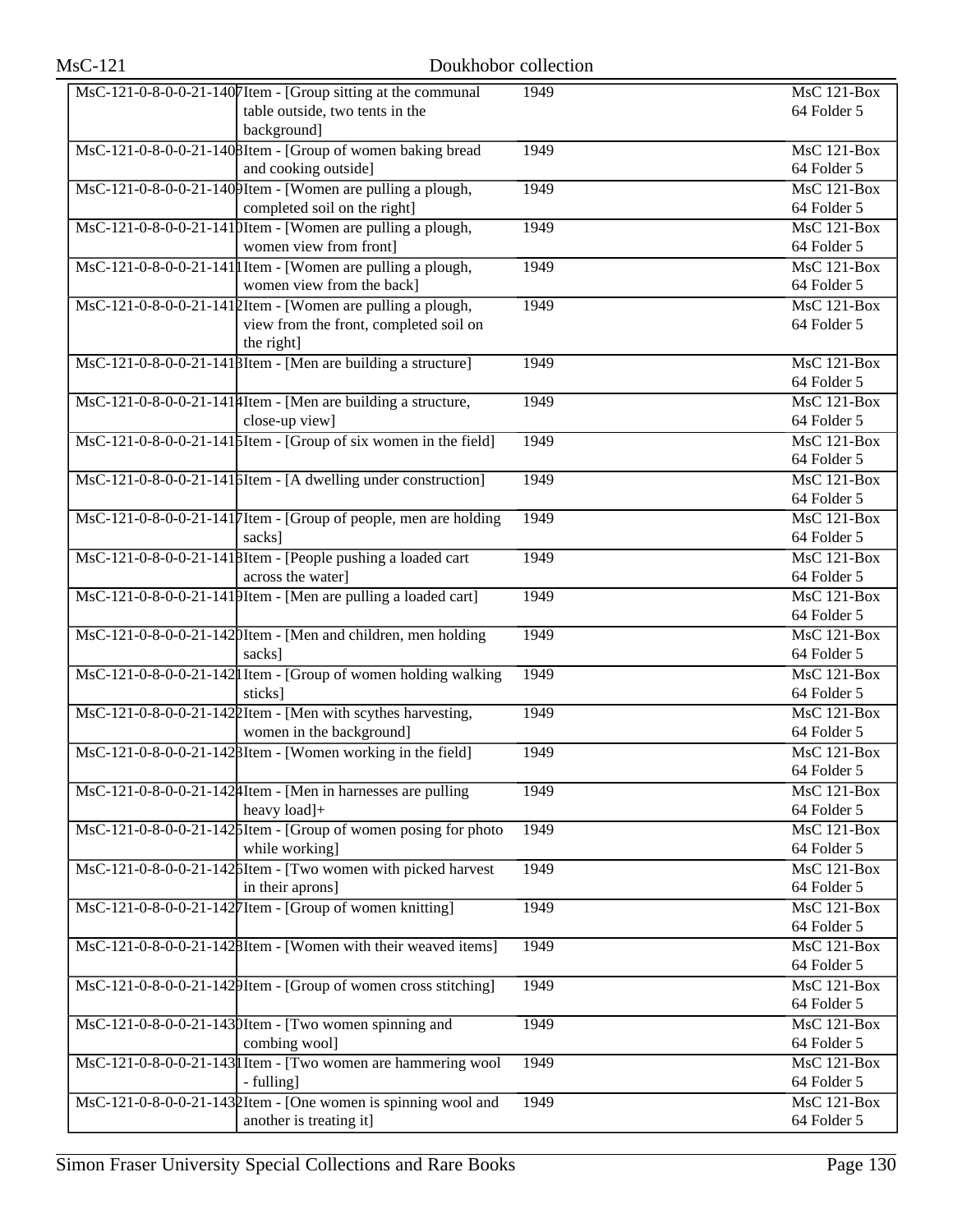| MsC-121-0-8-0-0-21-1438Item - [Shoe cobblers working on shoes]       | 1949 | MsC 121-Box                     |
|----------------------------------------------------------------------|------|---------------------------------|
|                                                                      |      | 64 Folder 5                     |
| MsC-121-0-8-0-0-21-1434Item - [Women spinning and weaving]           | 1949 | $MsC$ 121-Box<br>64 Folder 5    |
| MsC-121-0-8-0-0-21-143 [Item - [Women baking bread]                  | 1949 | $MsC$ 121-Box                   |
|                                                                      |      | 64 Folder 5                     |
| MsC-121-0-8-0-0-21-143 SItem - [Men working wood on lathe            | 1949 | MsC 121-Box                     |
| machinel                                                             |      | 64 Folder 5                     |
| MsC-121-0-8-0-0-21-1437Item - [Group of men in formal outfits]       | 1949 | MsC 121-Box                     |
|                                                                      |      | 64 Folder 5                     |
| MsC-121-0-8-0-0-21-1438Item - [Large group at the fair, men in the   | 1949 | $MsC$ 121-Box                   |
| foreground]                                                          |      | 64 Folder 5                     |
| MsC-121-0-8-0-0-21-1439Item - [Women walking, some in                | 1949 | $MsC$ 121-Box                   |
| baseball player outfits]                                             |      | 64 Folder 5                     |
| MsC-121-0-8-0-0-21-1440Item - [Group of women in traditional         | 1949 | $MsC$ 121-Box                   |
| cloting                                                              |      | 64 Folder 5                     |
| MsC-121-0-8-0-0-21-144 I Item - [People at the fair, three boys in   | 1949 | $MsC$ 121-Box                   |
| hats at the right foreground]                                        |      | 64 Folder 5                     |
| MsC-121-0-8-0-0-21-1442Item - [Group of mosly women and cut          | 1949 |                                 |
| down branches in front of them]                                      |      |                                 |
| MsC-121-0-8-0-0-21-1448Item - [People a the fair, men talking at     | 1949 | $MsC$ 121-Box                   |
| the foreground]                                                      |      | 64 Folder 5                     |
| MsC-121-0-8-0-0-21-144 Htem - [People a the fair, three girls in the | 1949 | MsC 121-Box                     |
| center]                                                              |      | 64 Folder 5                     |
| MsC-121-0-8-0-0-21-1445Item - [Group of women and some men           | 1949 | MsC 121-Box                     |
| and cut down branches in front of them]                              |      | 64 Folder 5                     |
| MsC-121-0-8-0-0-21-144 bItem - [Men speaking from the back of        | 1949 | $MsC$ 121-Box                   |
| the truck]                                                           |      | 64 Folder 5                     |
| MsC-121-0-8-0-0-21-1447Item - [Parade float with Kamsakskii          | 1949 | $MsC$ 121-Box                   |
| chorus]                                                              |      | 64 Folder 5                     |
| MsC-121-0-8-0-0-21-1448Item - [Parade float with Veriginskii         | 1949 | MsC 121-Box                     |
| chorus]                                                              |      | 64 Folder 5                     |
| MsC-121-0-8-0-0-21-1449Item - [Parade float with Tambuvskii          | 1949 | MsC 121-Box                     |
| chorus]                                                              |      | 64 Folder 5                     |
| MsC-121-0-8-0-0-21-145 [Item - [Parade float with From 1899 to       | 1949 | $MsC$ 121-Box                   |
| 1910]                                                                |      | 64 Folder 5                     |
| MsC-121-0-8-0-0-21-145 Item - [Parade float with From 1899 to        | 1949 | <b>MsC 121-Box</b>              |
| 1920]                                                                |      | 64 Folder 5                     |
| MsC-121-0-8-0-0-21-1452Item - [Parade float with From 1899 to        | 1949 | $\overline{\text{MsC 121-Box}}$ |
| 1930]                                                                |      | 64 Folder 5                     |
| MsC-121-0-8-0-0-21-145 BItem - [Parade float with From 1899 to       | 1949 | $MsC$ 121-Box                   |
| 1940]                                                                |      | 64 Folder 5                     |
| MsC-121-0-8-0-0-21-145 Htem - [Parade float with From 1899 to        | 1949 | MsC 121-Box                     |
| 1949]                                                                |      | 64 Folder 5                     |
| MsC-121-0-8-0-0-21-145 SItem - [Parade float with Beginning of       | 1949 | MsC 121-Box                     |
| our life in Canada]                                                  |      | 64 Folder 5                     |
| MsC-121-0-8-0-0-21-145 bItem - [Parade float with We are in          | 1949 | MsC 121-Box                     |
| Canada for 50 years]                                                 |      | 64 Folder 5                     |
| MsC-121-0-8-0-0-21-1457 Item - [Group of men at speaking             | 1949 | MsC 121-Box                     |
| podium]                                                              |      | 64 Folder 5                     |
| MsC-121-0-8-0-0-21-1458Item - [Men and women around the              | 1949 | MsC 121-Box                     |
| ceremonial table]                                                    |      | 64 Folder 5                     |
| MsC-121-0-8-0-0-21-1459Item - [Men and women around the              | 1949 | <b>MsC 121-Box</b>              |
| ceremonial table, three men at the centre]                           |      | 64 Folder 5                     |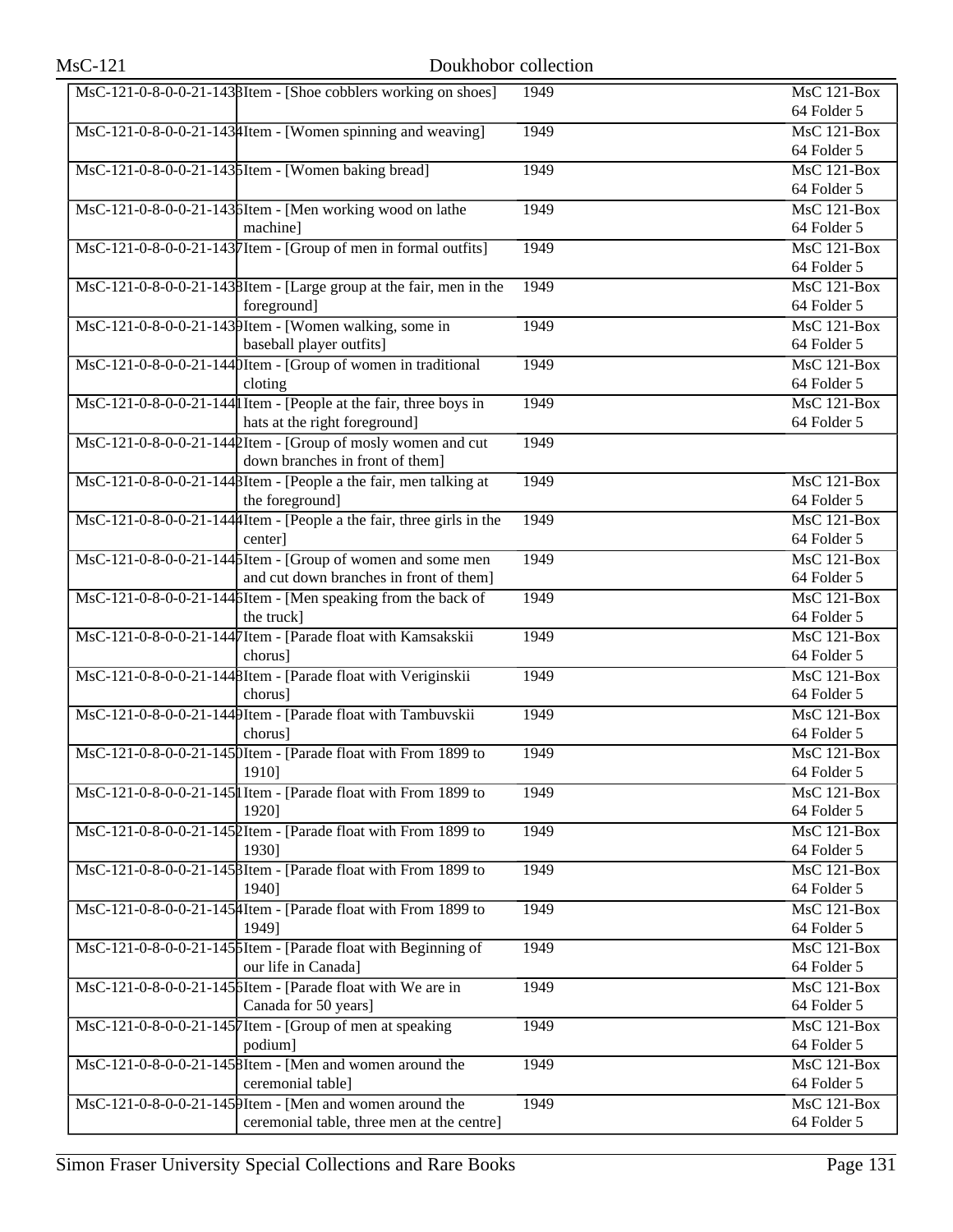|                    | MsC-121-0-8-0-0-21-1460Item - [Crowd of people, one man rising    | 1949     | MsC 121-Box                |
|--------------------|-------------------------------------------------------------------|----------|----------------------------|
|                    | above the crowd]                                                  |          | 64 Folder 5                |
|                    | MsC-121-0-8-0-0-21-146 I Item - [Four women at the front of group | 1949     | $MsC$ 121-Box              |
|                    | of men]                                                           |          | 64 Folder 5                |
|                    | MsC-121-0-8-0-0-21-146 2Item - [Prayer house in Verigin, Sask.    | 1949     | $MsC$ 121-Box              |
|                    | crowd in front of the house]                                      |          | 64 Folder 5                |
|                    | MsC-121-0-8-0-0-21-146 BItem - [People around communal picnic,    | 1949     |                            |
|                    | view from above, left angle]                                      |          |                            |
|                    | MsC-121-0-8-0-0-21-1464Item - [People around communal picnic,     | 1949     | MsC 121-Box                |
|                    | view from above, right angle]                                     |          | 64 Folder 5                |
|                    | MsC-121-0-8-0-0-21-146 SItem - [People around communal picnic,    | 1949     | MsC 121-Box                |
|                    | close up                                                          |          | 64 Folder 5                |
|                    | MsC-121-0-8-0-0-21-146 SItem - [Street view, buildings and three  | 1949     | $MsC$ 121-Box              |
|                    | cars]                                                             |          | 64 Folder 5                |
|                    | MsC-121-0-8-0-0-21-1467Item - [Parade, people walking with        | 1949     | <b>MsC 121-Box</b>         |
|                    | signs]                                                            |          | 64 Folder 5                |
|                    | MsC-121-0-8-0-0-21-1468Item - [Man with microphone speaking       | 1949     | $MsC$ 121-Box              |
|                    | from the back of the truck]                                       |          | 64 Folder 5                |
|                    | MsC-121-0-8-0-0-21-1469Item - [Three man on the back of the       | 1949     | <b>MsC 121-Box</b>         |
|                    | truck, one speaking and another holding a                         |          | 64 Folder 5                |
|                    | microphone]                                                       |          |                            |
|                    | MsC-121-0-8-0-0-21-147 DItem - [Parade, people riding horses]     | 1949     | <b>MsC 121-Box</b>         |
|                    |                                                                   |          | 64 Folder 5                |
|                    | MsC-121-0-8-0-0-21-147 Item - [Parade, tractor in the center]     | 1949     | MsC 121-Box                |
|                    |                                                                   |          | 64 Folder 5                |
|                    | MsC-121-0-8-0-0-21-1472Item - [Parade, combine harvester in the   | 1949     | $MsC$ 121-Box              |
|                    | center]                                                           |          | 64 Folder 5                |
|                    | MsC-121-0-8-0-0-21-147 BItem - [Parade, a line of automobiles]    | 1949     | $MsC$ 121-Box              |
|                    |                                                                   |          | 64 Folder 5                |
|                    | MsC-121-0-8-0-0-21-147 Htem - [Parade, people follow              | 1949     | $MsC$ 121-Box              |
|                    | automobile]                                                       |          | 64 Folder 5                |
|                    | MsC-121-0-8-0-0-21-1475Item - [Parade, crowd walking]             | 1949     | $MsC$ 121-Box              |
|                    |                                                                   |          | 64 Folder 5                |
|                    | MsC-121-0-8-0-0-21-1476Item - [Parade, crowd walking, another     | 1949     | <b>MsC 121-Box</b>         |
|                    | view]                                                             |          | 64 Folder 5                |
| MsC-121-0-8-0-0-22 | File - Trip to Russia                                             | $[195-]$ | MsC 121-Box                |
|                    |                                                                   |          | 64 Folder 6 &              |
|                    |                                                                   |          | 7                          |
|                    | MsC-121-0-8-0-0-22-1540Item - [The Red Square in Moscow, view     | $[195-]$ | MsC 121-Box                |
|                    | of St. Basil's Catherdral ]                                       |          | 64 Folder 6                |
|                    | MsC-121-0-8-0-0-22-154 I Item - [The Red Square in Moscow, view   | $[195-]$ | <b>MsC 121-Box</b>         |
|                    | of Kremlin ]                                                      |          | 64 Folder 6                |
|                    | MsC-121-0-8-0-0-22-1542Item - [Four men between two cars in       | $[195-]$ | $MsC$ 121-Box              |
|                    | Moscow]                                                           |          | 64 Folder 6                |
|                    | MsC-121-0-8-0-0-22-1548Item - [Four Doukhobor representatives     | $[195-]$ | $MsC$ 121-Box              |
|                    | in Moskow]                                                        |          | 64 Folder 6                |
|                    | MsC-121-0-8-0-0-22-154 Htem - [Street of Moskow with horse        | $[195-]$ | MsC 121-Box                |
|                    | drawn sleigh]                                                     |          | 64 Folder 6                |
|                    | MsC-121-0-8-0-0-22-1545Item - [Four Doukhobor representatives     | $[195-]$ | MsC 121-Box                |
|                    | in Moskow]                                                        |          | 64 Folder 6                |
|                    |                                                                   |          | MsC 121-Box                |
|                    |                                                                   |          | 64 Folder 7                |
|                    | MsC-121-0-8-0-0-22-154 SItem - [Four Doukhobor representatives    | $[195-]$ | MsC 121-Box<br>64 Folder 6 |
|                    | in Moskow in thick fur coats]                                     |          |                            |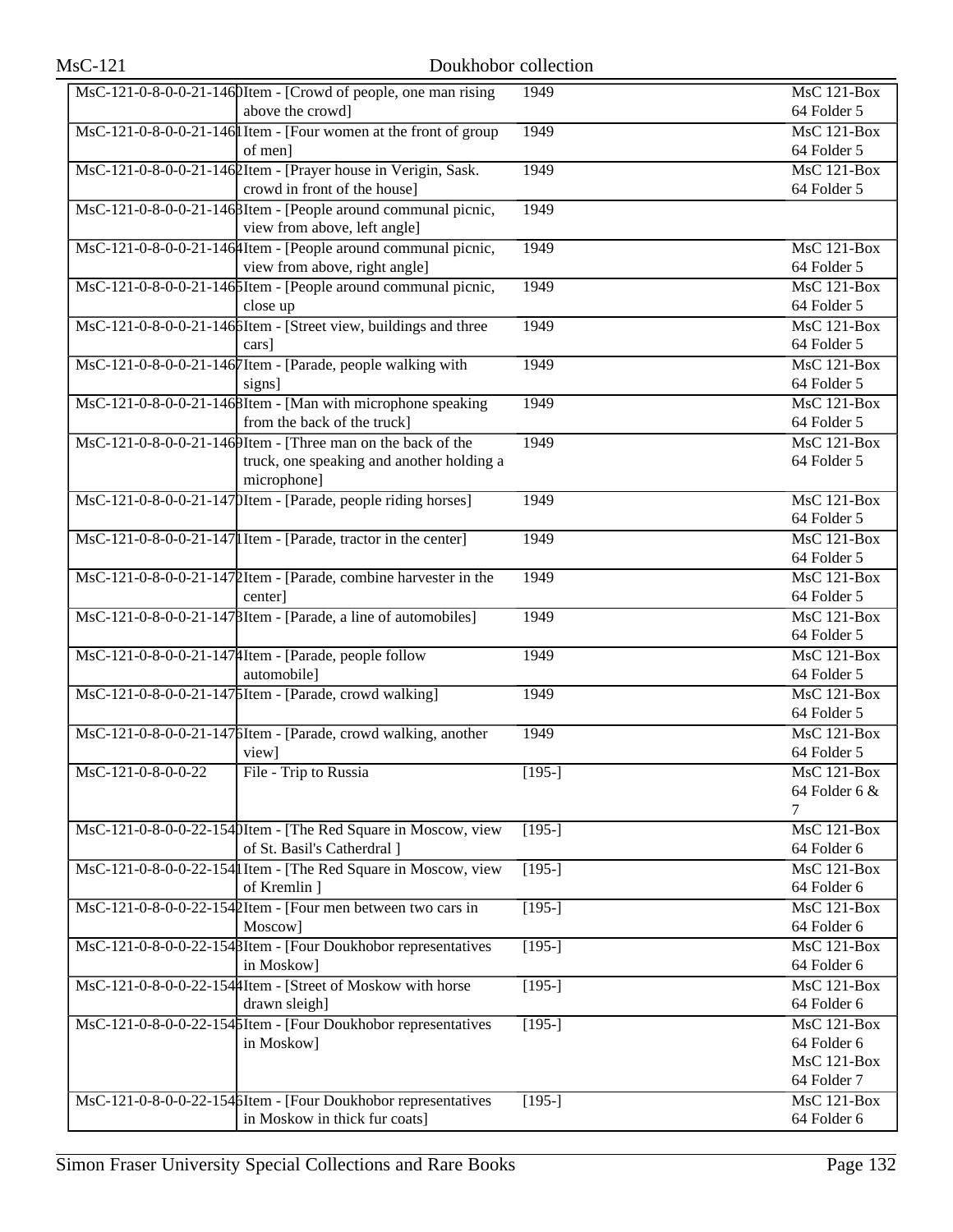|                                                                          |                | MsC 121-Box                     |
|--------------------------------------------------------------------------|----------------|---------------------------------|
|                                                                          |                | 64 Folder 7                     |
| MsC-121-0-8-0-0-22-1547Item - [Four Doukhobor representatives            | $[195-]$       | MsC 121-Box                     |
| in Moskow by The Tsar Bell]                                              |                | 64 Folder 6                     |
| MsC-121-0-8-0-0-22-148 [Item - [Line up of trucks]                       | $[195-]$       | MsC 121-Box                     |
|                                                                          |                | 64 Folder 6                     |
| MsC-121-0-8-0-0-22-148 bItem - [Doukhobor representatives at             | $[195-]$       | $MsC$ 121-Box                   |
| Male and female student sculpture at                                     |                | 64 Folder 6                     |
| Moscow University]                                                       |                |                                 |
| MsC-121-0-8-0-0-22-1487Item - [View of apartment building                | $[195-]$       | MsC 121-Box                     |
| during winter season]                                                    |                | 64 Folder 6                     |
| MsC-121-0-8-0-0-22-148 BItem - [Man and two horses]                      | $\sqrt{195}$   | $\overline{\text{MsC 121-Box}}$ |
|                                                                          |                | 64 Folder 6                     |
| MsC-121-0-8-0-0-22-1489Item - [View from a train at the                  | $[195-]$       | $MsC$ 121-Box                   |
| locomotive cart]                                                         |                | 64 Folder 6                     |
|                                                                          |                | <b>MsC 121-Box</b>              |
|                                                                          |                | 64 Folder 7                     |
| MsC-121-0-8-0-0-22-1490Item - [A building during winter season]          | $[195-]$       | MsC 121-Box                     |
|                                                                          |                | 64 Folder 6                     |
| MsC-121-0-8-0-0-22-149 Item - [Winter view of countryside]               | $[195-]$       | $MsC$ 121-Box                   |
|                                                                          |                | 64 Folder 6                     |
| MsC-121-0-8-0-0-22-1492Item - [Coming train in winter season]            | $[195-]$       | $MsC$ 121-Box                   |
|                                                                          |                | 64 Folder 6                     |
|                                                                          |                | <b>MsC 121-Box</b>              |
|                                                                          |                | 64 Folder 7                     |
| MsC-121-0-8-0-0-22-149 BItem - [Men walking through the snow]            | $[195-]$       | $MsC$ 121-Box                   |
|                                                                          |                | 64 Folder 6                     |
|                                                                          |                | MsC 121-Box                     |
|                                                                          |                | 64 Folder 7                     |
| $MsC-121-0-8-0-0-22-1494$ Item - [Three men and a car in the snow]       | $[195-]$       | <b>MsC 121-Box</b>              |
|                                                                          |                | 64 Folder 6                     |
| MsC-121-0-8-0-0-22-149 SItem - [Building of a factory in the             | $[195-]$       | <b>MsC 121-Box</b>              |
| distance]                                                                |                | 64 Folder 6                     |
| MsC-121-0-8-0-0-22-1496Item - [Five Doukhobor representatives            | $[195-]$       | MsC 121-Box                     |
| close-up]                                                                |                | 64 Folder 6                     |
|                                                                          |                | MsC 121-Box                     |
|                                                                          |                | 64 Folder 7                     |
| MsC-121-0-8-0-0-22-1497Item - [Men looking at the snow]                  | $\sqrt{195-1}$ | MsC 121-Box                     |
|                                                                          |                | 64 Folder 6                     |
| MsC-121-0-8-0-0-22-1498Item - [Five men in front of the train]           | $[195-]$       | <b>MsC 121-Box</b>              |
|                                                                          |                | 64 Folder 6                     |
| MsC-121-0-8-0-0-22-1499Item - [Herd of sheep at the barn                 | $[195-]$       | <b>MsC 121-Box</b>              |
| entrance]                                                                |                | 64 Folder 6                     |
| MsC-121-0-8-0-0-22-1500Item - [View of a town during winter              | $[195-]$       | <b>MsC 121-Box</b>              |
| season]                                                                  |                | 64 Folder 6                     |
| MsC-121-0-8-0-0-22-150 I Item - [Single horse drawn sled with a          | $[195-]$       | <b>MsC 121-Box</b>              |
| man]                                                                     |                | 64 Folder 6                     |
|                                                                          |                | MsC 121-Box                     |
|                                                                          |                | 64 Folder 7                     |
| $\text{MsC-121-0-8-0-0-22-150}$ [Item - [Two people skiing down the hill | $[195-]$       | MsC 121-Box                     |
| others are watching]                                                     |                | 64 Folder 6                     |
| MsC-121-0-8-0-0-22-1508Item - [People walking on the sidewalk,           | $[195-]$       | MsC 121-Box                     |
| winter season]                                                           |                | 64 Folder 6<br>MsC 121-Box      |
|                                                                          |                |                                 |
|                                                                          |                | 64 Folder 7                     |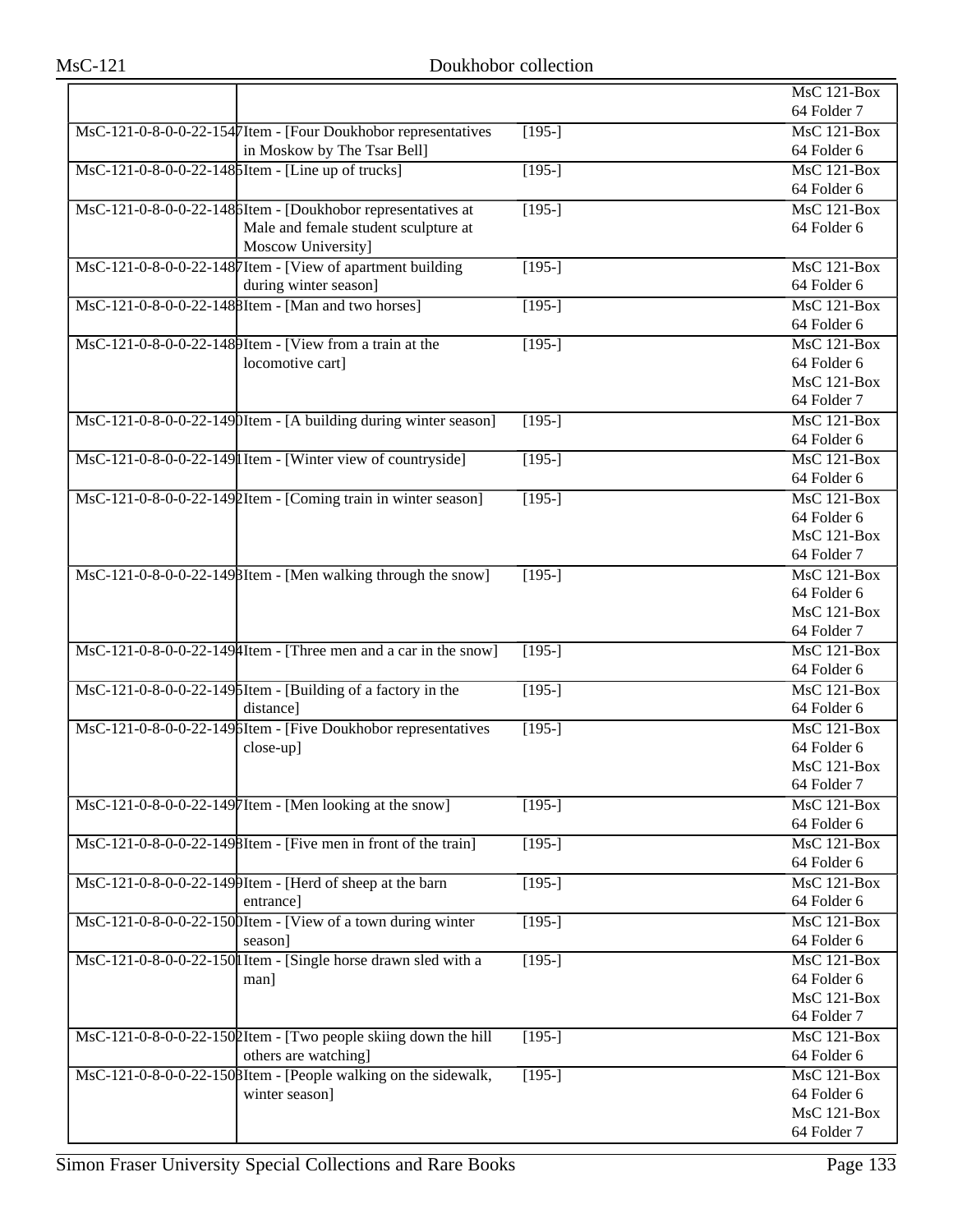| $MsC-121$          | Doukhobor collection                                                         |                   |                                   |
|--------------------|------------------------------------------------------------------------------|-------------------|-----------------------------------|
|                    | $\text{MsC-121-0-8-0-0-22-150}$ [Hem - [Group of men and trucks line<br>yup] | $[195-]$          | <b>MsC 121-Box</b><br>64 Folder 6 |
|                    | MsC-121-0-8-0-0-22-150 SItem - [A man standing on locomotive's               | $[195-]$          | $MsC$ 121-Box                     |
|                    | stairs]                                                                      |                   | 64 Folder 6                       |
|                    | MsC-121-0-8-0-0-22-150 bItem - [Four children in the snow]                   | $[195-]$          | <b>MsC 121-Box</b>                |
|                    |                                                                              |                   | 64 Folder 6                       |
|                    |                                                                              |                   | MsC 121-Box                       |
|                    |                                                                              |                   | 64 Folder 7                       |
|                    | MsC-121-0-8-0-0-22-1507Item - [View of Moscow from a hill]                   | $[195-]$          | $MsC$ 121-Box                     |
|                    |                                                                              |                   | 64 Folder 7                       |
|                    | MsC-121-0-8-0-0-22-1508Item - [Four Doukhobor representatives                | $[195-]$          | MsC 121-Box                       |
|                    | in Moskow stone balustrade on the right]                                     |                   | 64 Folder 7                       |
| MsC-121-0-8-0-0-23 | File - Color photographs                                                     | $[196-?]-[197-?]$ | $MsC$ 121-Box                     |
|                    |                                                                              |                   | 64 Folder 8                       |
|                    | MsC-121-0-8-0-0-23-1526Item - [Three men singing at the outdoor              | $[197-?]$         | $MsC$ 121-Box                     |
|                    | event]                                                                       |                   | 64 Folder 8                       |
|                    | MsC-121-0-8-0-0-23-1526Item - [Three women and two men in the                | $[197-?]$         | $MsC$ 121-Box                     |
|                    | middle of group at the outdoor event]                                        |                   | 64 Folder 8                       |
|                    | MsC-121-0-8-0-0-23-1527 Item - [Group of children singing at the             | $[197-?]$         | $MsC$ 121-Box                     |
|                    | outdoor event]                                                               |                   | 64 Folder 8                       |
|                    | MsC-121-0-8-0-0-23-1528Item - [Group of women and men singing                | $[197-?]$         | $MsC$ 121-Box                     |
|                    | at the outdoor event]                                                        |                   | 64 Folder 8                       |
|                    | MsC-121-0-8-0-0-23-1529Item - [Group of youth singing at the                 | $[197-?]$         | $MsC$ 121-Box                     |
|                    | outdoor event]                                                               |                   | 64 Folder 8                       |
|                    | MsC-121-0-8-0-0-23-1530Item - [People sitting on benches at the              | $[197-?]$         | $MsC$ 121-Box                     |
|                    | outdoor event]                                                               |                   | 64 Folder 8                       |
|                    | MsC-121-0-8-0-0-23-153 I Item - [Doukhobor women lined up at the             | $[196-?]$         |                                   |
|                    | Victory Square in Vancouver]                                                 |                   |                                   |
|                    | MsC-121-0-8-0-0-23-1532Item - [Doukhobor men lined up at the                 | $[196-?]$         | $MsC$ 121-Box                     |
|                    | Victory Square in Vancouver]                                                 |                   | 64 Folder 8                       |
|                    | MsC-121-0-8-0-0-23-1538Item - [Group of men standing at the                  | $[196-?]$         | MsC 121-Box                       |
|                    | Victory Square]                                                              |                   | 64 Folder 8                       |
|                    | MsC-121-0-8-0-0-23-1534Item - [Group of women and children                   | $[196-?]$         | MsC 121-Box                       |
| MsC-121-0-8-0-0-24 | standing at the Victory Square]                                              | $[191-?]-1945$    | 64 Folder 8<br>MsC 121-Box        |
|                    | File - Large format photographs                                              |                   | 65                                |
|                    | MsC-121-0-8-0-0-24-1518Item - [Group photo of Federation of                  | 1945              | $\overline{\text{MsC 121-Box}}$   |
|                    | Russian Canadian Choir]                                                      |                   | 65                                |
|                    | MsC-121-0-8-0-0-24-1514Item - [Fyodor and Konstantin                         | $[19-]$           | $MsC$ 121-Box                     |
|                    | Dviachkovy?]                                                                 |                   | 65                                |
|                    | MsC-121-0-8-0-0-24-1515Item - [Community Bridge, Kootenay                    | 1924              | MsC 121-Box                       |
|                    | River, Brilliant, BC]                                                        |                   | 65                                |
|                    | MsC-121-0-8-0-0-24-1516Item - [View near Brilliant, BC]                      | 1924              | MsC 121-Box                       |
|                    |                                                                              |                   | 65                                |
|                    | MsC-121-0-8-0-0-24-1517Item - [Machines working at cereal                    | $[191-?]$         | MsC 121-Box                       |
|                    | harvest]                                                                     |                   | 65                                |
|                    | MsC-121-0-8-0-0-24-1518Item - [Horse drawn machines working at               | $[191-?]$         | MsC 121-Box                       |
|                    | cereal harvest]                                                              |                   | 65                                |
|                    | MsC-121-0-8-0-0-24-1519Item - [Four women in the garden in                   | $[19-]$           | <b>MsC 121-Box</b>                |
|                    | traditional clothes]                                                         |                   | 65                                |
|                    | MsC-121-0-8-0-0-24-1520Item - [Group photo of Federation of                  | 1944              | MsC 121-Box                       |
|                    | Russian Canadian Choir]                                                      |                   | 65                                |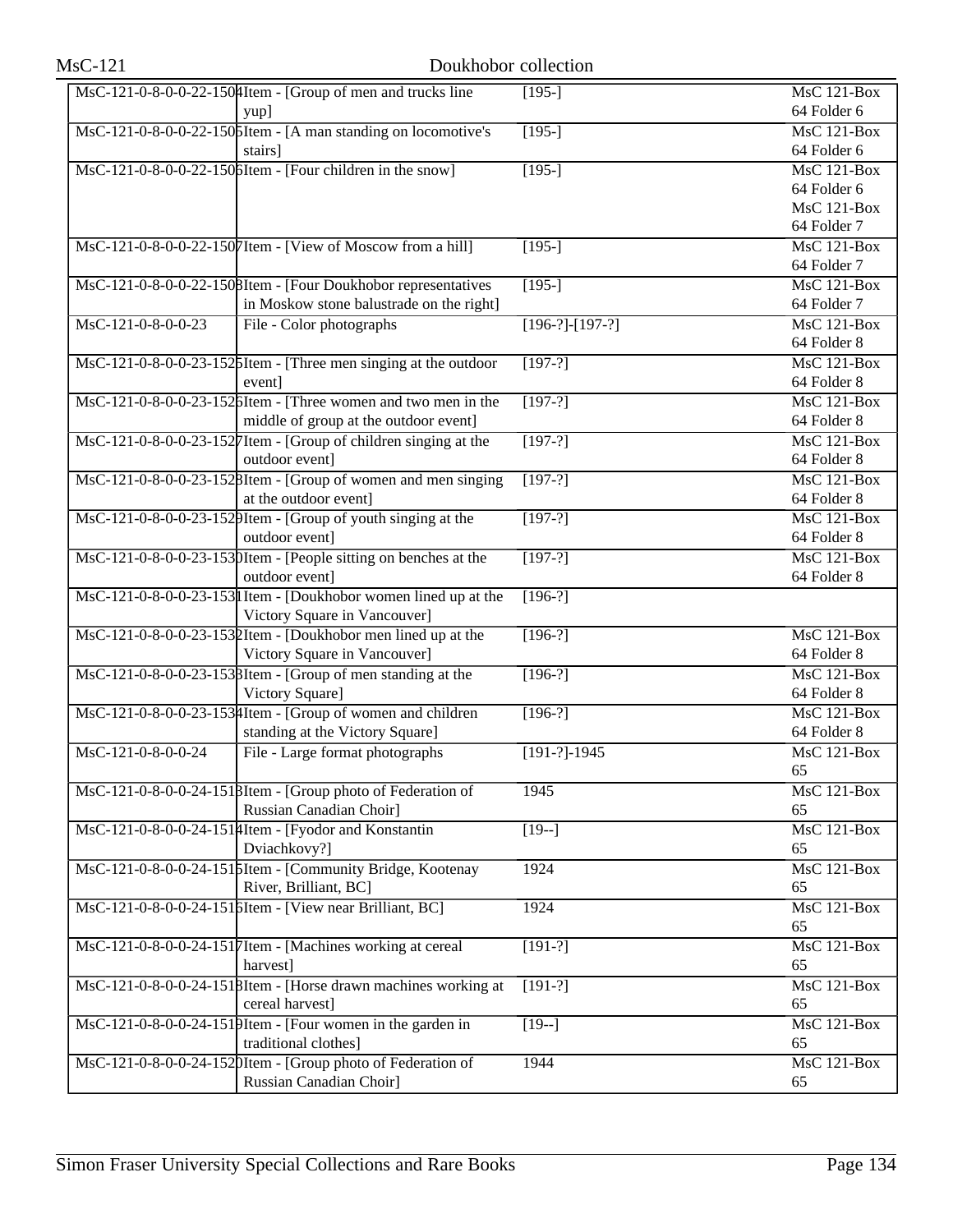| MsC-121 |                                                                                                                                                | Doukhobor collection |                     |
|---------|------------------------------------------------------------------------------------------------------------------------------------------------|----------------------|---------------------|
|         | $\overline{\text{MsC-121-0-8-0-0-24-152}}$ Item - [Woman (Anastasia?) with a<br>spinning wheel at the garden with<br>accompanying little girl] | $[19-]$              | $MsC$ 121-Box<br>65 |
|         | MsC-121-0-8-0-0-24-1522Item - [Trip to Brilliant, BC; Anastasia<br>Holoboff and her group visit to Lordly's<br>tomb]                           | 1929                 | $MsC$ 121-Box<br>65 |
|         | $\text{MsC-121-0-8-0-0-24-152}}$ Hem - [Group in the garden picking<br>apples]                                                                 | $[192-]$             | $MsC$ 121-Box<br>65 |
|         | MsC-121-0-8-0-0-24-152 4 Item - [Three women and two men<br>standing on the porch (possibly: M.<br>Chernov, Anastasia, Maria, Lorion?)]        | 1925                 | $MsC$ 121-Box<br>65 |

# **Series MsC-121-0-9: Publications and ephemera**

Date: 1856-2002 (date of creation)

## Scope and content:

This series consists of single issues or clippings of serials, journals, magazines, newspapers, writings, chapters and excepts of books, articles and ephemera relating to the Doukhobor experiences in Russia and Canada. Material in this series are mostly a photocopy of original document and are in English and in Russian. A part of the material in this series was created and collected as supporting source material in the court cases that the Doukhobor community was involved in as well as in the research of the Kootenay Committee on Intergroup Relations (KCIR).

Physical description: 68 cm of textual records

## Immediate source of acquisition:

Records have been received from different sources and at different times over a period of time from 2001 till 2018. Part of the collection records was collected and donated by John Keenlyside, or by Steve Lapshinoff, other parts were acquired from various collectors.

## Arrangement:

Records in this series have been arranged by the archivist according to the source of material and by the type of publication. No chronological arrangement were imposed within files, original order was maintained as found in the files. The name of the files were maintained as found in the original documents or when original files had no names, the archivist assigned a file name base on the file content

Publication status:

published

# **Subseries MsC-121-0-9-1: Serials**

Date: 1899-2001 (date of creation)

Scope and content:

This sub-series consists of single or multiply issues of the serials, magazines and journals. Some of the general serials contain only a single article relating to the Doukhobors. Other serials such as Iskra and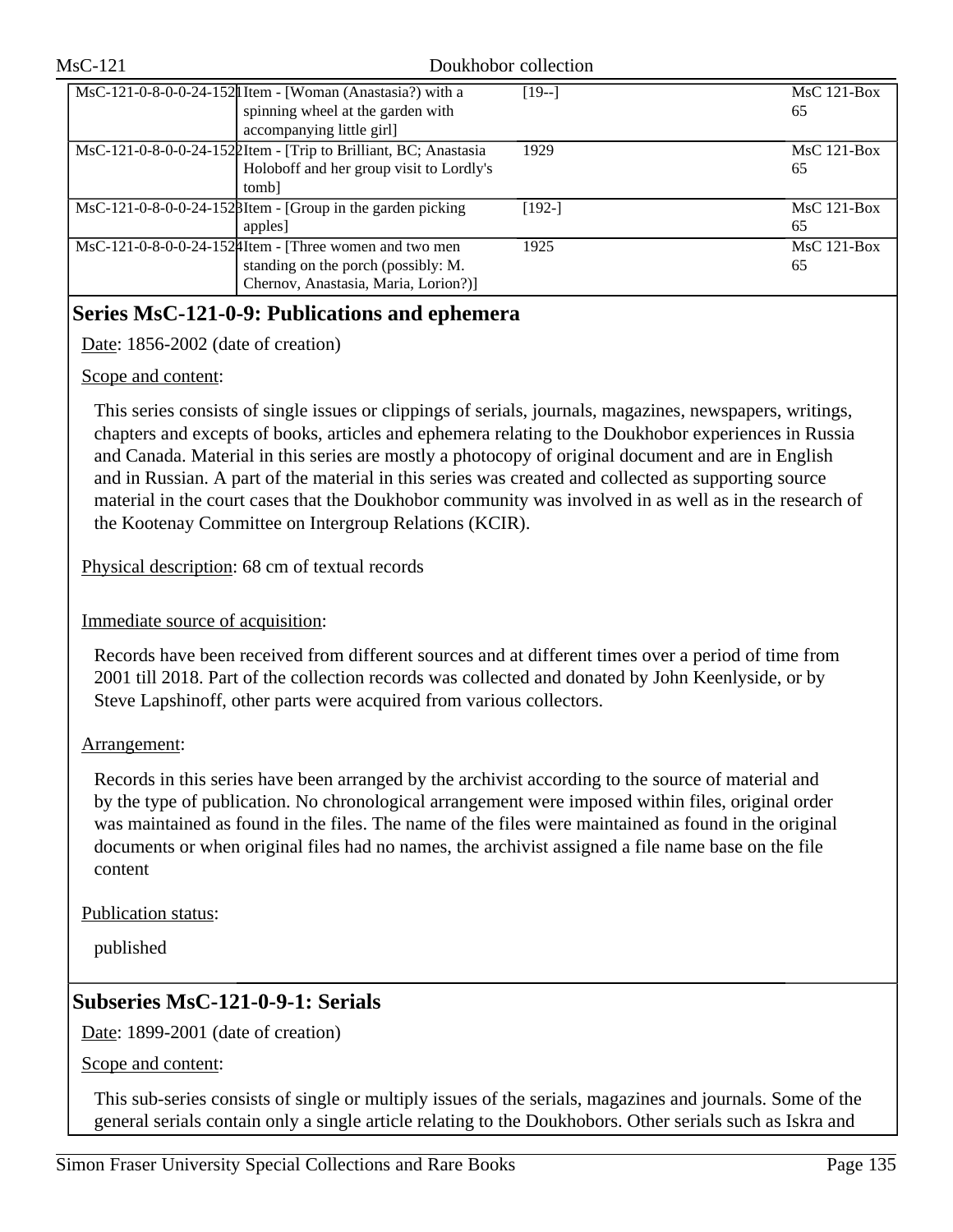| Vestnik are published by the Doukhobor community themselves and are dedicated to the matters of the |  |
|-----------------------------------------------------------------------------------------------------|--|
| Doukhobors entirely.                                                                                |  |

Physical description: 12 cm of textual records

Publication status:

published

| File / item list     |                                            |              |               |                    |
|----------------------|--------------------------------------------|--------------|---------------|--------------------|
| Reference code       | Title                                      | <b>Dates</b> | Access status | Container          |
| MsC-121-0-9-1-0-1    | File - [Various serials]                   | 1899-2001    |               | <b>MsC 121-Box</b> |
|                      |                                            |              |               | 66 Folder $1 \&$   |
|                      |                                            |              |               | 2                  |
| $MsC-121-0-9-1-0-2$  | File - [Articles referencing the SFU       | 2000-2001    |               | <b>MsC 121-Box</b> |
|                      | Doukhobor Collection]                      |              |               | 66 Folder 3        |
| $MsC-121-0-9-1-0-3$  | File - [Leninskaia Iskra]                  | 1900-1905    |               | MsC 121-Box        |
|                      |                                            |              |               | 66 Folder 4        |
| $MsC-121-0-9-1-0-4$  | File - Iskra notes                         | 1944-1958    |               | <b>MsC 121-Box</b> |
|                      |                                            |              |               | 66 Folder 5        |
| MsC-121-0-9-1-0-5    | File - Iskra issue                         | 2004         |               | <b>MsC 121-Box</b> |
|                      |                                            |              |               | 66 Folder 6        |
| MsC-121-0-9-1-0-6    | File - [The Toronto Star Weekly -          | 1932         |               | MsC 121-Box        |
|                      | October 29, 1932 issue]                    |              |               | 66 Folder 7        |
| $MsC-121-0-9-1-0-7$  | File - [Vestnik - The Courier of Spiritual | 1956-1960    |               | MsC 121-Box        |
|                      | Freedom]                                   |              |               | 66 Folder 8        |
| MsC-121-0-9-1-0-8    | File - [Vestnik - The Courier of Spiritual | 1961         |               | <b>MsC 121-Box</b> |
|                      | Freedom                                    |              |               | 66 Folder 9        |
| $MsC-121-0-9-1-0-9$  | File - [Messenger of Spiritual Freedom]    | 1961-1979    |               | <b>MsC 121-Box</b> |
|                      |                                            |              |               | 66 Folder 10       |
| $MsC-121-0-9-1-0-10$ | File - [Skoop]                             | 1987         |               | <b>MsC 121-Box</b> |
|                      |                                            |              |               | 66 Folder 11       |
| $MsC-121-0-9-1-0-11$ | File - [Antireligioznik magazine]          | 1926-1941    |               | $MsC$ 121-Box      |
|                      |                                            |              |               | 66 Folder 12       |
| $MsC-121-0-9-1-0-12$ | File - [Otchizna - issue 4]                | 1978         |               | $MsC$ 121-Box      |
|                      |                                            |              |               | 66 Folder 13       |
| MsC-121-0-9-1-0-13   | File - [Various serials]                   | 1933-1990    |               | <b>MsC 121-Box</b> |
|                      |                                            |              |               | 66 Folder 14       |
| MsC-121-0-9-1-0-14   | File - [Doukhobor visit Molokans -         | 1987         |               | $MsC$ 121-Box      |
|                      | special edition]                           |              |               | 66 Folder 15       |

# **Subseries MsC-121-0-9-2: Chapters, excerpts and articles**

Date: 1856-1998 (date of creation)

Scope and content:

This sub-series consists of photocopy of chapters, articles, clippings and writings collected to support court cases that the Doukhobor community was involved and the research of the KCIR. The material in this sub-series relates to the Doukhobor history and their experiences in Canada, immigration and settlement, Doukhobor religious beliefs and their attitude to peace and avoidance of military service and their connection to the USSR. Most of records are in English and some in Russian.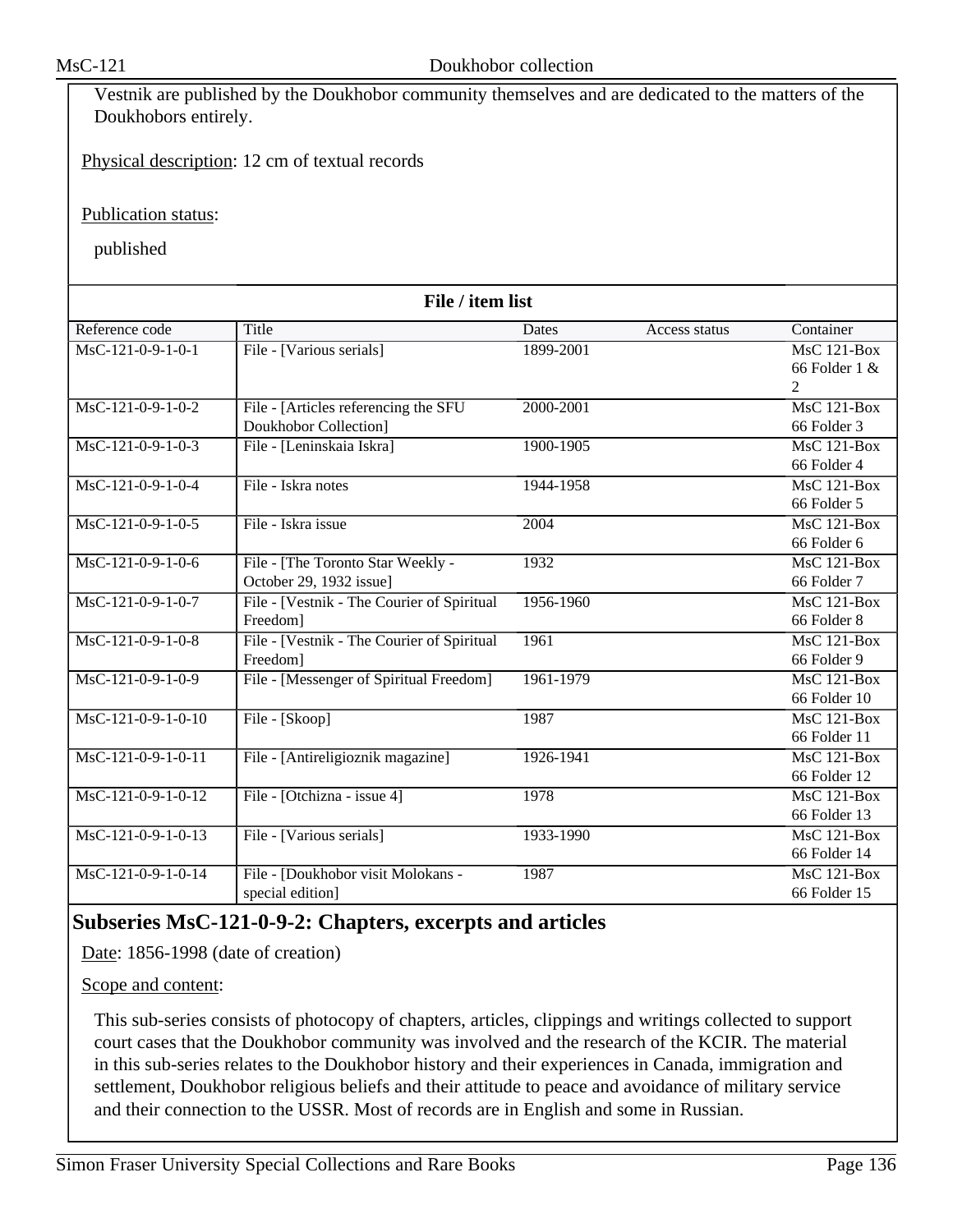# Physical description: 36 cm of textual records

# Publication status:

| File / item list    |                                                                |               |               |                                 |
|---------------------|----------------------------------------------------------------|---------------|---------------|---------------------------------|
| Reference code      | Title                                                          | Dates         | Access status | Container                       |
| MsC-121-0-9-2-0-1   | File - [Chapters - Doukhobor history and                       | 1900-1968     |               | $MsC$ 121-Box                   |
|                     | ideology]                                                      |               |               | 67 Folder 1                     |
| MsC-121-0-9-2-0-2   | File - [Chapters – Doukhobors in                               | 1977-1984     |               | $MsC$ 121-Box                   |
|                     | Canada]                                                        |               |               | 67 Folder 2                     |
| $MsC-121-0-9-2-0-3$ | File - [Chapters - Doukhobors and                              | 1917-1985     |               | $MsC$ 121-Box                   |
|                     | religion]                                                      |               |               | 67 Folder 3                     |
| MsC-121-0-9-2-0-4   | File - [Chapters, articles - Doukhobors                        | 1946-1977     |               | $MsC$ 121-Box                   |
|                     | and Russia]                                                    |               |               | 67 Folder 4                     |
| MsC-121-0-9-2-0-5   | File - [Chapters, excerpts and writings -                      | $[19-1-1984]$ |               | $MsC$ 121-Box                   |
|                     | Doukhobor history]                                             |               |               | 67 Folder 5                     |
| MsC-121-0-9-2-0-6   | File - [Chapters from publications]                            | 1913-1971     |               | $MsC$ 121-Box                   |
|                     |                                                                |               |               | 67 Folder 6                     |
| MsC-121-0-9-2-0-7   | File - [Chapters from publications]                            | 1923-1985     |               | $MsC$ 121-Box                   |
|                     |                                                                |               |               | 67 Folder 7                     |
| MsC-121-0-9-2-0-8   | File - [Chapters, excerpts related to                          | $[19-]-1979$  |               | MsC 121-Box                     |
| MsC-121-0-9-2-0-9   | Russia and revolution]                                         |               |               | 67 Folder 8<br>$MsC$ 121-Box    |
|                     | File - [Chapters, excerpts - Doukhobor<br>relations with USSR] | $[19-]-1978$  |               | 67 Folder 9                     |
| MsC-121-0-9-2-0-10  | File - [Chapters – Group settlement]                           | 1936          |               | $MsC$ 121-Box                   |
|                     |                                                                |               |               | 67 Folder 10                    |
| MsC-121-0-9-2-0-11  | File - [Chapters - Doukhobor relations                         | 1968-1977     |               | $MsC$ 121-Box                   |
|                     | with Soviets and Tolstoy]                                      |               |               | 67 Folder 11                    |
| MsC-121-0-9-2-0-12  | File - [Communists and Doukhobors]                             | 1954-1978     |               | $MsC$ 121-Box                   |
|                     |                                                                |               |               | 67 Folder 12                    |
| MsC-121-0-9-2-0-13  | File - [Chapters related to settlement in                      | 1899-1968     |               | $MsC$ 121-Box                   |
|                     | Canada]                                                        |               |               | 68 Folder 1                     |
| MsC-121-0-9-2-0-14  | File - [Chapters, articles relating to                         | 1898-1983     |               | <b>MsC 121-Box</b>              |
|                     | Doukhobors and land]                                           |               |               | 68 Folder 2                     |
| MsC-121-0-9-2-0-15  | File - [Chapters - land and settlement]                        | 1931-1978     |               | $MsC$ 121-Box                   |
|                     |                                                                |               |               | 68 Folder 3                     |
| MsC-121-0-9-2-0-16  | File - [Chapters - immigration and                             | 1955-1984     |               | $MsC$ 121-Box                   |
|                     | settlement]                                                    |               |               | 68 Folder 4                     |
| MsC-121-0-9-2-0-17  | File - [Chapters - population related]                         | 1924-1929     |               | $\overline{\text{MsC}}$ 121-Box |
|                     |                                                                |               |               | 68 Folder 5                     |
| MsC-121-0-9-2-0-18  | File - [Chapter, clippings - settlement and                    | 1936-1986     |               | MsC 121-Box                     |
|                     | connection to USSR]                                            |               |               | 68 Folder 6                     |
| MsC-121-0-9-2-0-19  | File - [Chapters relating to Doukhobors,                       | 1856-1975     |               | $MsC$ 121-Box                   |
|                     | Russia and religion]                                           |               |               | 68 Folder 7                     |
| MsC-121-0-9-2-0-20  | File - [Chapeters, excerpts - Doukhobors                       | 1911-1989     |               | MsC 121-Box                     |
|                     | and Russia/USSR]                                               |               |               | 68 Folder 8                     |
| MsC-121-0-9-2-0-21  | File - [Chapters relating to Doukhobors                        | 1951-[1970?]  |               | <b>MsC 121-Box</b>              |
|                     | and Marxism]                                                   |               |               | 68 Folder 9                     |
| MsC-121-0-9-2-0-22  | File - [Chapter – Canadian Communists]                         | 1948          |               | $MsC$ 121-Box                   |
|                     | and the Comintern                                              |               |               | 68 Folder 10                    |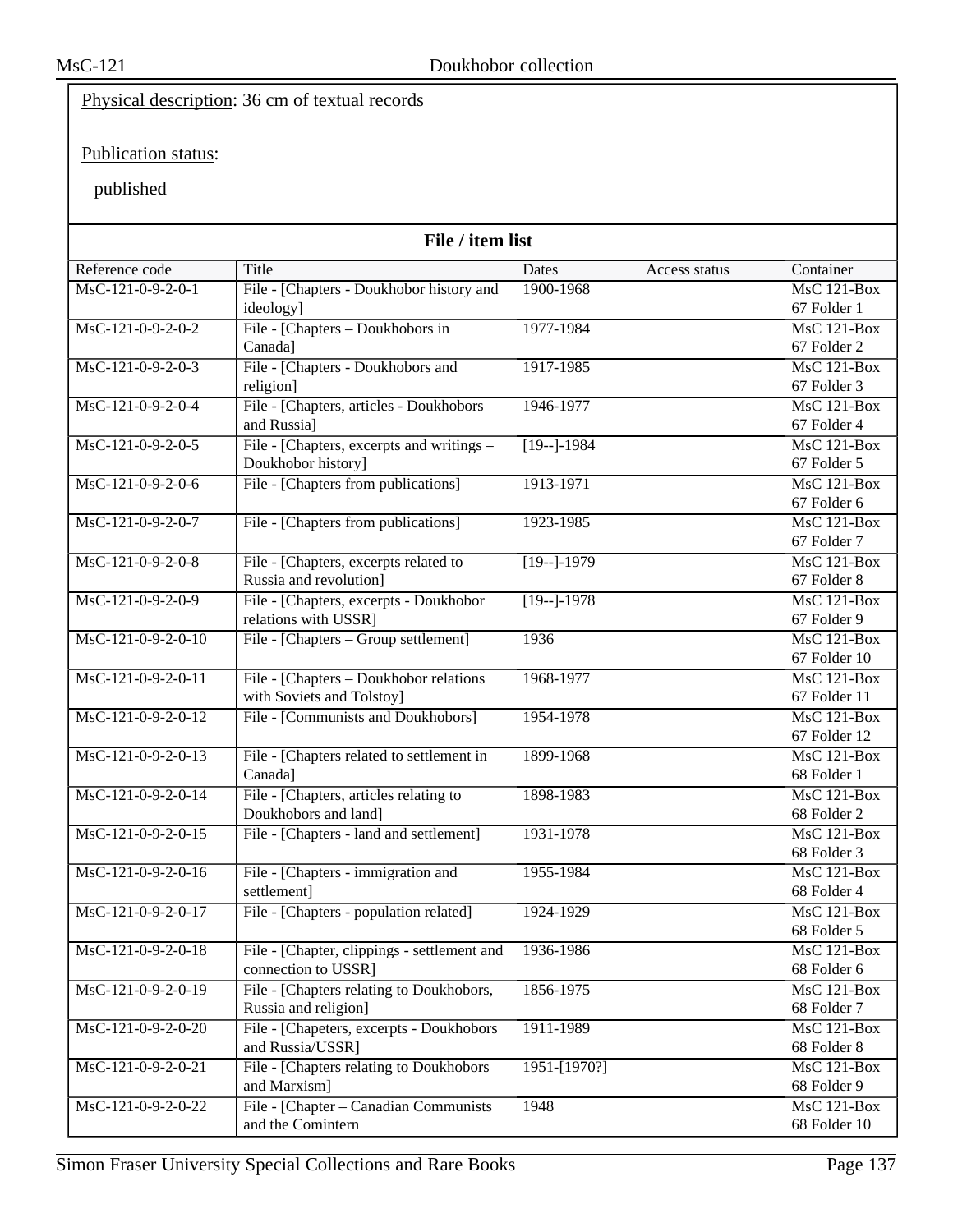| $MsC-121$                       |                                           | Doukhobor collection |                                 |
|---------------------------------|-------------------------------------------|----------------------|---------------------------------|
| MsC-121-0-9-2-0-23              | File - [Chapters by A. I. Klilbanov]      | 1961-1984            | <b>MsC 121-Box</b>              |
|                                 |                                           |                      | 68 Folder 11                    |
| MsC-121-0-9-2-0-24              | File - [Chapters, clippings -             | $[19-]-1986$         | $\overline{\text{MsC}}$ 121-Box |
|                                 | sectarianism]                             |                      | 68 Folder 5                     |
| MsC-121-0-9-2-0-25              | File - [Chapter - Dokhoborchestvo I       | $\overline{19-1}$    | <b>MsC 121-Box</b>              |
|                                 | sviaz ego s Tolstovstvom                  |                      | 68 Folder 13                    |
| MsC-121-0-9-2-0-26              | File - [Chapters: Vospominaniia of        | 1969                 | <b>MsC 121-Box</b>              |
|                                 | Lenine]                                   |                      | 69 Folder 1                     |
| MsC-121-0-9-2-0-27              | File - [Chapters, excerpts - Russia and   | 1932-1975            | <b>MsC 121-Box</b>              |
|                                 | Lenin]                                    |                      | 69 Folder 2                     |
| MsC-121-0-9-2-0-28              | File - [Ten years of terrorism - chapter] | 1979                 | <b>MsC 121-Box</b>              |
|                                 |                                           |                      | 69 Folder 3                     |
| MsC-121-0-9-2-0-29              | File - [An American anarchist - excerpts] | 1978                 | $MsC$ 121-Box                   |
|                                 |                                           |                      | 69 Folder 4                     |
| $MsC-121-0-9-2-0-30$            | File - [Communist threat to Canada -      | 1947                 | MsC 121-Box                     |
|                                 | chapter]                                  |                      | 69 Folder 5                     |
| MsC-121-0-9-2-0-31              | File - [G. I. Tarle - chapters,           | 1968-1989            | MsC 121-Box                     |
|                                 | publications]                             |                      | 69 Folder 6                     |
| MsC-121-0-9-2-0-32              | File - [Articles - Christians, communists | $[19-]-1986$         | <b>MsC 121-Box</b>              |
|                                 | and anarchists]                           |                      | 69 Folder 7                     |
| $MsC-121-0-9-2-0-33$            | File - [Chapter: Doukhobor claims for     | 1956                 | $MsC$ 121-Box                   |
|                                 | compensation]                             |                      | 69 Folder 8                     |
| MsC-121-0-9-2-0-34              | File - [Chapters: Dairy of a traveler]    | 1923                 | $MsC$ 121-Box                   |
|                                 |                                           |                      | 69 Folder 9                     |
| MsC-121-0-9-2-0-35              | File - [Chapters: Krovavyi navet na       | 1919                 | <b>MsC 121-Box</b>              |
|                                 | Khristian]                                |                      | 69 Folder 10                    |
| MsC-121-0-9-2-0-36              | File - [Chapter - Chest I dostoinstvo     | 1973                 | MsC 121-Box                     |
|                                 | Russkovo imeni]                           |                      | 69 Folder 11                    |
| MsC-121-0-9-2-0-37              | File - [Article by I Tregubov in Pravda]  | 1926                 | MsC 121-Box                     |
|                                 |                                           |                      | 69 Folder 12                    |
| MsC-121-0-9-2-0-38              | File - [Dukhoborotsy - chapter]           | 1952                 | <b>MsC 121-Box</b>              |
|                                 |                                           |                      | 69 Folder 13                    |
| MsC-121-0-9-2-0-39              | File - [Copies of articles, open letters] | 1926-1927            | <b>MsC 121-Box</b>              |
|                                 |                                           |                      | 69 Folder 14                    |
| MsC-121-0-9-2-0-40              | File - [Articles from internet -          | 1998                 | MsC 121-Box                     |
|                                 | Doukhobor history]                        |                      | 69 Folder 15                    |
| MsC-121-0-9-2-0-41              | File - [Chapters from government]         | 1925-1967            | <b>MsC 121-Box</b>              |
|                                 | publications]                             |                      | 69 Folder 16                    |
| MsC-121-0-9-2-0-42              | File - [Doukhobors in 1904 by Patricia    | 1978                 | MsC 121-Box                     |
|                                 | McCormick]                                |                      | 69 Folder 17                    |
| MsC-121-0-9-2-0-43              | File - [Mounted police and the            | 1974                 | <b>MsC 121-Box</b>              |
|                                 | Doukhobors in Saskatchewan by Carl        |                      | 69 Folder 18                    |
|                                 | Betke]                                    |                      |                                 |
| MsC-121-0-9-2-0-44              | File - [Saskatchewan History serial -     | 1974                 | MsC 121-Box                     |
|                                 | excerpts]                                 |                      | 69 Folder 19                    |
| $Ms\overline{C-121-0-9-2-0-45}$ | File - [The Sask. CCF and the             | 1973                 | MsC 121-Box                     |
|                                 | Communist Party - 1930s]                  |                      | 69 Folder 20                    |
| MsC-121-0-9-2-0-46              | File - [Religious reaction to the Ku-Klux | 1973                 | <b>MsC 121-Box</b>              |
|                                 | Klan - Saskatchewan]                      |                      | 69 Folder 21                    |
| MsC-121-0-9-2-0-47              | File - [Transactions of the Royal         | 1926                 | <b>MsC 121-Box</b>              |
|                                 | Society of Canada - The settlement of     |                      | 69 Folder 22                    |
|                                 | Saskatchewan to 1914]                     |                      |                                 |
| MsC-121-0-9-2-0-48              | File - [Woodsworth, John A. - article]    | [after 1999]         | <b>MsC 121-Box</b>              |
|                                 |                                           |                      | 69 Folder 23                    |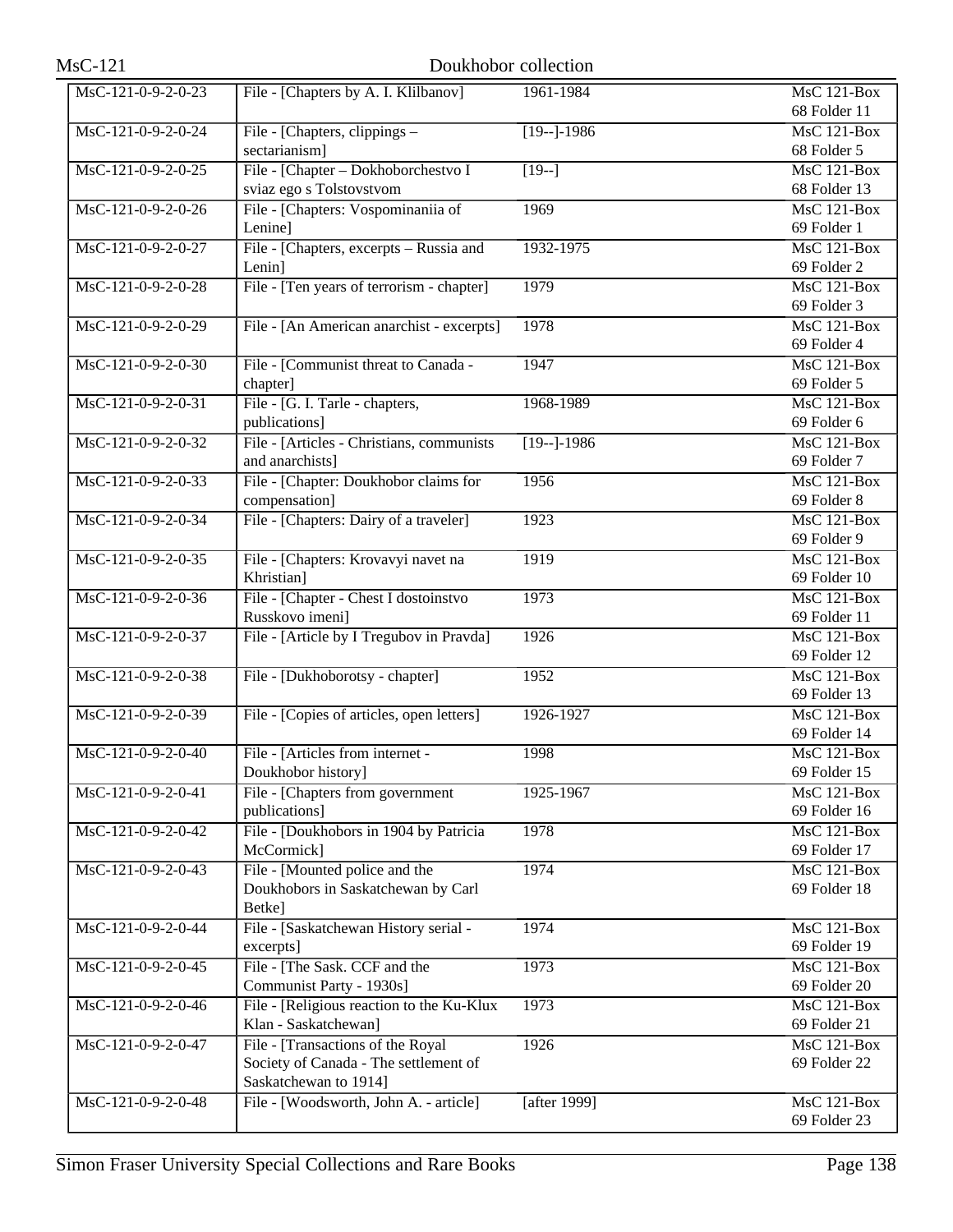| $MsC-121$                          |                                                                                                       | Doukhobor collection |               |                                   |
|------------------------------------|-------------------------------------------------------------------------------------------------------|----------------------|---------------|-----------------------------------|
| MsC-121-0-9-2-0-49                 | File - [Bashilov, Boris - articles]                                                                   | 1998                 |               | MsC 121-Box<br>69 Folder 24       |
|                                    | <b>Subseries MsC-121-0-9-3: Clippings</b>                                                             |                      |               |                                   |
| Date: 1888-2002 (date of creation) |                                                                                                       |                      |               |                                   |
| Scope and content:                 |                                                                                                       |                      |               |                                   |
|                                    | This sub-series consists of photocopy of clippings and articles from newspapers and magazines as well |                      |               |                                   |
|                                    | as documents, writings, notes, cartoon drawings, statements that accompanied the clippings.           |                      |               |                                   |
|                                    | Physical description: 18 cm of textual records                                                        |                      |               |                                   |
| Publication status:                |                                                                                                       |                      |               |                                   |
| published                          |                                                                                                       |                      |               |                                   |
|                                    | File / item list                                                                                      |                      |               |                                   |
| Reference code                     | Title                                                                                                 | <b>Dates</b>         | Access status | Container                         |
| MsC-121-0-9-3-0-1                  | File - [1931 clippings]                                                                               | 1931                 |               | $\overline{\text{MsC 121-Box}}$   |
|                                    |                                                                                                       |                      |               | 70 Folder 1                       |
| MsC-121-0-9-3-0-2                  | File - [P. V. Verigin's death related                                                                 | $[1924 - 1985]$      |               | <b>MsC 121-Box</b>                |
|                                    | clippings and documents I]                                                                            |                      |               | 70 Folder 2                       |
| MsC-121-0-9-3-0-3                  | File - [P. V. Verigin's death related                                                                 | $[1924 - 1985]$      |               | MsC 121-Box                       |
| MsC-121-0-9-3-0-4                  | clippings and documents II]<br>File - [P. V. Verigin and P. P. Verigin                                | $[1924 - 1981]$      |               | 70 Folder 3<br><b>MsC 121-Box</b> |
|                                    | clippings, documents and writings]                                                                    |                      |               | 70 Folder 4                       |
| MsC-121-0-9-3-0-5                  | File - [J. J. Verigin - clippings]                                                                    | 1944-1947            |               | <b>MsC 121-Box</b>                |
|                                    |                                                                                                       |                      |               | 70 Folder 5                       |
| MsC-121-0-9-3-0-6                  | File - [Land related clippings]                                                                       | $[19-]$              |               | $MsC$ 121-Box                     |
|                                    |                                                                                                       |                      |               | 70 Folder 6                       |
| MsC-121-0-9-3-0-7                  | File - [Clippings - New settlement, and                                                               | 1983-1996            |               | $\overline{\text{MsC 121-Box}}$   |
|                                    | others]                                                                                               |                      |               | 70 Folder 7                       |
| MsC-121-0-9-3-0-8                  | File - [New Settlement - clipping, article,                                                           | 1995-1997            |               | MsC 121-Box                       |
| MsC-121-0-9-3-0-9                  | documents]<br>File - [Doukhobor position in Canada                                                    | 1959                 |               | 70 Folder 8<br>$MsC$ 121-Box      |
|                                    | clipping]                                                                                             |                      |               | 70 Folder 9                       |
| MsC-121-0-9-3-0-10                 | File - [Doukhobor position in Canada                                                                  | 1971-1984            |               | MsC 121-Box                       |
|                                    | clipping]                                                                                             |                      |               | 70 Folder 10                      |
| MsC-121-0-9-3-0-11                 | File - [Lenin on Doukhobors]                                                                          | 1888-1930            |               | MsC 121-Box                       |
|                                    |                                                                                                       |                      |               | 70 Folder 11                      |
| MsC-121-0-9-3-0-12                 | File - [Soviets and socialism - clippings]                                                            | 1981-1982            |               | $MsC$ 121-Box                     |
|                                    |                                                                                                       |                      |               | 70 Folder 12                      |
| MsC-121-0-9-3-0-13                 | File - [KGB clippings]                                                                                | $[1970?]-1982$       |               | MsC 121-Box                       |
| MsC-121-0-9-3-0-14                 | File - [Sons of Freedom - clippings,                                                                  | 1951-1975            |               | 70 Folder 13<br>MsC 121-Box       |
|                                    | articles]                                                                                             |                      |               | 70 Folder 14                      |
| MsC-121-0-9-3-0-15                 | File - [Sons of Freedom - clippings,                                                                  | 1922-2002            |               | MsC 121-Box                       |
|                                    | article]                                                                                              |                      |               | 70 Folder 15                      |
| MsC-121-0-9-3-0-16                 | File - [Province and other]                                                                           | 1953-1982            |               | MsC 121-Box                       |
|                                    |                                                                                                       |                      |               | 70 Folder 16                      |
| MsC-121-0-9-3-0-17                 | File - [Gandhi - clippings]                                                                           | 1983                 |               | MsC 121-Box                       |
|                                    |                                                                                                       |                      |               | 70 Folder 17                      |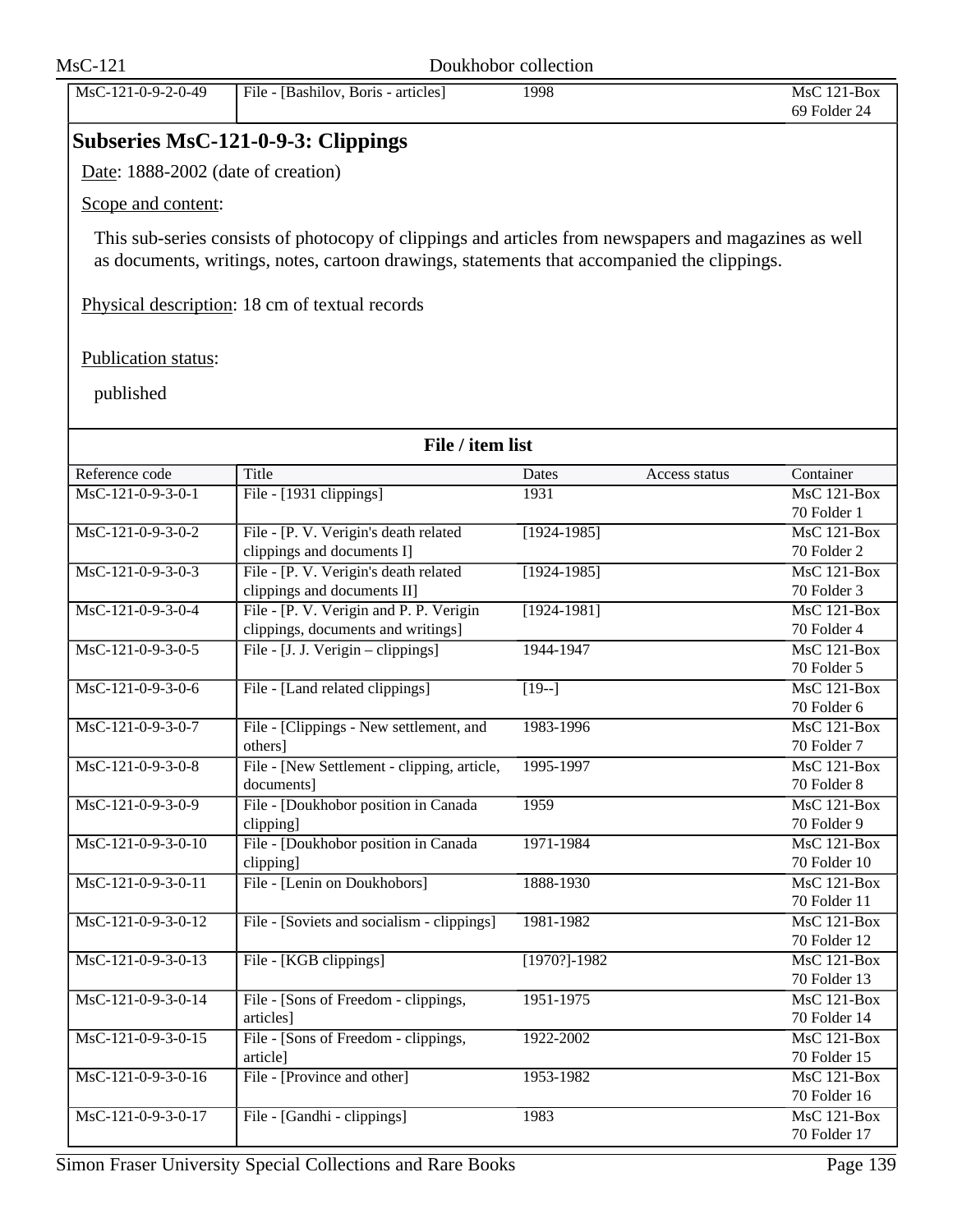| MsC-121-0-9-3-0-18   | File - [Macleans - planning Soviet rule in | 1919            | $\overline{\text{MsC } 121 - \text{Box}}$ |
|----------------------|--------------------------------------------|-----------------|-------------------------------------------|
|                      | Canada - article]                          |                 | 70 Folder 18                              |
| MsC-121-0-9-3-0-19   | File - [Clippings]                         | 1980-1990       | MsC 121-Box                               |
|                      |                                            |                 | 70 Folder 19                              |
| $MsC-121-0-9-3-0-20$ | File - [Speak Up - clippings]              | 1981            | $MsC$ 121-Box                             |
|                      |                                            |                 | 70 Folder 20                              |
| $MsC-121-0-9-3-0-21$ | File - [Rassvet - clippings]               | 1935            | $MsC$ 121-Box                             |
|                      |                                            |                 | 71 Folder 1                               |
| $MsC-121-0-9-3-0-22$ | File - [Rassvet - clipping compilation]    | 1931-1941       | <b>MsC 121-Box</b>                        |
|                      |                                            |                 | 71 Folder 2                               |
| $MsC-121-0-9-3-0-23$ | File - [Bonch - Bruevich - Pravda and      | 1921-1990       | MsC 121-Box                               |
|                      | other clippings]                           |                 | 71 Folder 3                               |
| $MsC-121-0-9-3-0-24$ | File - [Igor Gouzenko - clippings]         | 1982            | $MsC$ 121-Box                             |
|                      |                                            |                 | 71 Folder 4                               |
| MsC-121-0-9-3-0-25   | File - [Klibanov - articles from Nauka i   | 1973            | <b>MsC 121-Box</b>                        |
|                      | Religiia]                                  |                 | 71 Folder 5                               |
| $MsC-121-0-9-3-0-26$ | File - [Drawings and clippings]            | $1956 - [197-]$ | $MsC$ 121-Box                             |
|                      |                                            |                 | 71 Folder 6                               |
| MsC-121-0-9-3-0-27   | File - [P. V. Verigin's death related      | 1917-1936       | MsC 121-Box                               |
|                      | articles and clippings]                    |                 | 71 Folder 7                               |
| MsC-121-0-9-3-0-28   | File - [Doukhobor related clippings -      | 1953-1973       | $MsC$ 121-Box                             |
|                      | David Kahma]                               |                 | 71 Folder 8                               |
| MsC-121-0-9-3-0-29   | File - [Doukhobor problem article and      | 1924            | $MsC$ 121-Box                             |
|                      | clippings]                                 |                 | 71 Folder 9                               |
| MsC-121-0-9-3-0-30   | File - [P. V. Verigin's death related      | 1925-1980       | MsC 121-Box                               |
|                      | articles, clippings and writings]          |                 | 71 Folder 10                              |

# **Subseries MsC-121-0-9-4: Ephemera and publications**

Date: [19--]-2001 (date of creation)

## Scope and content:

This sub-series consists of various ephemera and publications created by the Doukhobor community. The sub-series contains: publications, map, essay, flyers, calendars, cartoon drawings drafts and psalm text in Russian.

Physical description: 2 cm of textual records

Publication status:

| File / item list    |                                       |              |               |               |
|---------------------|---------------------------------------|--------------|---------------|---------------|
| Reference code      | Title                                 | <b>Dates</b> | Access status | Container     |
| $MsC-121-0-9-4-0-1$ | File - [Publication - Voprosy zhizni] | 1963         |               | $MsC$ 121-Box |
|                     |                                       |              |               | 71 Folder 11  |
| $MsC-121-0-9-4-0-2$ | File - [Map and essay]                | 1961         |               | $MsC$ 121-Box |
|                     |                                       |              |               | 71 Folder 12  |
| $MsC-121-0-9-4-0-3$ | File - [Ephemera with Doukhobor]      | $[19-]-1955$ |               | $MsC$ 121-Box |
|                     | messaging                             |              |               | 71 Folder 13  |
| MsC-121-0-9-4-0-4   | File - [Cartoon drawings]             | $[19-]$      |               | $MsC$ 121-Box |
|                     |                                       |              |               | 71 Folder 14  |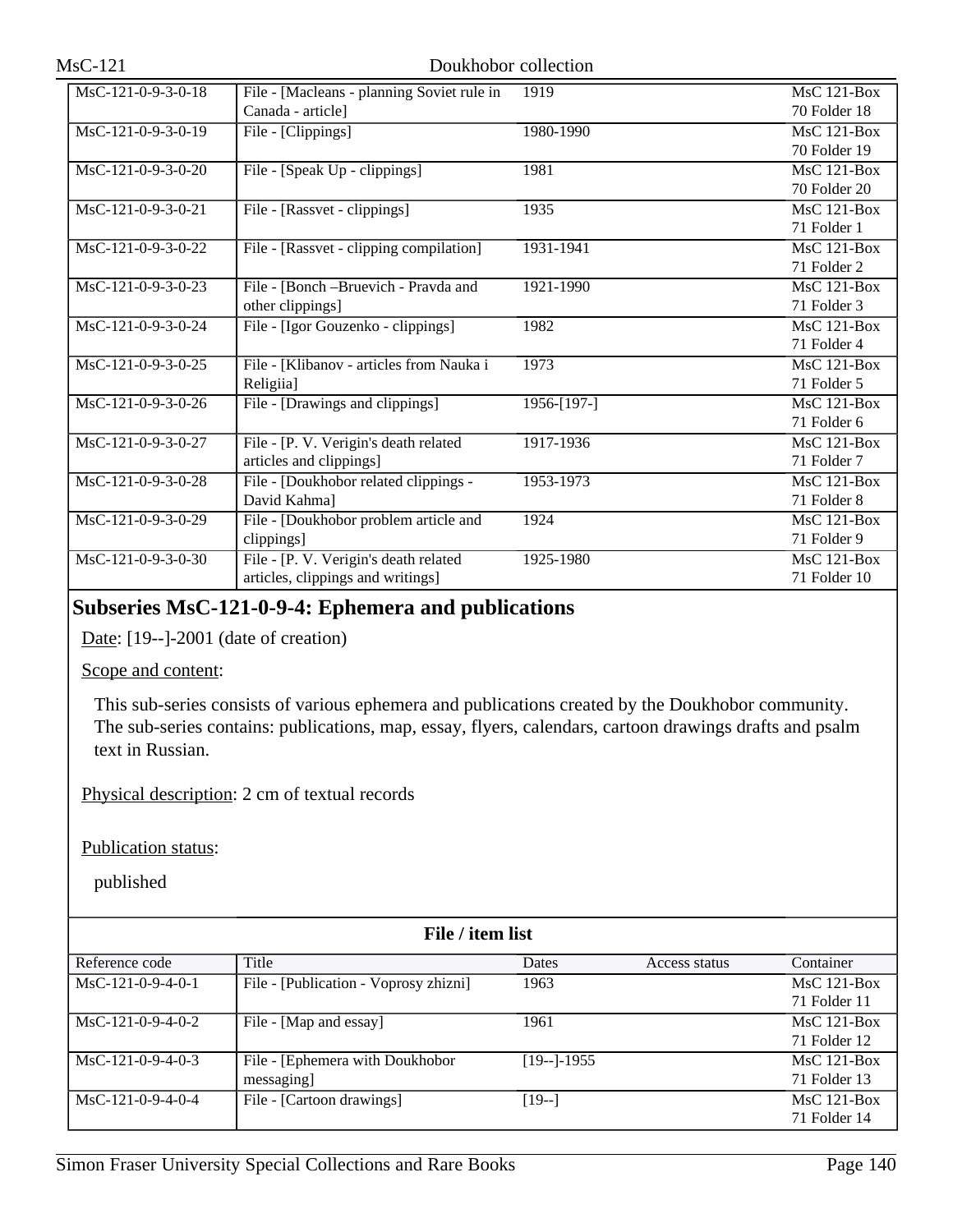| $MsC-121$ |                     | Doukhobor collection                    |           |                               |
|-----------|---------------------|-----------------------------------------|-----------|-------------------------------|
|           | $MsC-121-0-9-4-0-5$ | File - [Doukhobor calendars 1995, 2001] | 1995-2001 | $MsC$ 121-Box<br>71 Folder 15 |
|           | $MsC-121-0-9-4-0-6$ | File - [Psalms in Russian]              | $[19-1]$  | $MsC$ 121-Box<br>71 Folder 16 |

# **Series MsC-121-0-10: Government documents**

Date: 1873-1987 (date of creation)

Scope and content:

This series consists of mainly photocopies of documents created by various government bodies: federal, provincial and local between 1873 and 1987 relating to the Doukhobor communities in Canada. These records also include correspondence, open letters, statements, reports, messages and telegrams send by the Doukhobor communities to the government officials. This series also includes some photocopies of newspaper clippings, articles, chapters of publications, trial proceedings and maps.

Most of these documents are housed in other archives and contain file reference numbers. This collection was created by members of the Doukhobor community during their research of the Doukhobor history and Doukhobor relations with the Canadian governments. The files indicate photocopy requests by Steve Lapshinoff, Makortoff, Chernoff, and Sam Shlakoff. In addition, many of the records relate to the Kootenay Committee on Intergroup Relations (KCIR) and court cases and proceedings that Doukhobor communities were involved in.

Most documents are in English and some in Russian.

This series consists of 4 sub-series: Verigins, Immigration, Land and General documents

Physical description: 2.44 m of textual records

Immediate source of acquisition:

Records have been received from different sources and at different times over a period of time from 2001 till 2018. Part of the collection records was collected and donated by Steve Lapshinoff, other parts were acquired from various collectors.

## Arrangement:

Since records in this series did not appear to have been maintained in any meaningful order and came from various sources, the archivist arranged the records according to the main subjects of the content. No chronological arrangement was imposed within files, original order was maintained as found in the files. The names of the files were maintained as found in the original documents or when original files had no names, the archivist assigned a file name based on the file content.

Publication status:

published

# **Subseries MSC-121-0-10-1: Verigins**

Date: 1891-1987 (date of creation)

Scope and content: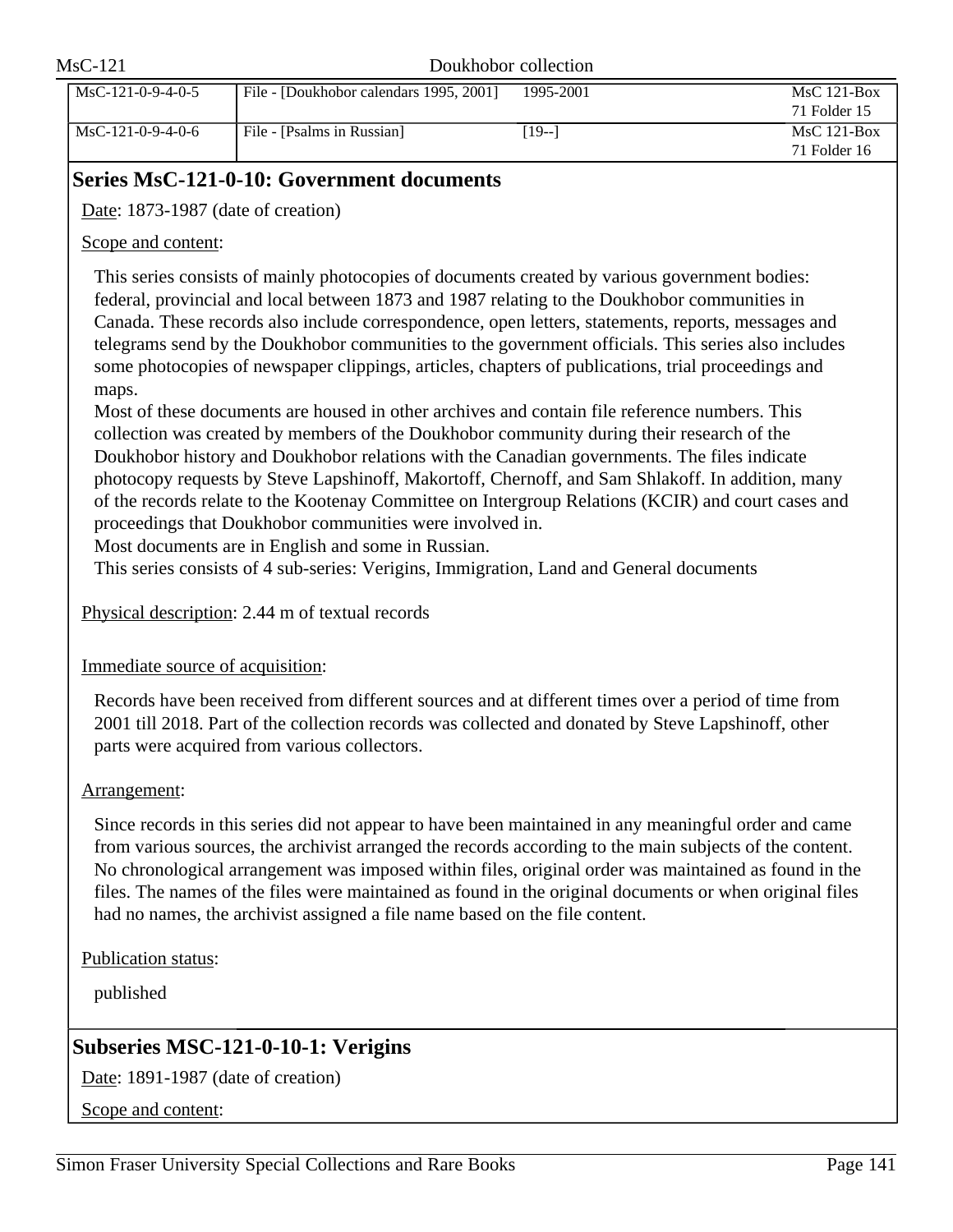This sub-series consists of government records relating to the life and leadership of Peter V. Verigin, Peter. P. Verigin and John J. Verigin. The bulk of the records relate to the death of Peter V. Verigin and resulting investigation as well as to the arrest and intent of deportation of Peter P. Verigin.

Physical description: 28 cm of textual material

Publication status:

| File / item list     |                                            |           |               |                                 |
|----------------------|--------------------------------------------|-----------|---------------|---------------------------------|
| Reference code       | Title                                      | Dates     | Access status | Container                       |
| $MSC-121-0-10-1-0-1$ | File - [Attorney General BC GR 419 - P.    | 1934      |               | $MsC$ 121-Box                   |
|                      | P. Verigin]                                |           |               | 72 Folder 1                     |
| MSC-121-0-10-1-0-2   | File - [Attorney General BC CR 1323 -      | 1924      |               | $MsC$ 121-Box                   |
|                      | Farron report, correspondence]             |           |               | 72 Folder 2                     |
| MSC-121-0-10-1-0-3   | File - [Attorney General BC CR 1323 -      | 1924-1943 |               | MsC 121-Box                     |
|                      | Investigation reward]                      |           |               | 72 Folder 3                     |
| MSC-121-0-10-1-0-4   | File - [Attorney General BC CR 1323 -      | 1924-1926 |               | <b>MsC 121-Box</b>              |
|                      | list of documents]                         |           |               | 72 Folder 4                     |
| MSC-121-0-10-1-0-5   | File - [Attorney General BC CR 1725 -      | 1961-1965 |               | $MsC$ 121-Box                   |
|                      | list of documents]                         |           |               | 72 Folder 5                     |
| MSC-121-0-10-1-0-6   | File - [Attorney General BC GR 419 re:     | 1925-1987 |               | $MsC$ 121-Box                   |
|                      | P. P. Verigin]                             |           |               | 72 Folder 6                     |
| $MSC-121-0-10-1-0-7$ | File - [BC Provincial Police reports]      | 1937      |               | $MsC$ 121-Box                   |
|                      |                                            |           |               | 72 Folder 7                     |
| MSC-121-0-10-1-0-8   | File - [Commons - excerpts re:             | 1933      |               | $MsC$ 121-Box                   |
|                      | deportation of P. P. Verigin]              |           |               | 72 Folder 8                     |
| MSC-121-0-10-1-0-9   | File - [CPR - correspondence with          | 1962      |               | $MsC$ 121-Box                   |
|                      | Bondoreff]                                 |           |               | 72 Folder 9                     |
| MSC-121-0-10-1-0-10  | File - [CPR documents and train plans]     | 1906-1908 |               | $MsC$ 121-Box                   |
|                      |                                            |           |               | 72 Folder 10                    |
| MSC-121-0-10-1-0-11  | File - [CPR re: secret file -              | 1980-1985 |               | $MsC$ 121-Box                   |
|                      | correspondence]                            |           |               | 72 Folder 11                    |
| MSC-121-0-10-1-0-12  | File - [CPR trains related publication and | 1891-1984 |               | <b>MsC 121-Box</b>              |
|                      | clippings]                                 |           |               | 72 Folder 12                    |
| MSC-121-0-10-1-0-13  | File - [Farron accident - investigation]   | 1932      |               | $MsC$ 121-Box                   |
|                      | correspondence]                            |           |               | 72 Folder 13                    |
| MSC-121-0-10-1-0-14  | File - [Hansard - 1943 - re: P. V.         | 1943      |               | $MsC$ 121-Box                   |
|                      | Verigin's death]                           |           |               | 72 Folder 14                    |
| MSC-121-0-10-1-0-15  | File - [Hon. R. B. Bennett - File C-200-V  | 1932-1935 |               | $\overline{\text{MsC}}$ 121-Box |
|                      | re: P. P. Verigin]                         |           |               | 72 Folder 15                    |
| MSC-121-0-10-1-0-16  | File - [Immigration branch documents -     | 1924-1932 |               | $MsC$ 121-Box                   |
|                      | vol. 739 file 527744 part 1, 1st file]     |           |               | 72 Folder 16                    |
| MSC-121-0-10-1-0-17  | File - [Immigration branch documents -     | 1927-1933 |               | $MsC$ 121-Box                   |
|                      | vol. 739 file 527744 part 1, 2nd file]     |           |               | 72 Folder 17                    |
| MSC-121-0-10-1-0-18  | File - [Kettle Valley Railway accident on  | 1924      |               | $MsC$ 121-Box                   |
|                      | Oct 29, 1924 - report]                     |           |               | 73 Folder 1                     |
| MSC-121-0-10-1-0-19  | File - [Open letter of J. J. Verigin]      | 1944      |               | $MsC$ 121-Box                   |
|                      |                                            |           |               | 73 Folder 2                     |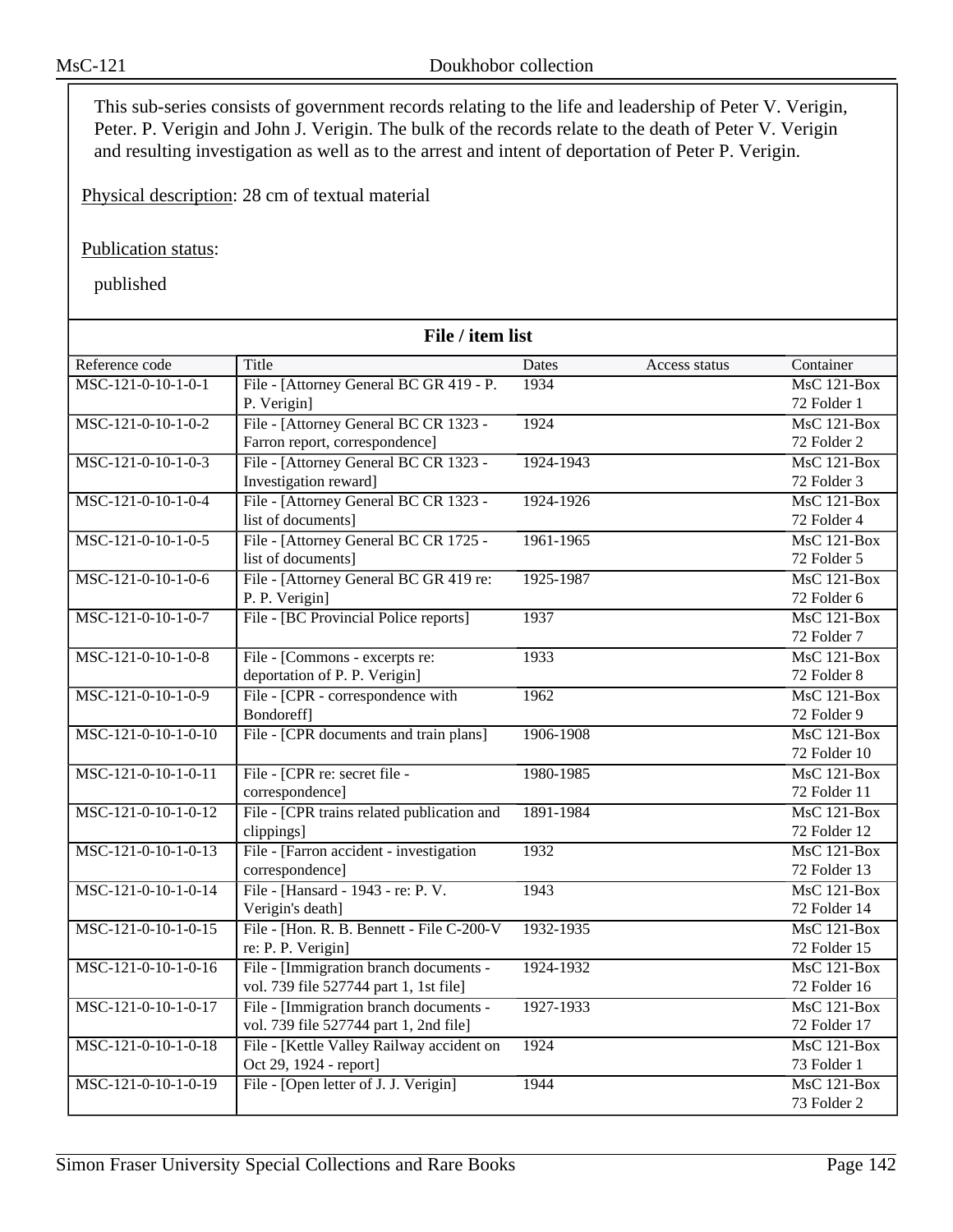| $MSC-121-0-10-1-0-20$ | File - [Peter V. Verigin and Peter P.         | 1924-1935 | $MsC$ 121-Box |
|-----------------------|-----------------------------------------------|-----------|---------------|
|                       | Verigin - various agencies]                   |           | 73 Folder 3   |
| MSC-121-0-10-1-0-21   | File - [Peter P. Verigin - police reports re: | 1933-1937 | $MsC$ 121-Box |
|                       | taxes]                                        |           | 73 Folder 4   |
| $MSC-121-0-10-1-0-22$ | File - [Peter P. Verigin vs. H Yasny, H.      | 1906-1957 | $MsC$ 121-Box |
|                       | Okulevich and N. Zidkewich including          |           | 73 Folder 5   |
|                       | excerpts of publications]                     |           |               |
| MSC-121-0-10-1-0-23   | File - [Peter P. Verigin vs. H Yasny, H.      | 1934      | $MsC$ 121-Box |
|                       | Okulevich and N. Zidkewich]                   |           | 73 Folder 6   |
| MSC-121-0-10-1-0-24   | File - [Police report re: P. P. Verigin]      | 1937      | $MsC$ 121-Box |
|                       |                                               |           | 73 Folder 7   |
| $MSC-121-0-10-1-0-25$ | File - [RCMP Nelson reports,                  | 1924-1925 | $MsC$ 121-Box |
|                       | correspondence]                               |           | 73 Folder 8   |
| $MSC-121-0-10-1-0-26$ | File - [RCMP Ottawa reports,                  | 1924-1932 | $MsC$ 121-Box |
|                       | correspondence]                               |           | 73 Folder 9   |
| MSC-121-0-10-1-0-27   | File - [Reports on train explosion in         | 1924-1932 | $MsC$ 121-Box |
|                       | Farron, BC                                    |           | 73 Folder 10  |
| MSC-121-0-10-1-0-28   | File - [Theories re: Lordly's death (P.V.     | 1924-1985 | $MsC$ 121-Box |
|                       | Verigin)                                      |           | 73 Folder 11  |
| $MSC-121-0-10-1-0-29$ | File - [W. L. Mackenzie King                  | 1922-1942 | $MsC$ 121-Box |
|                       | 1922-1942]                                    |           | 74 Folder 1   |

# **Subseries MSC-121-0-10-2: Immigration**

Date: 1873-1962 (date of creation)

## Scope and content:

This sub-series consists of records relating to the Doukhobor immigration and settlement in Canada as well as issues of citizenship.

Physical description: 32 cm of textual material

Publication status:

| File / item list     |                                        |           |               |               |
|----------------------|----------------------------------------|-----------|---------------|---------------|
| Reference code       | Title                                  | Dates     | Access status | Container     |
| MSC-121-0-10-2-0-1   | File - [Canadian Immigration]          | 1900      |               | MsC 121-Box   |
|                      |                                        |           |               | 74 Folder 2   |
| $MSC-121-0-10-2-0-2$ | File - [Department of immigration -    | 1914-1924 |               | $MsC$ 121-Box |
|                      | correspondence]                        |           |               | 74 Folder 3   |
| $MSC-121-0-10-2-0-3$ | File - [Department of citizenship and  | 1942-1945 |               | $MsC$ 121-Box |
|                      | immigration RG 26 vol.7 file 35-D-1]   |           |               | 74 Folder 4   |
| MSC-121-0-10-2-0-4   | File - [Department of citizenship and  | 1955-1961 |               | $MsC$ 121-Box |
|                      | immigration RG 26 vol.122 file 3-34-4] |           |               | 74 Folder 5   |
| $MSC-121-0-10-2-0-5$ | File - [Department of citizenship and  | 1942      |               | $MsC$ 121-Box |
|                      | immigration RG 26 vol.8 file 35-U-1]   |           |               | 74 Folder 6   |
| MSC-121-0-10-2-0-6   | File - [Department of citizenship and  | 1942      |               | $MsC$ 121-Box |
|                      | immigration RG 26 vol.8 file 35-R-1]   |           |               | 74 Folder 7   |
| MSC-121-0-10-2-0-7   | File - [Governor General re: Doukhobor | 1873-1919 |               | $MsC$ 121-Box |
|                      | immigration to Canada]                 |           |               | 74 Folder 8   |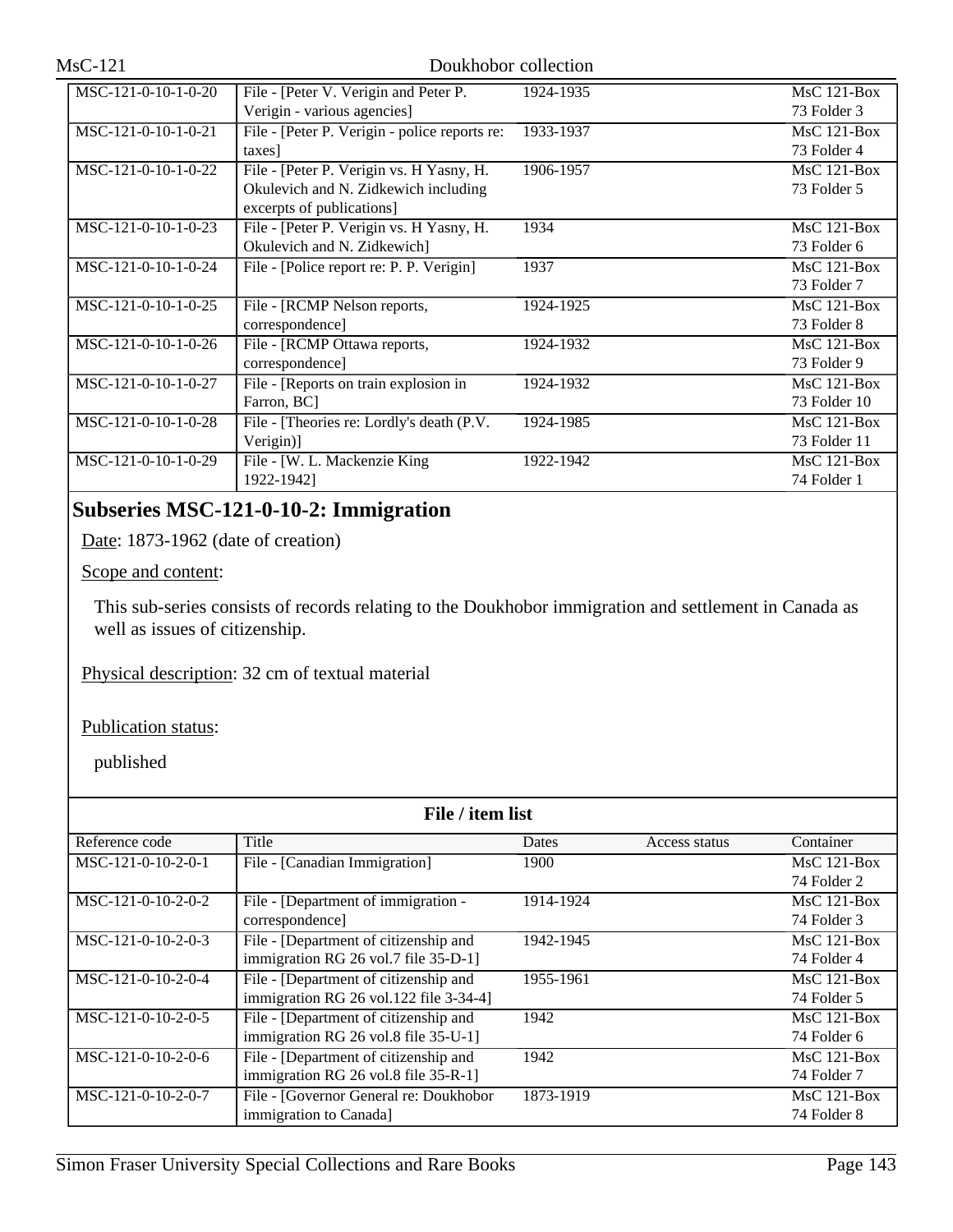| <b>MsC-121</b>      | Doukhobor collection                                                     |                |                                 |
|---------------------|--------------------------------------------------------------------------|----------------|---------------------------------|
| MSC-121-0-10-2-0-8  | File - [Immigration branch RG 76                                         | 1898           | <b>MsC 121-Box</b>              |
|                     | vol.183 file 65101 part 1]                                               |                | 74 Folder 9                     |
| MSC-121-0-10-2-0-9  | File - [Immigration related documents]                                   | 1898-1932      | MsC 121-Box                     |
|                     |                                                                          |                | 74 Folder 10                    |
| MSC-121-0-10-2-0-10 | File - [Immigration branch -Statement of                                 | $[1899-1908?]$ | MsC 121-Box                     |
|                     | account for Doukhobor fund - GR 1547]                                    |                | 74 Folder 11                    |
| MSC-121-0-10-2-0-11 | File - [Immigration branch - GR 1547 file                                | 1899-[1919?]   | $MsC$ 121-Box                   |
|                     | 75436 & 75049]                                                           |                | 75 Folder 1                     |
| MSC-121-0-10-2-0-12 | File - [Immigration branch GR 1547<br>vol.237 file 140/24 re: Bodjanski] | 1900-1901      | MsC 121-Box<br>75 Folder 2      |
| MSC-121-0-10-2-0-13 | File - [Immigration branch -GR 1547 file                                 | 1900-1905      | $MsC$ 121-Box                   |
|                     | 104983]                                                                  |                | 75 Folder 3                     |
| MSC-121-0-10-2-0-14 | File - [Immigration branch GR 1547                                       | 1902           | <b>MsC 121-Box</b>              |
|                     | vol.226 file 119106]                                                     |                | 75 Folder 4                     |
| MSC-121-0-10-2-0-15 | File - [Immigration branch - vol. 184 file                               | 1905-1906      | MsC 121-Box                     |
|                     | 65101 part 8]                                                            |                | 75 Folder 5                     |
| MSC-121-0-10-2-0-16 | File - [Immigration branch RG 76                                         | 1919           | $MsC$ 121-Box                   |
|                     | vol.185 file 65101 part 10 re: Red                                       |                | 75 Folder 6                     |
|                     | connection]                                                              |                |                                 |
| MSC-121-0-10-2-0-17 | File - [Immigration branch - F. C. Blair                                 | 1922           | <b>MsC 121-Box</b>              |
|                     | correspondence]                                                          |                | 75 Folder 7                     |
| MSC-121-0-10-2-0-18 | File - [Immigration branch B-891 file                                    | 1923-1926      | $MsC$ 121-Box                   |
|                     | 65101 part 2]                                                            |                | 75 Folder 8                     |
| MSC-121-0-10-2-0-19 | File - [Immigration branch RG 76                                         | 1923           | $MsC$ 121-Box                   |
|                     | vol.185 file 65101 part 11]                                              |                | 75 Folder 9                     |
| MSC-121-0-10-2-0-20 | File - [Immigration branch - GR 1547                                     | 1924-1925      | <b>MsC 121-Box</b>              |
|                     | vol. 336 file 350171 part 7]                                             |                | 75 Folder 10                    |
| MSC-121-0-10-2-0-21 | File - [Immigration file - Canadian<br>national Rail]                    | 1926           | MsC 121-Box<br>75 Folder 11     |
| MSC-121-0-10-2-0-22 | File - [Immigration branch - 65101- part                                 | 1927           | MsC 121-Box                     |
|                     | $11$ ]                                                                   |                | 75 Folder 12                    |
| MSC-121-0-10-2-0-23 | File - [Immigration branch - 65101- part                                 | 1928           | <b>MsC 121-Box</b>              |
|                     | $12$ ]                                                                   |                | 75 Folder 13                    |
| MSC-121-0-10-2-0-24 | File - [Immigration - Hon. R. B. Bennett                                 | 1931-1935      | MsC 121-Box                     |
|                     | $-$ file 1-206]                                                          |                | 75 Folder 14                    |
| MSC-121-0-10-2-0-25 | File - [Immigration branch - 65101- part]                                | 1932-1933      | $\overline{\text{MsC 121-Box}}$ |
|                     | 13 - P.P. Verigin's visa to Uruguay]                                     |                | 76 Folder 1                     |
| MSC-121-0-10-2-0-26 | File - [Immigration branch - B-891 file                                  | 1933           | <b>MsC 121-Box</b>              |
|                     | 65161 part 13]                                                           |                | 76 Folder 2                     |
| MSC-121-0-10-2-0-27 | File - [Immigration branch - vol. 739 file                               | 1933           | <b>MsC 121-Box</b>              |
|                     | 527744 part 2]                                                           |                | 76 Folder 3                     |
| MSC-121-0-10-2-0-28 | File - [Immigration branch - vol. 739 file                               | 1933           | MsC 121-Box                     |
|                     | 527744 part 2b]                                                          |                | 76 Folder 4                     |
| MSC-121-0-10-2-0-29 | File - [Immigration branch - vol. 739 file                               | 1933-1941      | <b>MsC 121-Box</b>              |
| MSC-121-0-10-2-0-30 | 527744 part 3]                                                           | 1935           | 76 Folder 5<br>MsC 121-Box      |
|                     | File - [Immigration branch - vol. 185 file<br>65101- part 13]            |                | 76 Folder 6                     |
| MSC-121-0-10-2-0-31 | File - [Immigration branch - F. C. Blair                                 | 1939           | <b>MsC 121-Box</b>              |
|                     | correspondence]                                                          |                | 76 Folder 7                     |
| MSC-121-0-10-2-0-32 | File - [Immigration branch - vol.185 file                                | 1941           | <b>MsC 121-Box</b>              |
|                     | 65101 part 14]                                                           |                | 76 Folder 8                     |
| MSC-121-0-10-2-0-33 | File - [Immigration branch - vol. 854 file                               | 1948-1962      | <b>MsC 121-Box</b>              |
|                     | $554-14$ ]                                                               |                | 76 Folder 9                     |
|                     |                                                                          |                |                                 |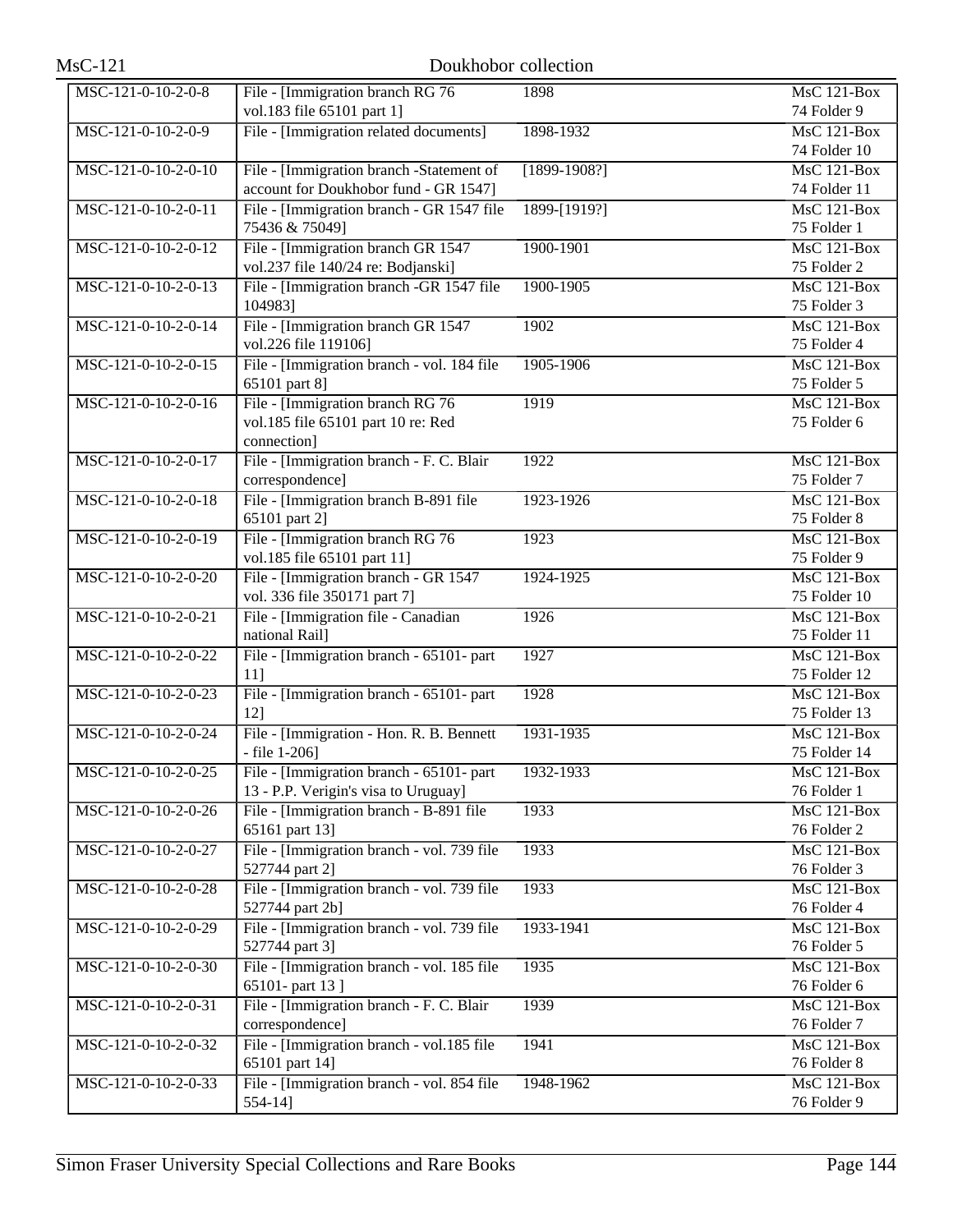| $MsC-121$                          | Doukhobor collection                                                                                                            |                        |                                    |
|------------------------------------|---------------------------------------------------------------------------------------------------------------------------------|------------------------|------------------------------------|
| MSC-121-0-10-2-0-34                | File - [Immigration branch RG 76<br>vol.185 file 65101 part 13]                                                                 | 1933                   | MsC 121-Box<br>76 Folder 10        |
| Subseries MSC-121-0-10-3: Land     |                                                                                                                                 |                        |                                    |
| Date: 1895-1982 (date of creation) |                                                                                                                                 |                        |                                    |
| Scope and content:                 |                                                                                                                                 |                        |                                    |
|                                    |                                                                                                                                 |                        |                                    |
|                                    | This sub-series consists of records relating to Doukhobor settlement and land holdings in<br>Saskatchewan and British Columbia. |                        |                                    |
|                                    | Physical description: 48 cm of textual material                                                                                 |                        |                                    |
| Publication status:                |                                                                                                                                 |                        |                                    |
| published                          |                                                                                                                                 |                        |                                    |
|                                    | File / item list                                                                                                                |                        |                                    |
| Reference code                     | <b>Title</b>                                                                                                                    | Dates<br>Access status | Container                          |
| MSC-121-0-10-3-0-1                 | File - [Attorney General BC -GR 419<br>vol. 747 file 1959/100 - Land]                                                           | 1959                   | $MsC$ 121-Box<br>77 Folder 1       |
| MSC-121-0-10-3-0-2                 | File - [Attorney General BC -GR 419<br>vol. 805 file 173/62 - Land]                                                             | 1962                   |                                    |
| MSC-121-0-10-3-0-3                 | File - [Attorney General BC GR 1323 file<br>1135-16-17-Land]                                                                    | 1916-1917              | <b>MsC 121-Box</b><br>77 Folder 3  |
| MSC-121-0-10-3-0-4                 | File - [Attorney General BC GR 419<br>vol.482- Sun Life vs. CCUB - Land]                                                        | 1939                   | <b>MsC 121-Box</b><br>77 Folder 4  |
| MSC-121-0-10-3-0-5                 | File - [Attorney General BC - GR 723<br>file 1- Land]                                                                           | 1955                   | $MsC$ 121-Box<br>77 Folder 5       |
| MSC-121-0-10-3-0-6                 | File - [BC Committee Pursuant to the                                                                                            | 1955                   | $MsC$ 121-Box                      |
| MSC-121-0-10-3-0-7                 | Doukhobor land allotment act GR 723]<br>File - [BC Department of Lands - GR 73]                                                 | $[196-]$               | 77 Folder 6<br><b>MsC 121-Box</b>  |
| MSC-121-0-10-3-0-8                 | File - [BC Premier - GR 1222 - Box 41]                                                                                          | 1942-1943              | 77 Folder 7<br>MsC 121-Box         |
| MSC-121-0-10-3-0-9                 | File 3]<br>File - [CCBRD correspondence to                                                                                      |                        | 77 Folder 8                        |
|                                    | Magistrate Evans]                                                                                                               | 1961                   | MsC 121-Box<br>77 Folder 9         |
| MSC-121-0-10-3-0-10                | File - [CCUB and National Trust<br>Company]                                                                                     | 1938                   | MsC 121-Box<br>77 Folder 10        |
| MSC-121-0-10-3-0-11                | File - [CCUB land documents]                                                                                                    | 1937                   | MsC 121-Box                        |
| MSC-121-0-10-3-0-12                | File - [Dominion Lands Act- Immigration                                                                                         | 1895-1898              | 77 Folder 11<br>MsC 121-Box        |
| MSC-121-0-10-3-0-13                | Branch]<br>File - [Doukhobors in Saskatchewan -                                                                                 | 1907                   | 77 Folder 12<br><b>MsC 121-Box</b> |
|                                    | Laurier papers]                                                                                                                 |                        | 77 Folder 13                       |
| MSC-121-0-10-3-0-14                | File - [Drewry report]                                                                                                          | 1951                   | MsC 121-Box<br>77 Folder 14        |
| MSC-121-0-10-3-0-15                | File - [Hawthron report - The<br>Doukhobors of British Columbia]                                                                | 1955                   | MsC 121-Box<br>77 Folder 15        |
| MSC-121-0-10-3-0-16                | File - [Interior Branch re: land]                                                                                               | 1915                   | MsC 121-Box<br>77 Folder 16        |
| MSC-121-0-10-3-0-17                | File - [Land Allotment Acts- excerpts]                                                                                          | 1914-1968              | MsC 121-Box<br>77 Folder 17        |
|                                    |                                                                                                                                 |                        |                                    |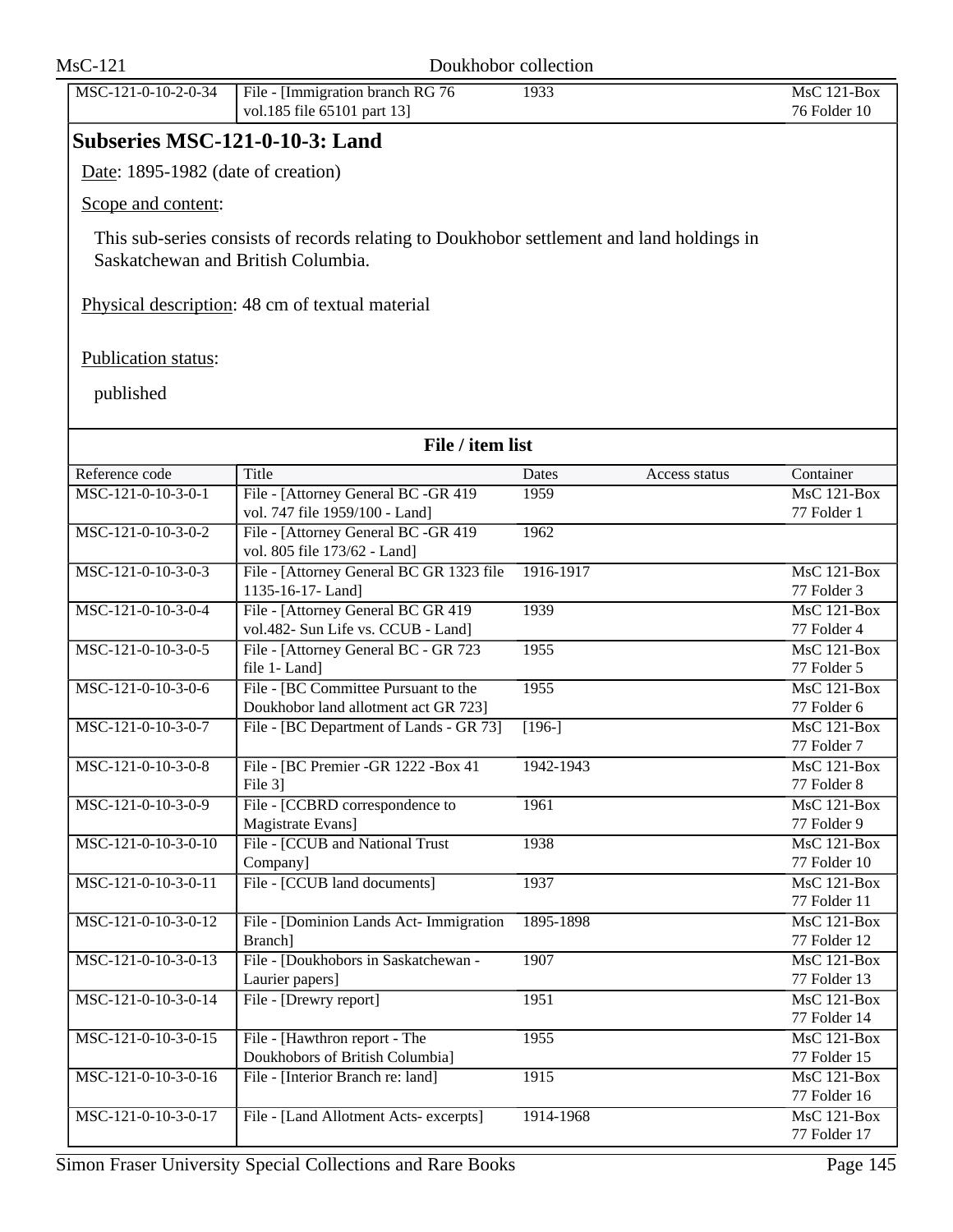| $MsC-121$           |                                            | Doukhobor collection |                    |
|---------------------|--------------------------------------------|----------------------|--------------------|
| MSC-121-0-10-3-0-18 | File - [Land documents]                    | 1899-1901            | MsC 121-Box        |
|                     |                                            |                      | 77 Folder 18       |
| MSC-121-0-10-3-0-19 | File - [Land related documents]            | 1907                 | MsC 121-Box        |
|                     |                                            |                      | 77 Folder 19       |
| MSC-121-0-10-3-0-20 | File - [Land report by Ewart Reid,         | 1898-1932            | MsC 121-Box        |
|                     | Mavor-Tolsoy correspondence]               |                      | 77 Folder 20       |
| MSC-121-0-10-3-0-21 | File - [Land reservation file]             | 1898-1899            | MsC 121-Box        |
|                     |                                            |                      | 77 Folder 21       |
| MSC-121-0-10-3-0-22 | File - [Land question reports]             | 1939-1983            | <b>MsC 121-Box</b> |
|                     |                                            |                      | 77 Folder 22       |
| MSC-121-0-10-3-0-23 | File - [Land Settlement Board and other    | 1934-1935            | <b>MsC 121-Box</b> |
|                     | land related]                              |                      | 78 Folder 1        |
| MSC-121-0-10-3-0-24 | File - [Land Settlement Board records]     | 1940-1944            | <b>MsC 121-Box</b> |
|                     |                                            |                      | 78 Folder 2        |
| MSC-121-0-10-3-0-25 | File - [Land Settlement Board records]     | 1945-1955            | $MsC$ 121-Box      |
|                     |                                            |                      | 78 Folder 3        |
| MSC-121-0-10-3-0-26 | File - [Land Settlement Board records]     | 1957                 | <b>MsC 121-Box</b> |
|                     |                                            |                      | 78 Folder 4        |
| MSC-121-0-10-3-0-27 | File - [Land Settlement Board records]     | 1958                 | <b>MsC 121-Box</b> |
|                     |                                            |                      | 78 Folder 5        |
| MSC-121-0-10-3-0-28 | File - [Land Settlement Board records]     | 1959                 | <b>MsC 121-Box</b> |
|                     |                                            |                      | 78 Folder 6        |
| MSC-121-0-10-3-0-29 | File - [Land Settlement Board records]     | 1960                 | $MsC$ 121-Box      |
|                     |                                            |                      | 78 Folder 7        |
| MSC-121-0-10-3-0-30 | File - [Land Settlement Board records]     | 1961                 | <b>MsC 121-Box</b> |
|                     |                                            |                      | 78 Folder 8        |
| MSC-121-0-10-3-0-31 | File - [Land Settlement Board records]     | 1962                 | MsC 121-Box        |
|                     |                                            |                      | 78 Folder 9        |
| MSC-121-0-10-3-0-32 | File - [Land Settlement Board records]     | 1963                 | MsC 121-Box        |
|                     |                                            |                      | 78 Folder 10       |
| MSC-121-0-10-3-0-33 | File - [Land Settlement Board records]     | 1964-1968            | MsC 121-Box        |
|                     |                                            |                      | 78 Folder 11       |
| MSC-121-0-10-3-0-34 | File - [Land Settlement Board records]     | 1970-1976            | $MsC$ 121-Box      |
|                     |                                            |                      | 78 Folder 12       |
| MSC-121-0-10-3-0-35 | File - [Land Settlement Board records]     | 1980-1982            | <b>MsC 121-Box</b> |
|                     |                                            |                      | 78 Folder 13       |
| MSC-121-0-10-3-0-36 | File - [Minister of Interior v. 754 File   | 1899                 | <b>MsC 121-Box</b> |
|                     | 494483 (part 1)                            |                      | 79 Folder 1        |
| MSC-121-0-10-3-0-37 | File - [Minister of Interior v. 754 File   | 1900-1902            | <b>MsC 121-Box</b> |
|                     | 494483 (part 2)                            |                      | 79 Folder 2        |
| MSC-121-0-10-3-0-38 | File - [Minister of Interior v. 755 File   | 1903-1904            | MsC 121-Box        |
|                     | 494483 (part 3)                            |                      | 79 Folder 3        |
| MSC-121-0-10-3-0-39 | File - [Minister of Interior v. 755 File   | 1905-1906            | <b>MsC 121-Box</b> |
|                     | 494483 (part 5)                            |                      | 79 Folder 4        |
| MSC-121-0-10-3-0-40 | File - [Minister of Interior v. 755 File   | 1906-1907            | MsC 121-Box        |
|                     | 494483 (part 6)                            |                      | 79 Folder 5        |
| MSC-121-0-10-3-0-41 | File - [Minister of Interior v. 756 File   | 1906-1907            | MsC 121-Box        |
|                     | 494483 (part 8)                            |                      | 79 Folder 6        |
| MSC-121-0-10-3-0-42 | File - [Minister of Interior v. 756 File   | 1907-1908            | <b>MsC 121-Box</b> |
|                     | 494483 (part 10)                           |                      | 79 Folder 7        |
| MSC-121-0-10-3-0-43 | File - Minister of Interior v. 756 File    | 1908                 | MsC 121-Box        |
|                     | 494483 (part 11)                           |                      | 79 Folder 8        |
| MSC-121-0-10-3-0-44 | File - [Minister of Interior RG 15 v. 755] | 1906                 | <b>MsC 121-Box</b> |
|                     | File 494483 (part 4)]                      |                      | 79 Folder 9        |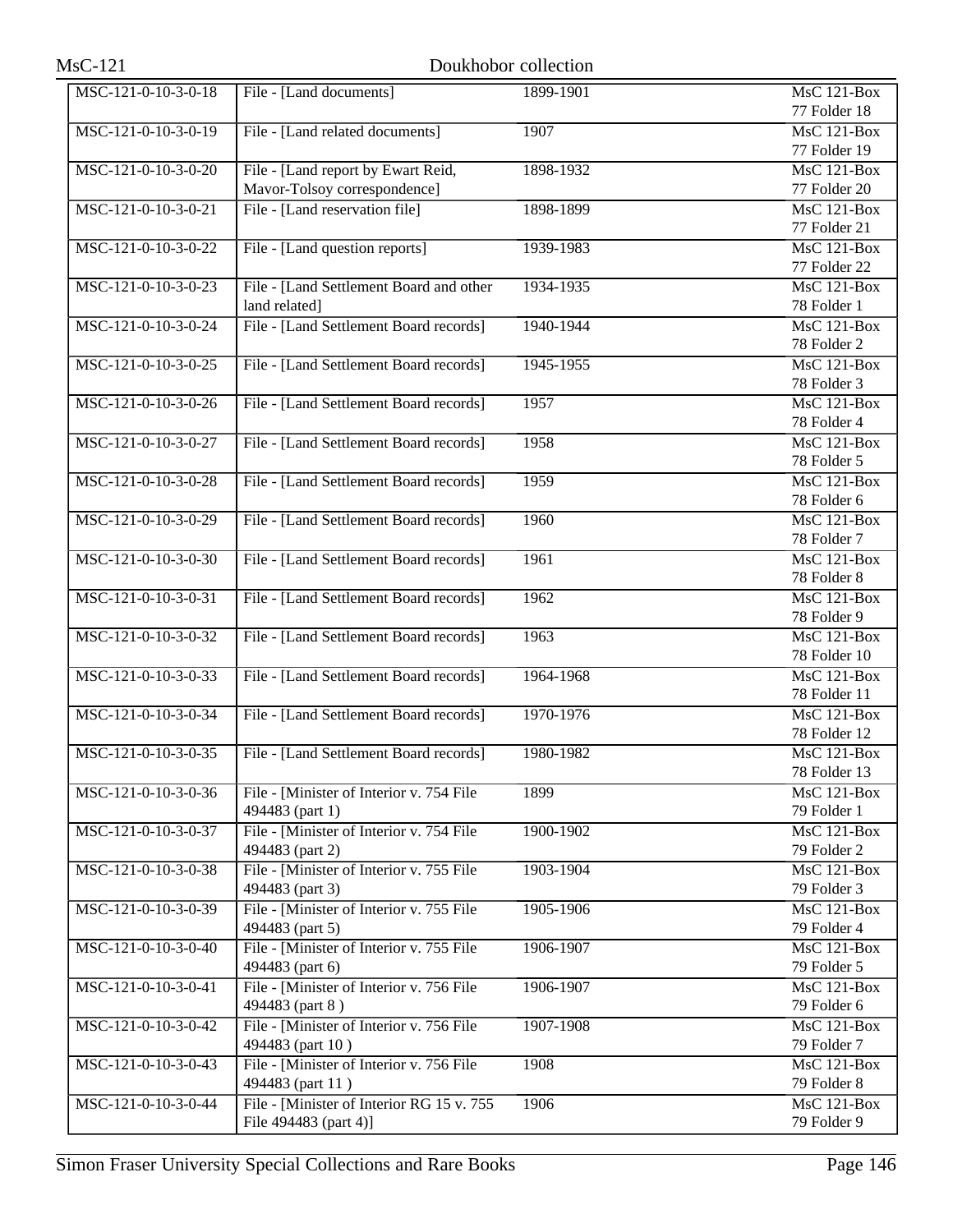| MSC-121-0-10-3-0-45 | File - [Minister of Interior RG 15 v. 757   | 1914      | MsC 121-Box                     |
|---------------------|---------------------------------------------|-----------|---------------------------------|
|                     | File 494483 (part 13)]                      |           | 79 Folder 10                    |
| MSC-121-0-10-3-0-46 | File - [Minister of Interior RG 15 v. 758]  | 1919      | MsC 121-Box                     |
|                     | File 494483 (part 15)]                      |           | 79 Folder 11                    |
| MSC-121-0-10-3-0-47 | File - [Minister of Interior RG 15 v. 758]  | 1928-1929 | MsC 121-Box                     |
|                     | File 494483 (part 17)]                      |           | 79 Folder 12                    |
| MSC-121-0-10-3-0-48 | File - [Minister of Interior RG 15 v. 772]  | 1898-1906 | $MsC$ 121-Box                   |
|                     | File 523287]                                |           | 79 Folder 13                    |
| MSC-121-0-10-3-0-49 | File - [Minister of Interior 333A]          | 1919      | $MsC$ 121-Box                   |
|                     | 30459481                                    |           | 80 Folder 1                     |
| MSC-121-0-10-3-0-50 | File - [Minister of Interior 333A]          | 1932      | $MsC$ 121-Box                   |
|                     | 30459501                                    |           | 80 Folder 2                     |
| MSC-121-0-10-3-0-51 | File - [Minister of Interior 333A           | 1925      | <b>MsC 121-Box</b>              |
|                     | 22060101                                    |           | 80 Folder 3                     |
| MSC-121-0-10-3-0-52 | File - [Minister of Interior 333A 1578150]  | 1898-1908 | MsC 121-Box                     |
|                     | - Annual reports]                           |           | 80 Folder 4                     |
| MSC-121-0-10-3-0-53 | File - [Minister of Interior RG 15 v. 1002] | 1907-1908 | <b>MsC 121-Box</b>              |
|                     | File 1392784]                               |           | 80 Folder 5                     |
| MSC-121-0-10-3-0-54 | File - [Minister of Interior RG 15 v. 1167  | 1917-1918 | $\overline{\text{MsC 121-Box}}$ |
|                     | File 5412489]                               |           | 80 Folder 6                     |
| MSC-121-0-10-3-0-55 | File - [Minister of Interior RG 15 v. 1167] | 1915-1917 | $MsC$ 121-Box                   |
|                     | File 5412491]                               |           | 80 Folder 7                     |
| MSC-121-0-10-3-0-56 | File - [Minister of Interior RG 15 v. 1168] | 1915-1921 | $MsC$ 121-Box                   |
|                     | File 5412973]                               |           | 80 Folder 8                     |
| MSC-121-0-10-3-0-57 | File - [Newspaper clippings, articles,      | 1931-1932 | $MsC$ 121-Box                   |
|                     | documents - land]                           |           | 80 Folder 9                     |
| MSC-121-0-10-3-0-58 | File - [Newspaper clippings - land]         | 1956-1961 | <b>MsC 121-Box</b>              |
|                     |                                             |           | 80 Folder 10                    |
| MSC-121-0-10-3-0-59 | File - [Original title holders - Krestova]  | 1905      | MsC 121-Box                     |
|                     |                                             |           | 80 Folder 11                    |
| MSC-121-0-10-3-0-60 | File - [Provincial Secretary                | 1956      | <b>MsC 121-Box</b>              |
|                     | correspondence re: Land Settlement          |           | 80 Folder 12                    |
|                     | Board]                                      |           |                                 |
| MSC-121-0-10-3-0-61 | File - [USCC - resolution]                  | 1945      | $MsC$ 121-Box                   |
|                     |                                             |           | 80 Folder 13                    |

# **Subseries MSC-121-0-10-4: General documents**

Date: 1898-1987 (date of creation)

Scope and content:

This sub-series consists of records relating to various matters of the Doukhobor communities being reported and recorded by various government agencies, such like BC Attorney General, office of BC Premier, Ministry of Justice, Ministry of External Affairs, RCMP and others. This records contain documents relating to alleged actions of terrorism, arson, bombings, and other matters such as imprisonment, protests, Doukhobor children, Doukhobor connection to the Soviet Union, military service, Doukhobor customs, etc.

Physical description: 136 cm of textual material

Publication status: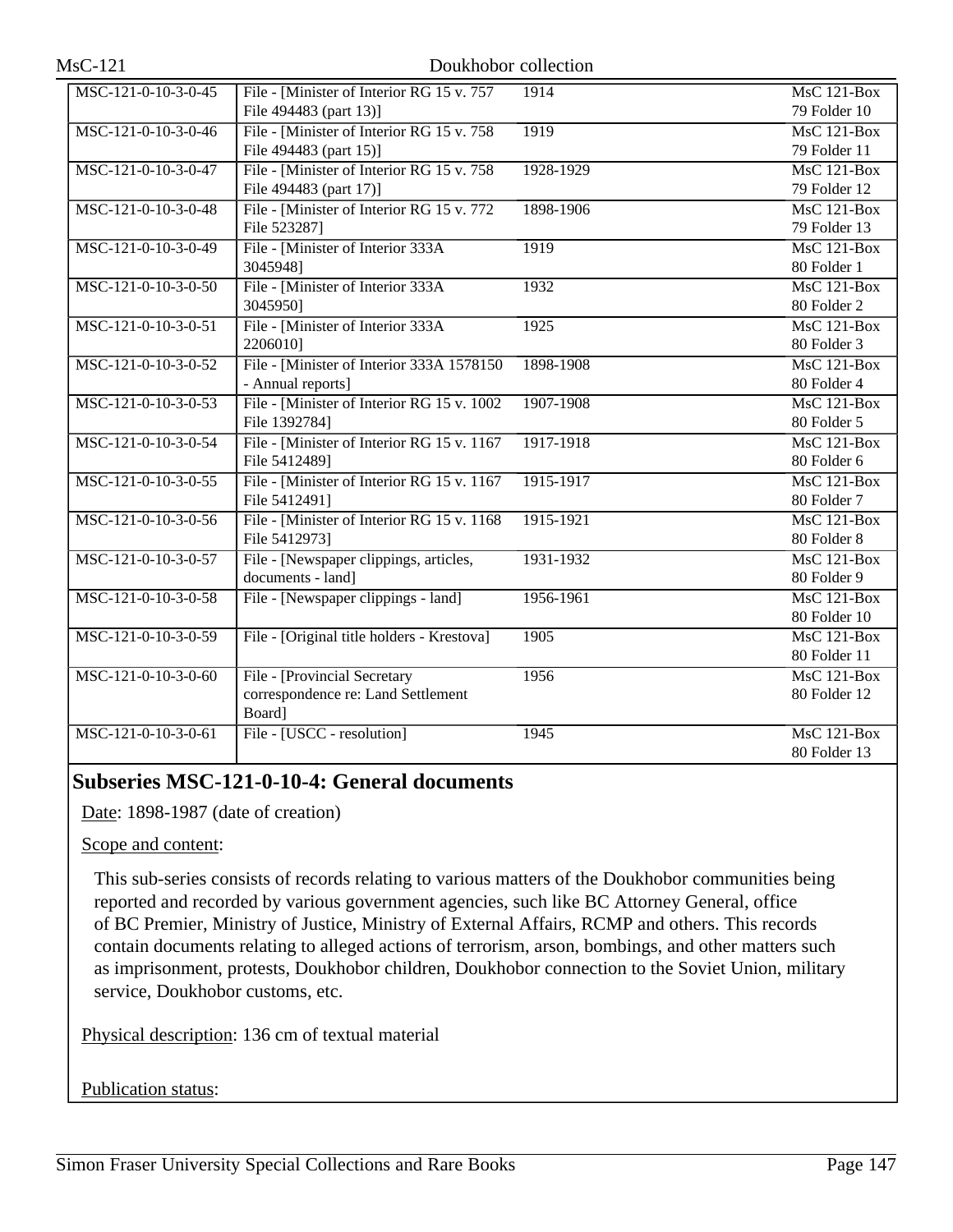| published |
|-----------|
|-----------|

| File / item list    |                                                           |                        |                                    |  |
|---------------------|-----------------------------------------------------------|------------------------|------------------------------------|--|
| Reference code      | Title                                                     | Dates<br>Access status | Container                          |  |
| MSC-121-0-10-4-0-1  | File - [Attorney General and House of                     | 1914                   | MsC 121-Box                        |  |
|                     | Commons correspondence]                                   |                        | 80 Folder 14                       |  |
|                     | File - [Attorney General BC- GR 1323                      | 1912-1913              | MsC 121-Box                        |  |
| MSC-121-0-10-4-0-2  | File 7021-1-12 re: Blackmore]                             |                        | 80 Folder 15                       |  |
|                     |                                                           |                        |                                    |  |
| MSC-121-0-10-4-0-3  | File - [Attorney General BC - GR 1323<br>File 2588-12-14] | 1914                   | <b>MsC 121-Box</b><br>80 Folder 16 |  |
| MSC-121-0-10-4-0-4  | File - [Attorney General BC - GR 1323                     |                        | MsC 121-Box                        |  |
|                     | File 4327-16-16 part I and part II]                       | 1916-1929              | 81 Folder 1                        |  |
|                     |                                                           |                        | and Folder 2                       |  |
| MSC-121-0-10-4-0-5  |                                                           | 1925                   | $MsC$ 121-Box                      |  |
|                     | File - [Attorney General BC -File<br>4327-16-16 - Maber]  |                        | 81 Folder 3                        |  |
| MSC-121-0-10-4-0-6  |                                                           |                        | $MsC$ 121-Box                      |  |
|                     | File - [Attorney General BC- J.A. Fraser                  | 1977                   |                                    |  |
| MSC-121-0-10-4-0-7  | files]                                                    |                        | 81 Folder 4                        |  |
|                     | File - [Attorney General BC GR 419 -<br>Depredation]      | 1959-1985              | MsC 121-Box                        |  |
|                     |                                                           |                        | 81 Folder 5                        |  |
| MSC-121-0-10-4-0-8  | File - [Attorney General BC GR 1323 -                     | 1931                   | $MsC$ 121-Box                      |  |
|                     | Arson]                                                    |                        | 81 Folder 6                        |  |
| MSC-121-0-10-4-0-9  | File - [Attorney General BC GR 419 -                      | 1944                   | <b>MsC 121-Box</b>                 |  |
|                     | Arson]                                                    |                        | 81 Folder 7                        |  |
| MSC-121-0-10-4-0-10 | File - [Attorney General BC GR 419 - re:                  | 1947                   | <b>MsC 121-Box</b>                 |  |
|                     | Arson]                                                    |                        | 81 Folder 8                        |  |
| MSC-121-0-10-4-0-11 | File - [Attorney General BC GR 419 -                      | 1953                   | $MsC$ 121-Box                      |  |
|                     | Speech 1953]                                              |                        | 81 Folder 9                        |  |
| MSC-121-0-10-4-0-12 | File - [Attorney General BC GR 1323 -                     | 1934                   | <b>MsC 121-Box</b>                 |  |
|                     | Death]                                                    |                        | 81 Folder 10                       |  |
| MSC-121-0-10-4-0-13 | File - [Attorney General BC GR 1323 -                     | 1937                   | MsC 121-Box                        |  |
|                     | Death & Correspondence]                                   |                        | 81 Folder 11                       |  |
| MSC-121-0-10-4-0-14 | File - [Attorney General BC GR 419 -                      | 1962-1963              | MsC 121-Box                        |  |
|                     | Death]                                                    |                        | 82 Folder 1                        |  |
| MSC-121-0-10-4-0-15 | File - [Attorney General BC GR 1323 -                     | 1913                   | <b>MsC 121-Box</b>                 |  |
|                     | File 7547-7-13 - death and burial]                        |                        | 82 Folder 2                        |  |
| MSC-121-0-10-4-0-16 | File - [Attorney General BC GR 1323 -                     | 1918-1922              | MsC 121-Box                        |  |
|                     | File 4006-16-18 - theft and arson]                        |                        | 82 Folder 3                        |  |
| MSC-121-0-10-4-0-17 | File - [Attorney General BC GR 1323 -                     | 1932                   | $MsC$ 121-Box                      |  |
|                     | Prison]                                                   |                        | 82 Folder 4                        |  |
| MSC-121-0-10-4-0-18 | File - [Attorney General BC GR 1323 -                     | 1933                   | MsC 121-Box                        |  |
|                     | Bombings]                                                 |                        | 82 Folder 5                        |  |
| MSC-121-0-10-4-0-19 | File - [Attorney General BC GR 1323 -                     | 1911                   | MsC 121-Box                        |  |
|                     | Doukhobors]                                               |                        | 82 Folder 6                        |  |
| MSC-121-0-10-4-0-20 | File - [Attorney General BC GR 5.41 -                     | 1924                   | $MsC$ 121-Box                      |  |
|                     | Doukhobors]                                               |                        | 82 Folder 7                        |  |
| MSC-121-0-10-4-0-21 | File - [Attorney General BC GR 1323 -                     | 1925-1928              | MsC 121-Box                        |  |
|                     | Ku-Klux Klan]                                             |                        | 82 Folder 8                        |  |
| MSC-121-0-10-4-0-22 | File - [Attorney Gneneral BC GR 1222 -                    | 1935-1937              | <b>MsC 121-Box</b>                 |  |
|                     | Gilpin]                                                   |                        | 82 Folder 9                        |  |
| MSC-121-0-10-4-0-23 | File - [Attorney General BC GR 419 -                      | 1959-1962              | <b>MsC 121-Box</b>                 |  |
|                     | Trek]                                                     |                        | 82 Folder 10                       |  |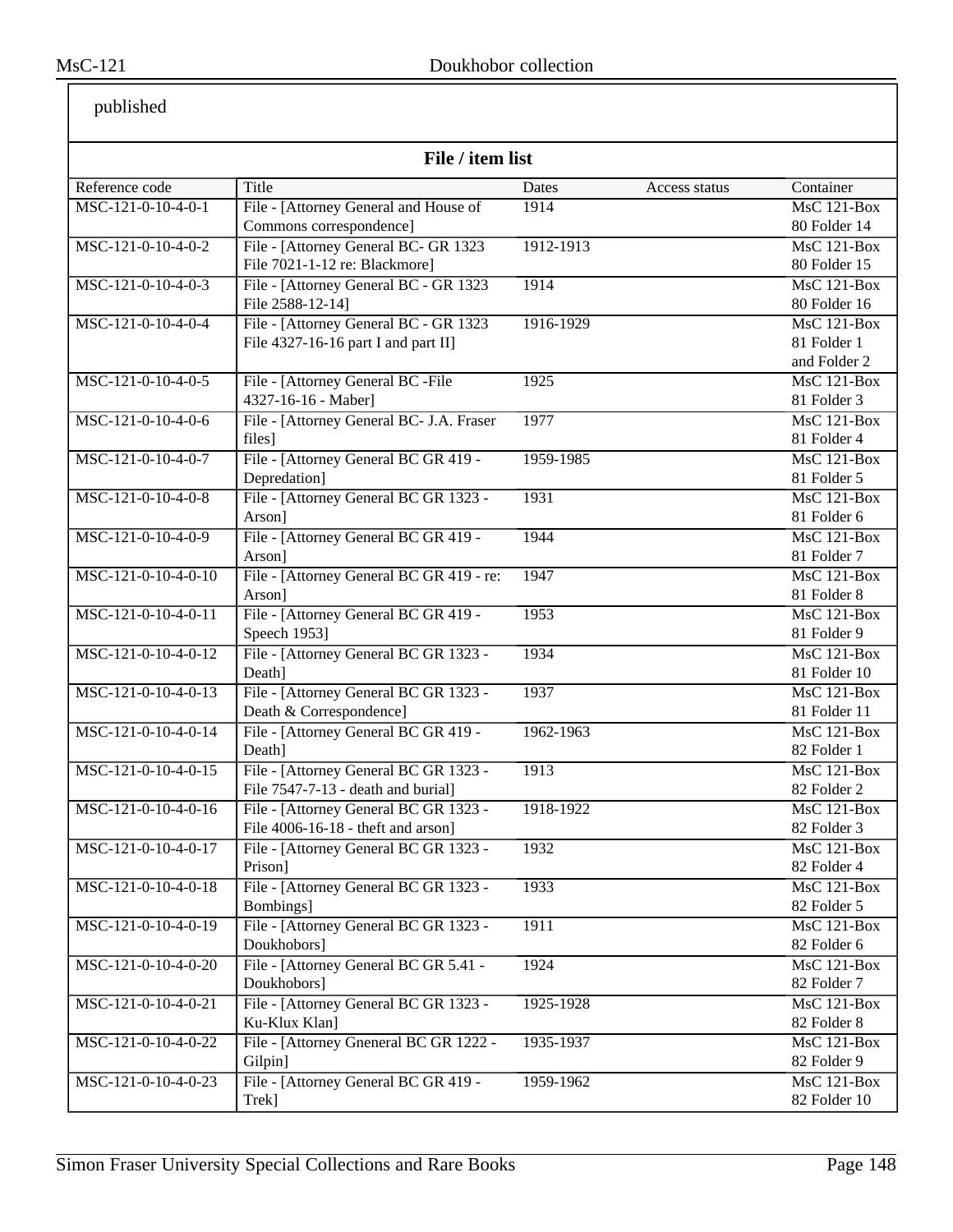| $MsC-121$           |                                                    | Doukhobor collection |                                 |
|---------------------|----------------------------------------------------|----------------------|---------------------------------|
| MSC-121-0-10-4-0-24 | File - [Attorney General BC GR 491 -               | 1933                 | <b>MsC 121-Box</b>              |
|                     | File 8 - Doukhobor children]                       |                      | 83 Folder 1                     |
| MSC-121-0-10-4-0-25 | File - [Attorney General BC GR 429 -               | 1934-1935            | $\overline{\text{MsC}}$ 121-Box |
|                     | Red connections]                                   |                      | 83 Folder 2                     |
| MSC-121-0-10-4-0-26 | File - [Attorney General BC and other              | 1905-1913            | MsC 121-Box                     |
|                     | offices records]                                   |                      | 83 Folder 3                     |
| MSC-121-0-10-4-0-27 | File - [Attorney General GR -1725 -                | 1962-1964            | <b>MsC 121-Box</b>              |
|                     | correspondence]                                    |                      | 83 Folder 4                     |
| MSC-121-0-10-4-0-28 | File - [Attorney General BC GR 1725 -              | 1965-1966            | <b>MsC 121-Box</b>              |
|                     | Correspondence]                                    |                      | 83 Folder 5                     |
| MSC-121-0-10-4-0-29 | File - [Attorney General BC GR 1323 -              | 1937                 | <b>MsC 121-Box</b>              |
|                     | File P-195-5]                                      |                      | 83 Folder 6                     |
| MSC-121-0-10-4-0-30 | File - [Attorney General BC GR 1323 -              | 1919-1920            | <b>MsC 121-Box</b>              |
|                     | File B-2165]                                       |                      | 83 Folder 7                     |
| MSC-121-0-10-4-0-31 | File - [BC Premier - GR 441 file 6]                | 1926-1928            | <b>MsC 121-Box</b>              |
|                     |                                                    |                      | 83 Folder 8                     |
| MSC-121-0-10-4-0-32 | File - [BC Premier - GR 441 file 5]                | 1927                 | $MsC$ 121-Box                   |
|                     |                                                    |                      | 83 Folder 9                     |
| MSC-121-0-10-4-0-33 | File - [BC Premier - GR 441 file 7]                | 1925                 | <b>MsC 121-Box</b>              |
|                     |                                                    |                      | 83 Folder 10                    |
| MSC-121-0-10-4-0-34 | File - [BC Premier - GR 1221 file 5:               | 1935                 | $MsC$ 121-Box                   |
|                     | Corbin coal mines]                                 |                      | 83 Folder 11                    |
| MSC-121-0-10-4-0-35 | File - [BC Premier - GR 441 file 8 - disp          | 1924                 | <b>MsC 121-Box</b>              |
|                     | #13]                                               |                      | 83 Folder 12                    |
| MSC-121-0-10-4-0-36 | File - [BC Premier - GR 441 file 4 - disp          | 1929                 | <b>MsC 121-Box</b>              |
| MSC-121-0-10-4-0-37 | # 13]<br>File - [BC Premier - GR 441 file 4 - disp | 1930-1932            | 83 Folder 13<br>MsC 121-Box     |
|                     | $#A-22-D]$                                         |                      | 83 Folder 14                    |
| MSC-121-0-10-4-0-38 | File - [BC Premier - GR 1222 - Box 36]             | 1942-1943            | MsC 121-Box                     |
|                     |                                                    |                      | 84 Folder 1                     |
| MSC-121-0-10-4-0-39 | File - [BC Premier - GR 1222 - Box 56]             | 1946-1947            | MsC 121-Box                     |
|                     |                                                    |                      | 84 Folder 2                     |
| MSC-121-0-10-4-0-40 | File - [BC Premier - GR 1222 - Box 65]             | 1947-1949            | $MsC$ 121-Box                   |
|                     |                                                    |                      | 84 Folder 3                     |
| MSC-121-0-10-4-0-41 | File - [BC Premier - GR 1222 - Box 76]             | 1950-1952            | <b>MsC 121-Box</b>              |
|                     |                                                    |                      | 84 Folder 4                     |
| MSC-121-0-10-4-0-42 | File - [BC Premier - GR 1222 - Box 25]             | 1939-1941            | <b>MsC 121-Box</b>              |
|                     |                                                    |                      | 84 Folder 5                     |
| MSC-121-0-10-4-0-43 | File - [BC Premier - GR 1222 - Box 6]              | 1935-1936            | MsC 121-Box                     |
|                     |                                                    |                      | 84 Folder 6                     |
| MSC-121-0-10-4-0-44 | File - [BC Premier - GR 441 - Box 50]              | 1913-1915            | MsC 121-Box                     |
|                     |                                                    |                      | 84 Folder 7                     |
| MSC-121-0-10-4-0-45 | File - [BC Premier - GR 441 - Box 223]             | 1922                 | MsC 121-Box                     |
|                     |                                                    |                      | 84 Folder 8                     |
| MSC-121-0-10-4-0-46 | File - [BC Premier - GR 441 - Box 231]             | 1923                 | MsC 121-Box                     |
|                     |                                                    |                      | 84 Folder 9                     |
| MSC-121-0-10-4-0-47 | File - [BC Premier - GR 1222 - Box 46]             | 1944-1945            | MsC 121-Box                     |
|                     |                                                    |                      | 84 Folder 10                    |
| MSC-121-0-10-4-0-48 | File - [BC Premier - GR 1222- Box 16]              | 1936-1938            | <b>MsC 121-Box</b>              |
|                     |                                                    |                      | 84 Folder 11                    |
| MSC-121-0-10-4-0-49 | File - [BC Premier - Doukhobor                     | 1929-1939            | MsC 121-Box                     |
|                     | disruptions]                                       |                      | 84 Folder 12                    |
| MSC-121-0-10-4-0-50 | File - [BC Premier - Box 1 File 3 -                | 1947                 | <b>MsC 121-Box</b>              |
|                     | Doukhobor situation]                               |                      | 84 Folder 13                    |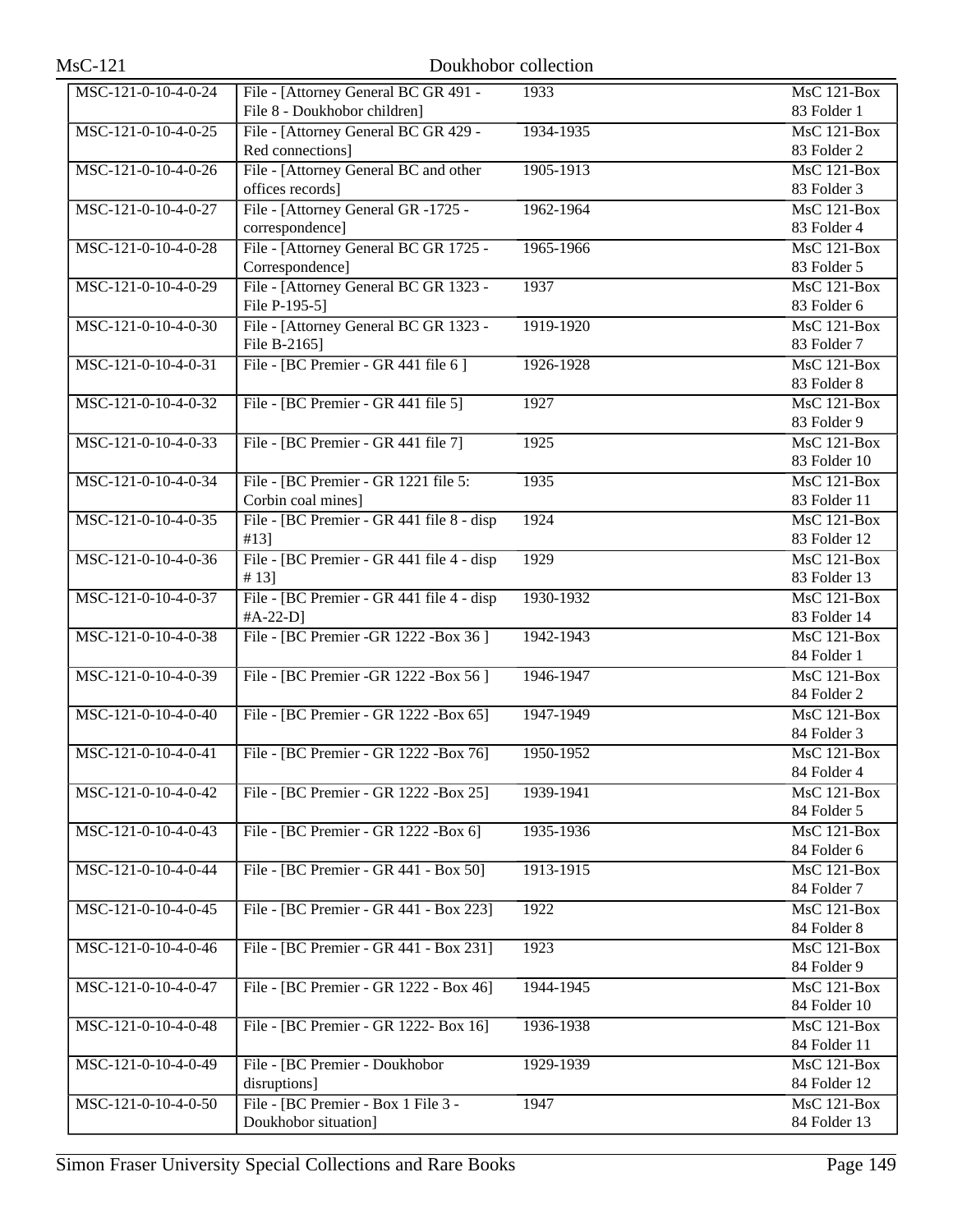| $MsC-121$           | Doukhobor collection                      |           |                                 |
|---------------------|-------------------------------------------|-----------|---------------------------------|
| MSC-121-0-10-4-0-51 | File - [BC Premier - Box 2 File 5 -       | 1947      | <b>MsC 121-Box</b>              |
|                     | Newspaper clipping]                       |           | 84 Folder 14                    |
| MSC-121-0-10-4-0-52 | File - [BC Premier - Box 1 File 12]       | 1945-1947 | MsC 121-Box                     |
|                     |                                           |           | 84 Folder 15                    |
| MSC-121-0-10-4-0-53 | File - [BC Premier - Box 1 File 2 -       | 1947      | $MsC$ 121-Box                   |
|                     | correspondence]                           |           | 84 Folder 16                    |
| MSC-121-0-10-4-0-54 | File - [BC Premier - Box 1 File 9 - Sons  | 1947      | $\overline{\text{MsC}}$ 121-Box |
|                     | of Freedom]                               |           | 85 Folder 1                     |
| MSC-121-0-10-4-0-55 | File - [BC Premier GR 793 - Box           | 1912      | MsC 121-Box                     |
|                     | 2 - Royal Commission, clippings,          |           | 85 Folder 2                     |
|                     | documents]                                |           |                                 |
| MSC-121-0-10-4-0-56 | File - [BC Premier GR 921 - Box 2         | 1947      | $MsC$ 121-Box                   |
|                     | File 1-13 - Royal Commission on           |           | 85 Folder 3                     |
|                     | Doukhobors]                               |           |                                 |
| MSC-121-0-10-4-0-57 | File - [BC Premier GR 921 - Box 1 File 7  | 1940      | <b>MsC 121-Box</b>              |
|                     | - Royal Commission on Doukhobors]         |           | 85 Folder 4                     |
| MSC-121-0-10-4-0-58 | File - [BC Premier GR 921 - Box 1 File 1  | 1966-1967 | MsC 121-Box                     |
|                     | - Royal Commission on Doukhobors]         |           | 85 Folder 5                     |
| MSC-121-0-10-4-0-59 | File - [BC Premier Box 2 File 3 -         | 1947      | $MsC$ 121-Box                   |
|                     | Vancouver Sun clipping of terrorism]      |           | 85 Folder 6                     |
| MSC-121-0-10-4-0-60 | File - [BC Premier - Box 2 File 6 -       | 1940-1947 | $MsC$ 121-Box                   |
|                     | clippings, statement]                     |           | 85 Folder 7                     |
| MSC-121-0-10-4-0-61 | File - [BC Premier GR 921 - Box 2 File    | 1947      | <b>MsC 121-Box</b>              |
|                     | 13 - clippings]                           |           | 85 Folder 8                     |
| MSC-121-0-10-4-0-62 | File - [BC Provincial Police -            | 1918-1923 | $MsC$ 121-Box                   |
|                     | Correspondence]                           |           | 85 Folder 9                     |
| MSC-121-0-10-4-0-63 | File - [BC Provincial Secretary - file D] | 1913      | <b>MsC 121-Box</b>              |
|                     |                                           |           | 85 Folder 10                    |
| MSC-121-0-10-4-0-64 | File - [Blackmore commission on           | 1909-1912 | MsC 121-Box                     |
|                     | Doukhobors]                               |           | 85 Folder 11                    |
| MSC-121-0-10-4-0-65 | File - [Canada works - application]       | [1986]    | $MsC$ 121-Box                   |
|                     |                                           |           | 85 Folder 12                    |
| MSC-121-0-10-4-0-66 | File - [Canadian National Railways RG     | 1930-1932 | <b>MsC 121-Box</b>              |
|                     | 30 vol. 5634 - File 5181-3]               |           | 85 Folder 13                    |
| MSC-121-0-10-4-0-67 | File - [Commons - excerpts]               | 1901-1908 | MsC 121-Box                     |
|                     |                                           |           | 85 Folder 14                    |
| MSC-121-0-10-4-0-68 | File - [Correspondence - J. Mavor, S.     | 1907      | MsC 121-Box                     |
|                     | Maber, Government of Canada]              |           | 85 Folder 15                    |
| MSC-121-0-10-4-0-69 | File - [Department of National Defence -  | 1917-1918 | MsC 121-Box                     |
|                     | re: military service]                     |           | 85 Folder 16                    |
| MSC-121-0-10-4-0-70 | File - [Department of National Defence -  | 1898-1943 | MsC 121-Box                     |
|                     | re: military service]                     |           | 85 Folder 17                    |
| MSC-121-0-10-4-0-71 | File - [Doukhobor connection to Russia/   | 1924-1986 | MsC 121-Box                     |
|                     | USSR - documents, publications,           |           | 85 Folder 18                    |
|                     | excerpts]                                 |           |                                 |
| MSC-121-0-10-4-0-72 | File - [Doukhobor depredations]           | 1924-1983 | <b>MsC 121-Box</b>              |
|                     |                                           |           | 86 Folder 1                     |
| MSC-121-0-10-4-0-73 | File - [Doukhobor situation report and    | 1913-1915 | MsC 121-Box                     |
|                     | correspondence]                           |           | 86 Folder 2                     |
| MSC-121-0-10-4-0-74 | File - [Doukhobors in BC]                 | 1913-1915 | $MsC$ 121-Box                   |
|                     |                                           |           | 86 Folder 3                     |
| MSC-121-0-10-4-0-75 | File - [Enemy list - Nelson City          | 1917      | <b>MsC 121-Box</b>              |
|                     | Archives]                                 |           | 86 Folder 4                     |
|                     |                                           |           |                                 |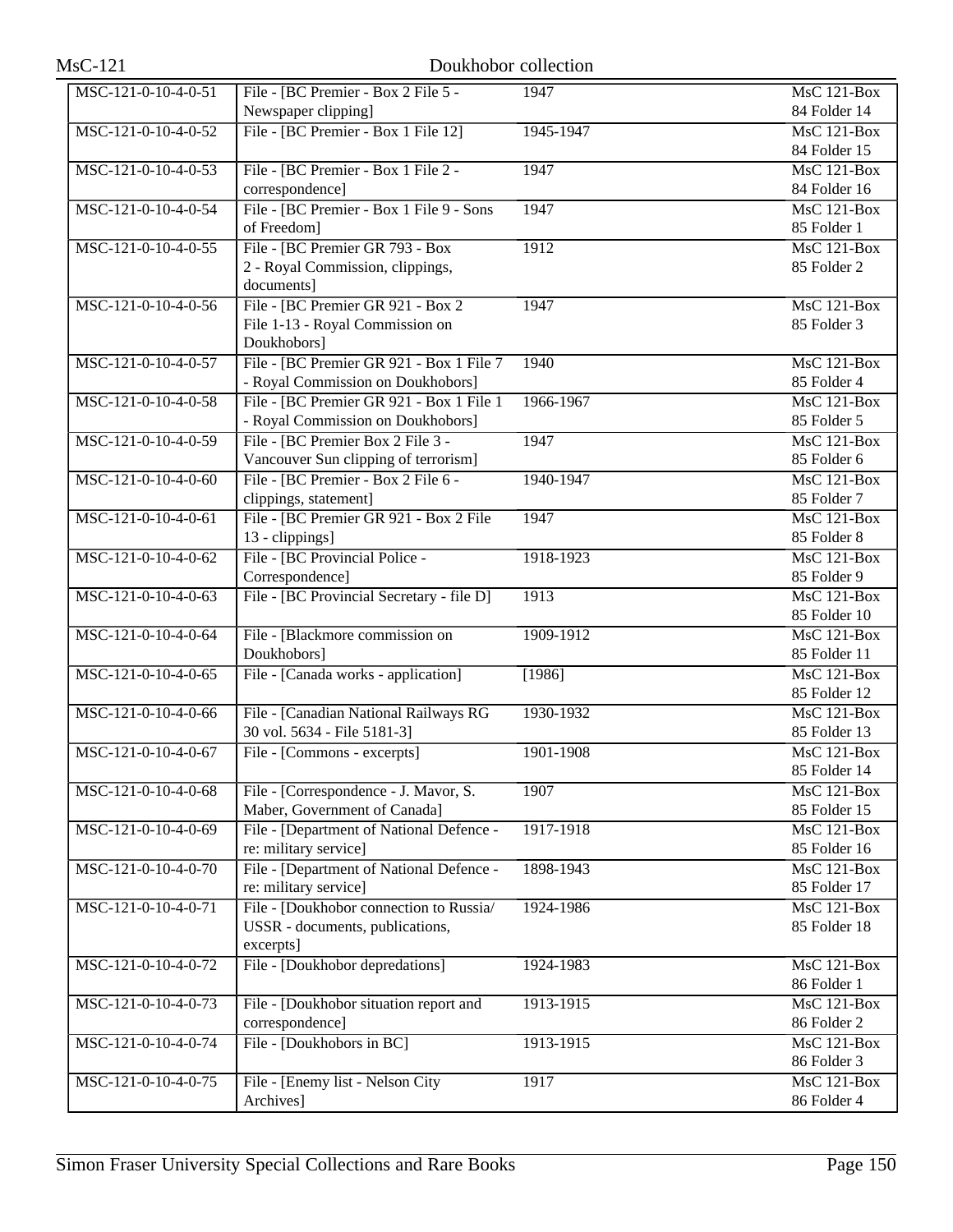| $MsC-121$            | Doukhobor collection                                                                    |                 |                                                |
|----------------------|-----------------------------------------------------------------------------------------|-----------------|------------------------------------------------|
| MSC-121-0-10-4-0-76  | File - [External Affairs - RG 25-G1 vol.<br>1542 file 562]                              | 1930            | $MsC$ 121-Box<br>86 Folder 5                   |
| MSC-121-0-10-4-0-77  | File - [External Affairs - RG 25-G1 vol.]<br>1580 file 35]                              | 1931            | <b>MsC 121-Box</b><br>86 Folder 6              |
| MSC-121-0-10-4-0-78  | File - [External Affairs - RG 25-G1 vol.<br>1604 file 596]                              | 1931            | <b>MsC 121-Box</b><br>86 Folder 7              |
| MSC-121-0-10-4-0-79  | File - [External Affairs - RG 25-G1 vol.]<br>1639 file 845]                             | 1932            | $\overline{\text{MsC 121-Box}}$<br>86 Folder 8 |
| MSC-121-0-10-4-0-80  | File - [External Affairs - RG 25-G1 vol.]<br>1684 file 48-R]                            | 1934            | $MsC$ 121-Box<br>86 Folder 9                   |
| MSC-121-0-10-4-0-81  | File - [External Affairs - RG 25 vol. 3197<br>file 5169-40 (part 2) - re: Sorokin]      | 1943-1957       | <b>MsC 121-Box</b><br>86 Folder 10             |
| MSC-121-0-10-4-0-82  | File - [External Affairs - RG 25-A2 vol.<br>141 file C2/21]                             | 1905            | <b>MsC 121-Box</b><br>86 Folder 11             |
| MSC-121-0-10-4-0-83  | File - [External Affairs - RG 25-G1 vol.]<br>1427 file 671]                             | 1925            | <b>MsC 121-Box</b><br>86 Folder 12             |
| MSC-121-0-10-4-0-84  | File - [External Affairs - RG 25-G1 vol.<br>1427 file 671]                              | 1925            | <b>MsC 121-Box</b><br>86 Folder 13             |
| MSC-121-0-10-4-0-85  | File - [External Affairs - RG 25-G1 vol.]<br>1419 file 188]                             | 1925            | <b>MsC 121-Box</b><br>86 Folder 14             |
| MSC-121-0-10-4-0-86  | File - [Fulton, Dave - correspondence]                                                  | 1951-1952       | <b>MsC 121-Box</b><br>87 Folder 1              |
| MSC-121-0-10-4-0-87  | File - [Governor General's papers -<br>Dispatch from Colonial Secretary to<br>Governor] | 1900            | $MsC$ 121-Box<br>87 Folder 2                   |
| MSC-121-0-10-4-0-88  | File - [Handwritten statements]                                                         | $[19-]$         | <b>MsC 121-Box</b><br>87 Folder 3              |
| MSC-121-0-10-4-0-89  | File - [Herbert W. Herridge documents]                                                  | 1943-1969       | <b>MsC 121-Box</b><br>87 Folder 4              |
| MSC-121-0-10-4-0-90  | File - [Herbert W. Herridge<br>correspondence with J.A. Bracken]                        | 1947-1953       | <b>MsC 121-Box</b><br>87 Folder 5              |
| MSC-121-0-10-4-0-91  | File - [Herbert W. Herridge - vol. 28 file<br>2                                         | 1951-1952       | <b>MsC 121-Box</b><br>87 Folder 6              |
| MSC-121-0-10-4-0-92  | File - [Herbert W. Herridge - vol. 28 file<br>3]                                        | 1953-1956       | MsC 121-Box<br>87 Folder 7                     |
| MSC-121-0-10-4-0-93  | File - [Herbert W. Herridge - vol. 28 file<br>4]                                        | 1957-1959       | $\overline{\text{MsC 121-Box}}$<br>87 Folder 8 |
| MSC-121-0-10-4-0-94  | File - [Herbert W. Herridge - vol. 28 file<br>5]                                        | 1961-1962       | <b>MsC 121-Box</b><br>87 Folder 9              |
| MSC-121-0-10-4-0-95  | File - [Herbert W. Herridge - vol. 4 file<br>3]                                         | 1942            | <b>MsC 121-Box</b><br>88 Folder 1              |
| MSC-121-0-10-4-0-96  | File - [Historical sketch on Doukhobors]<br>by Aylmer Maude]                            | 1924            | MsC 121-Box<br>88 Folder 2                     |
| MSC-121-0-10-4-0-97  | File - [House of Commons publications,<br>James Mavor letter, notes                     | 1907-1908       | MsC 121-Box<br>88 Folder 3                     |
| MSC-121-0-10-4-0-98  | File - [Interim accords, statements]                                                    | 1975-1985       | MsC 121-Box<br>88 Folder 4                     |
| MSC-121-0-10-4-0-99  | File - [Inventory of files]                                                             | $[a$ fter 1963] | MsC 121-Box<br>88 Folder 5                     |
| MSC-121-0-10-4-0-100 | File - [Jelinek, Otto, MP - Soviet<br>diplomats allowed to travel in Canada]            | 1980            | <b>MsC 121-Box</b><br>88 Folder 6              |
| MSC-121-0-10-4-0-101 | File - [John Mc Dougall to Frank Oliver -<br>letter]                                    | 1910            | <b>MsC 121-Box</b><br>88 Folder 7              |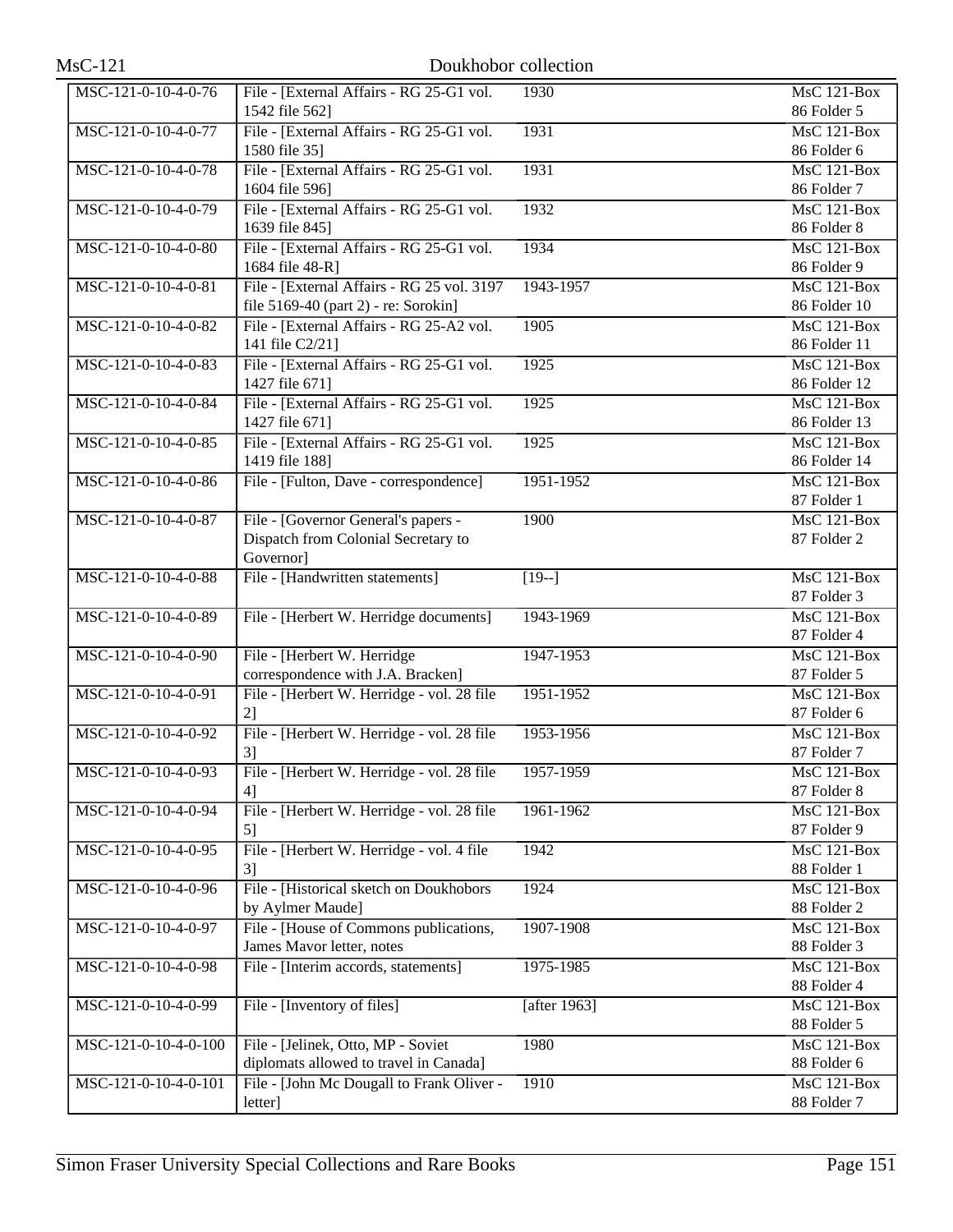| MSC-121-0-10-4-0-102 | File - [Judge Evans - scrapbook]                               | 1961-1962    | <b>MsC 121-Box</b>                |
|----------------------|----------------------------------------------------------------|--------------|-----------------------------------|
|                      |                                                                |              | 88 Folder 8                       |
| MSC-121-0-10-4-0-103 | File - [Laurier Papers]                                        | 1906         | MsC 121-Box                       |
|                      |                                                                |              | 88 Folder 9                       |
| MSC-121-0-10-4-0-104 | File - [Laurier Papers]                                        | 1905-1906    | MsC 121-Box                       |
|                      |                                                                |              | 88 Folder 10                      |
| MSC-121-0-10-4-0-105 | File - [Laurier Papers]                                        | 1899-1907    | <b>MsC 121-Box</b>                |
|                      |                                                                |              | 88 Folder 11                      |
| MSC-121-0-10-4-0-106 | File - [List of documents 1893-1922]                           | [after 1922] | MsC 121-Box                       |
|                      |                                                                |              | 88 Folder 12                      |
| MSC-121-0-10-4-0-107 | File - [List of documents 1893-1922]                           | 1913-1962    | <b>MsC 121-Box</b>                |
|                      |                                                                |              | 88 Folder 13                      |
| MSC-121-0-10-4-0-108 | File - [Marriage Act forms]                                    | [1983?]      | <b>MsC 121-Box</b>                |
|                      |                                                                |              | 88 Folder 14                      |
| MSC-121-0-10-4-0-109 | File - [James Mavor's documents]                               | 1898         | <b>MsC 121-Box</b>                |
|                      |                                                                |              | 88 Folder 15                      |
| MSC-121-0-10-4-0-110 | File - [Mavor correspondence]                                  | 1898-1899    | <b>MsC 121-Box</b>                |
|                      |                                                                |              | 88 Folder 16                      |
| MSC-121-0-10-4-0-111 | File - [Ministry of Justice -RG 13, vol.                       | 1919         | <b>MsC 121-Box</b>                |
|                      | 234 -file 690]                                                 |              | 89 Folder 1                       |
| MSC-121-0-10-4-0-112 | File - [Ministry of Justice -RG 13, vol.]                      | 1919         | <b>MsC 121-Box</b>                |
|                      | 236 -file 1325]                                                |              | 89 Folder 2                       |
| MSC-121-0-10-4-0-113 | File - [Ministry of Justice -RG 13, vol.                       | 1930         | MsC 121-Box                       |
|                      | 338-A2 -file 723]                                              |              | 89 Folder 3                       |
| MSC-121-0-10-4-0-114 | File - [Ministry of Justice -RG 13, vol.                       | 1930         | <b>MsC 121-Box</b>                |
|                      | 342-A2 -file 1197]                                             |              | 89 Folder 4                       |
| MSC-121-0-10-4-0-115 | File - [Ministry of Justice -RG 13, vol.                       | 1932         | MsC 121-Box                       |
|                      | 364-A2 -file 233]                                              |              | 89 Folder 5                       |
| MSC-121-0-10-4-0-116 | File - [Ministry of Justice -RG 13, vol.                       | 1932         | MsC 121-Box                       |
| MSC-121-0-10-4-0-117 | 1257 - file 43587]                                             | 1932-1933    | 89 Folder 6<br><b>MsC 121-Box</b> |
|                      | File - [Ministry of Justice -RG 13, vol.<br>372-A2 -file 1260] |              | 89 Folder 7                       |
| MSC-121-0-10-4-0-118 | File - [Ministry of Justice -RG 13, vol.                       | 1932-1934    | <b>MsC 121-Box</b>                |
|                      | 377 -file 1944]                                                |              | 89 Folder 5                       |
| MSC-121-0-10-4-0-119 | File - [Ministry of Justice -RG 13, vol.                       | 1933-1934    | $MsC$ 121-Box                     |
|                      | 1258 - file 44343]                                             |              | 89 Folder 9                       |
| MSC-121-0-10-4-0-120 | File - [Nelson Board of Trade]                                 | 1944         | <b>MsC 121-Box</b>                |
|                      |                                                                |              | 89 Folder 10                      |
| MSC-121-0-10-4-0-121 | File - [Nelson Daily News issue clippings                      | 1989         | MsC 121-Box                       |
|                      | - August 24, 1989]                                             |              | 89 Folder 11                      |
| MSC-121-0-10-4-0-122 | File - [Nudism problems - documents and                        | 1914         | MsC 121-Box                       |
|                      | correspondence]                                                |              | 89 Folder 12                      |
| MSC-121-0-10-4-0-123 | File - [Open letter to Sir Thomas White                        | 1919         | MsC 121-Box                       |
|                      | from J. Mavor]                                                 |              | 89 Folder 13                      |
| MSC-121-0-10-4-0-124 | File - [Open letter, statements by                             | 1932-1940    | <b>MsC 121-Box</b>                |
|                      | Doukhobor communities]                                         |              | 89 Folder 14                      |
| MSC-121-0-10-4-0-125 | File - [Post Office R3 vol. 663 File                           | 1929-1931    | MsC 121-Box                       |
|                      | 119225]                                                        |              | 89 Folder 15                      |
| MSC-121-0-10-4-0-126 | File - [Privy Council of Canada]                               | 1919         | MsC 121-Box                       |
|                      |                                                                |              | 89 Folder 16                      |
| MSC-121-0-10-4-0-127 | File - [RCMP - RG 18-A1, v.295 file 263                        | 1903-1905    | MsC 121-Box                       |
|                      | (pt 1)                                                         |              | 90 Folder 1                       |
| MSC-121-0-10-4-0-128 | File - [RCMP - RG 18-A1, v.295 file 263]                       | 1903         | <b>MsC 121-Box</b>                |
|                      | (pt 2)                                                         |              | 90 Folder 2                       |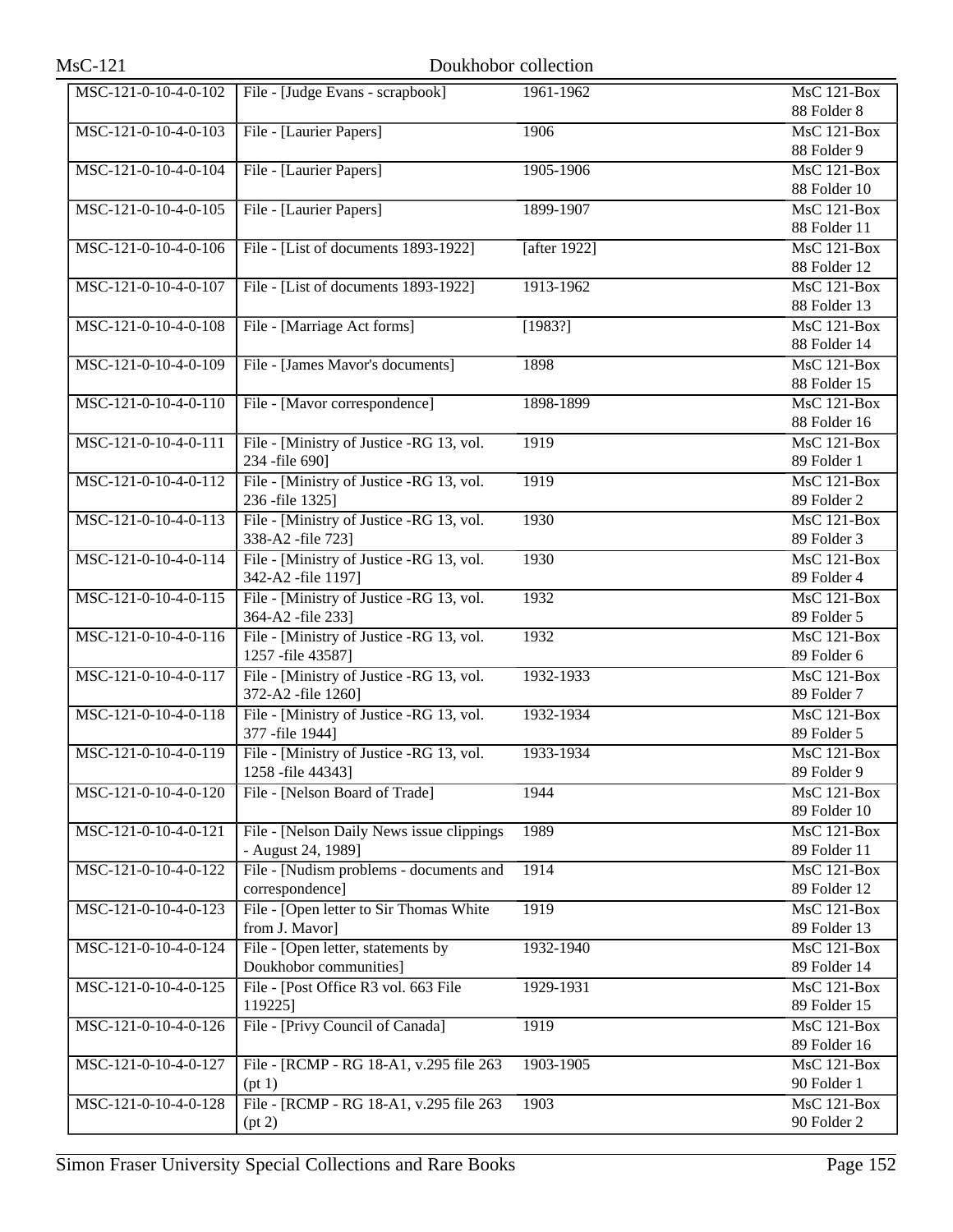| MSC-121-0-10-4-0-129 | File - [RCMP - RG 18-B1, v.1607 file        | 1907      | <b>MsC 121-Box</b> |
|----------------------|---------------------------------------------|-----------|--------------------|
|                      | 148]                                        |           | 90 Folder 3        |
| MSC-121-0-10-4-0-130 | File - [RCMP - RG 18-B1, v.1548 file        | 1904      | $MsC$ 121-Box      |
|                      | 148]                                        |           | 90 Folder 4        |
| MSC-121-0-10-4-0-131 | File - [RCMP - RG 18-B1, v.1563 file        | 1905      | <b>MsC 121-Box</b> |
|                      | 148]                                        |           | 90 Folder 5        |
| MSC-121-0-10-4-0-132 | File - [RCMP - RG 18-B1, v.1687 file        | 1912      | $MsC$ 121-Box      |
|                      | 151]                                        |           | 90 Folder 6        |
| MSC-121-0-10-4-0-133 | File - [RCMP - RG 18-B1, v.3277/F2 file     | 1919      | MsC 121-Box        |
|                      | HQ-1131-E1]                                 |           | 90 Folder 7        |
| MSC-121-0-10-4-0-134 | File - [RCMP - RG 18-B1, v.1648 file        | 1910-1911 | $MsC$ 121-Box      |
|                      | 148 re: Wedlock]                            |           | 90 Folder 8        |
| MSC-121-0-10-4-0-135 | File - [RCMP - RG 18-B1, v.1627 file        | 1906-1909 | $MsC$ 121-Box      |
|                      | 148 (part 1) re: Saskatchewan]              |           | 90 Folder 9        |
| MSC-121-0-10-4-0-136 | File - [RCMP - RG 18-A1, v.340 file         | 1907      | $MsC$ 121-Box      |
|                      | 433-07 re: Saskatchewan]                    |           | 90 Folder 10       |
| MSC-121-0-10-4-0-137 | File - [RCMP - RG 18-A1, v.371 file 223     | 1905-1909 | <b>MsC 121-Box</b> |
|                      | re: movement of Doukhobors]                 |           | 90 Folder 11       |
| MSC-121-0-10-4-0-138 | File - [RCMP - RG 18 v. 3313/F2 file        | 1925      | <b>MsC 121-Box</b> |
|                      | 1131-E1 -re: School Children]               |           | 90 Folder 12       |
| MSC-121-0-10-4-0-139 | File - [Reports, correspondence]            | 1898-1932 | MsC 121-Box        |
|                      |                                             |           | 91 Folder 1        |
| MSC-121-0-10-4-0-140 | File - [Report to Governor General on       | 1966      | $MsC$ 121-Box      |
|                      | complains of George Victor Spencer]         |           | 91 Folder 2        |
| MSC-121-0-10-4-0-141 | File - [Simma Holt - witness statement]     | 1962      | <b>MsC 121-Box</b> |
|                      |                                             |           | 91 Folder 3        |
| MSC-121-0-10-4-0-142 | File - [Solicitor General - vol.131 file    | 1932      | MsC 121-Box        |
|                      | 9-1-4 (Part 1)- Piers Island Penitentiary]  |           | 91 Folder 4        |
| MSC-121-0-10-4-0-143 | File - [Solicitor General - vol.131 file    | 1932-1933 | $MsC$ 121-Box      |
|                      | 9-1-4 (Part 2) -Piers Island Penitentiary]  |           | 91 Folder 5        |
| MSC-121-0-10-4-0-144 | File - [Solicitor General - vol.131 file    | 1934      | <b>MsC 121-Box</b> |
|                      | 9-1-4 (Part 3) - Piers Island Penitentiary] |           | 91 Folder 6        |
| MSC-121-0-10-4-0-145 | File - [Sullivan Commission - Royal         | 1933-1947 | $MsC$ 121-Box      |
|                      | Commission on Doukhobor Affairs]            |           | 91 Folder 7        |
| MSC-121-0-10-4-0-146 | File - [Trial proceedings of individuals    | 1975      | $MsC$ 121-Box      |
|                      | accused of partaking in a riot]             |           | 91 Folder 8        |
| MSC-121-0-10-4-0-147 | File - [Government pamphlets]               | 1915-1917 | <b>MsC 121-Box</b> |
|                      |                                             |           | 91 Folder 9        |
| MSC-121-0-10-4-0-148 | File - [RCMP reports and other official     | 1933-1939 | <b>MsC 121-Box</b> |
|                      | correspondence]                             |           | 91 Folder 10       |

# **Series MSC-121-0-11: Committees and associations**

Date: 1873-2006, predominantly 1966-1987 (date of creation)

Scope and content:

This series consists of records created by various Doukhobor organization including: Kootenay Committee on Intergroup Relations, Association of Canadians of Russian Descent, Joint Doukhobor Research Committee, National Doukhobor Heritage Village, Kootenay and Boundary Citizen Committee on Doukhobor-Canadian Affairs, BC Unity Group, Doukhobor Society of Canada, Doukhobor Youth National Executive Council, and Saskatoon Society of Doukhobor. The records include correspondence, meetings minutes, administrative records, financial records, festival records, and photographs, etc. Many records in the series relate to reconciliation attempts between various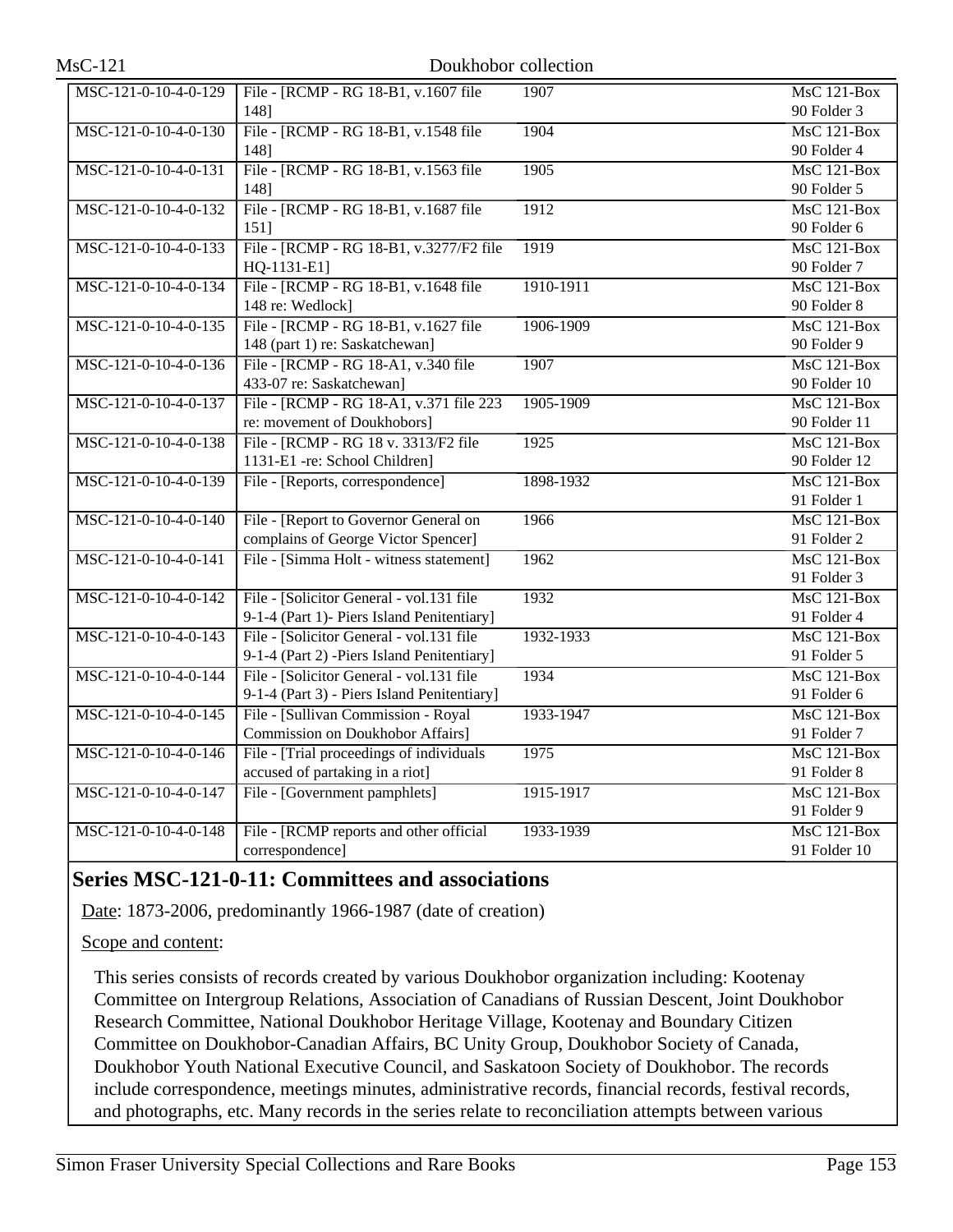Doukhobor factions as well as the organization of cultural celebratory events. Records are in English and Russian.

This series has 4 sub-series: Sub-series 1: KCIR; sub-series 2: ACRD; sub-series 3: Joint Doukhobor Research Committee; sub-series 4: Various organizations.

Physical description: 102 cm of textual records 43 photographs: color print 6 photographs: b&w print 1 postcard: col. print

### Immediate source of acquisition:

Records have been received from different sources and at different times over a period of time from 2001 till 2018. Part of the collection records was collected and donated by Steve Lapshinoff, and other parts were acquired from various collectors.

#### Arrangement:

Records in this series have been arranged by the archivist according to the source of material. No chronological arrangement was imposed within files, original order was maintained as found in the files. The names of the files were maintained as found in the original documents or when original files had no names, the archivist assigned a file name based on the file content.

Publication status:

published

# **Subseries MSC-121-0-11-1: Kootenay Committee on Intergroup Relations (KCIR)**

Date: 1873-1992, predominantly 1970-1987 (date of creation)

Scope and content:

This sub-series consists of records created by Lapshinoff either officially or unofficially for the CCBRD including matters of land, fires, education, and Verigins' leadership. The sub-series includes correspondence, clippings, reports, meeting minutes, transcripts, receipts, committee proceedings, statements, declarations, notes, speeches, writings, chronologies and lists of events, and photographs.

Physical description: 30 cm of textual records 40 photographs: col. prints

### Related material:

Proceedings at meeting of Expanded Kootenay Committee on Intergroup Relations, 99 volumes, 1982-1989. Call number: FC 3850 D6 P76 1982

Publication status: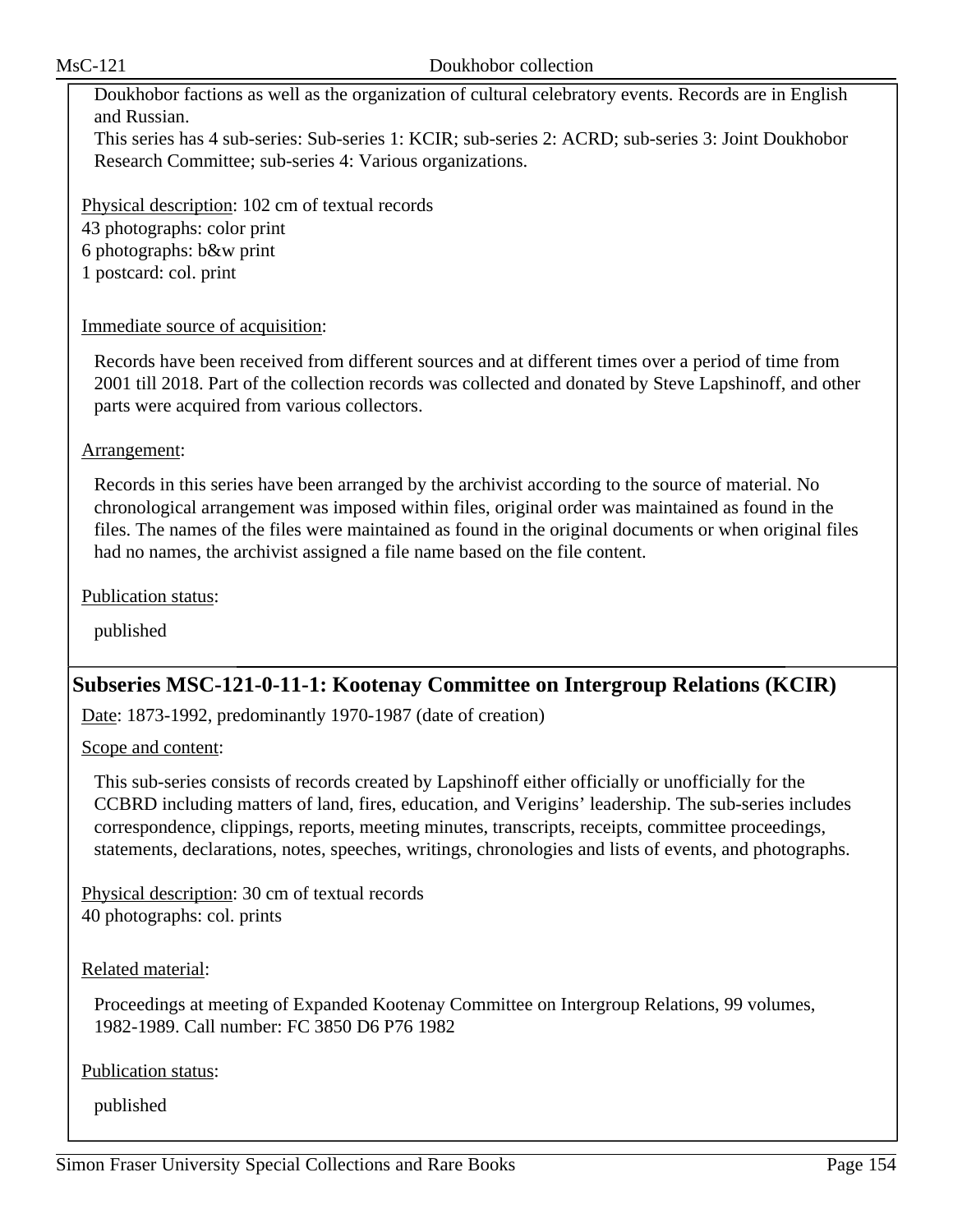ᅮ

| File / item list      |                                                      |           |               |                                                 |
|-----------------------|------------------------------------------------------|-----------|---------------|-------------------------------------------------|
| Reference code        | Title                                                | Dates     | Access status | Container                                       |
| MSC-121-0-11-1-0-1    | File - [Evidence of P. V. Verigin's death            | 1985      |               | <b>MsC 121-Box</b>                              |
|                       | presented to KCIR]                                   |           |               | 92 Folder 1                                     |
| MSC-121-0-11-1-0-2    | File - [List of compiled research                    | 1987      |               | MsC 121-Box                                     |
|                       | material]                                            |           |               | 92 Folder 2                                     |
| $MSC-121-0-11-1-0-3$  | File - [KCIR documents]                              | 1985-1994 |               | $MsC$ 121-Box                                   |
|                       |                                                      |           |               | 92 Folder 3                                     |
| MSC-121-0-11-1-0-4    | File - [KCIR documents]                              | 1927-1985 |               | $MsC$ 121-Box                                   |
|                       |                                                      |           |               | 92 Folder 4                                     |
| MSC-121-0-11-1-0-5    | File - [The Royal Society of Canada                  | 1987      |               | <b>MsC 121-Box</b>                              |
|                       | correspondence and documents]                        |           |               | 92 Folder 5                                     |
| MSC-121-0-11-1-0-6    | File - [National Archives of Canada                  | 1987      |               | $MsC$ 121-Box                                   |
|                       | correspondence and documents]                        |           |               | 92 Folder 6                                     |
| MSC-121-0-11-1-0-7    | File - [KCIR correspondence]                         | 1979      |               | <b>MsC 121-Box</b>                              |
|                       |                                                      |           |               | 92 Folder 7                                     |
| $MSC-121-0-11-1-0-8$  | File - [KCIR correspondence]                         | 1980      |               | MsC 121-Box                                     |
|                       |                                                      |           |               | 92 Folder 8                                     |
| MSC-121-0-11-1-0-9    | File - [KCIR correspondence]                         | 1981      |               | MsC 121-Box                                     |
|                       |                                                      |           |               | 92 Folder 9                                     |
| MSC-121-0-11-1-0-10   | File - [KCIR correspondence and other                | 1982      |               | <b>MsC 121-Box</b>                              |
|                       | documents ]                                          |           |               | 92 Folder 10                                    |
| MSC-121-0-11-1-0-11   | File - [KCIR correspondence and other                | 1983      |               | <b>MsC 121-Box</b>                              |
| MSC-121-0-11-1-0-12   | documents ]                                          |           |               | 92 Folder 11<br>$\overline{\text{MsC 121-Box}}$ |
|                       | File - [KCIR correspondence and other<br>documents ] | 1984      |               | 92 Folder 12                                    |
| MSC-121-0-11-1-0-13   | File - [KCIR correspondence and other                | 1985      |               | <b>MsC 121-Box</b>                              |
|                       | documents ]                                          |           |               | 92 Folder 13                                    |
| MSC-121-0-11-1-0-14   | File - [KCIR correspondence and other                | 1986      |               | MsC 121-Box                                     |
|                       | documents ]                                          |           |               | 92 Folder 14                                    |
| MSC-121-0-11-1-0-15   | File - [KCIR correspondence and                      | 1987      |               | $MsC$ 121-Box                                   |
|                       | minutes ]                                            |           |               | 92 Folder 15                                    |
| MSC-121-0-11-1-0-16   | File - [Formation of KCIR letter by                  | 1987      |               | $\overline{\text{MsC}}$ 121-Box                 |
|                       | Robin Bourne]                                        |           |               | 93 Folder 1                                     |
| MSC-121-0-11-1-0-17   | File - [Letters, statements re: Sons of              | 1985-1986 |               | MsC 121-Box                                     |
|                       | Freedom]                                             |           |               | 93 Folder 2                                     |
| MSC-121-0-11-1-0-18   | File - [Filling system- principles]                  | 1986      |               | MsC 121-Box                                     |
|                       |                                                      |           |               | 93 Folder 3                                     |
| MSC-121-0-11-1-0-19   | File - [Documents relating to Doukhobor              | 1927-1929 |               | $MsC$ 121-Box                                   |
|                       | situation in years 1927-1929]                        |           |               | 93 Folder 4                                     |
| $MSC-121-0-11-1-0-20$ | File - [Transcript of interviews with note           | 1983      |               | MsC 121-Box                                     |
|                       | from Jack McIntosh]                                  |           |               | 93 Folder 5                                     |
| MSC-121-0-11-1-0-21   | File - [Chapter: Arson, nudity and bombs]            | 1983      |               | $MsC$ 121-Box                                   |
|                       | among the Canadian Doukhobors: a                     |           |               | 93 Folder 6                                     |
|                       | question of identity]                                |           |               |                                                 |
| MSC-121-0-11-1-0-22   | File - [KCIR documents]                              | 1984      |               | MsC 121-Box                                     |
|                       |                                                      |           |               | 93 Folder 7                                     |
| MSC-121-0-11-1-0-23   | File - [KCIR preliminary name and                    | 1982-1986 |               | MsC 121-Box                                     |
|                       | selected subject index to proceedings]               |           |               | 93 Folder 8                                     |
| MSC-121-0-11-1-0-24   | File - [Survey of incidents]                         | 1940-1983 |               | MsC 121-Box                                     |
|                       |                                                      |           |               | 93 Folder 9                                     |
| MSC-121-0-11-1-0-25   | File - [KCIR - Religious communes in                 | 1953      |               | MsC 121-Box                                     |
|                       | the USSR - paper]                                    |           |               | 93 Folder 10                                    |

٦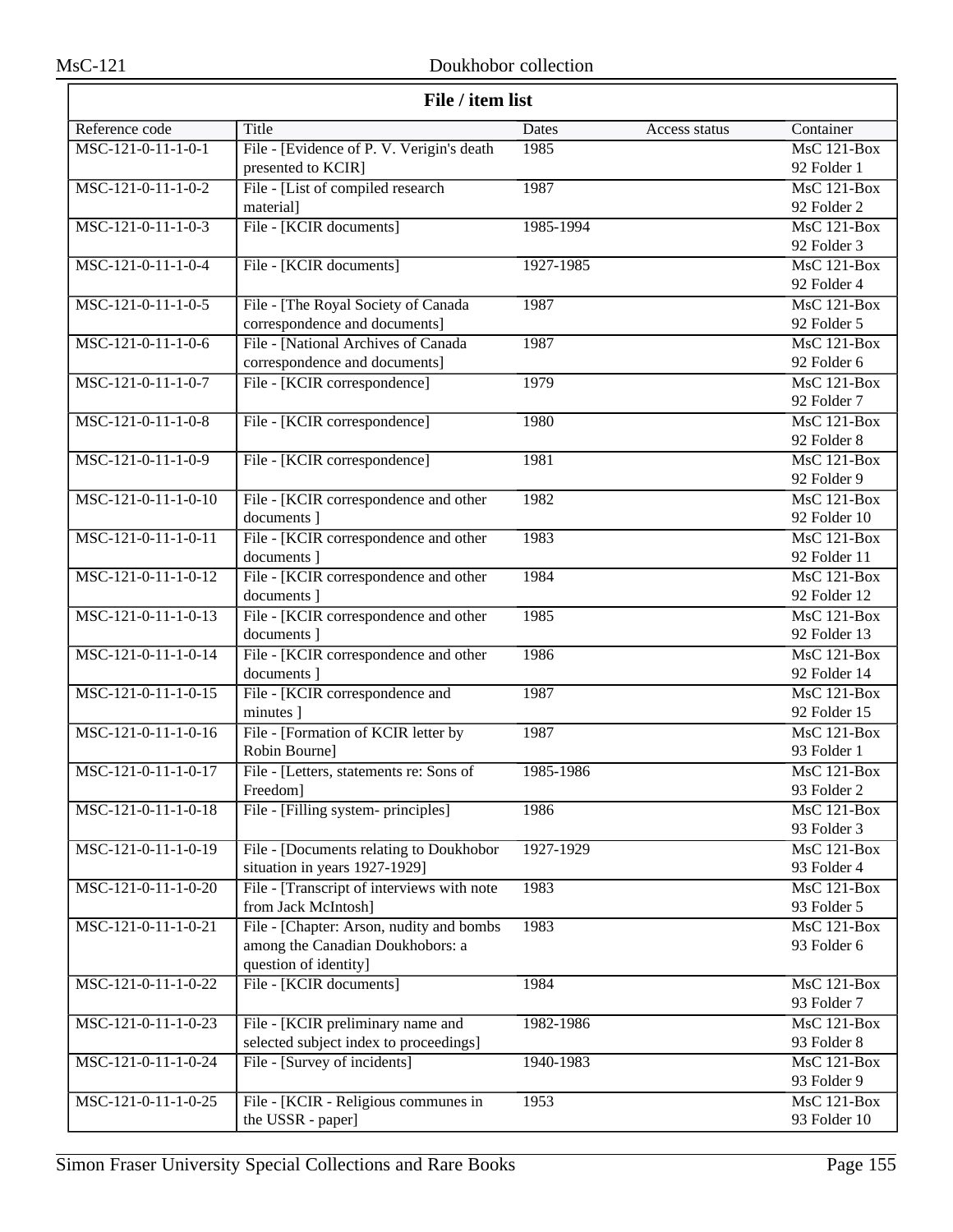| <b>MsC-121</b>        | Doukhobor collection                                                                            |                 |                                                |
|-----------------------|-------------------------------------------------------------------------------------------------|-----------------|------------------------------------------------|
| MSC-121-0-11-1-0-26   | File - [Planning and research committee                                                         | 1986            | <b>MsC 121-Box</b>                             |
|                       | minutes - KCIR]                                                                                 |                 | 93 Folder 11                                   |
| MSC-121-0-11-1-0-27   | File - [Planning and research committee                                                         | 1985-1986       | MsC 121-Box                                    |
|                       | minutes and other documents- KCIR]                                                              |                 | 93 Folder 12                                   |
| MSC-121-0-11-1-0-28   | File - [List of noted page numbers from                                                         | [after $1952$ ] | MsC 121-Box                                    |
|                       | book by S. F. Reibin]                                                                           |                 | 93 Folder 13                                   |
| MSC-121-0-11-1-0-29   | File - [List of documents relating to                                                           | [1987?]         | <b>MsC 121-Box</b>                             |
|                       | KCIR research]                                                                                  |                 | 93 Folder 14                                   |
| MSC-121-0-11-1-0-30   | File - [List of Documents researched and<br>photocopied by Steve Lapshinoff]                    | 1986-1987       | <b>MsC 121-Box</b><br>93 Folder 15             |
| MSC-121-0-11-1-0-31   | File - [Notes, KCIR meetings agenda, list                                                       | 1987            | $MsC$ 121-Box                                  |
|                       | of documents, statements]                                                                       |                 | 93 Folder 16                                   |
| MSC-121-0-11-1-0-32   | File - [Meeting minutes - handwritten]                                                          | 1983-1987       | <b>MsC 121-Box</b>                             |
|                       |                                                                                                 |                 | 94 Folder 1                                    |
| $MSC-121-0-11-1-0-33$ | File - [Chernenkoff, Mike]                                                                      | [after 1984?]   | $MsC$ 121-Box                                  |
|                       |                                                                                                 |                 | 94 Folder 2                                    |
| MSC-121-0-11-1-0-34   | File - [Exemption from military service]                                                        | 1873-1985       | <b>MsC 121-Box</b>                             |
|                       |                                                                                                 |                 | 94 Folder 3                                    |
| MSC-121-0-11-1-0-35   | File - [Perepolkin, John]                                                                       | 1982-1986       | $\overline{\text{MsC}}$ 121-Box                |
|                       |                                                                                                 |                 | 94 Folder 4                                    |
| MSC-121-0-11-1-0-36   | File - [Application for writing assistance                                                      | 1986-1987       | $MsC$ 121-Box                                  |
|                       | from The Secretary of State]                                                                    |                 | 94 Folder 5                                    |
| MSC-121-0-11-1-0-37   | File - [Interim Accord original                                                                 | 1984-1992       | $MsC$ 121-Box                                  |
|                       | documents and photographs]                                                                      |                 | 94 Folder 6                                    |
|                       | MsC-121-0-11-1-0-37-15 48tem - [Dinning Room building]                                          | 1985            | <b>MsC 121-Box</b>                             |
|                       |                                                                                                 |                 | 61 Folder 1                                    |
|                       | MsC-121-0-11-1-0-37-15 400 Fem - [Interim Accord event - documents                              | 1985            | $MsC$ 121-Box                                  |
|                       | on the table]                                                                                   |                 | 61 Folder 1                                    |
|                       | MsC-121-0-11-1-0-37-1550tem - [Interim Accord event - people                                    | 1985            | MsC 121-Box                                    |
|                       | sitting at the tables arranged in rectangle]                                                    |                 | 61 Folder 1                                    |
|                       | MsC-121-0-11-1-0-37-155 Item - [Interim Accord event - people<br>sitting on chairs by the wall] | 1985            | <b>MsC 121-Box</b><br>61 Folder 1              |
|                       | MsC-121-0-11-1-0-37-1552tem - [Interim Accord event - people                                    | 1985            | <b>MsC 121-Box</b>                             |
|                       | sitting at the tables arranged in rectangle]                                                    |                 | 61 Folder 1                                    |
|                       | MsC-121-0-11-1-0-37-15 [Rem - [Interim Accord event - people]                                   | 1985            | <b>MsC 121-Box</b>                             |
|                       | sitting at the tables arranged in rectangle]                                                    |                 | 61 Folder 1                                    |
|                       | MsC-121-0-11-1-0-37-1554 tem - [Interim Accord event - people]                                  | 1985            | <b>MsC 121-Box</b>                             |
|                       | sitting at the tables arranged in rectangle]                                                    |                 | 61 Folder 1                                    |
|                       | MsC-121-0-11-1-0-37-155 ftem - [Interim Accord event - break in                                 | 1985            | MsC 121-Box                                    |
|                       | the meeting]                                                                                    |                 | 61 Folder 1                                    |
|                       | MsC-121-0-11-1-0-37-15 btem - [Interim Accord event - break in                                  | 1985            | MsC 121-Box                                    |
|                       | the meeting]                                                                                    |                 | 61 Folder 1                                    |
|                       | MsC-121-0-11-1-0-37-15 Mem - [Interim Accord event - break in                                   | 1985            | <b>MsC 121-Box</b>                             |
|                       | the meeting]                                                                                    |                 | 61 Folder 1                                    |
|                       | MsC-121-0-11-1-0-37-1558tem - [Interim Accord event - break in                                  | 1985            | <b>MsC 121-Box</b>                             |
|                       | the meeting]                                                                                    |                 | 61 Folder 1                                    |
|                       | MsC-121-0-11-1-0-37-1559tem - [Interim Accord event - J. J.                                     | 1985            | MsC 121-Box                                    |
|                       | Verigin with another man]                                                                       |                 | 61 Folder 1                                    |
|                       | MsC-121-0-11-1-0-37-1560tem - [Interim Accord event - women in                                  | 1985            | <b>MsC 121-Box</b>                             |
|                       | headscarves]<br>MsC-121-0-11-1-0-37-156Item - [Interim Accord event -two men]                   | 1985            | 61 Folder 1<br>$\overline{\text{MsC 121-Box}}$ |
|                       | and a woman]                                                                                    |                 | 61 Folder 1                                    |
|                       | MsC-121-0-11-1-0-37-1560tem - [Interim Accord event -a man                                      | 1985            | <b>MsC 121-Box</b>                             |
|                       | drinking hot beverage]                                                                          |                 | 61 Folder 1                                    |
|                       |                                                                                                 |                 |                                                |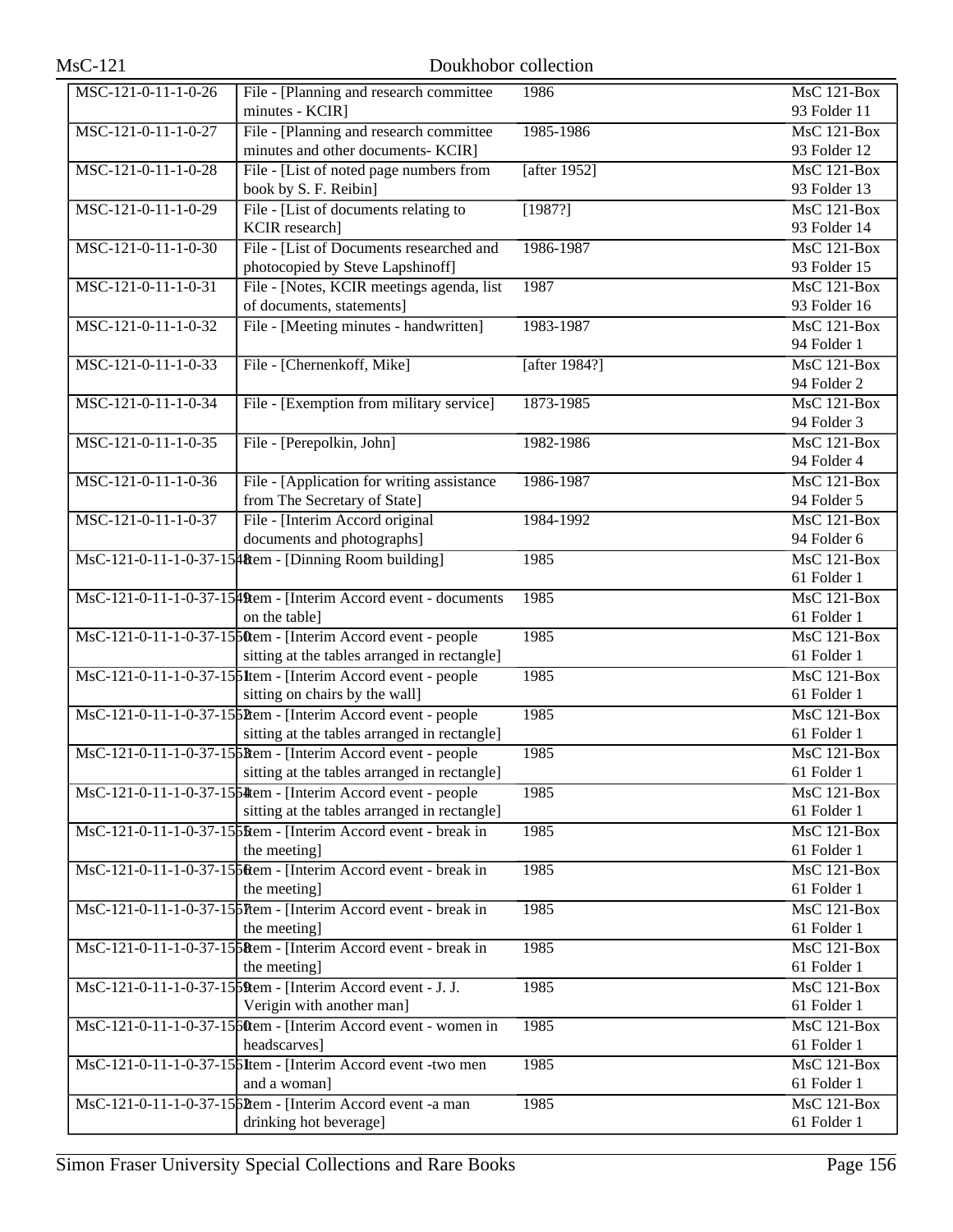| $MsC-121-0-11-1-0-37-156$ Rem - [Interim Accord event -three men | 1985 | MsC 121-Box        |
|------------------------------------------------------------------|------|--------------------|
| talking]                                                         |      | 61 Folder 1        |
| MsC-121-0-11-1-0-37-1564tem - [Interim Accord event -three men]  | 1985 | <b>MsC 121-Box</b> |
| posing ]                                                         |      | 61 Folder 1        |
| MsC-121-0-11-1-0-37-1565tem - [Interim Accord event -people      | 1985 | <b>MsC 121-Box</b> |
| taking at the building enterance]                                |      | 61 Folder 1        |
| MsC-121-0-11-1-0-37-15 6 tem - [Interim Accord event -a man      | 1985 | $MsC$ 121-Box      |
| smiling for camera ]                                             |      | 61 Folder 1        |
| MsC-121-0-11-1-0-37-156Ttem - [Interim Accord event -two man     | 1985 | $MsC$ 121-Box      |
| posing by beverage table ]                                       |      | 61 Folder 1        |
| MsC-121-0-11-1-0-37-15 http://www.faccord.event-group            | 1985 | <b>MsC 121-Box</b> |
| of people sitting and standing by a                              |      | 61 Folder 1        |
| fireplace ]                                                      |      |                    |
| MsC-121-0-11-1-0-37-1569tem - [Interim Accord event -group of    | 1985 | MsC 121-Box        |
| people at the food table]                                        |      | 61 Folder 1        |
| MsC-121-0-11-1-0-37-1570em - [Interim Accord event -a man and    | 1985 | MsC 121-Box        |
|                                                                  |      |                    |
| a woman posing ]                                                 |      | 61 Folder 1        |
| MsC-121-0-11-1-0-37-157 Item - [Interim Accord event -groups     | 1985 | $MsC$ 121-Box      |
| standing, two men walking]                                       |      | 61 Folder 1        |
| MsC-121-0-11-1-0-37-157 Them - [Interim Accord event -group of   | 1985 | $MsC$ 121-Box      |
| men standing, Steve Lapshinoff in the                            |      | 61 Folder 1        |
| middle]                                                          |      |                    |
| MsC-121-0-11-1-0-37-15 Rem - [Interim Accord event - people      | 1985 | $MsC$ 121-Box      |
| standing by the tables arranged in                               |      | 61 Folder 1        |
| rectangle]                                                       |      |                    |
| MsC-121-0-11-1-0-37-1574 tem - [Interim Accord event - people    | 1985 | MsC 121-Box        |
| standing by the tables arranged in                               |      | 61 Folder 1        |
| rectangle]                                                       |      |                    |
| MsC-121-0-11-1-0-37-1575 kem - [Interim Accord event -three men] | 1985 | MsC 121-Box        |
| and a woman posing, J. Popoff on the                             |      | 61 Folder 1        |
| right ]                                                          |      |                    |
| MsC-121-0-11-1-0-37-1570em - [Interim Accord event - people      | 1985 | MsC 121-Box        |
| standing by the tables arranged in                               |      | 61 Folder 1        |
| rectangle]                                                       |      |                    |
| MsC-121-0-11-1-0-37-157 Ttem - [Interim Accord event - people    | 1985 | MsC 121-Box        |
| sitting at the tables arranged in rectangle]                     |      | 61 Folder 1        |
| MsC-121-0-11-1-0-37-15 Rem - [Interim Accord event - people      | 1985 | <b>MsC 121-Box</b> |
| sitting at the tables arranged in rectangle]                     |      | 61 Folder 1        |
| MsC-121-0-11-1-0-37-1579tem - [Interim Accord event - people]    | 1985 | MsC 121-Box        |
| sitting at the tables arranged in rectangle]                     |      | 61 Folder 1        |
| MsC-121-0-11-1-0-37-1580tem - [Interim Accord event - people     | 1985 | $MsC$ 121-Box      |
| sitting at the tables arranged in rectangle]                     |      | 61 Folder 1        |
| MsC-121-0-11-1-0-37-158Item - [Interim Accord event - people]    | 1985 | MsC 121-Box        |
| sitting at the tables arranged in rectangle]                     |      | 61 Folder 1        |
| MsC-121-0-11-1-0-37-1582tem - [Interim Accord event - people     | 1985 | MsC 121-Box        |
| sitting at the tables arranged in rectangle]                     |      | 61 Folder 1        |
| MsC-121-0-11-1-0-37-158Rem - Herrim Accord event -three men      | 1985 | MsC 121-Box        |
| at the corner of the table]                                      |      | 61 Folder 1        |
| MsC-121-0-11-1-0-37-1584 tem - [Interim Accord event - people    | 1985 | MsC 121-Box        |
| sitting at the tables arranged in rectangle]                     |      | 61 Folder 1        |
| MsC-121-0-11-1-0-37-15 Bottom - [Interim Accord event - people   | 1985 | MsC 121-Box        |
| sitting at the tables arranged in rectangle]                     |      | 61 Folder 1        |
| MsC-121-0-11-1-0-37-15 8 tem - [Interim Accord event - some      | 1985 | MsC 121-Box        |
|                                                                  |      |                    |
| people by the wall and some at the table ]                       |      | 61 Folder 1        |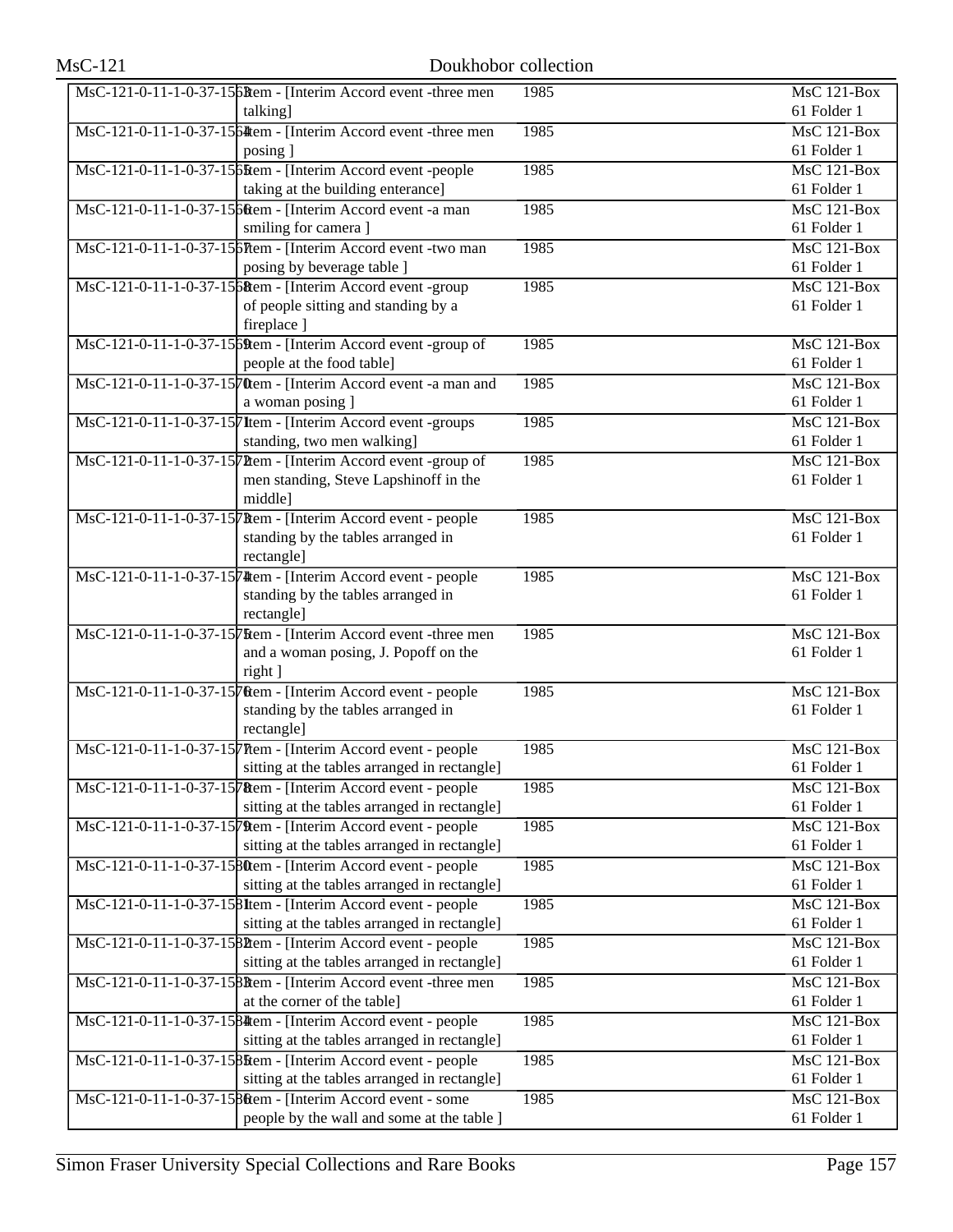|                                                                                                                      | Subseries MSC-121-0-11-2: Association of Canadians of Russian Descent (ACRD)                                                                                                                                                                                                                                                                                                                                                                                                                                                                                                                                                                                                                                                                                                             |           |               |                                   |
|----------------------------------------------------------------------------------------------------------------------|------------------------------------------------------------------------------------------------------------------------------------------------------------------------------------------------------------------------------------------------------------------------------------------------------------------------------------------------------------------------------------------------------------------------------------------------------------------------------------------------------------------------------------------------------------------------------------------------------------------------------------------------------------------------------------------------------------------------------------------------------------------------------------------|-----------|---------------|-----------------------------------|
|                                                                                                                      | Date: 1953-1987, predominantly, 1967 to 1972 (date of creation)                                                                                                                                                                                                                                                                                                                                                                                                                                                                                                                                                                                                                                                                                                                          |           |               |                                   |
| Scope and content:                                                                                                   |                                                                                                                                                                                                                                                                                                                                                                                                                                                                                                                                                                                                                                                                                                                                                                                          |           |               |                                   |
|                                                                                                                      | This sub-series contains records of the Association of Canadians of Russian Descent dating<br>between 1960 and 2010. These records include minutes of meetings, correspondence, publications,<br>photographs, membership lists, programs, administrative records, financial records, songs text,<br>music, notes, newspaper clippings, ephemera, Iskra issues, essays and photographs. Because of the<br>pro-Russian attitude of this organization came under scrutiny of both Canadian and US security<br>branches. Part of the records relates to the organization and celebration of the 70th jubilee celebration<br>of Doukhobor arrival in Canada and Russian-Canandian Festival of 1987.<br>Records in both Russian and English, some include translations, handwritten and typed. |           |               |                                   |
| 3 photographs: color print<br>4 photographs: b&w print<br>1 postcard: col. print<br>Publication status:<br>published | Physical description: 62 cm of textual records                                                                                                                                                                                                                                                                                                                                                                                                                                                                                                                                                                                                                                                                                                                                           |           |               |                                   |
|                                                                                                                      | File / item list                                                                                                                                                                                                                                                                                                                                                                                                                                                                                                                                                                                                                                                                                                                                                                         |           |               |                                   |
| Reference code                                                                                                       | Title                                                                                                                                                                                                                                                                                                                                                                                                                                                                                                                                                                                                                                                                                                                                                                                    | Dates     | Access status | Container                         |
| MSC-121-0-11-2-0-1                                                                                                   | File - [Russian Centennial Committee]                                                                                                                                                                                                                                                                                                                                                                                                                                                                                                                                                                                                                                                                                                                                                    | 1967-1971 |               | MsC 121-Box<br>94 Folder 7        |
|                                                                                                                      | MSC-121-0-11-2-0-1-158 Sttem - [BC Centennial Festival - large<br>group on stage]                                                                                                                                                                                                                                                                                                                                                                                                                                                                                                                                                                                                                                                                                                        | 1971      |               | $MsC$ 121-Box<br>61 Folder 1      |
| MSC-121-0-11-2-0-2                                                                                                   | File - [Advertisements for festival]                                                                                                                                                                                                                                                                                                                                                                                                                                                                                                                                                                                                                                                                                                                                                     | 1968-1969 |               | MsC 121-Box<br>94 Folder 8        |
| MSC-121-0-11-2-0-3                                                                                                   | File - [Correspondence with ACRD in<br>Alberta]                                                                                                                                                                                                                                                                                                                                                                                                                                                                                                                                                                                                                                                                                                                                          | 1969      |               | $MsC$ 121-Box<br>94 Folder 9      |
| MSC-121-0-11-2-0-4                                                                                                   | File - [Donation to ACRD -<br>correspondence and lists]                                                                                                                                                                                                                                                                                                                                                                                                                                                                                                                                                                                                                                                                                                                                  | 1969-1970 |               | $MsC$ 121-Box<br>94 Folder 10     |
| MSC-121-0-11-2-0-5                                                                                                   | File - [Correspondence with Alberta and<br>Saskatchewan Doukhobor organizations<br>and individuals]                                                                                                                                                                                                                                                                                                                                                                                                                                                                                                                                                                                                                                                                                      | 1968      |               | MsC 121-Box<br>94 Folder 11       |
| MSC-121-0-11-2-0-6                                                                                                   | File - [Monastery Press correspondence]                                                                                                                                                                                                                                                                                                                                                                                                                                                                                                                                                                                                                                                                                                                                                  | 1969      |               | MsC 121-Box<br>95 Folder 1        |
| MSC-121-0-11-2-0-7                                                                                                   | File - [Committee of Russian Canadians -<br>correspondence]                                                                                                                                                                                                                                                                                                                                                                                                                                                                                                                                                                                                                                                                                                                              | 1968-1969 |               | MsC 121-Box<br>95 Folder 2        |
| MSC-121-0-11-2-0-8                                                                                                   | File - [Expenses of accounts - ACRD]                                                                                                                                                                                                                                                                                                                                                                                                                                                                                                                                                                                                                                                                                                                                                     | 1967-1968 |               | $MsC$ 121-Box<br>95 Folder 3      |
| MSC-121-0-11-2-0-9                                                                                                   | File - Expo '67 Choir Arrangements                                                                                                                                                                                                                                                                                                                                                                                                                                                                                                                                                                                                                                                                                                                                                       | 1967      |               | <b>MsC 121-Box</b><br>95 Folder 4 |
|                                                                                                                      | Simon Fraser University Special Collections and Rare Books                                                                                                                                                                                                                                                                                                                                                                                                                                                                                                                                                                                                                                                                                                                               |           |               | Page 158                          |

people by the wall and some at the table, J. J. Verigin walking in the middle ]

1985 MsC 121-Box

61 Folder 1

MsC-121-0-11-1-0-37-1587Item - [Interim Accord event - some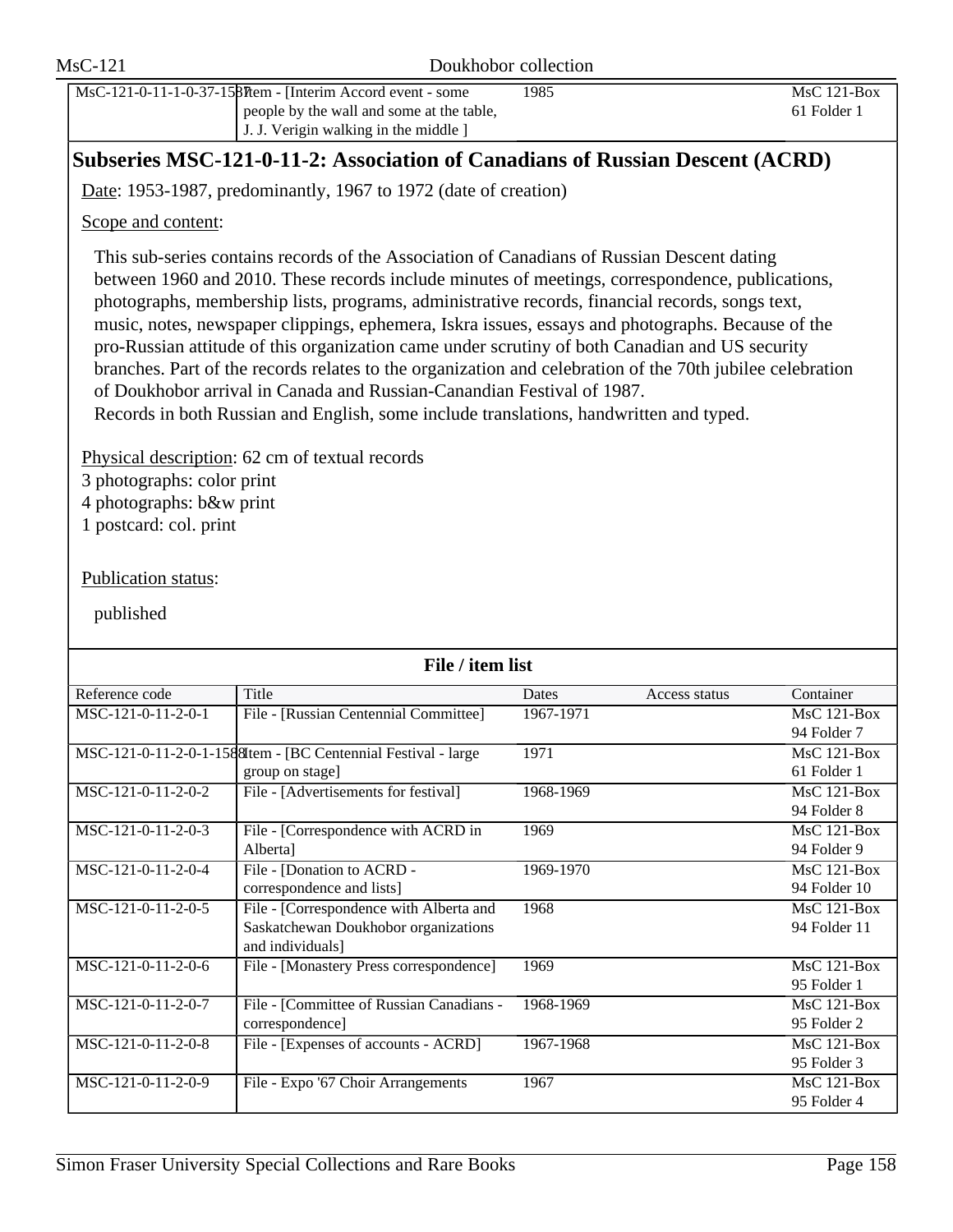|                       | MSC-121-0-11-2-0-9-1589 Item - [Doukhobor Centennial Choir on     | 1967      | MsC 121-Box        |
|-----------------------|-------------------------------------------------------------------|-----------|--------------------|
|                       | stage]                                                            |           | 61 Folder 1        |
|                       | MSC-121-0-11-2-0-9-1590Item - [J. J. Verigin and Mr. Robert       | 1967      | <b>MsC 121-Box</b> |
|                       | Shaw, Deputy Commissioner General                                 |           | 61 Folder 1        |
|                       | of Expo 1967 with Doukhobor Choir on                              |           |                    |
|                       | stage]                                                            |           |                    |
|                       | MSC-121-0-11-2-0-9-159 IItem - [Doukhobor Centennial Choir on     | 1967      | $MsC$ 121-Box      |
|                       | stage at Montreal Expo]                                           |           | 61 Folder 1        |
|                       | MSC-121-0-11-2-0-9-1592Item - [Doukhobor Centennial Choir on      | 1967      | $MsC$ 121-Box      |
|                       | stage at Montreal Expo - view from front                          |           | 61 Folder 1        |
|                       | and distant]                                                      |           |                    |
|                       | MSC-121-0-11-2-0-9-1593Item - [Terre des homes - Montreal Expo    | 1967      | MsC 121-Box        |
|                       | - official post card]                                             |           | 61 Folder 1        |
| MSC-121-0-11-2-0-10   | File - [Expo info - ephemera, maps,                               | 1967-1968 | $MsC$ 121-Box      |
|                       | pamphlets]                                                        |           | 95 Folder 5        |
| MSC-121-0-11-2-0-11   | File - [Government officials - Centennial                         | 1967      | $MsC$ 121-Box      |
|                       | Correspondence with E. Popoff]                                    |           | 95 Folder 6        |
| $MSC-121-0-11-2-0-12$ | File - ACRD Kamsack Branch,                                       | 1968-1971 | $MsC$ 121-Box      |
|                       | Saskachewan                                                       |           | 95 Folder 7        |
|                       | MSC-121-0-11-2-0-12-15 94tem - [Architectural model of settlement | 1969      | $MsC$ 121-Box      |
|                       | and two men in the background]                                    |           | 61 Folder 1        |
| $MSC-121-0-11-2-0-13$ | File - [Okulevich, Grigorii Romanovich -                          | 1966-1972 | <b>MsC 121-Box</b> |
|                       | correspondence]                                                   |           | 96 Folder 1        |
|                       |                                                                   |           | &2                 |
| MSC-121-0-11-2-0-14   | File - [Privetstviia - Otzyvy [Greetings -                        | 1968-1969 | $MsC$ 121-Box      |
|                       | reviews]                                                          |           | 96 Folder 3        |
| MSC-121-0-11-2-0-15   | File - [J. Z. Planidin - artist -                                 | 1968-1971 | <b>MsC 121-Box</b> |
|                       | correspondence]                                                   |           | 96 Folder 4        |
| MSC-121-0-11-2-0-16   | File - Russian Centennial - Programmes,                           | 1966-1967 | <b>MsC 121-Box</b> |
|                       | etc, Grand Forks, BC                                              |           | 96 Folder 5        |
| MSC-121-0-11-2-0-17   | File - [AKRP Russkie Shkoly [Russian                              | 1968-1970 | $MsC$ 121-Box      |
|                       | schools] - correspondence]                                        |           | 96 Folder 6        |
| MSC-121-0-11-2-0-18   | File - Protocols - Russian Committee                              | 1967-1969 | $MsC$ 121-Box      |
|                       |                                                                   |           | 96 Folder 7        |
| MSC-121-0-11-2-0-19   | File - [Protocols - Russian Committee]                            | 1967-1971 | <b>MsC 121-Box</b> |
|                       |                                                                   |           | 97 Folder 1        |
| MSC-121-0-11-2-0-20   | File - [Society of Doukhobors -                                   | 1966-1972 | MsC 121-Box        |
|                       | correspondence, etc]                                              |           | 97 Folder 2        |
| MSC-121-0-11-2-0-21   | File - Union of Youth                                             | 1968-1971 | MsC 121-Box        |
|                       |                                                                   |           | 97 Folder 3        |
| MSC-121-0-11-2-0-22   | File - Union of Youth also SHSSU                                  | 1969-1971 | MsC 121-Box        |
|                       |                                                                   |           | 97 Folder 4        |
| MSC-121-0-11-2-0-23   | File - [Society of Doukhobors Branch -                            | 1968-1970 | MsC 121-Box        |
|                       | Vancouver - correspondence]                                       |           | 97 Folder 5        |
| MSC-121-0-11-2-0-24   | File - [Saskatoon - local ACRD]                                   | 1960s     | $MsC$ 121-Box      |
|                       |                                                                   |           | 97 Folder 6        |
| MSC-121-0-11-2-0-25   | File - [Sterling Agencies -                                       | 1969-1970 | <b>MsC 121-Box</b> |
|                       | correspondence]                                                   |           | 97 Folder 7        |
| MSC-121-0-11-2-0-26   | File - [ACRD Festival - financial                                 | 1968-1971 | MsC 121-Box        |
|                       | records]                                                          |           | 98 Folder 1        |
| MSC-121-0-11-2-0-27   | File - [Vancouver Branch of Federation                            | 1966-1971 | MsC 121-Box        |
|                       | of Russian Canadians / T.T. Lezhebokov,                           |           | 98 Folder 2        |
|                       | T. B. Trasov]                                                     |           |                    |
|                       |                                                                   |           |                    |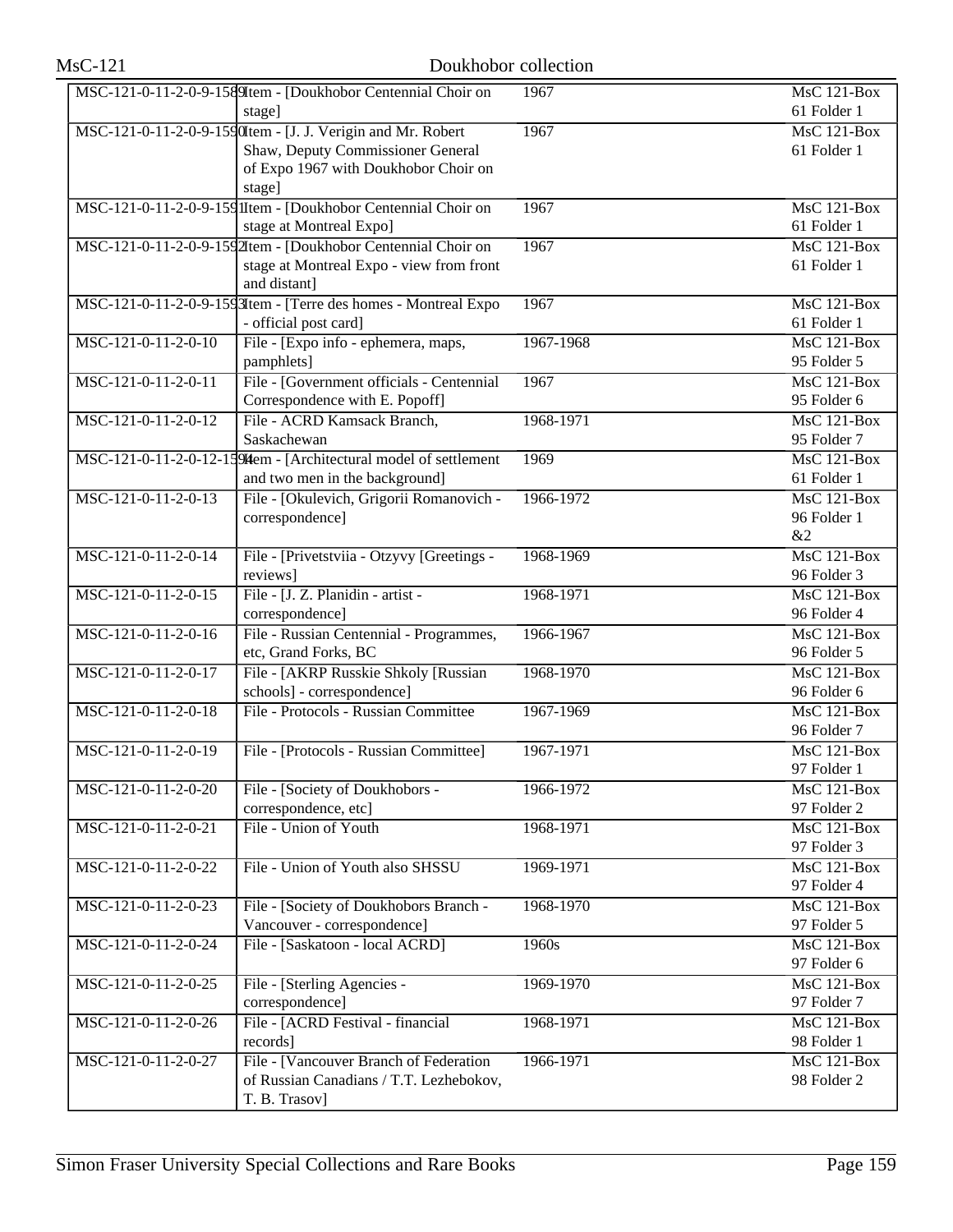| $MSC-121-0-11-2-0-28$ | File - Elmer Verigin [letter to El. Popoff] | 1968      | MsC 121-Box                     |
|-----------------------|---------------------------------------------|-----------|---------------------------------|
|                       |                                             |           | 98 Folder 3                     |
| MSC-121-0-11-2-0-29   | File - [From J. J. Verigin files - Expo and | 1967-1969 | $MsC$ 121-Box                   |
|                       | Ottawa trip]                                |           | 98 Folder 4                     |
| MSC-121-0-11-2-0-30   | File - [Winnipeg Branch - ACRD]             | 1968-1969 | $MsC$ 121-Box                   |
|                       |                                             |           | 98 Folder 5                     |
| MSC-121-0-11-2-0-31   | File - [Data on Conference - April 23-24,   | 1968-1970 | $\overline{\text{MsC 121-Box}}$ |
|                       | 1970 - ACRD]                                |           | 98 Folder 6                     |
| MSC-121-0-11-2-0-32   | File - [Concert programmes, notes and       | 1969      | <b>MsC 121-Box</b>              |
|                       | lists]                                      |           | 98 Folder 7                     |
| MSC-121-0-11-2-0-33   | File - [Replies re: Festival meetings]      | 1969      | <b>MsC 121-Box</b>              |
|                       |                                             |           | 98 Folder 8                     |
| MSC-121-0-11-2-0-34   | File - [Jubilee - branch programmes]        | 1969      | $MsC$ 121-Box                   |
|                       |                                             |           | 98 Folder 9                     |
| MSC-121-0-11-2-0-35   | File - [USCC Declaration, Doukhobor         | 1934-1936 | MsC 121-Box                     |
|                       | psalm, notes]                               |           | 99 Folder 1                     |
| MSC-121-0-11-2-0-36   | File - [ACRD - Misc documents]              | 1969      | $MsC$ 121-Box                   |
|                       |                                             |           | 99 Folder 2                     |
| MSC-121-0-11-2-0-37   | File - [Protocols - ACRD]                   | 1969      | <b>MsC 121-Box</b>              |
|                       |                                             |           | 99 Folder 3                     |
| MSC-121-0-11-2-0-38   | File - [Vancouver Concerts - July 25,       | 1971      | MsC 121-Box                     |
|                       | 1971 - ACRD]                                |           | 99 Folder 4                     |
| MSC-121-0-11-2-0-39   | File - [ACRD - financial records, notes]    | 1968-1974 | $MsC$ 121-Box                   |
|                       |                                             |           | 99 Folder 5                     |
| MSC-121-0-11-2-0-40   | File - [ACRD notes, correspondence]         | 1970-1975 | <b>MsC 121-Box</b>              |
|                       |                                             |           | 99 Folder 6                     |
| MSC-121-0-11-2-0-41   | File - [Cultural festival booklet]          | 1969      | $MsC$ 121-Box                   |
|                       |                                             |           | 99 Folder 7                     |
| MSC-121-0-11-2-0-42   | File - [Responses to invitation to 70th     | 1969      | <b>MsC 121-Box</b>              |
|                       | Jubilee celebrations]                       |           | 99 Folder 8                     |
| MSC-121-0-11-2-0-43   | File - [70th Jubilee celebration            | 1969      | MsC 121-Box                     |
|                       | correspondence, invitations]                |           | 99 Folder 9                     |
| MSC-121-0-11-2-0-44   | File - [Kommunisty                          | 1953-1987 | <b>MsC 121-Box</b>              |
|                       |                                             |           | 99 Folder 10                    |

# **Subseries MSC-121-0-11-3: Doukhobor Research Committee**

Date: 1924-1978 (date of creation)

Scope and content:

This sub-series contains documents relating to the work of the Doukhobor Research Committee. It includes affidavits and letters.

The documents include index.

Physical description: 6 cm of textual records

Access points:

• Textual record (documentary form)

Publication status: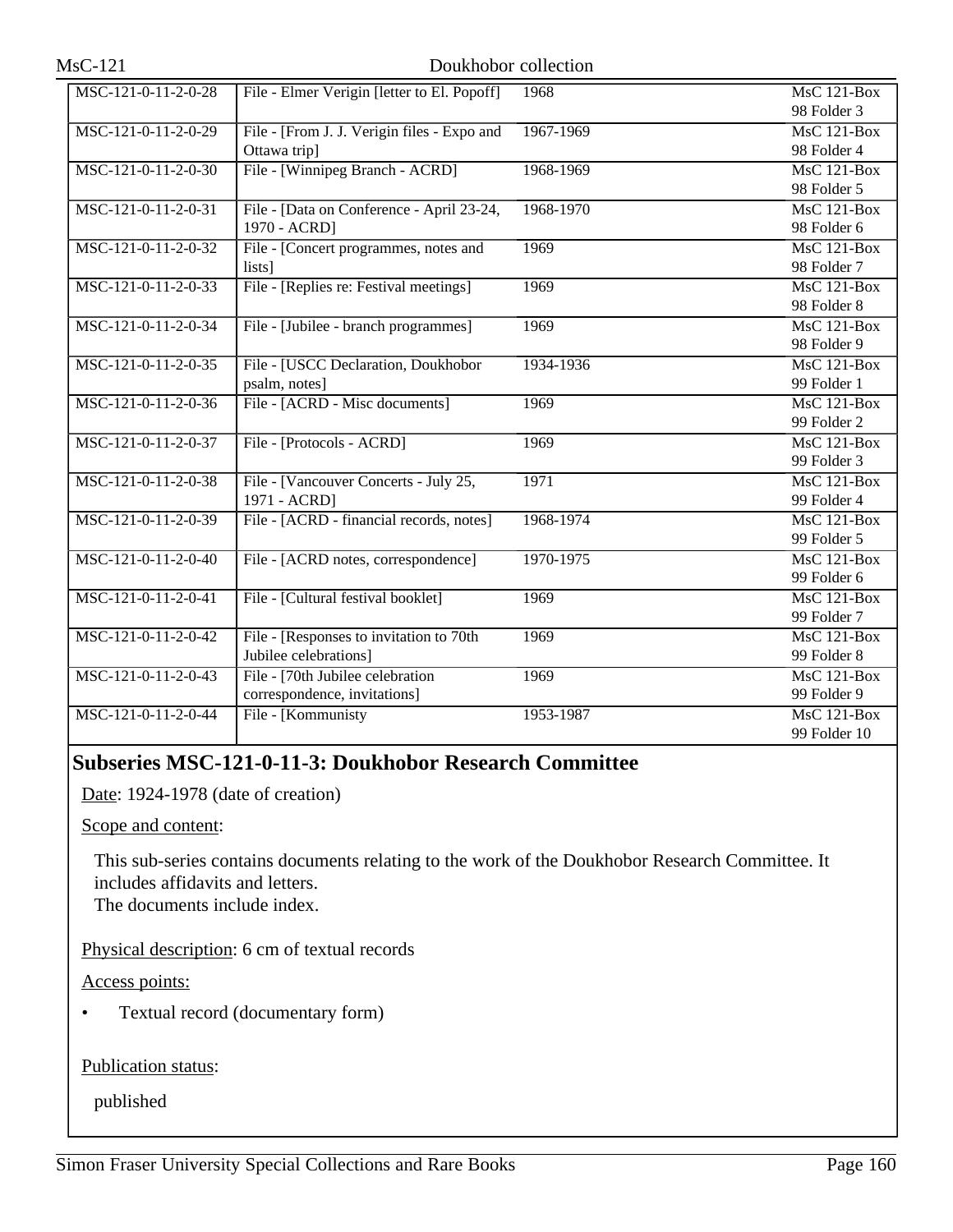| File / item list     |                                  |           |               |                |  |
|----------------------|----------------------------------|-----------|---------------|----------------|--|
| Reference code       | Title                            | Dates     | Access status | Container      |  |
| $MSC-121-0-11-3-0-1$ | File - Affadavits                | 1924-1978 |               | $MsC$ 121-Box  |  |
|                      |                                  |           |               | 100 Folder 1-3 |  |
| MSC-121-0-11-3-0-2   | File - [Joint Doukhobor Research | 1975-1977 |               | $MsC$ 121-Box  |  |
|                      | Committee - open letters         |           |               | $100$ Folder 4 |  |

# **Subseries MSC-121-0-11-4: Various organizations**

Date: [19--]-2006 (date of creation)

#### Scope and content:

This sub-series consists of record of various Doukhobor organizations: National Doukhobor Heritage Village, Kootenay and Boundary Citizen Committee on Doukhobor-Canadian Affairs, BC Unity Group, Doukhobor Society of Canada, Doukhobor Youth National Executive Council, and Saskatoon Society of Doukhobors. The records include meeting minutes, administrative records, financial records, correspondence, statements, newsletters and a photograph.

Physical description: 4 cm of textual material 1 photograph: b&w print

#### Publication status:

published

| File / item list                              |                                                           |           |               |                   |
|-----------------------------------------------|-----------------------------------------------------------|-----------|---------------|-------------------|
| Reference code                                | Title                                                     | Dates     | Access status | Container         |
| MSC-121-0-11-4-0-1                            | File - [National Doukhobor Heritage]                      | 1980-1983 |               | $MsC$ 121-Box     |
|                                               | Village, Verigin, Sask.]                                  |           |               | 100 Folder 5      |
|                                               | MSC-121-0-11-4-0-1-1245Item - Community house in Verigin] | $[195-]$  |               | $MsC$ 121-Box     |
|                                               |                                                           |           |               | 61 Folder 1       |
| $MSC-121-0-11-4-0-2$                          | File - [Kootenay and Boundary Citizen]                    | 1959      |               | $MsC$ 121-Box     |
|                                               | Committee on Doukhobor-Canadian                           |           |               | $100$ Folder $6$  |
|                                               | Affairs]                                                  |           |               |                   |
| $MSC-121-0-11-4-0-3$                          | File - [BC Unity Group]                                   | 2001-2006 |               | $MsC$ 121-Box     |
|                                               |                                                           |           |               | 100 Folder 7      |
| MSC-121-0-11-4-0-4                            | File - [Doukhobor Society of Canada]                      | 1943-1967 |               | $MsC$ 121-Box     |
|                                               |                                                           |           |               | 100 Folder 8      |
| $MSC-121-0-11-4-0-5$                          | File - [Doukhobor Youth National]                         | 1970-1972 |               | $MsC$ 121-Box     |
|                                               | Execultive Council]                                       |           |               | 100 Folder 9      |
| MSC-121-0-11-4-0-6                            | File - [Letter to General G. Vanier from                  | $[19-]$   |               | $MsC$ 121-Box     |
|                                               | Saskatoon Society of Doukhobors]                          |           |               | $100$ Folder $10$ |
| Series MSC-121-0-12: Symposiums and festivals |                                                           |           |               |                   |

Date: 1982-1995 (date of creation)

Scope and content: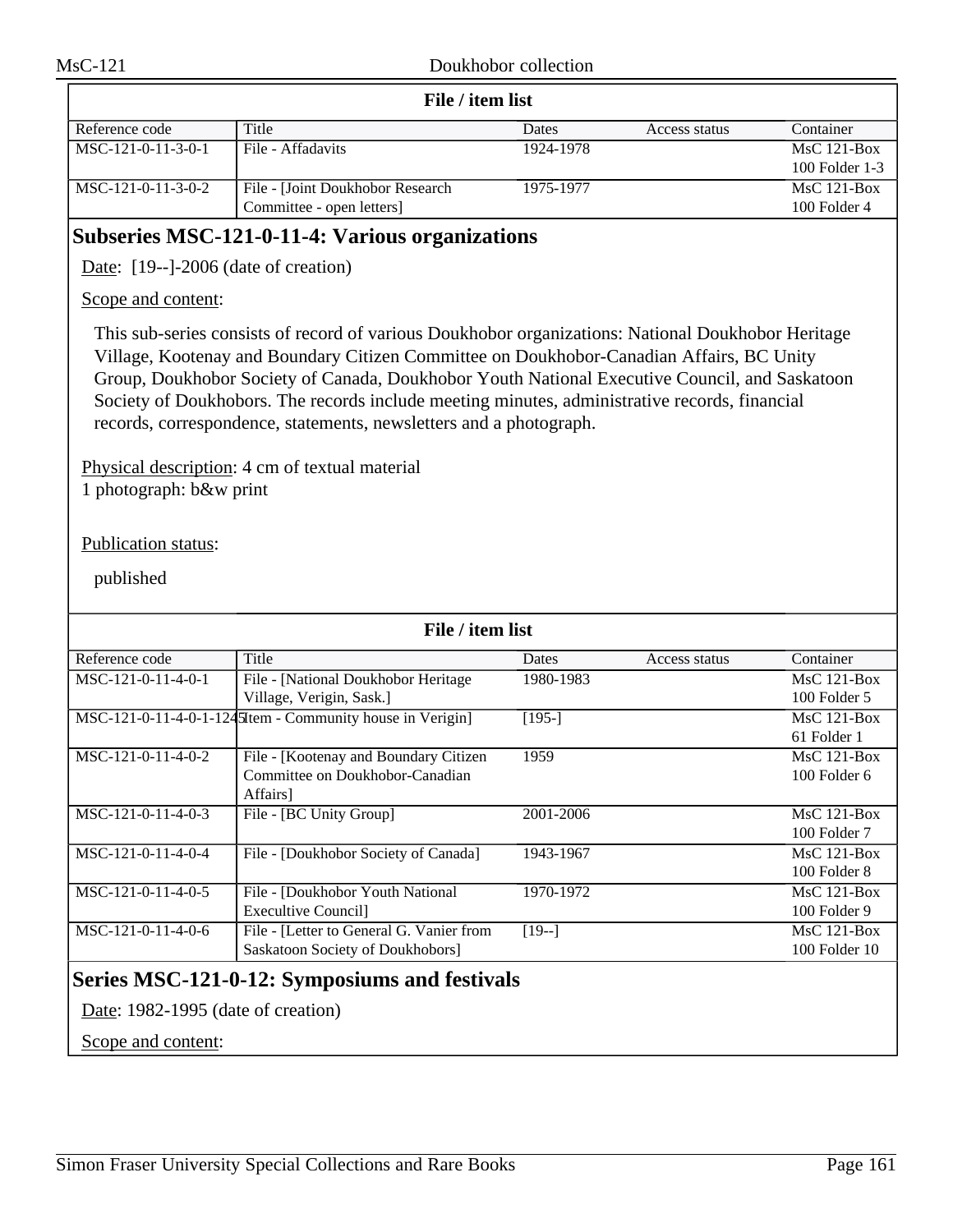This series consists of records relating to the Doukhobor organized events including: intergroup symposium, centennial celebration of Doukhobor arrival in Canada and cultural festival. The records include: correspondence, promotional materials, open letters and messages, programs, and clippings.

Physical description: 3 cm of textual records

Access points:

• Textual record (documentary form)

### Immediate source of acquisition:

Records have been received from different sources and at different times over a period of time from 2001 till 2018. Part of the collection records was collected and donated by Steve Lapshinoff, and other parts were acquired from various collectors.

#### Arrangement:

Records in this series have been arranged by the archivist according to the source of material. No chronological arrangement was imposed within files, original order was maintained as found in the files. The names of the files were maintained as found in the original documents or when original files had no names, the archivist assigned a file name based on the file content.

#### Publication status:

published

| File / item list     |                                  |       |               |                  |  |
|----------------------|----------------------------------|-------|---------------|------------------|--|
| Reference code       | Title                            | Dates | Access status | Container        |  |
| MSC-121-0-12-0-0-1   | File - International Doukhobor   | 1982  |               | $MsC$ 121-Box    |  |
|                      | Intergroup Symposium             |       |               | 101 Folder 1     |  |
| $MSC-121-0-12-0-0-2$ | File - [Centennial Project]      | 1999  |               | $MsC$ 121-Box    |  |
|                      |                                  |       |               | 101 Folder 2     |  |
| $MSC-121-0-12-0-0-3$ | File - [Festival - spirit of 95] | 1995  |               | $MsC$ 121-Box    |  |
|                      |                                  |       |               | $101$ Folder $3$ |  |

# **Series MSC-121-0-13: Texts of songs and sound recordings**

Date: [1900?]-2003 (date of creation)

#### Scope and content:

This series consists of records relating to the Doukhobor music and poetry including texts of songs, pslams and poems, as well as sound recordings of the Doukhobor choirs performances. This series also includes sound recordings containing Russian stories and poetry.

Most of the material is in Russian.

The series is divided into two sub-series: 1: Songs, lyrics, poems; 2: Sound recordings.

Physical description: 15 cm of textual records 45 audio disks: vinyl

Language of the material: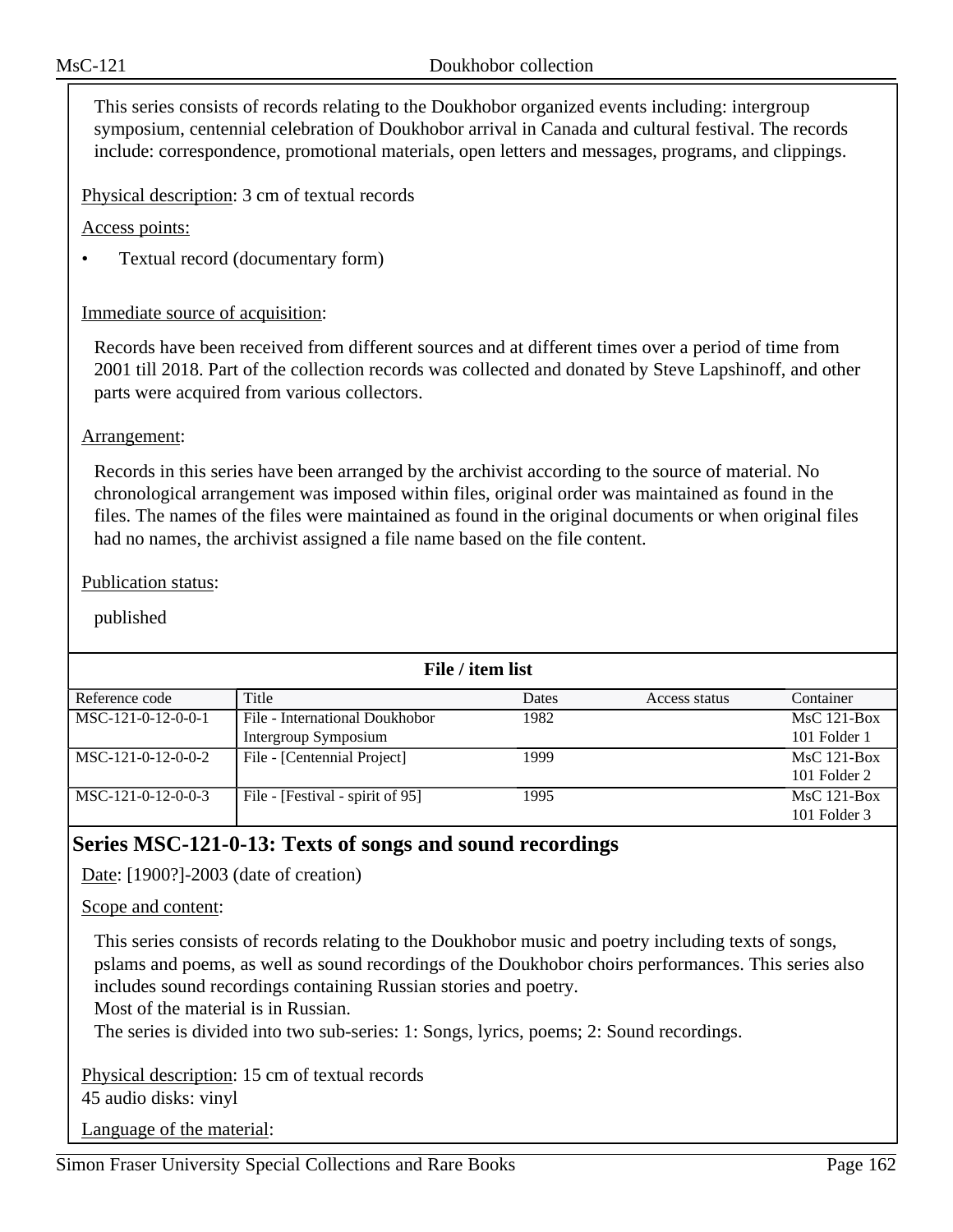# English

Russian

Immediate source of acquisition:

Records have been collected by Nick Popoff.

### Arrangement:

No chronological arrangement was imposed within files, original order was maintained as found in the files. The names of the files were assigned by the archivist based on the file content. Part of this accrual included published books of songs, psalms and poems that have been cataloged individually. Brief list of these books is also available.

Publication status:

published

# **Subseries MSC-121-0-13-1: Songs, lyrics, poems**

Date: [19--]-2003 (date of creation)

Scope and content:

This sub-series consists of sheets, booklets, notebooks, flyers, program, and clippings containing texts of songs, psalms, hymns, poems, lyrics and related material that were created and/or collected by members of the Doukhobor community. These records were compiled and prepared for various celebratory events and holidays as well as for everyday life.

Physical description: 15 cm of textual records

Publication status:

| File / item list     |                                         |           |               |                |  |
|----------------------|-----------------------------------------|-----------|---------------|----------------|--|
| Reference code       | Title                                   | Dates     | Access status | Container      |  |
| $MSC-121-0-13-1-0-1$ | File - [Psalms and poems for Sunday     | 1927      |               | $MsC$ 121-Box  |  |
|                      | school]                                 |           |               | 101 Folder 4   |  |
| MSC-121-0-13-1-0-2   | File - [Notebook - Book to remember -   | 1921      |               | $MsC$ 121-Box  |  |
|                      | Gavrili P. Fedosov                      |           |               | $101$ Folder 5 |  |
| MSC-121-0-13-1-0-3   | File - [Songs and letters]              | 1945-1946 |               | $MsC$ 121-Box  |  |
|                      |                                         |           |               | $101$ Folder 6 |  |
| $MSC-121-0-13-1-0-4$ | File - [Songs, notes and letter]        | 1951-1957 |               | $MsC$ 121-Box  |  |
|                      |                                         |           |               | 101 Folder 7   |  |
| $MSC-121-0-13-1-0-5$ | File - [Collection of Doukhobor psalms] | $[19-]$   |               | $MsC$ 121-Box  |  |
|                      | and songs]                              |           |               | 102 Folder 1   |  |
| $MSC-121-0-13-1-0-6$ | File - [Hymns and songs]                | 1953      |               | $MsC$ 121-Box  |  |
|                      |                                         |           |               | 102 Folder 2   |  |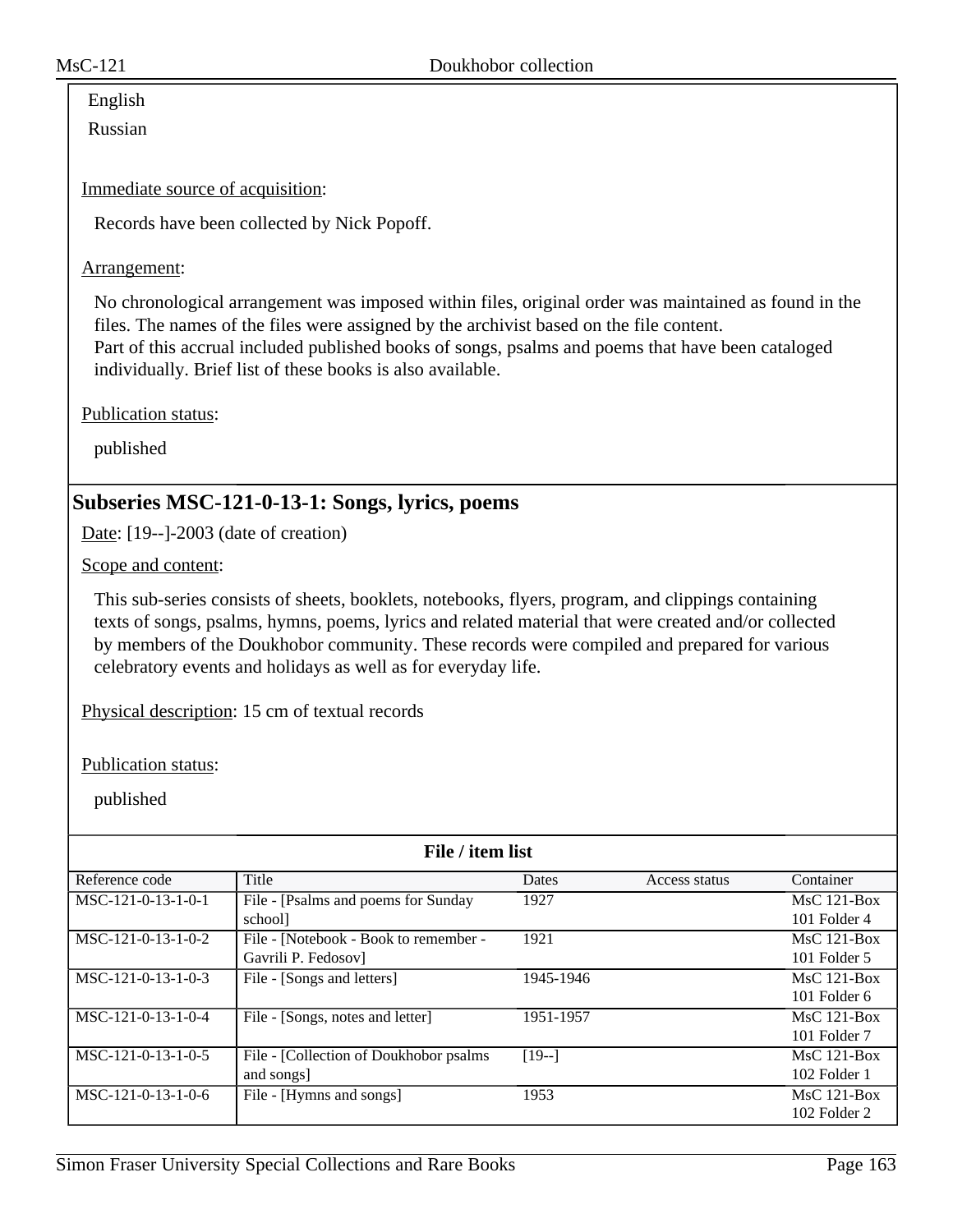| MSC-121-0-13-1-0-7    | File - [Collection of songs and hymns] | 1905      | $MsC$ 121-Box    |
|-----------------------|----------------------------------------|-----------|------------------|
|                       |                                        |           | $102$ Folder $3$ |
| $MSC-121-0-13-1-0-8$  | File - [Songs of peace, love and       | 1993      | $MsC$ 121-Box    |
|                       | friendship by Angie Reabbin]           |           | $102$ Folder 4   |
| MSC-121-0-13-1-0-9    | File - [Songs, pslams, poems]          | 1960-1976 | $MsC$ 121-Box    |
|                       |                                        |           | 102 Folder 5     |
| MSC-121-0-13-1-0-10   | File - [Song booklets, programs]       | 1966-2003 | $MsC$ 121-Box    |
|                       |                                        |           | 102 Folder 6     |
| MSC-121-0-13-1-0-11   | File - [Song booklets, programs]       | 1949-2000 | $MsC$ 121-Box    |
|                       |                                        |           | 102 Folder 7     |
| $MSC-121-0-13-1-0-12$ | File - [Collet's Russian literary      | $[19-]$   | $MsC$ 121-Box    |
|                       | recordings - booklets]                 |           | 102 Folder 8     |

# **Subseries MSC-121-0-13-2: Sound recordings (LPs)**

Date: [19--]-1993 (date of creation)

Physical description: 24 audio discs: vinyl ; 12 in.

10 audio discs: vinyl ; 10 in.

9 audio discs: vinyl ; 7 in.

9 audio discs: vinyl ; flexi disc 7 in.

#### Publication status:

| File / item list      |                                            |                |               |                    |
|-----------------------|--------------------------------------------|----------------|---------------|--------------------|
| Reference code        | Title                                      | Dates          | Access status | Container          |
| MSC-121-0-13-2-0-1    | File - Choir music                         | $[19--]$ -1993 |               |                    |
| MSC-121-0-13-2-0-1-1  | Item - Senior Choir of Union of Sprititual | 1957           |               | $MsC$ 121-Box      |
|                       | Communitie of Christ                       |                |               | 103                |
| MSC-121-0-13-2-0-1-2  | Item - Napishite vo serdtsakh vozvestite   | 1993           |               | $MsC$ 121-Box      |
|                       | vo ustakh                                  |                |               | 103                |
| MSC-121-0-13-2-0-1-3  | Item - Let us take the hand of Christ /    | [1975!]        |               | <b>MsC 121-Box</b> |
|                       | <b>USCC Union of Youth Choir</b>           |                |               | 103                |
| MSC-121-0-13-2-0-1-4  | Item - Toil and peaceful life / USCC       | $[19-]$        |               | <b>MsC 121-Box</b> |
|                       | <b>Youth Festival Selections</b>           |                |               | 103                |
| MSC-121-0-13-2-0-1-5  | Item - Peace / Doukhobor Cultural Choir    | 1975           |               | MsC 121-Box        |
|                       |                                            |                |               | 103                |
| MSC-121-0-13-2-0-1-6  | Item - Toil and peaceful life /Doukhobor   | 1967           |               | $MsC$ 121-Box      |
|                       | Centennial Expo '67 Choir: Toil and        |                |               | 103                |
|                       | Peaceful life                              |                |               |                    |
| MSC-121-0-13-2-0-1-7  | Item - Hymns, carols / Slocan Valley       | [after 1974]   |               | MsC 121-Box        |
|                       | Doukhobor Youth Choir                      |                |               | 103                |
| MSC-121-0-13-2-0-1-8  | Item - USCC Friendship Choir: Toil and     | $[19-]$        |               | $MsC$ 121-Box      |
|                       | Peaceful Life                              |                |               | 103                |
| MSC-121-0-13-2-0-1-9  | Item - USCC Doukhobor Choir Expo 86        | 1986           |               | MsC 121-Box        |
|                       |                                            |                |               | 103                |
| MSC-121-0-13-2-0-1-10 | Item - Toil and peaceful life /USSC        | $[19-]$        |               | MsC 121-Box        |
|                       | Kootenay Choir                             |                |               | 103                |
| MSC-121-0-13-2-0-2    | File - Spoken word                         | $[19-]-1969$   |               |                    |
| MSC-121-0-13-2-0-2-1  | Item - A. Chekov: Three Sisters            | $[19-]$        |               | MsC 121-Box        |
|                       |                                            |                |               | 104                |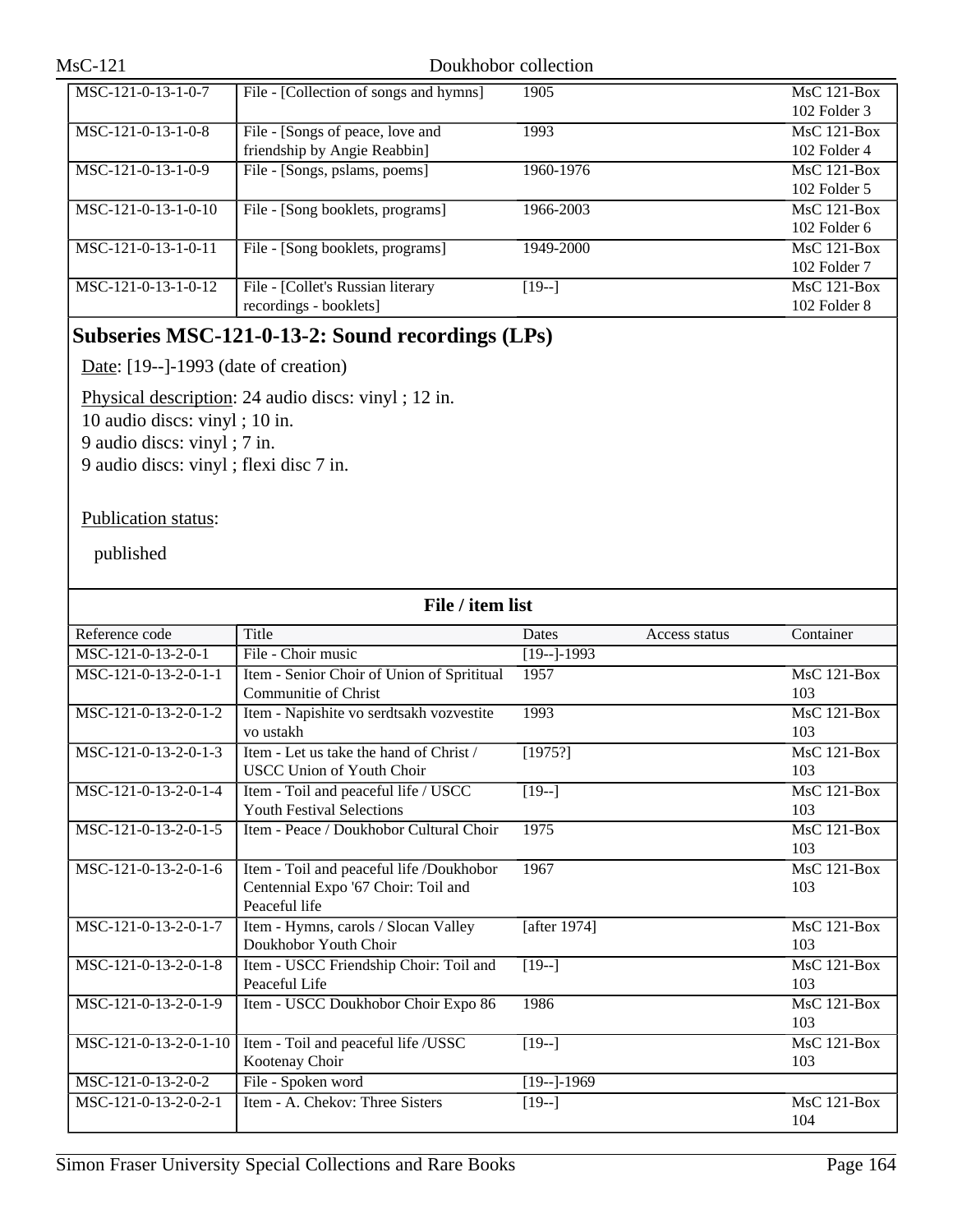| $MsC-121$             |                                                                                             | Doukhobor collection |                           |
|-----------------------|---------------------------------------------------------------------------------------------|----------------------|---------------------------|
| MSC-121-0-13-2-0-2-2  | Item - A. Chekov: Dama s Sobachkoi<br>(Lady with a dog)                                     | $[19-]$              | $MsC$ 121-Box<br>104      |
| MSC-121-0-13-2-0-2-3  | Item - [Poets recite their verses:<br>Bergholtz]                                            | $[19-]$              | $MsC$ 121-Box<br>104      |
| MSC-121-0-13-2-0-2-4  | Item - [Poems by: Pushkin, Lermontov,<br>Yakhontov and Mayakovsky]                          | $[19-]$              | $MsC$ 121-Box<br>104      |
| MSC-121-0-13-2-0-2-5  | Item - [School series: Lemontov,<br>Mordivinov, Kachalov, Simonov,<br>Zhuravlyov]           | $\sqrt{19-1}$        | MsC 121-Box<br>104        |
| MSC-121-0-13-2-0-2-6  | Item - [Pushkin: The snow-storm]                                                            | $[19-]$              | MsC 121-Box<br>104        |
| MSC-121-0-13-2-0-2-7  | Item - [Stories by: S. Yesenin, V.<br>Aksenov]                                              | $\sqrt{19-1}$        | $MsC$ 121-Box<br>104      |
| MSC-121-0-13-2-0-2-8  | Item - [Stories, poems by: Mayakovsky,<br>Erfos, Yaroslavtsev]                              | $\sqrt{19-1}$        | <b>MsC 121-Box</b><br>104 |
| MSC-121-0-13-2-0-2-9  | Item - [Stories, poems by: Pushkin,<br>Kachalov, Abudlov, Ryzhova, Gosheva,<br>Giatsintova] | $\overline{[19-]}$   | MsC 121-Box<br>104        |
| MSC-121-0-13-2-0-2-10 | Item - [Stories, poems by: Pushkin,<br>Shvarts]                                             | $[19-]$              | $MsC$ 121-Box<br>104      |
| MSC-121-0-13-2-0-2-11 | Item - [Stories, poems by: Pushkin,<br>Konsovsky]                                           | $\overline{[19-]}$   | <b>MsC 121-Box</b><br>104 |
| MSC-121-0-13-2-0-2-12 | Item - [Stories by: Chekhov, Koltsov]                                                       | $\overline{119}$ -]  | MsC 121-Box<br>104        |
| MSC-121-0-13-2-0-2-13 | Item - [Stories by: Chekhov -<br>Predlozhenne]                                              | $\overline{[19-]}$   | $MsC$ 121-Box<br>104      |
| MSC-121-0-13-2-0-2-14 | Item - [Poets recite their verses:<br>Krisanov]                                             | $[19-]$              | <b>MsC 121-Box</b><br>104 |
| MSC-121-0-13-2-0-2-15 | Item - [Poets recite their verses:<br>Akhinatova]                                           | $\overline{19-1}$    | MsC 121-Box<br>104        |
| MSC-121-0-13-2-0-2-16 | Item - [Stories, poems by: Pushkin, A.<br>Shvartz]                                          | $[19-]$              | $MsC$ 121-Box<br>104      |
| MSC-121-0-13-2-0-2-17 | Item - [Poets recite their verses: J.<br>Jevtushenko]                                       | $[19-]$              | MsC 121-Box<br>104        |
| MSC-121-0-13-2-0-2-18 | Item - [Poets recite their verses: R.<br>Rozhdestvensky]                                    | $ 19-1 $             | $MsC$ 121-Box<br>104      |
| MSC-121-0-13-2-0-2-19 | Item - [Poets recite their verses:<br>Simonov]                                              | $[19-]$              | MsC 121-Box<br>104        |
| MSC-121-0-13-2-0-2-20 | Item - [Stories by: L. Martynov, V.<br>Shepovalov, L. Klement, E. Bryzgunov]                | 1967                 | <b>MsC 121-Box</b><br>104 |
| MSC-121-0-13-2-0-2-21 | Item - [Poets recite their verses:<br>Marshak]                                              | $[19-]$              | MsC 121-Box<br>104        |
| MSC-121-0-13-2-0-2-22 | Item - [I. Tolstoi - Russkii po radio uroki<br>23-25, 30 (Russian lesson on radio)]         | 1969                 | MsC 121-Box<br>104        |
| MSC-121-0-13-2-0-2-23 | Item - [I. Tolstoi - Russkii po radio uroki<br>13-18 (Russian lesson on radio)]             | 1969                 | MsC 121-Box<br>104        |
| MSC-121-0-13-2-0-2-24 | Item - [Russkii po radio uroki 3-6<br>(Russian lesson on radio)]                            | 1969                 | MsC 121-Box<br>104        |
| MSC-121-0-13-2-0-2-25 | Item - [Osnovnoi kurs uroki 34-40<br>utsebnye dialogi]                                      | 1968                 | MsC 121-Box<br>104        |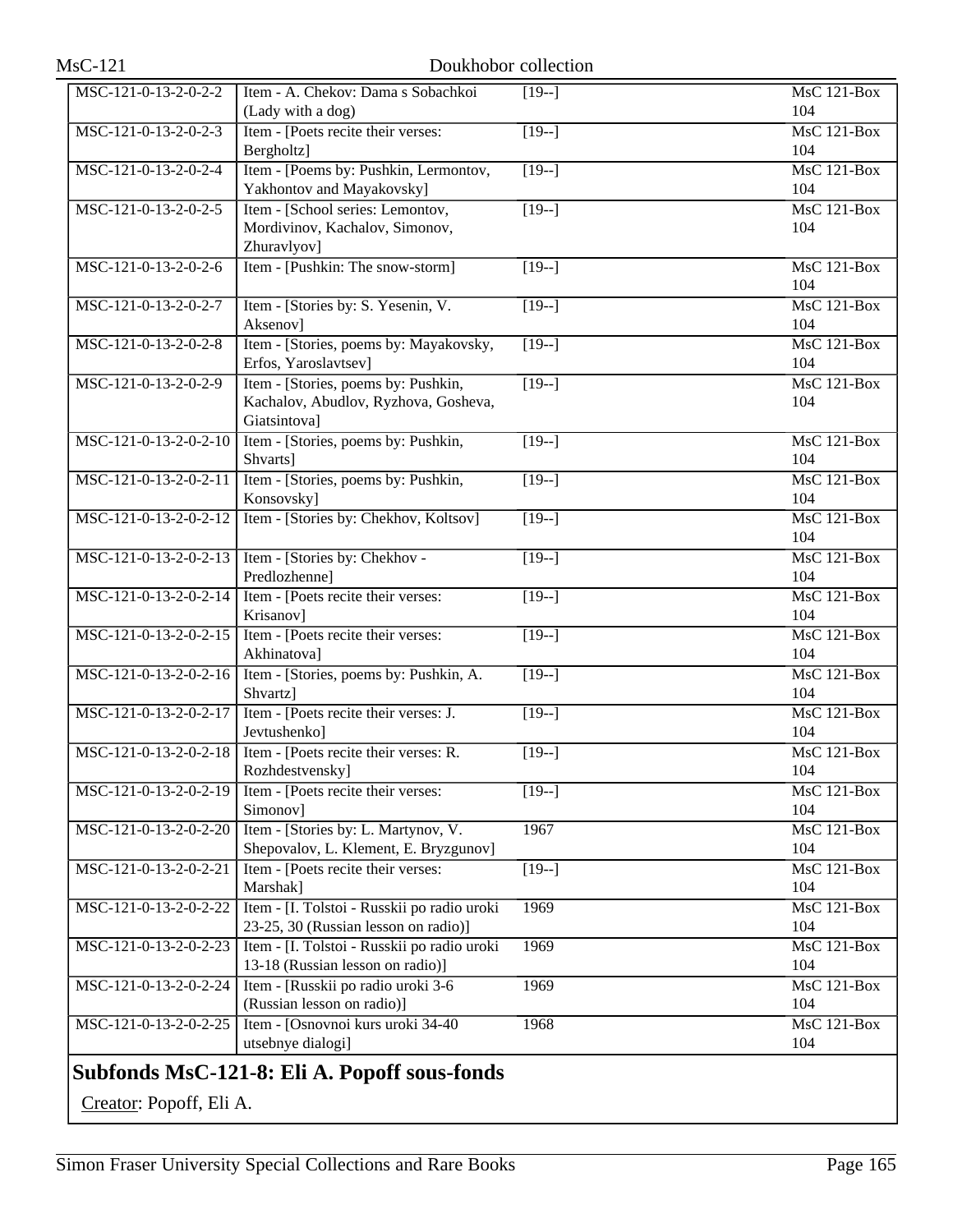# Date: 1895-2019, predominantly 1950-2014 (date of creation)

### Scope and content:

This sous-fonds consists of personal archive of Eli A. Popoff and contains personal, administrative, teaching, and creative records created and collected by Eli A. Popoff during his lifetime as member of the Doukhobor community and the USCC, his work as the editor of Iskra newsletter and his work on the Executive Committee of the USCC. The records in this sous-fond span from 1895 to 2019, but majority of the records cover years from 1950-2014. These records document various Doukhobor cultural and religious practices and events, the work of the USCC committees, conventions, and symposiums, peace related conferences attended by Popoff and other Executive Committee members, organization of various project to promote the Doukhobor culture and traditions, including teaching Doukhobor history at Selkirk College, preparing Sunday School curriculums and compiling and translating Doukhobor hymns and songs and many others writings. The documents include correspondence with individuals and organizations within the Doukhobor community and outside of it as well as writings, publications, ephemera and other related records. . A part of the records consists of correspondence with various Soviet organizations and Russian individuals who were particularly keen to recruit Doukhobors during the Cold War years as well as anti-Vietnam war material, including correspondence regarding conscientious objectors and the rise of the peace movement in Canada and abroad.

This sous-fonds consists of seven main series (some containing sub-series): 1: Writings; 2: Iskra; 3: Teaching records; 4: Songs texts records; 5: USCC records; 6: Correspondence; 7: Publications, clippings, ephemera.

# Physical description: 749 cm of textual records

35 posters [graphic material]

225 photographs: col. print

31 photographs : b&w print

- 5 photographs : slides
- 2 photographs : col. negatives
- 1 photograph : b&w negative
- 1 wood frame with photograph

120 postage stamps

Language of the material:

English

Russian

Cyrillic

Access points:

- Photographic material (documentary form)
- Graphic material (documentary form)
- Philatelic record (documentary form)
- Object (documentary form)
- Textual record (documentary form)

Immediate source of acquisition: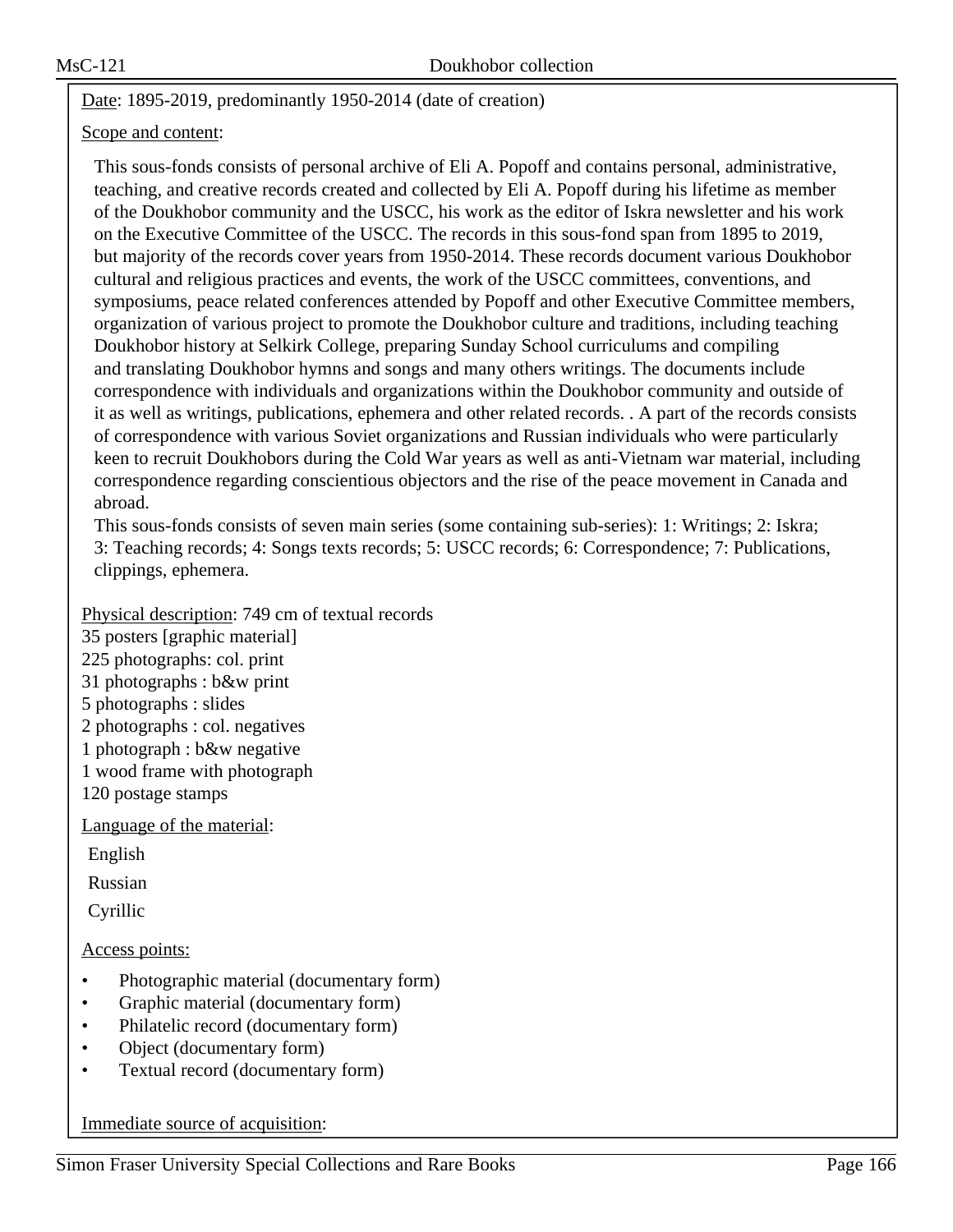Records have been acquired from Eli A. Popoff via bookseller Steven Lundsford in three accessions from 2018-2019 (2018-063, 2019-005, 2019-019)

#### Arrangement:

Records in this sous-fonds have been arranged by the archivist. The original order of documents within the files was maintained without imposing chronological order. Names of the original folders were maintained as found with added clarification based on the content when needed.

Restrictions on access:

No known restrictions

Finding aids:

A file list is also available

Related material:

This sous-fonds includes number of books and publications containing annotations by Popoff that were cataloged and could be found in the library online catalog.

Accruals:

Further accruals may be possible

Publication status:

published

# **Series MsC-121-8-1: Writings**

Date: [19--]-2009 (date of creation)

Scope and content:

This series consists of the various writings by Eli Popoff and other authors some of which may not have been published. The series consists of articles, essays, interview transcripts, notes, song texts, speeches, and other records that related to the Doukhobor history and culture. Series 1 is divided into two sub-series: 1: Popoff's writings; 2: Writings of others

Physical description: 22 cm of textual records

Access points:

• Textual record (documentary form)

Publication status: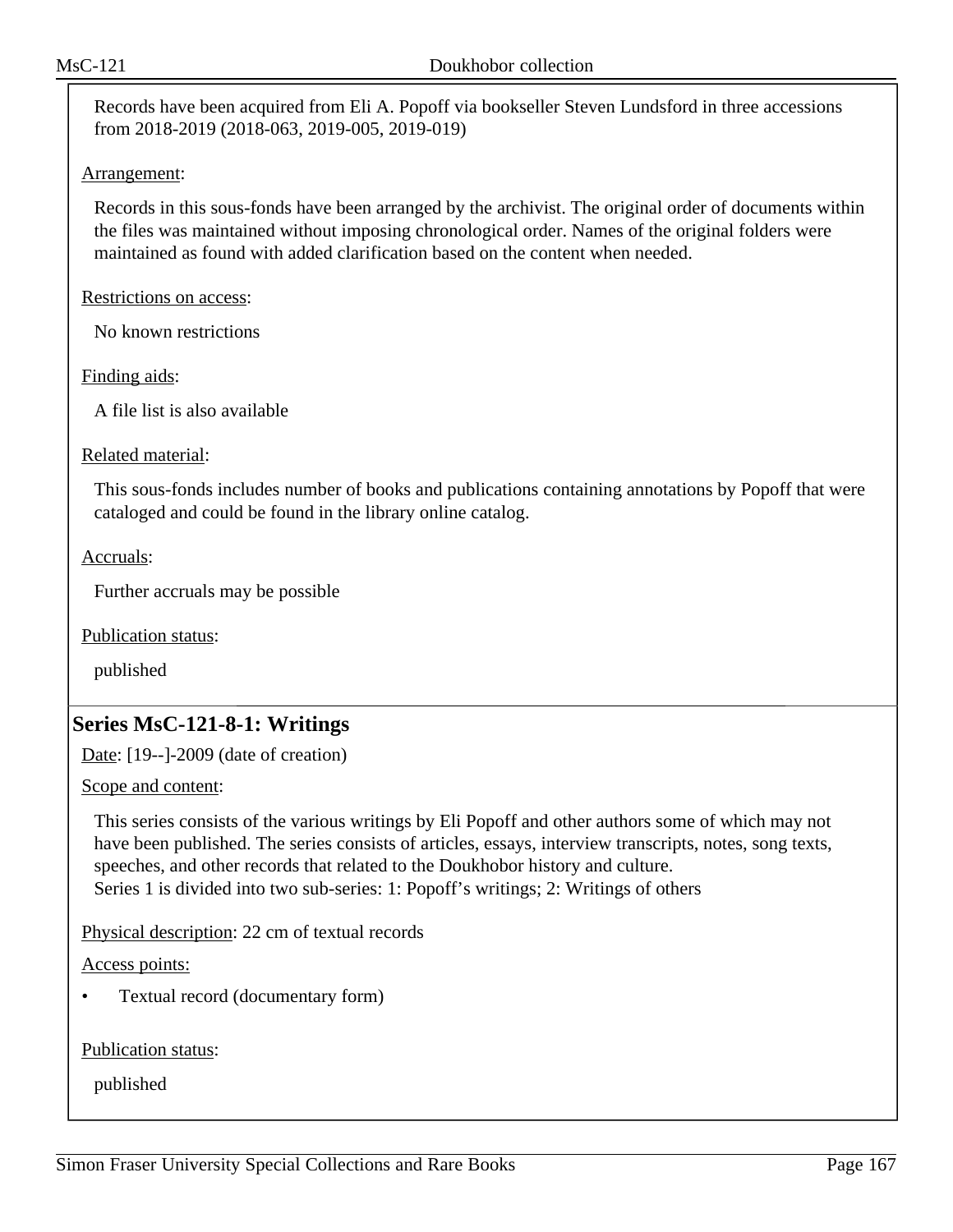# **Subseries MsC-121-8-1-1: Popoff's writings**

Date: [19--]-2009 (date of creation)

Scope and content:

This sub-series consists of the various writings and notes of Eli Popoff relating to the nature of Doukhobor history, religion, beliefs, culture, education, singing and life-style choices. This sub-series includes texts of speeches, some translations and transcriptions of writings by other authors with the commentary by Popoff. Some of these writings were used as resources for the Iskra publication and some are related to the USCC.

Physical description: 20 cm of textual records

Publication status:

| File / item list     |                                             |               |               |                    |
|----------------------|---------------------------------------------|---------------|---------------|--------------------|
| Reference code       | Title                                       | Dates         | Access status | Container          |
| $MsC-121-8-1-1-0-1$  | File - [Podsolnechnik - The Sunflower -     | 1998          |               | $MsC$ 121-Box      |
|                      | an essay]                                   |               |               | 106                |
| $MsC-121-8-1-1-0-2$  | File - [Sharing Doukhobor thoughts with     | 1991-2006     |               | $MsC$ 121-Box      |
|                      | nations of Soviet Union]                    |               |               | 106                |
| $MsC-121-8-1-1-0-3$  | File - [What is a Doukhobor - concept]      | 1954          |               | $MsC$ 121-Box      |
|                      |                                             |               |               | 106                |
| MsC-121-8-1-1-0-4    | File - [What is the meaning of Doukhom      | 1989-2009     |               | MsC 121-Box        |
|                      | borets]                                     |               |               | 106                |
| MsC-121-8-1-1-0-5    | File - [What it means to me to be a         | 1987          |               | $MsC$ 121-Box      |
|                      | Doukhobor]                                  |               |               | 106                |
| MsC-121-8-1-1-0-6    | File - [We (Spiritual) Cossackas -          | 1994          |               | MsC 121-Box        |
|                      | writings about a pslam]                     |               |               | 106                |
| $MsC-121-8-1-1-0-7$  | File - [Popoff's writings and translations] | 1986-1993     |               | $MsC$ 121-Box      |
|                      | of others]                                  |               |               | 106                |
| $MsC-121-8-1-1-0-8$  | File - [Writings related to the Doukhobor   | 1989-2005     |               | <b>MsC 121-Box</b> |
|                      | faith]                                      |               |               | 106                |
| MsC-121-8-1-1-0-9    | File - [Yogi virtues in Russian - notes]    | $\sqrt{19-1}$ |               | <b>MsC 121-Box</b> |
|                      |                                             |               |               | 106                |
| $MsC-121-8-1-1-0-10$ | File - [History of Doukhobor singing-       | 1968          |               | $MsC$ 121-Box      |
|                      | checked by J. J. Verigin]                   |               |               | 106                |
| $MsC-121-8-1-1-0-11$ | File - [Eli Popoff - miscellaneous notes]   | 1976-1989     |               | $MsC$ 121-Box      |
|                      |                                             |               |               | 106                |
| $MsC-121-8-1-1-0-12$ | File - [Our journey to the Holy Land by     | 1976-1977     |               | <b>MsC 121-Box</b> |
|                      | E. Popoff]                                  |               |               | 106                |
| $MsC-121-8-1-1-0-13$ | File - [Speech of Eli Popoff at the         | 2003          |               | $MsC$ 121-Box      |
|                      | spiritual meeting]                          |               |               | 106                |
| MsC-121-8-1-1-0-14   | File - [Speeches, comments, etc. -          | 1992          |               | <b>MsC 121-Box</b> |
|                      | Declaration Day]                            |               |               | 106                |
| $MsC-121-8-1-1-0-15$ | File - [Spiritual rebirth - Feb. 27, 2000]  | 2000-2001     |               | MsC 121-Box        |
|                      |                                             |               |               | 106                |
| MsC-121-8-1-1-0-16   | File - [Various writings, articles and      | 1983-1995     |               | $MsC$ 121-Box      |
|                      | clippings]                                  |               |               | 106                |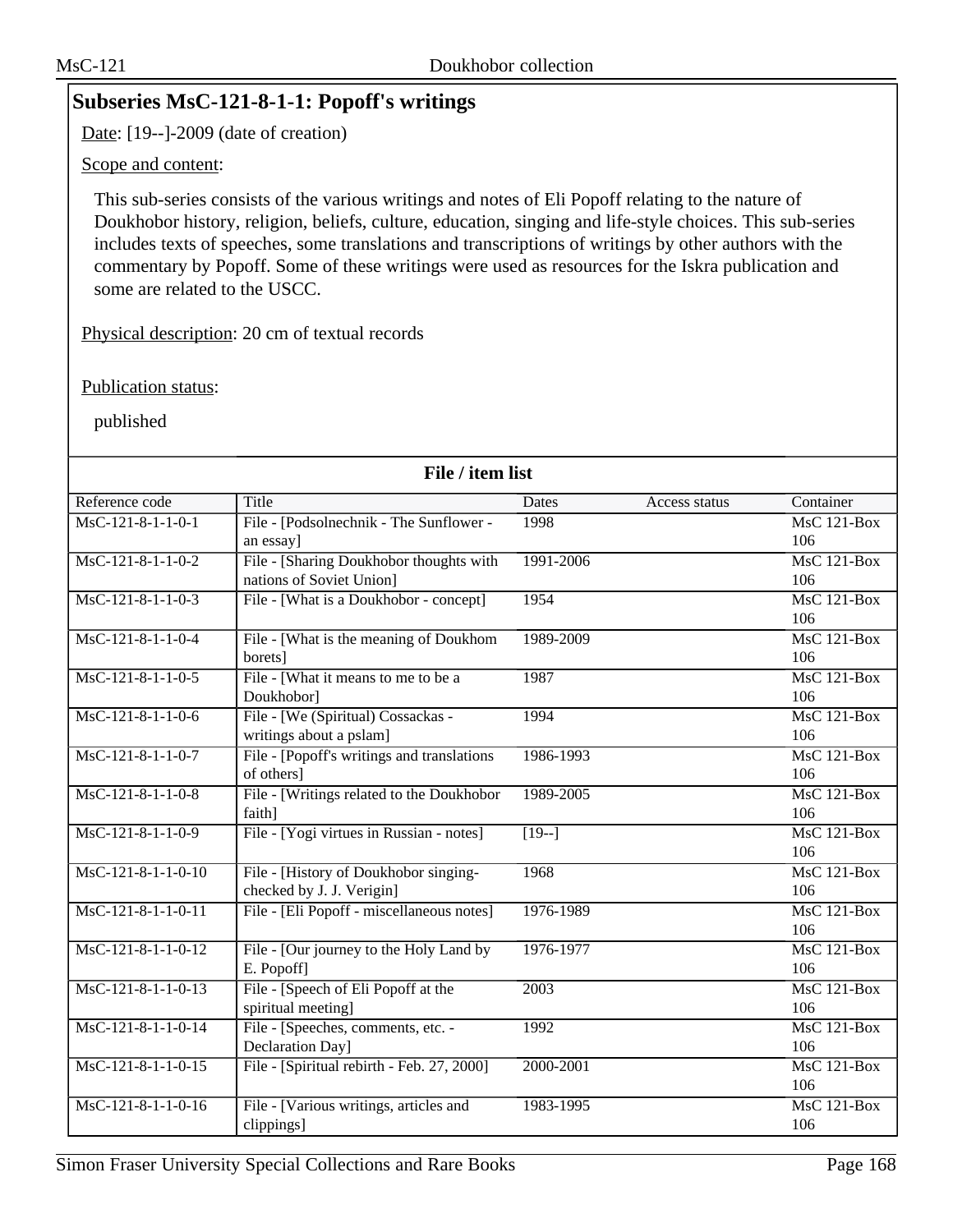#### Doukhobor collection

| $MsC-121-8-1-1-0-17$ | File - [Doukhobor history - curses]      | 1979      | $MsC$ 121-Box |
|----------------------|------------------------------------------|-----------|---------------|
|                      |                                          |           | 106           |
| $MsC-121-8-1-1-0-18$ | File - [Various writings, articles and   | 1968-1986 | $MsC$ 121-Box |
|                      | clippings]                               |           | 107           |
| $MsC-121-8-1-1-0-19$ | File - [Important speeches]              | 1992-2000 | $MsC$ 121-Box |
|                      |                                          |           | 107           |
| $MsC-121-8-1-1-0-20$ | File - [Commentary on education]         | 1958      | $MsC$ 121-Box |
|                      |                                          |           | 107           |
| $MsC-121-8-1-1-0-21$ | File - [Funeral notices - biographies of | 1978-1991 | $MsC$ 121-Box |
|                      | Doukhobors]                              |           | 107           |

# **Subseries MsC-121-8-1-2: Writings of others**

Date: [19--]-1997 (date of creation)

#### Scope and content:

This sub-series consists of the various writings: articles, poems and interviews created by other authors and collected by Eli Popoff. Material in this sub-series may have or may not have been published. Many writings in this sub-series are not dated.

Physical description: 2 cm of textual records

Publication status:

published

| File / item list    |                                         |                |               |               |  |
|---------------------|-----------------------------------------|----------------|---------------|---------------|--|
| Reference code      | Title                                   | Dates          | Access status | Container     |  |
| $MsC-121-8-1-2-0-1$ | File - [Anarkhism - Put Zhizni by N.    | $[19-]$        |               | $MsC$ 121-Box |  |
|                     | Matyeev]                                |                |               | 107           |  |
| $MsC-121-8-1-2-0-2$ | File - [Nevakshonoff and Subotin poem]  | 1997           |               | $MsC$ 121-Box |  |
|                     |                                         |                |               | 107           |  |
| $MsC-121-8-1-2-0-3$ | File - [Woodcock, George G. - The       | [before 1968?] |               | $MsC$ 121-Box |  |
|                     | Doukhobors]                             |                |               | 107           |  |
| $MsC-121-8-1-2-0-4$ | File - [Voice of American - Mike        | $[19-]$        |               | $MsC$ 121-Box |  |
|                     | O'Sullivan]                             |                |               | 107           |  |
| $MsC-121-8-1-2-0-5$ | File - [Okoontsov, Ivan- article:       | 1932           |               | $MsC$ 121-Box |  |
|                     | Doukhobors]                             |                |               | 107           |  |
| $MsC-121-8-1-2-0-6$ | File - [Peregudoff, Ivan M. - writings] | $[19-]$        |               | $MsC$ 121-Box |  |
|                     |                                         |                |               | 107           |  |

# **Series MsC-121-8-2: Iskra records**

Date: 1901-2019 (date of creation)

Scope and content:

This series consists of administrative records created by the Iskra's editorial board and publishing activity, as well as various records collected as resources and research material for the Iskra publication.

This series includes article drafts, notes, correspondence, clipping, issues of periodicals, songs, texts, articles, speeches, reports, meeting minutes, agendas, teaching material, and other related records.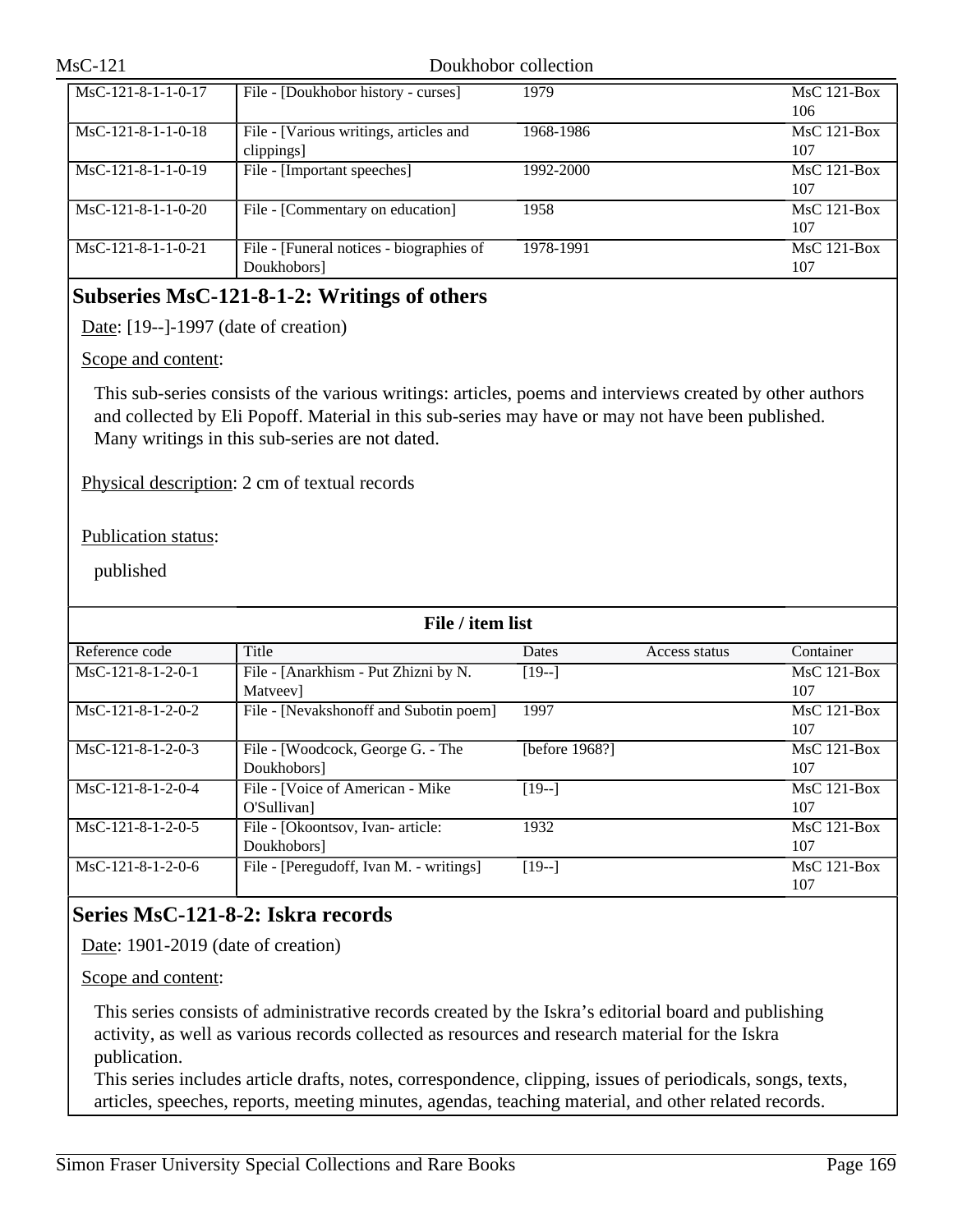This series is divided into three sub-series: 1: Articles, notes and related; 2: Administrative records; 3: Tolstoy Connection.

Physical description: 48 cm of textual records 1 photograph: b&w print

Access points:

- Photographic material (documentary form)
- Textual record (documentary form)

Publication status:

published

# **Subseries MsC-121-8-2-1: Articles, notes, correspondence**

Date: 1901-2019 (date of creation)

Scope and content:

This sub-series contains various records created and collected by Eli Popoff and Iskra staff such as notes, drafts of articles and issues of Iskra as well as material such as articles, clippings, notes and data collected as a research resource for the Iskra content. It contains both published and unpublished material.

Physical description: 36 cm of textual records

Access points:

• Textual record (documentary form)

Publication status:

| File / item list    |                                              |              |               |               |
|---------------------|----------------------------------------------|--------------|---------------|---------------|
| Reference code      | Title                                        | <b>Dates</b> | Access status | Container     |
| $MsC-121-8-2-1-0-1$ | File - [Articles, letters written for Iskra] | 1972         |               | $MsC$ 121-Box |
|                     |                                              |              |               | 108           |
| $MsC-121-8-2-1-0-2$ | File - [Back up material for current         | 1934-1989    |               | $MsC$ 121-Box |
|                     | interviews Nov 96]                           |              |               | 108           |
| $MsC-121-8-2-1-0-3$ | File - [Two mods of thinking - two           | 1989         |               | $MsC$ 121-Box |
|                     | pathways of living - essay - Iskra]          |              |               | 108           |
| MsC-121-8-2-1-0-4   | File - [Origin of Doukhobor psalms -         | 2005         |               | $MsC$ 121-Box |
|                     | English and Russian article]                 |              |               | 108           |
| $MsC-121-8-2-1-0-5$ | File - [Iskra -2019 issues]                  | 2019         |               | $MsC$ 121-Box |
|                     |                                              |              |               | 108           |
| $MsC-121-8-2-1-0-6$ | File - [Iskra materials]                     | 1930-2002    |               | MsC 121-Box   |
|                     |                                              |              |               | 108           |
| $MsC-121-8-2-1-0-7$ | File - [Iskra articles, unpublished]         | 2011         |               | $MsC$ 121-Box |
|                     | materials re: Doukhobor life concepts]       |              |               | 108           |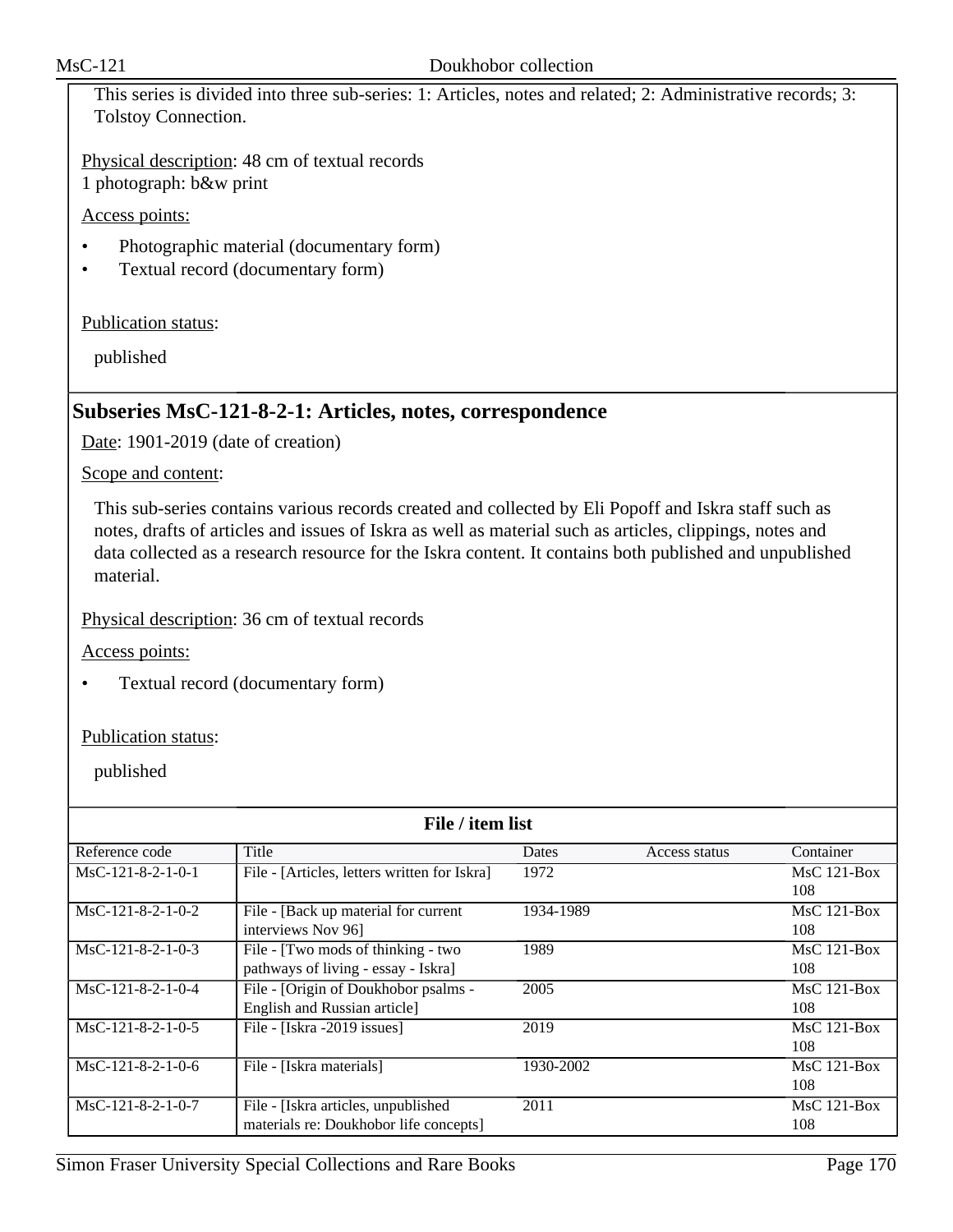| $MsC-121$            |                                                                | Doukhobor collection |                           |
|----------------------|----------------------------------------------------------------|----------------------|---------------------------|
| MsC-121-8-2-1-0-8    | File - [Iskra - articles, clippings re:<br>education]          | 1954-1983            | <b>MsC 121-Box</b><br>108 |
| $MsC-121-8-2-1-0-9$  | File - [Iskra articles, notes and related<br>material]         | 1901-1958            | $MsC$ 121-Box<br>108      |
| MsC-121-8-2-1-0-10   | File - [Humorous anecdotes]                                    | [1977?]              | MsC 121-Box<br>108        |
| MsC-121-8-2-1-0-11   | File - [Work for Iskra - notes, articles,<br>letters]          | 1967                 | <b>MsC 121-Box</b><br>109 |
| MsC-121-8-2-1-0-12   | File - [Notebook]                                              | [1988?]              | MsC 121-Box<br>109        |
| $MsC-121-8-2-1-0-13$ | File - [Iskra articles, notes]                                 | $\overline{2014}$    | $MsC$ 121-Box<br>109      |
| MsC-121-8-2-1-0-14   | File - [Christ has risen - article]                            | 2011                 | <b>MsC 121-Box</b><br>109 |
| $MsC-121-8-2-1-0-15$ | File - [Article - Message from Canadian<br>Doukhobors]         | 2012                 | MsC 121-Box<br>109        |
| MsC-121-8-2-1-0-16   | File - [Material for Iskra]                                    | 1943-1988            | MsC 121-Box<br>109        |
| MsC-121-8-2-1-0-17   | File - [Mir - articles written or translated]                  | 1976-1982            | MsC 121-Box<br>109        |
| MsC-121-8-2-1-0-18   | File - [Akimushka Fomenov - reports,<br>Iskra issue]           | 1905-2005            | MsC 121-Box<br>109        |
| MsC-121-8-2-1-0-19   | File - [Gems for thought - clippings,<br>articles]             | 1956-2000            | $MsC$ 121-Box<br>109      |
| MsC-121-8-2-1-0-20   | File - [Articles, clippings, notes on<br>Doukhobors]           | 2011-2012            | <b>MsC 121-Box</b><br>109 |
| MsC-121-8-2-1-0-21   | File - [Those evening bells - and other<br>writings for Iskra] | 2012                 | MsC 121-Box<br>110        |
| MsC-121-8-2-1-0-22   | File - [Pozdnikoff, Lisa - writings]                           | 1948-2010            | MsC 121-Box<br>110        |
| MsC-121-8-2-1-0-23   | File - [Speech - Declaration Day]                              | 2013                 | MsC 121-Box<br>110        |
| MsC-121-8-2-1-0-24   | File - [Essence of Doukhobors - writings]                      | 1925-1992            | MsC 121-Box<br>110        |
| MsC-121-8-2-1-0-25   | File - [To Russia - April 26, 2010 -<br>writings]              | 1988-1991            | MsC 121-Box<br>110        |
| MsC-121-8-2-1-0-26   | File - [Exiles to Siberia - a chapter]                         | 2013-2014            | $MsC$ 121-Box<br>110      |
| MsC-121-8-2-1-0-27   | File - [Writings, songs, correspondence,<br>notes]             | 2013                 | MsC 121-Box<br>110        |
| MsC-121-8-2-1-0-28   | File - [News from Russia and poems]                            | 2008-2013            | MsC 121-Box<br>110        |
| MsC-121-8-2-1-0-29   | File - [Reflections on teaching and songs<br>texts]            | 2010                 | MsC 121-Box<br>110        |
| MsC-121-8-2-1-0-30   | File - [Eli Popoff's speeches]                                 | 2003                 | MsC 121-Box<br>110        |
| MsC-121-8-2-1-0-31   | File - [A call for our times - and other<br>articles]          | 2007-2008            | MsC 121-Box<br>110        |
| MsC-121-8-2-1-0-32   | File - [Back up notes for June 8, 2008]                        | 2008                 | MsC 121-Box<br>110        |
| MsC-121-8-2-1-0-33   | File - [Kanigan, Mike W. - Kootenay<br>Elders]                 | 2007-2011            | MsC 121-Box<br>110        |
| MsC-121-8-2-1-0-34   | File - [Iskra - issue no. 1149]                                | 1967                 | MsC 121-Box<br>110        |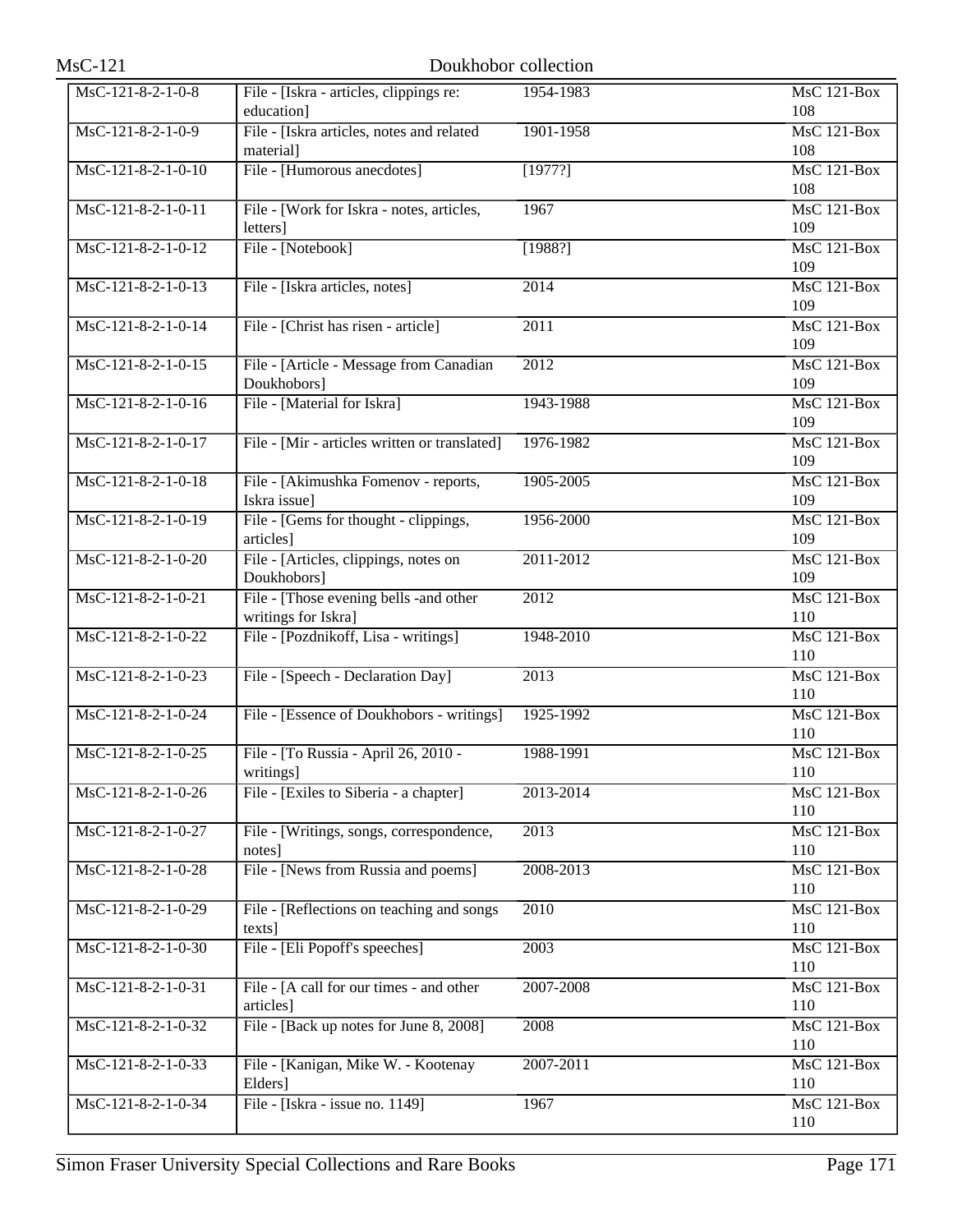|                                    | Doukhobor collection                                                                                |           |               |                           |
|------------------------------------|-----------------------------------------------------------------------------------------------------|-----------|---------------|---------------------------|
| MsC-121-8-2-1-0-35                 | File - [Draft articles for Iskra]                                                                   | 1998      |               | MsC 121-Box<br>110        |
| MsC-121-8-2-1-0-36                 | File - [Derhousoff, George - article<br>about]                                                      | 2013      |               | MsC 121-Box<br>110        |
|                                    | Subseries MsC-121-8-2-2: Administrative records                                                     |           |               |                           |
| Date: 1928-2009 (date of creation) |                                                                                                     |           |               |                           |
| Scope and content:                 |                                                                                                     |           |               |                           |
| the Iskra                          | This sub-series consists of administrative records created by the Editorial Board and management of |           |               |                           |
| 1 photograph: b&w print            | Physical description: 6 cm of textual records                                                       |           |               |                           |
| Access points:                     |                                                                                                     |           |               |                           |
|                                    |                                                                                                     |           |               |                           |
| $\bullet$<br>٠                     | Photographic material (documentary form)<br>Textual record (documentary form)                       |           |               |                           |
| Publication status:<br>published   |                                                                                                     |           |               |                           |
|                                    | File / item list                                                                                    |           |               |                           |
| Reference code                     | Title                                                                                               | Dates     | Access status | Container                 |
| MsC-121-8-2-2-0-1                  | File - [Current Iskra - correspondence<br>and editorial board records]                              | 1999-2005 |               | <b>MsC 121-Box</b><br>111 |
| MsC-121-8-2-2-0-2                  | File - [Iskra work - Editorial Committee]                                                           | 1986-2006 |               | MsC 121-Box<br>111        |
| MsC-121-8-2-2-0-3                  | File - [Protocols - meeting minutes,                                                                | 1928-1938 |               | $MsC$ 121-Box             |
| $MsC-121-8-2-2-0-4$                | report]<br>File - [Iskra - editorial board - minutes<br>and other records]                          | 1984-1998 |               | 111<br>MsC 121-Box<br>111 |
| $MsC-121-8-2-2-0-4-1651$           | Item - [Walter Lededoff and Eli Popoff in<br>the office with printing machine]                      | 1950      |               | MsC 121-Box<br>105        |

# **Subseries MsC-121-8-2-3: Tolstoy connection**

Date: 1910-2010 (date of creation)

Scope and content:

This sub-series consists of various records demonstrating Leo Tolstoy's connection to the Doukhobor community and beliefs and his family relationship with Doukhobors, particularly Alexandra Tolstoy. This sub-series contains excepts of Tolstoy's writings, clippings, brochures, Iskra articles about Tolstoy, published letter of Tolstoy to the Doukhobors and other related material.

Physical description: 6 cm of textual records

Access points: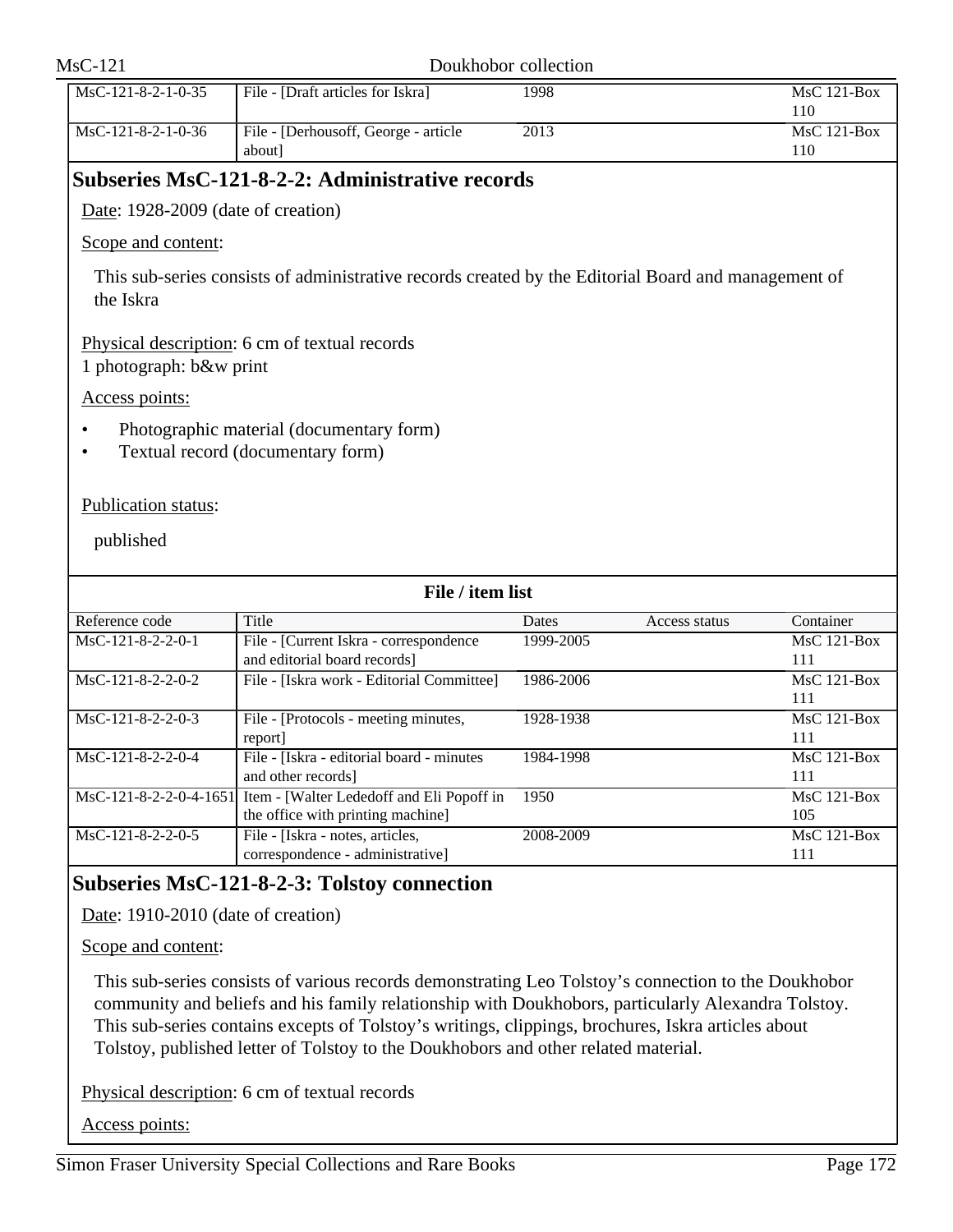### • Textual record (documentary form)

#### Publication status:

#### published

| File / item list    |                                              |           |               |               |
|---------------------|----------------------------------------------|-----------|---------------|---------------|
| Reference code      | Title                                        | Dates     | Access status | Container     |
| $MsC-121-8-2-3-0-1$ | File - [Tolstoy Symposium - clippings,       | 1978      |               | $MsC$ 121-Box |
|                     | papers                                       |           |               | 111           |
| $MsC-121-8-2-3-0-2$ | File - [Tolstoy Symposium - paper]           | 1978-1987 |               | $MsC$ 121-Box |
|                     |                                              |           |               | 111           |
| MsC-121-8-2-3-0-3   | File - [L. N. Tolstoy - related material]    | 1910-2010 |               | MsC 121-Box   |
|                     |                                              |           |               | 113           |
| $MsC-121-8-2-3-0-4$ | File - [L. N. Tolstoy - clippings, writings] | 1951-1991 |               | $MsC$ 121-Box |
|                     |                                              |           |               | 113           |
| $MsC-121-8-2-3-0-5$ | File - [L. N. Tolstoy related newspaper      | 1950-2004 |               | $MsC$ 121-Box |
|                     | and magazine issues and clippings ]          |           |               | 112           |
| MsC-121-8-2-3-0-6   | File - [Tolstoy connection to Doukhobors     | 1987      |               | $MsC$ 121-Box |
|                     | - brochures, clippings, etc.]                |           |               | 113           |
| MsC-121-8-2-3-0-7   | File - [Tolstoy - letter to Doukhobors       | 1994      |               | $MsC$ 121-Box |
|                     | $(1900)$ published in Iskra]                 |           |               | 113           |

# **Series MsC-121-8-3: Teaching records**

Date: 1926-2011 (date of creation)

Scope and content:

This series consists of the writings, notes, songs texts, clippings, chapters, flyers, booklets, correspondence and articles prepared for Sunday school teachings, for lecture series at Selkirk College and for other teaching events.

This series is divided into two sub-series: 1: Selkirk College; 2: General lectures.

Physical description: 65 cm of textual records

1 photograph : b&w print

Access points:

- Photographic material (documentary form)
- Textual record (documentary form)

Publication status:

published

# **Subseries MsC-121-8-3-1: Selkrik College**

Date: 1934-1999 (date of creation)

Scope and content: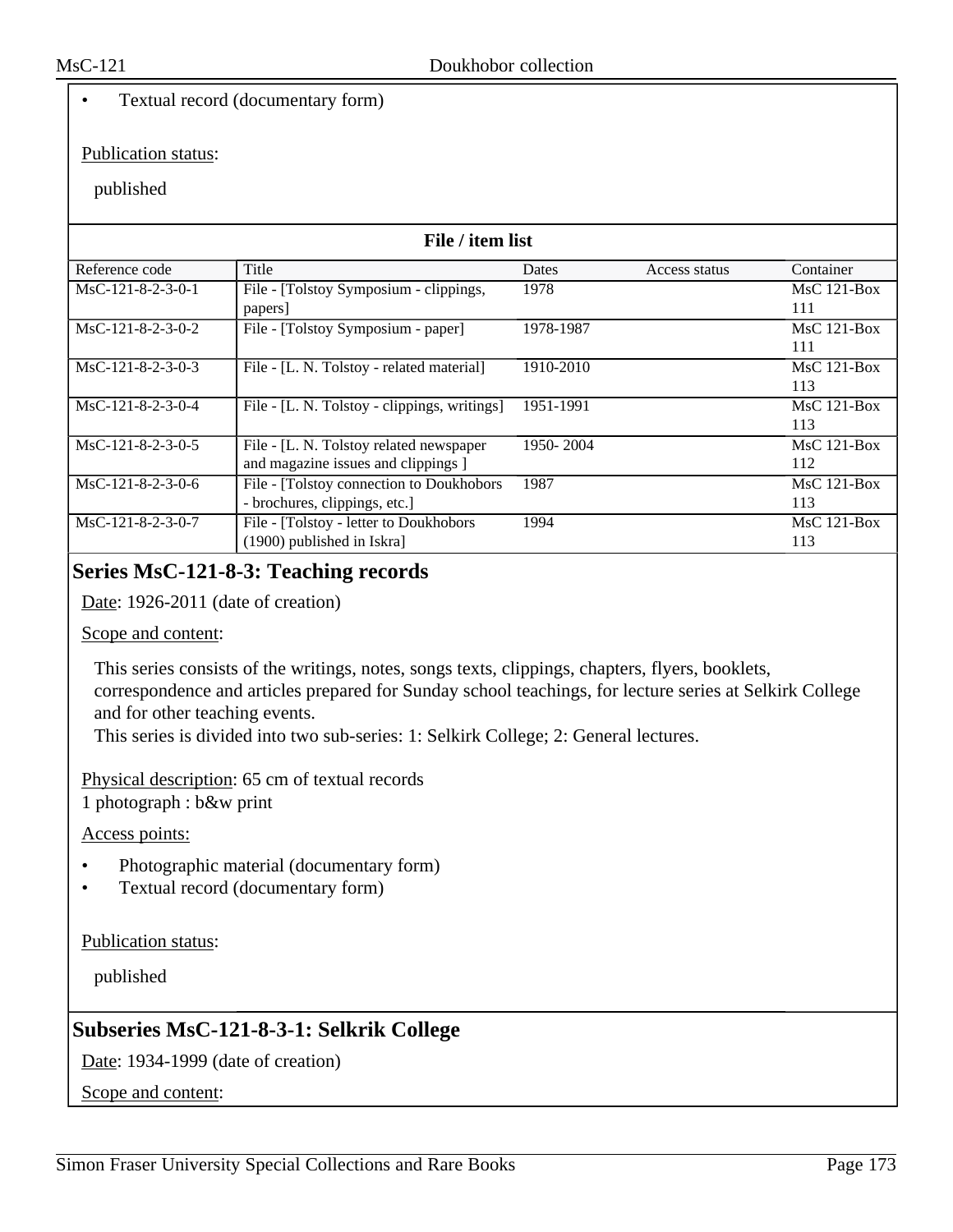This sub-series consists of the records relating to Eli Popoff's seminar series on the Doukhobor history, customs and beliefs at the Selkirk College in Castlegar, B.C. The records consist of original unpublished material written by Popoff.

The sub-series contains presentation notes, lectures material, correspondence, registration details and other related material.

Physical description: 27 cm of textual records

1 photograph : b&w print

Access points:

- Photographic material (documentary form)
- Textual record (documentary form)

Publication status:

| File / item list     |                                                           |              |               |                    |  |
|----------------------|-----------------------------------------------------------|--------------|---------------|--------------------|--|
| Reference code       | Title                                                     | <b>Dates</b> | Access status | Container          |  |
| $MsC-121-8-3-1-0-1$  | File - [Writers in their society: Soviet and              | 1989         |               | <b>MsC 121-Box</b> |  |
|                      | Canadian writers-conference]                              |              |               | 113                |  |
| $MsC-121-8-3-1-0-2$  | File - [Anne Holtby - Selkirk College]                    | 1967-1994    |               | MsC 121-Box        |  |
|                      |                                                           |              |               | 113                |  |
|                      | MsC-121-8-3-1-0-2-1640 Item - [Elderhostel Group photo at | 1988         |               |                    |  |
|                      | Selkirk Collge]                                           |              |               |                    |  |
| MsC-121-8-3-1-0-3    | File - [Selkirk College - origin, etc]                    | 1964-1967    |               | <b>MsC 121-Box</b> |  |
|                      |                                                           |              |               | 114                |  |
| $MsC-121-8-3-1-0-4$  | File - [Selkirk College - origin, etc]                    | 1965-2009    |               | $MsC$ 121-Box      |  |
|                      |                                                           |              |               | 114                |  |
| $MsC-121-8-3-1-0-5$  | File - [Selkirk College - presentation                    | 1999         |               | $MsC$ 121-Box      |  |
|                      | April 1, 1999]                                            |              |               | 114                |  |
| MsC-121-8-3-1-0-6    | File - [Selkirk College -writers                          | 1988-1989    |               | <b>MsC 121-Box</b> |  |
|                      | conference]                                               |              |               | 114                |  |
| $MsC-121-8-3-1-0-7$  | File - [Seminar on Doukhobor customs                      | 1967-1980    |               | $MsC$ 121-Box      |  |
|                      | and traditions]                                           |              |               | 114                |  |
| $MsC-121-8-3-1-0-8$  | File - [Selkirk College - 1999 centennial                 | 1997-1999    |               | $MsC$ 121-Box      |  |
|                      | input]                                                    |              |               | 114                |  |
| MsC-121-8-3-1-0-9    | File - [Doukhobor history - lecture 1]                    | 1977-1989    |               | $MsC$ 121-Box      |  |
|                      |                                                           |              |               | 114                |  |
| MsC-121-8-3-1-0-10   | File - [Doukhobor history - lecture 2]                    | 1968-1979    |               | $MsC$ 121-Box      |  |
|                      |                                                           |              |               | 114                |  |
| MsC-121-8-3-1-0-11   | File - [Doukhobor history - lecture 3]                    | 1964-1979    |               | $MsC$ 121-Box      |  |
|                      |                                                           |              |               | 114                |  |
| MsC-121-8-3-1-0-12   | File - [Doukhobor history - lecture 4]                    | 1934-1980    |               | <b>MsC 121-Box</b> |  |
|                      |                                                           |              |               | 114                |  |
| $MsC-121-8-3-1-0-13$ | File - [Doukhobor history - lecture 5]                    | 1956-1988    |               | MsC 121-Box        |  |
|                      |                                                           |              |               | 114                |  |
| MsC-121-8-3-1-0-14   | File - [Doukhobor history - lecture 6]                    | $[198-?]$    |               | MsC 121-Box        |  |
|                      |                                                           |              |               | 114                |  |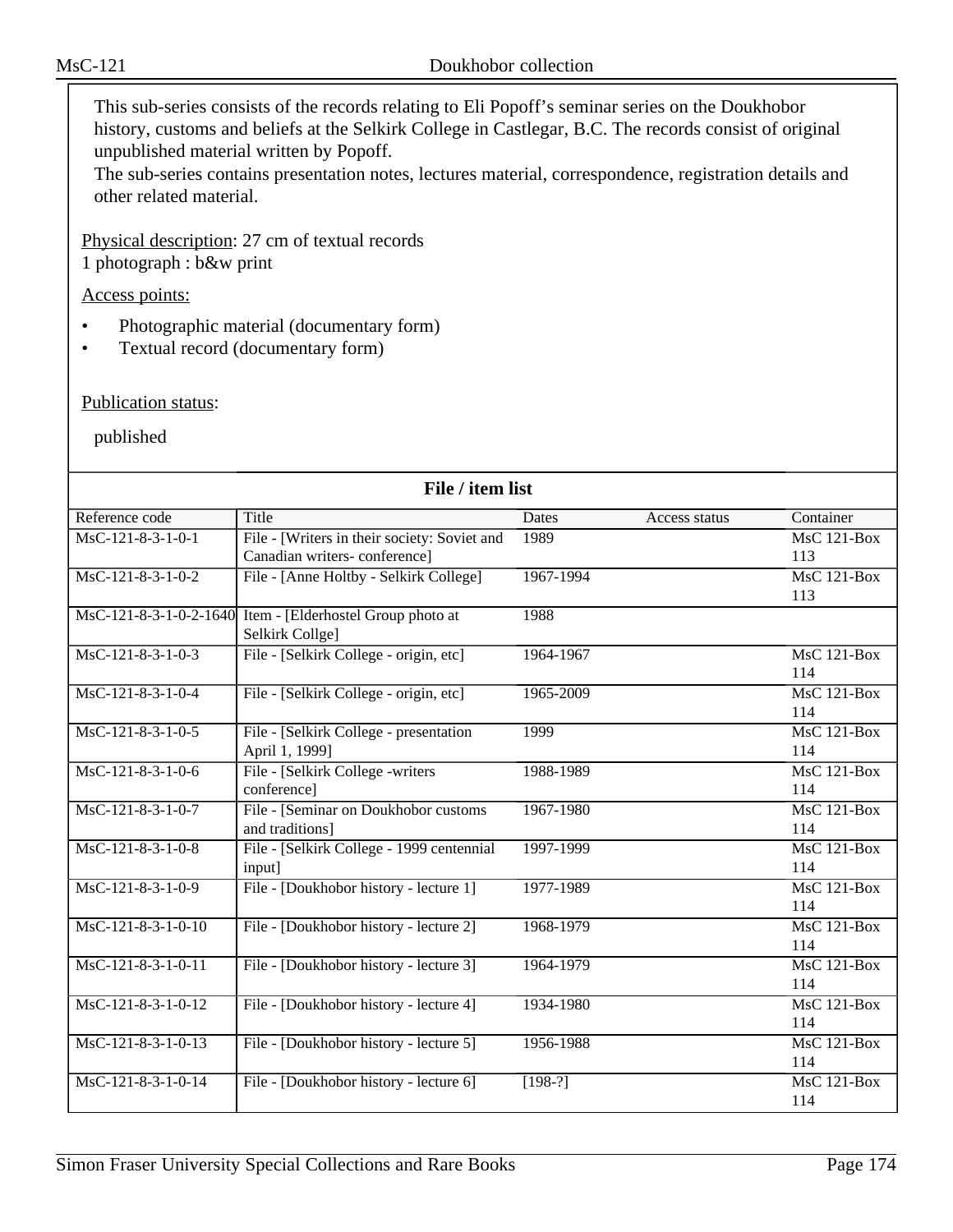| MsC-121-8-3-1-0-15   | File - [Doukhobor history - lecture 7]      | $[198-?]$        | MsC 121-Box        |
|----------------------|---------------------------------------------|------------------|--------------------|
|                      |                                             |                  | 114                |
| $MsC-121-8-3-1-0-16$ | File - [Doukhobor history - lecture 8]      | $[198-?]$        | MsC 121-Box        |
|                      |                                             |                  | 114                |
| $MsC-121-8-3-1-0-17$ | File - [Doukhobor history - lecture 9]      | $[198-?]$        | <b>MsC 121-Box</b> |
|                      |                                             |                  | 114                |
| MsC-121-8-3-1-0-18   | File - [Doukhobor history - lecture 10]     | 1977             | <b>MsC 121-Box</b> |
|                      |                                             |                  | 114                |
| $MsC-121-8-3-1-0-19$ | File - [Doukhobor history - lecture 11]     | $[198-?]$        | MsC 121-Box        |
|                      |                                             |                  | 114                |
| $MsC-121-8-3-1-0-20$ | File - [Doukhobor history - lecture 12]     | 1971-1977        | MsC 121-Box        |
|                      |                                             |                  | 114                |
| MsC-121-8-3-1-0-21   | File - [Doukhobor history - lecture 13]     | 1968             | MsC 121-Box        |
|                      |                                             |                  | 114                |
| MsC-121-8-3-1-0-22   | File - [Doukhobor history - lecture 14]     | 1974-1975        | MsC 121-Box        |
|                      |                                             |                  | 114                |
| $MsC-121-8-3-1-0-23$ | File - [Doukhobor history - lecture 15]     | [1977?]          | MsC 121-Box        |
|                      |                                             |                  | 114                |
| MsC-121-8-3-1-0-24   | File - [Back-up material - opportunity      | $[1954-1979?]$   | <b>MsC 121-Box</b> |
|                      | newsletter]                                 |                  | 115                |
| $MsC-121-8-3-1-0-25$ | File - [Doukhobor historical data]          | $[1962 - 1981?]$ | MsC 121-Box        |
|                      |                                             |                  | 115                |
| MsC-121-8-3-1-0-26   | File - [Selkirk College, Grand Forks]       | 1979             | MsC 121-Box        |
|                      |                                             |                  | 115                |
| MsC-121-8-3-1-0-27   | File - [Register -Grand Forks]              | 1976-1977        | MsC 121-Box        |
|                      |                                             |                  | 115                |
| MsC-121-8-3-1-0-28   | File - [Selkirk College night classes]      | 1979-1982        | MsC 121-Box        |
|                      | outline + correspondence]                   |                  | 115                |
| MsC-121-8-3-1-0-29   | File - [Selkirk College - night classes     | 1976-1977        | MsC 121-Box        |
|                      | outline + correspondence - Doukhobor        |                  | 115                |
|                      | history]                                    |                  |                    |
| $MsC-121-8-3-1-0-30$ | File - [Register - Castlegar]               | 1976-1977        | <b>MsC 121-Box</b> |
|                      |                                             |                  | 115                |
| MsC-121-8-3-1-0-31   | File - [Lecture - Sherstobitoff class -     | 1974             | MsC 121-Box        |
|                      | <b>Grand Forks</b> ]                        |                  | 115                |
| MsC-121-8-3-1-0-32   | File - [Spring Festival - Self-awareness    | 1981             | MsC 121-Box        |
|                      | group at Selkirk College]                   |                  | 115                |
| MsC-121-8-3-1-0-33   | File - [For Youth Lecture - Stanley         | 1995             | MsC 121-Box        |
|                      | Humphries School - Castlegar]               |                  | 115                |
| MsC-121-8-3-1-0-34   | File - [Towards understanding ourselves -   | 1988             | MsC 121-Box        |
|                      | J.E. Semenoff - youth seminar]              |                  | 115                |
| MsC-121-8-3-1-0-35   | File - [Ukrainian tiles - notes, clippings] | 1987             | $MsC$ 121-Box      |
|                      |                                             |                  | 115                |

# **Subseries MsC-121-8-3-2: Lectures general**

Date: 1926-2011, predominantly 1950-2011 (date of creation)

Scope and content:

This sub-series consists of the various resources related to lectures, seminars and Sunday school material prepared and collected by Eli A. Popoff that are focused on Doukhobor history and beliefs. The material includes writings, notes, song texts, clippings, curriculum material, correspondence,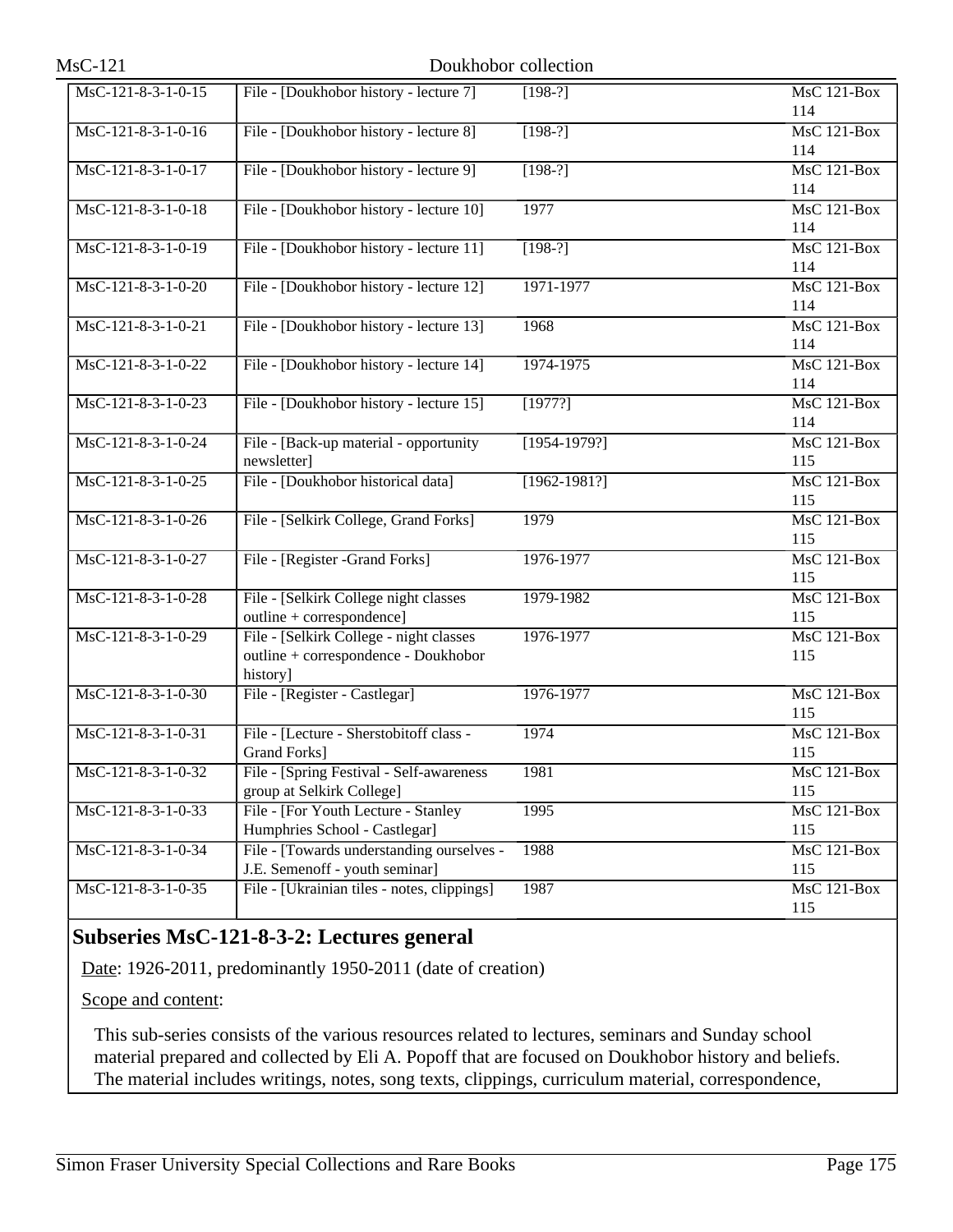booklets, Iskra articles, and other related material. This sub-series also includes meeting minutes documenting organization of the Sunday schools.

Physical description: 38 cm of textual records

Access points:

• Textual record (documentary form)

# Publication status:

| File / item list     |                                                                         |           |               |                                        |
|----------------------|-------------------------------------------------------------------------|-----------|---------------|----------------------------------------|
| Reference code       | Title                                                                   | Dates     | Access status | Container                              |
| MsC-121-8-3-2-0-1    | File - Lecture material                                                 | 1963-1975 |               | $MsC$ 121-Box<br>115                   |
| $MsC-121-8-3-2-0-2$  | File - Lecture on psalms as portrayed on<br>screen [texts and articles] | 2005-2007 |               | $MsC$ 121-Box<br>115                   |
| $MsC-121-8-3-2-0-3$  | File - Lecture to homemakers - Re:<br>Doukhobor beliefs on life + death | 1985      |               | <b>MsC 121-Box</b><br>115              |
| MsC-121-8-3-2-0-4    | File - Sunday school lectures                                           | 1980      |               | $MsC$ 121-Box<br>115                   |
| $MsC-121-8-3-2-0-5$  | File - [Sunday school material from John<br>J. Semenoff]                | 1969-1978 |               | $MsC$ 121-Box<br>115                   |
| MsC-121-8-3-2-0-6    | File - [Lecture material - correspondence,<br>songs texts, notes]       | 1961-1978 |               | <b>MsC 121-Box</b><br>116              |
| MsC-121-8-3-2-0-7    | File - [Sunday meetings materials]                                      | 1987-1989 |               | $MsC$ 121-Box<br>116                   |
| $MsC-121-8-3-2-0-8$  | File - [Sunday school meeting minutes]                                  | 1958-1961 |               | $MsC$ 121-Box<br>116                   |
| MsC-121-8-3-2-0-9    | File - [Record of Lectures - Presentation<br>etc. - Eli Popoff]         | 1967-1987 |               | <b>MsC 121-Box</b><br>116              |
| $MsC-121-8-3-2-0-10$ | File - [Henninger, Manya - class lecture]                               | 1981      |               | $MsC$ 121-Box<br>116                   |
| MsC-121-8-3-2-0-11   | File - [Sunday school materials and<br>correspondence]                  | 1958-1964 |               | $MsC$ 121-Box<br>116                   |
| MsC-121-8-3-2-0-12   | File - [Russian schools]                                                | 1950-1969 |               | $MsC$ 121-Box<br>116                   |
| MsC-121-8-3-2-0-13   | File - [Work for Sunday school]<br>curriculum]                          | 1970-1987 |               | MsC 121-Box<br>116                     |
| MsC-121-8-3-2-0-14   | File - [Sunday school materials]                                        | 1986-1987 |               | $\overline{\text{MsC 121-Box}}$<br>116 |
| MsC-121-8-3-2-0-15   | File - [Sunday school materials for<br>lectures]                        | 1959-1980 |               | <b>MsC 121-Box</b><br>116              |
| MsC-121-8-3-2-0-16   | File - [Notebook from lifestyle workshop<br>in Grand Forks]             | 1986      |               | $MsC$ 121-Box<br>117                   |
| MsC-121-8-3-2-0-17   | File - [Doukhobor singing - lecture with<br>Shirley Perry]              | 1986-1993 |               | $MsC$ 121-Box<br>117                   |
| MsC-121-8-3-2-0-18   | File - [Historical documents, clippings re:<br>USCC]                    | 1926-1990 |               | $MsC$ 121-Box<br>117                   |
| MsC-121-8-3-2-0-19   | File - [Youth seminar - Johnny + Sarah -<br>September 2008]             | 1963-2011 |               | MsC 121-Box<br>117                     |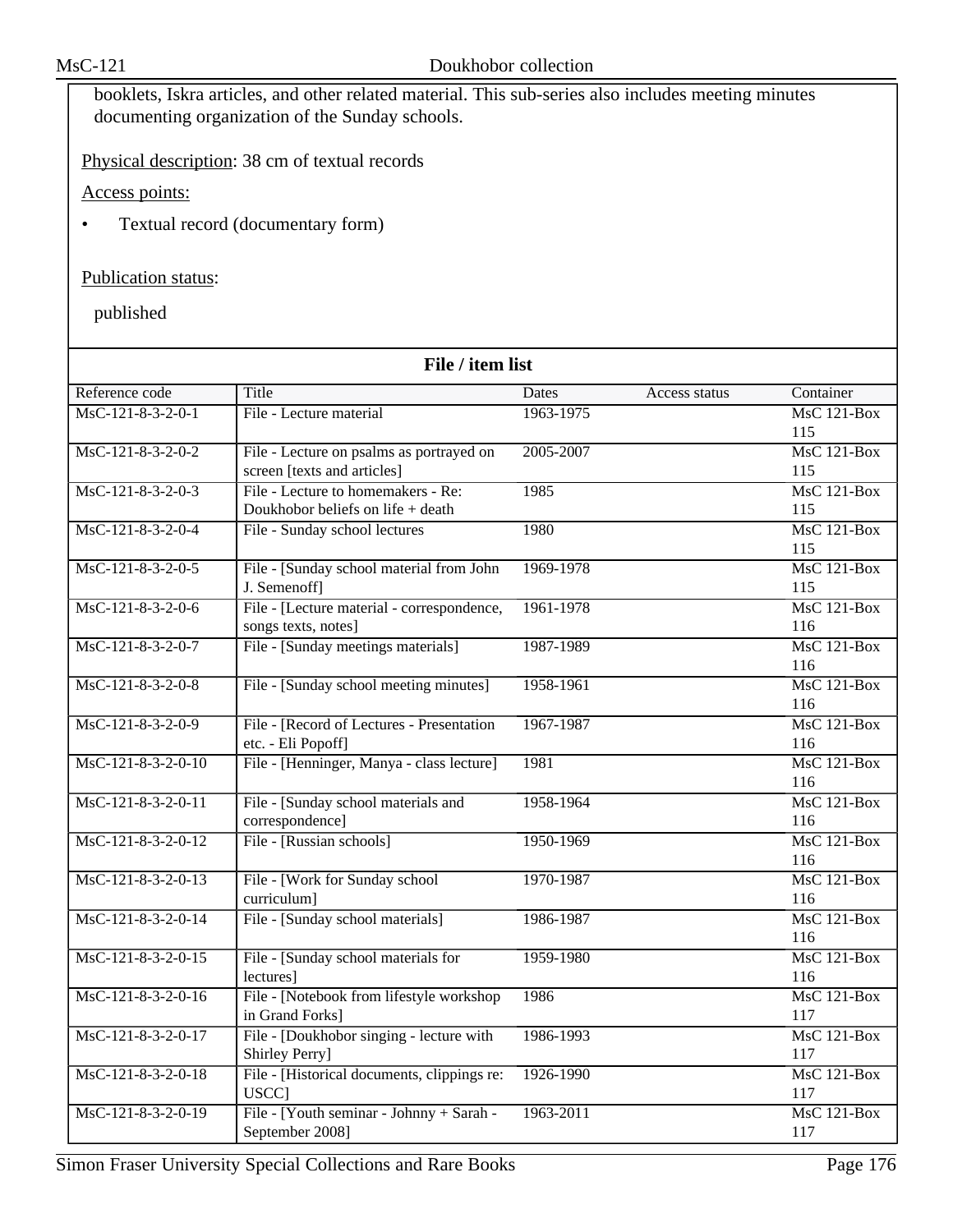| MsC-121-8-3-2-0-20   | File - [Lecture]                                                                                      | 1951-1982 | $MsC$ 121-Box<br>117 |
|----------------------|-------------------------------------------------------------------------------------------------------|-----------|----------------------|
| MsC-121-8-3-2-0-21   | File - [Lecture - important pslams -<br>historical documents]                                         | 2007-2008 | $MsC$ 121-Box<br>117 |
| $MsC-121-8-3-2-0-22$ | File - [Lecture - evaluation of Doukhobor<br>spiritual heritage for life-style planning<br>committee] | 1985-1987 | $MsC$ 121-Box<br>117 |
| $MsC-121-8-3-2-0-23$ | File - [Heritage Week lecture - Kaslo -<br>Doukhobor history + concepts]                              | 1974-1986 | $MsC$ 121-Box<br>117 |
| $MsC-121-8-3-2-0-24$ | File - [Seminar - Ootishenye]                                                                         | 1981-2006 | $MsC$ 121-Box<br>117 |
| $MsC-121-8-3-2-0-25$ | File - [Material for youth retreat - notes,<br>essays, clippings]                                     | 1988-1990 | $MsC$ 121-Box<br>117 |
| $MsC-121-8-3-2-0-26$ | File - [Lectures to youth - Paul G.<br>Samsonoff]                                                     | 1953      | $MsC$ 121-Box<br>117 |
| $MsC-121-8-3-2-0-27$ | File - [Sunday school work - notes,<br>articles, songs]                                               | 1979-1982 | $MsC$ 121-Box<br>117 |
| $MsC-121-8-3-2-0-28$ | File - [Youth material for Sunday school]<br>meetings]                                                | 1959-2008 | $MsC$ 121-Box<br>117 |
| $MsC-121-8-3-2-0-29$ | File - [Sunday school curriculum -<br>USCC]                                                           | 1986      | $MsC$ 121-Box<br>118 |

# **Series MsC-121-8-4: Songs texts records**

Date: [19--]-2012 (date of creation)

Scope and content:

This series consists of the songs, hymns and psalms texts, music sheets and other material related to Doukhobor songs and music as vital part of Doukhobor culture and traditions. Large number of these files are original and translated Doukhobor songs, many of which are unpublished. A number of files in this series were created in collaboration with Kenneth Peacock of National Museum in Ottawa.

Physical description: 60 cm of textual records

Publication status:

| File / item list    |                                          |              |               |               |  |
|---------------------|------------------------------------------|--------------|---------------|---------------|--|
| Reference code      | Title                                    | <b>Dates</b> | Access status | Container     |  |
| $MsC-121-8-4-0-0-1$ | File - [Beloved Brother in Lord Jesus    | 1958         |               | $MsC$ 121-Box |  |
|                     | Christ - psalm in English                |              |               | 119           |  |
| $MsC-121-8-4-0-0-2$ | File - [Christ is calling - psalm in     | 1958-2005    |               | $MsC$ 121-Box |  |
|                     | English]                                 |              |               | 119           |  |
| MsC-121-8-4-0-0-3   | File - [Doukhobor psalms essay]          | 2005         |               | $MsC$ 121-Box |  |
|                     |                                          |              |               | 119           |  |
| $MsC-121-8-4-0-0-4$ | File - [For what purpose was Christ born | 1991         |               | $MsC$ 121-Box |  |
|                     | - psalm]                                 |              |               | 119           |  |
| $MsC-121-8-4-0-0-5$ | File - [Texts of psalms]                 | 1971-1992    |               | $MsC$ 121-Box |  |
|                     |                                          |              |               | 119           |  |
| $MsC-121-8-4-0-0-6$ | File - [List of psalms still sung]       | 1946-1947    |               | $MsC$ 121-Box |  |
|                     |                                          |              |               | 119           |  |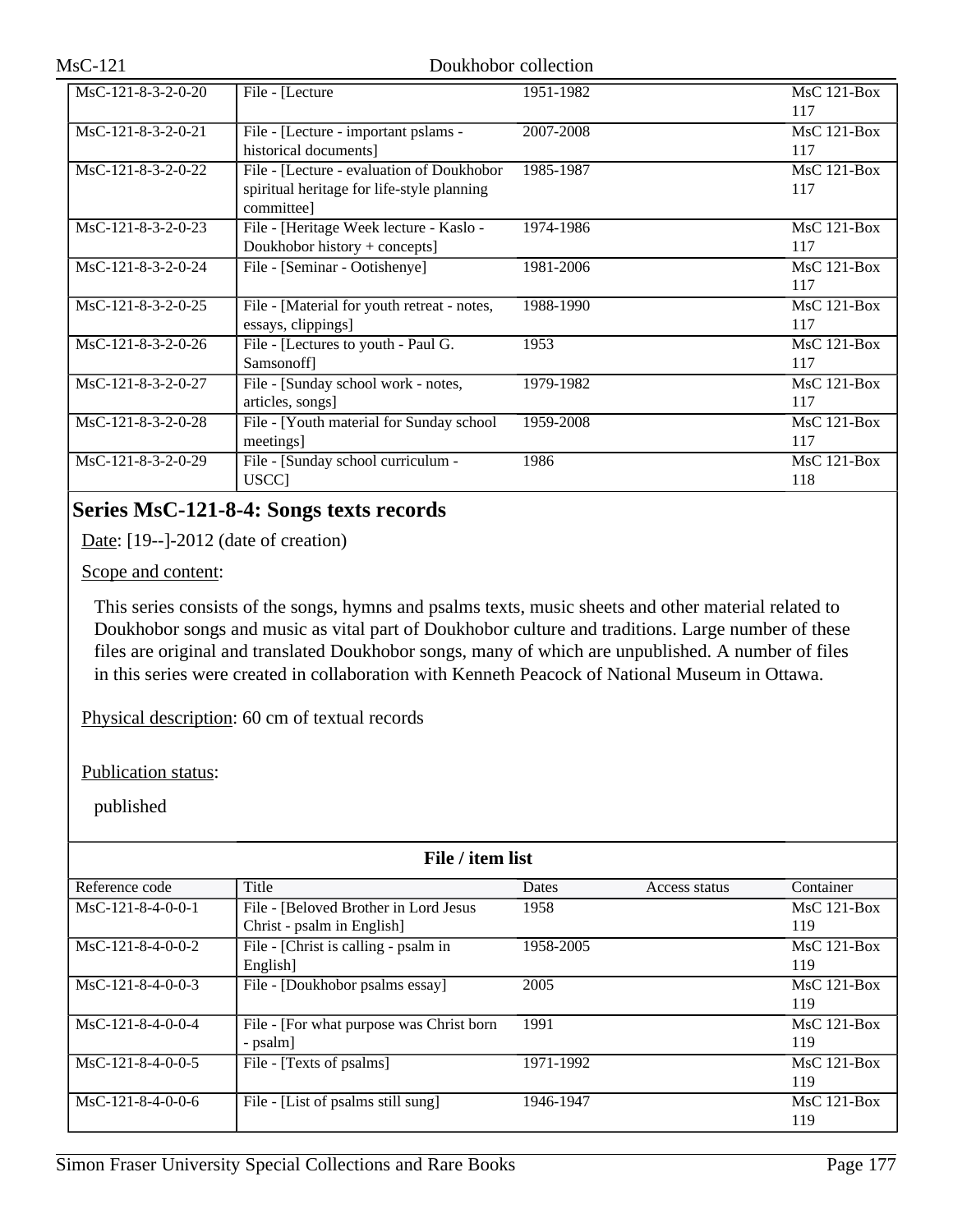| $MsC-121$                              |                                                                                                       | Doukhobor collection  |                           |
|----------------------------------------|-------------------------------------------------------------------------------------------------------|-----------------------|---------------------------|
| MsC-121-8-4-0-0-7                      | File - [Psalm - Optina elders in Russian<br>and English]                                              | 2004                  | <b>MsC 121-Box</b><br>119 |
| $MsC-121-8-4-0-0-8$                    | File - [Psalm sets]                                                                                   | $[19-]$               | MsC 121-Box<br>119        |
| MsC-121-8-4-0-0-9                      | File - [Toil and peaceful life psalms]                                                                | [1986?]               | <b>MsC 121-Box</b><br>119 |
| MsC-121-8-4-0-0-10                     | File - [Hymns and songs- historical and<br>older times numbers]                                       | $[19-]$               | <b>MsC 121-Box</b><br>119 |
| MsC-121-8-4-0-0-11                     | File - [Hymns for Tolstoy project]                                                                    | 1987                  | MsC 121-Box<br>119        |
| $\overline{\text{MsC-121-8-4-0-0-12}}$ | File - [Translation - Doukhobor psalms,<br>history]                                                   | 1966-1982             | $MsC$ 121-Box<br>119      |
| MsC-121-8-4-0-0-13                     | File - [Hymnody preservation project<br>(Marge Maloff)]                                               | 1966-1991             | <b>MsC 121-Box</b><br>120 |
| $MsC-121-8-4-0-0-14$                   | File - [Hymnody preservation project -<br>old time songs submitted]                                   | 1990-1991             | MsC 121-Box<br>120        |
| $\overline{\text{MsC-121-8-4-0-0-15}}$ | File - [Hymns for Suffieeld Peace<br>Manifestation]                                                   | 1964                  | <b>MsC 121-Box</b><br>120 |
| MsC-121-8-4-0-0-16                     | File - [Songs texts]                                                                                  | 1963-1968             | $MsC$ 121-Box<br>120      |
| $MsC-121-8-4-0-0-17$                   | File - [Hymns and songs]                                                                              | 1969-1979             | MsC 121-Box<br>120        |
| MsC-121-8-4-0-0-18                     | File - [Songs texts]                                                                                  | 1954-1964             | $MsC$ 121-Box<br>120      |
| MsC-121-8-4-0-0-19                     | File - [Songs texts and related]                                                                      | 1963-1965             | $MsC$ 121-Box<br>120      |
| MsC-121-8-4-0-0-20                     | File - [Appendix - songs texts and<br>related]                                                        | $[19-]$               | MsC 121-Box<br>120        |
| MsC-121-8-4-0-0-21                     | File - [Songs texts]                                                                                  | 1963                  | <b>MsC 121-Box</b><br>120 |
| MsC-121-8-4-0-0-22                     | File - [Songs texts]                                                                                  | 1963-1964             | <b>MsC 121-Box</b><br>121 |
| $MsC-121-8-4-0-0-23$                   | File - [Songs texts, notes, lists ]                                                                   | 1963                  | MsC 121-Box<br>121        |
| MsC-121-8-4-0-0-24                     | File - [Songs lists]                                                                                  | 1968-1971             | MsC 121-Box<br>121        |
| MsC-121-8-4-0-0-25                     | File - [Hymns for funerals]                                                                           | 1990-1997             | <b>MsC 121-Box</b><br>121 |
| $MsC-121-8-4-0-0-26$                   | File - [Collection of hymns and songs]                                                                | [not before]<br>1944] | MsC 121-Box<br>121        |
| MsC-121-8-4-0-0-27                     | File - [Historic songs and plays]                                                                     | $[195-?]$             | MsC 121-Box<br>121        |
| MsC-121-8-4-0-0-28                     | File - [Psalmists]                                                                                    | 1998-2012             | MsC 121-Box<br>121        |
| MsC-121-8-4-0-0-29                     | File - [Rare documents - hymns,<br>writings]                                                          | 1962-1986             | MsC 121-Box<br>121        |
| MsC-121-8-4-0-0-30                     | File - [Resource materials- songs, notes]                                                             | 1977-1994             | MsC 121-Box<br>121        |
| MsC-121-8-4-0-0-31                     | File - [Translated pslams - Museum<br>related]                                                        | 1963-1984             | <b>MsC 121-Box</b><br>121 |
| MsC-121-8-4-0-0-32                     | File - [Doukhobors hymns, songs]<br>translated into English for National<br>Museum in Ottawa, book 1] | 1963                  | MsC 121-Box<br>122        |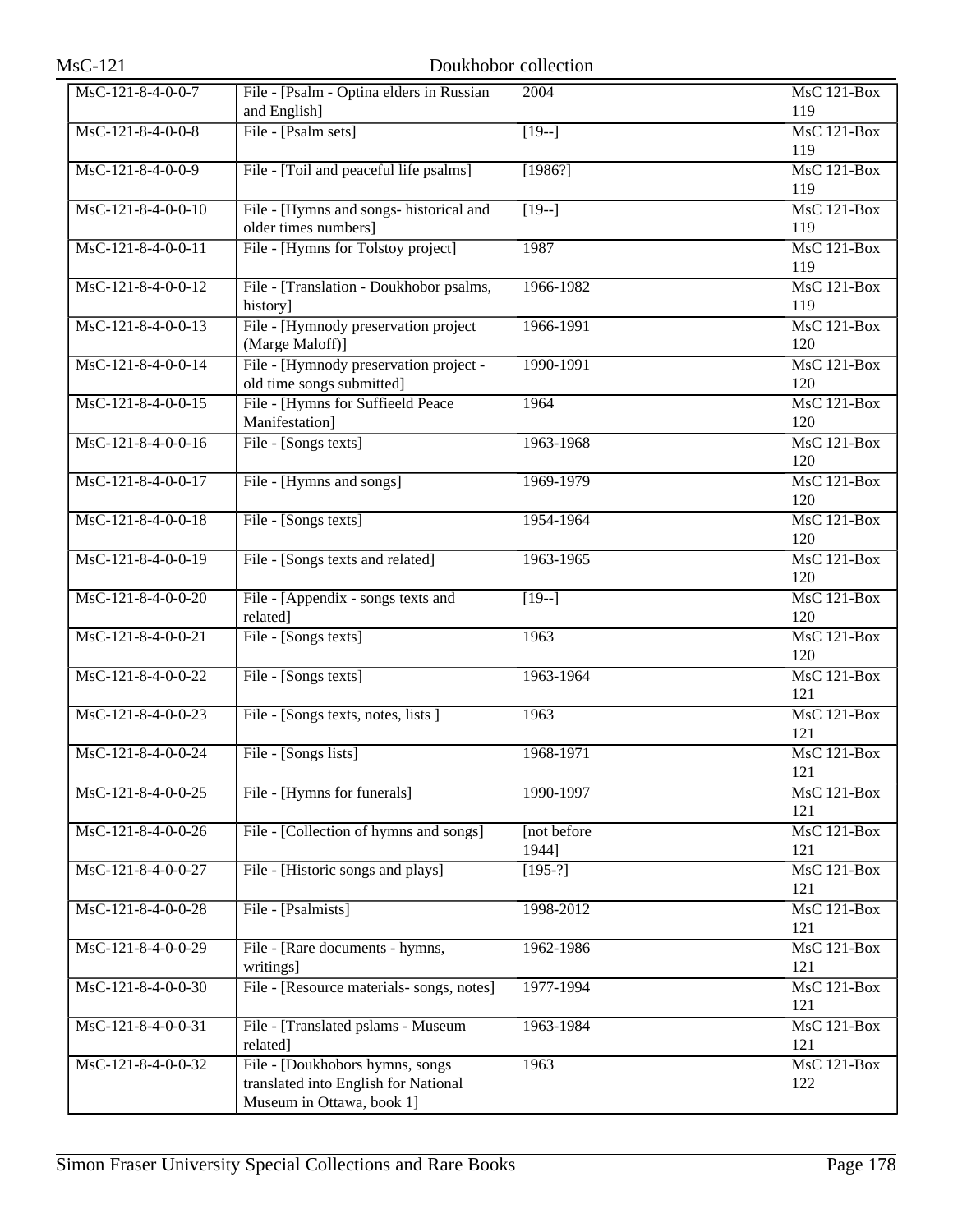| MsC-121-8-4-0-0-33   | File - [Doukhobors hymns, songs            | 1963-1964 | $MsC$ 121-Box      |
|----------------------|--------------------------------------------|-----------|--------------------|
|                      | translated into English for National       |           | 122                |
|                      | Museum in Ottawa, book 2]                  |           |                    |
| MsC-121-8-4-0-0-34   | File - [Psalms translated for National     | 1963      | <b>MsC 121-Box</b> |
|                      | Museum]                                    |           | 122                |
| $MsC-121-8-4-0-0-35$ | File - [Doukhobor tape index sheet -       | 1970      | $MsC$ 121-Box      |
|                      | National Museum in Ottawa]                 |           | 122                |
| MsC-121-8-4-0-0-36   | File - [Peacock, Ken - translations -      | 1963      | MsC 121-Box        |
|                      | hymns]                                     |           | 122                |
| MsC-121-8-4-0-0-37   | File - [Peacock, Ken - translations -      | 1963-1968 | <b>MsC 121-Box</b> |
|                      | hymns, notes]                              |           | 123                |
| MsC-121-8-4-0-0-38   | File - [1967 - Museum translations]        | 1963-1967 | $MsC$ 121-Box      |
|                      |                                            |           | 123                |
| MsC-121-8-4-0-0-39   | File - [Peacock, Ken - translations]       | 1963-1964 | <b>MsC 121-Box</b> |
|                      |                                            |           | 123                |
| MsC-121-8-4-0-0-40   | File - [English translations of psalms for | 1946-1977 | <b>MsC 121-Box</b> |
|                      | museum- Aug. 1965]                         |           | 123                |
| MsC-121-8-4-0-0-41   | File - [English translations of hymns for  | 1963      | <b>MsC 121-Box</b> |
|                      | museum- Aug. 1965]                         |           | 123                |
| $MsC-121-8-4-0-0-42$ | File - [English translations of songs -    | 1963-1964 | <b>MsC 121-Box</b> |
|                      | Aug. 1965]                                 |           | 123                |
| MsC-121-8-4-0-0-43   | File - [Songs for the museum - Russian]    | 1963      | <b>MsC 121-Box</b> |
|                      | texts Aug. 1965]                           |           | 123                |
| MsC-121-8-4-0-0-44   | File - [Peacock, Ken - English             | 1963      | $MsC$ 121-Box      |
|                      | translations of hymns and psalms]          |           | 123                |
| MsC-121-8-4-0-0-45   | File - [For 1971 National Museum -         | 1964      | $MsC$ 121-Box      |
|                      | songs texts]                               |           | 123                |
| MsC-121-8-4-0-0-46   | File - [Work for Museum - songs texts]     | 1963      | MsC 121-Box        |
|                      |                                            |           | 123                |
| MsC-121-8-4-0-0-47   | File - [Iskra files - copies of work for   | 1963-1966 | <b>MsC 121-Box</b> |
|                      | museum - songs texts]                      |           | 123                |

# **Series MsC-121-8-5: USCC Records**

Date: 1895-2014 (date of creation)

Scope and content:

This series consists of records relating to the USCC as organization and Eli A. Popoff's role in the organization from personal perspective and as a member of the Executive Committee of the USCC. This series contains various records, including administrative, correspondence, conferences, committees, symposiums, conventions, cultural and events records.

This series consists of nine sub-series: 1: Administrative records; 2: USCC general records; 3: Festival, events and choir records; 4: Symposiums; 5: General committees and conferences records; 6: Migration committee; 7: MRA conferences; 8: Conventions; 9: Customs and traditions.

Physical description: 334 cm of textual records

3 photographs: b&w print

28 photographs: col. print

1 photograph: col. negative

2 photographs b&w negatives

Access points:

• Photographic material (documentary form)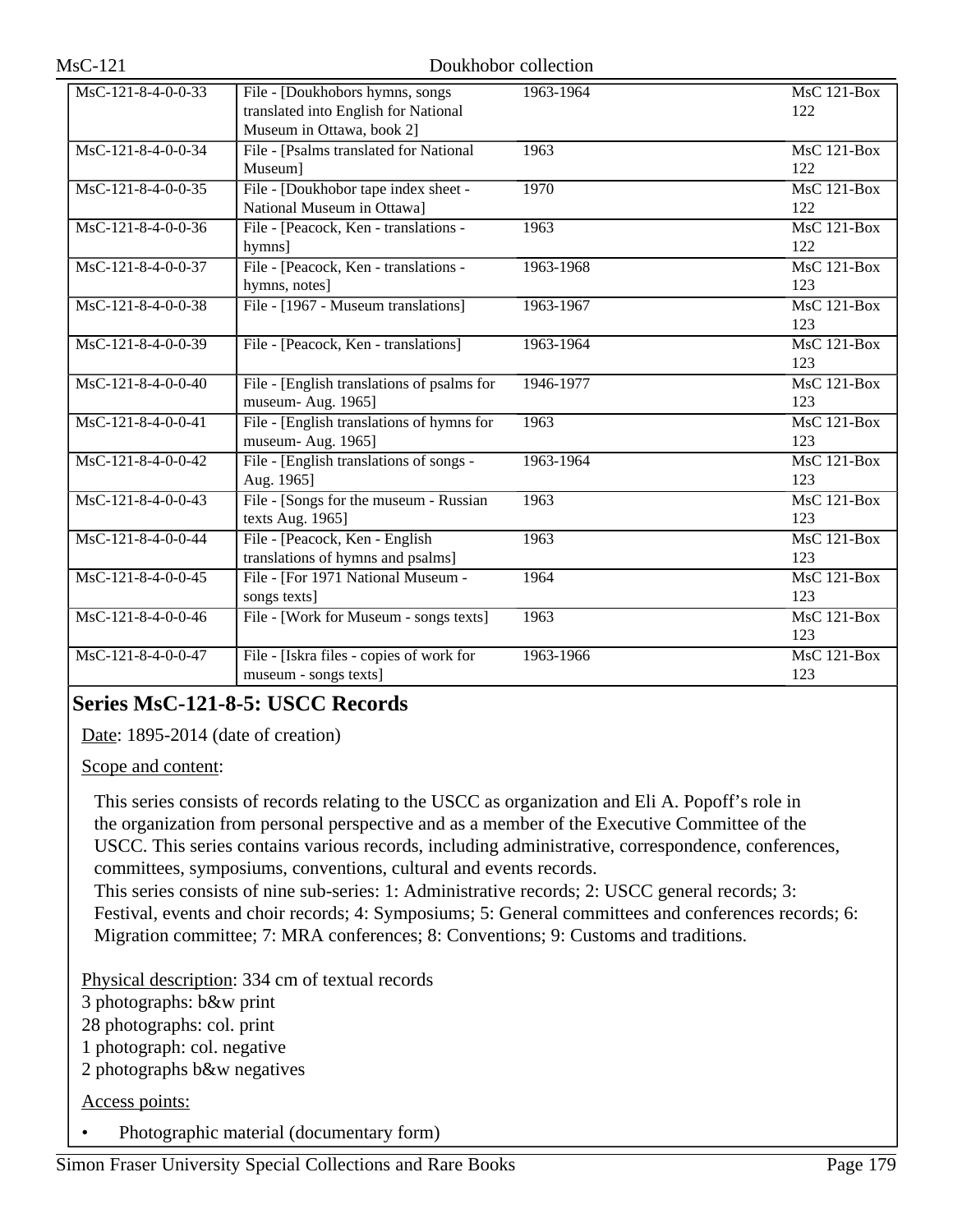• Textual record (documentary form)

Publication status:

published

# **Subseries MsC-121-8-5-1: Administrative records**

Date: 1940-2010 (date of creation)

Scope and content:

This sub-series consists of the administrative records that relate to the operation of the USCC as organization. It includes the Executive Committee and Board of Trustees meeting minutes (protocols), agendas, correspondence, financial records, circular letters, land related material, USCC newsletters, records related to the membership and records relating to the USCC relations with other Doukhobor organizations.

Physical description: 42 cm of textual records

#### Publication status:

| File / item list     |                                            |           |               |               |  |  |
|----------------------|--------------------------------------------|-----------|---------------|---------------|--|--|
| Reference code       | Title                                      | Dates     | Access status | Container     |  |  |
| $MsC-121-8-5-1-0-1$  | File - Union of Youth - constitution       | 1961      |               | $MsC$ 121-Box |  |  |
|                      |                                            |           |               | 124           |  |  |
| $MsC-121-8-5-1-0-2$  | File - [Spiritual meetings - minutes]      | 2000-2002 |               | MsC 121-Box   |  |  |
|                      |                                            |           |               | 124           |  |  |
| $MsC-121-8-5-1-0-3$  | File - [USCC - Bashilov + ACRD]            | 1968-1972 |               | $MsC$ 121-Box |  |  |
|                      |                                            |           |               | 125           |  |  |
| $MsC-121-8-5-1-0-4$  | File - [USCC - new centre - clippings]     | 1980      |               | $MsC$ 121-Box |  |  |
|                      |                                            |           |               | 124           |  |  |
| $MsC-121-8-5-1-0-5$  | File - [USCC administrative letters, etc.] | 1968-1971 |               | $MsC$ 121-Box |  |  |
|                      |                                            |           |               | 124           |  |  |
| $MsC-121-8-5-1-0-6$  | File - [Union of Doukhobors of Canada -    | 1950-1960 |               | $MsC$ 121-Box |  |  |
|                      | correspondence]                            |           |               | 124           |  |  |
| $MsC-121-8-5-1-0-7$  | File - [Union of Doukhobors of Canada -    | 1952-1953 |               | MsC 121-Box   |  |  |
|                      | correspondence: Strelive, Sherstobitoff,   |           |               | 125           |  |  |
|                      | Riebin]                                    |           |               |               |  |  |
| $MsC-121-8-5-1-0-8$  | File - [Protocols, lists, financial        | 1981-1982 |               | MsC 121-Box   |  |  |
|                      | documents]                                 |           |               | 124           |  |  |
| MsC-121-8-5-1-0-9    | File - [USCC meeting minutes,              | 1958-1979 |               | $MsC$ 121-Box |  |  |
|                      | correspondence, etc.]                      |           |               | 124           |  |  |
| $MsC-121-8-5-1-0-10$ | File - [USCC newsletters]                  | 1998-2010 |               | $MsC$ 121-Box |  |  |
|                      |                                            |           |               | 124           |  |  |
| $MsC-121-8-5-1-0-11$ | File - [USCC legal land issues and maps]   | 1962-1977 |               | MsC 121-Box   |  |  |
|                      |                                            |           |               | 125           |  |  |
| MsC-121-8-5-1-0-12   | File - [USCC senior citizens project -     | 1965      |               | MsC 121-Box   |  |  |
|                      | correspondence, plans]                     |           |               | 125           |  |  |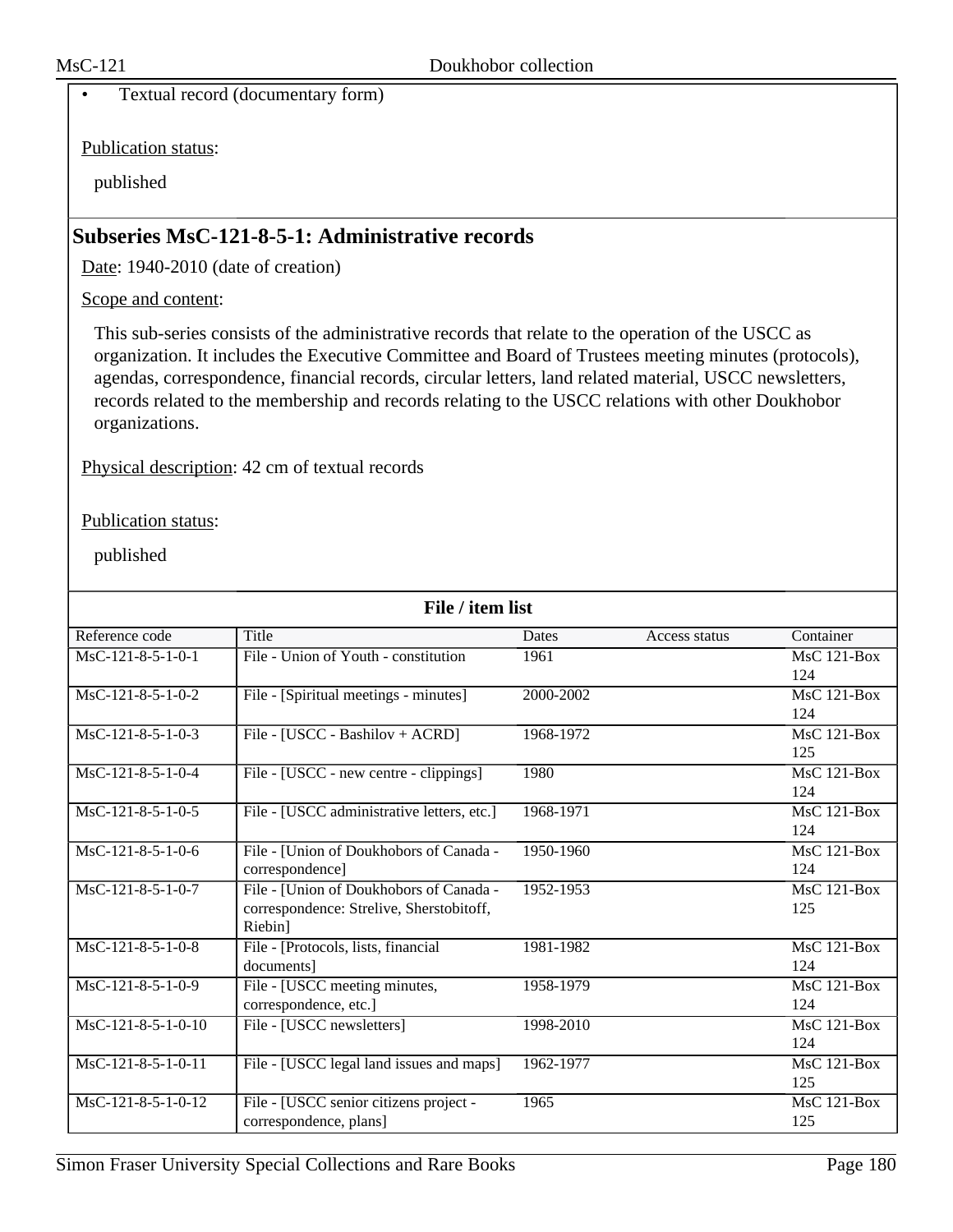| MsC-121-8-5-1-0-13   | File - [CCUB land matters]                                    | 1955-1963 | <b>MsC 121-Box</b>              |
|----------------------|---------------------------------------------------------------|-----------|---------------------------------|
|                      |                                                               |           | 125                             |
| $MsC-121-8-5-1-0-14$ | File - [USCC - Executive Committee                            | 1950-1982 | MsC 121-Box                     |
|                      | records]                                                      |           | 125                             |
| $MsC-121-8-5-1-0-15$ | File - [77 original cemetery groups]                          | 1966-1995 | $MsC$ 121-Box                   |
|                      |                                                               |           | 125                             |
| MsC-121-8-5-1-0-16   | File - [Circular letters - Executives and                     | 1967-1974 | <b>MsC 121-Box</b>              |
|                      | Trustees]                                                     |           | 125                             |
| $MsC-121-8-5-1-0-17$ | File - [Doukhobor groups -                                    | 1967      | MsC 121-Box                     |
|                      | correspondence]                                               |           | 125                             |
| $MsC-121-8-5-1-0-18$ | File - [Financial miscellaneous]                              | 1973      | MsC 121-Box                     |
|                      |                                                               |           | 125                             |
| MsC-121-8-5-1-0-19   | File - [General correspondence]                               | 1967-1972 | <b>MsC 121-Box</b>              |
|                      |                                                               |           | 125                             |
| $MsC-121-8-5-1-0-20$ | File - [Protocols - Grand Forks Trustees -                    | 1967-1971 | MsC 121-Box                     |
|                      | <b>USCC</b>                                                   |           | 126                             |
| $MsC-121-8-5-1-0-21$ | File - [Protocols - Grand Forks Trustees]                     | 1970      | $MsC$ 121-Box                   |
|                      |                                                               |           | 126                             |
| MsC-121-8-5-1-0-22   | File - [Protocols]                                            | 1971-1979 | <b>MsC 121-Box</b>              |
|                      |                                                               |           | 126                             |
| MsC-121-8-5-1-0-23   | File - [New protocols - Jan 27-28, 1973]                      | 1967-1973 | MsC 121-Box                     |
|                      |                                                               |           | 126                             |
| MsC-121-8-5-1-0-24   | File - [Protocols]                                            | 1940-1971 | MsC 121-Box                     |
|                      |                                                               |           | 126                             |
| MsC-121-8-5-1-0-25   | File - [Trustee meeting minutes]                              | 1962-1972 | <b>MsC 121-Box</b>              |
|                      |                                                               |           | 126                             |
| $MsC-121-8-5-1-0-26$ | File - [USCC protocols, notes - Jan. 23,                      | 1972      | MsC 121-Box                     |
|                      | 1972]                                                         |           | 126                             |
| $MsC-121-8-5-1-0-27$ | File - [Trustee - USCC - correspondence]                      | 1967-1972 | $MsC$ 121-Box                   |
|                      |                                                               |           | 126                             |
| MsC-121-8-5-1-0-28   | File - [Trustee - financial records]                          | 1956-1967 | <b>MsC 121-Box</b>              |
|                      |                                                               |           | 127                             |
| MsC-121-8-5-1-0-29   | File - [USCC Trustees - financial                             | 1965-1970 | MsC 121-Box                     |
|                      | records]                                                      |           | 127                             |
| MsC-121-8-5-1-0-30   | File - [USCC financial statements ]                           | 1968-1972 | $\overline{\text{MsC 121-Box}}$ |
|                      |                                                               |           | 127                             |
| MsC-121-8-5-1-0-31   | File - [USCC Executive notes, financial                       | 1967-1972 | <b>MsC 121-Box</b>              |
|                      | records]<br>File - [USCC membership accounts on               | 1966-1971 | 127                             |
| MsC-121-8-5-1-0-32   | dues as at Marc 4th, 1971]                                    |           | MsC 121-Box<br>127              |
|                      |                                                               | $[196-?]$ |                                 |
| MsC-121-8-5-1-0-33   | File - [USCC membership application<br>and registration form] |           | MsC 121-Box<br>127              |
| MsC-121-8-5-1-0-34   |                                                               | 1951-1971 |                                 |
|                      | File - [Library and other correspondence,                     |           | MsC 121-Box                     |
|                      | lists, notes]                                                 |           | 127                             |

## **Subseries MsC-121-8-5-2: USCC general records**

Date: 1948-2009 (date of creation)

Scope and content:

This sub-series consists of the various records relating to the USCC and its executive members and their relationship with members of the Doukhobor community and Doukhobor and other organizations. This sub-series contains records related to trips that the USCC executive members took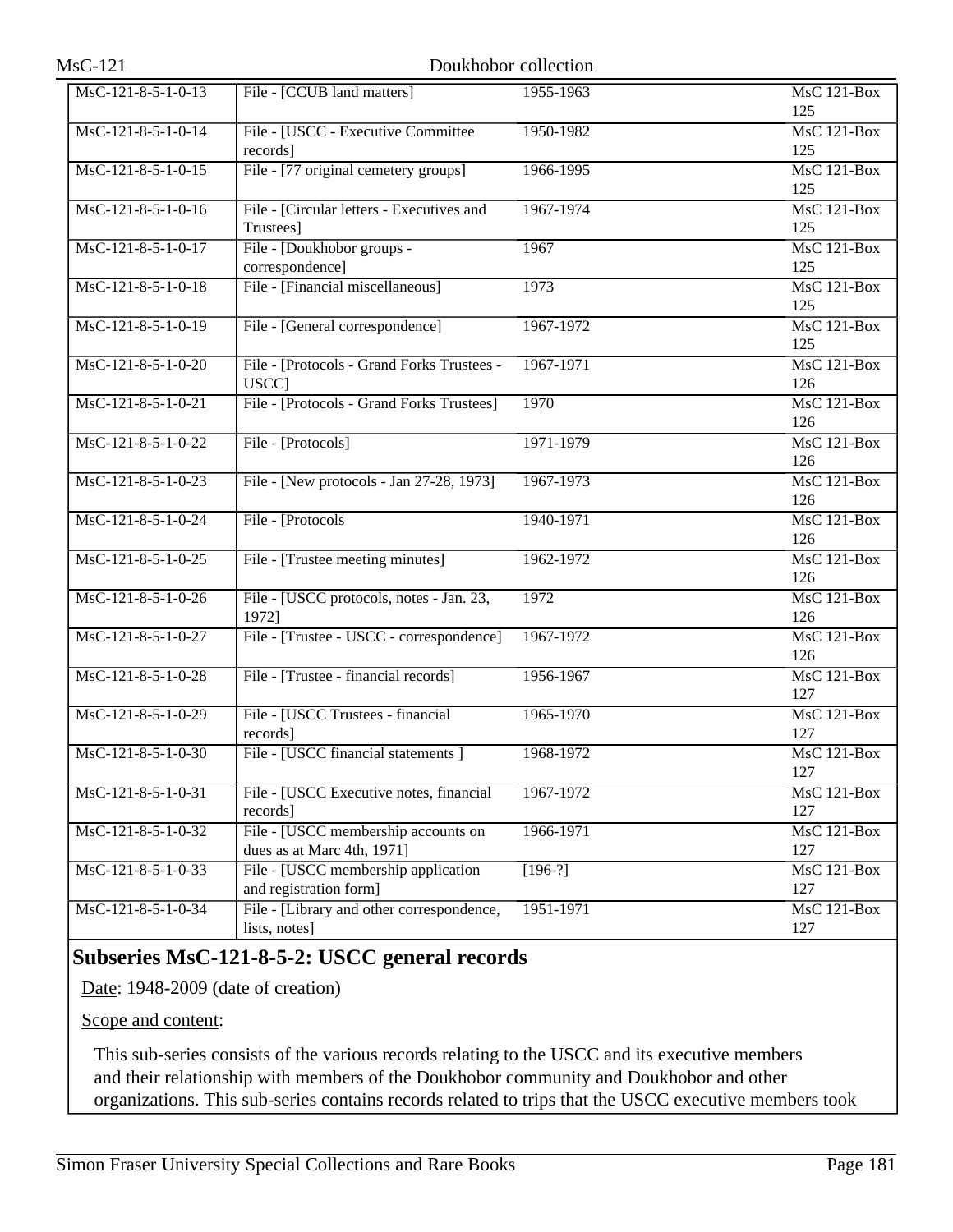as representative of the USCC, education of the Doukhobor community, youth and sport organizations, history of Doukhobor leadership and other records.

Physical description: 30 cm of textual records 2 photographs: b&w print

Publication status:

| File / item list     |                                                                                 |                  |               |                      |  |
|----------------------|---------------------------------------------------------------------------------|------------------|---------------|----------------------|--|
| Reference code       | Title                                                                           | Dates            | Access status | Container            |  |
| $MsC-121-8-5-2-0-1$  | File - Memorial plaque in Russia                                                | 1966             |               | $MsC$ 121-Box        |  |
|                      |                                                                                 |                  |               | 127                  |  |
| MsC-121-8-5-2-0-2    | File - Ottawa trip - data                                                       | 1966-1967        |               | <b>MsC 121-Box</b>   |  |
|                      |                                                                                 |                  |               | 127                  |  |
| $MsC-121-8-5-2-0-3$  | File - [Documentary audio/visual on                                             | 1987             |               | $MsC$ 121-Box        |  |
|                      | Doukhobors - drafts]                                                            |                  |               | 127                  |  |
| MsC-121-8-5-2-0-4    | File - [Meeting with Soviet Premier A.                                          | 1971             |               | <b>MsC 121-Box</b>   |  |
|                      | Kosygin- news releases, etc]                                                    |                  |               | 127                  |  |
| $MsC-121-8-5-2-0-5$  | File - [Out trip to Israel - correspondence,                                    | 1976             |               | $MsC$ 121-Box        |  |
|                      | maps, documents]                                                                |                  |               | 127                  |  |
| MsC-121-8-5-2-0-6    | File - [For trip to Moscow - March 3,                                           | 1951-1989        |               | $MsC$ 121-Box        |  |
|                      | 1989]                                                                           |                  |               | 127                  |  |
| MsC-121-8-5-2-0-7    | File - [Glos Rodiny article re: J. J.<br>Verigin's medal and related documents] | 1986             |               | $MsC$ 121-Box<br>127 |  |
| $MsC-121-8-5-2-0-8$  | File - [Verigin, J. J. Jr.]                                                     | 1984-2012        |               | <b>MsC 121-Box</b>   |  |
|                      |                                                                                 |                  |               | 128                  |  |
| MsC-121-8-5-2-0-9    | File - [Verigin, John J. Sr.]                                                   | 1972-2009        |               | $MsC$ 121-Box        |  |
|                      |                                                                                 |                  |               | 128                  |  |
| $MsC-121-8-5-2-0-10$ | File - [P. V. Verigin (Lordly) - death +                                        | 1996-2008        |               | $MsC$ 121-Box        |  |
|                      | Easter meaning]                                                                 |                  |               | 128                  |  |
| MsC-121-8-5-2-0-11   | File - [Peter Lordly - Biography]                                               | 1955-1994        |               | $MsC$ 121-Box        |  |
|                      |                                                                                 |                  |               | 128                  |  |
|                      | MsC-121-8-5-2-0-11-1650Item - [Portrait of Lukeria Kalmykov]                    | [before $1886$ ] |               | MsC 121-Box          |  |
|                      |                                                                                 |                  |               | 105                  |  |
|                      | MsC-121-8-5-2-0-11-234 Item - [Portrait of Peter V. Verigin]                    | 1922             |               | $MsC$ 121-Box        |  |
| c.7                  |                                                                                 |                  |               | 105                  |  |
| MsC-121-8-5-2-0-12   | File - [Doukhobor Benevolent Society]                                           | 1974-1987        |               | <b>MsC 121-Box</b>   |  |
|                      |                                                                                 |                  |               | 128                  |  |
| MsC-121-8-5-2-0-13   | File - [Education - correspondence and                                          | 1948-1958        |               | MsC 121-Box          |  |
|                      | writings]                                                                       |                  |               | 128                  |  |
| MsC-121-8-5-2-0-14   | File - [USCC - play school, nursery]                                            | $[197-?]$        |               | $MsC$ 121-Box        |  |
|                      |                                                                                 |                  |               | 128                  |  |
| MsC-121-8-5-2-0-15   | File - [USCC- Field hockey tournaments]                                         | 1967             |               | <b>MsC 121-Box</b>   |  |
|                      |                                                                                 |                  |               | 128                  |  |
| MsC-121-8-5-2-0-16   | File - [Androver Howard Theological                                             | 1971             |               | <b>MsC 121-Box</b>   |  |
|                      | Library - correspondence]                                                       |                  |               | 128                  |  |
| MsC-121-8-5-2-0-17   | File - [Notes, copy of articles]                                                | 1989             |               | MsC 121-Box<br>128   |  |
|                      |                                                                                 |                  |               |                      |  |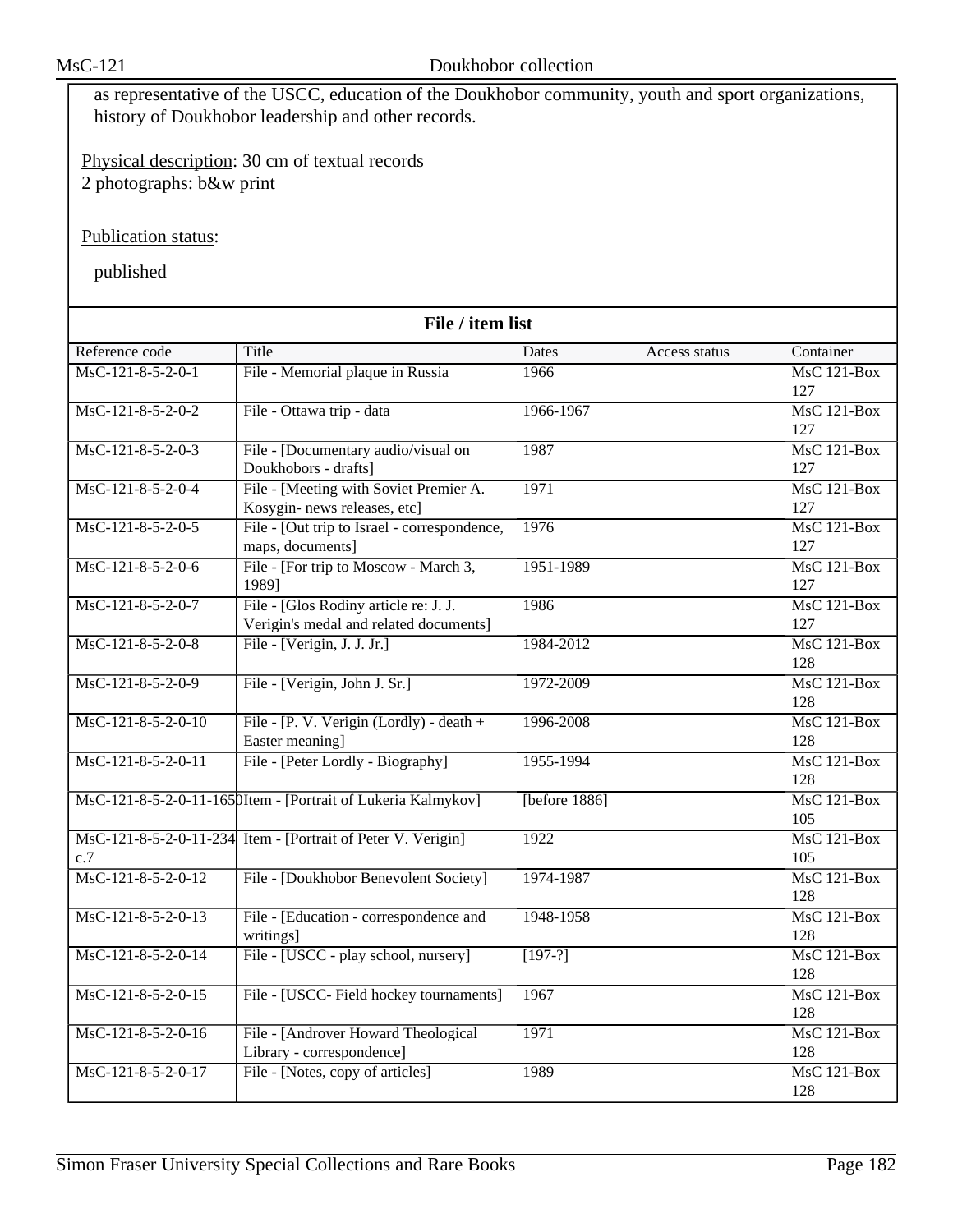| MsC-121-8-5-2-0-18   | File - [London Spiritual Communist      | 1951-1954 | $MsC$ 121-Box      |
|----------------------|-----------------------------------------|-----------|--------------------|
|                      | Congress and presentaion to BC          |           | 128                |
|                      | Research Commission on Education]       |           |                    |
| MsC-121-8-5-2-0-19   | File - [School Board matters]           | 1953-2008 | <b>MsC 121-Box</b> |
|                      |                                         |           | 128                |
| MsC-121-8-5-2-0-20   | File - [School Booard momentos]         | 1953-1967 | $MsC$ 121-Box      |
|                      |                                         |           | 128                |
| MsC-121-8-5-2-0-21   | File - [Data on monuments re:           | 1966-1970 | MsC 121-Box        |
|                      | Doukhobor leaders]                      |           | 128                |
| MsC-121-8-5-2-0-22   | File - [Migration discussions- notes,   | 1992-2002 | MsC 121-Box        |
|                      | publications, songs]                    |           | 128                |
| MsC-121-8-5-2-0-23   | File - [For World Council of Churches - | 1977-1995 | MsC 121-Box        |
|                      | We are the Doukhobors essay]            |           | 129                |
| MsC-121-8-5-2-0-24   | File - [USCC Youth work]                | 1997      | $MsC$ 121-Box      |
|                      |                                         |           | 129                |
| MsC-121-8-5-2-0-25   | File - [USCC Union of Youth]            | 1973-1978 | <b>MsC 121-Box</b> |
|                      |                                         |           | 129                |
| MsC-121-8-5-2-0-26   | File - [USCC Youth - Work - Lectures]   | 1953-1988 | $MsC$ 121-Box      |
|                      |                                         |           | 129                |
| $MsC-121-8-5-2-0-27$ | File - [Union of Youth - work for,      | 1986      | $MsC$ 121-Box      |
|                      | translations, etc.]                     |           | 129                |
| MsC-121-8-5-2-0-28   | File - [Dukhobor Historical Society of  | 1987-1995 | $MsC$ 121-Box      |
|                      | BC meeting minutes]                     |           | 129                |
| MsC-121-8-5-2-0-29   | File - [Fructova - Doukhobor Historical | 1990      | $MsC$ 121-Box      |
|                      | Society]                                |           | 129                |
| MsC-121-8-5-2-0-30   | File - [Eli Popoff - Sons of Freedom    | 1977      | $MsC$ 121-Box      |
|                      | court-USCC]                             |           | 129                |

## **Subseries MsC-121-8-5-3: Festivals, events and choir records**

Date: 1895-2000 (date of creation)

### Scope and content:

This sub-series consists of the various materials relating to the organization of Doukhobor cultural events or the Doukhobor cultural representative groups participating in provincial or national events. These events include: Tolstoy unveiling festival, 75th anniversary and Centennial celebration of Doukhobor arrival in Canada, Expo '86 as well as various performance by Doukhobor choirs, including Heritage Choir, Tri Choir, Centennial Choir, United Doukhobor Centennial Choir, Friendship Choir, and Youth Choir. In addition, this sub-series contains material related to the cooperation with Kenneth Peacock of National Museum of Man in Ottawa in efforts to preserve Doukhobor songs and hymns. This sub-series contains grant correspondence and applications, festival planning records, financial records, events programs, songs text, meeting minutes of the choirs' committees, photographs and other related records.

Physical description: 42 cm of textual records 180 photographs: col. print 1 photograph: col. negative 2 photographs b&w negatives

### Publication status: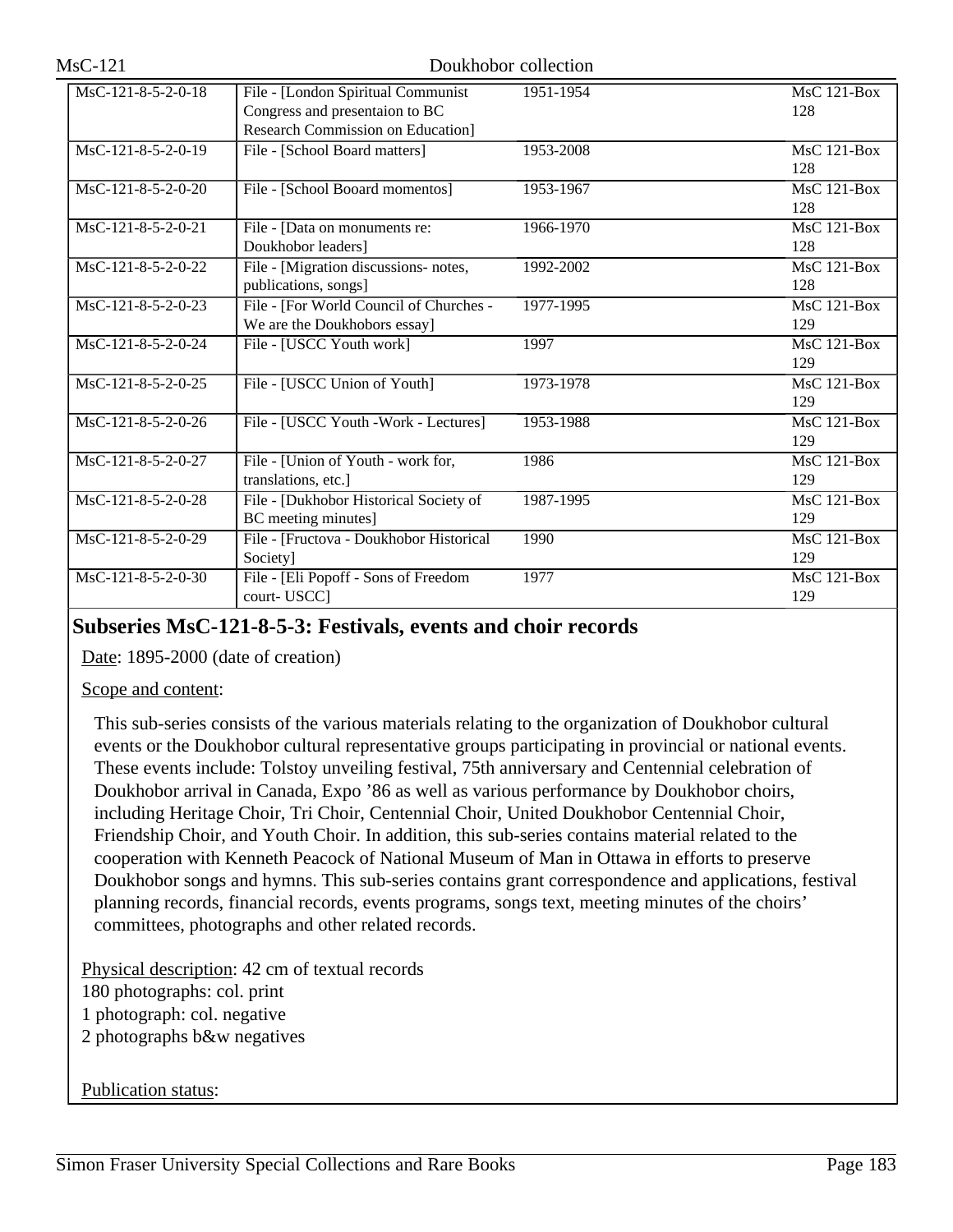| File / item list     |                                                                                                |                        |                           |  |
|----------------------|------------------------------------------------------------------------------------------------|------------------------|---------------------------|--|
| Reference code       | Title                                                                                          | Dates<br>Access status | Container                 |  |
| MsC-121-8-5-3-0-1    | File - [ACRD - Saskatchewan L. Tolstoy                                                         | 1978-1987              | MsC 121-Box               |  |
|                      | unveiling festival 1986-87]                                                                    |                        | 130                       |  |
| MsC-121-8-5-3-0-2    | File - [ACRD- Saskatchewan - L. Tolstoy]                                                       | 1949-[1987?]           | MsC 121-Box               |  |
|                      | festival - research materials]1949-<br>[1987?]                                                 |                        | 130                       |  |
| MsC-121-8-5-3-0-3    | File - [Tolstoy festival]                                                                      | 1987                   | <b>MsC 121-Box</b><br>130 |  |
| MsC-121-8-5-3-0-4    | File - [Tolstoy pageant material]                                                              | 1987                   | <b>MsC 121-Box</b><br>130 |  |
| MsC-121-8-5-3-0-5    | File - [Choir program]                                                                         | 1986                   | $MsC$ 121-Box<br>130      |  |
| MsC-121-8-5-3-0-6    | File - [For festival 2005]                                                                     | 1960-2005              | <b>MsC 121-Box</b><br>130 |  |
| MsC-121-8-5-3-0-7    | File - [Heritage Choir minutes, etc]                                                           | 1987-1988              | MsC 121-Box<br>130        |  |
| MsC-121-8-5-3-0-8    | File - [Heritage Choir -programme - Oct.<br>8, 1988]                                           | 1988                   | MsC 121-Box<br>130        |  |
| MsC-121-8-5-3-0-9    | File - [Heritage Choir and Pete Voykin]                                                        | 1989-2001              | $MsC$ 121-Box<br>130      |  |
| $MsC-121-8-5-3-0-10$ | File - [Work on grants - Heritage Choir]                                                       | 1987                   | $MsC$ 121-Box<br>130      |  |
| MsC-121-8-5-3-0-11   | File - [United Doukhobor Jubilee Choir]                                                        | 1969-1983              | $MsC$ 121-Box<br>130      |  |
| MsC-121-8-5-3-0-12   | File - [Lecture notes for United<br>Doukhobor Centennial Choir]                                | 1983-1987              | <b>MsC 121-Box</b><br>133 |  |
| MsC-121-8-5-3-0-13   | File - [United Doukhobor Centennial<br>Choir - financial]                                      | 1986-1994              | MsC 121-Box<br>133        |  |
|                      | MsC-121-8-5-3-0-13-1638Item - [At Iskra office - Eli Popoff, Alex<br>Grichin, Steve Babekoiff] | 1993                   | MsC 121-Box<br>105        |  |
|                      | MsC-121-8-5-3-0-13-1639Item - [At Iskra office - Eli Popoff, Alex<br>Grichin, Steve Babekoiff] | 1993                   | <b>MsC 121-Box</b><br>105 |  |
| MsC-121-8-5-3-0-14   | File - [EXPO 86- various documents]                                                            | 1985-1986              | MsC 121-Box<br>133        |  |
| MsC-121-8-5-3-0-15   | File - [Male Choir - theatre and<br>radio appearance, programs, hymns<br>translations]         | 1952-1965              | $MsC$ 121-Box<br>133      |  |
| MsC-121-8-5-3-0-16   | File - [USCC - EXPO materials]                                                                 | 1986                   | <b>MsC 121-Box</b><br>133 |  |
| MsC-121-8-5-3-0-17   | File - [USCC - Concert program October<br>8, 1988]                                             | 1988                   | <b>MsC 121-Box</b><br>133 |  |
| MsC-121-8-5-3-0-18   | File - [Friendship choir - notes, writings,<br>clippings]                                      | 1963-1994              | $MsC$ 121-Box<br>133      |  |
| MsC-121-8-5-3-0-19   | File - [Young choir [Mladiti khor]-<br>correspondence and other docs]                          | 1988-1963              | MsC 121-Box<br>133        |  |
| MsC-121-8-5-3-0-20   | File - [Historical plays Russian-English]                                                      | 1895-1949              | MsC 121-Box<br>134        |  |
| MsC-121-8-5-3-0-21   | File - [Tri Choir]                                                                             | 2000                   | $MsC$ 121-Box<br>134      |  |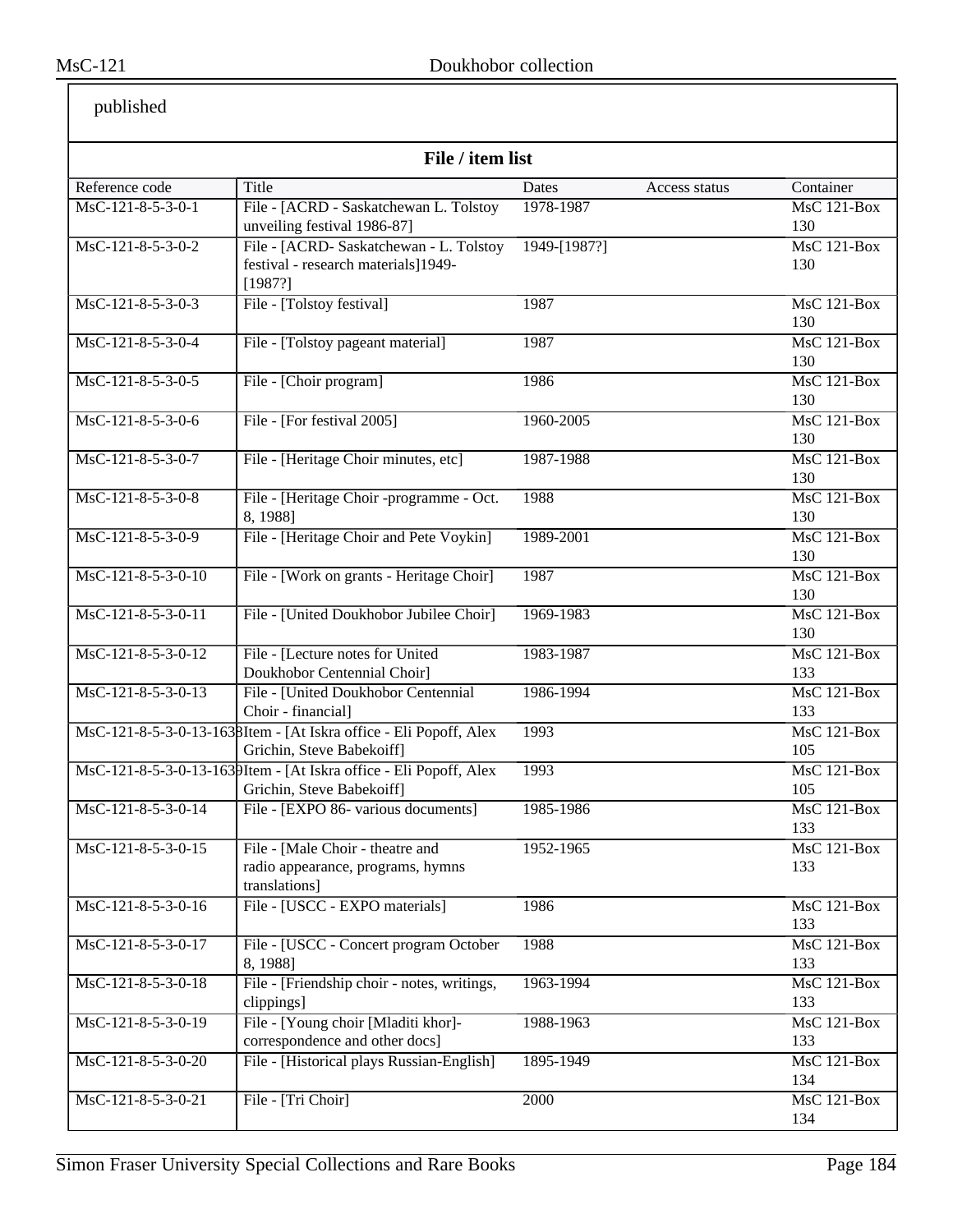| $MsC-121$            |                                                                                     | Doukhobor collection |                                     |
|----------------------|-------------------------------------------------------------------------------------|----------------------|-------------------------------------|
| MsC-121-8-5-3-0-22   | File - [Centennial work]                                                            | 1995                 | <b>MsC 121-Box</b><br>134           |
| $MsC-121-8-5-3-0-23$ | File - [Verigin - Centennial - notes,<br>correspondence]                            | 1995                 | MsC 121-Box<br>134                  |
| MsC-121-8-5-3-0-24   | File - [Verigin - Centennial presentation-<br>notes, brochures]                     | 1994-1995            | $MsC$ 121-Box<br>134                |
| MsC-121-8-5-3-0-25   | File - [Christmas material - clippings,<br>songs, notes]                            | 1970-1987            | <b>MsC 121-Box</b><br>134           |
| MsC-121-8-5-3-0-26   | File - [Doukhobors poets in Canada - for<br>Centennial volume]                      | 1993-1994            | MsC 121-Box<br>134                  |
| MsC-121-8-5-3-0-27   | File - [75th anniversary - material,<br>invitations, correspondence]                | 1970                 | MsC 121-Box<br>134                  |
| MsC-121-8-5-3-0-28   | File - [75th year jubilee program -<br>correspondence]                              | 1970                 | <b>MsC 121-Box</b><br>134           |
| MsC-121-8-5-3-0-29   | File - [Program - Petrov Den - July 25,<br>1967]                                    | 1967-1971            | <b>MsC 121-Box</b><br>134           |
| MsC-121-8-5-3-0-30   | File - [National museum - Ken Peacock,<br>etc]                                      | 1962-1972            | <b>MsC 121-Box</b><br>135           |
| c.2                  | MsC-121-8-5-3-0-30-1645Item - [Doukhobor choir]                                     | [1967?]              | <b>MsC 121-Box</b><br>105           |
|                      | MsC-121-8-5-3-0-30-1645Item - [Doukhobor choir]                                     | [1967?]              | <b>MsC 121-Box</b><br>105           |
|                      | MsC-121-8-5-3-0-30-164 SItem - [Doukhobor choir]                                    | [1967?]              | MsC 121-Box<br>105                  |
|                      | MsC-121-8-5-3-0-30-1647Item - [Doukhobor choir]                                     | [1967?]              | <b>MsC 121-Box</b><br>105           |
| MsC-121-8-5-3-0-31   | File - [National museum - Ken Peacock,<br>etc]                                      | 1963-1965            | MsC 121-Box<br>135                  |
| MsC-121-8-5-3-0-32   | File - [Data for Doukhobor history<br>museum]                                       | 1963                 | $MsC$ 121-Box<br>135                |
| MSC-121-8-5-3-0-33   | File - [40th Annual Youth festival -<br>official message]                           | 1987                 | <b>MsC 121-Box</b><br>169 Folder 13 |
| MSC-121-8-5-3-0-34   | File - [45th Annual Youth festival -<br>program]                                    | 1992                 | $MsC$ 121-Box<br>169 Folder 14      |
| MSC-121-8-5-3-0-35   | File - [45th Annual Youth festival<br>photographs]                                  | 1992                 |                                     |
|                      | MsC-121-8-5-3-0-35-1700Item - [Left side view of community<br>members in the hall]  | 1992                 | MsC 121-Box<br>105                  |
|                      | MsC-121-8-5-3-0-35-170 I Item - [Choir singing on stage]                            | 1992                 | $MsC$ 121-Box<br>105                |
|                      | MsC-121-8-5-3-0-35-1702Item - [Center view of community<br>members in the hall]     | 1992                 | <b>MsC 121-Box</b><br>105           |
|                      | MsC-121-8-5-3-0-35-170 BItem - [Female speaker on the stage]                        | 1992                 | <b>MsC 121-Box</b><br>105           |
|                      | MsC-121-8-5-3-0-35-1704Item - [Mix demographic choir on stage]                      | 1992                 | MsC 121-Box<br>105                  |
|                      | MsC-121-8-5-3-0-35-1706Item - [Girl singing at the microphone,<br>choir behind her] | 1992                 | MsC 121-Box<br>105                  |
|                      | MsC-121-8-5-3-0-35-1706Item - [Woman and man at the podium]                         | 1992                 | MsC 121-Box<br>105                  |
|                      | MsC-121-8-5-3-0-35-1707 Item - [Left view of the choir singing on<br>stage]         | 1992                 | MsC 121-Box<br>105                  |
|                      | MsC-121-8-5-3-0-35-1708Item - [Community in the dining hall at<br>prayer]           | 1992                 | MsC 121-Box<br>105                  |
|                      |                                                                                     |                      |                                     |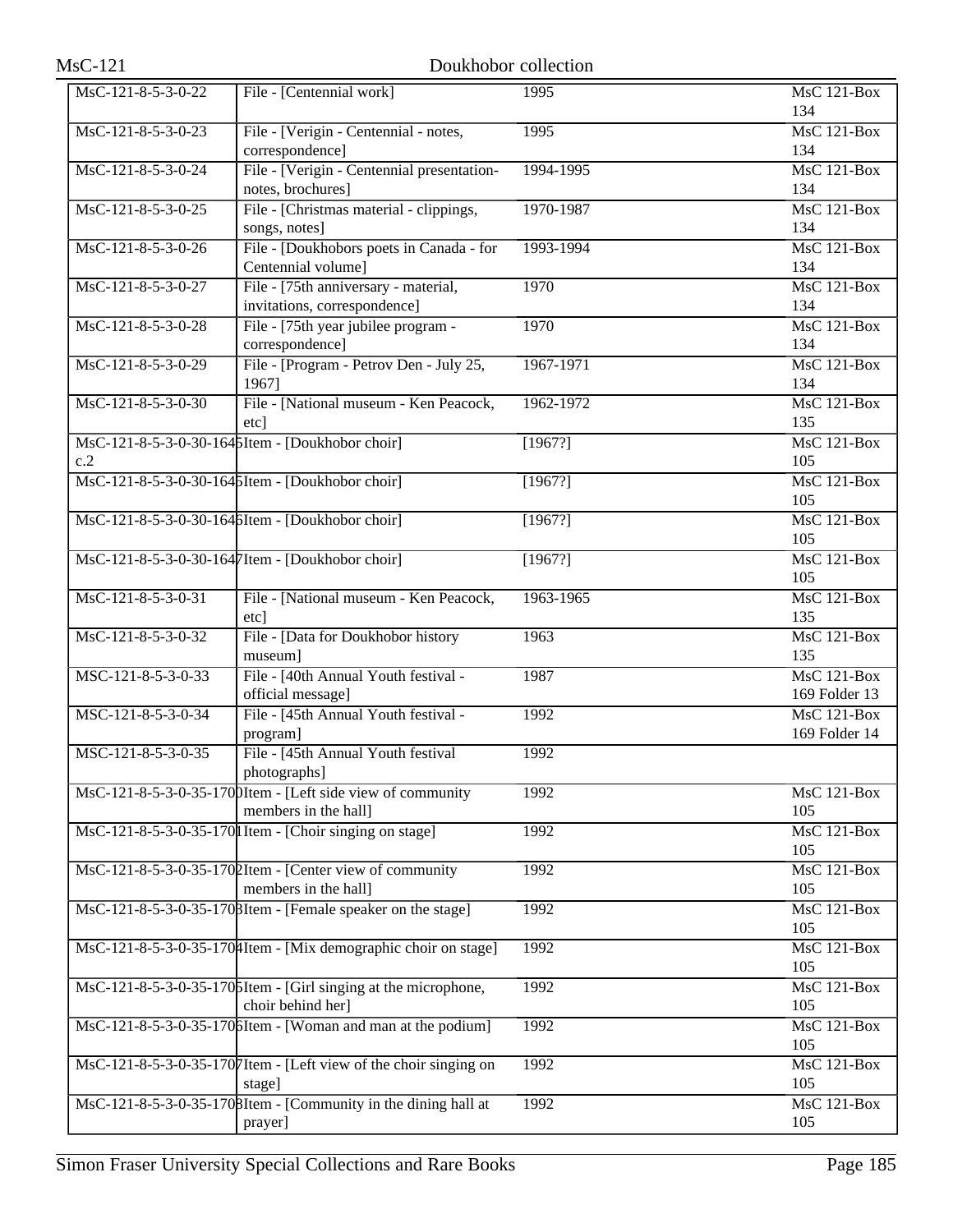| <b>MsC-121</b>                                    |                                                                                          | Doukhobor collection |                                        |
|---------------------------------------------------|------------------------------------------------------------------------------------------|----------------------|----------------------------------------|
|                                                   | $\text{MsC-121-8-5-3-0-35-170}$ [Community sitting down in the<br>dinning hall]          | 1992                 | <b>MsC 121-Box</b><br>105              |
| MsC-121-8-5-3-0-35-1710Item - [Choir on stage]    |                                                                                          | 1992                 | MsC 121-Box<br>105                     |
| MsC-121-8-5-3-0-35-171  I Item - [Choir on stage] |                                                                                          | 1992                 | $\overline{\text{MsC 121-Box}}$<br>105 |
| MsC-121-8-5-3-0-35-1712Item - [Choir on stage]    |                                                                                          | 1992                 | <b>MsC 121-Box</b><br>105              |
|                                                   | MsC-121-8-5-3-0-35-1718Item - [Young woman and man at the<br>podium]                     | 1992                 | <b>MsC 121-Box</b><br>105              |
| MsC-121-8-5-3-0-35-1714 Item - [Choir on stage]   |                                                                                          | 1992                 | $MsC$ 121-Box<br>105                   |
|                                                   | MsC-121-8-5-3-0-35-1715Item - [Male speaker on stage]                                    | 1992                 | <b>MsC 121-Box</b><br>105              |
|                                                   | MsC-121-8-5-3-0-35-1716Item - [Choir on stage - women in pink]<br>outfits]               | 1992                 | MsC 121-Box<br>105                     |
|                                                   | MsC-121-8-5-3-0-35-1717 Item - [Choir on stage - women in pink<br>and blue outfits]      | 1992                 | <b>MsC 121-Box</b><br>105              |
|                                                   | MsC-121-8-5-3-0-35-1718Item - [Choir on stage - women in pink<br>and blue outfits]       | 1992                 | <b>MsC 121-Box</b><br>105              |
|                                                   | MsC-121-8-5-3-0-35-1719Item - [View of community in the hall<br>and choir on stage]      | 1992                 | MsC 121-Box<br>105                     |
|                                                   | MsC-121-8-5-3-0-35-1720Item - [View of community in the hall]                            | 1992                 | $MsC$ 121-Box<br>105                   |
|                                                   | $\text{MsC-121-8-5-3-0-35-172}$ I Item - [View of community in the hall]                 | 1992                 | <b>MsC 121-Box</b><br>105              |
|                                                   | MsC-121-8-5-3-0-35-1722Item - [View of community in the hall]                            | 1992                 | MsC 121-Box<br>105                     |
|                                                   | MsC-121-8-5-3-0-35-1728Item - [View of community in the hall]                            | 1992                 | $MsC$ 121-Box<br>105                   |
|                                                   | MsC-121-8-5-3-0-35-1724 Item - [Female speaker on the stage]                             | 1992                 | <b>MsC 121-Box</b><br>105              |
|                                                   | MsC-121-8-5-3-0-35-1725Item - [Female at the microphone, choir<br>behind her]            | 1992                 | MsC 121-Box<br>105                     |
|                                                   | MsC-121-8-5-3-0-35-1726Item - [Three speakers on the stage]                              | 1992                 | <b>MsC 121-Box</b><br>105              |
| MsC-121-8-5-3-0-35-1727Item - [Choir on stage]    |                                                                                          | 1992                 | <b>MsC 121-Box</b><br>105              |
|                                                   | MsC-121-8-5-3-0-35-1728Item - [Choir on stage - close up]                                | 1992                 | MsC 121-Box<br>105                     |
| MsC-121-8-5-3-0-35-1729Item - [Choir on stage]    |                                                                                          | 1992                 | <b>MsC 121-Box</b><br>105              |
|                                                   | MsC-121-8-5-3-0-35-1730Item - [Choir on stage - close up]                                | 1992                 | <b>MsC 121-Box</b><br>105              |
| MsC-121-8-5-3-0-35-173 [I Item - [Choir on stage] |                                                                                          | 1992                 | MsC 121-Box<br>105                     |
|                                                   | MsC-121-8-5-3-0-35-1732Item - [Elder speakers on the stage]                              | 1992                 | <b>MsC 121-Box</b><br>105              |
|                                                   | MsC-121-8-5-3-0-35-1738Item - [Elder speakers on the stage]                              | 1992                 | <b>MsC 121-Box</b><br>105              |
| MsC-121-8-5-3-0-35-1734Item - [Choir on stage]    |                                                                                          | 1992                 | <b>MsC 121-Box</b><br>105              |
|                                                   | MsC-121-8-5-3-0-35-1735Item - [Three people sitting on the grass<br>outside of the hall] | 1992                 | MsC 121-Box<br>105                     |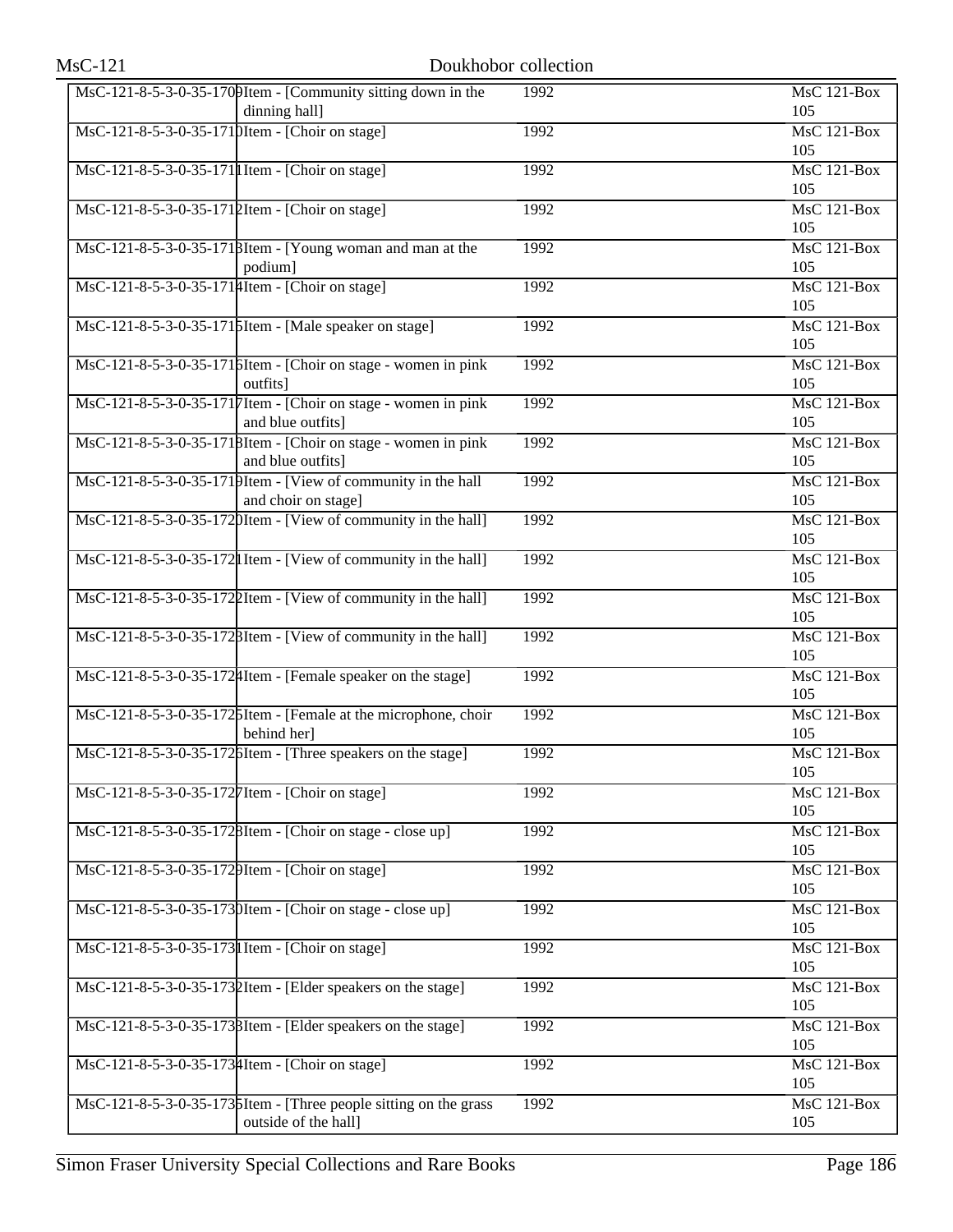| $MsC-121$ |                                                                              | Doukhobor collection |                           |
|-----------|------------------------------------------------------------------------------|----------------------|---------------------------|
|           | MsC-121-8-5-3-0-35-1736Item - [Women choir on stage]                         | 1992                 | $MsC$ 121-Box<br>105      |
|           | MsC-121-8-5-3-0-35-1737Item - [Small choir on the stage]                     | 1992                 | MsC 121-Box<br>105        |
|           | MsC-121-8-5-3-0-35-1738Item - [Male speaker on the stage]                    | 1992                 | MsC 121-Box<br>105        |
|           | MsC-121-8-5-3-0-35-1739Item - [Small choir on the stage]                     | 1992                 | <b>MsC 121-Box</b><br>105 |
|           | MsC-121-8-5-3-0-35-1740Item - [Male speaker on the stage]                    | 1992                 | <b>MsC 121-Box</b><br>105 |
|           | MsC-121-8-5-3-0-35-174 I Item - [Men on the stage]                           | 1992                 | $MsC$ 121-Box<br>105      |
|           | MsC-121-8-5-3-0-35-1742Item - [Men on the stage]                             | 1992                 | <b>MsC 121-Box</b><br>105 |
|           | MsC-121-8-5-3-0-35-174 BItem - [Men on the stage]                            | 1992                 | MsC 121-Box<br>105        |
|           | MsC-121-8-5-3-0-35-1744 Item - [John J. Verigin with two others<br>on stage] | 1992                 | MsC 121-Box<br>105        |
|           | MsC-121-8-5-3-0-35-1745Item - [Two people kneeling and bowling<br>on stage]  | 1992                 | <b>MsC 121-Box</b><br>105 |
|           | MsC-121-8-5-3-0-35-1746Item - [John J. Verigin speaking]                     | 1992                 | MsC 121-Box<br>105        |
|           | MsC-121-8-5-3-0-35-1747 Item - [John J. Verigin with two others<br>on stage] | 1992                 | $MsC$ 121-Box<br>105      |
|           | MsC-121-8-5-3-0-35-1748Item - [Actors performing on stage]                   | 1992                 | <b>MsC 121-Box</b><br>105 |
|           | MsC-121-8-5-3-0-35-1749Item - [Actors performing on stage]                   | 1992                 | MsC 121-Box<br>105        |
|           | MsC-121-8-5-3-0-35-1750Item - [Actors performing on stage]                   | 1992                 | MsC 121-Box<br>105        |
|           | MsC-121-8-5-3-0-35-175  Item - [Actors performing on stage]                  | 1992                 | <b>MsC 121-Box</b><br>105 |
|           | MsC-121-8-5-3-0-35-1752Item - [Actors performing on stage]                   | 1992                 | $MsC$ 121-Box<br>105      |
|           | MsC-121-8-5-3-0-35-175 BItem - [Actors performing on stage]                  | 1992                 | <b>MsC 121-Box</b><br>105 |
|           | MsC-121-8-5-3-0-35-1754 Item - [Actors performing on stage]                  | 1992                 | <b>MsC 121-Box</b><br>105 |
|           | MsC-121-8-5-3-0-35-1756Item - [Actors performing on stage]                   | 1992                 | MsC 121-Box<br>105        |
|           | MsC-121-8-5-3-0-35-1756Item - [Two girls on the stage]                       | 1992                 | MsC 121-Box<br>105        |
|           | MsC-121-8-5-3-0-35-1757 Item - [Actors performing on stage]                  | 1992                 | $MsC$ 121-Box<br>105      |
|           | MsC-121-8-5-3-0-35-1758Item - [Actors performing on stage]                   | 1992                 | MsC 121-Box<br>105        |
|           | MsC-121-8-5-3-0-35-1759Item - [Actors performing on stage]                   | 1992                 | <b>MsC 121-Box</b><br>105 |
|           | MsC-121-8-5-3-0-35-1760Item - [Actors performing on stage]                   | 1992                 | <b>MsC 121-Box</b><br>105 |
|           | MsC-121-8-5-3-0-35-176  Item - [Actors performing on stage]                  | 1992                 | MsC 121-Box<br>105        |
|           | MsC-121-8-5-3-0-35-1762Item - [Actors performing on stage]                   | 1992                 | MsC 121-Box<br>105        |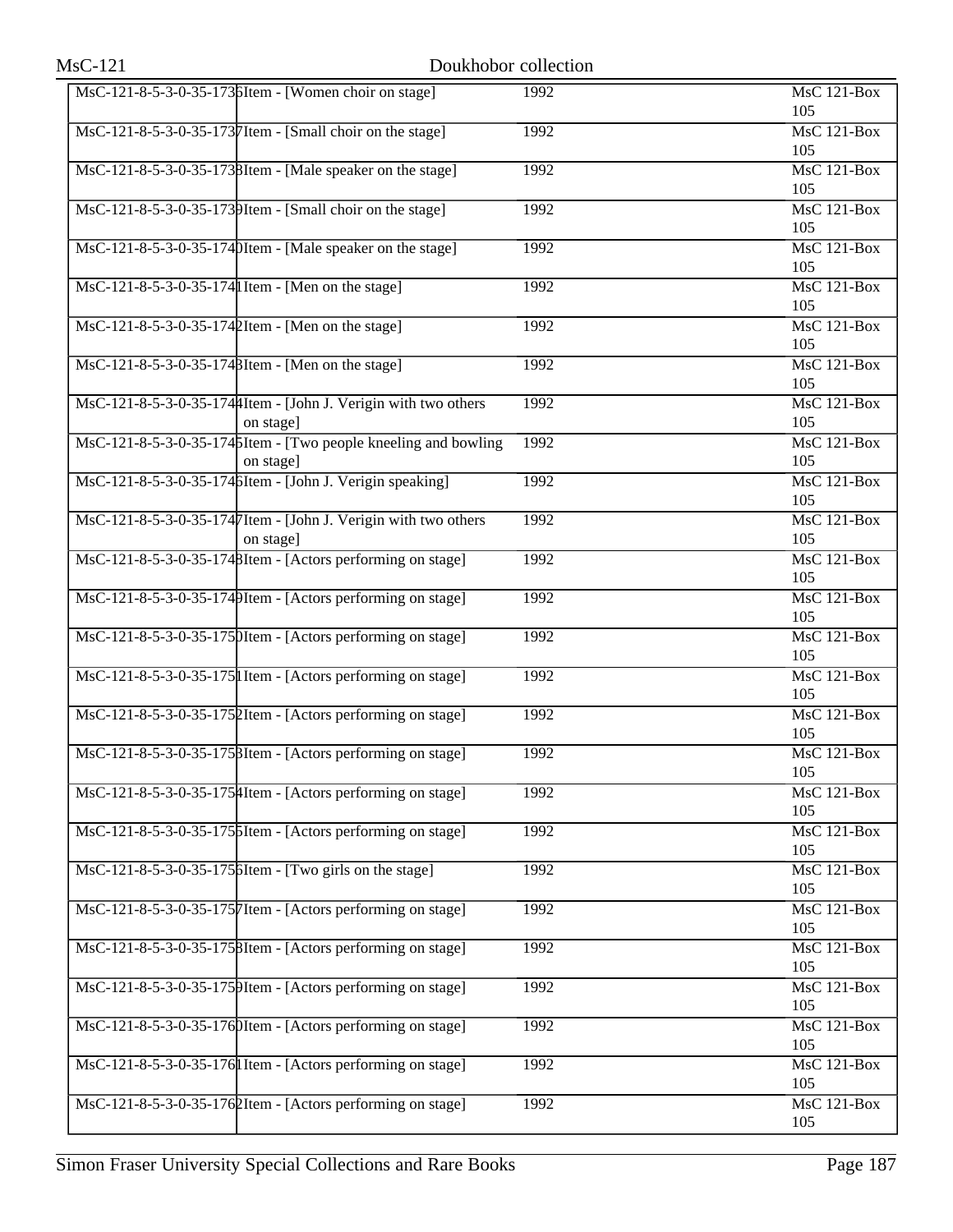| $MsC-121$ |                                                                                | Doukhobor collection |                                        |
|-----------|--------------------------------------------------------------------------------|----------------------|----------------------------------------|
|           | MsC-121-8-5-3-0-35-176 BItem - [Actors performing on stage]                    | 1992                 | <b>MsC 121-Box</b><br>105              |
|           | MsC-121-8-5-3-0-35-1764Item - [Actors performing on stage]                     | 1992                 | MsC 121-Box<br>105                     |
|           | MsC-121-8-5-3-0-35-1765Item - [Doukhobor ceremony outside of<br>the hall]      | 1992                 | $MsC$ 121-Box<br>105                   |
|           | MsC-121-8-5-3-0-35-1766Item - [Doukhobor ceremony outside of<br>the hall]      | 1992                 | <b>MsC 121-Box</b><br>105              |
|           | MsC-121-8-5-3-0-35-1767Item - [Doukhobor ceremony outside of<br>the hall]      | 1992                 | MsC 121-Box<br>105                     |
|           | MsC-121-8-5-3-0-35-1768Item - [Doukhobor ceremony outside of<br>the hall]      | 1992                 | $MsC$ 121-Box<br>105                   |
|           | MsC-121-8-5-3-0-35-1769Item - [Doukhobor ceremony outside of<br>the hall]      | 1992                 | <b>MsC 121-Box</b><br>105              |
|           | MsC-121-8-5-3-0-35-1770Item - [Doukhobor ceremony outside of<br>the hall]      | 1992                 | <b>MsC 121-Box</b><br>105              |
|           | MsC-121-8-5-3-0-35-177 I Item - [Doukhobor ceremony outside of<br>the hall]    | 1992                 | $MsC$ 121-Box<br>105                   |
|           | MsC-121-8-5-3-0-35-1772Item - [Community at the dining hall]                   | 1992                 | <b>MsC 121-Box</b><br>105              |
|           | MsC-121-8-5-3-0-35-1778Item - [Community at the dining hall]                   | 1992                 | MsC 121-Box<br>105                     |
|           | MsC-121-8-5-3-0-35-1774Item - [Community at the dining hall]                   | 1992                 | $MsC$ 121-Box<br>105                   |
|           | MsC-121-8-5-3-0-35-1775Item - [Community at the dining hall]                   | 1992                 | <b>MsC 121-Box</b><br>105              |
|           | MsC-121-8-5-3-0-35-1776Item - [Four speakers on the stage]                     | 1992                 | MsC 121-Box<br>105                     |
|           | MsC-121-8-5-3-0-35-1777 Item - [Choir on the stage]                            | 1992                 | $MsC$ 121-Box<br>105                   |
|           | MsC-121-8-5-3-0-35-1778Item - [Four speakers on the stage]                     | 1992                 | <b>MsC 121-Box</b><br>105              |
|           | MsC-121-8-5-3-0-35-1779Item - [Four speakers on the stage]                     | 1992                 | MsC 121-Box<br>105                     |
|           | MsC-121-8-5-3-0-35-1780Item - [Four speakers on the stage]                     | 1992                 | MsC 121-Box<br>105                     |
|           | MsC-121-8-5-3-0-35-178 I Item - [Two women speaking at the<br>podium]          | 1992                 | <b>MsC 121-Box</b><br>105              |
|           | MsC-121-8-5-3-0-35-1782Item - [Two elderly women singing]                      | 1992                 | $\overline{\text{MsC 121-Box}}$<br>105 |
|           | MsC-121-8-5-3-0-35-178 BItem - [Four speakers on the stage]                    | 1992                 | MsC 121-Box<br>105                     |
|           | MsC-121-8-5-3-0-35-178 4 Item - [Four speakers on the stage]                   | 1992                 | MsC 121-Box<br>105                     |
|           | MsC-121-8-5-3-0-35-1786Item - [Three speakers on the stage]                    | 1992                 | $MsC$ 121-Box<br>105                   |
|           | MsC-121-8-5-3-0-35-1786Item - [Choir on the stage]                             | 1992                 | MsC 121-Box<br>105                     |
|           | MsC-121-8-5-3-0-35-1787 Item - [Choir on the stage]                            | 1992                 | <b>MsC 121-Box</b><br>105              |
|           | MsC-121-8-5-3-0-35-1788Item - [Male speaker on the stage, choir<br>behind him] | 1992                 | MsC 121-Box<br>105                     |
|           | MsC-121-8-5-3-0-35-1789Item - [Woman speaking on stage]                        | 1992                 | <b>MsC 121-Box</b><br>105              |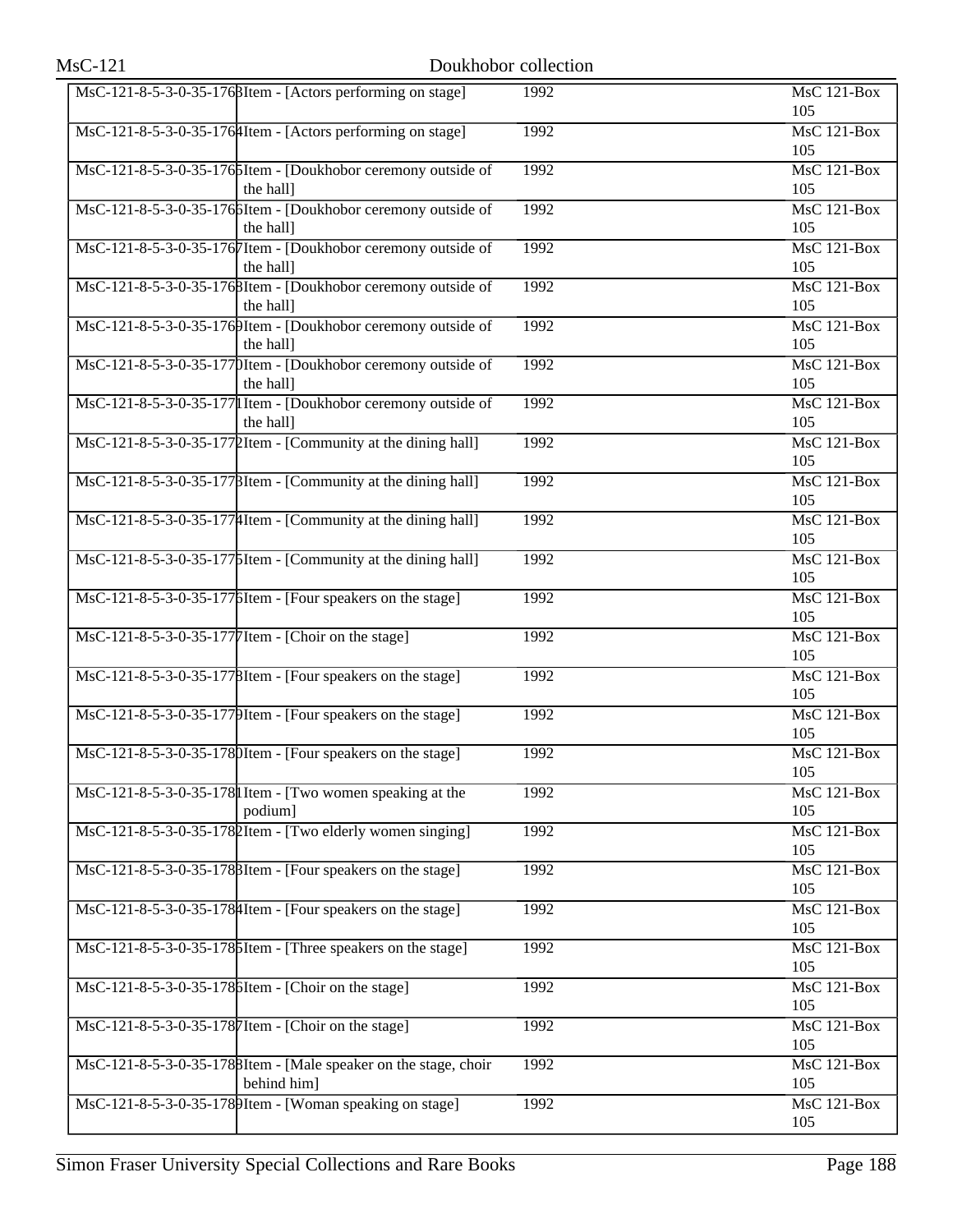| $MsC-121$ |                                                                                | Doukhobor collection |                                        |
|-----------|--------------------------------------------------------------------------------|----------------------|----------------------------------------|
|           | MsC-121-8-5-3-0-35-1790Item - [Choir on the stage]                             | 1992                 | <b>MsC 121-Box</b><br>105              |
|           | MsC-121-8-5-3-0-35-179 I Item - [Choir on the stage]                           | 1992                 | MsC 121-Box<br>105                     |
|           | MsC-121-8-5-3-0-35-1792Item - [Woman and man on the stage]                     | 1992                 | $MsC$ 121-Box<br>105                   |
|           | MsC-121-8-5-3-0-35-179 BItem - [Four man singing]                              | 1992                 | <b>MsC 121-Box</b><br>105              |
|           | MsC-121-8-5-3-0-35-1794Item - [Choir on the stage]                             | 1992                 | MsC 121-Box<br>105                     |
|           | MsC-121-8-5-3-0-35-1795Item - [Choir on the stage]                             | 1992                 | $MsC$ 121-Box<br>105                   |
|           | MsC-121-8-5-3-0-35-1796Item - [Young man speaking, choir<br>behind him]        | 1992                 | <b>MsC 121-Box</b><br>105              |
|           | MsC-121-8-5-3-0-35-1797Item - [Choir on the stage]                             | 1992                 | MsC 121-Box<br>105                     |
|           | MsC-121-8-5-3-0-35-1798Item - [Woman speaking on stage, side<br>view]          | 1992                 | $MsC$ 121-Box<br>105                   |
|           | $\text{MsC-121-8-5-3-0-35-179}$ Item - [Two man carriying spurce plant]        | 1992                 | $MsC$ 121-Box<br>105                   |
|           | MsC-121-8-5-3-0-35-1800Item - [Man speaking on stage, side<br>view]            | 1992                 | MsC 121-Box<br>105                     |
|           | MsC-121-8-5-3-0-35-180 I Item - [View of community in the hall<br>from behind] | 1992                 | $MsC$ 121-Box<br>105                   |
|           | MsC-121-8-5-3-0-35-1802Item - [View of community in the hall]                  | 1992                 | <b>MsC 121-Box</b><br>105              |
|           | MsC-121-8-5-3-0-35-180 BItem - [View of community in the hall]                 | 1992                 | MsC 121-Box<br>105                     |
|           | MsC-121-8-5-3-0-35-1804 Item - [View of community in the hall]                 | 1992                 | $MsC$ 121-Box<br>105                   |
|           | MsC-121-8-5-3-0-35-180 SI tem - [View of community in the hall]                | 1992                 | <b>MsC 121-Box</b><br>105              |
|           | MsC-121-8-5-3-0-35-1806Item - [Choir on the stage]                             | 1992                 | $MsC$ 121-Box<br>105                   |
|           | MsC-121-8-5-3-0-35-1807Item - [Woman singing on stage]                         | 1992                 | MsC 121-Box<br>105                     |
|           | MsC-121-8-5-3-0-35-1808Item - [Choir on the stage]                             | 1992                 | <b>MsC 121-Box</b><br>105              |
|           | MsC-121-8-5-3-0-35-1809Item - [Men choir on the stage]                         | 1992                 | $\overline{\text{MsC 121-Box}}$<br>105 |
|           | MsC-121-8-5-3-0-35-1810Item - [Four women singing]                             | 1992                 | MsC 121-Box<br>105                     |
|           | MsC-121-8-5-3-0-35-181   I Item - [Man and a woman with a guitar<br>on stage]  | 1992                 | MsC 121-Box<br>105                     |
|           | MsC-121-8-5-3-0-35-1812Item - [Choir on the stage]                             | 1992                 | MsC 121-Box<br>105                     |
|           | MsC-121-8-5-3-0-35-1818Item - [Woman playing guitar]                           | 1992                 | MsC 121-Box<br>105                     |
|           | MsC-121-8-5-3-0-35-1814 Item - [Choir on the stage]                            | 1992                 | <b>MsC 121-Box</b><br>105              |
|           | MsC-121-8-5-3-0-35-1815Item - [Woman speaking on the stage]                    | 1992                 | MsC 121-Box<br>105                     |
|           | MsC-121-8-5-3-0-35-1816Item - [Three men on the stage]                         | 1992                 | <b>MsC 121-Box</b><br>105              |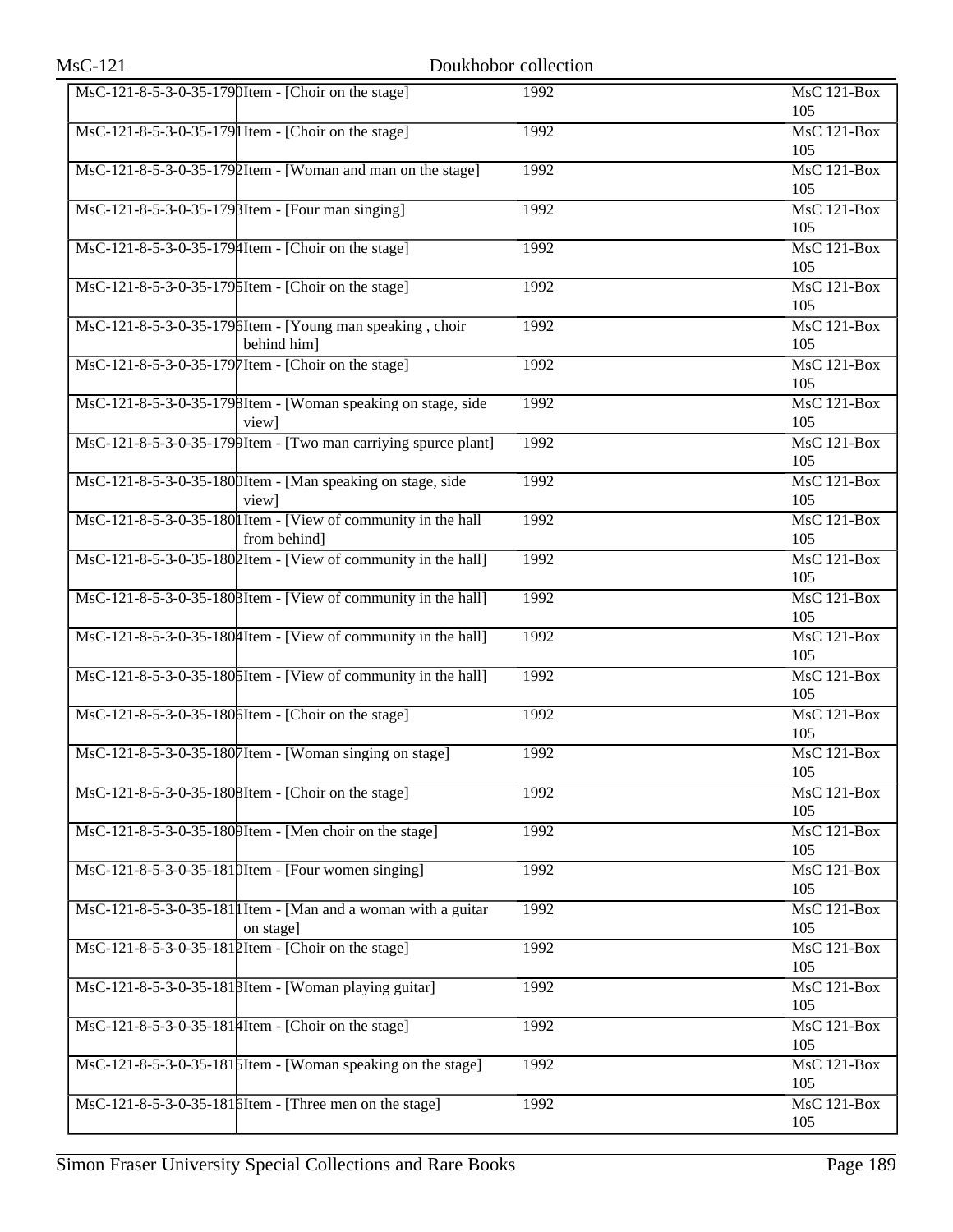| $MsC-121$ |                                                                                        | Doukhobor collection |                           |
|-----------|----------------------------------------------------------------------------------------|----------------------|---------------------------|
|           | MsC-121-8-5-3-0-35-1817Item - [Choir on the stage]                                     | 1992                 | <b>MsC 121-Box</b><br>105 |
|           | MsC-121-8-5-3-0-35-1818Item - [Choir on the stage]                                     | 1992                 | MsC 121-Box<br>105        |
|           | MsC-121-8-5-3-0-35-1819Item - [Choir on the stage]                                     | 1992                 | MsC 121-Box<br>105        |
|           | MsC-121-8-5-3-0-35-1820Item - [Choir on the stage]                                     | 1992                 | <b>MsC 121-Box</b><br>105 |
|           | MsC-121-8-5-3-0-35-182  Item - [Choir on the stage]                                    | 1992                 | <b>MsC 121-Box</b><br>105 |
|           | MsC-121-8-5-3-0-35-1822Item - [Man and woman hugging]                                  | 1992                 | $MsC$ 121-Box<br>105      |
|           | MsC-121-8-5-3-0-35-1828Item - [People at the celebratory table]                        | 1992                 | <b>MsC 121-Box</b><br>105 |
|           | MsC-121-8-5-3-0-35-1824Item - [People at the celebratory table]                        | 1992                 | $MsC$ 121-Box<br>105      |
|           | MsC-121-8-5-3-0-35-1825Item - [People at the celebratory table]                        | 1992                 | MsC 121-Box<br>105        |
|           | MsC-121-8-5-3-0-35-1826Item - [Choir, children at the front]                           | 1992                 | <b>MsC 121-Box</b><br>105 |
|           | MsC-121-8-5-3-0-35-1827Item - [View of community in the hall<br>from behind]           | 1992                 | MsC 121-Box<br>105        |
|           | MsC-121-8-5-3-0-35-1828Item - [Close up of children]                                   | 1992                 | $MsC$ 121-Box<br>105      |
|           | MsC-121-8-5-3-0-35-1829Item - [Choir, children at the front]                           | 1992                 | <b>MsC 121-Box</b><br>105 |
|           | MsC-121-8-5-3-0-35-1830Item - [Choir on the stage]                                     | 1992                 | MsC 121-Box<br>105        |
|           | MsC-121-8-5-3-0-35-183 I Item - [Choir on the stage]                                   | 1992                 | MsC 121-Box<br>105        |
|           | MsC-121-8-5-3-0-35-1832Item - [Group sitting on a lawn]                                | 1992                 | <b>MsC 121-Box</b><br>105 |
|           | MsC-121-8-5-3-0-35-1838Item - [Group sitting on a lawn]                                | 1992                 | MsC 121-Box<br>105        |
|           | MsC-121-8-5-3-0-35-1834 Item - [Community at the dining hall]                          | 1992                 | MsC 121-Box<br>105        |
|           | MsC-121-8-5-3-0-35-1835Item - [Community at the dining hall]                           | 1992                 | <b>MsC 121-Box</b><br>105 |
|           | MsC-121-8-5-3-0-35-1836Item - [Community at the dining hall]                           | 1992                 | MsC 121-Box<br>105        |
|           | MsC-121-8-5-3-0-35-1837Item - [Community at the dining hall]                           | 1992                 | MsC 121-Box<br>105        |
|           | MsC-121-8-5-3-0-35-1838Item - [Women gathered outside by the<br>ceremonial table]      | 1992                 | <b>MsC 121-Box</b><br>105 |
|           | MsC-121-8-5-3-0-35-1839Item - [Women gathered outside by the<br>ceremonial table]      | 1992                 | MsC 121-Box<br>105        |
|           | MsC-121-8-5-3-0-35-1840Item - [Women gathered outside by the<br>ceremonial table]      | 1992                 | <b>MsC 121-Box</b><br>105 |
|           | MsC-121-8-5-3-0-35-184 I Item - [Women gathered outside by the<br>ceremonial table]    | 1992                 | MsC 121-Box<br>105        |
|           | MsC-121-8-5-3-0-35-1842Item - [Community gathered at the<br>ceremonial table - bowing] | 1992                 | MsC 121-Box<br>105        |
|           | MsC-121-8-5-3-0-35-1848Item - [Community gathered at the<br>ceremonial table]          | 1992                 | MsC 121-Box<br>105        |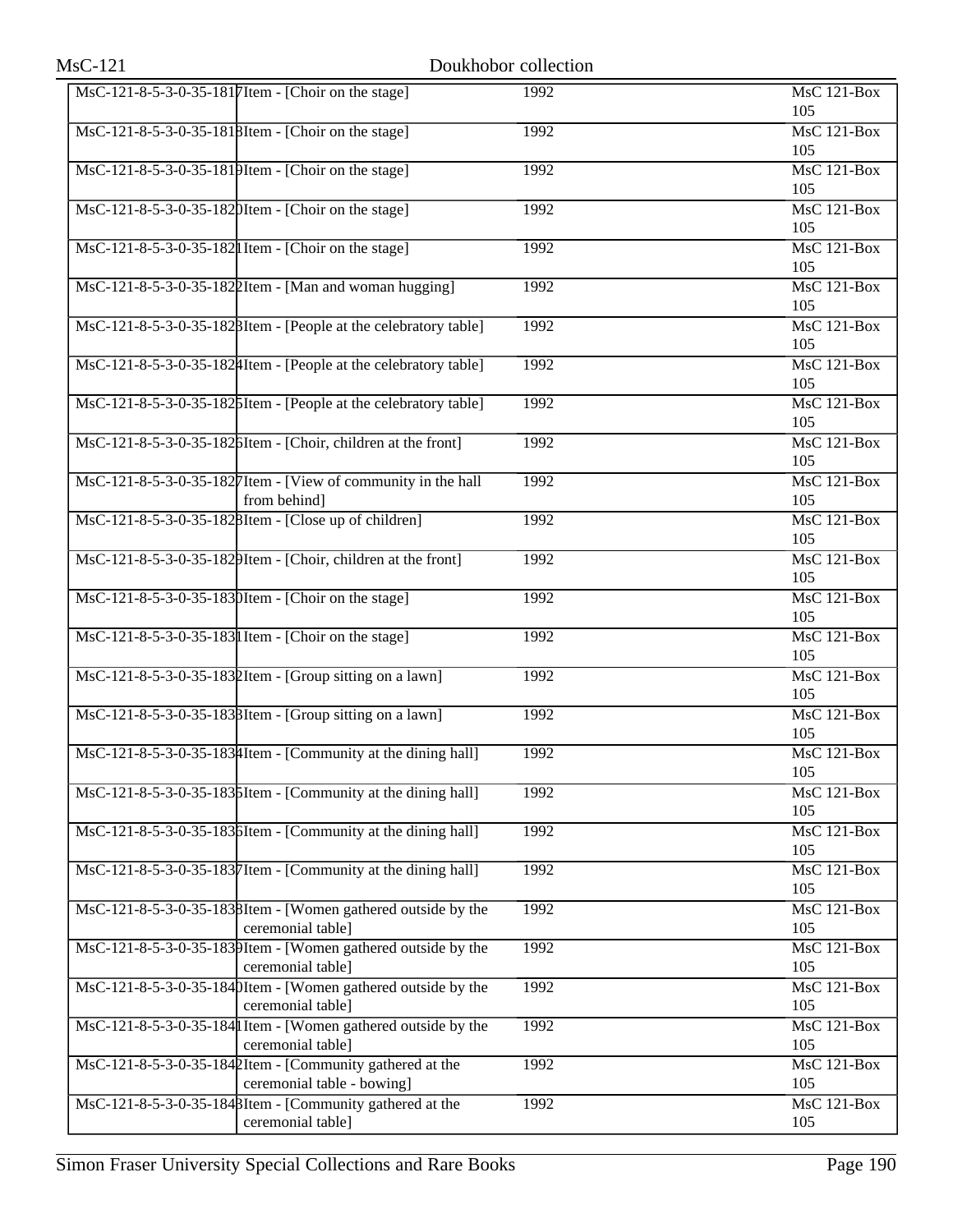| MsC-121-8-5-3-0-35-1844 Item - [Community gathered at the   | 1992 | MsC 121-Box        |
|-------------------------------------------------------------|------|--------------------|
| ceremonial table - bowing]                                  |      | 105                |
| MsC-121-8-5-3-0-35-1845Item - [Community gathered at the    | 1992 | MsC 121-Box        |
| ceremonial table]                                           |      | 105                |
| MsC-121-8-5-3-0-35-1846Item - [Community gathered at the    | 1992 | $MsC$ 121-Box      |
| ceremonial table - bowing]                                  |      | 105                |
| MsC-121-8-5-3-0-35-1847Item - [Community gathered at the    | 1992 | MsC 121-Box        |
| ceremonial table]                                           |      | 105                |
| MsC-121-8-5-3-0-35-1848Item - [Community gathered at the    | 1992 | MsC 121-Box        |
| ceremonial table]                                           |      | 105                |
| MsC-121-8-5-3-0-35-1849Item - [Community gathered outside,  | 1992 | MsC 121-Box        |
| close-up of women]                                          |      | 105                |
| MsC-121-8-5-3-0-35-1850Item - [Community gathered outside,  | 1992 | <b>MsC 121-Box</b> |
| close-up of women and girls]                                |      | 105                |
| MsC-121-8-5-3-0-35-185  Item - [Community gathered outside, | 1992 | MsC 121-Box        |
| close-up of boys]                                           |      | 105                |
| MsC-121-8-5-3-0-35-1852Item - [Community gathered outside,  | 1992 | $MsC$ 121-Box      |
| close-up of women and girls]                                |      | 105                |
| MsC-121-8-5-3-0-35-1858Item - [Community gathered outside,  | 1992 | <b>MsC 121-Box</b> |
| close-up of women and boys]                                 |      | 105                |
| MsC-121-8-5-3-0-35-1854Item - [Community gathered at the    | 1992 | $MsC$ 121-Box      |
| ceremonial table]                                           |      | 105                |
| MsC-121-8-5-3-0-35-185 SItem - [Community gathered outside, | 1992 | MsC 121-Box        |
| close-up of men]                                            |      | 105                |
| MsC-121-8-5-3-0-35-1856Item - [Community gathered outside,  | 1992 | <b>MsC 121-Box</b> |
| close-up of men]                                            |      | 105                |
| MsC-121-8-5-3-0-35-1857Item - [Community gathered outside,  | 1992 | MsC 121-Box        |
| close-up of men]                                            |      | 105                |
| MsC-121-8-5-3-0-35-1858Item - [Community gathered outside,  | 1992 | MsC 121-Box        |
| women greating each other]                                  |      | 105                |
| MsC-121-8-5-3-0-35-1859Item - [Community gathered outside,  | 1992 | <b>MsC 121-Box</b> |
| men greating each other]                                    |      | 105                |
| MsC-121-8-5-3-0-35-1860Item - [Community gathered outside,  | 1992 | MsC 121-Box        |
| women greating each other]                                  |      | 105                |
| MsC-121-8-5-3-0-35-186  Item - [Community gathered outside, | 1992 | MsC 121-Box        |
| women greating each other]                                  |      | 105                |
| MsC-121-8-5-3-0-35-1862Item - [Community gathered at the    | 1992 | MsC 121-Box        |
| ceremonial table]                                           |      | 105                |
| MsC-121-8-5-3-0-35-1868Item - [Community gathered at the    | 1992 | MsC 121-Box        |
| ceremonial table]                                           |      | 105                |
| MsC-121-8-5-3-0-35-1864Item - [Community gathered at the    | 1992 | <b>MsC 121-Box</b> |
| ceremonial table]                                           |      | 105                |
| MsC-121-8-5-3-0-35-1865Item - [Community gathered at the    | 1992 | MsC 121-Box        |
| ceremonial table]                                           |      | 105                |
| MsC-121-8-5-3-0-35-186 SItem - [Community gathered at the   | 1992 | MsC 121-Box        |
| ceremonial table]                                           |      | 105                |
| MsC-121-8-5-3-0-35-1867Item - [Community gathered at the    | 1992 | MsC 121-Box<br>105 |
| ceremonial table]                                           |      |                    |
| MsC-121-8-5-3-0-35-1868Item - [A couple kissing]            | 1992 | MsC 121-Box        |
| MsC-121-8-5-3-0-35-1869Item - [Community gathered at the    | 1992 | 105<br>MsC 121-Box |
| ceremonial table]                                           |      | 105                |
| MsC-121-8-5-3-0-35-1870Item - [Community outside the hall   | 1992 | <b>MsC 121-Box</b> |
| entrance]                                                   |      | 105                |
|                                                             |      |                    |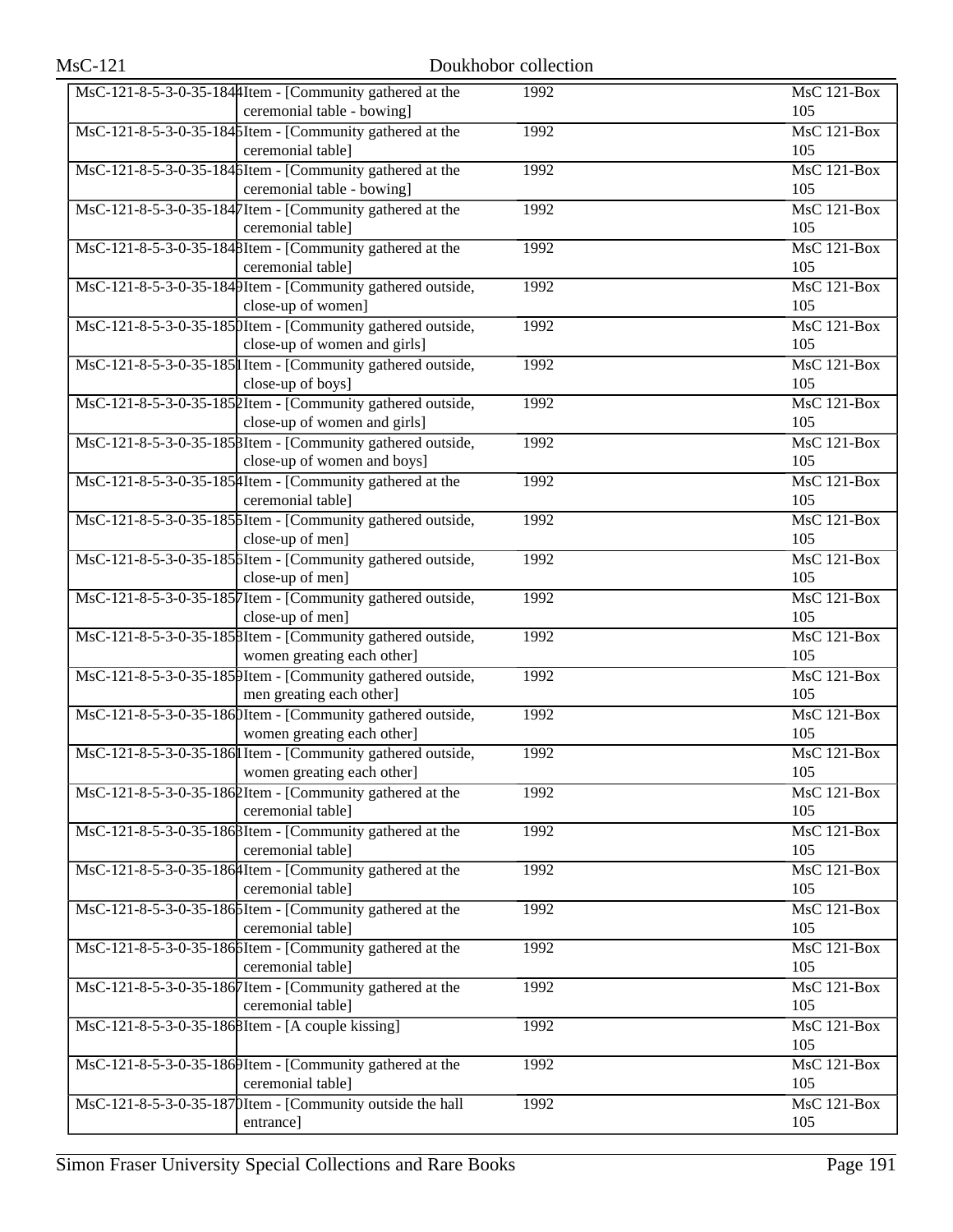| MsC-121-8-5-3-0-35-187  Item - [Community outside the hall             | 1992 | $MsC$ 121-Box |
|------------------------------------------------------------------------|------|---------------|
| entrance                                                               |      | 105           |
| MsC-121-8-5-3-0-35-1872Item - [Community outside the hall              | 1992 | $MsC$ 121-Box |
| entrance - at distance                                                 |      | 105           |
| $\text{MsC-121-8-5-3-0-35-187\beta}$ Item - [Sitting area in the park] | 1992 | $MsC$ 121-Box |
|                                                                        |      | 105           |
| $\text{MsC-121-8-5-3-0-35-187}$ [Hem - [Sitting area in the park]      | 1992 | $MsC$ 121-Box |
|                                                                        |      | 105           |
| MsC-121-8-5-3-0-35-1875 Item - [Sitting area in the park]              | 1992 | $MsC$ 121-Box |
|                                                                        |      | 105           |
| MsC-121-8-5-3-0-35-187 [Sitting area in the park]                      | 1992 | $MsC$ 121-Box |
|                                                                        |      | 105           |

## **Subseries MsC-121-8-5-4: Symposiums records**

Date: 1975-2001 (date of creation)

### Scope and content:

This sub-series consists of the original source materials, hand-written first draft of English translation, working notes, reference documents and correspondence related to the Joint Doukhobor Research Committee symposium meetings from 1974-1982. This sub-series includes a rare copy (1 of 3) of complete Symposium summary typed in Russian.

Physical description: 48 cm of textual records 1 photograph: b&w print

Publication status:

| File / item list    |                                                                                                    |           |               |                               |  |  |
|---------------------|----------------------------------------------------------------------------------------------------|-----------|---------------|-------------------------------|--|--|
| Reference code      | Title                                                                                              | Dates     | Access status | Container                     |  |  |
| $MsC-121-8-5-4-0-1$ | File - [USCC - re: Symposium, June<br>25-28, 1982]                                                 | 1981-1982 |               | $MsC$ 121-Box<br>135          |  |  |
| $MsC-121-8-5-4-0-2$ | File - [Symposium report - accounting]                                                             | 1997-1999 |               | $MsC$ 121-Box<br>135          |  |  |
| $MsC-121-8-5-4-0-3$ | File - [Turner, Gordon - re: Symposiums]                                                           | 1979-1999 |               | $MsC$ 121-Box<br>135 Folder 6 |  |  |
|                     | MSC-121-8-5-4-0-3-1648 Item - [Syposium held at Castlegar sports]<br>$complex$ ]                   | 1980      |               |                               |  |  |
| $MsC-121-8-5-4-0-4$ | File - [Summarized report - Joint<br>Doukhobor Research Committee<br>symposium meetings 1974-1982] | 1974-1982 |               | $MsC$ 121-Box<br>136          |  |  |
| $MsC-121-8-5-4-0-5$ | File - [Symposium - part 1]                                                                        | 1974-1982 |               | $MsC$ 121-Box<br>136          |  |  |
| MsC-121-8-5-4-0-6   | File - [Symposium - part 2]                                                                        | 1975-1976 |               | $MsC$ 121-Box<br>136          |  |  |
| $MsC-121-8-5-4-0-7$ | File - [Symposium - part 3]                                                                        | 1976-1977 |               | $MsC$ 121-Box<br>136          |  |  |
| MsC-121-8-5-4-0-8   | File - [Symposium - part 4]                                                                        | 1978-1980 |               | $MsC$ 121-Box<br>136          |  |  |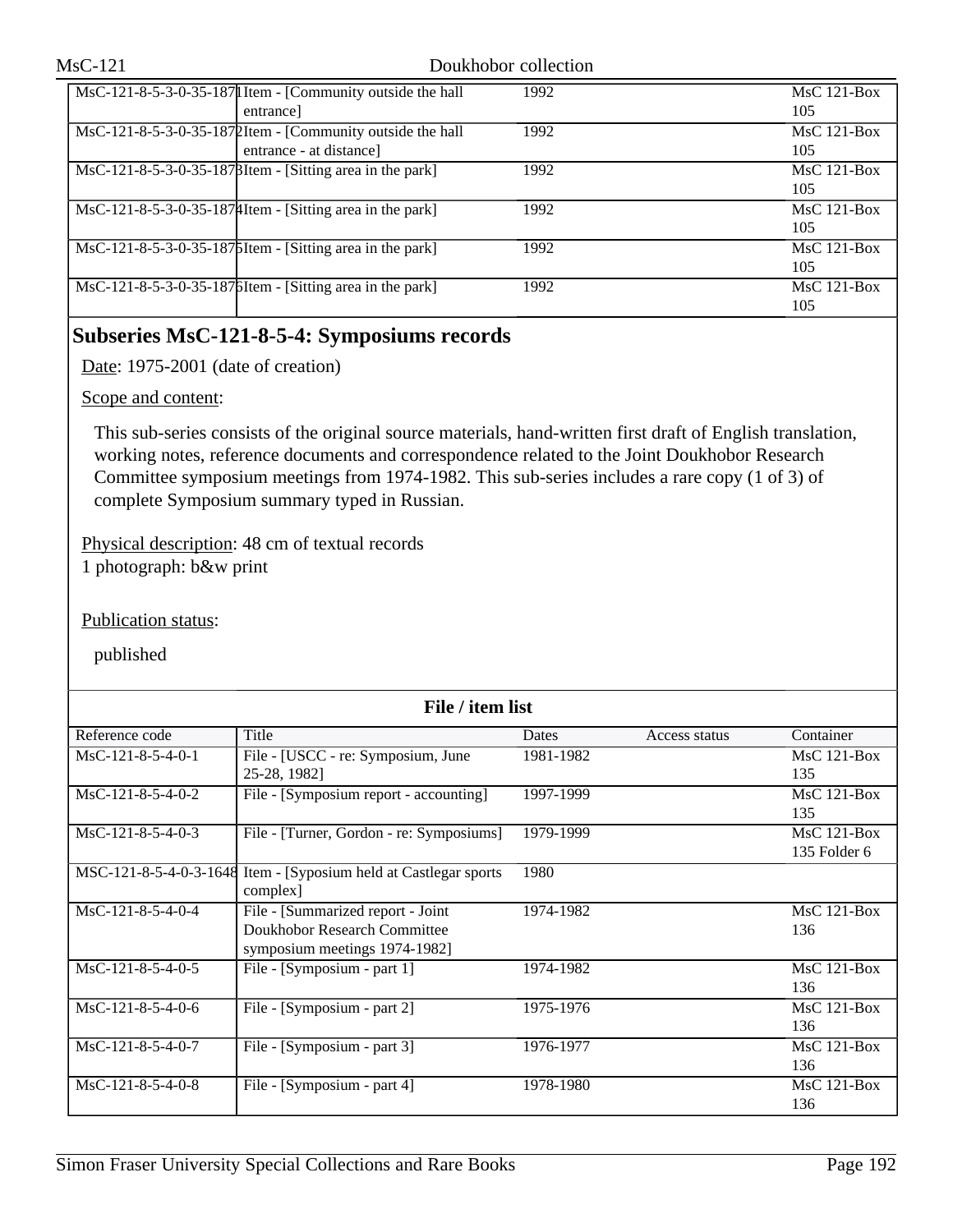| MsC-121-8-5-4-0-9  | File - [Symposium - part 5]                                       | 1980-1987 | <b>MsC 121-Box</b>              |
|--------------------|-------------------------------------------------------------------|-----------|---------------------------------|
|                    |                                                                   |           | 137                             |
| MsC-121-8-5-4-0-10 | File - [Joint Doukhobor Research                                  | 1988-1997 | MsC 121-Box                     |
|                    | Committee - Applications, etc.]                                   |           | 137                             |
| MsC-121-8-5-4-0-11 | File - [Translation - symposiums book]                            | 1975-1976 | $MsC$ 121-Box                   |
|                    | no. 1 starts with symposium no. 3]                                |           | 137                             |
| MsC-121-8-5-4-0-12 | File - [Translation - symposiums book                             | 1976      | <b>MsC 121-Box</b>              |
|                    | no. 2 starts with symposium no. 13]                               |           | 137                             |
| MsC-121-8-5-4-0-13 | File - [Translation - symposiums book]                            | 1976      | MsC 121-Box                     |
|                    | no. 3 starts with symposium no. 17]                               |           | 137                             |
| MsC-121-8-5-4-0-14 | File - [Translation - symposiums book]                            | 1977-1978 | $MsC$ 121-Box                   |
|                    | no. 4 starts with symposium no. 21]                               |           | 137                             |
| MsC-121-8-5-4-0-15 | File - [Translation - symposiums book                             | 1978-1980 | <b>MsC 121-Box</b>              |
|                    | no. $5 + 6$ starts with symposium no. 34]                         |           | 137                             |
| MsC-121-8-5-4-0-16 | File - [Translation - symposiums final                            | 1980-1982 | $\overline{\text{MsC 121-Box}}$ |
|                    | book starts with symposium no. 51]                                |           | 137                             |
| MsC-121-8-5-4-0-17 | File - [Symposium report - handwritten]                           | 1974-1982 | $MsC$ 121-Box                   |
|                    | translations summaries p. 1-114]                                  |           | 138                             |
| MsC-121-8-5-4-0-18 | File - [Doukhobor symposium - reports,                            | 1975-2001 | <b>MsC 121-Box</b>              |
|                    | clippings, notes]                                                 |           | 138                             |
| MsC-121-8-5-4-0-19 | File - [Completed material - symposium                            | 1974-1979 | $MsC$ 121-Box                   |
|                    | no. 1-38]                                                         |           | 138                             |
| MsC-121-8-5-4-0-20 | File - [Completed material - symposium                            | 1976-1982 | $MsC$ 121-Box                   |
|                    | no. 40-68]                                                        |           | 138                             |
| MsC-121-8-5-4-0-21 | File - [Report of the Joint Doukhobor                             | 1975-1989 | <b>MsC 121-Box</b>              |
|                    | Research Committee, September 1-2,                                |           | 139                             |
|                    | 1989]                                                             |           |                                 |
| MsC-121-8-5-4-0-22 | File - [KICR material, September 1987                             | 1987      | MsC 121-Box                     |
|                    | and final presentation of Eli Popoff]                             |           | 139                             |
| MsC-121-8-5-4-0-23 | File - [Lebedoff, John S. -                                       | 1987      | $MsC$ 121-Box                   |
|                    | corrrespondece with Iskra re:                                     |           | 139                             |
|                    | Symposiums]                                                       |           |                                 |
| MsC-121-8-5-4-0-24 | File - [Maloff, Cecil C.- correspondence                          | 1976-1993 | <b>MsC 121-Box</b>              |
|                    | and documents]                                                    |           | 139                             |
| MsC-121-8-5-4-0-25 | File - [Popoff, Peter J. - Correspondence<br>and other documents] | 1975-1983 | MsC 121-Box<br>139              |
|                    |                                                                   |           |                                 |
| MsC-121-8-5-4-0-26 | File - [Podovinikoff, Joe - documents                             | 1975      | MsC 121-Box                     |
|                    | from Sons of Freedom]                                             |           | 139                             |

## **Subseries MsC-121-8-5-5: General committees and conferences records**

Date: 1952-2002 (date of creation)

Scope and content:

This sub-series consists of the records that relate to various committees and conferences that Eli Popoff participated in and attended on behalf of USCC. The records include correspondence, brochures, conferences materials, clippings, financial records, notes, writings, meeting minutes and other material. The records include documents of Moscow Peace Conference, Canada-USSR Friendship Society, peace conferences, Committee on Future, Doukhobor Centenary Conference and others. The records contain material relating to interactions with Russian and other governments, possible migration, peace initiatives, travel exchanges and perestroika.

Physical description: 26 cm of textual records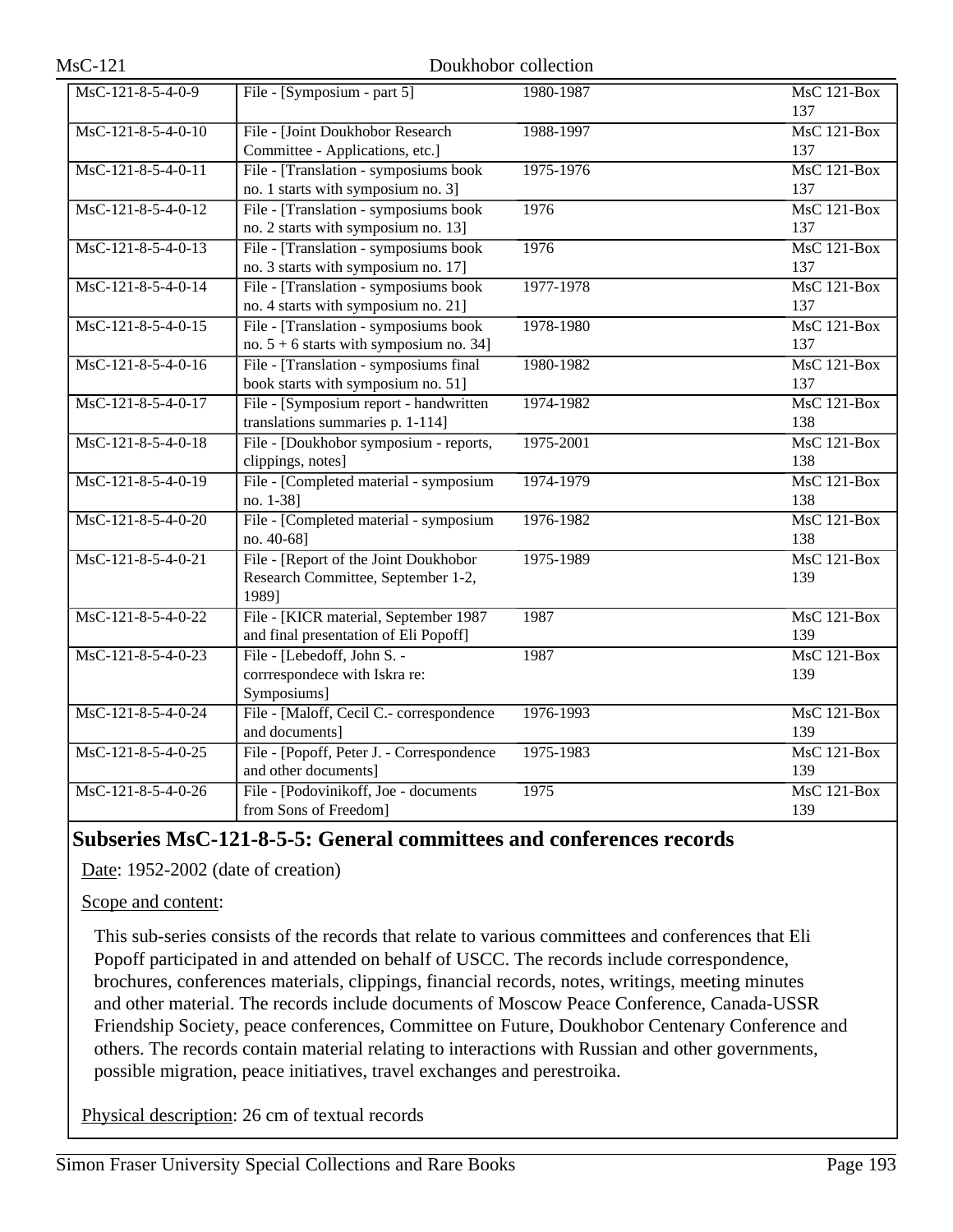### Publication status:

### published

| File / item list    |                                           |           |               |                                 |  |
|---------------------|-------------------------------------------|-----------|---------------|---------------------------------|--|
| Reference code      | Title                                     | Dates     | Access status | Container                       |  |
| $MsC-121-8-5-5-0-1$ | File - [Canada USSR Friendship Society    | 1979-2002 |               | MsC 121-Box                     |  |
|                     | newsletters, notes, etc.]                 |           |               | 139                             |  |
| MsC-121-8-5-5-0-2   | File - [Moscow Peace Conference -         | 1982      |               | $MsC$ 121-Box                   |  |
|                     | friends and acquaintances]                |           |               | 139                             |  |
| $MsC-121-8-5-5-0-3$ | File - [Moscow Peace Conference           | 1987      |               | $MsC$ 121-Box                   |  |
|                     |                                           |           |               | 139                             |  |
| $MsC-121-8-5-5-0-4$ | File - [USCC - Activity Co-ordinaring     | 1983-1988 |               | $MsC$ 121-Box                   |  |
|                     | Committeel                                |           |               | 139                             |  |
| MsC-121-8-5-5-0-5   | File - [Message - Slovianskii Kongress]   | 1992      |               | $MsC$ 121-Box                   |  |
|                     | Kultur - Moscow, May 25-28, 1992]         |           |               | 140                             |  |
| MsC-121-8-5-5-0-6   | File - [War Resisters' International -    | 1952-1973 |               | $MsC$ 121-Box                   |  |
|                     | conferences]                              |           |               | 140                             |  |
| MsC-121-8-5-5-0-7   | File - [Data for 1999 Doukhobor           | 1974-2000 |               | $MsC$ 121-Box                   |  |
|                     | Centenary Conference]                     |           |               | 140                             |  |
| MsC-121-8-5-5-0-8   | File - [For Ottawa Conference 1999]       | 1995-1999 |               | $MsC$ 121-Box                   |  |
|                     |                                           |           |               | 140                             |  |
| MsC-121-8-5-5-0-9   | File - [Folder taken to peace conference, | 1958      |               | $\overline{\text{MsC}}$ 121-Box |  |
|                     | Vancouver June 27-29, 1958]               |           |               | 140                             |  |
| MsC-121-8-5-5-0-10  | File - [Sub-committees: no.1 - Essence;   | 1992-1994 |               | $MsC$ 121-Box                   |  |
|                     | no.2 - Culture and traditions]            |           |               | 140                             |  |
| MsC-121-8-5-5-0-11  | File - [Eli Popoff - various notes]       | 1977-1983 |               | $MsC$ 121-Box                   |  |
|                     |                                           |           |               | 140                             |  |

## **Subseries MsC-121-8-5-6: Migration Committee**

Date: [19--]-1997, premidonantly 1985-1997 (date of creation)

Scope and content:

This sub-series consists of the records of Committee on Future and Committee on Migration. The Committee on Migration was established to investigate possibility of Doukhobors' return to the land of their forefathers in the Soviet Union. The USCC Executive Committee and the Doukhobor Future Committee (DFC) decided to create two steering Committees. One committee to research the possibility of Doukhobor revival through the development of a desired lifestyle in Canada and the other committee to research such revival in the Soviet Union

Physical description: 54 cm of textual records

Publication status:

| File / item list |       |       |               |           |  |
|------------------|-------|-------|---------------|-----------|--|
| Reference code   | Title | Dates | Access status | Container |  |
|                  |       |       |               |           |  |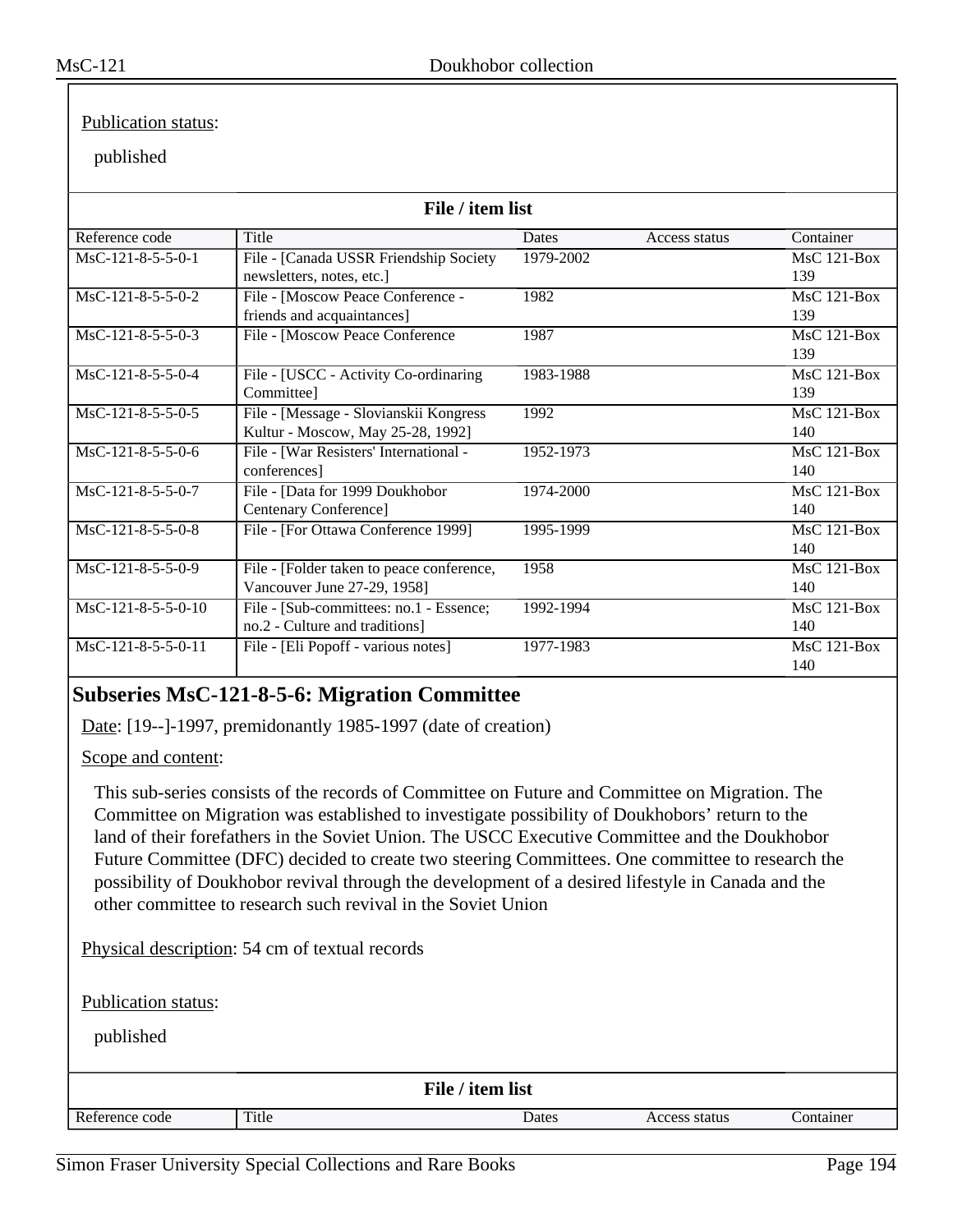| $MsC-121$            | Doukhobor collection                                                        |                   |                                        |
|----------------------|-----------------------------------------------------------------------------|-------------------|----------------------------------------|
| MsC-121-8-5-6-0-1    | File - [Meeting minutes, correspondence,<br>etc.]                           | 1990-1992         | $MsC$ 121-Box<br>141                   |
| MsC-121-8-5-6-0-2    | File - [Info package no. 1 of USCC<br>Doukhobor Future Committee(DFC)]      | 1989              | MsC 121-Box<br>141                     |
| MsC-121-8-5-6-0-3    | File - [Info package no. 2 of USCC<br>Doukhobor Future Committee DFC)]      | 1900-1989         | <b>MsC 121-Box</b><br>141              |
| MsC-121-8-5-6-0-4    | File - [Living together by Rich Binsacca-<br>article, Plain Truth magazine] | 1985-1992         | <b>MsC 121-Box</b><br>141              |
| MsC-121-8-5-6-0-5    | File - [Government of Canada seniors]<br>booklet]                           | 1990              | MsC 121-Box<br>141                     |
| MsC-121-8-5-6-0-6    | File - [Committee on the Future<br>documents]                               | 1900-1986         | $MsC$ 121-Box<br>141                   |
| MsC-121-8-5-6-0-7    | File - [Committee on the Future meeting<br>minutes]                         | 1977-1980         | $MsC$ 121-Box<br>141                   |
| $MsC-121-8-5-6-0-8$  | File - [Doukhobor Future Committee<br>(DFC) - meeting minutes]              | 1980-1990         | MsC 121-Box<br>142                     |
| MsC-121-8-5-6-0-9    | File - [Plan of Action of Doukhobor<br><b>Future Committee]</b>             | 1990              | <b>MsC 121-Box</b><br>142              |
| MsC-121-8-5-6-0-10   | File - [Expanded Future Committee<br>documents]                             | 1980-1989         | <b>MsC 121-Box</b><br>142              |
| $MsC-121-8-5-6-0-11$ | File - [Doukhobor reports on the future]                                    | 1980-1981         | $MsC$ 121-Box<br>142                   |
| MsC-121-8-5-6-0-12   | File - [DFC - minutes and documents]                                        | 1990-1992         | $MsC$ 121-Box<br>142                   |
| MsC-121-8-5-6-0-13   | File - [Documents for presentation to<br>DFC's retreat program]             | 1989              | $MsC$ 121-Box<br>142                   |
| MsC-121-8-5-6-0-14   | File - [DFC and Alternative Lifestyle<br>committee minutes and agendas]     | 1990-1991         | MsC 121-Box<br>142                     |
| MsC-121-8-5-6-0-15   | File - [Questionnaire for former members<br>of the USCC]                    | $\overline{19-1}$ | <b>MsC 121-Box</b><br>142              |
| MsC-121-8-5-6-0-16   | File - [Task force on info booklet - notes,<br>minutes, questionnaire]      | 1988-1992         | <b>MsC 121-Box</b><br>142              |
| MsC-121-8-5-6-0-17   | File - [Committee on migration]<br>documents]                               | 1989-1991         | MsC 121-Box<br>142                     |
| MsC-121-8-5-6-0-18   | File - [Committee on migration reports,<br>writings, etc]                   | 1992              | MsC 121-Box<br>143                     |
| MsC-121-8-5-6-0-19   | File - [Notes for Migration Committee on<br>traditions]                     | 1991              | MsC 121-Box<br>143                     |
| MsC-121-8-5-6-0-20   | File - [Committee on Migration minutes<br>and questionnaires]               | 1992              | MsC 121-Box<br>143                     |
| MsC-121-8-5-6-0-21   | File - [Third general meeting of<br>Committee on Migration minutes]         | 1992              | MsC 121-Box<br>143                     |
| MsC-121-8-5-6-0-22   | File - [USCC Committee on Migration<br>writings, minutes, etc]              | 1991-1992         | MsC 121-Box<br>143                     |
| MsC-121-8-5-6-0-23   | File - [Committee on Migration minutes,<br>reports, etc]                    | 1993              | MsC 121-Box<br>143                     |
| MsC-121-8-5-6-0-24   | File - [Committee on Migration meetings<br>minutes, agendas, reports]       | 1991-1993         | $\overline{\text{MsC 121-Box}}$<br>144 |
| MsC-121-8-5-6-0-25   | File - [Committee on Migration meetings<br>minutes, agendas, reports]       | 1992-1993         | MsC 121-Box<br>144                     |
| MsC-121-8-5-6-0-26   | File - [Committee on Migration meeting<br>minutes, documents, clippings]    | 1993-1994         | MsC 121-Box<br>144                     |
| MsC-121-8-5-6-0-27   | File - [Committee on Migration meeting]<br>minutes, reports, etc.]          | 1950-1997         | MsC 121-Box<br>144                     |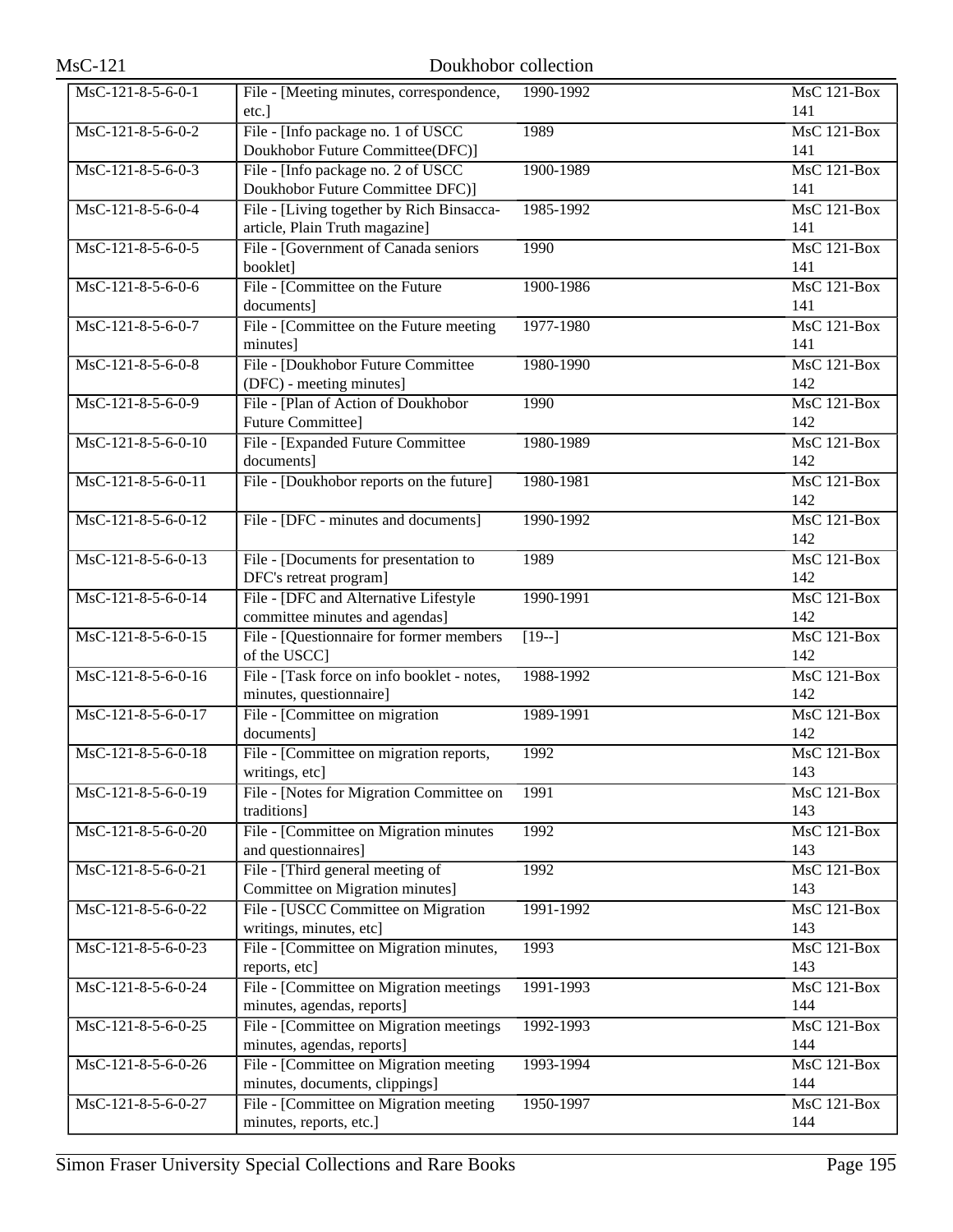| $MsC-121$            |                                                                   | Doukhobor collection |                      |
|----------------------|-------------------------------------------------------------------|----------------------|----------------------|
| MsC-121-8-5-6-0-28   | File - [Committee on Migration meeting]<br>minutes, reports, etc. | 1989-1992            | $MsC$ 121-Box<br>144 |
| $MsC-121-8-5-6-0-29$ | File - [Report of the USCC Standing<br>Committee on migration]    | 1994                 | $MsC$ 121-Box<br>144 |
| $MsC-121-8-5-6-0-30$ | File - [Committee on migration]<br>documents and publications]    | 1993-1996            | $MsC$ 121-Box<br>144 |

## **Subseries MsC-121-8-5-7: MRA Conferences**

Date: 1953-2001 (date of creation)

## Scope and content:

This sub-series consists of the records related to the Moral Re-Armament Conferences held in Caux, Switzerland in the 1990s. The records include promotional material, booklets, brochures, photographs, publications, diary, Canadian Newsletter published by Moral Re-Armament and other related material.

Physical description: 20 cm of textual records 25 photographs: col. print

## Publication status:

| File / item list    |                                                                |           |               |               |  |
|---------------------|----------------------------------------------------------------|-----------|---------------|---------------|--|
| Reference code      | <b>Title</b>                                                   | Dates     | Access status | Container     |  |
| $MsC-121-8-5-7-0-1$ | File - [Diary, etc - MRA and CAUX                              | 1993      |               | MsC 121-Box   |  |
|                     | Conference]                                                    |           |               | 145           |  |
| MsC-121-8-5-7-0-2   | File - [Modern prophetic voices by R.C.                        | 1994      |               | MsC 121-Box   |  |
|                     | Mowat - book]                                                  |           |               | 145           |  |
| MsC-121-8-5-7-0-3   | File - [Caux conference promotional                            | 1993-1996 |               | $MsC$ 121-Box |  |
|                     | package and magazines]                                         |           |               | 145           |  |
| $MsC-121-8-5-7-0-4$ | File - [Caux conference promotional                            | 1996-2000 |               | $MsC$ 121-Box |  |
|                     | booklet and magazine]                                          |           |               | 145           |  |
| $MsC-121-8-5-7-0-5$ | File - [Moral Re-Armament documents]                           | 1953-2001 |               | $MsC$ 121-Box |  |
|                     |                                                                |           |               | 145           |  |
| MsC-121-8-5-7-0-6   | File - [MRA Russian connection -                               | 1993      |               | $MsC$ 121-Box |  |
|                     | correspondence]                                                |           |               | 145           |  |
| MsC-121-8-5-7-0-7   | File - [At Caux - MRA]                                         | 1993      |               | MsC 121-Box   |  |
|                     |                                                                |           |               | 145           |  |
|                     | MsC-121-8-5-7-0-7-1613 Item - [E. Popoff and J. J. Verigin in  | 1993      |               | MsC 121-Box   |  |
|                     | Paris, Arc de Triumph in the background]                       |           |               | 105           |  |
|                     | MsC-121-8-5-7-0-7-1614 Item - [E. Popoff, M. Savinikoff, J. J. | 1993      |               | $MsC$ 121-Box |  |
|                     | Verigin in Paris]                                              |           |               | 105           |  |
|                     | MsC-121-8-5-7-0-7-1615 Item - [Volleyball play in Caux]        | 1993      |               | $MsC$ 121-Box |  |
|                     |                                                                |           |               | 105           |  |
|                     | MsC-121-8-5-7-0-7-1616 Item - [Volleyball field in Caux]       | 1993      |               | MsC 121-Box   |  |
|                     |                                                                |           |               | 105           |  |
|                     | MsC-121-8-5-7-0-7-1617 Item - [Looking down on Mountain        | 1993      |               | $MsC$ 121-Box |  |
|                     | House in Caux]                                                 |           |               | 105           |  |
|                     | MsC-121-8-5-7-0-7-1618 Item - [View of Alps, near by Mountain  | 1993      |               | MsC 121-Box   |  |
|                     | House in Caux]                                                 |           |               | 105           |  |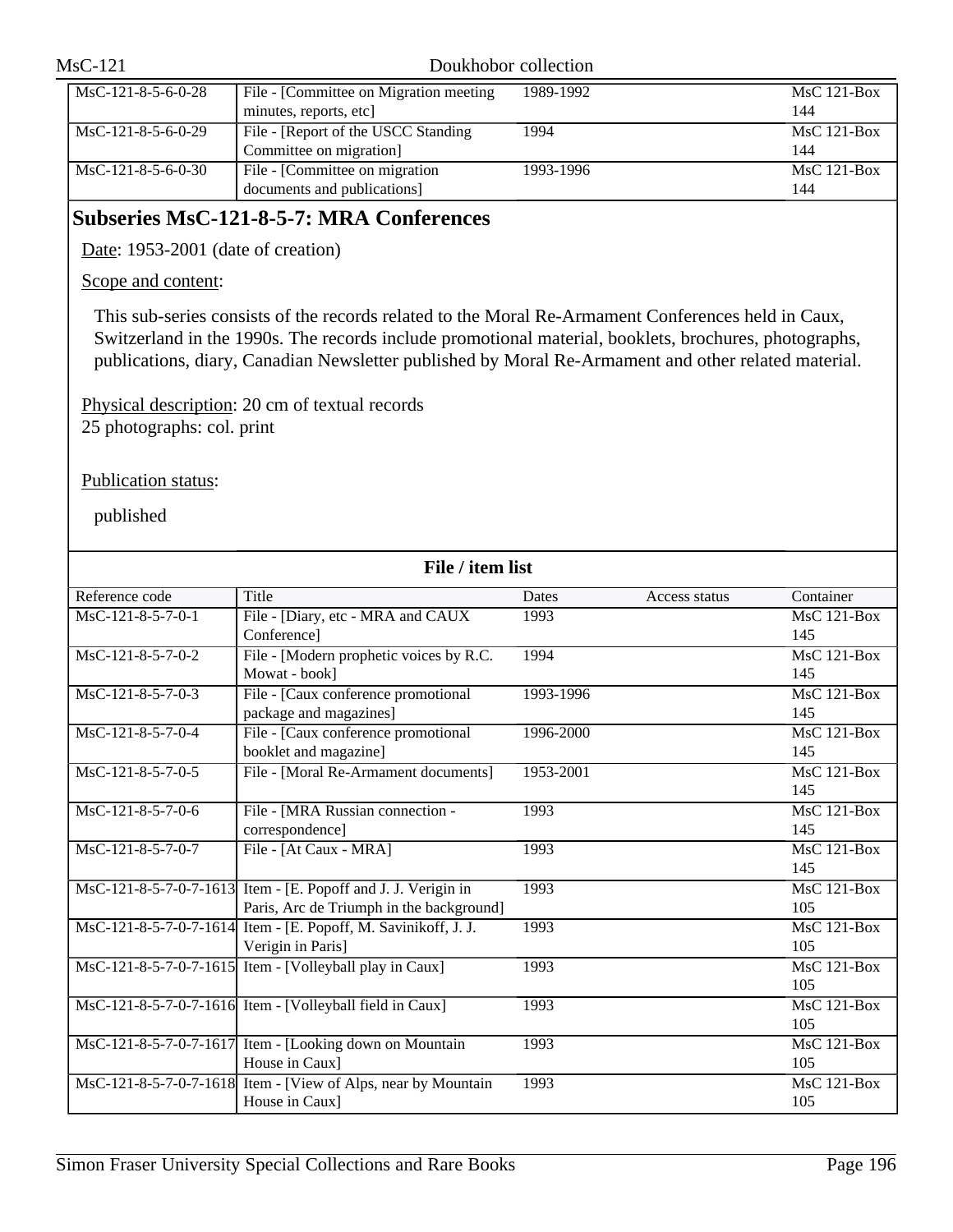|                        | MsC-121-8-5-7-0-7-1619 Item - [Regular Swiss residence at Caux]    | 1993      | MsC 121-Box        |
|------------------------|--------------------------------------------------------------------|-----------|--------------------|
|                        |                                                                    |           | 105                |
|                        | MsC-121-8-5-7-0-7-1620 Item - [Roman Catholic church in Caux]      | 1993      | $MsC$ 121-Box      |
|                        |                                                                    |           | 105                |
|                        | MsC-121-8-5-7-0-7-1621 Item - [Typical Swiss residence, just]      | 1993      | MsC 121-Box        |
|                        | above the Mountain House]                                          |           | 105                |
|                        | MsC-121-8-5-7-0-7-1622 Item - [Railroad station at Caux]           | 1993      | MsC 121-Box        |
|                        |                                                                    |           | 105                |
|                        | MsC-121-8-5-7-0-7-1623 Item - [One of many hotel in Caux]          | 1993      | MsC 121-Box        |
|                        |                                                                    |           | 105                |
|                        | MsC-121-8-5-7-0-7-1624 Item - [Looking down from Caux              | 1993      | MsC 121-Box        |
|                        | railroad station]                                                  |           | 105                |
|                        | MsC-121-8-5-7-0-7-1625 Item - [Another view looking down from      | 1993      | MsC 121-Box        |
|                        | Caux railtoad station]                                             |           | 105                |
|                        | MsC-121-8-5-7-0-7-1626 Item - [A central park in the City of       | 1993      | $MsC$ 121-Box      |
|                        | Montreux]                                                          |           | 105                |
|                        | MsC-121-8-5-7-0-7-1627 Item - [M. Savinikoff, J. J. Verigin and L. | 1993      | $MsC$ 121-Box      |
|                        | [Magnon?] strolling the street]                                    |           | 105                |
|                        | MsC-121-8-5-7-0-7-1628 Item - [Street of City of Montreux]         | 1993      | <b>MsC 121-Box</b> |
|                        |                                                                    |           | 105                |
|                        | MsC-121-8-5-7-0-7-1629 Item - [Taken from the platform of the      | 1993      | MsC 121-Box        |
|                        | top of Rochers de Naye]                                            |           | 105                |
|                        | MsC-121-8-5-7-0-7-1630 Item - [Taken on the platform at the        | 1993      | MsC 121-Box        |
|                        | Rochers de Naye]                                                   |           | 105                |
|                        | MsC-121-8-5-7-0-7-1631 Item - [Another view taken from the         | 1993      | MsC 121-Box        |
|                        | platform at Rochers de Naye]                                       |           | 105                |
|                        | MsC-121-8-5-7-0-7-1632 Item - [Krystal Cook - First Nations]       | 1993      | MsC 121-Box        |
|                        |                                                                    |           | 105                |
|                        | MsC-121-8-5-7-0-7-1633 Item - [Krystal Cook - First Nations]       | 1993      | MsC 121-Box        |
|                        |                                                                    |           | 105                |
|                        | MsC-121-8-5-7-0-7-1634 Item - [View from patio, staying in room    | 1993      | MsC 121-Box        |
|                        | 121]                                                               |           | 105                |
|                        | MsC-121-8-5-7-0-7-1635 Item - [Popoff meeting young group on       | 1993      | MsC 121-Box        |
|                        | his arrival in Vancouver]                                          |           | 105                |
|                        | MsC-121-8-5-7-0-7-1636 Item - [Popoff with young group on his      | 1993      | MsC 121-Box        |
|                        | arrival in Vancouver]                                              |           | 105                |
| $MsC-121-8-5-7-0-8$    | File - [MRA - current contacts, various                            | 1994-1999 | MsC 121-Box        |
|                        | documents]<br>Item - [E. Popoff at Youth Festival,                 |           | 145                |
| MsC-121-8-5-7-0-8-1637 |                                                                    | 1998      | MsC 121-Box<br>105 |
|                        | Brilliant, BC]                                                     |           |                    |
| MsC-121-8-5-7-0-9      | File - [Moral Re-Armament- various                                 | 1992-1997 | MsC 121-Box        |
|                        | documents]                                                         |           | 146                |

## **Subseries MsC-121-8-5-8: Conventions**

Date: 1961-2014, predominantly 1979-2014 (date of creation)

Scope and content:

This sub-series consists of the USCC annual convention delegate package records that include conventions agendas, procedures, meeting minutes, memorandums, correspondence, reports, trustee reports, participant lists, financial statements, annual reports and report from other Doukhobor organizations relating to schools, choirs, women' clubs, youth organizations, Iskra publication, etc.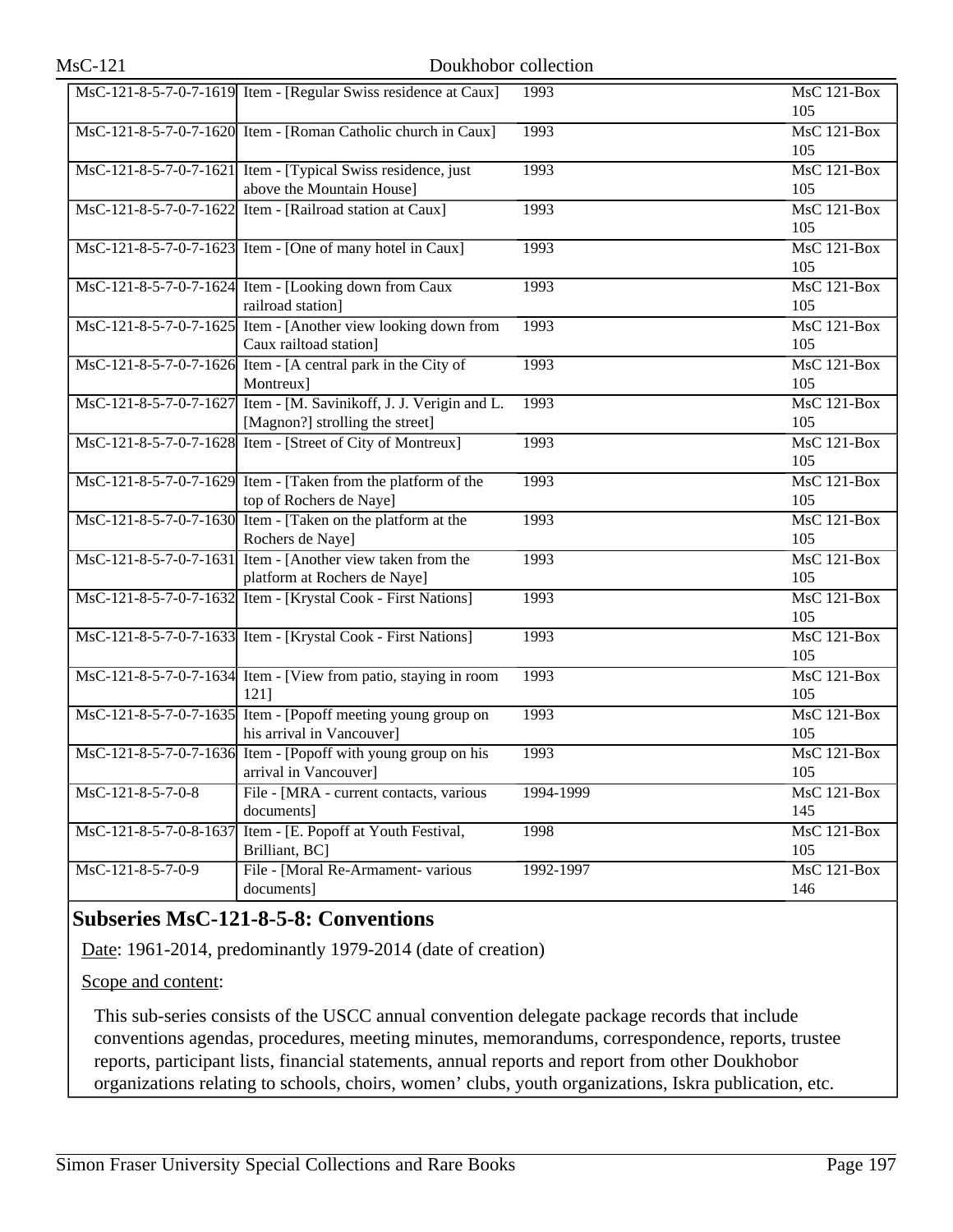These records are rare as convention packages were strictly issued in small numbers for the use of delegates only. Records are mostly in English and some in Russian.

Physical description: 48 cm of textual records

Publication status:

| File / item list     |                                       |           |               |                    |  |
|----------------------|---------------------------------------|-----------|---------------|--------------------|--|
| Reference code       | <b>Title</b>                          | Dates     | Access status | Container          |  |
| $MsC-121-8-5-8-0-1$  | File - [USCC Convention May 12-13,    | 1979-1982 |               | <b>MsC 121-Box</b> |  |
|                      | 1979]                                 |           |               | 146                |  |
| MsC-121-8-5-8-0-2    | File - [USCC Pre-Convention seminar - | 1961-1989 |               | MsC 121-Box        |  |
|                      | Dec. 1987]                            |           |               | 146                |  |
| MsC-121-8-5-8-0-3    | File - [USCC annual convention 1983]  | 1983      |               | $MsC$ 121-Box      |  |
|                      |                                       |           |               | 146                |  |
| MsC-121-8-5-8-0-4    | File - [USCC annual convention 1984]  | 1984      |               | $MsC$ 121-Box      |  |
|                      |                                       |           |               | 146                |  |
| MsC-121-8-5-8-0-5    | File - [USCC annual convention 1986]  | 1985-1986 |               | MsC 121-Box        |  |
|                      |                                       |           |               | 146                |  |
| MsC-121-8-5-8-0-6    | File - [USCC annual convention 1987]  | 1987      |               | <b>MsC 121-Box</b> |  |
|                      |                                       |           |               | 146                |  |
| MsC-121-8-5-8-0-7    | File - [USCC annual convention 1988]  | 1987-1988 |               | <b>MsC 121-Box</b> |  |
|                      |                                       |           |               | 147                |  |
| MsC-121-8-5-8-0-8    | File - [USCC annual convention 1990]  | 1989-1990 |               | $MsC$ 121-Box      |  |
|                      |                                       |           |               | 147                |  |
| MsC-121-8-5-8-0-9    | File - [USCC annual convention 1992]  | 1991-1992 |               | <b>MsC 121-Box</b> |  |
|                      |                                       |           |               | 147                |  |
| MsC-121-8-5-8-0-10   | File - [USCC annual convention 1994]  | 1993-1996 |               | <b>MsC 121-Box</b> |  |
|                      |                                       |           |               | 147                |  |
| MsC-121-8-5-8-0-11   | File - [USCC annual convention 1995]  | 1994-1995 |               | MsC 121-Box        |  |
|                      |                                       |           |               | 147                |  |
| MsC-121-8-5-8-0-12   | File - [USCC annual convention 1996]  | 1995-1996 |               | MsC 121-Box        |  |
|                      |                                       |           |               | 147                |  |
| MsC-121-8-5-8-0-13   | File - [USCC annual convention 1997]  | 1996-1997 |               | <b>MsC 121-Box</b> |  |
|                      |                                       |           |               | 148                |  |
| MsC-121-8-5-8-0-14   | File - [USCC annual convention 1998]  | 1997-1998 |               | MsC 121-Box        |  |
|                      |                                       |           |               | 148                |  |
| $MsC-121-8-5-8-0-15$ | File - [USCC annual convention 1999]  | 1998-1999 |               | MsC 121-Box        |  |
|                      |                                       |           |               | 148                |  |
| MsC-121-8-5-8-0-16   | File - [USCC annual convention 2000]  | 1999-2000 |               | <b>MsC 121-Box</b> |  |
|                      |                                       |           |               | 148                |  |
| $MsC-121-8-5-8-0-17$ | File - [USCC annual convention 2001]  | 2000-2001 |               | $MsC$ 121-Box      |  |
|                      |                                       |           |               | 148                |  |
| MsC-121-8-5-8-0-18   | File - [USCC annual convention 2002]  | 2001-2002 |               | MsC 121-Box        |  |
|                      |                                       |           |               | 148                |  |
| MsC-121-8-5-8-0-19   | File - [USCC annual convention 2003]  | 2002-2003 |               | MsC 121-Box        |  |
|                      |                                       |           |               | 148                |  |
| MsC-121-8-5-8-0-20   | File - [USCC annual convention 2004]  | 2003-2004 |               | <b>MsC 121-Box</b> |  |
|                      |                                       |           |               | 148                |  |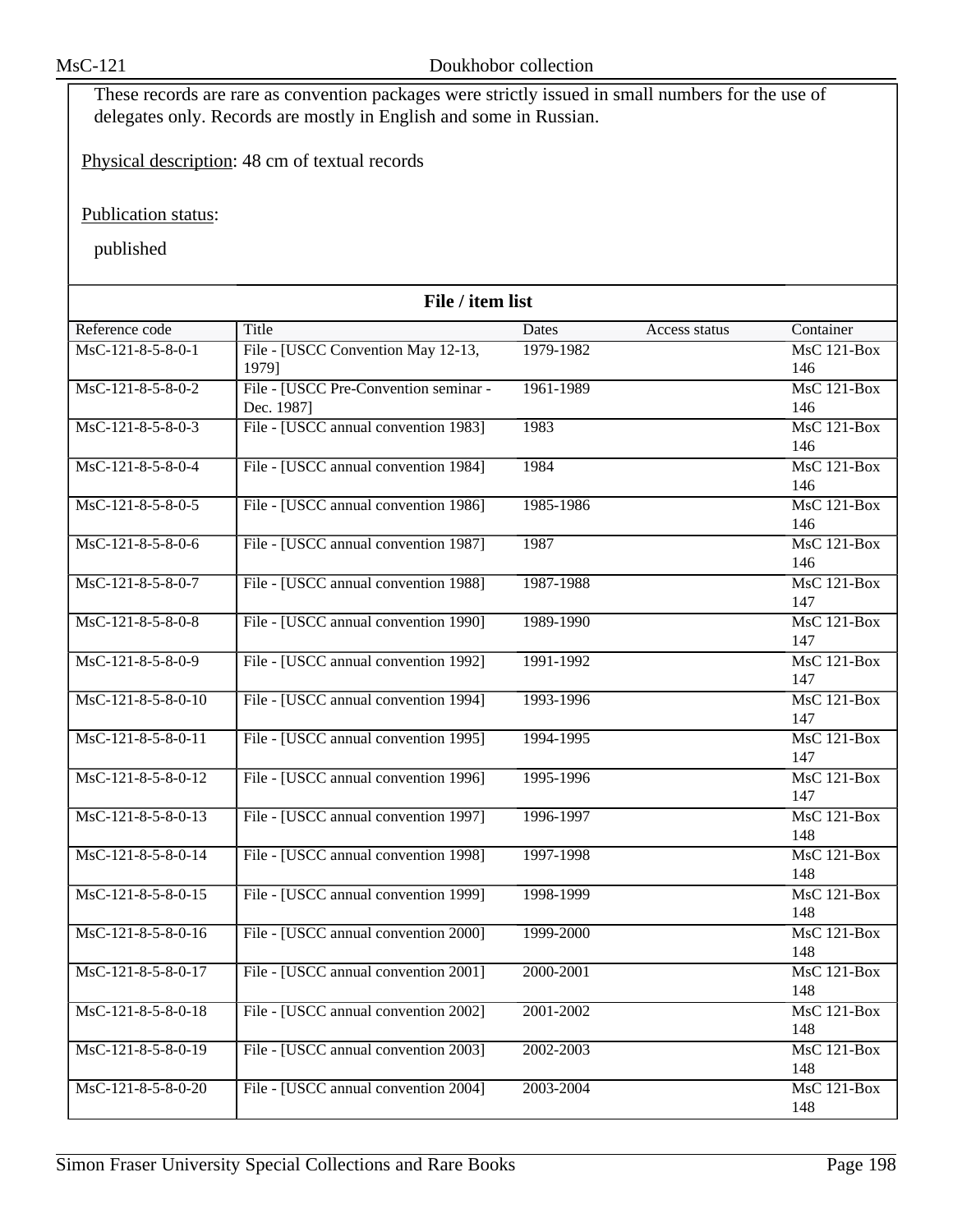| $MsC-121$            |                                                          | Doukhobor collection |                      |
|----------------------|----------------------------------------------------------|----------------------|----------------------|
| MsC-121-8-5-8-0-21   | File - [USCC annual convention 2005]                     | 2004-2005            | $MsC$ 121-Box<br>148 |
| $MsC-121-8-5-8-0-22$ | File - [USCC annual convention 2006]                     | 2005-2006            | $MsC$ 121-Box<br>149 |
| $MsC-121-8-5-8-0-23$ | File - [USCC annual convention 2007]                     | 2006-2007            | $MsC$ 121-Box<br>149 |
| MsC-121-8-5-8-0-24   | File - [USCC annual convention 2008]                     | 2007-2008            | $MsC$ 121-Box<br>149 |
| $MsC-121-8-5-8-0-25$ | File - [USCC annual convention 2009]                     | 2008-2009            | $MsC$ 121-Box<br>149 |
| $MsC-121-8-5-8-0-26$ | File - [USCC annual convention 2010]                     | 2009-2010            | $MsC$ 121-Box<br>149 |
| MsC-121-8-5-8-0-27   | File - [USCC annual convention 2011 -<br>Dorothy Popoff] | 2010-2011            | $MsC$ 121-Box<br>149 |
| $MsC-121-8-5-8-0-28$ | File - [USCC annual convention 2014]                     | 2013-2014            | $MsC$ 121-Box<br>149 |

## **Subseries MsC-121-8-5-9: Customs and traditions records**

Date: [19--]-2011, predominantly 1972-2011 (date of creation)

Scope and content:

This sub-series consists of the various records relating to the Doukhobor history, customs and traditions including wedding and funeral practices, Doukhobor beliefs and symbols, ritual proceedings, dietary requirements and other related materials. These records document religious and traditional requirements expected of the USCC members. This sub-series includes, brochures, forms, minutes, writings, notes, instructions, songs texts, correspondence, clippings, articles and other materials.

Physical description: 24 cm of textual records

Publication status:

| File / item list    |                                            |              |               |               |  |
|---------------------|--------------------------------------------|--------------|---------------|---------------|--|
| Reference code      | Title                                      | <b>Dates</b> | Access status | Container     |  |
| $MsC-121-8-5-9-0-1$ | File - [Funeral meetings data]             | 1988-2006    |               | $MsC$ 121-Box |  |
|                     |                                            |              |               | 150           |  |
| MsC-121-8-5-9-0-2   | File - [Bread, salt + water - English $\&$ | $[19-]$      |               | $MsC$ 121-Box |  |
|                     | Russian]                                   |              |               | 150           |  |
| $MsC-121-8-5-9-0-3$ | File - [Data on - 1000 years of            | 1979-1988    |               | $MsC$ 121-Box |  |
|                     | Christianity in Russia 988-1988]           |              |               | 150           |  |
| $MsC-121-8-5-9-0-4$ | File - [Essence of Doukhoborism -          | [1990?]      |               | $MsC$ 121-Box |  |
|                     | English]                                   |              |               | 150           |  |
| $MsC-121-8-5-9-0-5$ | File - [Funeral proceedings]               | 1988         |               | $MsC$ 121-Box |  |
|                     |                                            |              |               | 150           |  |
| $MsC-121-8-5-9-0-6$ | File - [Intermarriage policy, etc.]        | 1990         |               | $MsC$ 121-Box |  |
|                     |                                            |              |               | 150           |  |
| $MsC-121-8-5-9-0-7$ | File - [Mass moleniye meetings notes and   | 1980-1990    |               | $MsC$ 121-Box |  |
|                     | clippings]                                 |              |               | 150           |  |
| MsC-121-8-5-9-0-8   | File - [Commission on traditions,          | 1964-1972    |               | $MsC$ 121-Box |  |
|                     | protocols - minutes]                       |              |               | 150           |  |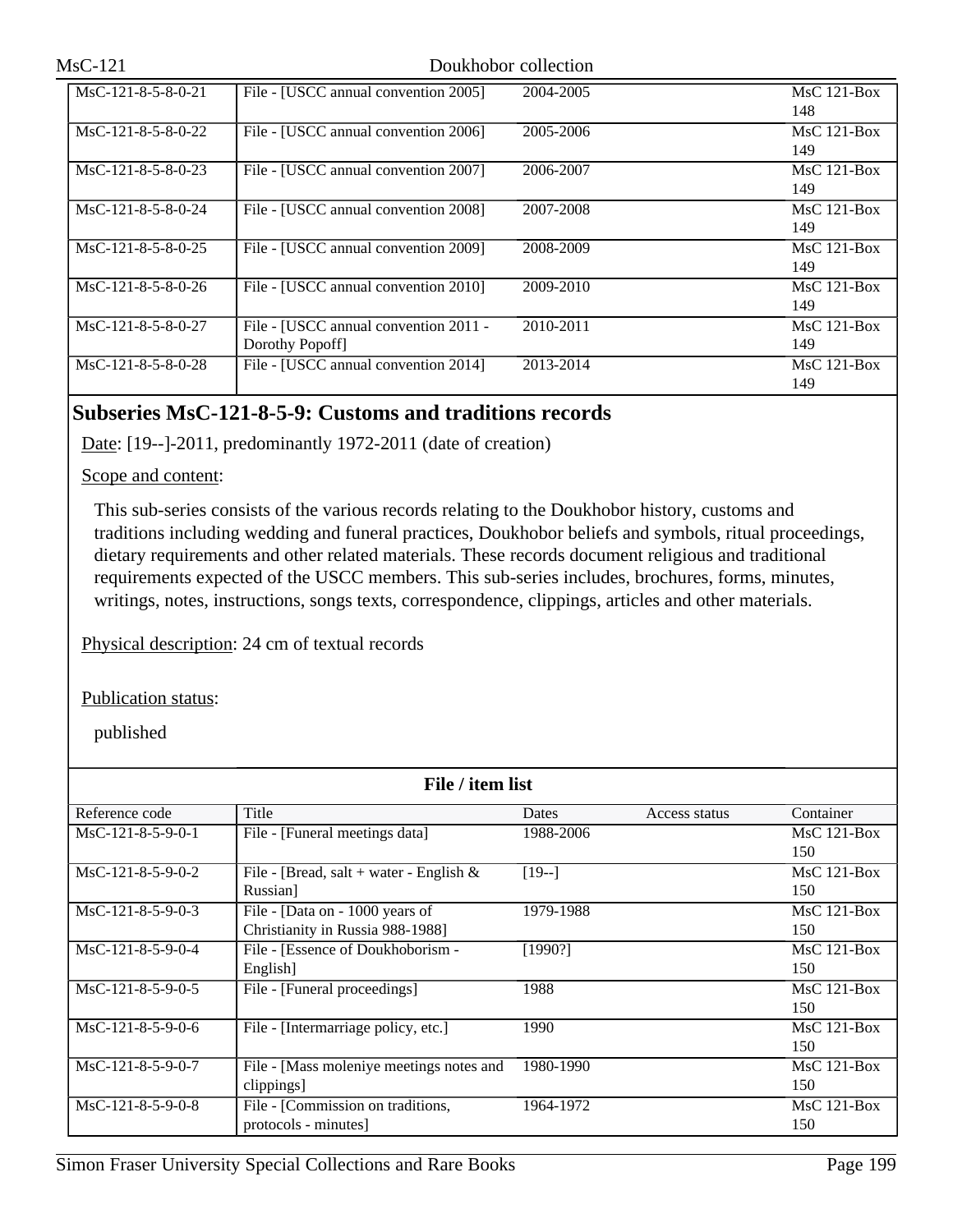| MsC-121-8-5-9-0-9                       | File - [Golden sayings used often among   | $[19-]$       | $MsC$ 121-Box      |
|-----------------------------------------|-------------------------------------------|---------------|--------------------|
|                                         | Doukhobors]                               |               | 150                |
| MsC-121-8-5-9-0-10                      | File - [Woodsworth, John + Donskov re:    | 2007-2011     | $MsC$ 121-Box      |
|                                         | ethics of Christianity]                   |               | 150                |
| MsC-121-8-5-9-0-11                      | File - [Funeral traditions, protocols]    | 1988-1998     | $MsC$ 121-Box      |
|                                         |                                           |               | 150                |
| MsC-121-8-5-9-0-12                      | File - [Doukhobor marriages]              | 1979-1999     | $MsC$ 121-Box      |
|                                         |                                           |               | 150                |
| MsC-121-8-5-9-0-13                      | File - [Doukhobor marriages]              | 1962-2004     | $MsC$ 121-Box      |
|                                         |                                           |               | 151                |
| MsC-121-8-5-9-0-14                      | File - [Doukhobor marriages]              | 1979-1997     | $MsC$ 121-Box      |
|                                         |                                           |               | 151                |
| MsC-121-8-5-9-0-15                      | File - [Marriage forms for Doukhobors,    | 1983-1992     | $MsC$ 121-Box      |
|                                         | April 11, 1994]                           |               | 151                |
| MsC-121-8-5-9-0-16                      | File - [Doukhobor wedding materials]      | $1972 - 1999$ | $MsC$ 121-Box      |
|                                         |                                           |               | 151                |
| MsC-121-8-5-9-0-17                      | File - [Doukhobor wedding brochure]       | $\sqrt{19-1}$ | <b>MsC 121-Box</b> |
|                                         |                                           |               | 151                |
| MsC-121-8-5-9-0-18                      | File - [Material for weddings, Doukhobor  | $1979 - 1995$ | <b>MsC 121-Box</b> |
|                                         | customs]                                  |               | 151                |
| MsC-121-8-5-9-0-19                      | File - [Education and traditions related] | 1978-1979     | <b>MsC 121-Box</b> |
|                                         |                                           |               | 151                |
| MsC-121-8-5-9-0-20                      | File - [Funeral materials]                | 1988-2008     | $MsC$ 121-Box      |
|                                         |                                           |               | 151                |
| MsC-121-8-5-9-0-21                      | File - [Historical material]              | 1914-1976     | <b>MsC 121-Box</b> |
|                                         |                                           |               | 151                |
| $\overline{\text{MsC-121-8-5-9}}$ -0-22 | File - [Historical clippings, documents]  | 1973-1980     | $MsC$ 121-Box      |
|                                         |                                           |               | 151                |
| MsC-121-8-5-9-0-23                      | File - [Vegetarianism, alcohol and        | 1970          | $MsC$ 121-Box      |
|                                         | tobacco - clippings, publications]        |               | 151                |

## **Series MsC-121-8-6: Correspondence**

Date: [19--]-2013 (date of creation)

Scope and content:

This series consists of the Eli A. Popoff's personal correspondence and his correspondence as a representative of the USCC which overlap on many occasions. These documents include correspondence with prominent Doukhobors, supporters of the Doukhobor cause in various countries, people interested in Doukhobor history and various organizations and departments of the Federal or Provincial governments. The correspondence is often accompanied by various materials, including writings, brochures, ephemera, promotional material, and clippings.

Physical description: 132 cm of textual records

17 photographs : col. print

26 photographs : b&w print

5 photographs : slides

1 photograph : col. negatives

1 wood frame with photograph

120 postage stamps

Access points: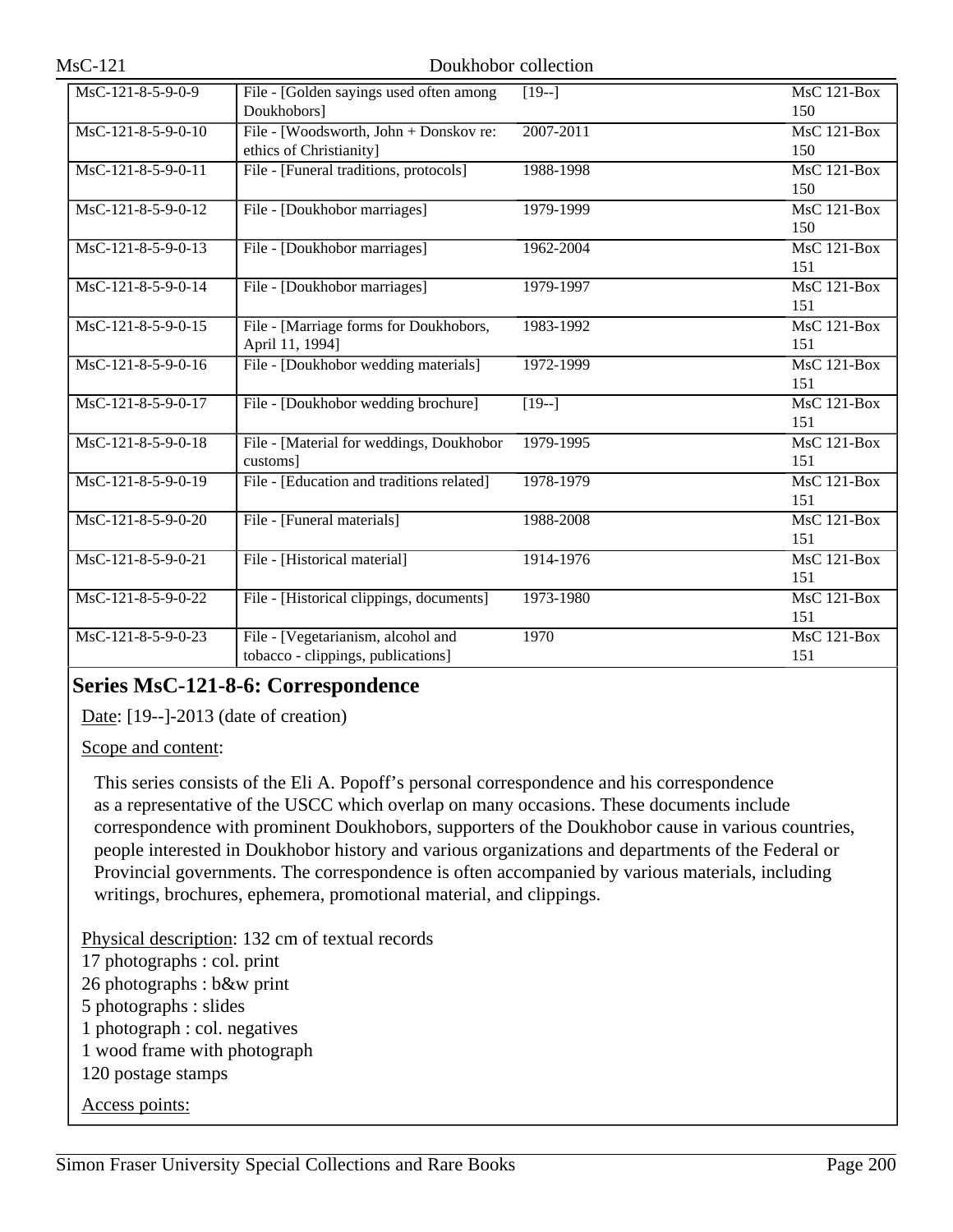- Textual record (documentary form)
- Photographic material (documentary form)

## Publication status:

| File / item list     |                                          |                 |               |                    |
|----------------------|------------------------------------------|-----------------|---------------|--------------------|
| Reference code       | Title                                    | Dates           | Access status | Container          |
| $MsC-121-8-6-0-0-1$  | File - [Addressess]                      | $[196 - ]-2005$ |               | $MsC$ 121-Box      |
|                      |                                          |                 |               | 152                |
| $MsC-121-8-6-0-0-2$  | File - [Affolter, John]                  | 1954-1963       |               | MsC 121-Box        |
|                      |                                          |                 |               | 152                |
| $MsC-121-8-6-0-0-3$  | File - [Anderson, Jennifer - Carleton    | 1996            |               | $MsC$ 121-Box      |
|                      | University (thesis)]                     |                 |               | 152                |
| MsC-121-8-6-0-0-4    | File - [Androsoff, Ashleigh]             | 2005            |               | <b>MsC 121-Box</b> |
|                      |                                          |                 |               | 152                |
| MsC-121-8-6-0-0-5    | File - [Androsoff, Ryan]                 | 1998-2004       |               | MsC 121-Box        |
|                      |                                          |                 |               | 152                |
| MsC-121-8-6-0-0-6    | File - [Apex Prod. - Vanwoudenbergs re:  | 1999            |               | MsC 121-Box        |
|                      | movie]                                   |                 |               | 152                |
| MsC-121-8-6-0-0-7    | File - [Argenta Friends School]          | 1958-1964       |               | <b>MsC 121-Box</b> |
|                      |                                          |                 |               | 152                |
| MsC-121-8-6-0-0-8    | File - [Arkhipov, Ivan Mikhaiovitch]     | 1997            |               | MsC 121-Box        |
|                      |                                          |                 |               | 152                |
| $MsC-121-8-6-0-0-9$  | File - [Atamaneko, J. correspondence and | 1983-1990       |               | MsC 121-Box        |
|                      | other material]                          |                 |               | 152                |
| $MsC-121-8-6-0-0-10$ | File - [Bahtijaragic, Rifet]             | 2009-2011       |               | MsC 121-Box        |
|                      |                                          |                 |               | 152                |
| MsC-121-8-6-0-0-11   | File - [Balabanoff's]                    | 1960-1983       |               | $MsC$ 121-Box      |
|                      |                                          |                 |               | 152                |
| MsC-121-8-6-0-0-12   | File - [Barnes, Annie]                   | 1993-1997       |               | MsC 121-Box        |
|                      |                                          |                 |               | 152                |
| $MsC-121-8-6-0-0-13$ | File - [Baron, Ethan - Van. Provine re:  | 1997            |               | $MsC$ 121-Box      |
|                      | Sons of Freedom]                         |                 |               | 152                |
| MsC-121-8-6-0-0-14   | File - [Bazhenov, Viktor]                | 1993-1998       |               | MsC 121-Box        |
|                      |                                          |                 |               | 152                |
| MsC-121-8-6-0-0-15   | File - [Bonch-Bruevich, V. D.]           | 1954-1967       |               | <b>MsC 121-Box</b> |
|                      |                                          |                 |               | 152                |
| MsC-121-8-6-0-0-16   | File - [Buddhist Publication Society]    | 1967-2011       |               | <b>MsC 121-Box</b> |
|                      |                                          |                 |               | 152                |
| $MsC-121-8-6-0-0-17$ | File - [Canada World Youth]              | 1979            |               | MsC 121-Box        |
|                      |                                          |                 |               | 153                |
| MsC-121-8-6-0-0-18   | File - [Carlisle, Dr. James]             | 2000            |               | MsC 121-Box        |
|                      |                                          |                 |               | 153                |
| MsC-121-8-6-0-0-19   | File - [Charnobyl children]              | 1970            |               | MsC 121-Box        |
|                      |                                          |                 |               | 153                |
| MsC-121-8-6-0-0-20   | File - [Chernoff, Alex and Harvey]       | 2008            |               | MsC 121-Box        |
|                      |                                          |                 |               | 153                |
| $MsC-121-8-6-0-0-21$ | File - [Chernoff, Charlie]               | 2001-2004       |               | MsC 121-Box        |
|                      |                                          |                 |               | 153                |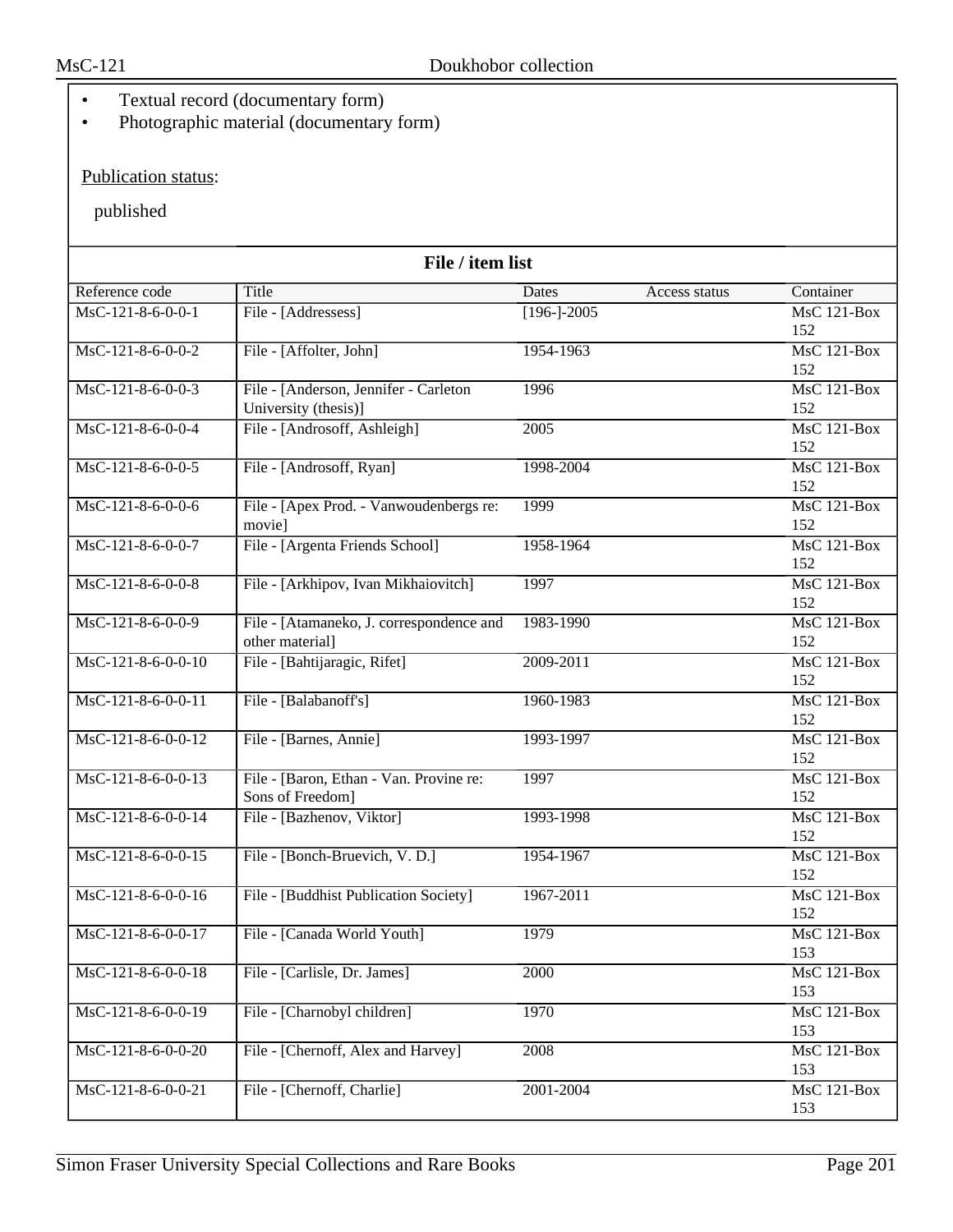| $MsC-121$            |                                                                                                                                             | Doukhobor collection |                                        |
|----------------------|---------------------------------------------------------------------------------------------------------------------------------------------|----------------------|----------------------------------------|
| MsC-121-8-6-0-0-22   | File - [Chernoff, Ed - re: Doukhobor<br>history]                                                                                            | 1990-1991            | <b>MsC 121-Box</b><br>153              |
| MsC-121-8-6-0-0-23   | File - [Chernoff, Harry J.]                                                                                                                 | $\overline{2003}$    | <b>MsC 121-Box</b><br>153              |
| MsC-121-8-6-0-0-24   | File - [Cheveldayoff, Don]                                                                                                                  | 2012-2013            | $MsC$ 121-Box<br>153                   |
| MsC-121-8-6-0-0-25   | File - [Cheveldayoff, Sam and Vera]                                                                                                         | 1956-1988            | <b>MsC 121-Box</b><br>153              |
| MsC-121-8-6-0-0-26   | File - [Cheveldayoff, Shirley + Mercedes<br>$+$ family]                                                                                     | 1956-1988            | MsC 121-Box<br>153                     |
| MsC-121-8-6-0-0-27   | File - [Chustskoff, Vasiliy and Tamara]                                                                                                     | 1968-2011            | $MsC$ 121-Box<br>153                   |
|                      | MsC-121-8-6-0-0-27-1652Item - [Tamara Chustkoff and Dorothy<br>Popoff in Queen Elizabeth Park]                                              | 1969                 | <b>MsC 121-Box</b><br>105              |
|                      | MsC-121-8-6-0-0-27-165 BItem - [Vasiliy, Tamara Chustkoff, Eli<br>Popoff and children in Sukhumi, Black<br>Sea]                             | 1968                 | <b>MsC 121-Box</b><br>105              |
| MsC-121-8-6-0-0-28   | File - [Chustskoff, Vasiliy Mihkailovich]                                                                                                   | 1991-2011            | MsC 121-Box<br>153                     |
| MsC-121-8-6-0-0-29   | File - [Clark, Brad - Manteca colony]                                                                                                       | 1998                 | $MsC$ 121-Box<br>153                   |
| MsC-121-8-6-0-0-30   | File - [Coerr, Eleanor - Sadako and the<br>thousand cranes]                                                                                 | 1987                 | <b>MsC 121-Box</b><br>153              |
| MsC-121-8-6-0-0-31   | File - [Conovaloff, Andy]                                                                                                                   | $\overline{2004}$    | <b>MsC 121-Box</b><br>153              |
| MsC-121-8-6-0-0-32   | File - [Correspondence on book - Ethics<br>on peace - H. O. Eaton, University of<br>Oklahoma]                                               | 1950-1951            | $MsC$ 121-Box<br>153                   |
| MsC-121-8-6-0-0-33   | File - [Curlew School - Chris Baker&<br>Kathy Warner]                                                                                       | 1998                 | $\overline{\text{MsC 121-Box}}$<br>153 |
| MsC-121-8-6-0-0-34   | File - [Current Correspondence (varied) -<br>Dec. 1996]                                                                                     | 1988-2006            | $MsC$ 121-Box<br>153                   |
| MsC-121-8-6-0-0-35   | File - [Deakoff, Wm. P. (Fred<br>Antifayoff's Dad)]                                                                                         | 1953-1963            | $MsC$ 121-Box<br>154                   |
| $MsC-121-8-6-0-0-36$ | File - [Demoskoff, Lorissa]                                                                                                                 | 2010                 | MsC 121-Box<br>154                     |
| MsC-121-8-6-0-0-37   | File - [Desormeaux, Friends - Expo<br>Montreal]                                                                                             | 1967                 | $MsC$ 121-Box<br>154                   |
| MsC-121-8-6-0-0-38   | File - [Diachkoff, F. E.]                                                                                                                   | 1950                 | <b>MsC 121-Box</b><br>154              |
| MsC-121-8-6-0-0-39   | File - [Donskov, Andrew re: Lordly]                                                                                                         | 2001                 | MsC 121-Box<br>154                     |
|                      | MsC-121-8-6-0-0-39-164 I Item - Andrew A. Semenoff and Eli<br>Popoff at the site of P. V. Verigin's last<br>erarthy presence at Farron, BC] | 2001                 | <b>MsC 121-Box</b><br>105              |
| MsC-121-8-6-0-0-40   | File - [Donskov, Andrew]                                                                                                                    | 1999-2001            | MsC 121-Box<br>154                     |
|                      | MsC-121-8-6-0-0-40-1642Item - [Two women and one man]                                                                                       | 1999                 | <b>MsC 121-Box</b><br>105              |
|                      | MsC-121-8-6-0-0-40-1648Item - [Large group of people in the park<br>during an event]                                                        | 1999                 | $MsC$ 121-Box<br>105                   |
|                      | MsC-121-8-6-0-0-40-1644Item - [Three men on the outside stage]                                                                              | 1999                 | MsC 121-Box<br>105                     |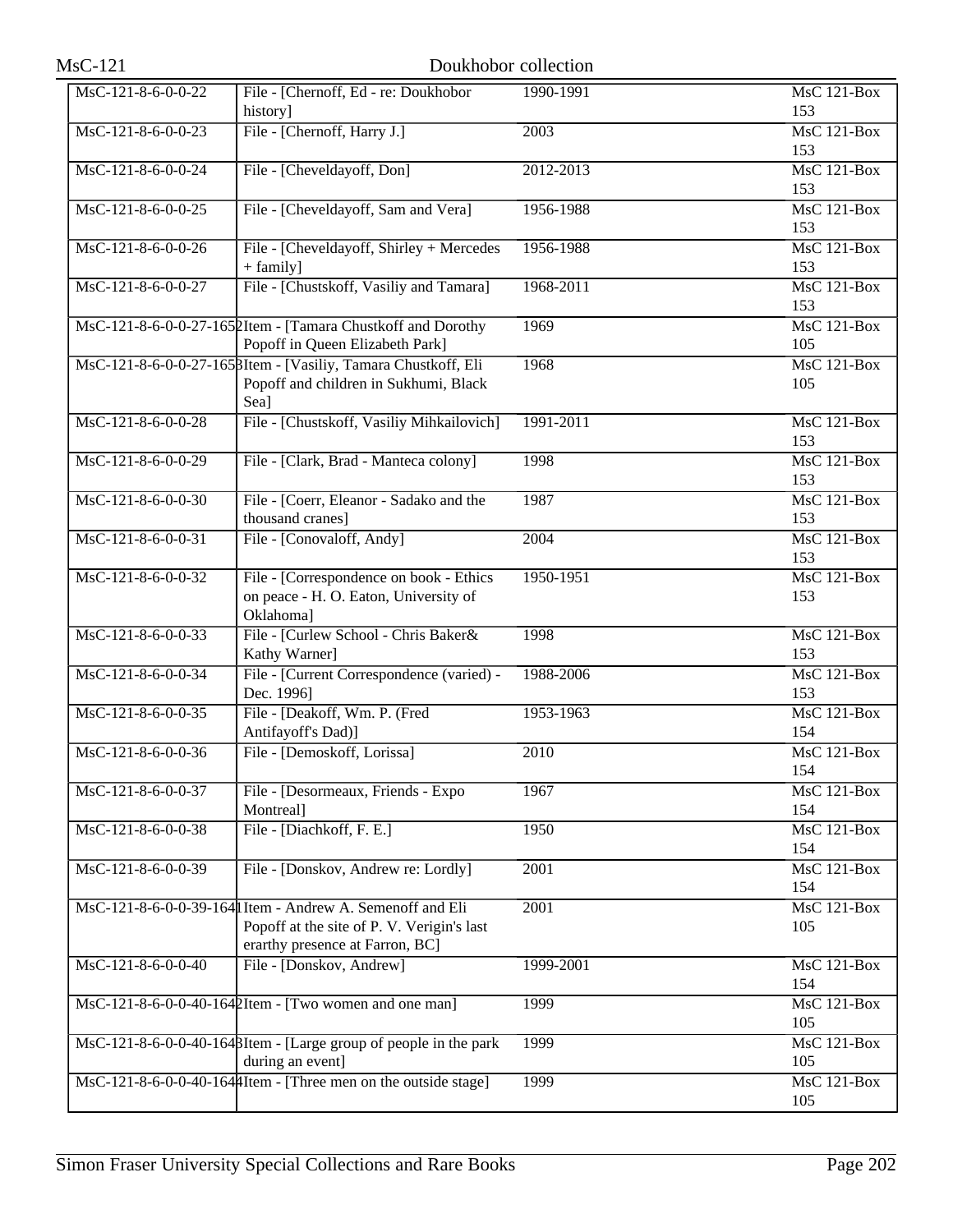| $MsC-121$                              |                                                                        | Doukhobor collection |                           |
|----------------------------------------|------------------------------------------------------------------------|----------------------|---------------------------|
| MsC-121-8-6-0-0-41                     | File - [Donskov, Andrew re: Tolstoy -<br>Nov. 2004]                    | 1999-2010            | $MsC$ 121-Box<br>154      |
| $\overline{\text{MsC-121-8-6-0-0-42}}$ | File - [Doug Johnston (CSIS) and Olga<br>Botchkarova (MRA)]            | 1993                 | <b>MsC 121-Box</b><br>154 |
| $\overline{\text{MsC-121-8-6-0-0-43}}$ | File - [Doukhobor Inquirer]                                            | 1954-1964            | $MsC$ 121-Box<br>154      |
| MsC-121-8-6-0-0-44                     | File - [Dunn, Stephen and Ethel]                                       | 1975                 | <b>MsC 121-Box</b><br>154 |
| MsC-121-8-6-0-0-45                     | File - [Eaton, Howard O. professor of<br>University of Oklahoma]       | 1952                 | MsC 121-Box<br>154        |
| MsC-121-8-6-0-0-46                     | File - [Eggermont, Mary + Rudolf<br>(Belgian writer)]                  | 1998                 | <b>MsC 121-Box</b><br>154 |
| MsC-121-8-6-0-0-47                     | File - [Essences of Kosmon -<br>correspondence]                        | 1951-1952            | $MsC$ 121-Box<br>154      |
| MsC-121-8-6-0-0-48                     | File - [Ewashen, Larry]                                                | 1994-2007            | $MsC$ 121-Box<br>154      |
| $\overline{\text{MsC-121-8-6-0-0-49}}$ | File - [Ewashen, Larry - interviews with<br>Ron Mahonin]               | 2007                 | $MsC$ 121-Box<br>154      |
| MsC-121-8-6-0-0-50                     | File - [Evin, Andrew + Vera]                                           | 2004                 | MsC 121-Box<br>154        |
| MsC-121-8-6-0-0-51                     | File - [Faminoff, Vasya]                                               | 1952                 | MsC 121-Box<br>154        |
| $MsC-121-8-6-0-0-52$                   | File - [Fellowship Publications and<br>Mildred Fahrni]                 | 1940-1960            | $MsC$ 121-Box<br>154      |
| MsC-121-8-6-0-0-53                     | File - [Fofonoff, Peter + Mary]                                        | 2004                 | $MsC$ 121-Box<br>154      |
| MsC-121-8-6-0-0-54                     | File - [General correspondence]                                        | 1952-1965            | MsC 121-Box<br>155        |
| MsC-121-8-6-0-0-55                     | File - [General correspondence]                                        | 1956-1964            | $MsC$ 121-Box<br>155      |
| MsC-121-8-6-0-0-56                     | File - [General correspondence]                                        | 1972-1994            | <b>MsC 121-Box</b><br>155 |
| MsC-121-8-6-0-0-57                     | File - [Geronazzo, Danine]                                             | 1987-1995            | <b>MsC 121-Box</b><br>155 |
|                                        | MsC-121-8-6-0-0-57-1649Item - [Danine Geronazzo with friends]          | 1995                 | MsC 121-Box<br>105        |
| MsC-121-8-6-0-0-58                     | File - [Ghadirian, Dr. A. M. - Baha'i<br>author]                       | 1982-2002            | MsC 121-Box<br>155        |
|                                        | MSC-121-8-6-0-0-58-165 dtem - [Eli Popoff with Dr. A. M.<br>Ghadirian] | 2001                 | $MsC$ 121-Box<br>105      |
| MsC-121-8-6-0-0-59                     | File - [Gjerstad, Ole re: Film on<br>Doukhobors]                       | 2000                 | $MsC$ 121-Box<br>155      |
| $MsC-121-8-6-0-0-60$                   | File - [Green, Mary                                                    | 1961-2001            | <b>MsC 121-Box</b><br>155 |
| MsC-121-8-6-0-0-61                     | File - [Hadikin, Elma And George]                                      | 1983-2002            | MsC 121-Box<br>155        |
| MsC-121-8-6-0-0-62                     | File - [Hadikin, Harry + Florence]                                     | 1960-2011            | MsC 121-Box<br>155        |
| MsC-121-8-6-0-0-63                     | File - [Hawthorn, Harry - UBC]                                         | 2006                 | MsC 121-Box<br>155        |
| MsC-121-8-6-0-0-64                     | File - [Hesse, Jurgen - CBC Radio<br>Documentary]                      | 1982                 | MsC 121-Box<br>155        |
| MsC-121-8-6-0-0-65                     | File - [Historical correspondence]                                     | 1947-1957            | MsC 121-Box<br>156        |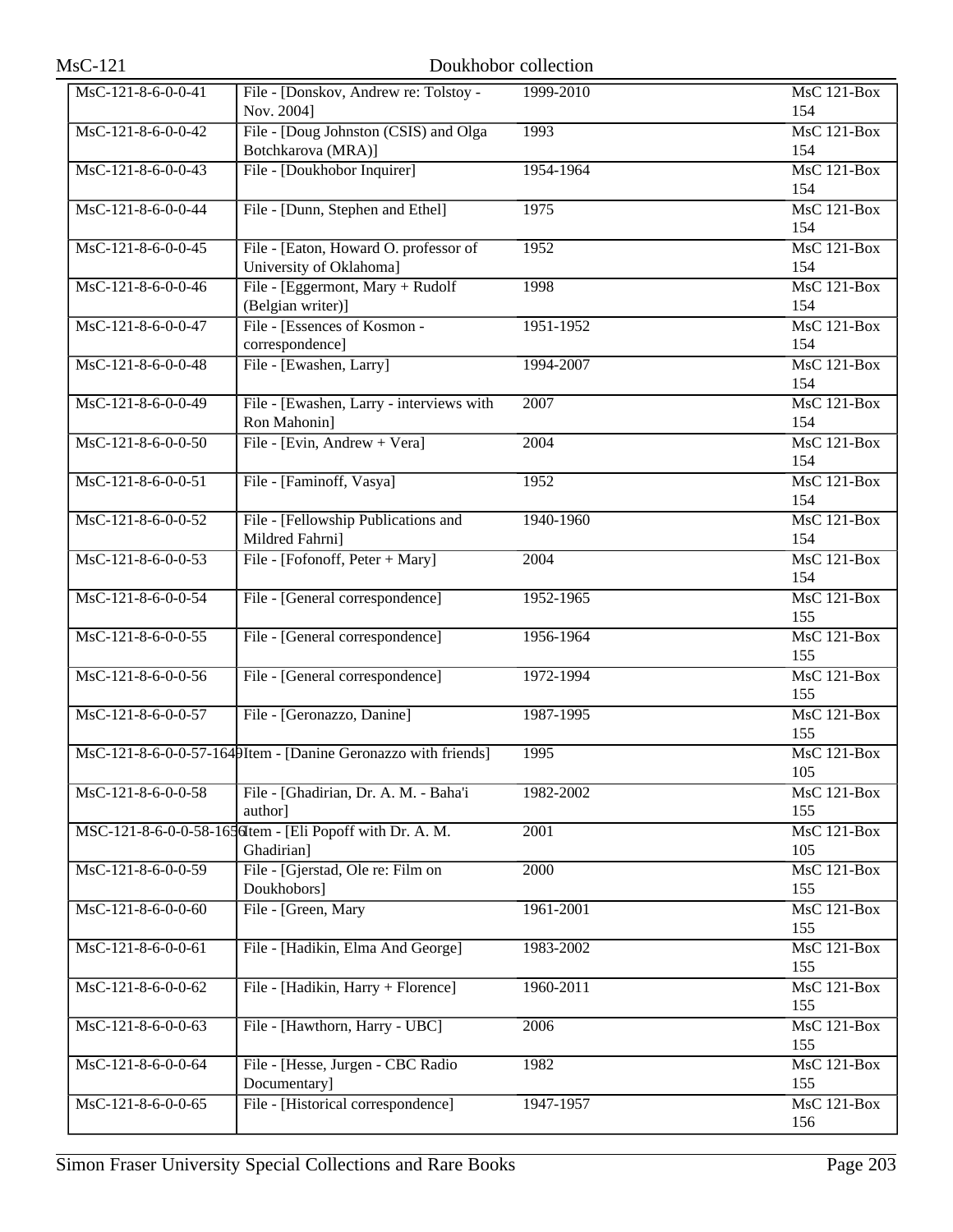| $MsC-121$            |                                                                         | Doukhobor collection |                           |
|----------------------|-------------------------------------------------------------------------|----------------------|---------------------------|
| MsC-121-8-6-0-0-66   | File - [Hlodkoff, Taresa]                                               | 2005                 | $MsC$ 121-Box<br>156      |
| MsC-121-8-6-0-0-67   | File - [Holman, Michael & Dorothea                                      | 2000                 | MsC 121-Box<br>156        |
| MsC-121-8-6-0-0-68   | File - [Holt, Simma]                                                    | 1964-1969            | MsC 121-Box<br>156        |
| MsC-121-8-6-0-0-69   | File - [Holuboff, Peter and Eleanor re:<br>Fominov's]                   | 2008                 | MsC 121-Box<br>156        |
| MsC-121-8-6-0-0-70   | File - [Hoodikoff, Walter and Nina]                                     | 2002                 | MsC 121-Box<br>156        |
| MsC-121-8-6-0-0-71   | File - [From Alexander A. Iakubovski re:<br>N.I Tolstoy & A. E. Bragin] | 1989                 | $MsC$ 121-Box<br>156      |
| MsC-121-8-6-0-0-72   | File - [Istomin, Sergei]                                                | 1999                 | <b>MsC 121-Box</b><br>156 |
| $MsC-121-8-6-0-0-73$ | File - [Jensen, Dr. Bernard]                                            | 1985-1988            | $MsC$ 121-Box<br>156      |
| $MsC-121-8-6-0-0-74$ | File - [Dr. Jensen Choir]                                               | 1988                 | MsC 121-Box<br>156        |
| MsC-121-8-6-0-0-75   | File - [Jmaeff, Alex and Natasha]                                       | 1996-1998            | $MsC$ 121-Box<br>156      |
| $MsC-121-8-6-0-0-76$ | File - [Jones, Helene]                                                  | 2000-2013            | MsC 121-Box<br>156        |
| MsC-121-8-6-0-0-77   | File - [Kajdanova-Bervi, Olga L.]                                       | 1950-1952            | $MsC$ 121-Box<br>156      |
| MsC-121-8-6-0-0-78   | File - [Kalensnikoff, Peter                                             | 1989-1992            | <b>MsC 121-Box</b><br>156 |
| MsC-121-8-6-0-0-79   | File - [Kalmakoff, Nick N.]                                             | 1991-1992            | MsC 121-Box<br>156        |
| MsC-121-8-6-0-0-80   | File - [Kalmarova, Polina and Lucy]                                     | 2001-2012            | MsC 121-Box<br>156        |
| MsC-121-8-6-0-0-81   | File - [Kanigan, John G. - old timer<br>recollections]                  | 1986-1993            | MsC 121-Box<br>156        |
| $MsC-121-8-6-0-0-82$ | File - [Kanigan, Mary]                                                  | 1997-1998            | $MsC$ 121-Box<br>156      |
| MsC-121-8-6-0-0-83   | File - [Kazakoff, Pete A.]                                              | 1989                 | <b>MsC 121-Box</b><br>156 |
| MsC-121-8-6-0-0-84   | File - [Khokhlova, Elena]                                               | 2000                 | MsC 121-Box<br>156        |
| MsC-121-8-6-0-0-85   | File - [Kinakin, Sara]                                                  | 2008                 | MsC 121-Box<br>156        |
| MsC-121-8-6-0-0-86   | File - [Kolesnikoff, Jim + Nina]                                        | 1960-2007            | MsC 121-Box<br>157        |
| MsC-121-8-6-0-0-87   | File - [Kolesnikoff, John Anton re:<br>Sorokin, etc]                    | 1956-1957            | MsC 121-Box<br>157        |
| MsC-121-8-6-0-0-88   | File - [Konkin, Deanna]                                                 | $[200-?]$            | MsC 121-Box<br>157        |
| MsC-121-8-6-0-0-89   | File - [Koochin, Cecil]                                                 | 1951-1976            | MsC 121-Box<br>157        |
| MsC-121-8-6-0-0-90   | File - [Kootnekoff, William E.]                                         | 1947                 | MsC 121-Box<br>157        |
| MsC-121-8-6-0-0-91   | File - [Koutny, Luba]                                                   | 1994-2001            | MsC 121-Box<br>157        |
| MsC-121-8-6-0-0-92   | File - [Lakhtin, Nikolai]                                               | 1971                 | MsC 121-Box<br>157        |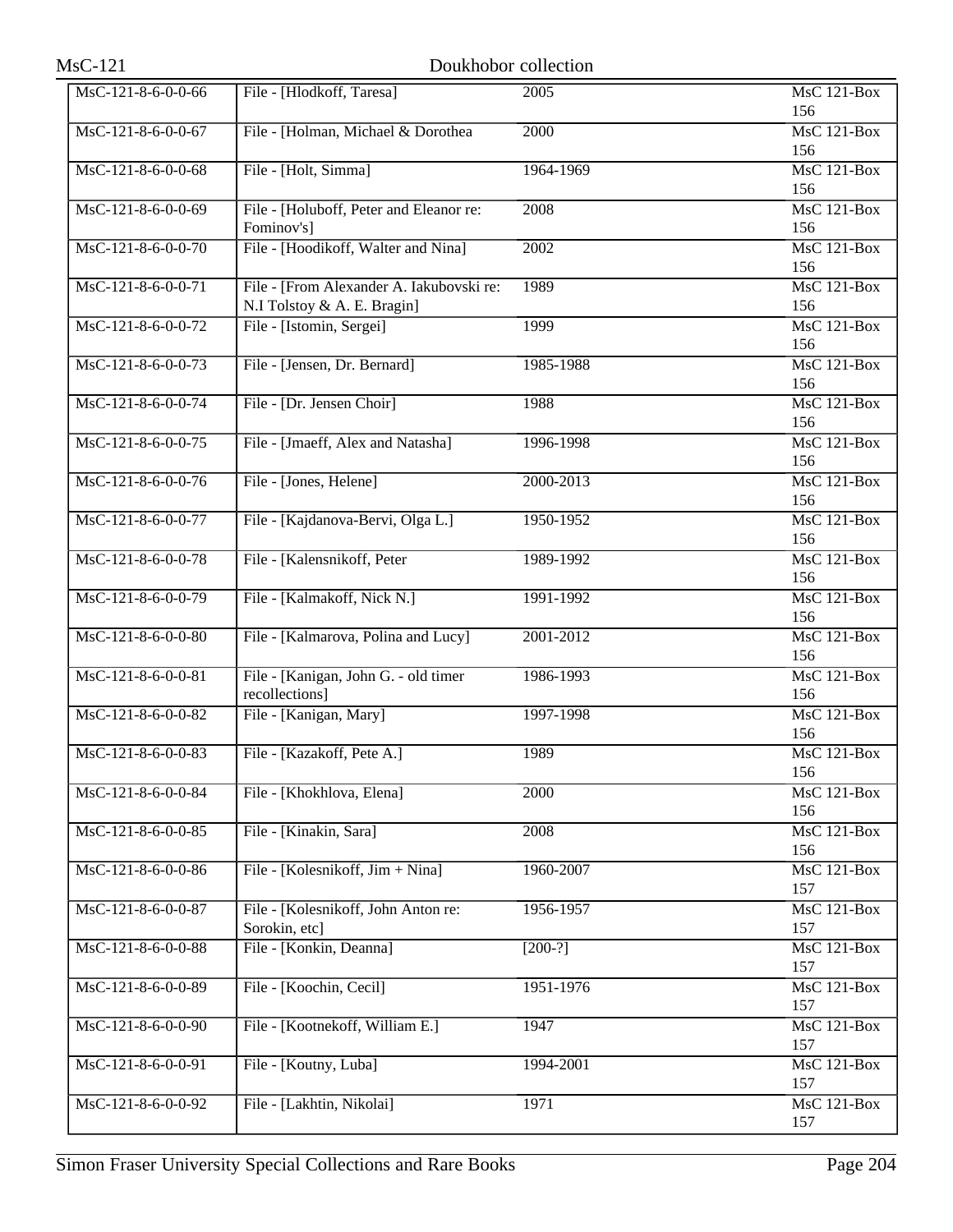| <b>MsC-121</b>        |                                                                                                        | Doukhobor collection |                           |
|-----------------------|--------------------------------------------------------------------------------------------------------|----------------------|---------------------------|
| MsC-121-8-6-0-0-93    | File - [Letter to editor of Nelson Daily,<br>clippings]                                                | 1957-1996            | <b>MsC 121-Box</b><br>157 |
| MsC-121-8-6-0-0-94    | File - [Legebokoff, Peter P.]                                                                          | 1976                 | MsC 121-Box<br>157        |
| MsC-121-8-6-0-0-95    | File - [Lindo, Millicent - Making history<br>- BC Book]                                                | 1971-1974            | $MsC$ 121-Box<br>157      |
| MsC-121-8-6-0-0-96    | File - [Listsian, Tamara]                                                                              | 1992-1993            | <b>MsC 121-Box</b><br>157 |
| MsC-121-8-6-0-0-97    | File - [Listsian, Tamara]                                                                              | 1990-1991            | MsC 121-Box<br>157        |
| c.2                   | MsC-121-8-6-0-0-98-1657Item - [Eli Popoff interpreting for film<br>crew interview with Mayor Sugimoto] | 1990                 | <b>MsC 121-Box</b><br>105 |
|                       | MsC-121-8-6-0-0-98-1657Item - [Eli Popoff interpreting for film<br>crew interview with Mayor Sugimoto] | 1990                 | <b>MsC 121-Box</b><br>105 |
| MsC-121-8-6-0-0-98    | File - [Listisian (Listsiyan), Tamara                                                                  | 1989-1991            | <b>MsC 121-Box</b><br>157 |
| MsC-121-8-6-0-0-99    | File - [Lukhianchuk, Tanja]                                                                            | 1969-1990            | $MsC$ 121-Box<br>157      |
|                       | MsC-121-8-6-0-0-99-1654Item - [Toddler beside a motocycle -<br>Viticzka]                               | [1973?]              | <b>MsC 121-Box</b><br>105 |
| $MsC-121-8-6-0-0-100$ | File - [Lukianov Family]                                                                               | 1971-1972            | MsC 121-Box<br>157        |
| MsC-121-8-6-0-0-101   | File - [McGowan, Sharon                                                                                | 1996-2005            | <b>MsC 121-Box</b><br>158 |
| MsC-121-8-6-0-0-102   | File - [McIntosh, Jack - UBC Library,<br>etc]                                                          | 2011                 | <b>MsC 121-Box</b><br>158 |
| MsC-121-8-6-0-0-103   | File - [Mahonin, John J.]                                                                              | $[19-]$              | MsC 121-Box<br>158        |
| MsC-121-8-6-0-0-104   | File - [Makaroff, Peter G.]                                                                            | 1968                 | $MsC$ 121-Box<br>158      |
| MsC-121-8-6-0-0-105   | File - [Makortoff, Fred]                                                                               | 2011                 | <b>MsC 121-Box</b><br>158 |
| MsC-121-8-6-0-0-106   | File - [Makortoff, Misha]                                                                              | 1953-1968            | <b>MsC 121-Box</b><br>158 |
| MsC-121-8-6-0-0-107   | File - [Maloff, Bill + Katie]                                                                          | 2001                 | MsC 121-Box<br>158        |
| MsC-121-8-6-0-0-108   | File - [Maloff, Cecil - articles, etc]                                                                 | 1967-1999            | $MsC$ 121-Box<br>158      |
| MsC-121-8-6-0-0-109   | File - [Maloff, Pete N.]                                                                               | 1951-2011            | MsC 121-Box<br>158        |
| MsC-121-8-6-0-0-110   | File - [Maloff, Pete N.                                                                                | 1950-1969            | <b>MsC 121-Box</b><br>158 |
| MsC-121-8-6-0-0-111   | File - [Maloff, Steve]                                                                                 | 2007                 | <b>MsC 121-Box</b><br>158 |
| MsC-121-8-6-0-0-112   | File - [Maloff, Willilam J. - re:<br>Terekhow's - Rebalkins + Russian<br>rfelatives]                   | 1999                 | MsC 121-Box<br>158        |
| MsC-121-8-6-0-0-113   | File - [Man alive -CBC program by John<br>Morrow]                                                      | 1982-1983            | MsC 121-Box<br>158        |
| MsC-121-8-6-0-0-114   | File - [Manson, Cathy - Tula project -<br>Credit Unions]                                               | 1992                 | MsC 121-Box<br>158        |
| MsC-121-8-6-0-0-115   | File - [Markin, Allan Dr.]                                                                             | 1988-2013            | MsC 121-Box<br>158        |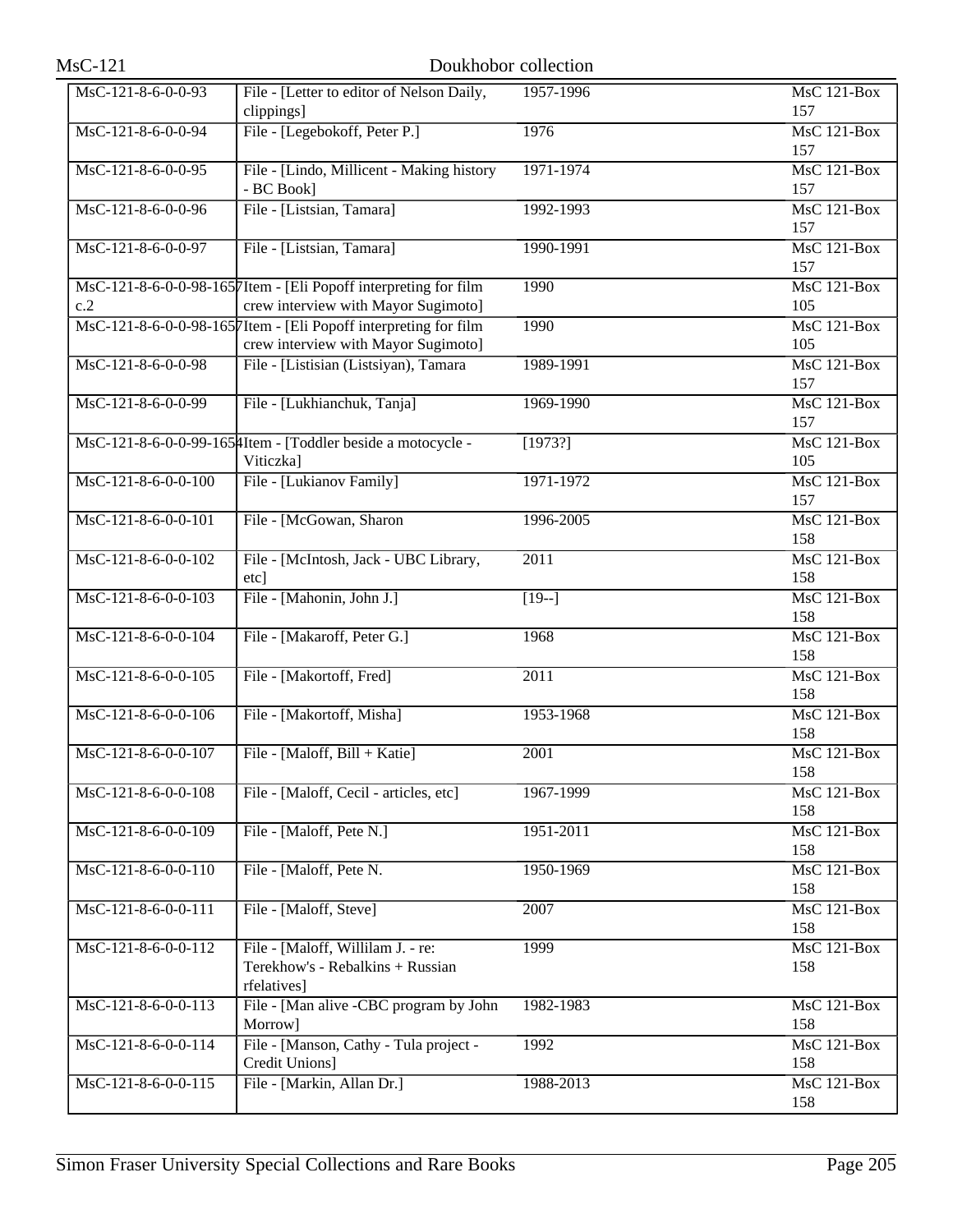| $MsC-121$             | Doukhobor collection                                                                 |           |                           |
|-----------------------|--------------------------------------------------------------------------------------|-----------|---------------------------|
| MsC-121-8-6-0-0-116   | File - [Mealing, Mark]                                                               | 1971-2003 | <b>MsC 121-Box</b><br>159 |
| MsC-121-8-6-0-0-117   | File - [Migay, Larisa]                                                               | 2010      | MsC 121-Box<br>159        |
| MsC-121-8-6-0-0-118   | File - [Milar, Nancy]                                                                | 1998      | MsC 121-Box<br>159        |
| MsC-121-8-6-0-0-119   | File - [Mokshin, Julia]                                                              | 2004-2012 | MsC 121-Box<br>159        |
| MsC-121-8-6-0-0-120   | File - [Molokans - letters]                                                          | 1982-2011 | MsC 121-Box<br>159        |
| MsC-121-8-6-0-0-121   | File - [Morris, Richard - connection with<br>IMO - R. Mcain + Prof. Nakamuro]        | 2001      | $MsC$ 121-Box<br>159      |
| MsC-121-8-6-0-0-122   | File - [Morrow, John re: Man alive<br>program]                                       | 1983      | <b>MsC 121-Box</b><br>159 |
| MsC-121-8-6-0-0-123   | File - [Mowatt, Farley]                                                              | 1971      | MsC 121-Box<br>159        |
| MsC-121-8-6-0-0-124   | File - [Muste, A. J. - Liberation<br>publication]                                    | 1951-1964 | $MsC$ 121-Box<br>159      |
| MsC-121-8-6-0-0-125   | File - [Muttart, Ed - Bahais]                                                        | 1995-1996 | $MsC$ 121-Box<br>159      |
| $MsC-121-8-6-0-0-126$ | File - [Navajivan Publishing House]                                                  | 1951      | MsC 121-Box<br>159        |
| MsC-121-8-6-0-0-127   | File - [Nearing, Scott + Helen]                                                      | 1961      | $MsC$ 121-Box<br>159      |
| MsC-121-8-6-0-0-128   | File - [Nelson, Greg]                                                                | 1977-1998 | <b>MsC 121-Box</b><br>159 |
| MsC-121-8-6-0-0-129   | File - [Nemanishen, Ruby (Antifaeu)]                                                 | 1999      | MsC 121-Box<br>159        |
| MsC-121-8-6-0-0-130   | File - [Nichvolodoff, Billm and Lovette                                              | 1988-1994 | MsC 121-Box<br>159        |
| MsC-121-8-6-0-0-131   | File - [Olson, Nina]                                                                 | 1989-1992 | MsC 121-Box<br>159        |
| MsC-121-8-6-0-0-132   | File - [Orris, Milton]                                                               | 2003      | MsC 121-Box<br>159        |
| MsC-121-8-6-0-0-133   | File - [Orris, Stanley and Family -<br>correspondence, clippings]                    | 1983      | <b>MsC 121-Box</b><br>159 |
| MsC-121-8-6-0-0-134   | File - [Osachoff, Nellie re: history of the<br>Slocan Valley]                        | 1989      | MsC 121-Box<br>159        |
| MsC-121-8-6-0-0-135   | File - [Parker, Joan - re: Margaret<br>Obedkoff]                                     | 1997-2010 | MsC 121-Box<br>159        |
| MsC-121-8-6-0-0-136   | File - [Perno, L. re: remains of Tchertkov<br>Library in England and Free Age Press] | 1953      | MsC 121-Box<br>159        |
| MsC-121-8-6-0-0-137   | File - [Petroff, Stanley]                                                            | 1991-2000 | MsC 121-Box<br>159        |
| MsC-121-8-6-0-0-138   | File - [Phoenix Foundation]                                                          | 1997      | <b>MsC 121-Box</b><br>161 |
| MsC-121-8-6-0-0-139   | File - [Rev. Piepkorn, Arthur Carl re:<br>Concordia Seminary]                        | 1966-1967 | <b>MsC 121-Box</b><br>161 |
| MsC-121-8-6-0-0-140   | File - [Pingin, V. V. - correspondence,<br>writings, brochures]                      | 2003-2010 | <b>MsC 121-Box</b><br>161 |
| MsC-121-8-6-0-0-141   | File - [Prof. Platonov re: Russian history<br>textbook]                              | 1968      | MsC 121-Box<br>161        |
| MsC-121-8-6-0-0-142   | File - [Poizner, Susan re: Doukhobor<br>documentary]                                 | 2002-2004 | <b>MsC 121-Box</b><br>161 |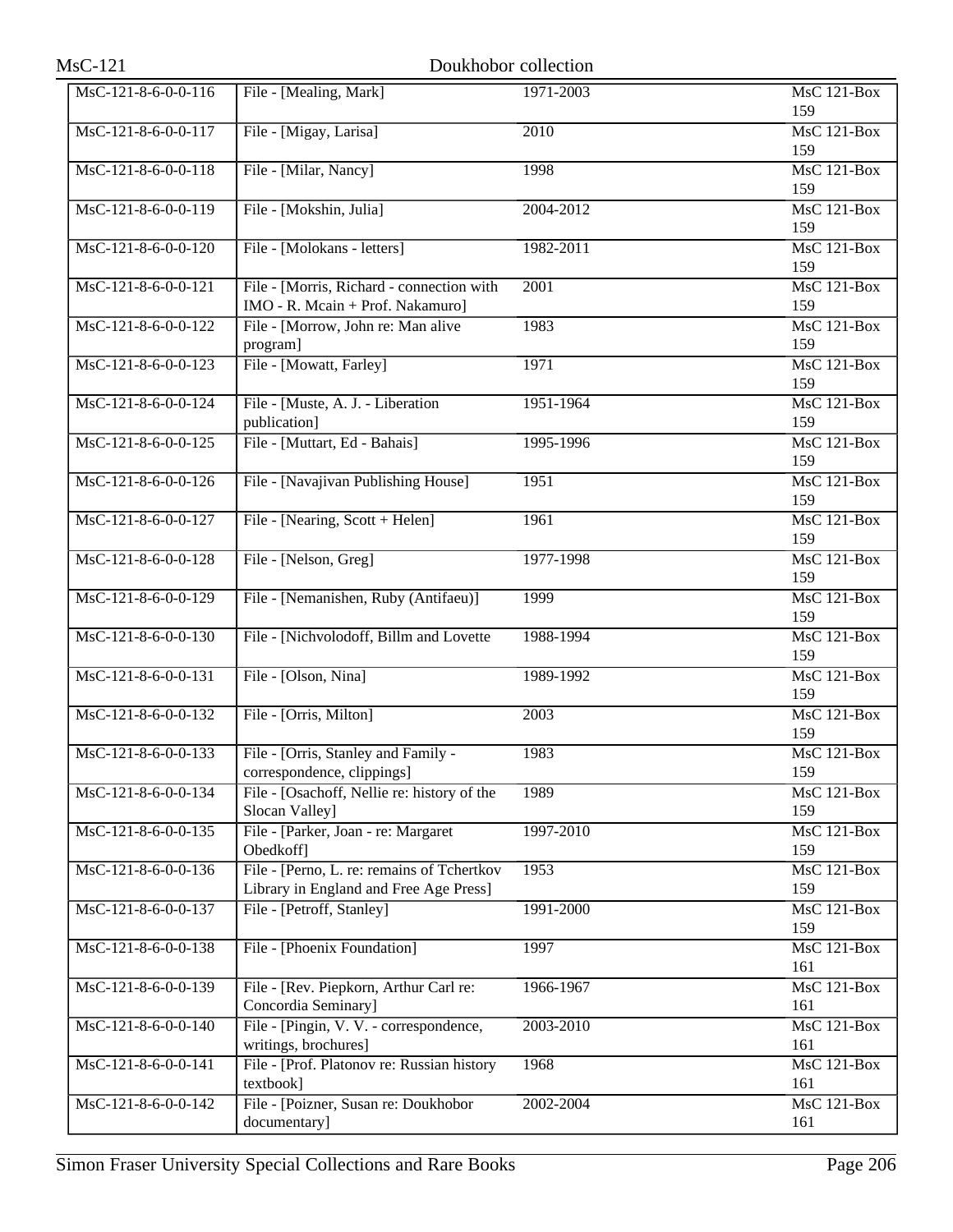| $MsC-121$           |                                                                                                 | Doukhobor collection |                           |
|---------------------|-------------------------------------------------------------------------------------------------|----------------------|---------------------------|
| MsC-121-8-6-0-0-143 | File - [Popoff, A. K. - Kamsack, Sask.]                                                         | 1952-1953            | <b>MsC 121-Box</b><br>161 |
| MsC-121-8-6-0-0-144 | File - [From A. K. Popovi - message and<br>photo in a wood frame]                               | $[195-?]$            | <b>MsC 121-Box</b><br>160 |
|                     | MsC-121-8-6-0-0-144-1660tem - [Portrait of a man - A. K. Popoff?]                               | $[195-?]$            | $MsC$ 121-Box<br>160      |
| MsC-121-8-6-0-0-145 | File - [Postnikoff, Judy + Nick]                                                                | 2003-2009            | <b>MsC 121-Box</b><br>161 |
| MsC-121-8-6-0-0-146 | File - [Putin, Vlad Vladimirovitch re:<br>Alternative service]                                  | 2002                 | $MsC$ 121-Box<br>161      |
| MsC-121-8-6-0-0-147 | File - [Quaker - Olympia Camp]                                                                  | 1950-1960            | $MsC$ 121-Box<br>161      |
| MsC-121-8-6-0-0-148 | File - [Rak, Julie]                                                                             | 2003-2004            | <b>MsC 121-Box</b><br>161 |
| MsC-121-8-6-0-0-149 | File - [Razansoff, Harry - Krestovoye]                                                          | 2001                 | <b>MsC 121-Box</b><br>161 |
| MsC-121-8-6-0-0-150 | File - [Reeve, William - trace Sherbinin/<br>Dimitrieff ancestry]                               | 1988                 | $MsC$ 121-Box<br>161      |
| MsC-121-8-6-0-0-151 | File - [Reibin, Sam]                                                                            | 1947-1956            | <b>MsC 121-Box</b><br>161 |
| MsC-121-8-6-0-0-152 | File - [Robbins, Dr. John - diet for a new<br>America]                                          | 1990                 | MsC 121-Box<br>161        |
| MsC-121-8-6-0-0-153 | File - [Rozinkin, Bill]                                                                         | 1967-2005            | <b>MsC 121-Box</b><br>161 |
| MsC-121-8-6-0-0-154 | File - [Prof. Sakon, Takeshi]                                                                   | 1986                 | $MsC$ 121-Box<br>161      |
| MsC-121-8-6-0-0-155 | File - [Salm, Renee - Eugene Oregon -<br>Buddhist seeker of the true spirit - Nov.<br>18, 2001] | 2001                 | <b>MsC 121-Box</b><br>161 |
| MsC-121-8-6-0-0-156 | File - [Schmidt, Jeremy and Wendy re:<br>Equinox magazine]                                      | 1985                 | MsC 121-Box<br>161        |
|                     | MsC-121-8-6-0-0-156-166Item - [Portrait of Eli Popoff in a toque]                               | 1985                 | <b>MsC 121-Box</b><br>105 |
|                     | MsC-121-8-6-0-0-156-1660tem - [Portrait of Eli Popoff in a toque]                               | 1985                 | $MsC$ 121-Box<br>105      |
|                     | MsC-121-8-6-0-0-156-166Rem - [Portrait of Eli Popoff in a toque]                                | 1985                 | $MsC$ 121-Box<br>105      |
|                     | MsC-121-8-6-0-0-156-1664 tem - [Eli Popoff chopping wood]                                       | 1985                 | $MsC$ 121-Box<br>105      |
|                     | MsC-121-8-6-0-0-156-16 bHtem - [Portrait of Eli Popoff]                                         | 1985                 | <b>MsC 121-Box</b><br>105 |
| MsC-121-8-6-0-0-157 | File - [Semenoff]                                                                               | 1990-1993            | $MsC$ 121-Box<br>161      |
| MsC-121-8-6-0-0-158 | File - [Sherstobitoff, Alex A.]                                                                 | 2004                 | MsC 121-Box<br>162        |
| MsC-121-8-6-0-0-159 | File - [Sherstobitoff, W. P.]                                                                   | 1953                 | <b>MsC 121-Box</b><br>162 |
| MsC-121-8-6-0-0-160 | File - [Shkuratov, Maria Petrovich and<br>other general correspondence]                         | 1968-2005            | $MsC$ 121-Box<br>162      |
| MsC-121-8-6-0-0-161 | File - [Shustrovy, Oleg Aleksandrovich<br>and Nina]                                             | 1995-2001            | <b>MsC 121-Box</b><br>162 |
| MsC-121-8-6-0-0-162 | File - [Solenberger, Robert - Quaker]                                                           | 1986-1997            | MsC 121-Box<br>162        |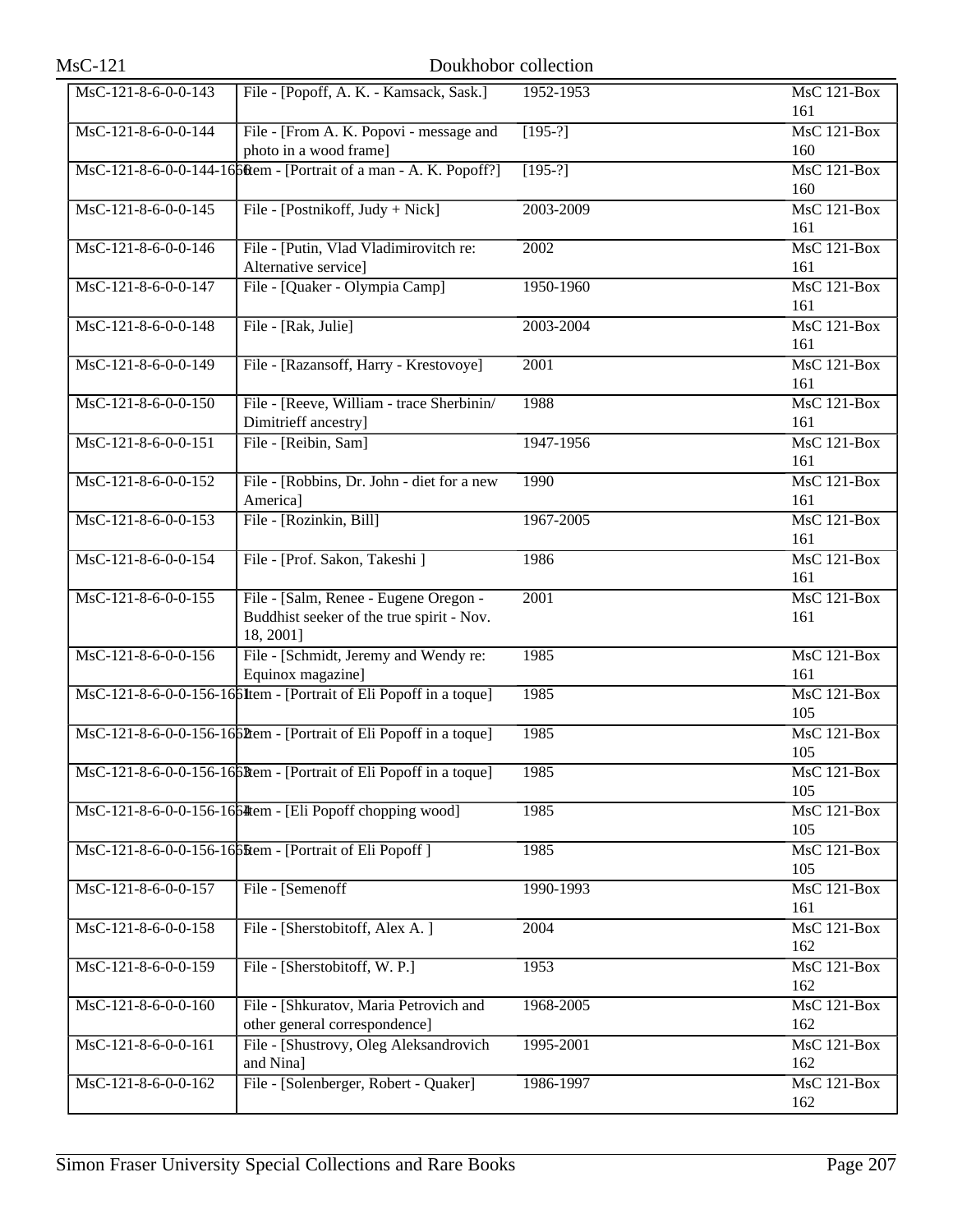| $MsC-121$             | Doukhobor collection                                                                                   |           |                           |
|-----------------------|--------------------------------------------------------------------------------------------------------|-----------|---------------------------|
| MsC-121-8-6-0-0-163   | File - [Soviet literature - publication]                                                               | 1969-1971 | <b>MsC 121-Box</b><br>162 |
| $MsC-121-8-6-0-0-164$ | File - [Steeves, Marion and Jack]                                                                      | 1975-1974 | MsC 121-Box<br>162        |
| MsC-121-8-6-0-0-165   | File - [Stevenson, Jaynie re: grafting]                                                                | 1993      | <b>MsC 121-Box</b><br>162 |
| MsC-121-8-6-0-0-166   | File - [Strelive, Paul - plodorodnoye]                                                                 | 1990      | MsC 121-Box<br>162        |
| MsC-121-8-6-0-0-167   | File - [Stushnov, Goureel]                                                                             | 1998      | MsC 121-Box<br>162        |
| MsC-121-8-6-0-0-168   | File - [Stushnoff, George]                                                                             | 1988-1998 | $MsC$ 121-Box<br>162      |
| MsC-121-8-6-0-0-169   | File - [Sylvest, Mark + Marlene -<br>Ottawa]                                                           | 1999      | <b>MsC 121-Box</b><br>162 |
| $MsC-121-8-6-0-0-170$ | File - [Sysoev, Ted]                                                                                   | 1998      | <b>MsC 121-Box</b><br>162 |
| MsC-121-8-6-0-0-171   | File - [Tarasoff, Don (D.F. Pearson) -<br>Doukhobor Place Names]                                       | 1982      | <b>MsC 121-Box</b><br>162 |
| MsC-121-8-6-0-0-172   | File - [Tarasoff, Koozma J. -<br>correspondence and publications]                                      | 1959-1981 | MsC 121-Box<br>162        |
| MsC-121-8-6-0-0-173   | File - [Tarasoff, Koozma J. re:<br>Centennial - correspondence, writings<br>and articles]              | 1957-2011 | MsC 121-Box<br>162        |
|                       | MsC-121-8-6-0-0-173-16 5tem - [Sam M. Zbitneff's family of<br>Harelowka Districi of Blaine Lake, Sask] | 1930      | $MsC$ 121-Box<br>105      |
| MsC-121-8-6-0-0-174   | File - [Tolstoy, Alexandra L.]                                                                         | 1951-1992 | $MsC$ 121-Box<br>162      |
| MsC-121-8-6-0-0-175   | File - [University of Alberta]                                                                         | 1971      | MsC 121-Box<br>163        |
| MsC-121-8-6-0-0-176   | File - [Vanin, George]                                                                                 | 1952      | MsC 121-Box<br>163        |
| MsC-121-8-6-0-0-177   | File - [Various correspondence]                                                                        | 1965-1989 | MsC 121-Box<br>163        |
| MsC-121-8-6-0-0-178   | File - [Vatkin, Vladimir + Natasha]                                                                    | 2008      | MsC 121-Box<br>163        |
| MsC-121-8-6-0-0-179   | File - [Verigin, Mike, Doris + Nick]                                                                   | 1955-2008 | <b>MsC 121-Box</b><br>163 |
| MsC-121-8-6-0-0-180   | File - [Verigin, Nora P. (Paladin)]                                                                    | 2006      | $MsC$ 121-Box<br>163      |
| MsC-121-8-6-0-0-181   | File - [Voykin, Ileene]                                                                                | 2009      | <b>MsC 121-Box</b><br>163 |
| MsC-121-8-6-0-0-182   | File - [Voykin, Leonard]                                                                               | 1973-1978 | <b>MsC 121-Box</b><br>163 |
| MsC-121-8-6-0-0-183   | File - [Voykin, Wendy - corr. +<br>centennial tribute]                                                 | 1998-1999 | MsC 121-Box<br>163        |
| MsC-121-8-6-0-0-184   | File - [Vozzlane Mitropolit Uvenalii<br>(Metropoit Juvenal)]                                           | 1986      | MsC 121-Box<br>163        |
| MsC-121-8-6-0-0-185   | File - [Wanjoff, Larry]                                                                                | 1979-1981 | MsC 121-Box<br>163        |
| MsC-121-8-6-0-0-186   | File - [Who's who anthology -<br>correspondence]                                                       | 1973-1977 | MsC 121-Box<br>163        |
| MsC-121-8-6-0-0-187   | File - Who                                                                                             | 1975-1976 | MsC 121-Box<br>163        |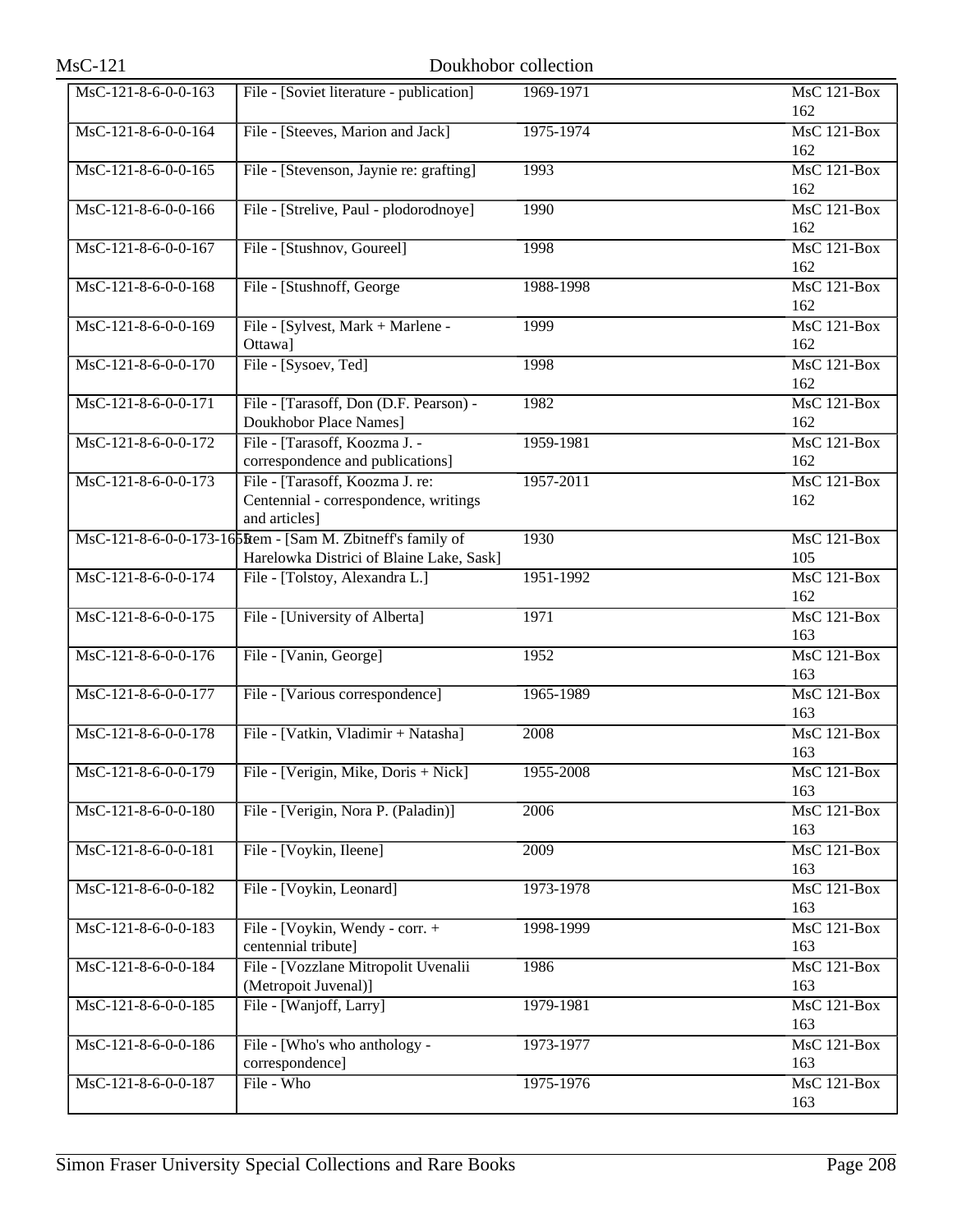| $MsC-121$           |                                                                                                           | Doukhobor collection |                             |
|---------------------|-----------------------------------------------------------------------------------------------------------|----------------------|-----------------------------|
| MsC-121-8-6-0-0-188 | File - [Wishloff, Alex]                                                                                   | 1988                 | <b>MsC 121-Box</b>          |
| MsC-121-8-6-0-0-189 | File - [Wishlow, Kevin - Wrestling<br>spiritis]                                                           | 1998                 | 163<br>$MsC$ 121-Box<br>163 |
| MsC-121-8-6-0-0-190 | File - [Woodworth, John]                                                                                  | 1999-2000            | $MsC$ 121-Box<br>163        |
| MsC-121-8-6-0-0-191 | File - [Zaitsoff, Peter + Anne]                                                                           | 2001                 | <b>MsC 121-Box</b>          |
| MsC-121-8-6-0-0-192 | File - [Zakshewski (Borisenkoff), Muriel]                                                                 | 1995                 | 163<br>MsC 121-Box<br>163   |
| MsC-121-8-6-0-0-193 | File - [Zarotschenzeff, M. T.]                                                                            | 1952-1957            | $MsC$ 121-Box<br>163        |
| MSC-121-8-6-0-0-194 | File - [Adamov, V. N. and Lidia<br>Andreeva]                                                              | 1990-1994            | <b>MsC 121-Box</b><br>170   |
| MSC-121-8-6-0-0-195 | File - [Antonov, Urii V.]                                                                                 | 1997                 | <b>MsC 121-Box</b><br>170   |
| MSC-121-8-6-0-0-196 | File - [Professor Baikov, Eduord<br>Konstantinovich - correspondence,<br>writings, Iskra articles]        | 1992-2003            | $MsC$ 121-Box<br>170        |
| MSC-121-8-6-0-0-197 | File - [Baturinyi, A. A. - Astafurove -<br>Kalmakovy]                                                     | 1998-1999            | <b>MsC 121-Box</b><br>170   |
| MSC-121-8-6-0-0-198 | File - [Baldin, Boris]                                                                                    | 1991-1992            | <b>MsC 121-Box</b><br>170   |
|                     | MSC-121-8-6-0-0-198-1888em - [Boris Baldin - portrait with<br>camera]                                     | [1992?]              | <b>MsC 121-Box</b><br>105   |
|                     | MSC-121-8-6-0-0-198-1884 tem - [Mayor Yasushi Sugimoto sitting<br>in a meeting room]                      | [1991?]              | $MsC$ 121-Box<br>105        |
|                     | MSC-121-8-6-0-0-198-188ffem - [Group in the park, view from<br>above]                                     | [1991?]              | <b>MsC 121-Box</b><br>105   |
|                     | MSC-121-8-6-0-0-198-1886 em - [Eli Popoff with other man in a<br>doorway]                                 | [1991?]              | $MsC$ 121-Box<br>105        |
|                     | MSC-121-8-6-0-0-198-188Tem - [View of the building and people<br>outside]                                 | [1991?]              | <b>MsC 121-Box</b><br>105   |
|                     | MSC-121-8-6-0-0-198-1888em - [Eli Popoff, man with a camera in<br>the field]                              | [1991?]              | $MsC$ 121-Box<br>105        |
|                     | MSC-121-8-6-0-0-198-1880em - [Kalesnikoff Lumber sign and<br>filming crew]                                | [1991?]              | $MsC$ 121-Box<br>105        |
|                     | MSC-121-8-6-0-0-198-1890em - [Eli Popoff talking with people in<br>the parking lot of Kalesnikoff Lumber] | [1991?]              | <b>MsC 121-Box</b><br>105   |
|                     | MSC-121-8-6-0-0-198-189 Item - [Two persons in the parking lot of<br>Kalesnikoff Lumber]                  | [1991?]              | MsC 121-Box<br>105          |
|                     | MSC-121-8-6-0-0-198-1890em - [Group of people in a hall,<br>including J. J. Verigin and Eli Popoff]       | [1991?]              | MsC 121-Box<br>105          |
|                     | MSC-121-8-6-0-0-198-189Riem - [Eli Popoff and other persons in<br>Kalesnikoff Lumber lot]                 | [1991?]              | MsC 121-Box<br>105          |
|                     | MSC-121-8-6-0-0-198-1894em - [Train track, group of people and<br>cars]                                   | [1991?]              | MsC 121-Box<br>105          |
|                     | MSC-121-8-6-0-0-198-189 ffem - [Large group of people]                                                    | [1991?]              | MsC 121-Box<br>105          |
|                     | MSC-121-8-6-0-0-198-18916em - [Group meeting]                                                             | [1991?]              | <b>MsC 121-Box</b><br>105   |
|                     | MSC-121-8-6-0-0-198-189 Tem - [Eli Popoff - close up]                                                     | [1991?]              | MsC 121-Box<br>105          |
|                     |                                                                                                           |                      |                             |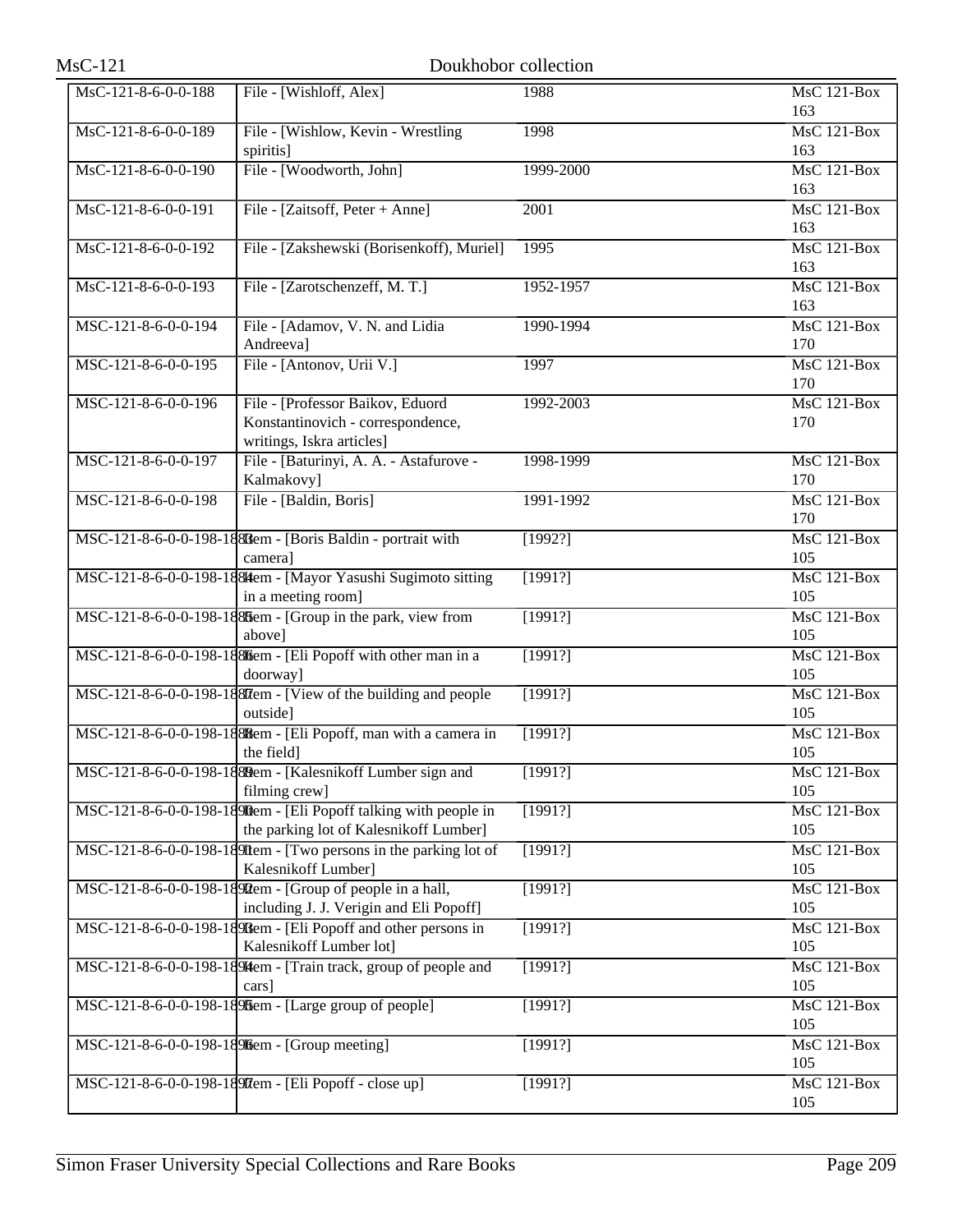| $MsC-121$             |                                                                                                         | Doukhobor collection |                           |
|-----------------------|---------------------------------------------------------------------------------------------------------|----------------------|---------------------------|
|                       | MSC-121-8-6-0-0-198-1898em - [Person is looking at published<br>materials at the desk]                  | [1991?]              | <b>MsC 121-Box</b><br>105 |
|                       | MSC-121-8-6-0-0-198-1890em - [Eli Popoff - close up]                                                    | [1991?]              | MsC 121-Box<br>105        |
|                       | MSC-121-8-6-0-0-198-1900em - [Eli Popoff, Mayor Yasushi<br>Sugimoto, and a woman in the office]         | [1991?]              | MsC 121-Box<br>105        |
|                       | MSC-121-8-6-0-0-198-190Item - [Group sitting on train track<br>trolley]                                 | [1991?]              | <b>MsC 121-Box</b><br>105 |
|                       | MSC-121-8-6-0-0-198-1902em - [Mayor Yasushi Sugimoto with a<br>filmmaker]                               | [1991?]              | MsC 121-Box<br>105        |
|                       | MSC-121-8-6-0-0-198-190Bem - [Mayor Yasushi Sugimoto with a<br>filmmaker]                               | [1991?]              | $MsC$ 121-Box<br>105      |
| MSC-121-8-6-0-0-199   | File - [Bashilov, E. M.]                                                                                | 1956-1972            | <b>MsC 121-Box</b><br>170 |
| MSC-121-8-6-0-0-200   | File - [Belonogov, Aleksandr<br>Mikhailovich - correspondence,<br>clippings, publication]               | 1989-1997            | MsC 121-Box<br>170        |
|                       | MSC-121-8-6-0-0-200-1904 tem - [Pavel A. Semenov, Aleksandr<br>Belonogov and Eli Popoff, Brilliant, BC] | 1997                 | $MsC$ 121-Box<br>105      |
| MSC-121-8-6-0-0-201   | File - [Biatkin, Mikhail T. - Sochi]                                                                    | 1991                 | MsC 121-Box<br>170        |
| MSC-121-8-6-0-0-202   | File - [Chatko, Mikhail Andreevich]                                                                     | 2002-2008            | MsC 121-Box<br>170        |
| MSC-121-8-6-0-0-203   | File - [Churkin, V. I.]                                                                                 | 1955-2003            | $MsC$ 121-Box<br>170      |
| MSC-121-8-6-0-0-204   | File - [Correspondence with Russia]                                                                     | 1990-1998            | <b>MsC 121-Box</b><br>170 |
|                       | MSC-121-8-6-0-0-204-19 IRem - [Hope J. Etim - victim of militia<br>violence in West Africa]             | 1990                 | MsC 121-Box<br>105        |
|                       | MSC-121-8-6-0-0-204-19 Illem - [Liuba Chernenkov family photo]                                          | 1996                 | $MsC$ 121-Box<br>105      |
| MSC-121-8-6-0-0-205   | File - [Demurov, Mikhail M.]                                                                            | 1991                 | <b>MsC 121-Box</b><br>171 |
| MsC-121-8-6-0-0-206   | File - [Glagoleva, Nina Nikolaevna]                                                                     | 1991                 | <b>MsC 121-Box</b><br>171 |
| MsC-121-8-6-0-0-207   | File - [Gramolin, Aleksandr Borisovich]                                                                 | 2007-2008            | MsC 121-Box<br>171        |
| MsC-121-8-6-0-0-208   | File - [Gromov, Lydia]                                                                                  | 1993                 | MsC 121-Box<br>171        |
| MsC-121-8-6-0-0-209   | File - [Gromov, Ludiia Dmitrievna]                                                                      | 1993                 | MsC 121-Box<br>171        |
| $MsC-121-8-6-0-0-210$ | File - [Kazakoff, Ivan E.]                                                                              | 2000-2001            | MsC 121-Box<br>171        |
| MsC-121-8-6-0-0-211   | File - [Khilko, Arkadii Nikolaevich]                                                                    | 1990                 | MsC 121-Box<br>171        |
| MsC-121-8-6-0-0-212   | File - [Khilkov, Boris Mikhailovich]                                                                    | 1950-1993            | MsC 121-Box<br>171        |
| MsC-121-8-6-0-0-213   | File - [Kiniakin, Aleksei Mikhailovich]                                                                 | 1993-2000            | <b>MsC 121-Box</b><br>171 |
| MsC-121-8-6-0-0-214   | File - [Kiniakin, Vadim Kuzmir]                                                                         | 1997                 | MsC 121-Box<br>171        |
| MsC-121-8-6-0-0-215   | File - [Korenev, Iv. Illariohovich]                                                                     | 1997                 | MsC 121-Box<br>171        |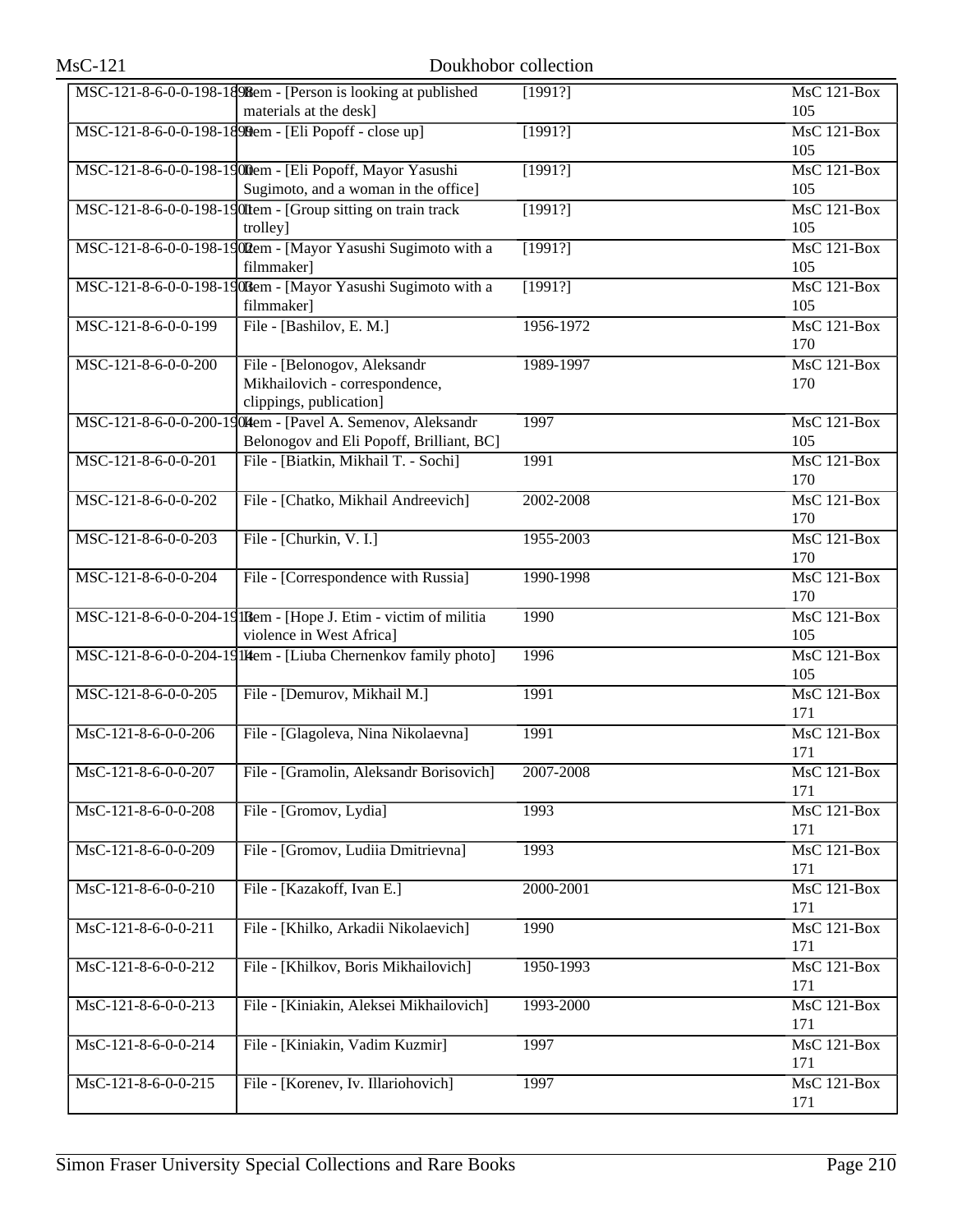| <b>MsC-121</b>                           |                                                                                                                                           | Doukhobor collection |                           |
|------------------------------------------|-------------------------------------------------------------------------------------------------------------------------------------------|----------------------|---------------------------|
| MsC-121-8-6-0-0-216                      | File - [Konkin, V. F. - Stavropol]                                                                                                        | 1991-1999            | <b>MsC 121-Box</b><br>171 |
| MsC-121-8-6-0-0-217                      | File - [Korchuganov, Anatolii V.]                                                                                                         | 1988-1991            | MsC 121-Box<br>171        |
| MsC-121-8-6-0-0-218                      | File - [Korenev, Ivan I.]                                                                                                                 | 1997                 | $MsC$ 121-Box<br>171      |
| MsC-121-8-6-0-0-219                      | File - [Kryzhanovskii, Y. P. - era of<br>confusion amongst Doukhobors in<br>Russia]                                                       | 1991-1992            | <b>MsC 121-Box</b><br>171 |
| MsC-121-8-6-0-0-220                      | File - [Liaison with the Russians]                                                                                                        | 1989-1999            | MsC 121-Box<br>171        |
| MsC-121-8-6-0-0-221                      | File - [Liaison with the Russians]                                                                                                        | 1986-2000            | $MsC$ 121-Box<br>171      |
| MsC-121-8-6-0-0-222                      | File - [Laukhin, Larisa (Kalmakova)]                                                                                                      | 1998                 | MsC 121-Box<br>172        |
| MsC-121-8-6-0-0-223                      | File - [Lisitsian, Tamara N. ]                                                                                                            | 1989-1995            | MsC 121-Box<br>172        |
|                                          | MsC-121-8-6-0-0-223-19 l Item - [Group of people - signed Moskva<br>Mosfilm]                                                              | 1991                 | MsC 121-Box<br>105        |
| MsC-121-8-6-0-0-224                      | File - [Liubimov, Lidiia M. - L. N.<br>Tolstoy museum]                                                                                    | 1997                 | <b>MsC 121-Box</b><br>172 |
| MsC-121-8-6-0-0-225                      | File - [Malakhov, Irina A.]                                                                                                               | 1989-2000            | $MsC$ 121-Box<br>172      |
| MsC-121-8-6-0-0-226                      | File - [Nemira, Larissa - correspondence,<br>clippings]                                                                                   | 1988-1990            | <b>MsC 121-Box</b><br>172 |
| MsC-121-8-6-0-0-227                      | File - [Oslopov, Alexey - Tbilisi,<br>Georgia]                                                                                            | 1998                 | <b>MsC 121-Box</b><br>172 |
| MsC-121-8-6-0-0-228                      | File - [Shchelonnikov, Nina]                                                                                                              | 2001                 | MsC 121-Box<br>172        |
| MsC-121-8-6-0-0-229                      | File - [Slastookhin, Vladimir]                                                                                                            | 1997                 | $MsC$ 121-Box<br>172      |
| $MsC-121-8-6-0-0-230$                    | File - [Solovei, Aksinia Vasilevna]                                                                                                       | 2001-2003            | <b>MsC 121-Box</b><br>172 |
| $\overline{\text{MsC-121-8-6-0-0}}$ -231 | File - [Solovev, Eduaro Vasilevich]                                                                                                       | 1986-2005            | MsC 121-Box<br>172        |
| MsC-121-8-6-0-0-232                      | File - [Telkov, Vladimir A. - Russian<br>Team Tramer 2010]                                                                                | $\overline{2010}$    | $MsC$ 121-Box<br>172      |
| MsC-121-8-6-0-0-233                      | File - [Tikhonova-Chuchmaev, Tatiana<br>Stepanovna]                                                                                       | $\sqrt{19-1}$        | <b>MsC 121-Box</b><br>172 |
| MsC-121-8-6-0-0-234                      | File - [Tomilin, Tatiana]                                                                                                                 | 2000-2002            | MsC 121-Box<br>172        |
| $MsC-121-8-6-0-0-235$                    | File - [Toropova, Nina Ivanovna]                                                                                                          | 1991                 | MsC 121-Box<br>172        |
|                                          | $\text{MsC-121-8-6-0-0-235-19}$ both - [Five people at the table: Nina<br>Ivanovna, Vasili Egorovich, Rita and<br>chauffer and other man] | 1991                 | <b>MsC 121-Box</b><br>105 |
|                                          | MsC-121-8-6-0-0-235-1900tem - [Four people: Nina, Rita and two<br>man outside]                                                            | 1991                 | MsC 121-Box<br>105        |
|                                          | MsC-121-8-6-0-0-235-190Them - [Four people: Nina, Rita and two<br>man outside]                                                            | 1991                 | MsC 121-Box<br>105        |
|                                          | MsC-121-8-6-0-0-235-1908tem - [Four people: Nina, Rita and two<br>man outside]                                                            | 1991                 | MsC 121-Box<br>105        |
|                                          | MsC-121-8-6-0-0-235-1909tem - [Four people: Nina, Rita and two<br>man by the table]                                                       | 1991                 | MsC 121-Box<br>105        |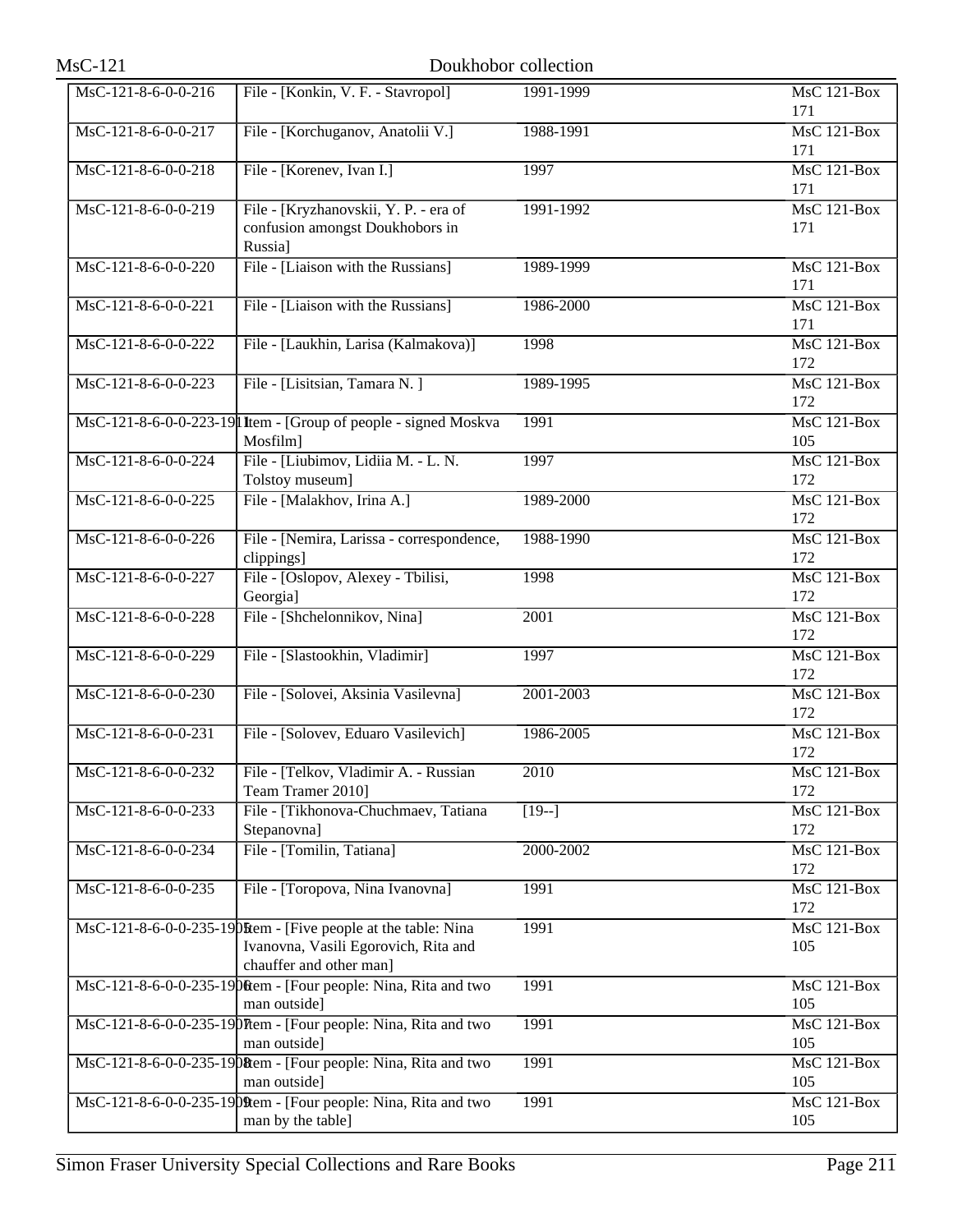|                                          | MsC-121-8-6-0-0-235-19 ltem - [Ivan Tikhohovich Postovalov     | $[19-]$   | $MsC$ 121-Box |
|------------------------------------------|----------------------------------------------------------------|-----------|---------------|
|                                          | portrait                                                       |           | 105           |
| MsC-121-8-6-0-0-236                      | File - [Tosich, Antonian]                                      | 1991-1995 | $MsC$ 121-Box |
|                                          |                                                                |           | 172           |
| $\overline{\text{Ms}}$ C-121-8-6-0-0-237 | File - [Tolstoy, Vladimir Illich]                              | 1987-2004 | $MsC$ 121-Box |
|                                          |                                                                |           | 172           |
|                                          | MsC-121-8-6-0-0-237-19 l1 Ptem - [Eli Popoff and Illia Tolstoy | 1987      | $MsC$ 121-Box |
|                                          | at Tolstoy Festival Brilliant Cultural                         |           | 105           |
|                                          | Centre]                                                        |           |               |
| $MsC-121-8-6-0-0-238$                    | File - [Uglinskikh, Aleksandr]                                 | 1991-1992 | $MsC$ 121-Box |
|                                          |                                                                |           | 172           |
| $MsC-121-8-6-0-0-239$                    | File - [Vaschenko, Alexander                                   | 1993      | $MsC$ 121-Box |
|                                          | Vladimirovitch]                                                |           | 172           |
| $MsC-121-8-6-0-0-240$                    | File - [Verigin, Luda - Tula]                                  | 1996      | $MsC$ 121-Box |
|                                          |                                                                |           | 172           |

## **Series MsC-121-8-7: Publications, clippings, ephemera**

Date: [19--]-2019 (date of creation)

## Scope and content:

This series consists of various published materials such as issues of newspapers, journals, magazines, copy of chapters and articles, clippings, brochures, flyers, booklets, calendars, newsletters, some correspondence and writings relating to the publications. This series also contains events, festivals, choir and other Doukhobor related promotional materials such as posters, flyers and event programs as well as 3 photographs of the choir.

Physical description: 3 photographs: col. print 35 posters [graphic material]

## Access points:

- Graphic material (documentary form)
- Photographic material (documentary form)
- Textual record (documentary form)

## Publication status:

| File / item list    |                                       |           |               |               |  |
|---------------------|---------------------------------------|-----------|---------------|---------------|--|
| Reference code      | Title                                 | Dates     | Access status | Container     |  |
| $MsC-121-8-7-0-0-1$ | File - [Brochures re: Doukhobors for  | 1965-2008 |               | $MsC$ 121-Box |  |
|                     | archives - publications, clippings]   |           |               | 164           |  |
| $MsC-121-8-7-0-0-2$ | File - [Clippings - current, Russian] | 1984-1989 |               | $MsC$ 121-Box |  |
|                     |                                       |           |               | 164           |  |
| $MsC-121-8-7-0-0-3$ | File - [Current - clippings]          | 1988-2006 |               | $MsC$ 121-Box |  |
|                     |                                       |           |               | 164           |  |
| $MsC-121-8-7-0-0-4$ | File - [Philosophy clippings]         | 1986-1988 |               | MsC 121-Box   |  |
|                     |                                       |           |               | 164           |  |
| $MsC-121-8-7-0-0-5$ | File - [Russian dress]                | 1987-1990 |               | $MsC$ 121-Box |  |
|                     |                                       |           |               | 164           |  |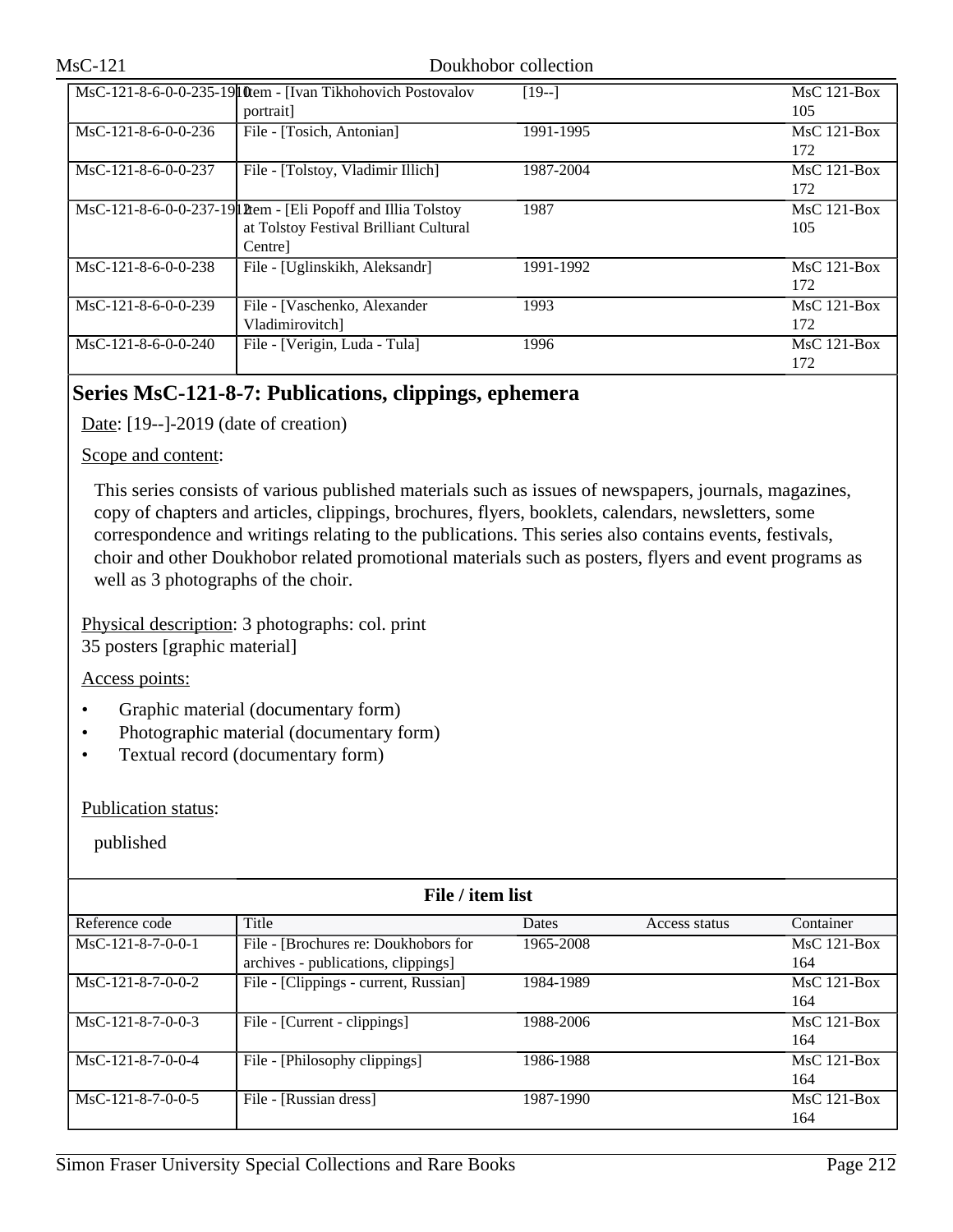| $MsC-121$            | Doukhobor collection                                                               |                   |                           |
|----------------------|------------------------------------------------------------------------------------|-------------------|---------------------------|
| MsC-121-8-7-0-0-6    | File - [Golos rodiny - newspaper<br>clippings]                                     | 1986-1987         | $MsC$ 121-Box<br>164      |
| MsC-121-8-7-0-0-7    | File - [Gorbachev, etc - articles,<br>clippings]                                   | 1988              | MsC 121-Box<br>164        |
| MsC-121-8-7-0-0-8    | File - [Maps of Russia and other<br>publications]                                  | 1975-1976         | <b>MsC 121-Box</b><br>164 |
| MsC-121-8-7-0-0-9    | File - [Archival material related to Greek]<br>Orthodox]                           | 1909-1992         | <b>MsC 121-Box</b><br>164 |
| $MsC-121-8-7-0-0-10$ | File - [Castlegar News issues and other<br>clippings]                              | 1971-1972         | MsC 121-Box<br>164        |
| MsC-121-8-7-0-0-11   | File - [Sunday Magazine, September 8,<br>1978]                                     | 1978              | $MsC$ 121-Box<br>164      |
| MsC-121-8-7-0-0-12   | File - [Olympics 1988 - Calgary, Canada]                                           | 1988              | <b>MsC 121-Box</b><br>164 |
| $MsC-121-8-7-0-0-13$ | File - [Roy Joy - Bahaism - clippings $\&$<br>publications]                        | 1978-1995         | <b>MsC 121-Box</b><br>165 |
| MsC-121-8-7-0-0-14   | File - [Calendar - 100 years - clippings]                                          | 1979-1990         | <b>MsC 121-Box</b><br>165 |
| MsC-121-8-7-0-0-15   | File - [Centennial year 2008 - material re:<br>Doukhobors from Sask. To BC]        | 2006-2008         | $MsC$ 121-Box<br>165      |
| $MsC-121-8-7-0-0-16$ | File - [Earth-Save Foundation - Dr. J.<br>Robbins - publications]                  | 1988-1996         | MsC 121-Box<br>165        |
| MsC-121-8-7-0-0-17   | File - [Dekabristy [Decembrists] -<br>clippings]                                   | 1987-1988         | $MsC$ 121-Box<br>165      |
| MsC-121-8-7-0-0-18   | File - [Indigenous question of Canada-<br>pamphlet]                                | 1987              | $MsC$ 121-Box<br>165      |
| MsC-121-8-7-0-0-19   | File - [Mennonites (radicals) - clippings]                                         | 1985              | MsC 121-Box<br>165        |
| MsC-121-8-7-0-0-20   | File - [Spiritual tragedy - Lev Tolstoi's<br>chapter]                              | 1995              | <b>MsC 121-Box</b><br>165 |
| MsC-121-8-7-0-0-21   | File - [Hopituh Sinom (Hopi Indigenous<br>people)                                  | 1955              | MsC 121-Box<br>165        |
| $MsC-121-8-7-0-0-22$ | File - [Philosophy -excerpts - clippings]                                          | 1951-1954         | MsC 121-Box<br>165        |
| MsC-121-8-7-0-0-23   | File - [Celebration of 1000 anniversary of<br>Christianity in Russia]              | 1986-1987         | MsC 121-Box<br>165        |
| MsC-121-8-7-0-0-24   | File - [Dale Carnegie on How to stop<br>worry - clippings]                         | 1951              | $MsC$ 121-Box<br>165      |
| MsC-121-8-7-0-0-25   | File - [Snow falling on cedars - film<br>production related]                       | 1998              | $MsC$ 121-Box<br>165      |
| MsC-121-8-7-0-0-26   | File - [Post-Soviet lessons for a Post]<br>American century - by Dimiry Orlov]     | $\overline{2005}$ | MsC 121-Box<br>165        |
| MsC-121-8-7-0-0-27   | File - [Article about psalms and a<br>documentary featuring Doukhobors]            | 1993-2003         | MsC 121-Box<br>165        |
| MsC-121-8-7-0-0-28   | File - [Leon Bagramov - Book of Russian<br>journalist about Canada and Doukhobors] | 1967              | MsC 121-Box<br>165        |
| MsC-121-8-7-0-0-29   | File - [Dr. Ghadirian- Bahai's -<br>publications, correspondence, notes]           | 1983-1995         | MsC 121-Box<br>166        |
| MsC-121-8-7-0-0-30   | File - [Newspaper clippings]                                                       | 1974-1982         | <b>MsC 121-Box</b><br>166 |
| MsC-121-8-7-0-0-31   | File - [Moscow metro - map]                                                        | $[19-]$           | MsC 121-Box<br>166        |
| MsC-121-8-7-0-0-32   | File - [Chris Shulgan article - Taking the<br>Cure - 2008]                         | 1954-2008         | MsC 121-Box<br>166        |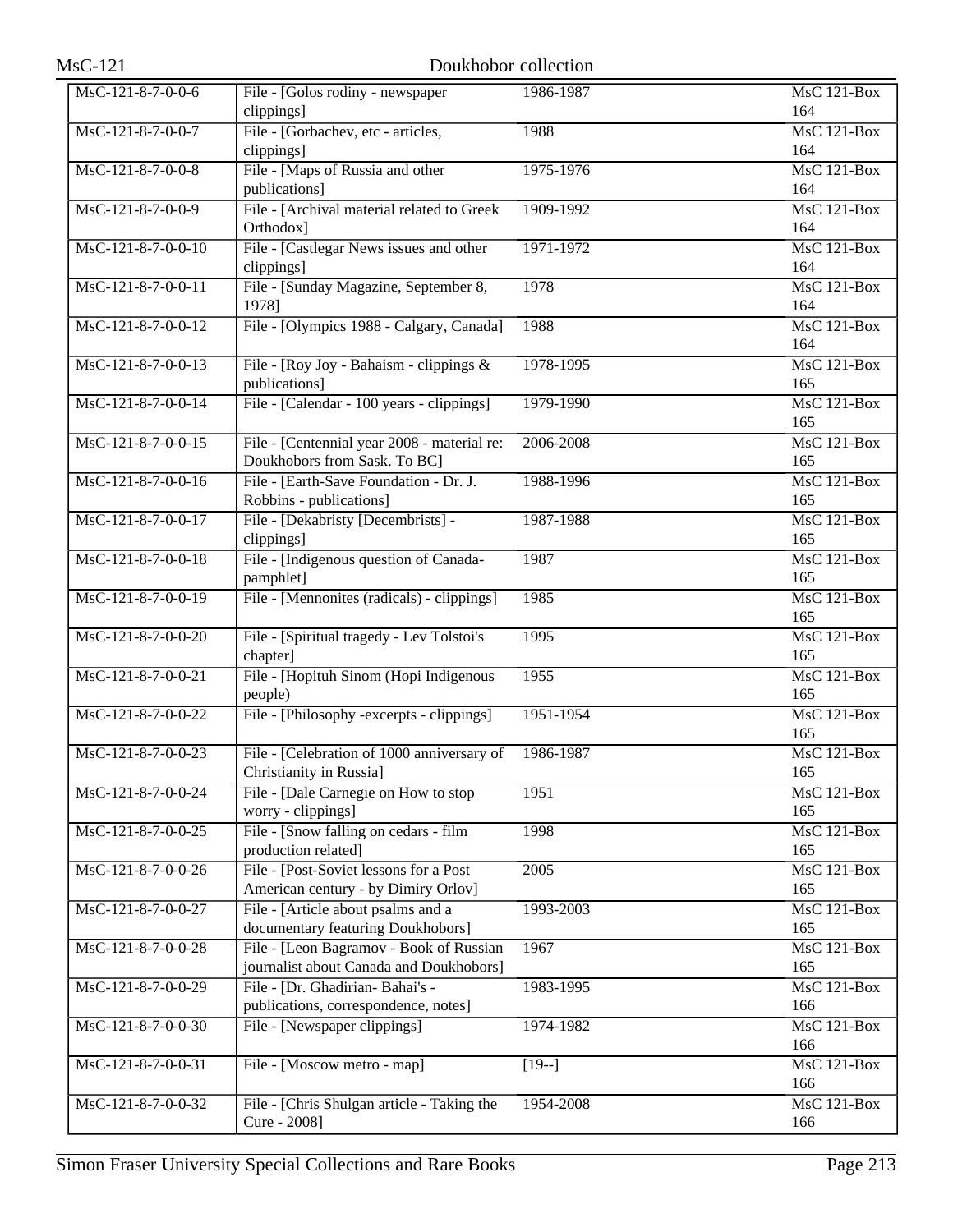| $MsC-121$                              |                                                                                                | Doukhobor collection |                                         |
|----------------------------------------|------------------------------------------------------------------------------------------------|----------------------|-----------------------------------------|
| MsC-121-8-7-0-0-33                     | File - [Grand Forks Gazette - clippings]                                                       | 2019                 | $MsC$ 121-Box<br>166                    |
| MsC-121-8-7-0-0-34                     | File - [Equinox magazine - January/<br>February 1986]                                          | 1986                 | MsC 121-Box<br>166                      |
| MsC-121-8-7-0-0-35                     | File - [Westworld magazine                                                                     | 1981-1995            | <b>MsC 121-Box</b><br>166               |
| MsC-121-8-7-0-0-36                     | File - [Beautiful British Columbia<br>magazine                                                 | 1974-1977            | <b>MsC 121-Box</b><br>166               |
| MsC-121-8-7-0-0-37                     | File - [Discover the Boundary magazine                                                         | 1994-2002            | <b>MsC 121-Box</b><br>166               |
| MsC-121-8-7-0-0-38                     | File - [National Geographic magazine                                                           | 1976-1979            | $MsC$ 121-Box<br>166                    |
| MsC-121-8-7-0-0-39                     | File - [Doukhobor archival materials -<br>clippings, writings, publications]                   | 1900-2007            | <b>MsC 121-Box</b><br>166               |
| $\overline{\text{MsC-121-8-7-0-0-40}}$ | File - [Sorokin -abuse allegation -<br>clippings]                                              | 1997-1998            | MsC 121-Box<br>167                      |
| MsC-121-8-7-0-0-41                     | File - [Archival material - Glos Rodiny]                                                       | 1968-1990            | <b>MsC 121-Box</b><br>167               |
| MsC-121-8-7-0-0-42                     | File - [Clippings]                                                                             | 1958-1990            | <b>MsC 121-Box</b><br>167               |
| $MsC-121-8-7-0-0-43$                   | File - [Newspaper clippings]                                                                   | 1937-2012            | $MsC$ 121-Box<br>167                    |
| MsC-121-8-7-0-0-44                     | File - [Vegetarian recipes - clippings]                                                        | 1985-1986            | $MsC$ 121-Box<br>169                    |
| MsC-121-8-7-0-0-45                     | File - [World crisis - for youth speech -<br>Our Future - clippings]                           | 1977-1983            | <b>MsC 121-Box</b><br>169               |
| MsC-121-8-7-0-0-46                     | File - [Reports of assembly of Jehovah's<br>witnesses]                                         | 1950-1953            | MsC 121-Box<br>169                      |
| MsC-121-8-7-0-0-47                     | File - [Newspaper clippings]                                                                   | 1966-1999            | <b>MsC 121-Box</b><br>168               |
| MsC-121-8-7-0-0-48                     | File - [Ephemera, calendars, clippings,<br>special issues]                                     | 1980-2007            | <b>MsC 121-Box</b><br>168               |
| MsC-121-8-7-0-0-49                     | File - [Kolesnikov, Yvan - writing,<br>ephemera]                                               | 1976-1979            | MsC 121-Box<br>169                      |
| MsC-121-8-7-0-0-50                     | File - [Preston, Brain - Saturday Night<br>Live - article and notes]                           | 1997-1998            | MsC 121-Box<br>169                      |
| MsC-121-8-7-0-0-51                     | File - [Benthin, Janice - NFB flyer for<br>My Doukhobor Cousins]                               | 2002                 | <b>MsC 121-Box</b><br>169               |
| MsC-121-8-7-0-0-52                     | File - [Berukoff, Wally - clippings]                                                           | 1996                 | <b>MsC 121-Box</b><br>169               |
| MsC-121-8-7-0-0-53                     | File - [Minnis, Florence - BC Teacher in<br>Japan - publication, photos]                       | 1988-1989            | MsC 121-Box<br>169                      |
|                                        | MsC-121-8-7-0-0-53-1658Item - [Group of Doukhobor elders in the<br>park (Choir)]               | 1988                 | <b>MsC 121-Box</b><br>105               |
|                                        | MsC-121-8-7-0-0-53-1659Item - [Group of Doukhobor elders in the<br>park (Choir)-close-up]      | 1988                 | MsC 121-Box<br>105                      |
|                                        | MsC-121-8-7-0-0-53-166 DItem - [Group of Doukhobor elders in<br>front of the building (Choir)] | 1988                 | <b>MsC 121-Box</b><br>105               |
| MsC-121-8-7-0-0-54                     | File - Promotional posters                                                                     | $[19-]-1997$         | MsC 121-Flat<br>box 131 Tube<br>box 132 |
| MsC-121-8-7-0-0-54-1                   | Item - [Proposed Community Centre at<br>Brilliant - poster drawing]                            | 1968                 | MsC 121-<br>Tube box 132                |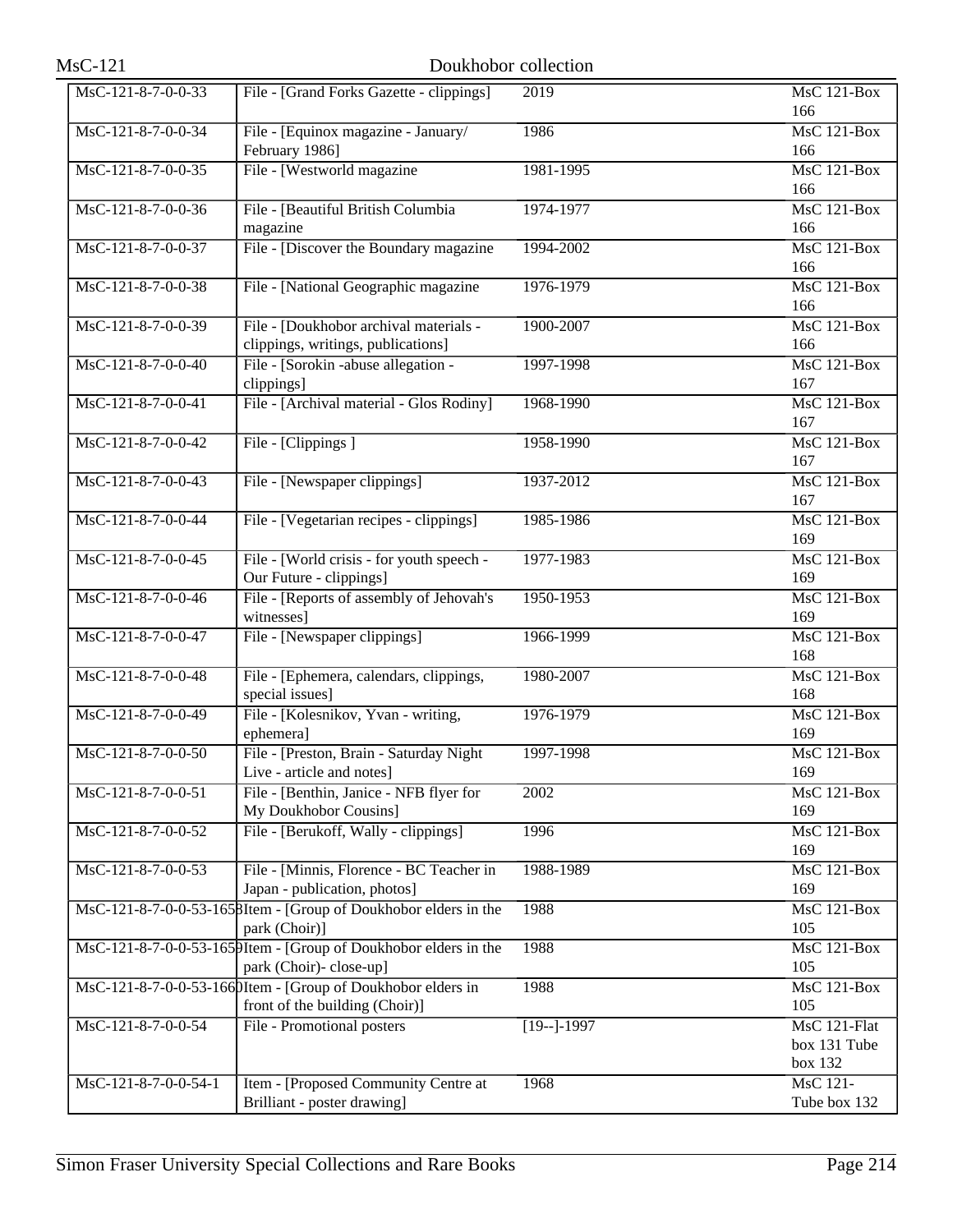| $MsC-121$               | Doukhobor collection                                                            |                 |                                 |
|-------------------------|---------------------------------------------------------------------------------|-----------------|---------------------------------|
| MsC-121-8-7-0-0-54-2    | Item - [Golos za mir [Voice of peace] -                                         | 1995            | <b>MsC 121-</b>                 |
|                         | poster]                                                                         |                 | Tube box 132                    |
| MsC-121-8-7-0-0-54-3    | Item - [Canadian Doukhobor Choir                                                | 1974            | MsC 121-Flat                    |
|                         | Festival - poster]                                                              |                 | box 131                         |
| MsC-121-8-7-0-0-54-4    | Item - [USCC Male Choir of Grand                                                | [after $1950$ ] | <b>MsC</b> 121-                 |
|                         | Forks, BC Concert program- poster]                                              |                 | Flat box 131                    |
|                         |                                                                                 |                 | Folder 3                        |
| MsC-121-8-7-0-0-54-5    | Item - [Voices: Now and Then in the                                             | [1977?]         | MsC 121-                        |
|                         | Kootenays - poster]                                                             |                 | Flat box 131                    |
|                         |                                                                                 |                 | Folder <sub>3</sub>             |
| MsC-121-8-7-0-0-54-6    | Item - [100 Years the Spirit Wresters -                                         | 1995            | <b>MsC 121-</b>                 |
|                         | poster]                                                                         |                 | Flat box 131                    |
|                         |                                                                                 |                 | Folder <sub>3</sub>             |
| MsC-121-8-7-0-0-54-7    | Item - [The Battlefords - poster]                                               | [after $1940$ ] | <b>MsC 121-</b>                 |
|                         |                                                                                 |                 | Flat box 131                    |
|                         |                                                                                 |                 | Folder <sub>2</sub>             |
| MsC-121-8-7-0-0-54-8    | Item - [Sides of History vos photos                                             | 1981            | <b>MsC</b> 121-                 |
|                         |                                                                                 |                 | Tube box 132<br><b>MsC 121-</b> |
| MsC-121-8-7-0-0-54-9    | Item - [Bud Blagochestiv - textual poster]                                      | $[19-]$         | Flat box 131                    |
|                         |                                                                                 |                 | Folder <sub>3</sub>             |
| MsC-121-8-7-0-0-54-10   | Item - [Calendar poster 1990 - Ilya                                             | 1990            | <b>MsC</b> 121-                 |
|                         | Glazunov - Sto viekov - 100 great men of                                        |                 | Tube box 132                    |
|                         | Russia]                                                                         |                 |                                 |
| MsC-121-8-7-0-0-54-11   | Item - [Calendar poster 1995/1996                                               | 1995            | <b>MsC</b> 121-                 |
|                         | - Spirit of '95 - Centennial                                                    |                 | Flat box 131                    |
|                         | Commemoration of the Doukhobors                                                 |                 | Folder <sub>3</sub>             |
|                         | Destruction of Weapons]                                                         |                 |                                 |
| $MsC-121-8-7-0-0-54-12$ | Item - Don Cossack Chorus and dancers                                           | 1961            | <b>MsC 121-</b>                 |
|                         |                                                                                 |                 | Flat box 131                    |
|                         |                                                                                 |                 | Folder 1                        |
| MsC-121-8-7-0-0-54-13   | Item - [USCC Male Chorus of Grand                                               | 1959            | <b>MsC 121-</b>                 |
|                         | Forks - poster]                                                                 |                 | Flat box 131                    |
|                         |                                                                                 |                 | Folder 1                        |
|                         | $\overline{\text{MsC-121-8-7-0-0-54-14}}$ Item - [Youth of today challenge into | 1983            | MsC 121-                        |
|                         | achievement - poster]                                                           |                 | Flat box 131                    |
|                         |                                                                                 |                 | Folder <sub>2</sub>             |
| $MsC-121-8-7-0-0-54-15$ | Item - [Annual Doukhobor Sports Day -                                           | $\sqrt{19-1}$   | <b>MsC</b> 121-                 |
|                         | poster]                                                                         |                 | Flat box 131                    |
|                         |                                                                                 |                 | Folder <sub>2</sub>             |
| MsC-121-8-7-0-0-54-16   | Item - [Victoria Doukhobor Choir -                                              | $[19-]$         | MsC 121-<br>Flat box 131        |
|                         | poster]                                                                         |                 | Folder <sub>2</sub>             |
| MsC-121-8-7-0-0-54-17   | Item - [Facts That Prove Themselves -                                           | [after 1935?]   | <b>MsC 121-</b>                 |
|                         | flyer]                                                                          |                 | Flat box 131                    |
|                         |                                                                                 |                 | Folder <sub>2</sub>             |
| MsC-121-8-7-0-0-54-18   | Item - [World Youth: peace through                                              | 1985            | <b>MsC 121-</b>                 |
|                         | communication conference - poster]                                              |                 | Flat box 131                    |
|                         |                                                                                 |                 | Folder 1                        |
| MsC-121-8-7-0-0-54-19   | Item - [Youth of today challenge into                                           | 1983            | <b>MsC</b> 121-                 |
|                         | achievement-program]                                                            |                 | Flat box 131                    |
|                         |                                                                                 |                 | Folder 1                        |
| MsC-121-8-7-0-0-54-20   | Item - [Souvenir program of the USCC]                                           | $[19-]$         | MsC 121-                        |
|                         | Male Chorus - flyer]                                                            |                 | Flat box 131                    |
|                         |                                                                                 |                 | Folder <sub>2</sub>             |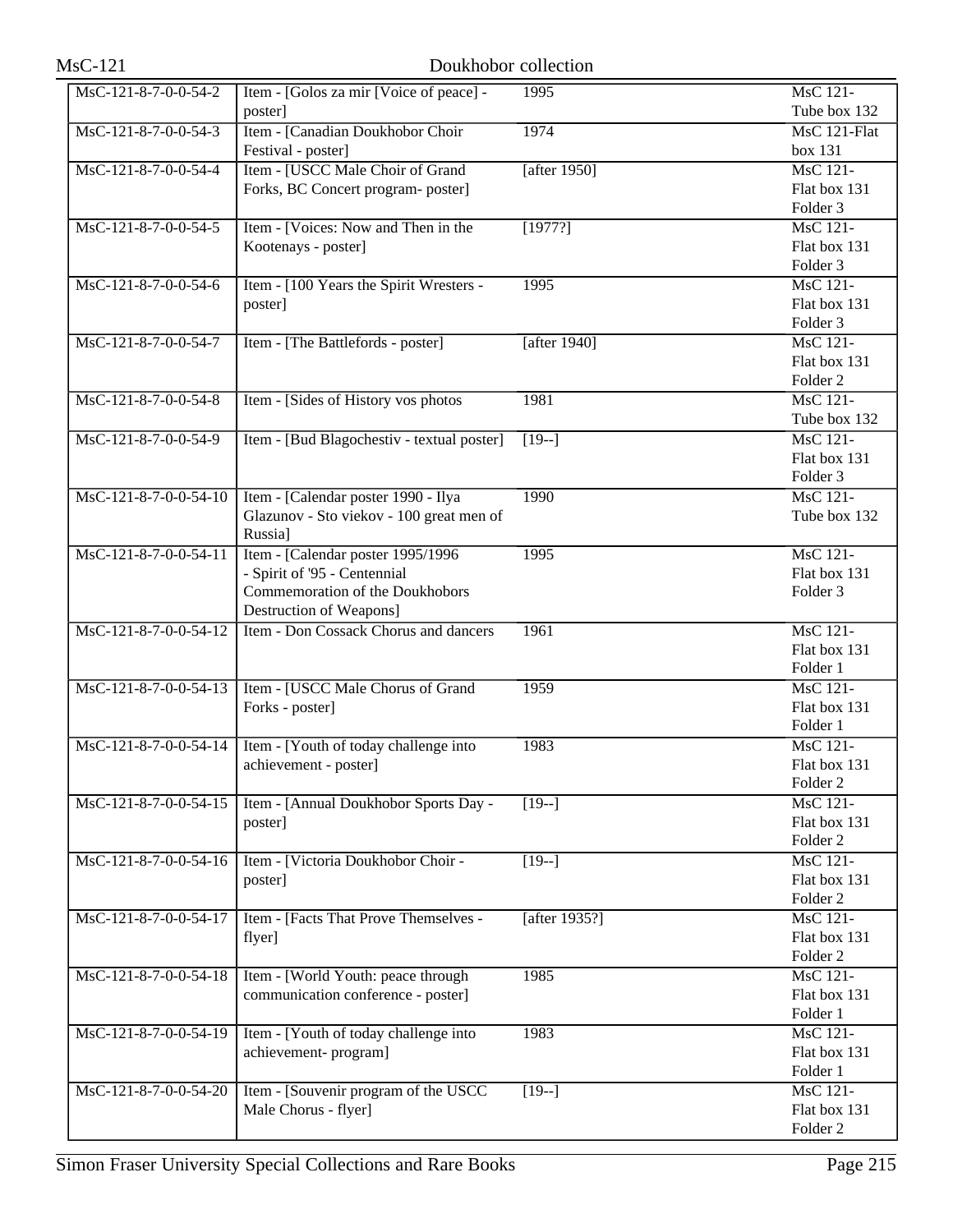| $MsC-121$                                                                   | Doukhobor collection                                                                                                                                                                 |                 |                                                        |
|-----------------------------------------------------------------------------|--------------------------------------------------------------------------------------------------------------------------------------------------------------------------------------|-----------------|--------------------------------------------------------|
| MsC-121-8-7-0-0-54-21                                                       | Item - [Folklife imes: Canada's Living<br>Traditions - newspaper v. 1 no.5]                                                                                                          | 1986            | <b>MsC 121-</b><br>Flat box 131<br>Folder <sub>2</sub> |
| MsC-121-8-7-0-0-54-22                                                       | Item - [Russian Canadian Heritage]<br>Fesitval - poster]                                                                                                                             | 1987            | <b>MsC 121-</b><br>Flat box 131<br>Folder <sub>2</sub> |
| MsC-121-8-7-0-0-54-23                                                       | Item - [Russian Centennial Concert -<br>poster]                                                                                                                                      | 1967            | <b>MsC</b> 121-<br>Flat box 131<br>Folder <sub>2</sub> |
| MsC-121-8-7-0-0-54-24                                                       | Item - [A Father's Day Luncheon -- flyer]                                                                                                                                            | 1997            | <b>MsC</b> 121-<br>Flat box 131<br>Folder 1            |
| MsC-121-8-7-0-0-54-25                                                       | Item - [Brilliant Choir presents Burden in<br>the home - poster]                                                                                                                     | $[198-?]$       | MsC 121-<br>Flat box 131<br>Folder <sub>2</sub>        |
| MsC-121-8-7-0-0-54-26                                                       | Item - [S.S. Lake Superior - poster]                                                                                                                                                 | $[19-]$         | <b>MsC 121-</b><br>Flat box 131<br>Folder <sub>2</sub> |
| MsC-121-8-7-0-0-54-27                                                       | Item - [Allegiance to the Devil - flyer]                                                                                                                                             | $[19-]$         | <b>MsC</b> 121-<br>Flat box 131<br>Folder <sub>2</sub> |
| MsC-121-8-7-0-0-54-28                                                       | Item - [Appeal to the Canadian Public -<br>flyer]                                                                                                                                    | 1944            | <b>MsC 121-</b><br>Flat box 131<br>Folder <sub>2</sub> |
| MsC-121-8-7-0-0-54-29                                                       | Item - [Reply to the Minister of Justice-<br>Ottawa - poster]                                                                                                                        | 1944            | <b>MsC 121-</b><br>Flat box 131<br>Folder <sub>2</sub> |
| MsC-121-8-7-0-0-54-30                                                       | Item - [Spiritual Community of Christ -<br>An Appeal by the Doukhobor Youth of<br>the Spirutual Community of Christto the<br>Youth of All Nations and Races of the<br>World - flyer] | 1944            | <b>MsC</b> 121-<br>Flat box 131<br>Folder <sub>2</sub> |
| MsC-121-8-7-0-0-54-31                                                       | Item - [Voices For Peace - 1995]<br>International tour - booklet]                                                                                                                    | 1995            | <b>MsC 121-</b><br>Flat box 131<br>Folder 1            |
| MsC-121-8-7-0-0-54-32                                                       | Item - [Voices For Peace - 1995]<br>International tour - poster]                                                                                                                     | 1995            | MsC 121-<br>Flat box 131<br>Folder <sub>2</sub>        |
| MsC-121-8-7-0-0-54-33                                                       | Item - [Spirit of '95 - Youth workshop-<br>flyer]                                                                                                                                    | 1995            | MsC 121-<br>Flat box 131<br>Folder 1                   |
| MsC-121-8-7-0-0-54-34                                                       | Item - [Spirit of '95 - letterhead]                                                                                                                                                  | 1995            | MsC 121-<br>Flat box 131<br>Folder 1                   |
| $MsC - \frac{121 - 8 - 7 - 0 - 0 - 54 - 35}{121 - 8 - 7 - 0 - 0 - 54 - 35}$ | Item - [letter from Walter Popoff]                                                                                                                                                   | $[19-]$         | <b>MsC</b> 121-<br>Flat box 131<br>Folder 1            |
| MsC-121-8-7-0-0-54-36                                                       | Item - [Second Annual Doukhobor Sports<br>Day and Picnic - poster]                                                                                                                   | $[19-]$         | MsC 121-<br>Flat box 131<br>Folder <sub>2</sub>        |
| MsC-121-8-7-0-0-54-37                                                       | Item - [The Battlefords - smaller poster]                                                                                                                                            | [after $1940$ ] | <b>MsC</b> 121-<br>Flat box 131<br>Folder <sub>2</sub> |
| MsC-121-8-7-0-0-55                                                          | File - [Horkoff, William + Frances -<br>clippings]                                                                                                                                   | 1989            | $MsC$ 121-Box<br>169                                   |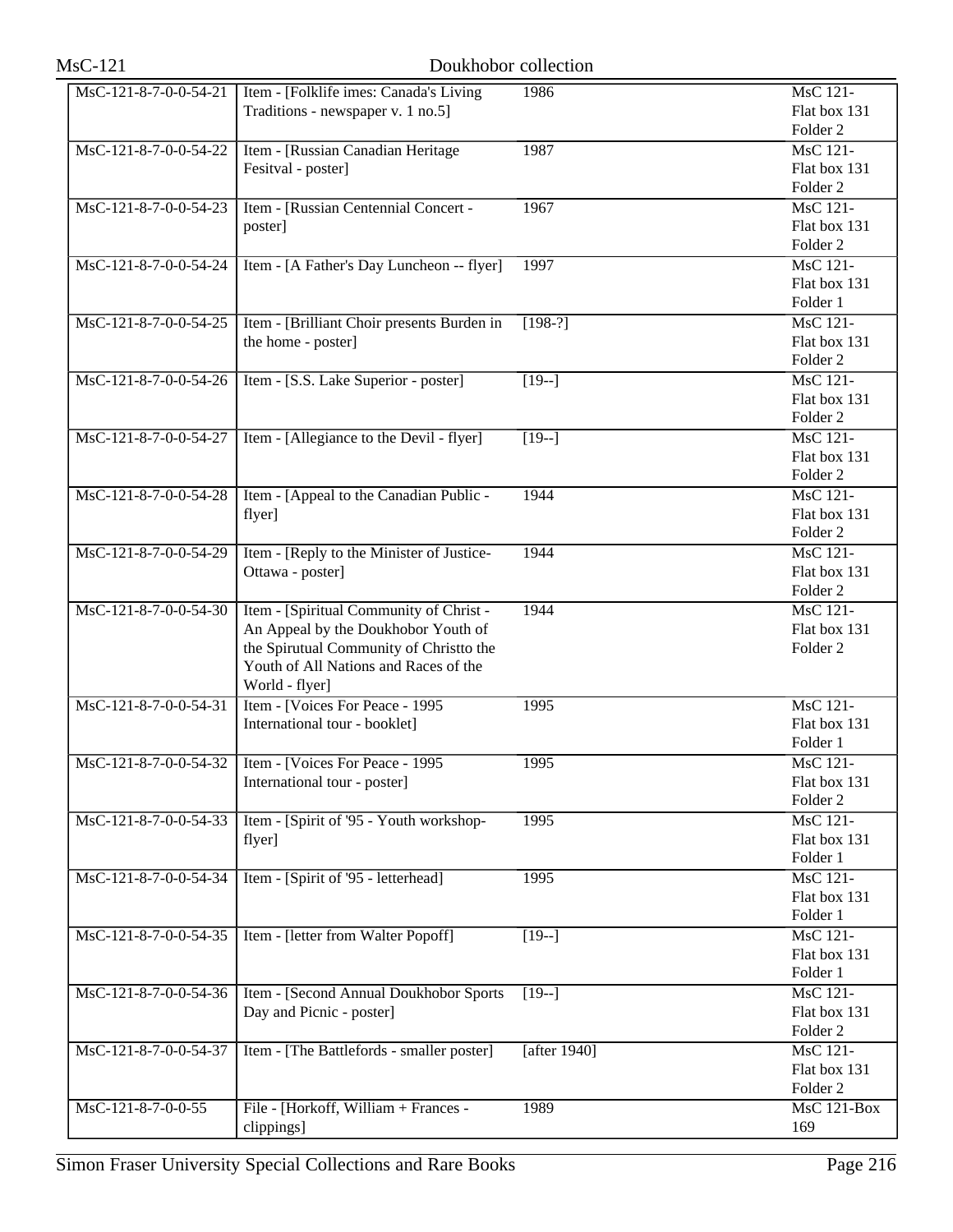| $MsC-121$ |
|-----------|
|-----------|

#### Doukhobor collection

| File - [Humanity magazine re: Alexander    | 1953-1953 | $MsC$ 121-Box |
|--------------------------------------------|-----------|---------------|
| Morton - clippings]                        |           | 169           |
| File - [Booklets from David Wiens]         | $[19-]$   | $MsC$ 121-Box |
|                                            |           | 169           |
| File - [Cannabis health magazine v.2 no.6] | 2004      | $MsC$ 121-Box |
| 2004]                                      |           | 169 Folder 12 |
| File - [Current Russian material - Aprill  | 1992      |               |
| 19921                                      |           |               |
| File - [Vestnik Dukhobortsev - Oct 30,     | 1993      |               |
| $1993$ issue]                              |           |               |
|                                            |           |               |

# **Subfonds MsC-121-9: Peter P. Legebokoff**

Creator: Legebokoff, Peter P.

Date: 1900-2003, predominantly 1960-1979 (date of creation)

Physical description: 132 cm of textual records

5 photographs: col. print

42 photographs: b&w print

12 objects (commemorative pins and buttons)

Language of the material:

English

Russian

Cyrillic

Latin

Access points:

- Textual record (documentary form)
- Photographic material (documentary form)
- Object (documentary form)

### Finding aids:

A file list is also available

Accruals:

Further accruals may be possible

Publication status:

published

## **Series MsC-121-9-1: Writings and personal records**

Date: 1949-1977 (date of creation)

Scope and content: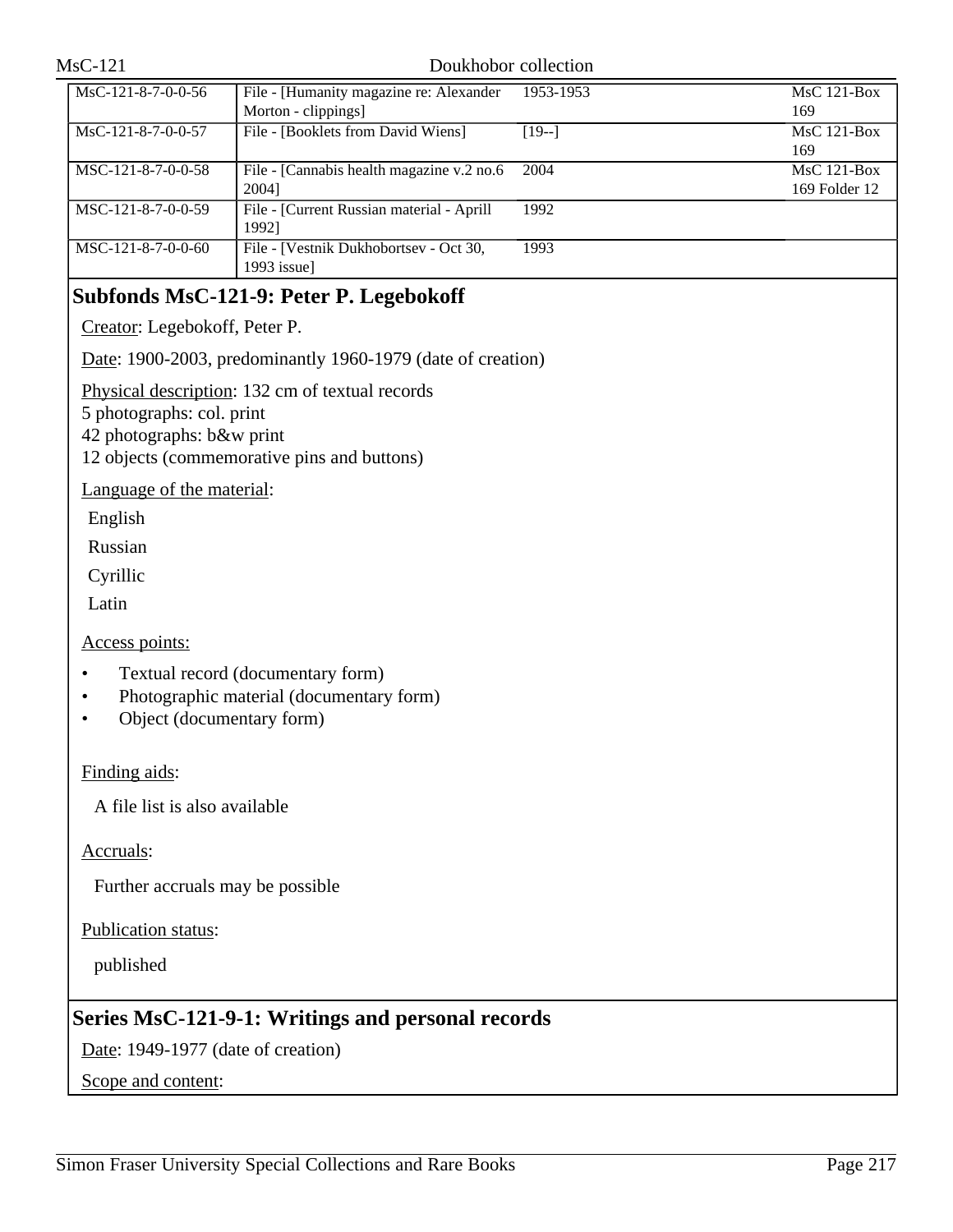This series consists of personal financial records including bank and pension documents, correspondence and various financial statements. In addition, this series contains Legebokoff's writings, notes, articles, Iskra clippings, translations, presentations, interviews and other related records and correspondence.

Many records relate to the Doukhobor beliefs and customs.

Physical description: 12 of textual records

1 photograph: b&w print

Access points:

- Textual record (documentary form)
- Photographic material (documentary form)

Publication status:

published

| File / item list    |                                                                    |           |               |                    |
|---------------------|--------------------------------------------------------------------|-----------|---------------|--------------------|
| Reference code      | Title                                                              | Dates     | Access status | Container          |
| $MsC-121-9-1-0-0-1$ | File - [Castlegar Credit Union -                                   | 1973-1977 |               | $MsC$ 121-Box      |
|                     | correspondence and finacial statements]                            |           |               | 173                |
| $MsC-121-9-1-0-0-2$ | File - [Financial records]                                         | 1960-1977 |               | $MsC$ 121-Box      |
|                     |                                                                    |           |               | 173                |
| $MsC-121-9-1-0-0-3$ | File - [Gas, insurance & bills - personal                          | 1973-1975 |               | $MsC$ 121-Box      |
|                     | financial records]                                                 |           |               | 173                |
| MsC-121-9-1-0-0-4   | File - [Pension cheques]                                           | 1977      |               | $MsC$ 121-Box      |
|                     |                                                                    |           |               | 173                |
| MsC-121-9-1-0-0-5   | File - [Pension file]                                              | 1975-1977 |               | MsC 121-Box        |
|                     |                                                                    |           |               | 173                |
| $MsC-121-9-1-0-0-6$ | File - [Legebokoff, P.                                             | 1958-1976 |               | $MsC$ 121-Box      |
|                     |                                                                    |           |               | 173                |
|                     | MsC-121-9-1-0-0-6-1915 Item - [Caroyln Fillipoff - on a bicycle at | 1958      |               | <b>MsC 121-Box</b> |
|                     | 21 months old]                                                     |           |               | 105                |
| $MsC-121-9-1-0-0-7$ | File - [Legebokoff, P. - writings, articles,                       | 1949-1972 |               | $MsC$ 121-Box      |
|                     | documents]                                                         |           |               | 173                |
| MsC-121-9-1-0-0-8   | File - [Legebokoff, P. - article                                   | 1968-1975 |               | MsC 121-Box        |
|                     | translations]                                                      |           |               | 173                |
| MsC-121-9-1-0-0-9   | File - [Legebokoff, P. articles,                                   | 1973-1974 |               | $MsC$ 121-Box      |
|                     | translations, documents]                                           |           |               | 173                |

# **Series MsC-121-9-2: Kootenay Doukhobor Historical Society**

Date: [19--]-1977 (date of creation)

Scope and content:

This series consists of records related to the work of Peter Legebokoff as a curator of the Kootenay Doukhobor Historical Society, including organization of the Doukhobor Village Museum and other projects aiming at preservation of the Doukhobor culture.

Physical description: 12 cm of textual records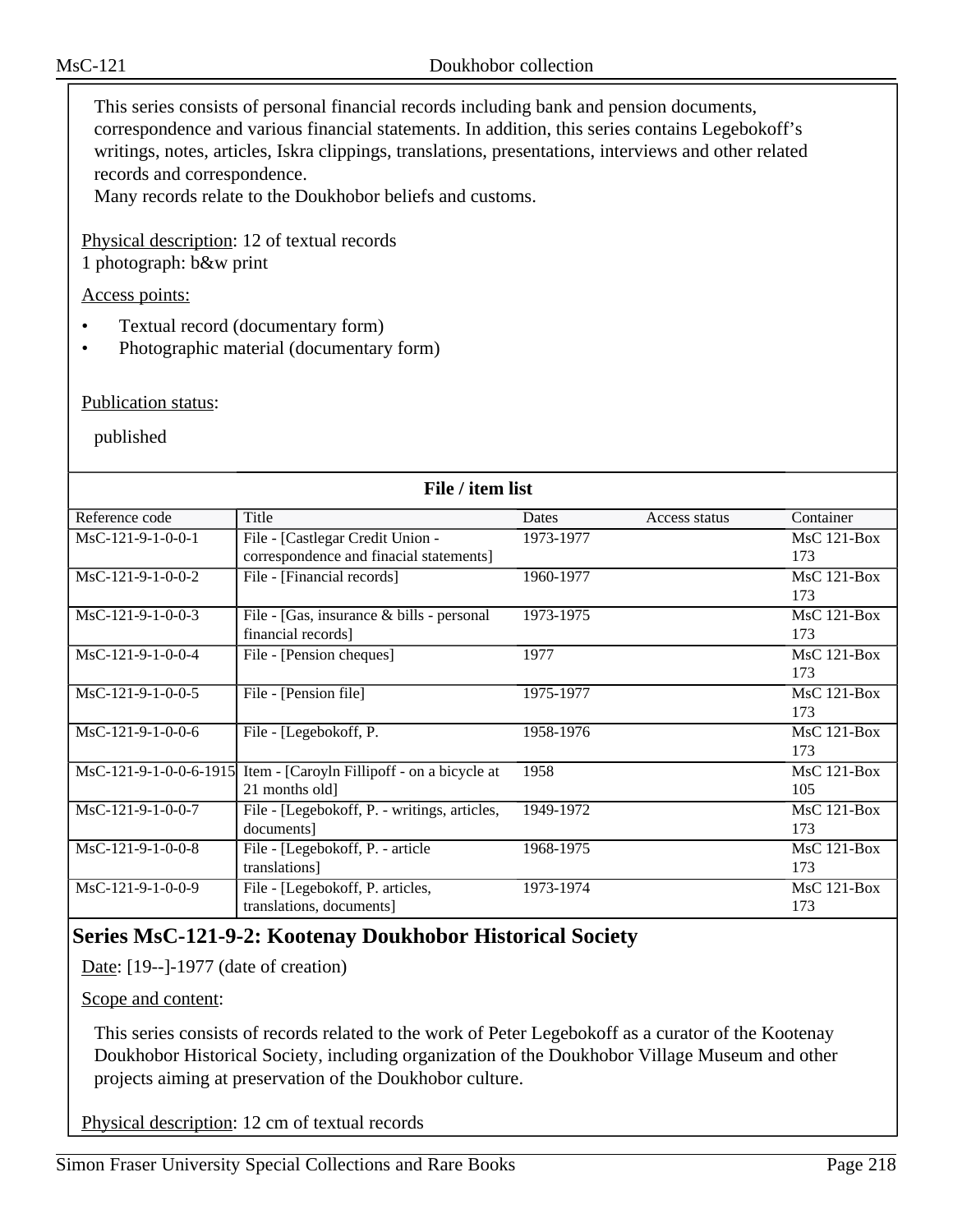## 6 photographs: b&w print

Access points:

- Textual record (documentary form)
- Photographic material (documentary form)

## Publication status:

published

| File / item list                      |                                                                 |               |               |                    |
|---------------------------------------|-----------------------------------------------------------------|---------------|---------------|--------------------|
| Reference code                        | Title                                                           | Dates         | Access status | Container          |
| MsC-121-9-2-0-0-1                     | File - [BC Provincial Museum folder]                            | 1975          |               | <b>MsC 121-Box</b> |
|                                       |                                                                 |               |               | 174                |
| MsC-121-9-2-0-0-2                     | File - [Doukhobor village]                                      | 1971-1977     |               | $MsC$ 121-Box      |
|                                       |                                                                 |               |               | 174                |
|                                       | MsC-121-9-2-0-0-2-1877 Item - [Grade 3 children standing on the | 1973          |               | $MsC$ 121-Box      |
|                                       | stairs]                                                         |               |               | 105                |
|                                       | MsC-121-9-2-0-0-2-1878 Item - [Man and woman in the garden]     | $\sqrt{19-1}$ |               | $MsC$ 121-Box      |
|                                       |                                                                 |               |               | 105                |
| MsC-121-9-2-0-0-3                     | File - [Gattinger, Anne                                         | 1968-1972     |               | <b>MsC 121-Box</b> |
|                                       |                                                                 |               |               | 174                |
| $\overline{\text{MsC-121-9-2-0-0-4}}$ | File - [Information for guides -                                | [1968!]       |               | $MsC$ 121-Box      |
|                                       | Doukhobor Village]                                              |               |               | 174                |
| MsC-121-9-2-0-0-5                     | File - [Kootenay Doukhobor Historical                           | 1975-1977     |               | $MsC$ 121-Box      |
|                                       | Society - Curator correspondence]                               |               |               | 174                |
| MsC-121-9-2-0-0-6                     | File - [Kootenay Doukhobor Historical                           | 1974-1977     |               | <b>MsC 121-Box</b> |
|                                       | Society - Curator minutes]                                      |               |               | 174                |
| MsC-121-9-2-0-0-7                     | File - [Stanley, M. - correspondence - re:                      | 1976          |               | $MsC$ 121-Box      |
|                                       | Doukhobor Village ]                                             |               |               | 174                |
| MsC-121-9-2-0-0-7-1879                | Item - [Young people in traditional                             | 1976          |               | <b>MsC 121-Box</b> |
|                                       | clothing on the rock]                                           |               |               | 105                |
|                                       | MsC-121-9-2-0-0-7-1880 Item - [Young people in traditional      | 1976          |               | <b>MsC 121-Box</b> |
|                                       | clothing on the rock]                                           |               |               | 105                |
| MsC-121-9-2-0-0-7-1881                | Item - [Young women in traditional                              | 1976          |               | $MsC$ 121-Box      |
|                                       | clothing on the beach]                                          |               |               | 105                |
|                                       | MsC-121-9-2-0-0-7-1882 Item - [Young woman in traditional       | 1976          |               | $MsC$ 121-Box      |
|                                       | clothing on the beach]                                          |               |               | 105                |
| MsC-121-9-2-0-0-8                     | File - [Tape recordings - lists and notes -                     | 1963-1974     |               | MsC 121-Box        |
|                                       | Doukhobor Village]                                              |               |               | 174                |

# **Series MsC-121-9-3: General records**

Date: [19--]-1999 (date of creation)

Scope and content:

This series consists of the records relating to the Peter Legebokoff's association with various Doukhobor organizations, including the USCC, the Joint Doukhobor Research Committee, and the Doukhobor Cultural Association. The records relate to the Doukhobor cultural events, Sunday school meetings, conventions, and other cultural matters. The records include meeting minutes,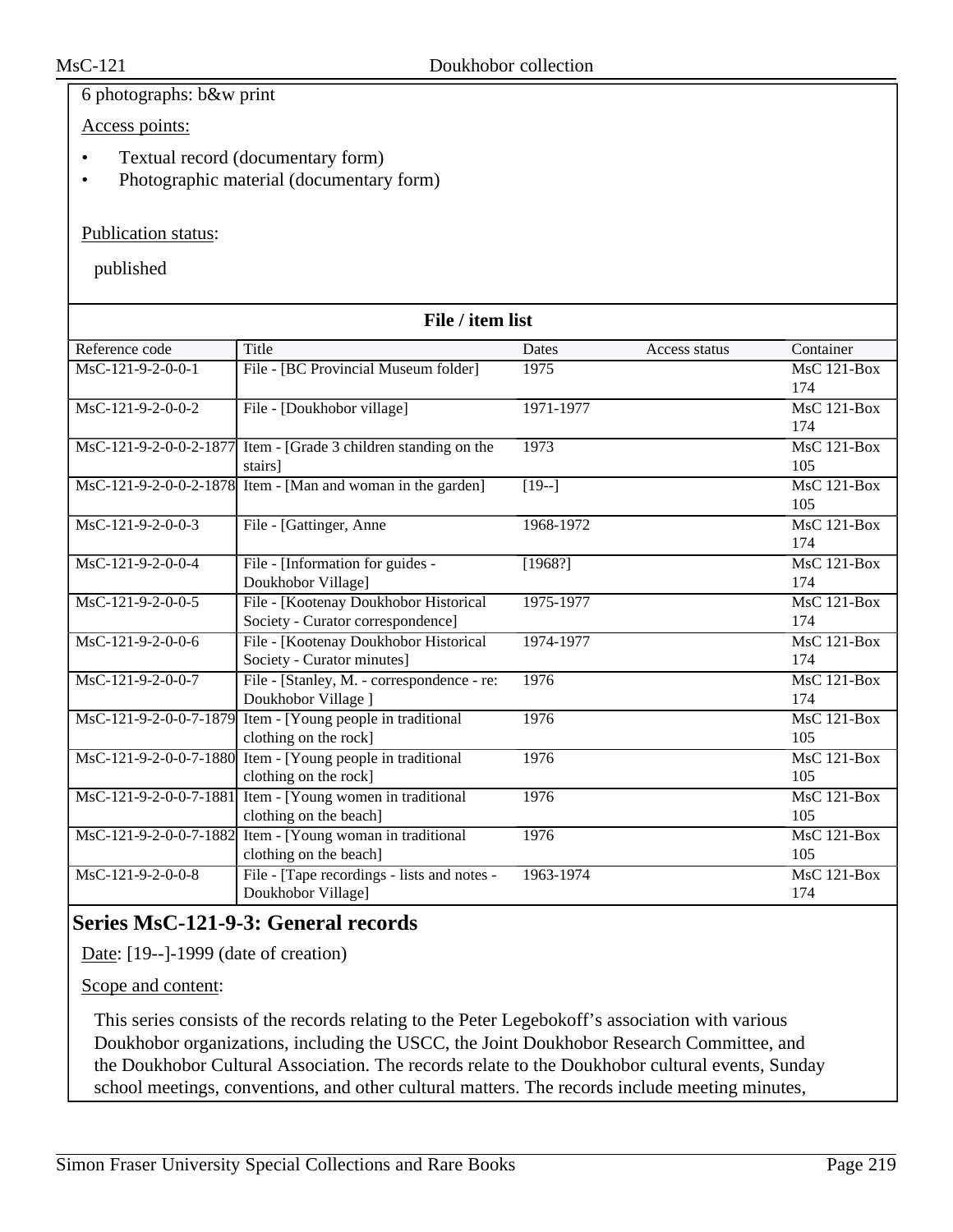correspondence, writings, notes, lists, reports, commemorative pins and buttons and other related material.

Physical description: 16 cm of textual records 15 commemorative pins and buttons

Access points:

- Object (documentary form)
- Textual record (documentary form)

## Publication status:

published

| File / item list    |                                          |           |               |                    |
|---------------------|------------------------------------------|-----------|---------------|--------------------|
| Reference code      | Title                                    | Dates     | Access status | Container          |
| $MsC-121-9-3-0-0-1$ | File - [CCUB- USCC - Doukhobors in       | 1901-1955 |               | $MsC$ 121-Box      |
|                     | generals - writings and articles]        |           |               | 175                |
| MsC-121-9-3-0-0-2   | File - [Commemorative pins and buttons]  | 1985-1999 |               | MsC 121-Box        |
|                     |                                          |           |               | 175                |
| $MsC-121-9-3-0-0-3$ | File - [Joint Doukhobors Research        | 1975      |               | $MsC$ 121-Box      |
|                     | Committee meetings]                      |           |               | 175                |
| $MsC-121-9-3-0-0-4$ | File - [Medicinal plants used by         | $[19-]$   |               | $MsC$ 121-Box      |
|                     | Doukhobors]                              |           |               | 175                |
| MsC-121-9-3-0-0-5   | File - [Seminar on psalms - Doukhobor    | 1975      |               | <b>MsC 121-Box</b> |
|                     | Cultural Association]                    |           |               | 175                |
| $MsC-121-9-3-0-0-6$ | File - [Stoochnoff, John - trip reports] | 1955-1956 |               | $MsC$ 121-Box      |
|                     |                                          |           |               | 175                |
| MsC-121-9-3-0-0-7   | File - [Sunday school meetings]          | 1954-1977 |               | MsC 121-Box        |
|                     |                                          |           |               | 175                |
| MsC-121-9-3-0-0-8   | File - [Sunday school meetings]          | 1935-1973 |               | <b>MsC 121-Box</b> |
|                     |                                          |           |               | 175                |
| MsC-121-9-3-0-0-9   | File - [USCC - minutes and other         | 1948-1976 |               | $MsC$ 121-Box      |
|                     | documents]                               |           |               | 175                |
| MsC-121-9-3-0-0-10  | File - [USCC - minutes and other         | 1972-1977 |               | MsC 121-Box        |
|                     | documents]                               |           |               | 175                |
| MsC-121-9-3-0-0-11  | File - [USCC - various documents]        | 1939-1972 |               | $MsC$ 121-Box      |
|                     |                                          |           |               | 175                |

# **Series MsC-121-9-4: Correspondence**

Date: [19--]-1983 (date of creation)

Scope and content:

This series consists of correspondence of Peter Legebokoff with various individuals and organizations within the Doukhobor community and from outside of it, including allies in Canada and abroad. This series includes letters and related material such as songs text, reports, clippings, writings, articles, and photographs.

Physical description: 44 cm of textual records 5 photographs: col. print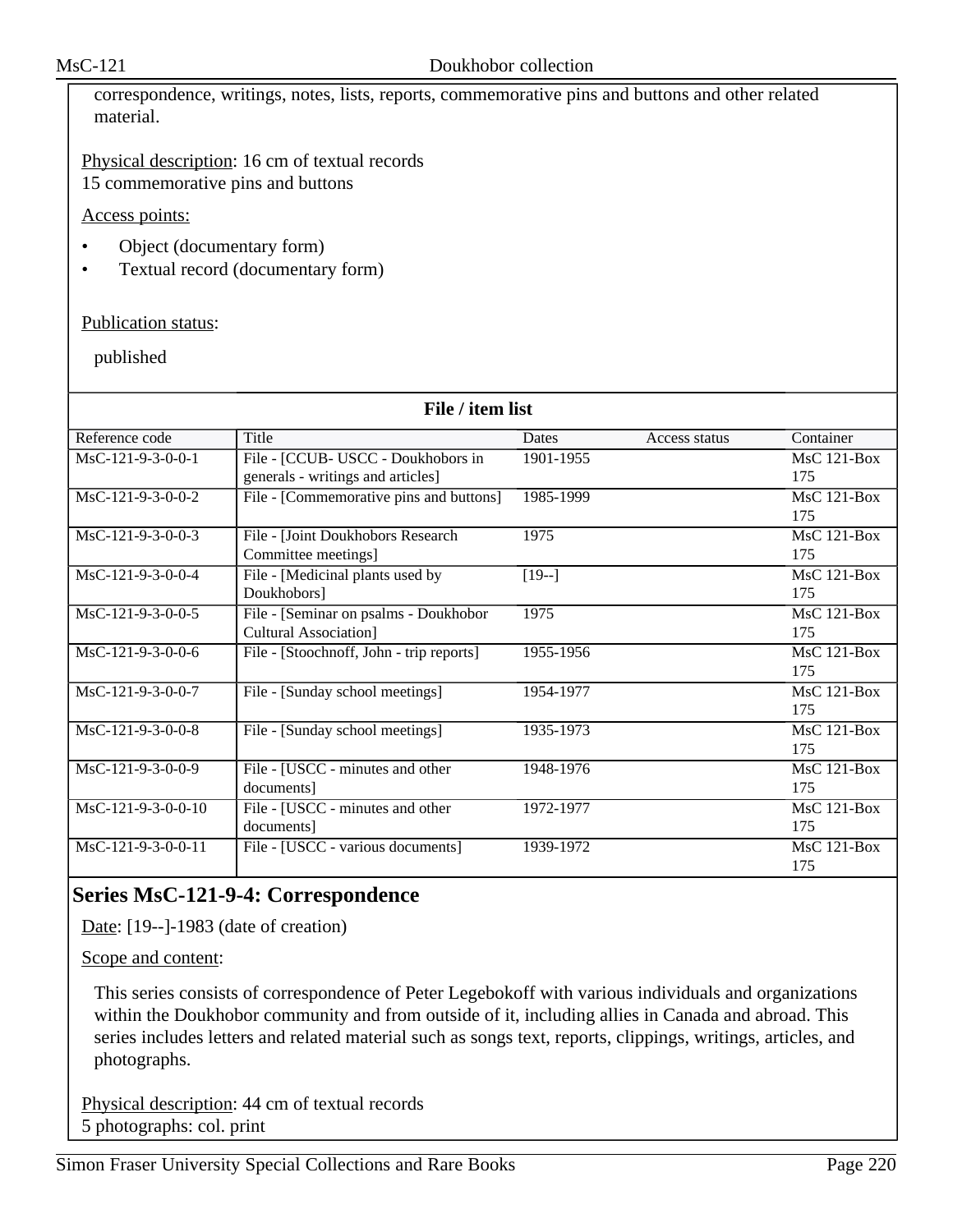## 25 photographs: b&w print

Access points:

- Photographic material (documentary form)
- Textual record (documentary form)

## Publication status:

| File / item list                              |                                                                             |                    |               |                      |
|-----------------------------------------------|-----------------------------------------------------------------------------|--------------------|---------------|----------------------|
| Reference code                                | Title                                                                       | Dates              | Access status | Container            |
| MsC-121-9-4-0-0-1                             | File - [BC - letters - various                                              | 1953-1974          |               | $MsC$ 121-Box        |
|                                               | correspondents]                                                             |                    |               | 176                  |
| $MsC-121-9-4-0-0-2$                           | File - [Biriukov (Birukoff), Olga                                           | 1928-1977          |               | $MsC$ 121-Box        |
|                                               | Pavlovna]                                                                   |                    |               | 176                  |
| MsC-121-9-4-0-0-2-1676                        | Item - [Olga Biriukov by a Christmas                                        | 1962               |               | $MsC$ 121-Box        |
|                                               | tree]                                                                       |                    |               | 105                  |
| $MsC-121-9-4-0-0-3$                           | File - [Bondareff, John - correspondence                                    | 1929-1966          |               | $MsC$ 121-Box        |
|                                               | and other documents]                                                        |                    |               | 176                  |
| MsC-121-9-4-0-0-4                             | File - [Bulgaria - letters from friends]                                    | 1968-1976          |               | $MsC$ 121-Box        |
|                                               |                                                                             |                    |               | 177                  |
|                                               | MsC-121-9-4-0-0-4-1677 Item - [Guy B. Torogoff, Slav Delkinov               | 1974               |               | <b>MsC 121-Box</b>   |
|                                               | with four men (Esperanista)]                                                |                    |               | 105                  |
| MsC-121-9-4-0-0-4-1678 Item - [Slav Delkinov] |                                                                             | 1974               |               | $MsC$ 121-Box        |
|                                               |                                                                             |                    |               | 105                  |
|                                               | MsC-121-9-4-0-0-4-1679 Item - [Slav Delkinov by a town lane]                | 1974               |               | $MsC$ 121-Box        |
|                                               |                                                                             |                    |               | 105                  |
|                                               | MsC-121-9-4-0-0-4-1680 Item - [Stefan Andreigin - photo of                  | $\overline{[19-]}$ |               | MsC 121-Box          |
|                                               | painted portrait]                                                           | 1969               |               | 105<br>$MsC$ 121-Box |
|                                               | MsC-121-9-4-0-0-4-1681 Item - [Mrs. B. Delkinova]                           |                    |               | 105                  |
|                                               | MsC-121-9-4-0-0-4-1682 Item - [Slav Delkinov with painting of               | $\sqrt{19-1}$      |               | MsC 121-Box          |
|                                               | Stefan Andreigin]                                                           |                    |               | 105                  |
|                                               | $\overline{\text{MsC-121-9-4-0-0-4-1683}}$ Item - [Group of people and Slav | $[19-]$            |               | $MsC$ 121-Box        |
|                                               | Delkinov]                                                                   |                    |               | 105                  |
|                                               | MsC-121-9-4-0-0-4-1684 Item - [Procession of people]                        | $\overline{[19-]}$ |               | <b>MsC 121-Box</b>   |
|                                               |                                                                             |                    |               | 105                  |
| MsC-121-9-4-0-0-5                             | File - [Correspondence general]                                             | 1973-1977          |               | MsC 121-Box          |
|                                               |                                                                             |                    |               | 177                  |
| MsC-121-9-4-0-0-6                             | File - [Correspondence with various]                                        | 1974-1977          |               | $MsC$ 121-Box        |
|                                               | publishing organizations and                                                |                    |               | 177                  |
|                                               | newspapers]                                                                 |                    |               |                      |
| MsC-121-9-4-0-0-7                             | File - [Eastern Canada -letters - various                                   | 1961-1976          |               | <b>MsC 121-Box</b>   |
|                                               | correspondents]                                                             |                    |               | 177                  |
| MsC-121-9-4-0-0-8                             | File - [Europe - letters - various                                          | 1961-1975          |               | MsC 121-Box          |
|                                               | correspondents]                                                             |                    |               | 177                  |
| MsC-121-9-4-0-0-9                             | File - [Ewashen, Larry]                                                     | 1976-1977          |               | MsC 121-Box          |
|                                               |                                                                             |                    |               | 177                  |
| $MsC-121-9-4-0-0-10$                          | File - [Filipov, Stoochnoff, Bedlovekie,                                    | 1973-1976          |               | $MsC$ 121-Box        |
|                                               | Besky]                                                                      |                    |               | 177                  |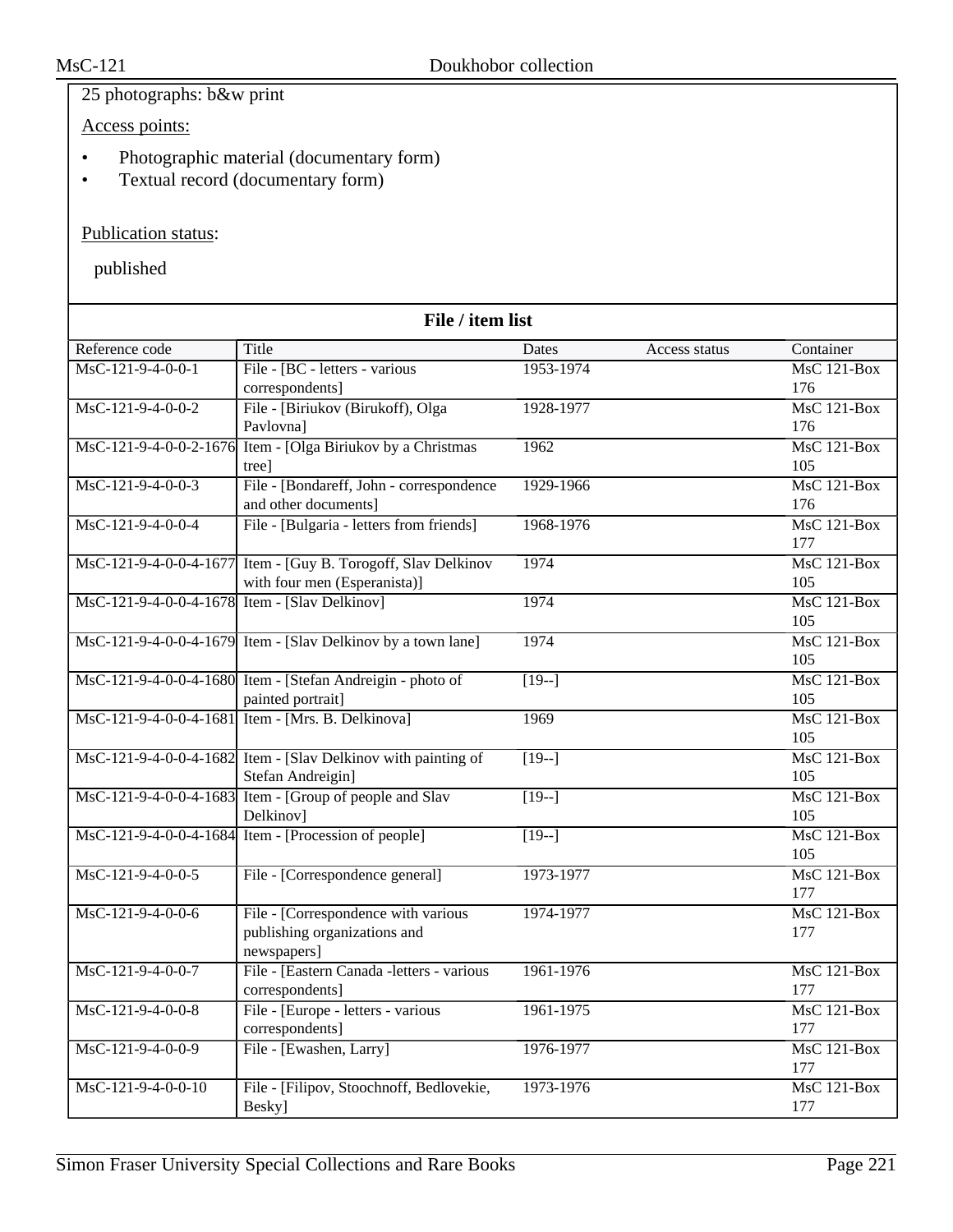| $MsC-121$                                       | Doukhobor collection                                                                            |           |                           |
|-------------------------------------------------|-------------------------------------------------------------------------------------------------|-----------|---------------------------|
| MsC-121-9-4-0-0-11                              | File - [Friends in Russia]                                                                      | 1948-1977 | <b>MsC 121-Box</b><br>178 |
| MsC-121-9-4-0-0-12                              | File - [Kudravzew, V. - Harakanuja]                                                             | 1974-1975 | MsC 121-Box<br>178        |
| MsC-121-9-4-0-0-13                              | File - [Makartoff, Michael P. - letters]                                                        | 1962-1967 | <b>MsC 121-Box</b><br>178 |
| MsC-121-9-4-0-0-14                              | File - [Maloff, Peter I. & Cecil P - letters]                                                   | 1920-1972 | <b>MsC 121-Box</b><br>178 |
| MsC-121-9-4-0-0-15                              | File - [Ogloff, Peter N. - letters, articles]                                                   | 1911-1962 | MsC 121-Box<br>178        |
| MsC-121-9-4-0-0-16                              | File - [Orbeliani, A.A.]                                                                        | 1971-1977 | $MsC$ 121-Box<br>178      |
| MsC-121-9-4-0-0-17                              | File - [Partaboard shareholder<br>correspondence]                                               | 1974-1977 | <b>MsC 121-Box</b><br>178 |
| MsC-121-9-4-0-0-18                              | File - [Peacock, Kenneth]                                                                       | 1971-1983 | MsC 121-Box<br>178        |
| $MsC-121-9-4-0-0-19$                            | File - [Planidin, Ivan Ivanovich letters,<br>etc.]                                              | 1960-1972 | MsC 121-Box<br>178        |
| MsC-121-9-4-0-0-19-<br>1689                     | Item - [Painter, John. I Planidin with a<br>portrait of Grandpa Makhortoff]                     | 1960      | <b>MsC 121-Box</b><br>105 |
| $MsC-121-9-4-0-0-19-$<br>1690                   | Item - [Photo of portrait painting of<br>Grandpa Makhortoff]                                    | $[196-]$  | MsC 121-Box<br>105        |
| $MsC-121-9-4-0-0-19-$<br>1691                   | Item - [Photo of portrait painting of Leo]<br>Tolstoy]                                          | $[196-]$  | $MsC$ 121-Box<br>105      |
| MsC-121-9-4-0-0-19-<br>1692                     | Item - [Photo of portrait painting of Peter<br>Lordly Verigin younger]                          | $[196-]$  | <b>MsC 121-Box</b><br>105 |
| MsC-121-9-4-0-0-19-<br>1693                     | Item - [Photo of portrait painting of Peter<br>Lordly Verigin older]                            | $[196-]$  | MsC 121-Box<br>105        |
| MsC-121-9-4-0-0-19-<br>1694                     | Item - [Photo of paining of Royal City<br>waterfront]                                           | $[196-]$  | MsC 121-Box<br>105        |
| MsC-121-9-4-0-0-19-<br>1695                     | Item - [Planidin painting Grandpoa<br>Makhortoff]                                               | 1960      | <b>MsC 121-Box</b><br>105 |
| $MsC-121-9-4-0-0-19-$<br>1696                   | File - [Photo of portrait painting of<br>Mahatma Gandhi]                                        | $[196-]$  | MsC 121-Box<br>105        |
| MsC-121-9-4-0-0-19-<br>1697                     | File - [Photo of portrait painting of Peter<br>Lordly Verigin]                                  | $[196-]$  | MsC 121-Box<br>105        |
| MsC-121-9-4-0-0-19-<br>1698                     | File - [Photo of portrait painting of Peter<br>Chistiakov Verigin younger]                      | $[196-]$  | MsC 121-Box<br>105        |
| $\overline{\text{MsC-121-9-4-0-0-19-}}$<br>1699 | File - [Photo of portrait painting of Peter<br>Chistiakov Verigin older+-1                      | $[196-]$  | <b>MsC 121-Box</b><br>105 |
| $\overline{\text{MsC-121-9-4-0-0-20}}$          | File - [Private letters]                                                                        | 1970-1977 | MsC 121-Box<br>178        |
|                                                 | MsC-121-9-4-0-0-20-168 File - [Peter Legebokoff with three<br>people in front of a house]       | 1977      | MsC 121-Box<br>105        |
|                                                 | MsC-121-9-4-0-0-20-168 File - [Distance view of Bluejoint Safari<br>lookout]                    | 1970      | <b>MsC 121-Box</b><br>105 |
|                                                 | MsC-121-9-4-0-0-20-1687 File - [Close-up view of Bluejoint Safari<br>lookout]                   | 1970      | <b>MsC 121-Box</b><br>105 |
|                                                 | MsC-121-9-4-0-0-20-1688File - [Men hiking mountain to reach<br><b>Bluejoint Safari lookout]</b> | 1970      | MsC 121-Box<br>105        |
| MsC-121-9-4-0-0-21                              | File - [Popoff, E. A.; Kotelnikov, Peter;<br>Sheretobitov, A. - Saskatchewan]                   | 1973-1974 | MsC 121-Box<br>178        |
| MsC-121-9-4-0-0-22                              | File - [Rozinkin, W. M. - letters, articles]                                                    | 1913-1974 | MsC 121-Box<br>178        |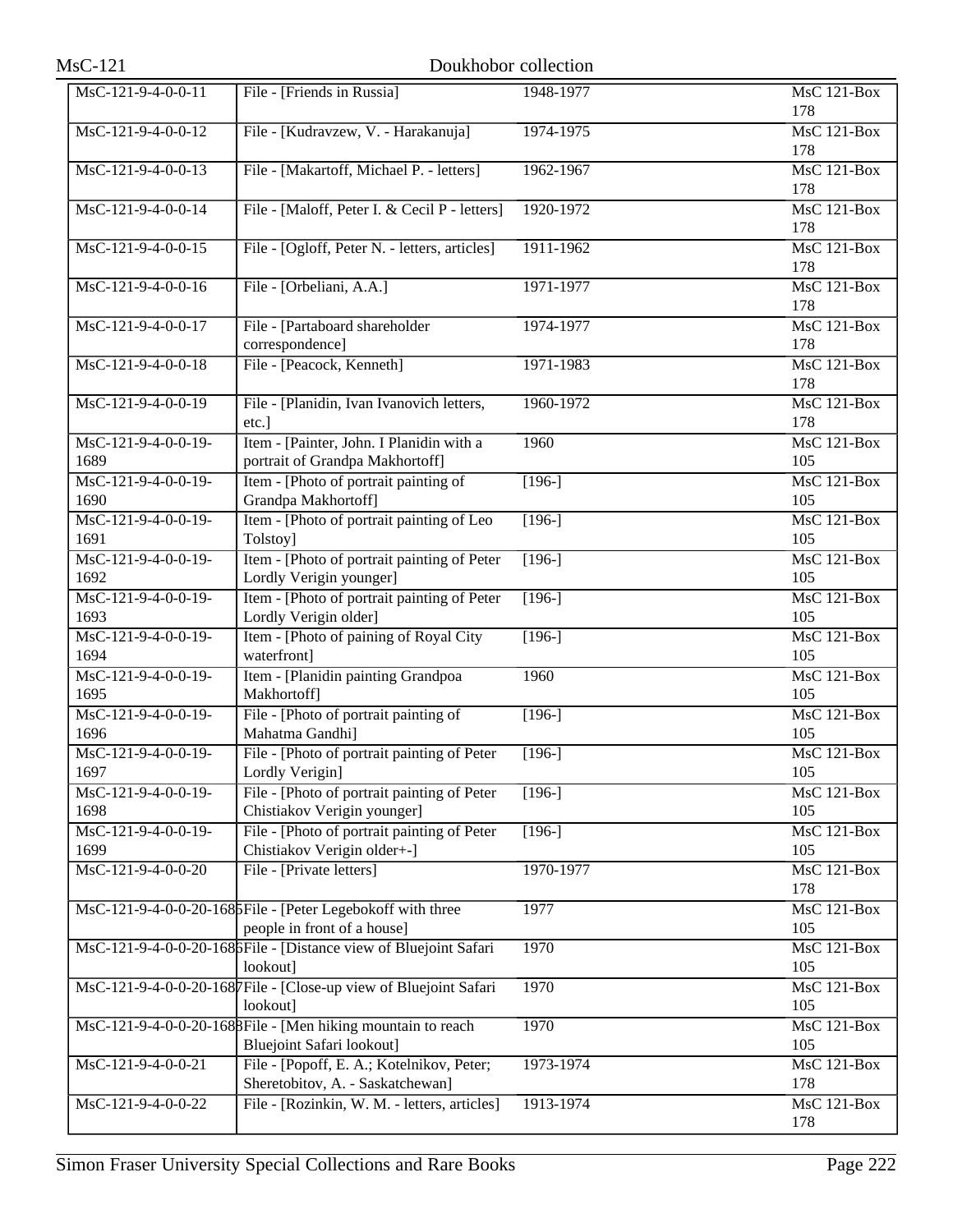| MsC-121-9-4-0-0-23                             | File - [Russia - letters various                                  | 1933-1971     | $MsC$ 121-Box      |
|------------------------------------------------|-------------------------------------------------------------------|---------------|--------------------|
|                                                | correspondents]                                                   |               | 178                |
|                                                | MsC-121-9-4-0-0-23-1916 File - [Nikolai Pavlovich Lizhebokov]     | 1961          | $MsC$ 121-Box      |
|                                                |                                                                   |               | 105                |
| MsC-121-9-4-0-0-24                             | File - [Saskatchewan - letters - various                          | 1951-1976     | $MsC$ 121-Box      |
|                                                | correspondents]                                                   |               | 179                |
| MsC-121-9-4-0-0-24-1917File - [G. G. Semenoff] |                                                                   | 1963          | $MsC$ 121-Box      |
|                                                |                                                                   |               | 105                |
|                                                | MsC-121-9-4-0-0-24-1918 File - [G. Semenoff, Elsinore California] | 1964          | MsC 121-Box        |
|                                                |                                                                   |               | 105                |
| $MsC-121-9-4-0-0-25$                           | File - [Sherer, Fedor]                                            | 1960-1977     | $MsC$ 121-Box      |
|                                                |                                                                   |               | 179                |
| MsC-121-9-4-0-0-26                             | File - [Tarasoff, Koozma - letters,                               | 1961-1976     | $MsC$ 121-Box      |
|                                                | articles, etc.]                                                   |               | 179                |
| MsC-121-9-4-0-0-27                             | File - [Tepper, Amiel - Isreal]                                   | 1964-1972     | $MsC$ 121-Box      |
|                                                |                                                                   |               | 179                |
| MsC-121-9-4-0-0-28                             | File - [USA - articles, correspondence]                           | 1973-1975     | $MsC$ 121-Box      |
|                                                |                                                                   |               | 179                |
| MsC-121-9-4-0-0-29                             | File - [USA -various correspondents]                              | $[1960-1975]$ | MsC 121-Box        |
|                                                |                                                                   |               | 179                |
| $MsC-121-9-4-0-0-30$                           | File - [USCC                                                      | 1943-1974     | <b>MsC 121-Box</b> |
|                                                |                                                                   |               | 179                |
| MsC-121-9-4-0-0-31                             | File - [Vancouver - various                                       | 1972-1976     | MsC 121-Box        |
|                                                | correspondents]                                                   |               | 179                |

## **Series MsC-121-9-5: Doukhobor songs records**

Date: 1900-1977 (date of creation)

### Scope and content:

This series consists of the correspondence, notebooks, list and texts of Russian and Doukhobor songs, hymns, psalms and poems. These records were created and collected with an aim to compiled "Sbornik" a collection of Doukhobor songs. Some of the correspondence is with potential publishers and printers.

Physical description: 36 cm of textual records

Access points:

• Textual record (documentary form)

## Publication status:

| File / item list    |                                          |           |               |               |  |
|---------------------|------------------------------------------|-----------|---------------|---------------|--|
| Reference code      | Title                                    | Dates     | Access status | Container     |  |
| $MsC-121-9-5-0-0-1$ | File - [Psalms and hymns book - various] | 1960-1976 |               | $MsC$ 121-Box |  |
|                     | correspondene]                           |           |               | 180           |  |
| $MsC-121-9-5-0-0-1$ | File - [Psalms and hymns book - various] | 1960-1976 |               | $MsC$ 121-Box |  |
|                     | correspondene]                           |           |               | 180           |  |
| $MsC-121-9-5-0-0-2$ | File - [Shuetov, Anne N. -               | 1972-1975 |               | $MsC$ 121-Box |  |
|                     | correspondence and songs texts]          |           |               | 180           |  |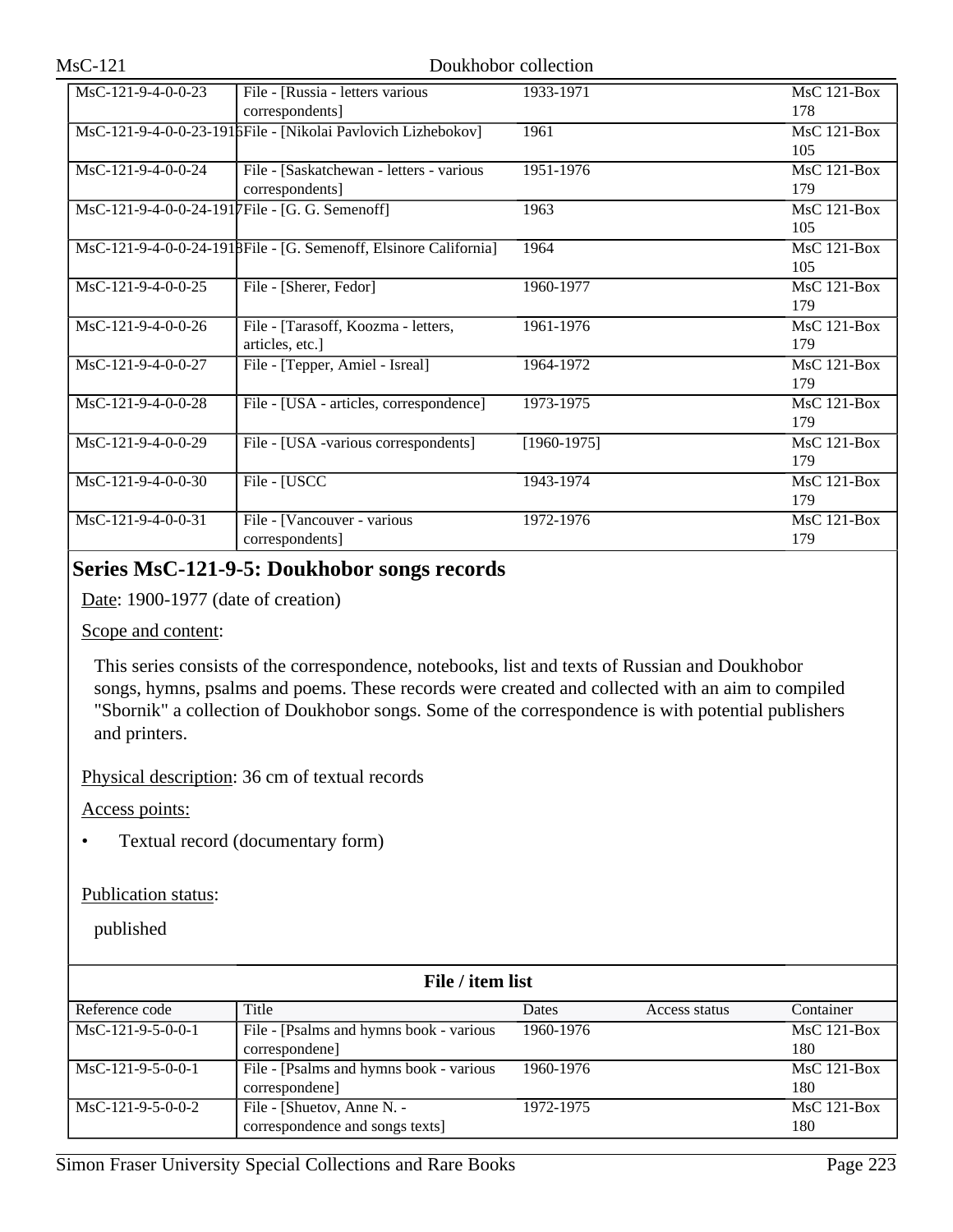| $MsC-121-9-5-0-0-3$  | File - [List of songs and correspondence]   | 1974               | <b>MsC 121-Box</b> |
|----------------------|---------------------------------------------|--------------------|--------------------|
|                      |                                             |                    | 180                |
| MsC-121-9-5-0-0-4    | File - [Planidin, John J. - correspondence, | 1969-1974          | MsC 121-Box        |
|                      | songs notebook]                             |                    | 180                |
| MsC-121-9-5-0-0-5    | File - [Derhousoff, George M. -             | 1974               | MsC 121-Box        |
|                      | correspondence and songs lists]             |                    | 180                |
| MsC-121-9-5-0-0-6    | File - [Kalmakoff, N. N. and Sysoevy -      | 1974               | <b>MsC 121-Box</b> |
|                      | correspondence and songs lists]             |                    | 180                |
| MsC-121-9-5-0-0-7    | File - [Novakshonoff, I. K. -               | 1974               | MsC 121-Box        |
|                      | correspondence & songs text]                |                    | 180                |
| MsC-121-9-5-0-0-8    | File - [Gorkova V.                          | 1945-1976          | $MsC$ 121-Box      |
|                      |                                             |                    | 180                |
| MsC-121-9-5-0-0-9    | File - [Correspondence re: book of          | 1972-1977          | <b>MsC 121-Box</b> |
|                      | psalms, hymns - Trident, Evergreen          |                    | 180                |
|                      | Press, Kalmakoff]                           |                    |                    |
| MsC-121-9-5-0-0-10   | File - [Correspondence re: book of          | 1974-1975          | <b>MsC 121-Box</b> |
|                      | psalms, hymns - Vestnik, N. Popoff ]        |                    | 180                |
|                      |                                             |                    |                    |
| MsC-121-9-5-0-0-11   | File - [Correspondence re: book of          | 1973-1975          | $MsC$ 121-Box      |
|                      | psalms - Popular Printers]                  |                    | 180                |
| MsC-121-9-5-0-0-12   | File - [Correspondence re: book of          | 1975               | MsC 121-Box        |
|                      | psalms                                      |                    | 180                |
| $MsC-121-9-5-0-0-13$ | File - [Poems, songs]                       | 1900-1972          | MsC 121-Box        |
|                      |                                             |                    | 180                |
| MsC-121-9-5-0-0-14   | File - [Poems, songs]                       | 1924-1972          | $MsC$ 121-Box      |
|                      |                                             |                    | 180                |
| MsC-121-9-5-0-0-15   | File - [Added songs]                        | $[19-]$            | <b>MsC 121-Box</b> |
|                      |                                             |                    | 181                |
| MsC-121-9-5-0-0-16   | File - [Hymns, songs texts, notes]          | 1905-1975          | MsC 121-Box        |
|                      |                                             |                    | 181                |
| MsC-121-9-5-0-0-17   | File - [Mealing, Mark - letters,            | 1972-1977          | MsC 121-Box        |
|                      | 'Doukhobor Life' and 'Study' - psalm        |                    | 181                |
|                      | poets]                                      |                    |                    |
| MsC-121-9-5-0-0-18   | File - [Foreword and index of psalms,       | 1973-1974          | MsC 121-Box        |
|                      | hymns, songs]                               |                    | 181                |
| MsC-121-9-5-0-0-19   | File - [Notebooks - psalms, hymns]          | 1955-1976          | MsC 121-Box        |
|                      |                                             |                    | 182                |
| MsC-121-9-5-0-0-20   | File - [Songs texts sheets no. 72-142]      | 1952               | <b>MsC 121-Box</b> |
|                      |                                             |                    | 182                |
| MsC-121-9-5-0-0-21   | File - [Songs texts sheets - with notes]    | $[19-]$            | MsC 121-Box        |
|                      |                                             |                    | 182                |
| MsC-121-9-5-0-0-22   | File - [Songs texts sheets from no. 143]    | 1952               | MsC 121-Box        |
|                      |                                             |                    | 182                |
|                      |                                             |                    |                    |
| MsC-121-9-5-0-0-23   | File - [Songs texts sheets]                 | $\overline{[19-]}$ | MsC 121-Box        |
|                      |                                             |                    | 182                |
| MsC-121-9-5-0-0-24   | File - [Songs texts sheets - I. K.          | $[19-]$            | MsC 121-Box        |
|                      | Novokshonov]                                |                    | 182                |
| MsC-121-9-5-0-0-25   | File - [Songs texts sheets - from Nastia    | [before $1967$ ]   | MsC 121-Box        |
|                      | Bludovakh]                                  |                    | 182                |
| MsC-121-9-5-0-0-26   | File - [Songs text sheets - no 10 - 69]     | 1952               | MsC 121-Box        |
|                      |                                             |                    | 182                |
|                      | $\sim$ n iii                                |                    |                    |

# **Series MsC-121-9-6: Publications, clippings, etc.**

Date: [19--]-2003 (date of creation)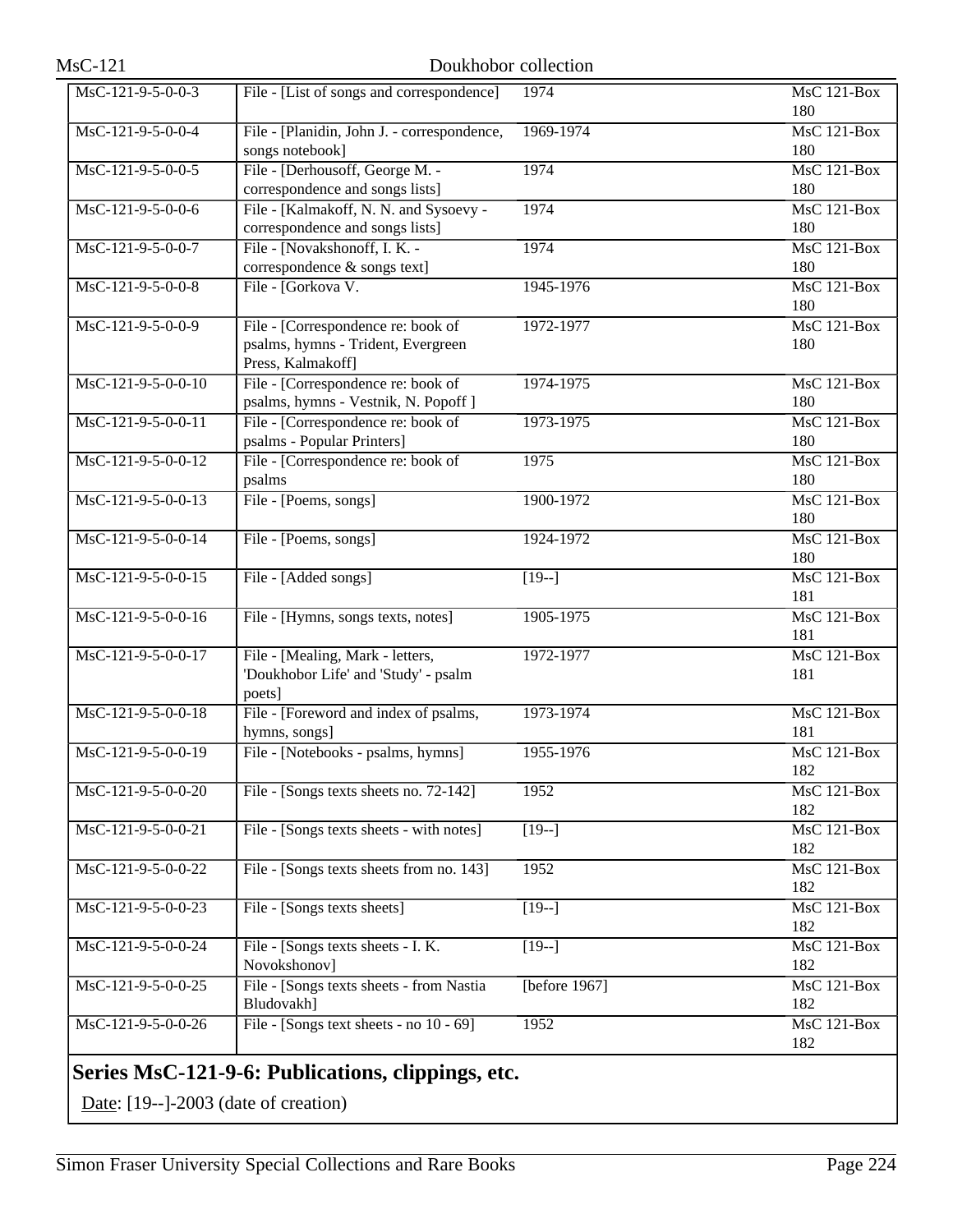## Scope and content:

This series consists of the publications, clippings, articles, writings, booklets, Iskra issues and clippings, and photographs. The records in this series relate to the Doukhobor community and its culture activities as well as to Doukhobor history and a way of life.

Physical description: 12 cm of textual records 10 photographs : b&w print

## Access points:

- Textual record (documentary form)
- Photographic material (documentary form)

### Publication status:

| File / item list      |                                                              |                   |               |                           |
|-----------------------|--------------------------------------------------------------|-------------------|---------------|---------------------------|
| Reference code        | Title                                                        | Dates             | Access status | Container                 |
| MSC121-9-6-0-0-1      | File - [Chapter excerpt about                                | 2002              |               | $MsC$ 121-Box             |
|                       | photographer]                                                |                   |               | 183                       |
| MSC121-9-6-0-0-1-1667 | Item - [Peter P. Legebokoff with another                     | $[196-]$          |               | $MsC$ 121-Box             |
|                       | man leaning on a car]                                        |                   |               | 105                       |
| MSC121-9-6-0-0-1-1668 | Item - [Peter P. Legebokoff profile                          | $\sqrt{19-1}$     |               | <b>MsC 121-Box</b>        |
|                       | portrait]                                                    |                   |               | 105                       |
| MSC121-9-6-0-0-1-1669 | Item - [Peter P. Legebokoff portrait -                       | $\sqrt{19-1}$     |               | $MsC$ 121-Box             |
|                       | books in the background]                                     |                   |               | 105                       |
| MSC121-9-6-0-0-1-1670 | Item - [Peter Pl Legebokoff and Pete J.                      | 1954              |               | $MsC$ 121-Box             |
|                       | Soloveoff n in the Iskra office]                             |                   |               | 105                       |
| MSC121-9-6-0-0-1-1671 | Item - [Peter P. Legebokoff sitting in                       | $[195-?]$         |               | MsC 121-Box               |
|                       | front of the house with a dog]                               |                   |               | 105                       |
| MSC121-9-6-0-0-1-1672 | Item - [Group of eight men posing in the                     | 1949-1950         |               | $MsC$ 121-Box             |
|                       | snow]                                                        |                   |               | 105                       |
|                       | MSC121-9-6-0-0-1-1673 Item - [Peter P. Legebokoff with a man | 1948-1949         |               | $MsC$ 121-Box             |
|                       | and a lumberjack saw]                                        |                   |               | 105                       |
| MSC121-9-6-0-0-1-1674 | Item - [Group of men in the forest]                          | 1949              |               | MsC 121-Box               |
|                       |                                                              |                   |               | 105                       |
| MSC121-9-6-0-0-1-1675 | Item - [Peter P. Legebokoff in the Iskra                     | 1975              |               | $MsC$ 121-Box             |
|                       | office]                                                      |                   |               | 183                       |
| MSC121-9-6-0-0-2      | File - [Clippings re: Doukhobors]                            | 1954-1972         |               | $MsC$ 121-Box             |
|                       |                                                              |                   |               | 183                       |
| MSC121-9-6-0-0-3      | File - [Clippings re: USCC and cultural                      | 1977              |               | <b>MsC 121-Box</b>        |
|                       | activities]                                                  |                   |               | 183                       |
| MSC121-9-6-0-0-4      | File - [Documents, clippings relating to                     | 1934-1975         |               | $MsC$ 121-Box             |
|                       | the Doukhobor archival material]                             |                   |               | 183                       |
| MSC121-9-6-0-0-5      | File - [Doukhobors - papers, brochures,                      | 1900-1982         |               | MsC 121-Box               |
|                       | etc.]                                                        |                   |               | 183<br><b>MsC 121-Box</b> |
| MSC121-9-6-0-0-6      | File - [Lunnaia sonata by Andrei<br>Orbeliani - booklet]     | 1967              |               | 183                       |
| MSC121-9-6-0-0-7      | File - [Promakhi i uspekhi - an essay]                       | $\overline{19-1}$ |               | $MsC$ 121-Box             |
|                       |                                                              |                   |               | 183                       |
|                       |                                                              |                   |               |                           |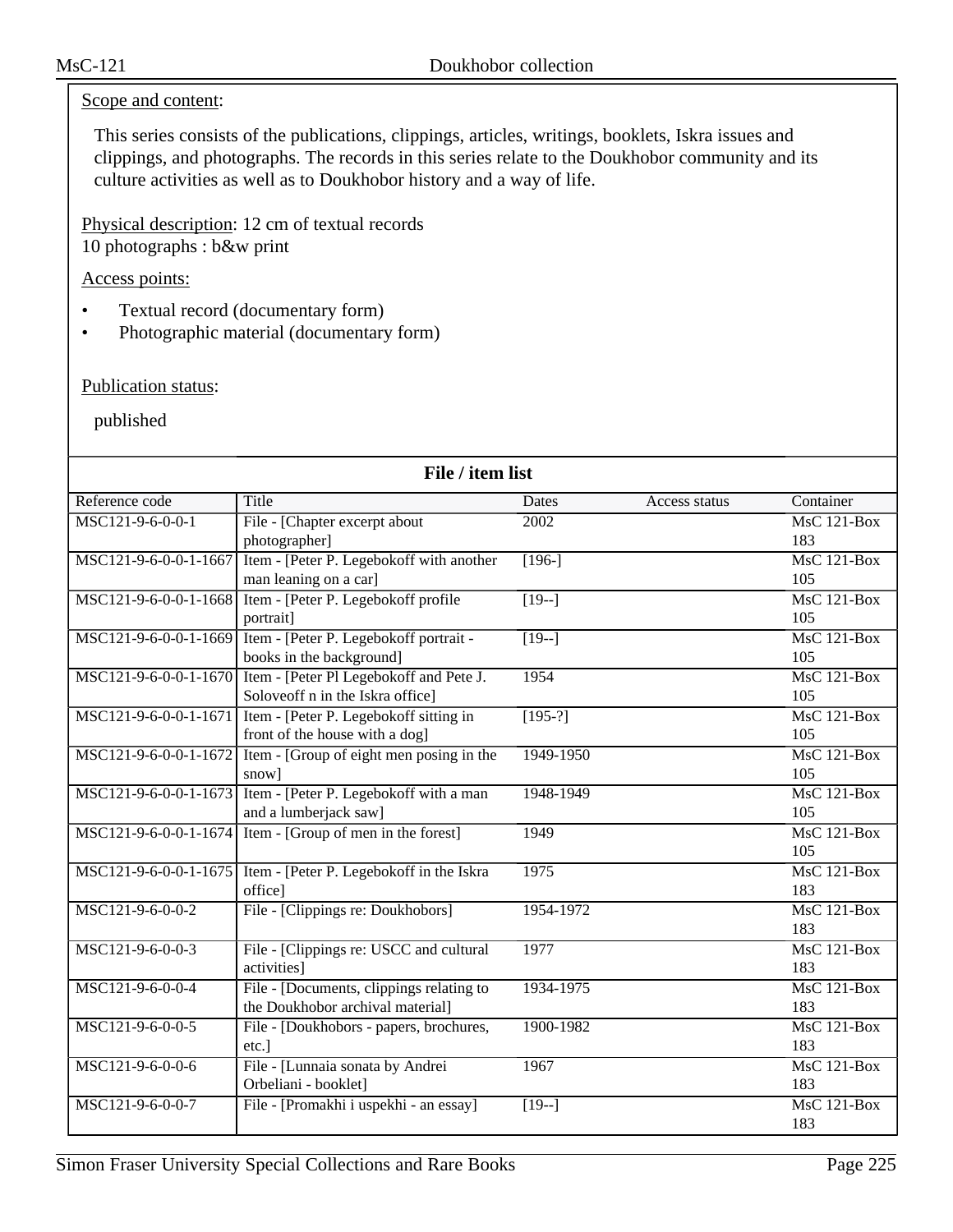| $MsC-121$           |                                             | Doukhobor collection |               |
|---------------------|---------------------------------------------|----------------------|---------------|
| MSC121-9-6-0-0-8    | File - [Rozinkin, V. I. - writings,         | 1956-1977            | $MsC$ 121-Box |
|                     | clippings]                                  |                      | 183           |
| MSC121-9-6-0-0-9    | File - [Sbornik of pesen, besed I pechei -  | [after 1939?]        | $MsC$ 121-Box |
|                     | copy of collection of writings of Peter V.  |                      | 183           |
|                     | Verigin and Peter P. Verigin]               |                      |               |
| $MSC121-9-6-0-0-10$ | File - [Special issues of Iskra and copy of | 2003                 | $MsC$ 121-Box |
|                     | other publications]                         |                      | 183           |
| $MSC121-9-6-0-0-11$ | File - [Strangers Entertained - book -      | 1971-1972            | $MsC$ 121-Box |
|                     | clippings, etc.                             |                      | 183           |

# **Subfonds MsC-121-10: Tom McGauley**

Creator: McGauley, Tom

Date: 1897-2007, predominantly 1980-2003 (date of creation)

Scope and content:

This sous-fonds comprises materials gathered by Tom McGauley during his research into Doukhobor affairs during the hearings of the Kootenay Committee on Intergroup Relations (1982-1986), as well as other Doukhobor related items.

A substantial bulk o f the collection is composed of the reports of the KCIR and photocopies of documents, translations, or other submissions made during the hearings. Also, included are original documentary photographs, Sons of Freedom circular letters and publications, correspondence with several members of the Doukhobor community, various notes and other observations made by McGauley, books, recordings, and a large number of relevant clippings and newspapers. A lot of material was collected in the Kootenays and considerable amount of the records in this sous-fonds is related to the Sons of Freedom.

This sous-fonds consists of seven main series: 1: Photographs; 2: Correspondence; 3: Publications, clippings; 4: Writings; 5: General records; 6: Posters; 7: Media

## Physical description: 96 cm of textual records

7 photographs: b&w print

2 microfiches

4 posters

2 audio reels: 1/4" tape

4 audio cassettes (ca. 240 min.)

Language of the material:

English

Russian

Access points:

- Textual record (documentary form)
- Photographic material (documentary form)
- Sound recording (documentary form)
- Microform (documentary form)
- Graphic material (documentary form)

Immediate source of acquisition: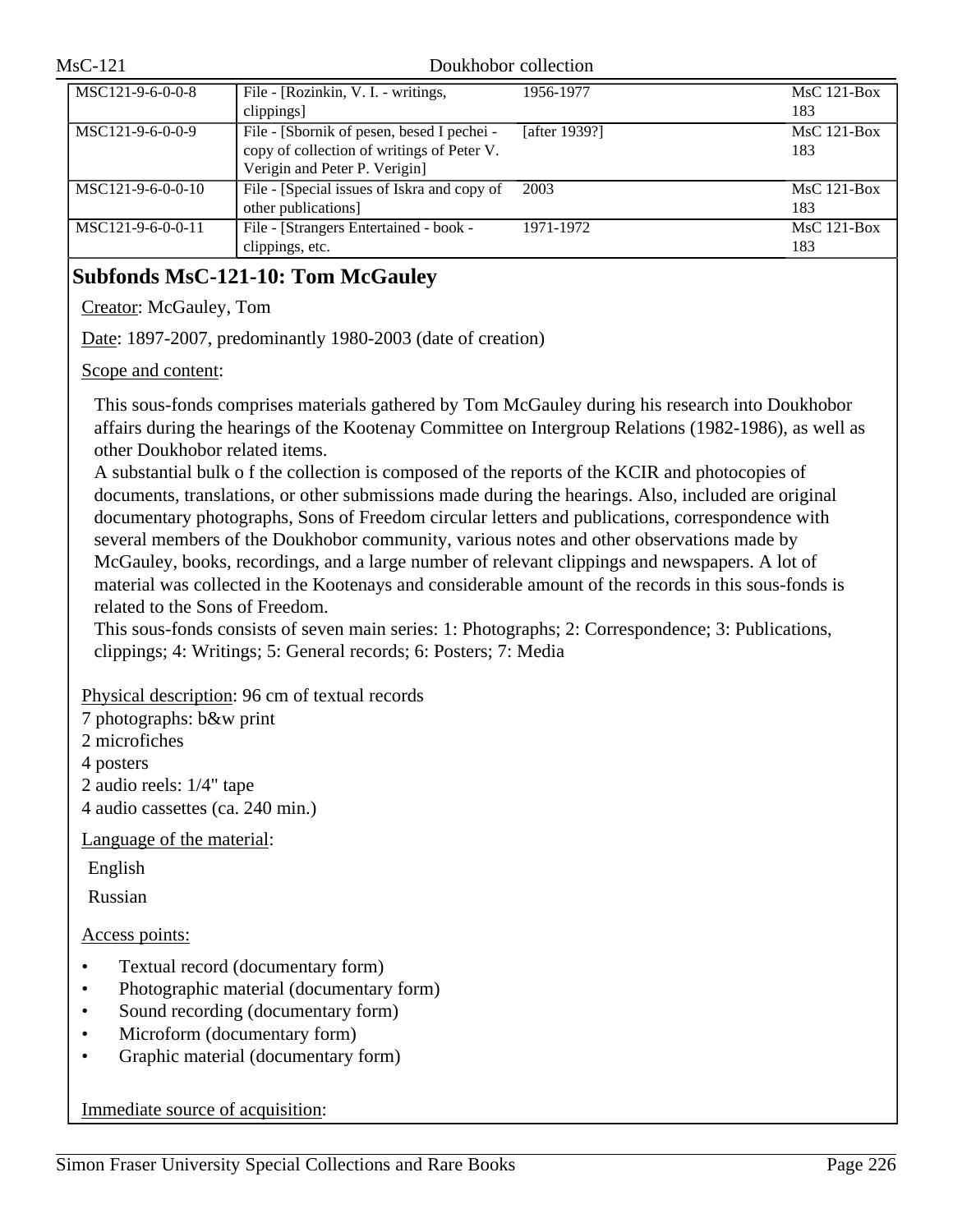Records have been acquired from Tom McGauley

## Arrangement:

Records in this sous-fonds have been arranged by the archivist.

In McGauley's "rough" inventory from September 2012, he had several distinct entries for the newsletter ISTINA, some of which were specifically listed by content subjects. However, all were co-mingled and, barring those that were specifically mentioned by exact date, it was not possible to accurately determine his original groupings. The newsletters were therefore arranged chronologically and grouped that way.

Restrictions on access:

No known restrictions

Finding aids:

Printed file list is also available

Related material:

Two published books that came with the sous-fonds were cataloged.

Accruals:

Further accruals may be possible

Publication status:

published

## **Series MsC-121-10-1: Photographs**

Date: 1947-1984 (date of creation)

Scope and content:

This series consists of photographs and photocopy of photographs relating to the Sons of Freedom protests, including arson and nude demonstrations. In addition, the file includes two microfiches dated 1983 and 1984 from Selkirk College library with listing of book titles regarding local natural resources.

Physical description: 7 photographs: b&w print 2 microfiches

Publication status: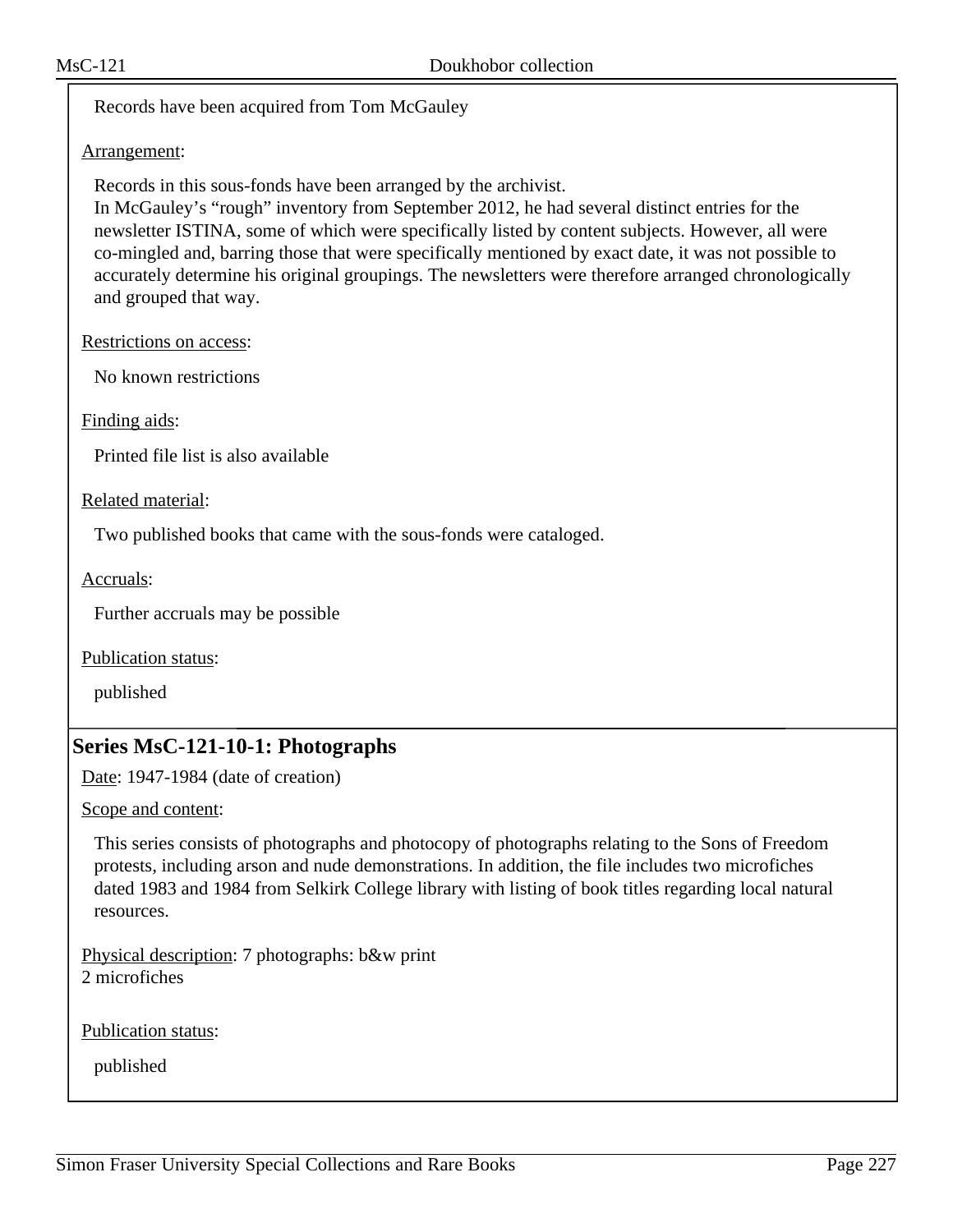| File / item list     |                                                              |           |               |               |
|----------------------|--------------------------------------------------------------|-----------|---------------|---------------|
| Reference code       | Title                                                        | Dates     | Access status | Container     |
|                      | MsC-121-10-1-0-0-0-1919Item - [19 Nov. 1962, Doukhobor trek] | 1962      |               | $MsC$ 121-Box |
|                      |                                                              |           |               | 184           |
|                      | MsC-121-10-1-0-0-0-1920Item - [Doukhobor march, Castlegar]   | 1947      |               | $MsC$ 121-Box |
|                      |                                                              |           |               | 184           |
|                      | MsC-121-10-1-0-0-0-1921 Item - [Doukhobor girl, 07 Nov 1959] | 1959      |               | $MsC$ 121-Box |
|                      |                                                              |           |               | 184           |
|                      | MsC-121-10-1-0-0-0-1922Item - [Doukhobor demonstration and   | 1950      |               | MsC 121-Box   |
|                      | fire, 02 May 1950]                                           |           |               | 184           |
|                      | MsC-121-10-1-0-0-0-1928Item - [Doukhobor children studying   | 1962      |               | $MsC$ 121-Box |
|                      | outside, Bromley                                             |           |               | 184           |
|                      | MsC-121-10-1-0-0-0-1924Item - [Arson, barn, people kneeling] | [1962!]   |               | $MsC$ 121-Box |
|                      |                                                              |           |               | 184           |
|                      | MsC-121-10-1-0-0-0-1925Item - [Doukhobor Woman and Burned-   | 1950      |               | $MsC$ 121-Box |
|                      | out home]                                                    |           |               | 184           |
| $MsC-121-10-1-0-0-1$ | File - [Photocopy of photograhs from                         | $[195-?]$ |               | $MsC$ 121-Box |
|                      | nude demonstrations]                                         |           |               | 184           |
| $MsC-121-10-1-0-0-2$ | File - [Microfiche, local collection,                        | 1983-1984 |               | $MsC$ 121-Box |
|                      | Selkirk College]                                             |           |               | 184           |

# **Series MsC-121-10-2: Correspondence**

Date: 1924-1993, predominantly 1982-1993 (date of creation)

Scope and content:

This series consists of outgoing and incoming correspondence of Tom McGauley with various individuals of Doukhobor community, other researchers into Doukhobor history, and government representatives involved with the Doukhobor community. This file also contains photocopies of Doukhobor correspondence collected as research material. Some of the correspondence includes additional records including notes, chapters, proposals, etc

Physical description: 6 cm of textual records

Publication status:

| File / item list     |                                            |                |               |               |  |
|----------------------|--------------------------------------------|----------------|---------------|---------------|--|
| Reference code       | Title                                      | <b>Dates</b>   | Access status | Container     |  |
| $MsC-121-10-2-0-0-1$ | File - [Notes, letters, handwritten. Hanna | $[1983-1984?]$ |               | $MsC$ 121-Box |  |
|                      | Hadikin]                                   |                |               | 185           |  |
| $MsC-121-10-2-0-0-2$ | File - [Makortoff, Fred - Letter and       | 1991           |               | $MsC$ 121-Box |  |
|                      | envelope, 09 June 1991]                    |                |               | 185           |  |
| $MsC-121-10-2-0-0-3$ | File - [Moir, Rita re: Sorokin funeral and | 1984           |               | $MsC$ 121-Box |  |
|                      | trials of Doukhobor women in Nelson]       |                |               | 185           |  |
| $MsC-121-10-2-0-0-4$ | File - [Moir Rita re: Doukhobor events     | 1986           |               | $MsC$ 121-Box |  |
|                      | and local politics]                        |                |               | 185           |  |
| $MsC-121-10-2-0-0-5$ | File - Letter, Rita Moir, re: Doukhobor    | 1985           |               | $MsC$ 121-Box |  |
|                      | events]                                    |                |               | 185           |  |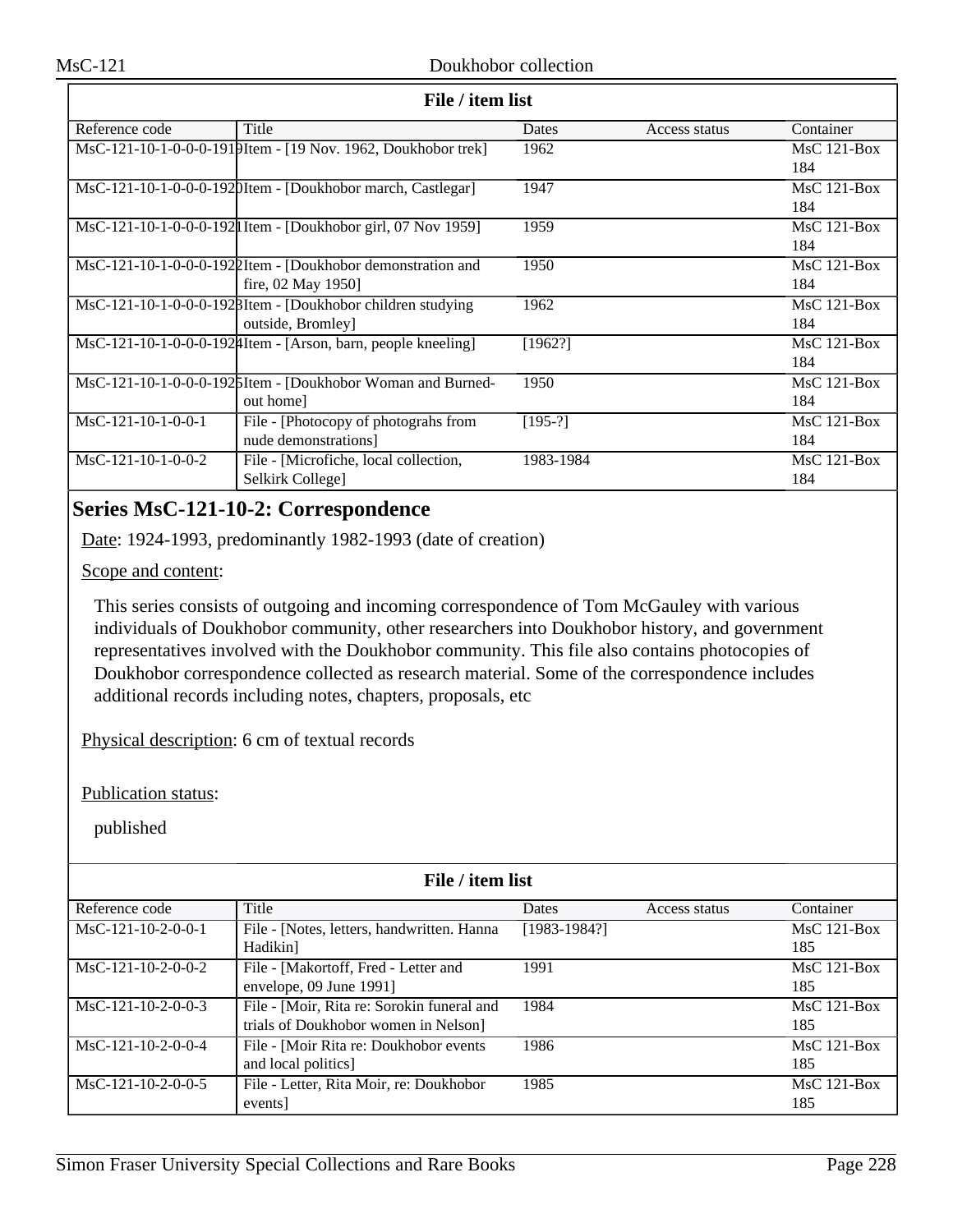| $MsC-121$             | Doukhobor collection                                                                                                                                       |           |                           |
|-----------------------|------------------------------------------------------------------------------------------------------------------------------------------------------------|-----------|---------------------------|
| MsC-121-10-2-0-0-6    | File - [Letter, Rita Moir, mentions USCC<br>members]                                                                                                       | 1984      | <b>MsC 121-Box</b><br>185 |
| MsC-121-10-2-0-0-7    | File - [2 letters, Rita Moir and Tom<br>McGauley, re: Hugh Herbison]                                                                                       | 1984      | $MsC$ 121-Box<br>185      |
| $MsC-121-10-2-0-0-8$  | File - [Christmas card, G. and E. Hadikin,<br>Pass Creek]                                                                                                  | $[198-?]$ | <b>MsC 121-Box</b><br>185 |
| MsC-121-10-2-0-0-9    | File - [2 cards and notes, G. and E.<br>Hadikin, Pass Creek]                                                                                               | $[198-?]$ | MsC 121-Box<br>185        |
| $MsC-121-10-2-0-0-10$ | File - [Letter, George Hadikin, re: book<br>by Reibin on Doukhobors                                                                                        | 1985      | MsC 121-Box<br>185        |
| MsC-121-10-2-0-0-11   | File - [Letter, Tom McGauley to G. and<br>E. Hadikin]                                                                                                      | 1986      | $MsC$ 121-Box<br>185      |
| MsC-121-10-2-0-0-12   | File - [Letters, Paul Maloff re: MS of<br>P.N. Maloff]                                                                                                     | 1982      | <b>MsC 121-Box</b><br>185 |
| $MsC-121-10-2-0-0-13$ | File - [Letter, Paul Maloff]                                                                                                                               | 1986      | $MsC$ 121-Box<br>185      |
| MsC-121-10-2-0-0-14   | File - [Letter, Paul Maloff]                                                                                                                               | 1982      | $MsC$ 121-Box<br>185      |
| MsC-121-10-2-0-0-15   | File - [Letter, Fred Makortoff re:<br>Kootenay Committee on Intergroup<br>Relations]                                                                       | 1987      | $MsC$ 121-Box<br>185      |
| $MsC-121-10-2-0-0-16$ | File - [Letters, Selkirk College librarian<br>John Mansbridge re: matters Doukhobor]                                                                       | 1984      | MsC 121-Box<br>185        |
| MsC-121-10-2-0-0-17   | File - [John Mansbridge re: Doukhobor<br>research]                                                                                                         | 1984-1986 | $MsC$ 121-Box<br>185      |
| MsC-121-10-2-0-0-18   | File - [Letter, Tom McGauley to Rita<br>Moir re: women setting clothes on fire in<br>prison]                                                               | 1986      | $MsC$ 121-Box<br>185      |
| $MsC-121-10-2-0-0-19$ | File - [Letter, Steve Lapshinoff, 30 Sep<br>1987]                                                                                                          | 1987      | MsC 121-Box<br>185        |
| $MsC-121-10-2-0-0-20$ | File - [Letter, Steve Lapshinoff, 17 Feb<br>1985]                                                                                                          | 1985      | <b>MsC 121-Box</b><br>185 |
| MsC-121-10-2-0-0-21   | File - [Letter and envelope, Jack<br>McIntosh]                                                                                                             | 1992      | MsC 121-Box<br>185        |
| MsC-121-10-2-0-0-22   | File - [Copy, letter, in English and<br>Russian, 'To the Doukhobor Community<br>in Canada', from Alexander Klibanov,<br>Moscow]                            | 1991      | <b>MsC 121-Box</b><br>185 |
| MsC-121-10-2-0-0-23   | File - [Letter/note from Steve Lapshinoff<br>re: his documentary report on the death<br>of P. V. Verigin on a train explosion near<br>Farron, BC, in 1924] | 1993      | <b>MsC 121-Box</b><br>185 |
| MsC-121-10-2-0-0-24   | File - [Letter and proposal for paper]                                                                                                                     | 1993      | <b>MsC 121-Box</b><br>185 |
| MsC-121-10-2-0-0-25   | File - [Letter from Charles Frantz,<br>SUNY-Buffalo, 11 May 1990]                                                                                          | 1990      | <b>MsC 121-Box</b><br>185 |
| MsC-121-10-2-0-0-26   | File - [Letter from John Stoochnoff, w/<br>series of allegation about Doukhobor<br>history in Canada.                                                      | 1993      | MsC 121-Box<br>185        |
| MsC-121-10-2-0-0-27   | File - [Letter and envelope from George<br>Woodcock, 12 Nov 1985]                                                                                          | 1985      | MsC 121-Box<br>185        |
| MsC-121-10-2-0-0-28   | File - [Letter and photocopies re:<br>conference of Slavists w/paper on<br>Tolstoy to be read by Jack McIntosh]                                            | 1983      | MsC 121-Box<br>185        |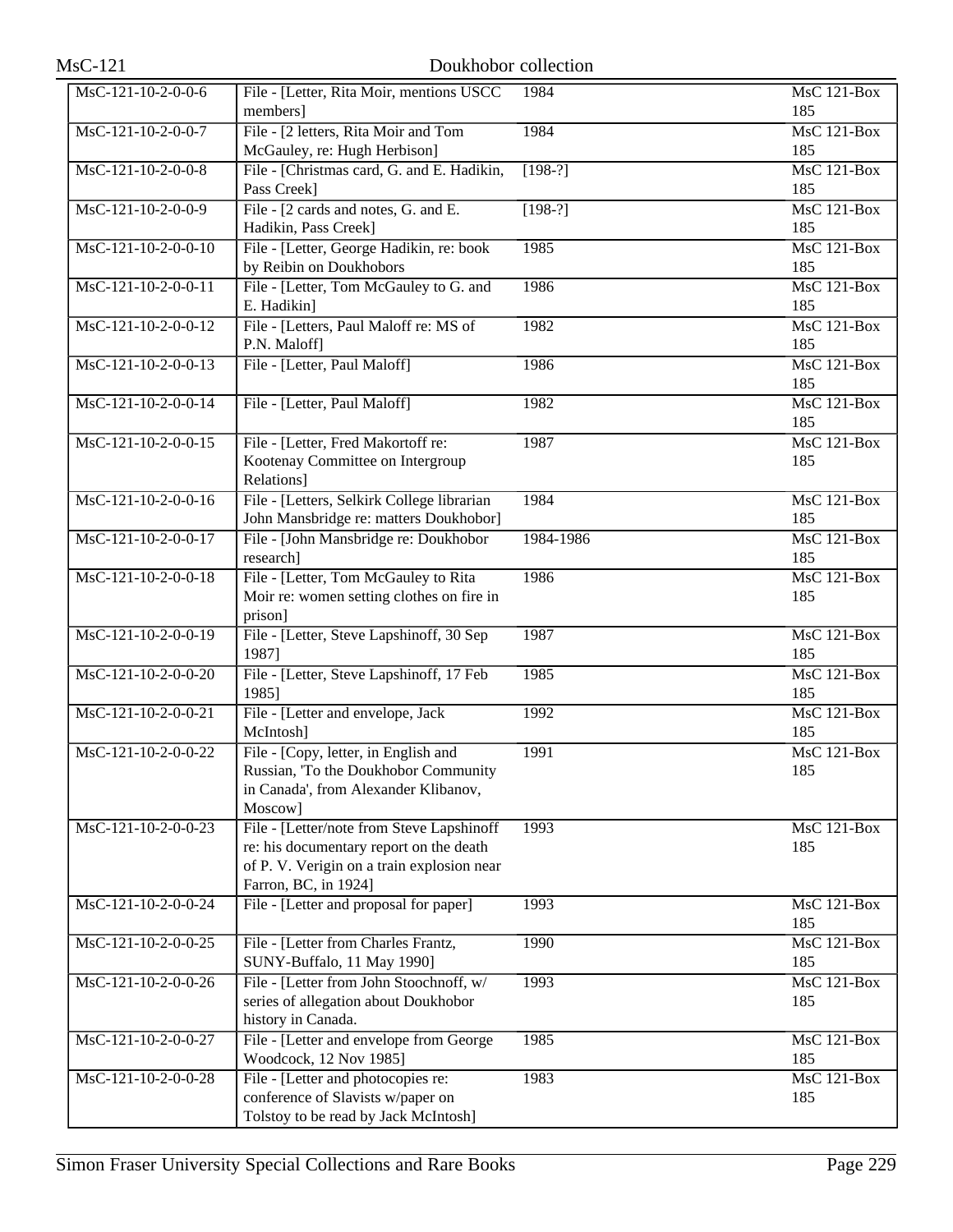| $MsC-121$             |                                                                       | Doukhobor collection |                      |
|-----------------------|-----------------------------------------------------------------------|----------------------|----------------------|
| MsC-121-10-2-0-0-29   | File - [Photocopy letter re: death of P.V.]<br>Verigin, 15 Dec 1924]  | 1924                 | $MsC$ 121-Box<br>185 |
| $MsC-121-10-2-0-0-30$ | File - [Correspondence, copies, of Mike<br>Chernenkoff and the CCBRD] | 1985-1987            | $MsC$ 121-Box<br>185 |
| $MsC-121-10-2-0-0-31$ | File - [Sender unknown, George Hadikin,<br>handwritten letter]        | $[19-1]$             | $MsC$ 121-Box<br>185 |

## **Series MsC-121-10-3: Publications, clippings**

Date: 1897-2003, predominantly 1981-2003 (date of creation)

## Scope and content:

This series consists of single issues various serial publications and newsletters, copy of books chapters, newspaper clippings and leaflets related to the Doukhobors of British Columbia, their conflicts with the government and conflicts within the Doukhobor community. Timeline covered by the series related predominantly to the 1980s and 1990s, but many articles and clippings related to events of the previous decades. This series also includes almost full run of Istina, the Sons of Freedom newsletter published by Mike E. Chernenkoff.

Physical description: 48 cm of textual records

Publication status:

| File / item list     |                                           |           |               |                                  |
|----------------------|-------------------------------------------|-----------|---------------|----------------------------------|
| Reference code       | Title                                     | Dates     | Access status | Container                        |
| $MsC-121-10-3-0-0-1$ | File - [Castlegar News, Doukhobor         | 1999      |               | $MsC$ 121-Box                    |
|                      | centenary, 1999, supplement]              |           |               | 185                              |
| MsC-121-10-3-0-0-2   | File - [Booklet: Writing the Wrong: the   | 1999      |               | $\overline{\text{Ms}}$ C 121-Box |
|                      | confinement of the Sons of Freedom        |           |               | 185                              |
|                      | Doukhobor Children; with clippings]       |           |               |                                  |
| MsC-121-10-3-0-0-3   | File - [Magazine, This Country Canada,    | 1994      |               | MsC 121-Box                      |
|                      | from p. 52 on Doukhobors]                 |           |               | 185                              |
| MsC-121-10-3-0-0-4   | File - [Clipping re: arson fire 1961,     | 1951-1981 |               | MsC 121-Box                      |
|                      | Hadikin sawmill, plus note from daughter  |           |               | 185                              |
|                      | Hanna]                                    |           |               |                                  |
| $MsC-121-10-3-0-0-5$ | File - [Xerox, Rita Moir article, Globe   | 1985      |               | <b>MsC 121-Box</b>               |
|                      | and Mail, Doukhobors Working on Peace     |           |               | 185                              |
|                      | Drive, May 1985]                          |           |               |                                  |
| MsC-121-10-3-0-0-6   | File - [Photocopy, front page of Trail    | 1962      |               | <b>MsC 121-Box</b>               |
|                      | Times w/morgue photo, post-mortem         |           |               | 185                              |
|                      | Harry Kootnikoff]                         |           |               |                                  |
| MsC-121-10-3-0-0-7   | File - [3 copies of ISTINA]               | 1999-2000 |               | $MsC$ 121-Box                    |
|                      |                                           |           |               | 185                              |
| $MsC-121-10-3-0-0-8$ | File - [Photocopy, Trail Journal of Local | 2001      |               | $MsC$ 121-Box                    |
|                      | History, spring 2001. Contains article    |           |               | 185                              |
| $MsC-121-10-3-0-0-9$ | File - [Photocopy of My Rejection         | 1897      |               | $MsC$ 121-Box                    |
|                      | of Military Service, 1897. From A.        |           |               | 185                              |
|                      | Tcherkoff Letters from the Peasant]       |           |               |                                  |
| MsC-121-10-3-0-0-10  | File - [5 copies of ISTINA]               | 2000-2002 |               | $MsC$ 121-Box                    |
|                      |                                           |           |               | 185                              |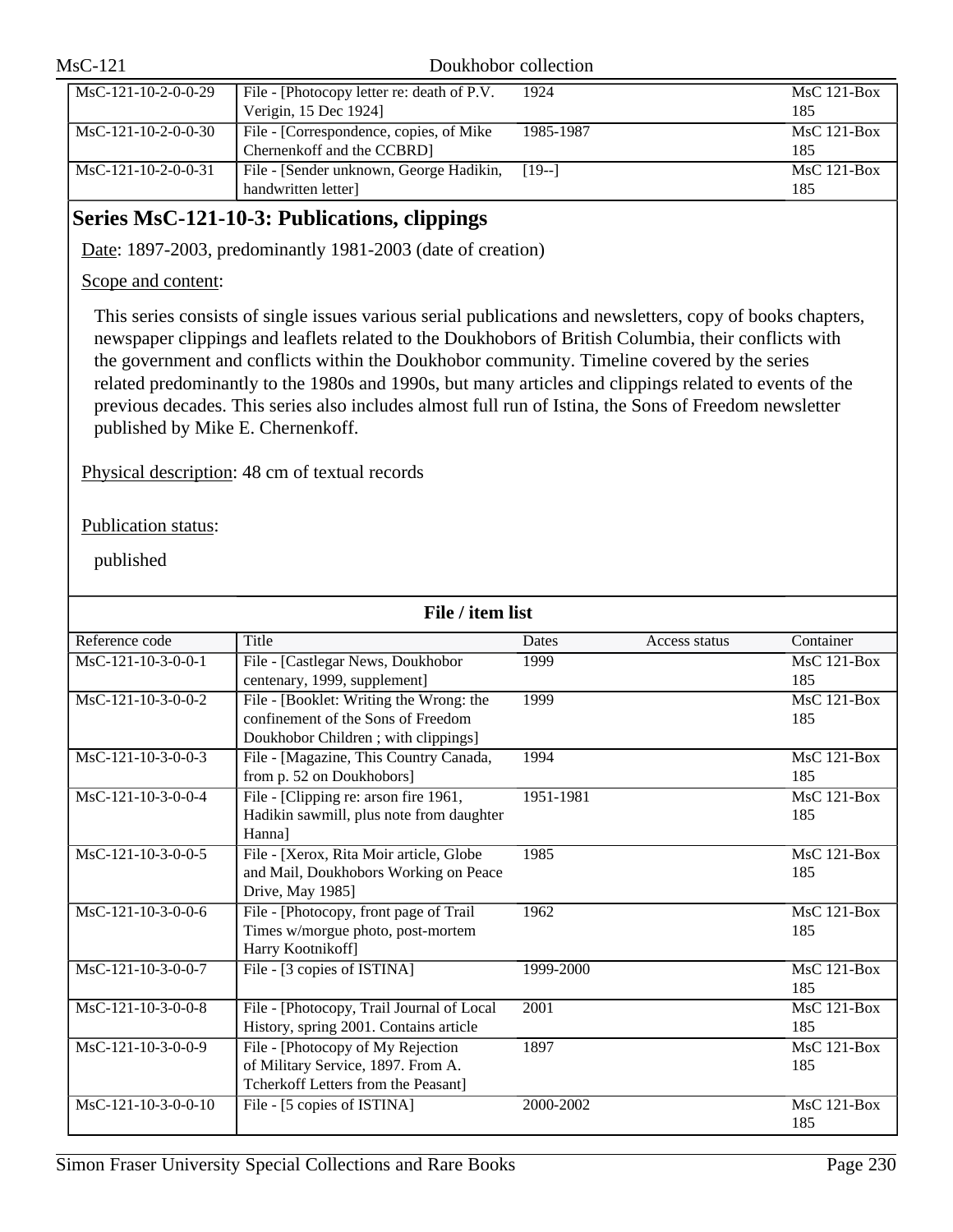| $MsC-121$             | Doukhobor collection                                                                                                                       |                   |                           |
|-----------------------|--------------------------------------------------------------------------------------------------------------------------------------------|-------------------|---------------------------|
| $MsC-121-10-3-0-0-11$ | File - [Front page of the Vancouver Sun,<br>Friday, May 31, 1968 with headline: SFU<br>President Relieved of Job]                          | 1968              | <b>MsC 121-Box</b><br>185 |
| MsC-121-10-3-0-0-12   | File - [11 copies of ISTINA]                                                                                                               | 2000-2003         | MsC 121-Box<br>186        |
| MsC-121-10-3-0-0-13   | File - [Vancouver Sun, 28 Jun 1999,<br>article re: Ombudsman                                                                               | 1999              | $MsC$ 121-Box<br>186      |
| MsC-121-10-3-0-0-14   | File - SIR! A Magazine for Males,<br>contains article: Strange Naked<br>Doukhobors, October 1950                                           | 1950              | <b>MsC 121-Box</b><br>186 |
| MsC-121-10-3-0-0-15   | File - [Copy of ISTINA, newsletter]                                                                                                        | 1994              | MsC 121-Box<br>186        |
| MsC-121-10-3-0-0-16   | File - [West Kootenay Weekender,<br>supplement to newspaper]                                                                               | $\overline{2001}$ | $MsC$ 121-Box<br>186      |
| MsC-121-10-3-0-0-17   | File - [Castlegar News, front page, 21<br>Aug 1975]                                                                                        | 1975              | <b>MsC 121-Box</b><br>186 |
| MsC-121-10-3-0-0-18   | File - [Supplement to the Nelson News,<br>31 July 1974]                                                                                    | 1974              | MsC 121-Box<br>186        |
| MsC-121-10-3-0-0-19   | File - [Clippings from Vancouver Sun,<br>April 2001]                                                                                       | $\overline{2001}$ | $MsC$ 121-Box<br>186      |
| MsC-121-10-3-0-0-20   | File - [Clipping from Vancouver Sun,<br>Castlegar News and Georgia Straight]                                                               | 1987-2000         | <b>MsC 121-Box</b><br>186 |
| MsC-121-10-3-0-0-21   | File - [27 June 1998 Globe and Mail<br>article on Indian guru who has followers<br>among the CCBRD and others in the<br>Krestova area]     | 1998              | $MsC$ 121-Box<br>186      |
| MsC-121-10-3-0-0-22   | File - [Vancouver Sun clippings re:<br>Doukhobor movie]                                                                                    | 1998              | $MsC$ 121-Box<br>186      |
| MsC-121-10-3-0-0-23   | File - [Off print, Myler Wilkinson, re:<br>Doukhobor writers and Doukhobor<br>imagination, Canadian Ethnic Studies,<br>1995]               | 1995              | $MsC$ 121-Box<br>186      |
| MsC-121-10-3-0-0-24   | File - [ISKRA, USCC house<br>organization. 6 issues from 1980]                                                                             | 1980              | MsC 121-Box<br>186        |
| $MsC-121-10-3-0-0-25$ | File - [Clipping, The Province, photo, 20<br>Oct 1993, photo of P. Berikoff carried<br>out of Nelson court]                                | 1993              | MsC 121-Box<br>186        |
| MsC-121-10-3-0-0-26   | File - [Clipping, The Province, re: trial<br>for arson of Pauline Berikoff]                                                                | 1993              | MsC 121-Box<br>186        |
| MsC-121-10-3-0-0-27   | File - [Georgia Straight, v. 2 no. 24,<br>August 1968. Refers to Doukhobor<br>interview, but missing, photos by Fred<br>Davidoff]          | 1968              | MsC 121-Box<br>186        |
| MsC-121-10-3-0-0-28   | File - [The Arrow, newspaper, October<br>1973, articles on P. V. Verigin and his<br>death in 1924, by Peter Hlookoff and<br>Maureen Sager] | 1973              | <b>MsC 121-Box</b><br>186 |
| MsC-121-10-3-0-0-29   | File - [Copy of Georgia Straight, May<br>1995, contains article on the punk band<br>(with no Doukhobors) called                            | 1995              | <b>MsC 121-Box</b><br>186 |
| MsC-121-10-3-0-0-30   | File - [Obituary, Globe and Mail, Robin<br>Bourne]                                                                                         | [1989?]           | MsC 121-Box<br>186        |
| MsC-121-10-3-0-0-31   | File - [69 issues of ISTINA]                                                                                                               | $[199-]$          | MsC 121-Box<br>187        |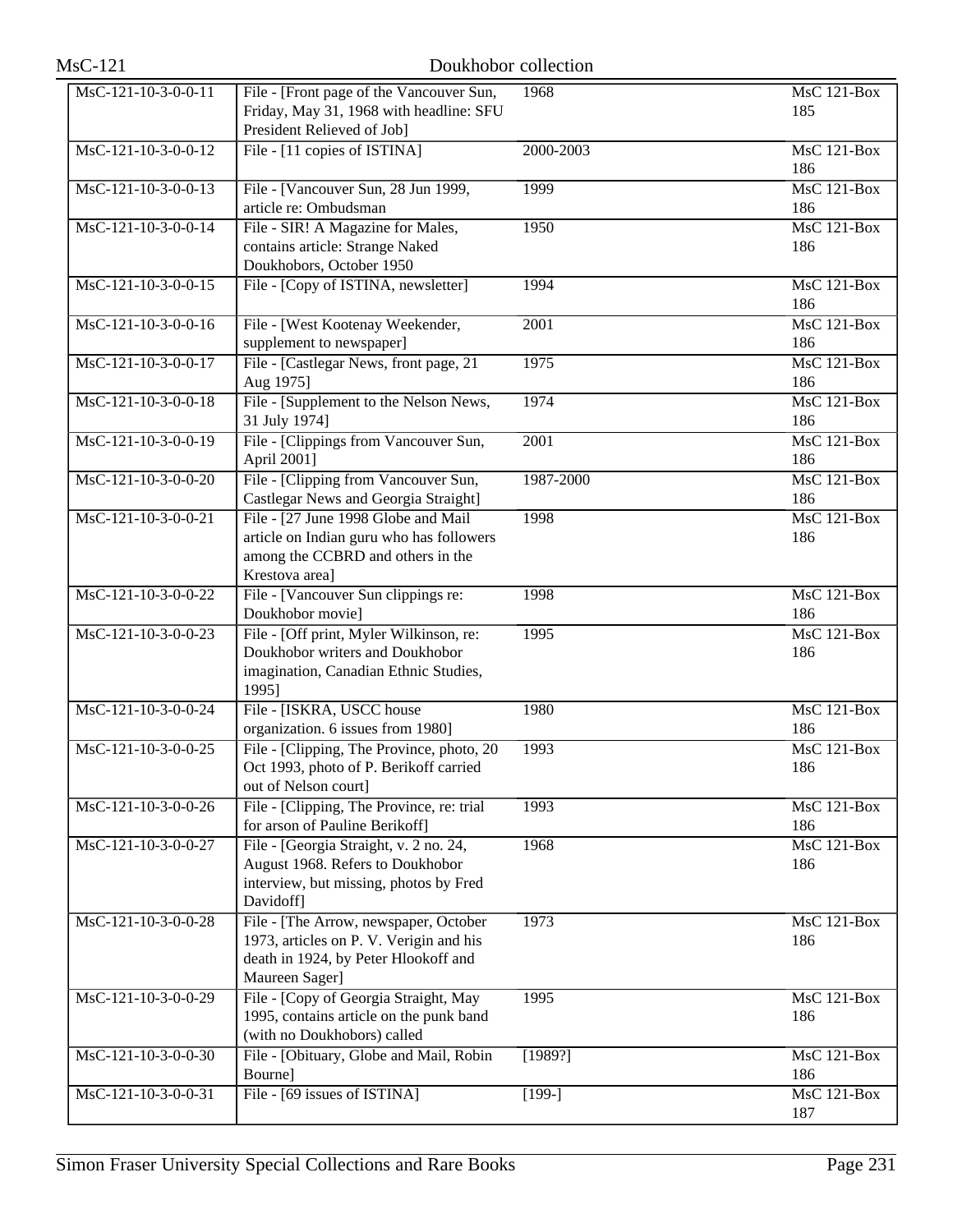| $MsC-121$                               | Doukhobor collection                                                             |           |                           |
|-----------------------------------------|----------------------------------------------------------------------------------|-----------|---------------------------|
| MsC-121-10-3-0-0-32                     | File - [Emmett Gulley, Tall Tales by a                                           | 1973      | <b>MsC 121-Box</b>        |
|                                         | Tall Quaker (photocopy), 1973]                                                   |           | 188                       |
| $MsC-121-10-3-0-0-33$                   | File - [Clippings, Castlegar News, re:                                           | 1980-1981 | <b>MsC 121-Box</b>        |
|                                         | Doukhobor Symposia]                                                              |           | 188                       |
| MsC-121-10-3-0-0-34                     | File - [Article and clippings Castlegar<br>News and USCC 1                       | 1983-1985 | <b>MsC 121-Box</b>        |
| MsC-121-10-3-0-0-35                     | File - [Photocopy, letter Doukhobor,                                             | 1983      | 188<br>MsC 121-Box        |
|                                         | signed by J.J. Verigin etc. in Golos                                             |           | 188                       |
|                                         | Rodiny, August 1983, Russian]                                                    |           |                           |
| $MsC-121-10-3-0-0-36$                   | File - [Translation, copy, edited: The                                           | 1991      | <b>MsC 121-Box</b>        |
|                                         | Doukhobors in Russia, Bulletin of the                                            |           | 188                       |
|                                         | USSR Academy of Sciences, 1991(5).                                               |           |                           |
|                                         | V.V. Stepanov and A.A. Susokolov]                                                |           |                           |
| MsC-121-10-3-0-0-37                     | File - [Clipping, pages of Trail Times, 04                                       | 1986      | <b>MsC 121-Box</b>        |
|                                         | Apr 1986 re: 2 bombs set off in Trail]                                           |           | 188                       |
| MsC-121-10-3-0-0-38                     | File - [Photocopy, letter to editor,                                             | 1984      | <b>MsC 121-Box</b>        |
|                                         | Castlegar News, 01 Dec 1984, Sam                                                 |           | 188                       |
|                                         | Konkin]                                                                          |           |                           |
| $MsC-121-10-3-0-0-39$                   | File - [Copy, Vancouver Sun, reference<br>to 04 Nov 1942 bombs at Vancouver      | 1995      | <b>MsC 121-Box</b><br>188 |
|                                         | Courthouse]                                                                      |           |                           |
| MsC-121-10-3-0-0-40                     | File - [Copies, Russian newspapers in                                            | 1930      | <b>MsC 121-Box</b>        |
|                                         | Canada and USA re: Doukhobors and                                                |           | 188                       |
|                                         | pertinent internal matters from the 1930                                         |           |                           |
| MsC-121-10-3-0-0-41                     | File - [Goodwins, winter 83-84, account                                          | 1983-1984 | MsC 121-Box               |
|                                         | of life and death of S.S. Sorokin]                                               |           | 188                       |
| $\overline{\text{MsC-121-10-3-0-0-42}}$ | File - [Clipping, Nelson News, re: trial of                                      | 1974      | MsC 121-Box               |
|                                         | Doukhobor women for incident in front                                            |           | 188                       |
|                                         | of home of S.S. Sorokin, 01 Nov 1974]                                            |           |                           |
| MsC-121-10-3-0-0-43                     | File - [Clipping, BC Bookworld, letter<br>from J.J. Verigin re: George Woodcock, | 1994      | $MsC$ 121-Box             |
|                                         | Doukhobor defender]                                                              |           | 188                       |
| MsC-121-10-3-0-0-44                     | File - [Pamphlet: New Settlement                                                 | 1996      | <b>MsC 121-Box</b>        |
|                                         | Land Dispute: The Struggle Against                                               |           | 188                       |
|                                         | Assimilation. An outline by Joseph                                               |           |                           |
|                                         | Ogloff]                                                                          |           |                           |
| MsC-121-10-3-0-0-45                     | File - [Beautiful BC, magazine, article on                                       | 1992      | MsC 121-Box               |
|                                         | Castlegar]                                                                       |           | 188                       |
| MsC-121-10-3-0-0-46                     | File - [Vancouver Sun, Saturday review                                           | 1995      | MsC 121-Box               |
|                                         | article, 24 June 1995, 'Know Me for                                              |           | 188                       |
|                                         | What I Am, Not Some Distorted Image']                                            |           |                           |
| MsC-121-10-3-0-0-47                     | File - [Vancouver Sun, clipping, 10<br>March, 1984, 'Must Children Know Such     | 1984      | <b>MsC 121-Box</b><br>188 |
|                                         | Slander?', United Doukhobors of Alberta,                                         |           |                           |
|                                         | M.M. Verigin]                                                                    |           |                           |
| MsC-121-10-3-0-0-48                     | File - [Castlegar News, Doukhobor clips,                                         | 1986      | MsC 121-Box               |
|                                         | Oct 1986 following]                                                              |           | 188                       |
| MsC-121-10-3-0-0-49                     | File - [Copy, John E. Lyons, article on                                          | 1988      | <b>MsC 121-Box</b>        |
|                                         | Emmett Gulley, one of the engineers                                              |           | 188                       |
|                                         | of the incarceration of children at New                                          |           |                           |
|                                         | Denver, The Bulletin of Educational                                              |           |                           |
|                                         | Biography, Fall 1988]                                                            |           |                           |
| MsC-121-10-3-0-0-50                     | File - [Clips, copies, KCIR, coverage of<br>hearings in Kootenay papers]         | 1981      | MsC 121-Box<br>188        |
|                                         |                                                                                  |           |                           |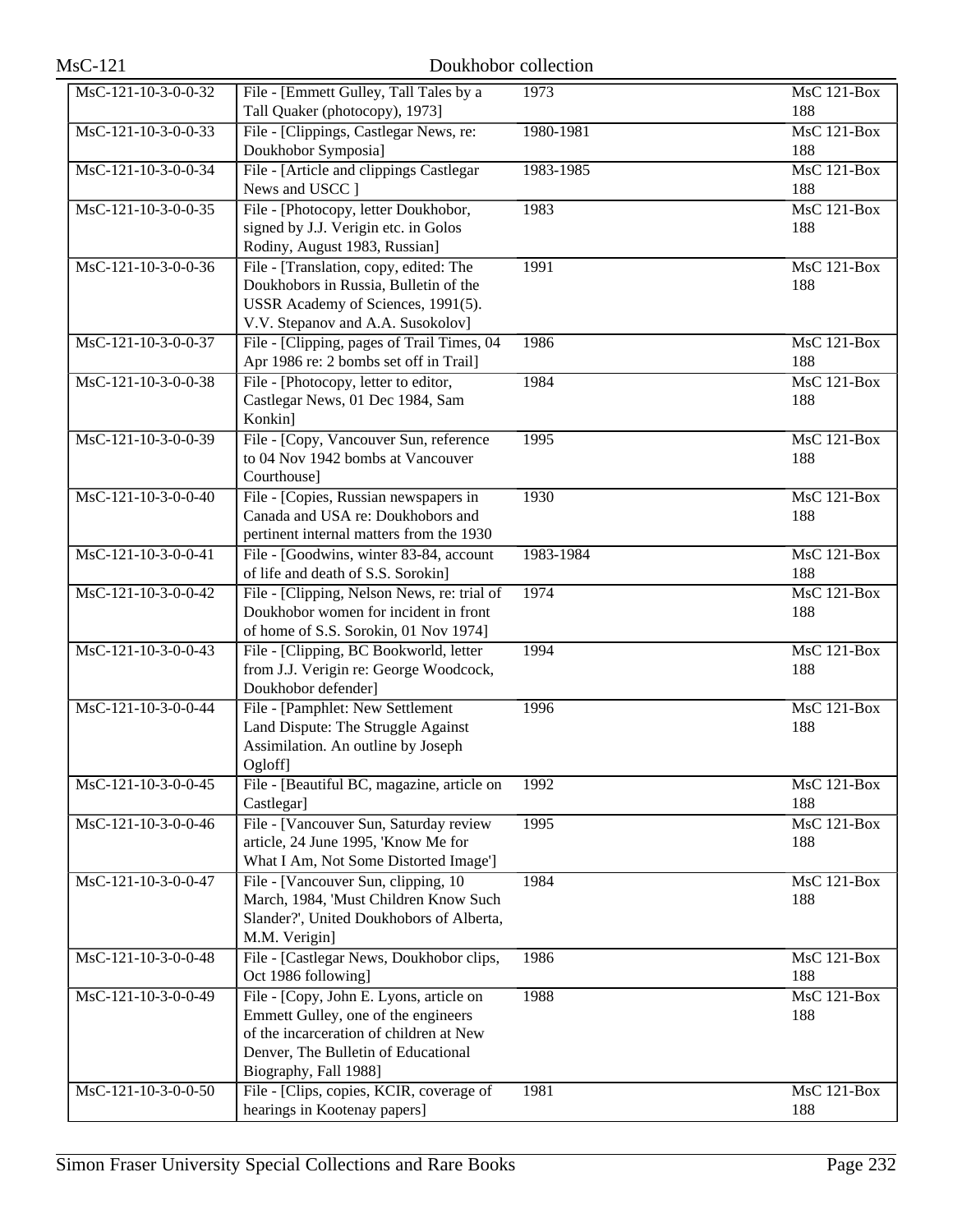| MsC-121-10-3-0-0-51 | File - [Vancouver Sun, clips, Jan 1986,      | 1986                | $MsC$ 121-Box      |
|---------------------|----------------------------------------------|---------------------|--------------------|
|                     | Kim Bolan on Tina Jmaieff and Mary           |                     | 188                |
|                     | Braun and arsons]                            |                     |                    |
| MsC-121-10-3-0-0-52 | File - [Article from 1900 on the             | 1990                | MsC 121-Box        |
|                     | Doukhobors in the Caucasus, Jack             |                     | 188                |
|                     |                                              |                     |                    |
|                     | McIntosh, translator, Nina Olson,            |                     |                    |
|                     | commentary, 1990]                            |                     |                    |
| MsC-121-10-3-0-0-53 | File - [Clippings, pamphlets, etc.           | 1990                | MsC 121-Box        |
|                     | Canadian League of Rights]                   |                     | 188                |
| MsC-121-10-3-0-0-54 | File - [Copy, article re: photographer of    | 1998                | MsC 121-Box        |
|                     | Doukhobors in Kootenays during 1950          |                     | 189                |
| MsC-121-10-3-0-0-55 | File - [Copies, some letters and articles of | 1997-1998           | MsC 121-Box        |
|                     | Koozma Tarasoff]                             |                     | 189                |
| MsC-121-10-3-0-0-56 | File - [Clipping, Vancouver Sun, 26          | 1996                | $MsC$ 121-Box      |
|                     | April 1996, notice awarding Order of BC      |                     | 189                |
|                     | to J.J. Verigin]                             |                     |                    |
| MsC-121-10-3-0-0-57 | File - [Clippings, Vancouver Sun, 1996,      | 1996                | MsC 121-Box        |
|                     | from the New Settlement re: tax victory      |                     | 189                |
|                     | by Doukhobors]                               |                     |                    |
| MsC-121-10-3-0-0-58 | File - [Clipping, Vancouver Sun, Michael     | 1996                | MsC 121-Box        |
|                     | Scott, mother of a Doukhobor, review of      |                     | 189                |
|                     | 'Our Doukhobor Heritage', the Richmond       |                     |                    |
|                     | Art Gallery show, 30 March 1996]             |                     |                    |
| MsC-121-10-3-0-0-59 | File - [BC Bookworld, clipping w/            | $\overline{[193-]}$ | MsC 121-Box        |
|                     | review of book by photographer John          |                     | 189                |
|                     | Vanderpant and his 1930                      |                     |                    |
| MsC-121-10-3-0-0-60 | File - [03 August 1996, clipping,            | 1996                | <b>MsC 121-Box</b> |
|                     | obituary, Donald LeBlanc]                    |                     | 189                |
| MsC-121-10-3-0-0-61 | File - [09 Mar 1996, Vancouver Sun,          | 1996                | MsC 121-Box        |
|                     | Douglas Todd article re: Peace among         |                     | 189                |
|                     | the Doukhobor]                               |                     |                    |
| MsC-121-10-3-0-0-62 | File - [Sept 1996, LRC, Lit Rev of           | 1996                | MsC 121-Box        |
|                     | Canada, review, critical, of 'Museum of      |                     | 189                |
|                     | Man' show on the Doukhobors]                 |                     |                    |
| MsC-121-10-3-0-0-63 | File - [Clipping, Castlegar Sun, 4-year      | 1996                | $MsC$ 121-Box      |
|                     | sentence for Tina Jmaieff, arson, 28 Aug     |                     | 189                |
|                     | 1996]                                        |                     |                    |
| MsC-121-10-3-0-0-64 | File - [Leaflet by Paul Vatkin Defence       | 1945                | MsC 121-Box        |
|                     | Committee, dated in April 1945]              |                     | 189                |
| MsC-121-10-3-0-0-65 | File - [Saskatchewan History, vol. 34(1),    | 1981                | $MsC$ 121-Box      |
|                     | winter 1981. Contains chapter 'The Trek      |                     | 189                |
|                     | of the Doukhobors']                          |                     |                    |
| MsC-121-10-3-0-0-66 | File - [Kootenay Gallery spring/summer       | 2000                | MsC 121-Box        |
|                     | 2000 newsletter] Contains article by         |                     | 189                |
|                     | Gordon Turner 'Doukhobor Diaspora            |                     |                    |
| MsC-121-10-3-0-0-67 | File - [Magazine, Country Guide, Nov         | 1940                | MsC 121-Box        |
|                     | 1940. Article on Doukhobor Three             |                     | 193                |
|                     | Phases of their History']                    |                     |                    |
| MsC-121-10-3-0-0-68 | File - [Magazine, Life, 08 May, 1950.        | 1950                | MsC 121-Box        |
|                     | 'Naked Doukhobors Go On Rampage']            |                     | 193                |
|                     |                                              |                     |                    |

# **Series MsC-121-10-4: Writings**

Date: [19--]-2003, predominantly 1983-2003 (date of creation)

Scope and content: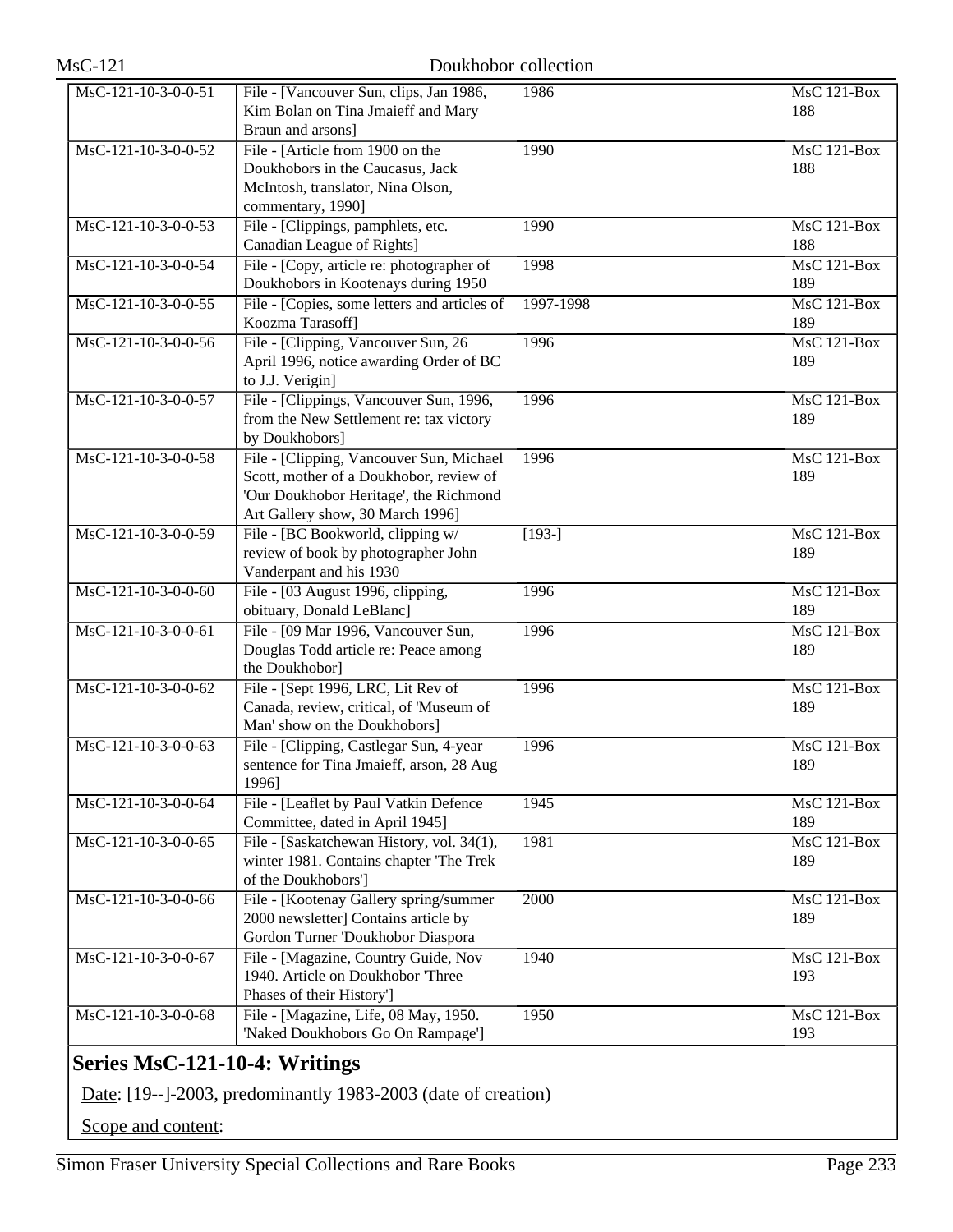This series consists of unpublished writings of members of the Doukhobor community, book drafts, historical and prison accounts, statements, speeches, essays and research notes.

Physical description: 18 cm of textual records

Publication status:

| File / item list      |                                                                                                                                                                                                        |         |               |                      |
|-----------------------|--------------------------------------------------------------------------------------------------------------------------------------------------------------------------------------------------------|---------|---------------|----------------------|
| Reference code        | Title                                                                                                                                                                                                  | Dates   | Access status | Container            |
| $MsC-121-10-4-0-0-1$  | File - [Autobiographical statement of<br>grandmother to granddaughter written<br>from Kingston Penitentiary]                                                                                           | 1977    |               | $MsC$ 121-Box<br>189 |
| MsC-121-10-4-0-0-2    | File - [Photocopy, handwritten account<br>mother, child seized, from Passmore. c.<br>1956]                                                                                                             | 1956    |               | $MsC$ 121-Box<br>189 |
| $MsC-121-10-4-0-0-3$  | File - [John George Bonderoff, In the<br>Shadow of Ivan the Terrible]                                                                                                                                  | 1986    |               | MsC 121-Box<br>189   |
| $MsC-121-10-4-0-0-4$  | File - [Photocopy of J.G. Bonderoff                                                                                                                                                                    | 1986    |               | $MsC$ 121-Box<br>189 |
| MsC-121-10-4-0-0-5    | File - [Copy, Buhr translation of S.<br>Reibin                                                                                                                                                         | 1952    |               | MsC 121-Box<br>189   |
| $MsC-121-10-4-0-0-6$  | File - [Corinne Minnaert, history paper,<br>mimeographed, 16 March 1970: 'The<br>Publicity of the Doukhobors, 1898-1950,<br>and how it Reflected in their Problems of<br>Social Adjustment in Canada'] | 1970    |               | MsC 121-Box<br>190   |
| MsC-121-10-4-0-0-7    | File - [Copy from Maloff family<br>manuscript of chapters from The History<br>of the Doukhobors by P.N. Maloff, from<br>his grandson P. Maloff, 11 Mar 1983]                                           | 1983    |               | $MsC$ 121-Box<br>190 |
| MsC-121-10-4-0-0-8    | File - [Research notes from Steve<br>Lapshinoff, 1987]                                                                                                                                                 | 1987    |               | $MsC$ 121-Box<br>190 |
| MsC-121-10-4-0-0-9    | File - ['Discourse of P.V. Verigin at<br>Orlovka, 04 Dec 1924' from the Effanow<br>diary, translated by J. McIntosh]                                                                                   | 1924    |               | MsC 121-Box<br>190   |
| $MsC-121-10-4-0-0-10$ | File - [Unpublished draft for comment,<br>'A Response to J.C. Yerbury                                                                                                                                  | $[19-]$ |               | $MsC$ 121-Box<br>190 |
| MsC-121-10-4-0-0-11   | File - [Statements of William Hrimakin,<br>an important Sons of Freedom activist,<br>accounts of bombings and meetings and<br>orders]                                                                  | 1984    |               | MsC 121-Box<br>190   |
| $MsC-121-10-4-0-0-12$ | File - [E-mail, J. McIntosh translation<br>for Sam Shlakoff of P.V. Verigin speech<br>delivered in August 1924]                                                                                        | 1924    |               | MsC 121-Box<br>190   |
| $MsC-121-10-4-0-0-13$ | File - ['Premeditated Conspiracy:<br>Three Hard Blows of Canada over the<br>Doukhobors'. Compiled by Mike E.<br>Chernenkoff, New Settlement Crescent<br>Valley, BC, 26 Nov 2003]                       | 2003    |               | MsC 121-Box<br>190   |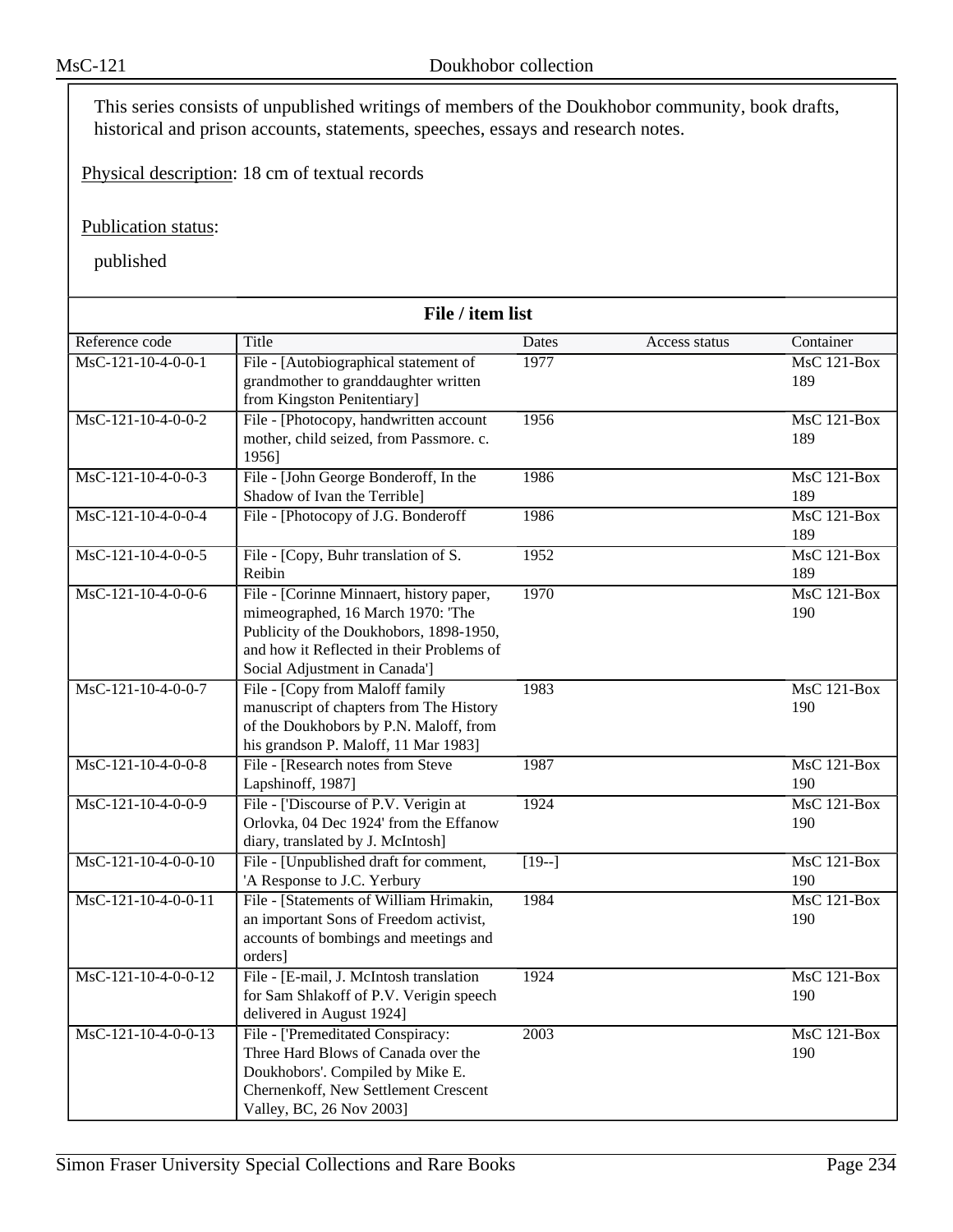| $MsC-121-10-4-0-0-14$ | File - [Spiral-bound booklet, 'Spirit<br>Wrestlers Principles', 2000]                                                                                                                                   | 2000    | $MsC$ 121-Box<br>190 |
|-----------------------|---------------------------------------------------------------------------------------------------------------------------------------------------------------------------------------------------------|---------|----------------------|
| $MsC-121-10-4-0-0-15$ | File - [Packet from J. McIntosh to T.<br>McGauley. Account of an interview with<br>P.V. Verigin shortly before his death, a<br>speech from his funeral, and a heavily<br>edited (chapter?) pgs. 82-121] | 1985    | $MsC$ 121-Box<br>190 |
| $MsC-121-10-4-0-0-16$ | File - [25-page essay titled 'A Conference<br>to Remember', printed 2000]                                                                                                                               | 2000    | $MsC$ 121-Box<br>190 |
| $MsC-121-10-4-0-0-17$ | File - [Copy, P.N. Maloff, his history of<br>the Doukhobors, 495 pgs.]                                                                                                                                  | $[19-]$ | $MsC$ 121-Box<br>190 |

# **Series MsC-121-10-5: General records**

Date: [19--]-1993 (date of creation)

### Scope and content:

This series consists of various records relating to the Doukhobor communities including USCC, CCBRD and Sons of Freedom. It includes reports, transcripts of testimonies, chronologies, phone directories, events programs, Doukhobor leadership messages to community.

Physical description: 18 cm of textual records

## Publication status:

| File / item list     |                                              |           |               |                                  |
|----------------------|----------------------------------------------|-----------|---------------|----------------------------------|
| Reference code       | Title                                        | Dates     | Access status | Container                        |
| $MsC-121-10-5-0-0-1$ | File - [Copies of photos re: Verigin ruling  | $[19-]$   |               | $\overline{\text{Ms}}$ C 121-Box |
|                      | family, plus supplement in Russian re:       |           |               | 190                              |
|                      | J.J. Verigin]                                |           |               |                                  |
| $MsC-121-10-5-0-0-2$ | File - [1 sheet, old mimeograph, Molokan     | $[19-]$   |               | $MsC$ 121-Box                    |
|                      | chronology]                                  |           |               | 190                              |
| $MsC-121-10-5-0-0-3$ | File - [Photocopy of testimony,              | 1912      |               | $MsC$ 121-Box                    |
|                      | Blakemore Report, 1912, Pgs. 676-870]        |           |               | 190                              |
| $MsC-121-10-5-0-0-4$ | File - [Photocopy of transcript of           | $[195-]$  |               | $MsC$ 121-Box                    |
|                      | testimony re: the arson which burned         |           |               | 191                              |
|                      | down the Verigin home in Brilliant, early    |           |               |                                  |
|                      | 1950                                         |           |               |                                  |
| $MsC-121-10-5-0-0-5$ | File - [Trail Castlegar, etc. phone          | 1975      |               | $MsC$ 121-Box                    |
|                      | directory, 01 Sep 1975]                      |           |               | 191                              |
| $MsC-121-10-5-0-0-6$ | File - [Castlegar Trail phone directory, 15] | 1986      |               | $MsC$ 121-Box                    |
|                      | Nov 1986]                                    |           |               | 191                              |
| MsC-121-10-5-0-0-7   | File - [Copies of CCBRD publications,        | 1953-1984 |               | $MsC$ 121-Box                    |
|                      | letters, open letters, and responses. All    |           |               | 191                              |
|                      | from Selkirk College holdings]               |           |               |                                  |
| MsC-121-10-5-0-0-8   | File - [J.J. Verigin                         | 1985      |               | $MsC$ 121-Box                    |
|                      |                                              |           |               | 191                              |
| MsC-121-10-5-0-0-9   | File - [Program and folder for               | 1982      |               | $MsC$ 121-Box                    |
|                      | 'International Doukhobor Intergroup          |           |               | 191                              |
|                      | Symposium', Castlegar, 25-28 June,           |           |               |                                  |
|                      | 1982]                                        |           |               |                                  |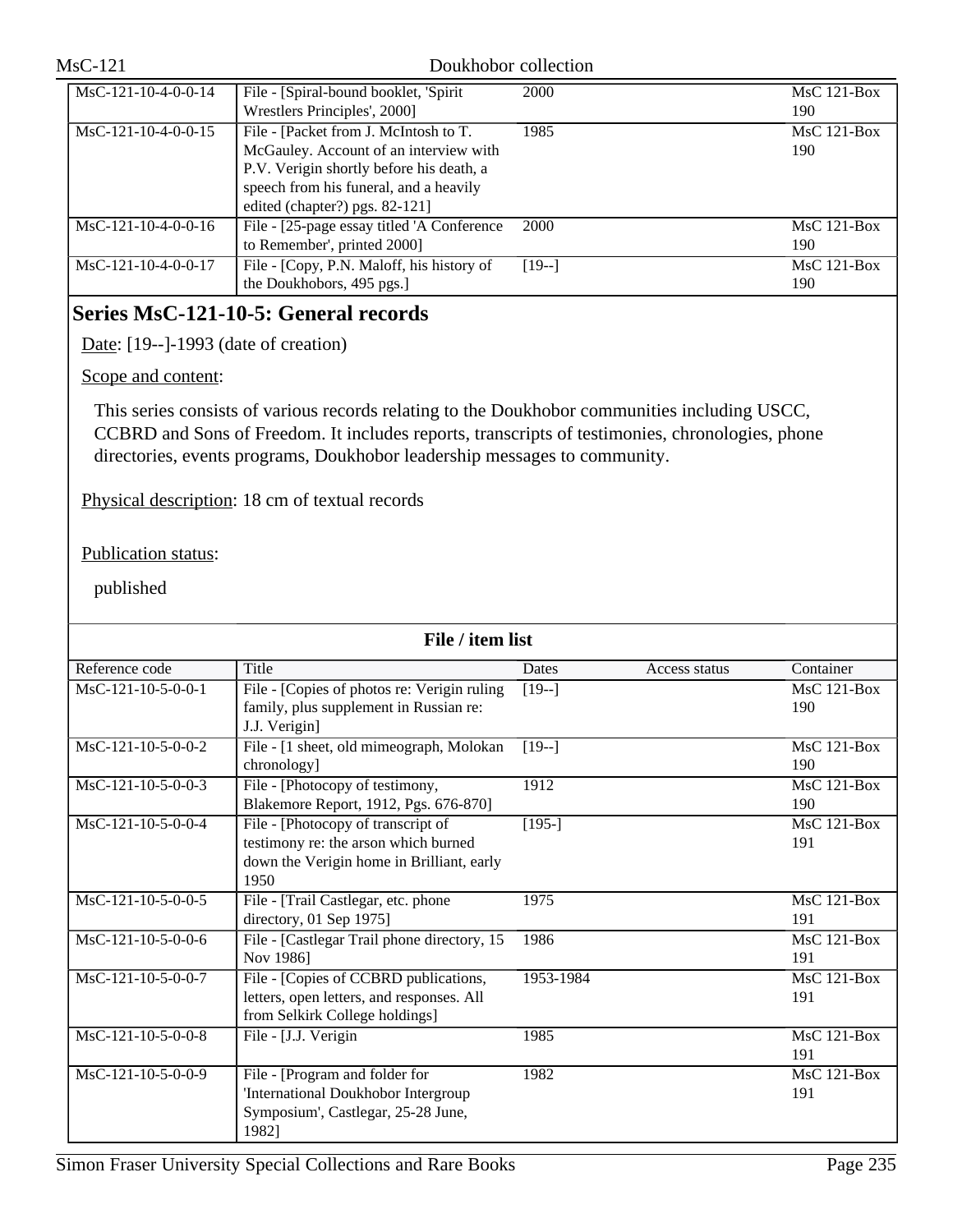| MsC-121-10-5-0-0-10   | File - [USCC Doukhobor Future               | 1989            | <b>MsC 121-Box</b>              |
|-----------------------|---------------------------------------------|-----------------|---------------------------------|
|                       | Committee information package, 15 July      |                 | 191                             |
|                       | 1989]                                       |                 |                                 |
| $MsC-121-10-5-0-0-11$ | File - [Program, booklet, for the 35th      | 1982            | $MsC$ 121-Box                   |
|                       | annual Youth Festival, May 1982]            |                 | 191                             |
| MsC-121-10-5-0-0-12   | File - [Program, booklet, 'Youth for        | 1985            | <b>MsC 121-Box</b>              |
|                       | Peace', May 1985, 38th annual Festival]     |                 | 191                             |
| MsC-121-10-5-0-0-13   | File - [Hugh Herbison and Greg]             | 1979            | $MsC$ 121-Box                   |
|                       | Cran, 'A Proposal for Community and         |                 | 191                             |
|                       | Government Participation in Doukhobor       |                 |                                 |
|                       | Affairs', 11 May, 1979]                     |                 |                                 |
| MsC-121-10-5-0-0-14   | File - ['A Partial List of Depradations     | 1939-1979       | <b>MsC 121-Box</b>              |
|                       | Against the Union of Spiritual              |                 | 191                             |
|                       | Communities of Christ', 04 May 1939         |                 |                                 |
| $MsC-121-10-5-0-0-15$ | File - [Provincial Archive of B.C., papers] | $\sqrt{19-1}$   | <b>MsC 121-Box</b>              |
|                       | and research]                               |                 | 191                             |
| MsC-121-10-5-0-0-16   | File - [Photocopy, Vancouver directory,     | $[1942 - 1943]$ | $MsC$ 121-Box                   |
|                       | address of Michael the Archangel            |                 | 191                             |
|                       | Verigin]                                    |                 |                                 |
| $MsC-121-10-5-0-0-17$ | File - [Reibin/Buhr, copy, discussion of    | 1971            | MsC 121-Box                     |
|                       | P.V. Verigin and purchase of lands at       |                 | 191                             |
|                       | Brilliant]                                  |                 |                                 |
| MsC-121-10-5-0-0-18   | File - [Steve Lapshinoff, notes on PABC,    | 1991            | $MsC$ 121-Box                   |
|                       | copy, research in archives through many     |                 | 191                             |
|                       | Doukhobor documents]                        |                 |                                 |
| MsC-121-10-5-0-0-19   | File - [Program, conference, Nelson,        | 1987            | $\overline{\text{MsC 121-Box}}$ |
|                       | August 1987, 'Changing Our Ways', with      |                 | 191                             |
|                       | Doukhobor psalm and banquet]                |                 |                                 |
| MsC-121-10-5-0-0-20   | File - [CSIS/Robin Bourne file]             | 1981-1983       | <b>MsC 121-Box</b>              |
|                       |                                             |                 | 192                             |
| MsC-121-10-5-0-0-21   | File - [Vladimir Meier file]                | 1929-1993       | <b>MsC 121-Box</b>              |
|                       |                                             |                 | 192                             |

# **Series MsC-121-10-6: Posters**

Date: [19--]-2007 (date of creation)

### Scope and content:

This series consists 4 posters related to the McGauley's research on the Doukhobors. Most posters are not dated, but there were created most likely in late twentieth century.

Physical description: 4 posters

Access points:

• Graphic material (documentary form)

Publication status:

| / item list<br>File |       |       |               |           |  |  |
|---------------------|-------|-------|---------------|-----------|--|--|
| Reference code      | Title | Dates | Access status | Container |  |  |